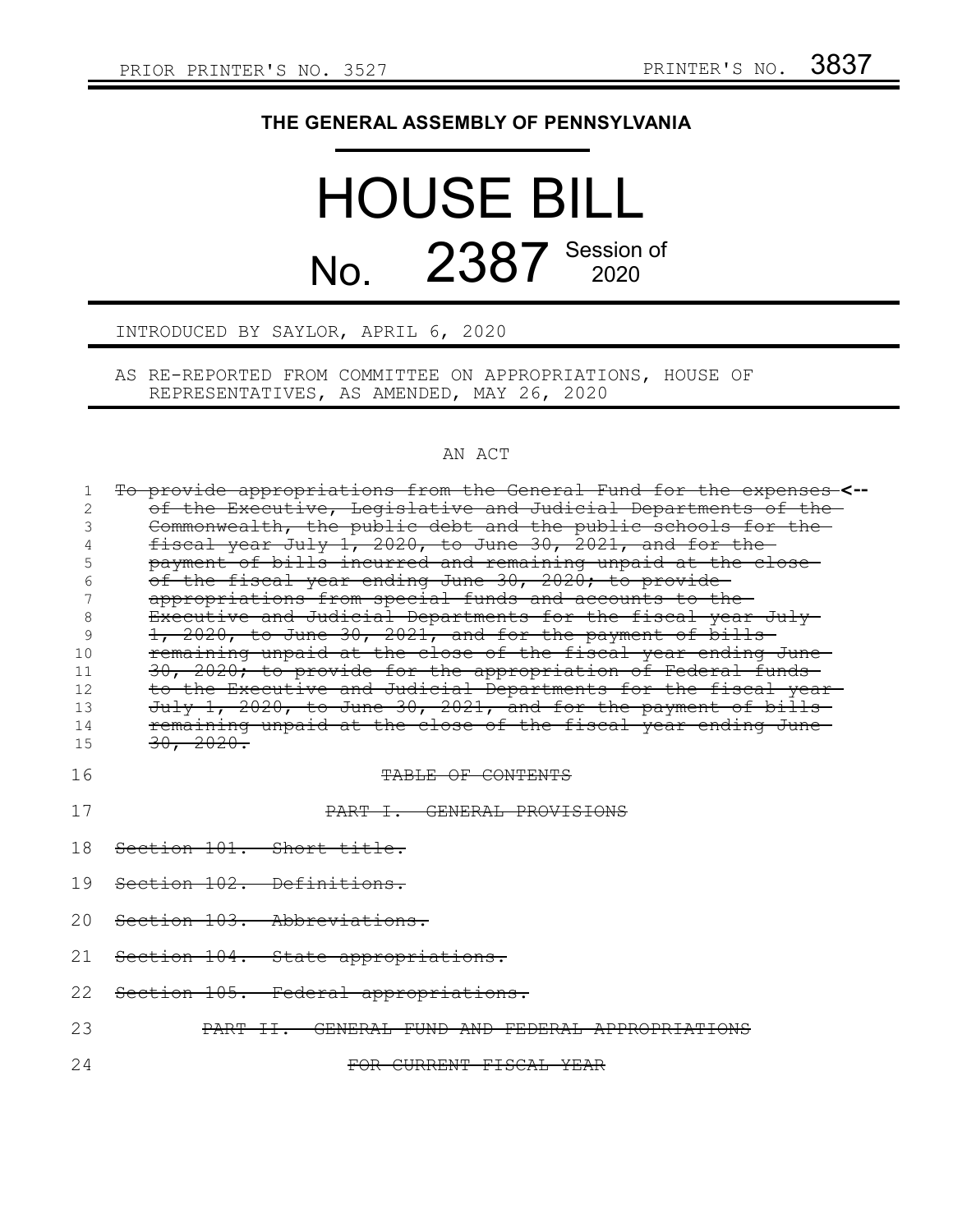#### SUBPART A. EXECUTIVE DEPARTMENT

Section 201. Governor. 2

1

- Section 202. Executive Offices. 3
- Section 203. Lieutenant Governor. 4
- Section 204. Attorney General. 5
- Section 205. Auditor General. 6
- Section 206. Treasury Department. 7
- Section 207. Department of Aging. 8
- Section 208. Department of Agriculture. 9
- Section 209. Department of Community and Economic Development. 10
- Section 210. (Reserved). 11
- 12 Section 211. Department of Conservation and Natural Resources.
- 13 Section 212. Department of Criminal Justice.
- 14 Section 213. (Reserved).
- Section 214. Department of Drug and Alcohol Programs. 15
- Section 215. Department of Education. 16
- 17 Section 216. State System of Higher Education.
- 18 Section 217. Thaddeus Stevens College of Technology.
- Section 218. Pennsylvania Higher Education Assistance Agency. 19
- Section 219. Department of Environmental Protection. 20
- Section 220. Department of General Services. 21
- 22 Section 221. Department of Health.
- 23 Section 222. Department of Human Services.
- 24 Section 223. Insurance Department.
- Section 224. Department of Labor and Industry. 25
- Section 225. Department of Military and Veterans Affairs. 26
- 27 Section 226. Department of Revenue.
- 28 Section 227. Department of State.
- 29 Section 228. Department of Transportation.
- 30 Section 229. Pennsylvania State Police.

20200HB2387PN3837 - 2 -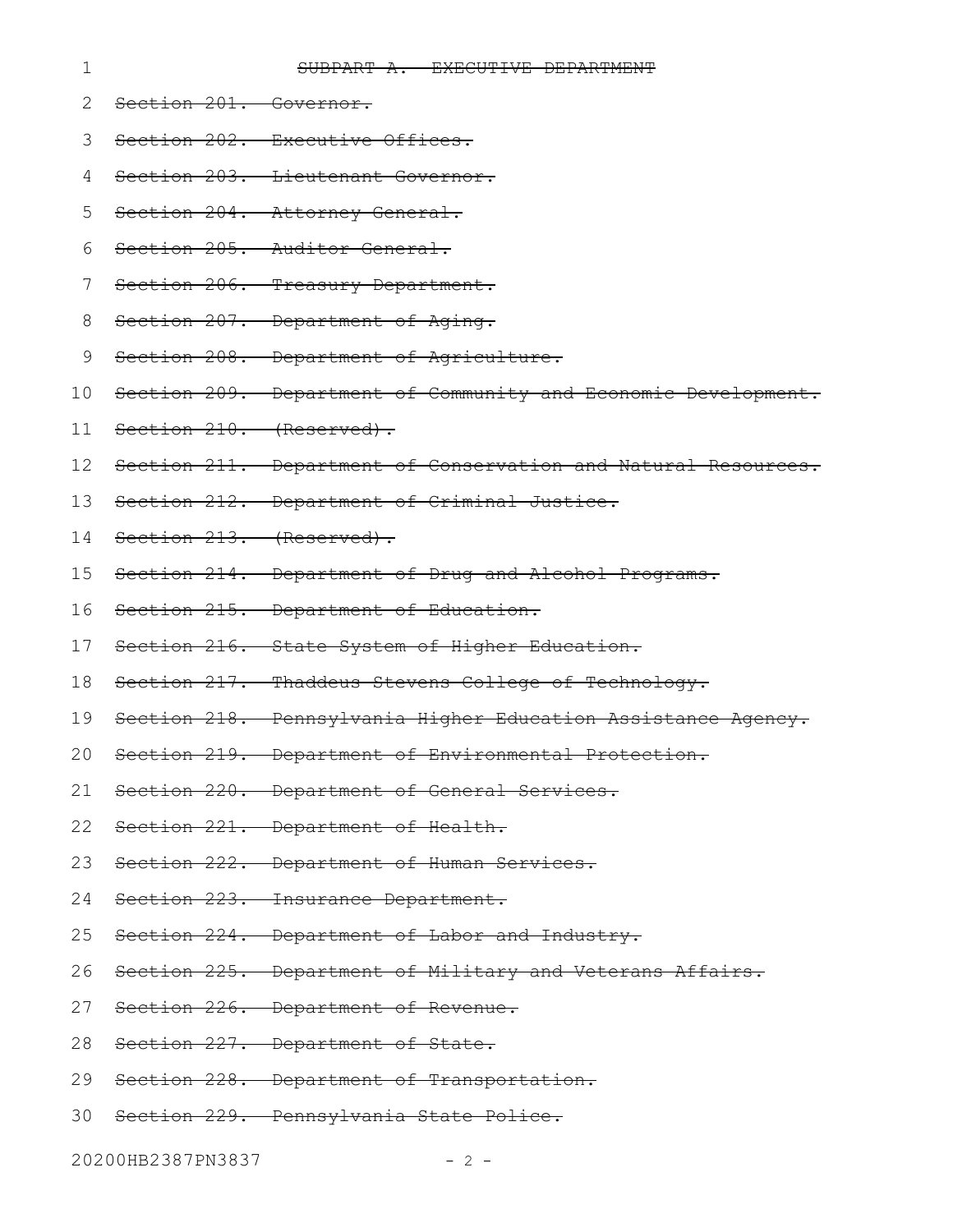Section 230. (Reserved). Section 231. Pennsylvania Emergency Management Agency. Section 232. Pennsylvania Historical and Museum Commission. 3 Section 233. Pennsylvania Infrastructure Investment Authority. Section 234. Environmental Hearing Board. Section 235. (Reserved). Section 236. Health Care Cost Containment Council. Section 237. State Ethics Commission. SUBPART B. JUDICIAL DEPARTMENT Section 241. Supreme Court. Section 242. Superior Court. Section 243. Commonwealth Court. 13 Section 244. Courts of common pleas. 14 Section 245. Community courts - magisterial district judges. 15 Section 246. (Reserved). 16 Section 247. Philadelphia Municipal Court. 17 Section 248. Judicial Conduct Board. 18 Section 249. Court of Judicial Discipline. 19 Section 250. Juror cost reimbursement. 20 Section 251. County court reimbursement. SUBPART C. GENERAL ASSEMBLY 22 Section 261. Senate. 23 Section 262. House of Representatives. SUBPART D. GOVERNMENT SUPPORT AGENCIES Section 271. Legislative Reference Bureau. Section 272. Legislative Budget and Finance Committee. 27 Section 273. Legislative Data Processing Committee. 28 Section 274. Joint State Government Commission. 29 Section 275. Local Government Commission. Section 276. Joint Legislative Air and Water Pollution Control 3020200HB2387PN3837 - 3 -1 2 4 5 6 7 8 9 10 11 12 21 24 25 26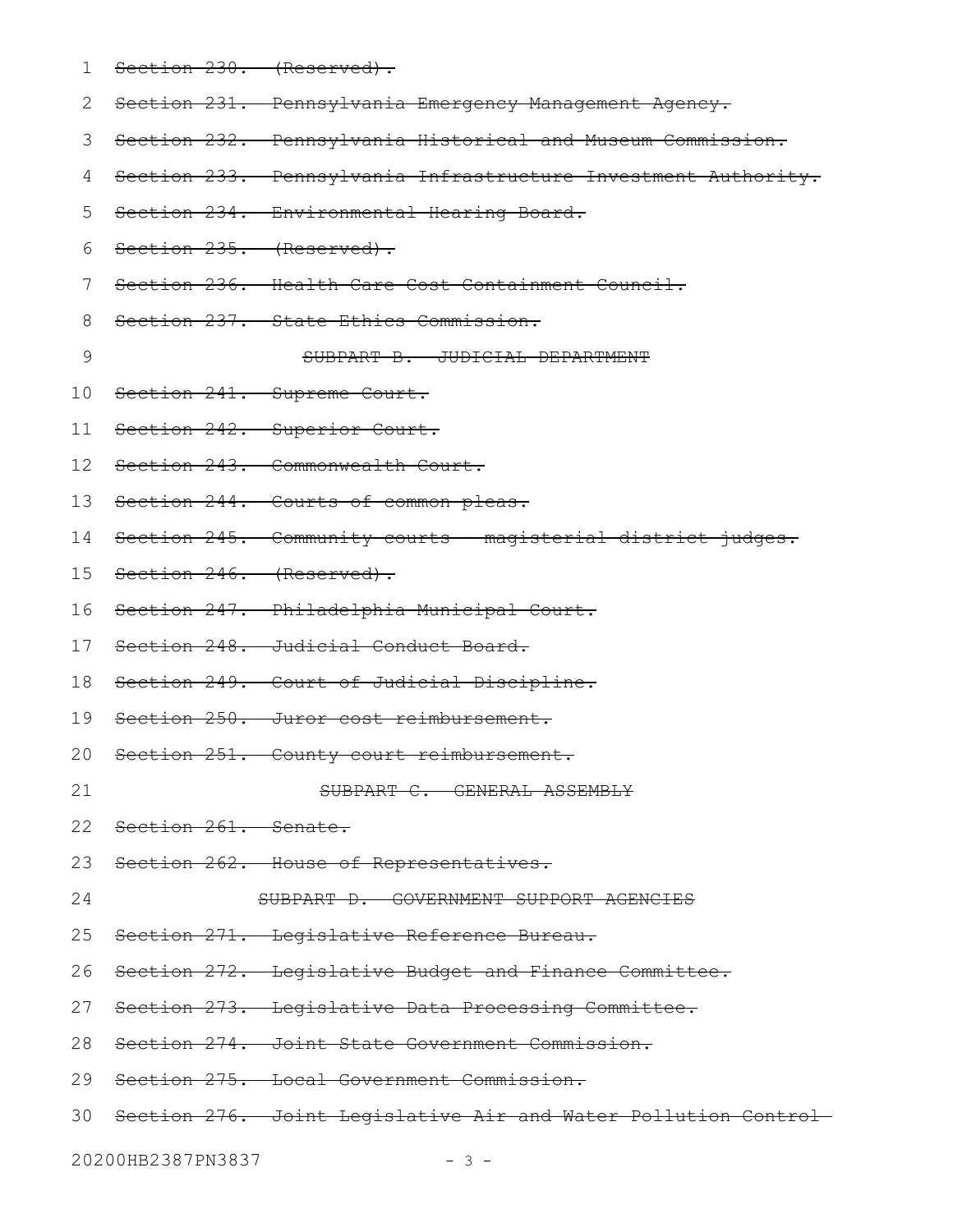| 1  | and Conservation Committee.                                              |
|----|--------------------------------------------------------------------------|
| 2  | Section 277. Legislative Audit Advisory Commission.                      |
| 3  | Section 278. Independent Regulatory Review Commission.                   |
| 4  | Section 279. Capitol Preservation Committee.                             |
| 5  | Section 280. Pennsylvania Commission on Sentencing.                      |
| 6  | Section 281. Center for Rural Pennsylvania.                              |
| 7  | Section 282. Commonwealth Mail Processing Center.                        |
| 8  | Section 283. Legislative Reapportionment Commission.                     |
| 9  | Section 284. Independent Fiscal Office.                                  |
| 10 | PART III. STATE LOTTERY FUND APPROPRIATIONS                              |
| 11 | Section 301. Department of Aging.                                        |
| 12 | Section 302. Department of Human Services.                               |
| 13 | PART IV. TOBACCO SETTLEMENT FUND APPROPRIATIONS                          |
| 14 | Section 401. Department of Community and Economic Development.           |
| 15 | Section 402. Department of Human Services.                               |
| 16 | PART V. JUDICIAL COMPUTER SYSTEM AUGMENTATION ACCOUNT                    |
| 17 | APPROPRIATIONS                                                           |
| 18 | Section 501. Supreme Court.                                              |
| 19 | <u>-EMERGENCY MEDICAL SERVICES OPERATING FUND</u><br><del>PART VI.</del> |
| 20 | APPROPRIATIONS                                                           |
| 21 | Section 601. Department of Health.                                       |
| 22 | PART VII. STATE STORES FUND APPROPRIATIONS                               |
| 23 | Section 701. Pennsylvania State Police.                                  |
| 24 | PART VIII. MOTOR LICENSE FUND APPROPRIATIONS                             |
| 25 | FOR CURRENT FISCAL YEAR                                                  |
| 26 | SUBPART A. MOTOR LICENSE FUND                                            |
|    | 27 Section 801. Department of Transportation.                            |
| 28 | <del>Section 802. (Reserved).</del>                                      |
|    | 29 Section 803. Treasury Department.                                     |
|    | 30 Section 804. Department of Agriculture.                               |
|    | 20200HB2387PN3837<br>$-4-$                                               |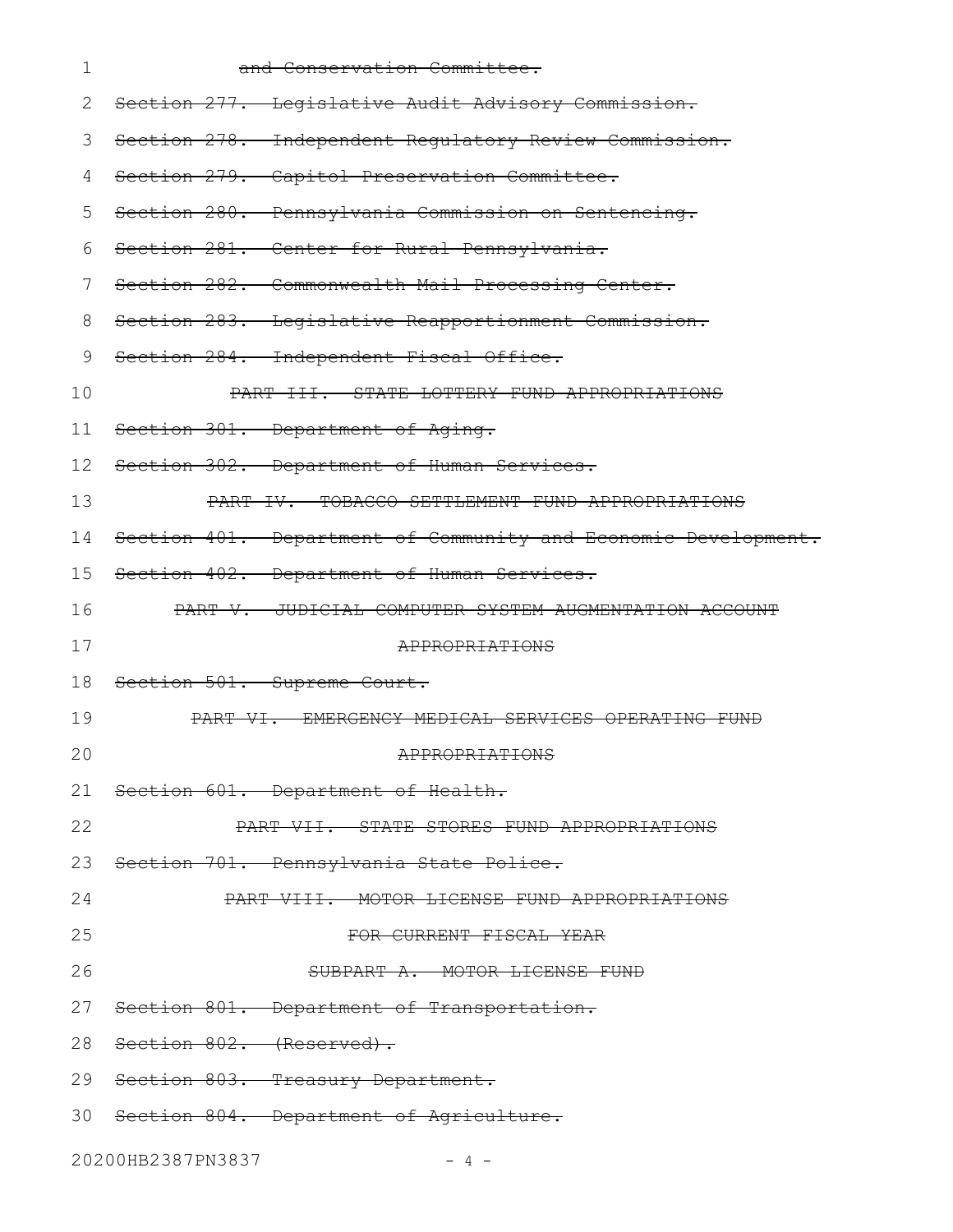| 1               | Section 805. Department of Community and Economic Development.     |
|-----------------|--------------------------------------------------------------------|
| 2               | Section 806. Department of Conservation and Natural Resources.     |
| 3               | Section 807. Department of Education.                              |
| 4               | Section 808. (Reserved).                                           |
| 5               | Section 809. Department of General Services.                       |
| 6               | Section 810. Department of Revenue.                                |
| 7               | Section 811. Pennsylvania State Police.                            |
| 8               | SUBPART B. AVIATION RESTRICTED ACCOUNT                             |
| 9               | Section 821. Department of Transportation.                         |
| 10              | PART IX. HAZARDOUS MATERIAL RESPONSE FUND                          |
| 11              | APPROPRIATIONS                                                     |
| 12 <sup>°</sup> | Section 901. Pennsylvania Emergency Management Agency.             |
| 13              | PART X. MILK MARKETING FUND APPROPRIATIONS                         |
| 14              | Section 1001. Milk Marketing Board.                                |
| 15              | PART XI. HOME INVESTMENT TRUST FUND APPROPRIATIONS                 |
| 16              | Section 1101. Department of Community and Economic Development.    |
| 17              | PART XII. TUITION ACCOUNT GUARANTEED                               |
| 18              | SAVINGS PROGRAM FUND APPROPRIATIONS                                |
| 19              | Section 1201. Treasury Department.                                 |
| 20              | PART XIII. BANKING FUND APPROPRIATIONS                             |
|                 | 21 Section 1301. Department of Banking and Securities.             |
| 22              | PART XIV. FIREARM RECORDS CHECK FUND APPROPRIATIONS                |
|                 | 23 Section 1401. Pennsylvania State Police.                        |
| 24              | PART XV. BEN FRANKLIN TECHNOLOGY DEVELOPMENT                       |
| 25              | AUTHORITY FUND APPROPRIATIONS                                      |
| 26              | Section 1501. Department of Community and Economic Development.    |
| 27              | PART XVI. OIL AND GAS LEASE FUND APPROPRIATIONS                    |
|                 | 28 Section 1601. Department of Conservation and Natural Resources. |
| 29              | PART XVII. HOME IMPROVEMENT ACCOUNT APPROPRIATIONS                 |
|                 | 30 Section 1701. Attorney General.                                 |
|                 | 20200HB2387PN3837<br>$-5 -$                                        |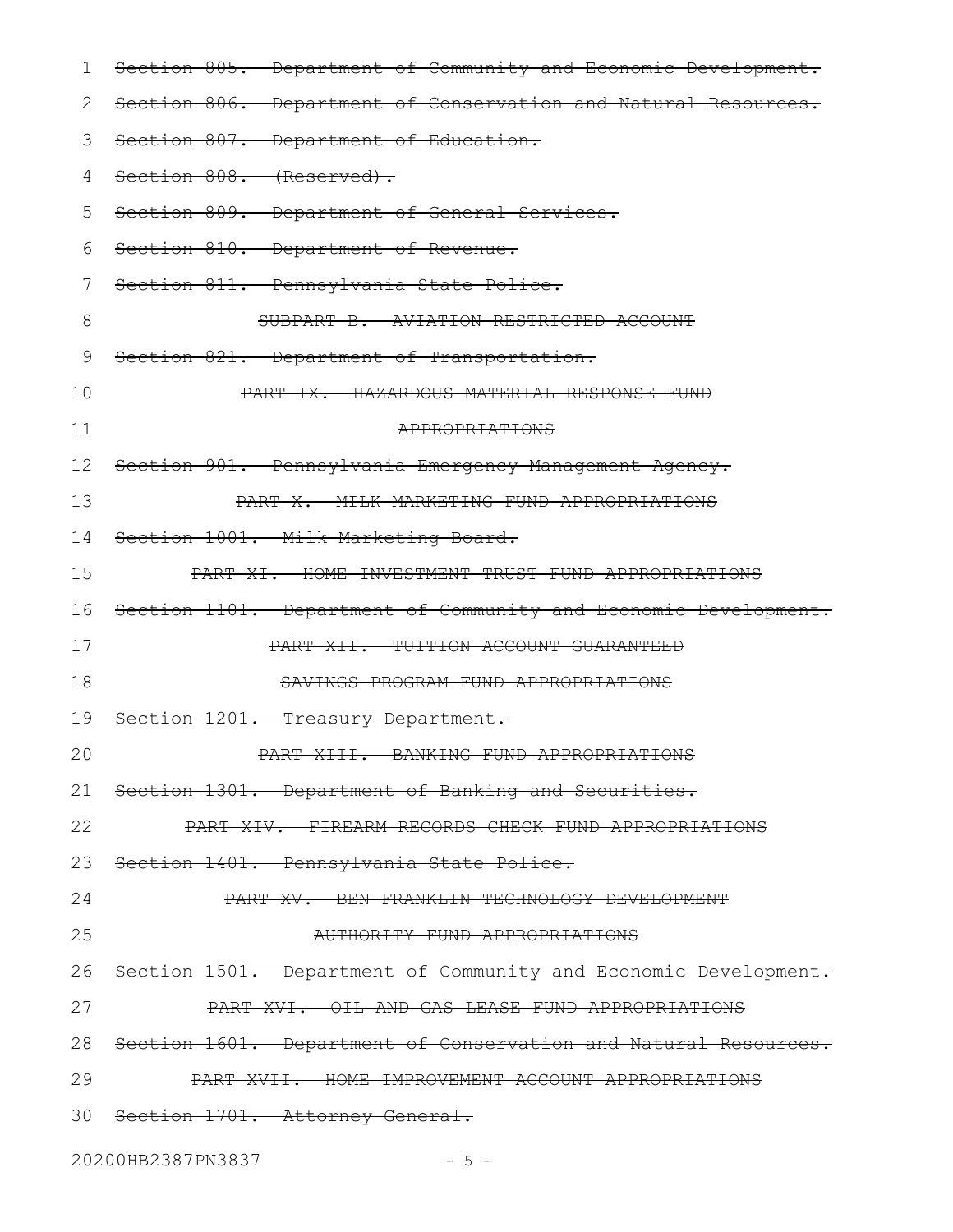| 1            | PART XVIII. CIGARETTE FIRE SAFETY AND FIREFIGHTER               |
|--------------|-----------------------------------------------------------------|
| $\mathbf{2}$ | PROTECTION ACT ENFORCEMENT FUND APPROPRIATIONS                  |
| 3            | Section 1801. Attorney General.                                 |
| 4            | PART XIX. INSURANCE REGULATION AND OVERSIGHT                    |
| 5            | FUND APPROPRIATIONS                                             |
| 6            | Section 1901. Insurance Department.                             |
| 7            | PART XX. PENNSYLVANIA RACE HORSE DEVELOPMENT                    |
| 8            | RESTRICTED RECEIPTS ACCOUNT APPROPRIATIONS                      |
| 9            | Section 2001. Department of Agriculture.                        |
| 10           | PART XXI. JUSTICE REINVESTMENT FUND APPROPRIATIONS              |
| 11           | Section 2101. Executive Offices.                                |
| 12           | PART XXII. MULTIMODAL TRANSPORTATION FUND APPROPRIATIONS        |
| 13           | Section 2201. Department of Transportation.                     |
| 14           | PART XXIII. STATE RACING FUND APPROPRIATIONS                    |
| 15           | Section 2301. Department of Agriculture.                        |
| 16           | Section 2302. Department of Revenue.                            |
| 17           | PART XXIV. ABLE SAVINGS PROGRAM FUND APPROPRIATIONS             |
| 18           | Section 2401. Treasury Department.                              |
| 19           | PART XXV. TOURISM PROMOTION FUND RESTRICTED ACCOUNT             |
| 20           | APPROPRIATIONS                                                  |
| 21           | Section 2501. Department of Community and Economic Development. |
| 22           | PART XXVI. ENHANCED REVENUE COLLECTION ACCOUNT APPROPRIATIONS   |
| 23           | Section 2601. Department of Revenue.                            |
| 24           | PART XXVII. ENVIRONMENTAL STEWARDSHIP FUND                      |
| 25           | Section 2701. Department of Conservation and Natural Resources. |
|              | 26 Section 2702. Department of Environmental Protection.        |
| 27           | PART XXVIII. RECYCLING FUND                                     |
| 28           | Section 2801. Department of Environmental Protection.           |
| 29           | PART LI. (Reserved)                                             |
| 30           | PART LXI. SPECIAL PROVISIONS FOR FEDERAL FUNDS                  |
|              | 20200HB2387PN3837<br>$-6-$                                      |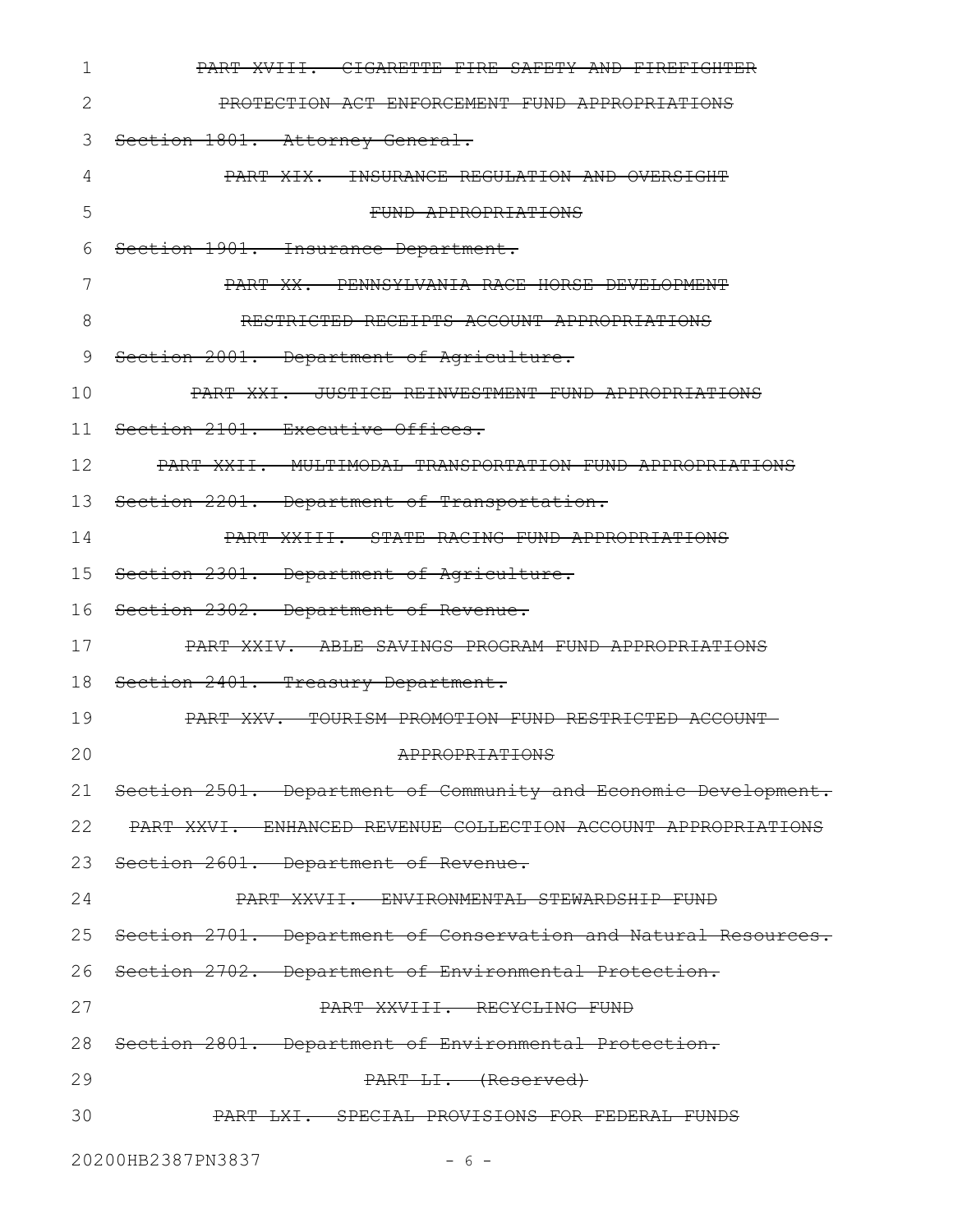| 1                                                              | FOR CURRENT FISCAL YEAR                                                                                                                                                                                                                                                                                                                                                                                                                                                                                                                                                                                                                                                    |  |  |  |  |  |
|----------------------------------------------------------------|----------------------------------------------------------------------------------------------------------------------------------------------------------------------------------------------------------------------------------------------------------------------------------------------------------------------------------------------------------------------------------------------------------------------------------------------------------------------------------------------------------------------------------------------------------------------------------------------------------------------------------------------------------------------------|--|--|--|--|--|
| 2                                                              | Section 6101. General Fund repository for Federal funds.                                                                                                                                                                                                                                                                                                                                                                                                                                                                                                                                                                                                                   |  |  |  |  |  |
| 3                                                              | Section 6102. Limitation on encumbering or spending Federal                                                                                                                                                                                                                                                                                                                                                                                                                                                                                                                                                                                                                |  |  |  |  |  |
| 4                                                              | funds.                                                                                                                                                                                                                                                                                                                                                                                                                                                                                                                                                                                                                                                                     |  |  |  |  |  |
| 5                                                              | Section 6103. Appropriation of prior unspent Federal funds.                                                                                                                                                                                                                                                                                                                                                                                                                                                                                                                                                                                                                |  |  |  |  |  |
| 6                                                              | Section 6104. Subgrants between Federal appropriations.                                                                                                                                                                                                                                                                                                                                                                                                                                                                                                                                                                                                                    |  |  |  |  |  |
| 7                                                              | Section 6105. Utilization of emergency Federal funds.                                                                                                                                                                                                                                                                                                                                                                                                                                                                                                                                                                                                                      |  |  |  |  |  |
| 8                                                              | Section 6106. Transfer of funds from TANFBG to CCDFBG and SSBG.                                                                                                                                                                                                                                                                                                                                                                                                                                                                                                                                                                                                            |  |  |  |  |  |
| 9                                                              | PART LXXI. MISCELLANEOUS PROVISIONS FOR CURRENT FISCAL YEAR                                                                                                                                                                                                                                                                                                                                                                                                                                                                                                                                                                                                                |  |  |  |  |  |
| 10                                                             | Section 7101. Prior laws unaffected.                                                                                                                                                                                                                                                                                                                                                                                                                                                                                                                                                                                                                                       |  |  |  |  |  |
| 11                                                             | Section 7102. Compliance with other law before funds available.                                                                                                                                                                                                                                                                                                                                                                                                                                                                                                                                                                                                            |  |  |  |  |  |
| 12                                                             | Section 7103. Contracts prerequisite to encumbering or-                                                                                                                                                                                                                                                                                                                                                                                                                                                                                                                                                                                                                    |  |  |  |  |  |
| 13                                                             | committing funds.                                                                                                                                                                                                                                                                                                                                                                                                                                                                                                                                                                                                                                                          |  |  |  |  |  |
| 14                                                             | Section 7104. Minority business set asides.                                                                                                                                                                                                                                                                                                                                                                                                                                                                                                                                                                                                                                |  |  |  |  |  |
| 15                                                             | Section 7105. Appropriation of funds from miscellaneous-                                                                                                                                                                                                                                                                                                                                                                                                                                                                                                                                                                                                                   |  |  |  |  |  |
| 16                                                             | <del>sources.</del>                                                                                                                                                                                                                                                                                                                                                                                                                                                                                                                                                                                                                                                        |  |  |  |  |  |
| 17                                                             | Section 7106. Lapsing of unused funds.                                                                                                                                                                                                                                                                                                                                                                                                                                                                                                                                                                                                                                     |  |  |  |  |  |
| 18                                                             | Section 7107. Appellate courts appropriation contingency.                                                                                                                                                                                                                                                                                                                                                                                                                                                                                                                                                                                                                  |  |  |  |  |  |
| 19                                                             | Section 7108. Transfer of excess funds.                                                                                                                                                                                                                                                                                                                                                                                                                                                                                                                                                                                                                                    |  |  |  |  |  |
|                                                                | 20 Section 7109. Transfers for government support agencies.                                                                                                                                                                                                                                                                                                                                                                                                                                                                                                                                                                                                                |  |  |  |  |  |
|                                                                | 21 Section 7110. Transfers for Legislative Reapportionment                                                                                                                                                                                                                                                                                                                                                                                                                                                                                                                                                                                                                 |  |  |  |  |  |
| 22                                                             | Commission.                                                                                                                                                                                                                                                                                                                                                                                                                                                                                                                                                                                                                                                                |  |  |  |  |  |
| 23                                                             | Section 7111. Administration of Human Services Block Grant.                                                                                                                                                                                                                                                                                                                                                                                                                                                                                                                                                                                                                |  |  |  |  |  |
| 24                                                             | PART LXXXI. MISCELLANEOUS PROVISIONS                                                                                                                                                                                                                                                                                                                                                                                                                                                                                                                                                                                                                                       |  |  |  |  |  |
| 25<br>26<br>27<br>28<br>29<br>30<br>31<br>32<br>33<br>34<br>35 | Section 8101. Effective date.<br>TO PROVIDE APPROPRIATIONS FROM THE GENERAL FUND FOR THE EXPENSES <--<br>OF THE EXECUTIVE, LEGISLATIVE AND JUDICIAL DEPARTMENTS OF THE<br>COMMONWEALTH, THE PUBLIC DEBT AND THE PUBLIC SCHOOLS FOR THE<br>FISCAL YEAR JULY 1, 2020, TO JUNE 30, 2021, AND FOR THE<br>PAYMENT OF BILLS INCURRED AND REMAINING UNPAID AT THE CLOSE<br>OF THE FISCAL YEAR ENDING JUNE 30, 2020; TO PROVIDE<br>APPROPRIATIONS FROM SPECIAL FUNDS AND ACCOUNTS TO THE<br>EXECUTIVE AND JUDICIAL DEPARTMENTS FOR THE FISCAL YEAR JULY<br>1, 2020, TO JUNE 30, 2021, AND FOR THE PAYMENT OF BILLS<br>REMAINING UNPAID AT THE CLOSE OF THE FISCAL YEAR ENDING JUNE |  |  |  |  |  |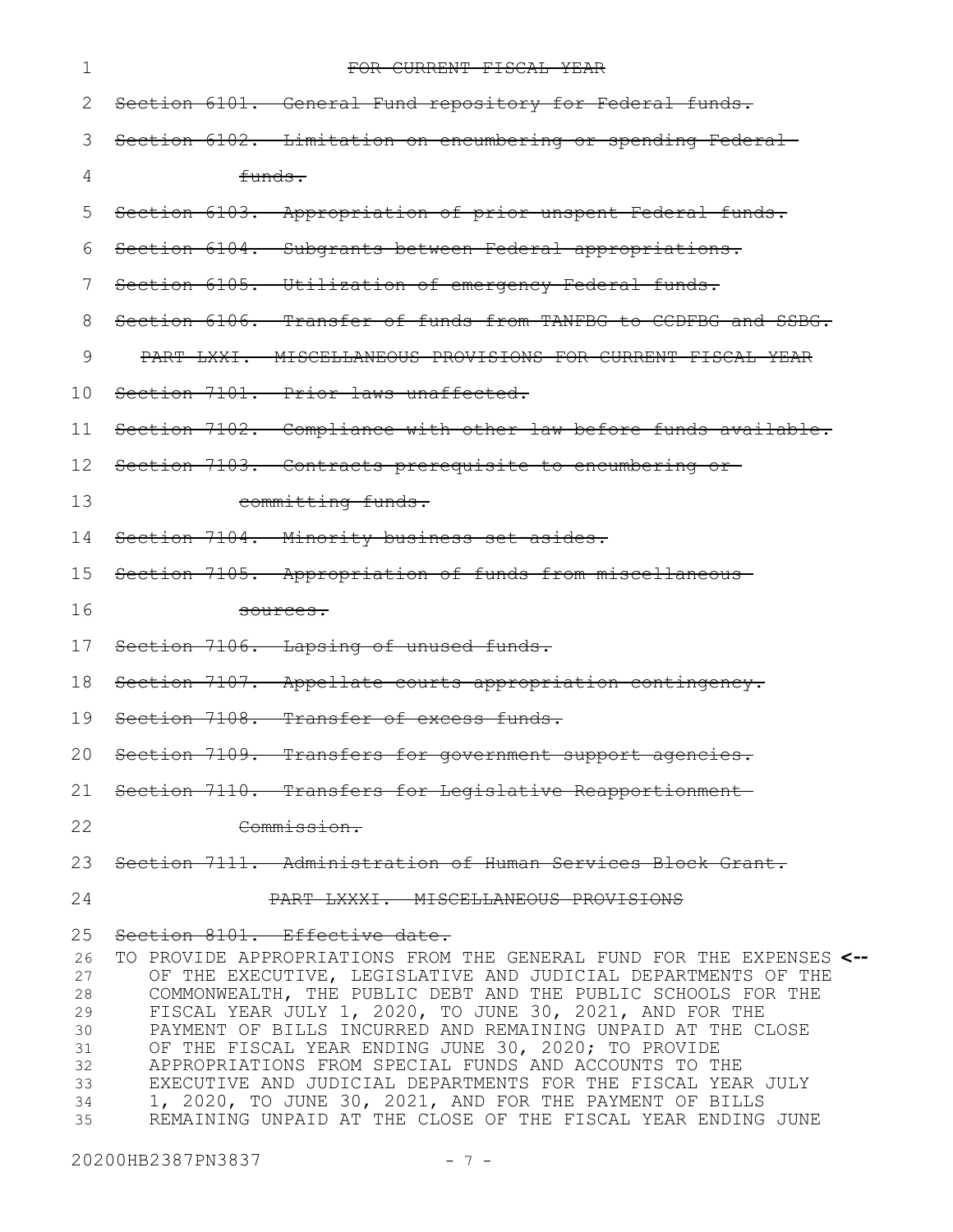30, 2020; TO PROVIDE FOR THE APPROPRIATION OF FEDERAL FUNDS TO THE EXECUTIVE AND JUDICIAL DEPARTMENTS FOR THE FISCAL YEAR JULY 1, 2020, TO JUNE 30, 2021, AND FOR THE PAYMENT OF BILLS REMAINING UNPAID AT THE CLOSE OF THE FISCAL YEAR ENDING JUNE 30, 2020; AND TO PROVIDE FOR THE ADDITIONAL APPROPRIATION OF FEDERAL AND STATE FUNDS TO THE EXECUTIVE AND JUDICIAL DEPARTMENTS FOR THE FISCAL YEAR JULY 1, 2019, TO JUNE 30, 2020, AND FOR THE PAYMENT OF BILLS INCURRED AND REMAINING UNPAID AT THE CLOSE OF THE FISCAL YEAR ENDING JUNE 30, 2019. TABLE OF CONTENTS PART I. GENERAL PROVISIONS SECTION 101. SHORT TITLE. SECTION 101.1. INTENT. SECTION 102. DEFINITIONS. SECTION 103. ABBREVIATIONS. SECTION 104. STATE APPROPRIATIONS. SECTION 105. FEDERAL APPROPRIATIONS. PART II. GENERAL FUND AND FEDERAL APPROPRIATIONS FOR CURRENT FISCAL YEAR SUBPART A. EXECUTIVE DEPARTMENT SECTION 201. GOVERNOR. SECTION 202. EXECUTIVE OFFICES. SECTION 203. LIEUTENANT GOVERNOR. SECTION 204. ATTORNEY GENERAL. SECTION 205. AUDITOR GENERAL. SECTION 206. TREASURY DEPARTMENT. SECTION 207. DEPARTMENT OF AGING. SECTION 208. DEPARTMENT OF AGRICULTURE. SECTION 209. DEPARTMENT OF COMMUNITY AND ECONOMIC DEVELOPMENT. SECTION 210. (RESERVED). SECTION 211. DEPARTMENT OF CONSERVATION AND NATURAL RESOURCES. SECTION 212. DEPARTMENT OF CRIMINAL JUSTICE. SECTION 213. (RESERVED). SECTION 214. DEPARTMENT OF DRUG AND ALCOHOL PROGRAMS. 1 2 3 4 5 6 7 8 9 10 11 12 13 14 15 16 17 18 19 20 21 22 23 24 25 26 27 28 29 30 31 32 33 34

20200HB2387PN3837 - 8 -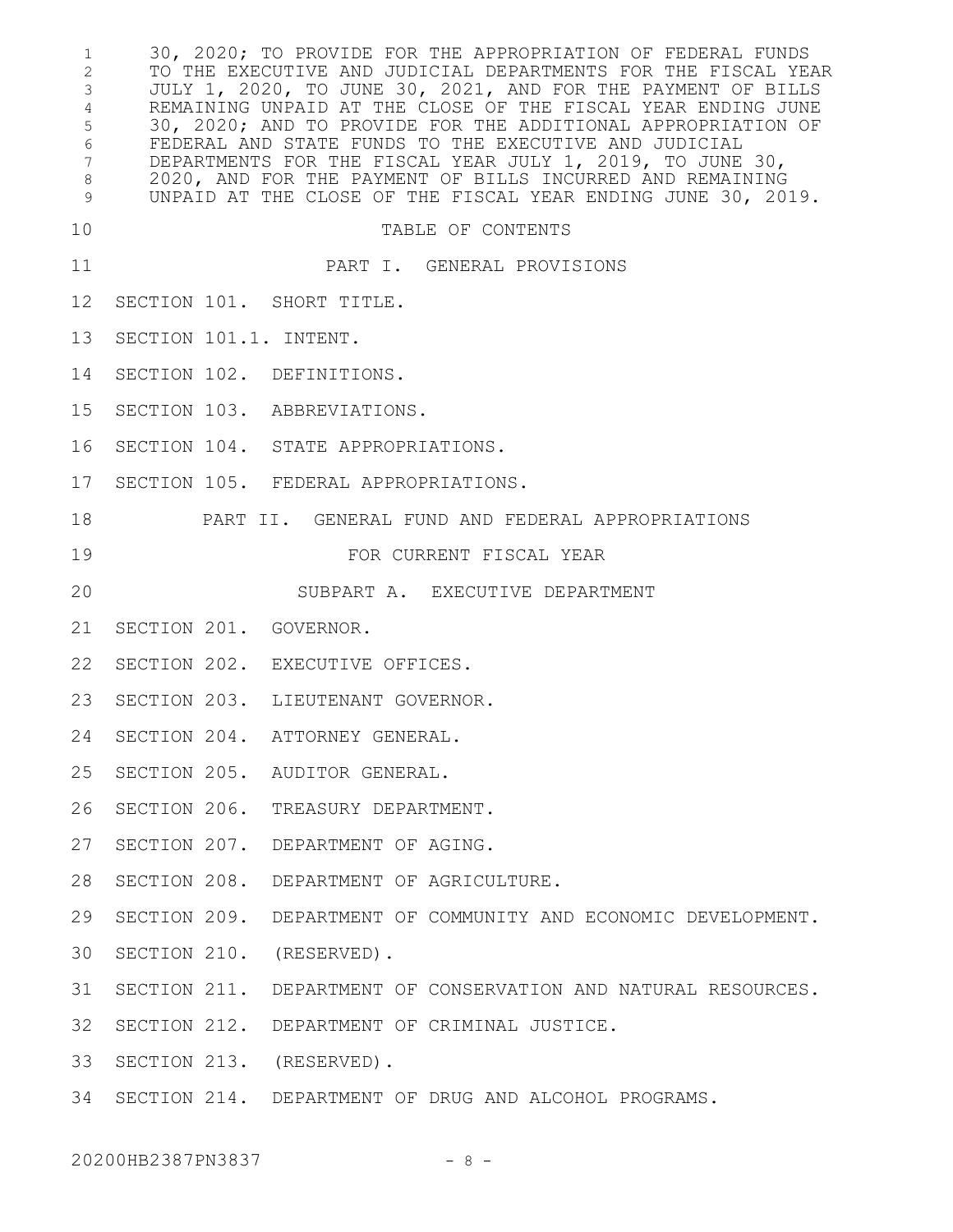- SECTION 215. DEPARTMENT OF EDUCATION. 1
- 2 SECTION 216. STATE SYSTEM OF HIGHER EDUCATION.
- SECTION 217. THADDEUS STEVENS COLLEGE OF TECHNOLOGY. 3
- SECTION 218. PENNSYLVANIA HIGHER EDUCATION ASSISTANCE AGENCY. 4
- SECTION 219. DEPARTMENT OF ENVIRONMENTAL PROTECTION. 5
- 6 SECTION 220. DEPARTMENT OF GENERAL SERVICES.
- 7 SECTION 221. DEPARTMENT OF HEALTH.
- 8 SECTION 222. DEPARTMENT OF HUMAN SERVICES.
- 9 SECTION 223. INSURANCE DEPARTMENT.
- 10 SECTION 224. DEPARTMENT OF LABOR AND INDUSTRY.
- SECTION 225. DEPARTMENT OF MILITARY AND VETERANS AFFAIRS. 11
- 12 SECTION 226. DEPARTMENT OF REVENUE.
- 13 SECTION 227. DEPARTMENT OF STATE.
- 14 SECTION 228. DEPARTMENT OF TRANSPORTATION.
- 15 SECTION 229. PENNSYLVANIA STATE POLICE.
- 16 SECTION 230. (RESERVED).
- SECTION 231. PENNSYLVANIA EMERGENCY MANAGEMENT AGENCY. 17
- 18 SECTION 232. PENNSYLVANIA HISTORICAL AND MUSEUM COMMISSION.
- 19 SECTION 233. PENNSYLVANIA INFRASTRUCTURE INVESTMENT AUTHORITY.
- 20 SECTION 234. ENVIRONMENTAL HEARING BOARD.
- 21 SECTION 235. (RESERVED).
- 22 SECTION 236. HEALTH CARE COST CONTAINMENT COUNCIL.
- 23 SECTION 237. STATE ETHICS COMMISSION.
- SUBPART B. JUDICIAL DEPARTMENT 24
- 25 SECTION 241. SUPREME COURT.
- 26 SECTION 242. SUPERIOR COURT.
- 27 SECTION 243. COMMONWEALTH COURT.
- 28 SECTION 244. COURTS OF COMMON PLEAS.
- 29 SECTION 245. COMMUNITY COURTS MAGISTERIAL DISTRICT JUDGES.
- 30 SECTION 246. (RESERVED).

20200HB2387PN3837 - 9 -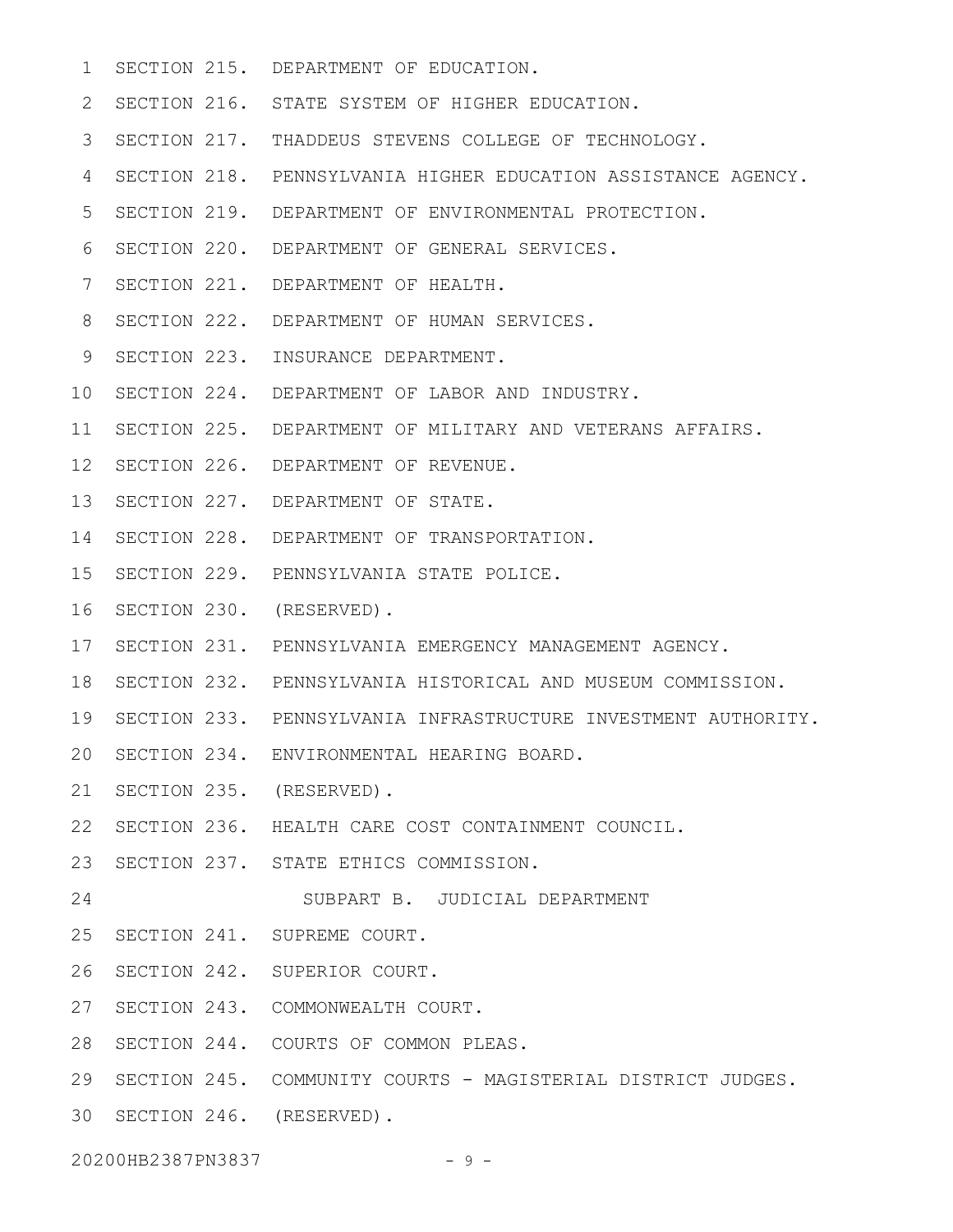| 1           |                      | SECTION 247. PHILADELPHIA MUNICIPAL COURT.                     |
|-------------|----------------------|----------------------------------------------------------------|
| 2           |                      | SECTION 248. JUDICIAL CONDUCT BOARD.                           |
| 3           |                      | SECTION 249. COURT OF JUDICIAL DISCIPLINE.                     |
| 4           |                      | SECTION 250. JUROR COST REIMBURSEMENT.                         |
| 5           |                      | SECTION 251. COUNTY COURT REIMBURSEMENT.                       |
| 6           |                      | SUBPART C. GENERAL ASSEMBLY                                    |
| 7           | SECTION 261. SENATE. |                                                                |
| 8           |                      | SECTION 262. HOUSE OF REPRESENTATIVES.                         |
| $\mathsf 9$ |                      | SUBPART D. GOVERNMENT SUPPORT AGENCIES                         |
| 10          |                      | SECTION 271. LEGISLATIVE REFERENCE BUREAU.                     |
| 11          |                      | SECTION 272. LEGISLATIVE BUDGET AND FINANCE COMMITTEE.         |
| 12          |                      | SECTION 273. LEGISLATIVE DATA PROCESSING COMMITTEE.            |
| 13          |                      | SECTION 274. JOINT STATE GOVERNMENT COMMISSION.                |
| 14          |                      | SECTION 275. LOCAL GOVERNMENT COMMISSION.                      |
| 15          |                      | SECTION 276. (RESERVED).                                       |
| 16          |                      | SECTION 277. LEGISLATIVE AUDIT ADVISORY COMMISSION.            |
| 17          |                      | SECTION 278. INDEPENDENT REGULATORY REVIEW COMMISSION.         |
| 18          |                      | SECTION 279. CAPITOL PRESERVATION COMMITTEE.                   |
| 19          |                      | SECTION 280. PENNSYLVANIA COMMISSION ON SENTENCING.            |
|             |                      | 20 SECTION 281. CENTER FOR RURAL PENNSYLVANIA.                 |
| 21          |                      | SECTION 282. COMMONWEALTH MAIL PROCESSING CENTER.              |
| 22          |                      | SECTION 283. LEGISLATIVE REAPPORTIONMENT COMMISSION.           |
| 23          |                      | SECTION 284. INDEPENDENT FISCAL OFFICE.                        |
| 24          |                      | PART III. STATE LOTTERY FUND APPROPRIATIONS                    |
| 25          |                      | SECTION 301. DEPARTMENT OF AGING.                              |
| 26          |                      | SECTION 302. DEPARTMENT OF HUMAN SERVICES.                     |
| 27          |                      | PART IV. TOBACCO SETTLEMENT FUND APPROPRIATIONS                |
| 28          |                      | SECTION 401. DEPARTMENT OF COMMUNITY AND ECONOMIC DEVELOPMENT. |
| 29          |                      | SECTION 402. DEPARTMENT OF HUMAN SERVICES.                     |
| 30          |                      | PART V. JUDICIAL COMPUTER SYSTEM AUGMENTATION ACCOUNT          |
|             |                      |                                                                |

20200HB2387PN3837 - 10 -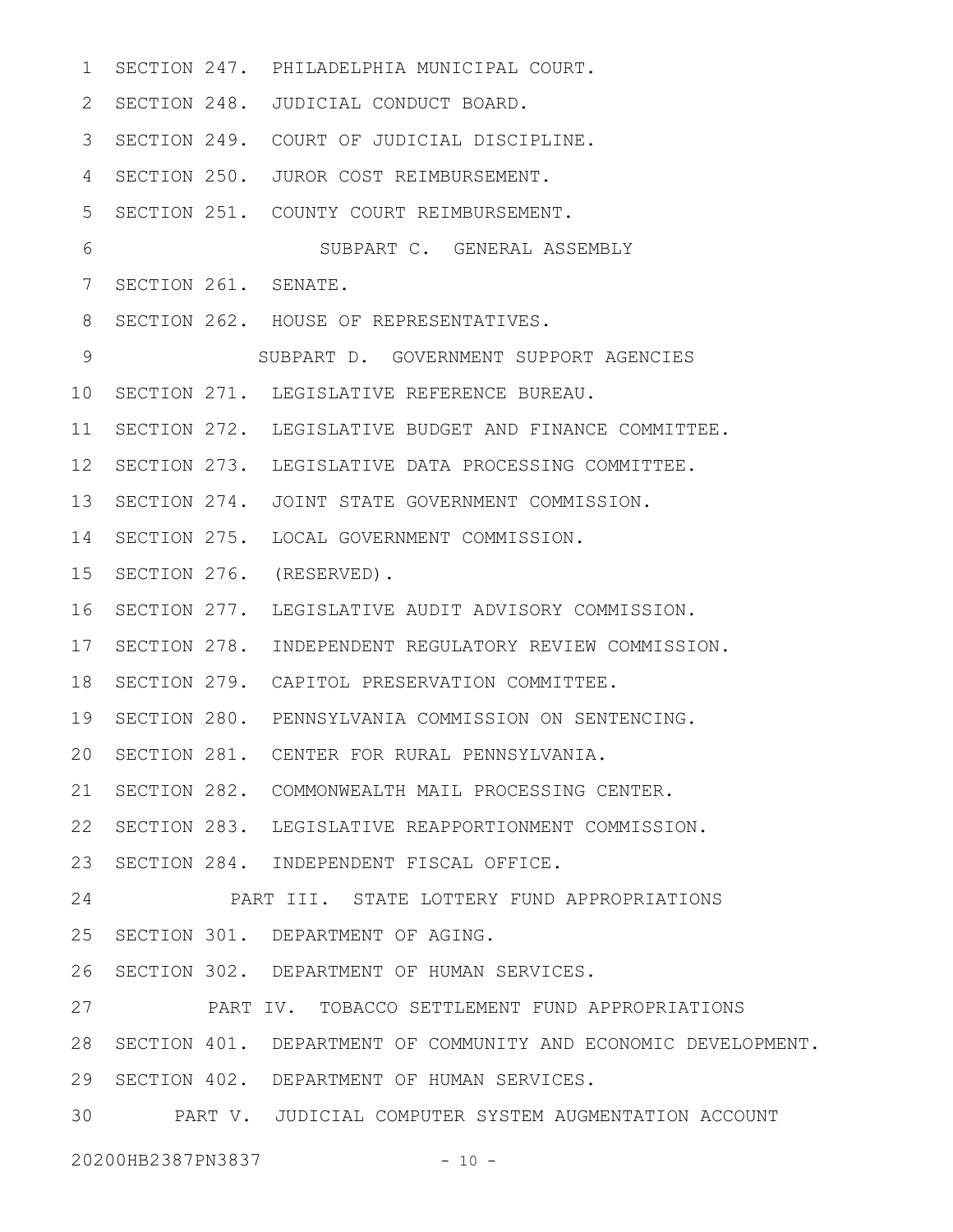| 1               | APPROPRIATIONS                                                     |  |
|-----------------|--------------------------------------------------------------------|--|
| 2               | SECTION 501. SUPREME COURT.                                        |  |
| 3               | PART VI. EMERGENCY MEDICAL SERVICES OPERATING FUND                 |  |
| 4               | APPROPRIATIONS                                                     |  |
| 5               | SECTION 601. DEPARTMENT OF HEALTH.                                 |  |
| 6               | PART VII. STATE STORES FUND APPROPRIATIONS                         |  |
| 7               | SECTION 701. PENNSYLVANIA STATE POLICE.                            |  |
| 8               | PART VIII. MOTOR LICENSE FUND APPROPRIATIONS                       |  |
| $\mathsf 9$     | SUBPART A. MOTOR LICENSE FUND                                      |  |
| 10              | SECTION 801. DEPARTMENT OF TRANSPORTATION.                         |  |
| 11              | SECTION 802. (RESERVED).                                           |  |
| 12 <sup>°</sup> | SECTION 803. TREASURY DEPARTMENT.                                  |  |
| 13              | SECTION 804. DEPARTMENT OF AGRICULTURE.                            |  |
| 14              | SECTION 805. DEPARTMENT OF COMMUNITY AND ECONOMIC DEVELOPMENT.     |  |
| 15              | SECTION 806. DEPARTMENT OF CONSERVATION AND NATURAL RESOURCES.     |  |
| 16              | SECTION 807. DEPARTMENT OF EDUCATION.                              |  |
| 17              | SECTION 808. (RESERVED).                                           |  |
| 18              | SECTION 809. DEPARTMENT OF GENERAL SERVICES.                       |  |
| 19              | SECTION 810. DEPARTMENT OF REVENUE.                                |  |
| 20              | SECTION 811. PENNSYLVANIA STATE POLICE.                            |  |
| 21              | SUBPART B. AVIATION RESTRICTED ACCOUNT                             |  |
| 22              | SECTION 821. DEPARTMENT OF TRANSPORTATION.                         |  |
| 23              | PART IX. HAZARDOUS MATERIAL RESPONSE FUND                          |  |
| 24              | APPROPRIATIONS                                                     |  |
| 25              | SECTION 901. PENNSYLVANIA EMERGENCY MANAGEMENT AGENCY.             |  |
| 26              | PART X. MILK MARKETING FUND APPROPRIATIONS                         |  |
|                 | 27 SECTION 1001. MILK MARKETING BOARD.                             |  |
| 28              | PART XI. HOME INVESTMENT TRUST FUND APPROPRIATIONS                 |  |
|                 | 29 SECTION 1101. DEPARTMENT OF COMMUNITY AND ECONOMIC DEVELOPMENT. |  |
| 30              | PART XII. TUITION ACCOUNT GUARANTEED                               |  |
|                 | 20200HB2387PN3837<br>$-11 -$                                       |  |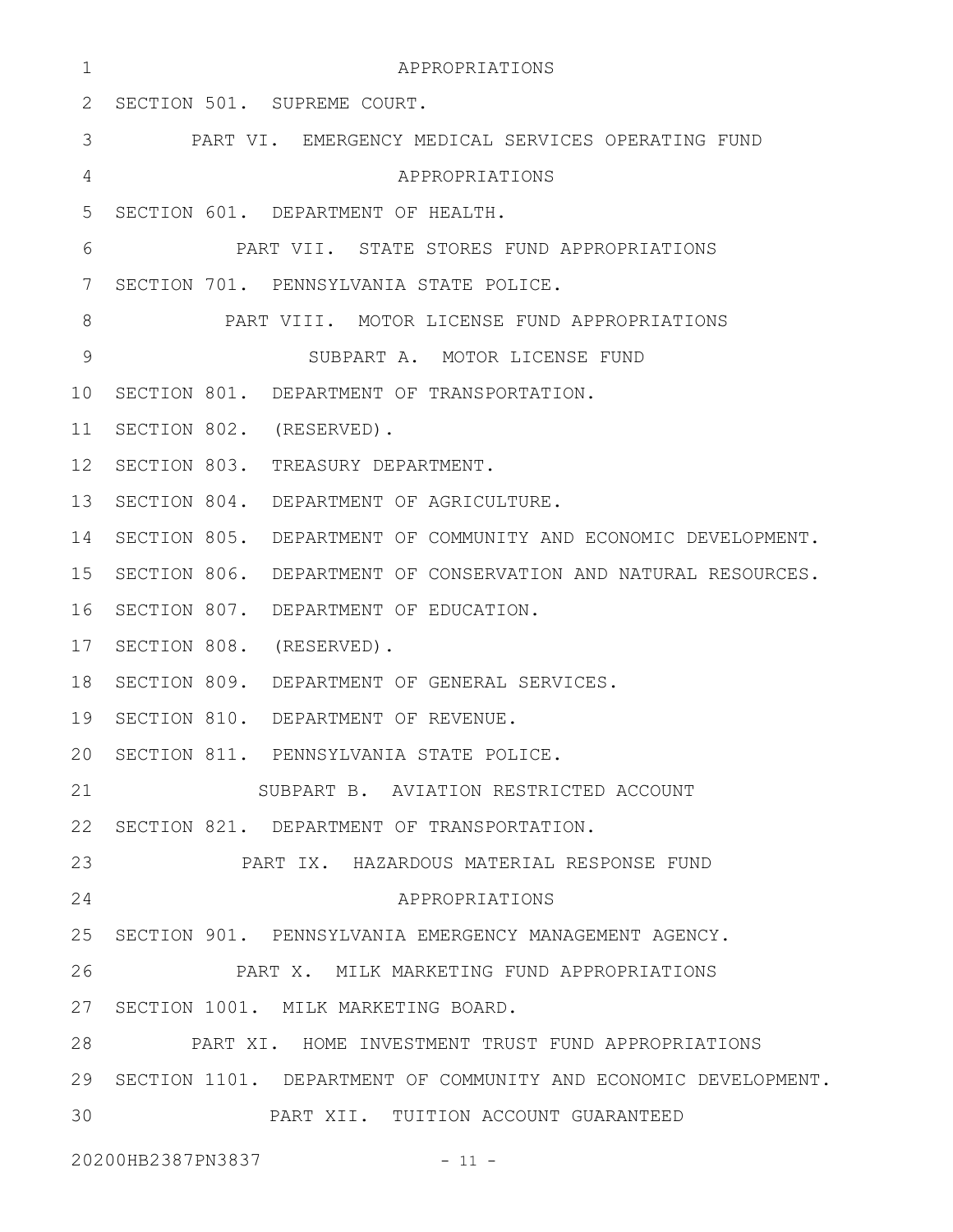SAVINGS PROGRAM FUND APPROPRIATIONS 2 SECTION 1201. TREASURY DEPARTMENT. PART XIII. BANKING FUND APPROPRIATIONS SECTION 1301. DEPARTMENT OF BANKING AND SECURITIES. 4 PART XIV. FIREARM RECORDS CHECK FUND APPROPRIATIONS 6 SECTION 1401. PENNSYLVANIA STATE POLICE. PART XV. BEN FRANKLIN TECHNOLOGY DEVELOPMENT AUTHORITY FUND APPROPRIATIONS 9 SECTION 1501. DEPARTMENT OF COMMUNITY AND ECONOMIC DEVELOPMENT. PART XVI. OIL AND GAS LEASE FUND APPROPRIATIONS SECTION 1601. DEPARTMENT OF CONSERVATION AND NATURAL RESOURCES. 11 PART XVII. HOME IMPROVEMENT ACCOUNT APPROPRIATIONS 13 SECTION 1701. ATTORNEY GENERAL. PART XVIII. CIGARETTE FIRE SAFETY AND FIREFIGHTER PROTECTION ACT ENFORCEMENT FUND APPROPRIATIONS 16 SECTION 1801. ATTORNEY GENERAL. PART XIX. INSURANCE REGULATION AND OVERSIGHT FUND APPROPRIATIONS 19 SECTION 1901. INSURANCE DEPARTMENT. PART XX. PENNSYLVANIA RACE HORSE DEVELOPMENT RESTRICTED RECEIPTS ACCOUNT APPROPRIATIONS 22 SECTION 2001. DEPARTMENT OF AGRICULTURE. PART XXI. JUSTICE REINVESTMENT FUND APPROPRIATIONS 24 SECTION 2101. EXECUTIVE OFFICES. PART XXII. MULTIMODAL TRANSPORTATION FUND APPROPRIATIONS 26 SECTION 2201. DEPARTMENT OF TRANSPORTATION. PART XXIII. STATE RACING FUND APPROPRIATIONS 28 SECTION 2301. DEPARTMENT OF AGRICULTURE. 29 SECTION 2302. DEPARTMENT OF REVENUE. PART XXIV. ABLE SAVINGS PROGRAM FUND APPROPRIATIONS 301 3 5 7 8 10 12 14 15 17 18 20 21 23 25 27

20200HB2387PN3837 - 12 -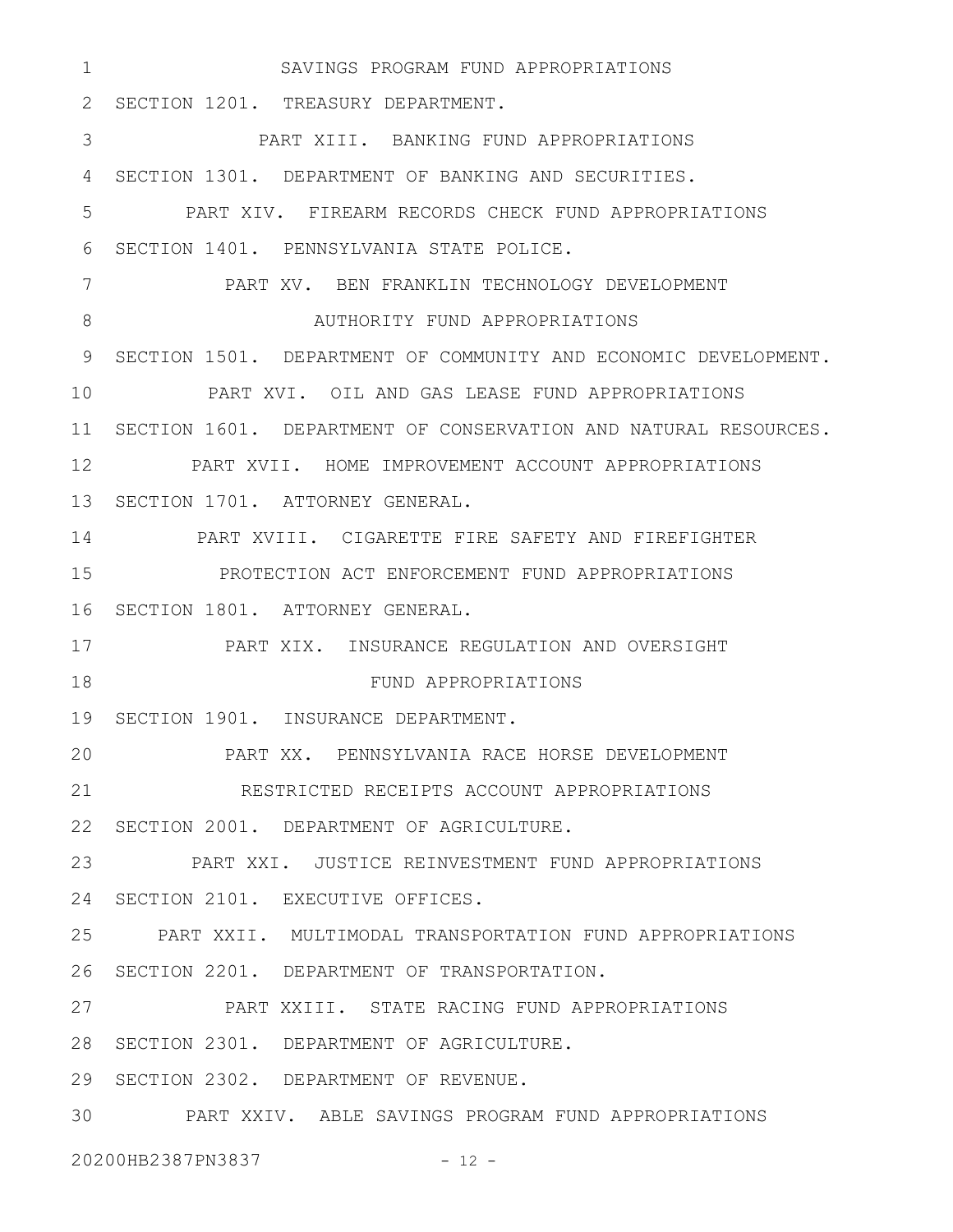SECTION 2401. TREASURY DEPARTMENT. PART XXV. TOURISM PROMOTION FUND RESTRICTED ACCOUNT APPROPRIATIONS SECTION 2501. DEPARTMENT OF COMMUNITY AND ECONOMIC DEVELOPMENT. 4 PART XXVI. ENHANCED REVENUE COLLECTION ACCOUNT APPROPRIATIONS 5 6 SECTION 2601. DEPARTMENT OF REVENUE. PART LI. ADDITIONAL APPROPRIATIONS FOR PRIOR FISCAL YEAR 7 SUBPART A. GENERAL PROVISIONS 9 SECTION 5101. STATE APPROPRIATIONS. 10 SECTION 5102. FEDERAL APPROPRIATIONS. SUBPART B. GENERAL FUND APPROPRIATIONS EXECUTIVE DEPARTMENT 13 SECTION 5111. EXECUTIVE OFFICES. 14 SECTION 5112. DEPARTMENT OF AGING. 15 SECTION 5113. DEPARTMENT OF AGRICULTURE. 16 SECTION 5114. DEPARTMENT OF COMMUNITY AND ECONOMIC DEVELOPMENT. 17 SECTION 5115. DEPARTMENT OF CRIMINAL JUSTICE. 18 SECTION 5116. DEPARTMENT OF EDUCATION. 19 SECTION 5117. DEPARTMENT OF HEALTH. 20 SECTION 5118. DEPARTMENT OF HUMAN SERVICES. 21 SECTION 5119. DEPARTMENT OF LABOR AND INDUSTRY. 22 SECTION 5120. DEPARTMENT OF MILITARY AND VETERANS AFFAIRS. 23 SECTION 5121. DEPARTMENT OF STATE. 24 SECTION 5122. DEPARTMENT OF TRANSPORTATION. 25 SECTION 5123. PENNSYLVANIA EMERGENCY MANAGEMENT AGENCY. SUBPART C. STATE LOTTERY FUND APPROPRIATIONS 27 SECTION 5141. DEPARTMENT OF AGING. 28 SECTION 5142. DEPARTMENT OF HUMAN SERVICES. SUBPART D. TOBACCO SETTLEMENT FUND APPROPRIATIONS SECTION 5151. DEPARTMENT OF HUMAN SERVICES. 301 2 3 8 11 12 26 29

20200HB2387PN3837 - 13 -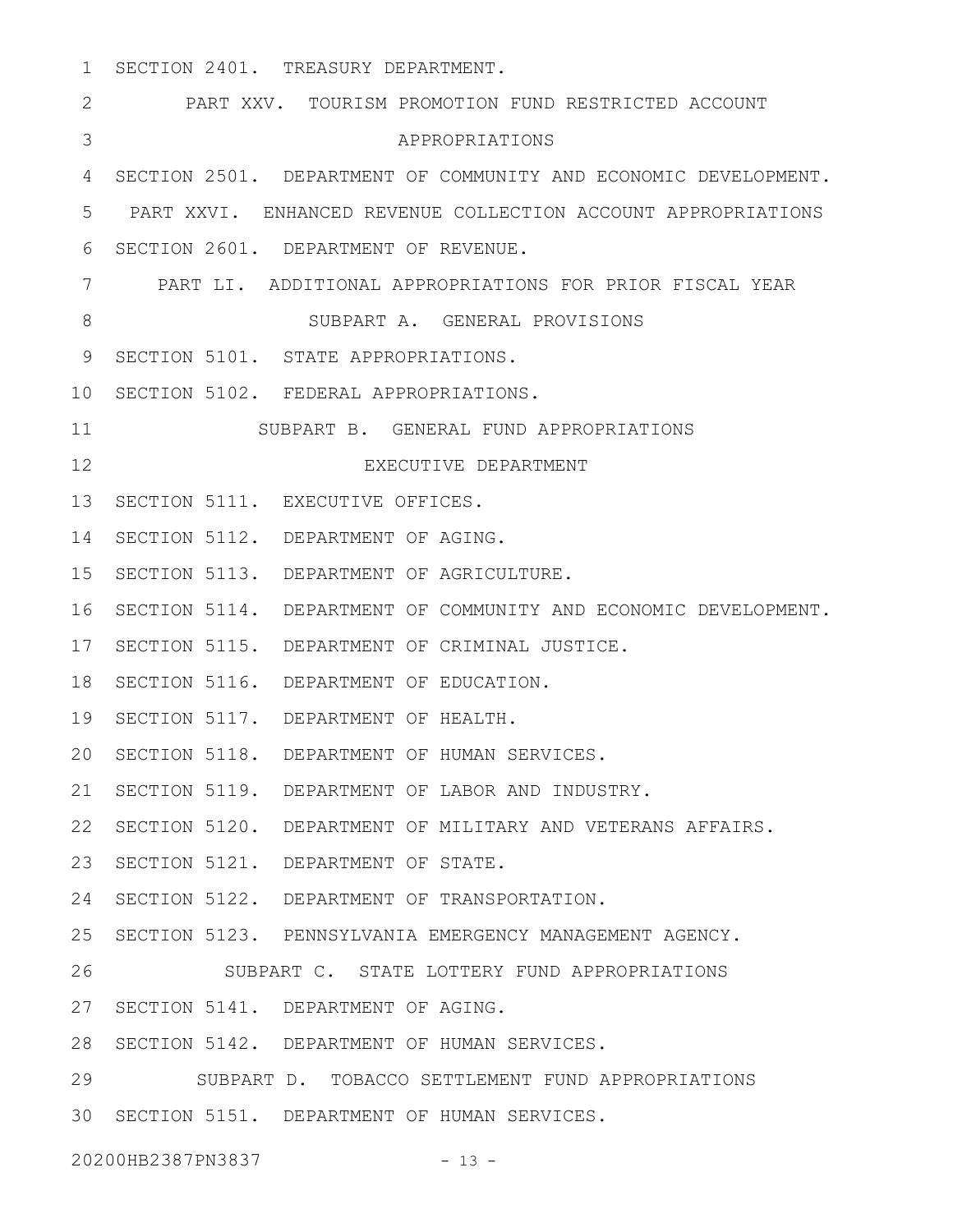SUBPART E. MISCELLANEOUS PROVISIONS FOR PRIOR FISCAL YEAR 2 SECTION 5171. LAPSING OF UNUSED FUNDS. PART LXI. SPECIAL PROVISIONS FOR FEDERAL FUNDS FOR CURRENT FISCAL YEAR SECTION 6101. GENERAL FUND REPOSITORY FOR FEDERAL FUNDS. 5 SECTION 6102. LIMITATION ON ENCUMBERING OR SPENDING FEDERAL FUNDS. 8 SECTION 6103. APPROPRIATION OF PRIOR UNSPENT FEDERAL FUNDS. 9 SECTION 6104. SUBGRANTS BETWEEN FEDERAL APPROPRIATIONS. 10 SECTION 6105. UTILIZATION OF EMERGENCY FEDERAL FUNDS. SECTION 6106. TRANSFER OF FUNDS FROM TANFBG TO CCDFBG AND SSBG. 11 PART LXXI. MISCELLANEOUS PROVISIONS FOR CURRENT FISCAL YEAR 12 13 SECTION 7101. PRIOR LAWS UNAFFECTED. SECTION 7102. COMPLIANCE WITH OTHER LAW BEFORE FUNDS AVAILABLE. 14 15 SECTION 7103. CONTRACTS PREREQUISITE TO ENCUMBERING OR COMMITTING FUNDS. 17 SECTION 7104. MINORITY BUSINESS SET-ASIDES. 18 SECTION 7105. APPROPRIATION OF FUNDS FROM MISCELLANEOUS SOURCES. 20 SECTION 7106. LAPSING OF UNUSED FUNDS. 21 SECTION 7107. APPELLATE COURTS APPROPRIATION CONTINGENCY. 22 SECTION 7108. TRANSFER OF EXCESS FUNDS. 23 SECTION 7109. TRANSFERS FOR GOVERNMENT SUPPORT AGENCIES. 24 SECTION 7110. TRANSFERS FOR LEGISLATIVE REAPPORTIONMENT COMMISSION. 26 SECTION 7111. ADMINISTRATION OF HUMAN SERVICES BLOCK GRANT. PART LXXXI. MISCELLANEOUS PROVISIONS 28 SECTION 8101. EFFECTIVE DATE. The General Assembly of the Commonwealth of Pennsylvania 30 hereby enacts as follows: 20200HB2387PN3837 - 14 -1 3 4 6 7 16 19 25 27 29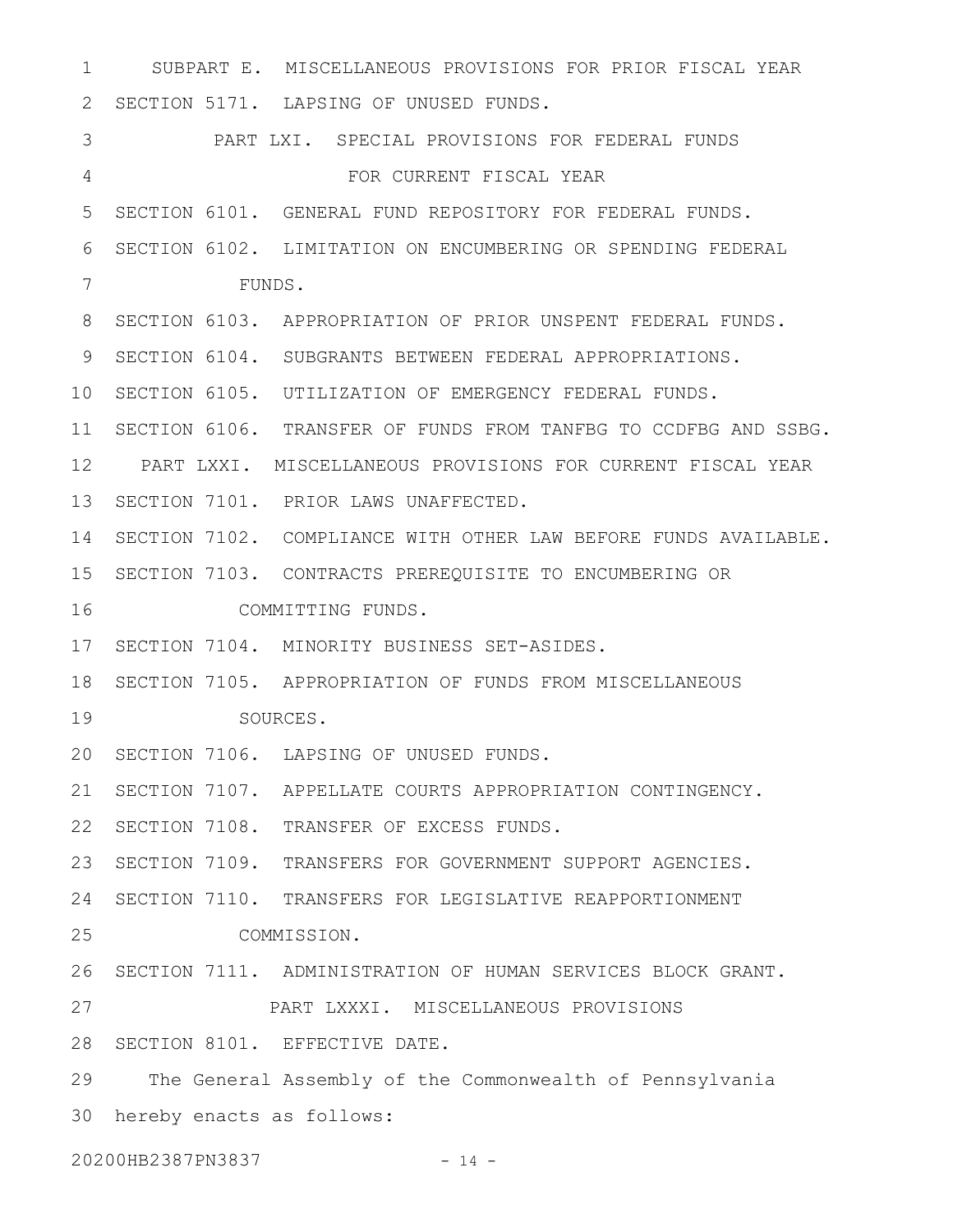| 1  | PART +                                                            | <-- |
|----|-------------------------------------------------------------------|-----|
| 2  | GENERAL PROVISIONS                                                |     |
| 3  | Section 101. Short title.                                         |     |
| 4  | This act shall be known and may be cited as the General-          |     |
| 5  | Appropriation Act of 2020.                                        |     |
| 6  | Section 102. Definitions.                                         |     |
| 7  | The following words and phrases when used in this act shall-      |     |
| 8  | have the meanings given to them in this section unless the-       |     |
| 9  | context clearly indicates otherwise:                              |     |
| 10 | "Current fiscal year." The fiscal year beginning July 1,-         |     |
| 11 | 2020, and ending June 30, 2021.                                   |     |
| 12 | "Employees." Includes all directors, superintendents, bureau-     |     |
| 13 | or division chiefs, assistant directors, assistant                |     |
| 14 | superintendents, assistant chiefs, experts, scientists,           |     |
| 15 | engineers, surveyors, draftsmen, accountants, secretaries,        |     |
| 16 | auditors, inspectors, examiners, analysts, statisticians,         |     |
| 17 | marshals, clerks, stenographers, bookkeepers, messengers and-     |     |
| 18 | other assistants in a department, board or commission.            |     |
| 19 | "Expenses" and "maintenance." Includes all printing, binding-     |     |
| 20 | and stationery, food and forage, materials and supplies,          |     |
| 21 | traveling expenses, training, motor vehicle supplies and          |     |
| 22 | repairs, freight, express and cartage, postage,                   |     |
| 23 | telecommunication devices and telecommunication rentals and toll- |     |
| 24 | charges, newspaper advertising and notices, public advertising    |     |
| 25 | by or through any medium, fuel, light, heat, power and water,     |     |
| 26 | minor construction and renovation, repairs or reconstruction of-  |     |
| 27 | equipment, buildings and facilities, rent of real estate and-     |     |
| 28 | equipment, premiums on workers' compensation, insurance premiums  |     |
| 29 | on policies of liability insurance, insurance premiums on-        |     |
| 30 | medical payment insurance and surety bonds for volunteer          |     |
|    |                                                                   |     |

20200HB2387PN3837 - 15 -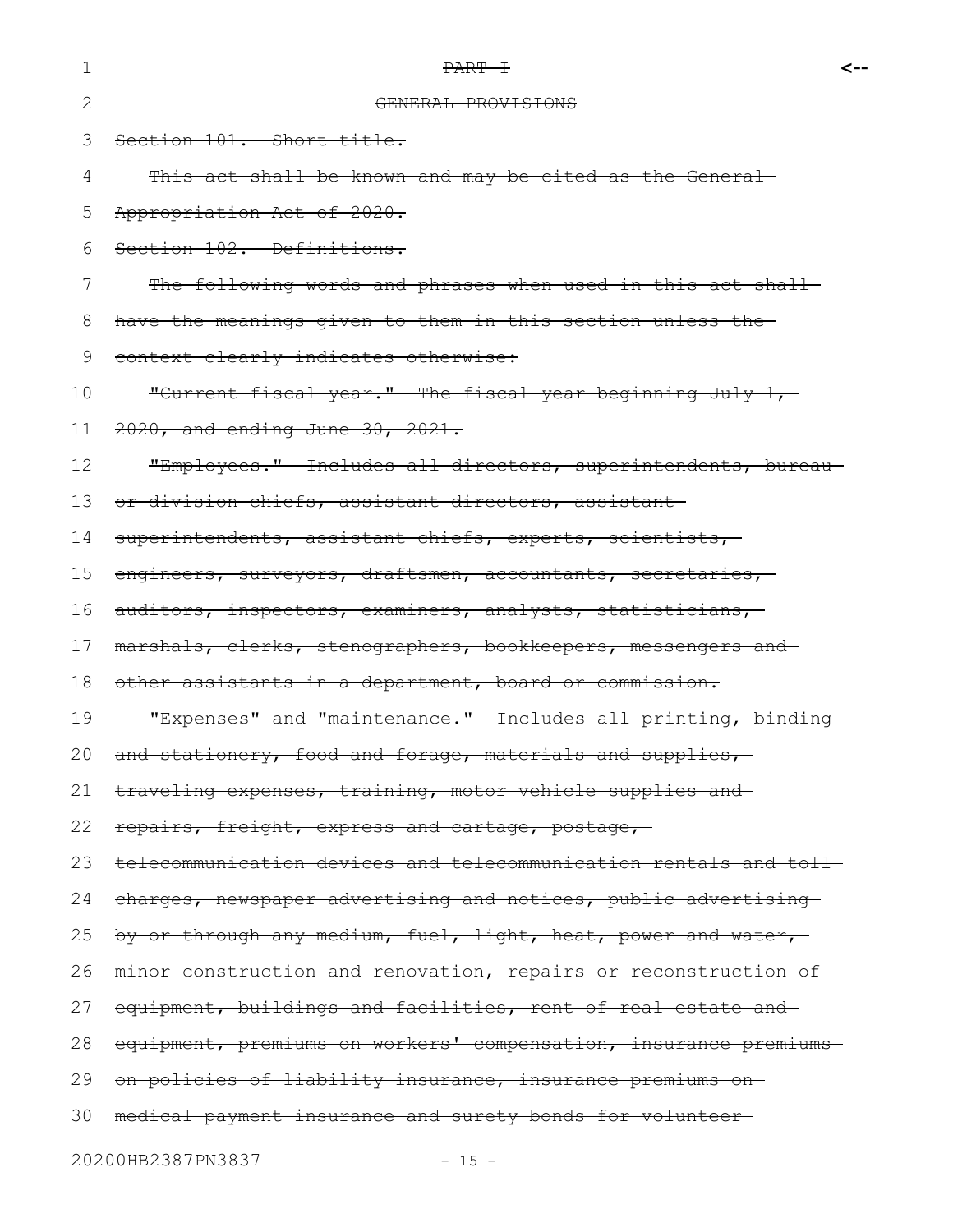| 1  | workers, premiums on employee group life insurance and employee- |
|----|------------------------------------------------------------------|
| 2  | and retired employee group hospital and medical insurance,       |
| 3  | payment of Commonwealth share of Social Security taxes and       |
| 4  | unemployment compensation costs for State employees, the         |
| 5  | purchase of replacement or additional equipment and machinery    |
| 6  | and all other incidental costs and expenses, including payment-  |
| 7  | to the Department of General Services of mileage and other-      |
| 8  | charges for the use of motor vehicles and rental payments for-   |
| 9  | permanently assigned motor vehicles and of expenses or costs of  |
| 10 | services incurred through the Purchasing Fund. The term          |
| 11 | "expenses" also shall include the medical costs for the-         |
| 12 | treatment of inmates of State institutions when the inmate must- |
| 13 | be transferred to an outside hospital, provided that in no case  |
| 14 | shall the State institution pay more for patient care than that- |
| 15 | provided under the State medical assistance program.             |
| 16 | "Prior fiscal year." The fiscal year beginning July 1 of the     |
| 17 | fiscal year immediately prior to the current fiscal year.        |
| 18 | Section 103. Abbreviations.                                      |
| 19 | The following abbreviations when used in this act shall have-    |
| 20 | the meanings given to them in this section unless the context    |
| 21 | elearly indicates otherwise:                                     |
| 22 | "AIDS." Acquired immune deficiency syndrome.                     |
| 23 | "ARC." Appalachian Regional Commission.                          |
| 24 | "ARRA." American Recovery and Reinvestment Act of 2009-          |
| 25 | (Public Law 111-5, 123 Stat. 115).                               |
| 26 | "CCDFBG." Child Care and Development Fund Block Grant.           |
| 27 | "CHIP." Children's Health Insurance Program.                     |
| 28 | "CSBG." Community Services Block Grant.                          |
| 29 | "DOE." Department of Energy.                                     |
| 30 | "EDA." Economic Development Administration.                      |
|    |                                                                  |

20200HB2387PN3837 - 16 -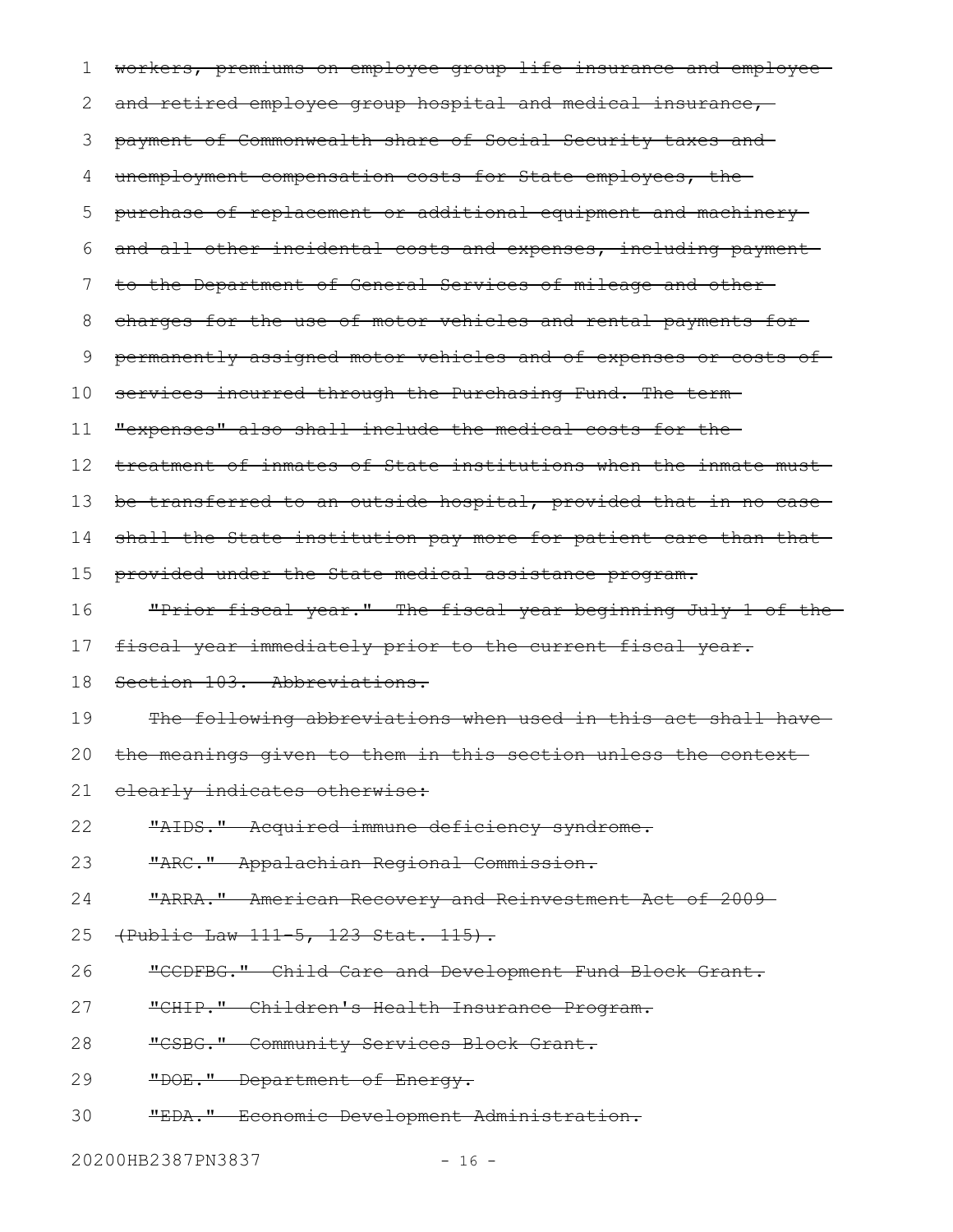| $\mathbf 1$ | "EEOC." Equal Employment Opportunity Commission.             |
|-------------|--------------------------------------------------------------|
| 2           | "EMG." Emergency.                                            |
| 3           | "EPA." Environmental Protection Agency.                      |
| 4           | "ESEA." Elementary and Secondary Education Act of 1965       |
| 5           | (Public Law 89-10, 20 U.S.C. § 6301 et seq.).                |
| 6           | "FEMA." Federal Emergency Management Agency.                 |
| 7           | "FTA." Federal Transit Administration.                       |
| 8           | "HIV." Human immunodeficiency virus.                         |
| 9           | "HUD." Department of Housing and Urban Development.          |
| 10          | "ICF." Intermediate care facilities.                         |
| 11          | "ID." Intellectual disabilities.                             |
| 12          | "LIHEABG." Low-Income Home Energy Assistance Block Grant.    |
| 13          | "LSTA." Library Services and Technology Act (Public Law 104- |
| 14          | 208, 20 U.S.C. § 9101 et seq.).                              |
| 15          | "MCH." Maternal and child health.                            |
| 16          | "MCHSBG." Maternal and Child Health Services Block Grant.    |
| 17          | "MHSBG." Mental Health Services Block Grant.                 |
| 18          | "NSTIC." National Strategy for Trusted Identities in-        |
| 19          | Cyberspace.                                                  |
| 20          | "PHHSBG." Preventive Health and Health Services Block Grant. |
| 21          | "SABG." Substance Abuse Block Grant.                         |
| 22          | "SCDBG." Small Communities Development Block Grant.          |
| 23          | "SNAP." Supplemental Nutrition Assistance Project.           |
| 24          | "SSBG." Social Services Block Grant.                         |
| 25          | "STEP." State Trade and Export Promotion.                    |
| 26          | "TANFBG." Temporary Assistance for Needy Families Block-     |
| 27          | Grant.                                                       |
| 28          | "TB." Tuberculosis.                                          |
| 29          | "TEA 21." Transportation Equity Act for the 21st Century     |
| 30          | (Public Law 105-178, 112 Stat. 107).                         |

20200HB2387PN3837 - 17 -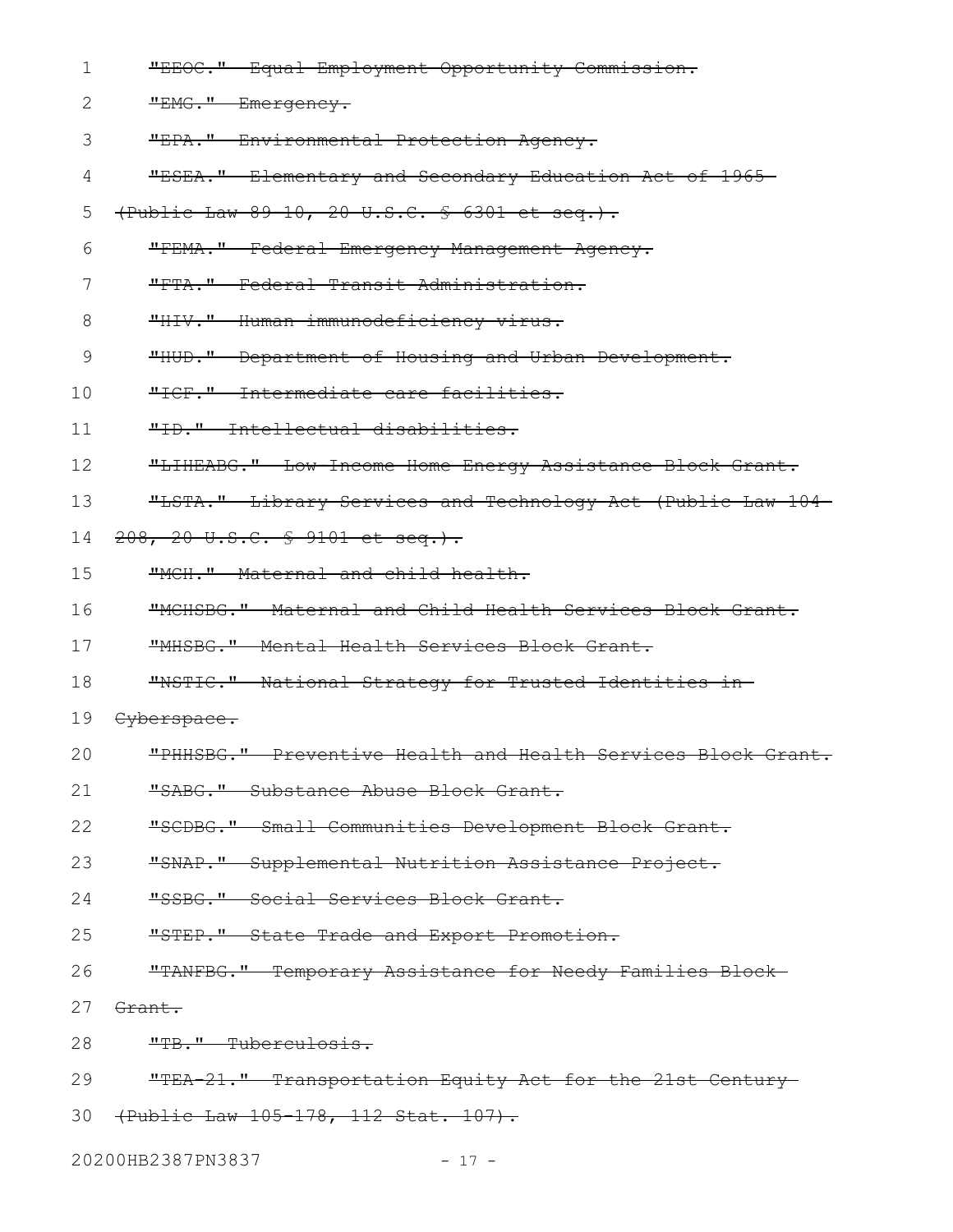"TEFAP." Temporary Emergency Food Assistance Program. 1

"VA." Veterans' Administration. 2

"VOCA." Victims of Crime Act of 1984 (Public Law 98-473, 42 3

U.S.C. § 10601 et seq.). 4

"WIC." Women, Infants and Children Program. 5

"WIOA." Workforce Innovation and Opportunity Act (Public Law 113-128, 128 Stat. 1425). 6 7

Section 104. State appropriations. 8

(a) General Fund.--Except as provided in Part XIX, the sums specified in this act, or as much thereof as may be necessary, are specifically appropriated from the General Fund to agencies of the Executive, Legislative and Judicial Departments of the Commonwealth for the payment of salaries, wages or othercompensation and travel expenses of the duly elected or appointed officers and employees of the Commonwealth, for the payment of fees for contractual services rendered, for the purchase or rental of goods and services, printing, public advertising by or through any medium, equipment, land and buildings and for payment of any other expenses, as provided by law or by this act, necessary for the proper conduct of the duties, functions and activities and for the purposes specified in this act for the current fiscal year and for the payment of bills incurred and remaining unpaid at the close of the prior fiscal year. (b) Special funds and accounts.--Except as provided in Part XIX, the sums specified in this act, or as much thereof as may be necessary, are specifically appropriated from the special funds and accounts in the State Treasury to agencies of the Executive and Judicial Departments of the Commonwealth for the payment of salaries, wages or other compensation and travel 9 10 11 12 13 14 15 16 17 18 19 20 21 22 23 24 25 26 27 28 29 30

20200HB2387PN3837 - 18 -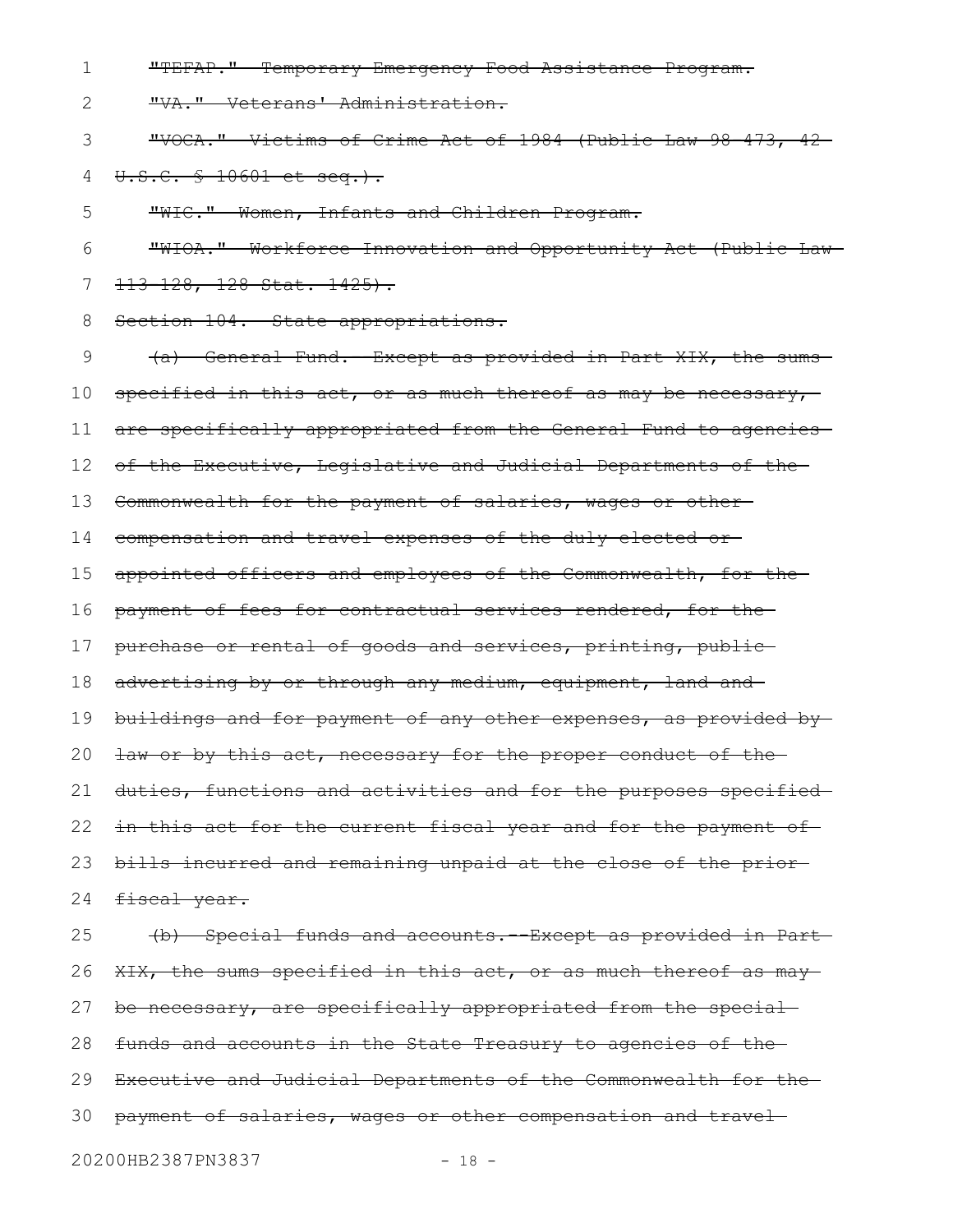expenses of the duly appointed officers and employees of the 2 Commonwealth, for the payment of fees for contractual services 3 rendered, for the purchase or rental of goods and services and for payment of any other expenses, as provided by law or by this act, necessary for the proper conduct of the duties, functions and activities and for the purposes specified in this act for the current fiscal year and for the payment of bills incurred and remaining unpaid at the close of the prior fiscal year. Section 105. Federal appropriations. Except as otherwise provided in section 1902, the Federal appropriations specified in this act, or as much thereof as may be necessary, are specifically appropriated to the agencies of the Executive Department of the Commonwealth specified in this act for the payment of the expenses of implementing and carrying out the programs specified in this act for the current fiscal year and for the payment of bills incurred and remaining unpaid at the close of the prior fiscal year. Unless otherwise stated, the Federal appropriations include any carryovers from the prior fiscal year. PART II GENERAL FUND AND FEDERAL APPROPRIATIONS FOR CURRENT FISCAL YEAR SUBPART A EXECUTIVE DEPARTMENT Section 201. Governor. The following amounts are appropriated from the General Fund to the Governor for the 29 <del>current fiscal year:</del> The Federal State For the Office of the 20200HB2387PN3837 - 19 -1 4 5 6 7 8 9 10 11 12 13 14 15 16 17 18 19 20 21 22 23 24 25 26 27 28 30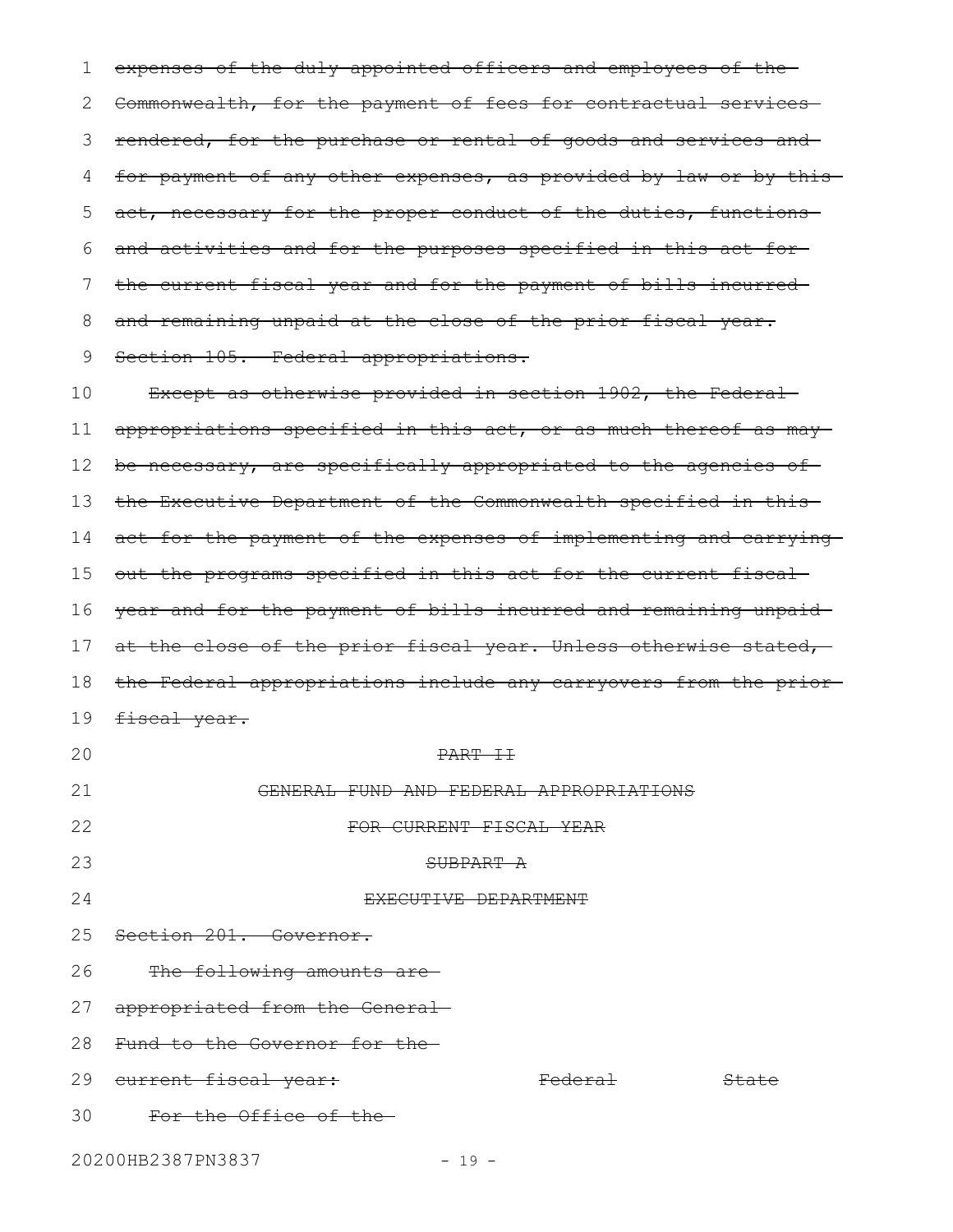| 1  | Governor: including the-           |         |                      |
|----|------------------------------------|---------|----------------------|
| 2  | maintenance of the Governor's-     |         |                      |
| 3  | Home, the expense of               |         |                      |
| 4  | entertainment of official quests-  |         |                      |
| 5  | and members of the General         |         |                      |
| 6  | Assembly and the Judiciary,-       |         |                      |
| 7  | participation in the Governor's    |         |                      |
| 8  | Conference, the expenses of the-   |         |                      |
| 9  | Executive Board and the payment-   |         |                      |
| 10 | of traveling expenses of persons-  |         |                      |
| 11 | other than employees of the-       |         |                      |
| 12 | Commonwealth appointed by the-     |         |                      |
| 13 | Governor to represent or-          |         |                      |
| 14 | otherwise serve the Commonwealth.  |         |                      |
| 15 | State appropriation                |         | <del>6,872,000</del> |
| 16 | Section 202. Executive Offices.    |         |                      |
| 17 | The following amounts are-         |         |                      |
| 18 | appropriated from the General-     |         |                      |
| 19 | Fund to the Executive Offices for- |         |                      |
|    | 20 the current fiscal year:        | Federal | State                |
| 21 | For the Office of-                 |         |                      |
| 22 | Administration.                    |         |                      |
| 23 | State appropriation                |         | 9,724,000            |
| 24 | For the Inspector General.         |         |                      |
| 25 | State appropriation                |         | 4,450,000            |
| 26 | For investigation of welfare-      |         |                      |
| 27 | fraud activities.                  |         |                      |
| 28 | State appropriation                |         | 12,027,000           |
| 29 | The following Federal amounts      |         |                      |
| 30 | are appropriated to supplement     |         |                      |
|    |                                    |         |                      |

20200HB2387PN3837 - 20 -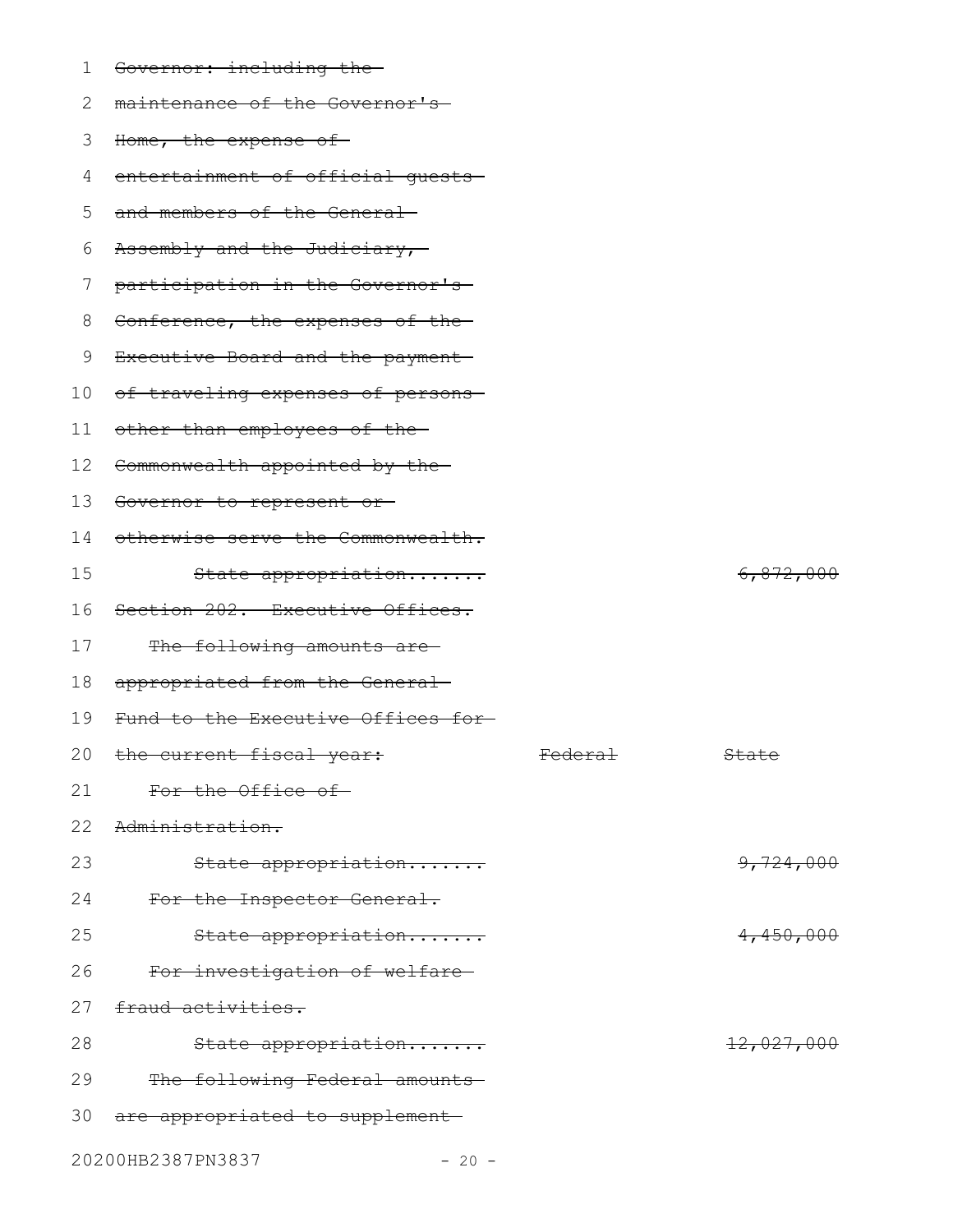| 1  | the sum appropriated for-       |           |                       |
|----|---------------------------------|-----------|-----------------------|
| 2  | investigation of welfare fraud- |           |                       |
| 3  | activities:                     |           |                       |
| 4  | $(1)$ "TANFBG - Program-        |           |                       |
| 5  | Accountability."                |           |                       |
| 6  | Federal appropriation           | 1,500,000 |                       |
| 7  | $(2)$ "SNAP - Program-          |           |                       |
| 8  | Accountability."                |           |                       |
| 9  | Federal appropriation 7,000,000 |           |                       |
| 10 | (3) "Medical Assistance -       |           |                       |
| 11 | Program Accountability."        |           |                       |
| 12 | Federal appropriation           | 5,500,000 |                       |
| 13 | (4) "CCDFBG Subsidized Day-     |           |                       |
| 14 | Care - Fraud Investigation."    |           |                       |
| 15 | Federal appropriation           | 905,000   |                       |
| 16 | For the Office of the Budget.   |           |                       |
| 17 | State appropriation             |           | <del>19,199,000</del> |
| 18 | For the Office of General       |           |                       |
| 19 | <del>Counsel.</del>             |           |                       |
| 20 | State appropriation             |           | 5,673,000             |
| 21 | For the Pennsylvania Human-     |           |                       |
| 22 | Relations Commission.           |           |                       |
| 23 | State appropriation             |           | 10,307,000            |
| 24 | The following Federal amounts   |           |                       |
| 25 | are appropriated to supplement- |           |                       |
| 26 | the sum appropriated for the-   |           |                       |
| 27 | Pennsylvania Human Relations-   |           |                       |
| 28 | Commission:                     |           |                       |
| 29 | (1) "EEOC - Special Project-    |           |                       |
| 30 | <del>Grant."</del>              |           |                       |
|    | 20200HB2387PN3837<br>$-21 -$    |           |                       |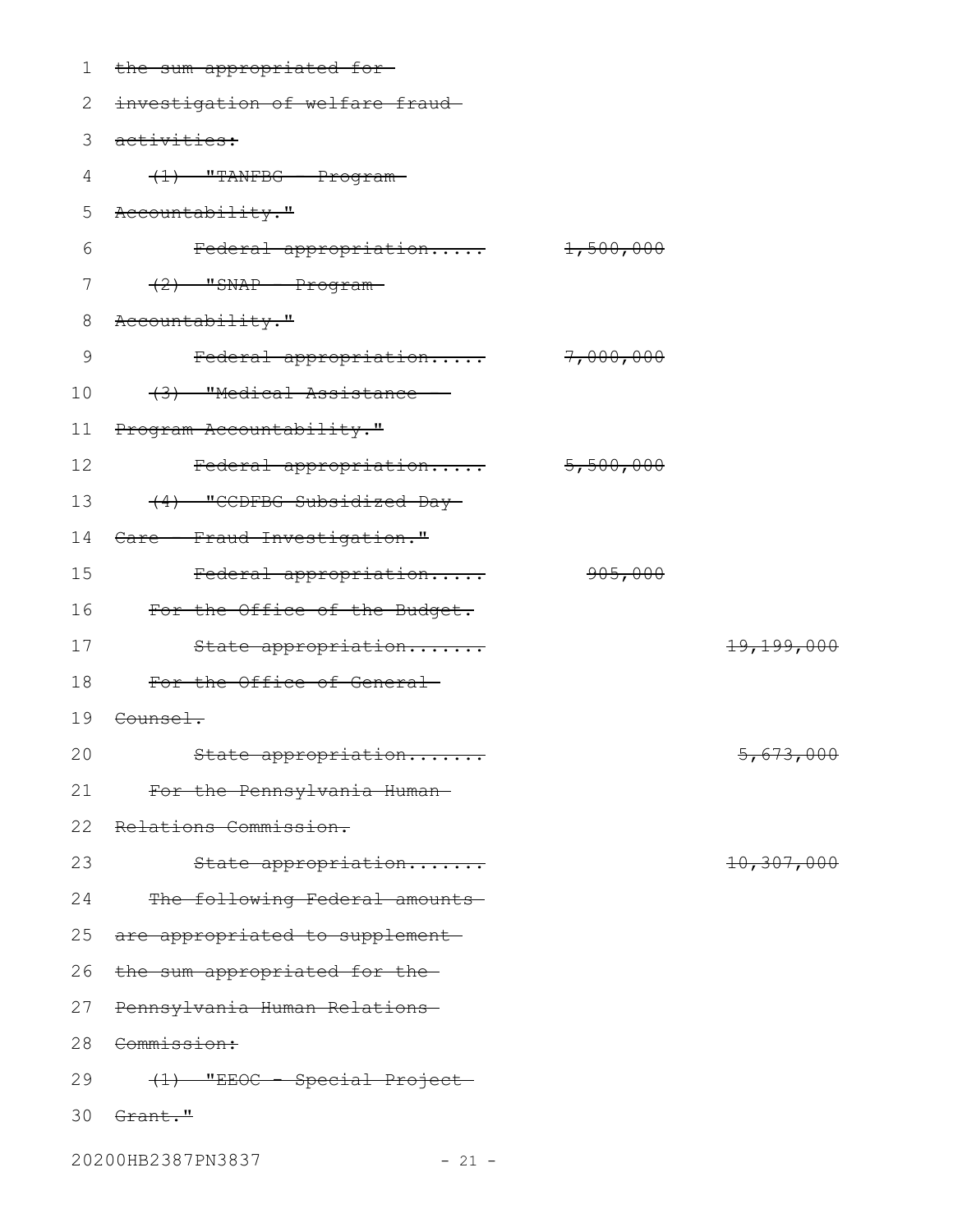| 1               | Federal appropriation             | 900,000   |           |
|-----------------|-----------------------------------|-----------|-----------|
| 2               | (2) "HUD - Special Project-       |           |           |
| 3               | Grant."                           |           |           |
| 4               | Federal appropriation             | 500,000   |           |
| 5               | For the Council on the Arts.      |           |           |
| 6               | State appropriation               |           | 884,000   |
| 7               | The following Federal amounts     |           |           |
| 8               | are appropriated to supplement-   |           |           |
| 9               | the sum appropriated for the-     |           |           |
| 10              | Council on the Arts:              |           |           |
| 11              | (1) "National Endowment for-      |           |           |
| 12 <sup>°</sup> | the Arts - Administration."       |           |           |
| 13              | Federal appropriation             | 980,000   |           |
| 14              | For the Juvenile Court Judges-    |           |           |
| 15              | <del>Commission.</del>            |           |           |
| 16              | State appropriation               |           | 3,043,000 |
| 17              | For the Pennsylvania-             |           |           |
| 18              | Commission on Crime and           |           |           |
| 19              | <del>Delinquency.</del>           |           |           |
| 20              | State appropriation               |           | 9,735,000 |
| 21              | The following Federal amounts     |           |           |
|                 | 22 are appropriated to supplement |           |           |
| 23              | the sum appropriated for the-     |           |           |
| 24              | Pennsylvania Commission on Crime- |           |           |
| 25              | and Delinquency:                  |           |           |
| 26              | (1) "Plan for Juvenile            |           |           |
| 27              | <del>Justice."</del>              |           |           |
| 28              | Federal appropriation             | $+50,000$ |           |
| 29              | (2) "Justice Assistance           |           |           |
| 30              | <del>Grants."</del>               |           |           |
|                 |                                   |           |           |

20200HB2387PN3837 - 22 -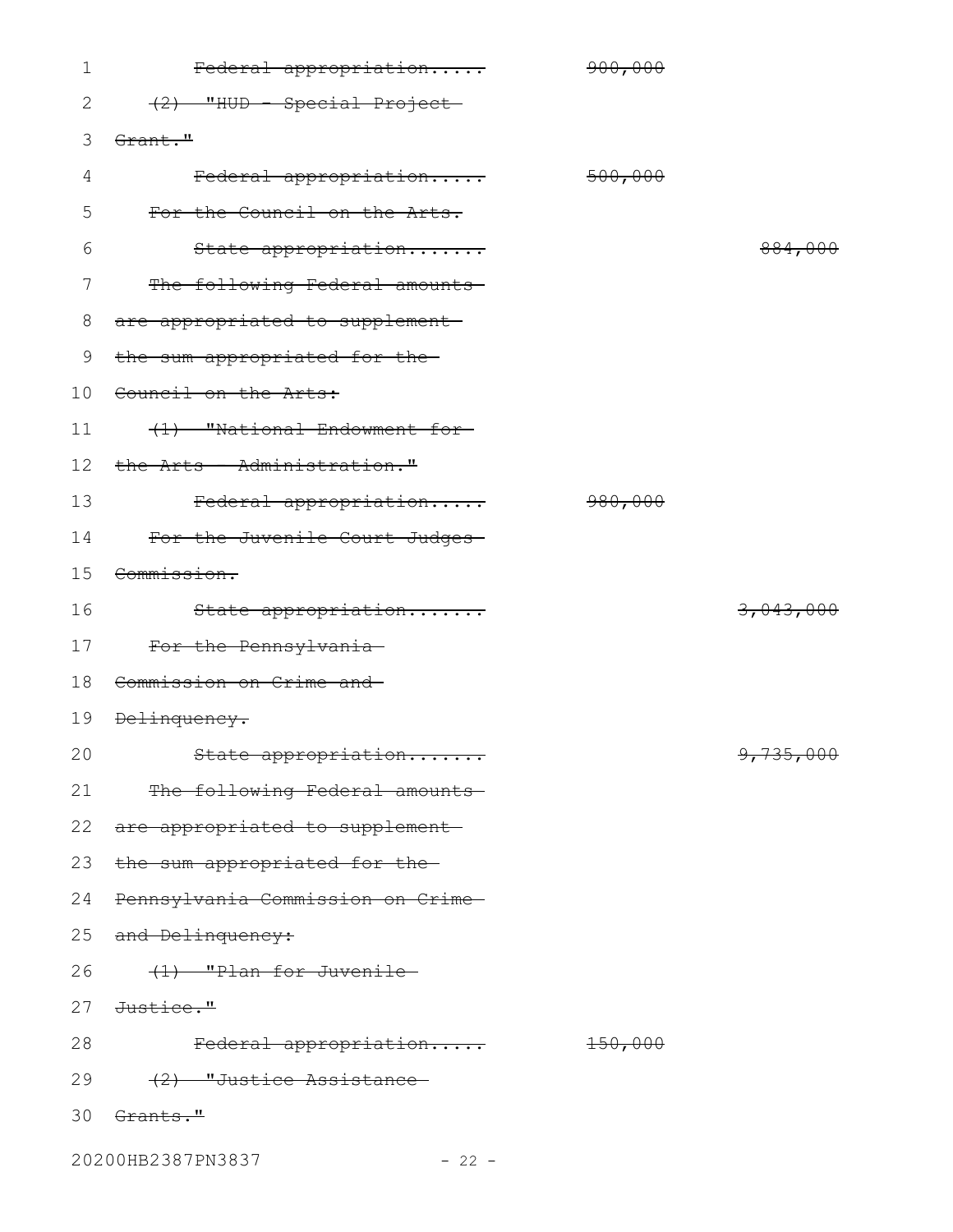| 1  | Federal appropriation              | 10,000,000             |
|----|------------------------------------|------------------------|
| 2  | (3) "Justice Assistance            |                        |
| 3  | Grants - Administration."          |                        |
| 4  | Federal appropriation              | 1,100,000              |
| 5  | (4) "Statistical Analysis-         |                        |
| 6  | Center."                           |                        |
| 7  | Federal appropriation              | 250,000                |
| 8  | (5) "Criminal Identification       |                        |
| 9  | Technology."                       |                        |
| 10 | Federal appropriation              | 4,000,000              |
| 11 | (6) "Crime Victims"                |                        |
| 12 | Compensation Services."            |                        |
| 13 | Federal appropriation              | 8,500,000              |
| 14 | (7) "Crime Victims"                |                        |
| 15 | Assistance."                       |                        |
| 16 | Federal appropriation              | <del>130,000,000</del> |
| 17 | (8) "Violence Against Women-       |                        |
| 18 | Formula Grant Program."            |                        |
| 19 | Federal appropriation              | 7,000,000              |
|    | 20 (9) "Violence Against Women     |                        |
| 21 | <del>Formula Grant Program -</del> |                        |
|    | 22 Administration."                |                        |
| 23 | Federal appropriation              | 600,000                |
| 24 | (10) "Residential Substance-       |                        |
|    | 25 Abuse Treatment Program."       |                        |
| 26 | Federal appropriation              | <del>1,400,000</del>   |
| 27 | (11) "Crime Victims'-              |                        |
|    | 28 Assistance (VOCA) -             |                        |
|    | 29 Administration/Operations."     |                        |
| 30 | Federal appropriation              | <del>5,000,000</del>   |
|    | 20200HB2387PN3837<br>$-23 -$       |                        |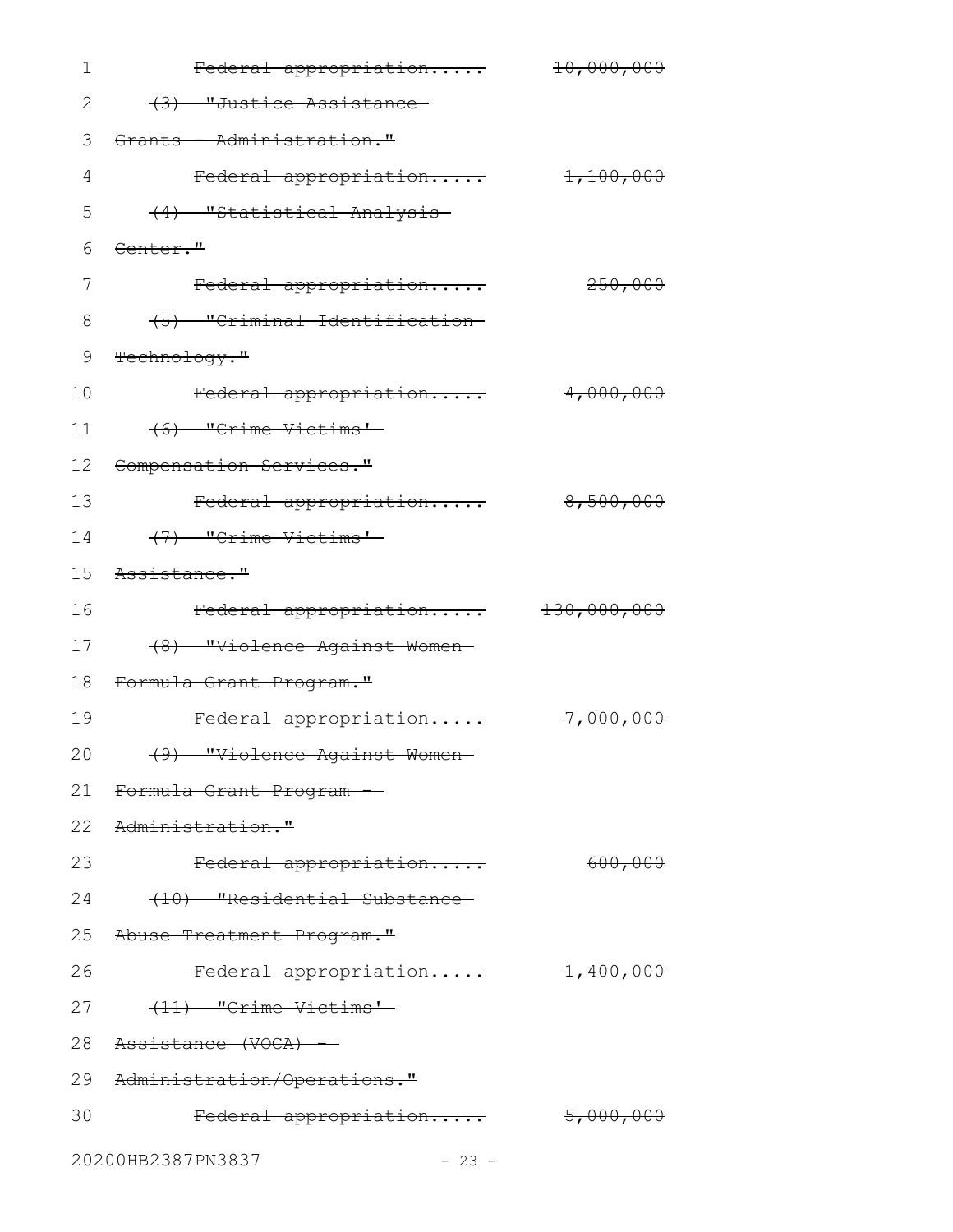| 1  | (12) "Juvenile Justice and-            |                                  |
|----|----------------------------------------|----------------------------------|
| 2  | Delinquency Prevention."               |                                  |
| 3  | Federal appropriation                  | 3,000,000                        |
| 4  | (13) "Assault Services                 |                                  |
| 5  | Program."                              |                                  |
| 6  | Federal appropriation                  | 600,000                          |
| 7  | (14) "Second Chance Act -              |                                  |
| 8  | Juvenile Offender Reentry."            |                                  |
| 9  | Federal appropriation                  | 1,000,000                        |
| 10 | (15) "Project Safe-                    |                                  |
| 11 | Neighborhoods."                        |                                  |
| 12 | Federal appropriation                  | 750,000                          |
| 13 | (16) "Forensic Science-                |                                  |
| 14 | Program."                              |                                  |
| 15 | Federal appropriation                  | 1,500,000                        |
| 16 | (17) "Justice Reinvestment-            |                                  |
| 17 | <del>Initiative."</del>                |                                  |
| 18 | Federal appropriation                  | $\textcolor{red}{\pm 1.000,000}$ |
| 19 | $(18)$ "Adam Walsh-                    |                                  |
|    | 20 <del>Implementation Support."</del> |                                  |
| 21 | Federal appropriation                  | 750,000                          |
| 22 | (19) "Byrne Competitive                |                                  |
|    | 23 Program."                           |                                  |
| 24 | Federal appropriation                  | 300,000                          |
| 25 | (20) "Comprehensive Opioid-            |                                  |
| 26 | Abuse Site-Based Program."             |                                  |
| 27 | Federal appropriation                  | $\frac{1}{2}$ , 200, 000         |
| 28 | (21) "Pennsylvania NCS-X-              |                                  |
|    | 29 <del>Implementation."</del>         |                                  |
| 30 | Federal appropriation                  | 550,000                          |
|    | 20200HB2387PN3837<br>$-24 -$           |                                  |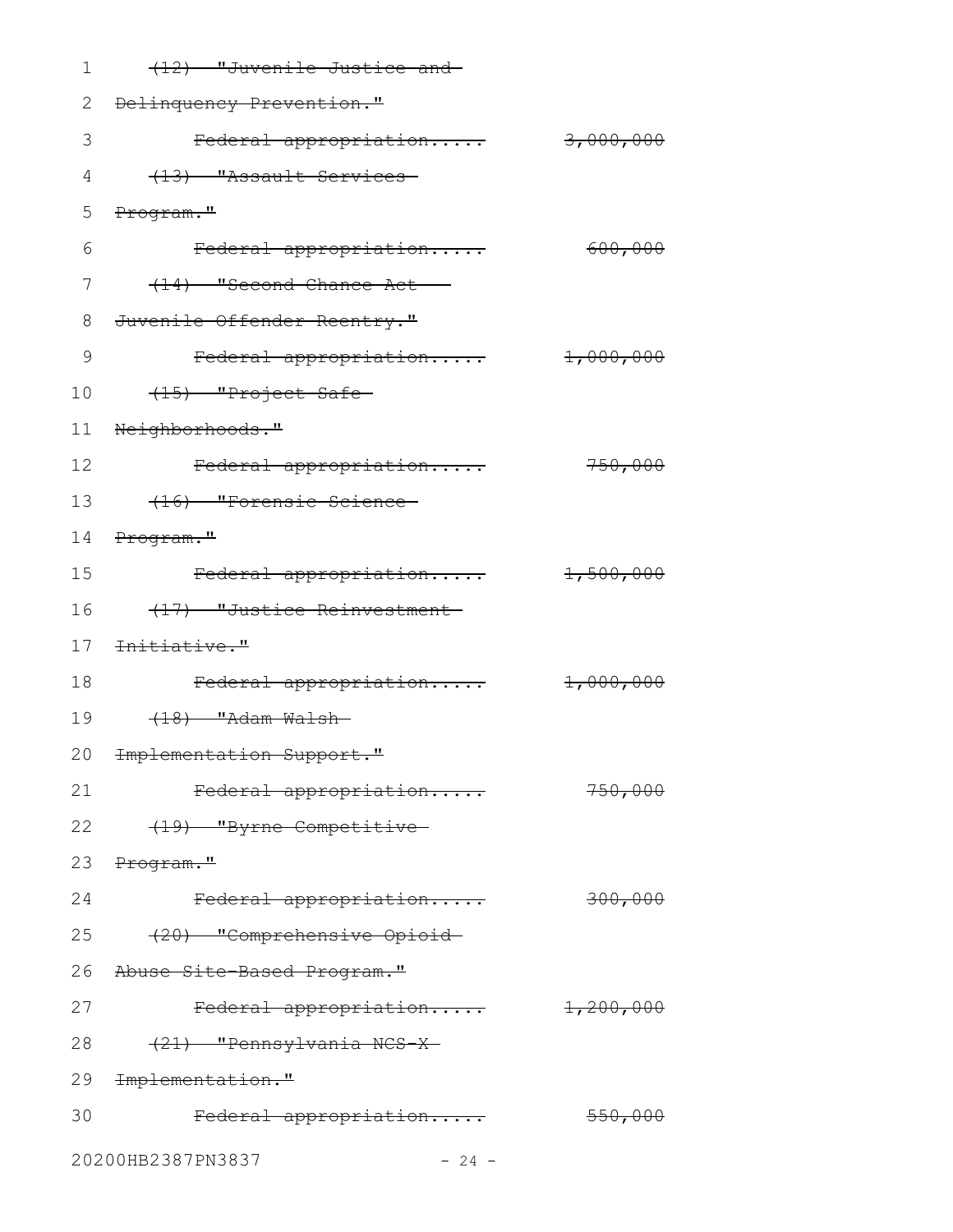| 1             | (22) "Body-worn Camera Policy-    |           |                       |
|---------------|-----------------------------------|-----------|-----------------------|
| 2             | and Implementation."              |           |                       |
| 3             | Federal appropriation             | 1,400,000 |                       |
| 4             | (23) "Justice and Mental          |           |                       |
| 5             | Health Collaboration."            |           |                       |
| 6             | Federal appropriation             | 600,000   |                       |
| 7             | (24) "Prosecutor and Defender-    |           |                       |
| 8             | Incentives."                      |           |                       |
| $\mathcal{G}$ | Federal appropriation             | 117,000   |                       |
| 10            | For victims of juvenile-          |           |                       |
| 11            | offenders.                        |           |                       |
| 12            | State appropriation               |           | 1,300,000             |
| 13            | For violence and delinquency-     |           |                       |
| 14            | prevention programs.              |           |                       |
| 15            | State appropriation               |           | 4,039,000             |
| 16            | For intermediate punishment-      |           |                       |
| 17            | treatment programs.               |           |                       |
| 18            | State appropriation               |           | 18,167,000            |
| 19            | For juvenile probation-           |           |                       |
|               | 20 services.                      |           |                       |
| 21            | State appropriation               |           | <del>18,945,000</del> |
| 22            | For grants to the arts.           |           |                       |
| 23            | State appropriation               |           | 9,590,000             |
| 24            | For law enforcement               |           |                       |
| 25            | <del>activities.</del>            |           |                       |
| 26            | State appropriation               |           | <del>3,000,000</del>  |
| 27            | Section 203. Lieutenant Governor. |           |                       |
| 28            | The following amounts are-        |           |                       |
| 29            | appropriated from the General-    |           |                       |
| 30            | Fund to the Lieutenant Governor-  |           |                       |
|               | 20200HB2387PN3837<br>$-25 -$      |           |                       |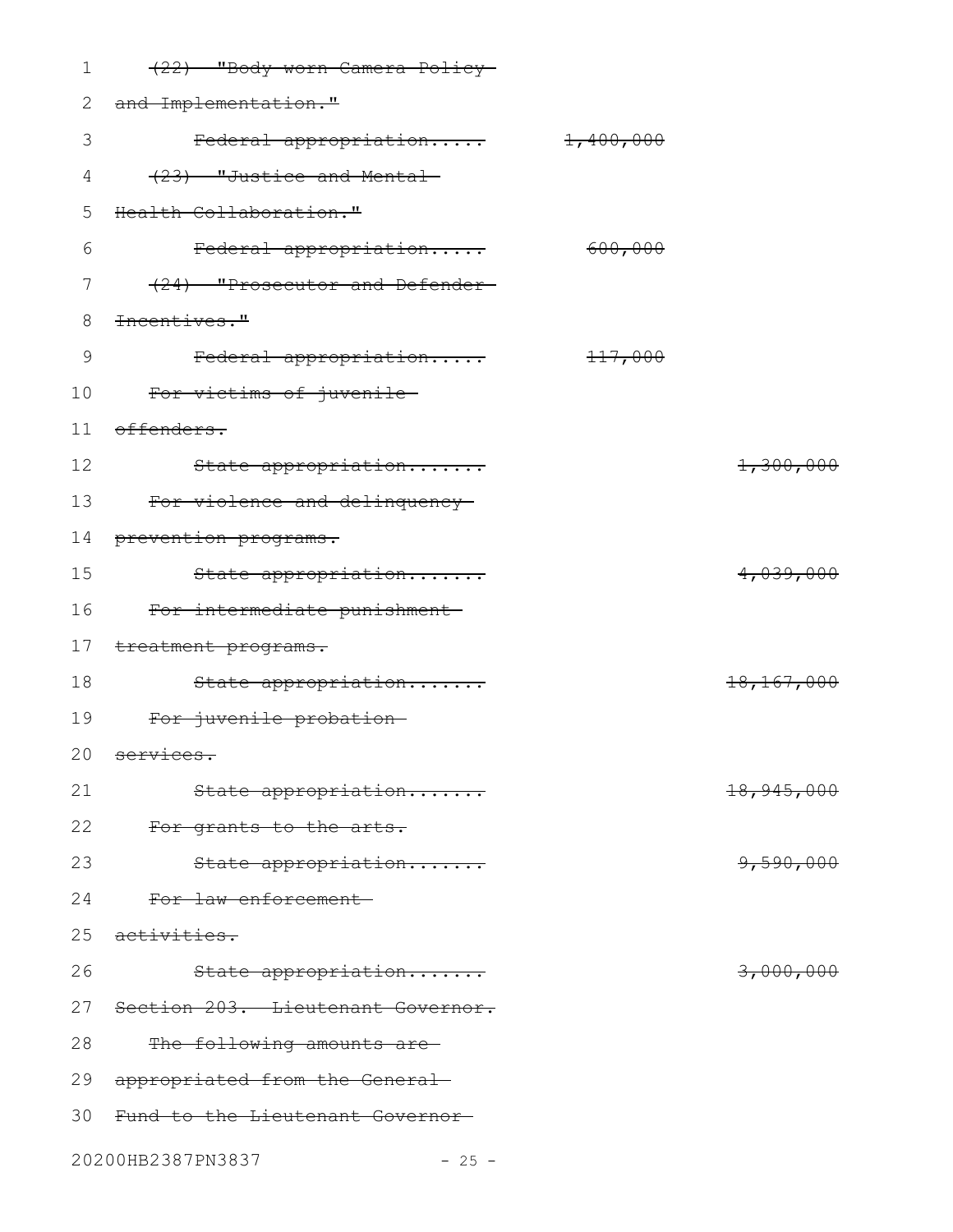| $\mathbf 1$     | <del>for the current fiscal year:</del> | <del>Federal</del> | State                |
|-----------------|-----------------------------------------|--------------------|----------------------|
| 2               | For the Office of the-                  |                    |                      |
| 3               | Lieutenant Governor, including          |                    |                      |
| 4               | payment of expenses of the-             |                    |                      |
| 5               | residence at the Edward Martin-         |                    |                      |
| 6               | Military Reservation.                   |                    |                      |
| 7               | State appropriation                     |                    | <del>1,394,000</del> |
| 8               | For the Board of Pardons.               |                    |                      |
| 9               | State appropriation                     |                    | 1,437,000            |
| 10 <sub>o</sub> | Section 204. Attorney General.          |                    |                      |
| 11              | The following amounts are-              |                    |                      |
| 12 <sup>°</sup> | appropriated from the General-          |                    |                      |
| 13              | Fund to the Attorney General for-       |                    |                      |
|                 | 14 the current fiscal year:             | <del>Federal</del> | State                |
| 15              | For general government-                 |                    |                      |
| 16              | operations of the Office of             |                    |                      |
| 17              | Attorney General.                       |                    |                      |
| 18              | State appropriation                     |                    | 47,496,000           |
| 19              | The following Federal amounts           |                    |                      |
| 20              | are appropriated to supplement-         |                    |                      |
| 21              | the sum appropriated for general-       |                    |                      |
| 22              | government operations:                  |                    |                      |
| 23              | (1) "State Medicaid Fraud-              |                    |                      |
| 24              | Control Units."                         |                    |                      |
| 25              | Federal appropriation                   | 9,586,000          |                      |
| 26              | For drug law enforcement.               |                    |                      |
| 27              | State appropriation                     |                    | 49,682,000           |
| 28              | The following Federal amounts           |                    |                      |
| 29              | are appropriated to supplement-         |                    |                      |
| 30              | the sum appropriated for drug law-      |                    |                      |
|                 | 20200HB2387PN3837<br>$-26 -$            |                    |                      |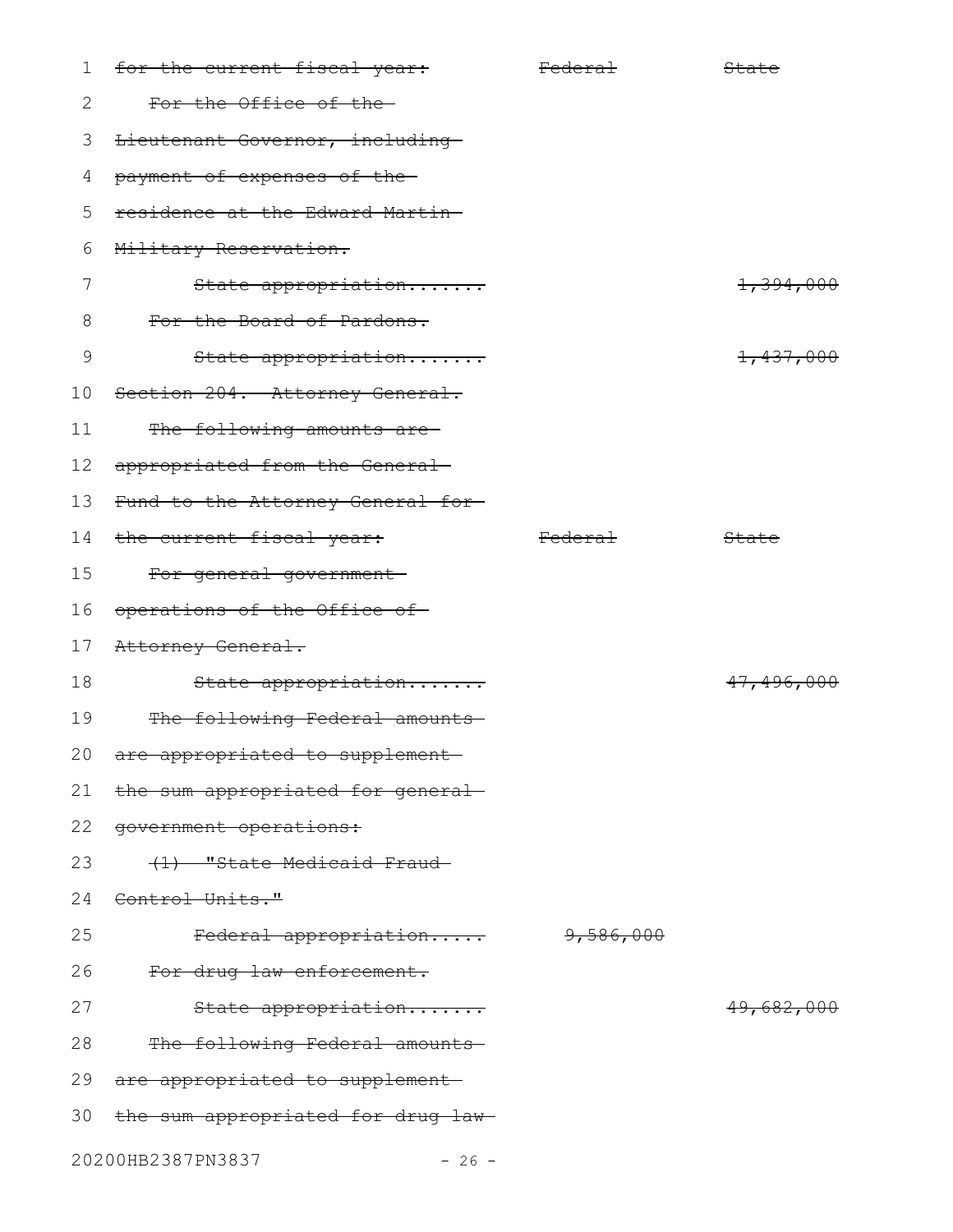| 1  | enforcement:                         |                    |           |
|----|--------------------------------------|--------------------|-----------|
| 2  | (1) "High Intensity Drug-            |                    |           |
| 3  | Trafficking Areas."                  |                    |           |
| 4  | Federal appropriation                | 5,308,000          |           |
| 5  | For a joint local State              |                    |           |
| 6  | firearm task force in a city of      |                    |           |
| 7  | the first class.                     |                    |           |
| 8  | State appropriation                  |                    | 6,878,000 |
| 9  | For witness relocation-              |                    |           |
| 10 | programs.                            |                    |           |
| 11 | State appropriation                  |                    | 1,215,000 |
| 12 | For Child Predator                   |                    |           |
| 13 | Interception Unit.                   |                    |           |
| 14 | State appropriation                  |                    | 5,375,000 |
| 15 | For tobacco law enforcement.         |                    |           |
| 16 | State appropriation                  |                    | 1,648,000 |
| 17 | For trials resulting from-           |                    |           |
| 18 | indictments by multicounty grand-    |                    |           |
| 19 | <del>juries.</del>                   |                    |           |
| 20 | State appropriation                  |                    | 200,000   |
|    | 21 For school safety.                |                    |           |
| 22 | State appropriation                  |                    | 1,696,000 |
|    | 23 Section 205. Auditor General.     |                    |           |
| 24 | The following amounts are-           |                    |           |
|    | 25 appropriated from the General-    |                    |           |
|    | 26 Fund to the Auditor General for-  |                    |           |
|    | 27 the current fiscal year:          | <del>Federal</del> | State     |
| 28 | For the Department of the-           |                    |           |
|    | 29 Auditor General for postauditing, |                    |           |
|    | 30 annually, periodically or         |                    |           |
|    | 20200HB2387PN3837<br>$-27 -$         |                    |           |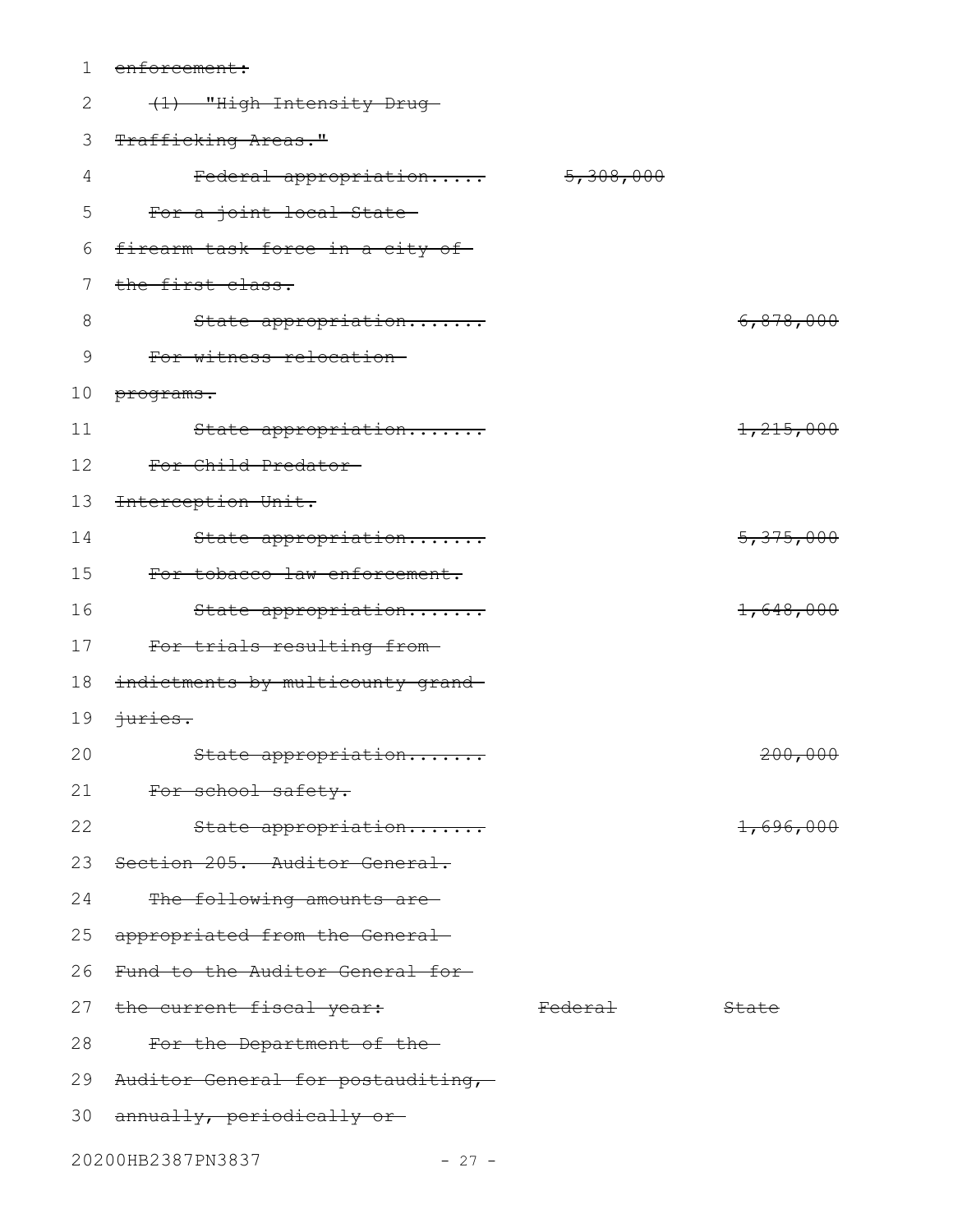| 1  | specially, the affairs of any-             |                    |              |
|----|--------------------------------------------|--------------------|--------------|
| 2  | department, board or commission            |                    |              |
| 3  | which is supported out of the-             |                    |              |
| 4  | General Fund, district justices,           |                    |              |
| 5  | other fining offices, volunteer            |                    |              |
| 6  | firemen's relief association-              |                    |              |
| 7  | funds and the offices of                   |                    |              |
| 8  | Statewide elected officials and            |                    |              |
| 9  | for the proper auditing of                 |                    |              |
| 10 | appropriations for or relating to-         |                    |              |
| 11 | public assistance, including any-          |                    |              |
| 12 | Federal sums supplementing such-           |                    |              |
| 13 | appropriations.                            |                    |              |
| 14 | State appropriation                        |                    | 36, 455, 000 |
| 15 | For special financial audits.              |                    |              |
| 16 | State appropriation                        |                    | 500,000      |
| 17 | For the Board of Claims.                   |                    |              |
| 18 | State appropriation                        |                    | 1,910,000    |
| 19 | Section 206. Treasury Department.          |                    |              |
| 20 | The following amounts are-                 |                    |              |
| 21 | appropriated from the General-             |                    |              |
|    | 22 Fund to the Treasury Department         |                    |              |
|    | 23 for the current fiscal year:            | <del>Federal</del> | State        |
| 24 | For general government-                    |                    |              |
| 25 | operations of the Treasury                 |                    |              |
| 26 | Department including the-                  |                    |              |
| 27 | administration of Article XIII.1-          |                    |              |
|    | 28 of the act of April 9, 1929-            |                    |              |
| 29 | <del>(P.L.343, No.176), known as The</del> |                    |              |
|    | 30 Fiscal Code.                            |                    |              |
|    |                                            |                    |              |

20200HB2387PN3837 - 28 -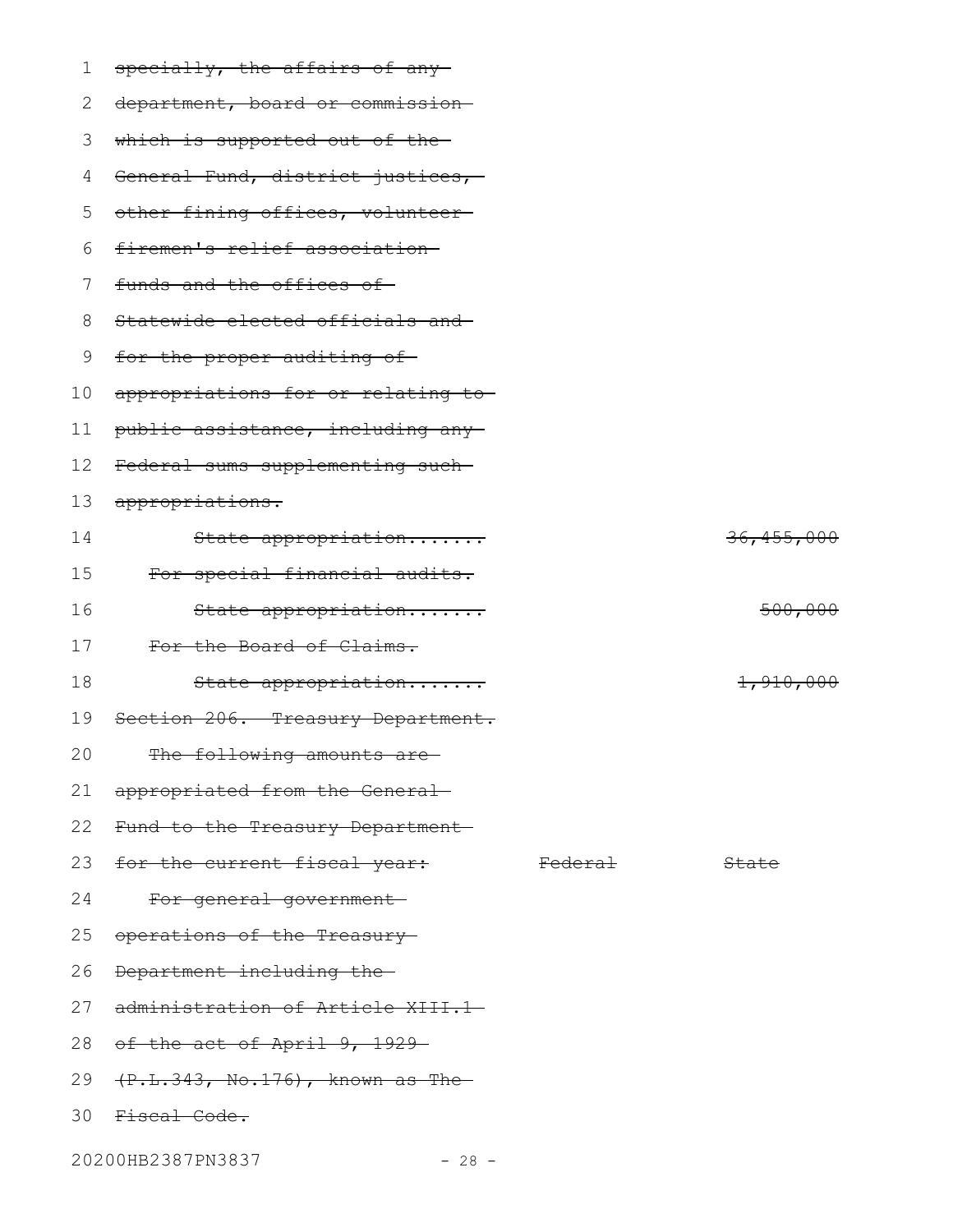| 1  | State appropriation                | <del>36,593,000</del> |
|----|------------------------------------|-----------------------|
| 2  | For the Board of Finance and       |                       |
| 3  | Revenue.                           |                       |
| 4  | State appropriation                | 2,931,000             |
| 5  | For divestiture reimbursement.     |                       |
| 6  | State appropriation                | 40,000                |
| 7  | For the payment of the-            |                       |
| 8  | Commonwealth's portion of the-     |                       |
| 9  | expenses of various councils,-     |                       |
| 10 | commissions, conferences, boards,- |                       |
| 11 | associations, coalitions and       |                       |
| 12 | institutes which are multistate    |                       |
| 13 | organizations of which the         |                       |
| 14 | Commonwealth has been a member-    |                       |
| 15 | for at least one year and which-   |                       |
| 16 | membership enables the-            |                       |
| 17 | Commonwealth government to         |                       |
| 18 | represent the citizens of          |                       |
| 19 | Pennsylvania, such organizations   |                       |
|    | 20 being designed to promote or    |                       |
| 21 | protect the member states'         |                       |
| 22 | interests, or which promote-       |                       |
| 23 | governmental financial excellence- |                       |
| 24 | <del>or accountability.</del>      |                       |
| 25 | State appropriation                | 1,128,000             |
| 26 | For publishing statements of       |                       |
| 27 | the General Fund and other funds-  |                       |
| 28 | of the Commonwealth.               |                       |
| 29 | State appropriation                | 10,000                |
| 30 | For transfer to the ABLE-          |                       |
|    | 20200HB2387PN3837<br>$-29 -$       |                       |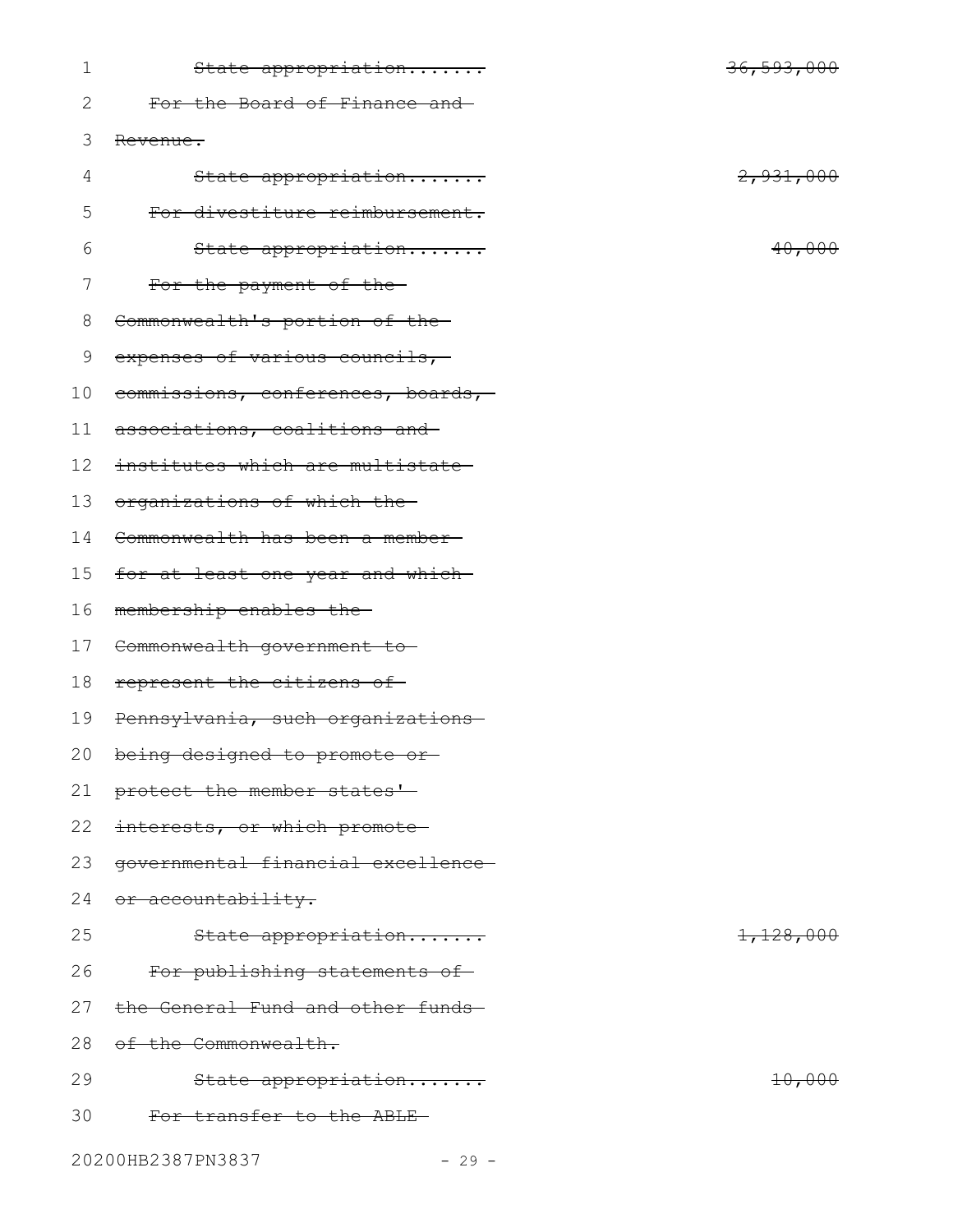| 1  | Savings Program Fund, for-            |               |
|----|---------------------------------------|---------------|
| 2  | administration of the                 |               |
| 3  | Pennsylvania ABLE Savings             |               |
| 4  | Program.                              |               |
| 5  | State appropriation                   | 1,130,000     |
| 6  | For information technology-           |               |
|    | eyber security.                       |               |
| 8  | State appropriation                   | 1,000,000     |
| 9  | For payment of law enforcement-       |               |
| 10 | and emergency response personnel-     |               |
| 11 | death benefits.                       |               |
| 12 | State appropriation                   | 2,980,000     |
| 13 | For compensation of the-              |               |
| 14 | Commonwealth's loan and transfer-     |               |
| 15 | agent for services and expenses       |               |
| 16 | in connection with the                |               |
| 17 | registration, transfer and            |               |
| 18 | payment of interest on bonds of       |               |
| 19 | the Commonwealth and other-           |               |
|    | 20 services required to be performed- |               |
| 21 | by the loan and transfer agent.       |               |
| 22 | State appropriation                   | 40,000        |
| 23 | For general obligation debt-          |               |
| 24 | service or to pay all arbitrage       |               |
| 25 | rebates to the Federal Government-    |               |
| 26 | required under section 148 of the-    |               |
| 27 | Internal Revenue Code of 1986-        |               |
| 28 | (Public Law 99-514, 26 U.S.C. \$      |               |
| 29 | $+48.$                                |               |
| 30 | State appropriation                   | 1,144,000,000 |
|    | 20200HB2387PN3837<br>$-30 -$          |               |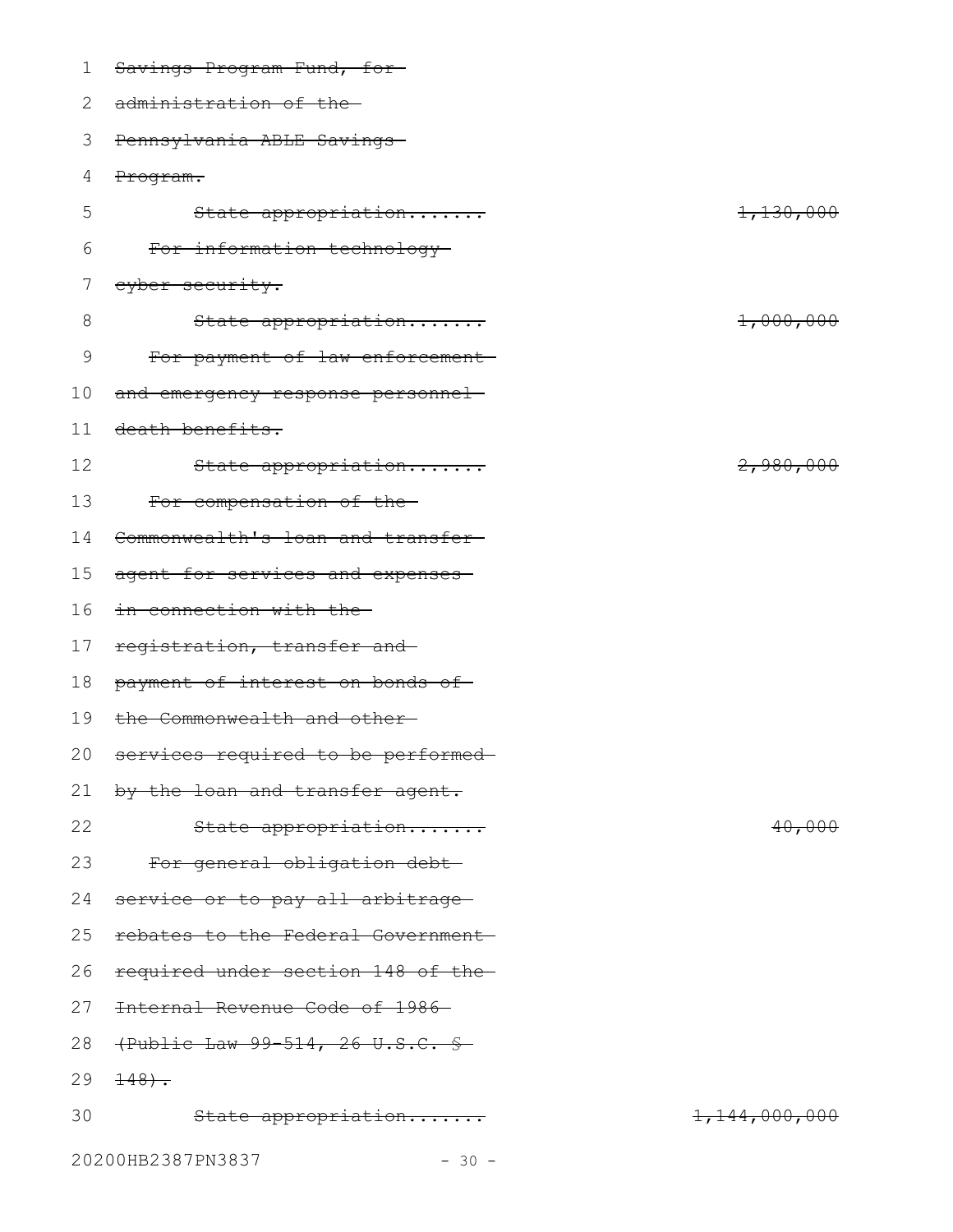| 1  | Section 207. Department of Aging. |                    |       |
|----|-----------------------------------|--------------------|-------|
| 2  | The following amounts are-        |                    |       |
| 3  | appropriated from the General-    |                    |       |
| 4  | Fund to the Department of Aging-  |                    |       |
| 5  | for the current fiscal year:      | <del>Federal</del> | State |
| 6  | The following Federal amounts     |                    |       |
| 7  | are appropriated to supplement-   |                    |       |
| 8  | the sum appropriated for aging-   |                    |       |
| 9  | services:                         |                    |       |
| 10 | (1) "Programs for the Aging       |                    |       |
| 11 | Title III - Administration."      |                    |       |
| 12 | Federal appropriation             | 1,781,000          |       |
| 13 | (2) "Programs for the Aging -     |                    |       |
| 14 | Title V - Administration."        |                    |       |
| 15 | Federal appropriation             | 127,000            |       |
| 16 | (3) "Medical Assistance -         |                    |       |
| 17 | Administration."                  |                    |       |
| 18 | Federal appropriation             | 2,272,000          |       |
| 19 | (4) "Programs for the Aging --    |                    |       |
|    | 20 Title VII - Administration."   |                    |       |
| 21 | Federal appropriation             | 352,000            |       |
| 22 | (5) "Programs for the Aging -     |                    |       |
| 23 | <del>Title III."</del>            |                    |       |
| 24 | Federal appropriation 52,000,000  |                    |       |
| 25 | (6) "Programs for the Aging --    |                    |       |
| 26 | <del>Nutrition."</del>            |                    |       |
| 27 | Federal appropriation 10,000,000  |                    |       |
| 28 | (7) "Programs for the Aging -     |                    |       |
| 29 | <del>Title V - Employment."</del> |                    |       |
| 30 | Federal appropriation 8,000,000   |                    |       |
|    | 20200HB2387PN3837<br>$-31 -$      |                    |       |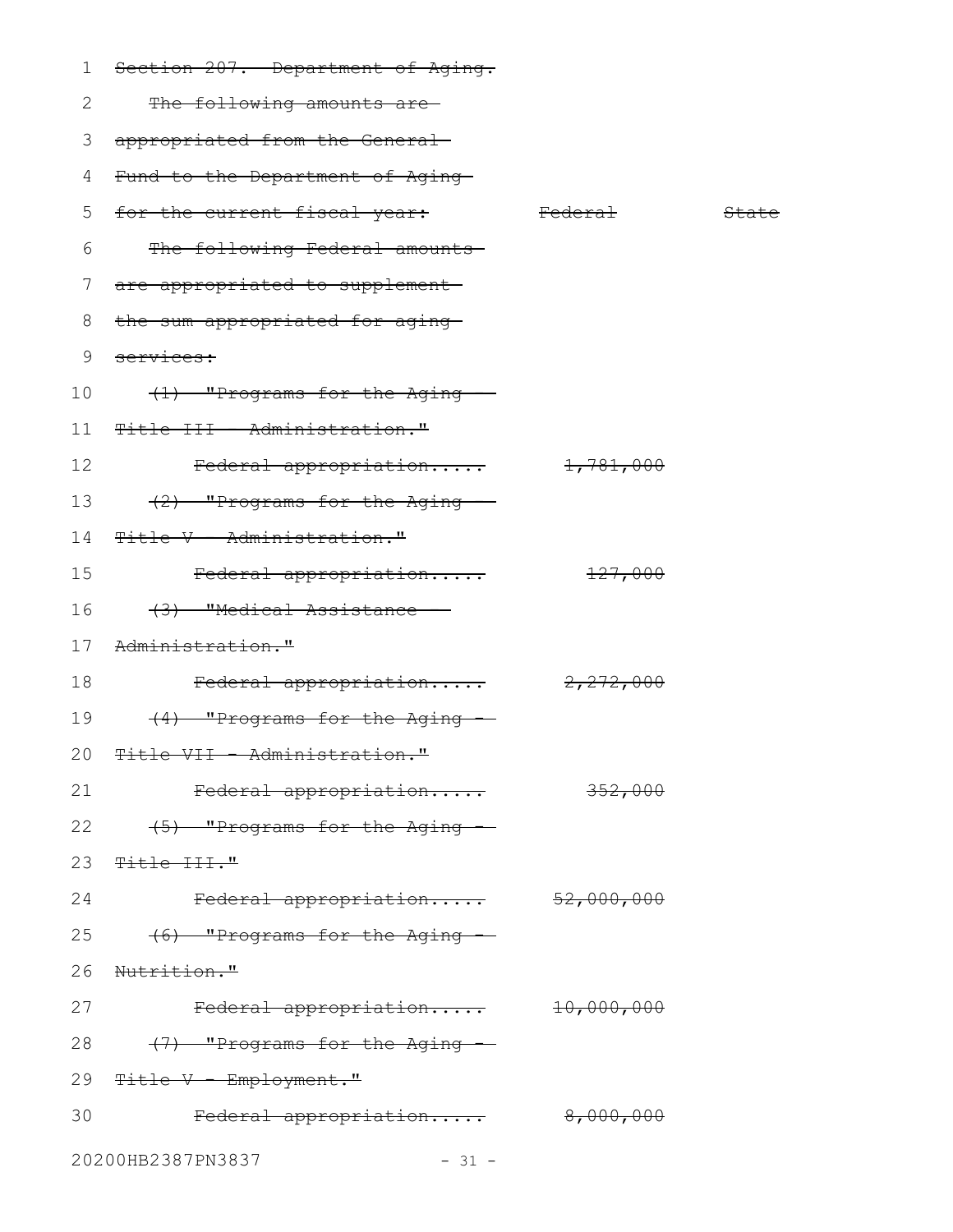| 1  | (8) "Programs for the Aging --               |                    |            |
|----|----------------------------------------------|--------------------|------------|
| 2  | <del>Title VII - Elder Rights-</del>         |                    |            |
| 3  | Protection."                                 |                    |            |
| 4  | Federal appropriation 4,700,000              |                    |            |
| 5  | (9) "Medical Assistance -                    |                    |            |
| 6  | Attendant Care."                             |                    |            |
| 7  | Federal appropriation 23, 222, 000           |                    |            |
| 8  | (10) "Medical Assistance -                   |                    |            |
| 9  | Support."                                    |                    |            |
| 10 | Federal appropriation                        | 9,000,000          |            |
| 11 | (11) "Medical Assistance -                   |                    |            |
| 12 | Nursing Home Transition-                     |                    |            |
| 13 | Administration."                             |                    |            |
| 14 | Federal appropriation                        | 700,000            |            |
| 15 | (12) "Programs for the Aging-                |                    |            |
| 16 | <del>- Title III - Caregiver Support."</del> |                    |            |
| 17 | Federal appropriation 10,000,000             |                    |            |
| 18 | (13) "Pre-Admission-                         |                    |            |
| 19 | <del>Assessment."</del>                      |                    |            |
| 20 | <del>Federal appropriation</del>             | 4,000,000          |            |
|    | 21 Section 208. Department of Agriculture.   |                    |            |
| 22 | The following amounts are-                   |                    |            |
| 23 | appropriated from the General-               |                    |            |
|    | 24 Fund to the Department of                 |                    |            |
| 25 | Agriculture for the current-                 |                    |            |
| 26 | <del>fiscal year:</del>                      | <del>Federal</del> | State      |
| 27 | For general government-                      |                    |            |
| 28 | operations of the Department of              |                    |            |
| 29 | <del>Agriculture.</del>                      |                    |            |
| 30 | State appropriation                          |                    | 33,731,000 |
|    | 20200HB2387PN3837<br>$-32 -$                 |                    |            |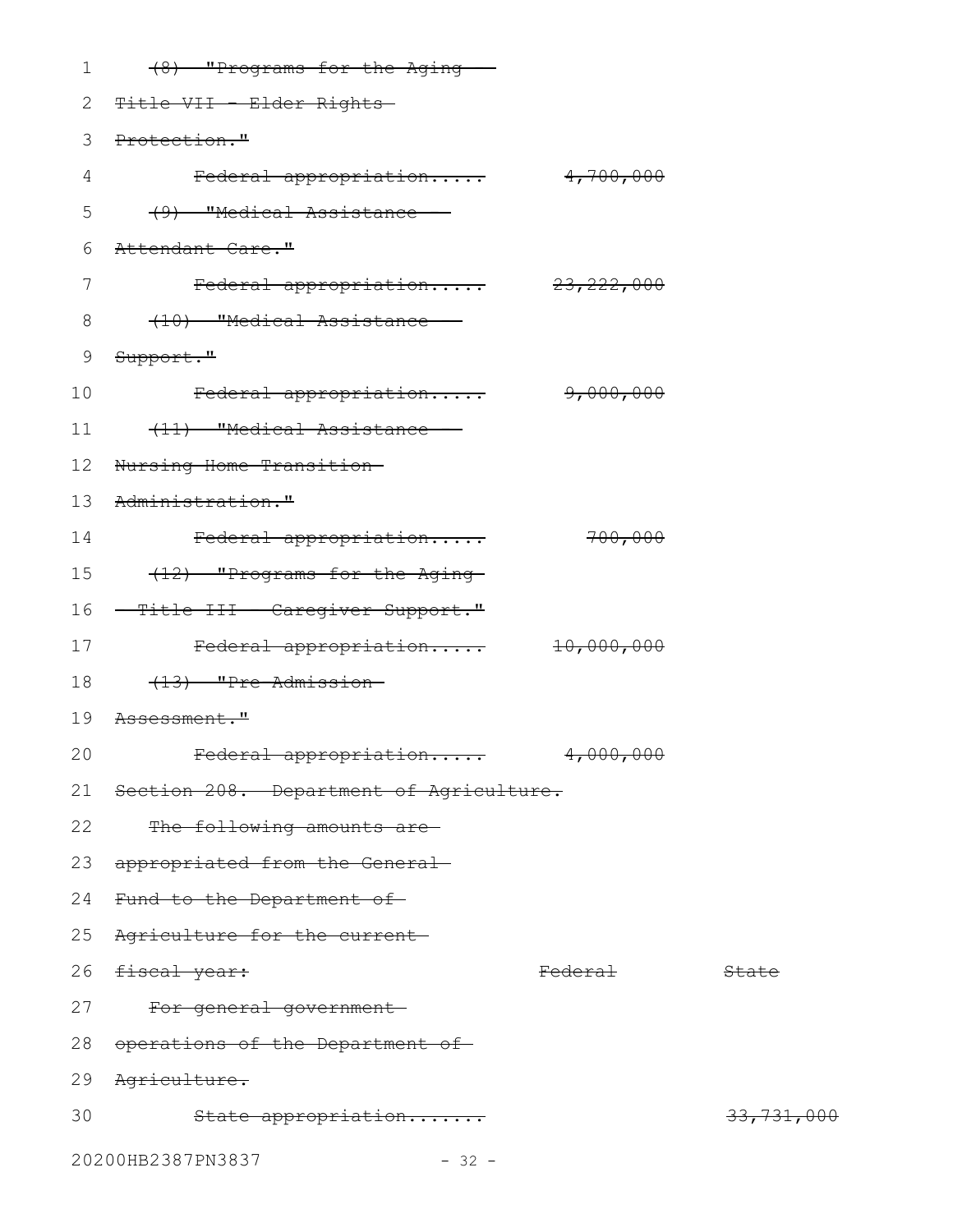| 1  | The following Federal amounts          |           |
|----|----------------------------------------|-----------|
| 2  | are appropriated to supplement-        |           |
| 3  | the sum appropriated for general-      |           |
| 4  | government operations:                 |           |
| 5  | (1) "Pennsylvania Plant Pest           |           |
| 6  | Detection System."                     |           |
| 7  | Federal appropriation 1,300,000        |           |
| 8  | (2) "Poultry Grading-                  |           |
| 9  | Service."                              |           |
| 10 | Federal appropriation                  | 100,000   |
| 11 | (3) "Medicated Feed Mill-              |           |
| 12 | Inspection."                           |           |
| 13 | Federal appropriation                  | 200,000   |
| 14 | (4) "National School Lunch-            |           |
| 15 | Administration."                       |           |
| 16 | Federal appropriation                  | 1,700,000 |
| 17 | (5) "Emergency Food-                   |           |
| 18 | <del>Assistance."</del>                |           |
| 19 | Federal appropriation                  | 9,000,000 |
| 20 | <del>In addition to the specific</del> |           |
|    | 21 amounts appropriated in this act,-  |           |
|    | 22 all other money received from the-  |           |
|    | 23 Federal Government for emergency-   |           |
|    | 24 food assistance are appropriated    |           |
|    | 25 to such program.                    |           |
| 26 | $(6)$ (Reserved).                      |           |
|    | (7) "Pesticide Enforcement,<br>27      |           |
|    | 28 Certification, Training and         |           |
|    | 29 Control Program."                   |           |
| 30 | Federal appropriation 1,000,000        |           |
|    | 20200HB2387PN3837<br>$-33 -$           |           |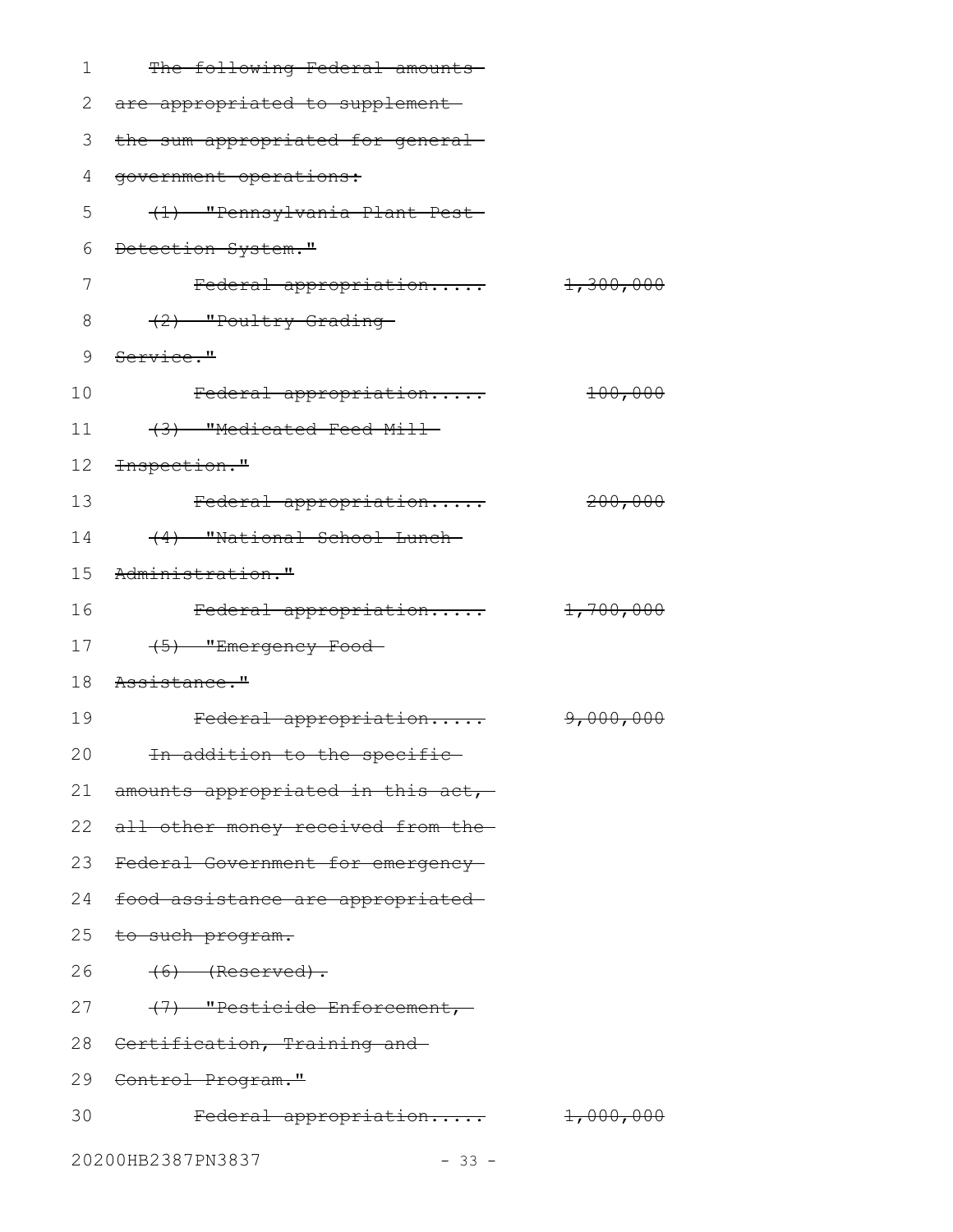| 1                            | (8) "Agricultural Risk-                    |           |  |  |
|------------------------------|--------------------------------------------|-----------|--|--|
| 2                            | Protection."                               |           |  |  |
| 3                            | Federal appropriation                      | 1,000,000 |  |  |
| 4                            | (9) "Commodity Supplemental-               |           |  |  |
| 5                            | $\text{Food.}$ "                           |           |  |  |
| 6                            | Federal appropriation                      | 3,500,000 |  |  |
| 7                            | In addition to the specific-               |           |  |  |
| 8                            | amounts appropriated in this act,-         |           |  |  |
| 9                            | all other money received from the-         |           |  |  |
| 10                           | Federal Government for commodity           |           |  |  |
| 11                           | supplemental food are-                     |           |  |  |
| 12                           | appropriated to such program.              |           |  |  |
| 13                           | (10) "Organic Cost                         |           |  |  |
| 14                           | <del>Distribution."</del>                  |           |  |  |
| 15                           | Federal appropriation                      | 650,000   |  |  |
| 16                           | (11) "Animal Disease-                      |           |  |  |
|                              | 17 Control."                               |           |  |  |
| 18                           | Federal appropriation                      | 4,000,000 |  |  |
| 19                           | (12) "Food Establishment-                  |           |  |  |
|                              | 20 <del>Inspections."</del>                |           |  |  |
| 21                           | Federal appropriation                      | 3,500,000 |  |  |
| 22                           | (13) "Integrated Pest-                     |           |  |  |
|                              | 23 Management."                            |           |  |  |
| 24                           | Federal appropriation                      | 250,000   |  |  |
|                              | 25<br>(14) "Johne's Disease Herd-          |           |  |  |
|                              | 26 Project."                               |           |  |  |
| 27                           | $\text{Federal approximation}$ $2,000,000$ |           |  |  |
| 28                           | (15) "Avian Influenza-                     |           |  |  |
|                              | 29 Surveillance and Response."             |           |  |  |
| 30                           | Federal appropriation 25,000,000           |           |  |  |
| 20200HB2387PN3837<br>$-34 -$ |                                            |           |  |  |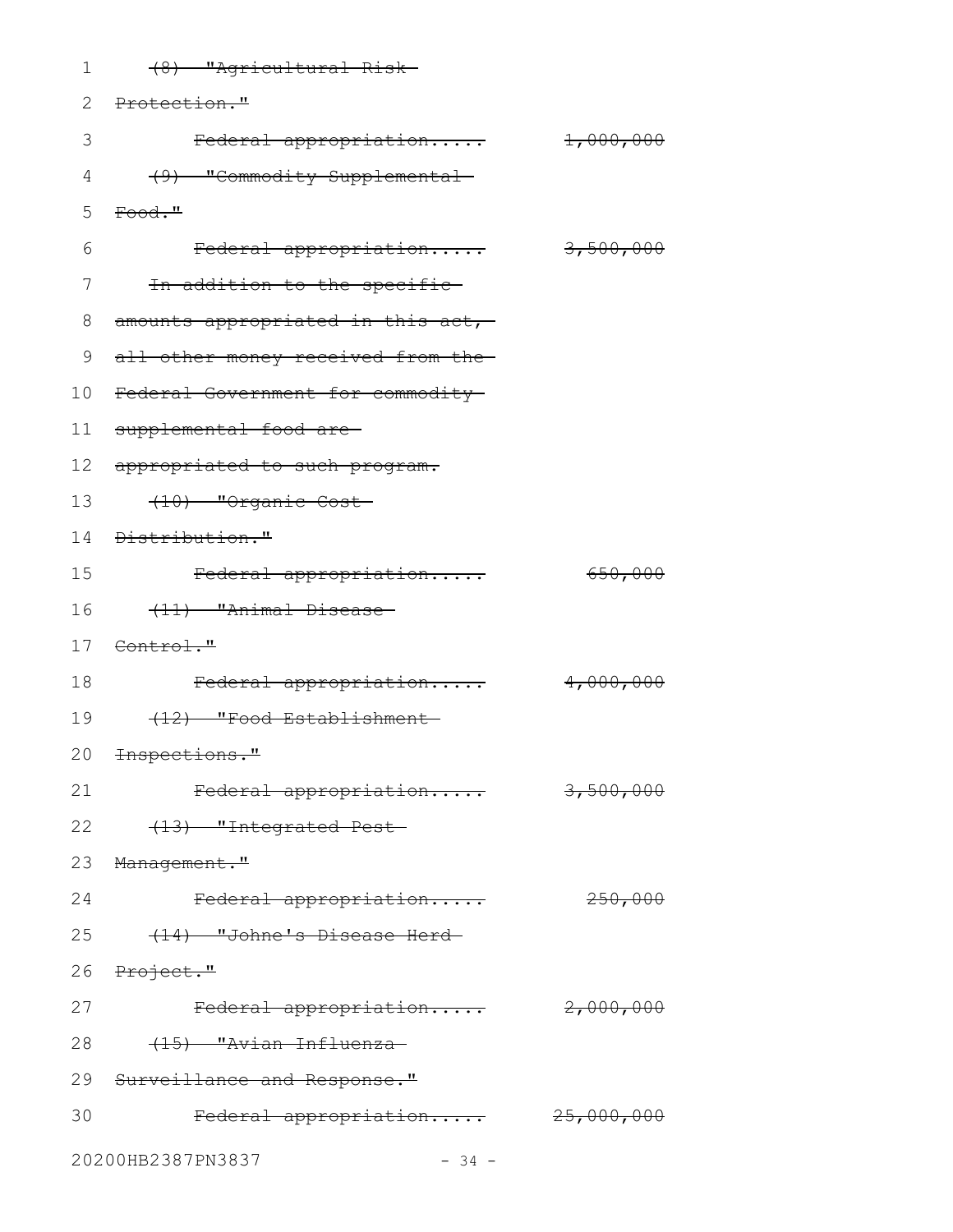| 1  | $(16)$ (Reserved).             |            |
|----|--------------------------------|------------|
| 2  | $(17)$ (Reserved).             |            |
| 3  | (18) "Scrapie Disease-         |            |
| 4  | Control."                      |            |
| 5  | Federal appropriation          | 60,000     |
| 6  | (19) "Monitoring Foot and      |            |
| 7  | Mouth Disease."                |            |
| 8  | Federal appropriation          | $+50,000$  |
| 9  | $(20)$ (Reserved).             |            |
| 10 | (21) "Innovative Nutrient and- |            |
| 11 | Sediment Reduction."           |            |
| 12 | Federal appropriation          | 750,000    |
| 13 | (22) "Animal Identification."  |            |
| 14 | Federal appropriation          | 2,000,000  |
| 15 | (23) "Specialty Crops."        |            |
| 16 | Federal appropriation          | 3,500,000  |
| 17 | (24) "Emerald Ash Borer-       |            |
| 18 | Mitigation."                   |            |
| 19 | Federal appropriation          | 800,000    |
| 20 | <del>(25) (Reserved).</del>    |            |
| 21 | (26) "Farmland Protection."    |            |
| 22 | Federal appropriation          | 6,000,000  |
| 23 | $(27)$ "Crop Insurance."       |            |
| 24 | Federal appropriation          | 2,000,000  |
| 25 | (28) "Spotted Lanternfly."     |            |
| 26 | Federal appropriation          | 12,000,000 |
| 27 | (29) "Animal Feed Requlatory   |            |
| 28 | <del>Program."</del>           |            |
| 29 | Federal appropriation          | 2,000,000  |
| 30 | (30) "Conservation             |            |
|    | 20200HB2387PN3837<br>$-35 -$   |            |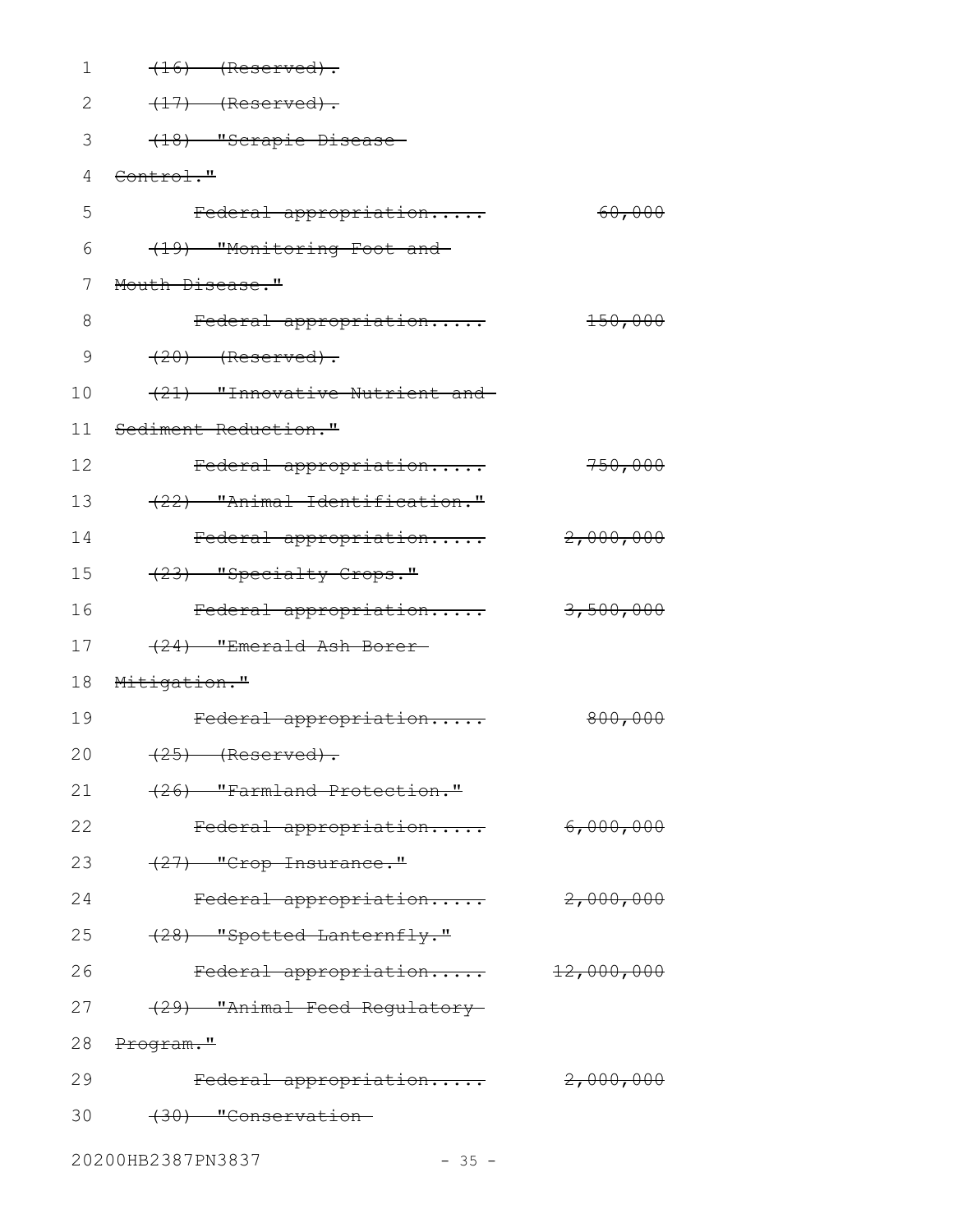| 1  | Partnership Farmland                          |           |           |
|----|-----------------------------------------------|-----------|-----------|
| 2  | Preservation."                                |           |           |
| 3  | Federal appropriation                         | 6,500,000 |           |
| 4  | For agricultural preparedness-                |           |           |
| 5  | and response.                                 |           |           |
| 6  | State appropriation                           |           | 4,000,000 |
| 7  | For agricultural excellence-                  |           |           |
| 8  | programs.                                     |           |           |
| 9  | State appropriation                           |           | 2,800,000 |
| 10 | For agricultural business and                 |           |           |
| 11 | workforce investment.                         |           |           |
| 12 | State appropriation                           |           | 4,500,000 |
| 13 | For farmers market food-                      |           |           |
| 14 | coupons.                                      |           |           |
| 15 | State appropriation                           |           | 2,079,000 |
| 16 | The following Federal amounts                 |           |           |
| 17 | are appropriated to supplement-               |           |           |
| 18 | the sum appropriated for farmers-             |           |           |
| 19 | market food coupons:                          |           |           |
| 20 | <del>(1) "Farmers Market Food</del>           |           |           |
|    | 21 <del>Coupons."</del>                       |           |           |
| 22 | Federal appropriation 3,500,000               |           |           |
| 23 | (2) "Senior Farmers Market-                   |           |           |
| 24 | Nutrition."                                   |           |           |
| 25 | Federal appropriation 2,200,000               |           |           |
|    | 26<br>In addition to the specific-            |           |           |
| 27 | amounts appropriated in this act,-            |           |           |
| 28 | a <del>ll other money received from the</del> |           |           |
| 29 | Federal Government for farmers-               |           |           |
|    | 30 market food coupons and senior-            |           |           |
|    | 20200HB2387PN3837<br>$-36 -$                  |           |           |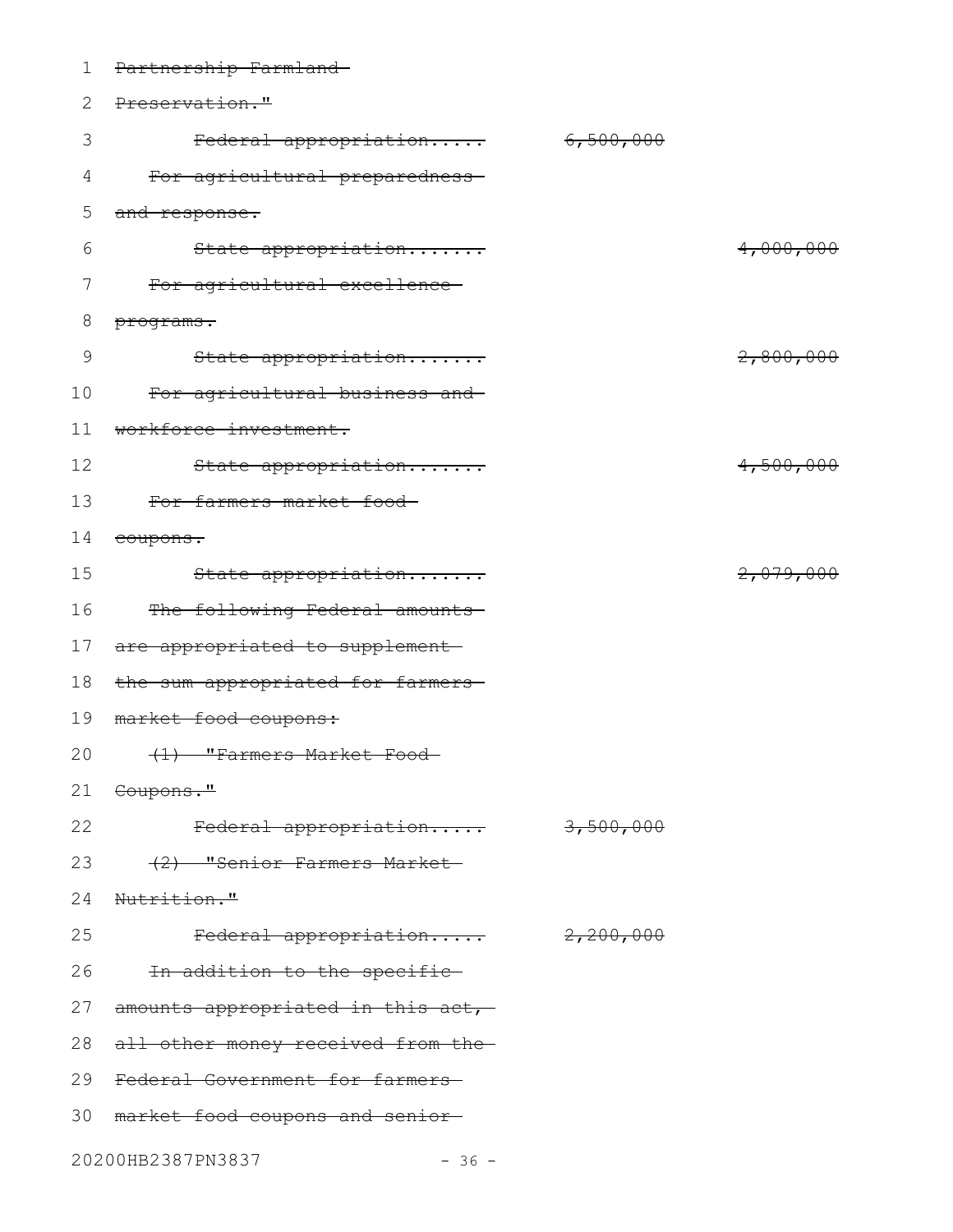| 1           | farmers market nutrition are-   |                    |
|-------------|---------------------------------|--------------------|
| 2           | appropriated to such program.   |                    |
| 3           | For agricultural research.      |                    |
| 4           | State appropriation             | 2,187,000          |
| 5           | For agricultural promotion,-    |                    |
| 6           | education and exports.          |                    |
| 7           | State appropriation             | 553,000            |
| 8           | For hardwoods research and-     |                    |
| $\mathsf 9$ | promotion.                      |                    |
| 10          | State appropriation             | 474,000            |
| 11          | For livestock and consumer-     |                    |
| 12          | health protection.              |                    |
| 13          | State appropriation             | 1,000,000          |
| 14          | For Animal Health and-          |                    |
| 15          | Diagnostic Commission.          |                    |
| 16          | State appropriation             | 2,000,000          |
| 17          | For development and operation-  |                    |
| 18          | of an open livestock show,      |                    |
| 19          | including cattle, swine, sheep- |                    |
|             | 20 and horses.                  |                    |
| 21          | State appropriation             | 215,000            |
| 22          | For planning and staging of an- |                    |
| 23          | open dairy show.                |                    |
| 24          | State appropriation             | 215,000            |
| 25          | For youth shows.                |                    |
| 26          | State appropriation             | <del>169,000</del> |
| 27          | For grants to counties for the- |                    |
| 28          | purchase of food to be provided |                    |
| 29          | to needy persons in this        |                    |
| 30          | Commonwealth. This amount       |                    |
|             | 20200HB2387PN3837<br>$-37 -$    |                    |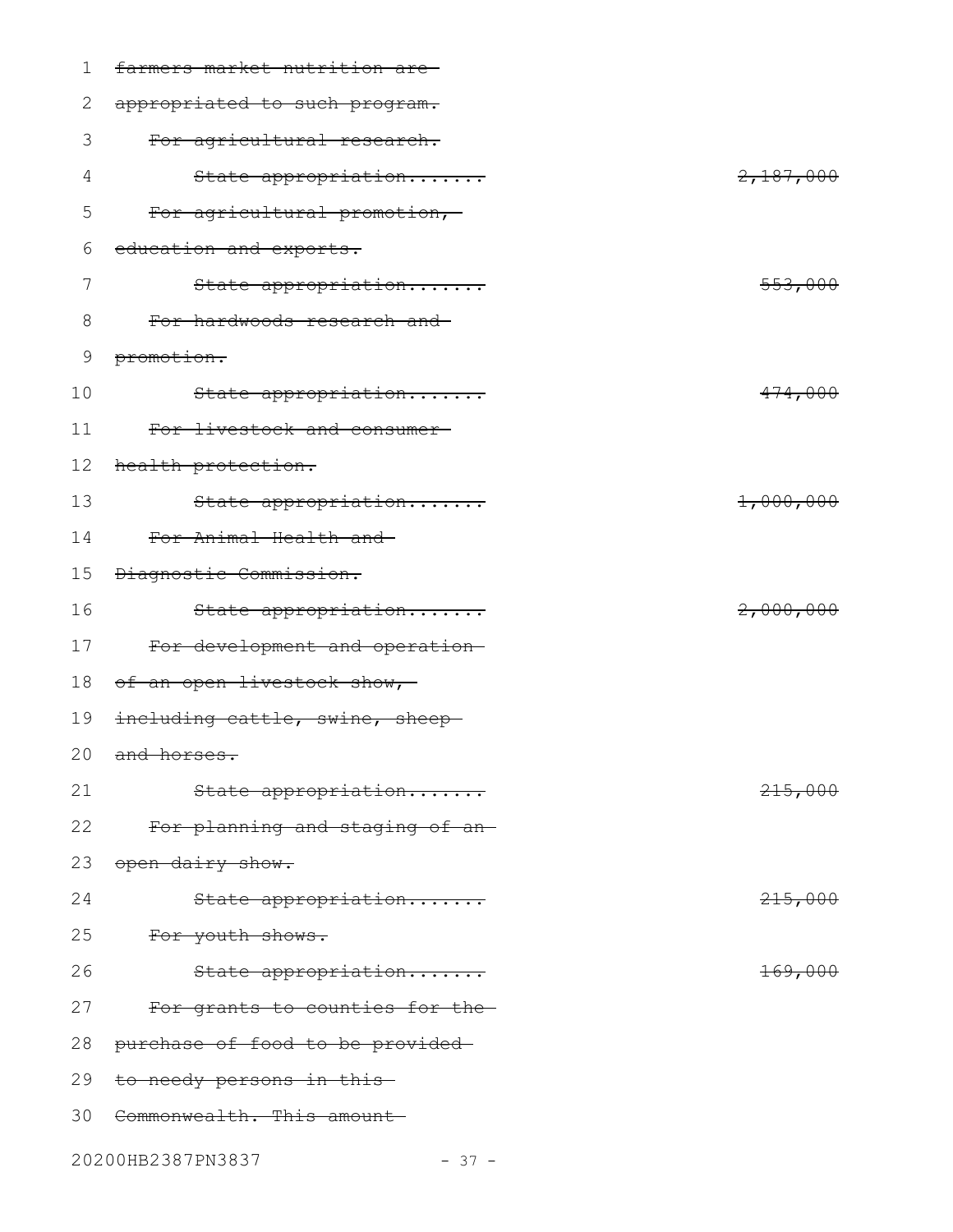| 1  | includes up to \$1,500,000 for the- |         |                       |
|----|-------------------------------------|---------|-----------------------|
| 2  | Pennsylvania agricultural surplus-  |         |                       |
| 3  | system program, up to \$1,000,000-  |         |                       |
| 4  | for the emergency food assistance-  |         |                       |
| 5  | development program and up to-      |         |                       |
| 6  | \$500,000 for the cost of-          |         |                       |
| 7  | distributing TEFAP commodities to-  |         |                       |
| 8  | counties.                           |         |                       |
| 9  | State appropriation                 |         | 19,688,000            |
| 10 | The following Federal amounts       |         |                       |
| 11 | are appropriated for product-       |         |                       |
| 12 | promotion and marketing:            |         |                       |
| 13 | (1) "Market Improvement."           |         |                       |
| 14 | Federal appropriation               | 250,000 |                       |
| 15 | For food marketing and-             |         |                       |
| 16 | research.                           |         |                       |
| 17 | State appropriation                 |         | 494,000               |
| 18 | For transfer from the General-      |         |                       |
| 19 | Fund to the Nutrient Management     |         |                       |
|    | 20 Fund.                            |         |                       |
| 21 | State appropriation                 |         | <del>6,200,000</del>  |
| 22 | For transfer from the General-      |         |                       |
| 23 | Fund to the Conservation District-  |         |                       |
| 24 | Fund.                               |         |                       |
| 25 | State appropriation                 |         | <del>869,000</del>    |
| 26 | For transfer from the General       |         |                       |
| 27 | Fund to the Agricultural College-   |         |                       |
| 28 | Land Scrip Fund restricted          |         |                       |
| 29 | account.                            |         |                       |
| 30 | State appropriation                 |         | <del>54,960,000</del> |
|    | 20200HB2387PN3837<br>$-38 -$        |         |                       |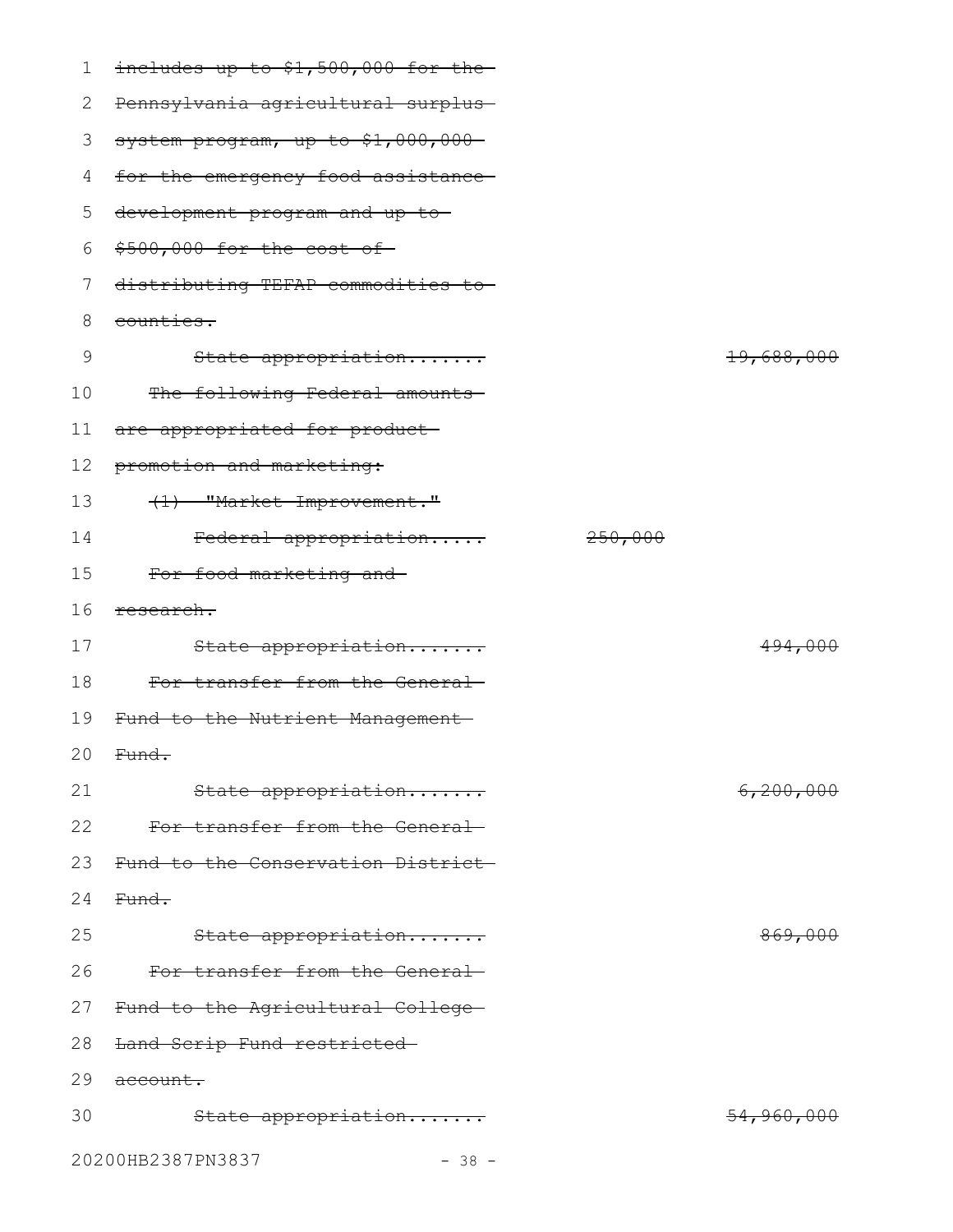| 1               | For transfer from the General-                                 |                    |            |
|-----------------|----------------------------------------------------------------|--------------------|------------|
| 2               | Fund to the Pennsylvania-                                      |                    |            |
| 3               | Preferred Trademark Licensing-                                 |                    |            |
| 4               | Fund.                                                          |                    |            |
| 5               | State appropriation                                            |                    | 3,205,000  |
| 6               | Section 209. Department of Community and Economic Development. |                    |            |
| 7               | The following amounts are-                                     |                    |            |
| 8               | appropriated from the General-                                 |                    |            |
| 9               | Fund to the Department of-                                     |                    |            |
| 10              | Community and Economic-                                        |                    |            |
| 11              | Development for the current-                                   |                    |            |
| 12 <sup>°</sup> | fiscal year:                                                   | <del>Federal</del> | State      |
| 13              | For general government-                                        |                    |            |
| 14              | operations of the Department of                                |                    |            |
| 15              | Community and Economic-                                        |                    |            |
| 16              | Development.                                                   |                    |            |
| 17              | State appropriation                                            |                    | 19,509,000 |
| 18              | The following Federal amounts                                  |                    |            |
| 19              | are appropriated to supplement                                 |                    |            |
| 20              | the sum appropriated for general-                              |                    |            |
|                 | 21 government operations:                                      |                    |            |
| 22              | (1) "ARC - State Technical-                                    |                    |            |
| 23              | <del>Assistance."</del>                                        |                    |            |
| 24              | Federal appropriation                                          | 1,000,000          |            |
| 25              | (2) "DOE Weatherization -                                      |                    |            |
| 26              | Administration."                                               |                    |            |
| 27              | Federal appropriation                                          | 3,800,000          |            |
| 28              | $(3)$ (Reserved).                                              |                    |            |
| 29              | (4) "SCDBG - Administration."                                  |                    |            |
| 30              | Federal appropriation                                          | 4,000,000          |            |
|                 | 20200HB2387PN3837<br>$-39 -$                                   |                    |            |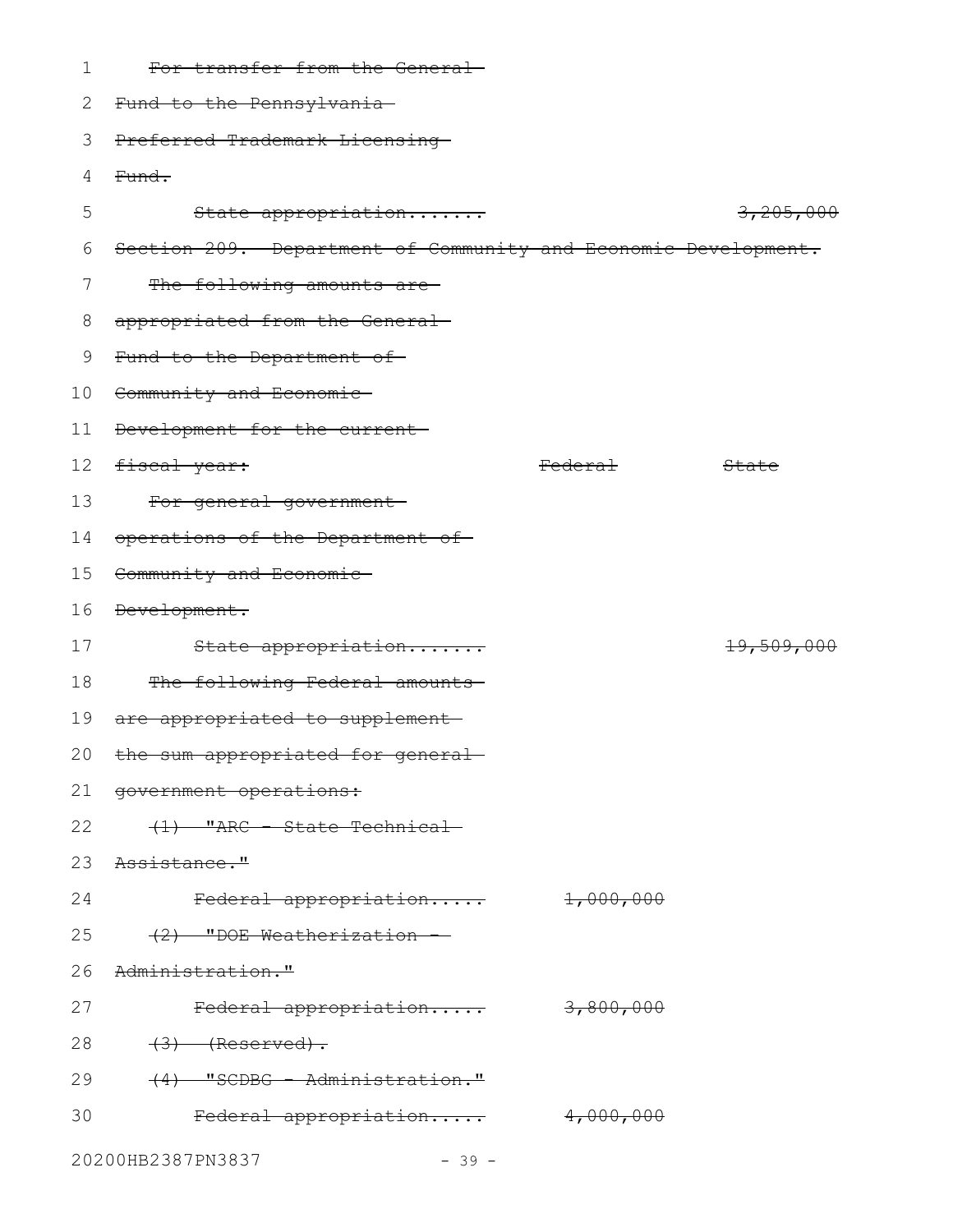| $\mathbf 1$ | $(4.1)$ "SCDBG - Neighborhood-     |         |           |
|-------------|------------------------------------|---------|-----------|
| 2           | Stabilization - Administration."   |         |           |
| 3           | Federal appropriation              | 800,000 |           |
| 4           | $(4.2)$ "SCDBG - Disaster-         |         |           |
| 5           | Recovery Administration."          |         |           |
| 6           | Federal appropriation 1,500,000    |         |           |
| 7           | (5) "CSBG - Administration."       |         |           |
| 8           | Federal appropriation 1,607,000    |         |           |
| $\mathsf 9$ | $(6)$ "LIHEABG -                   |         |           |
| 10          | Administration."                   |         |           |
| 11          | Federal appropriation 1,500,000    |         |           |
| 12          | $(7)$ (Reserved).                  |         |           |
| 13          | $(8)$ (Reserved).                  |         |           |
| 14          | $(9)$ (Reserved).                  |         |           |
| 15          | (10) "EMG Solutions-               |         |           |
| 16          | Administration."                   |         |           |
| 17          | Federal appropriation 1,000,000    |         |           |
| 18          | (11) "Federal Grant-               |         |           |
| 19          | <del>Initiatives."</del>           |         |           |
|             | 20 Federal appropriation 4,000,000 |         |           |
| 21          | For the Center for Local           |         |           |
| 22          | Government Services.               |         |           |
| 23          | State appropriation                |         | 4,287,000 |
| 24          | The following Federal amounts      |         |           |
| 25          | are appropriated to supplement     |         |           |
| 26          | the sum appropriated for the-      |         |           |
| 27          | Center for Local Government-       |         |           |
| 28          | Services:                          |         |           |
| 29          | (1) "Economic Adjustment-          |         |           |
| 30          | <del>Assistance."</del>            |         |           |
|             |                                    |         |           |

20200HB2387PN3837 - 40 -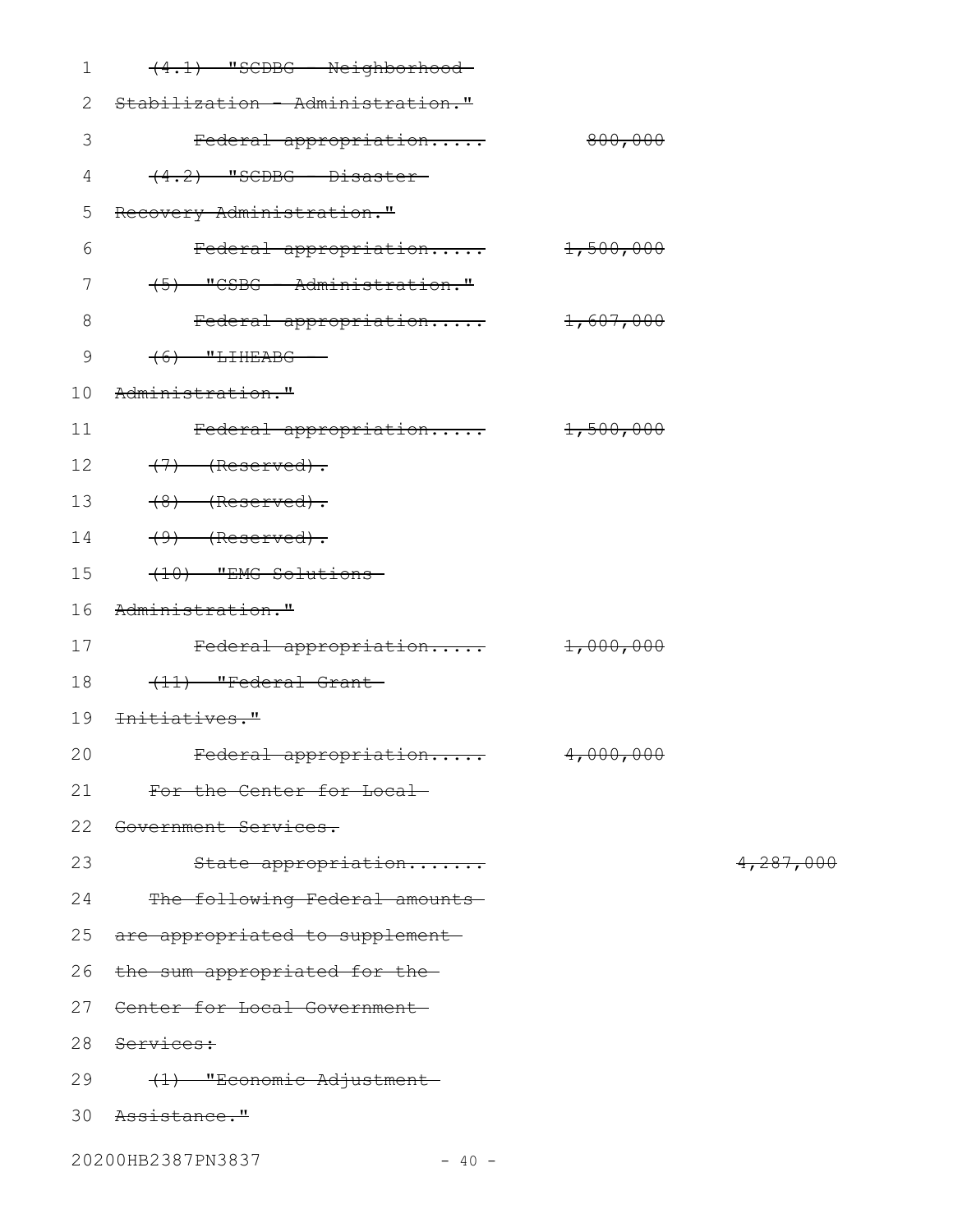| 1              | Federal appropriation             | 5,000,000 |            |
|----------------|-----------------------------------|-----------|------------|
| 2              | For the Office of Open-           |           |            |
| 3              | Records.                          |           |            |
| $\overline{4}$ | State appropriation               |           | 3,356,000  |
| 5              | For the Office of-                |           |            |
| 6              | International Business            |           |            |
| 7              | Development.                      |           |            |
| $8\,$          | State appropriation               |           | 5,871,000  |
| 9              | The following Federal amounts     |           |            |
| 10             | are appropriated to supplement    |           |            |
| 11             | the sum appropriated for the-     |           |            |
| 12             | Office of International Business- |           |            |
| 13             | Development:                      |           |            |
| 14             | $(1)$ "SBA State Trade and        |           |            |
| 15             | Export Promotion (STEP)."         |           |            |
| 16             | Federal appropriation             | 950,000   |            |
| 17             | For the purpose of marketing-     |           |            |
| 18             | to attract tourists to this       |           |            |
| 19             | Commonwealth.                     |           |            |
| 20             | State appropriation               |           | 17,339,000 |
| 21             | For the purpose of marketing      |           |            |
| 22             | to attract business to this       |           |            |
| 23             | Commonwealth.                     |           |            |
| 24             | State appropriation               |           | 2,027,000  |
| 25             | For transfer from the General     |           |            |
| 26             | Fund to the Municipalities-       |           |            |
| 27             | Financial Recovery Revolving Aid- |           |            |
| 28             | Fund.                             |           |            |
| 29             | State appropriation               |           | 4,500,000  |
| 30             | For transfer from the General     |           |            |
|                | 20200HB2387PN3837<br>$-41 -$      |           |            |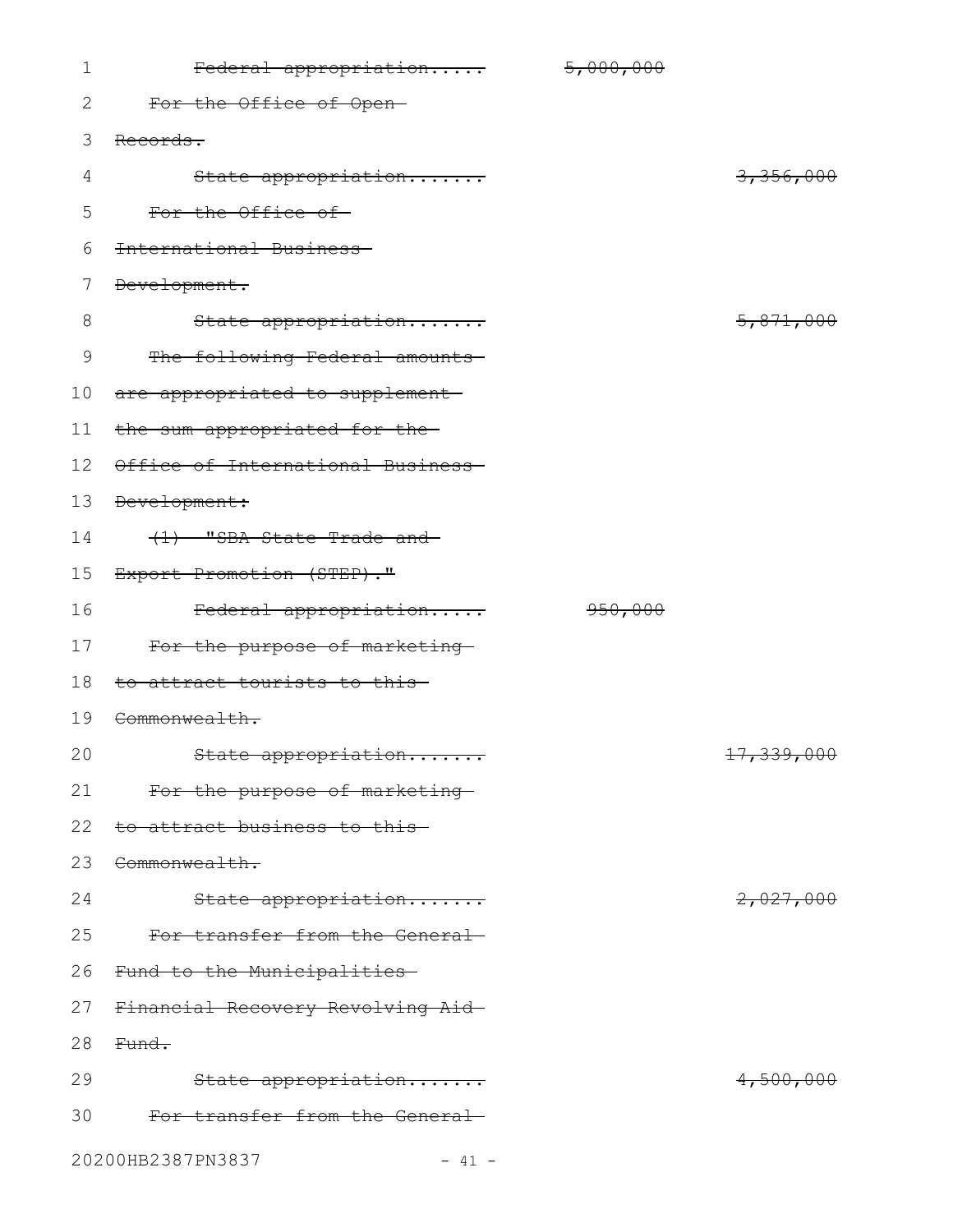| 1  | Fund to the Ben Franklin-          |         |                       |
|----|------------------------------------|---------|-----------------------|
| 2  | Technology Development Authority-  |         |                       |
| 3  | Fund. Not less than 80% of this-   |         |                       |
| 4  | amount shall be provided to the-   |         |                       |
| 5  | Ben Franklin Technology Partners.  |         |                       |
| 6  | State appropriation                |         | <del>14,500,000</del> |
| 7  | For Intergovernmental-             |         |                       |
| 8  | Cooperation Authority - third-     |         |                       |
| 9  | class cities.                      |         |                       |
| 10 | State appropriation                |         | 100,000               |
| 11 | For Pennsylvania First.            |         |                       |
| 12 | State appropriation                |         | 32,000,000            |
| 13 | For Municipal Assistance           |         |                       |
| 14 | Program.                           |         |                       |
| 15 | State appropriation                |         | 546,000               |
| 16 | The following Federal amounts      |         |                       |
| 17 | are appropriated for floodplain-   |         |                       |
| 18 | management:                        |         |                       |
| 19 | $(1)$ "FEMA - Mapping."            |         |                       |
| 20 | Federal appropriation              | 200,000 |                       |
| 21 | $(2)$ "FEMA - Technical-           |         |                       |
| 22 | Assistance."                       |         |                       |
| 23 | Federal appropriation              | 450,000 |                       |
| 24 | For the Keystone Communities-      |         |                       |
| 25 | Program.                           |         |                       |
| 26 | State appropriation                |         | 21,075,000            |
| 27 | The following Federal amounts      |         |                       |
| 28 | are appropriated to supplement-    |         |                       |
| 29 | the sum appropriated for Keystone- |         |                       |
| 30 | <del>Communities:</del>            |         |                       |
|    | 20200HB2387PN3837<br>$-42 -$       |         |                       |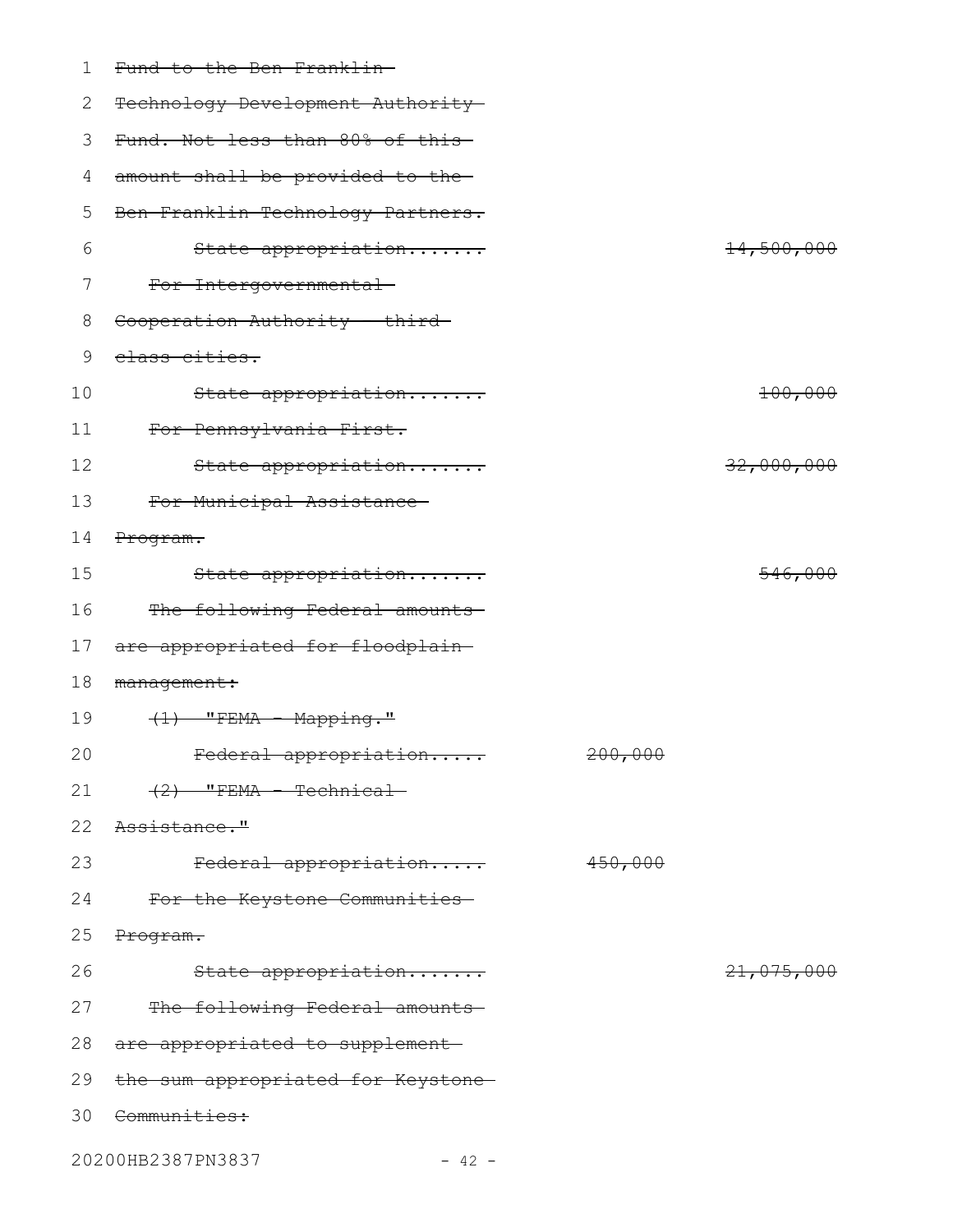| 1  | (1) "DOE Weatherization."             |                       |
|----|---------------------------------------|-----------------------|
| 2  | Federal appropriation                 | <del>19,000,000</del> |
| 3  | $(2)$ "SCDBG - HUD Special-           |                       |
| 4  | Projects."                            |                       |
| 5  | Federal appropriation                 | 2,000,000             |
| 6  | (3) "COC Planning Grant."             |                       |
| 7  | Federal appropriation                 | 2,000,000             |
| 8  | (4) "LIHEABG - Weatherization-        |                       |
| 9  | Program." In addition to the-         |                       |
| 10 | specific amounts appropriated in-     |                       |
| 11 | this act, all other money-            |                       |
| 12 | received from the Federal-            |                       |
| 13 | Government for the weatherization-    |                       |
| 14 | portion of the LIHEAP Program,        |                       |
|    | 15 either through an increase in the- |                       |
| 16 | regular program or pursuant to a-     |                       |
|    | 17 Presidential release of            |                       |
| 18 | <del>contingency funds, are-</del>    |                       |
| 19 | appropriated to this program.         |                       |
| 20 | Federal appropriation                 | 48,000,000            |
| 21 | $(5)$ "SCDBG - Disaster-              |                       |
| 22 | <del>Recovery Grant."</del>           |                       |
| 23 | Federal appropriation                 | 56,000,000            |
| 24 | (6) "SCDBG - Neighborhood-            |                       |
| 25 | Stabilization Program."               |                       |
| 26 | Federal appropriation                 | 17,000,000            |
| 27 | (7) "EMG Solutions Program."          |                       |
| 28 | Federal appropriation                 | 12,000,000            |
| 29 | $(8)$ "CSBG - Program."               |                       |
| 30 | Federal appropriation                 | 50,000,000            |
|    |                                       |                       |

20200HB2387PN3837 - 43 -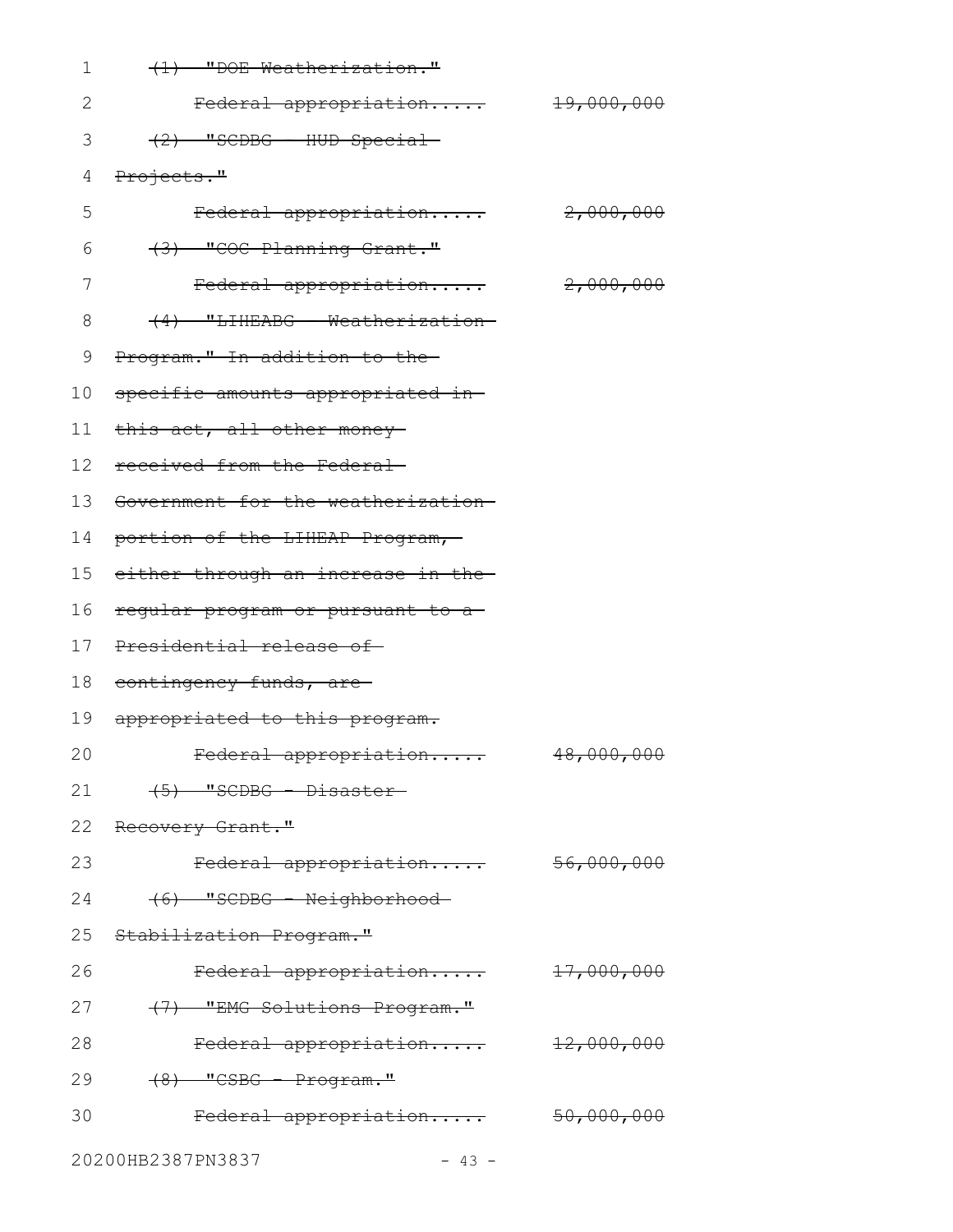| 1  | $(9)$ "EDA Power Grant."           |           |            |
|----|------------------------------------|-----------|------------|
| 2  | Federal appropriation              | 3,000,000 |            |
| 3  | (10) "SCDBG Program."              |           |            |
| 4  | Federal appropriation              | 6,000,000 |            |
| 5  | For partnerships for regional      |           |            |
| 6  | economic performance.              |           |            |
| 7  | State appropriation                |           | 9,880,000  |
| 8  | For Manufacturing PA.              |           |            |
| 9  | State appropriation                |           | 12,000,000 |
| 10 | For early intervention for-        |           |            |
| 11 | distressed municipalities.         |           |            |
| 12 | State appropriation                |           | 2,367,000  |
| 13 | For tourism promotion related-     |           |            |
| 14 | to accredited zoos.                |           |            |
| 15 | State appropriation                |           | 800,000    |
| 16 | For the Pennsylvania-              |           |            |
| 17 | Infrastructure Technology-         |           |            |
| 18 | Assistance Program.                |           |            |
| 19 | State appropriation                |           | 2,000,000  |
| 20 | For Super Computer Center-         |           |            |
| 21 | <del>projects.</del>               |           |            |
| 22 | State appropriation                |           | 500,000    |
| 23 | For powdered metals.               |           |            |
| 24 | State appropriation                |           | 100,000    |
| 25 | For a rural leadership-            |           |            |
| 26 | training program.                  |           |            |
| 27 | State appropriation                |           | 100,000    |
| 28 | <del>For grants to issuing</del> - |           |            |
| 29 | authorities under the              |           |            |
|    | 30 Infrastructure and Facilities-  |           |            |
|    | 20200HB2387PN3837<br>$-44 -$       |           |            |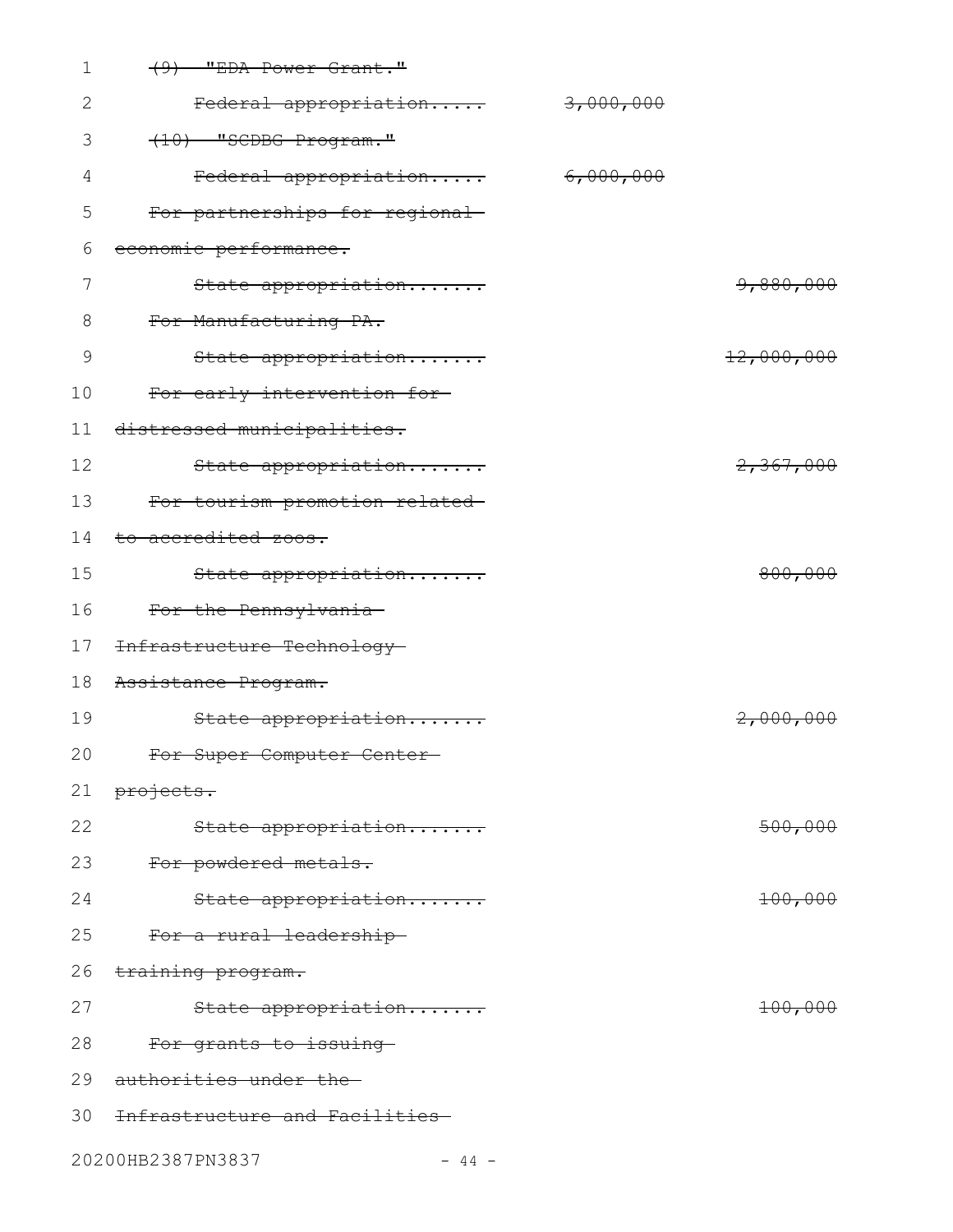| $\mathbf 1$ | Improvement Program.                                           |                |              |
|-------------|----------------------------------------------------------------|----------------|--------------|
| 2           | State appropriation                                            |                | 10,000,000   |
| 3           | For the prevention of military-                                |                |              |
| 4           | base realignment and closure.                                  |                |              |
| 5           | State appropriation                                            |                | 562,000      |
| 6           | For public television-                                         |                |              |
| 7           | technology.                                                    |                |              |
| 8           | State appropriation                                            |                | 750,000      |
| 9           | For food access initiative.                                    |                |              |
| 10          | State appropriation                                            |                | 1,000,000    |
| 11          | For local municipal relief.                                    |                |              |
| 12          | State appropriation                                            |                | 14, 217, 000 |
| 13          | Section 210. (Reserved).                                       |                |              |
| 14          | Section 211. Department of Conservation and Natural Resources. |                |              |
| 15          | The following amounts are-                                     |                |              |
| 16          | appropriated from the General-                                 |                |              |
| 17          | Fund to the Department of-                                     |                |              |
| 18          | Conservation and Natural                                       |                |              |
| 19          | Resources for the current fiscal-                              |                |              |
|             | 20 year:                                                       | <b>Federal</b> | State        |
| 21          | For general government-                                        |                |              |
|             | 22 operations of the Department of                             |                |              |
| 23          | Conservation and Natural                                       |                |              |
| 24          | Resources.                                                     |                |              |
| 25          | State appropriation                                            |                | 25,804,000   |
|             | 26 The following Federal amounts                               |                |              |
|             | 27 are appropriated to supplement-                             |                |              |
|             | 28 the sum appropriated for general-                           |                |              |
| 29          | qovernment operations:                                         |                |              |
| 30          | (1) "Topographic and Geologic-                                 |                |              |
|             | 20200HB2387PN3837<br>$-45 -$                                   |                |              |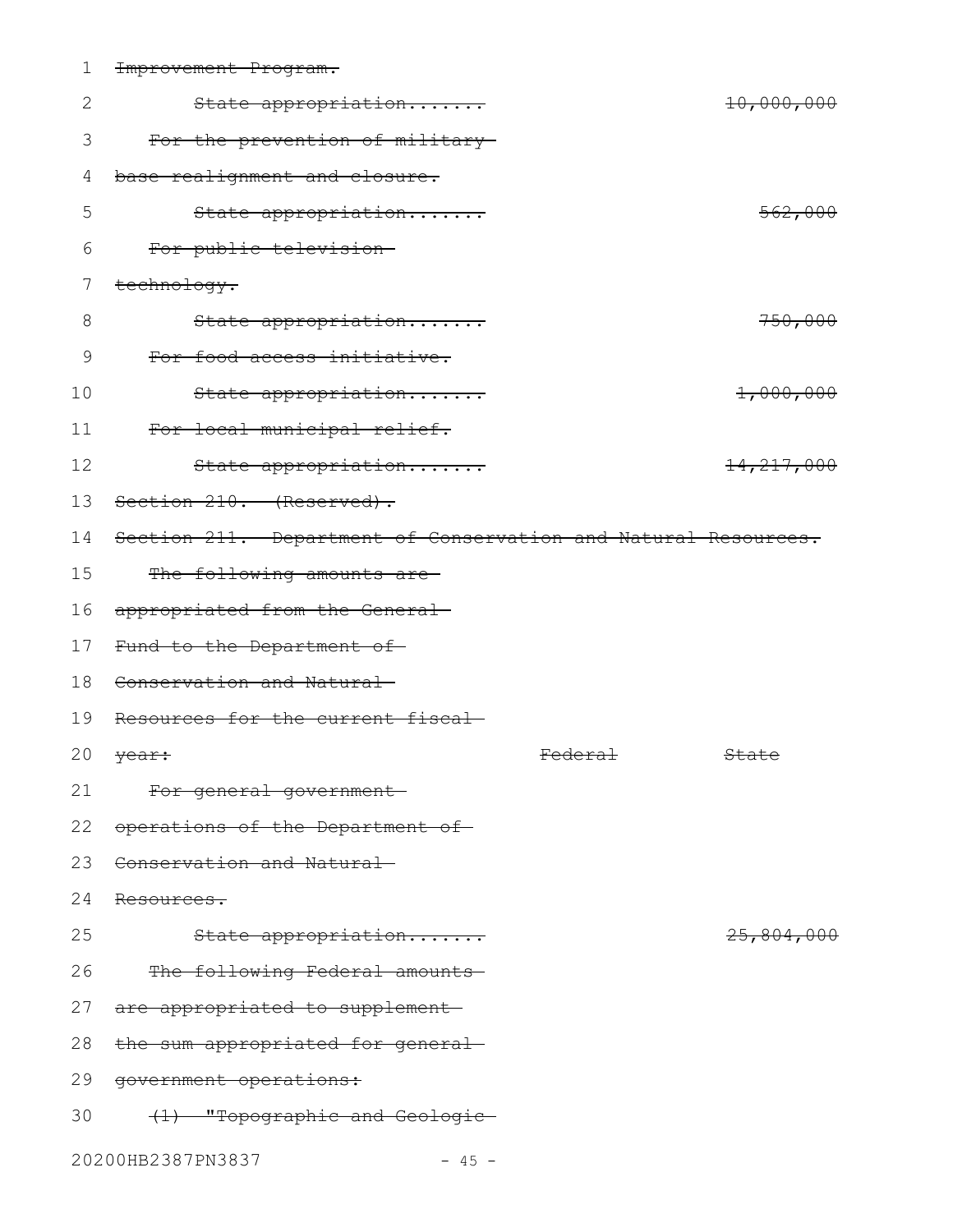|                     | $C_{11}$ $m_{12}$ $n_{13}$ $C_{12}$ $n_{14}$ $C_{15}$ |  |
|---------------------|-------------------------------------------------------|--|
| <del>pulvev –</del> | <del>- Grancs</del>                                   |  |

| 2  | Federal appropriation             | 400,000   |              |
|----|-----------------------------------|-----------|--------------|
| 3  | (2) "United States Endowment      |           |              |
| 4  | - Healthy Watershed."             |           |              |
| 5  | Federal appropriation             | 200,000   |              |
| 6  | $(3)$ (Reserved).                 |           |              |
| 7  | $(4)$ "Land and Water-            |           |              |
| 8  | Conservation Fund." In addition   |           |              |
| 9  | to the amount under this          |           |              |
| 10 | paragraph, any contingency funds- |           |              |
| 11 | made available to the             |           |              |
|    | 12 Commonwealth under the Federal |           |              |
| 13 | Land and Water Conservation Fund- |           |              |
| 14 | Act are appropriated.             |           |              |
| 15 | Federal appropriation 12,000,000  |           |              |
| 16 | $(5)$ (Reserved).                 |           |              |
| 17 | (6) "Highlands Conservation-      |           |              |
| 18 | Program."                         |           |              |
| 19 | Federal appropriation             | 7,500,000 |              |
| 20 | (7) "Chesapeake Bay Gateway       |           |              |
|    | 21 Network."                      |           |              |
| 22 | Federal appropriation             | 300,000   |              |
| 23 | (8) "Cooperative Endangered-      |           |              |
| 24 | Species."                         |           |              |
| 25 | Federal appropriation             | 28,000    |              |
| 26 | For State parks operations.       |           |              |
| 27 | State appropriation               |           | 55, 311, 000 |
| 28 | The following Federal amounts     |           |              |
| 29 | are appropriated to supplement-   |           |              |
| 30 | the sum appropriated for State-   |           |              |
|    |                                   |           |              |

20200HB2387PN3837 - 46 -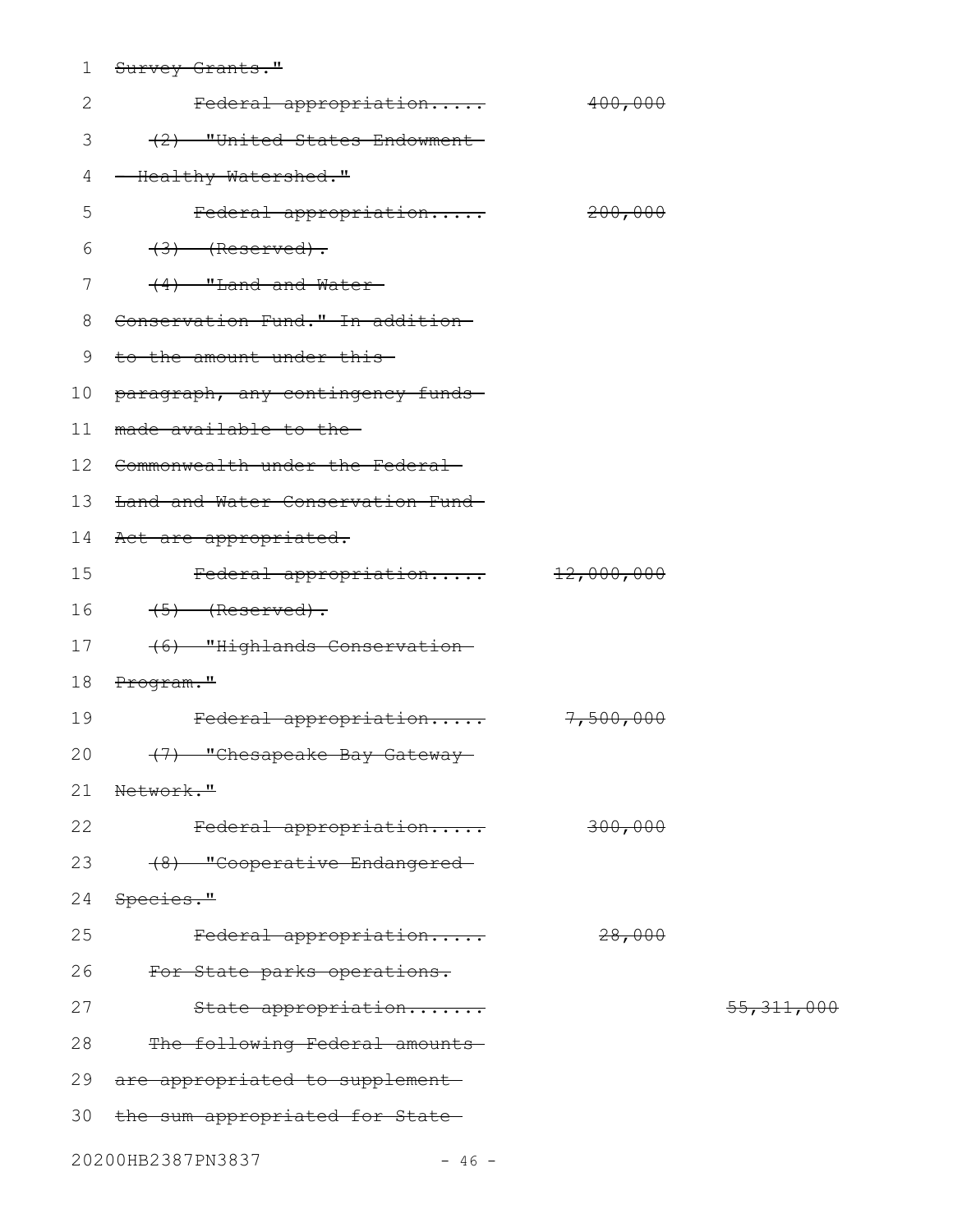| $\mathbf 1$     | <del>parks:</del>               |                      |            |
|-----------------|---------------------------------|----------------------|------------|
| 2               | (1) "Port Security Grant-       |                      |            |
| 3               | Program."                       |                      |            |
| 4               | Federal appropriation           | 1,200,000            |            |
| 5               | For State forests operations-   |                      |            |
| 6               | and forest pest management.     |                      |            |
| 7               | State appropriation             |                      | 25,742,000 |
| 8               | The following Federal amounts   |                      |            |
| 9               | are appropriated to supplement  |                      |            |
| 10 <sub>o</sub> | the sum appropriated for State- |                      |            |
| 11              | forests:                        |                      |            |
| 12              | (1) "Forest Fire Protection-    |                      |            |
| 13              | and Control."                   |                      |            |
| 14              | Federal appropriation           | 2,000,000            |            |
| 15              | (2) "Forestry Incentives and    |                      |            |
| 16              | Agricultural Conservation."     |                      |            |
| 17              | Federal appropriation           | 50,000               |            |
| 18              | (3) "Forest Management and      |                      |            |
| 19              | <del>Processing."</del>         |                      |            |
| 20              | Federal appropriation           | <del>6,500,000</del> |            |
| 21              | $(3.1)$ "Great Lakes            |                      |            |
| 22              | Restoration."                   |                      |            |
| 23              | Federal appropriation           | 1,000                |            |
| 24              | (4) "Aid to Volunteer Fire-     |                      |            |
| 25              | <del>Companies."</del>          |                      |            |
| 26              | Federal appropriation           | 850,000              |            |
| 27              | $(4.1)$ (Reserved).             |                      |            |
| 28              | (5) "Wetland Protection-        |                      |            |
| 29              | <del>Fund."</del>               |                      |            |
| 30              | Federal appropriation           | 300,000              |            |
|                 |                                 |                      |            |

20200HB2387PN3837 - 47 -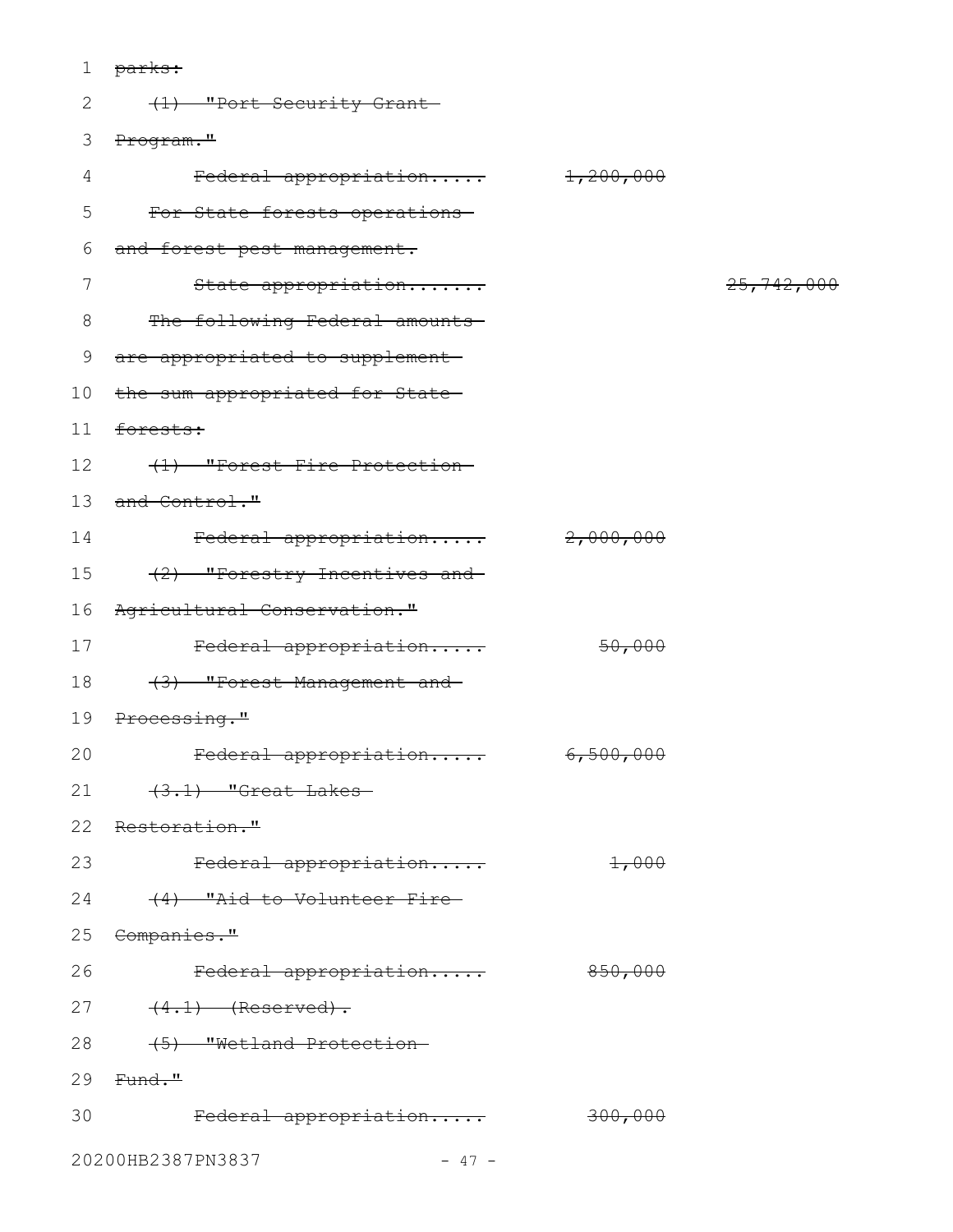| 1  | (6) "Forest Insect and             |           |           |
|----|------------------------------------|-----------|-----------|
| 2  | Disease Control."                  |           |           |
| 3  | Federal appropriation 4,000,000    |           |           |
| 4  | (7) "Natural Resource-             |           |           |
| 5  | Conservation Service."             |           |           |
| 6  | Federal appropriation              | 200,000   |           |
| 7  | (8) "National Fish and             |           |           |
| 8  | Wildlife Foundation."              |           |           |
| 9  | Federal appropriation              | 1,300,000 |           |
| 10 | For heritage and other parks.      |           |           |
| 11 | State appropriation                |           | 1,025,000 |
| 12 | For parks and forests-             |           |           |
| 13 | infrastructure projects.           |           |           |
| 14 | State appropriation                |           | 900,000   |
| 15 | For payment of annual fixed-       |           |           |
| 16 | charges in lieu of taxes to-       |           |           |
| 17 | counties and townships on land-    |           |           |
| 18 | acquired for water conservation    |           |           |
| 19 | and flood control.                 |           |           |
| 20 | State appropriation                |           | 70,000    |
| 21 | For payment of annual fixed-       |           |           |
| 22 | charges in lieu of taxes to        |           |           |
| 23 | political subdivisions for school- |           |           |
| 24 | districts on lands acquired by     |           |           |
| 25 | the Commonwealth for Project 70.   |           |           |
| 26 | State appropriation                |           | 88,000    |
| 27 | For payment of annual fixed-       |           |           |
| 28 | charges in lieu of taxes to-       |           |           |
| 29 | counties, school districts and     |           |           |
|    | 30 townships on forest lands.      |           |           |
|    | 20200HB2387PN3837<br>$-48 -$       |           |           |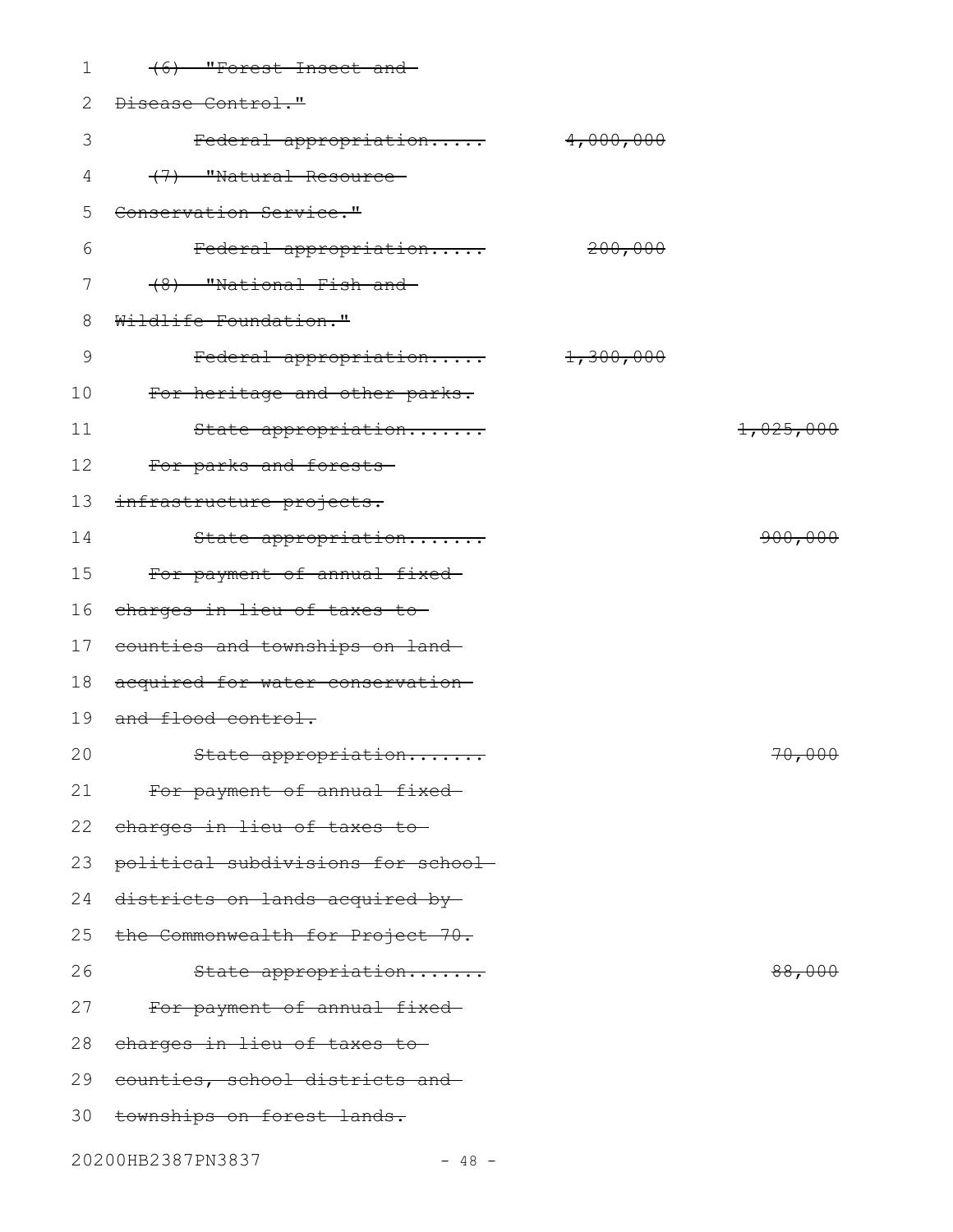| $\mathbf 1$  | State appropriation                          |         | 7,808,000   |
|--------------|----------------------------------------------|---------|-------------|
| $\mathbf{2}$ | For payment of annual fixed-                 |         |             |
| 3            | charges in lieu of taxes to-                 |         |             |
| 4            | counties, school districts and               |         |             |
| 5            | local municipalities on State-               |         |             |
| 6            | park lands.                                  |         |             |
| 7            | State appropriation                          |         | 430,000     |
| 8            | Section 212. Department of Criminal Justice. |         |             |
| 9            | The following amounts are-                   |         |             |
| 10           | appropriated from the General-               |         |             |
| 11           | Fund to the Department of-                   |         |             |
| 12           | Criminal Justice for the current-            |         |             |
| 13           | fiscal year:                                 | Federal | State       |
| 14           | For general government-                      |         |             |
| 15           | operations of the Department of              |         |             |
| 16           | Criminal Justice.                            |         |             |
| 17           | State appropriation                          |         | 45,035,000  |
| 18           | For medical care.                            |         |             |
| 19           | State appropriation                          |         | 293,810,000 |
| 20           | For correctional education and-              |         |             |
| 21           | <del>training.</del>                         |         |             |
| 22           | State appropriation                          |         | 42,601,000  |
| 23           | The following Federal amounts                |         |             |
| 24           | are appropriated to supplement               |         |             |
| 25           | the sum appropriated for-                    |         |             |
| 26           | correctional education and                   |         |             |
| 27           | training:                                    |         |             |
| 28           | (1) "Correctional Education."                |         |             |
| 29           | Federal appropriation                        | 750,000 |             |
| 30           | (2) "Improving Re-entry-                     |         |             |
|              | 20200HB2387PN3837<br>$-49 -$                 |         |             |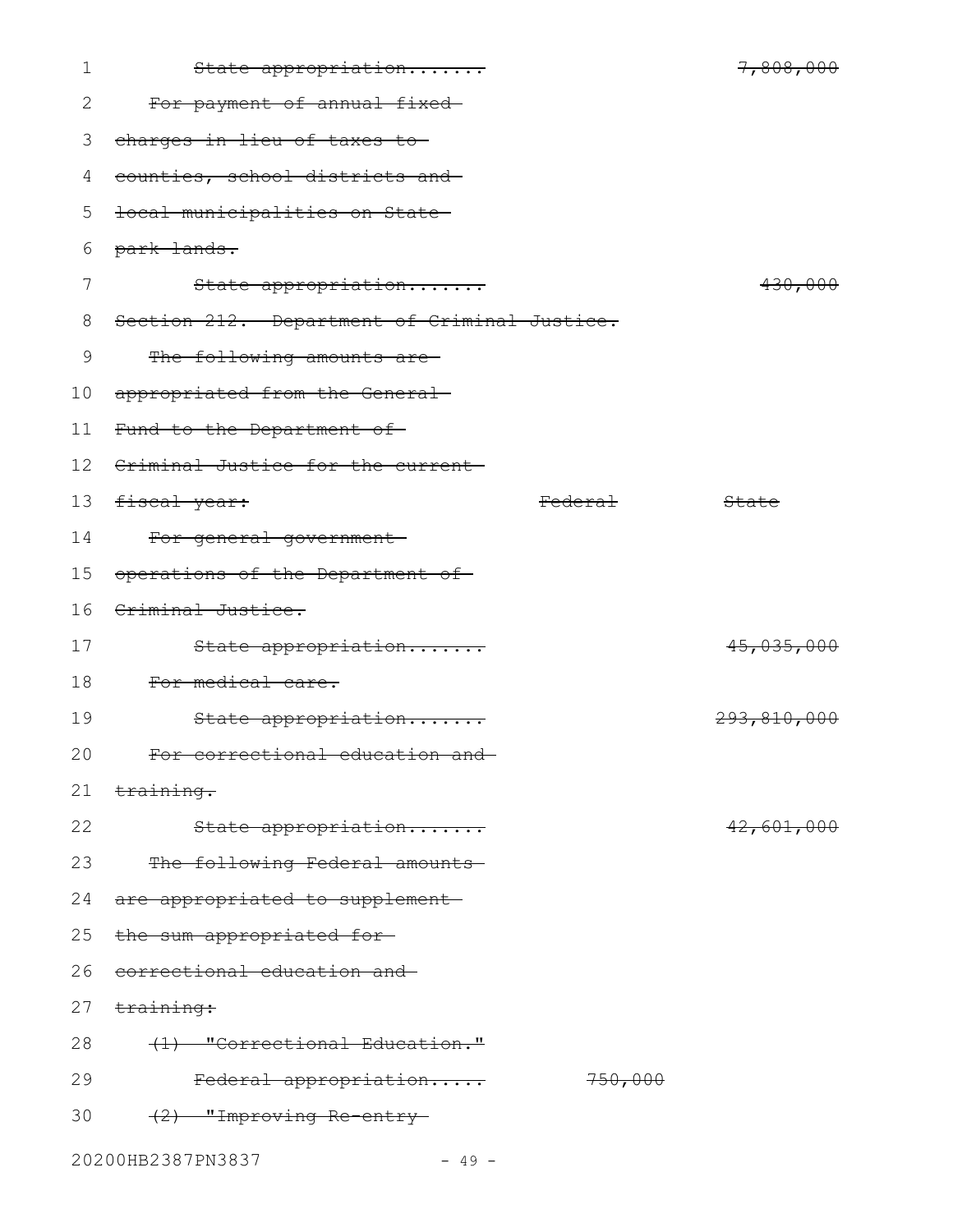1 Education."

| $\mathbf{2}$ | Federal appropriation              | 324,000   |               |
|--------------|------------------------------------|-----------|---------------|
| 3            | For the State correctional-        |           |               |
| 4            | institutions.                      |           |               |
| 5            | State appropriation                |           | 2,043,718,000 |
| 6            | The following Federal amounts      |           |               |
| 7            | are appropriated to supplement     |           |               |
| 8            | the sum appropriated for the-      |           |               |
| 9            | State correctional institutions:   |           |               |
| 10           | (1) "Reimbursement for-            |           |               |
| 11           | Incarcerated Aliens."              |           |               |
| 12           | Federal appropriation              | 3,800,000 |               |
| 13           | (2) "Criminal Justice and          |           |               |
| 14           | Mental Health Collaboration."      |           |               |
| 15           | Federal appropriation              | 106,000   |               |
| 16           | (3) "Naloxone Reentry-             |           |               |
| 17           | Tracking Program."                 |           |               |
| 18           | Federal appropriation              | 947,000   |               |
| 19           | For State field supervision.       |           |               |
| 20           | State appropriation                |           | 140,602,000   |
| 21           | The following Federal amounts      |           |               |
|              | 22 are appropriated to supplement- |           |               |
| 23           | the sum appropriated for the-      |           |               |
| 24           | State field supervision:           |           |               |
| 25           | (1) "Swift, Certain and            |           |               |
| 26           | Fair."                             |           |               |
| 27           | Federal appropriation              | 505,000   |               |
| 28           | (2) "Smart Supervision."           |           |               |
| 29           | Federal appropriation              | 441,000   |               |
| 30           | For Pennsylvania Parole Board.     |           |               |
|              | 20200HB2387PN3837<br>$-50 -$       |           |               |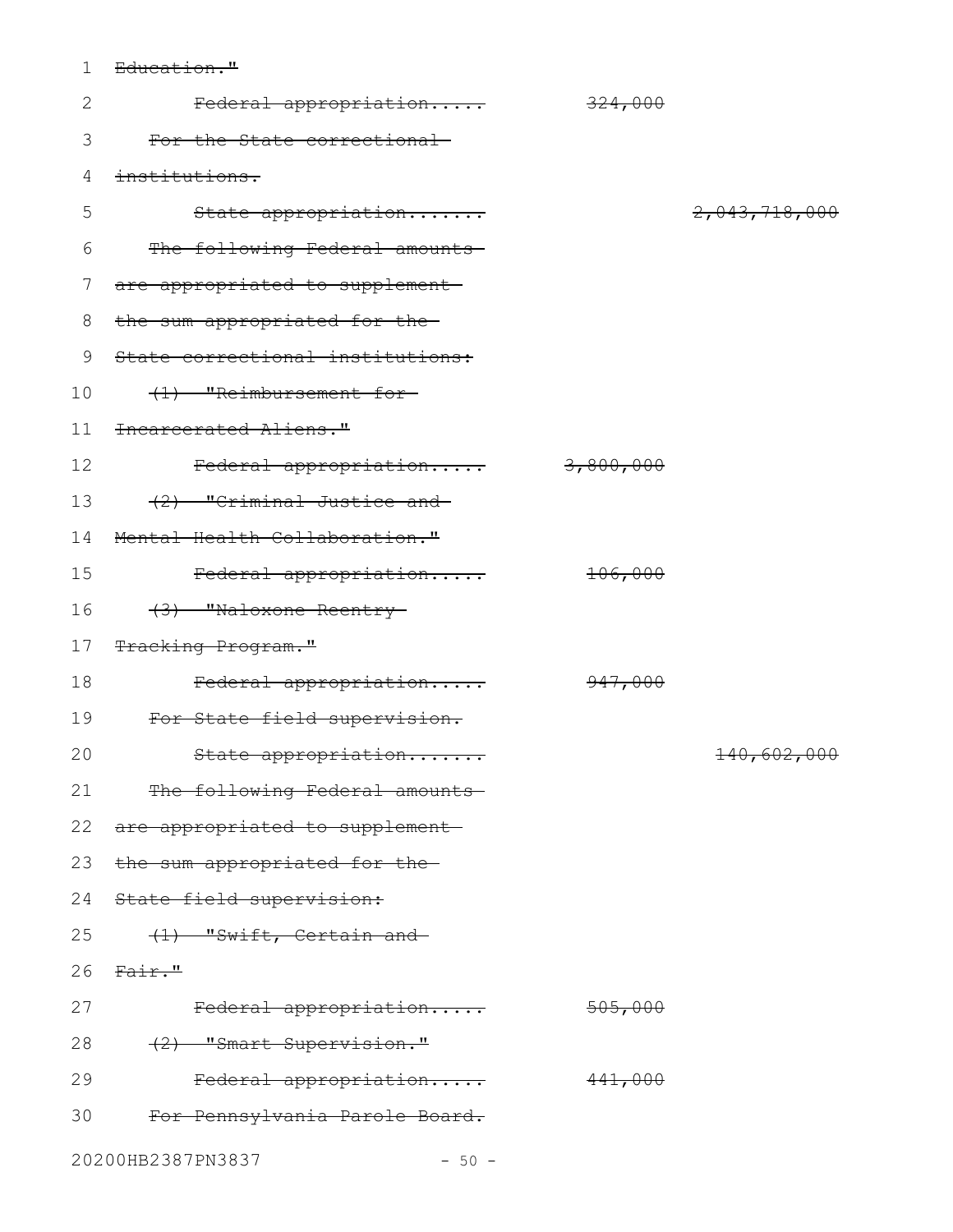| $\mathbf 1$ | State appropriation                                   |                    | 12,104,000            |
|-------------|-------------------------------------------------------|--------------------|-----------------------|
| 2           | For the State Sexual Offenders-                       |                    |                       |
| 3           | Assessment Board.                                     |                    |                       |
| 4           | State appropriation                                   |                    | 6,691,000             |
| 5           | For payments for grants-in-aid-                       |                    |                       |
| 6           | to counties for providing-                            |                    |                       |
| 7           | improved adult probation-                             |                    |                       |
| 8           | services.                                             |                    |                       |
| 9           | State appropriation                                   |                    | <del>16,222,000</del> |
| 10          | Section 213. (Reserved).                              |                    |                       |
| 11          | Section 214. Department of Drug and Alcohol Programs. |                    |                       |
| 12          | The following amounts are-                            |                    |                       |
| 13          | appropriated from the General-                        |                    |                       |
| 14          | Fund to the Department of Drug-                       |                    |                       |
| 15          | and Alcohol Programs for the-                         |                    |                       |
| 16          | eurrent fiscal year:                                  | <del>Federal</del> | State                 |
| 17          | For general government-                               |                    |                       |
| 18          | operations of the Department of                       |                    |                       |
| 19          | Drug and Alcohol Programs.                            |                    |                       |
| 20          | State appropriation                                   |                    | 2,657,000             |
| 21          | The following Federal amounts                         |                    |                       |
|             | 22 are appropriated to supplement                     |                    |                       |
| 23          | the sum appropriated for general-                     |                    |                       |
| 24          | <del>government operations:</del>                     |                    |                       |
| 25          | (1) "SABG - Administration-                           |                    |                       |
|             | 26 and Operation."                                    |                    |                       |
| 27          | Federal appropriation 8,782,000                       |                    |                       |
| 28          | <del>(2) "Substance Abuse Special</del>               |                    |                       |
| 29          | Projects - Administration and                         |                    |                       |
|             | 30 Operation."                                        |                    |                       |
|             | 20200HB2387PN3837<br>$-51 -$                          |                    |                       |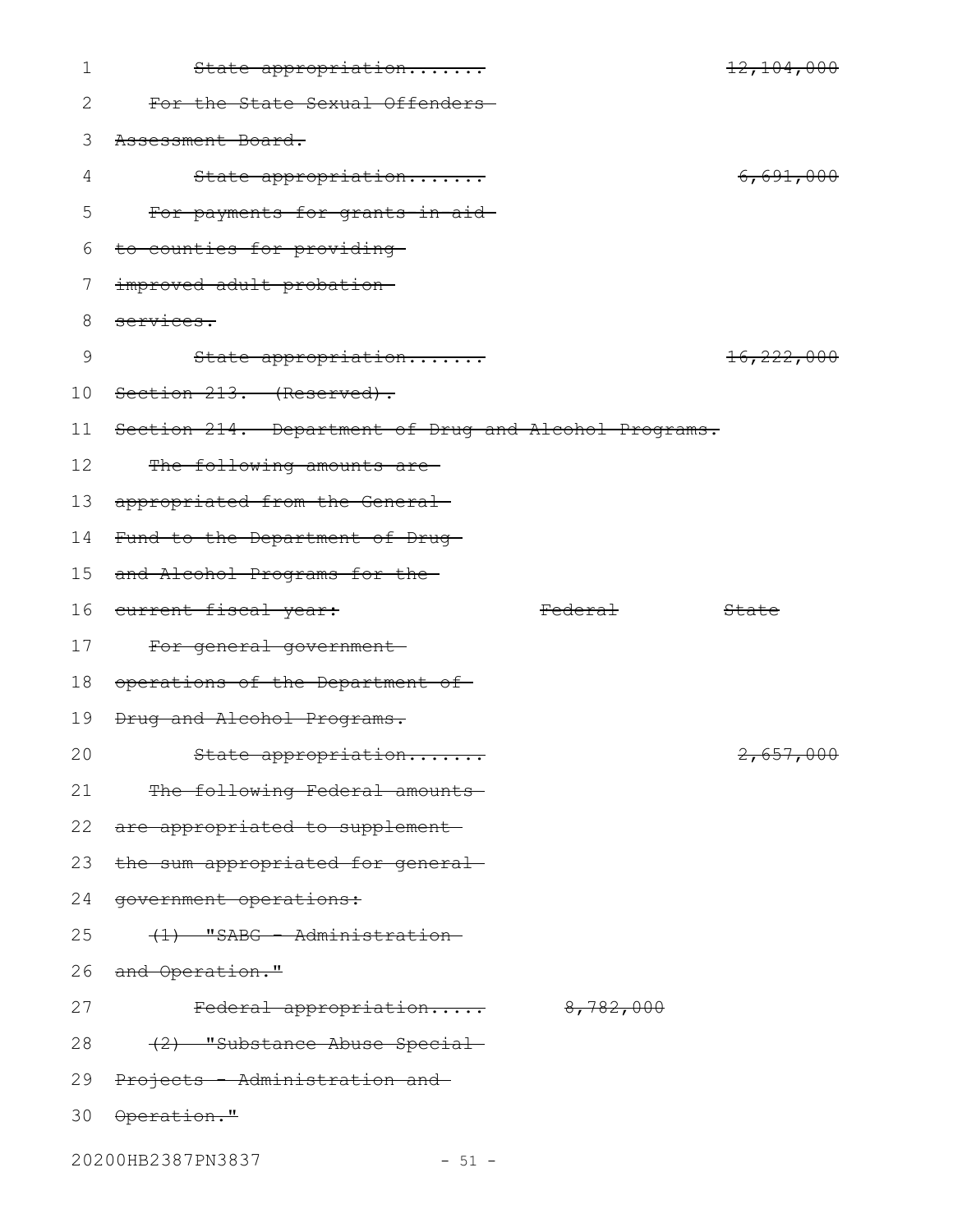| $\mathbf 1$    | Federal appropriation                 | 3,824,000             |            |
|----------------|---------------------------------------|-----------------------|------------|
| 2              | (3) "Opioid State Targeted            |                       |            |
| 3              | Response - Administration."           |                       |            |
| $\overline{4}$ | Federal appropriation                 | 1,358,000             |            |
| 5              | (4) "State Opioid Response-           |                       |            |
| 6              | Administration."                      |                       |            |
| 7              | Federal appropriation                 | 4,256,000             |            |
| 8              | For assistance to drug and-           |                       |            |
| 9              | alcohol programs.                     |                       |            |
| 10             | State appropriation                   |                       | 44,732,000 |
| 11             | The following Federal amounts         |                       |            |
| 12             | are appropriated to supplement-       |                       |            |
| 13             | the sum appropriated for-             |                       |            |
| 14             | assistance to drug and alcohol-       |                       |            |
| 15             | programs:                             |                       |            |
| 16             | (1) "SABG - Drug and Alcohol-         |                       |            |
| 17             | Services."                            |                       |            |
| 18             | Federal appropriation                 | <del>79,859,000</del> |            |
| 19             | (2) "Opioid State Targeted            |                       |            |
|                | 20 Response."                         |                       |            |
| 21             | Federal appropriation                 | <del>26,634,000</del> |            |
| 22             | (3) "Substance Abuse Special          |                       |            |
| 23             | Projects Grants."                     |                       |            |
| 24             | Federal appropriation 23,703,000      |                       |            |
| 25             | (4) "State Opioid Response."          |                       |            |
| 26             | Federal appropriation 114,717,000     |                       |            |
| 27             | Section 215. Department of Education. |                       |            |
| 28             | The following amounts are             |                       |            |
| 29             | appropriated from the General-        |                       |            |
| 30             | Fund to the Department of             |                       |            |
|                |                                       |                       |            |

20200HB2387PN3837 - 52 -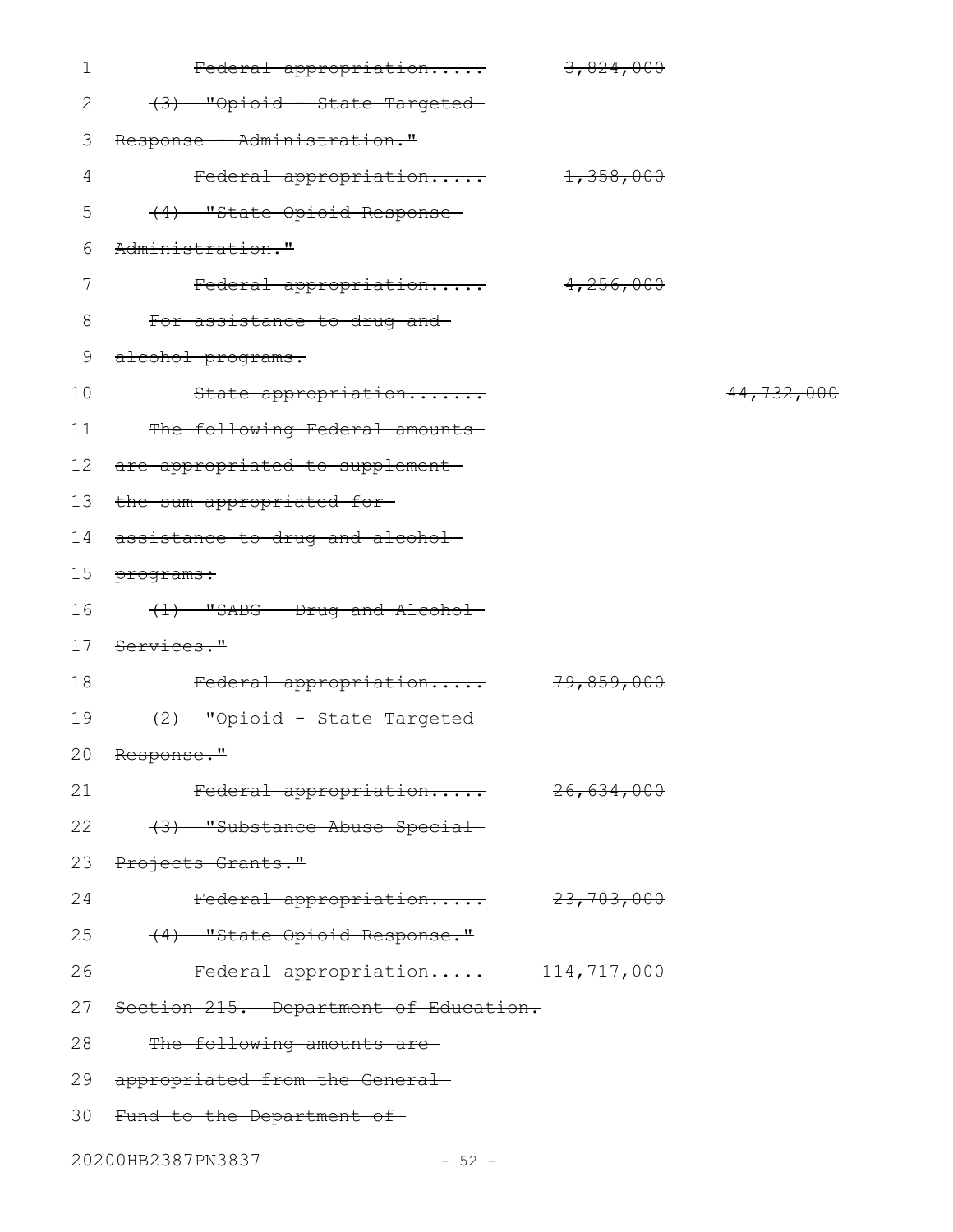| 1  | Education for the current fiscal-          |                    |                         |
|----|--------------------------------------------|--------------------|-------------------------|
| 2  | <del>year:</del>                           | <del>Federal</del> | State                   |
| 3  | For general government-                    |                    |                         |
| 4  | operations of the Department of            |                    |                         |
| 5  | <del>Education.</del>                      |                    |                         |
| 6  | State appropriation                        |                    | <del>28, 323, 000</del> |
| 7  | The following Federal amounts              |                    |                         |
| 8  | are appropriated to supplement-            |                    |                         |
| 9  | the sum appropriated for general-          |                    |                         |
| 10 | government operations:                     |                    |                         |
| 11 | (1) "Adult Basic Education -               |                    |                         |
| 12 | Administration."                           |                    |                         |
| 13 | Federal appropriation                      | 1,500,000          |                         |
| 14 | (2) "Education of Exceptional              |                    |                         |
| 15 | Children - Administration."                |                    |                         |
| 16 | Federal appropriation                      | 12,000,000         |                         |
| 17 | (3) "Special Education -                   |                    |                         |
| 18 | State Personnel Development."              |                    |                         |
| 19 | Federal appropriation                      | 2,500,000          |                         |
| 20 | <del>(4) "ESEA - Title I</del>             |                    |                         |
|    | 21 Administration."                        |                    |                         |
| 22 | Federal appropriation 12,333,000           |                    |                         |
|    | 23 (5) "State Approving Agency-            |                    |                         |
| 24 | $\overline{(\forall A) \cdot \mathbf{''}}$ |                    |                         |
| 25 | Federal appropriation 1,800,000            |                    |                         |
| 26 | <del>(6) "Food and Nutrition-</del>        |                    |                         |
|    | 27 Service."                               |                    |                         |
| 28 | Federal appropriation 21,000,000           |                    |                         |
|    | 29 (7) "Migrant Education -                |                    |                         |
|    | 30 Administration."                        |                    |                         |
|    | 20200HB2387PN3837<br>$-53 -$               |                    |                         |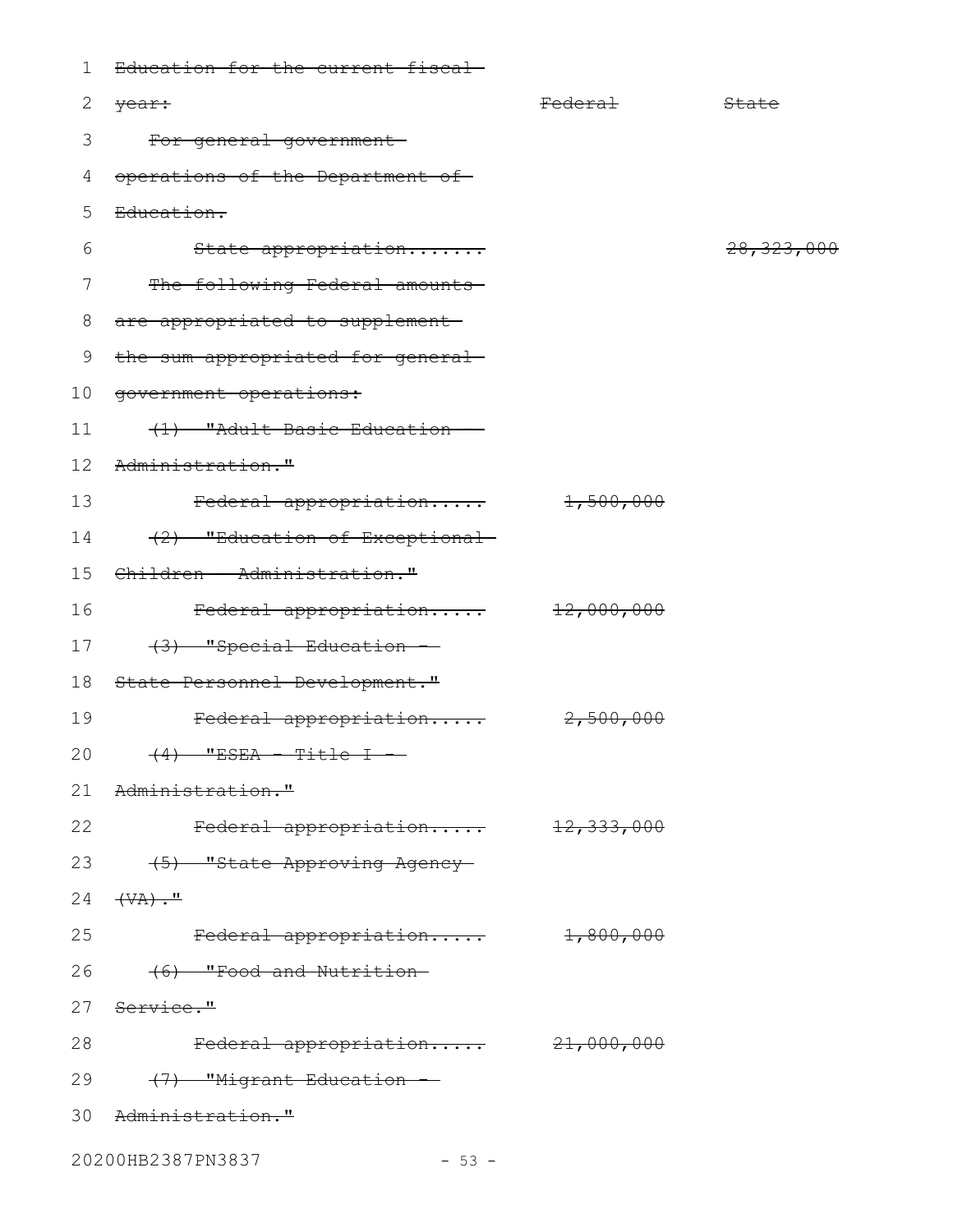| 1  | Federal appropriation          | 700,000              |
|----|--------------------------------|----------------------|
| 2  | (8) "Vocational Education      |                      |
| 3  | Administration."               |                      |
| 4  | Federal appropriation          | 3,910,000            |
| 5  | (9) "Title II - Improving-     |                      |
| 6  | Teacher Quality                |                      |
| 7  | Administration/State."         |                      |
| 8  | Federal appropriation          | 7,400,000            |
| 9  | $(10)$ (Reserved).             |                      |
| 10 | (11) "Homeless Assistance."    |                      |
| 11 | Federal appropriation          | 4,870,000            |
| 12 | (12) "Preschool Grants."       |                      |
| 13 | Federal appropriation          | 940,000              |
| 14 | (13) "School Health Education- |                      |
| 15 | Programs."                     |                      |
| 16 | Federal appropriation          | 100,000              |
| 17 | (14) "Preschool Development-   |                      |
| 18 | Grants."                       |                      |
| 19 | Federal appropriation          | 30,000,000           |
| 20 | $(15)$ (Reserved).             |                      |
| 21 | $(16)$ (Reserved).             |                      |
| 22 | $(17)$ (Reserved).             |                      |
| 23 | $(18)$ (Reserved).             |                      |
| 24 | (19) "Medical Assistance -     |                      |
|    | 25 Nurses Aide Training."      |                      |
| 26 | Federal appropriation          | 670,000              |
| 27 | $(20)$ "State and Community-   |                      |
| 28 | <del>Highway Safety."</del>    |                      |
| 29 | Federal appropriation          | <del>1,000,000</del> |
| 30 | $(21)$ (Reserved).             |                      |
|    | 20200HB2387PN3837<br>$-54 -$   |                      |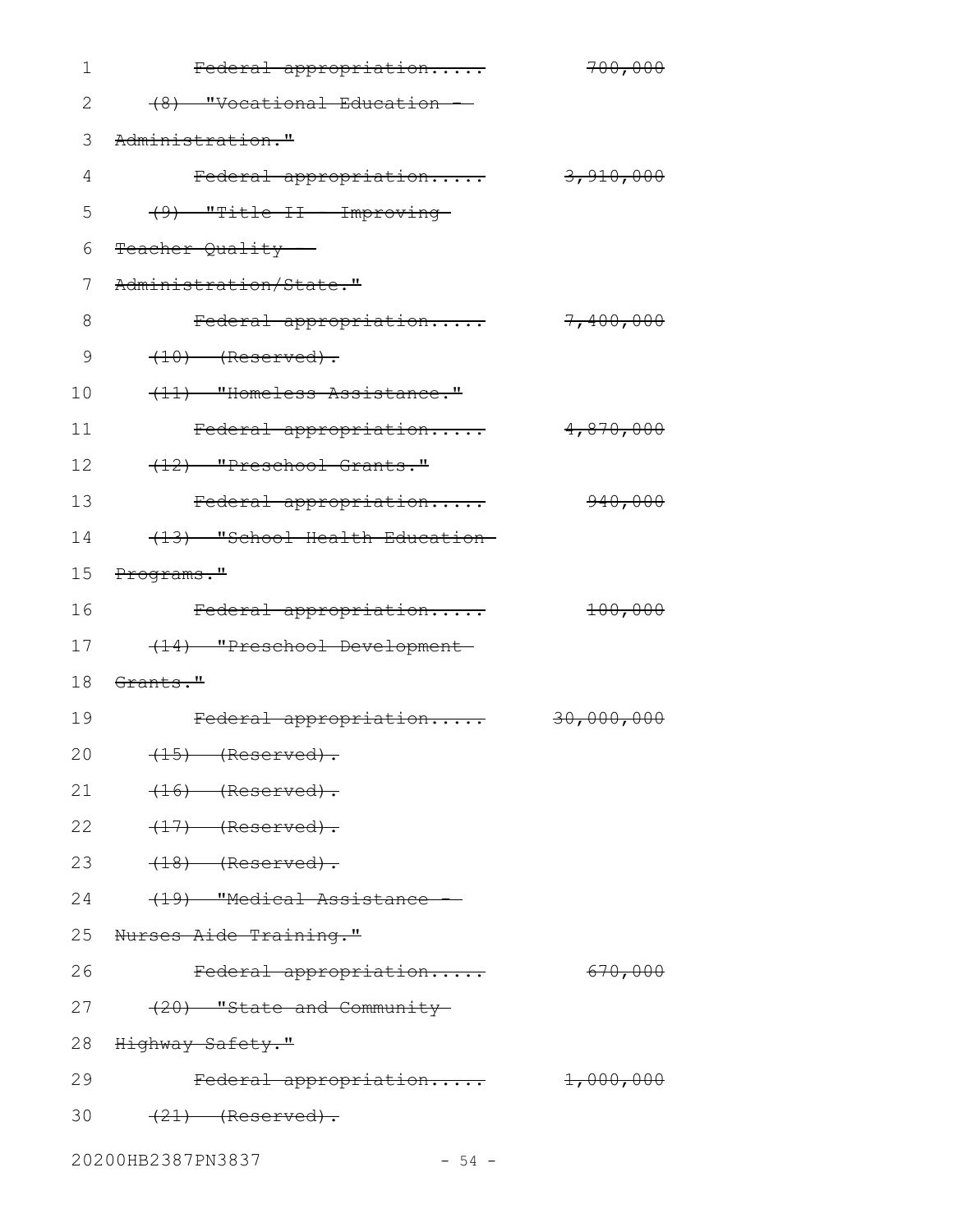| 1  | $(22)$ "Title IV - 21st Century        |            |
|----|----------------------------------------|------------|
| 2  | Community Learning Centers --          |            |
| 3  | Administration."                       |            |
| 4  | Federal appropriation                  | 4,000,000  |
| 5  | (23) "National Assessment of           |            |
| 6  | Educational Progress (NAEP)."          |            |
| 7  | Federal appropriation                  | 148,000    |
| 8  | (24) "Migrant Education-               |            |
| 9  | Coordination Program."                 |            |
| 10 | Federal appropriation                  | 130,000    |
| 11 | $(25)$ (Reserved).                     |            |
| 12 | $(26)$ (Reserved).                     |            |
| 13 | (27) "School Improvement-              |            |
| 14 | Grants."                               |            |
| 15 | Federal appropriation                  | 20,000,000 |
| 16 | (28) "Student Support and              |            |
| 17 | Academic Enrichment -                  |            |
| 18 | Administration."                       |            |
| 19 | Federal appropriation                  | 2,200,000  |
| 20 | <del>(29) "Troops to Teachers."</del>  |            |
| 21 | Federal appropriation                  | 400,000    |
| 22 | (30) "Pennsylvania Project-            |            |
|    | 23 AWARE."                             |            |
| 24 | Federal appropriation 1,800,000        |            |
| 25 | (31) "Education Innovation-            |            |
| 26 | <del>and Research Program."</del>      |            |
| 27 | Federal appropriation                  | 4,000,000  |
| 28 | <del>(32) "Emergency Impact Aid-</del> |            |
|    | 29 Program."                           |            |
| 30 | Federal appropriation 2,000,000        |            |
|    | 20200HB2387PN3837<br>$-55 -$           |            |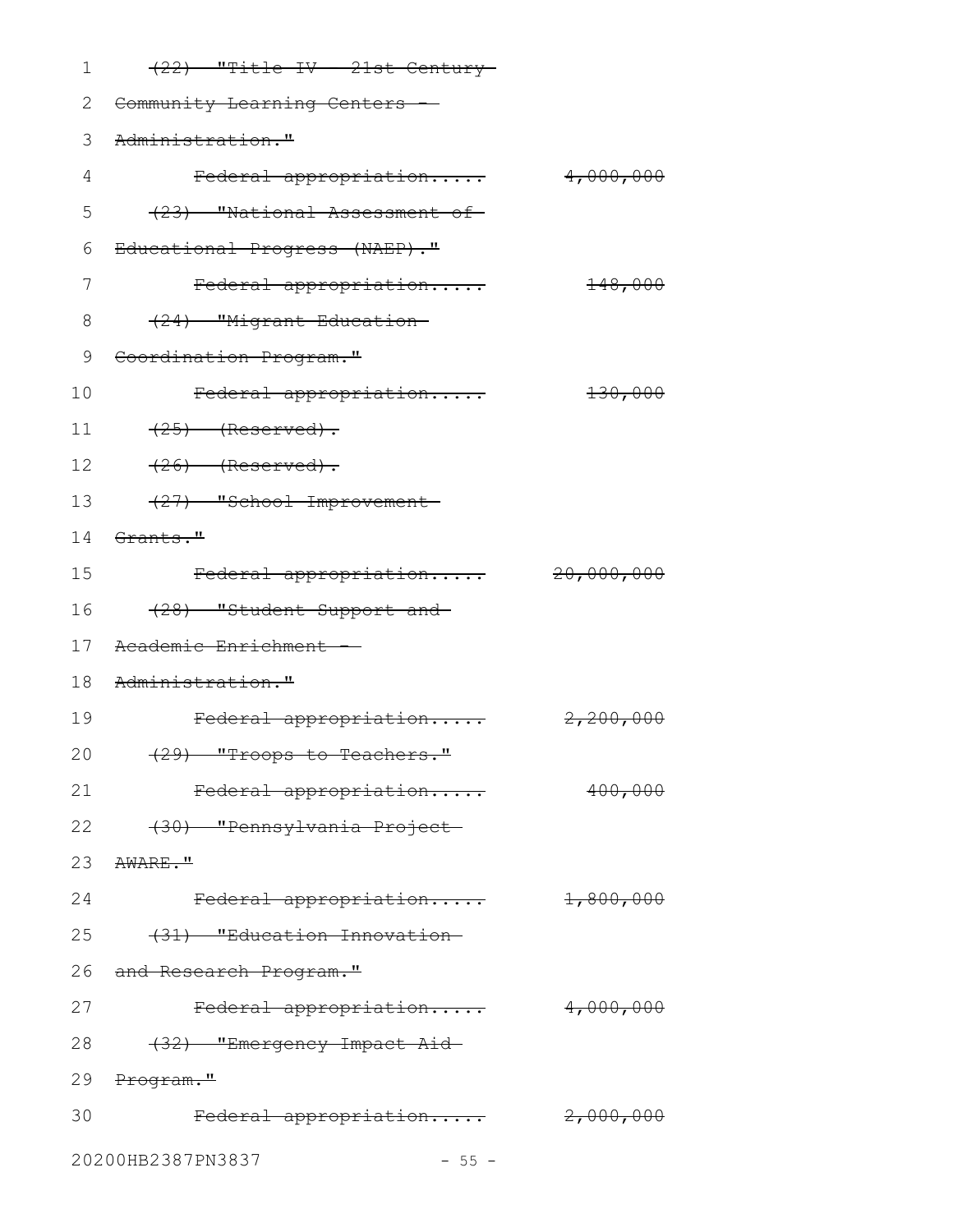| $\mathbf 1$ | (33) "Assistance for Homeless-           |            |            |
|-------------|------------------------------------------|------------|------------|
| 2           | Children and Youth."                     |            |            |
| 3           | Federal appropriation                    | 13,000,000 |            |
| 4           | For the Drug and Alcohol-                |            |            |
| 5           | Recovery High School Pilot               |            |            |
| 6           | Program State share of tuition-          |            |            |
| 7           | payments.                                |            |            |
| 8           | State appropriation                      |            | 250,000    |
| 9           | For safe schools advocate.               |            |            |
| 10          | State appropriation                      |            | 379,000    |
| 11          | For information and technology-          |            |            |
| 12          | improvement.                             |            |            |
| 13          | State appropriation                      |            | 3,740,000  |
| 14          | The following Federal amounts            |            |            |
| 15          | are appropriated to supplement-          |            |            |
| 16          | the sum appropriated for-                |            |            |
| 17          | information and technology               |            |            |
| 18          | improvement:                             |            |            |
| 19          | (1) "Statewide Longitudinal-             |            |            |
|             | 20 <del>Data Systems."</del>             |            |            |
| 21          | Federal appropriation                    | 5,110,000  |            |
| 22          | For PA assessment.                       |            |            |
| 23          | State appropriation                      |            | 48,990,000 |
| 24          | The following Federal amounts            |            |            |
|             | 25 are appropriated to supplement-       |            |            |
|             | 26 the sum appropriated for PA-          |            |            |
|             | 27 assessment:                           |            |            |
| 28          | <del>(1) "Title VI - Part A State-</del> |            |            |
|             | 29 Assessment."                          |            |            |
| 30          | Federal appropriation 15,000,000         |            |            |
|             | 20200HB2387PN3837<br>$-56 -$             |            |            |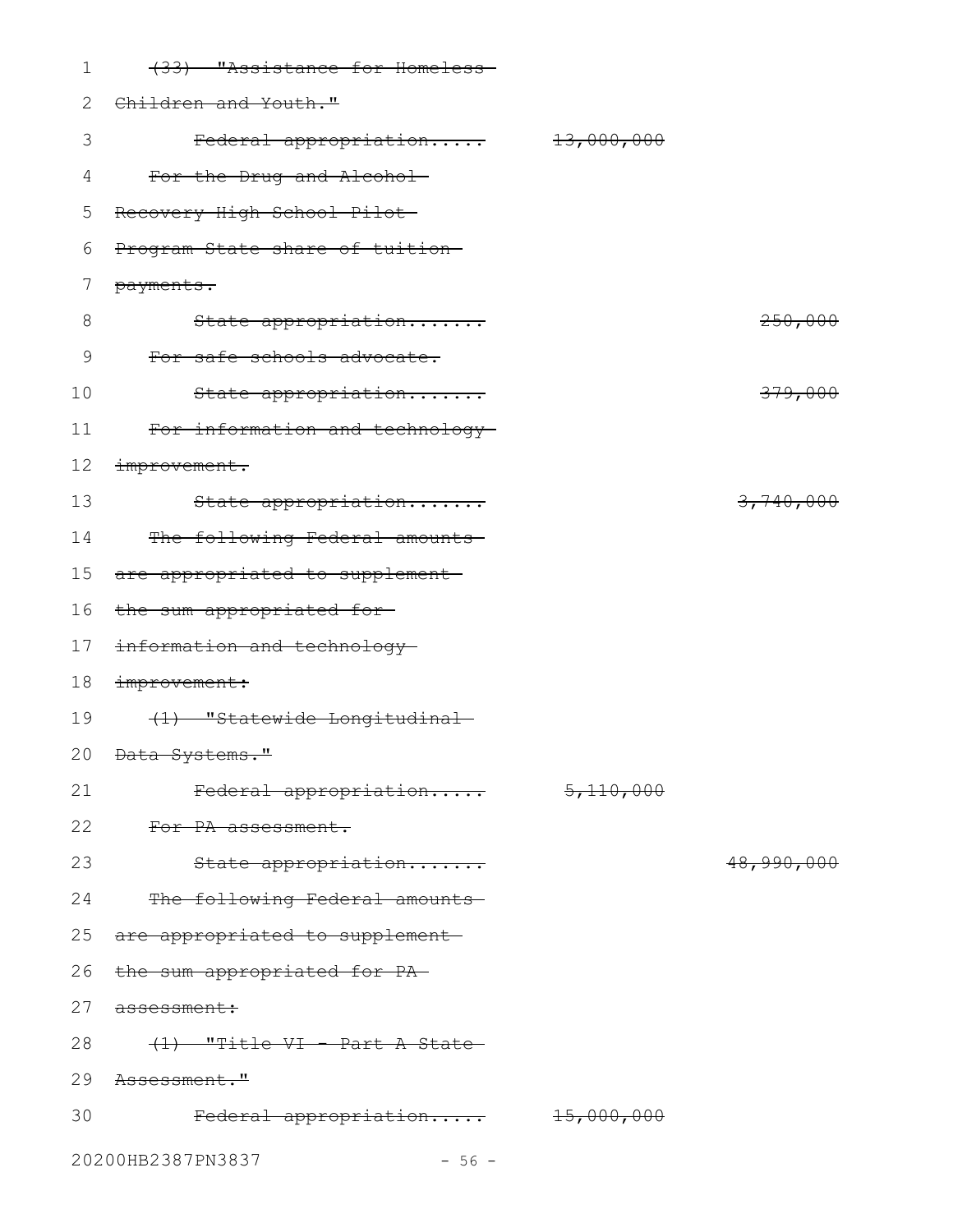| 1  | For the State Library,-                   |           |               |
|----|-------------------------------------------|-----------|---------------|
| 2  | providing reference services and          |           |               |
| 3  | administering aid to public-              |           |               |
| 4  | <del>libraries.</del>                     |           |               |
| 5  | State appropriation                       |           | 2,280,000     |
| 6  | The following Federal amounts             |           |               |
| 7  | are appropriated to supplement            |           |               |
| 8  | the sum appropriated for the-             |           |               |
| 9  | State Library:                            |           |               |
| 10 | $(1)$ "LSTA - Library-                    |           |               |
| 11 | Development."                             |           |               |
| 12 | Federal appropriation                     | 8,500,000 |               |
| 13 | For programs of education and             |           |               |
| 14 | training at youth development-            |           |               |
| 15 | centers and the monitoring of-            |           |               |
| 16 | programs of education and-                |           |               |
| 17 | training provided to incarcerated-        |           |               |
| 18 | juveniles.                                |           |               |
| 19 | State appropriation                       |           | 8,285,000     |
| 20 | <del>For payment of basic education</del> |           |               |
| 21 | funding to school districts.              |           |               |
| 22 | State appropriation                       |           | 6,742,838,000 |
| 23 | For the Ready to Learn Block-             |           |               |
| 24 | Grant.                                    |           |               |
| 25 | State appropriation                       |           | 268,000,000   |
| 26 | For the Pre-K Counts Program.             |           |               |
| 27 | State appropriation                       |           | 217, 284, 000 |
| 28 | For Head Start Supplemental               |           |               |
| 29 | Assistance Program.                       |           |               |
| 30 | State appropriation                       |           | 64,178,000    |
|    | 20200HB2387PN3837<br>$-57 -$              |           |               |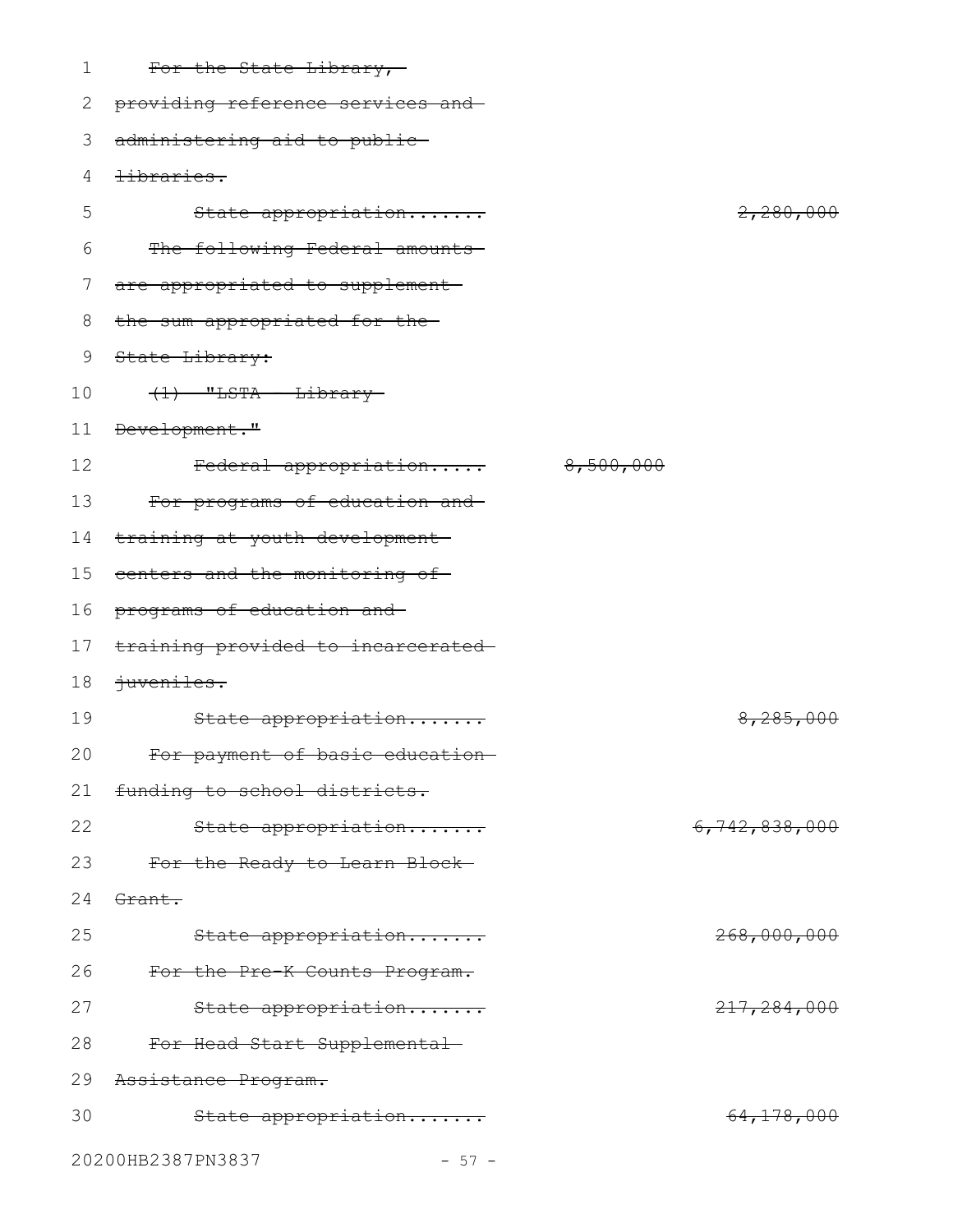| 1  | For mobile science and math-       |                       |                       |
|----|------------------------------------|-----------------------|-----------------------|
| 2  | education programs.                |                       |                       |
| 3  | State appropriation                |                       | 4,714,000             |
| 4  | For teacher professional           |                       |                       |
| 5  | development.                       |                       |                       |
| 6  | State appropriation                |                       | 5,309,000             |
| 7  | For adult and family literacy      |                       |                       |
| 8  | programs, summer reading programs- |                       |                       |
| 9  | and the adult high school-         |                       |                       |
| 10 | diplomas program.                  |                       |                       |
| 11 | State appropriation                |                       | 12,475,000            |
| 12 | The following Federal amounts      |                       |                       |
| 13 | are appropriated to supplement     |                       |                       |
| 14 | the sum appropriated for adult-    |                       |                       |
| 15 | and family literacy programs:      |                       |                       |
| 16 | (1) "Adult Basic Education         |                       |                       |
| 17 | $\text{Eocal}$ ."                  |                       |                       |
| 18 | Federal appropriation              | 21,500,000            |                       |
| 19 | For career and technical           |                       |                       |
|    | 20 education.                      |                       |                       |
| 21 | State appropriation                |                       | <del>99,000,000</del> |
| 22 | The following Federal amounts      |                       |                       |
| 23 | are appropriated to supplement     |                       |                       |
| 24 | the sum appropriated for career-   |                       |                       |
| 25 | and technical education:           |                       |                       |
| 26 | (1) "Vocational Education Act-     |                       |                       |
| 27 | $-$ Local."                        |                       |                       |
| 28 | Federal appropriation              | <del>49,000,000</del> |                       |
| 29 | For career and technical           |                       |                       |
|    | 30 education equipment grants.     |                       |                       |
|    | 20200HB2387PN3837<br>$-58 -$       |                       |                       |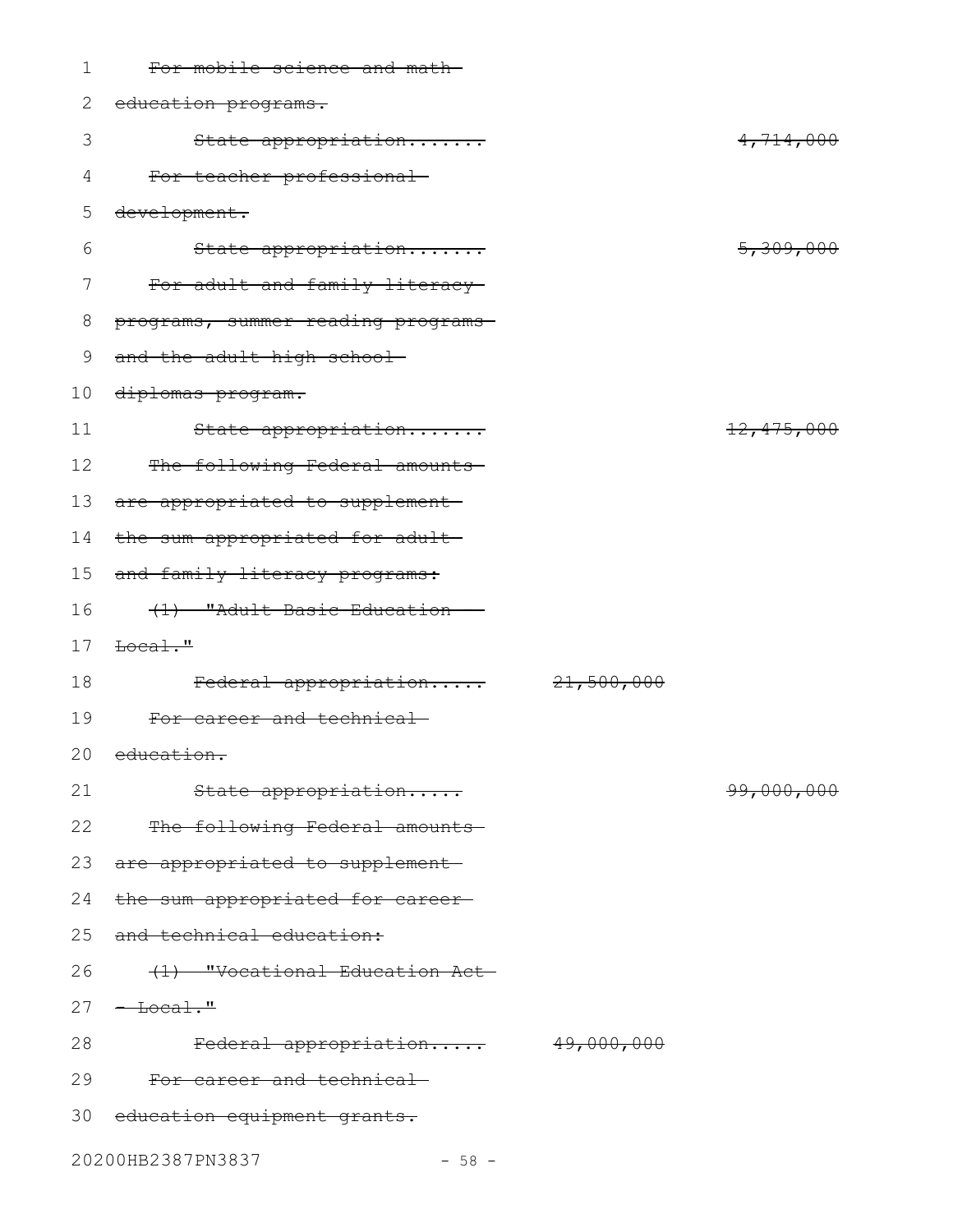| $\mathbf 1$   | State appropriation                | 5,550,000     |
|---------------|------------------------------------|---------------|
| 2             | For authority rentals and          |               |
| 3             | Sinking Fund requirements.         |               |
| 4             | State appropriation                | 10,500,000    |
| 5             | For payments on account of         |               |
| 6             | pupil transportation.              |               |
| 7             | State appropriation                | 549,097,000   |
| 8             | For payments on account of-        |               |
| $\mathcal{G}$ | nonpublic and charter school-      |               |
| 10            | transportation.                    |               |
| 11            | State appropriation                | 79, 442, 000  |
| 12            | For payments on account of-        |               |
| 13            | special education of exceptional-  |               |
| 14            | children.                          |               |
| 15            | State appropriation                | 1,186,815,000 |
| 16            | The following Federal amounts      |               |
| 17            | are appropriated to supplement-    |               |
| 18            | the sum appropriated for special-  |               |
| 19            | education:                         |               |
| 20            | <del>(1) "Individuals with</del>   |               |
| 21            | Disabilities Education - Local."   |               |
| 22            | Federal appropriation 470,000,000  |               |
| 23            | For payments for early-            |               |
| 24            | intervention services.             |               |
| 25            | State appropriation                | 314,500,000   |
| 26            | The following Federal amounts      |               |
| 27            | are appropriated to supplement-    |               |
| 28            | the sum appropriated for payments- |               |
| 29            | for early intervention services:   |               |
| 30            | (1) "Individuals with-             |               |

20200HB2387PN3837 - 59 -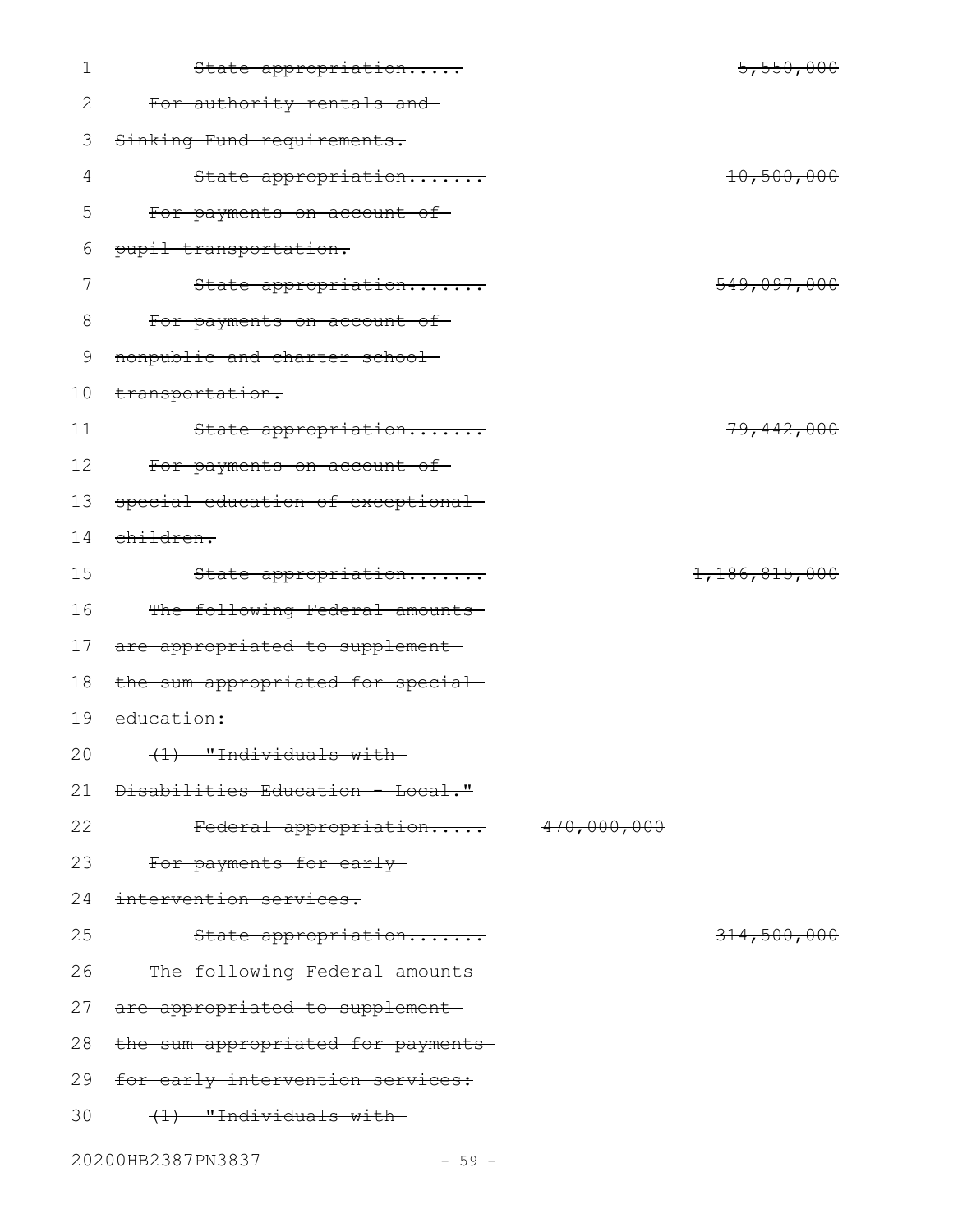| 1  | Disabilities Education."           |                       |                    |
|----|------------------------------------|-----------------------|--------------------|
| 2  | Federal appropriation              | <del>16,000,000</del> |                    |
| 3  | For payment for tuition to-        |                       |                    |
| 4  | school districts providing         |                       |                    |
| 5  | education to nonresident orphaned- |                       |                    |
| 6  | children placed in private homes-  |                       |                    |
| 7  | by the court and nonresident-      |                       |                    |
| 8  | inmates of children's              |                       |                    |
| 9  | institutions.                      |                       |                    |
| 10 | State appropriation                |                       | 48,000,000         |
| 11 | For payments of annual fixed-      |                       |                    |
| 12 | charges to school districts in-    |                       |                    |
| 13 | lieu of taxes for land acquired    |                       |                    |
| 14 | by the Commonwealth for water-     |                       |                    |
| 15 | conservation or flood prevention.  |                       |                    |
| 16 | State appropriation                |                       | <del>168,000</del> |
| 17 | For payment for maintenance of-    |                       |                    |
| 18 | summer schools for school-age-     |                       |                    |
| 19 | children of migrant laborers,      |                       |                    |
|    | 20 including child-care services.  |                       |                    |
| 21 | State appropriation                |                       | 853,000            |
| 22 | For payments to Pennsylvania       |                       |                    |
| 23 | Chartered Schools for Deaf and     |                       |                    |
| 24 | Blind Children.                    |                       |                    |
| 25 | State appropriation                |                       | 54,584,000         |
| 26 | For special education              |                       |                    |
| 27 | approved private schools.          |                       |                    |
| 28 | State appropriation                |                       | 114,738,000        |
| 29 | For grants to school districts-    |                       |                    |
| 30 | to assist in meeting Federal-      |                       |                    |
|    |                                    |                       |                    |

20200HB2387PN3837 - 60 -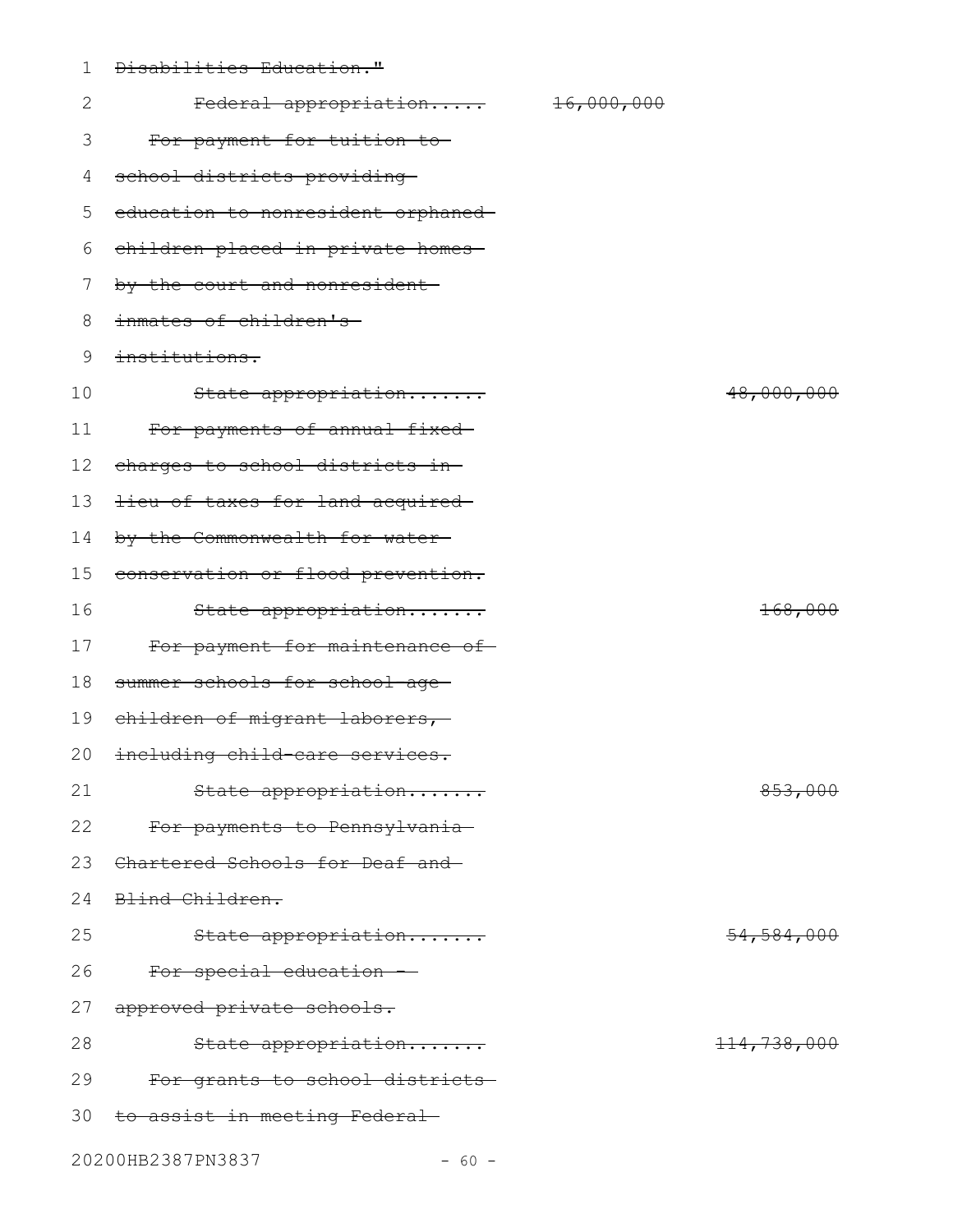| 1  | matching requirements for grants   |               |
|----|------------------------------------|---------------|
| 2  | received under the Federal Child-  |               |
| 3  | Nutrition Act of 1966 and to aid-  |               |
| 4  | in providing a food program for    |               |
| 5  | needy children.                    |               |
| 6  | State appropriation                | 30,000,000    |
| 7  | The following Federal amounts      |               |
| 8  | are appropriated to supplement-    |               |
| 9  | the sum appropriated for school-   |               |
| 10 | food services:                     |               |
| 11 | (1) "Food and Nutrition            |               |
| 12 | $\text{Hocal}$ ."                  |               |
| 13 | Federal appropriation 795,869,000  |               |
| 14 | For payment of the-                |               |
| 15 | Commonwealth's share of Federal    |               |
| 16 | Social Security taxes for certain- |               |
| 17 | public school employees.           |               |
| 18 | State appropriation                | 64,568,000    |
| 19 | For payment of required-           |               |
|    | 20 contribution for public school  |               |
| 21 | employees' retirement.             |               |
| 22 | State appropriation                | 2,628,000,000 |
| 23 | The following Federal amounts      |               |
| 24 | are appropriated for basic         |               |
| 25 | <del>education:</del>              |               |
| 26 | $(1)$ "ESEA - Title I - Local."    |               |
| 27 | Federal appropriation 800,000,000  |               |
| 28 | (2) "Title II - Improving-         |               |
|    | 29 Teacher Quality - Local."       |               |
| 30 | Federal appropriation 105,000,000  |               |
|    | 20200HB2387PN3837<br>$-61 -$       |               |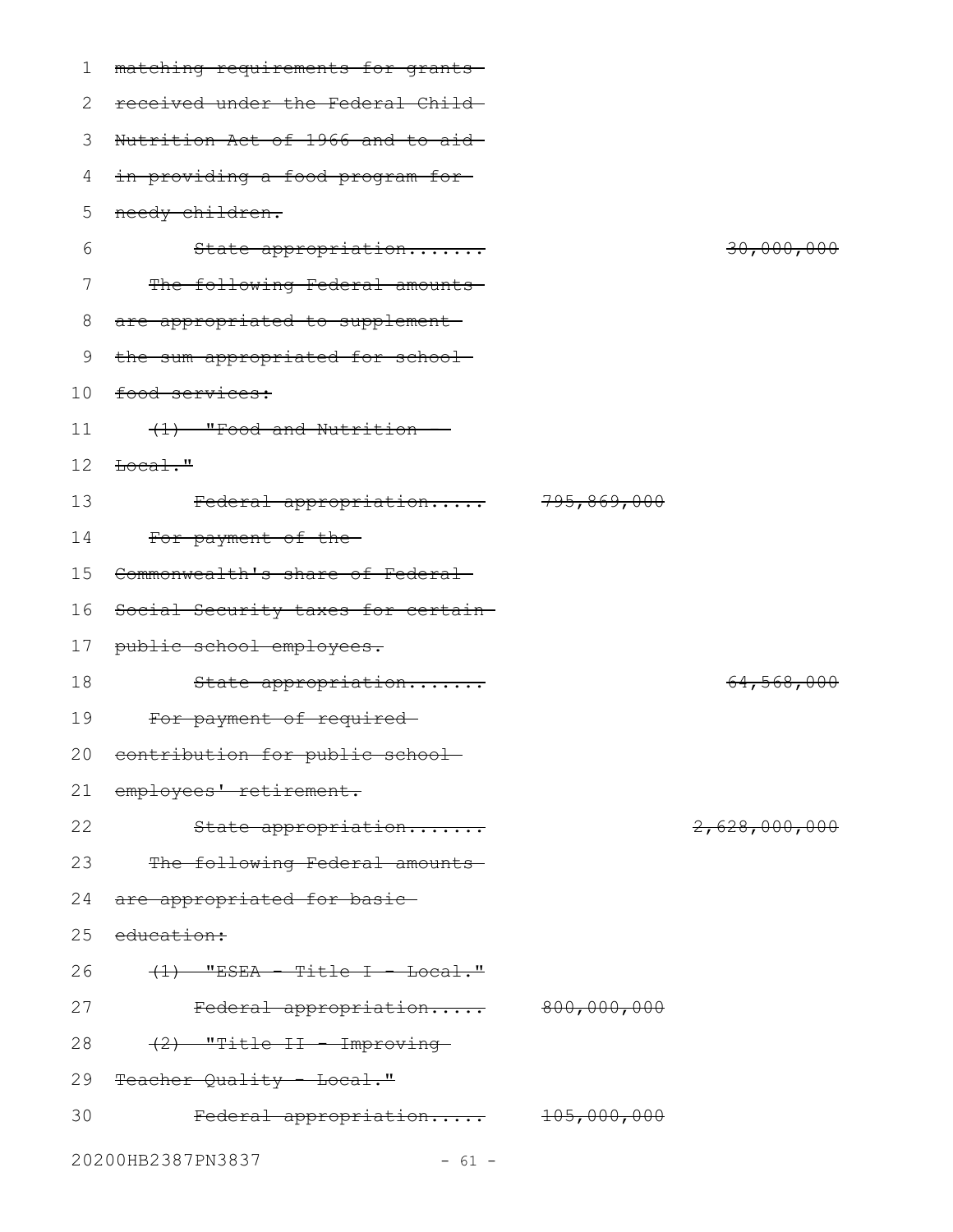| 1  | (3) "Title IV - 21st Century        |                       |              |
|----|-------------------------------------|-----------------------|--------------|
| 2  | Community Learning Centers -        |                       |              |
| 3  | $\text{Local.}$ "                   |                       |              |
| 4  | Federal appropriation               | <del>90,000,000</del> |              |
| 5  | (4) "Title III - Language-          |                       |              |
| 6  | Instruction for LEP and Immigrant-  |                       |              |
| 7  | Students."                          |                       |              |
| 8  | Federal appropriation 24,000,000    |                       |              |
| 9  | (5) "Title VI - Rural and Low-      |                       |              |
| 10 | <del>Income Schools - Local."</del> |                       |              |
| 11 | Federal appropriation               | 1,830,000             |              |
| 12 | (6) "Student Support and            |                       |              |
| 13 | Academic Enrichment - Local."       |                       |              |
| 14 | Federal appropriation               | <del>60,000,000</del> |              |
| 15 | For services to nonpublic-          |                       |              |
| 16 | schools.                            |                       |              |
| 17 | State appropriation                 |                       | 87, 939, 000 |
| 18 | For textbooks, instructional        |                       |              |
| 19 | material and instructional          |                       |              |
|    | 20 equipment for nonpublic schools. |                       |              |
| 21 | State appropriation                 |                       | 26,751,000   |
| 22 | For a subsidy to public-            |                       |              |
| 23 | tibraries.                          |                       |              |
| 24 | State appropriation                 |                       | 59, 470, 000 |
| 25 | For aid to the Free Library of      |                       |              |
| 26 | Philadelphia and the Carnegie-      |                       |              |
| 27 | Library of Pittsburgh to meet the-  |                       |              |
| 28 | costs incurred in serving as-       |                       |              |
| 29 | regional libraries in the-          |                       |              |
| 30 | distribution of braille reading     |                       |              |
|    | 20200HB2387PN3837<br>$-62 -$        |                       |              |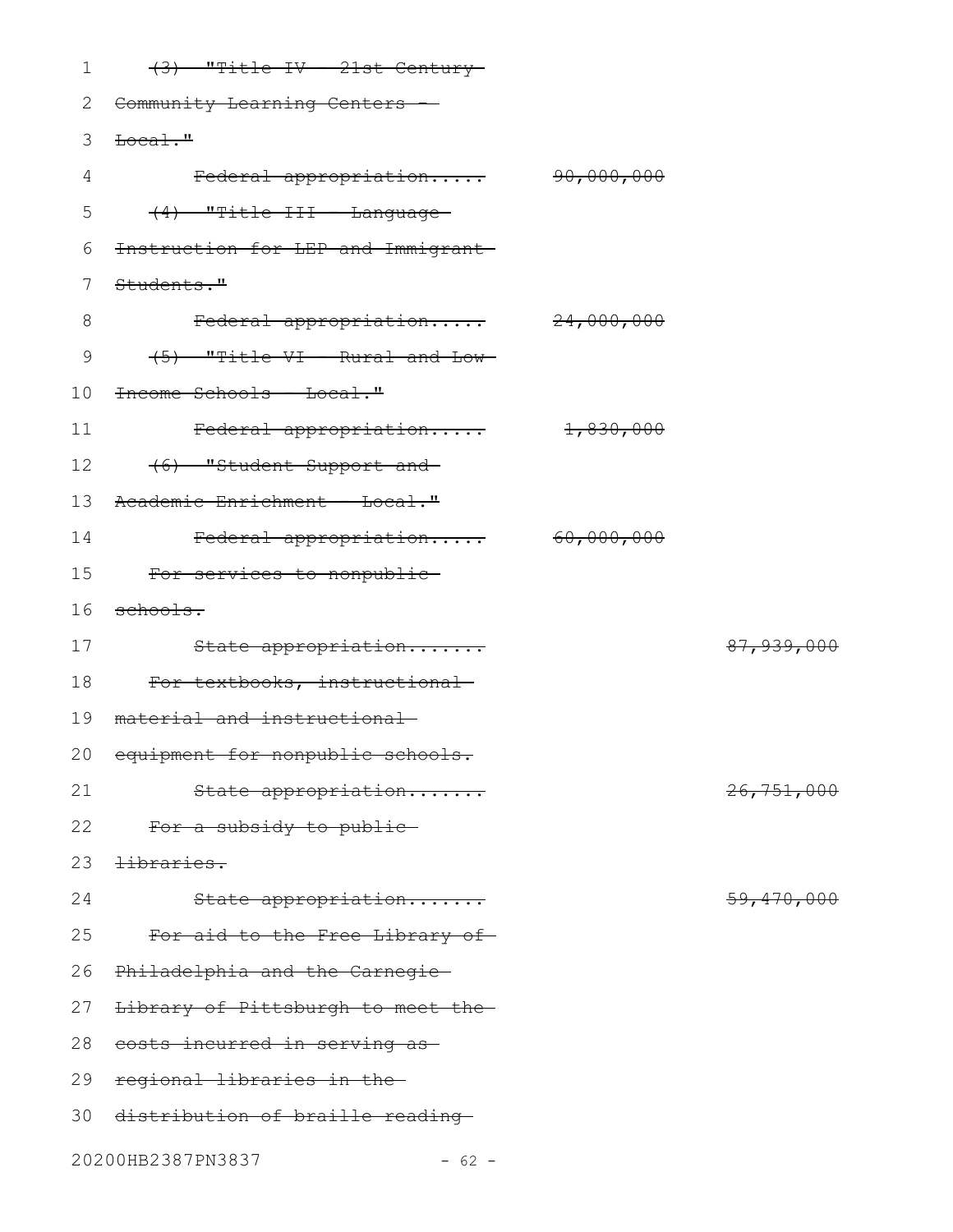| 1  | materials, talking book machines  |                      |
|----|-----------------------------------|----------------------|
| 2  | and other reading materials to-   |                      |
| 3  | persons who are blind or-         |                      |
| 4  | otherwise disabled.               |                      |
| 5  | State appropriation               | 2,567,000            |
| 6  | For library access.               |                      |
| 7  | State appropriation               | 3,071,000            |
| 8  | For job training and education-   |                      |
| 9  | programs.                         |                      |
| 10 | State appropriation               | 37,920,000           |
| 11 | For safe schools initiatives.     |                      |
| 12 | State appropriation               | 11,000,000           |
| 13 | For trauma-informed education.    |                      |
| 14 | State appropriation               | 750,000              |
| 15 | For payment of approved-          |                      |
| 16 | operating expenses of community   |                      |
| 17 | eolleges.                         |                      |
| 18 | State appropriation               | 243,855,000          |
| 19 | For transfer from the General     |                      |
|    | 20 Fund to the Community College- |                      |
| 21 | Capital Fund.                     |                      |
| 22 | State appropriation               | 48,869,000           |
| 23 | For regional community college-   |                      |
| 24 | services.                         |                      |
| 25 | State appropriation               | <del>2,136,000</del> |
| 26 | For Northern Pennsylvania-        |                      |
| 27 | Regional College.                 |                      |
| 28 | State appropriation               | <del>7,000,000</del> |
| 29 | For community education-          |                      |
| 30 | <del>councils.</del>              |                      |
|    |                                   |                      |

20200HB2387PN3837 - 63 -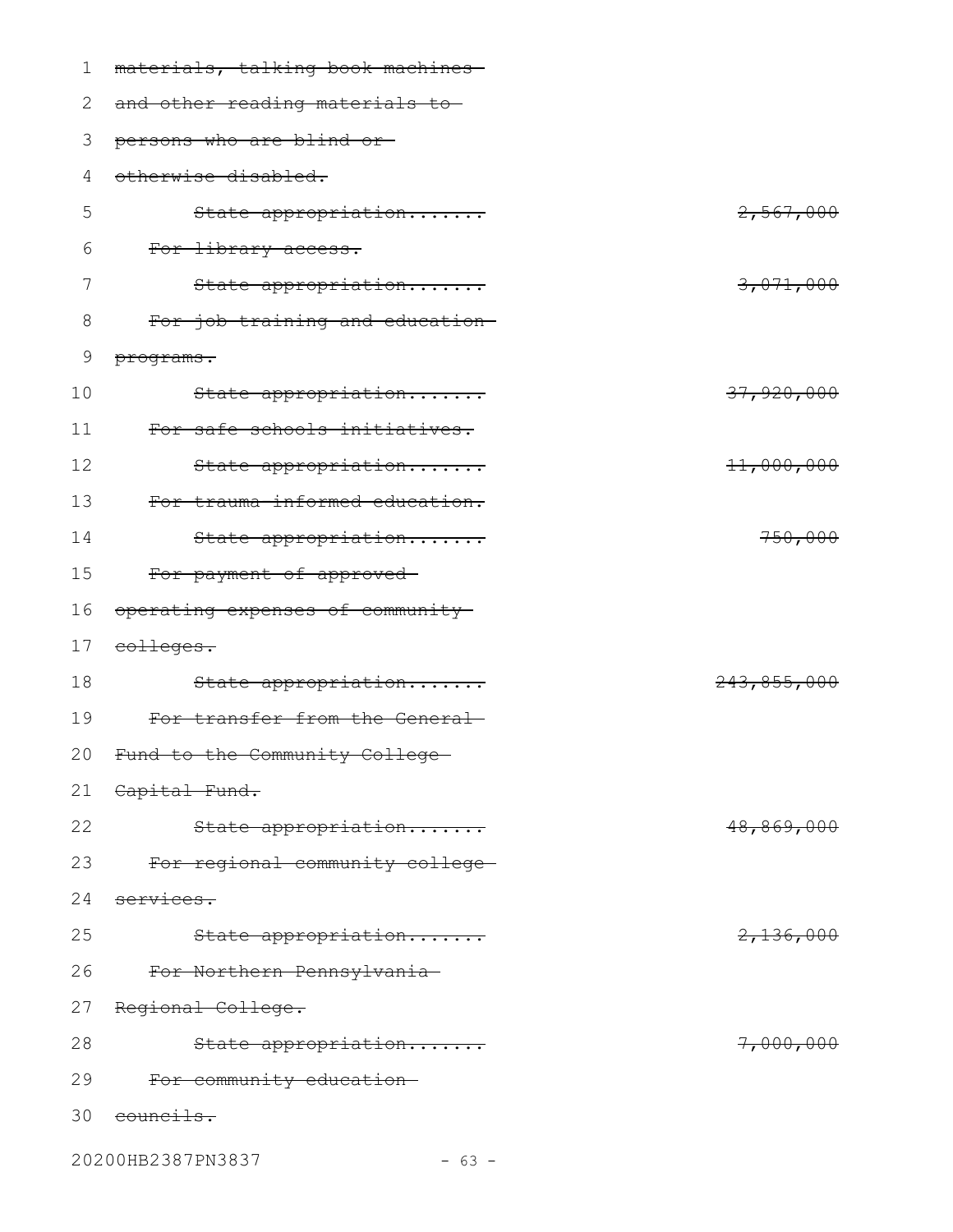| 1  | State appropriation                                           |                    | 2,393,000        |
|----|---------------------------------------------------------------|--------------------|------------------|
| 2  | For sexual assault prevention.                                |                    |                  |
| 3  | State appropriation                                           |                    | 1,000,000        |
| 4  | Section 216. State System of Higher Education.                |                    |                  |
| 5  | The following amounts are-                                    |                    |                  |
| 6  | appropriated from the General-                                |                    |                  |
| 7  | Fund to the State System of-                                  |                    |                  |
| 8  | Higher Education for the current-                             |                    |                  |
| 9  | fiscal year:                                                  | <del>Federal</del> | State            |
| 10 | For the State System of Higher-                               |                    |                  |
| 11 | Education, including the-                                     |                    |                  |
| 12 | Chancellor's Office.                                          |                    |                  |
| 13 | State appropriation                                           |                    | 477,470,000      |
| 14 | Section 217. Thaddeus Stevens College of Technology.          |                    |                  |
| 15 | The following amounts are-                                    |                    |                  |
| 16 | appropriated from the General-                                |                    |                  |
| 17 | Fund to the Thaddeus Stevens-                                 |                    |                  |
| 18 | College of Technology for the-                                |                    |                  |
| 19 | eurrent fiscal year:                                          | <del>Federal</del> | State            |
| 20 | For the Thaddeus Stevens                                      |                    |                  |
|    | 21 College of Technology.                                     |                    |                  |
| 22 | State appropriation                                           |                    | 18,701,000       |
| 23 | Section 218. Pennsylvania Higher Education Assistance Agency. |                    |                  |
| 24 | The following amounts are-                                    |                    |                  |
| 25 | appropriated from the General-                                |                    |                  |
| 26 | Fund to the Pennsylvania Higher                               |                    |                  |
| 27 | Education Assistance Agency for                               |                    |                  |
| 28 | the current fiscal year:                                      | <del>Federal</del> | <del>State</del> |
| 29 | For payment of education-                                     |                    |                  |
|    | 30 assistance grants.                                         |                    |                  |
|    | 20200HB2387PN3837<br>$-64 -$                                  |                    |                  |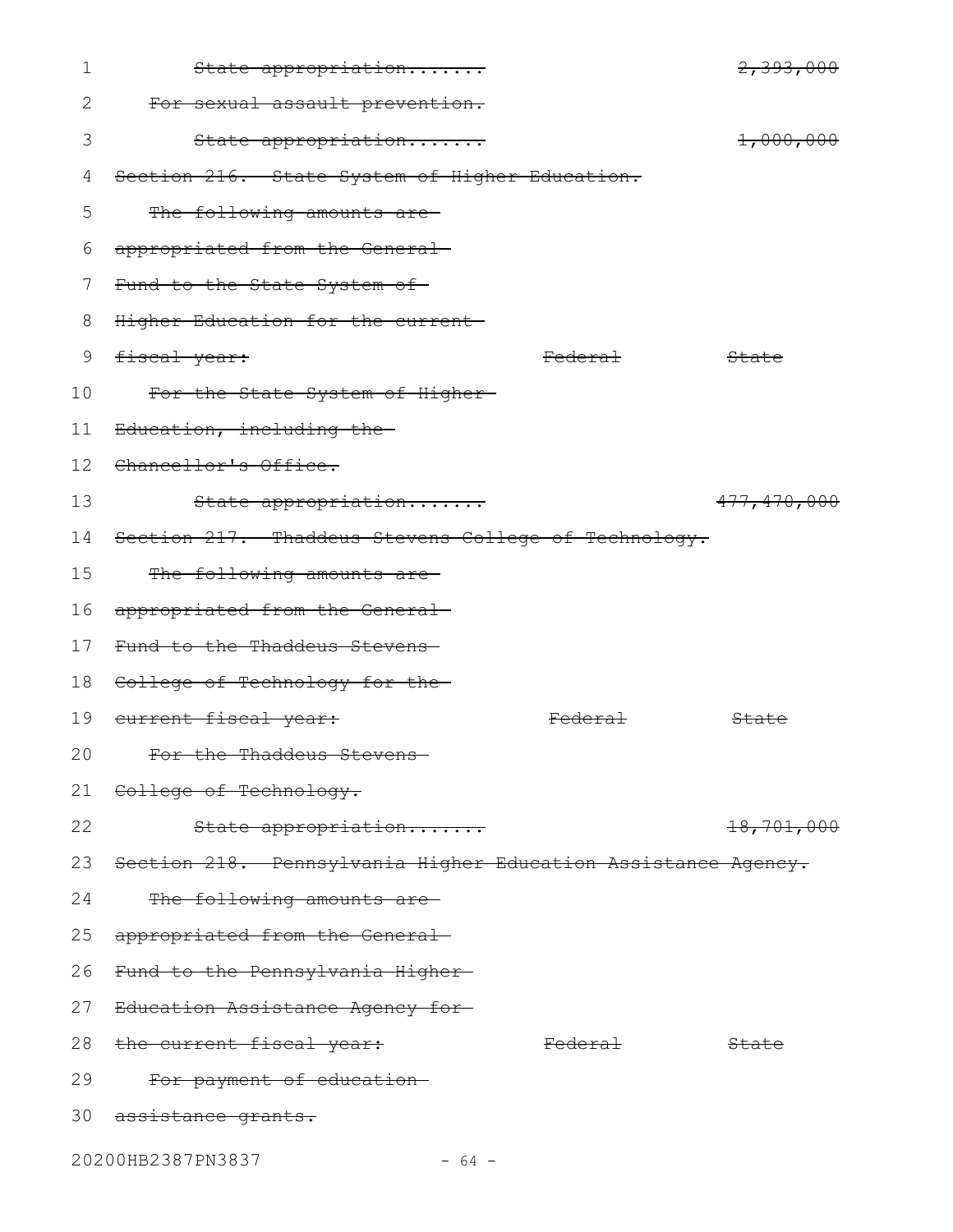| $\mathbf 1$ | State appropriation                | 310,733,000           |
|-------------|------------------------------------|-----------------------|
| 2           | For Pennsylvania internship-       |                       |
| 3           | program grants.                    |                       |
| 4           | State appropriation                | 450,000               |
| 5           | For Ready to Succeed-              |                       |
| 6           | Scholarships.                      |                       |
| 7           | State appropriation                | 5,550,000             |
| 8           | For matching payments for          |                       |
| 9           | student aid funds.                 |                       |
| 10          | State appropriation                | 13, 121, 000          |
| 11          | For institutional assistance       |                       |
| 12          | grants to be allotted by the-      |                       |
| 13          | Pennsylvania Higher Education-     |                       |
| 14          | Assistance Agency.                 |                       |
| 15          | State appropriation                | <del>26,521,000</del> |
| 16          | For higher education for the-      |                       |
| 17          | disadvantaged.                     |                       |
| 18          | State appropriation                | 2,358,000             |
| 19          | For higher education for blind     |                       |
|             | 20 and deaf students.              |                       |
| 21          | State appropriation                | <del>49,000</del>     |
| 22          | For the Horace Mann Bond-          |                       |
| 23          | Leslie Pinckney Hill Scholarship-  |                       |
| 24          | and for outreach and recruitment-  |                       |
| 25          | activities at Lincoln and Cheyney- |                       |
| 26          | Universities related to the-       |                       |
| 27          | scholarship. This appropriation    |                       |
| 28          | also contains funds for the-       |                       |
| 29          | continuation of support to         |                       |
|             | 30 students currently receiving-   |                       |
|             |                                    |                       |

20200HB2387PN3837 - 65 -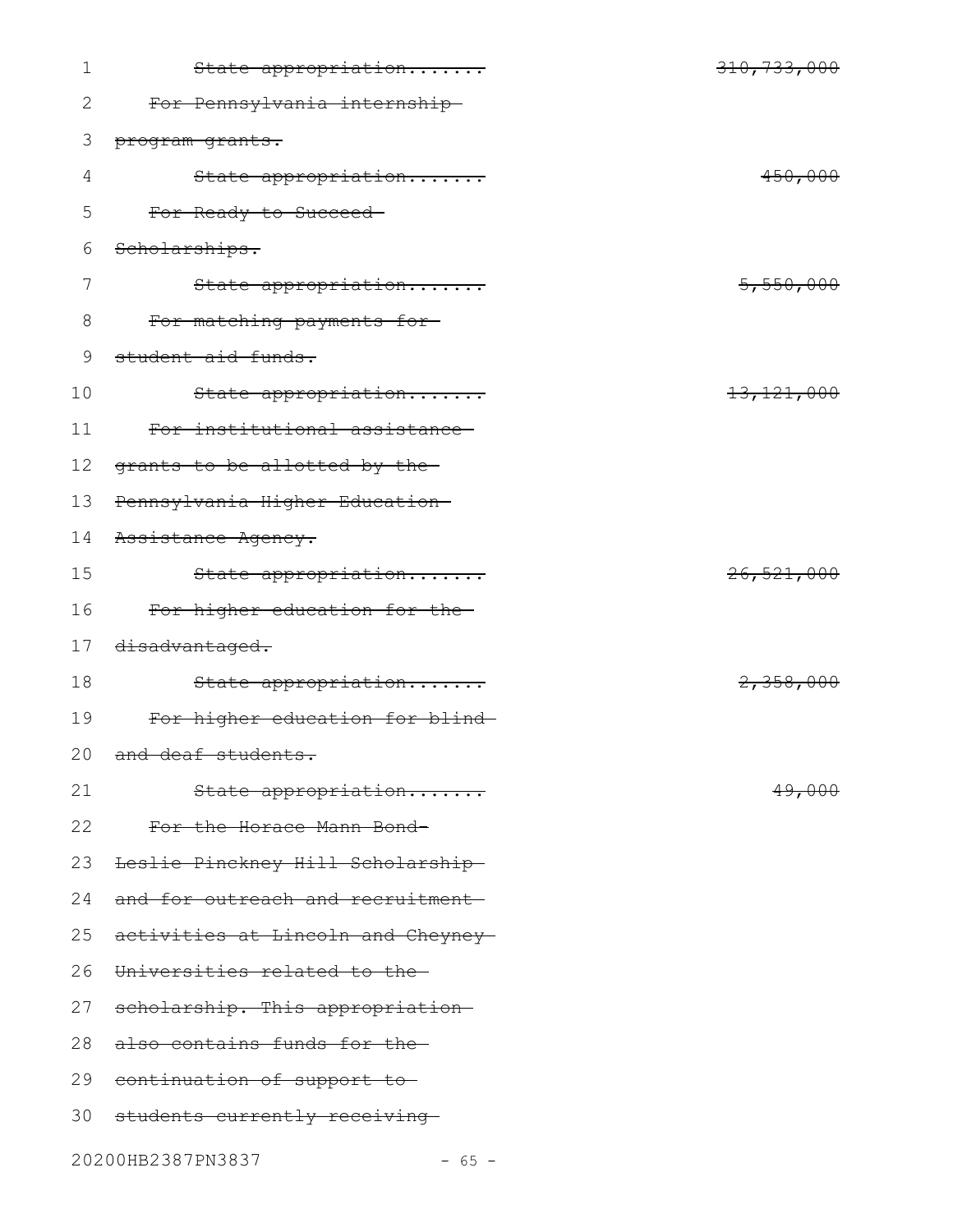| 1  | equal opportunity professional-                      |                |              |
|----|------------------------------------------------------|----------------|--------------|
| 2  | education awards.                                    |                |              |
| 3  | State appropriation                                  |                | 800,000      |
| 4  | For the Cheyney University-                          |                |              |
| 5  | Keystone Honors Academy.                             |                |              |
| 6  | State appropriation                                  |                | 3,500,000    |
| 7  | For Targeted Industry Cluster-                       |                |              |
| 8  | Scholarship Program.                                 |                |              |
| 9  | State appropriation                                  |                | 6,300,000    |
| 10 | Section 219. Department of Environmental Protection. |                |              |
| 11 | The following amounts are-                           |                |              |
| 12 | appropriated from the General-                       |                |              |
| 13 | Fund to the Department of-                           |                |              |
| 14 | Environmental Protection for the-                    |                |              |
| 15 | eurrent fiscal year:                                 | <b>Federal</b> | State        |
| 16 | For general government-                              |                |              |
| 17 | operations of the Department of                      |                |              |
| 18 | Environmental Protection.                            |                |              |
| 19 | State appropriation                                  |                | 13,469,000   |
| 20 | For environmental program                            |                |              |
| 21 | management.                                          |                |              |
| 22 | State appropriation                                  |                | 28, 420, 000 |
| 23 | The following Federal amounts                        |                |              |
| 24 | are appropriated to supplement-                      |                |              |
| 25 | the sum appropriated for-                            |                |              |
| 26 | environmental program management:                    |                |              |
| 27 | (1) "Coastal Zone-                                   |                |              |
| 28 | Management."                                         |                |              |
| 29 | Federal appropriation                                | 4,700,000      |              |
| 30 | (2) "Construction Management                         |                |              |
|    | 20200HB2387PN3837<br>$-66 -$                         |                |              |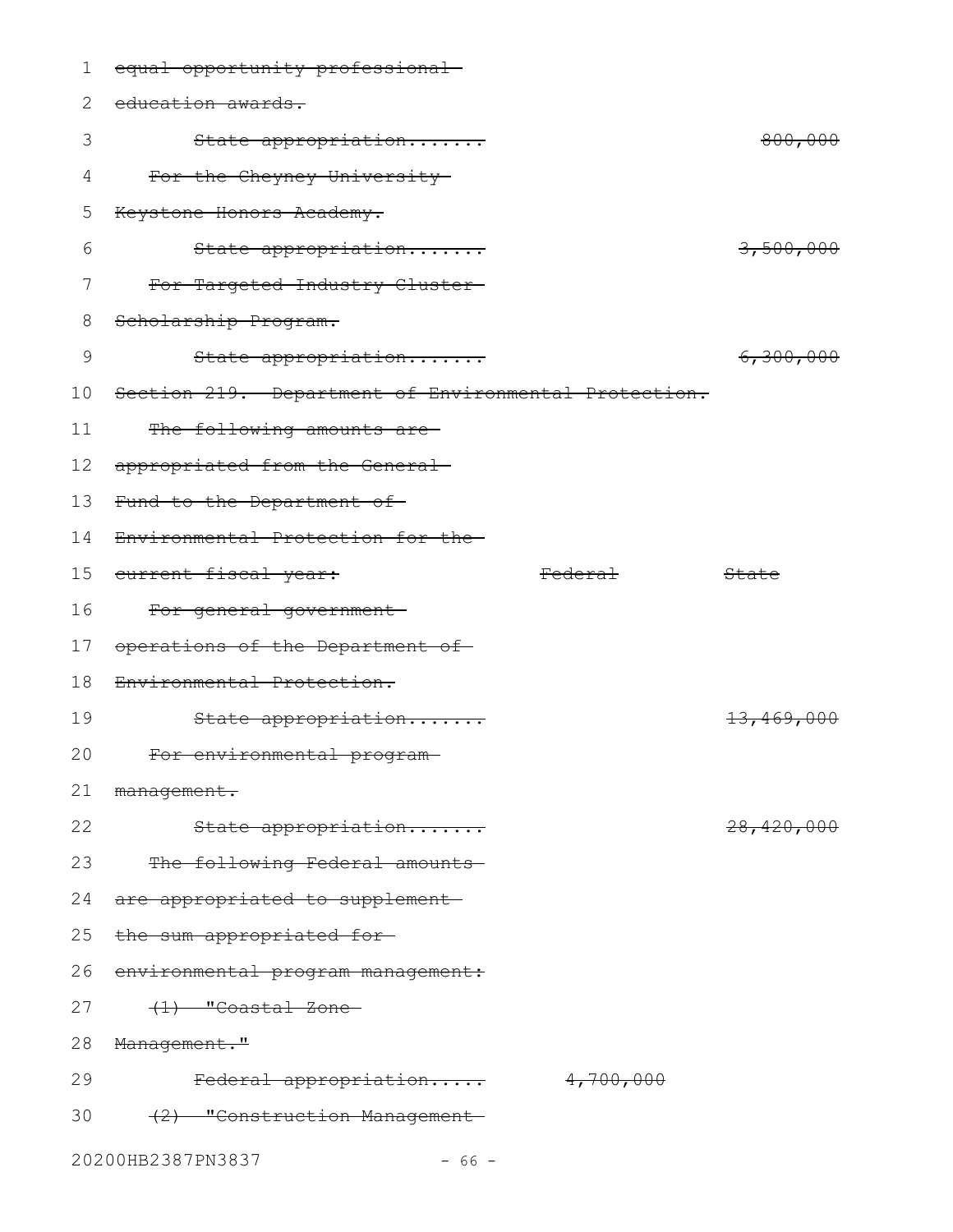| 1  | Assistance Grants                          |                       |
|----|--------------------------------------------|-----------------------|
| 2  | Administration."                           |                       |
| 3  | Federal appropriation                      | $\frac{1,400,000}{ }$ |
| 4  | (3) "Storm Water Permitting-               |                       |
| 5  | <del>Initiative."</del>                    |                       |
| 6  | Federal appropriation                      | 2,300,000             |
| 7  | (4) "Safe Drinking Water Act               |                       |
| 8  | - Management."                             |                       |
| 9  | Federal appropriation                      | 5,500,000             |
| 10 | (5) Water Pollution Control                |                       |
| 11 | Grants - Management."                      |                       |
| 12 | Federal appropriation                      | 5,500,000             |
| 13 | (6) "Air Pollution Control-                |                       |
| 14 | <del>Grants - Management."</del>           |                       |
| 15 | Federal appropriation                      | 3,200,000             |
| 16 | (7) "Surface Mine                          |                       |
| 17 | <del>Conservation."</del>                  |                       |
| 18 | Federal appropriation                      | 6,500,000             |
| 19 | (8) "Wetland Protection-                   |                       |
|    | 20 <del>Fund."</del>                       |                       |
| 21 | Federal appropriation                      | 840,000               |
| 22 | (9) "Diagnostic X ray-                     |                       |
|    | 23 Equipment Testing."                     |                       |
| 24 | Federal appropriation                      | 550,000               |
| 25 | (10) "Water Quality Outreach-              |                       |
|    | 26 Operator Training."                     |                       |
| 27 | Federal appropriation                      | 200,000               |
| 28 | (11) "Water Quality-                       |                       |
|    | 29 Management Planning Grants."            |                       |
| 30 | $\text{Federal approximation}$ $1,150,000$ |                       |
|    | 20200HB2387PN3837<br>$-67 -$               |                       |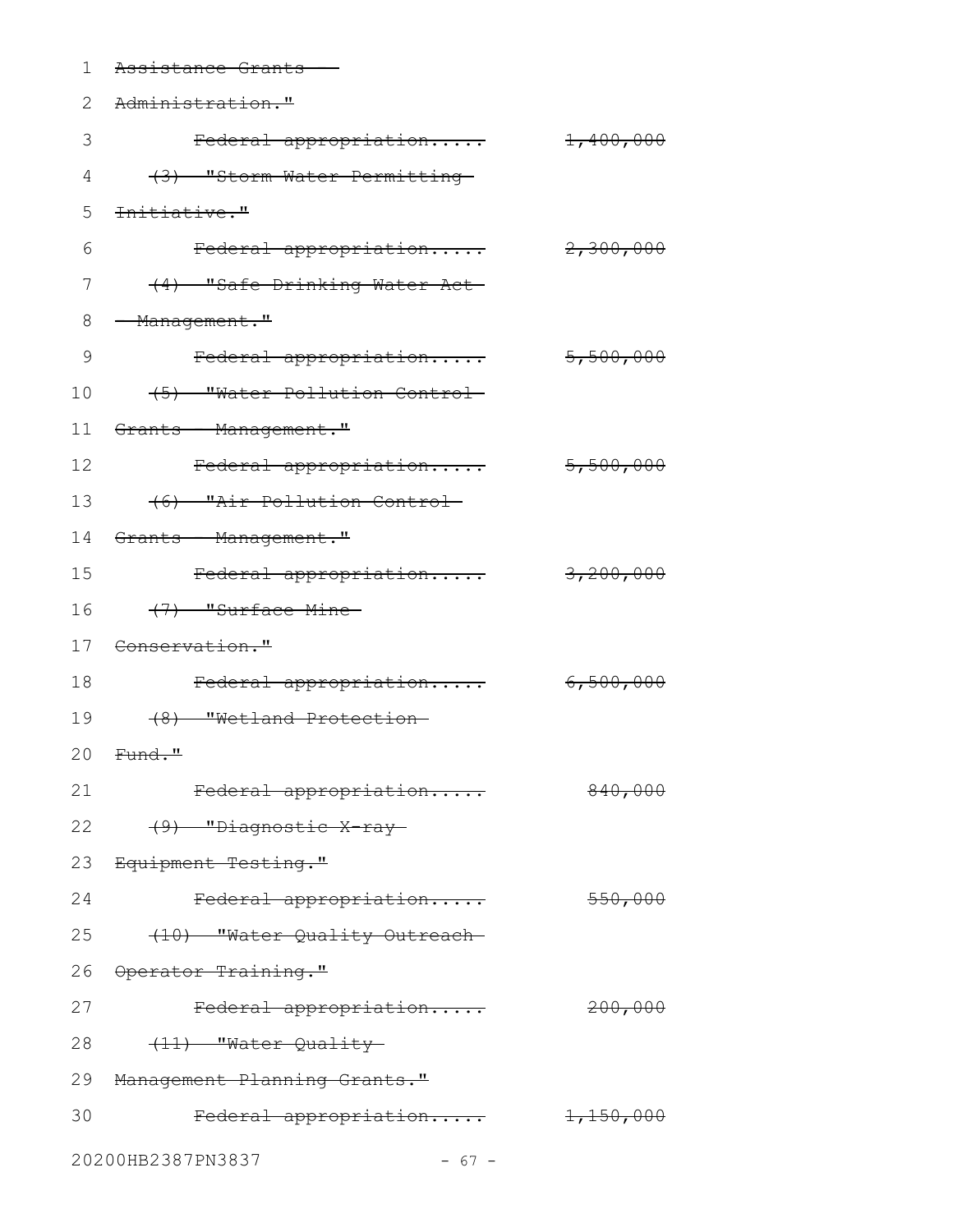| 1  | (12) "Small Operators-                 |                       |
|----|----------------------------------------|-----------------------|
| 2  | <del>Assistance."</del>                |                       |
| 3  | Federal appropriation                  | 300,000               |
| 4  | (13) "Wellhead Protection-             |                       |
| 5  | Fund."                                 |                       |
| 6  | Federal appropriation                  | 250,000               |
| 7  | (14) "Indoor Radon-                    |                       |
| 8  | <del>Abatement."</del>                 |                       |
| 9  | Federal appropriation                  | 700,000               |
| 10 | (15) "Non-Point Source                 |                       |
| 11 | Implementation."                       |                       |
| 12 | Federal appropriation                  | 14,800,000            |
| 13 | (16) "Hydroelectric Power-             |                       |
| 14 | <del>Conservation Fund."</del>         |                       |
| 15 | Federal appropriation                  | 51,000                |
| 16 | (17) "Survey Studies."                 |                       |
| 17 | Federal appropriation                  | 5,000,000             |
| 18 | $(18)$ (Reserved).                     |                       |
| 19 | (19) "National Dam Safety."            |                       |
| 20 | <del>Federal appropriation</del>       | 1,500,000             |
| 21 | (20) "Training Reimbursement           |                       |
| 22 | <del>Program for Small Systems."</del> |                       |
| 23 | Federal appropriation                  | 3,500,000             |
| 24 | (21) "State Energy Program-            |                       |
| 25 | <del>(SEP)."</del>                     |                       |
| 26 | Federal appropriation                  | <del>15,000,000</del> |
| 27 | $(22)$ (Reserved).                     |                       |
| 28 | (23) "Pollution Prevention."           |                       |
| 29 | Federal appropriation                  | 800,000               |
| 30 | $(24)$ "Energy and-                    |                       |
|    |                                        |                       |

20200HB2387PN3837 - 68 -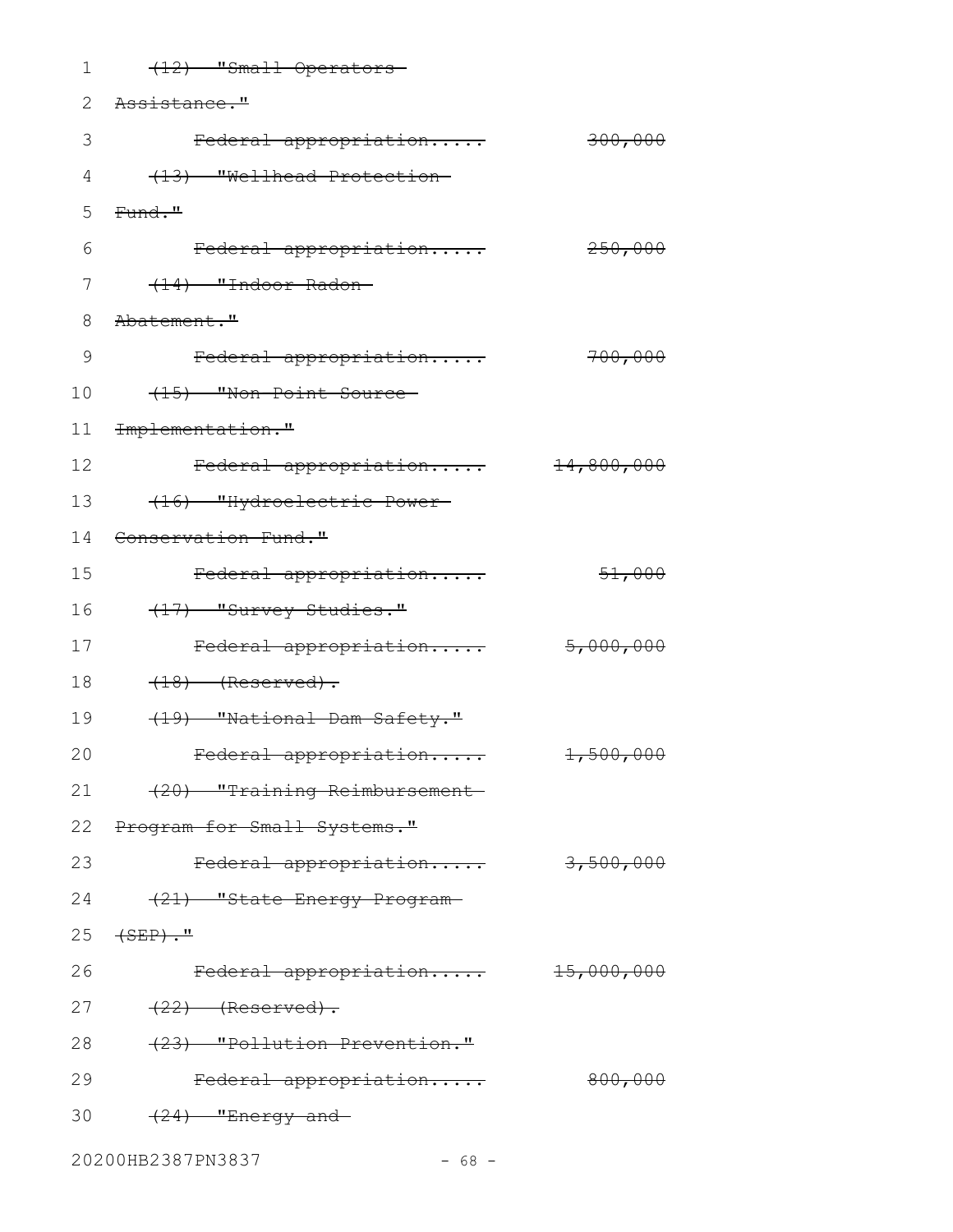| 1               | Environmental Opportunities."       |           |              |
|-----------------|-------------------------------------|-----------|--------------|
| $\mathbf{2}$    | Federal appropriation               | 1,200,000 |              |
| 3               | (25) "Surface Mine                  |           |              |
| 4               | Conservation."                      |           |              |
| 5               | Federal appropriation               | 680,000   |              |
| 6               | (26) "Multipurpose Grants to-       |           |              |
| $\overline{7}$  | States and Tribes."                 |           |              |
| 8               | Federal appropriation               | 600,000   |              |
| 9               | The following Federal amount        |           |              |
| 10              | is appropriated for the-            |           |              |
| 11              | Chesapeake Bay Pollution-           |           |              |
| 12 <sup>°</sup> | Abatement Program:                  |           |              |
| 13              | (1) "Chesapeake Bay Pollution-      |           |              |
| 14              | <del>Abatement."</del>              |           |              |
| 15              | Federal appropriation 15,000,000    |           |              |
| 16              | For environmental protection-       |           |              |
| 17              | <del>operations.</del>              |           |              |
| 18              | State appropriation                 |           | 84, 523, 000 |
| 19              | The following Federal amounts       |           |              |
|                 | 20 are appropriated to supplement   |           |              |
|                 | 21 the sum appropriated for-        |           |              |
|                 | 22 environmental protection-        |           |              |
|                 | 23 operations:                      |           |              |
|                 | 24<br>$(1)$ "EPA - Planning Grant - |           |              |
|                 | 25 Administration."                 |           |              |
| 26              | Federal appropriation 8,400,000     |           |              |
|                 | 27 (2) "Water Pollution Control-    |           |              |
|                 | 28 Grants."                         |           |              |
| 29              | Federal appropriation 8,900,000     |           |              |
|                 | 30 (3) "Air Pollution Control-      |           |              |
|                 |                                     |           |              |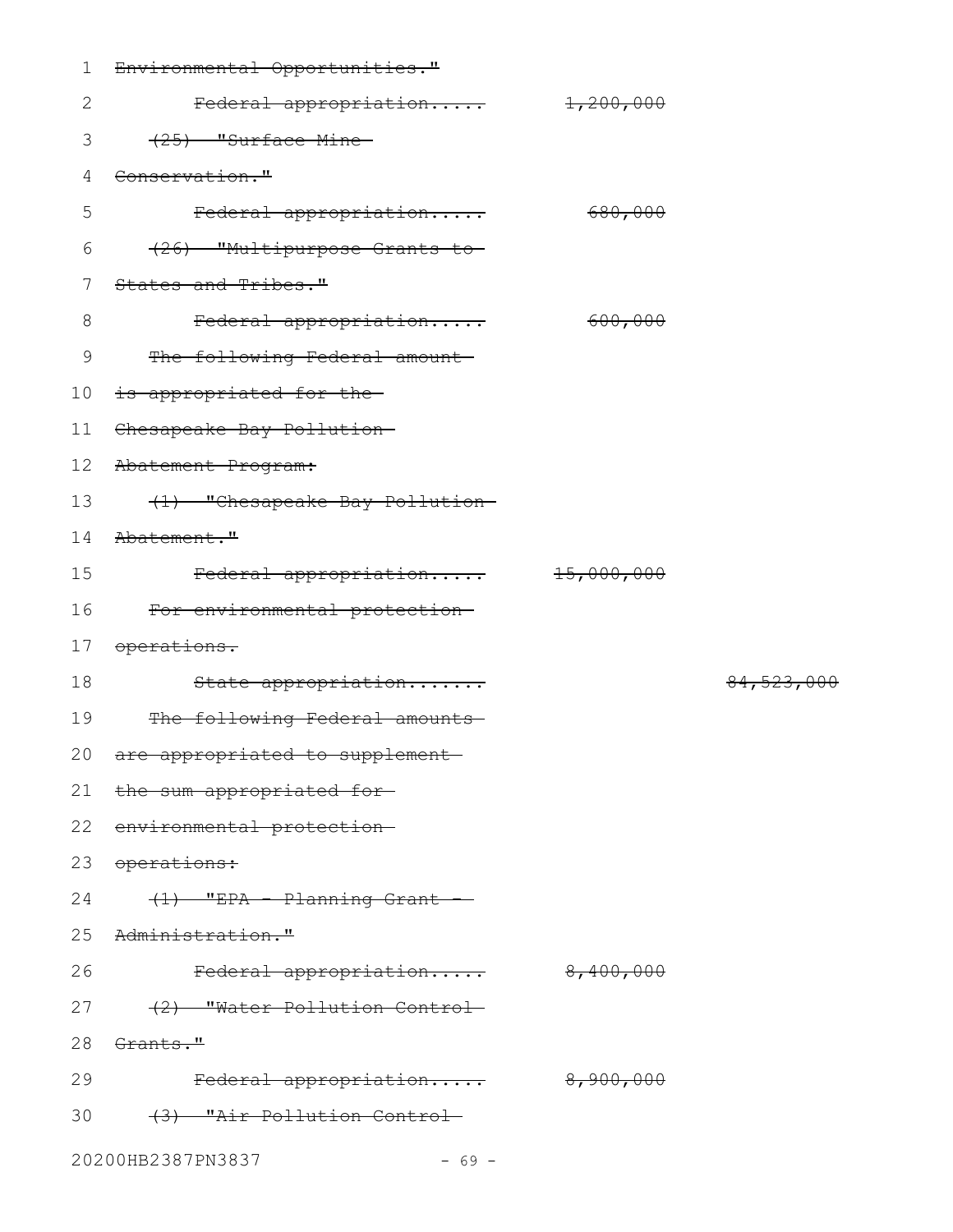1 <del>Grants."</del>

| $\mathbf{2}$ | Federal appropriation                           | 5,010,000          |                  |
|--------------|-------------------------------------------------|--------------------|------------------|
| 3            | (4) "Surface Mine Control and-                  |                    |                  |
| 4            | Reclamation."                                   |                    |                  |
| 5            | Federal appropriation 12,344,000                |                    |                  |
| 6            | (5) "Training and Education-                    |                    |                  |
| 7            | of Underground Coal Miners."                    |                    |                  |
| 8            | Federal appropriation 1,700,000                 |                    |                  |
| 9            | (6) "Construction Management                    |                    |                  |
| 10           | Assistance Grants."                             |                    |                  |
| 11           | Federal appropriation                           | 350,000            |                  |
|              | 12<br>(7) "Safe Drinking Water."                |                    |                  |
| 13           | Federal appropriation 5,700,000                 |                    |                  |
| 14           | (8) "Oil Pollution Spills-                      |                    |                  |
| 15           | Removal."                                       |                    |                  |
| 16           | Federal appropriation 1,000,000                 |                    |                  |
|              | 17<br>For the black fly control-                |                    |                  |
| 18           | <del>project.</del>                             |                    |                  |
| 19           | State appropriation                             |                    | 3,357,000        |
| 20           | For West Nile virus and Zika-                   |                    |                  |
|              | 21 virus control.                               |                    |                  |
| 22           | State appropriation                             |                    | 5,378,000        |
|              | 23 Section 220. Department of General Services. |                    |                  |
| 24           | The following amounts are-                      |                    |                  |
| 25           | appropriated from the General-                  |                    |                  |
|              | 26 Fund to the Department of General-           |                    |                  |
| 27           | Services for the current fiscal                 |                    |                  |
| 28           | year:                                           | <del>Federal</del> | <del>State</del> |
| 29           | For general government-                         |                    |                  |
|              | 30 operations of the Department of              |                    |                  |
|              | $0.00001100000001000$                           |                    |                  |

## 20200HB2387PN3837 - 70 -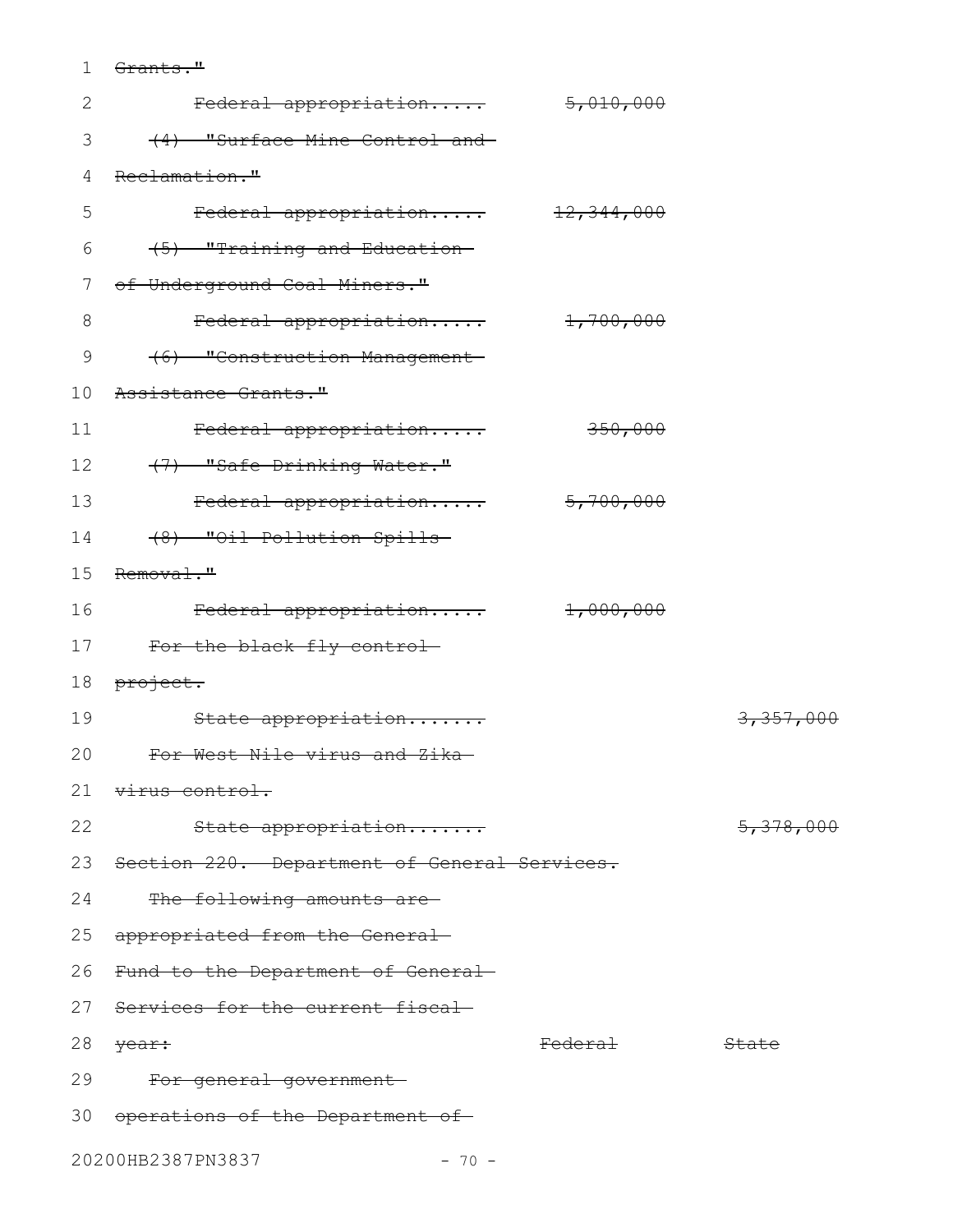| 1  | General Services.                    |                    |                         |
|----|--------------------------------------|--------------------|-------------------------|
| 2  | State appropriation                  |                    | <del>54,713,000</del>   |
| 3  | For administration and               |                    |                         |
| 4  | operation of the Capitol Police.     |                    |                         |
| 5  | State appropriation                  |                    | <del>13, 398, 000</del> |
| 6  | For rental, relocation and-          |                    |                         |
| 7  | municipal charges.                   |                    |                         |
| 8  | State appropriation                  |                    | 22,302,000              |
| 9  | For utility costs, including         |                    |                         |
| 10 | implementation of third-party-       |                    |                         |
| 11 | shared savings programs.             |                    |                         |
| 12 | State appropriation                  |                    | 22,748,000              |
| 13 | For excess insurance coverage.       |                    |                         |
| 14 | State appropriation                  |                    | 1,372,000               |
| 15 | For fire protection services-        |                    |                         |
| 16 | for the Capitol complex in-          |                    |                         |
| 17 | Harrisburg.                          |                    |                         |
| 18 | State appropriation                  |                    | 5,000,000               |
| 19 | Section 221. Department of Health.   |                    |                         |
| 20 | The following amounts are            |                    |                         |
| 21 | appropriated from the General-       |                    |                         |
| 22 | Fund to the Department of Health—    |                    |                         |
| 23 | for the current fiscal year:         | <del>Federal</del> | State                   |
| 24 | For general government-              |                    |                         |
| 25 | operations of the Department of      |                    |                         |
| 26 | Health.                              |                    |                         |
| 27 | State appropriation                  |                    | <del>26,283,000</del>   |
| 28 | The following Federal amounts        |                    |                         |
| 29 | are appropriated to supplement       |                    |                         |
|    | 30 the sum appropriated for general- |                    |                         |
|    | 20200HB2387PN3837<br>$-71 -$         |                    |                         |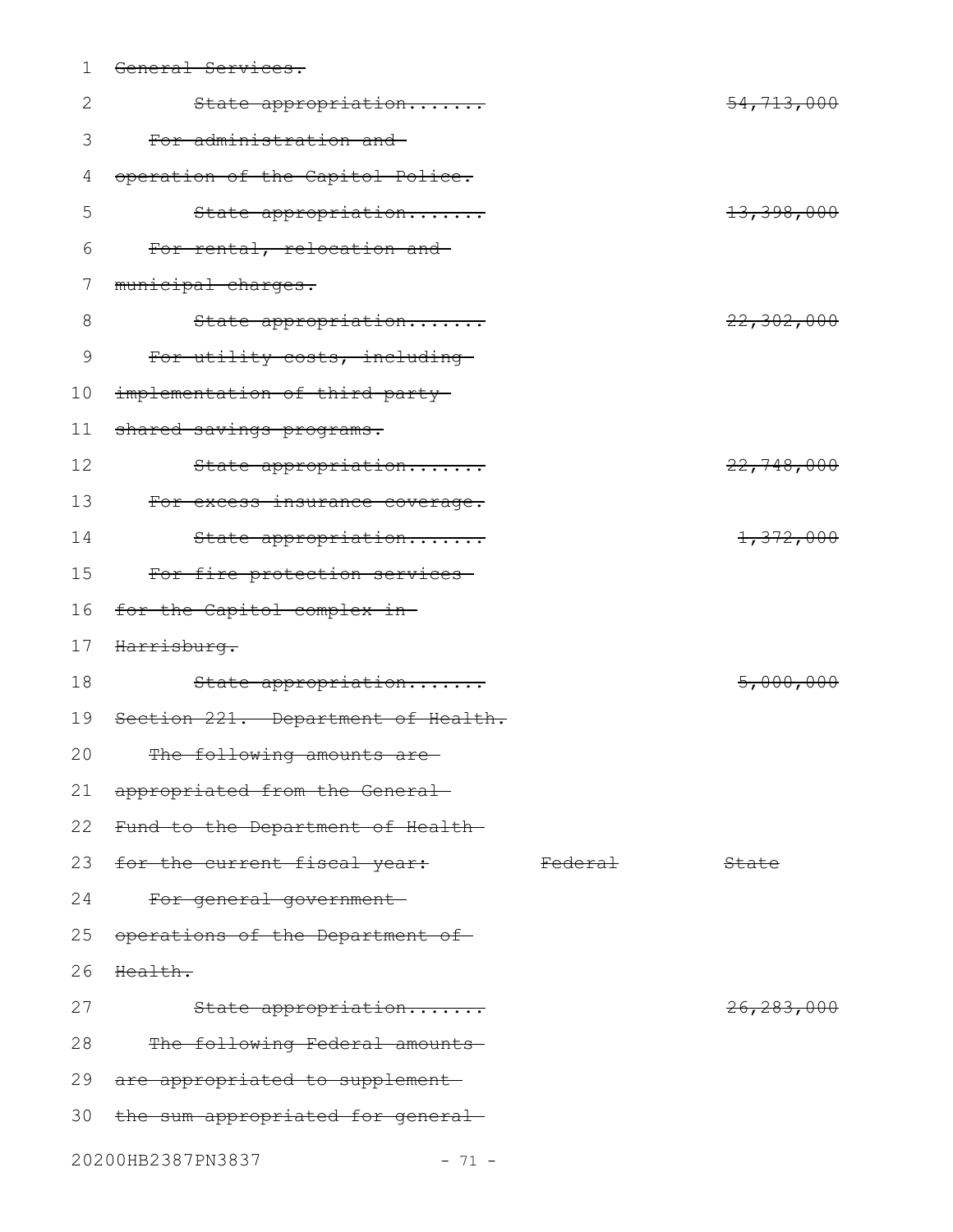| $\mathbf 1$ | government operations:                 |                       |
|-------------|----------------------------------------|-----------------------|
| 2           | (1) "WIC - Administration and          |                       |
| 3           | Operation."                            |                       |
| 4           | Federal appropriation                  | 42,959,000            |
| 5           | (2) "Health Assessment."               |                       |
| 6           | Federal appropriation                  | 613,000               |
| 7           | (3) "PHHSBG - Administration-          |                       |
| $\,8\,$     | and Operation."                        |                       |
| 9           | Federal appropriation                  | 4,549,000             |
| 10          | (4) "MCHSBG - Administration-          |                       |
| 11          | and Operation."                        |                       |
| 12          | Federal appropriation                  | <del>14,847,000</del> |
| 13          | (5) "Adult Blood Lead-                 |                       |
| 14          | <del>Epidemiology."</del>              |                       |
| 15          | Federal appropriation                  | 198,000               |
| 16          | (6) "EMS for Children."                |                       |
| 17          | Federal appropriation                  | 304,000               |
| 18          | (7) "TB - Administration and           |                       |
| 19          | <del>Operation."</del>                 |                       |
| 20          | Federal appropriation                  | 1,070,000             |
| 21          | <del>(8) "Lead - Administration-</del> |                       |
|             | 22 and Operation."                     |                       |
| 23          | Federal appropriation                  | 990,000               |
| 24          | (9) "AIDS Health Education             |                       |
|             | 25 Administration and Operation."      |                       |
| 26          | Federal appropriation                  | 8,511,000             |
| 27          | (10) "Primary Care                     |                       |
| 28          | <del>Cooperative Agreements."</del>    |                       |
| 29          | Federal appropriation                  | 468,000               |
| 30          | (11) "HIV/AIDS Surveillance."          |                       |
|             |                                        |                       |

20200HB2387PN3837 - 72 -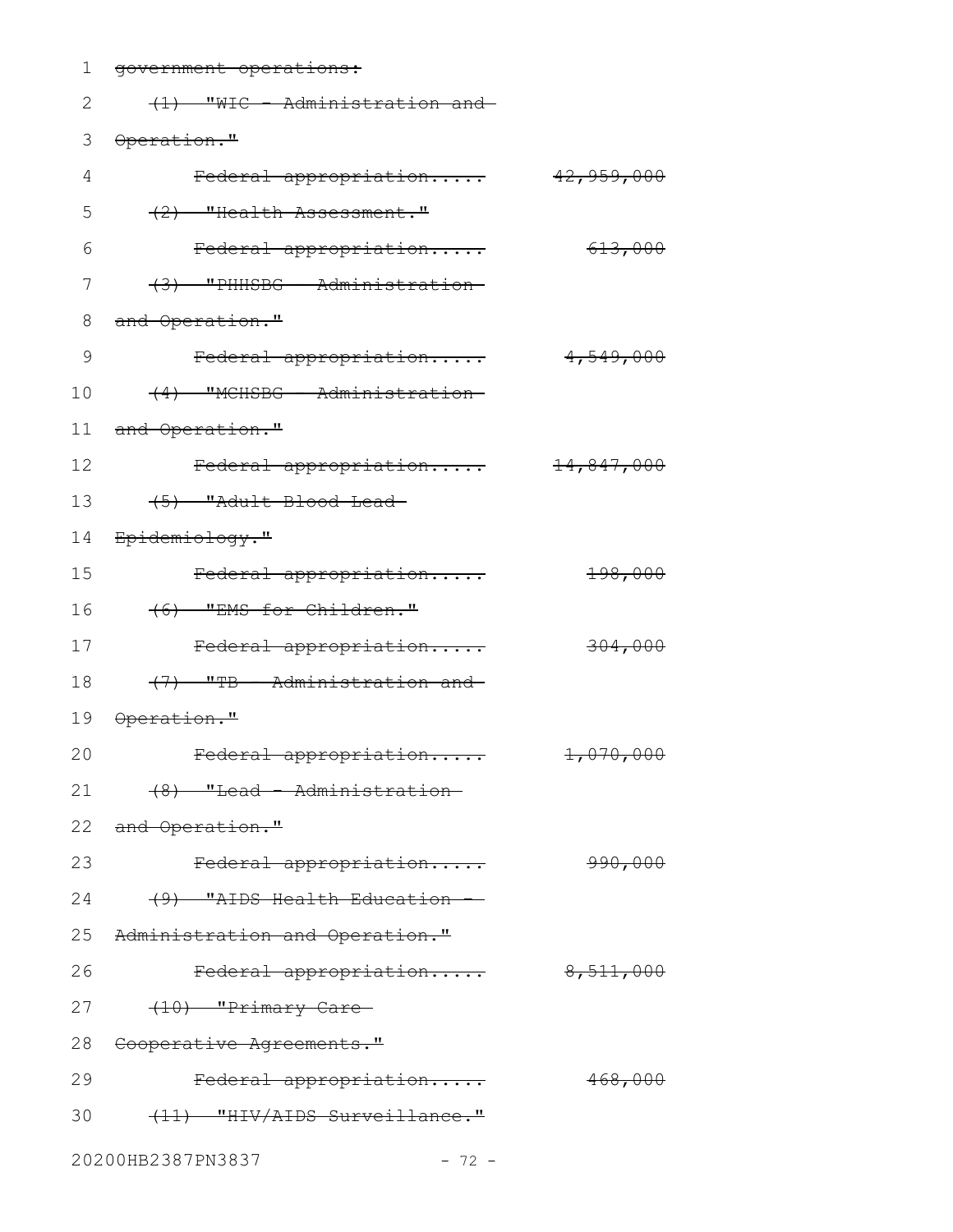| $\mathbf 1$ | Federal appropriation                | 512,000      |                    |
|-------------|--------------------------------------|--------------|--------------------|
| 2           | (12) "HIV Care Administration-       |              |                    |
| 3           | and Operation."                      |              |                    |
| 4           | Federal appropriation                | 4,136,000    |                    |
| 5           | (13) "Cancer Prevention and          |              |                    |
| 6           | Control."                            |              |                    |
| 7           | Federal appropriation                | 8,364,000    |                    |
| 8           | (14) "Special Preparedness-          |              |                    |
| 9           | <del>Initiatives."</del>             |              |                    |
| 10          | Federal appropriation                | 500,000      |                    |
| 11          | (15) "State Loan Repayment-          |              |                    |
| 12          | Program."                            |              |                    |
| 13          | Federal appropriation 1,434,000      |              |                    |
| 14          | For diabetes programs.               |              |                    |
| 15          | State appropriation                  |              | 200,000            |
| 16          | For quality assurance.               |              |                    |
| 17          | State appropriation                  |              | 23,513,000         |
| 18          | The following Federal amounts        |              |                    |
| 19          | are appropriated to supplement-      |              |                    |
|             | 20 the sum appropriated for quality- |              |                    |
| 21          | assurance:                           |              |                    |
| 22          | $(1)$ "Medicare - Health-            |              |                    |
| 23          | Service Agency Certification."       |              |                    |
| 24          | Federal appropriation                | 14,100,000   |                    |
| 25          | (2) "Medicaid Certification."        |              |                    |
| 26          | Federal appropriation                | $+1,300,000$ |                    |
| 27          | For health innovation.               |              |                    |
| 28          | State appropriation                  |              | <del>914,000</del> |
| 29          | The following Federal amounts        |              |                    |
| 30          | are appropriated to supplement       |              |                    |
|             |                                      |              |                    |

20200HB2387PN3837 - 73 -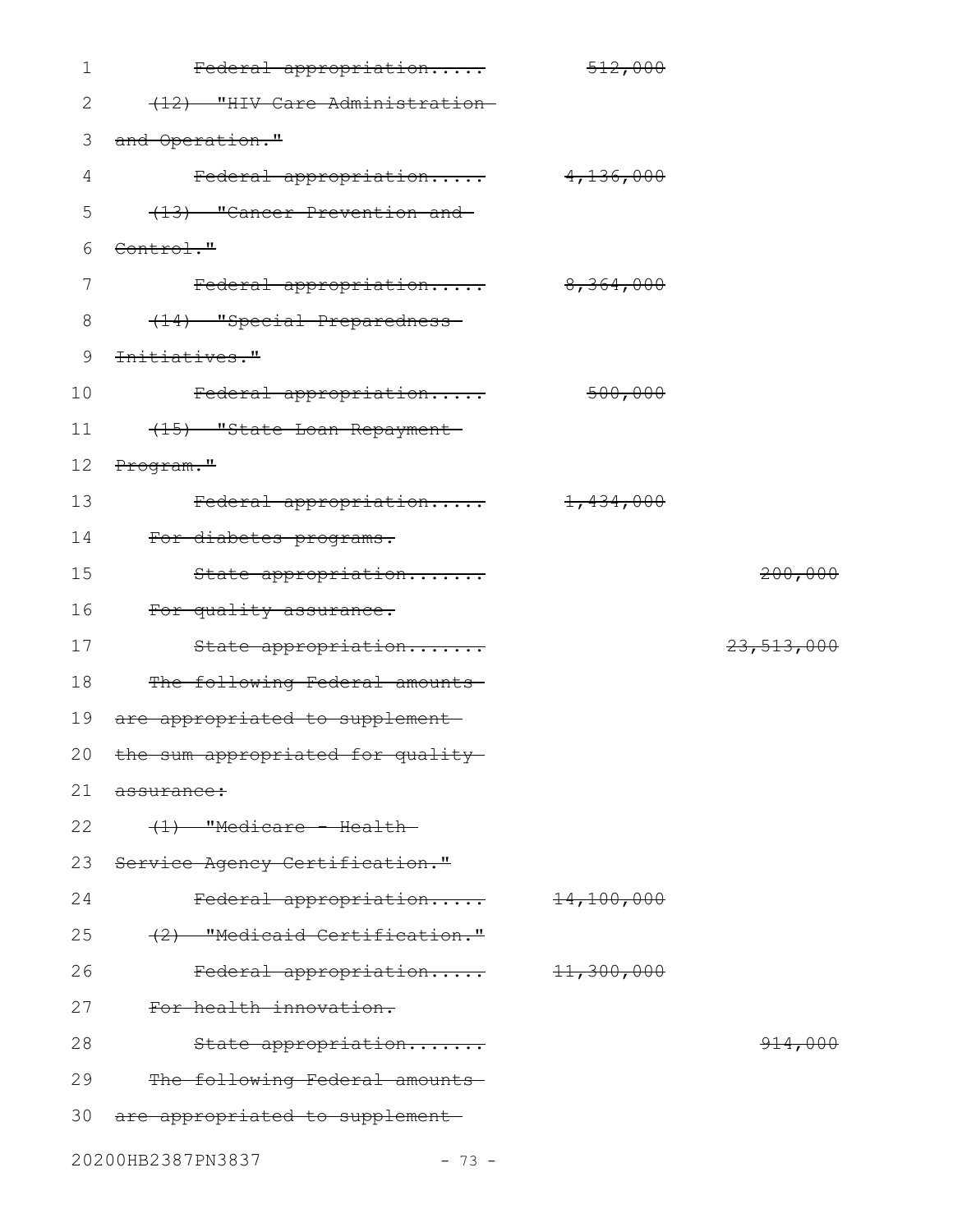| 1  | the sum appropriated for health-   |                       |           |
|----|------------------------------------|-----------------------|-----------|
| 2  | innovation:                        |                       |           |
| 3  | (1) "Rural Health."                |                       |           |
| 4  | Federal appropriation              | <del>20,800,000</del> |           |
| 5  | For vital statistics.              |                       |           |
| 6  | State appropriation                |                       | 100,000   |
| 7  | The following Federal amounts      |                       |           |
| 8  | are appropriated to supplement     |                       |           |
| 9  | the sum appropriated for vital-    |                       |           |
| 10 | <del>statistics:</del>             |                       |           |
| 11 | (1) "Cooperative Health-           |                       |           |
| 12 | Statistics."                       |                       |           |
| 13 | Federal appropriation              | 2,300,000             |           |
| 14 | (2) "Health Statistics."           |                       |           |
| 15 | Federal appropriation              | 103,000               |           |
| 16 | (3) "Behavioral Risk Factor-       |                       |           |
| 17 | Surveillance System."              |                       |           |
| 18 | Federal appropriation              | 535,000               |           |
| 19 | For the State Laboratory.          |                       |           |
| 20 | State appropriation                |                       | 4,350,000 |
| 21 | The following Federal amounts      |                       |           |
|    | 22 are appropriated to supplement- |                       |           |
| 23 | the sum appropriated for the-      |                       |           |
| 24 | <del>State Laboratory:</del>       |                       |           |
| 25 | (1) "Clinical Laboratory-          |                       |           |
| 26 | <del>Improvement."</del>           |                       |           |
| 27 | Federal appropriation              | 680,000               |           |
| 28 | (2) "Epidemiology and              |                       |           |
| 29 | Laboratory Surveillance and        |                       |           |
| 30 | <del>Response."</del>              |                       |           |
|    | 20200HB2387PN3837<br>$-74 -$       |                       |           |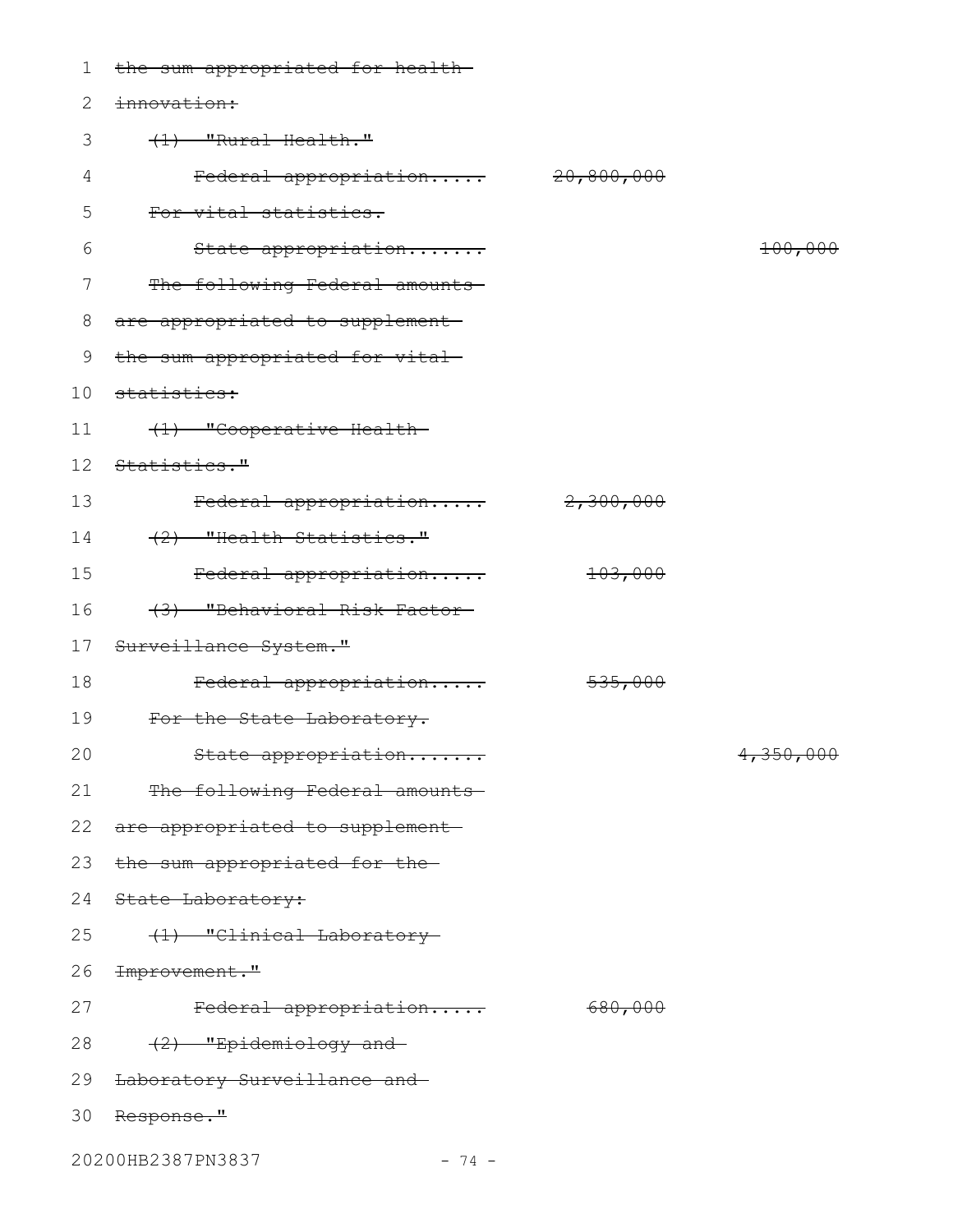| 1               | Federal appropriation             | 8,775,000 |            |
|-----------------|-----------------------------------|-----------|------------|
| 2               | (3) "Food Emergency-              |           |            |
| 3               | Response."                        |           |            |
| 4               | Federal appropriation             | 305,000   |            |
| 5               | For the State health care-        |           |            |
| 6               | eenters.                          |           |            |
| 7               | State appropriation               |           | 22,505,000 |
| 8               | The following Federal amounts     |           |            |
| 9               | are appropriated to supplement-   |           |            |
| 10 <sub>o</sub> | the sum appropriated for the-     |           |            |
| 11              | State health care centers:        |           |            |
| 12              | (1) "Disease Control-             |           |            |
| 13              | <del>Immunization Program."</del> |           |            |
| 14              | Federal appropriation 11,899,000  |           |            |
| 15              | (2) "PHHSBG - Block Program-      |           |            |
| 16              | Services."                        |           |            |
| 17              | Federal appropriation             | 7,995,000 |            |
| 18              | (3) "Preventive Health-           |           |            |
| 19              | Special Projects."                |           |            |
| 20              | Federal appropriation             | 3,579,000 |            |
| 21              | (4) "Collaborative Chronic-       |           |            |
| 22              | Disease Programs."                |           |            |
| 23              | Federal appropriation             | 5,927,000 |            |
| 24              | (5) "Sexual Violence-             |           |            |
| 25              | Prevention and Education."        |           |            |
| 26              | Federal appropriation             | 1,843,000 |            |
| 27              | $(6)$ "Live Healthy."             |           |            |
| 28              | Federal appropriation             | 5,458,000 |            |
| 29              | For sexually transmitted          |           |            |
| 30              | disease screening and treatment.  |           |            |
|                 | 20200HB2387PN3837<br>$-75 -$      |           |            |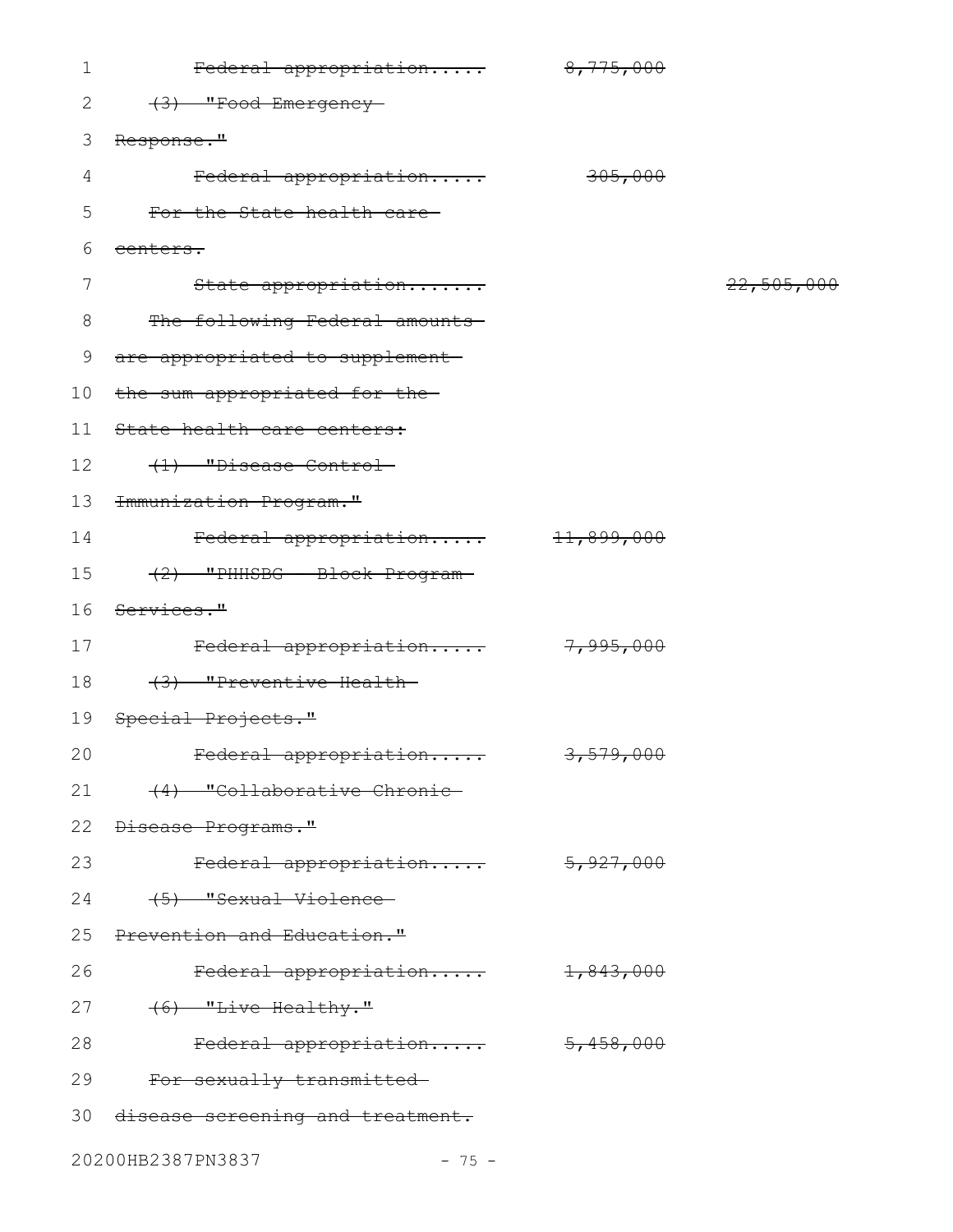| $\mathbf 1$   | State appropriation                |                       | 1,757,000 |
|---------------|------------------------------------|-----------------------|-----------|
| $\mathbf{2}$  | The following Federal amounts      |                       |           |
| 3             | are appropriated to supplement-    |                       |           |
| 4             | the sum appropriated for sexually- |                       |           |
| 5             | transmitted disease screening and- |                       |           |
| 6             | treatment:                         |                       |           |
| 7             | $(1)$ "Survey and Follow-up -      |                       |           |
| 8             | Sexually Transmitted Diseases."    |                       |           |
| $\mathcal{G}$ | Federal appropriation              | 2,895,000             |           |
| 10            | For the Achieving Better Care-     |                       |           |
| 11            | by Monitoring All Prescriptions    |                       |           |
| 12            | Program.                           |                       |           |
| 13            | State appropriation                |                       | 3,172,000 |
| 14            | The following Federal amounts      |                       |           |
| 15            | are appropriated to supplement-    |                       |           |
| 16            | the sum appropriated for the-      |                       |           |
| 17            | Achieving Better Care By-          |                       |           |
| 18            | Monitoring All Prescriptions-      |                       |           |
| 19            | Program:                           |                       |           |
| 20            | (1) "Prescription Drug-            |                       |           |
| 21            | Monitoring."                       |                       |           |
| 22            | Federal appropriation              | <del>10,701,000</del> |           |
| 23            | For primary health care-           |                       |           |
| 24            | practitioner.                      |                       |           |
| 25            | State appropriation                |                       | 4,550,000 |
| 26            | For community-based health-        |                       |           |
| 27            | eare subsidy.                      |                       |           |
| 28            | State appropriation                |                       | 2,125,000 |
| 29            | For screening of newborns.         |                       |           |
| 30            | State appropriation                |                       | 7,092,000 |
|               | 20200HB2387PN3837<br>$-76 -$       |                       |           |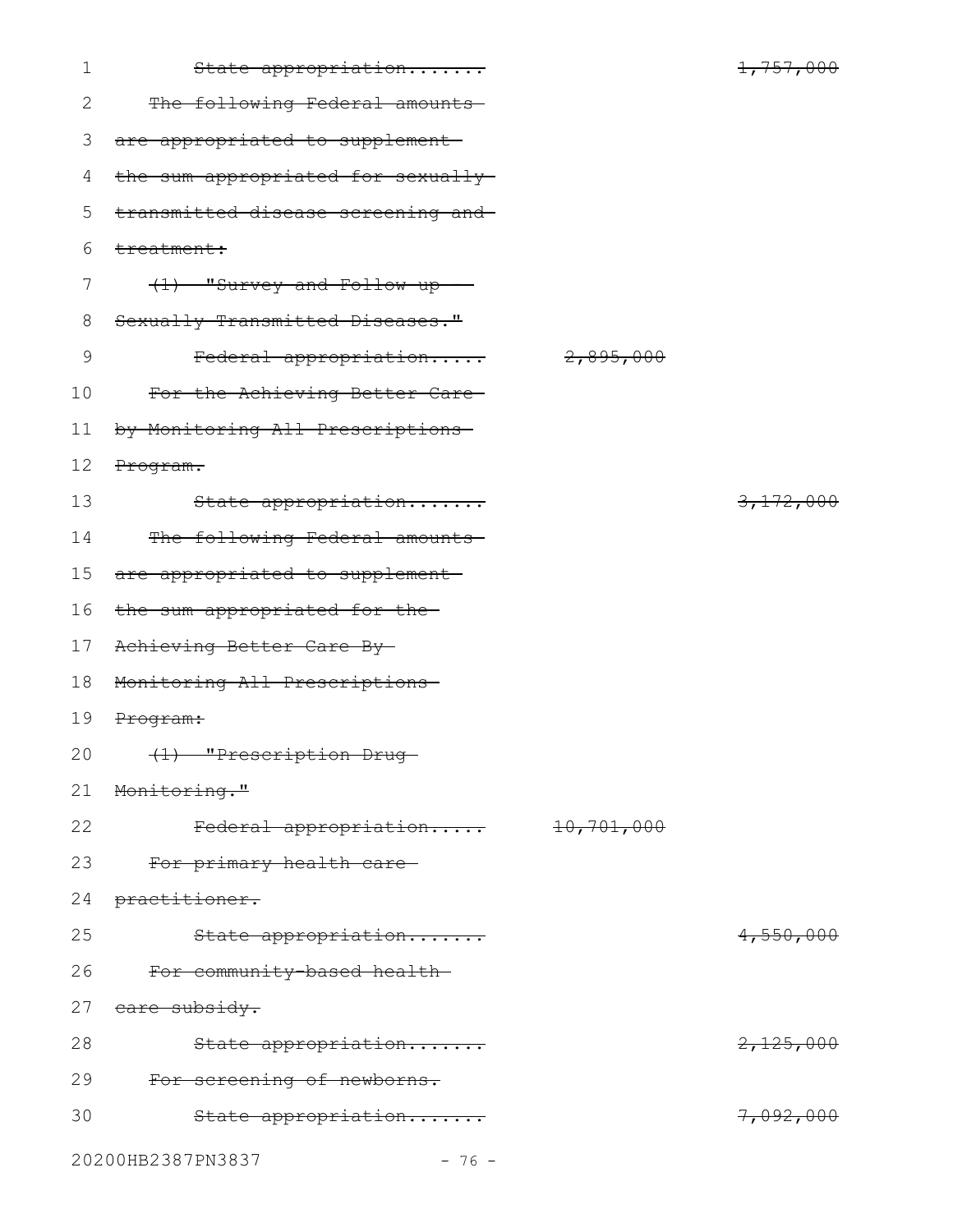| $\mathbf 1$ | For cancer screening services.  |            |                       |
|-------------|---------------------------------|------------|-----------------------|
| 2           | State appropriation             |            | 2,563,000             |
| 3           | For AIDS programs and special   |            |                       |
| 4           | pharmaceutical services.        |            |                       |
| 5           | State appropriation             |            | <del>12,436,000</del> |
| 6           | The following Federal amounts   |            |                       |
| 7           | are appropriated to supplement- |            |                       |
| 8           | the sum appropriated for AIDS-  |            |                       |
| 9           | programs and special            |            |                       |
| 10          | pharmaceutical services:        |            |                       |
| 11          | (1) "AIDS Health Education-     |            |                       |
| 12          | Program."                       |            |                       |
| 13          | Federal appropriation           | 2,613,000  |                       |
| 14          | (2) "AIDS - Ryan White and      |            |                       |
| 15          | HIV Care."                      |            |                       |
| 16          | Federal appropriation           | 61,864,000 |                       |
| 17          | (3) "Housing for Persons with-  |            |                       |
| 18          | AIDS."                          |            |                       |
| 19          | Federal appropriation           | 3,737,000  |                       |
| 20          | <del>For regional cancer-</del> |            |                       |
| 21          | institutes.                     |            |                       |
| 22          | State appropriation             |            | 1,200,000             |
| 23          | For reimbursement to school-    |            |                       |
| 24          | districts on account of health- |            |                       |
| 25          | services.                       |            |                       |
| 26          | State appropriation             |            | 35,620,000            |
| 27          | For maintenance of local        |            |                       |
| 28          | health departments.             |            |                       |
| 29          | State appropriation             |            | 25, 421, 000          |
| 30          | For local health departments    |            |                       |
|             | 20200HB2387PN3837<br>$-77-$     |            |                       |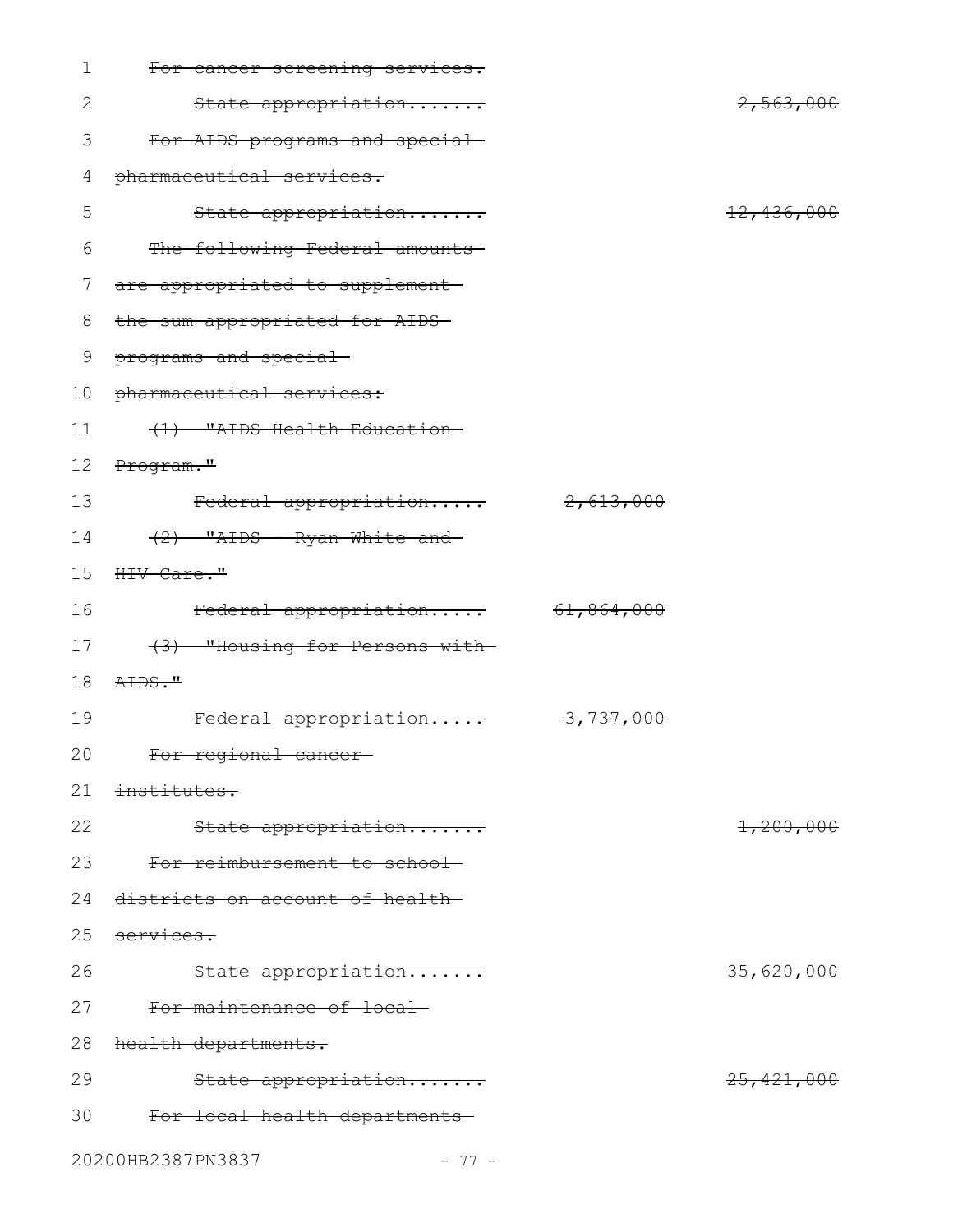| 1  | for environmental health-                     |           |           |
|----|-----------------------------------------------|-----------|-----------|
| 2  | services.                                     |           |           |
| 3  | State appropriation                           |           | 2,389,000 |
| 4  | For maternal and child health-                |           |           |
| 5  | services.                                     |           |           |
| 6  | State appropriation                           |           | 1,533,000 |
| 7  | The following Federal amounts                 |           |           |
| 8  | are appropriated to supplement                |           |           |
| 9  | the sum appropriated for maternal-            |           |           |
| 10 | and child health services:                    |           |           |
| 11 | (1) "MCH Lead Poisoning                       |           |           |
| 12 | Prevention and Abatement."                    |           |           |
| 13 | Federal appropriation                         | 2,930,000 |           |
| 14 | $(2)$ (Reserved).                             |           |           |
| 15 | $(3)$ "MCHSBG - Program-                      |           |           |
| 16 | <del>Services."</del>                         |           |           |
| 17 | Federal appropriation 17,792,000              |           |           |
| 18 | (4) "Special Supplemental-                    |           |           |
| 19 | <del>Food Service Program for Women,</del>    |           |           |
|    | 20 <del>Infants and Children (WIC)." In</del> |           |           |
| 21 | addition to the specific amounts—             |           |           |
| 22 | appropriated in this act, all-                |           |           |
| 23 | other money received from the-                |           |           |
| 24 | Federal Government for the                    |           |           |
| 25 | Special Supplemental Food Service-            |           |           |
| 26 | <del>Program for Women, Infants and</del>     |           |           |
|    | 27 Children are appropriated to the-          |           |           |
| 28 | <del>program.</del>                           |           |           |
| 29 | Federal appropriation 278,219,000             |           |           |
| 30 | (5) "Abstinence Education."                   |           |           |
|    | 20200HB2387PN3837<br>$-78 -$                  |           |           |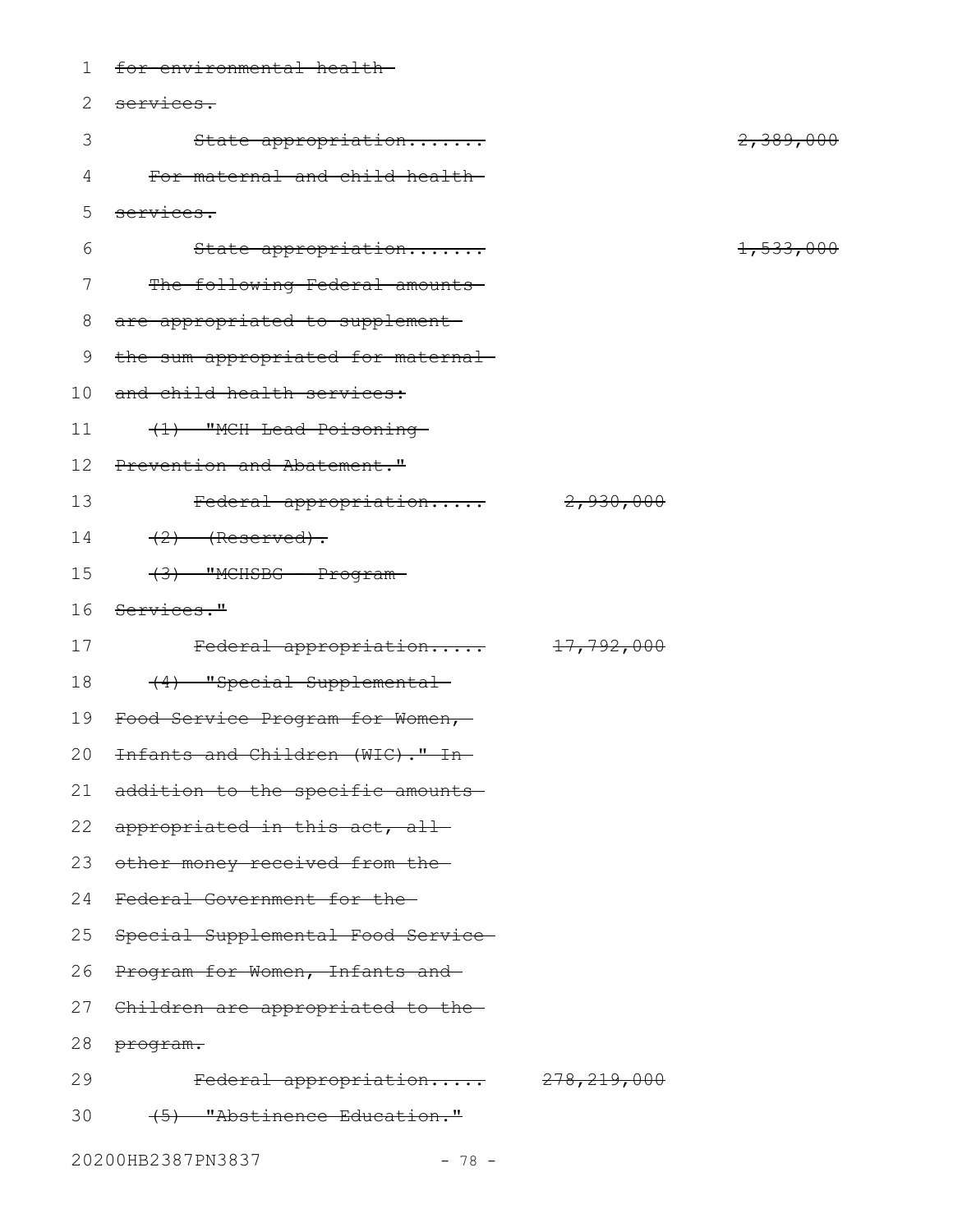| $\mathbf 1$   | Federal appropriation           | 4,609,000 |           |
|---------------|---------------------------------|-----------|-----------|
| $\mathbf{2}$  | (6) "Traumatic Brain Injury."   |           |           |
| 3             | Federal appropriation           | 465,000   |           |
| 4             | (7) "Family Health Special-     |           |           |
| 5             | Projects."                      |           |           |
| 6             | Federal appropriation           | 4,203,000 |           |
| 7             | (8) "Screening Newborns."       |           |           |
| $8\,$         | Federal appropriation           | 1,669,000 |           |
| $\mathcal{G}$ | (9) "Newborn Hearing-           |           |           |
| 10            | Screening and Intervention."    |           |           |
| 11            | Federal appropriation           | 527,000   |           |
| 12            | (10) "Teenage Pregnancy-        |           |           |
| 13            | Prevention."                    |           |           |
| 14            | Federal appropriation           | 5,383,000 |           |
| 15            | For tuberculosis screening and- |           |           |
| 16            | <del>treatment.</del>           |           |           |
| 17            | State appropriation             |           | 913,000   |
| 18            | The following Federal amounts   |           |           |
| 19            | are appropriated to supplement- |           |           |
|               | 20 the sum appropriated for-    |           |           |
| 21            | tuberculosis screening and      |           |           |
| 22            | treatment:                      |           |           |
| 23            | (1) "Tuberculosis Control-      |           |           |
| 24            | <del>Program."</del>            |           |           |
| 25            | Federal appropriation           | 326,000   |           |
| 26            | For renal dialysis services.    |           |           |
| 27            | State appropriation             |           | 6,300,000 |
| 28            | For services to children with   |           |           |
| 29            | special needs.                  |           |           |
| 30            | State appropriation             |           | 1,728,000 |
|               | 20200HB2387PN3837<br>$-79 -$    |           |           |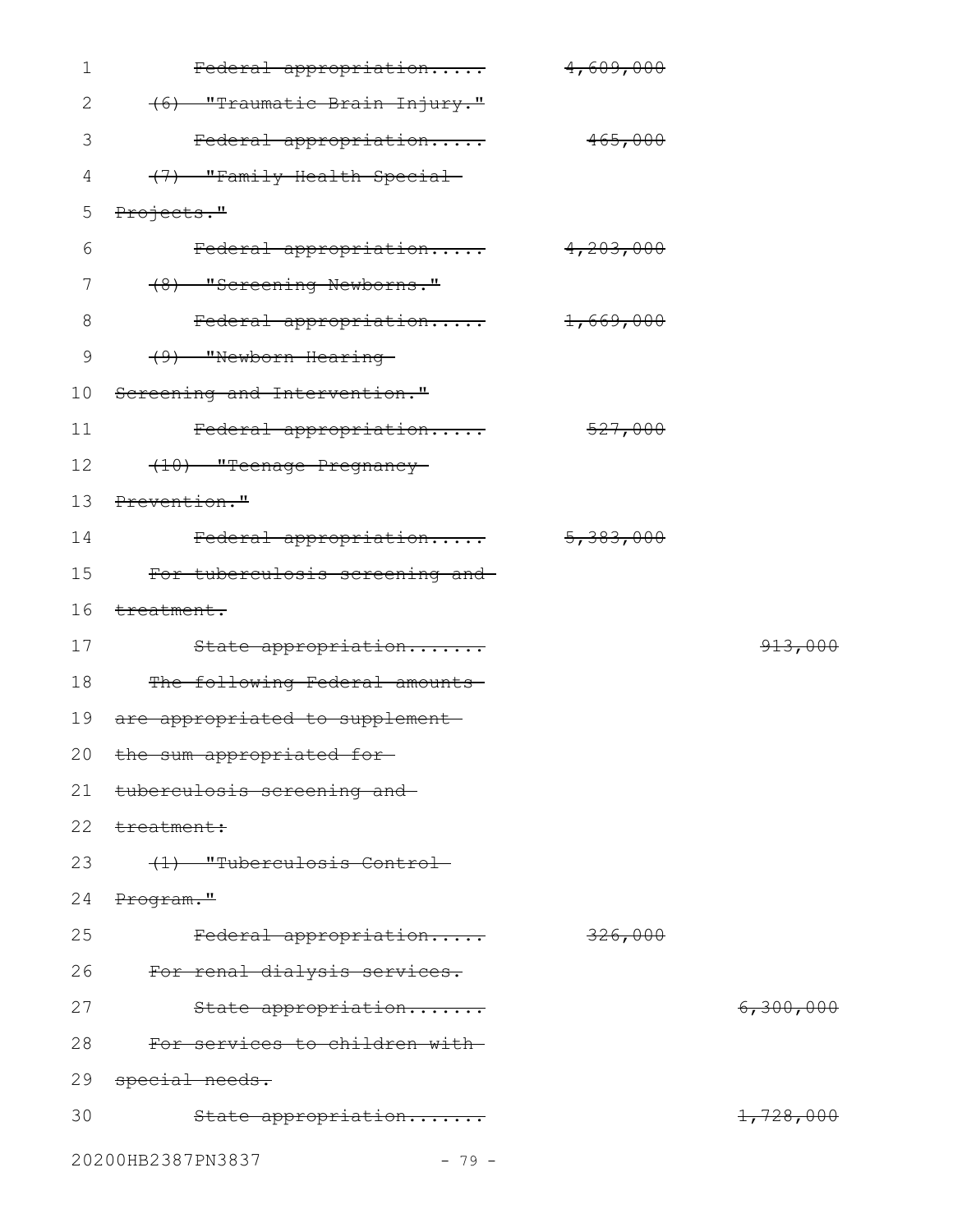| 1  | For adult cystic fibrosis and     |           |
|----|-----------------------------------|-----------|
| 2  | other chronic respiratory-        |           |
| 3  | illnesses.                        |           |
| 4  | State appropriation               | 750,000   |
| 5  | For diagnosis and treatment-      |           |
| 6  | for Cooley's anemia.              |           |
| 7  | State appropriation               | 100,000   |
| 8  | For hemophilia services.          |           |
| 9  | State appropriation               | 959,000   |
| 10 | For lupus programs.               |           |
| 11 | State appropriation               | 100,000   |
| 12 | For sickle cell anemia            |           |
| 13 | services, including camps for-    |           |
| 14 | children with sickle cell anemia. |           |
| 15 | State appropriation               | 1,260,000 |
| 16 | For Lyme disease.                 |           |
| 17 | State appropriation               | 3,000,000 |
| 18 | For regional poison control-      |           |
| 19 | <del>centers.</del>               |           |
| 20 | State appropriation               | 700,000   |
| 21 | For trauma prevention.            |           |
| 22 | State appropriation               | 460,000   |
| 23 | For epilepsy support services.    |           |
| 24 | State appropriation               | 550,000   |
| 25 | For biotechnology research.       |           |
| 26 | State appropriation               | 7,700,000 |
| 27 | For Tourette's syndrome.          |           |
| 28 | State appropriation               | 150,000   |
| 29 | For amyotrophic lateral           |           |
| 30 | sclerosis support services.       |           |

20200HB2387PN3837 - 80 -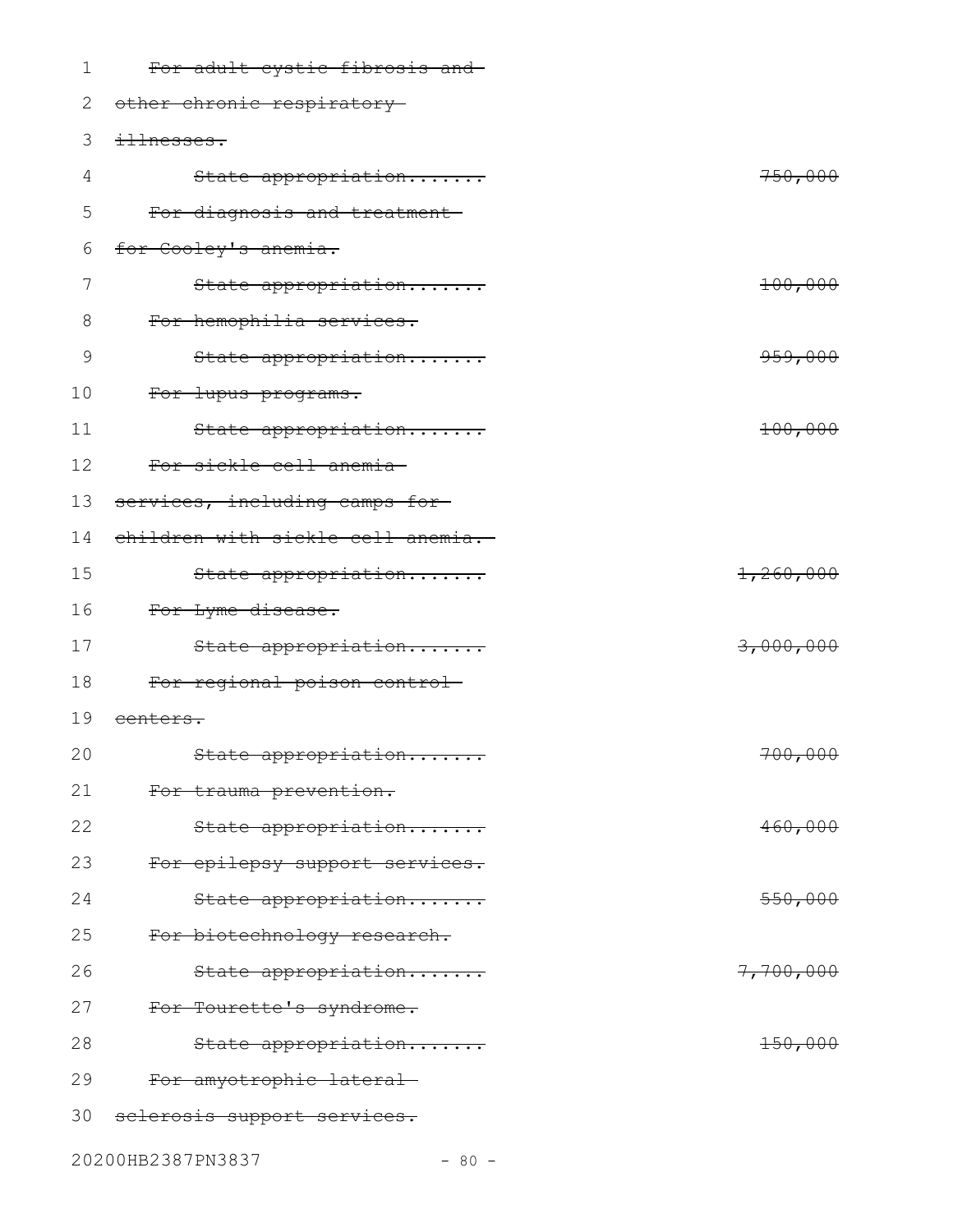| 1  | State appropriation                        |                       | 850,000            |
|----|--------------------------------------------|-----------------------|--------------------|
| 2  | For leukemia/lymphoma.                     |                       |                    |
| 3  | State appropriation                        |                       | <del>200,000</del> |
| 4  | Section 222. Department of Human Services. |                       |                    |
| 5  | The following amounts are                  |                       |                    |
| 6  | appropriated from the General-             |                       |                    |
| 7  | Fund to the Department of Human-           |                       |                    |
| 8  | Services for the current fiscal            |                       |                    |
| 9  | year:                                      | Federa <del>l</del>   | State              |
| 10 | For general government                     |                       |                    |
| 11 | operations of the Department of            |                       |                    |
| 12 | Human Services.                            |                       |                    |
| 13 | State appropriation                        |                       | 107,884,000        |
| 14 | The following Federal amounts-             |                       |                    |
| 15 | are appropriated to supplement-            |                       |                    |
| 16 | the sum appropriated for general-          |                       |                    |
| 17 | government operations:                     |                       |                    |
| 18 | (1) "Medical Assistance                    |                       |                    |
| 19 | Administration."                           |                       |                    |
| 20 | <del>Federal appropriation</del>           | <del>31,392,000</del> |                    |
| 21 | $(2)$ (Reserved).                          |                       |                    |
| 22 | (3) "SNAP - Administration."               |                       |                    |
| 23 | Federal appropriation                      | 6,535,000             |                    |
| 24 | (4) "SSBG - Administration."               |                       |                    |
| 25 | Federal appropriation                      | 325,000               |                    |
| 26 | $(5)$ "TANFBG -                            |                       |                    |
| 27 | <del>Administration."</del>                |                       |                    |
| 28 | Federal appropriation 13,898,000           |                       |                    |
| 29 | $(6)$ "CCDFBG -                            |                       |                    |
|    | 30 Administration."                        |                       |                    |
|    | 20200HB2387PN3837<br>$-81 -$               |                       |                    |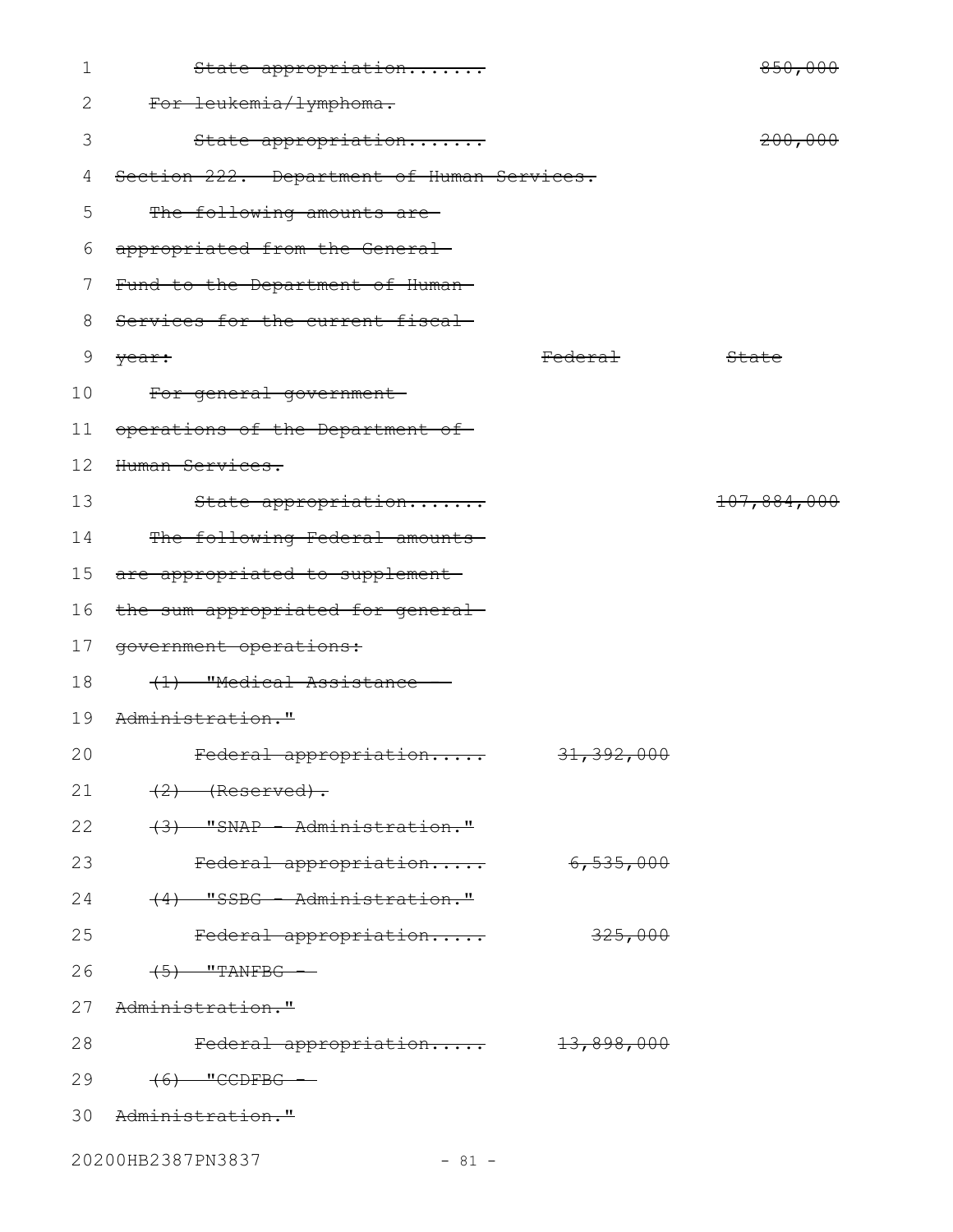| 1  | Federal appropriation          | 28,640,000 |
|----|--------------------------------|------------|
| 2  | (7) "Child Welfare Title-      |            |
| 3  | <b>TV-E - Administration."</b> |            |
| 4  | Federal appropriation          | 7,891,000  |
| 5  | (8) "Child Welfare Services    |            |
| 6  | Administration."               |            |
| 7  | Federal appropriation          | 941,000    |
| 8  | (9) "Community-Based Family-   |            |
| 9  | Resource and Support-          |            |
| 10 | Administration."               |            |
| 11 | Federal appropriation          | 689,000    |
| 12 | (10) "Developmental            |            |
| 13 | Disabilities - Basic Support." |            |
| 14 | Federal appropriation          | 4,353,000  |
| 15 | (11) "Disabled Education       |            |
| 16 | Administration."               |            |
| 17 | Federal appropriation          | 714,000    |
| 18 | (12) "Early Head Start-        |            |
| 19 | <del>Expansion Program."</del> |            |
| 20 | Federal appropriation          | 14,950,000 |
| 21 | (13) "Early Learning-          |            |
|    | 22 Challenge Grant --          |            |
|    | 23 Administration."            |            |
| 24 | Federal appropriation          | 131,000    |
| 25 | (14) "MCH - Administration."   |            |
| 26 | Federal appropriation          | 196,000    |
| 27 | $(15)$ "MHSBG -                |            |
|    | 28 Administration."            |            |
| 29 | Federal appropriation          | 579,000    |
| 30 | (16) "Refugees and Persons-    |            |
|    | 20200HB2387PN3837<br>$-82 -$   |            |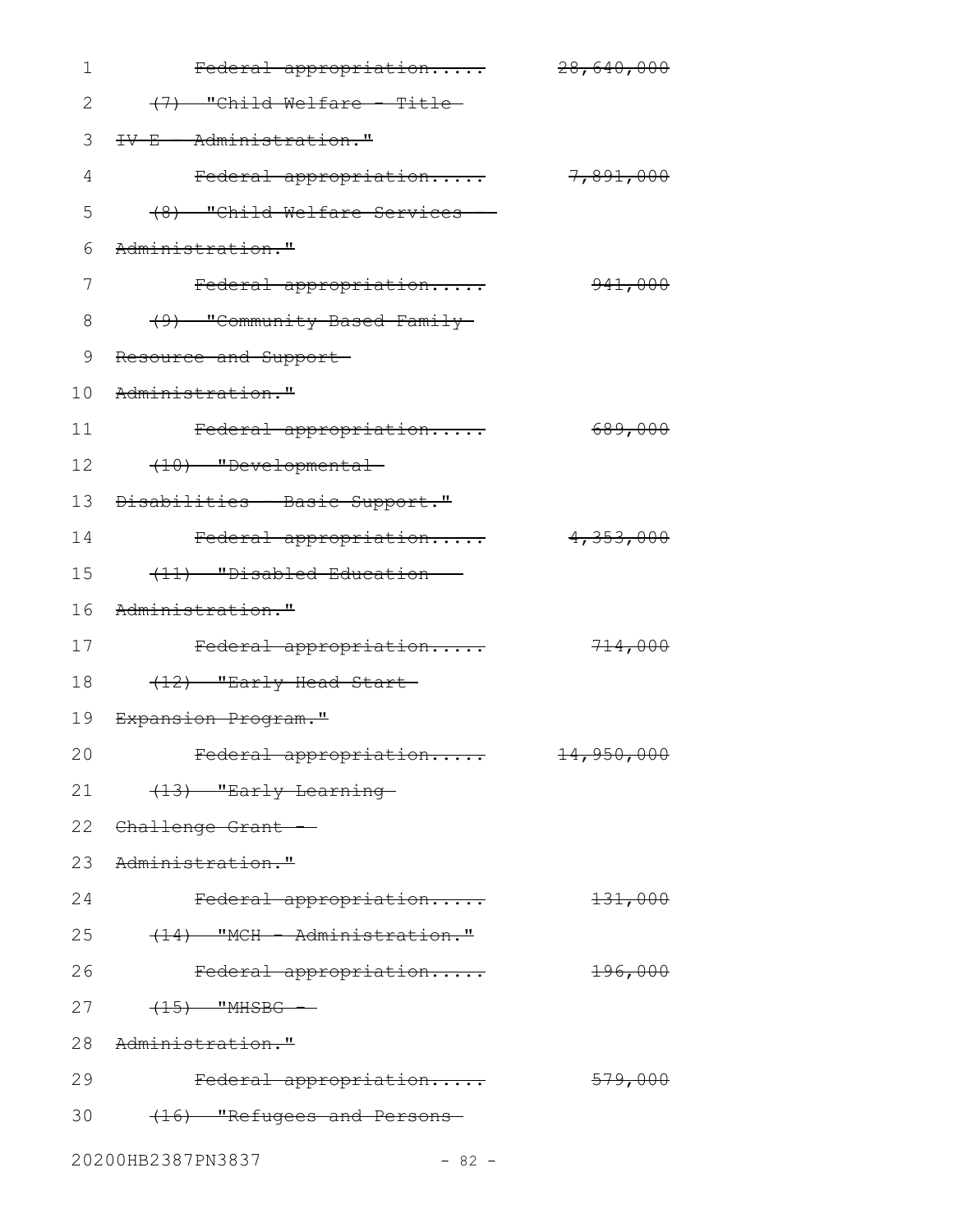| 1            | Seeking Asylum - Administration."          |                        |            |
|--------------|--------------------------------------------|------------------------|------------|
| $\mathbf{2}$ | Federal appropriation                      | 2,810,000              |            |
| 3            | For information systems.                   |                        |            |
| 4            | State appropriation                        |                        | 86,206,000 |
| 5            | The following Federal amounts              |                        |            |
| 6            | are appropriated to supplement-            |                        |            |
| 7            | the sum appropriated for-                  |                        |            |
| 8            | information systems:                       |                        |            |
| 9            | (1) "Medical Assistance -                  |                        |            |
| 10           | Information Systems."                      |                        |            |
| 11           | Federal appropriation                      | <del>108,784,000</del> |            |
| 12           | $(2)$ (Reserved).                          |                        |            |
| 13           | (3) "SNAP - Information-                   |                        |            |
| 14           | <del>Systems."</del>                       |                        |            |
| 15           | Federal appropriation 27,711,000           |                        |            |
| 16           | $(4)$ "TANFBG - Information-               |                        |            |
| 17           | Systems."                                  |                        |            |
| 18           | Federal appropriation 12,631,000           |                        |            |
| 19           | $(5)$ "Child Welfare - Title-              |                        |            |
|              | 20 <del>IV-E - Information Systems."</del> |                        |            |
| 21           | Federal appropriation                      | <del>14,382,000</del>  |            |
|              | (6) "Child Support-<br>22                  |                        |            |
| 23           | Enforcement - Information-                 |                        |            |
| 24           | <del>Systems."</del>                       |                        |            |
| 25           | Federal appropriation                      | <del>9,272,000</del>   |            |
| 26           | <del>(7) "CHIP - Information-</del>        |                        |            |
| 27           | <del>Systems."</del>                       |                        |            |
| 28           | Federal appropriation                      | <del>9,541,000</del>   |            |
| 29           | For Statewide operations                   |                        |            |
|              | 30 related to county administration-       |                        |            |
|              | 20200HB2387PN3837<br>$-83 -$               |                        |            |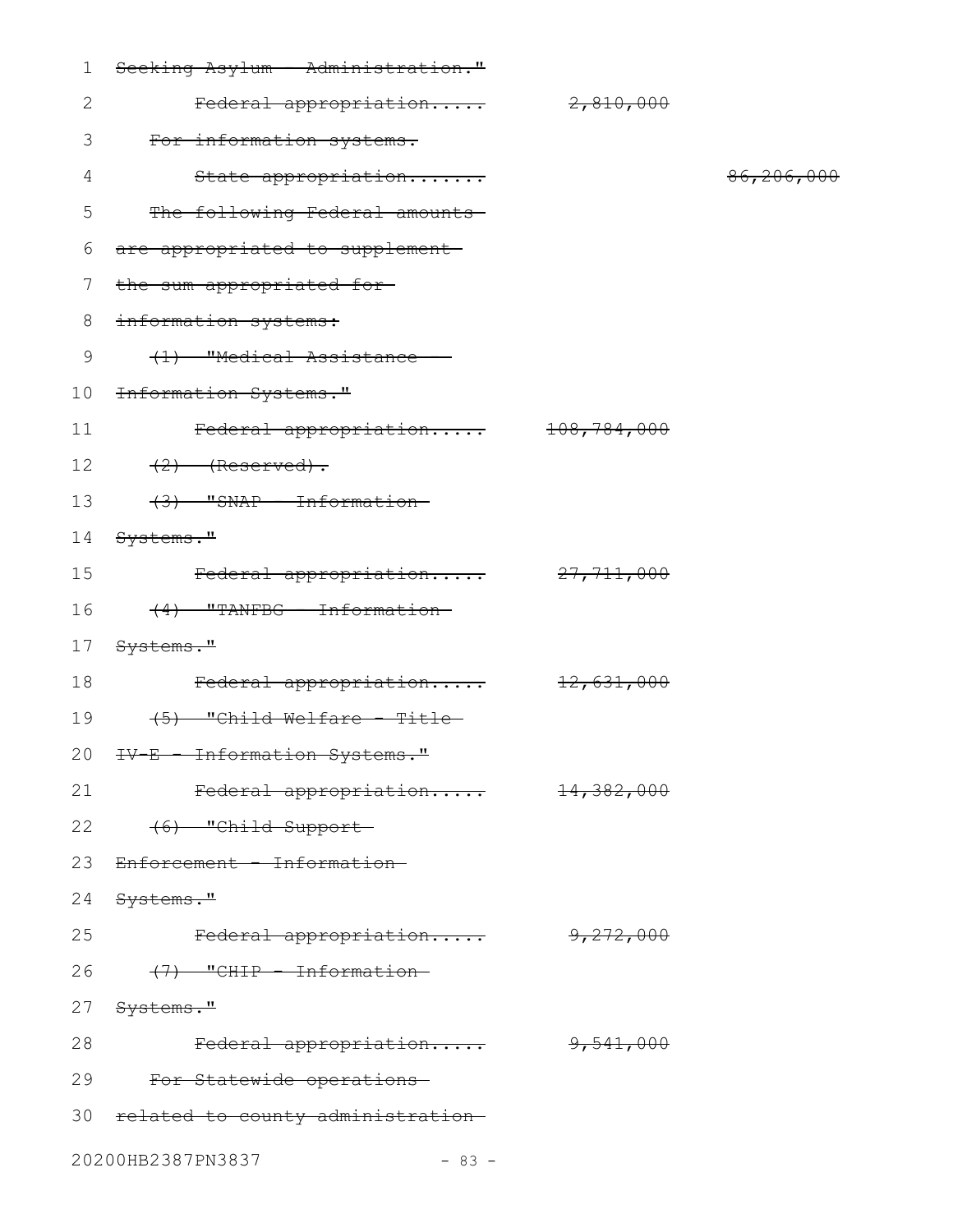| $\mathbf 1$ | of the public assistance and-      |                       |               |
|-------------|------------------------------------|-----------------------|---------------|
| 2           | medical assistance programs.       |                       |               |
| 3           | State appropriation                |                       | 46,813,000    |
| 4           | The following Federal amounts-     |                       |               |
| 5           | are appropriated to supplement-    |                       |               |
| 6           | the sum appropriated for-          |                       |               |
| 7           | Statewide operations related to    |                       |               |
| 8           | county administration of the-      |                       |               |
| 9           | public assistance and medical-     |                       |               |
| 10          | <del>assistance programs:</del>    |                       |               |
| 11          | (1) "Medical Assistance -          |                       |               |
| 12          | Statewide."                        |                       |               |
| 13          | Federal appropriation              | 65, 227, 000          |               |
| 14          | $(2)$ "SNAP - Statewide."          |                       |               |
| 15          | Federal appropriation              | <del>39,406,000</del> |               |
| 16          | $(3)$ "TANFBG - Statewide."        |                       |               |
| 17          | Federal appropriation              | <del>1,072,000</del>  |               |
| 18          | $(4)$ "ARRA - Health-              |                       |               |
| 19          | Information Technology."           |                       |               |
| 20          | Federal appropriation              | 12,291,000            |               |
| 21          | For county assistance office-      |                       |               |
| 22          | operations related to              |                       |               |
| 23          | administration of the public-      |                       |               |
| 24          | assistance and medical assistance- |                       |               |
| 25          | programs.                          |                       |               |
| 26          | State appropriation                |                       | 255, 350, 000 |
| 27          | The following Federal amounts-     |                       |               |
| 28          | are appropriated to supplement-    |                       |               |
| 29          | the sum appropriated for county-   |                       |               |
| 30          | assistance office operations-      |                       |               |
|             |                                    |                       |               |

20200HB2387PN3837 - 84 -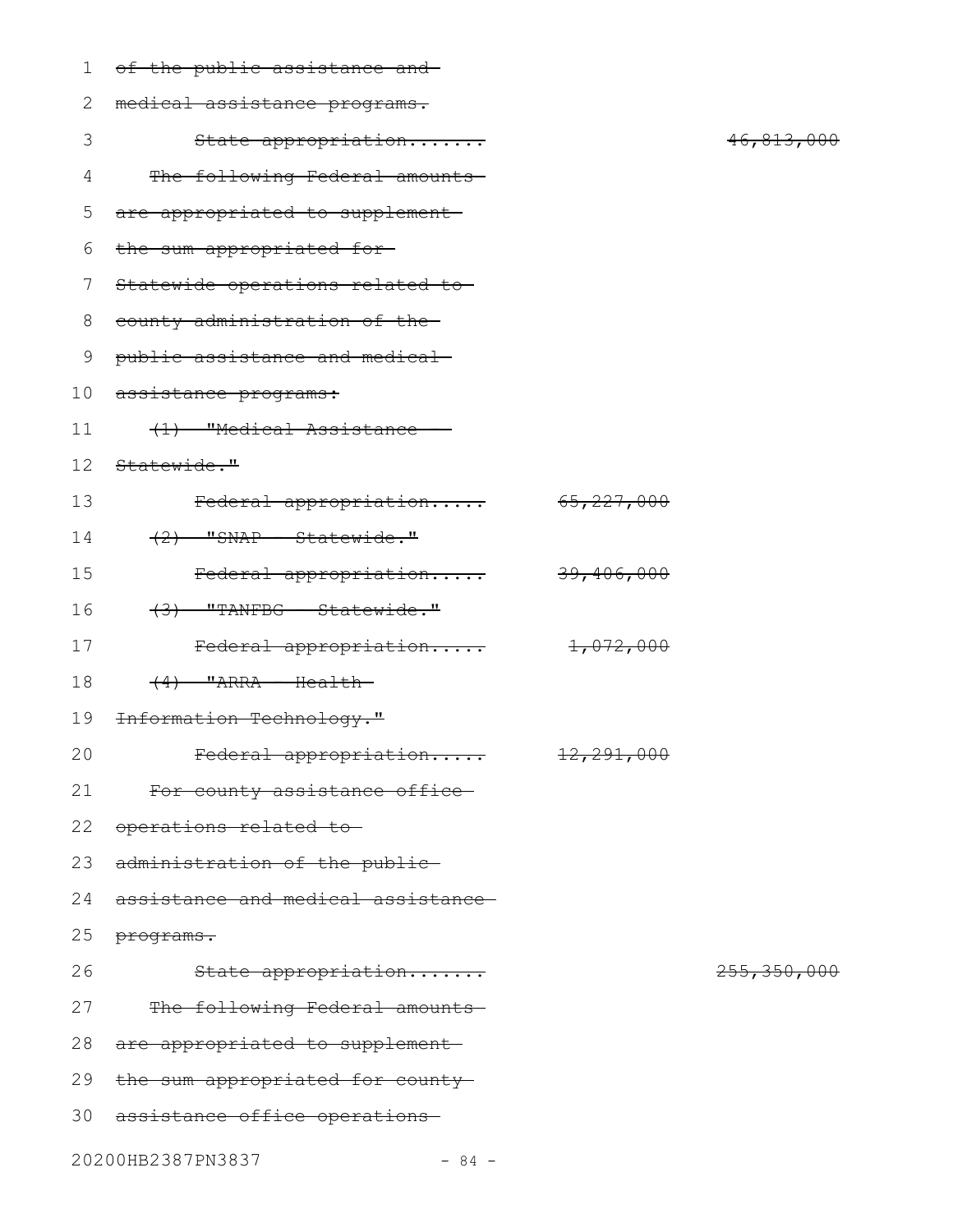| 1               | related to administration of the-          |           |
|-----------------|--------------------------------------------|-----------|
| 2               | public assistance and medical-             |           |
| 3               | assistance programs:                       |           |
| 4               | (1) "Medical Assistance -                  |           |
| 5               | <del>County Assistance Offices."</del>     |           |
| 6               | Federal appropriation 238,251,000          |           |
| 7               | $(2)$ "TANFBG - County-                    |           |
| 8               | Assistance Offices."                       |           |
| 9               | Federal appropriation 55,689,000           |           |
| 10              | (3) "SNAP - County Assistance-             |           |
|                 | $11$ $0$ ffices."                          |           |
| 12 <sup>°</sup> | Federal appropriation 132,394,000          |           |
| 13              | (4) "SSBG - County Assistance              |           |
|                 | 14 Offices."                               |           |
| 15              | Federal appropriation                      | 3,000,000 |
| 16              | (5) "LIHEABG - Administration-             |           |
| 17              | and Audit Costs." In addition to-          |           |
| 18              | the specific amounts appropriated-         |           |
|                 | 19 <del>in this act, all other money</del> |           |
|                 | 20 received from the Federal               |           |
|                 | 21 Government for the administration-      |           |
|                 | 22 of the LIHEAP Program, either-          |           |
| 23              | through an increase in the-                |           |
| 24              | regular program or pursuant to a           |           |
| 25              | Presidential release of-                   |           |
|                 | 26 contingency funds, are                  |           |
| 27              | appropriated to the LIHEAP-                |           |
| 28              | Program.                                   |           |
| 29              | Federal appropriation 28,859,000           |           |
| 30              | For children's health-                     |           |
|                 |                                            |           |

20200HB2387PN3837 - 85 -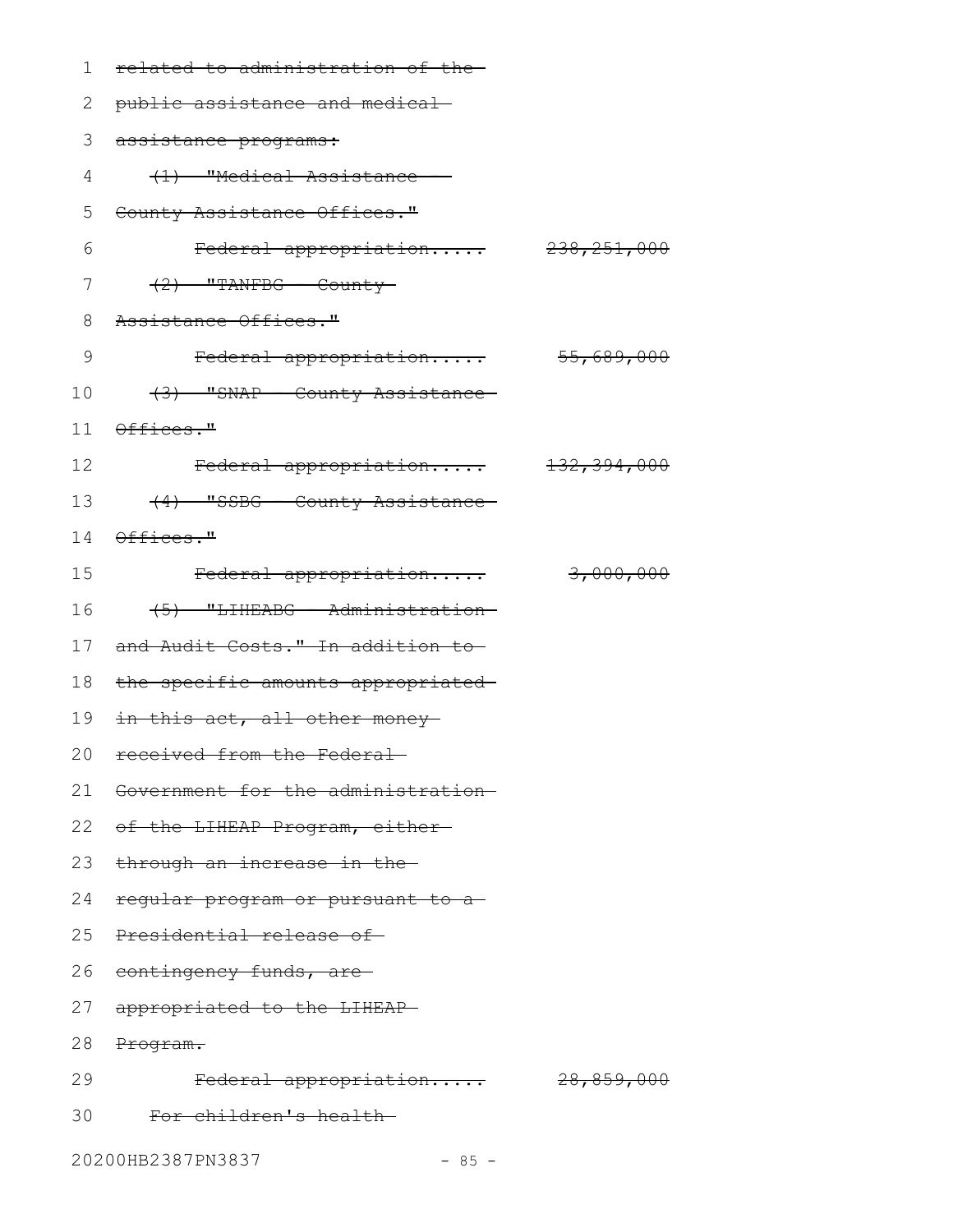| $\mathbf 1$ | insurance administration.         |             |            |
|-------------|-----------------------------------|-------------|------------|
| 2           | State appropriation               |             | 1,111,000  |
| 3           | The following Federal amounts-    |             |            |
| 4           | are appropriated to supplement-   |             |            |
| 5           | the sum appropriated for-         |             |            |
| 6           | children's health insurance-      |             |            |
| 7           | administration:                   |             |            |
| 8           | (1) "Children's Health-           |             |            |
| 9           | Insurance Administration."        |             |            |
| 10          | Federal appropriation             | 5,254,000   |            |
| 11          | For child support enforcement.    |             |            |
| 12          | State appropriation               |             | 16,298,000 |
| 13          | The following Federal amounts     |             |            |
| 14          | are appropriated to supplement    |             |            |
| 15          | the sum appropriated for child-   |             |            |
| 16          | support enforcement:              |             |            |
| 17          | (1) "Child Support-               |             |            |
| 18          | Enforcement Program - Title IV-   |             |            |
| 19          | $\overline{D \cdot \overline{L}}$ |             |            |
| 20          | Federal appropriation             | 156,738,000 |            |
| 21          | For New Directions.               |             |            |
| 22          | State appropriation               |             | 15,682,000 |
| 23          | The following Federal amounts-    |             |            |
| 24          | are appropriated to supplement    |             |            |
| 25          | the sum appropriated for New-     |             |            |
| 26          | <del>Directions:</del>            |             |            |
| 27          | $\left(1\right)$ "TANFBG - New-   |             |            |
|             | 28 <del>Directions."</del>        |             |            |
| 29          | Federal appropriation 111,346,000 |             |            |
| 30          | (2) "Medical Assistance - New-    |             |            |
|             | 20200HB2387PN3837<br>$-86 -$      |             |            |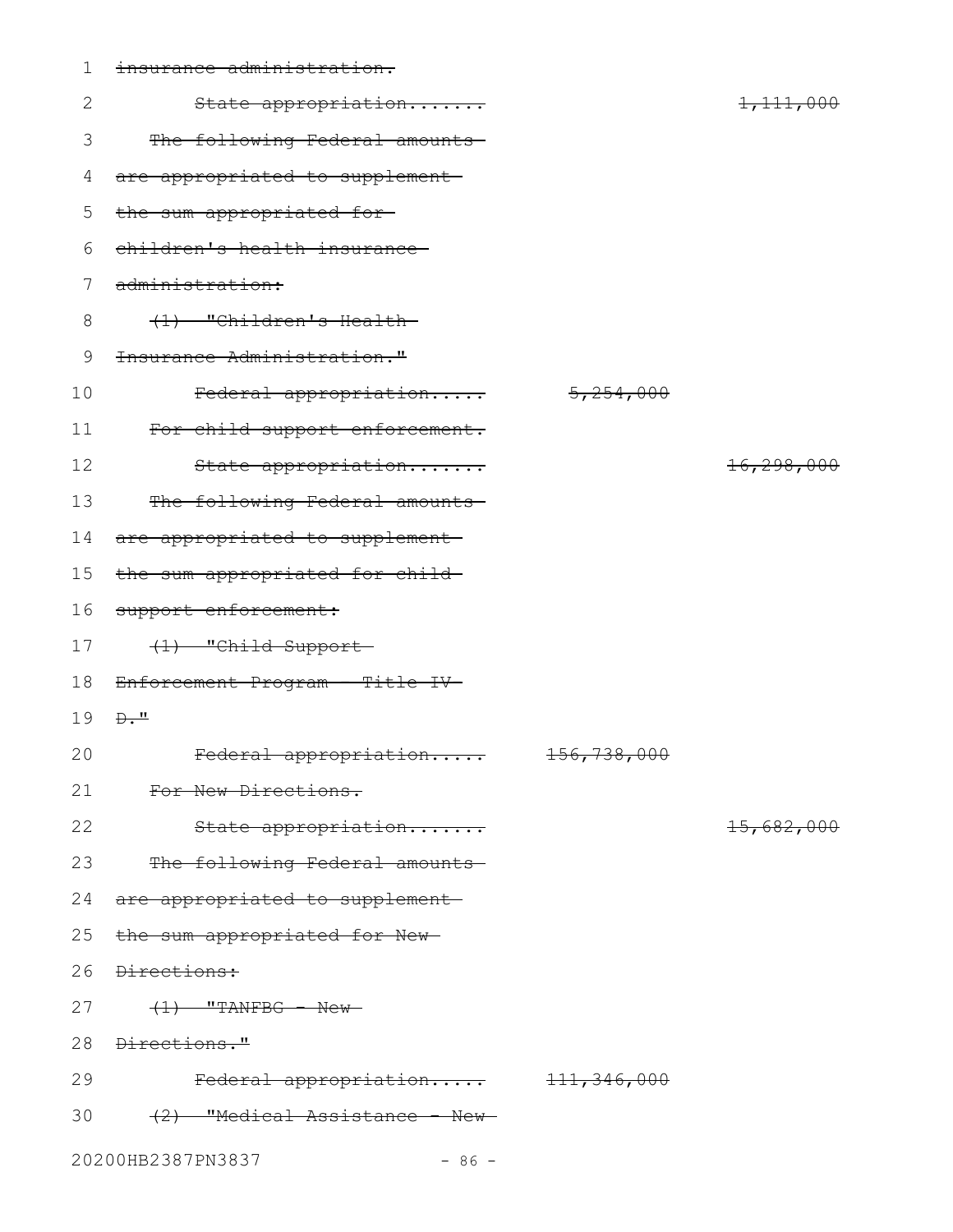1 <del>Directions."</del>

| $\mathbf{2}$ | Federal appropriation                 | 14, 141, 000          |             |
|--------------|---------------------------------------|-----------------------|-------------|
| 3            | (3) "SNAP - New Directions."          |                       |             |
| 4            | Federal appropriation                 | <del>15,364,000</del> |             |
| 5            | For youth development-                |                       |             |
| 6            | institutions and forestry camps.      |                       |             |
| 7            | State appropriation                   |                       | 63,699,000  |
| $8\,$        | The following Federal amounts         |                       |             |
| 9            | are appropriated to supplement-       |                       |             |
| 10           | the sum appropriated for youth-       |                       |             |
| 11           | development institutions:             |                       |             |
| 12           | $(1)$ "SSBG - Basic-                  |                       |             |
| 13           | Institutional Programs."              |                       |             |
| 14           | Federal appropriation                 | 10,000,000            |             |
| 15           | (2) "Food Nutrition-                  |                       |             |
| 16           | Services."                            |                       |             |
|              |                                       |                       |             |
| 17           | Federal appropriation                 | 650,000               |             |
| 18           | For mental health services,           |                       |             |
| 19           | including grants to counties or       |                       |             |
| 20           | other county-based human services-    |                       |             |
|              | 21 included under the Human Services- |                       |             |
| 22           | Block Grant Program, exclusive of-    |                       |             |
| 23           | capital improvements.                 |                       |             |
| 24           | State appropriation                   |                       | 803,169,000 |
| 25           | The following Federal amounts         |                       |             |
| 26           | are appropriated to supplement-       |                       |             |
| 27           | the sum appropriated for mental-      |                       |             |
| 28           | health services:                      |                       |             |
| 29           | (1) "Medical Assistance               |                       |             |
| 30           | Menta <del>l Health."</del>           |                       |             |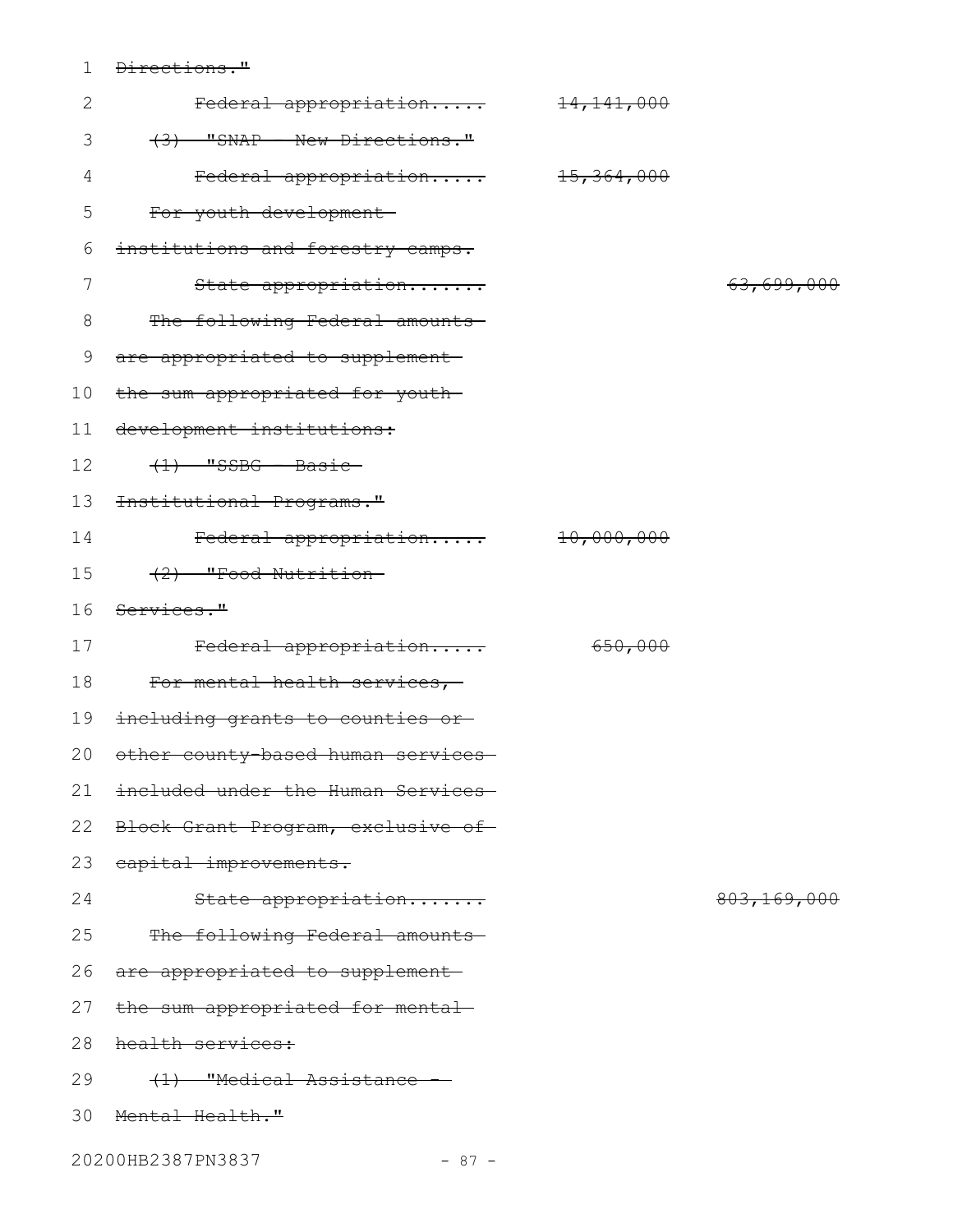| 1  | Federal appropriation 203,542,000 |                       |
|----|-----------------------------------|-----------------------|
| 2  | (2) "Medicare Services -          |                       |
| 3  | State Mental Hospitals."          |                       |
| 4  | Federal appropriation             | 20,983,000            |
| 5  | $(3)$ "Homeless Mentally Ill."    |                       |
| 6  | Federal appropriation             | <del>2,496,000</del>  |
| 7  | (4) "MHSBG - Community Mental-    |                       |
| 8  | Health Services."                 |                       |
| 9  | Federal appropriation 24,100,000  |                       |
| 10 | (5) "SSBG - Community Mental-     |                       |
| 11 | Health Services."                 |                       |
| 12 | Federal appropriation             | <del>10,366,000</del> |
| 13 | (6) "Suicide Prevention."         |                       |
| 14 | Federal appropriation             | 1,496,000             |
| 15 | (7) "Mental Health Data-          |                       |
| 16 | <del>Infrastructure."</del>       |                       |
| 17 | Federal appropriation             | <del>145,000</del>    |
| 18 | $(8)$ (Reserved).                 |                       |
| 19 | (9) "Promoting Integration of     |                       |
|    | 20 Health Care."                  |                       |
| 21 | Federal appropriation             | 3,500,000             |
| 22 | (10) "Systems of Care-            |                       |
|    | 23 Expansion."                    |                       |
| 24 | Federal appropriation             | 7,000,000             |
|    | 25<br>(11) "Project LAUNCH."      |                       |
| 26 | Federal appropriation             | $+5,000$              |
| 27 | (12) "Youth Suicide               |                       |
|    | 28 Prevention."                   |                       |
| 29 | Federal appropriation             | 736,000               |
|    | 30 (13) "Transition Age Youth."   |                       |
|    | 20200HB2387PN3837<br>$-88 -$      |                       |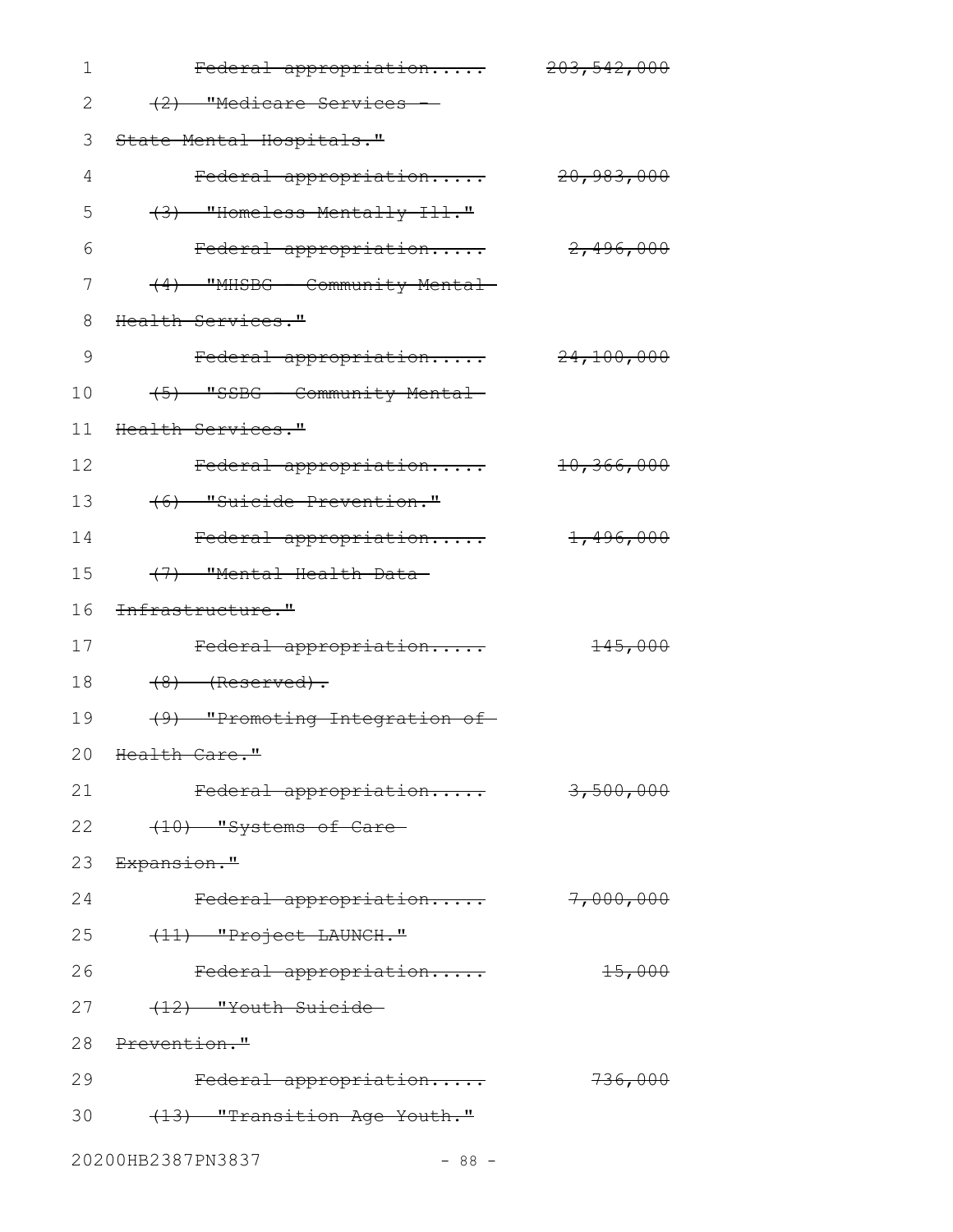| $\mathbf 1$     | Federal appropriation               | 1,500,000 |                        |
|-----------------|-------------------------------------|-----------|------------------------|
| 2               | (14) "Early Childhood Mental-       |           |                        |
| 3               | Health."                            |           |                        |
| 4               | <del>Federal appropriation</del>    | 500,000   |                        |
| 5               | (15) "Treatment for                 |           |                        |
| 6               | Individuals Experiencing            |           |                        |
| 7               | Homelessness."                      |           |                        |
| $8\,$           | Federal appropriation 1,000,000     |           |                        |
| 9               | (16) "Adolescents and Young-        |           |                        |
| 10 <sub>1</sub> | <del>Adults at High Risk for-</del> |           |                        |
| 11              | Psychosis."                         |           |                        |
| 12              | Federal appropriation               | 400,000   |                        |
| 13              | For intellectual disabilities       |           |                        |
| 14              | <del>- State centers.</del>         |           |                        |
| 15              | State appropriation                 |           | <del>115,646,000</del> |
| 16              | The following Federal amounts-      |           |                        |
| 17 <sub>2</sub> | are appropriated to supplement      |           |                        |
| 18              | the sum appropriated for-           |           |                        |
| 19              | intellectual disabilities - State-  |           |                        |
|                 |                                     |           |                        |
|                 | 20 centers:                         |           |                        |
| 21              | (1) "Medical Assistance             |           |                        |
|                 | 22 State Centers."                  |           |                        |
| 23              | Federal appropriation 166,059,000   |           |                        |
| 24              | (2) "Medicare Services -            |           |                        |
|                 | 25 State Centers."                  |           |                        |
| 26              | Federal appropriation               | 505,000   |                        |
| 27              | For cash assistance grants,         |           |                        |
| 28              | including employment and training-  |           |                        |
| 29              | and supportive services for cash-   |           |                        |
|                 | 30 assistance recipients.           |           |                        |

20200HB2387PN3837 - 89 -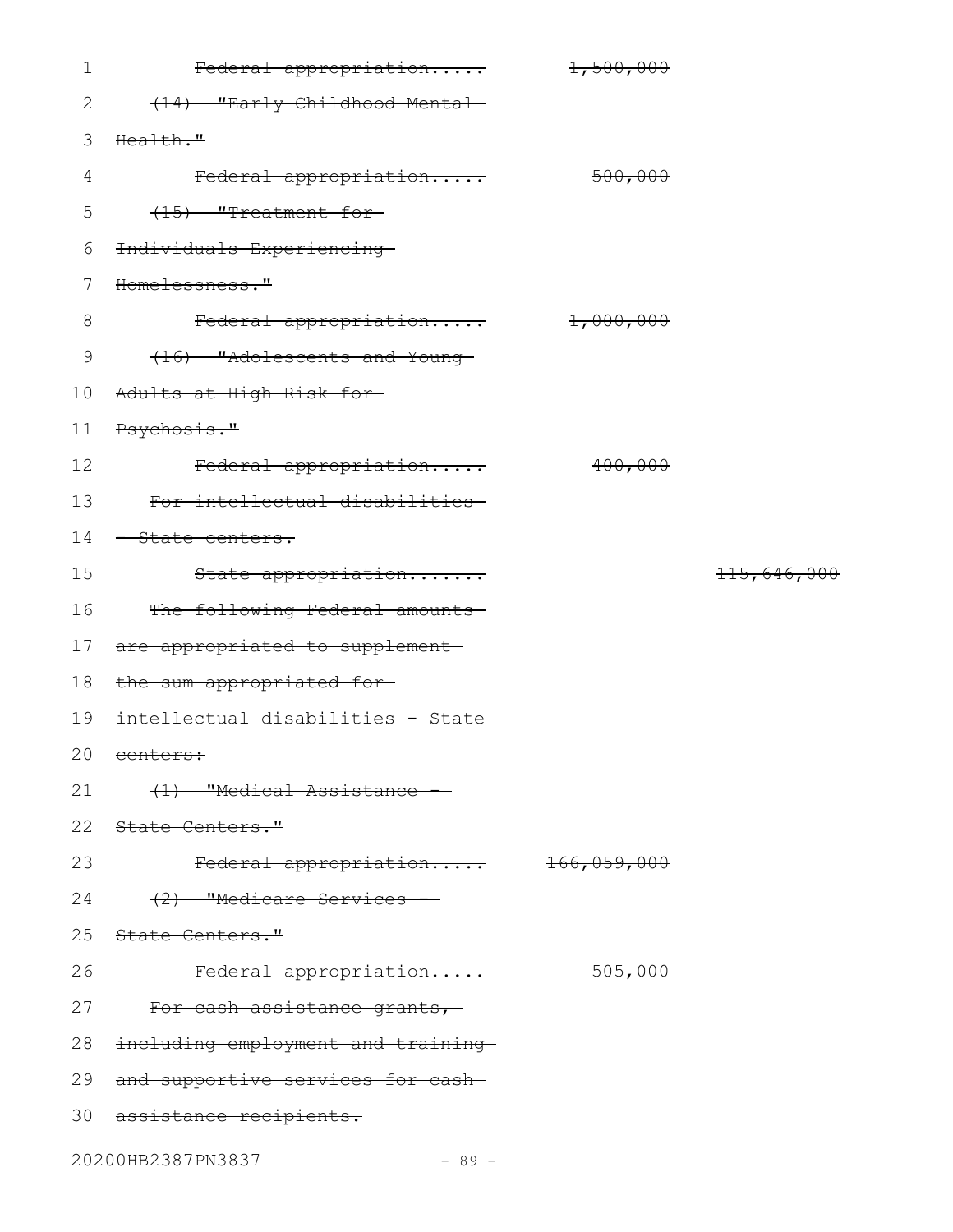| $\mathbf 1$     | State appropriation                |                       | 18,287,000  |
|-----------------|------------------------------------|-----------------------|-------------|
| 2               | The following Federal amounts-     |                       |             |
| 3               | are appropriated to supplement-    |                       |             |
| 4               | the sum appropriated for cash-     |                       |             |
| 5               | assistance:                        |                       |             |
| 6               | $(1)$ "TANFBG - Cash Grants."      |                       |             |
| 7               | Federal appropriation 183,693,000  |                       |             |
| 8               | (2) "Other Federal Support         |                       |             |
| 9               | Cash Grants."                      |                       |             |
| 10              | Federal appropriation              | <del>6,428,000</del>  |             |
| 11              | $(3)$ "LIHEABG - Program." In-     |                       |             |
| 12 <sub>2</sub> | addition to the specific amounts-  |                       |             |
| 13              | appropriated in this act, all-     |                       |             |
| 14              | other money received from the-     |                       |             |
| 15              | Federal Government for the LIHEAP- |                       |             |
| 16              | Program, either through an-        |                       |             |
| 17              | increase in the regular program-   |                       |             |
| 18              | or pursuant to a Presidential-     |                       |             |
| 19              | release of contingency funds, are- |                       |             |
| 20              | appropriated to the LIHEAP-        |                       |             |
| 21              | Program.                           |                       |             |
| 22              | Federal appropriation 188,563,000  |                       |             |
| 23              | (4) "Refugees and Persons-         |                       |             |
| 24              | Seeking Asylum - Social-           |                       |             |
|                 | 25 Services."                      |                       |             |
| 26              | Federal appropriation              | <del>14,758,000</del> |             |
| 27              | For supplemental grants to-        |                       |             |
| 28              | aged, blind and disabled persons.  |                       |             |
| 29              | State appropriation                |                       | 123,600,000 |
| 30              | For medical assistance             |                       |             |
|                 | 20200HB2387PN3837<br>$-90 -$       |                       |             |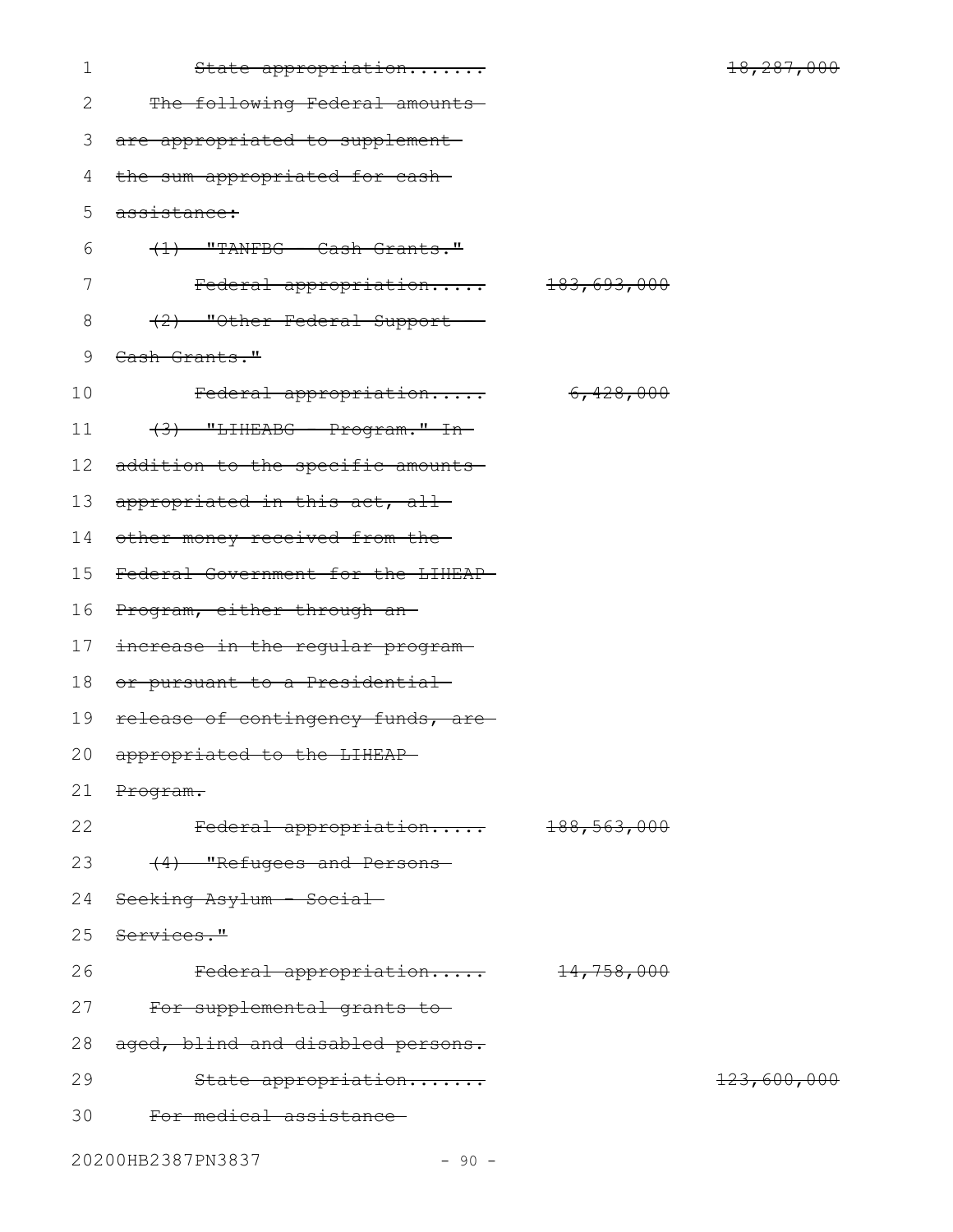| 1  | payments - capitation plans. For-   |                          |
|----|-------------------------------------|--------------------------|
| 2  | provision of outpatient services-   |                          |
| 3  | and inpatient hospital services     |                          |
| 4  | to eligible persons enrolled in-    |                          |
| 5  | an approved capitation plan.        |                          |
| 6  | State appropriation                 | 2,362,871,000            |
| 7  | The following Federal amounts       |                          |
| 8  | are appropriated to supplement      |                          |
| 9  | the sum appropriated for medical-   |                          |
| 10 | assistance - capitation plans:      |                          |
| 11 | (1) "Medical Assistance             |                          |
| 12 | Capitation."                        |                          |
| 13 | Federal appropriation 9,430,494,000 |                          |
| 14 | For primary health care and-        |                          |
| 15 | preventive services for eligible-   |                          |
| 16 | medical assistance recipients in-   |                          |
| 17 | the fee-for-service delivery-       |                          |
| 18 | system.                             |                          |
| 19 | State appropriation                 | <del>435, 335, 000</del> |
| 20 | The following Federal amounts       |                          |
|    | 21 are appropriated to supplement   |                          |
| 22 | the sum appropriated for eligible-  |                          |
| 23 | medical assistance recipients in-   |                          |
| 24 | the fee-for-service delivery-       |                          |
| 25 | <del>system:</del>                  |                          |
| 26 | (1) "Medical Assistance - Fee-      |                          |
| 27 | <del>For Service."</del>            |                          |
| 28 | Federal appropriation 1,572,931,000 |                          |
| 29 | $(2)$ "ARRA - Medical               |                          |
| 30 | Assistance - Health Information-    |                          |
|    | 20200HB2387PN3837<br>$-91 -$        |                          |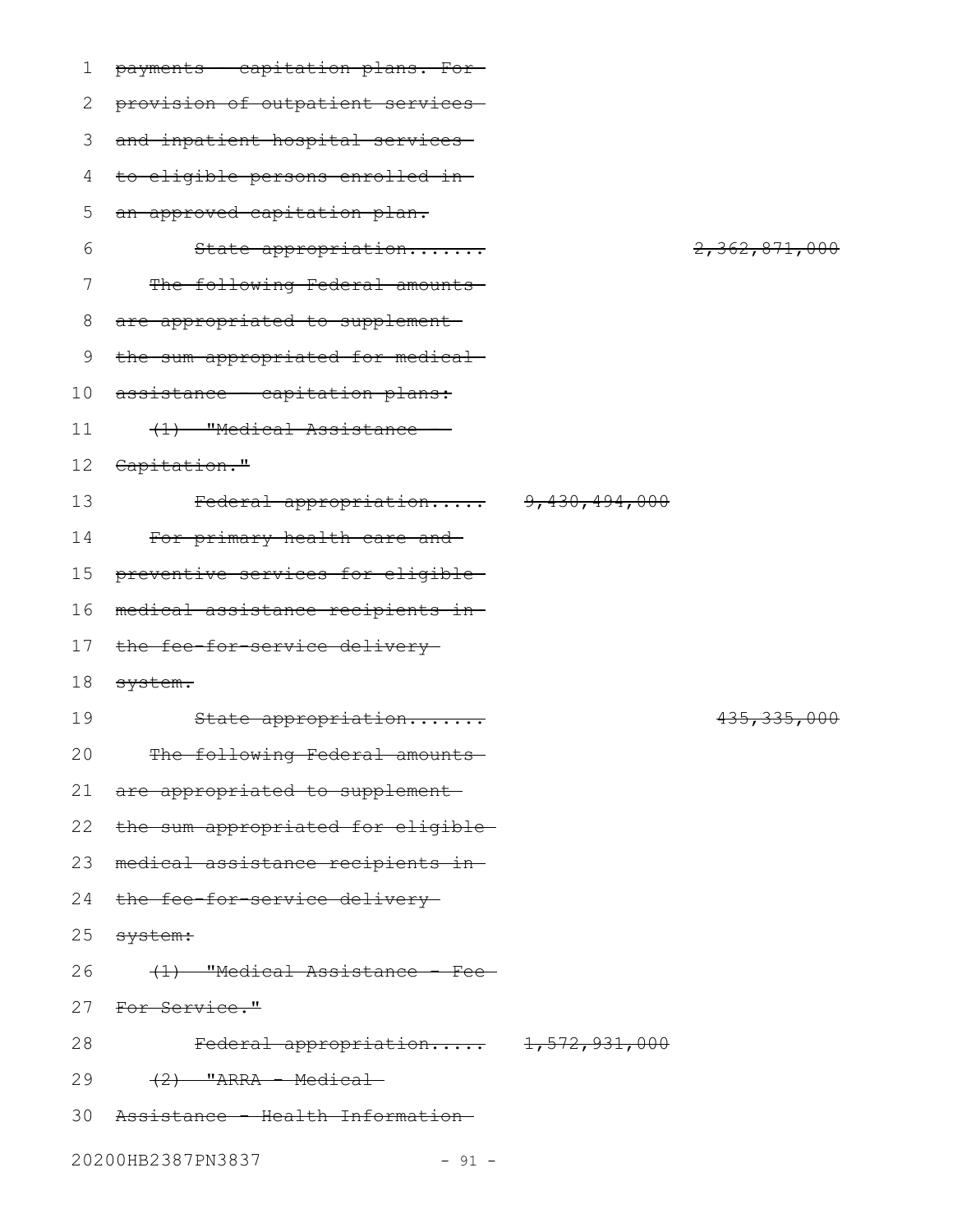1 Technology."

| $\mathbf{2}$ | Federal appropriation 45,000,000   |            |              |
|--------------|------------------------------------|------------|--------------|
| 3            | For payment to the Federal-        |            |              |
| 4            | Government for the Medicare Drug-  |            |              |
| 5            | Program.                           |            |              |
| 6            | State appropriation                |            | 775,602,000  |
| 7            | For medical assistance             |            |              |
| $8\,$        | workers with disabilities.         |            |              |
| 9            | State appropriation                |            | 52, 262, 000 |
| 10           | The following Federal amounts      |            |              |
| 11           | are appropriated to supplement-    |            |              |
| 12           | the sum appropriated for medical-  |            |              |
| 13           | assistance - workers with-         |            |              |
| 14           | disabilities.                      |            |              |
| 15           | (1) "Medical Assistance            |            |              |
| 16           | Workers with Disabilities."        |            |              |
| 17           | Federal appropriation              | 57,187,000 |              |
| 18           | For medical assistance             |            |              |
| 19           | payments to qualifying             |            |              |
| 20           | university affiliated physician    |            |              |
|              | 21 practice plans.                 |            |              |
| 22           | State appropriation                |            | 10,071,000   |
| 23           | The following Federal amounts      |            |              |
| 24           | are appropriated to supplement     |            |              |
| 25           | the sum appropriated for medical-  |            |              |
| 26           | assistance payments to qualifying- |            |              |
| 27           | university-affiliated physician-   |            |              |
| 28           | practice plans:                    |            |              |
| 29           | (1) "Medical Assistance            |            |              |
| 30           | Physician Practice Plans."         |            |              |
|              |                                    |            |              |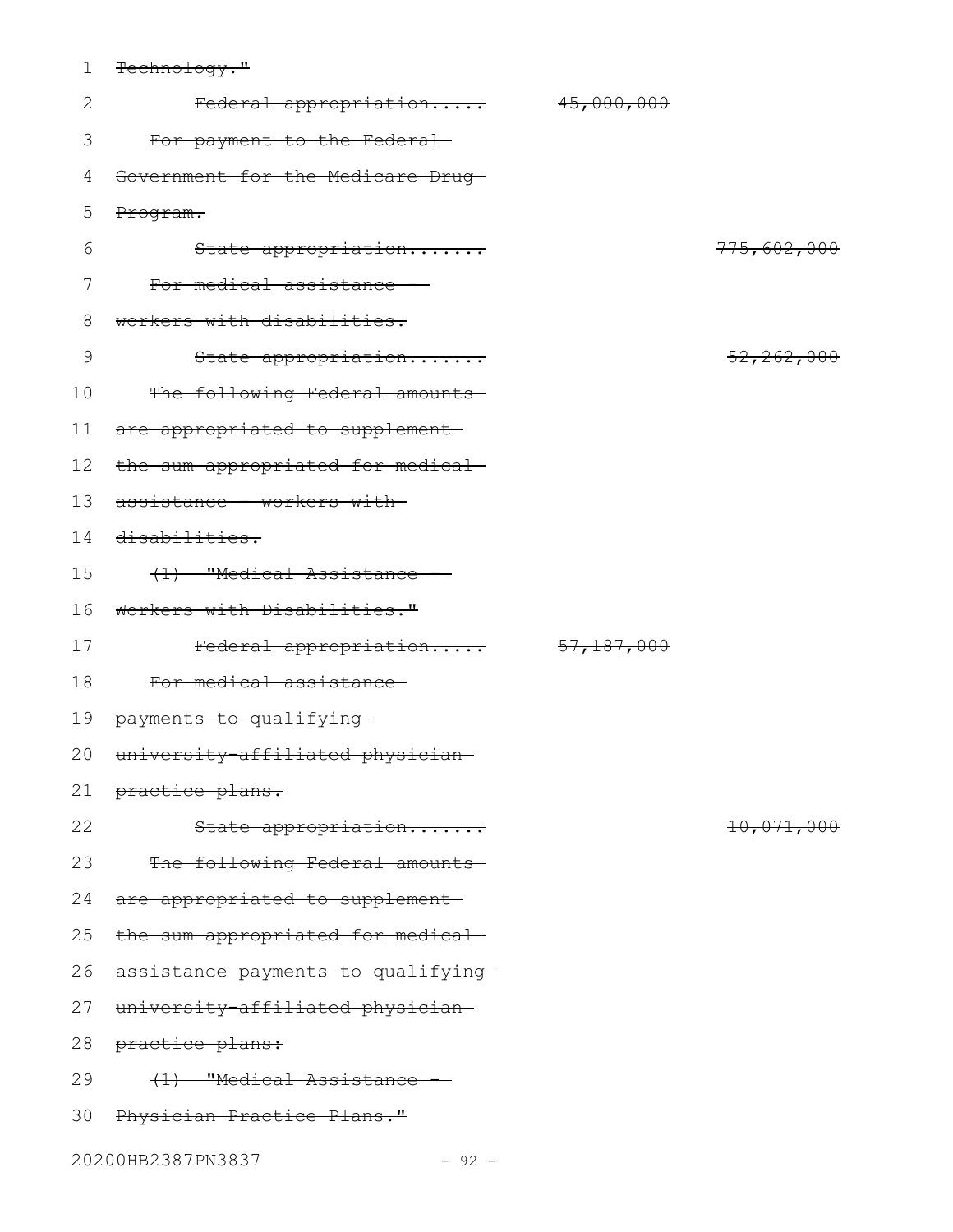| $\mathbf 1$ | Federal appropriation             | 11,030,000    |                       |
|-------------|-----------------------------------|---------------|-----------------------|
| 2           | For children's health-            |               |                       |
| 3           | insurance.                        |               |                       |
| 4           | State appropriation               |               | 42,540,000            |
| 5           | The following Federal amounts-    |               |                       |
| 6           | are appropriated to supplement-   |               |                       |
| 7           | the sum appropriated for-         |               |                       |
| 8           | children's health insurance:      |               |                       |
| 9           | (1) "Children's Health-           |               |                       |
| 10          | <del>Insurance Program."</del>    |               |                       |
| 11          | Federal appropriation             | 390, 135, 000 |                       |
| 12          | For medical assistance            |               |                       |
| 13          | payments - hospital-based burn-   |               |                       |
| 14          | centers.                          |               |                       |
| 15          | State appropriation               |               | 4,437,000             |
| 16          | The following Federal amounts-    |               |                       |
| 17          | are appropriated to supplement-   |               |                       |
| 18          | the sum appropriated for medical- |               |                       |
| 19          | assistance payments - hospital-   |               |                       |
|             | 20 based burn centers:            |               |                       |
| 21          | (1) "Medical Assistance           |               |                       |
| 22          | Hospital based Burn Centers."     |               |                       |
| 23          | Federal appropriation             | 4,856,000     |                       |
| 24          | For medical assistance-           |               |                       |
| 25          | payments - critical access-       |               |                       |
| 26          | hospitals.                        |               |                       |
| 27          | State appropriation               |               | <del>10,900,000</del> |
| 28          | The following Federal amounts-    |               |                       |
| 29          | are appropriated to supplement    |               |                       |
| 30          | the sum appropriated for medical- |               |                       |
|             | 20200HB2387PN3837<br>$-93 -$      |               |                       |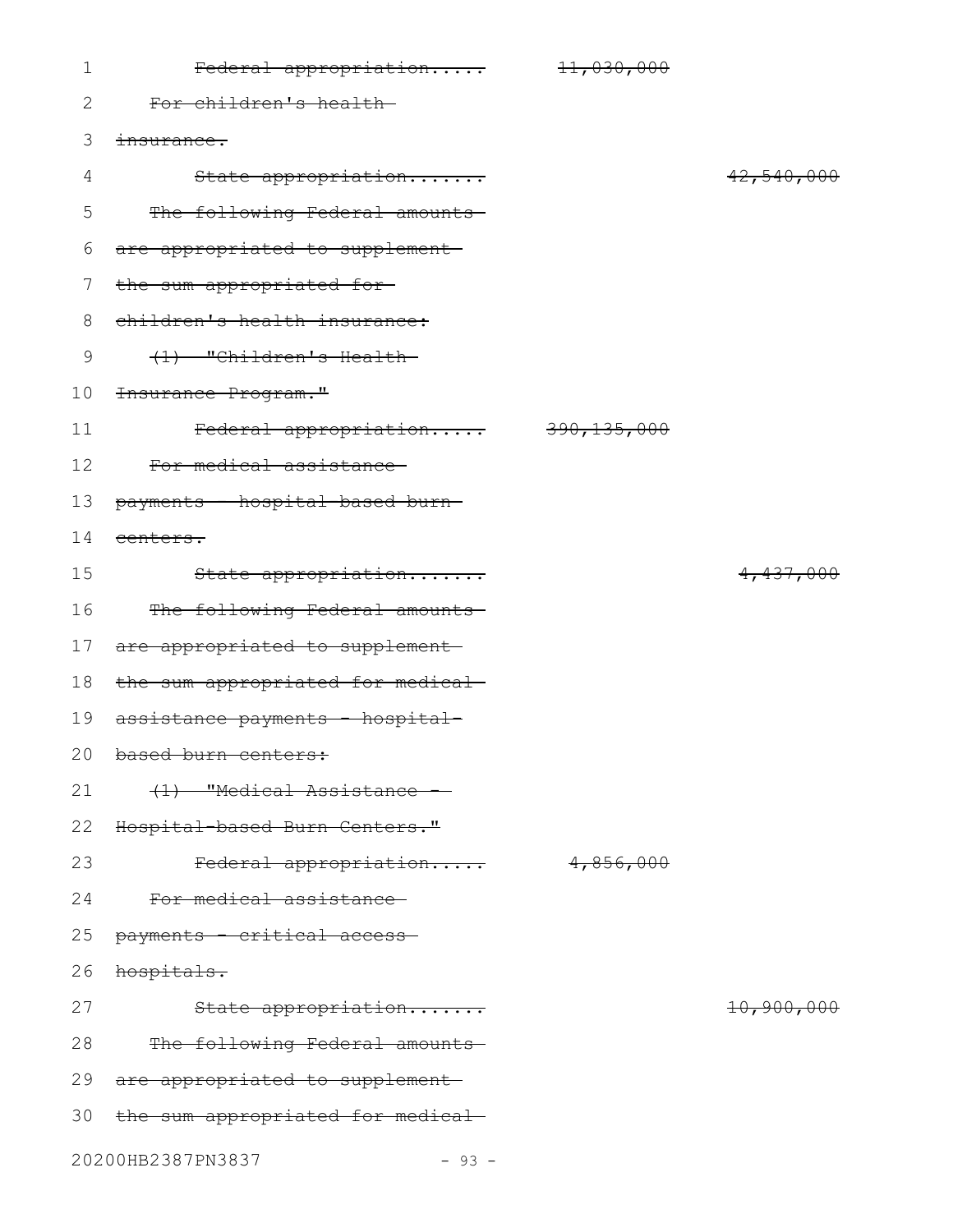| 1  | assistance payments - critical-          |           |                      |
|----|------------------------------------------|-----------|----------------------|
| 2  | access hospitals:                        |           |                      |
| 3  | (1) "Medical Assistance -                |           |                      |
| 4  | Critical Access Hospitals."              |           |                      |
| 5  | Federal appropriation 15,429,000         |           |                      |
| 6  | For medical assistance                   |           |                      |
| 7  | payments - obstetrics and                |           |                      |
| 8  | neonatal services.                       |           |                      |
| 9  | State appropriation                      |           | 3,681,000            |
| 10 | The following Federal amounts            |           |                      |
| 11 | are appropriated to supplement           |           |                      |
| 12 | the sum appropriated for medical-        |           |                      |
| 13 | assistance payments - obstetrics-        |           |                      |
| 14 | and neonatal services:                   |           |                      |
| 15 | (1) "Medical Assistance -                |           |                      |
| 16 | Obstetrics and Neonatal                  |           |                      |
| 17 | <del>Services."</del>                    |           |                      |
| 18 | Federal appropriation                    | 7,311,000 |                      |
| 19 | For medical assistance                   |           |                      |
|    | 20 payments - trauma centers.            |           |                      |
| 21 | State appropriation                      |           | <del>8,656,000</del> |
| 22 | The following Federal amounts            |           |                      |
|    | 23 are appropriated to supplement        |           |                      |
| 24 | the sum appropriated for medical-        |           |                      |
| 25 | <del>assistance payments - trauma-</del> |           |                      |
| 26 | <del>centers:</del>                      |           |                      |
| 27 | (1) "Medical Assistance -                |           |                      |
| 28 | <del>Trauma Centers."</del>              |           |                      |
| 29 | Federal appropriation 9,472,000          |           |                      |
| 30 | For medical assistance-                  |           |                      |
|    | 20200HB2387PN3837<br>$-94 -$             |           |                      |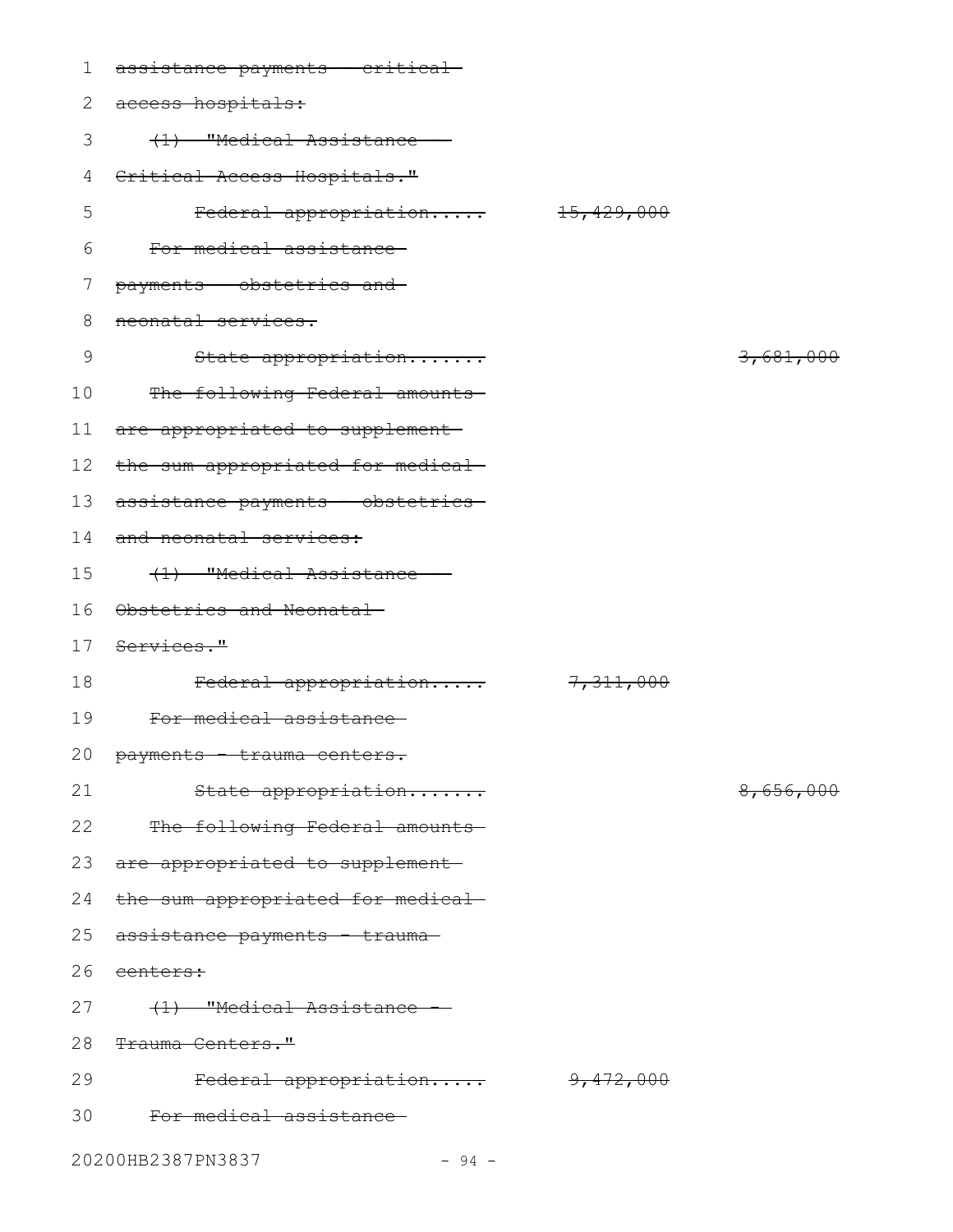| 1  | payments to academic medical-     |                       |                       |
|----|-----------------------------------|-----------------------|-----------------------|
| 2  | centers.                          |                       |                       |
| 3  | State appropriation               |                       | 24,681,000            |
| 4  | The following Federal amounts-    |                       |                       |
| 5  | are appropriated to supplement    |                       |                       |
| 6  | the sum appropriated for medical- |                       |                       |
| 7  | assistance payments to academic   |                       |                       |
| 8  | medical centers:                  |                       |                       |
| 9  | (1) "Medical Assistance -         |                       |                       |
| 10 | Academic Medical Centers."        |                       |                       |
| 11 | Federal appropriation             | <del>27,007,000</del> |                       |
| 12 | For medical assistance            |                       |                       |
| 13 | transportation.                   |                       |                       |
| 14 | State appropriation               |                       | <del>69,653,000</del> |
| 15 | The following Federal amounts     |                       |                       |
| 16 | are appropriated to supplement-   |                       |                       |
| 17 | the sum appropriated for medical- |                       |                       |
| 18 | assistance transportation:        |                       |                       |
| 19 | (1) "Medical Assistance           |                       |                       |
|    | 20 Transportation."               |                       |                       |
| 21 | Federal appropriation             | 85,706,000            |                       |
| 22 | For women's service programs.     |                       |                       |
| 23 | State appropriation               |                       | <del>6,263,000</del>  |
| 24 | The following Federal amounts     |                       |                       |
| 25 | are appropriated to supplement    |                       |                       |
| 26 | the sum appropriated for women's- |                       |                       |
| 27 | service programs:                 |                       |                       |
| 28 | $(1)$ "TANFBG - Alternatives to-  |                       |                       |
| 29 | <del>Abortion."</del>             |                       |                       |
| 30 | Federal appropriation             | 1,000,000             |                       |
|    | 20200HB2387PN3837<br>$-95 -$      |                       |                       |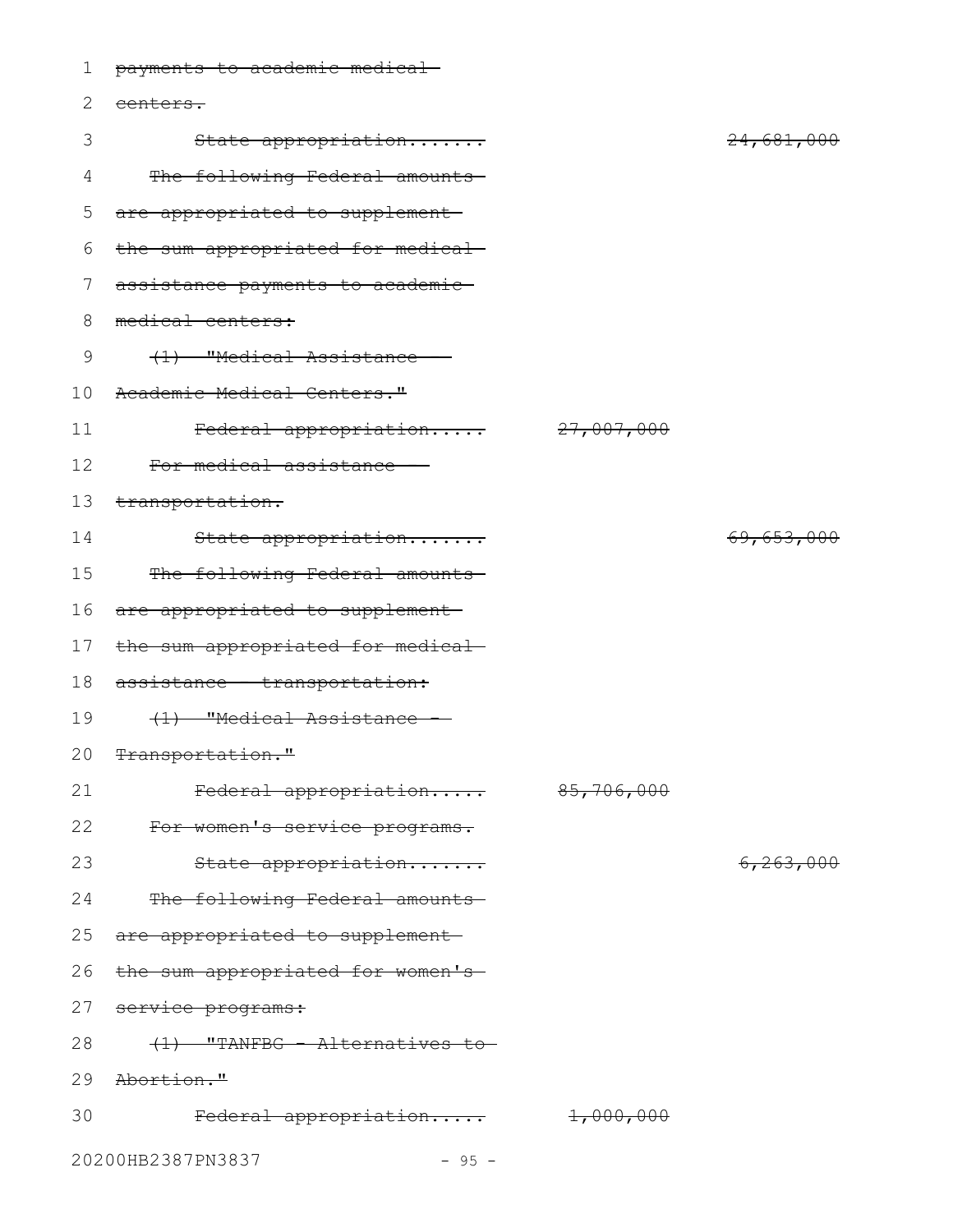| $\mathbf 1$ | For long term care.                 |               |                        |
|-------------|-------------------------------------|---------------|------------------------|
| 2           | State appropriation                 |               | 491, 395, 000          |
| 3           | The following Federal amounts-      |               |                        |
| 4           | are appropriated to supplement-     |               |                        |
| 5           | the sum appropriated for long-      |               |                        |
| 6           | term care:                          |               |                        |
| 7           | (1) "Medical Assistance             |               |                        |
| 8           | Long term Care."                    |               |                        |
| $\mathsf 9$ | Federal appropriation               | 720, 351, 000 |                        |
| 10          | For Community HealthChoices.        |               |                        |
| 11          | State appropriation                 |               | 2,343,340,000          |
| 12          | The following Federal amounts       |               |                        |
| 13          | are appropriated to supplement-     |               |                        |
| 14          | the sum appropriated for-           |               |                        |
| 15          | Community HealthChoices:            |               |                        |
| 16          | (1) "Medical Assistance -           |               |                        |
| 17          | Community HealthChoices."           |               |                        |
| 18          | Federal appropriation 3,931,401,000 |               |                        |
| 19          | For home based and community-       |               |                        |
|             | 20 based services.                  |               |                        |
| 21          | State appropriation                 |               | <del>159,605,000</del> |
| 22          | The following Federal amounts       |               |                        |
| 23          | are appropriated to supplement      |               |                        |
| 24          | the sum appropriated for home-      |               |                        |
| 25          | based and community-based-          |               |                        |
| 26          | services:                           |               |                        |
| 27          | (1) "Medical Assistance -           |               |                        |
| 28          | Home-based and Community-based      |               |                        |
|             | 29 Services."                       |               |                        |
| 30          | Federal appropriation 197,589,000   |               |                        |
|             | 20200HB2387PN3837<br>$-96 -$        |               |                        |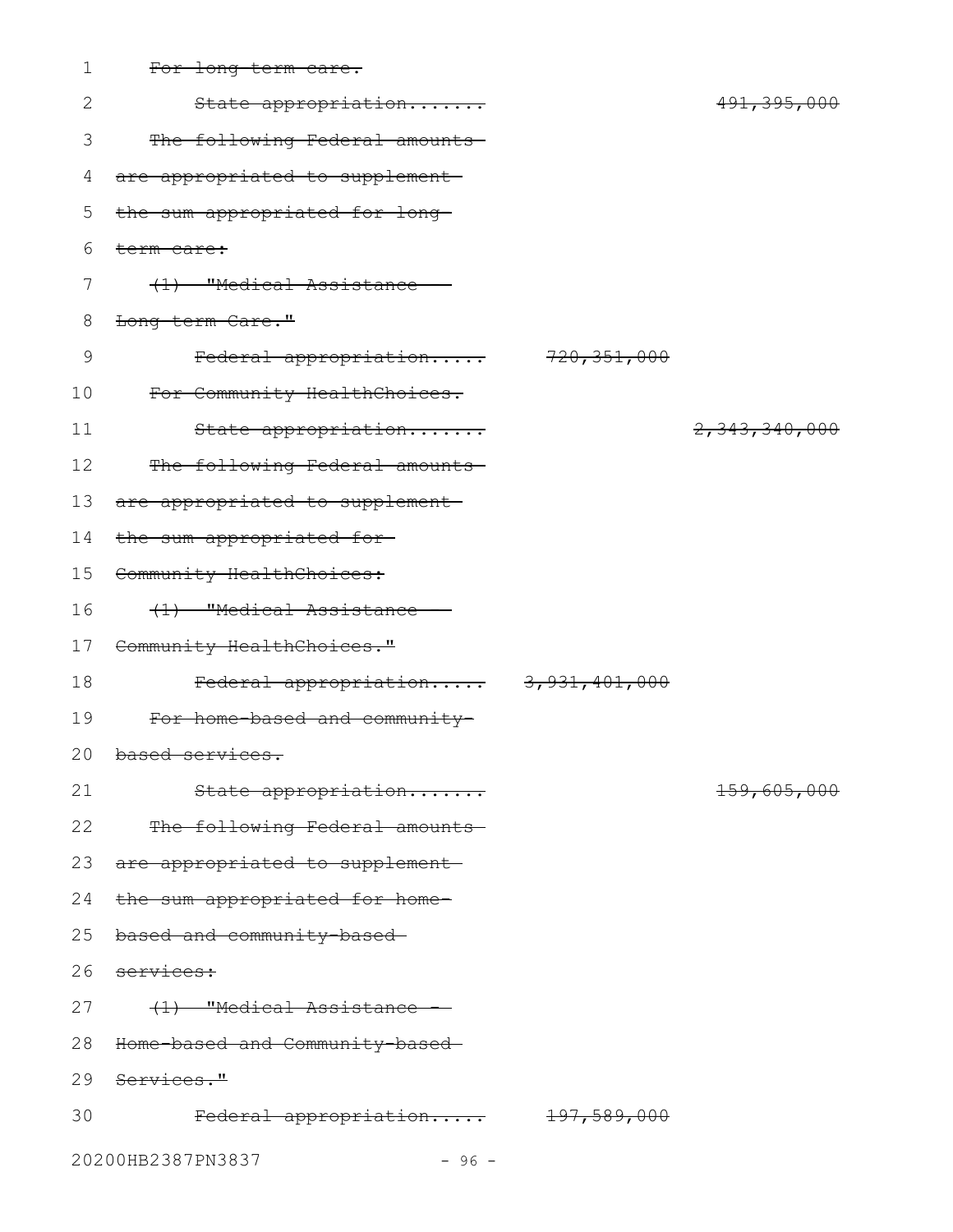| $\mathbf 1$ | For long-term care - managed-      |             |                        |
|-------------|------------------------------------|-------------|------------------------|
| 2           | <del>care.</del>                   |             |                        |
| 3           | State appropriation                |             | <del>156,933,000</del> |
| 4           | The following Federal amounts      |             |                        |
| 5           | are appropriated to supplement     |             |                        |
| 6           | the sum appropriated for long-     |             |                        |
| 7           | term care - managed care.          |             |                        |
| 8           | (1) "Medical Assistance -          |             |                        |
| 9           | Long-term Care - Managed Care."    |             |                        |
| 10          | Federal appropriation              | 171,722,000 |                        |
| 11          | For services to persons with-      |             |                        |
| 12          | disabilities.                      |             |                        |
| 13          | State appropriation                |             | 123,500,000            |
| 14          | The following Federal amounts      |             |                        |
| 15          | are appropriated to supplement     |             |                        |
| 16          | the sum appropriated for services- |             |                        |
| 17          | to persons with disabilities:      |             |                        |
| 18          | (1) "Medical Assistance            |             |                        |
| 19          | Services to Persons with-          |             |                        |
|             | 20 <del>Disabilities."</del>       |             |                        |
| 21          | Federal appropriation 138,007,000  |             |                        |
| 22          | For attendant care.                |             |                        |
| 23          | State appropriation                |             | 50,647,000             |
| 24          | The following Federal amounts-     |             |                        |
| 25          | are appropriated to supplement-    |             |                        |
|             | 26 the sum appropriated for-       |             |                        |
|             | 27 attendant care:                 |             |                        |
| 28          | (1) "Medical Assistance -          |             |                        |
|             | 29 Attendant Care."                |             |                        |
| 30          | Federal appropriation 67,938,000   |             |                        |
|             | 20200HB2387PN3837<br>$-97 -$       |             |                        |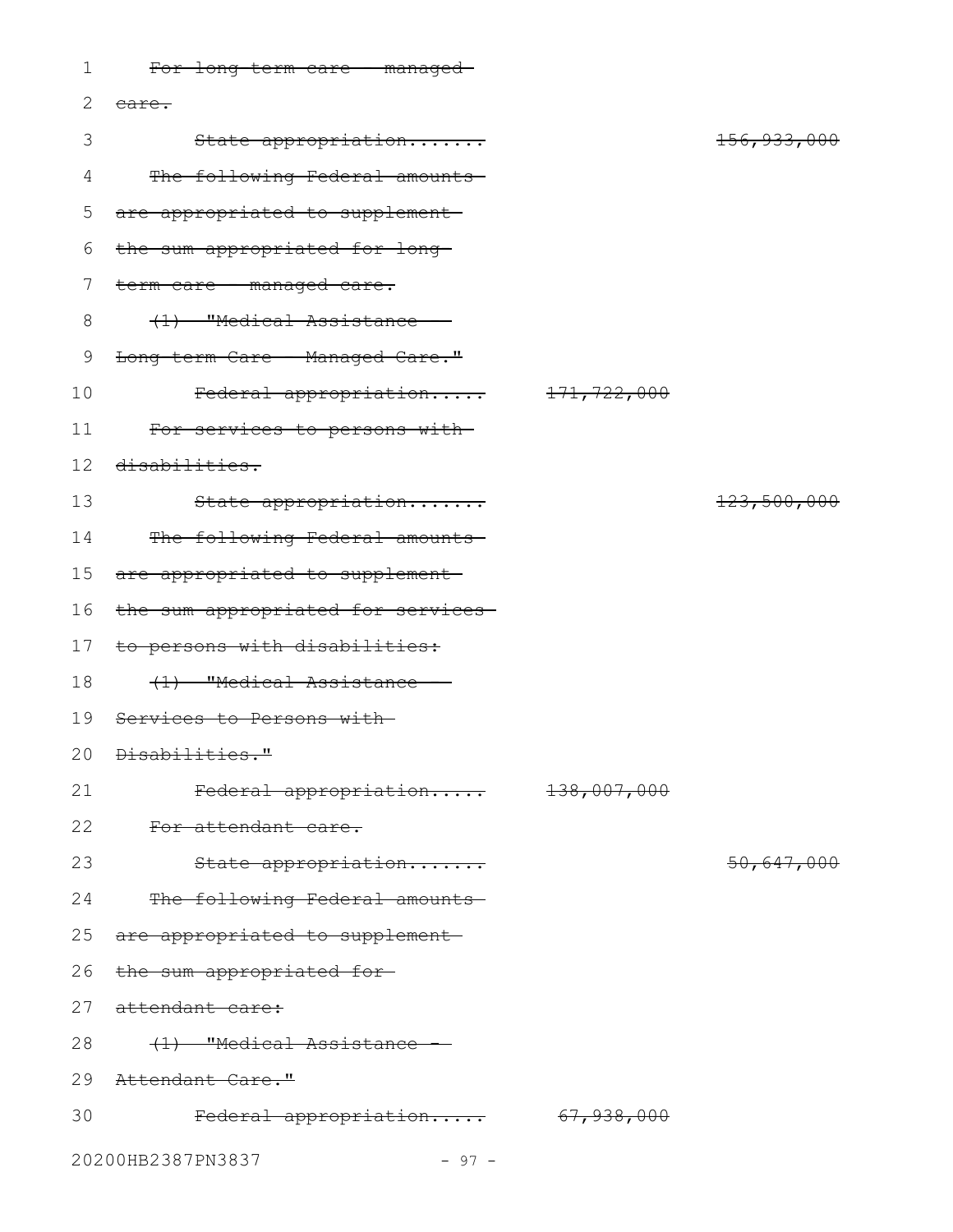| 1  | For intellectual disabilities-     |                       |                          |
|----|------------------------------------|-----------------------|--------------------------|
| 2  | - community-based program, which-  |                       |                          |
| 3  | shall include grants to counties-  |                       |                          |
| 4  | for noninstitutional programs, or- |                       |                          |
| 5  | other county-based human services- |                       |                          |
| 6  | included under the Human Services- |                       |                          |
| 7  | Block Grant Program, exclusive of- |                       |                          |
| 8  | capital improvements.              |                       |                          |
| 9  | State appropriation                |                       | 149,653,000              |
| 10 | The following Federal amounts-     |                       |                          |
| 11 | are appropriated to supplement-    |                       |                          |
| 12 | the sum appropriated for-          |                       |                          |
| 13 | intellectual disabilities -        |                       |                          |
| 14 | community based program:           |                       |                          |
| 15 | (1) "Medical Assistance -          |                       |                          |
| 16 | Community ID Services."            |                       |                          |
| 17 | Federal appropriation              | <del>59,038,000</del> |                          |
| 18 | $(2)$ "SSBG - Community ID-        |                       |                          |
| 19 | <del>Services."</del>              |                       |                          |
| 20 | <del>Federal appropriation</del>   | 7,451,000             |                          |
| 21 | For intellectual disabilities-     |                       |                          |
| 22 | -intermediate care facilities.     |                       |                          |
| 23 | State appropriation                |                       | <del>148, 148, 000</del> |
| 24 | The following Federal amounts      |                       |                          |
| 25 | are appropriated to supplement-    |                       |                          |
| 26 | the sum appropriated for ID/ICF:   |                       |                          |
| 27 | (1) "Medical Assistance            |                       |                          |
| 28 | HD/ICF."                           |                       |                          |
| 29 | Federal appropriation 183,099,000  |                       |                          |
| 30 | For intellectual disabilities-     |                       |                          |
|    | 20200HB2387PN3837<br>$-98 -$       |                       |                          |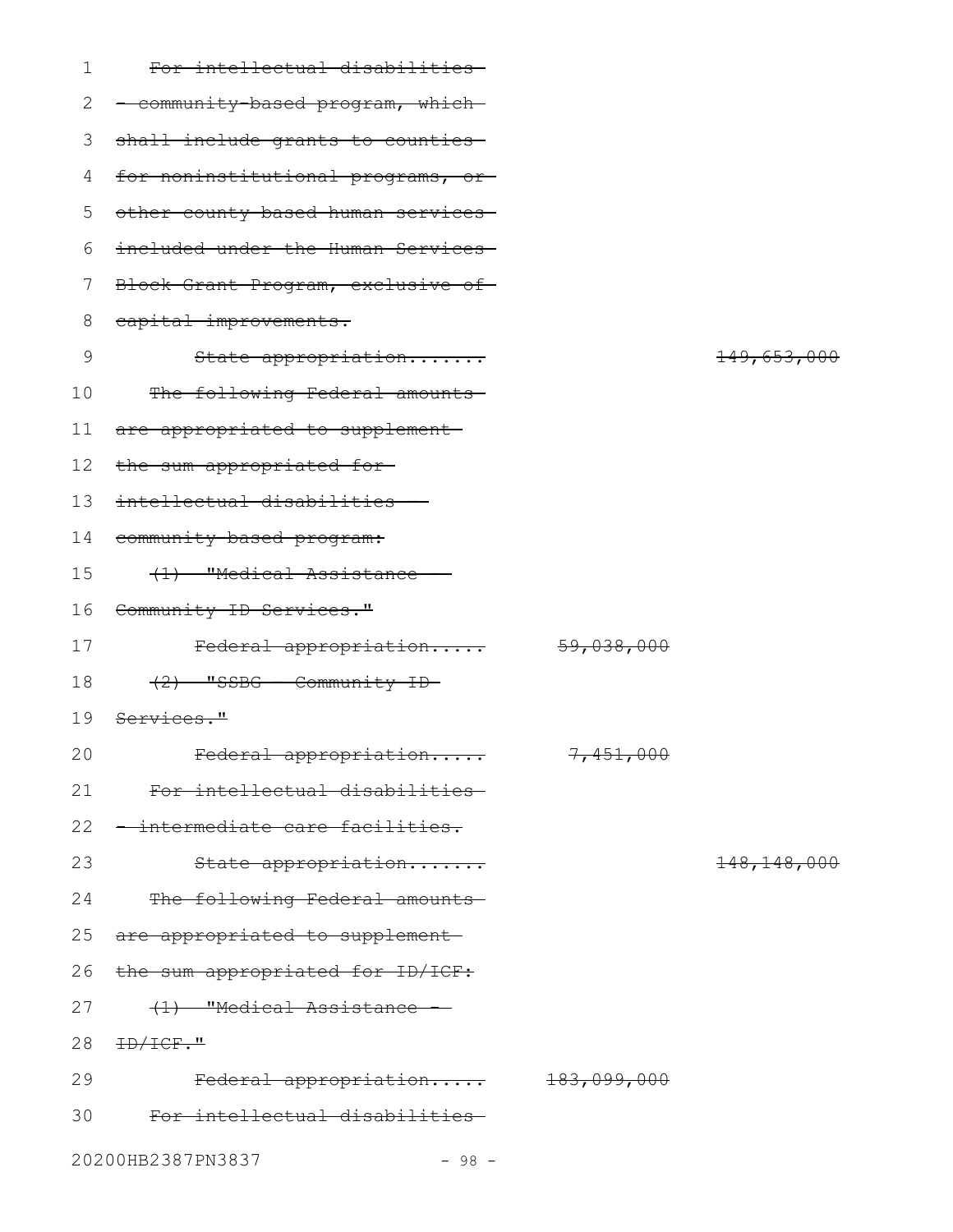| 1  | community waiver program.            |               |
|----|--------------------------------------|---------------|
| 2  | State appropriation                  | 1,728,641,000 |
| 3  | The following Federal amounts        |               |
| 4  | are appropriated to supplement       |               |
| 5  | the sum appropriated for-            |               |
| 6  | intellectual disabilities -          |               |
| 7  | community waiver program:            |               |
| 8  | (1) "Medical Assistance -            |               |
| 9  | Community ID Waiver Program."        |               |
| 10 | Federal appropriation 1,773,989,000  |               |
| 11 | For residential services for-        |               |
| 12 | persons with intellectual-           |               |
| 13 | disabilities in the Lansdowne-       |               |
| 14 | <del>area.</del>                     |               |
| 15 | State appropriation                  | 340,000       |
| 16 | For services to persons with-        |               |
| 17 | autism spectrum disorders,           |               |
| 18 | including oversight, supportive      |               |
| 19 | services and provider training.      |               |
| 20 | State appropriation                  | 30,925,000    |
|    | 21 The following Federal amounts     |               |
|    | 22 are appropriated to supplement-   |               |
| 23 | the sum appropriated for services-   |               |
| 24 | to persons with autism spectrum-     |               |
|    | 25 disorders:                        |               |
| 26 | <del>(1) "Medical Assistance -</del> |               |
|    | 27 Autism Intervention Services."    |               |
| 28 | Federal appropriation 33,839,000     |               |
|    | 29 For behavioral health services    |               |
|    | 30 or other county-based human-      |               |
|    | 20200HB2387PN3837<br>$-99 -$         |               |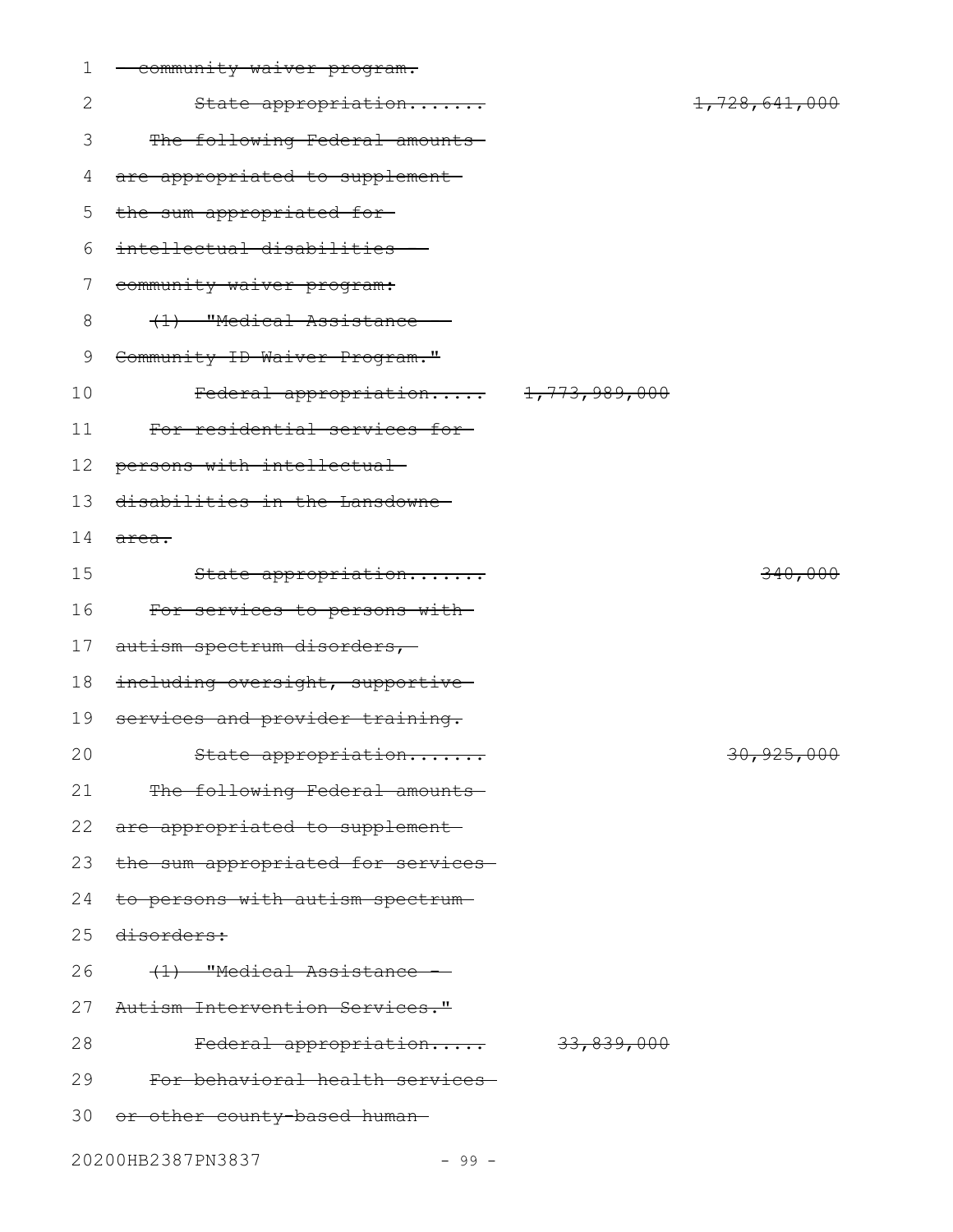| $\mathbf{1}$ | services included under the Human-  |           |                    |
|--------------|-------------------------------------|-----------|--------------------|
| $\mathbf{2}$ | Services Block Grant Program.       |           |                    |
| 3            | State appropriation                 |           | 57, 149, 000       |
| 4            | The following Federal amounts       |           |                    |
| 5            | are appropriated to supplement-     |           |                    |
| 6            | the sum appropriated for-           |           |                    |
| 7            | behavioral health services or       |           |                    |
| 8            | other county-based human services-  |           |                    |
| 9            | included under the Human Services-  |           |                    |
| 10           | Block Grant Program:                |           |                    |
| 11           | (1) "Access to Medication-          |           |                    |
| 12           | Assisted Treatment."                |           |                    |
| 13           | Federal appropriation               | 1,500,000 |                    |
| 14           | For special pharmaceutical-         |           |                    |
| 15           | services for atypical               |           |                    |
| 16           | antipsychotic drug therapy for-     |           |                    |
| 17           | persons residing in the community   |           |                    |
| 18           | who suffer from schizophrenia.      |           |                    |
| 19           | State appropriation                 |           | <del>952,000</del> |
| 20           | For payments and services to-       |           |                    |
| 21           | counties for children and youth-    |           |                    |
| 22           | programs and for the care of-       |           |                    |
| 23           | delinquent and dependent-           |           |                    |
| 24           | children. This appropriation-       |           |                    |
| 25           | funding level is sufficient for-    |           |                    |
| 26           | an aggregate child welfare needs-   |           |                    |
| 27           | based budget allocation for the-    |           |                    |
| 28           | current fiscal year at-             |           |                    |
| 29           | $$1,988,940,880.$ The department    |           |                    |
| 30           | may use up to \$45,150,900 of this- |           |                    |
|              | 20200HB2387PN3837<br>$-100 -$       |           |                    |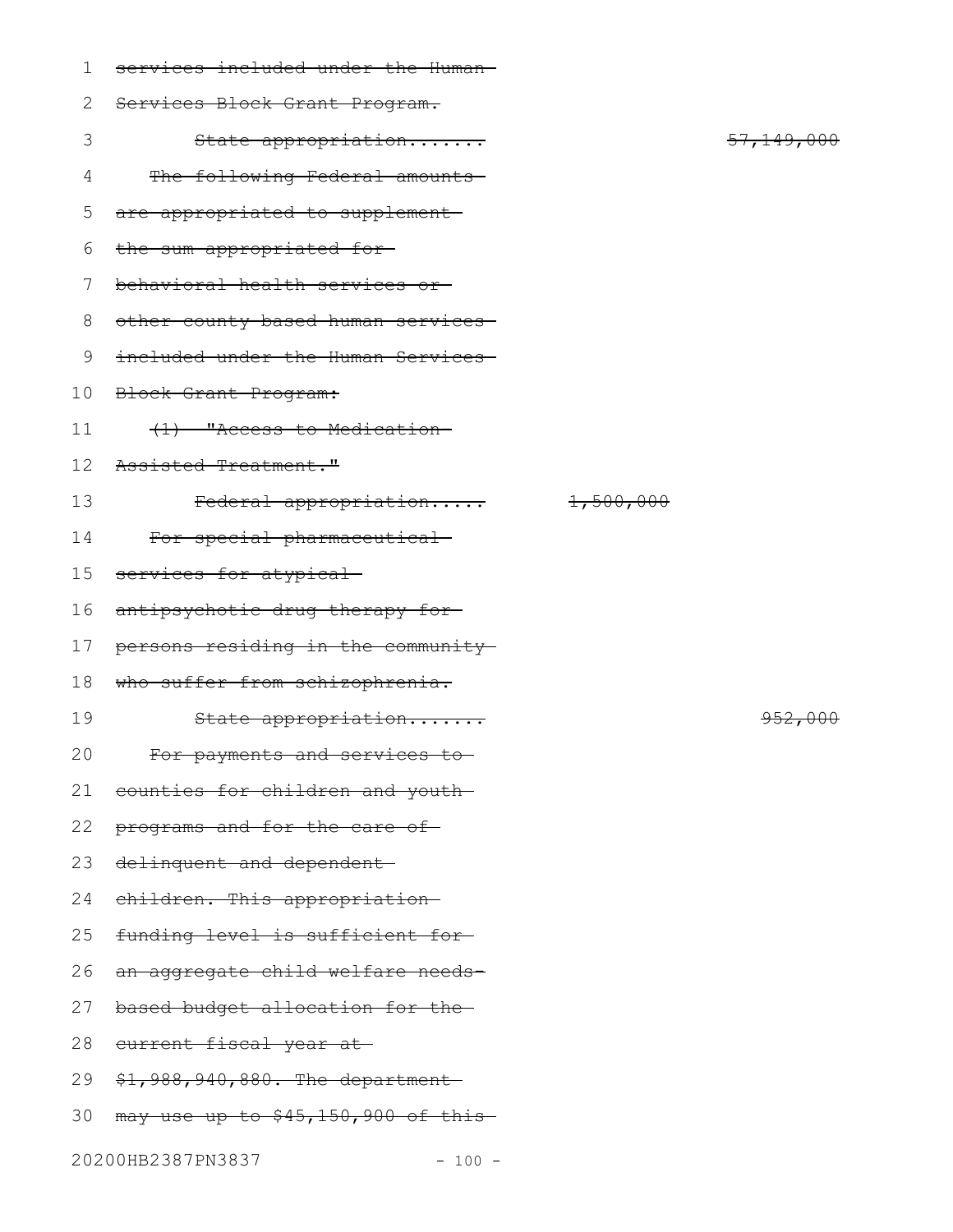| 1  | appropriation to fund contracts-            |                        |                  |
|----|---------------------------------------------|------------------------|------------------|
| 2  | for adoption services. The-                 |                        |                  |
| 3  | department may also use funds-              |                        |                  |
| 4  | from this appropriation for-                |                        |                  |
| 5  | assistance to counties in meeting           |                        |                  |
| 6  | Federal reimbursement                       |                        |                  |
| 7  | documentation requirements.                 |                        |                  |
| 8  | State appropriation                         |                        | 1, 259, 322, 000 |
| 9  | The following Federal amounts-              |                        |                  |
| 10 | are appropriated to supplement              |                        |                  |
| 11 | the sum appropriated for payments-          |                        |                  |
| 12 | and services to counties for-               |                        |                  |
| 13 | children and youth programs and             |                        |                  |
| 14 | <del>child abuse and neglect-</del>         |                        |                  |
| 15 | <del>prevention:</del>                      |                        |                  |
| 16 | (1) "Child Welfare Services."               |                        |                  |
| 17 | Federal appropriation                       | <del>13,735,000</del>  |                  |
| 18 | $(2)$ "Child Welfare - Title-               |                        |                  |
| 19 | $\pm\sqrt{-E}$ ."                           |                        |                  |
| 20 | Federal appropriation                       | <del>385,369,000</del> |                  |
| 21 | (3) "Medical Assistance -                   |                        |                  |
|    | 22 Child Welfare."                          |                        |                  |
| 23 | Federal appropriation 1,438,000             |                        |                  |
| 24 | $(4)$ "TANFBG - Child Welfare."             |                        |                  |
| 25 | Federal appropriation 58,508,000            |                        |                  |
| 26 | (5) "SSBG - Child Welfare."                 |                        |                  |
| 27 | $\text{Federal approximation}$ $12,021,000$ |                        |                  |
| 28 | (6) "Child Welfare Training-                |                        |                  |
| 29 | and Certification."                         |                        |                  |
| 30 | Federal appropriation 16,665,000            |                        |                  |
|    | 20200HB2387PN3837<br>$-101 -$               |                        |                  |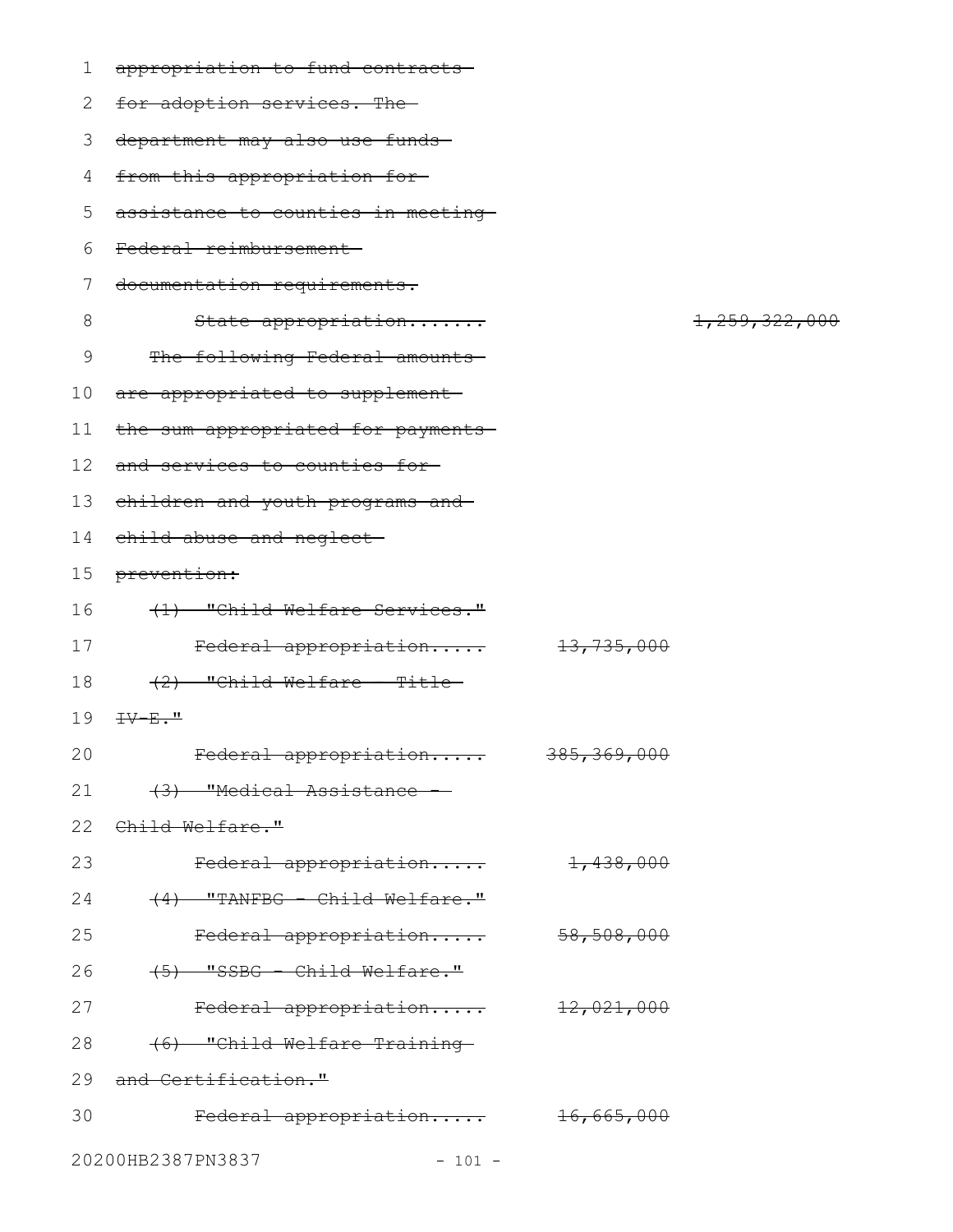| $\mathbf 1$   | (7) "Community-based Family-           |                    |            |
|---------------|----------------------------------------|--------------------|------------|
| 2             | Resource and Support."                 |                    |            |
| 3             | Federal appropriation                  | <del>143,000</del> |            |
| 4             | (8) "Child Abuse Prevention-           |                    |            |
| 5             | and Treatment."                        |                    |            |
| 6             | Federal appropriation 4,000,000        |                    |            |
| 7             | (9) "Title IV-B - Caseworker-          |                    |            |
| 8             | Visits."                               |                    |            |
| $\mathcal{G}$ | Federal appropriation 1,365,000        |                    |            |
| 10            | (10) "Children's Justice               |                    |            |
| 11            | <del>Act."</del>                       |                    |            |
| 12            | Federal appropriation                  | 1,150,000          |            |
|               | 13 For community-based family          |                    |            |
| 14            | <del>centers.</del>                    |                    |            |
| 15            | State appropriation                    |                    | 18,558,000 |
|               | 16 The following Federal amounts       |                    |            |
| 17            | are appropriated to supplement-        |                    |            |
| 18            | the sum appropriated for-              |                    |            |
| 19            | community based family centers:        |                    |            |
|               | 20 (1) "Family Preservation -          |                    |            |
| 21            | Family Centers."                       |                    |            |
| 22            |                                        |                    |            |
|               | Federal appropriation 2,691,000        |                    |            |
| 23            | (2) "Family Resource and               |                    |            |
| 24            | Support - Family Centers."             |                    |            |
| 25            | Federal appropriation                  | 480,000            |            |
|               | 26 <del>(3) "Title IV-B - Family</del> |                    |            |
|               | 27 <del>Centers."</del>                |                    |            |
| 28            | Federal appropriation 5,871,000        |                    |            |
| 29            | <del>(4) "MCH - Early Childhood-</del> |                    |            |
|               | 30 <del>Home Visiting."</del>          |                    |            |

20200HB2387PN3837 - 102 -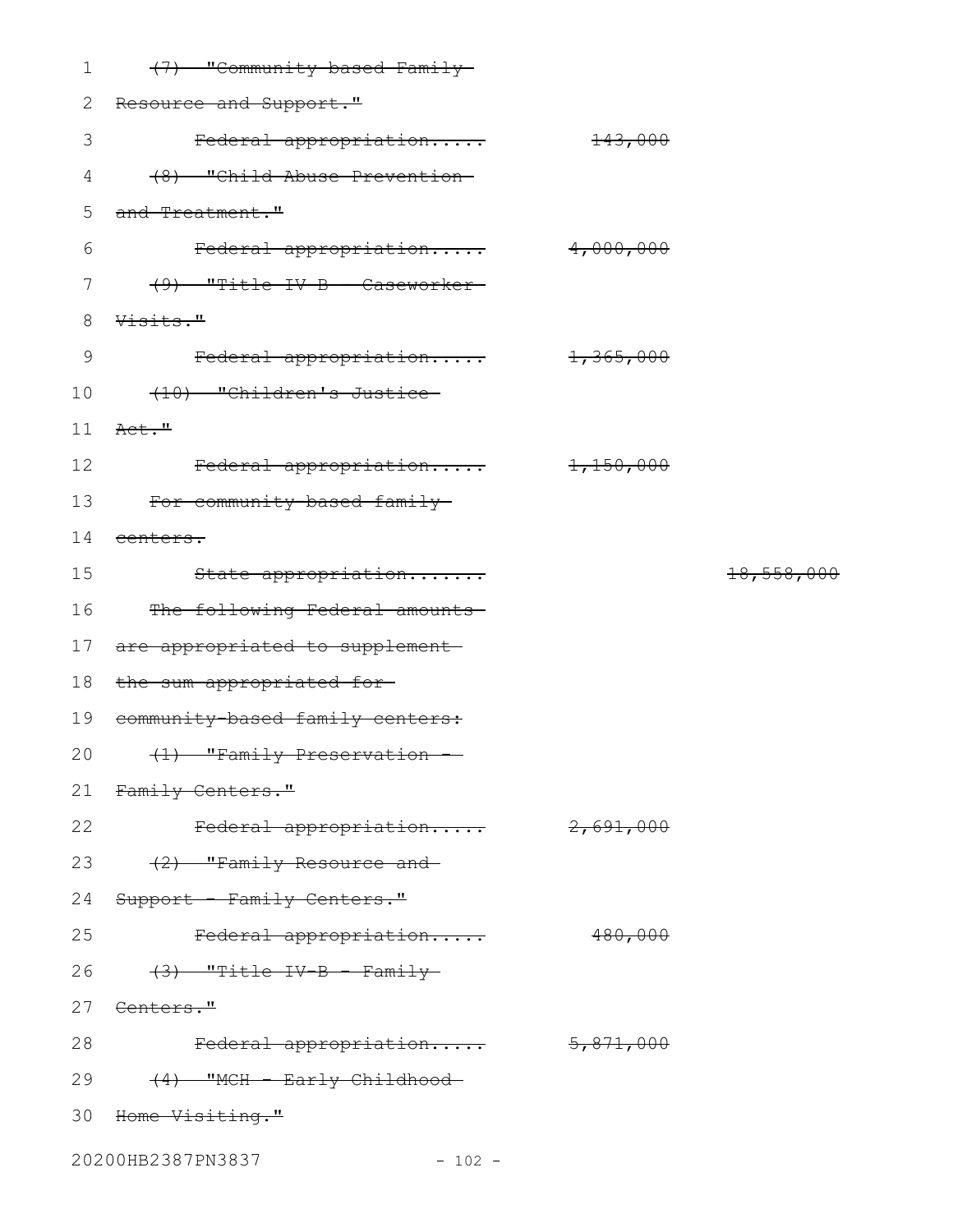| $\mathbf 1$     | Federal appropriation             | <del>16,300,000</del> |               |
|-----------------|-----------------------------------|-----------------------|---------------|
| $\mathbf{2}$    | For child-care services.          |                       |               |
| 3               | State appropriation               |                       | 156, 482, 000 |
| 4               | The following Federal amounts     |                       |               |
| 5               | are appropriated to supplement    |                       |               |
| 6               | the sum appropriated for child-   |                       |               |
| 7               | care services:                    |                       |               |
| 8               | $(1)$ "CCDFBG - Child-care-       |                       |               |
| 9               | Services."                        |                       |               |
| 10              | Federal appropriation 392,812,000 |                       |               |
| 11              | $(2)$ "CCDFBG - School Age."      |                       |               |
| 12              | Federal appropriation 1,260,000   |                       |               |
| 13              | $(3)$ "SSBG - Child-care-         |                       |               |
| 14              | Services."                        |                       |               |
| 15              | Federal appropriation 30,977,000  |                       |               |
| 16              | (4) "Head Start Collaboration-    |                       |               |
| 17 <sub>2</sub> | Project."                         |                       |               |
| 18              | Federal appropriation             | 242,000               |               |
| 19              | For child-care assistance         |                       |               |
|                 | 20 program.                       |                       |               |
| 21              | State appropriation               |                       | 109,885,000   |
| 22              | The following Federal amounts     |                       |               |
|                 | 23 are appropriated to supplement |                       |               |
| 24              | the sum appropriated for the-     |                       |               |
| 25              | child-care assistance program:    |                       |               |
| 26              | $(1)$ "TANFBG - Child-care-       |                       |               |
| 27              | <del>Assistance."</del>           |                       |               |
| 28              | Federal appropriation 152,214,000 |                       |               |
| 29              | $(2)$ "CCDFBG - Child-care-       |                       |               |
| 30              | <del>Assistance."</del>           |                       |               |
|                 |                                   |                       |               |

20200HB2387PN3837 - 103 -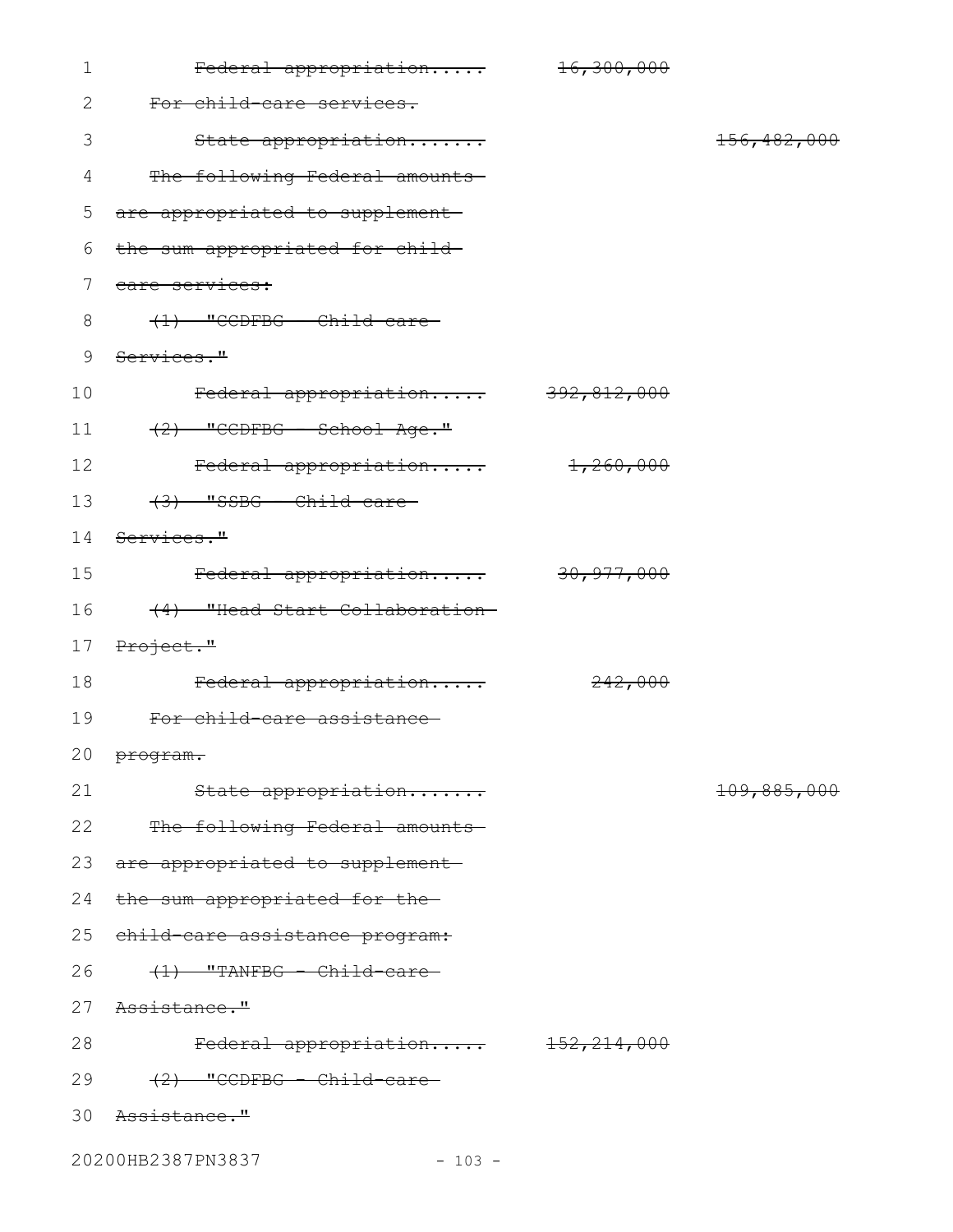| $\mathbf 1$ | Federal appropriation 85,356,000   |                      |               |
|-------------|------------------------------------|----------------------|---------------|
| 2           | $(3)$ "SNAP - Child-care-          |                      |               |
| 3           | Assistance."                       |                      |               |
| 4           | Federal appropriation              | $1$ , 678, 000       |               |
| 5           | For the Nurse Family               |                      |               |
| 6           | Partnership program.               |                      |               |
| 7           | State appropriation                |                      | 13, 178, 000  |
| 8           | The following Federal amounts-     |                      |               |
| 9           | are appropriated to supplement-    |                      |               |
| 10          | the sum appropriated for the-      |                      |               |
| 11          | Nurse Family Partnership program:  |                      |               |
| 12          | (1) "Medical Assistance -          |                      |               |
| 13          | Nurse Family Partnership."         |                      |               |
| 14          | Federal appropriation              | <del>2,544,000</del> |               |
| 15          | For early intervention-            |                      |               |
|             |                                    |                      |               |
| 16          | services.                          |                      |               |
| 17          | State appropriation                |                      | 161, 432, 000 |
| 18          | The following Federal amounts-     |                      |               |
| 19          | are appropriated to supplement     |                      |               |
|             | 20 the sum appropriated for early- |                      |               |
| 21          | intervention services:             |                      |               |
| 22          | (1) "Medical Assistance            |                      |               |
| 23          | <del>Early Intervention."</del>    |                      |               |
| 24          | Federal appropriation 63,988,000   |                      |               |
| 25          | (2) "Education for Children-       |                      |               |
| 26          | with Disabilities - Early          |                      |               |
| 27          | Intervention."                     |                      |               |
| 28          | Federal appropriation 15,136,000   |                      |               |
| 29          | For domestic violence              |                      |               |

20200HB2387PN3837 - 104 -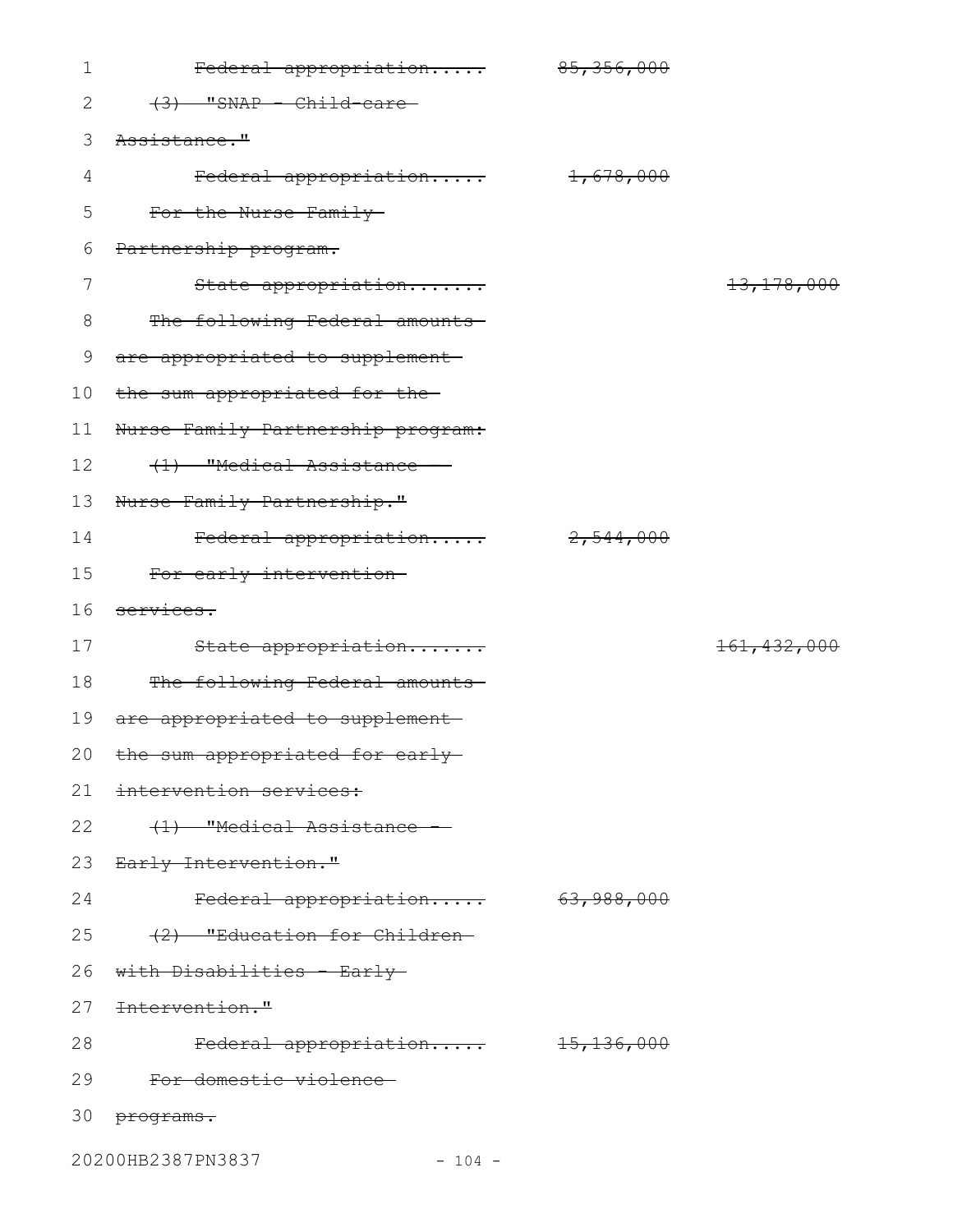| $\mathbf 1$  | State appropriation                |           | 19,093,000           |
|--------------|------------------------------------|-----------|----------------------|
| $\mathbf{2}$ | The following Federal amounts-     |           |                      |
| 3            | are appropriated to supplement     |           |                      |
| 4            | the sum appropriated for domestic- |           |                      |
| 5            | violence programs:                 |           |                      |
| 6            | (1) "Family Violence-              |           |                      |
| 7            | Prevention Services."              |           |                      |
| $8\,$        | Federal appropriation              | 3,739,000 |                      |
| 9            | (2) "SSBG - Domestic Violence      |           |                      |
| 10           | Programs."                         |           |                      |
| 11           | Federal appropriation              | 5,705,000 |                      |
| 12           | For rape crisis programs.          |           |                      |
| 13           | State appropriation                |           | 10,921,000           |
| 14           | The following Federal amounts      |           |                      |
| 15           | are appropriated to supplement-    |           |                      |
| 16           | the sum appropriated for rape-     |           |                      |
| 17           | erisis programs:                   |           |                      |
| 18           | (1) "SSBG - Rape Crisis."          |           |                      |
| 19           | Federal appropriation              | 1,721,000 |                      |
| 20           | For breast cancer screening.       |           |                      |
| 21           | State appropriation                |           | <del>1,723,000</del> |
| 22           | The following Federal amounts      |           |                      |
| 23           | are appropriated to supplement-    |           |                      |
| 24           | the sum appropriated for breast-   |           |                      |
| 25           | cancer screening:                  |           |                      |
| 26           | (1) "SSBG - Family Planning."      |           |                      |
| 27           | Federal appropriation              | 2,000,000 |                      |
| 28           | For the Human Services             |           |                      |
| 29           | Development Fund.                  |           |                      |
| 30           | State appropriation                |           | 13,460,000           |
|              | 20200HB2387PN3837<br>$-105 -$      |           |                      |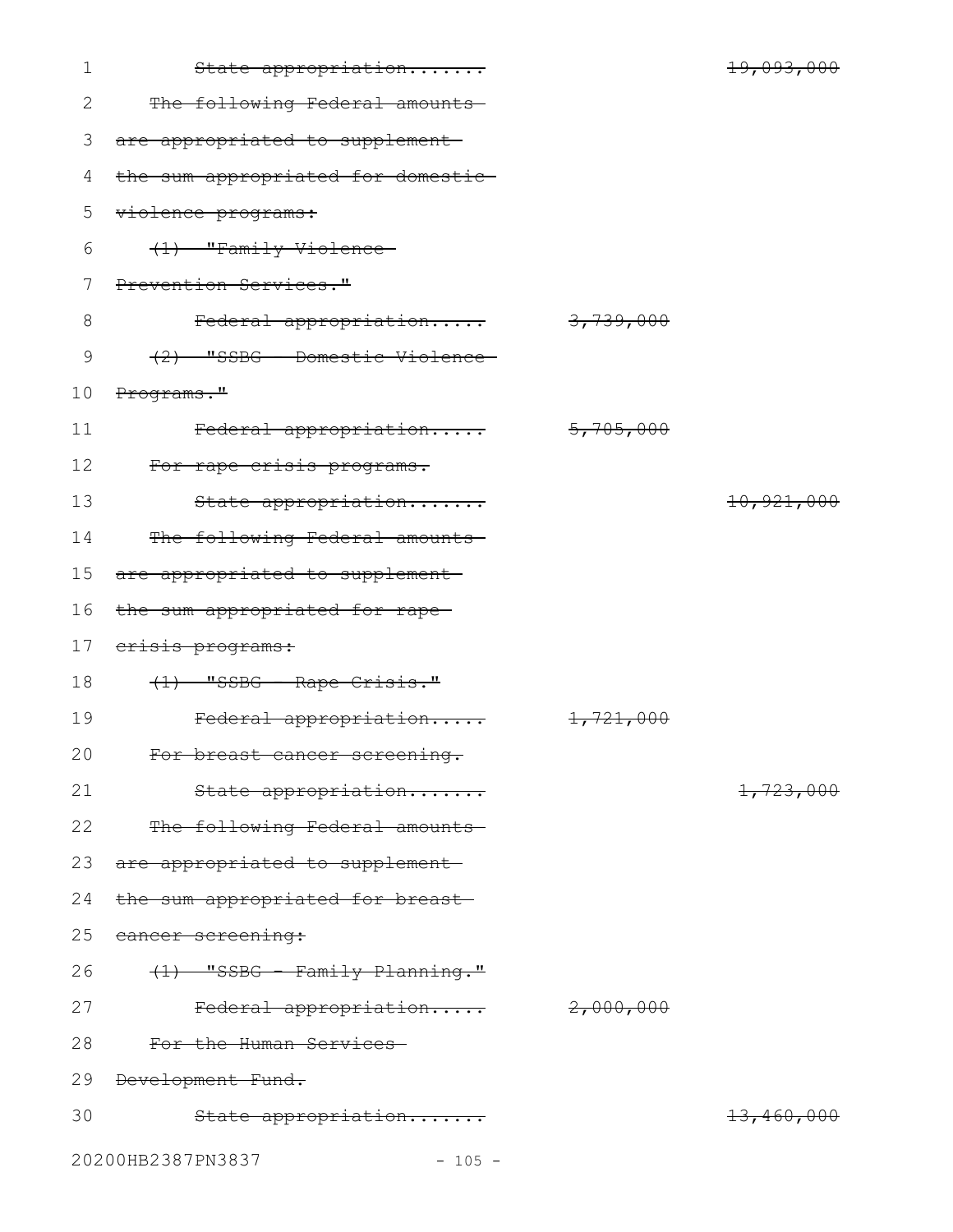| 1               | For legal services.                   |           |                         |
|-----------------|---------------------------------------|-----------|-------------------------|
| 2               | State appropriation                   |           | 2,661,000               |
| 3               | The following Federal amounts-        |           |                         |
| 4               | are appropriated to supplement-       |           |                         |
| 5               | the sum appropriated for legal-       |           |                         |
| 6               | services:                             |           |                         |
| 7               | (1) "SSBG - Legal Services."          |           |                         |
| 8               | Federal appropriation                 | 5,049,000 |                         |
| $\mathcal{G}$   | For provision of services to-         |           |                         |
| 10 <sub>o</sub> | the homeless or other county-         |           |                         |
| 11              | based human services included-        |           |                         |
| 12              | under the Human Services Block-       |           |                         |
| 13              | Grant Program.                        |           |                         |
| 14              | State appropriation                   |           | <del>18,496,000</del>   |
| 15              | The following Federal amounts-        |           |                         |
| 16              | are appropriated to supplement        |           |                         |
| 17              | the sum appropriated for services-    |           |                         |
| 18              | to the homeless:                      |           |                         |
| 19              | $(1)$ "SSBG - Homeless-               |           |                         |
|                 | 20 Services."                         |           |                         |
| 21              | Federal appropriation                 | 4,183,000 |                         |
| 22              | For 211 communications.               |           |                         |
| 23              | State appropriation                   |           | 750,000                 |
| 24              | For health program assistance-        |           |                         |
| 25              | and services.                         |           |                         |
| 26              | State appropriation                   |           | <del>13, 325, 000</del> |
| 27              | For services for the visually-        |           |                         |
| 28              | impaired.                             |           |                         |
| 29              | State appropriation                   |           | 3,102,000               |
|                 | 30 Section 223. Insurance Department. |           |                         |
|                 | 20200HB2387PN3837<br>$-106 -$         |           |                         |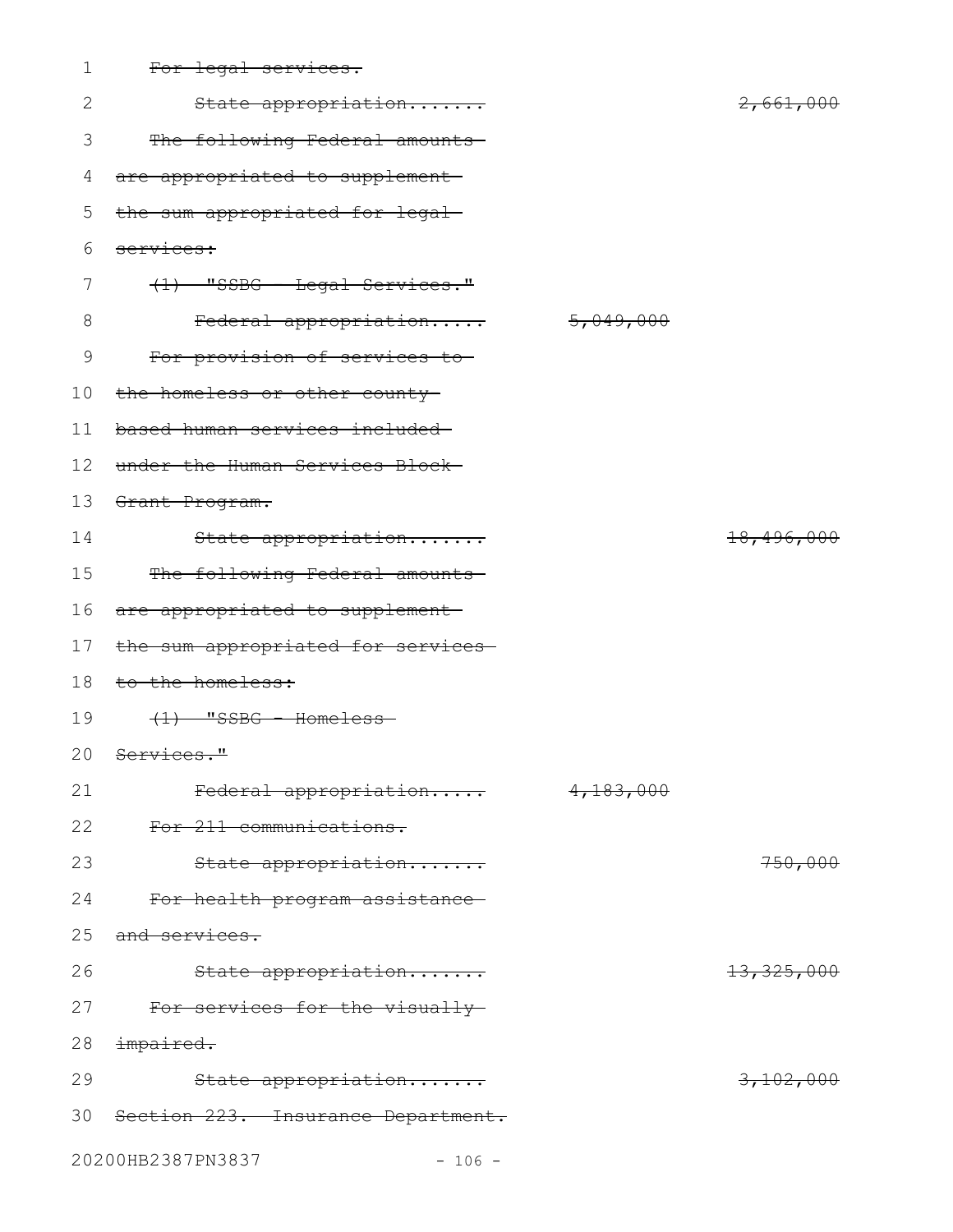|  | The fallowing smaunts are            |  |
|--|--------------------------------------|--|
|  | <del>the rorrowing amounts are</del> |  |

| 2  | appropriated from the General-                 |                    |                       |
|----|------------------------------------------------|--------------------|-----------------------|
| 3  | Fund to the Insurance Department               |                    |                       |
| 4  | for the current fiscal year: Federal           |                    | State                 |
| 5  | The following Federal amounts                  |                    |                       |
| 6  | are appropriated to the Insurance-             |                    |                       |
| 7  | Department:                                    |                    |                       |
| 8  | (1) "Health Insurance Premium-                 |                    |                       |
| 9  | Review."                                       |                    |                       |
| 10 | $\text{Federal approximation}$ $1,000,000$     |                    |                       |
| 11 | (2) "Insurance Market-                         |                    |                       |
| 12 | Reform."                                       |                    |                       |
| 13 | Federal appropriation 5,000,000                |                    |                       |
| 14 | Section 224. Department of Labor and Industry. |                    |                       |
| 15 | The following amounts are-                     |                    |                       |
| 16 | appropriated from the General-                 |                    |                       |
| 17 | Fund to the Department of Labor                |                    |                       |
| 18 | and Industry for the current-                  |                    |                       |
| 19 | <del>fiscal year:</del>                        | <del>Federal</del> | State                 |
| 20 | For general government-                        |                    |                       |
| 21 | operations of the Department of                |                    |                       |
| 22 | Labor and Industry.                            |                    |                       |
| 23 | State appropriation                            |                    | <del>13,799,000</del> |
| 24 | The following Federal amounts                  |                    |                       |
| 25 | are appropriated to supplement-                |                    |                       |
| 26 | the sum appropriated for general-              |                    |                       |
| 27 | government operations:                         |                    |                       |
| 28 | (1) "Workforce Innovation and                  |                    |                       |
| 29 | <del>Opportunity Act</del>                     |                    |                       |
| 30 | Administration."                               |                    |                       |

20200HB2387PN3837 - 107 -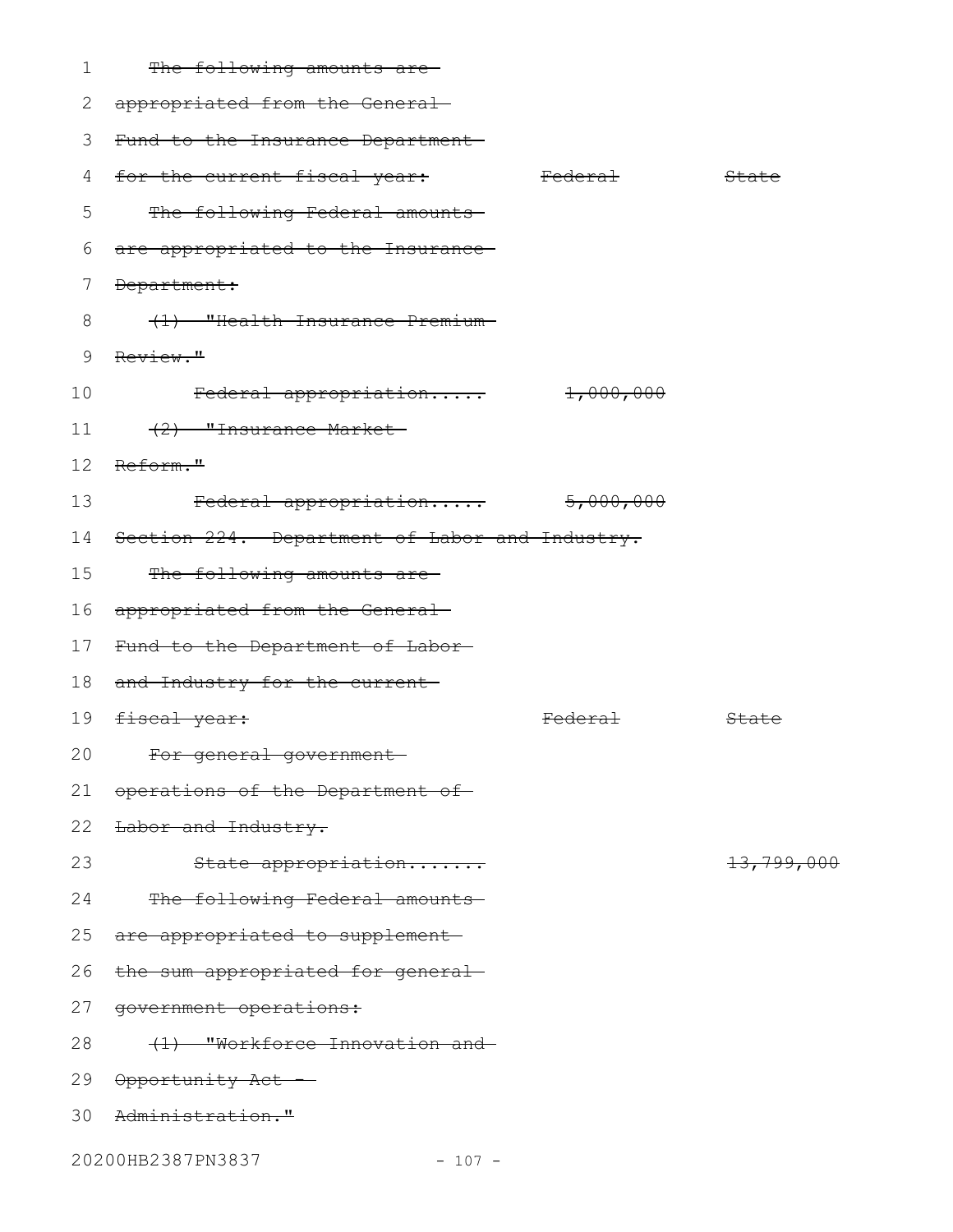| $\mathbf 1$                   | Federal appropriation             | <del>13,000,000</del> |                    |
|-------------------------------|-----------------------------------|-----------------------|--------------------|
| 2                             | $(2)$ (Reserved).                 |                       |                    |
| 3                             | (3) "Community Service and        |                       |                    |
| 4                             | Corps."                           |                       |                    |
| 5                             | Federal appropriation 13,097,000  |                       |                    |
| 6                             | $(4)$ "Disability-                |                       |                    |
| 7                             | Determination."                   |                       |                    |
| 8                             | Federal appropriation 146,699,000 |                       |                    |
| 9                             | $(5)$ "New Hires."                |                       |                    |
| 10                            | Federal appropriation 1,534,000   |                       |                    |
| 11                            | For occupational and              |                       |                    |
| 12                            | industrial safety.                |                       |                    |
| 13                            | State appropriation               |                       | 2,947,000          |
| 14                            | The following Federal amounts     |                       |                    |
| 15                            | are appropriated to supplement-   |                       |                    |
| 16                            | the sum appropriated for-         |                       |                    |
| 17                            | occupational and industrial-      |                       |                    |
| 18                            | safety:                           |                       |                    |
| 19                            | (1) "Lead Certification and       |                       |                    |
|                               | 20 Accreditation."                |                       |                    |
| 21                            | Federal appropriation             | 260,000               |                    |
| 22                            | For occupational disease          |                       |                    |
| 23                            | payments.                         |                       |                    |
| 24                            | State appropriation               |                       | <del>299,000</del> |
| 25                            | For transfer from the General     |                       |                    |
| 26                            | Fund to the Vocational            |                       |                    |
| 27                            | Rehabilitation Fund for work of   |                       |                    |
| 28                            | the State Board of Vocational-    |                       |                    |
| 29                            | Rehabilitation.                   |                       |                    |
| 30                            | State appropriation               |                       | 47,942,000         |
| 20200HB2387PN3837<br>$-108 -$ |                                   |                       |                    |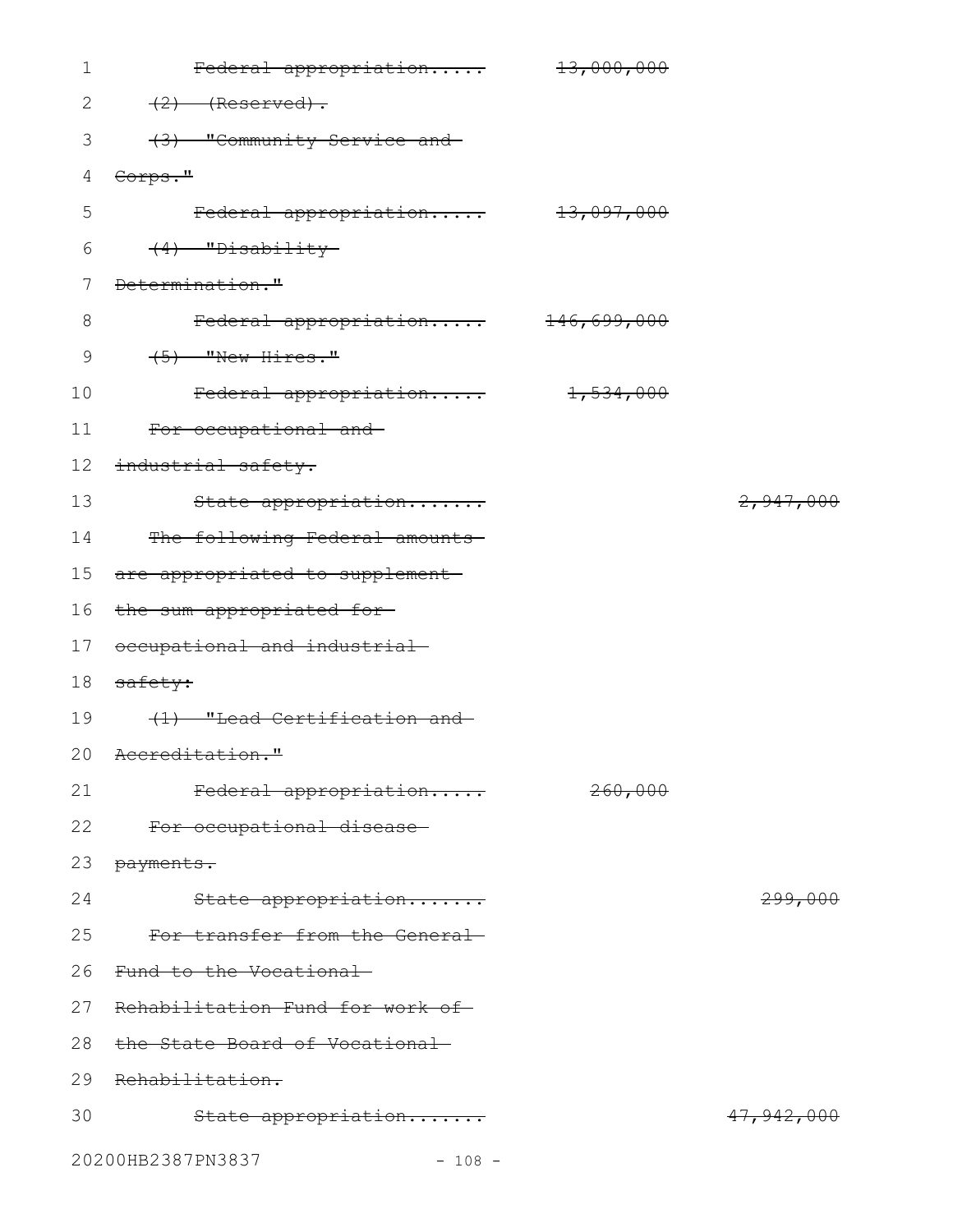| 1  | For supported employment.                |           |
|----|------------------------------------------|-----------|
| 2  | State appropriation                      | 397,000   |
| 3  | For centers for independent-             |           |
| 4  | <del>living, including independent</del> |           |
| 5  | living services purchased by-            |           |
| 6  | Office of Vocational-                    |           |
| 7  | Rehabilitation district offices.         |           |
| 8  | State appropriation                      | 1,950,000 |
| 9  | To carry out the provisions of-          |           |
| 10 | section 306(h) of the act of June-       |           |
| 11 | 2, 1915 (P.L.736, No.338), known-        |           |
| 12 | as the Workers' Compensation Act.        |           |
| 13 | State appropriation                      | 413,000   |
| 14 | For assistive technology                 |           |
| 15 | financing.                               |           |
| 16 | State appropriation                      | 475,000   |
| 17 | For assistive technology                 |           |
| 18 | demonstration and training.              |           |
| 19 | State appropriation                      | 450,000   |
| 20 | The following Federal amounts            |           |
|    | 21 are appropriated for employment       |           |
| 22 | services:                                |           |
| 23 | (1) "Reed Act - Unemployment-            |           |
| 24 | Insurance." For administrative           |           |
| 25 | expenses of the unemployment-            |           |
| 26 | insurance program.                       |           |
| 27 | Federal appropriation 5,000,000          |           |
| 28 | <del>(2) "Reed Act - Employment-</del>   |           |
|    | 29 Services and Unemployment-            |           |
|    | 30 <del>Insurance."</del>                |           |
|    | 20200HB2387PN3837<br>$-109 -$            |           |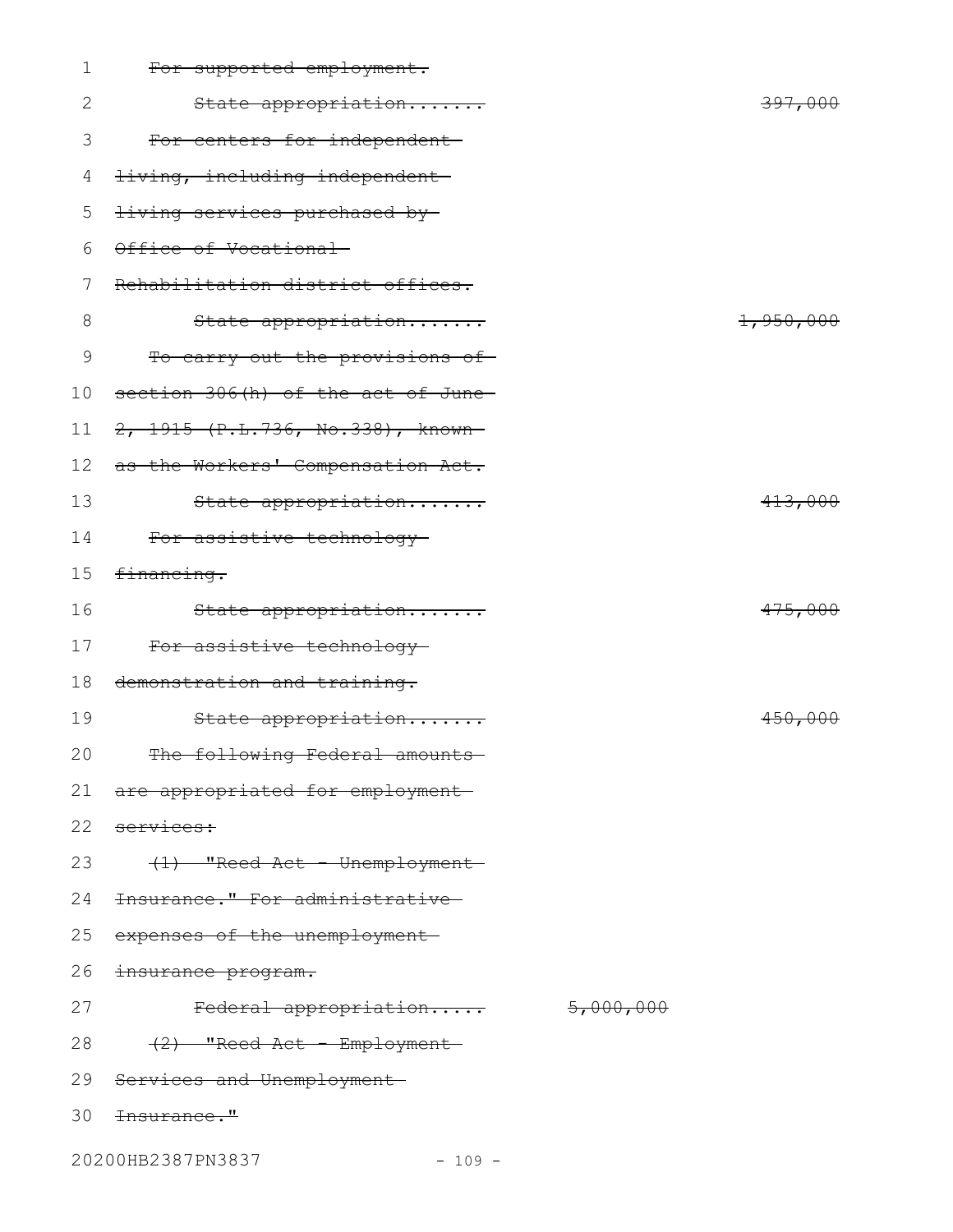- (a) For administrative 1
- expenses of the public employment 2
- 3 offices and unemployment
- insurance program, including 4
- staff and related costs to 5
- provide reemployment services to 6
- unemployment claimants to enhance 7
- the public employment service and 8
- PA CareerLink service delivery 9
- systems and to train and give 10
- technical assistance and 11
- professional development to staff 12
- who deliver employment and 13
- workforce services. 14
- (b) For administrative 15
- expenses of unemployment 16
- insurance program, including 17
- improvements to the unemployment-18
- insurance program's information 19
- processing and telecommunications 20
- systems and applications; 21
- staffing; service contracts and 22
- technology to address the 23
- unemployment compensation program 24
- appeals workload; and interest-25
- payments on loans. 26
- 27

Federal appropriation..... 72,000,000

- $(3)$  (Reserved). 28
- (4) "WIOA Adult Employment 29
- and Training." 30

20200HB2387PN3837 - 110 -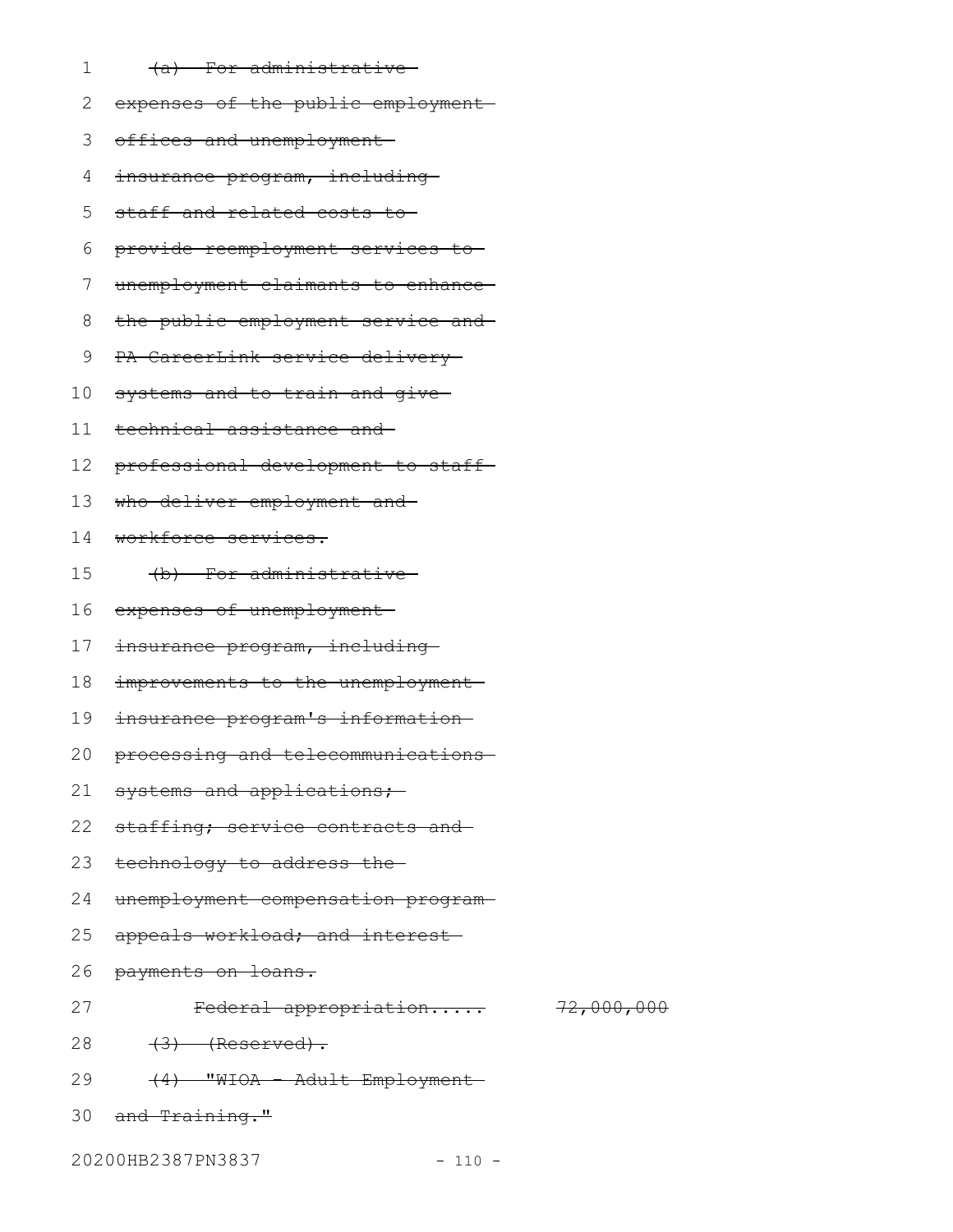| 1            | Federal appropriation                                     | 50,000,000            |           |
|--------------|-----------------------------------------------------------|-----------------------|-----------|
| $\mathbf{2}$ | $(5)$ (Reserved).                                         |                       |           |
| 3            | (6) WHOA - Youth Employment                               |                       |           |
| 4            | and Training."                                            |                       |           |
| 5            | Federal appropriation 52,000,000                          |                       |           |
| 6            | $(7)$ (Reserved).                                         |                       |           |
| 7            | $(8)$ "WIOA - Statewide-                                  |                       |           |
| $8\,$        | Activities."                                              |                       |           |
| 9            | Federal appropriation                                     | <del>18,000,000</del> |           |
| 10           | $(9)$ (Reserved).                                         |                       |           |
| 11           | (10) "WIOA - Dislocated                                   |                       |           |
| 12           | Workers."                                                 |                       |           |
| 13           | Federal appropriation                                     | 109,000,000           |           |
| 14           | $(11)$ "TANFBG - Youth-                                   |                       |           |
| 15           | Employment and Training."                                 |                       |           |
| 16           | Federal appropriation 25,000,000                          |                       |           |
| 17           | For New Choices/New Options.                              |                       |           |
| 18           | State appropriation                                       |                       | 750,000   |
| 19           | For industry partnerships.                                |                       |           |
| 20           | State appropriation                                       |                       | 4,813,000 |
| 21           | For apprenticeship training.                              |                       |           |
| 22           | State appropriation                                       |                       | 7,000,000 |
| 23           | Section 225. Department of Military and Veterans Affairs. |                       |           |
| 24           | The following sums are-                                   |                       |           |
| 25           | appropriated from the General-                            |                       |           |
| 26           | Fund to the Department of-                                |                       |           |
| 27           | Military and Veterans Affairs for-                        |                       |           |
| 28           | the current fiscal year:                                  | <del>Federal</del>    | State     |
| 29           | For general government-                                   |                       |           |
|              | 30 operations of the Department of                        |                       |           |
|              | 20200HB2387PN3837<br>$-111 -$                             |                       |           |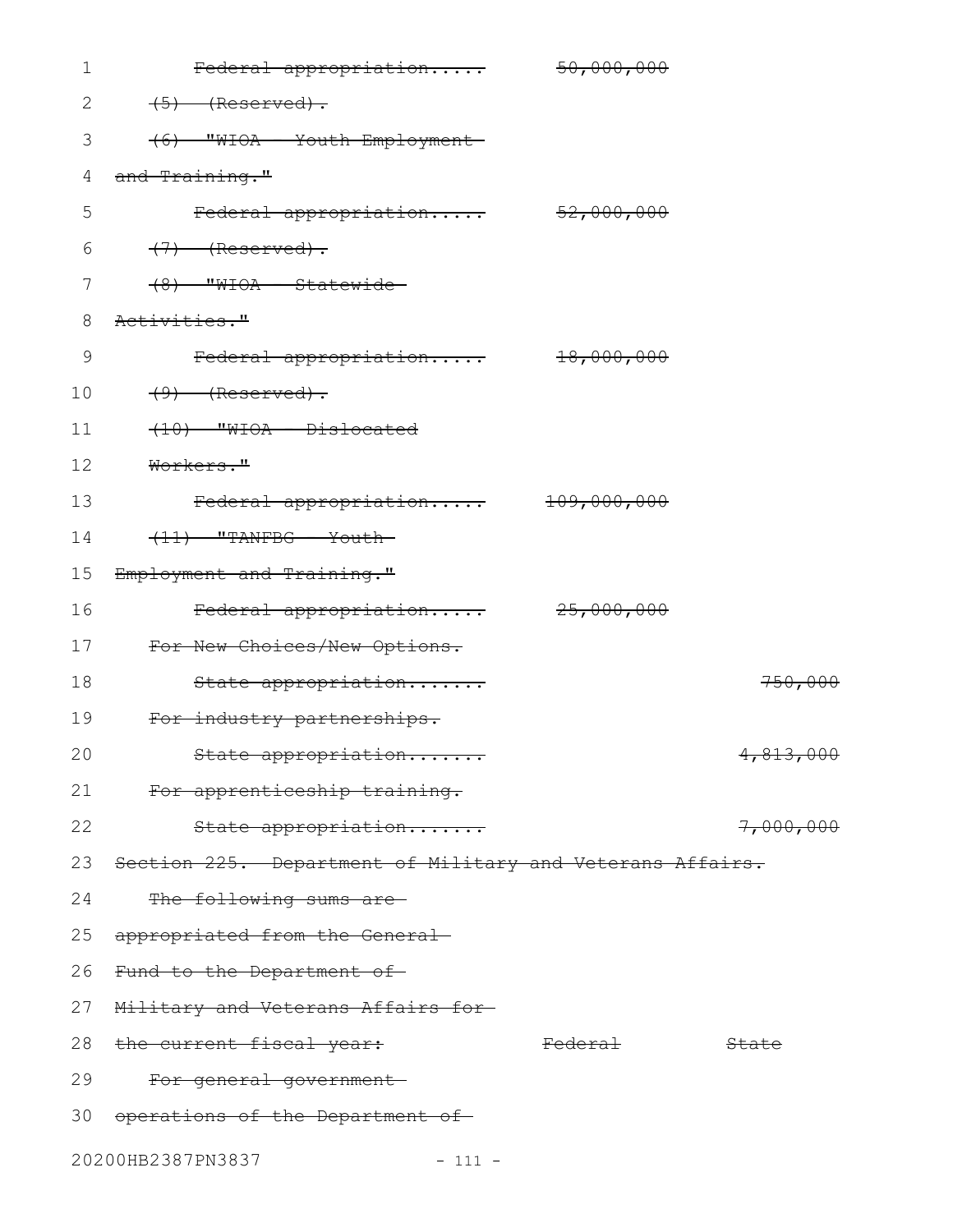| 1  | Military and Veterans Affairs.    |                       |
|----|-----------------------------------|-----------------------|
| 2  | State appropriation               | <del>33,143,000</del> |
| 3  | The following Federal amounts     |                       |
| 4  | are appropriated to supplement-   |                       |
| 5  | the sum appropriated for general- |                       |
| 6  | government operations:            |                       |
| 7  | (1) "Facilities Maintenance."     |                       |
| 8  | Federal appropriation 77,685,000  |                       |
| 9  | (2) "Federal Construction-        |                       |
| 10 | Grants."                          |                       |
| 11 | Federal appropriation 25,000,000  |                       |
| 12 | For National Guard Youth-         |                       |
| 13 | Challenge Program.                |                       |
| 14 | State appropriation               | 1,000,000             |
| 15 | For armory maintenance and        |                       |
| 16 | repair.                           |                       |
| 17 | State appropriation               | 245,000               |
| 18 | For supplemental life-            |                       |
| 19 | insurance premiums.               |                       |
| 20 | State appropriation               | 164,000               |
| 21 | For honor guards for burials      |                       |
| 22 | of veterans.                      |                       |
| 23 | State appropriation               | 99,000                |
| 24 | For American battle monuments.    |                       |
| 25 | State appropriation               | 50,000                |
| 26 | For special State duty.           |                       |
| 27 | State appropriation               | 35,000                |
| 28 | For the operation and             |                       |
| 29 | maintenance of the veterans-      |                       |
| 30 | homes.                            |                       |

20200HB2387PN3837 - 112 -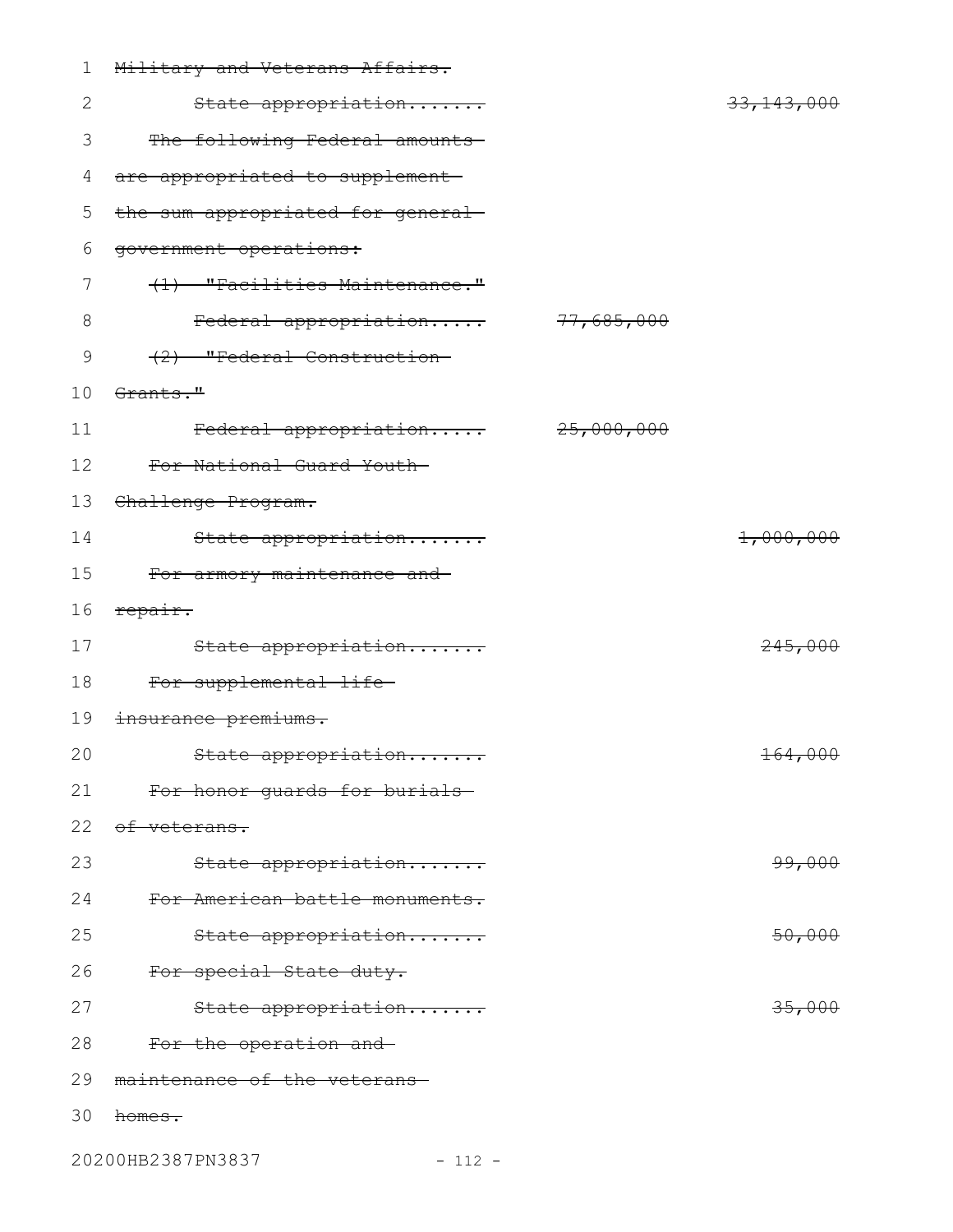| 1  | State appropriation                |                       | 104,690,000 |
|----|------------------------------------|-----------------------|-------------|
| 2  | The following Federal amounts      |                       |             |
| 3  | are appropriated to supplement-    |                       |             |
| 4  | the sum appropriated for the-      |                       |             |
| 5  | veterans homes:                    |                       |             |
| 6  | (1) "Operations and                |                       |             |
| 7  | Maintenance."                      |                       |             |
| 8  | Federal appropriation              | <del>49,412,000</del> |             |
| 9  | (2) "Medical Reimbursements."      |                       |             |
| 10 | Federal appropriation              | <del>177,000</del>    |             |
| 11 | (3) "Enhanced Veterans-            |                       |             |
| 12 | Reimbursement."                    |                       |             |
| 13 | Federal appropriation              | <del>28,791,000</del> |             |
| 14 | For payment of gratuities for      |                       |             |
| 15 | the education of children of-      |                       |             |
| 16 | certain veterans.                  |                       |             |
| 17 | State appropriation                |                       | 125,000     |
| 18 | For transfer from the General-     |                       |             |
| 19 | Fund to the Educational-           |                       |             |
|    | 20 Assistance Program Fund.        |                       |             |
| 21 | State appropriation                |                       | 13,265,000  |
| 22 | For pensions for veterans          |                       |             |
| 23 | blinded through service connected  |                       |             |
| 24 | injuries or disease.               |                       |             |
| 25 | State appropriation                |                       | 222,000     |
| 26 | To provide for pensions for-       |                       |             |
| 27 | amputee and paralyzed veterans as- |                       |             |
| 28 | required by 51 Pa.C.S. § 7702-     |                       |             |
| 29 | frelating to amputee and           |                       |             |
| 30 | paralyzed veteran's pension).      |                       |             |
|    | 20200HB2387PN3837<br>$-113 -$      |                       |             |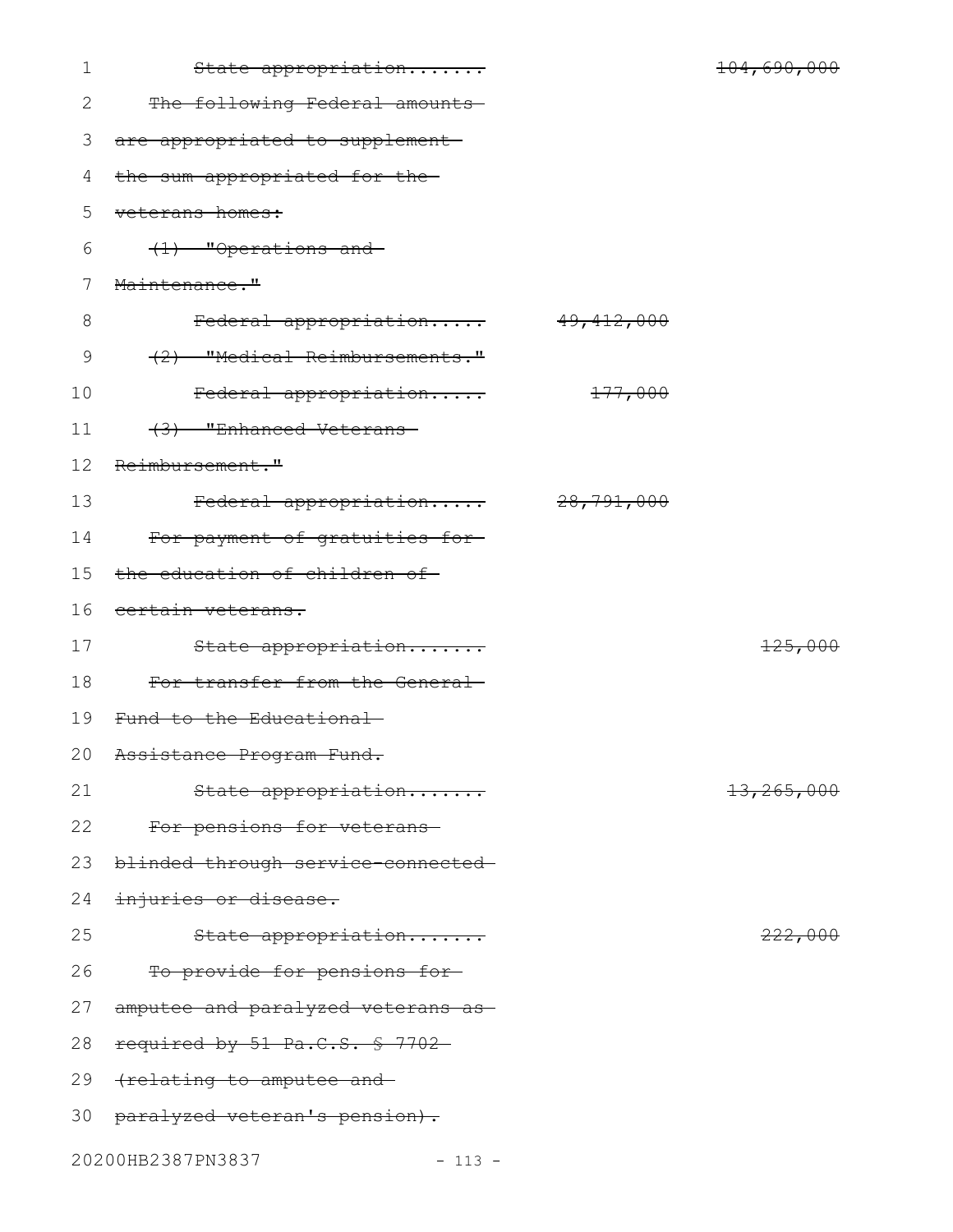| $\mathbf 1$ | State appropriation                  |                    | 3,714,000     |
|-------------|--------------------------------------|--------------------|---------------|
| 2           | For payment of pensions to-          |                    |               |
| 3           | dependents of soldiers of the-       |                    |               |
| 4           | Pennsylvania National Guard-         |                    |               |
| 5           | killed in the line of duty.          |                    |               |
| 6           | State appropriation                  |                    | 5,000         |
| 7           | For disabled American-               |                    |               |
| 8           | veterans' transportation.            |                    |               |
| 9           | State appropriation                  |                    | 336,000       |
| 10          | For veterans outreach-               |                    |               |
| 11          | services.                            |                    |               |
| 12          | State appropriation                  |                    | 3,139,000     |
| 13          | For the Civil Air Patrol.            |                    |               |
| 14          | State appropriation                  |                    | 100,000       |
| 15          | Section 226. Department of Revenue.  |                    |               |
| 16          | The following amounts are-           |                    |               |
| 17          | appropriated from the General-       |                    |               |
| 18          | Fund to the Department of Revenue-   |                    |               |
| 19          | for the current fiscal year:         | <del>Federal</del> | State         |
| 20          | For general government               |                    |               |
| 21          | operations of the Department of      |                    |               |
| 22          | Revenue.                             |                    |               |
| 23          | State appropriation                  |                    | 148, 511, 000 |
| 24          | For technology and process-          |                    |               |
| 25          | modernization.                       |                    |               |
| 26          | State appropriation                  |                    | 5,700,000     |
| 27          | For the distribution of public-      |                    |               |
| 28          | utility realty tax.                  |                    |               |
| 29          | State appropriation                  |                    | 29,687,000    |
|             | 30 Section 227. Department of State. |                    |               |
|             | 20200HB2387PN3837<br>$-114 -$        |                    |               |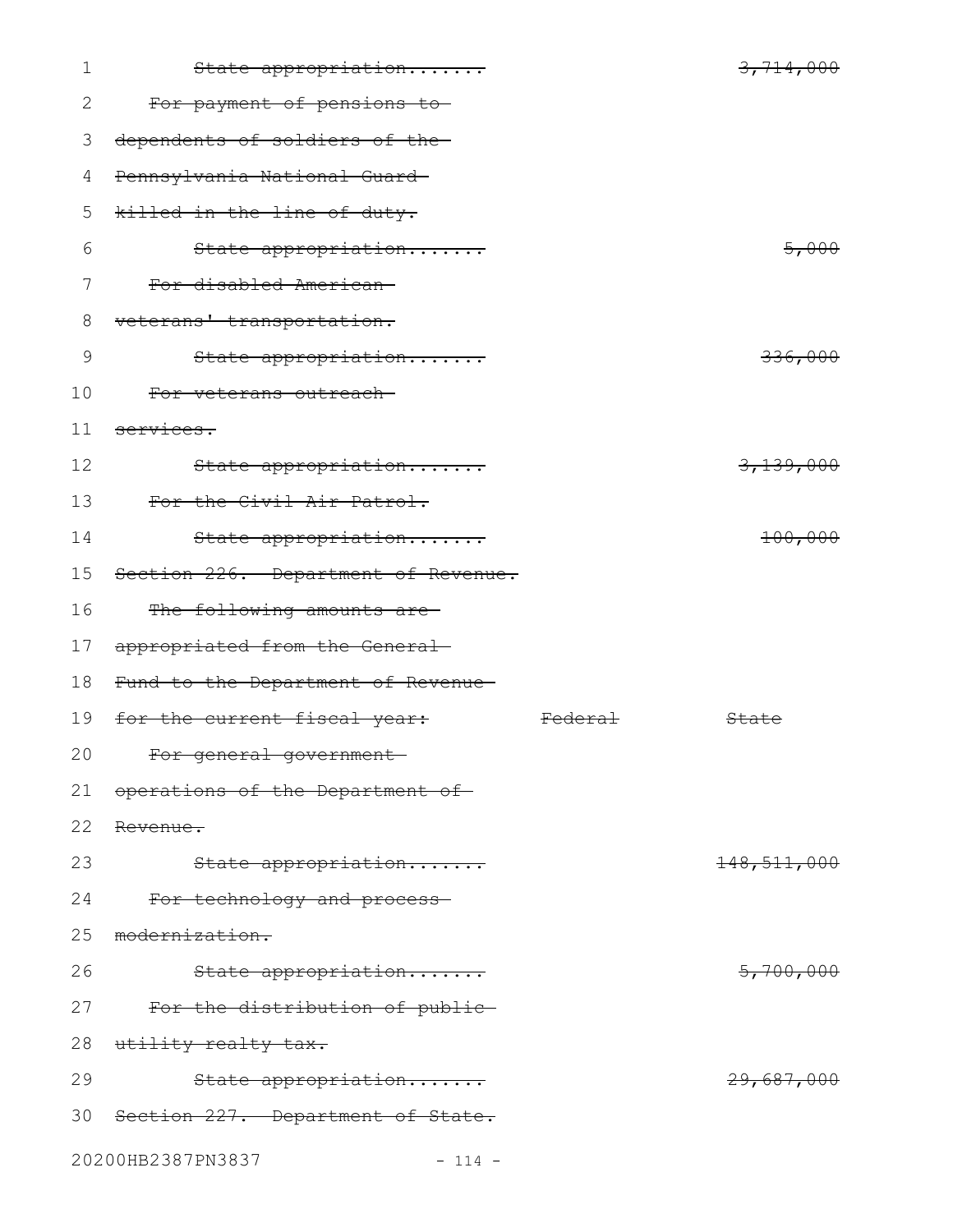| 1  | The following amounts are-        |                    |                    |
|----|-----------------------------------|--------------------|--------------------|
| 2  | appropriated from the General-    |                    |                    |
| 3  | Fund to the Department of State-  |                    |                    |
| 4  | for the current fiscal year:      | <del>Federal</del> | State              |
| 5  | For general government-           |                    |                    |
| 6  | operations of the Department of   |                    |                    |
| 7  | State.                            |                    |                    |
| 8  | State appropriation               |                    | 4,319,000          |
| 9  | The following Federal amounts     |                    |                    |
| 10 | are appropriated to supplement    |                    |                    |
| 11 | the sum appropriated for general- |                    |                    |
| 12 | government operations:            |                    |                    |
| 13 | (1) "Federal Election-            |                    |                    |
| 14 | Reform."                          |                    |                    |
| 15 | Federal appropriation             | 20,046,000         |                    |
| 16 | (2) "Occupational Licensing-      |                    |                    |
| 17 | Assessment."                      |                    |                    |
| 18 | Federal appropriation             | 2,500,000          |                    |
| 19 | For the Statewide uniform-        |                    |                    |
|    | 20 registry of electors.          |                    |                    |
| 21 | State appropriation               |                    | 7,305,000          |
| 22 | For voter registration and-       |                    |                    |
| 23 | education programs.               |                    |                    |
| 24 | State appropriation               |                    | 494,000            |
| 25 | For lobbying disclosure.          |                    |                    |
| 26 | State appropriation               |                    | <del>294,000</del> |
| 27 | For costs related to absentee     |                    |                    |
| 28 | voting by persons in military-    |                    |                    |
| 29 | services.                         |                    |                    |
| 30 | State appropriation               |                    | <del>20,000</del>  |
|    | 20200HB2387PN3837<br>$-115 -$     |                    |                    |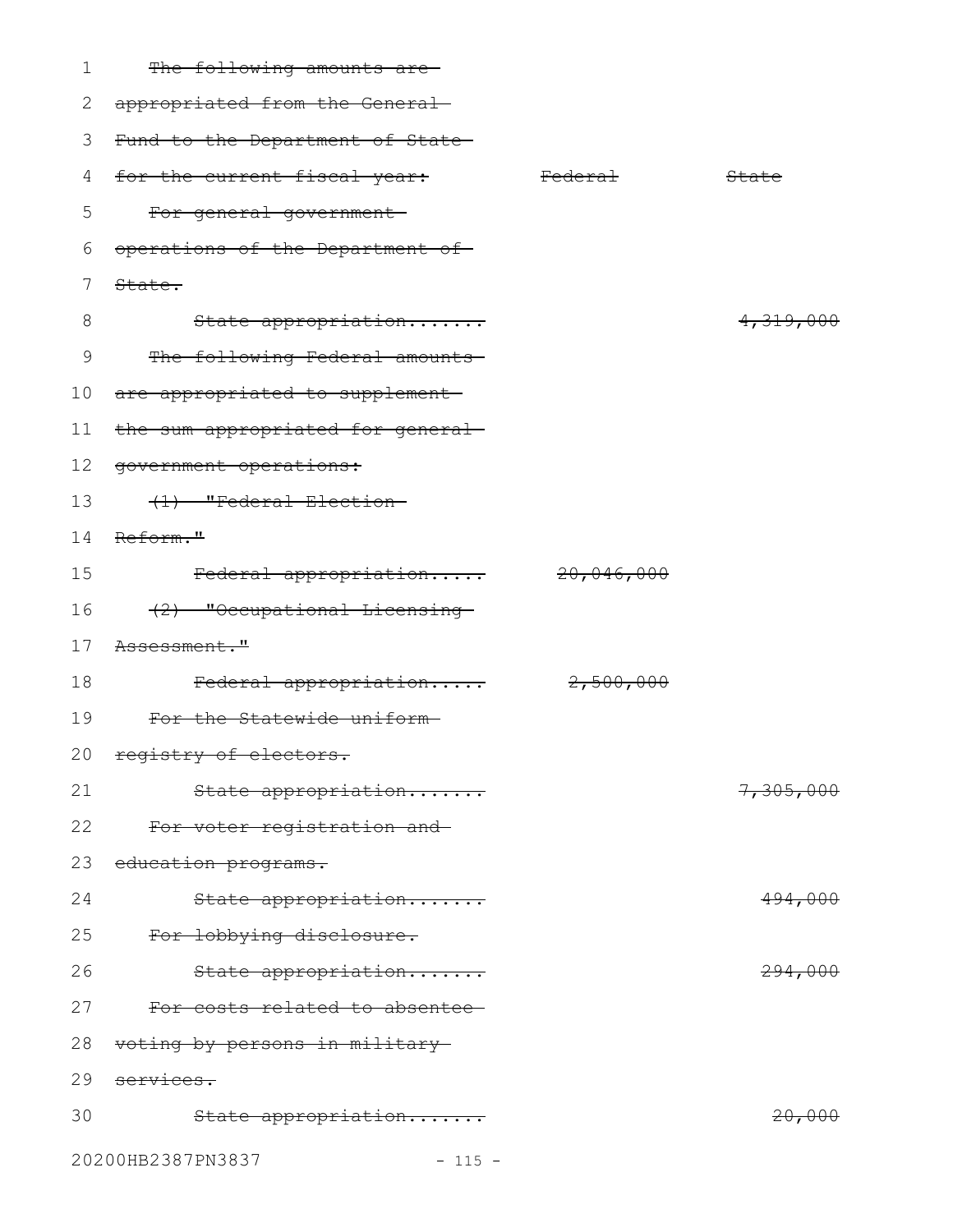| 1       | Section 228. Department of Transportation. |                       |       |
|---------|--------------------------------------------|-----------------------|-------|
| 2       | The following amounts are-                 |                       |       |
| 3       | appropriated from the General-             |                       |       |
| 4       | Fund to the Department of-                 |                       |       |
| 5       | Transportation for the current             |                       |       |
| 6       | fiscal year:                               | <del>Federal</del>    | State |
| 7       | The following Federal amounts              |                       |       |
| 8       | are appropriated for rail freight-         |                       |       |
| 9       | and intermodal coordination:               |                       |       |
| 10      | $(1)$ (Reserved).                          |                       |       |
| 11      | $(2)$ "Federal Transit-                    |                       |       |
| $12 \,$ | Administration - Capital-                  |                       |       |
| 13      | <del>Improvement Grants."</del>            |                       |       |
| 14      | Federal appropriation                      | <del>30,000,000</del> |       |
| 15      | $(3)$ (Reserved).                          |                       |       |
| 16      | $(4)$ "TEA-21 - Access to                  |                       |       |
| 17      | <del>Jobs."</del>                          |                       |       |
| 18      | Federal appropriation                      | 2,000,000             |       |
| 19      | (5) "Surface Transportation                |                       |       |
|         | 20 Operating."                             |                       |       |
| 21      | Federal appropriation 15,000,000           |                       |       |
| 22      | (6) "Surface Transportation -              |                       |       |
| 23      | <del>Assistance."</del>                    |                       |       |
| 24      | Federal appropriation                      | 750,000               |       |
| 25      | (7) "Surface Transportation-               |                       |       |
| 26      | Assistance Capital."                       |                       |       |
| 27      | Federal appropriation 35,000,000           |                       |       |
| 28      | (8) "FTA - Keystone Corridor-              |                       |       |
| 29      | Equipment and Purchases."                  |                       |       |
| 30      | Federal appropriation 85,000,000           |                       |       |
|         |                                            |                       |       |
|         | 20200HB2387PN3837<br>$-116 -$              |                       |       |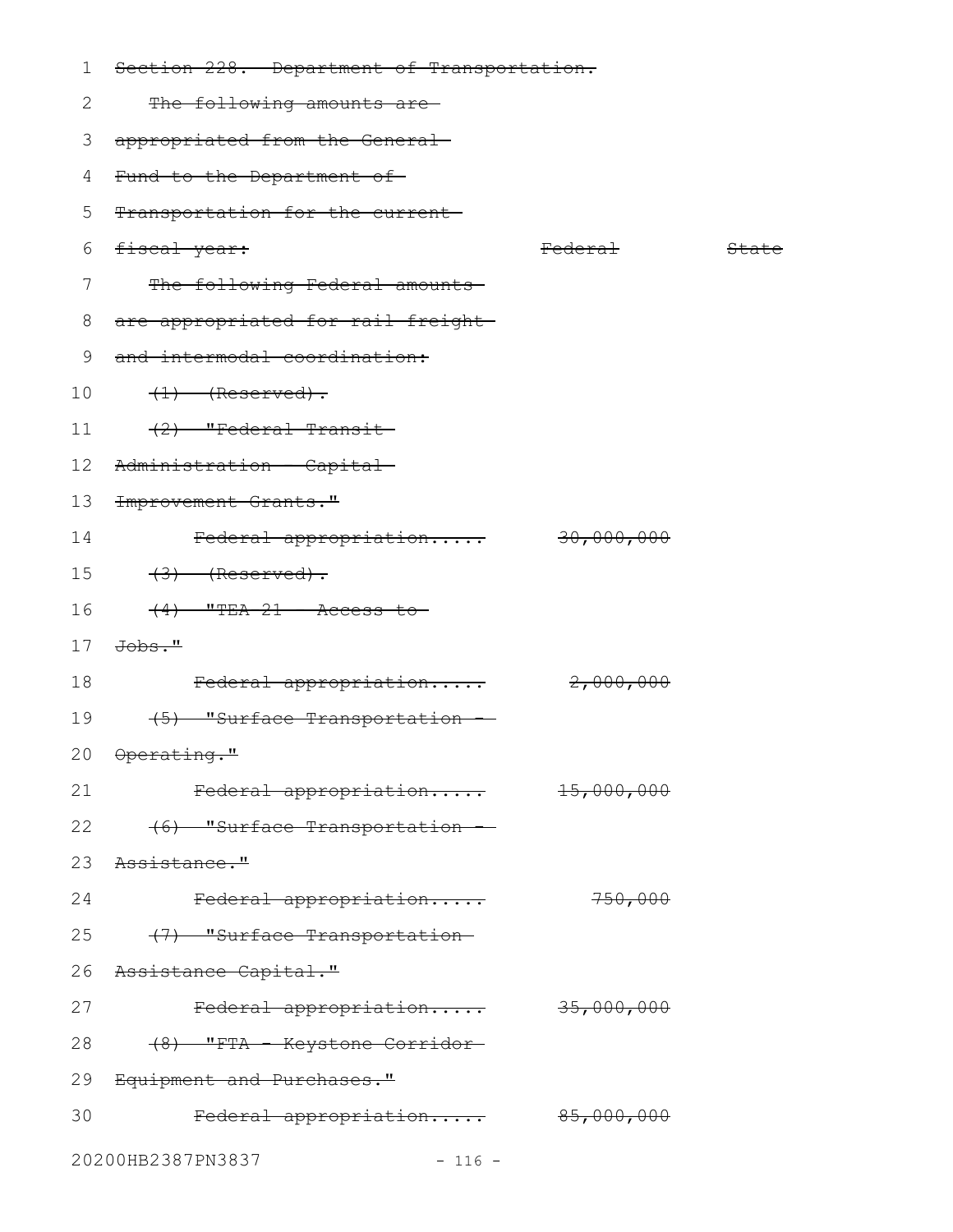| 1     | (9) "FTA - Safety Oversight."           |                    |             |
|-------|-----------------------------------------|--------------------|-------------|
| 2     | Federal appropriation                   | 3,000,000          |             |
| 3     | (10) "FTA - Hybrid Mass-                |                    |             |
| 4     | Transit Vehicles."                      |                    |             |
| 5     | Federal appropriation 30,000,000        |                    |             |
| 6     | $(11)$ "Line and Track-                 |                    |             |
| 7     | Improvement."                           |                    |             |
| $8\,$ | Federal appropriation                   | 3,000,000          |             |
| 9     | For costs related to the-               |                    |             |
| 10    | collection of vehicle sales tax.        |                    |             |
| 11    | State appropriation                     |                    | 1,025,000   |
| 12    | For costs related to voter-             |                    |             |
| 13    | registration with driver-               |                    |             |
| 14    | <del>licensing.</del>                   |                    |             |
| 15    | State appropriation                     |                    | 520,000     |
| 16    | For infrastructure projects.            |                    |             |
| 17    | State appropriation                     |                    | 1,900,000   |
| 18    | Section 229. Pennsylvania State Police. |                    |             |
| 19    | The following amounts are-              |                    |             |
|       | 20 appropriated from the General        |                    |             |
| 21    | Fund to the Pennsylvania State          |                    |             |
| 22    | Police for the current fiscal           |                    |             |
| 23    | year:                                   | <del>Federal</del> | State       |
| 24    | For general government-                 |                    |             |
| 25    | operations of the Pennsylvania          |                    |             |
| 26    | State Police.                           |                    |             |
| 27    | State appropriation                     |                    | 342,100,000 |
| 28    | The following Federal amounts           |                    |             |
| 29    | are appropriated to supplement          |                    |             |
| 30    | the sum appropriated for general-       |                    |             |
|       | 20200HB2387PN3837<br>$-117 -$           |                    |             |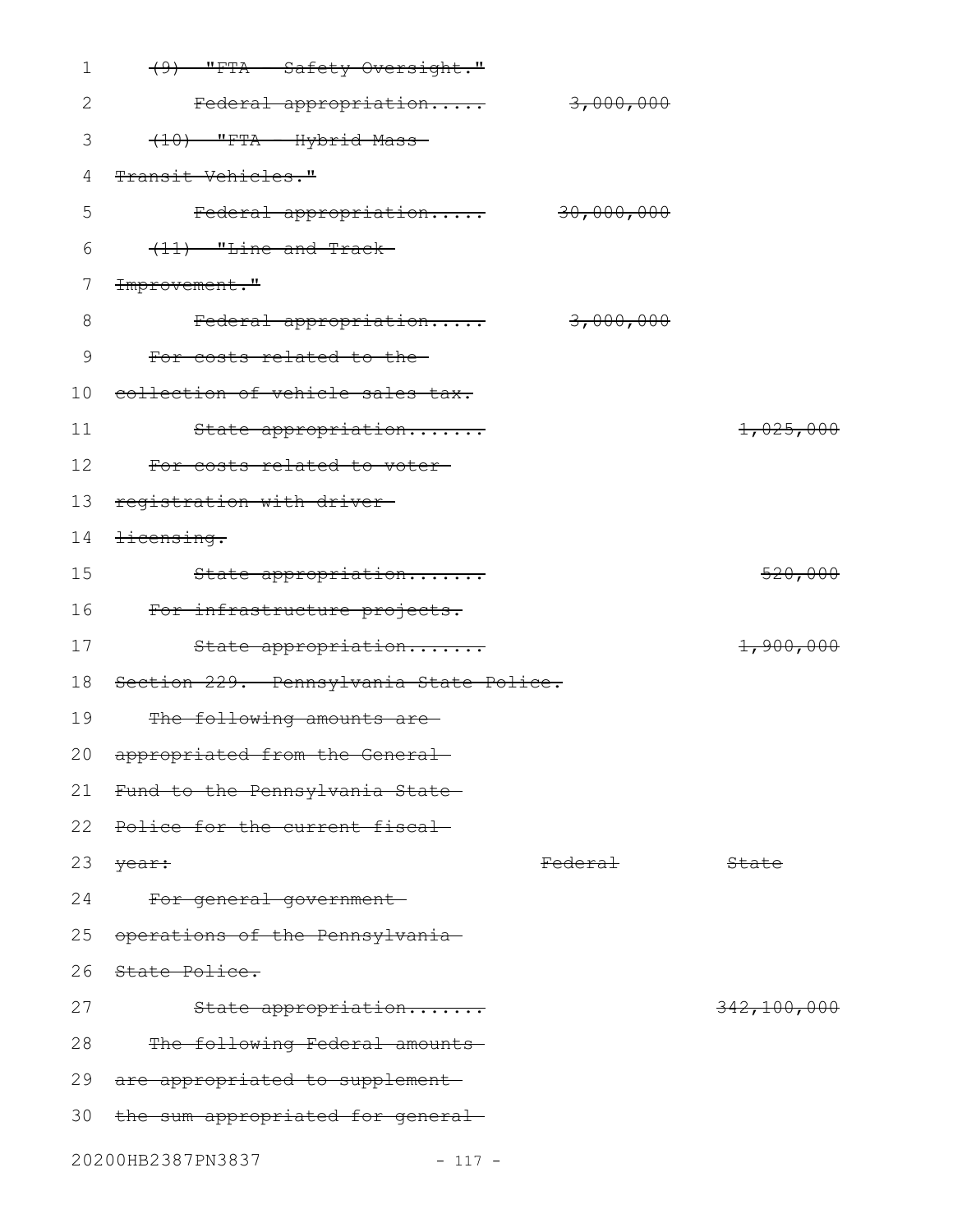| 1               | government operations:                                 |            |
|-----------------|--------------------------------------------------------|------------|
| 2               | (1) "Area Computer Crime."                             |            |
| 3               | 8,745,000<br>Federal appropriation                     |            |
| 4               | For law enforcement                                    |            |
| 5               | information technology.                                |            |
| 6               | State appropriation                                    | 6,899,000  |
| 7               | For the Statewide Public                               |            |
| 8               | Safety Radio Network.                                  |            |
| 9               | State appropriation                                    | 12,683,000 |
| 10              | The following Federal amounts                          |            |
| 11              | are appropriated to supplement-                        |            |
| 12 <sup>°</sup> | the sum appropriated for-                              |            |
| 13              | Statewide Public Safety Radio-                         |            |
| 14              | Network:                                               |            |
| 15              | (1) "Broadband Network-                                |            |
| 16              | Planning."                                             |            |
| 17              | 4,050,000<br>Federal appropriation                     |            |
| 18              | For the Municipal Police-                              |            |
| 19              | Officers' Education and Training                       |            |
|                 | 20 Commission, including in-service                    |            |
| 21              | training.                                              |            |
| 22              | State appropriation                                    | 1,716,000  |
| 23              | For an Automated Fingerprint-                          |            |
| 24              | Identification System (AFIS).                          |            |
| 25              | State appropriation                                    | 885,000    |
| 26              | For gun checks.                                        |            |
| 27              | State appropriation                                    | 4,400,000  |
| 28              | Section 230. (Reserved).                               |            |
| 29              | Section 231. Pennsylvania Emergency Management Agency. |            |
| 30              | The following amounts are                              |            |
|                 | 20200HB2387PN3837<br>$-118 -$                          |            |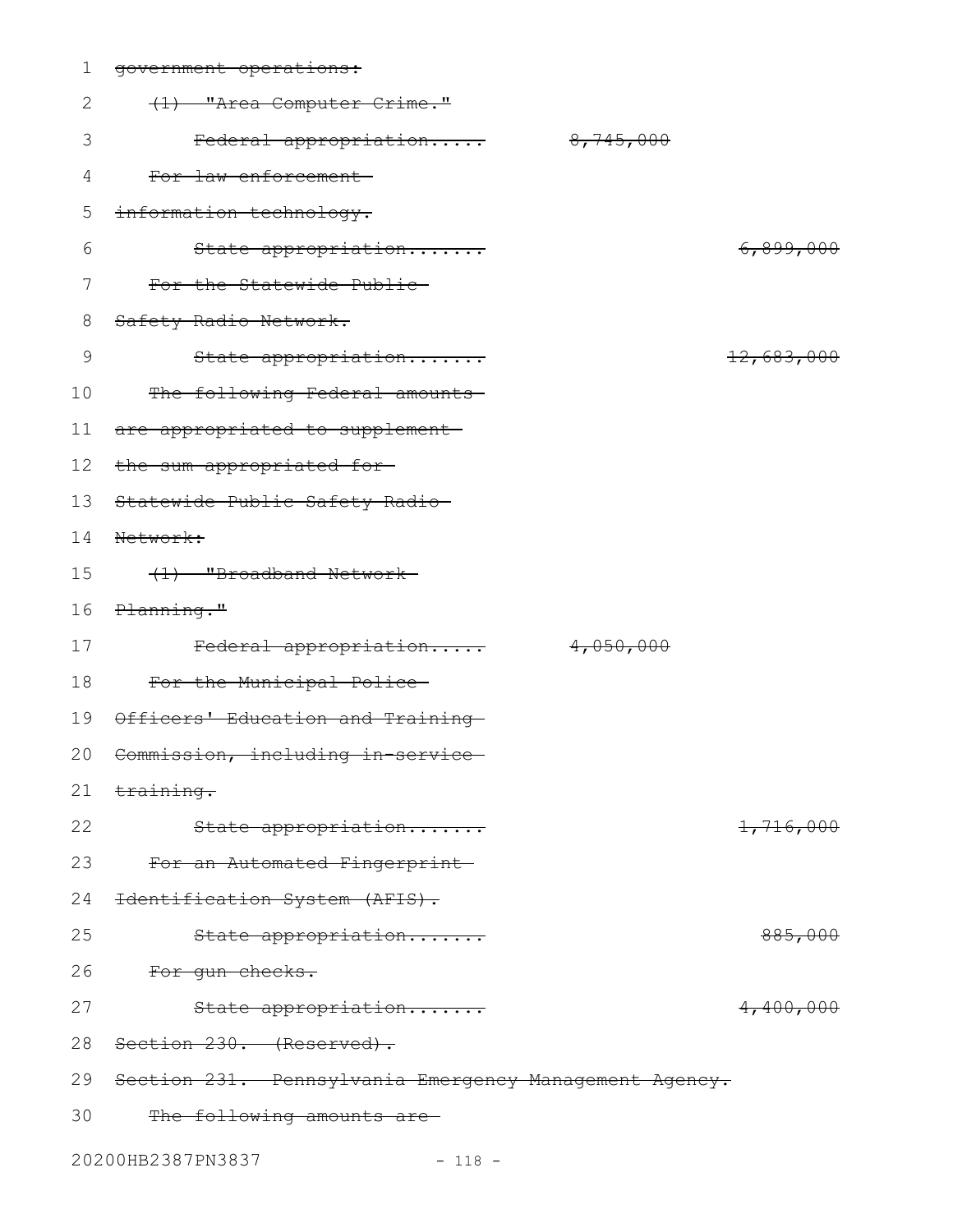| 1  | appropriated from the General-    |                    |                   |
|----|-----------------------------------|--------------------|-------------------|
| 2  | Fund to the Pennsylvania-         |                    |                   |
| 3  | Emergency Management Agency for-  |                    |                   |
| 4  | the current fiscal year:          | <del>Federal</del> | State             |
| 5  | For general government-           |                    |                   |
| 6  | operations of the Pennsylvania    |                    |                   |
| 7  | Emergency Management Agency.      |                    |                   |
| 8  | State appropriation               |                    | 13,521,000        |
| 9  | The following Federal amounts     |                    |                   |
| 10 | are appropriated to supplement-   |                    |                   |
| 11 | the sum appropriated for general- |                    |                   |
| 12 | government operations:            |                    |                   |
| 13 | (1) "Civil Preparedness."         |                    |                   |
| 14 | Federal appropriation             | 21,000,000         |                   |
| 15 | (2) "Hazardous Materials-         |                    |                   |
| 16 | Planning and Training."           |                    |                   |
| 17 | Federal appropriation             | 900,000            |                   |
| 18 | For the Office of the State-      |                    |                   |
| 19 | Fire Commissioner.                |                    |                   |
| 20 | State appropriation               |                    | 2,848,000         |
| 21 | The following Federal amounts     |                    |                   |
|    | 22 are appropriated to supplement |                    |                   |
| 23 | the sum appropriated for the-     |                    |                   |
| 24 | Office of the State Fire-         |                    |                   |
| 25 | <del>Commissioner:</del>          |                    |                   |
| 26 | $(1)$ "Fire Prevention."          |                    |                   |
| 27 | Federal appropriation             | 42,000             |                   |
| 28 | For firefighters' memorial-       |                    |                   |
| 29 | <del>flags.</del>                 |                    |                   |
| 30 | State appropriation               |                    | <del>10,000</del> |
|    | 20200HB2387PN3837<br>$-119 -$     |                    |                   |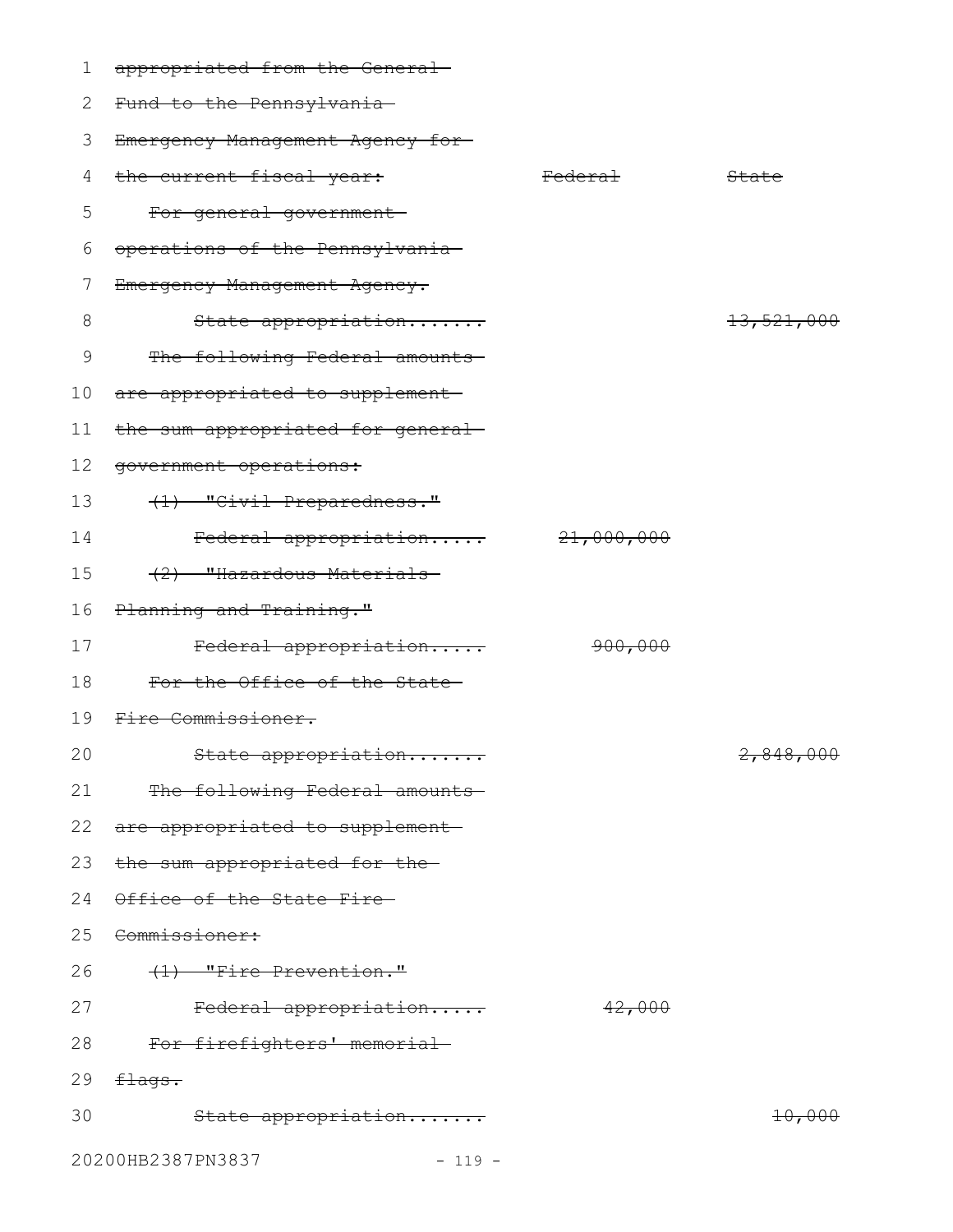| 1               | For Red Cross Extended Care-                                |                    |            |
|-----------------|-------------------------------------------------------------|--------------------|------------|
| 2               | Program.                                                    |                    |            |
| 3               | State appropriation                                         |                    | 250,000    |
| 4               | For search and rescue-                                      |                    |            |
| 5               | programs.                                                   |                    |            |
| 6               | State appropriation                                         |                    | 250,000    |
| 7               | Section 232. Pennsylvania Historical and Museum Commission. |                    |            |
| 8               | The following amounts are-                                  |                    |            |
| 9               | appropriated from the General-                              |                    |            |
| 10 <sub>o</sub> | Fund to the Pennsylvania-                                   |                    |            |
| 11              | Historical and Museum Commission-                           |                    |            |
| 12 <sup>°</sup> | for the current fiscal year:                                | <del>Federal</del> | State      |
| 13              | For general government-                                     |                    |            |
| 14              | operations of the Pennsylvania-                             |                    |            |
| 15              | Historical and Museum Commission.                           |                    |            |
| 16              | State appropriation                                         |                    | 21,555,000 |
| 17              | The following Federal amounts                               |                    |            |
| 18              | are appropriated to supplement-                             |                    |            |
| 19              | the sum appropriated for general-                           |                    |            |
|                 | 20 government operations:                                   |                    |            |
| 21              | (1) "Division of Historic-                                  |                    |            |
| 22              | Preservation."                                              |                    |            |
| 23              | Federal appropriation                                       | 1,300,000          |            |
| 24              | (2) "Surface Mining Review."                                |                    |            |
| 25              | Federal appropriation                                       | $+50,000$          |            |
| 26              | (3) "Environmental Review."                                 |                    |            |
| 27              | Federal appropriation                                       | 375,000            |            |
| 28              | $(4)$ (Reserved).                                           |                    |            |
| 29              | $(5)$ (Reserved).                                           |                    |            |
| 30              | (6) "Coastal Zone-                                          |                    |            |
|                 |                                                             |                    |            |

20200HB2387PN3837 - 120 -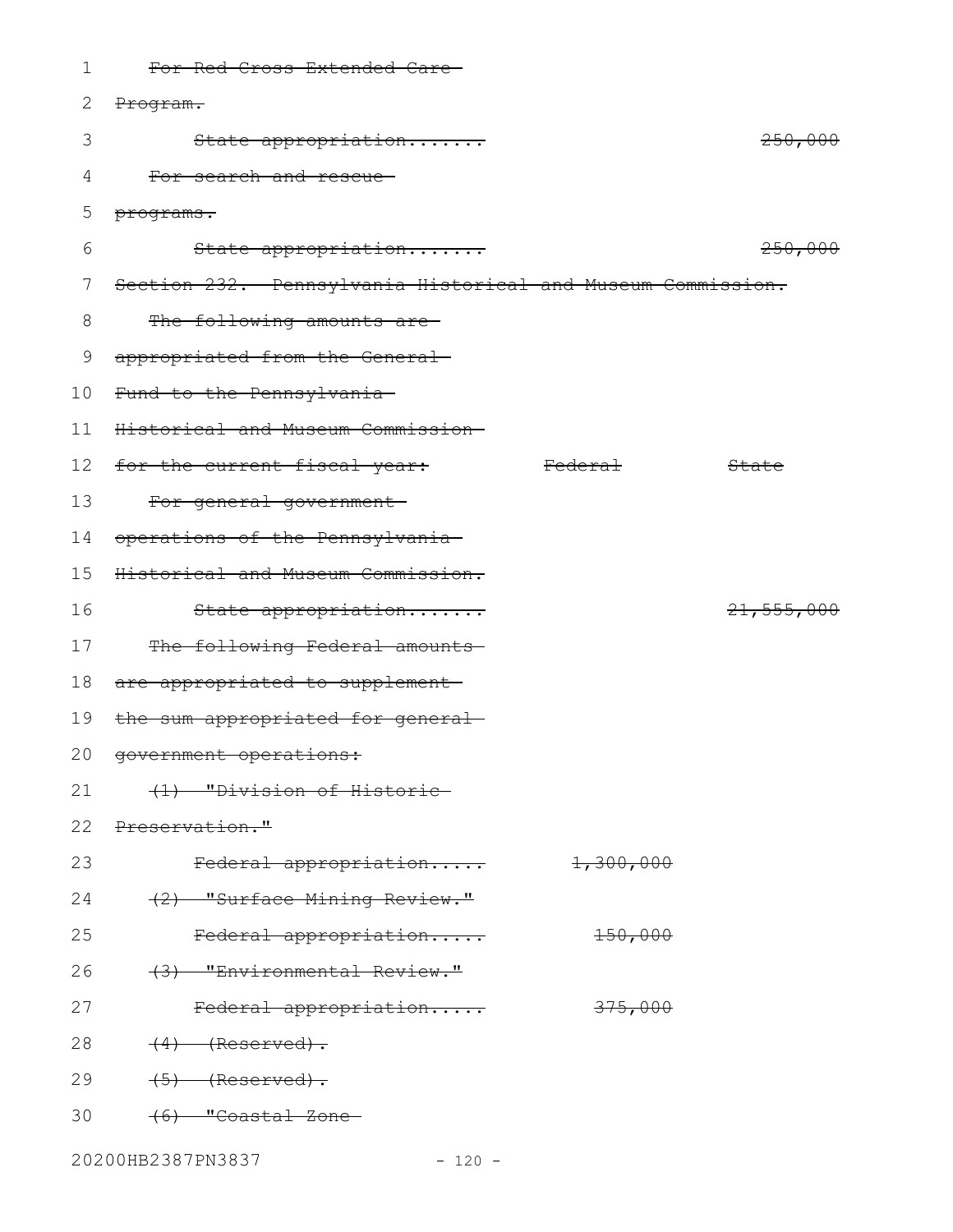## 1 Management."

| $\mathbf{2}$   | Federal appropriation                                                        | 50,000             |           |
|----------------|------------------------------------------------------------------------------|--------------------|-----------|
| 3              | $(7)$ (Reserved).                                                            |                    |           |
| 4              | $(8)$ (Reserved).                                                            |                    |           |
| 5              | $(9)$ (Reserved).                                                            |                    |           |
| 6              | (10) "American Battlefield-                                                  |                    |           |
| $\overline{7}$ | Protection Program."                                                         |                    |           |
| $8\,$          | Federal appropriation 3,000,000                                              |                    |           |
| $\mathsf 9$    | (11) "Historic Property-                                                     |                    |           |
| 10             | Partnerships."                                                               |                    |           |
| 11             | Federal appropriation                                                        | 30,000             |           |
| 12             | (12) "Maritime Heritage."                                                    |                    |           |
| 13             | Federal appropriation                                                        | <del>500,000</del> |           |
| 14             | (13) "Appalachian-                                                           |                    |           |
|                | 15 Development."                                                             |                    |           |
| 16             | Federal appropriation                                                        | 70,000             |           |
|                | 17 For cultural and historical-                                              |                    |           |
|                | 18 <del>support.</del>                                                       |                    |           |
| 19             | State appropriation                                                          |                    | 2,000,000 |
|                | 20 <del>Section 233. Pennsylvania Infrastructure Investment Authority.</del> |                    |           |
| 21             | The following amounts are-                                                   |                    |           |
| 22             | appropriated from the General-                                               |                    |           |
|                | 23 Fund to the Pennsylvania-                                                 |                    |           |
| 24             | Infrastructure Investment                                                    |                    |           |
| 25             | Authority for the current fiscal-                                            |                    |           |
| 26             | year:                                                                        | <del>Federal</del> | State     |
| 27             | The following Federal amounts                                                |                    |           |
|                | 28 are appropriated to the                                                   |                    |           |
| 29             | Pennsylvania Infrastructure                                                  |                    |           |
| 30             | Investment Authority:                                                        |                    |           |
|                |                                                                              |                    |           |

20200HB2387PN3837 - 121 -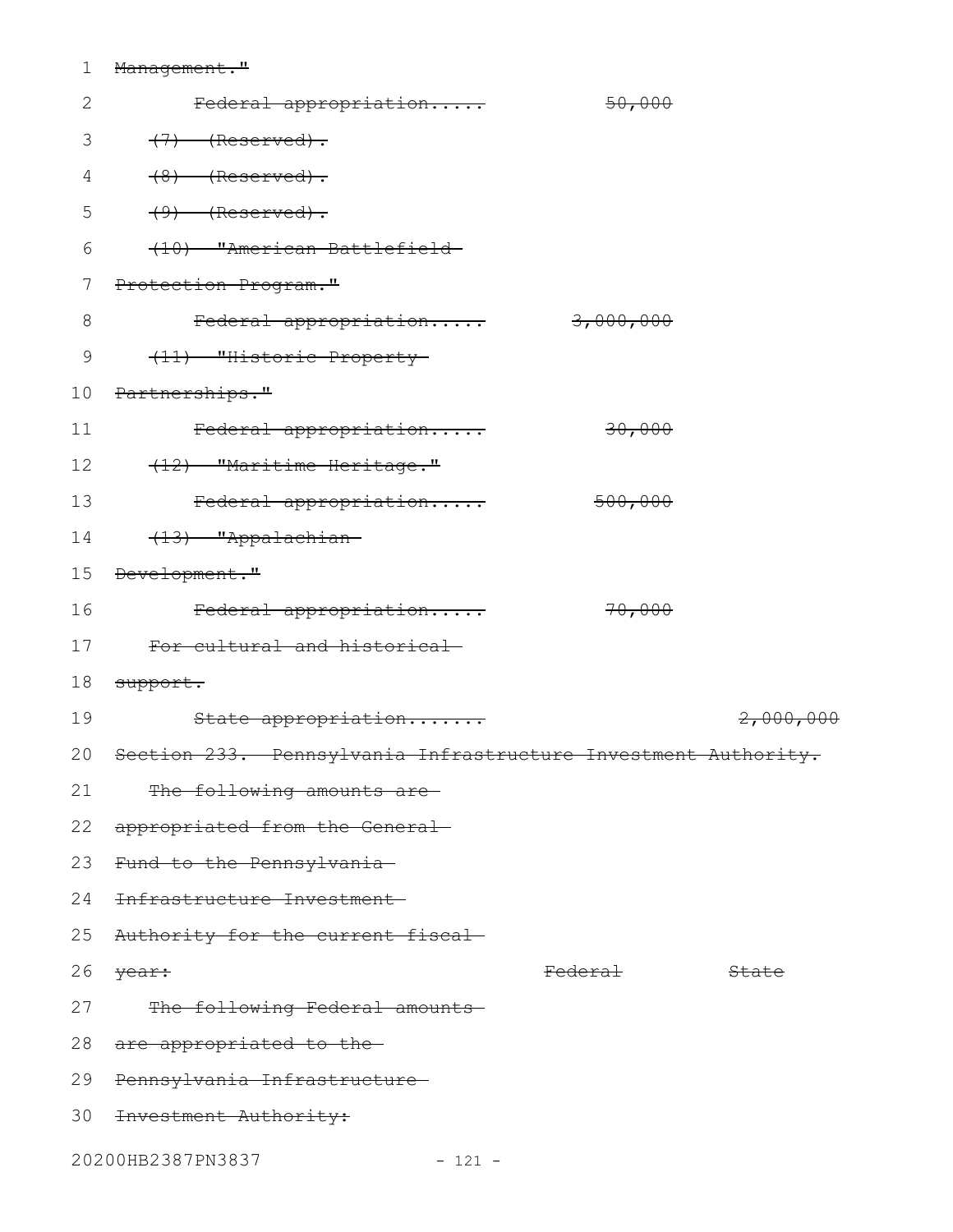| 1  | (1) "Sewage Projects-                              |                    |                  |
|----|----------------------------------------------------|--------------------|------------------|
| 2  | Revolving Loan Fund."                              |                    |                  |
| 3  | Federal appropriation 127,200,000                  |                    |                  |
| 4  | (2) "Drinking Water Projects-                      |                    |                  |
| 5  | Revolving Loan Fund."                              |                    |                  |
| 6  | Federal appropriation 66,982,000                   |                    |                  |
| 7  | Section 234. Environmental Hearing Board.          |                    |                  |
| 8  | The following amounts are-                         |                    |                  |
| 9  | appropriated from the General-                     |                    |                  |
| 10 | Fund to the Environmental Hearing-                 |                    |                  |
| 11 | Board for the current fiscal-                      |                    |                  |
| 12 | <del>year:</del>                                   | <del>Federal</del> | State            |
| 13 | For the Environmental Hearing                      |                    |                  |
| 14 | <del>Board.</del>                                  |                    |                  |
| 15 | State appropriation                                |                    | 2,574,000        |
| 16 | <del>Section 235. (Reserved).</del>                |                    |                  |
| 17 | Section 236. Health Care Cost Containment Council. |                    |                  |
| 18 | The following amounts are-                         |                    |                  |
| 19 | appropriated from the General Fund-                |                    |                  |
|    | 20 to the Health Care Cost Containment-            |                    |                  |
| 21 | Council for the current fiscal                     |                    |                  |
| 22 | <del>year:</del>                                   | <del>Federal</del> | <del>State</del> |
| 23 | For the Health Care Cost                           |                    |                  |
|    | 24 Containment Council.                            |                    |                  |
| 25 | State appropriation                                |                    | 3,355,000        |
| 26 | Section 237. State Ethics Commission.              |                    |                  |
| 27 | The following amounts are-                         |                    |                  |
| 28 | appropriated from the General-                     |                    |                  |
|    | 29 Fund to the State Ethics-                       |                    |                  |
|    | 30 Commission for the current fiscal-              |                    |                  |
|    | 20200HB2387PN3837<br>$-122 -$                      |                    |                  |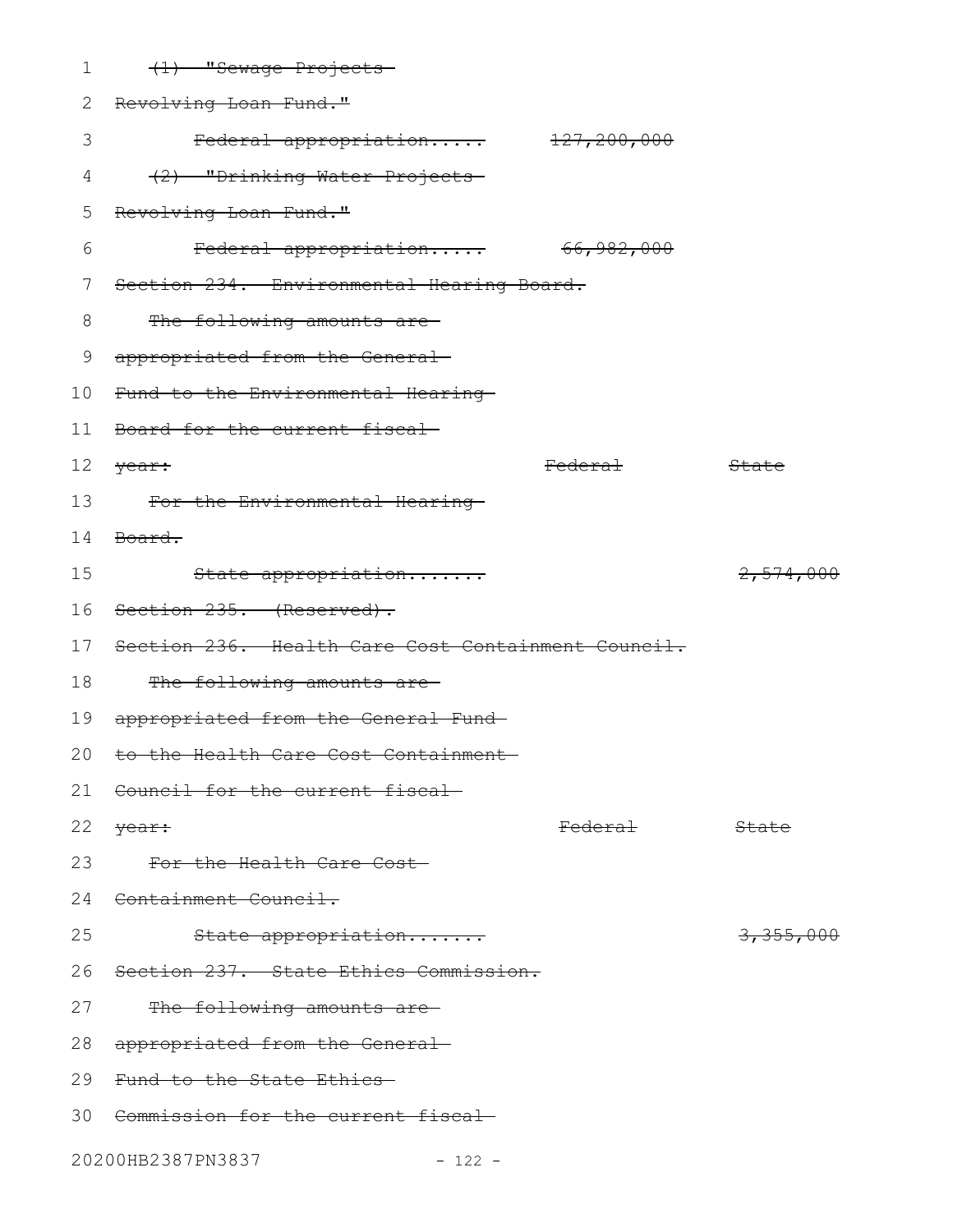| 1  | <del>year:</del>                              | Federal            | State     |
|----|-----------------------------------------------|--------------------|-----------|
| 2  | For the general government-                   |                    |           |
| 3  | operations of the State Ethics                |                    |           |
| 4  | Commission as allocated by                    |                    |           |
| 5  | resolution adopted by a majority              |                    |           |
| 6  | of the members appointed to the-              |                    |           |
| 7  | State Ethics Commission.                      |                    |           |
| 8  | State appropriation                           |                    | 3,015,000 |
| 9  | SUBPART B                                     |                    |           |
| 10 | JUDICIAL DEPARTMENT                           |                    |           |
| 11 | Section 241. Supreme Court.                   |                    |           |
| 12 | The following amounts are-                    |                    |           |
| 13 | appropriated from the General Fund-           |                    |           |
| 14 | to the Supreme Court for the-                 |                    |           |
| 15 | current fiscal year:                          | <del>Federal</del> | State     |
| 16 | For the Supreme Court:-                       |                    |           |
| 17 | including the salaries of the-                |                    |           |
| 18 | Supreme Court justices, for the-              |                    |           |
| 19 | office of prothonotary and for the-           |                    |           |
|    | 20 <del>library in the Eastern District</del> |                    |           |
| 21 | and Western District, for the-                |                    |           |
| 22 | office of prothonotary in the-                |                    |           |
| 23 | Middle District, for criers,                  |                    |           |
| 24 | tipstaves, official stenographers,            |                    |           |
| 25 | court officers and the law-                   |                    |           |
| 26 | secretary of the Chief Justice in-            |                    |           |
| 27 | Eastern, Middle and Western-                  |                    |           |
| 28 | Districts, home office expenses               |                    |           |
| 29 | and workers' compensation-                    |                    |           |
| 30 | insurance premiums for all Supreme-           |                    |           |
|    | 20200HB2387PN3837<br>$-123 -$                 |                    |           |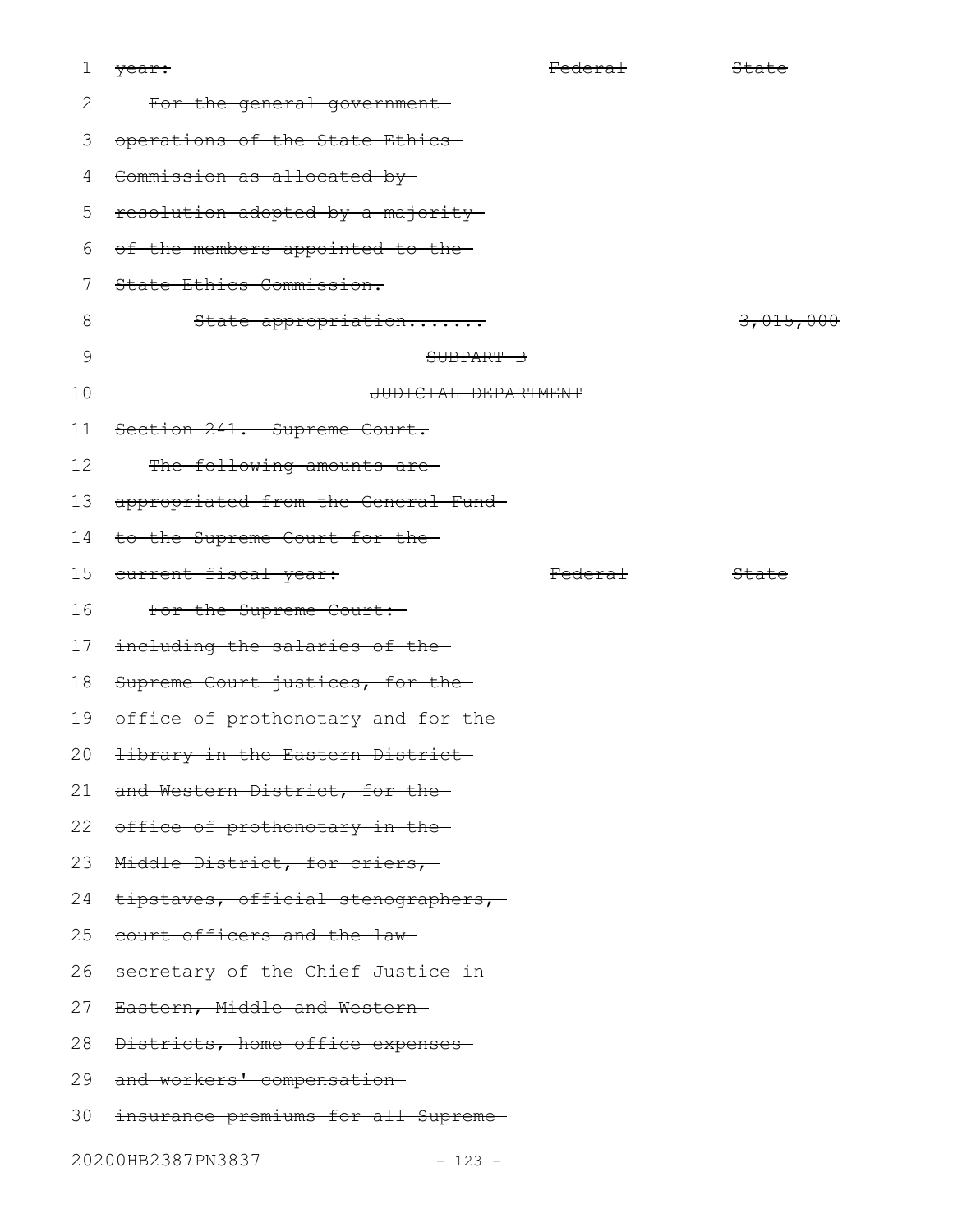| 1  | Court employees not funded by-     |            |
|----|------------------------------------|------------|
| 2  | other appropriations, for the-     |            |
| 3  | office of State reporters,         |            |
| 4  | including the salaries and         |            |
| 5  | compensation of employees,         |            |
| 6  | including the fees for-            |            |
| 7  | prothonotaries of the Supreme-     |            |
| 8  | Court of the Eastern, Middle and-  |            |
| 9  | Western Districts on assignment to |            |
| 10 | judges to counties other than-     |            |
| 11 | their own, and further including   |            |
| 12 | assessments for the National-      |            |
| 13 | Center of State Courts.            |            |
| 14 | State appropriation                | 17,150,000 |
| 15 | For vouchered expenses for-        |            |
| 16 | $justices.$                        |            |
| 17 | State appropriation                | 118,000    |
| 18 | For judicial center operations.    |            |
| 19 | State appropriation                | 814,000    |
| 20 | For the judicial council for-      |            |
| 21 | the unified judicial system.       |            |
| 22 | State appropriation                | $+41,000$  |
| 23 | For district court-                |            |
| 24 | administrators for the unified-    |            |
| 25 | judicial system.                   |            |
| 26 | State appropriation                | 19,657,000 |
| 27 | For the Interbranch Commission.    |            |
| 28 | State appropriation                | 350,000    |
| 29 | For court management education-    |            |
| 30 | for the unified judicial system.   |            |
|    | 20200HB2387PN3837<br>$-124 -$      |            |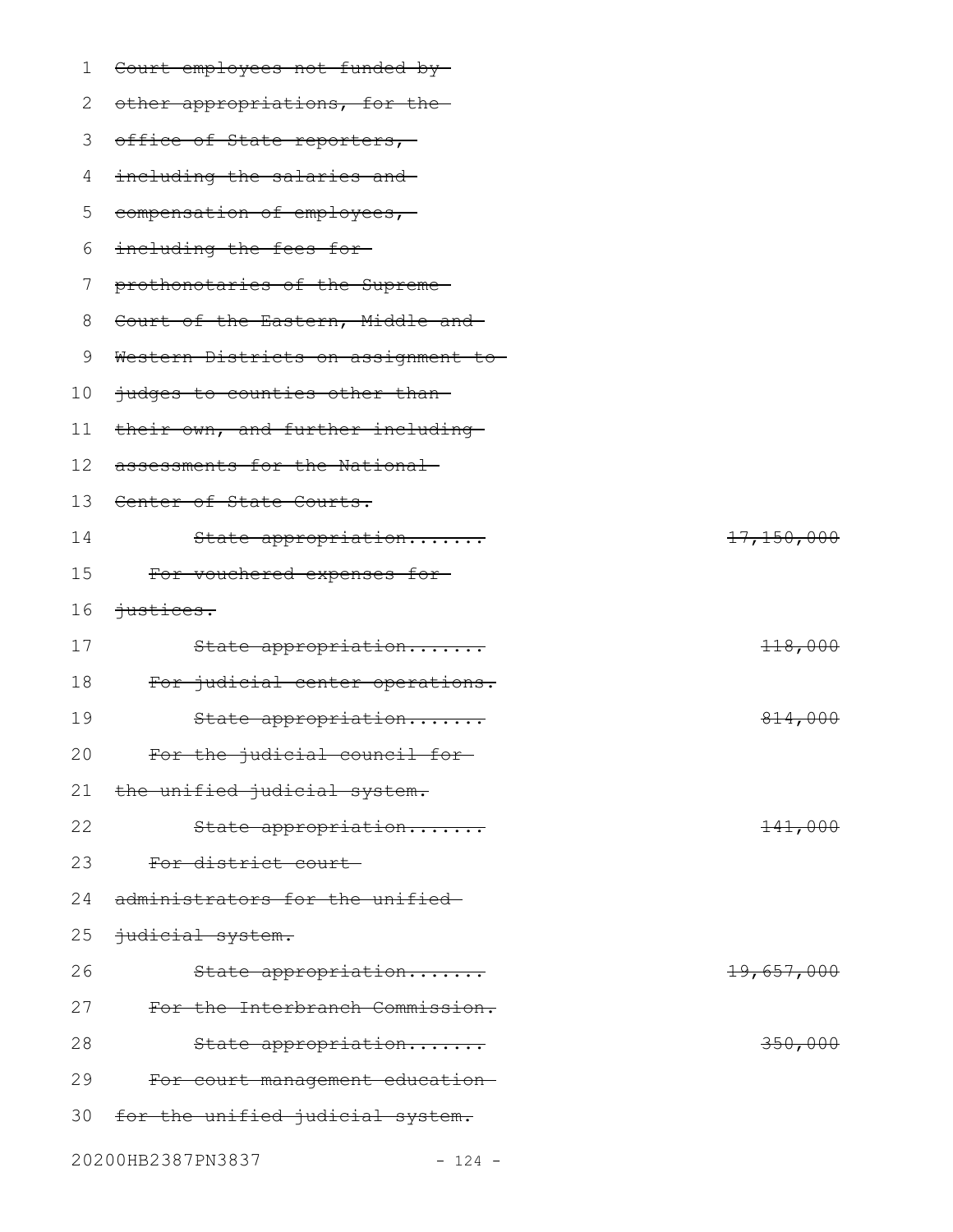| $\mathbf 1$ | State appropriation                     |           | 73,000             |
|-------------|-----------------------------------------|-----------|--------------------|
| 2           | For Rules Committees.                   |           |                    |
| 3           | State appropriation                     |           | 1,595,000          |
| 4           | For the Court Administrator of-         |           |                    |
| 5           | Pennsylvania, including the-            |           |                    |
| 6           | expenses of the Judicial Council        |           |                    |
| 7           | of Pennsylvania and the District-       |           |                    |
| 8           | Justice Administrator.                  |           |                    |
| 9           | State appropriation                     |           | 11,577,000         |
| 10          | The following Federal amounts           |           |                    |
| 11          | are appropriated to supplement the-     |           |                    |
| 12          | sum appropriated for the Court-         |           |                    |
| 13          | Administrator:                          |           |                    |
| 14          | (1) "Court Improvement                  |           |                    |
| 15          | Project."                               |           |                    |
| 16          | Federal appropriation                   | 1,130,000 |                    |
| 17          | (2) "Adult Drug Court Outcome-          |           |                    |
| 18          | <del>Evaluation."</del>                 |           |                    |
| 19          | Federal appropriation                   | 225,000   |                    |
| 20          | <del>(3) "Language Access Grant."</del> |           |                    |
| 21          | Federal appropriation                   | 50,000    |                    |
| 22          | For the Integrated Criminal-            |           |                    |
| 23          | Justice System.                         |           |                    |
| 24          | State appropriation                     |           | 2,372,000          |
| 25          | For the unified judicial system-        |           |                    |
| 26          | security program.                       |           |                    |
| 27          | State appropriation                     |           | 2,002,000          |
| 28          | For the Office of Elder Justice-        |           |                    |
| 29          | in the Courts.                          |           |                    |
| 30          | State appropriation                     |           | <del>496,000</del> |
|             | 20200HB2387PN3837<br>$-125 -$           |           |                    |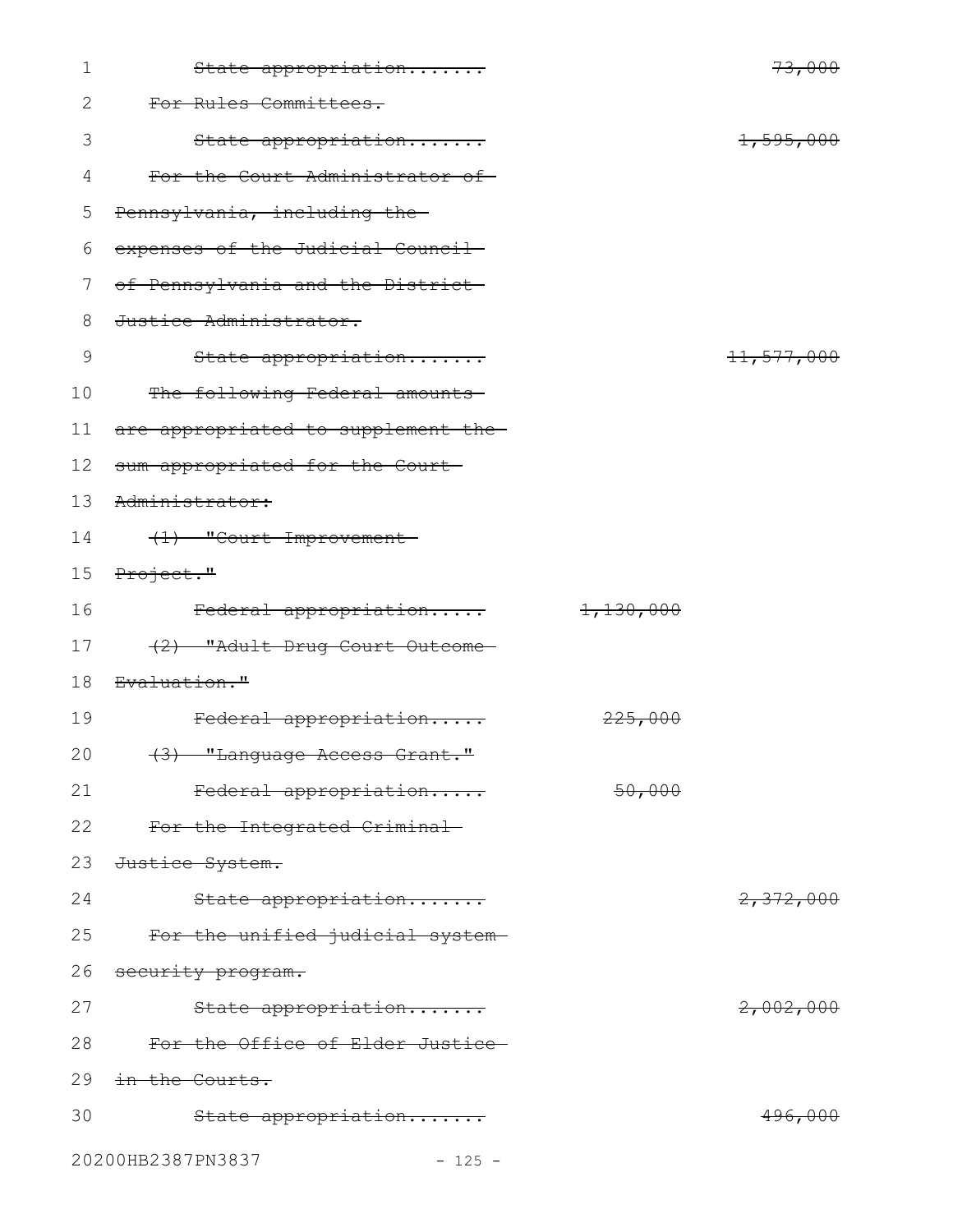- Section 242. Superior Court. 1
- The following amounts are 2

appropriated from the General Fund 3

- to the Superior Court for the 4
- current fiscal year: Tederal State State State 5
- For the salaries and expenses 6
- of the Superior Court: including-7
- the salary of the Superior Court 8
- judges, for panelization of judges 9
- program, for criers, tipstaves, 10
- official stenographers, home 11
- office expenses, court officers-12
- 13 and law secretary of the president
- judge and workers' compensation 14
- insurance premiums for all 15
- employees of the Superior Court, 16
- for the prothonotary's office in 17
- the Philadelphia District, 18
- 19 <del>including salaries and</del>
- 20 compensation for employees,
- including the expenses of dockets, 21
- 22 stationery, supplies, books for
- the library and other costs of the 23
- Superior Court and its offices. 24
- State appropriation....... 32,377,000 For vouchered expenses for 25 26
- active judges. 27
- State appropriation....... 183,000 Section 243. Commonwealth Court. 28 29
- The following amounts are 30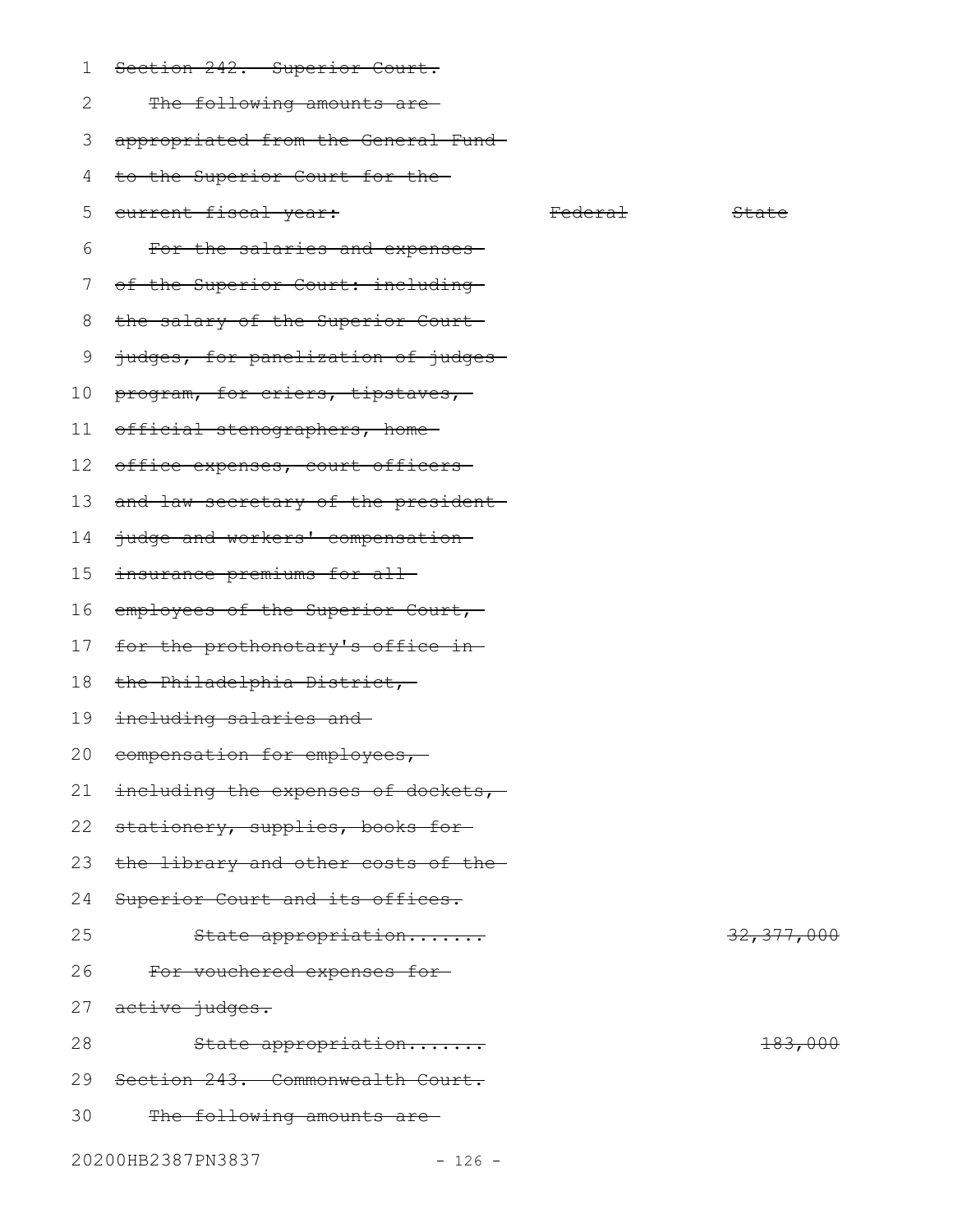| 1  | appropriated from the General Fund-  |                    |                        |
|----|--------------------------------------|--------------------|------------------------|
| 2  | to Commonwealth Court for the-       |                    |                        |
| 3  | eurrent fiscal year:                 | <del>Federal</del> | State                  |
| 4  | For the salaries of judges, for-     |                    |                        |
| 5  | the salaries and expenses of-        |                    |                        |
| 6  | employees and for home office-       |                    |                        |
| 7  | expenses.                            |                    |                        |
| 8  | State appropriation                  |                    | 21, 192, 000           |
| 9  | For vouchered expenses for-          |                    |                        |
| 10 | active judges.                       |                    |                        |
| 11 | State appropriation                  |                    | 132,000                |
| 12 | Section 244. Courts of common pleas. |                    |                        |
| 13 | The following amounts are-           |                    |                        |
| 14 | appropriated from the General Fund-  |                    |                        |
| 15 | to the courts of common pleas for-   |                    |                        |
| 16 | the current fiscal year:             | Federal            | State                  |
| 17 | For the courts of common pleas:-     |                    |                        |
| 18 | including the salaries and           |                    |                        |
| 19 | expenses of judges, including the-   |                    |                        |
|    | 20 expenses of traveling judges,     |                    |                        |
| 21 | including the mileage in divided-    |                    |                        |
| 22 | judicial districts, and the-         |                    |                        |
| 23 | payment of a per diem salary,        |                    |                        |
| 24 | mileage and miscellaneous expenses-  |                    |                        |
| 25 | to active visiting judges for the-   |                    |                        |
| 26 | performance of their official        |                    |                        |
| 27 | <del>duties.</del>                   |                    |                        |
| 28 | State appropriation                  |                    | <del>117,739,000</del> |
| 29 | For senior judges of the courts-     |                    |                        |
|    | 30 of common pleas.                  |                    |                        |
|    | 20200HB2387PN3837<br>$-127 -$        |                    |                        |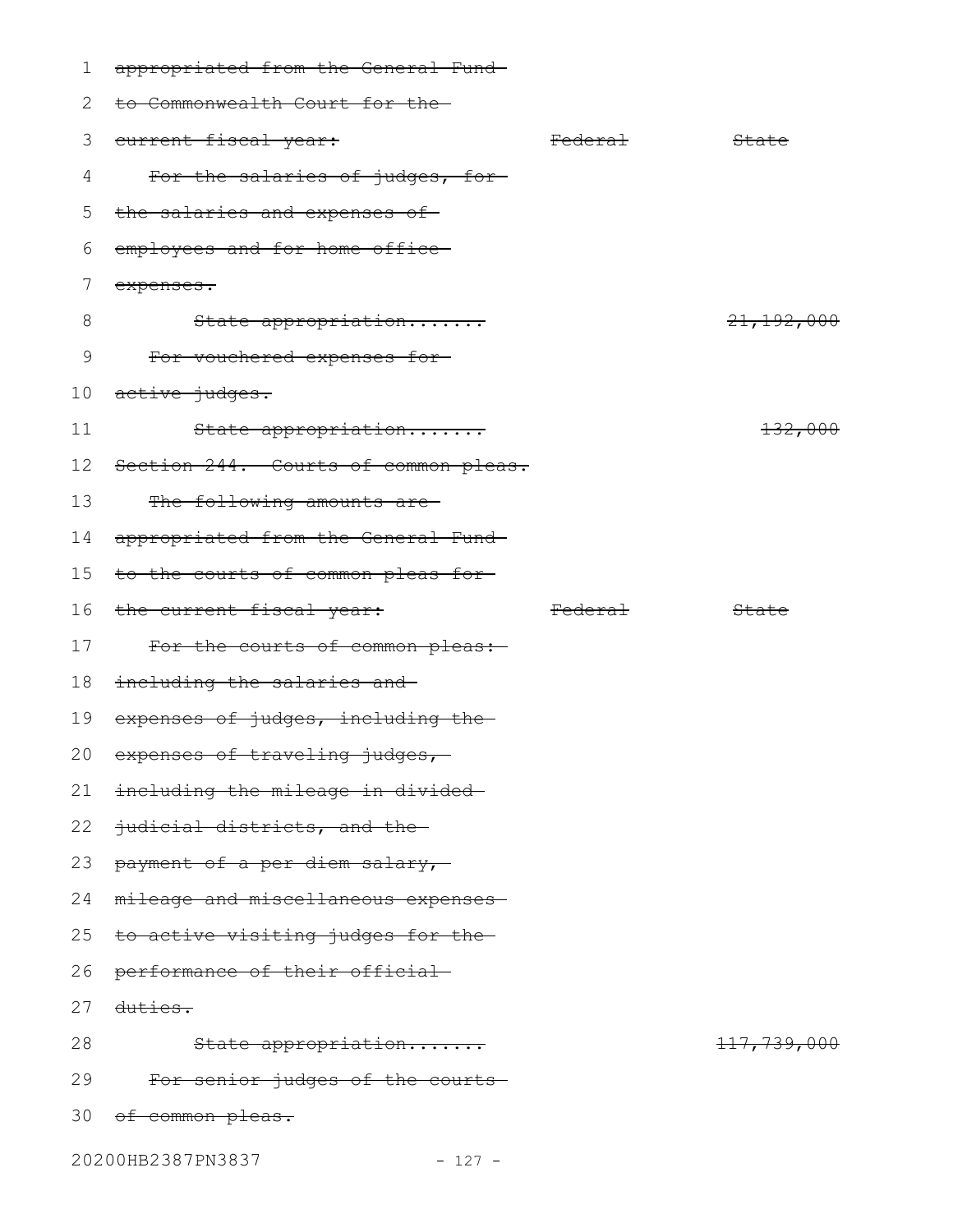| 1  | State appropriation                                          |                | 4,004,000          |
|----|--------------------------------------------------------------|----------------|--------------------|
| 2  | For common pleas judicial-                                   |                |                    |
| 3  | education.                                                   |                |                    |
| 4  | State appropriation                                          |                | 1,247,000          |
| 5  | For the Ethics Committee.                                    |                |                    |
| 6  | State appropriation                                          |                | 62,000             |
| 7  | For problem solving courts.                                  |                |                    |
| 8  | State appropriation                                          |                | 1,103,000          |
| 9  | Section 245. Community courts - magisterial district judges. |                |                    |
| 10 | The following amounts are-                                   |                |                    |
| 11 | appropriated from the General Fund-                          |                |                    |
| 12 | to the community courts and-                                 |                |                    |
| 13 | magisterial district judges for-                             |                |                    |
| 14 | the current fiscal year:                                     | <b>Federal</b> | State              |
| 15 | For the salaries and expenses-                               |                |                    |
| 16 | of community court judges and                                |                |                    |
| 17 | magisterial district judges.                                 |                |                    |
| 18 | State appropriation                                          |                | 82,802,000         |
| 19 | For magisterial district                                     |                |                    |
|    | 20 judges' education.                                        |                |                    |
| 21 | State appropriation                                          |                | <del>744,000</del> |
|    | 22 Section 246. (Reserved).                                  |                |                    |
| 23 | Section 247. Philadelphia Municipal Court.                   |                |                    |
| 24 | The following amounts are-                                   |                |                    |
| 25 | appropriated from the General Fund-                          |                |                    |
| 26 | <del>to the Philadelphia Municipal</del>                     |                |                    |
|    | 27 Court for the current fiscal year: Federal                |                | State              |
| 28 | For the salaries and expenses                                |                |                    |
|    | 29 of judges and hearing officers,                           |                |                    |
|    | 30 including the traffic division.                           |                |                    |
|    | 20200HB2387PN3837<br>$-128 -$                                |                |                    |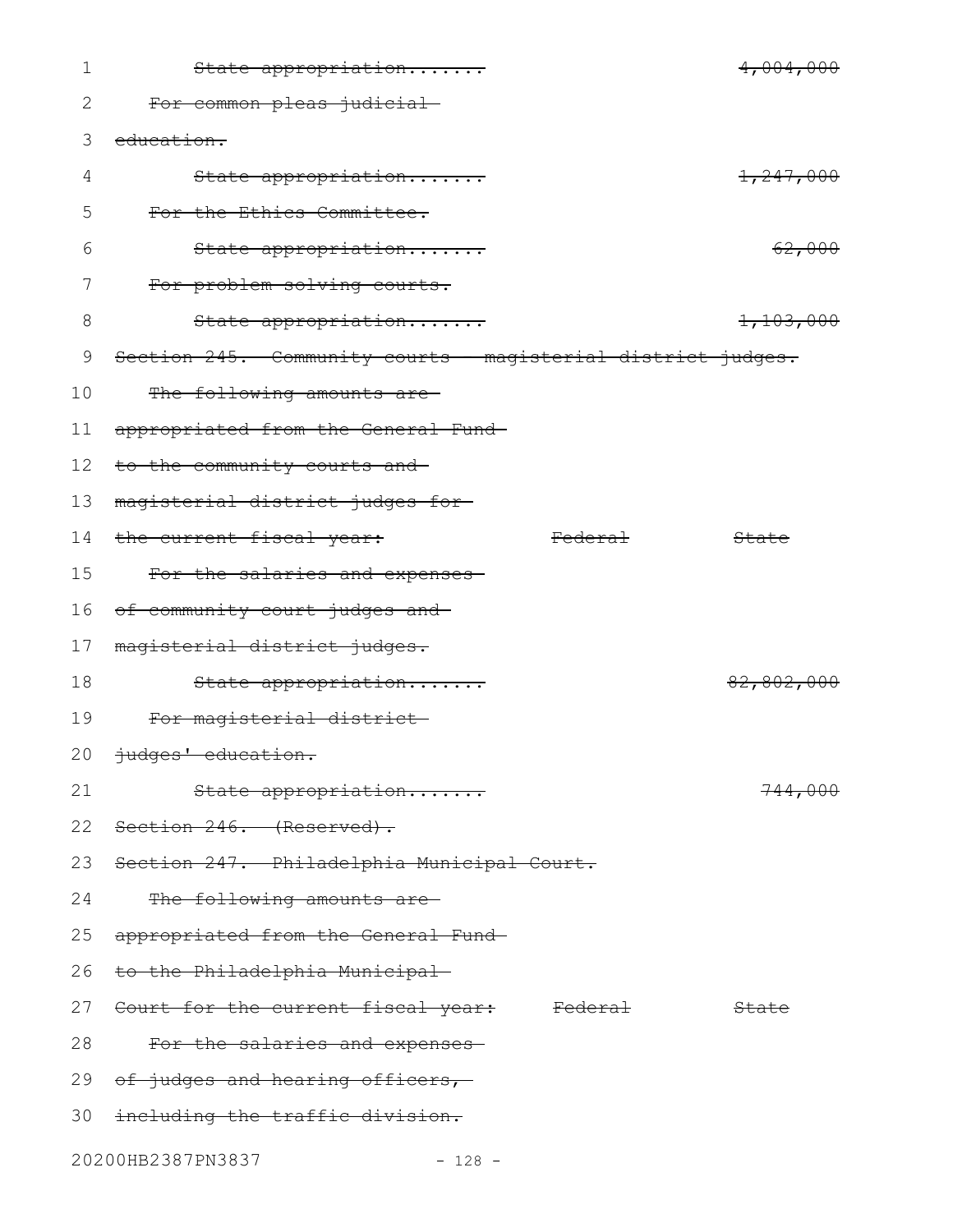| 1  | State appropriation                        |                    | 7,794,000 |
|----|--------------------------------------------|--------------------|-----------|
| 2  | Section 248. Judicial Conduct Board.       |                    |           |
| 3  | The following amounts are-                 |                    |           |
| 4  | appropriated from the General Fund-        |                    |           |
| 5  | to the Judicial Conduct Board for-         |                    |           |
| 6  | the current fiscal year:                   | <del>Federal</del> | State     |
| 7  | For salaries and expenses of               |                    |           |
| 8  | the Judicial Conduct Board.                |                    |           |
| 9  | State appropriation                        |                    | 2,468,000 |
| 10 | Section 249. Court of Judicial Discipline. |                    |           |
| 11 | The following amounts are                  |                    |           |
| 12 | appropriated from the General Fund-        |                    |           |
| 13 | to the Court of Judicial                   |                    |           |
| 14 | Discipline for the current fiscal-         |                    |           |
| 15 | year:                                      | <del>Federal</del> | State     |
| 16 | For salaries and expenses of               |                    |           |
| 17 | the Court of Judicial Discipline.          |                    |           |
| 18 | State appropriation                        |                    | 468,000   |
| 19 | Section 250. Juror cost reimbursement.     |                    |           |
| 20 | The following amounts are-                 |                    |           |
| 21 | appropriated from the General Fund-        |                    |           |
| 22 | for juror cost reimbursement for-          |                    |           |
| 23 | the current fiscal year:                   | <del>Federal</del> | State     |
| 24 | For juror cost reimbursement.              |                    |           |
| 25 | State appropriation                        |                    | 1,118,000 |
| 26 | Section 251. County court reimbursement.   |                    |           |
| 27 | The following amounts are-                 |                    |           |
| 28 | appropriated from the General Fund-        |                    |           |
| 29 | for court costs for the current            |                    |           |
| 30 | <del>fiscal year:</del>                    | <del>Federal</del> | State     |
|    | 20200HB2387PN3837<br>$-129 -$              |                    |           |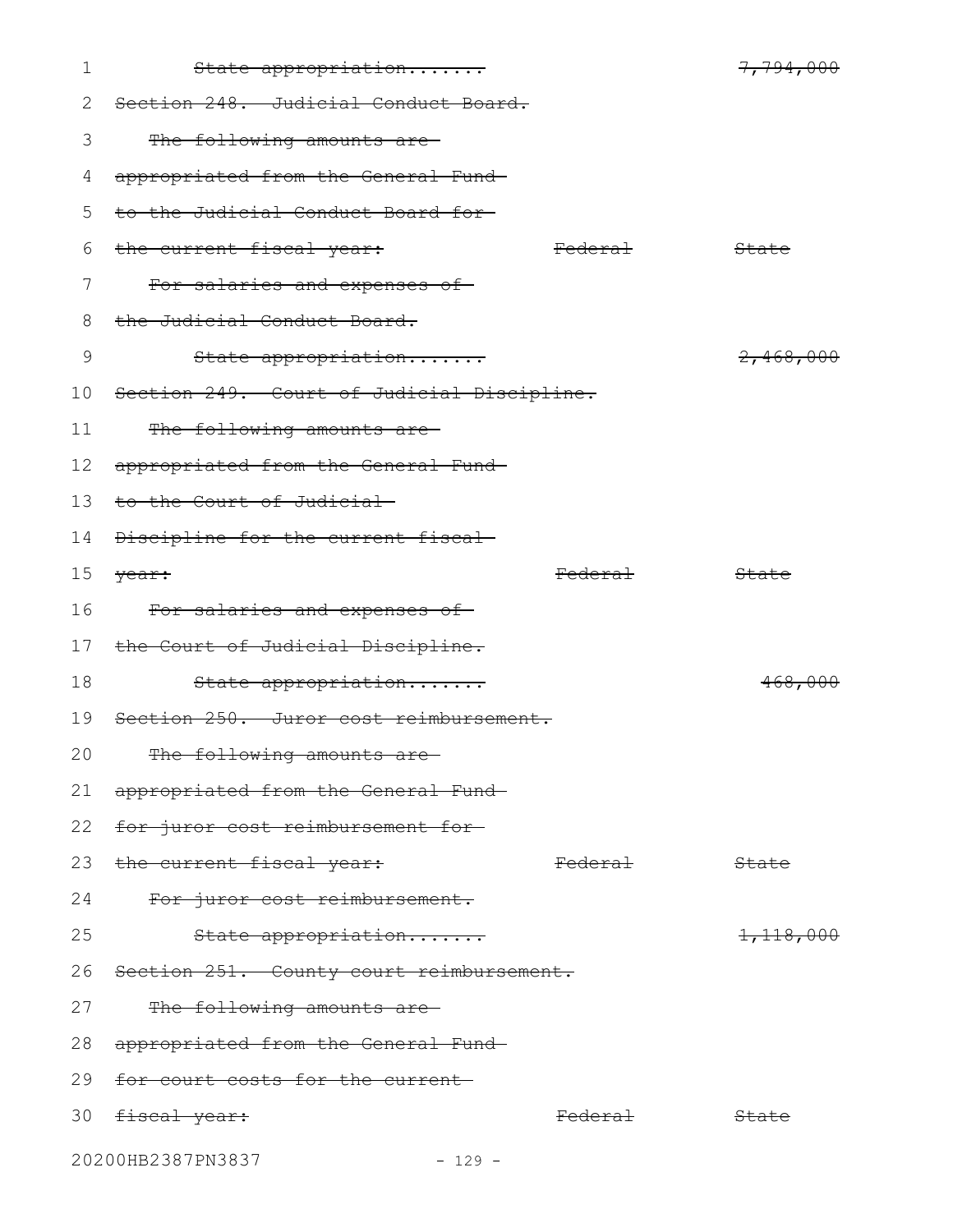| 1  | For payment to counties as-         |                    |                       |
|----|-------------------------------------|--------------------|-----------------------|
| 2  | reimbursement for costs incurred-   |                    |                       |
| 3  | by counties in the administration-  |                    |                       |
| 4  | and operation of courts of common-  |                    |                       |
| 5  | pleas during the calendar year-     |                    |                       |
| 6  | which immediately precedes the-     |                    |                       |
| 7  | beginning of the current fiscal     |                    |                       |
| 8  | year.                               |                    |                       |
| 9  | State appropriation                 |                    | <del>23,136,000</del> |
| 10 | For senior judge operational        |                    |                       |
| 11 | support grants.                     |                    |                       |
| 12 | State appropriation                 |                    | 1,375,000             |
| 13 | For payment to counties as-         |                    |                       |
| 14 | reimbursement for costs incurred-   |                    |                       |
| 15 | by counties for court interpreter-  |                    |                       |
| 16 | services.                           |                    |                       |
| 17 | State appropriation                 |                    | 1,500,000             |
| 18 | SUBPART C                           |                    |                       |
| 19 | GENERAL ASSEMBLY                    |                    |                       |
| 20 | Section 261. Senate.                |                    |                       |
| 21 | The following amounts are-          |                    |                       |
| 22 | appropriated from the General Fund- |                    |                       |
| 23 | to the Senate for the current-      |                    |                       |
| 24 | <del>fiscal year:</del>             | <del>Federal</del> | State                 |
| 25 | For the salaries, wages and all-    |                    |                       |
| 26 | necessary expenses for the-         |                    |                       |
| 27 | following purposes:                 |                    |                       |
| 28 | Salaries of Senators.               |                    |                       |
| 29 | State appropriation                 |                    | <del>8,864,000</del>  |
| 30 | Salaries, wages and other-          |                    |                       |
|    | 20200HB2387PN3837<br>$-130 -$       |                    |                       |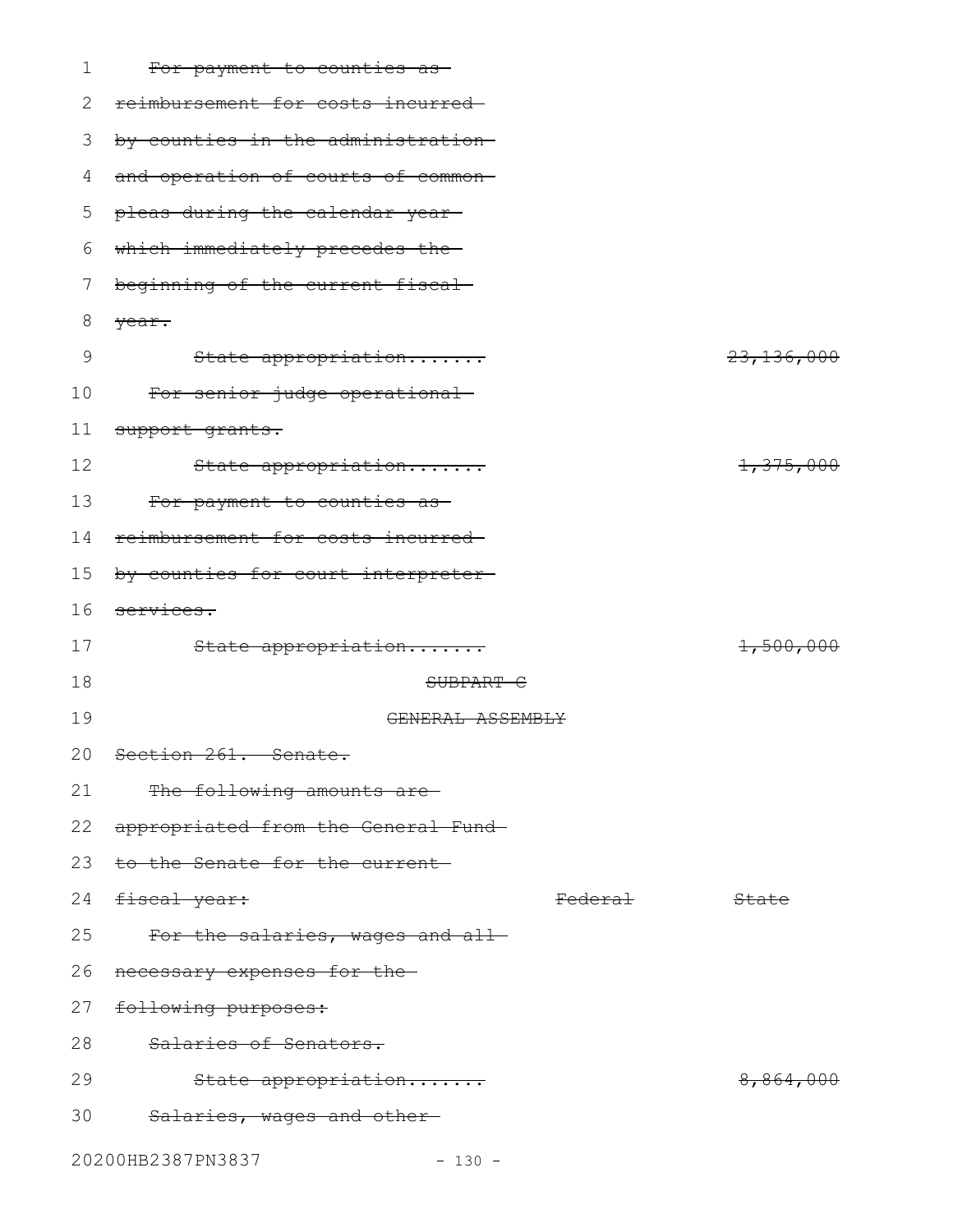| 1  | personnel expenses of employees of- |            |
|----|-------------------------------------|------------|
| 2  | the Chief Clerk and all necessary-  |            |
| 3  | expenditures to be allocated and-   |            |
| 4  | disbursed at the direction of the-  |            |
| 5  | President pro tempore.              |            |
| 6  | State appropriation                 | 3,085,000  |
| 7  | Salaries, wages and other-          |            |
| 8  | personnel expenses of employees of- |            |
| 9  | the Senate and expenses of the-     |            |
| 10 | office of the President pro-        |            |
| 11 | tempore, including member lodging-  |            |
| 12 | rental, to be disbursed at the-     |            |
| 13 | direction of the President pro-     |            |
| 14 | tempore.                            |            |
| 15 | State appropriation                 | 13,973,000 |
| 16 | Incidental expenses for payment-    |            |
| 17 | of salaries, wages, other-          |            |
| 18 | personnel expenses, maintenance-    |            |
| 19 | and other expenses of the Senate.   |            |
| 20 | State appropriation                 | 3,595,000  |
| 21 | The above appropriations for-       |            |
| 22 | incidental expenses shall be paid-  |            |
| 23 | prior to the payment of such-       |            |
| 24 | expenses on warrant of the State-   |            |
| 25 | Treasurer in favor of the Chief     |            |
| 26 | Clerk upon the presentation of-     |            |
| 27 | requisitions for the same provided- |            |
| 28 | that the total amount of-           |            |
| 29 | requisitions for advancements,-     |            |
| 30 | <del>less the total amount of</del> |            |
|    | 20200HB2387PN3837<br>$-131 -$       |            |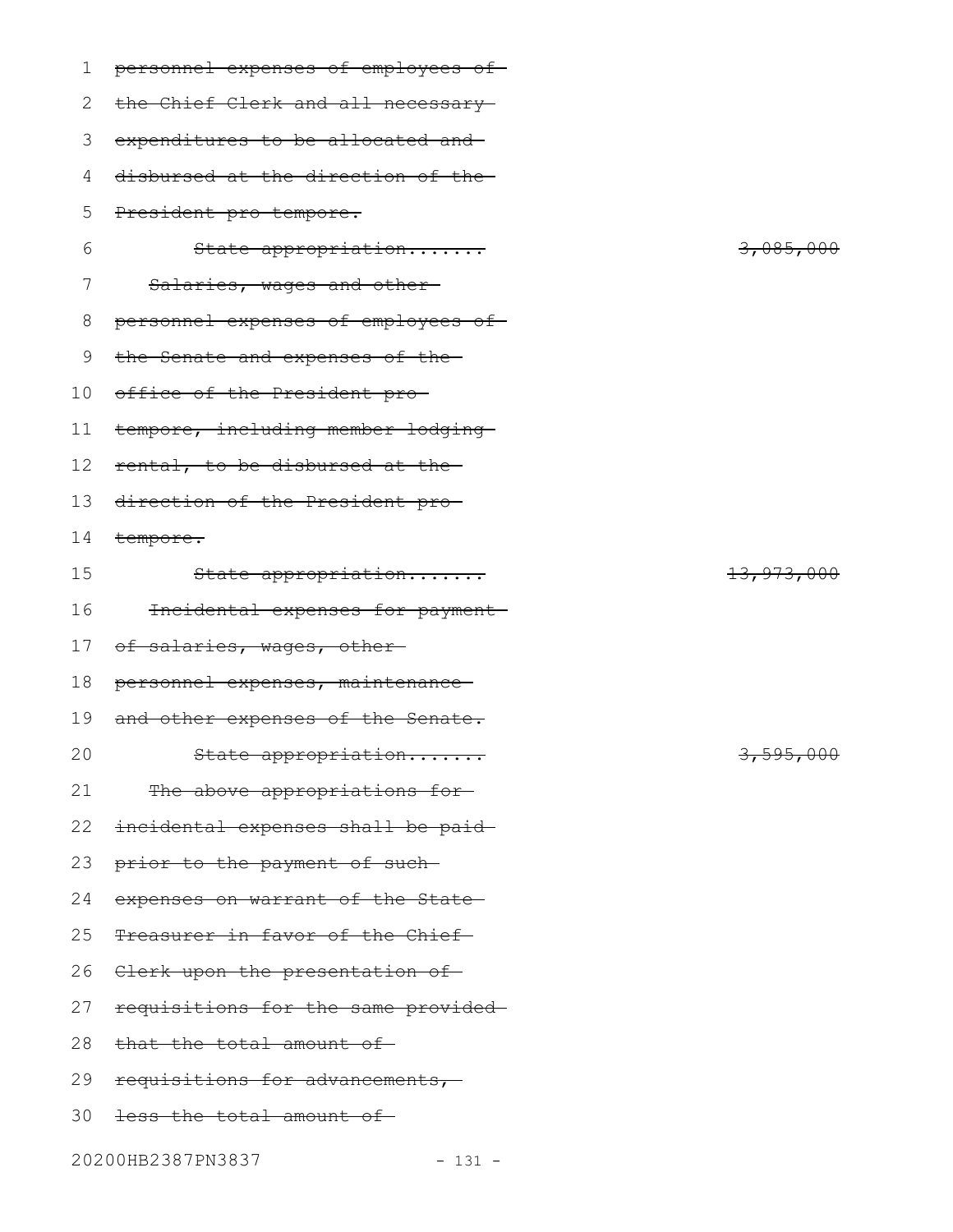- expenditures made as certified by 1
- 2 such officer to the State
- Treasurer, shall not exceed the 3
- amount of the bond of the officer-4
- having control of the disbursement 5
- from the funds advanced. 6
- Miscellaneous expenses: Mileage 7
- and expenses, Senators: In-8
- addition to the annual allocation 9
- for expenses authorized by law for 10
- each member of the Senate, each-11
- member shall receive an annual 12
- allocation in an amount 13
- established by the Senate 14
- Committee on Management Operations 15
- for actual expenses incurred for 16
- lodging and meals while away from 17
- home on official legislative 18
- business, official postage and all 19
- other expenses incidental to 20
- legislative duties as provided for 21
- in the Financial Operating Rules 22
- of the Senate. Upon presentation 23
- of requisitions by the Chief Clerk 24
- for such expenses, such-25
- requisitions shall be paid on 26
- warrant of the State Treasurer 27
- 28 directly to and in favor of the
- 29 <del>persons designated in such</del>
- 30 requisitions as entitled to

20200HB2387PN3837 - 132 -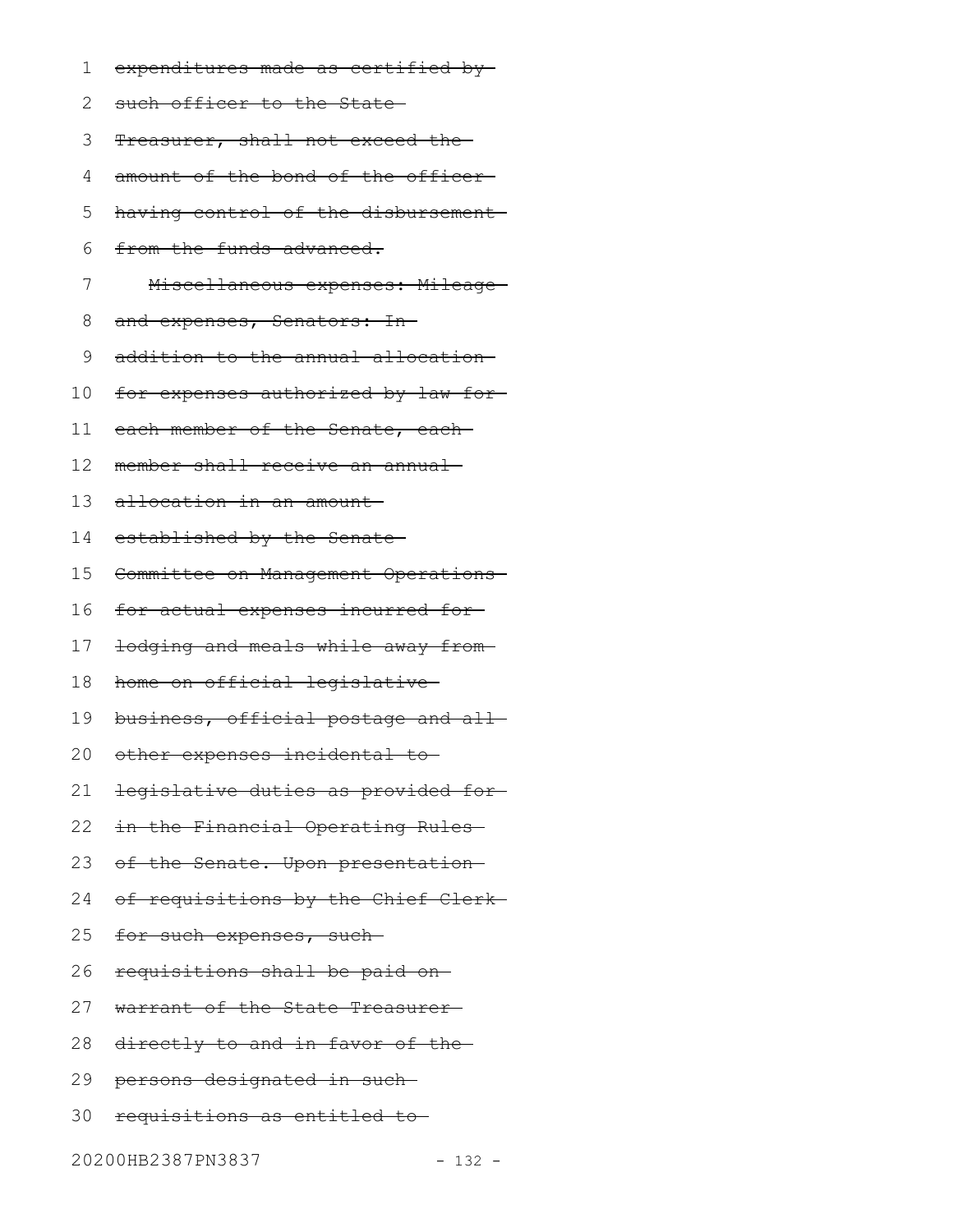| $\mathbf 1$  | receive such payments.             |                      |  |
|--------------|------------------------------------|----------------------|--|
| $\mathbf{2}$ | State appropriation                | <del>1,416,000</del> |  |
| 3            | Legislative purchasing and-        |                      |  |
| 4            | expenses: For furniture,           |                      |  |
| 5            | technology improvements,           |                      |  |
| 6            | restorations, security             |                      |  |
| 7            | enhancements, North Office         |                      |  |
| 8            | Building modernization, equipment, |                      |  |
| $\mathsf 9$  | renovations, personnel expenses    |                      |  |
| 10           | and other expenses.                |                      |  |
| 11           | State appropriation                | 8,048,000            |  |
| 12           | Upon presentation of-              |                      |  |
| 13           | requisitions by the Chief Clerk-   |                      |  |
| 14           | against the appropriations for-    |                      |  |
| 15           | legislative purchasing and         |                      |  |
| 16           | expenses, such shall be paid on-   |                      |  |
| 17           | warrant of the State Treasurer-    |                      |  |
| 18           | directly to and in favor of the    |                      |  |
| 19           | persons designated in such-        |                      |  |
| 20           | requisitions as entitled to-       |                      |  |
| 21           | receive such payments.             |                      |  |
| 22           | Expenses of the Committee on-      |                      |  |
| 23           | Appropriations (R) and the         |                      |  |
| 24           | Committee on Appropriations (D):   |                      |  |
| 25           | For investigating schools,         |                      |  |
| 26           | eolleges, universities,-           |                      |  |
| 27           | correctional institutions, mental- |                      |  |
| 28           | hospitals, medical and surgical    |                      |  |
| 29           | hospitals, homes and other-        |                      |  |
| 30           | institutions and agencies          |                      |  |

20200HB2387PN3837 - 133 -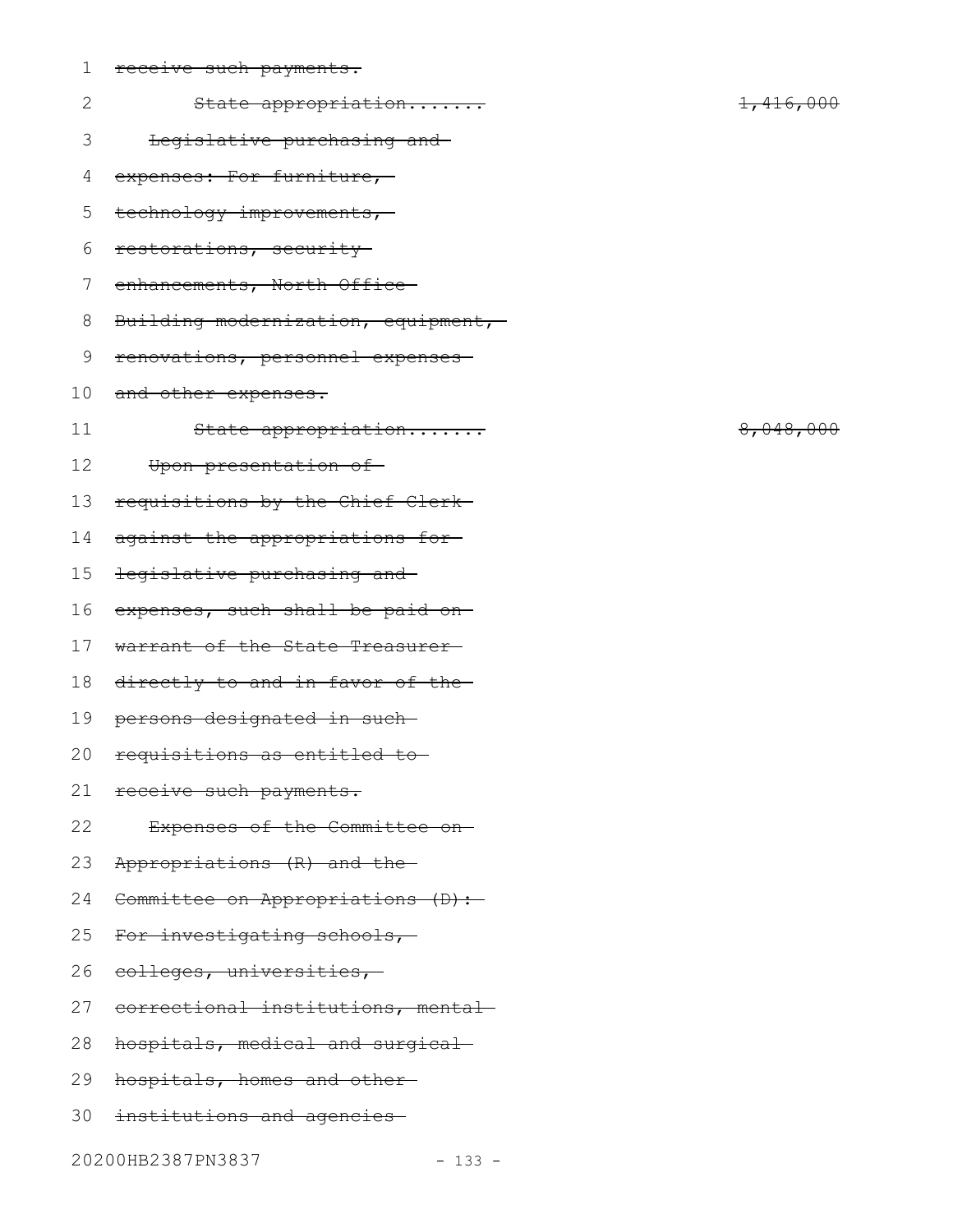- supported, in whole or in part, by-1
- appropriations from the State 2
- 3 Treasury in analyzing reports,
- expenditures and the general 4
- operation and administration of 5
- the institutions and agencies, in-6
- examining and analyzing requests-7
- of the same and of the various 8
- departments, boards and 9
- commissions of the Commonwealth, 10
- and for the collection of data 11
- from other states, attending-12
- seminars and conferences and in-13
- cooperating and exchanging 14
- information with legislative 15
- budget and financial committees of 16
- other states, and for the 17
- necessary travel expenses, and all-18
- other expenses deemed necessary by 19
- the chair (R) or the chair (D), as 20
- appropriate, or for salary, wages-21
- and other personnel expenses 22
- deemed appropriate by the 23
- respective caucus staff 24
- administrator in compiling data 25
- and information connected with the 26
- work of the Senate in compiling 27
- comparative costs and other fiscal 28
- data and information for the use 29
- of the committee and the Senate 30

20200HB2387PN3837 - 134 -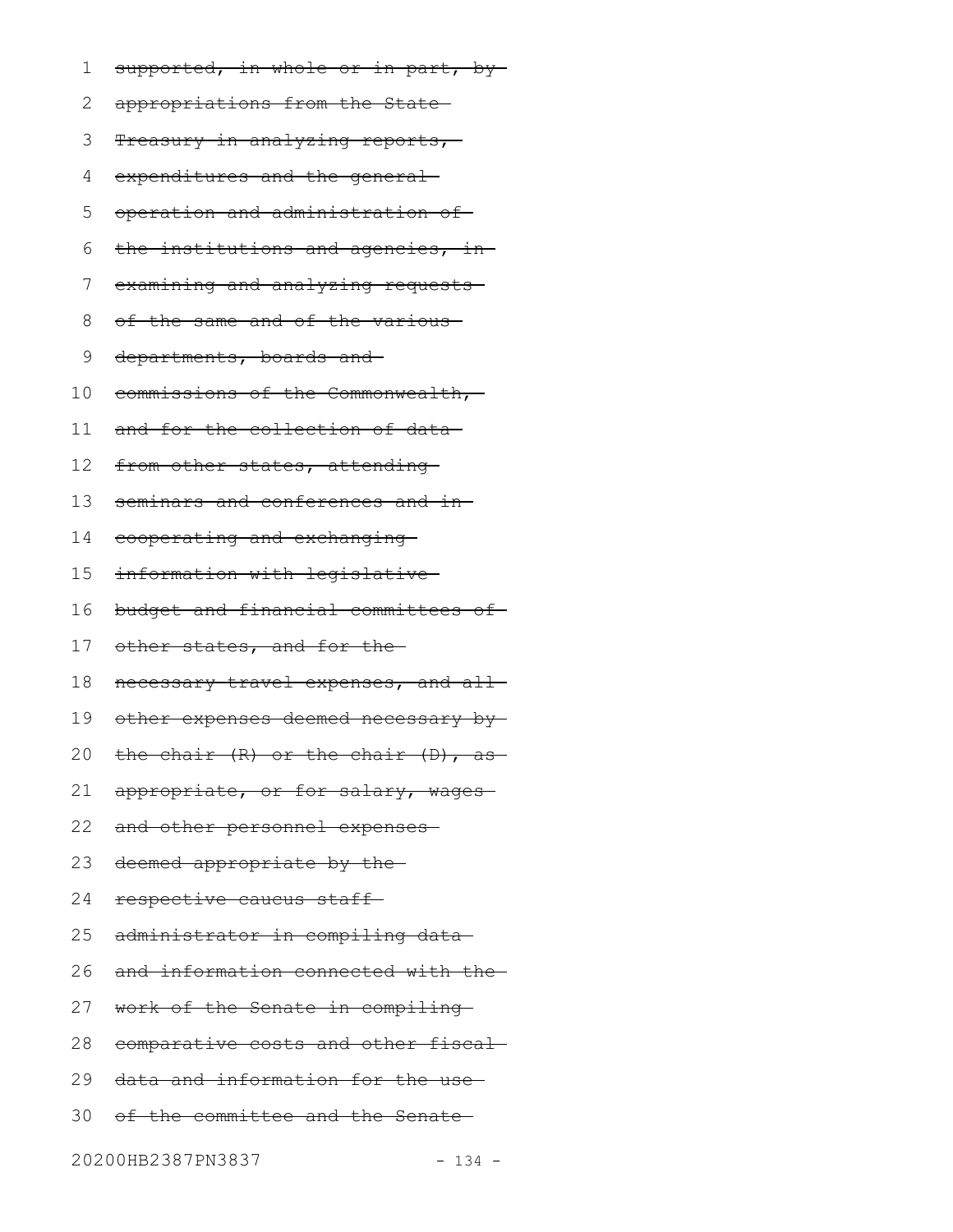- during legislative sessions and 1
- during the interim between 2
- legislative sessions to the 3
- discharge of such duties. The 4
- committee, upon authorization of 5
- the majority chair, shall have the 6
- authority to examine and inspect 7
- all properties, equipment, 8
- facilities, files, records and 9
- accounts of any State office, 10
- department, institution, board, 11
- committee, commission or agency or 12
- any institution or agency 13
- supported, in whole or in part, by-14
- appropriation from the State 15
- Treasury and to administer oaths. 16
- The Committee on Appropriations 17
- may issue subpoenas under the hand 18
- and seal of the majority chair to 19
- compel the attendance of witnesses 20
- and the production of any papers,-21
- books, accounts, documents and 22
- testimony touching matters 23
- properly being inquired into by 24
- the committee and to cause the 25
- deposition of witnesses either 26
- residing within or without the 27
- State to be taken in the manner-28
- 29 prescribed by law for taking
- depositions in civil actions. Upon 30
- 20200HB2387PN3837 135 -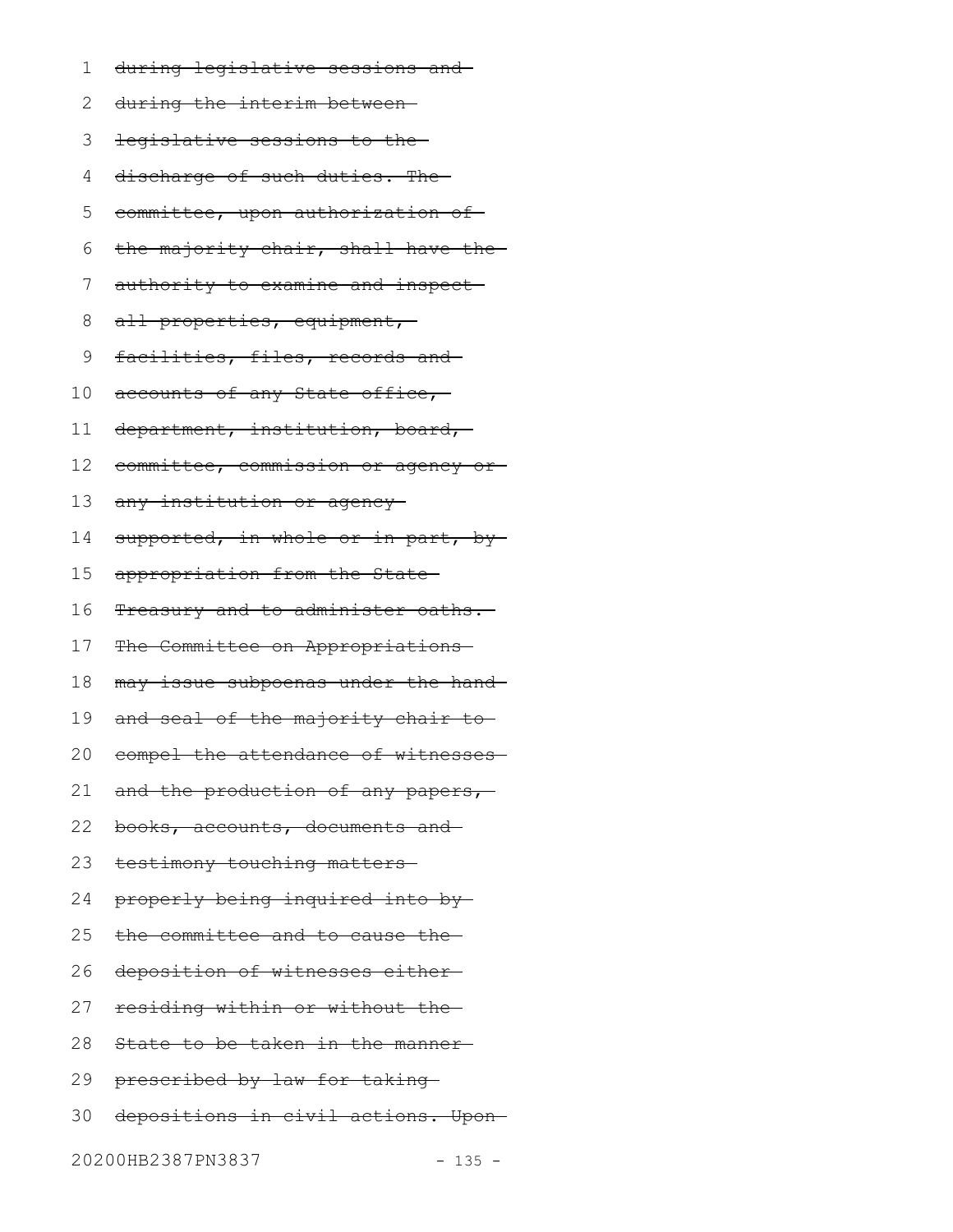| 1  | presentation of requisitions by     |
|----|-------------------------------------|
| 2  | the Chief Clerk for such expenses,  |
| 3  | such shall be paid on warrant of    |
| 4  | the State Treasurer directly to     |
| 5  | and in favor of the persons-        |
| 6  | designated in such requisition as   |
| 7  | entitled to receive such-           |
| 8  | compensation or expenses. The sum-  |
| 9  | appropriated shall be divided-      |
| 10 | equally by the State Treasurer and- |
| 11 | shall be deposited in separate-     |
| 12 | accounts for the Committee on-      |
| 13 | Appropriations (R) and the          |
| 14 | Committee on Appropriations (D).    |
| 15 | State appropriation                 |
| 16 | Caucus Operations Account (R)-      |
| 17 | and the Caucus Operations Account-  |
| 18 | (D): For payment of salaries,-      |
| 19 | wages and all other incidental-     |
|    | 20 expenses incurred in hiring      |
| 21 | personnel and staff for services    |
| 22 | which, in the opinion of the Floor- |
| 23 | Leader (R) or the Floor Leader (D)- |
| 24 | as may be appropriate, may be-      |
| 25 | required or arise during-           |
| 26 | legislative sessions and during     |
| 27 | the interim between legislative     |
| 28 | sessions and for the payment of     |
| 29 | all other expenses, including-      |
| 30 | member lodging rental, related to-  |
|    |                                     |

20200HB2387PN3837 - 136 -

3,015,000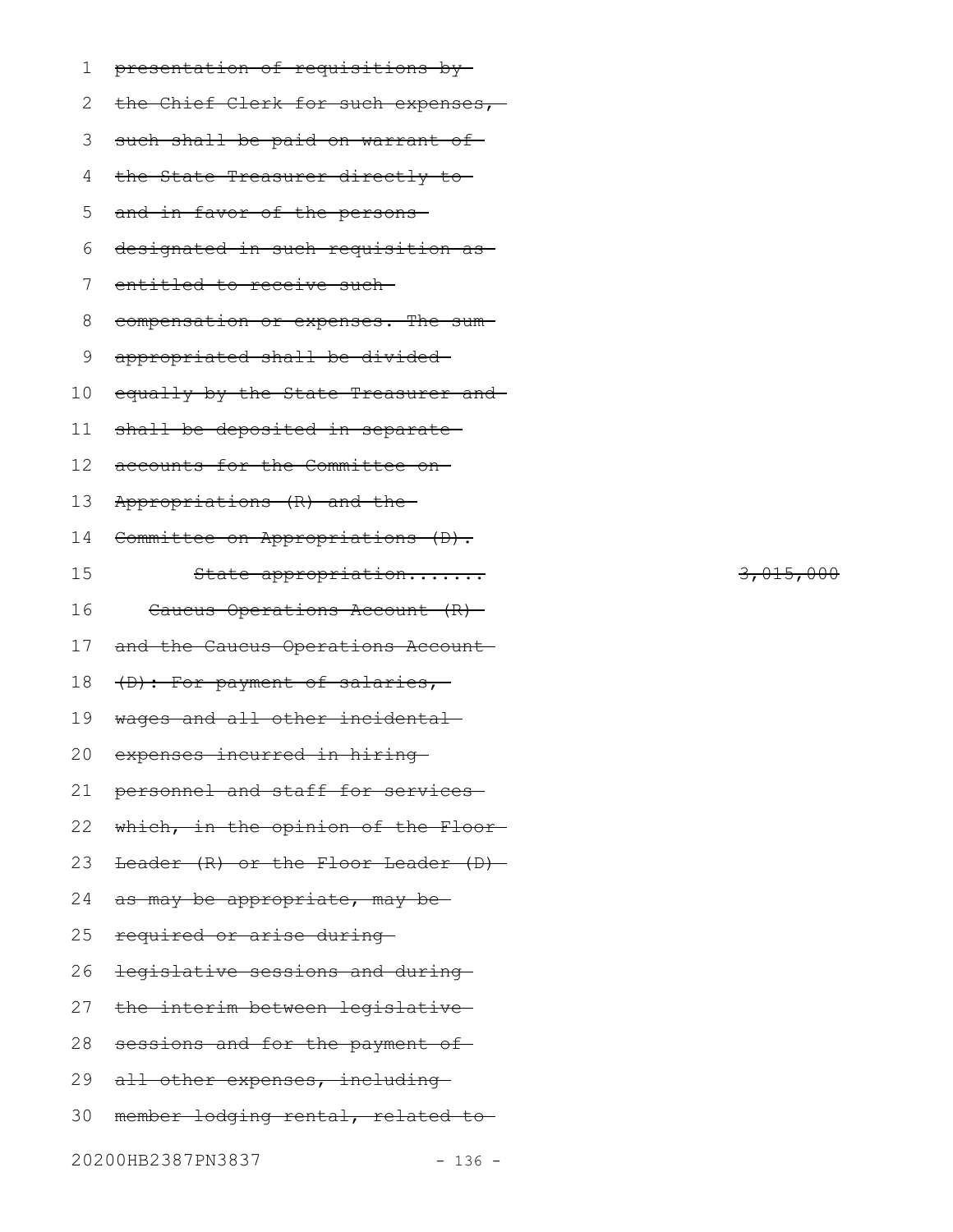| 1   | the performance of Senate duties-                |
|-----|--------------------------------------------------|
| 2   | and responsibilities. Upon-                      |
| 3   | presentation of requisitions by                  |
| 4   | the Chief Clerk, such shall be-                  |
| 5   | paid on warrant of the State-                    |
| 6   | Treasurer directly to and in favor-              |
| 7   | of the persons designated in such-               |
| 8   | requisition as entitled to receive-              |
| 9   | such compensation or expenses. The-              |
| 10  | entire sum appropriated shall be-                |
| 11  | divided by the State Treasurer in-               |
| 12  | amounts to be determined by a-                   |
| 13  | unanimous vote of the Executive-                 |
| 14  | Committee of the Senate Committee-               |
| 15  | on Management Operations or in the-              |
| 16  | absence of a unanimous vote of the-              |
| 17  | Executive Committee then by a-                   |
| 18  | majority vote of the Senate-                     |
| 19  | Committee on Management Operations-              |
| 20. | and such amounts shall be-                       |
|     | 21 <del>deposited into the Caucus</del>          |
|     | 22 <del>Operations (R) and Caucus</del>          |
| 23  | Operations (D) Accounts.                         |
| 24  | State appropriation                              |
| 25  | All appropriations made in this-                 |
| 26  | act or in any other fiscal year to-              |
| 27  | any account of the minority caucus-              |
| 28  | of the Senate remaining unexpended-              |
|     | 29 <del>and unencumbered on the effective-</del> |
|     | 30 <del>date of this part may be</del>           |
|     |                                                  |

79,861,000

20200HB2387PN3837 - 137 -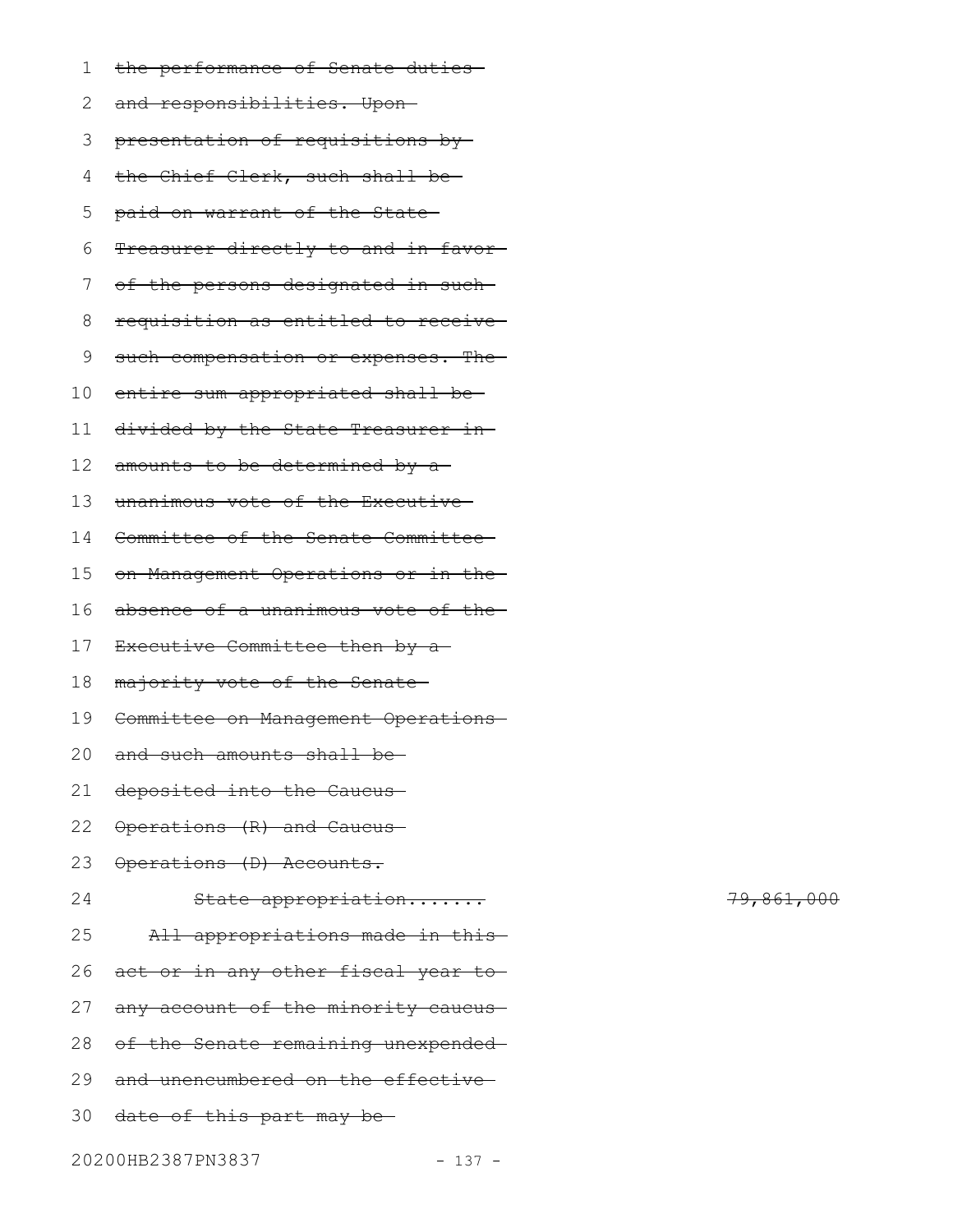- transferred by the Committee on 1
- Management Operations, by a vote-2

3 <del>of two-thirds of its members, in</del>

- its discretion to such Senate 4
- accounts as the committee deems 5
- necessary. All other 6
- appropriations made in this act or 7
- any other fiscal year to any other 8
- account of the Senate remaining 9
- unexpended and unencumbered on the 10
- effective date of this part may be 11
- transferred by the Committee on 12
- Managements Operations, by a-13
- majority vote of its members. Such 14
- power to transfer appropriations 15
- shall be limited to the current 16
- fiscal year. 17
- Section 262. House of Representatives. 18
- The following amounts are-19
- appropriated from the General Fund 20
- to the House of Representatives 21
- 22 for the current fiscal year: Tederal Federal
- For the salaries, wages and all-23
- necessary expenses for the 24
- following purposes: 25
- Representatives' compensation, 26
- extra compensation to the Speaker 27
- 28 of the House of Representatives
- 29 and leaders of the House of
- 30 Representatives and other
- 20200HB2387PN3837 138 -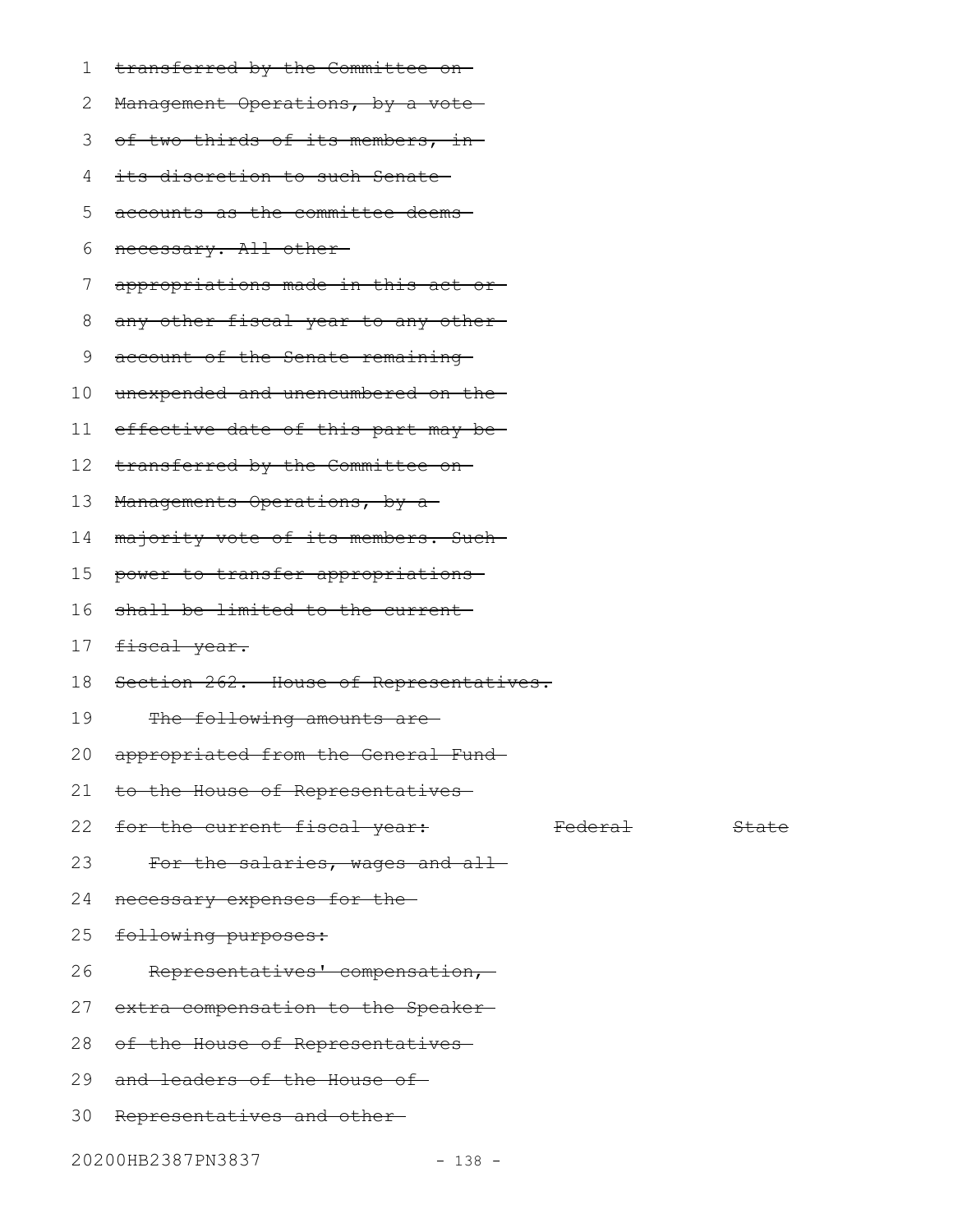1 necessary expenses.

| 2  | State appropriation                 |
|----|-------------------------------------|
| 3  | For caucus operations. For-         |
| 4  | allocation in such amounts as may-  |
| 5  | be designated by the Legislative    |
| 6  | Management Committee (R) and the    |
| 7  | Legislative Management Committee-   |
| 8  | (D) for payment of salaries, wages- |
| 9  | and all other compensation and      |
| 10 | necessary expenses incurred in-     |
| 11 | hiring personnel and staff for-     |
| 12 | services in the furtherance of the  |
| 13 | operations of the House of          |
| 14 | Representatives as may be-          |
| 15 | appropriate, required or arise-     |
| 16 | during legislative sessions and     |
| 17 | during the interim between-         |
| 18 | legislative sessions. Of the sum-   |
| 19 | appropriated, the State Treasurer-  |
| 20 | shall deposit \$64,100,000 in the-  |
| 21 | Caucus Operations Account (D) and   |
| 22 | $$69,275,000$ in the Caucus         |
| 23 | Operations Account (R). Upon-       |
| 24 | presentation of requisitions by     |
| 25 | the Chief Clerk of the House for-   |
| 26 | such compensation or expenses,-     |
| 27 | such shall be paid on warrant of    |
| 28 | the State Treasurer directly to     |
| 29 | and in favor of the persons-        |

30 designated in such requisitions as

20200HB2387PN3837 - 139 -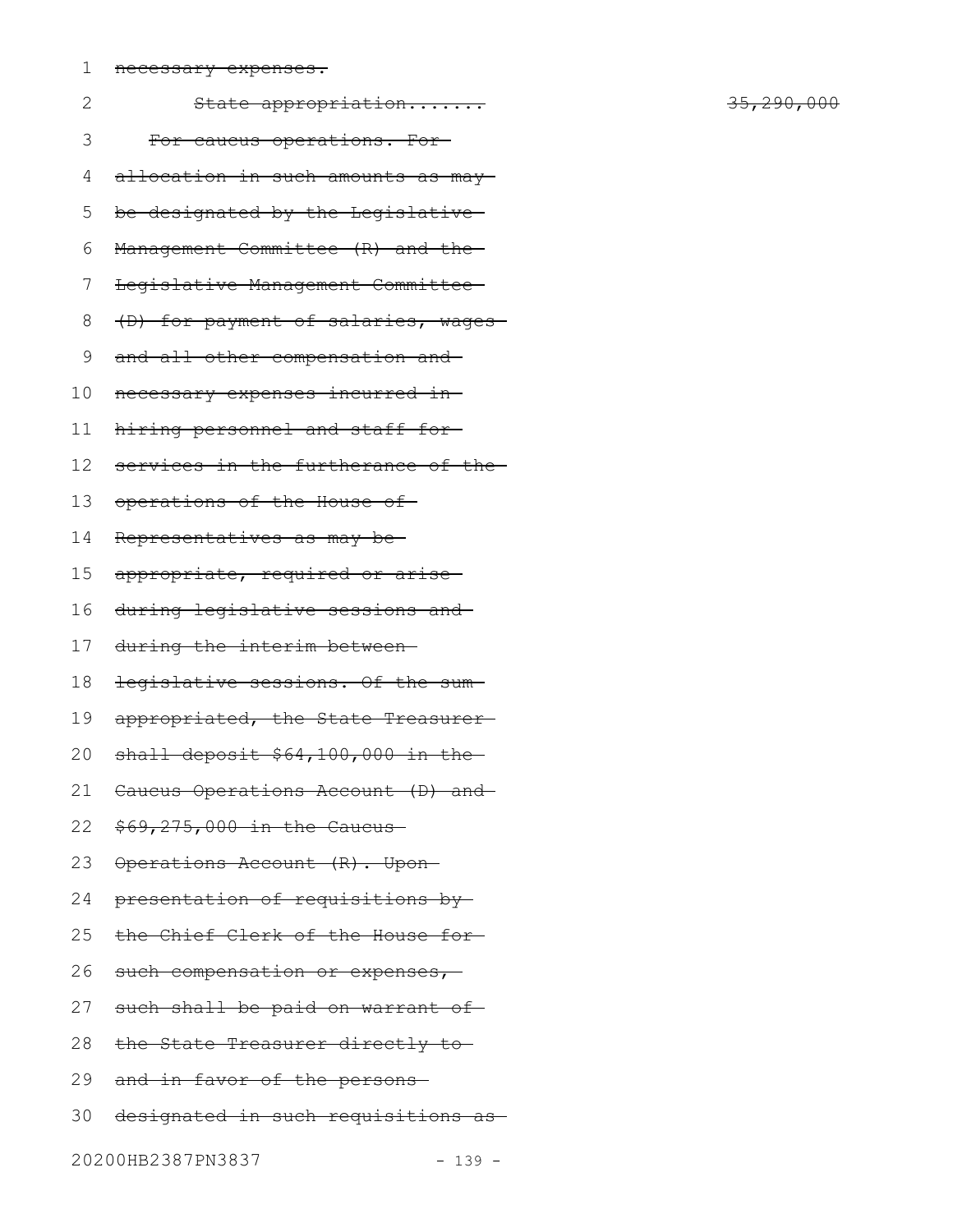| 1  | entitled to receive such-           |               |
|----|-------------------------------------|---------------|
| 2  | compensation or expenses. An-       |               |
| 3  | accounting, together with-          |               |
| 4  | supporting documents whenever-      |               |
| 5  | possible, shall be filed in the-    |               |
| 6  | Office of the Chief Clerk of such-  |               |
| 7  | expenses since the filing of the-   |               |
| 8  | prior account.                      |               |
| 9  | State appropriation                 | 133, 375, 000 |
| 10 | For the operation of the            |               |
| 11 | Speaker's Office.                   |               |
| 12 | State appropriation                 | 1,810,000     |
| 13 | For Bipartisan Management-          |               |
| 14 | Committee, Chief Clerk,-            |               |
| 15 | Comptroller and the Commonwealth-   |               |
| 16 | Emergency Medical System.           |               |
| 17 | State appropriation                 | 14,834,000    |
| 18 | Mileage: Representatives,-          |               |
| 19 | officers and employees.             |               |
| 20 | State appropriation                 | 372,000       |
| 21 | For postage: Chief Clerk and        |               |
| 22 | Legislative Journal.                |               |
| 23 | State appropriation                 | 3,443,000     |
| 24 | For contingent expenses (R) and-    |               |
| 25 | (D). The sum appropriated shall be- |               |
| 26 | allocated to the officers and       |               |
| 27 | members in the same manner and      |               |
| 28 | proportion as appropriations for-   |               |
| 29 | contingent expenses contained in-   |               |
| 30 | section 252 of the act of July 4,   |               |
|    | 20200HB2387PN3837<br>$-140 -$       |               |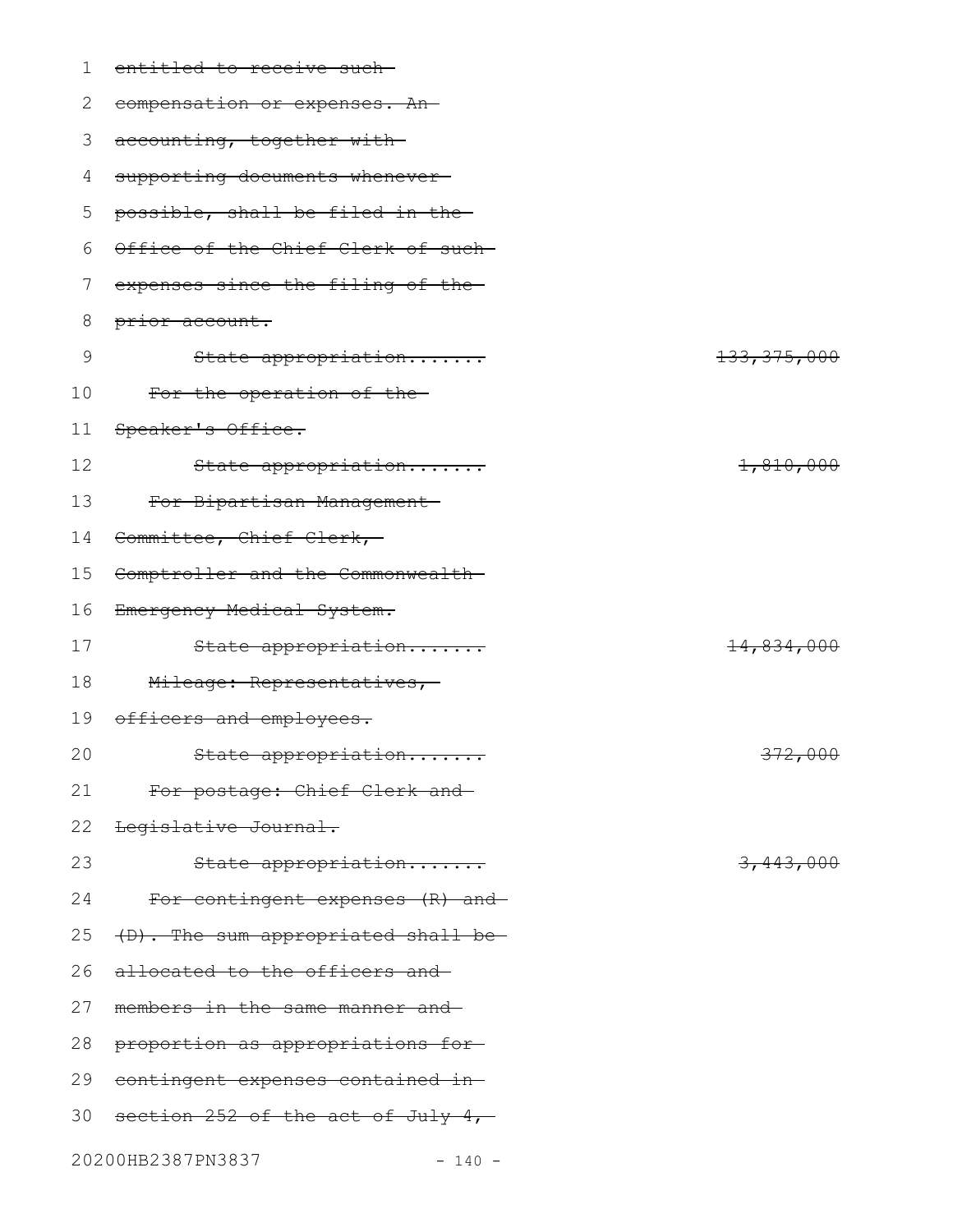|  |  | $2004$ (D I 1927 No 71) From 28              |  |
|--|--|----------------------------------------------|--|
|  |  | $2004$ (i.l. $1037$ , $107.74$ ), allowit as |  |

2 the General Appropriation Act of

3 <del>2004.</del>

| 4  | State appropriation                 | 709,000              |
|----|-------------------------------------|----------------------|
| 5  | The above appropriations for-       |                      |
| 6  | postage and for contingent          |                      |
| 7  | expenses shall be paid prior to     |                      |
| 8  | the payment of such expenses on-    |                      |
| 9  | warrant of the State Treasurer in-  |                      |
| 10 | favor of the officers above named-  |                      |
| 11 | upon the presentation of their-     |                      |
| 12 | requisitions for the same,          |                      |
| 13 | provided that the total amount of-  |                      |
| 14 | requisitions for advancements,-     |                      |
| 15 | less the total amount of-           |                      |
| 16 | expenditures made as certified by-  |                      |
| 17 | such officers to the State-         |                      |
| 18 | Treasurer, shall not exceed the     |                      |
| 19 | amount of the bond of the officer-  |                      |
| 20 | having control of the disbursement- |                      |
| 21 | from the funds advanced.            |                      |
| 22 | Miscellaneous expenses:-            |                      |
| 23 | Incidental expenses.                |                      |
| 24 | State appropriation                 | <del>5,069,000</del> |
| 25 | Expenses - Representatives: In-     |                      |
| 26 | addition to annual reimbursement-   |                      |
| 27 | for expenses heretofore authorized- |                      |
| 28 | by law for each member of the-      |                      |
| 29 | House of Representatives, each-     |                      |
| 30 | member shall be entitled to-        |                      |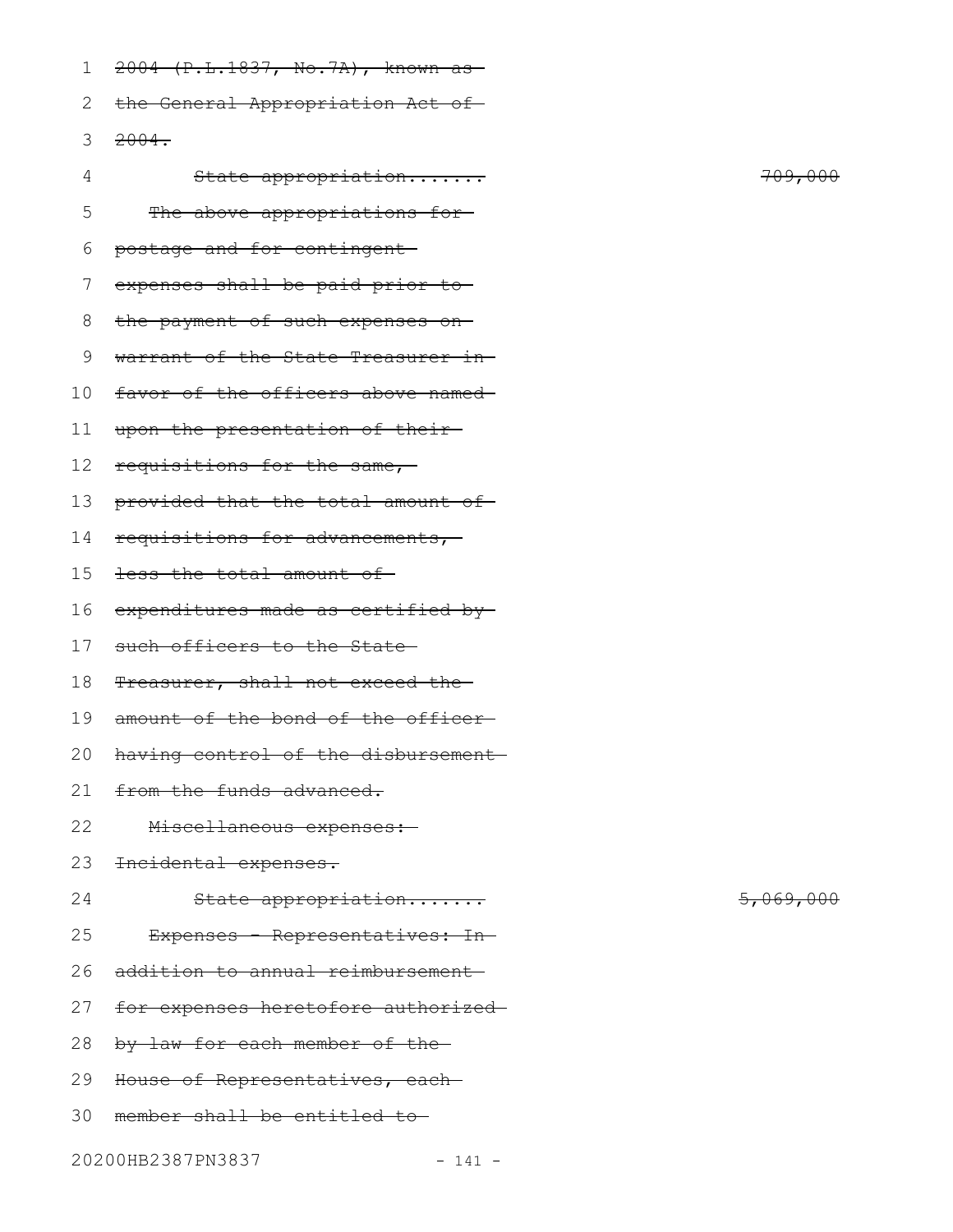| 1  | reimbursement for actual expenses,- |            |
|----|-------------------------------------|------------|
| 2  | not exceeding the sum of \$12,500-  |            |
| 3  | annually, incurred for lodging and  |            |
| 4  | meals while away from home on-      |            |
| 5  | official legislative business,      |            |
| 6  | home office expenses, official      |            |
| 7  | postage, staff and all other-       |            |
| 8  | expenses incidental to legislative- |            |
| 9  | duties.                             |            |
| 10 | State appropriation                 | 4,251,000  |
| 11 | Legislative printing and            |            |
| 12 | expenses.                           |            |
| 13 | State appropriation                 | 10,674,000 |
| 14 | For the payment of the expenses-    |            |
| 15 | of the Committee on Appropriations- |            |
| 16 | (R) of the House of                 |            |
| 17 | Representatives in investigating    |            |
| 18 | schools, colleges, universities,    |            |
| 19 | correctional institutions, mental-  |            |
|    | 20 hospitals, medical and surgical  |            |
| 21 | hospitals, homes and other-         |            |
| 22 | institutions and agencies-          |            |
| 23 | supported, in whole or in part, by- |            |
| 24 | appropriations from the State-      |            |
| 25 | Treasury in analyzing reports,-     |            |
| 26 | expenditures and the general-       |            |
| 27 | operation and administration of     |            |
| 28 | the institutions and agencies in-   |            |
| 29 | examining and analyzing requests    |            |
|    | 30 of the same and of the various   |            |
|    |                                     |            |

20200HB2387PN3837 - 142 -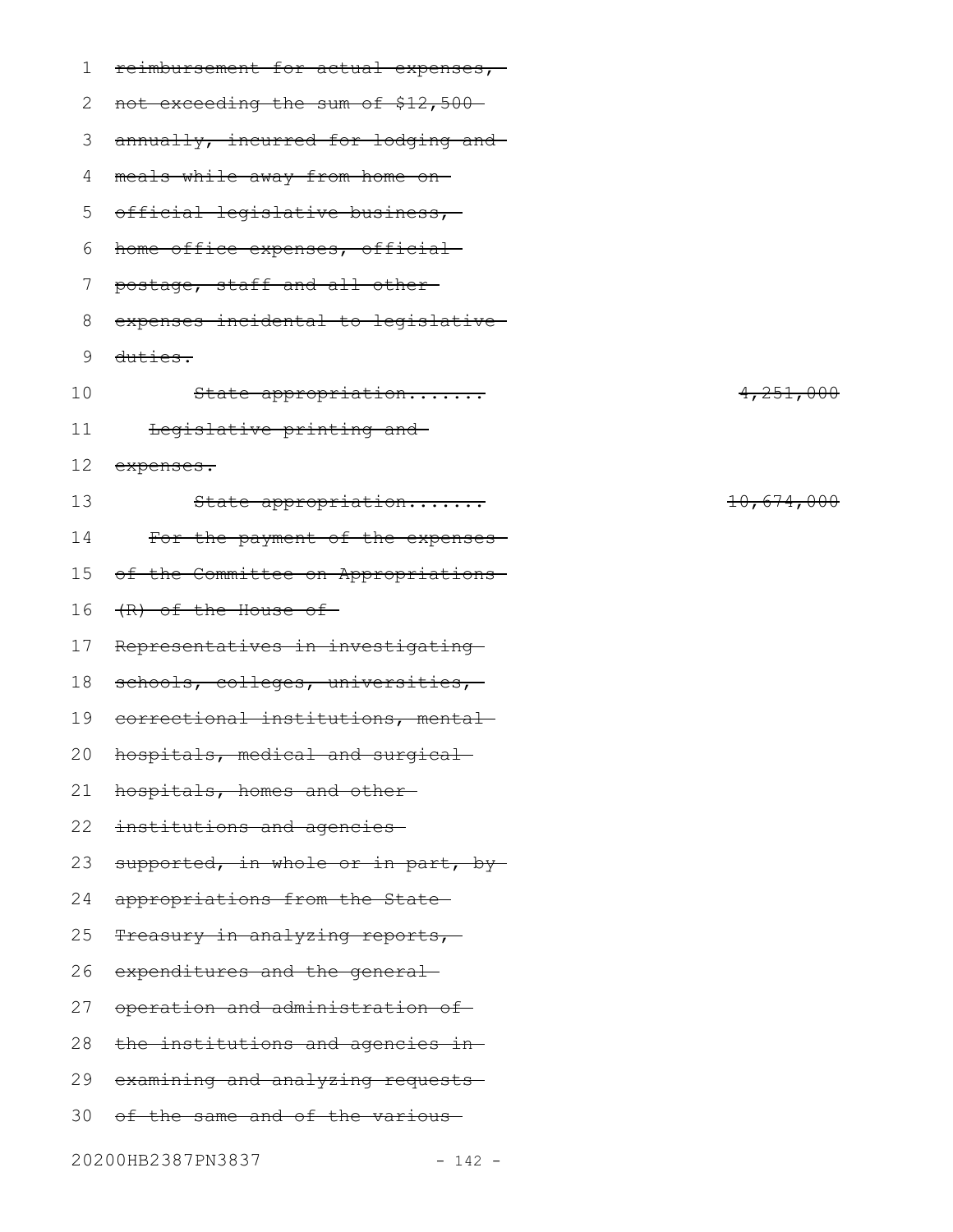departments, boards and 1

commissions of the Commonwealth, 2

- 3 and for the collection of data
- from other states, attending-4
- seminars and conferences, and in-5
- cooperating and exchanging 6
- information with legislative 7
- budget and financial committees of 8
- other states, and any office-9
- expenses necessary to serve the 10
- committee and its chair, and for 11
- the necessary clerical assistance 12
- and other assistance, travel-13
- expenses and all other expenses 14
- deemed necessary by the chair in-15
- compiling data and information 16
- connected with the work of the 17
- committee in compiling comparative 18
- cost and other fiscal data and 19
- information for the use of the 20
- committee and the House of 21
- Representatives during legislative 22
- sessions and during the interim 23
- between legislative sessions to 24
- the discharge of such duties. The 25
- committee shall have the authority 26
- 27 to examine and inspect all
- properties, equipment, facilities, 28
- files, records and accounts of any-29
- State office, department, 30

20200HB2387PN3837 - 143 -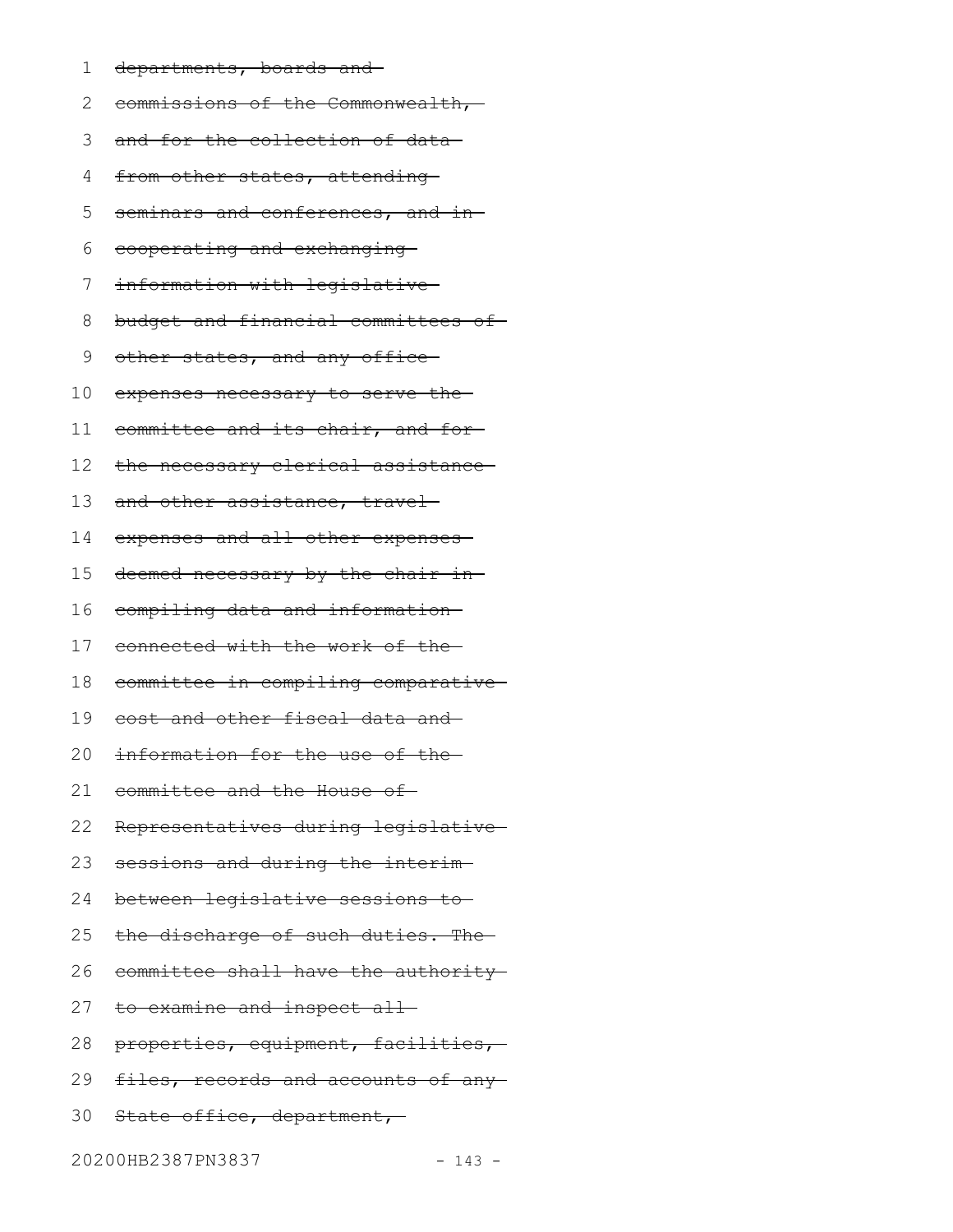- institution, board, committee, 1
- 2 <del>commission or agency or any</del>
- 3 institution or agency supported,
- in whole or in part, by-4
- appropriation from the State 5
- Treasury and to administer oaths. 6
- The sum appropriated shall be paid-7
- on warrant of the State Treasurer 8
- in favor of the chair of the 9
- 10 committee on the presentation of
- his requisition for the same. The 11
- chair of the Committee on 12
- Appropriations (R) shall, not 13
- later than 30 days after the 14
- termination of his term of office 15
- or until his successor is elected 16
- and also within 30 days after the 17
- adjournment of any regular or 18
- special session, file an account,-19
- together with supporting documents 20
- whenever possible, in the office-21
- 22 of the Committee on Appropriations
- (R), of the committee's expenses 23
- since the filing of the prior-24
- account. 25
- State appropriation....... 3,223,000 For the payment of the expenses of the Committee on Appropriations 29 (D) of the House of 30 Representatives in investigating 26 27 28
- 20200HB2387PN3837 144 -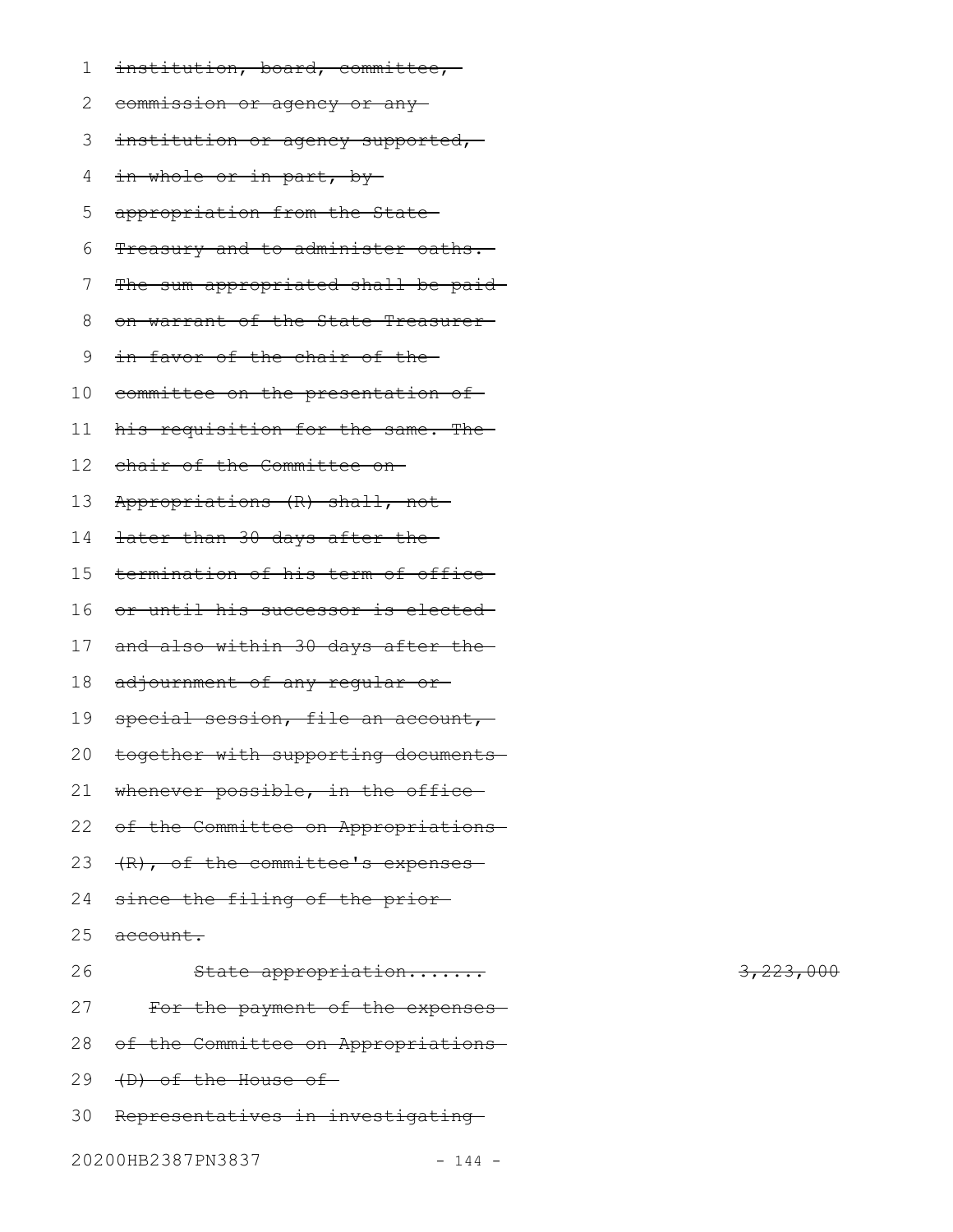schools, colleges, universities, 1

correctional institutions, mental 2

hospitals, medical and surgical 3

hospitals, homes and other 4

institutions and agencies 5

supported, in whole or in part, by-6

appropriations from the State 7

Treasury in analyzing reports, 8

expenditures, and the general-9

operation and administration of 10

the institutions and agencies in 11

examining and analyzing requests-12

of the same and of the various 13

departments, boards and 14

commissions of the Commonwealth 15

and for the collection of data 16

from other states, attending-17

seminars and conferences, and in 18

cooperating and exchanging 19

information with legislative 20

budget and financial committees of 21

other states, and any office-22

expenses necessary to serve the 23

committee and its chair, and for 24

the necessary clerical assistance, 25

and other assistance, travel-26

expenses and all other expenses 27

deemed necessary by the chair in 28

compiling data and information 29

connected with the work of the 30

20200HB2387PN3837 - 145 -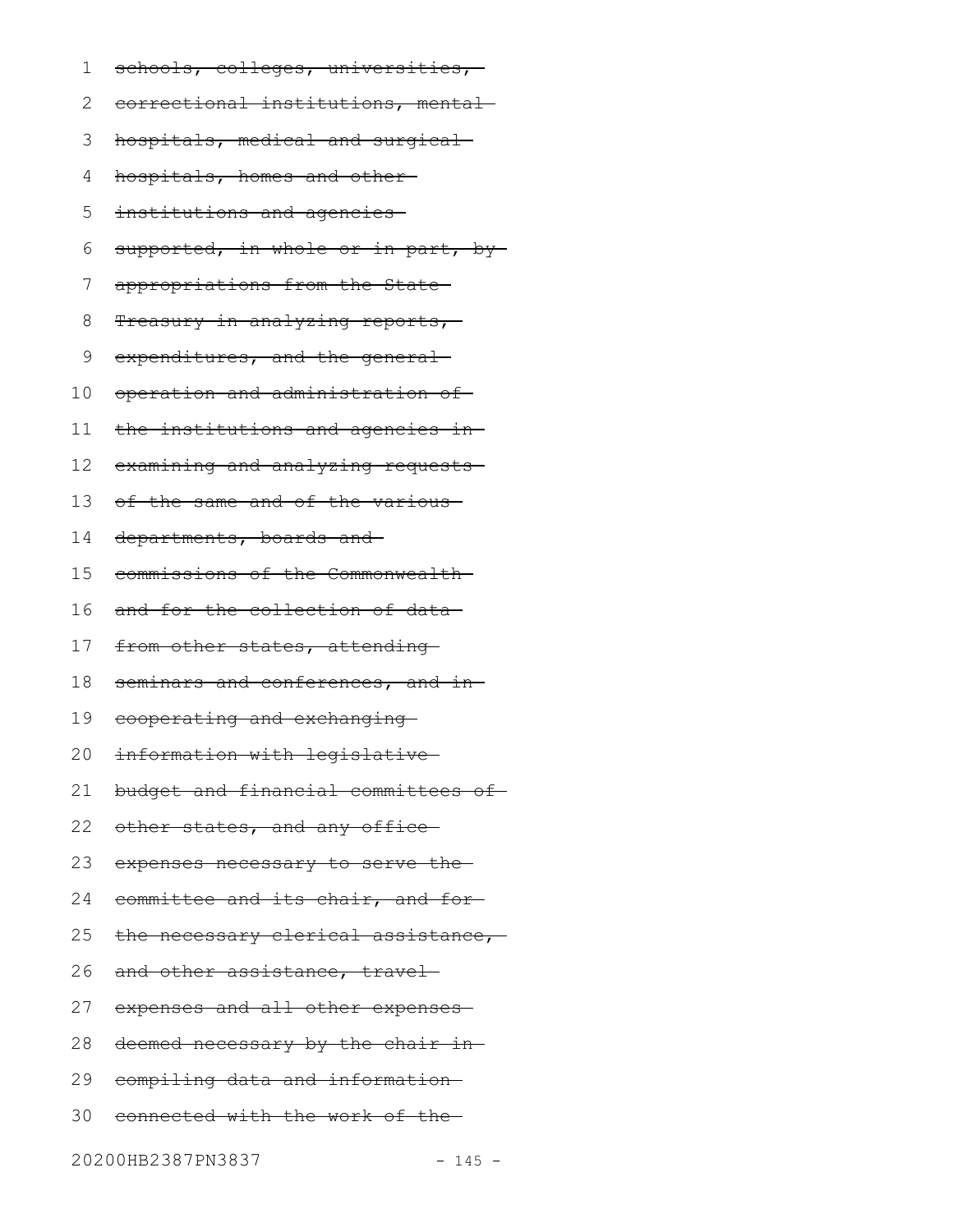- committee in compiling comparative 1
- cost and other fiscal data and 2
- information for the use of the 3
- committee and the House of 4
- Representatives during legislative 5
- sessions and during the interim 6
- between legislative sessions to 7
- the discharge of such duties. The 8
- committee shall have the authority 9
- 10 to examine and inspect all
- properties, equipment, facilities, 11
- files, records and accounts of any-12
- State office, department, 13
- institution, board, committee, 14
- commission or agency or any 15
- institution or agency supported, 16
- in whole or in part, by-17
- appropriation from the State 18
- Treasury and to administer oaths. 19
- The sum appropriated shall be paid-20
- on warrant of the State Treasurer 21
- in favor of the chair of the 22
- Committee on Appropriations (D) on 23
- the presentation of his 24
- requisition for the same. The 25
- chair of the Committee on 26
- Appropriations (D) shall, not 27
- later than 30 days after the 28
- termination of his term of office 29
- or until his successor is elected 30

20200HB2387PN3837 - 146 -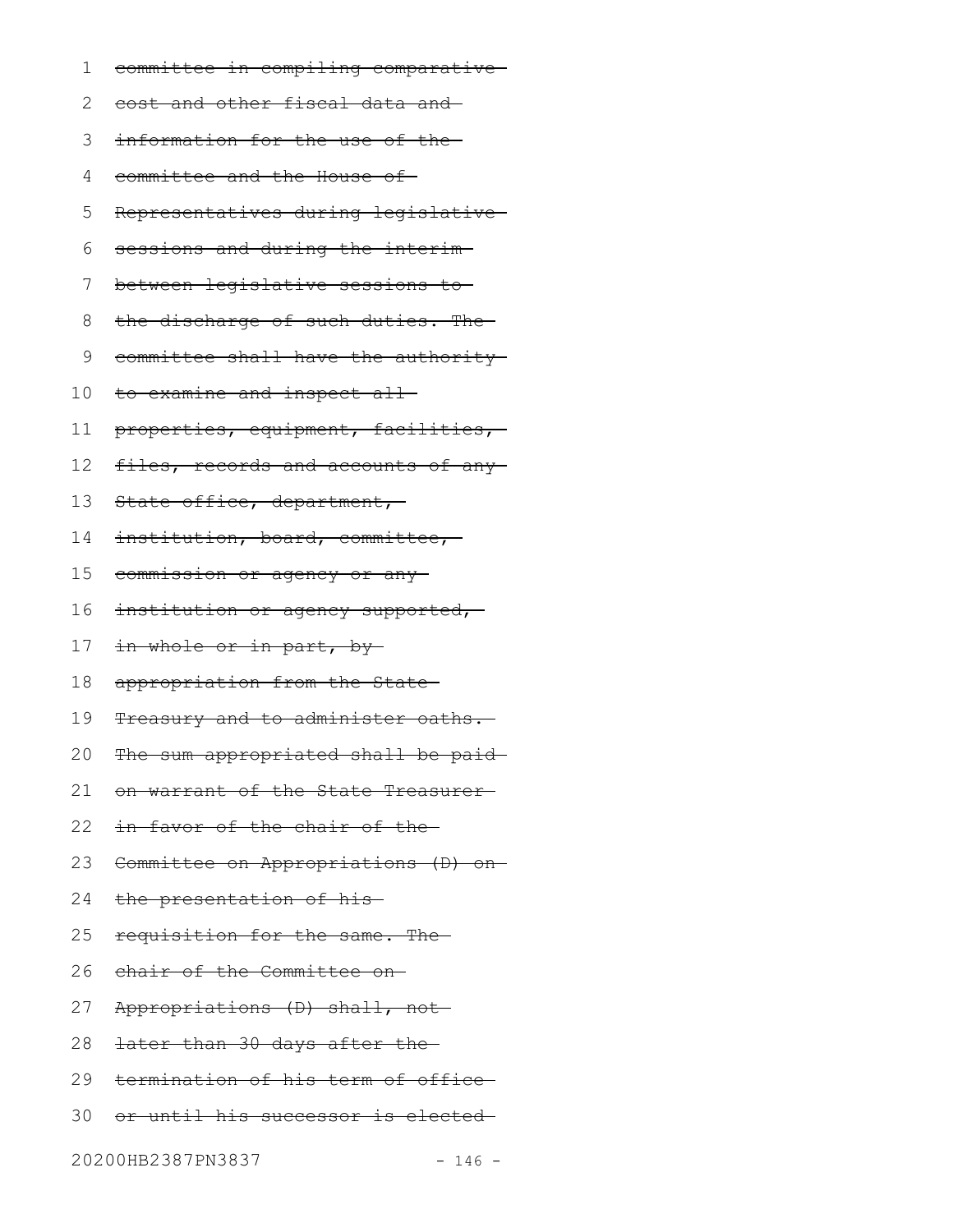| 1  | and also within 30 days after the-  |
|----|-------------------------------------|
| 2  | adjournment of any regular or-      |
| 3  | special session, file an account,-  |
| 4  | together with supporting documents- |
| 5  | whenever possible, in the office-   |
| 6  | of the Committee on Appropriations- |
| 7  | (D) of the House of-                |
| 8  | Representatives, of his expenses-   |
| 9  | since the filing of the prior-      |
| 10 | <del>account.</del>                 |
| 11 | State appropriation                 |
| 12 | The Committee on Appropriations-    |
| 13 | may issue subpoenas under the hand- |
| 14 | and seal of the majority chair to-  |
| 15 | compel the attendance of witnesses- |
| 16 | and the production of any papers,   |
| 17 | books, accounts, documents and      |
| 18 | testimony touching matters          |
| 19 | properly being inquired into by     |
| 20 | the committee and to cause the      |
| 21 | deposition of witnesses either-     |
| 22 | residing within or without the      |
| 23 | State to be taken in the manner-    |
| 24 | prescribed by law for taking-       |
| 25 | depositions in civil actions.       |
| 26 | For the payment to the Special-     |
| 27 | Leadership Account (R) for payment- |
| 28 | of salaries, wages and all other-   |
| 29 | incidental expenses incurred in-    |
| 30 | hiring personnel and staff or for-  |
|    |                                     |

3,223,000

20200HB2387PN3837 - 147 -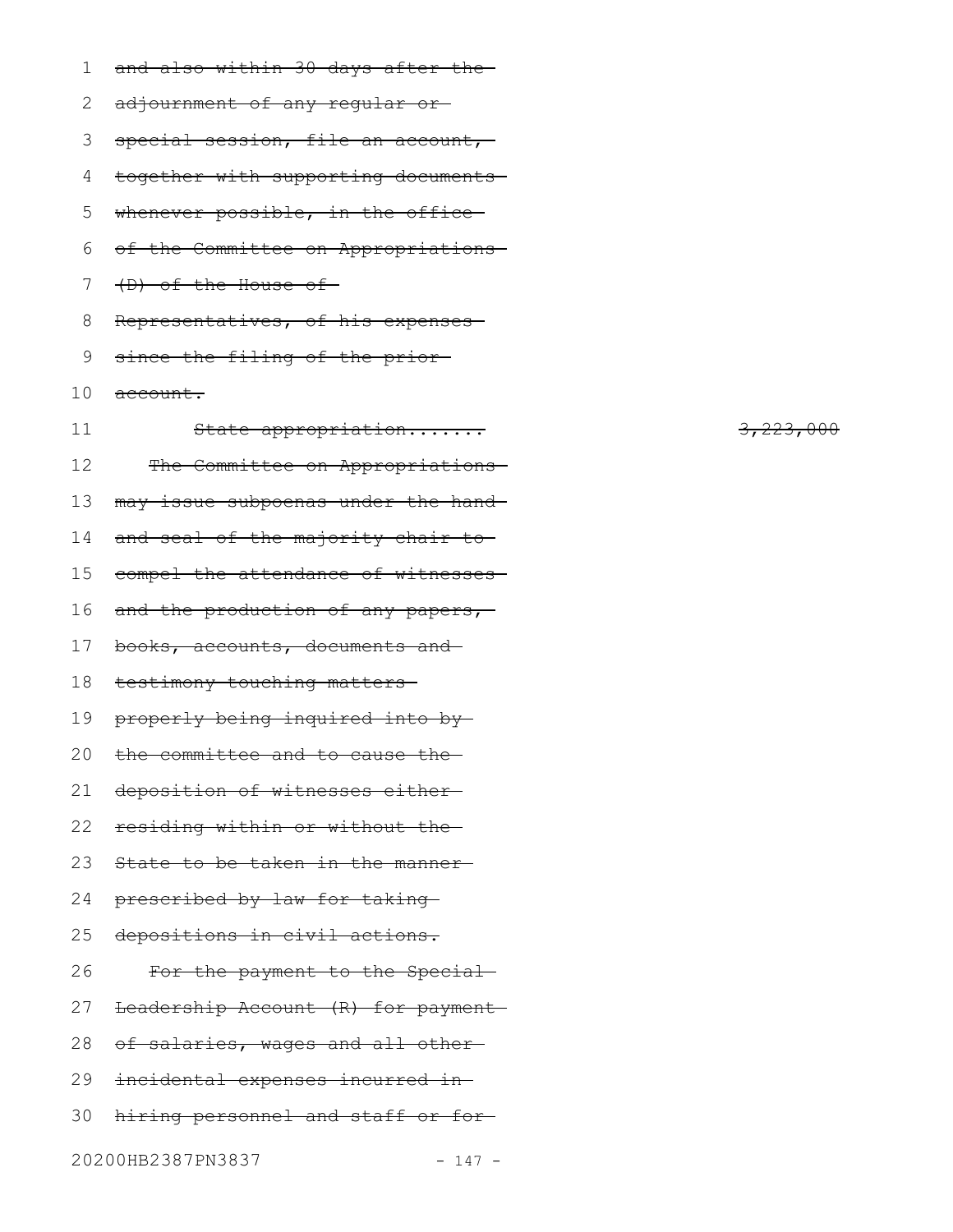| 1  | services, which, in the opinion of- |
|----|-------------------------------------|
| 2  | the Floor Leader, may be required-  |
| 3  | or arise during legislative-        |
| 4  | sessions and during the interim-    |
| 5  | between legislative sessions and    |
| 6  | for the payment of all other-       |
| 7  | expenses related to the-            |
| 8  | performance of his duties and-      |
| 9  | responsibilities. The sum-          |
| 10 | appropriated shall be paid on-      |
| 11 | warrant of the State Treasurer in-  |
| 12 | favor of the Floor Leader on the-   |
| 13 | presentation of his requisition     |
| 14 | for the same. The Floor Leader-     |
| 15 | shall, not later than 30 days-      |
| 16 | after the termination of his term-  |
| 17 | of office or until his successor-   |
| 18 | is elected and also within 30 days- |
| 19 | after the adjournment of any-       |
| 20 | regular or special session, file    |
| 21 | an account, together with-          |
| 22 | supporting documents whenever-      |
| 23 | possible, in the office of the-     |
| 24 | Floor Leader, of such expenses-     |
| 25 | since the filing of the prior-      |
| 26 | account.                            |
| 27 | State appropriation                 |
| 28 | For the payment to the Special-     |
| 29 | Leadership Account (D) for payment  |
| 30 | of salaries, wages and all other-   |

 $6,045,000$ 

20200HB2387PN3837 - 148 -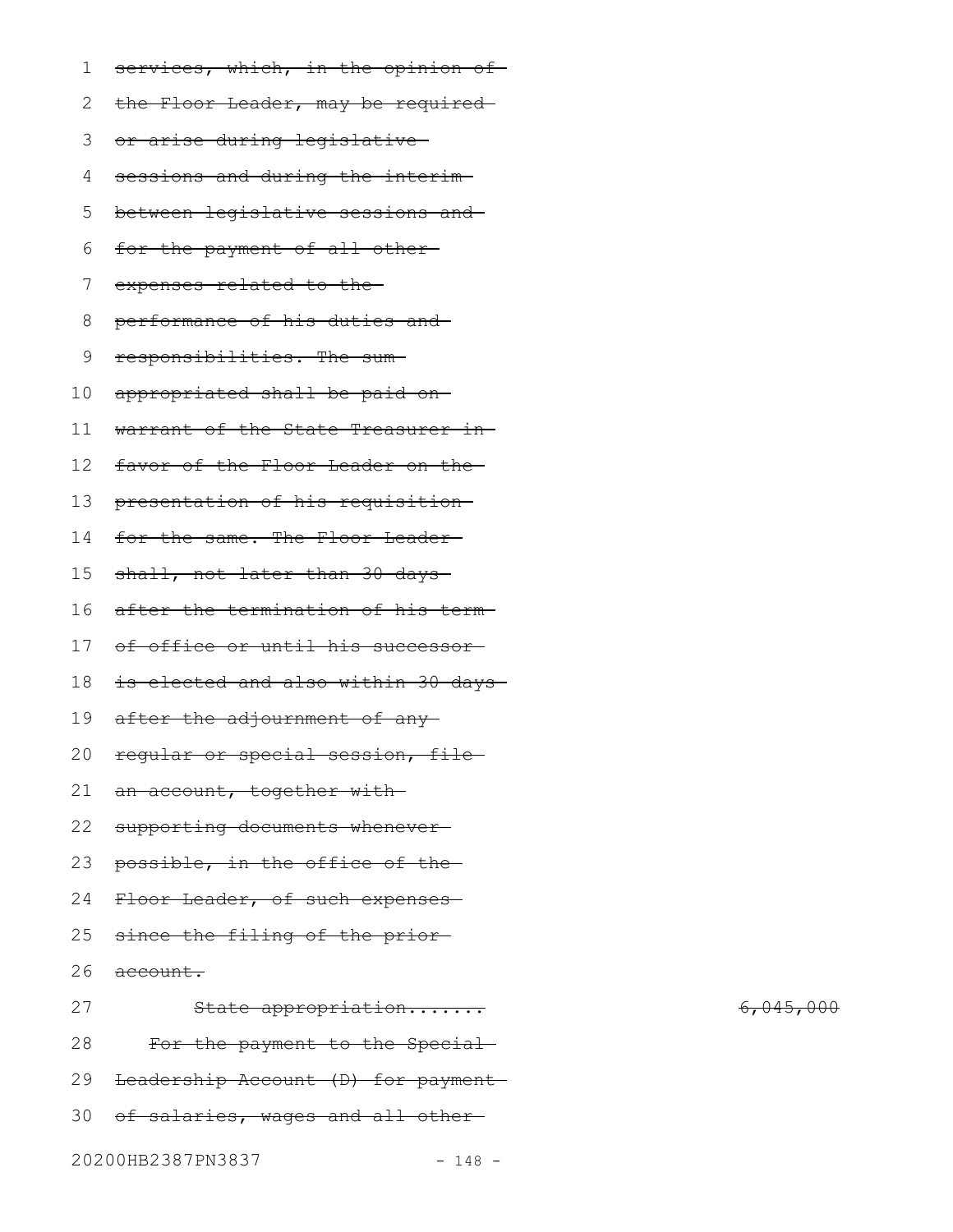| 1  | incidental expenses incurred in-   |
|----|------------------------------------|
| 2  | hiring personnel and staff or for- |
| 3  | services which, in the opinion of- |
| 4  | the Floor Leader, may be required- |
| 5  | or arise during legislative-       |
| 6  | sessions and during the interim-   |
| 7  | between legislative sessions and   |
| 8  | for the payment of all other-      |
| 9  | expenses related to the-           |
| 10 | performance of his duties and-     |
| 11 | responsibilities. The sum-         |
| 12 | appropriated shall be paid on-     |
| 13 | warrant of the State Treasurer in- |
| 14 | favor of the Floor Leader on the-  |
| 15 | presentation of his requisition    |
| 16 | for the same. The Floor Leader-    |
| 17 | shall, not later than 30 days-     |
| 18 | after the termination of his term- |
| 19 | of office or until his successor-  |
| 20 | is elected and also within 30 days |
| 21 | after the adjournment of any-      |
| 22 | regular or special session, file-  |
| 23 | an account, together with-         |
| 24 | supporting documents whenever-     |
| 25 | possible, in the office of the-    |
| 26 | Floor Leader, of such expense      |
| 27 | since the filing of the prior-     |
| 28 | account.                           |
| 29 | State appropriation                |
| 30 | All appropriations made in this    |

6,045,000

20200HB2387PN3837 - 149 -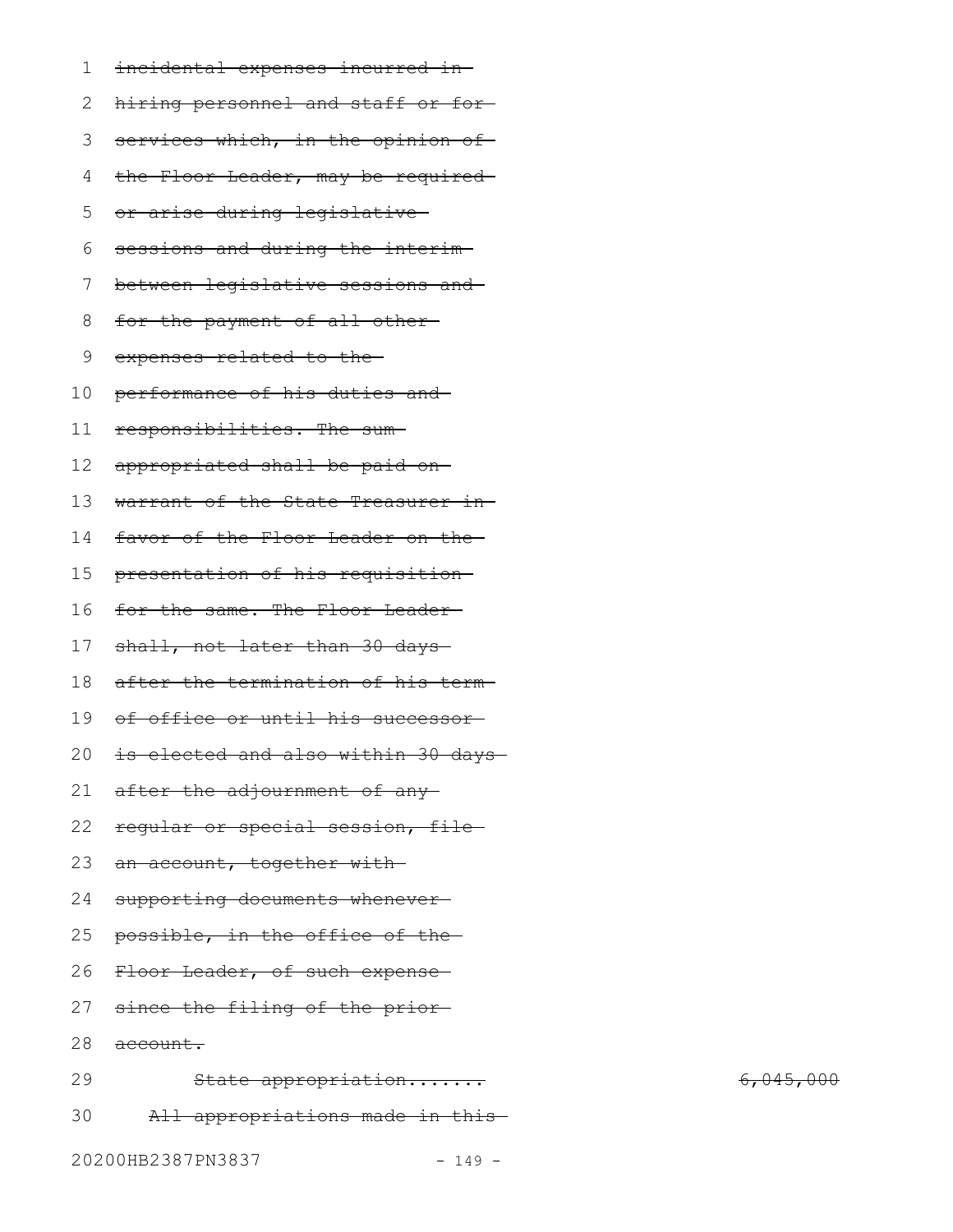| 1  | act or in any other fiscal year to-        |                    |                      |
|----|--------------------------------------------|--------------------|----------------------|
| 2  | any account of the House of                |                    |                      |
| 3  | Representatives remaining                  |                    |                      |
| 4  | unexpended and unencumbered on the-        |                    |                      |
| 5  | effective date of this part, may-          |                    |                      |
| 6  | be transferred by the authority            |                    |                      |
| 7  | responsible for administering the-         |                    |                      |
| 8  | account, in its discretion, to             |                    |                      |
| 9  | such House accounts as that                |                    |                      |
| 10 | responsible authority deems-               |                    |                      |
| 11 | necessary. Such power to transfer-         |                    |                      |
| 12 | appropriations shall be limited to-        |                    |                      |
| 13 | the current fiscal year.                   |                    |                      |
| 14 | SUBPART D                                  |                    |                      |
| 15 | GOVERNMENT SUPPORT AGENCIES                |                    |                      |
| 16 | Section 271. Legislative Reference Bureau. |                    |                      |
| 17 | The following amounts are-                 |                    |                      |
| 18 | appropriated from the General Fund-        |                    |                      |
| 19 | to the Legislative Reference Bureau-       |                    |                      |
|    | 20 for the current fiscal year:            | <del>Federal</del> | <del>State</del>     |
| 21 | For the salaries, wages and all-           |                    |                      |
|    | 22 necessary expenses for the work of-     |                    |                      |
|    | 23 the Legislative Reference Bureau,-      |                    |                      |
| 24 | including the Code and Bulletin-           |                    |                      |
| 25 | section.                                   |                    |                      |
| 26 | State appropriation                        |                    | <del>9,691,000</del> |
| 27 | For the Pennsylvania Bulletin-             |                    |                      |
| 28 | and Pennsylvania Code and related-         |                    |                      |
| 29 | expenses.                                  |                    |                      |
| 30 | State appropriation                        |                    | <del>886,000</del>   |
|    | 20200HB2387PN3837<br>$-150 -$              |                    |                      |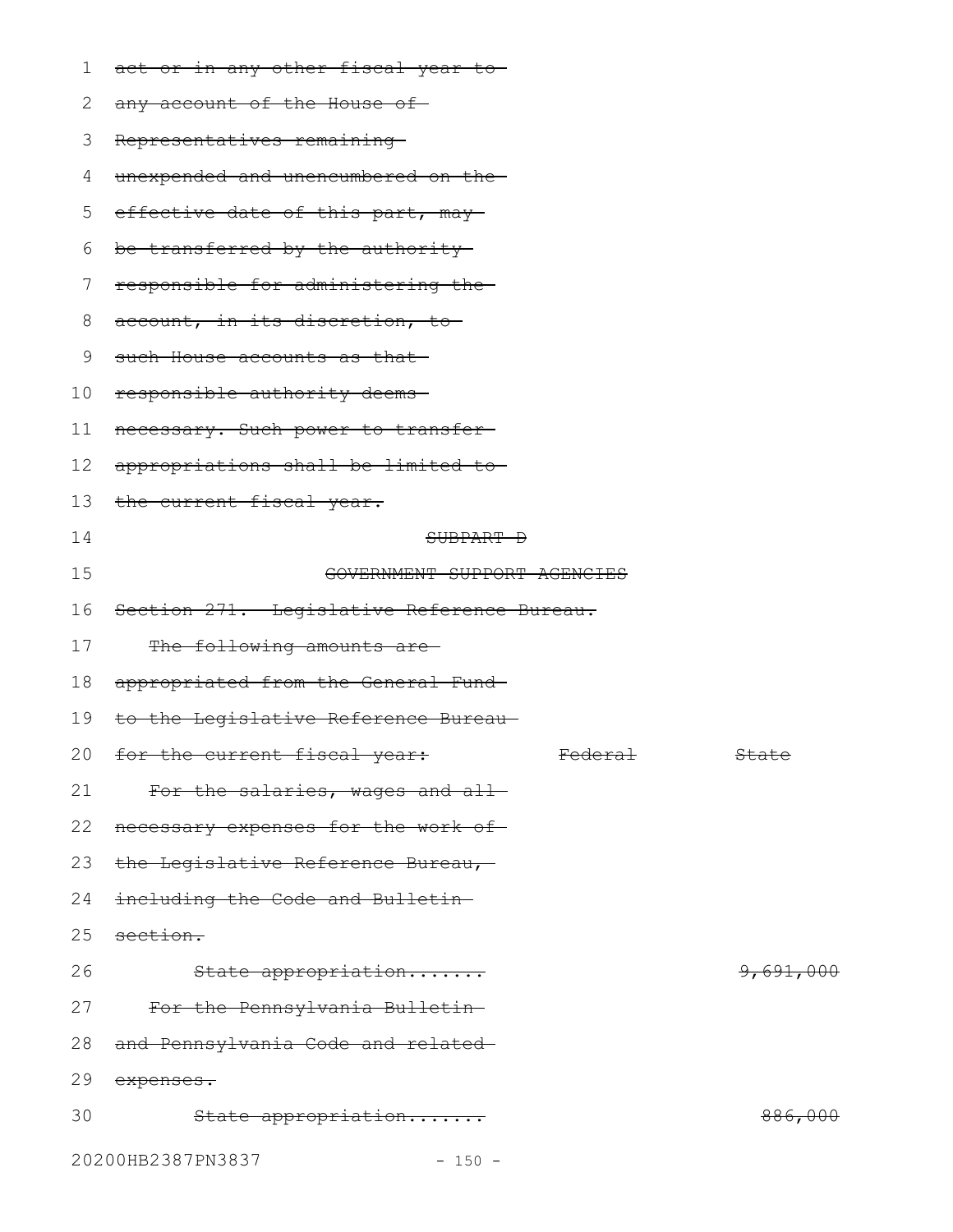| 1  | For contingent expenses.                               |                    |                   |
|----|--------------------------------------------------------|--------------------|-------------------|
| 2  | State appropriation                                    |                    | <del>25,000</del> |
| 3  | Section 272. Legislative Budget and Finance Committee. |                    |                   |
| 4  | The following amounts are-                             |                    |                   |
| 5  | appropriated from the General Fund-                    |                    |                   |
| 6  | to the Legislative Budget and                          |                    |                   |
| 7  | Finance Committee for the current-                     |                    |                   |
| 8  | fiscal year:                                           | <del>Federal</del> | State             |
| 9  | For the salaries, wages and all-                       |                    |                   |
| 10 | necessary expenses for the work of-                    |                    |                   |
| 11 | the Legislative Budget and Finance-                    |                    |                   |
|    | 12 <del>Committee.</del>                               |                    |                   |
| 13 | State appropriation                                    |                    | 2,020,000         |
|    | 14 Section 273. Legislative Data Processing Committee. |                    |                   |
| 15 | The following amounts are-                             |                    |                   |
| 16 | appropriated from the General Fund-                    |                    |                   |
| 17 | to the Legislative Data Processing-                    |                    |                   |
| 18 | Committee for the current fiscal-                      |                    |                   |
| 19 | year:                                                  | <del>Federal</del> | State             |
| 20 | For salaries, wages, other-                            |                    |                   |
| 21 | personnel expenses, operating-                         |                    |                   |
| 22 | costs, contracts, equipment,-                          |                    |                   |
| 23 | software, other incidental expenses-                   |                    |                   |
| 24 | and costs associated with the-                         |                    |                   |
| 25 | operation of the Legislative Data-                     |                    |                   |
| 26 | Processing Center, including an-                       |                    |                   |
| 27 | allocation of \$2,309,000 to each of                   |                    |                   |
| 28 | the Senate Republican and                              |                    |                   |
| 29 | Democratic Caucus computer services                    |                    |                   |
| 30 | departments for the payment of-                        |                    |                   |
|    |                                                        |                    |                   |

20200HB2387PN3837 - 151 -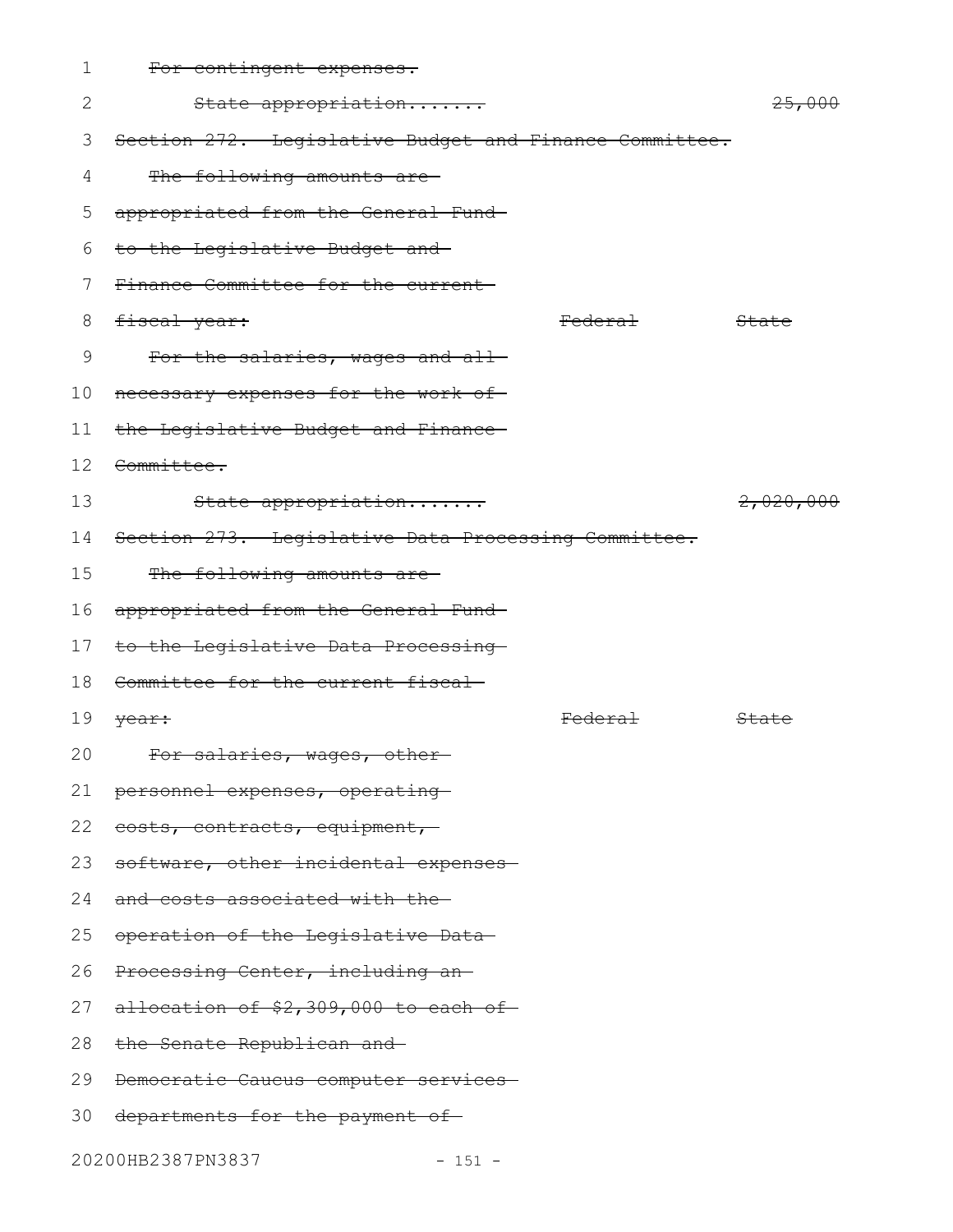- operating costs, contracts, 1
- equipment, software, other 2
- 3 incidental expenses and costs at
- the direction of the respective 4
- caucus staff administrator, and an 5
- allocation of \$8,355,000 to the 6
- House of Representatives Republican 7
- Caucus Computer Services Account, 8
- and an allocation of \$5,355,000 to 9
- the House of Representatives 10
- Democratic Caucus Computer Services 11
- Account for the payment of 12
- operating costs, contracts, 13
- equipment, software, other-14
- incidental expenses and costs to be 15
- disbursed at the direction of the 16
- Speaker of the House of 17
- Representatives and the Minority 18
- Leader of the House of 19
- Representatives, and an allocation 20
- of \$400,000 to each of the Senate-21
- Republican and Democratic caucuses 22
- for committee and contingent 23
- expenses to be allocated in amounts 24
- determined by unanimous agreement-25
- of the executive committee of the 26
- Senate Committee on Management 27
- Operations, and an allocation of 28
- \$400,000 to each of the House of 29
- Representatives Republican and 30

20200HB2387PN3837 - 152 -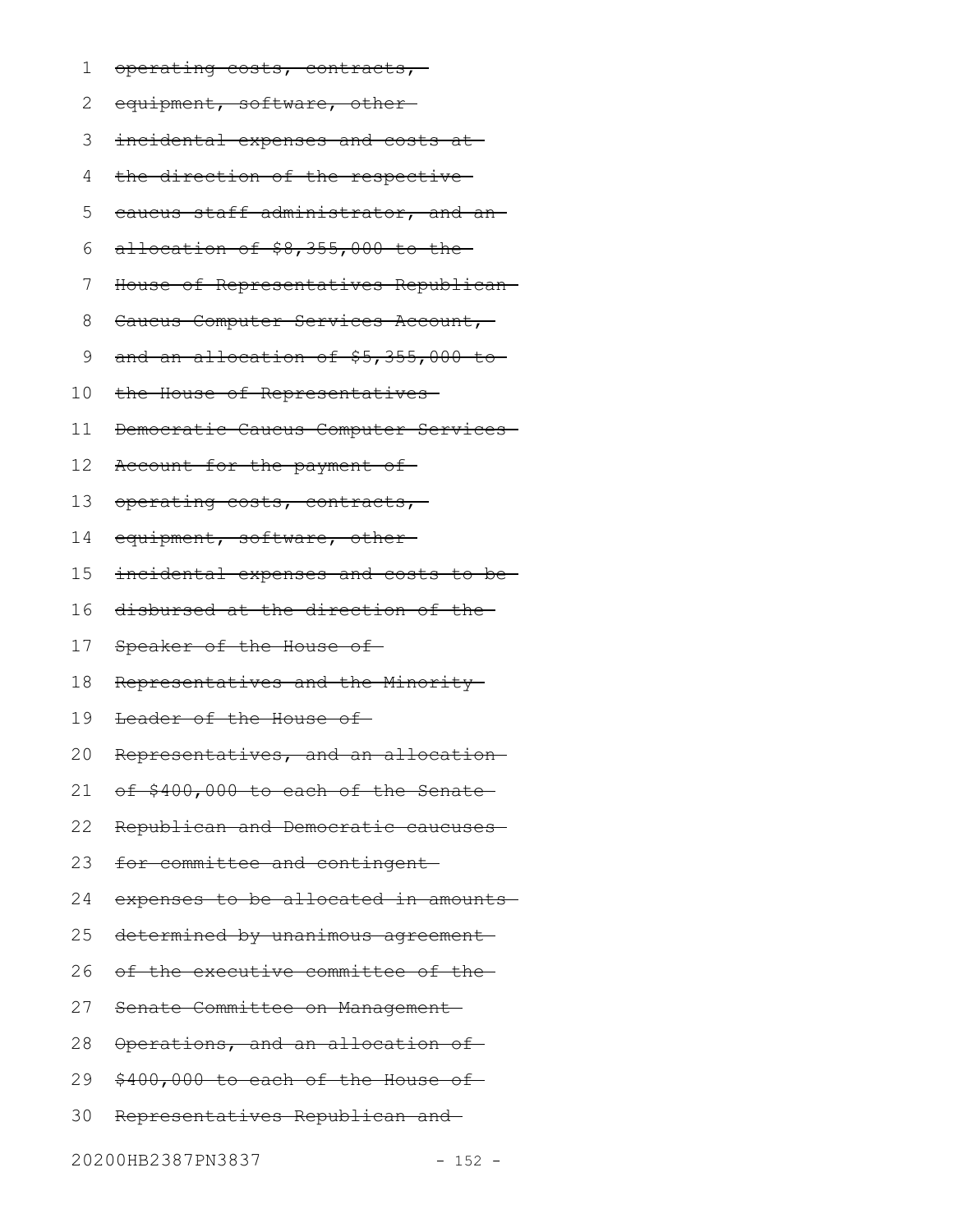1 <del>Democratic Caucuses for costs</del>

| 2  | associated with caucus operations-              |                    |                      |
|----|-------------------------------------------------|--------------------|----------------------|
| 3  | to be disbursed at the direction of-            |                    |                      |
| 4  | the Speaker of the House of                     |                    |                      |
| 5  | Representatives and the Minority-               |                    |                      |
| 6  | Leader of the House of                          |                    |                      |
| 7  | Representatives, and an allocation-             |                    |                      |
| 8  | of \$5,750,000 to the House of-                 |                    |                      |
| 9  | Representatives Republican Caucus-              |                    |                      |
| 10 | for disbursement by the Majority                |                    |                      |
| 11 | Leader of the House of                          |                    |                      |
| 12 | Representatives.                                |                    |                      |
| 13 | State appropriation                             |                    | 32, 255, 000         |
| 14 | For information technology-                     |                    |                      |
| 15 | modernization.                                  |                    |                      |
| 16 | State appropriation                             |                    | <del>2,500,000</del> |
| 17 | Section 274. Joint State Government Commission. |                    |                      |
| 18 | The following amounts are-                      |                    |                      |
| 19 | appropriated from the General Fund-             |                    |                      |
| 20 | to the Joint State Government-                  |                    |                      |
| 21 | Commission for the current fiscal-              |                    |                      |
| 22 | year:                                           | <del>Federal</del> | State                |
| 23 | For the salaries, wages and all-                |                    |                      |
| 24 | necessary expenses for the work of-             |                    |                      |
| 25 | the Joint State Government                      |                    |                      |
| 26 | <del>Commission.</del>                          |                    |                      |
| 27 | State appropriation                             |                    | <del>1,701,000</del> |
| 28 | Section 275. Local Government Commission.       |                    |                      |
|    |                                                 |                    |                      |

The following amounts are-29

- 30 appropriated from the General Fund
- 20200HB2387PN3837 153 -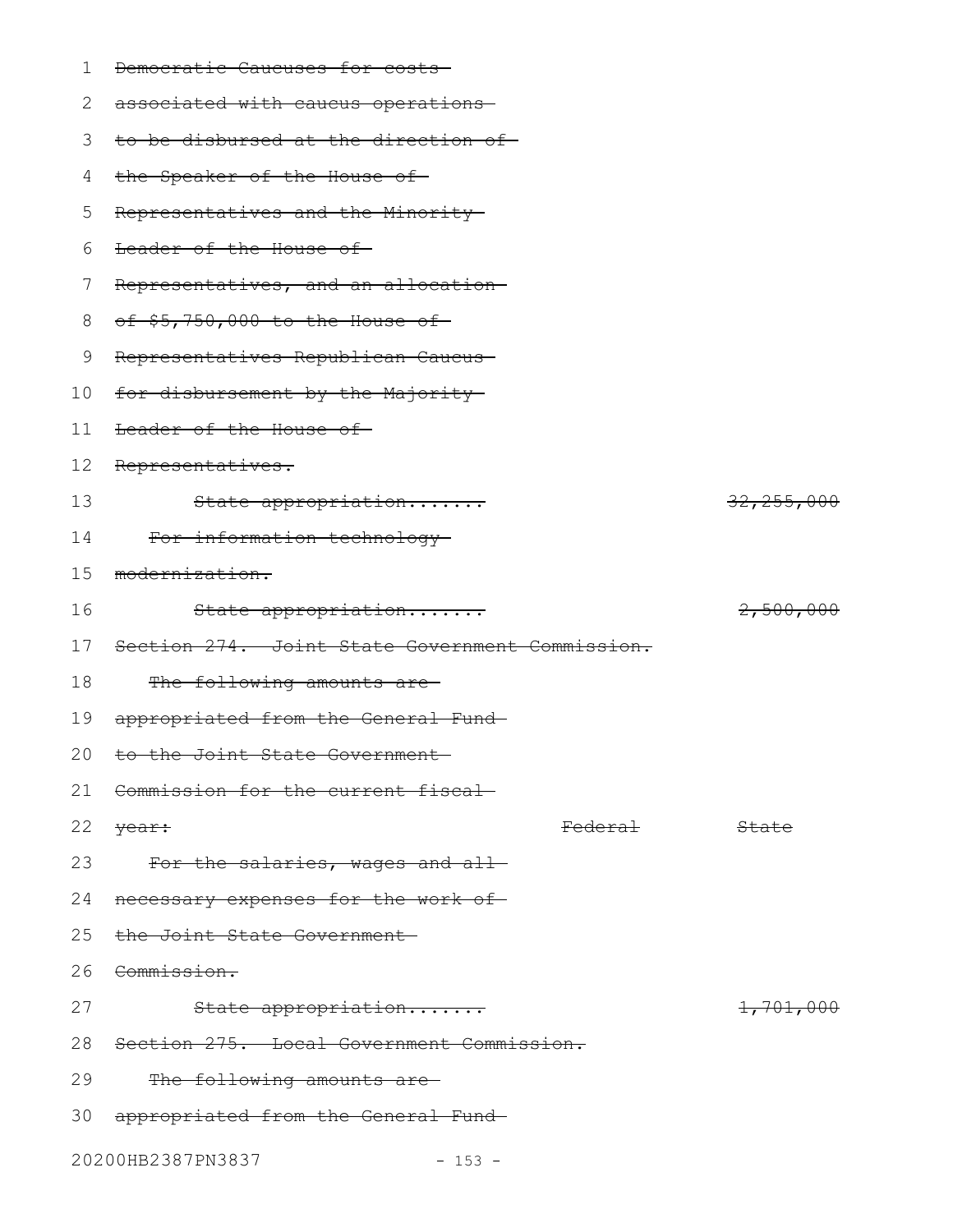| $\mathbf 1$ | to the Local Government Commission-                             |                    |                  |
|-------------|-----------------------------------------------------------------|--------------------|------------------|
| 2           | for the current fiscal year:                                    | <del>Federal</del> | State            |
| 3           | For the salaries, wages and all-                                |                    |                  |
| 4           | expenses necessary for the work of-                             |                    |                  |
| 5           | the Local Government Commission.                                |                    |                  |
| 6           | State appropriation                                             |                    | 1,283,000        |
| 7           | For the compilation and                                         |                    |                  |
| 8           | distribution of various municipal-                              |                    |                  |
| 9           | eodes.                                                          |                    |                  |
| 10          | State appropriation                                             |                    | 24,000           |
| 11          | Section 276. Joint Legislative Air and Water Pollution Control- |                    |                  |
| 12          | and Conservation Committee.                                     |                    |                  |
| 13          | The following amounts are-                                      |                    |                  |
| 14          | appropriated from the General Fund-                             |                    |                  |
| 15          | to the Joint Legislative Air and                                |                    |                  |
| 16          | Water Pollution Control and                                     |                    |                  |
| 17          | Conservation Committee for the                                  |                    |                  |
| 18          | <del>current fiscal year:</del>                                 | <del>Federal</del> | <del>State</del> |
| 19          | For the salaries and expenses of-                               |                    |                  |
|             | 20 the Joint Legislative Air and Water-                         |                    |                  |
| 21          | Pollution Control and Conservation-                             |                    |                  |
| 22          | <del>Committee.</del>                                           |                    |                  |
| 23          | State appropriation                                             |                    | 582,000          |
| 24          | Section 277. Legislative Audit Advisory Commission.             |                    |                  |
| 25          | The following amounts are                                       |                    |                  |
| 26          | appropriated from the General Fund-                             |                    |                  |
|             | 27 to the Legislative Audit Advisory-                           |                    |                  |
| 28          | Commission for the current fiscal-                              |                    |                  |
| 29          | <del>year:</del>                                                | <del>Federal</del> | <del>State</del> |
| 30          | For the salaries, wages and all-                                |                    |                  |
|             | 20200HB2387PN3837<br>$-154 -$                                   |                    |                  |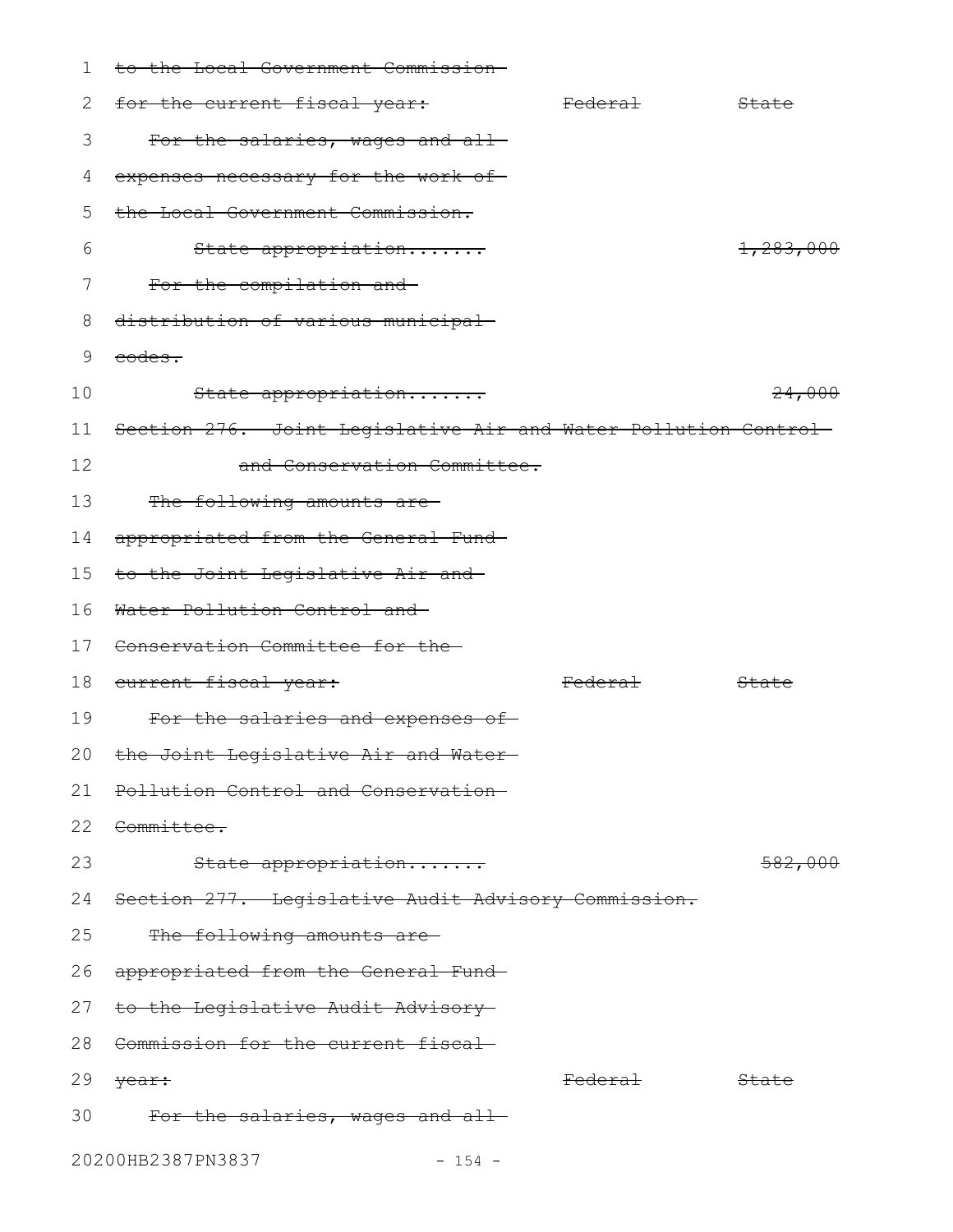| 1             | expenses necessary for the work of-                    |                  |
|---------------|--------------------------------------------------------|------------------|
| 2             | the Legislative Audit Advisory-                        |                  |
| 3             | Commission.                                            |                  |
| 4             | State appropriation                                    | 285,000          |
| 5             | Section 278. Independent Regulatory Review Commission. |                  |
| 6             | The following amounts are-                             |                  |
| $\frac{1}{2}$ | appropriated from the General Fund-                    |                  |
| 8             | to the Independent Regulatory-                         |                  |
| 9             | Review Commission for the current-                     |                  |
| 10            | <del>fiscal year:</del><br><del>Federal</del>          | <del>State</del> |
| 11            | For the salaries, wages and all-                       |                  |
| 12            | necessary expenses for the work of-                    |                  |
| 13            | the Independent Regulatory Review-                     |                  |
| 14            | Commission.                                            |                  |
| 15            | State appropriation                                    | 2,155,000        |
| 16            | Section 279. Capitol Preservation Committee.           |                  |
| 17            | The following amounts are-                             |                  |
| 18            | appropriated from the General Fund-                    |                  |
| 19            | to the Capitol Preservation-                           |                  |
|               | 20 Committee for the current fiscal-                   |                  |
| 21            | <del>Federal</del><br>year:                            | State            |
| 22            | For the operation of the Capitol                       |                  |
|               | 23 Preservation Committee.                             |                  |
| 24            | State appropriation                                    | 827,000          |
| 25            | For the restoration of the-                            |                  |
|               | 26 Capitol and its artifacts,                          |                  |
|               | 27 <del>including support facilities and</del>         |                  |
| 28            | services.                                              |                  |
| 29            | State appropriation                                    | 3,157,000        |
|               | 30 Section 280. Pennsylvania Commission on Sentencing. |                  |
|               | 20200HB2387PN3837<br>$-155 -$                          |                  |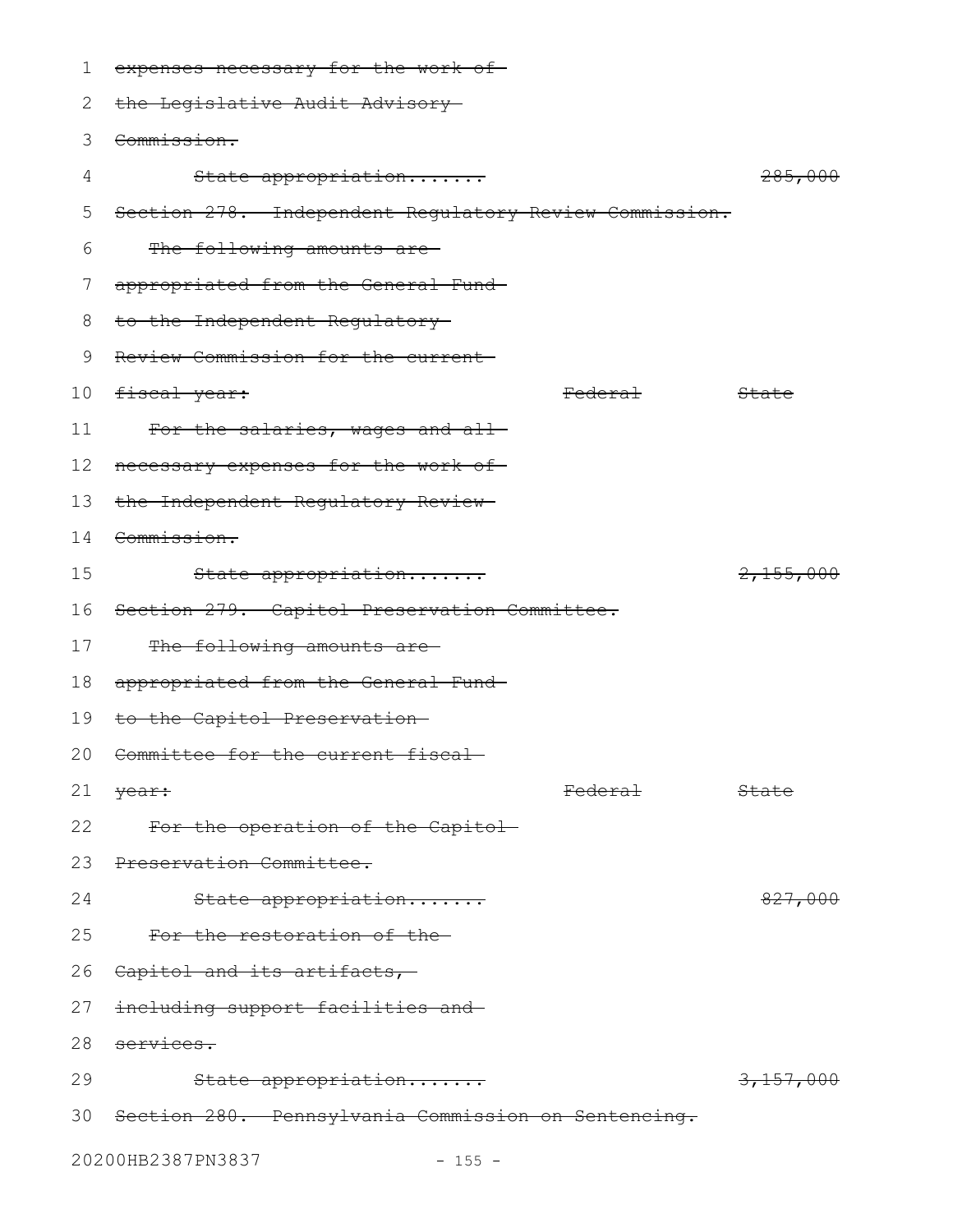|  | The following small $550$ |  |
|--|---------------------------|--|
|  | THE LOILOWING amounts ale |  |

2 appropriated from the General Fund 3 to the Pennsylvania Commission on 4 Sentencing for the current fiscal year: State State State State State State State State State State State State State State State State State State State State State State State State State State State State State State State State State State State State For the Pennsylvania Commission on Sentencing. State appropriation....... 2,553,000 Section 281. Center for Rural Pennsylvania. The following amounts areappropriated from the General Fund 12 to the Center for Rural 13 Pennsylvania for the current fiscal year: State State State State State State State State State State State State State State State State State State State State State State State State State State State State State State State State State State State State For the Center for Rural Pennsylvania. State appropriation....... 1,128,000 18 Section 282. Commonwealth Mail Processing Center. The following amounts areappropriated from the General Fund to the Commonwealth Mail Processing 22 <del>Center for the current fiscal year:</del> Federal State For salaries, wages, other-24 personnel expenses, operating 25 eosts, contracts, equipment, 26 software, other incidental expenses 27 and costs associated with the 28 operation of the Commonwealth Mail 29 Processing Center, including an 30 allocation of \$1,040,000 to the 5 6 7 8 9 10 11 14  $\sqrt{ear}$ : 15 16 17 19 20 21 23

20200HB2387PN3837 - 156 -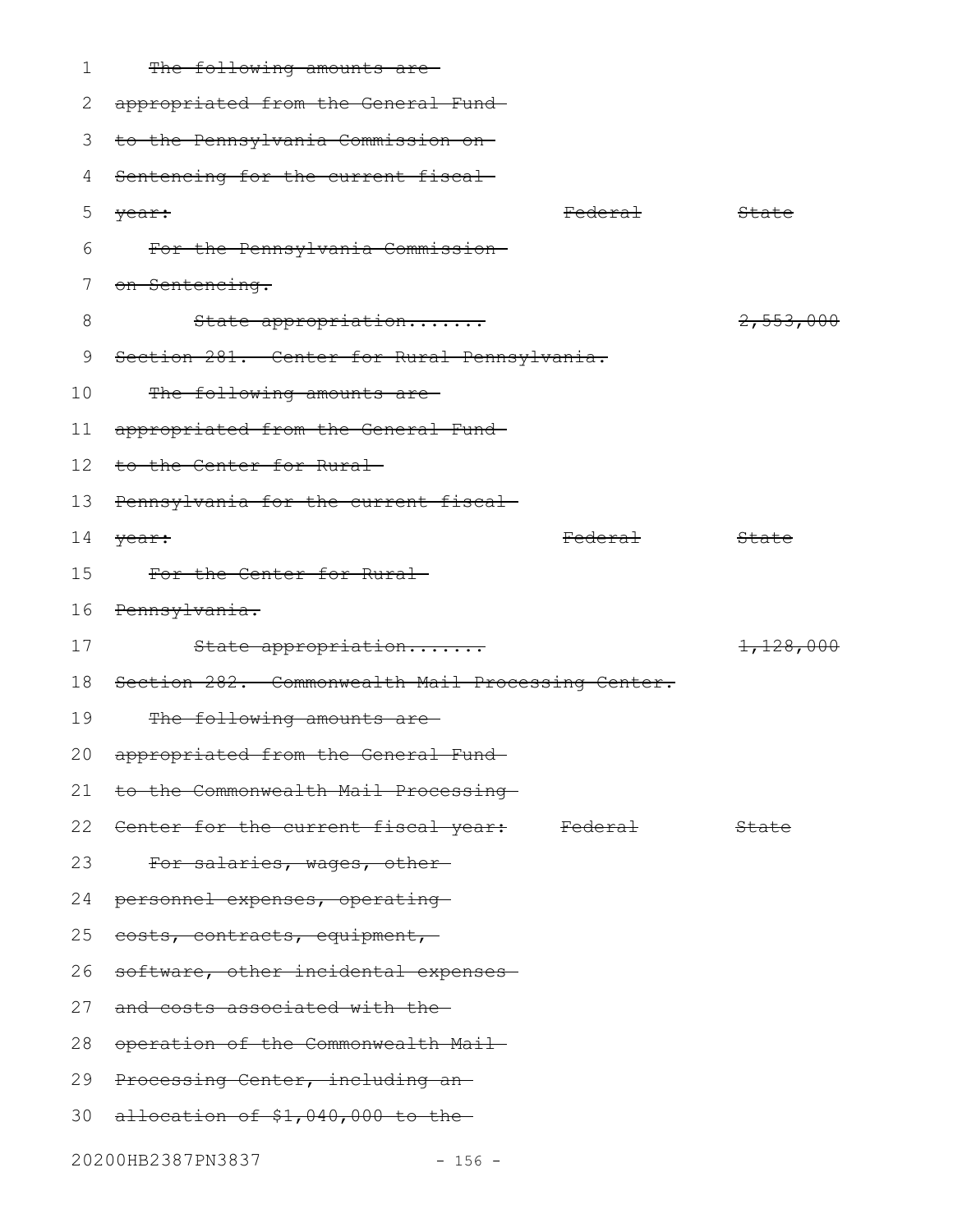| 1       | Chief Clerk of the Senate for-                       |                      |
|---------|------------------------------------------------------|----------------------|
| 2       | payment of postage and-                              |                      |
| 3       | communication expenses as                            |                      |
| 4       | determined by the Senate Committee-                  |                      |
| 5       | on Management Operations.                            |                      |
| 6       | State appropriation                                  | 3,583,000            |
| 7       | Section 283. Legislative Reapportionment Commission. |                      |
| 8       | The following amounts are-                           |                      |
| 9       | appropriated from the General Fund-                  |                      |
| $10 \,$ | to the Legislative Reapportionment-                  |                      |
| 11      | Commission for the current fiscal-                   |                      |
| 12      | <del>Federal</del><br>year:                          | State                |
| 13      | For the Legislative                                  |                      |
| 14      | Reapportionment Commission.                          |                      |
| 15      | State appropriation                                  | 1,053,000            |
| 16      | Section 284. Independent Fiscal Office.              |                      |
| 17      | The following amounts are-                           |                      |
| 18      | appropriated from the General Fund-                  |                      |
| 19      | to the Independent Fiscal Office-                    |                      |
|         | 20 for the current fiscal year:<br><b>Federal</b>    | <b>State</b>         |
| 21      | For the salaries, wages and all-                     |                      |
| 22      | expenses necessary for the work of-                  |                      |
| 23      | the Independent Fiscal Office,                       |                      |
| 24      | including up to \$200,000 for-                       |                      |
| 25      | pension actuarial analysis.                          |                      |
| 26      | State appropriation                                  | <del>2,343,000</del> |
| 27      | PART III                                             |                      |
| 28      | STATE LOTTERY FUND APPROPRIATIONS                    |                      |
| 29      | Section 301. Department of Aging.                    |                      |
| 30      | The following amounts are-                           |                      |
|         |                                                      |                      |

20200HB2387PN3837 - 157 -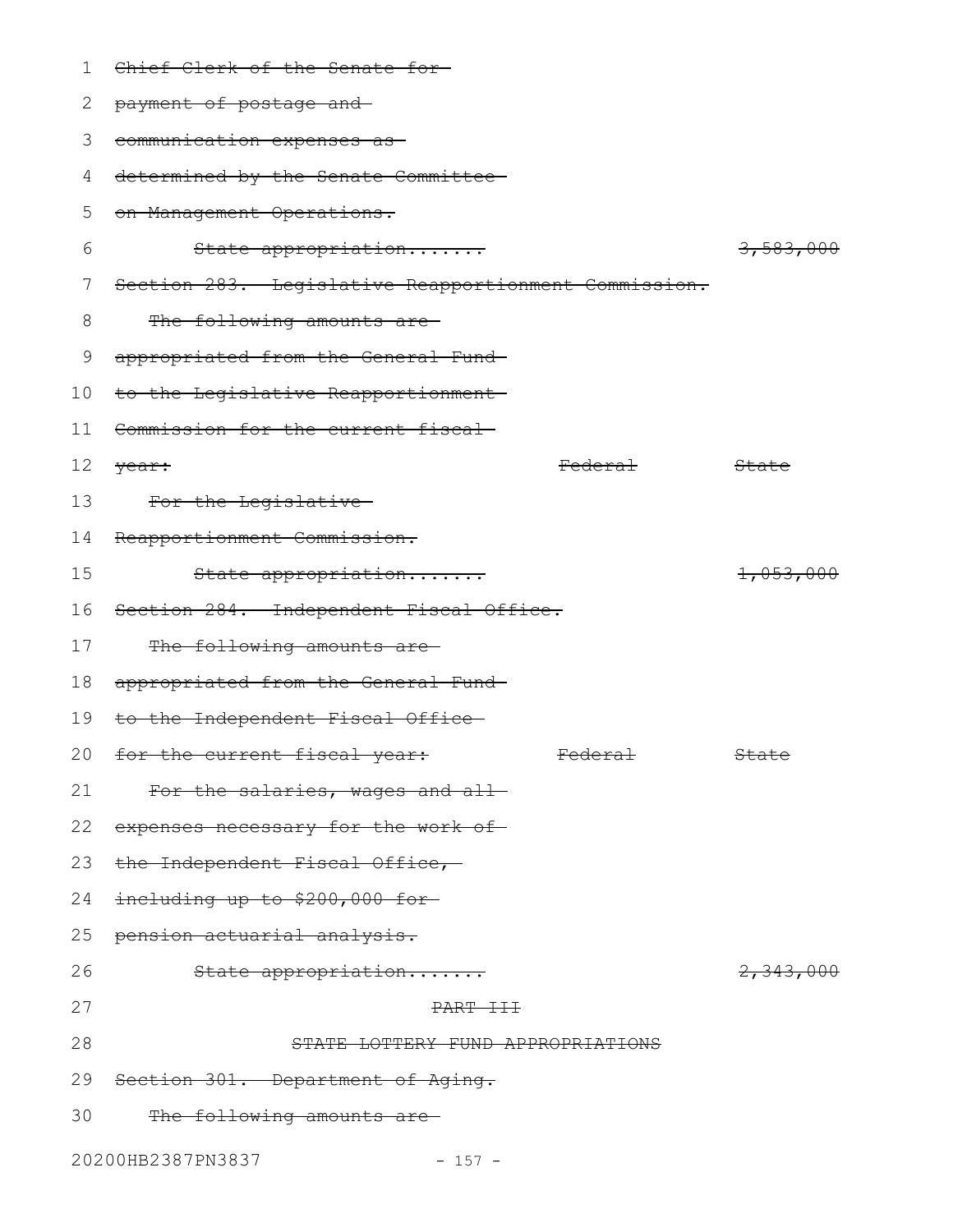| 1  | appropriated from the State Lottery-       |                    |             |
|----|--------------------------------------------|--------------------|-------------|
| 2  | Fund to the Department of Aging for-       |                    |             |
| 3  | the current fiscal year:                   | <del>Federal</del> | State       |
| 4  | For general government-                    |                    |             |
| 5  | operations of the Department of            |                    |             |
| 6  | Aging.                                     |                    |             |
| 7  | State appropriation                        |                    | 8,743,000   |
| 8  | For PENNCARE for older-                    |                    |             |
| 9  | Pennsylvanians for the purpose of-         |                    |             |
| 10 | developing, operating and                  |                    |             |
| 11 | purchasing services for the aged-          |                    |             |
| 12 | and other adults, including, but-          |                    |             |
| 13 | not limited to, model projects,            |                    |             |
| 14 | community care services, audits of-        |                    |             |
| 15 | area agencies on aging, protective-        |                    |             |
| 16 | services and counseling services.          |                    |             |
| 17 | State appropriation                        |                    | 305,324,000 |
| 18 | For preadmission assessment.               |                    |             |
| 19 | State appropriation                        |                    | 8,750,000   |
| 20 | For caregiver support.                     |                    |             |
| 21 | State appropriation                        |                    | 12,103,000  |
| 22 | For transfer from the State-               |                    |             |
| 23 | Lottery Fund to the Pharmaceutical-        |                    |             |
| 24 | Assistance Fund.                           |                    |             |
| 25 | State appropriation                        |                    | 155,000,000 |
| 26 | For Alzheimer's outreach.                  |                    |             |
| 27 | State appropriation                        |                    | 250,000     |
| 28 | For grants to senior centers.              |                    |             |
| 29 | State appropriation                        |                    | 2,000,000   |
| 30 | Section 302. Department of Human Services. |                    |             |
|    |                                            |                    |             |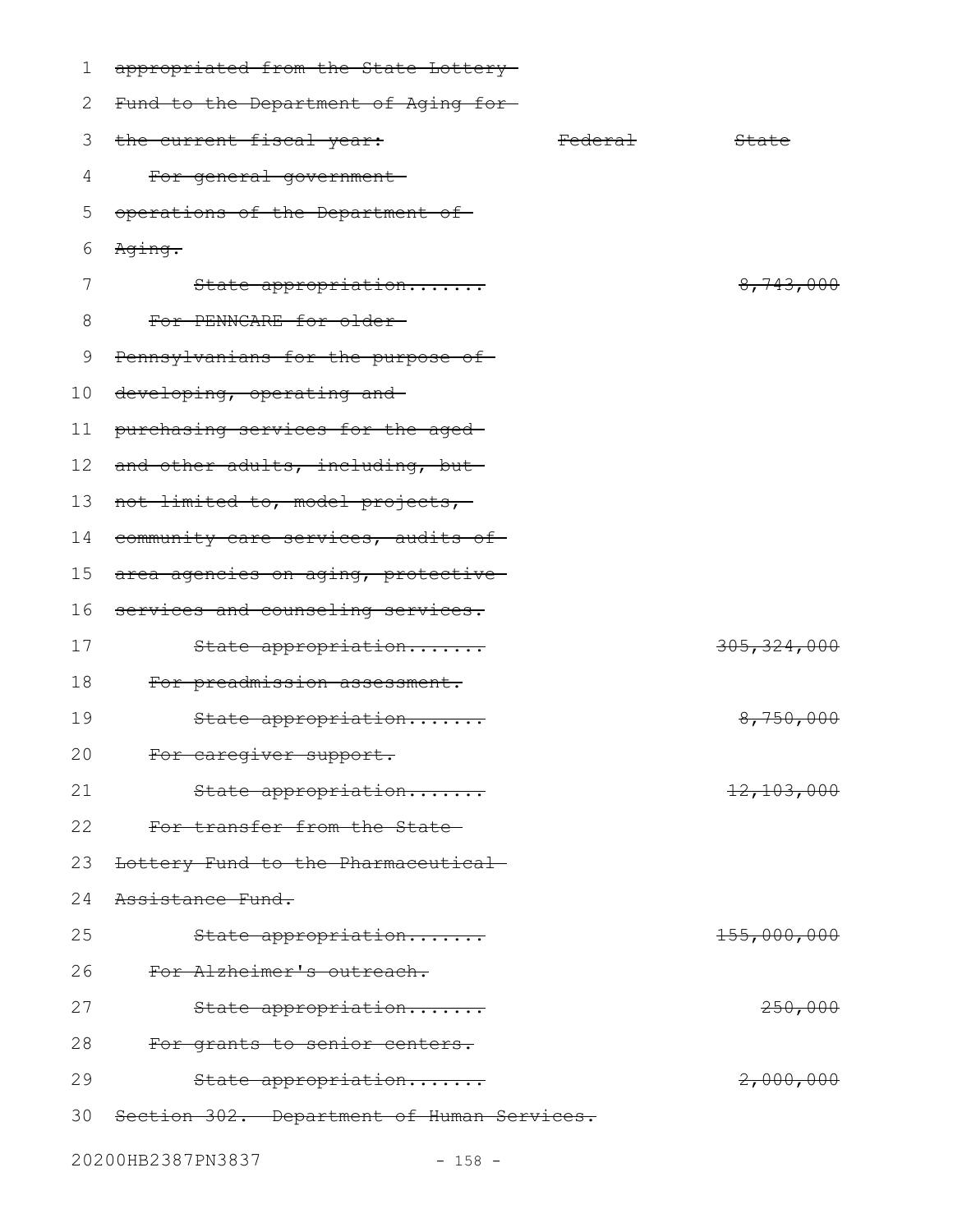| 1  | The following amounts are-                                     |                    |             |
|----|----------------------------------------------------------------|--------------------|-------------|
| 2  | appropriated from the State Lottery-                           |                    |             |
| 3  | Fund to the Department of Human-                               |                    |             |
| 4  | Services for the current fiscal                                |                    |             |
| 5  | year:                                                          | <del>Federal</del> | State       |
| 6  | For medical assistance                                         |                    |             |
| 7  | transportation services.                                       |                    |             |
| 8  | State appropriation                                            |                    | 3,500,000   |
| 9  | For medical assistance                                         |                    |             |
| 10 | Community HealthChoices.                                       |                    |             |
| 11 | State appropriation                                            |                    | 397,013,000 |
| 12 | PART IV                                                        |                    |             |
| 13 | TOBACCO SETTLEMENT FUND APPROPRIATIONS                         |                    |             |
| 14 | Section 401. Department of Community and Economic Development. |                    |             |
| 15 | The following amounts are-                                     |                    |             |
| 16 | appropriated from the Tobacco-                                 |                    |             |
| 17 | Settlement Fund to the Department-                             |                    |             |
| 18 | of Community and Economic-                                     |                    |             |
| 19 | Development for the current fiscal-                            |                    |             |
|    | 20 $\sqrt{ear}$ :                                              | Federal            | State       |
| 21 | For life sciences greenhouses.                                 |                    |             |
| 22 | State appropriation                                            |                    | 3,000,000   |
|    | 23 Section 402. Department of Human Services.                  |                    |             |
| 24 | The following amounts are-                                     |                    |             |
| 25 | appropriated from the Tobacco-                                 |                    |             |
|    | 26 Settlement Fund to the Department-                          |                    |             |
|    | 27 of Human Services for the current-                          |                    |             |
|    | 28 fiscal year:                                                | <del>Federal</del> | State       |
| 29 | For medical assistance                                         |                    |             |
|    | 30 Community HealthChoices.                                    |                    |             |
|    | 20200HB2387PN3837<br>$-159 -$                                  |                    |             |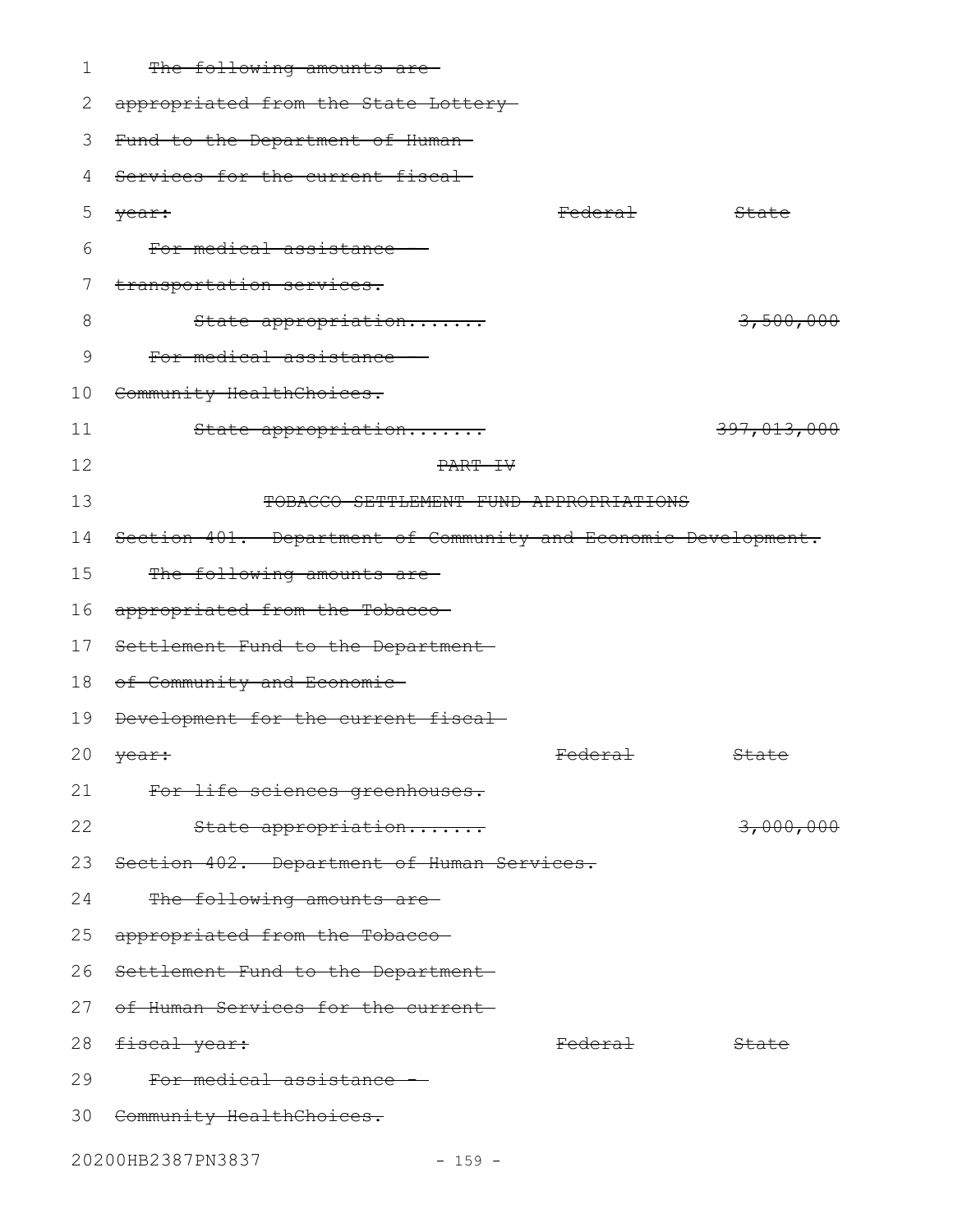| $\mathbf 1$ | State appropriation                           |                     | 161,920,000 |
|-------------|-----------------------------------------------|---------------------|-------------|
| 2           | PART V                                        |                     |             |
| 3           | JUDICIAL COMPUTER SYSTEM AUGMENTATION ACCOUNT |                     |             |
| 4           | APPROPRIATIONS                                |                     |             |
| 5           | Section 501. Supreme Court.                   |                     |             |
| 6           | The following amounts are-                    |                     |             |
| 7           | appropriated from the Judicial-               |                     |             |
| 8           | Computer System Augmentation-                 |                     |             |
| 9           | Account to the Supreme Court for-             |                     |             |
| 10          | the current fiscal year:                      | Federa <del>l</del> | State       |
| 11          | For the Statewide judicial-                   |                     |             |
| 12          | computer system.                              |                     |             |
| 13          | State appropriation                           |                     | 57,048,000  |
| 14          | PART VI                                       |                     |             |
| 15          | EMERGENCY MEDICAL SERVICES OPERATING FUND     |                     |             |
| 16          | APPROPRIATIONS                                |                     |             |
| 17          | Section 601. Department of Health.            |                     |             |
| 18          | The following amounts are                     |                     |             |
| 19          | appropriated from the Emergency               |                     |             |
|             | 20 Medical Services Operating Fund to-        |                     |             |
| 21          | the Department of Health for the-             |                     |             |
| 22          | current fiscal year:                          | <del>Federal</del>  | State       |
| 23          | For emergency medical services.               |                     |             |
| 24          | State appropriation                           |                     | 10,450,000  |
| 25          | For Catastrophic Medical and-                 |                     |             |
| 26          | Rehabilitation Program.                       |                     |             |
| 27          | State appropriation                           |                     | 4,300,000   |
| 28          | PART VII                                      |                     |             |
| 29          | STATE STORES FUND APPROPRIATIONS              |                     |             |
| 30          | Section 701. Pennsylvania State Police.       |                     |             |
|             | 20200HB2387PN3837<br>$-160 -$                 |                     |             |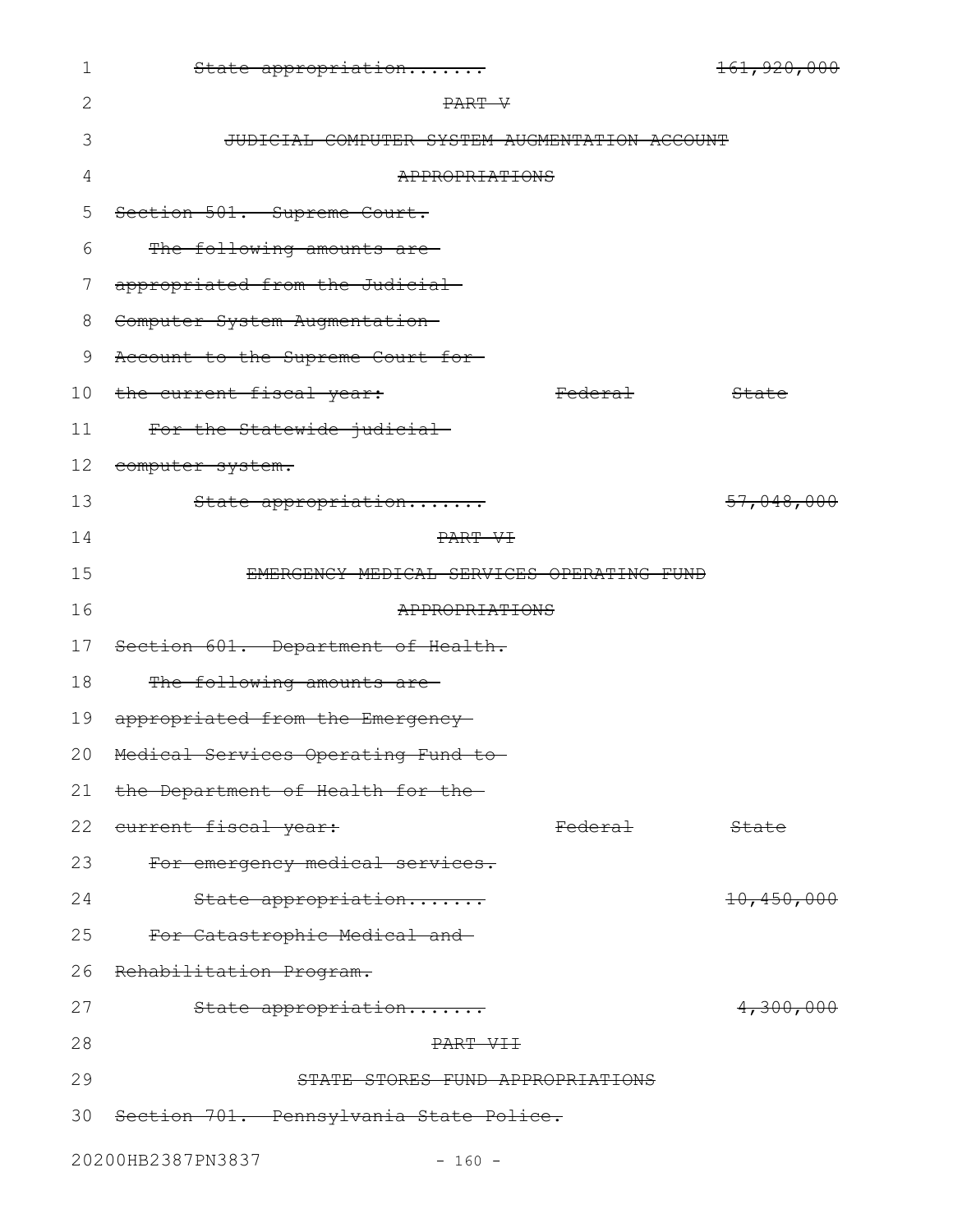| 1  | The following amounts are-                  |            |
|----|---------------------------------------------|------------|
| 2  | appropriated from the State Stores-         |            |
| 3  | Fund to the Pennsylvania State              |            |
| 4  | Police for the current fiscal year: Federal | State      |
| 5  | For liquor control enforcement-             |            |
| 6  | operational expenses.                       |            |
|    | State appropriation                         | 32,875,000 |
| 8  | PART VIII                                   |            |
| 9  | MOTOR LICENSE FUND APPROPRIATIONS           |            |
| 10 | FOR CURRENT FISCAL YEAR                     |            |
| 11 | SUBPART A                                   |            |
| 12 | MOTOR LICENSE FUND                          |            |
| 13 | Section 801. Department of Transportation.  |            |
| 14 | The following amounts are-                  |            |
| 15 | appropriated from the Motor License-        |            |
| 16 | Fund to the Department of-                  |            |
| 17 | Transportation for the current              |            |
| 18 | fiscal year:<br><del>Federal</del>          | State      |
| 19 | For the salaries, wages and all-            |            |
| 20 | necessary expenses for the proper           |            |
| 21 | administration of the Department of-        |            |
| 22 | Transportation, including the State-        |            |
| 23 | Transportation Commission and the-          |            |
| 24 | State Transportation Advisory-              |            |
| 25 | Committee and the Statewide-                |            |
| 26 | coordination of municipal services.         |            |
| 27 | State appropriation                         | 62,421,000 |
| 28 | For operation of welcome                    |            |
| 29 | <del>centers.</del>                         |            |
| 30 | State appropriation                         | 4,115,000  |
|    | 20200HB2387PN3837<br>$-161 -$               |            |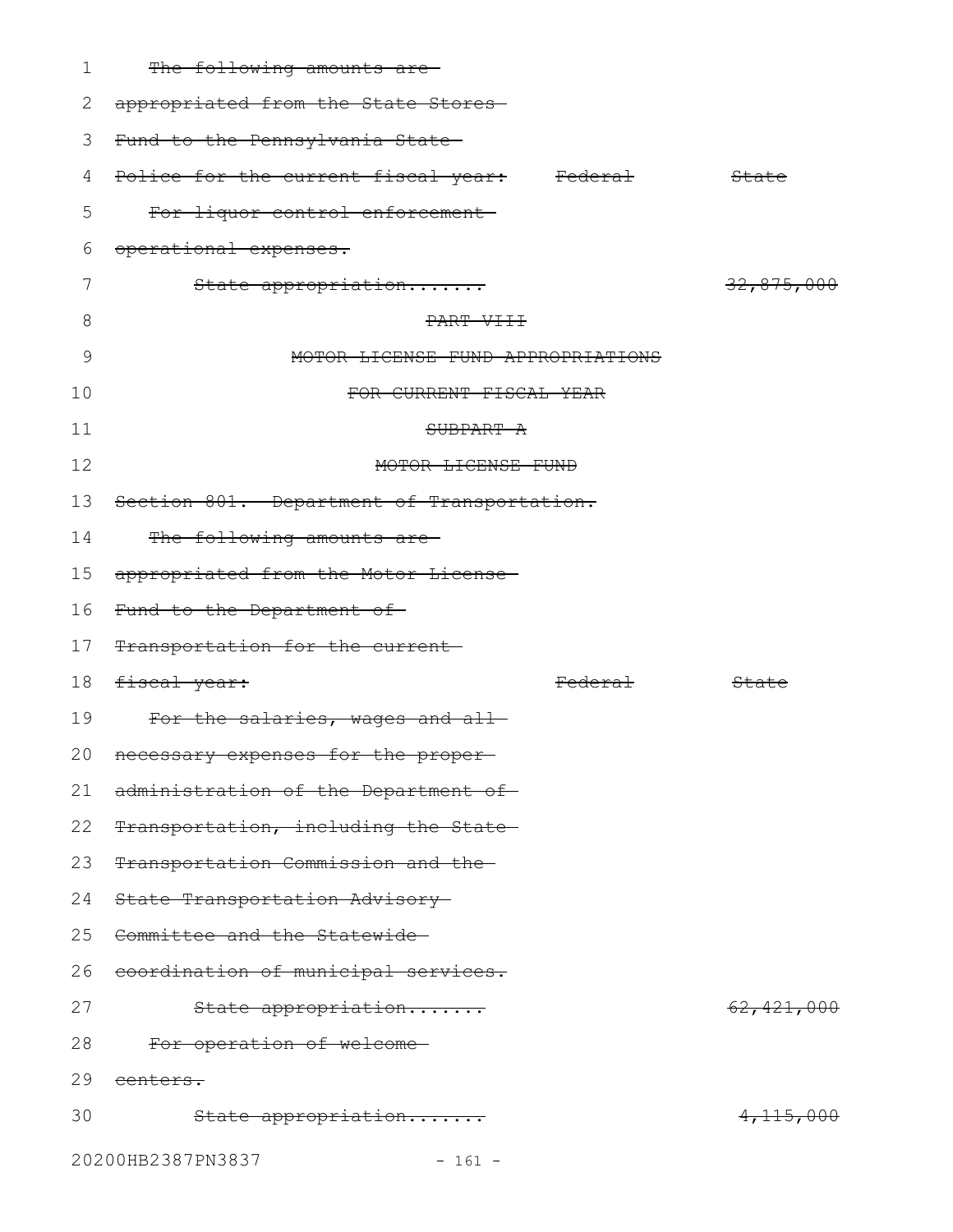| For the salaries, wages and all-       |
|----------------------------------------|
| 2 necessary expenses for the           |
| 3 operation of the highway and safety- |
| 4 improvement programs, including      |

- 5 p<del>lanning and research, design,</del>
- 6 engineering, right-of-way
- 7 acquisition and the operation of
- 8 the engineering district facilities
- 9 and liaison services with
- 10 communities on local road
- engineering and construction 11
- 12 activities.
- State appropriation....... 190,000,000 For the salaries, wages and all-13 14
- necessary expenses for the 15
- 16 administration and operation of the
- 17 maintenance program for State
- 18 roads, bridges, tunnels and
- 19 structures, including the operation
- 20 of the county maintenance district
- facilities. 21
- State appropriation....... 882,054,000 22
- For highway systems technology 23
- and innovation. 24
- State appropriation....... 16,000,000 For reinvestment in Department 27 of Transportation facilities. 25 26
- State appropriation....... 16,000,000 28
- For the salaries, wages and all-29
- 30 necessary expenses for the
- 20200HB2387PN3837 162 -
	-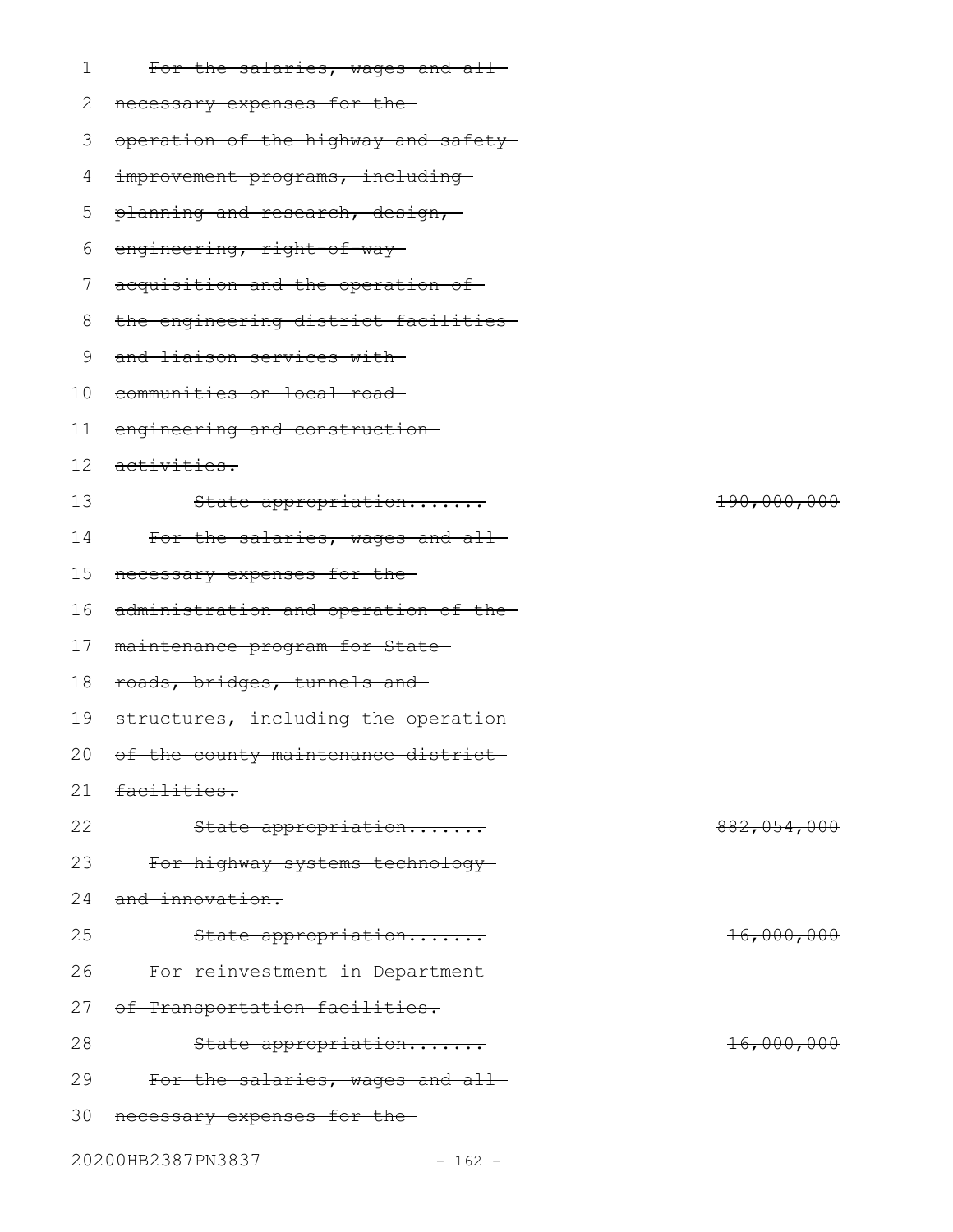| $\mathbf 1$   | administration of the traffic-       |                      |
|---------------|--------------------------------------|----------------------|
| 2             | safety program and the-              |                      |
| 3             | administration and operation of the- |                      |
| 4             | operator and vehicle registration-   |                      |
| 5             | programs.                            |                      |
| 6             | State appropriation                  | 186, 403, 000        |
| 7             | For homeland security - REAL ID.     |                      |
| 8             | State appropriation                  | 29,599,000           |
| $\mathcal{G}$ | For payments to municipalities-      |                      |
| 10            | pursuant to the act of June 1, 1956- |                      |
| 11            | (1955 P.L.1944, No.655), referred-   |                      |
| 12            | to as the Liquid Fuels Tax-          |                      |
| 13            | Municipal Allocation Law.            |                      |
| 14            | State appropriation                  | 30,000,000           |
| 15            | For payments to municipalities-      |                      |
| 16            | to assist in maintenance and         |                      |
| 17            | construction costs of roads.         |                      |
| 18            | State appropriation                  | 253,576,000          |
| 19            | For supplemental payments to-        |                      |
| 20            | municipalities to assist in          |                      |
| 21            | maintenance and construction costs-  |                      |
| 22            | of roads in accordance with 75-      |                      |
| 23            | Pa.C.S. Ch. 93 (relating to-         |                      |
| 24            | supplemental funding for municipal-  |                      |
| 25            | highway maintenance).                |                      |
| 26            | State appropriation                  | <del>5,000,000</del> |
| 27            | For maintenance and construction-    |                      |
| 28            | of county bridges. An allocation to- |                      |
| 29            | a county under this appropriation-   |                      |
| 30            | may be used in whole or in part by-  |                      |
|               |                                      |                      |

20200HB2387PN3837 - 163 -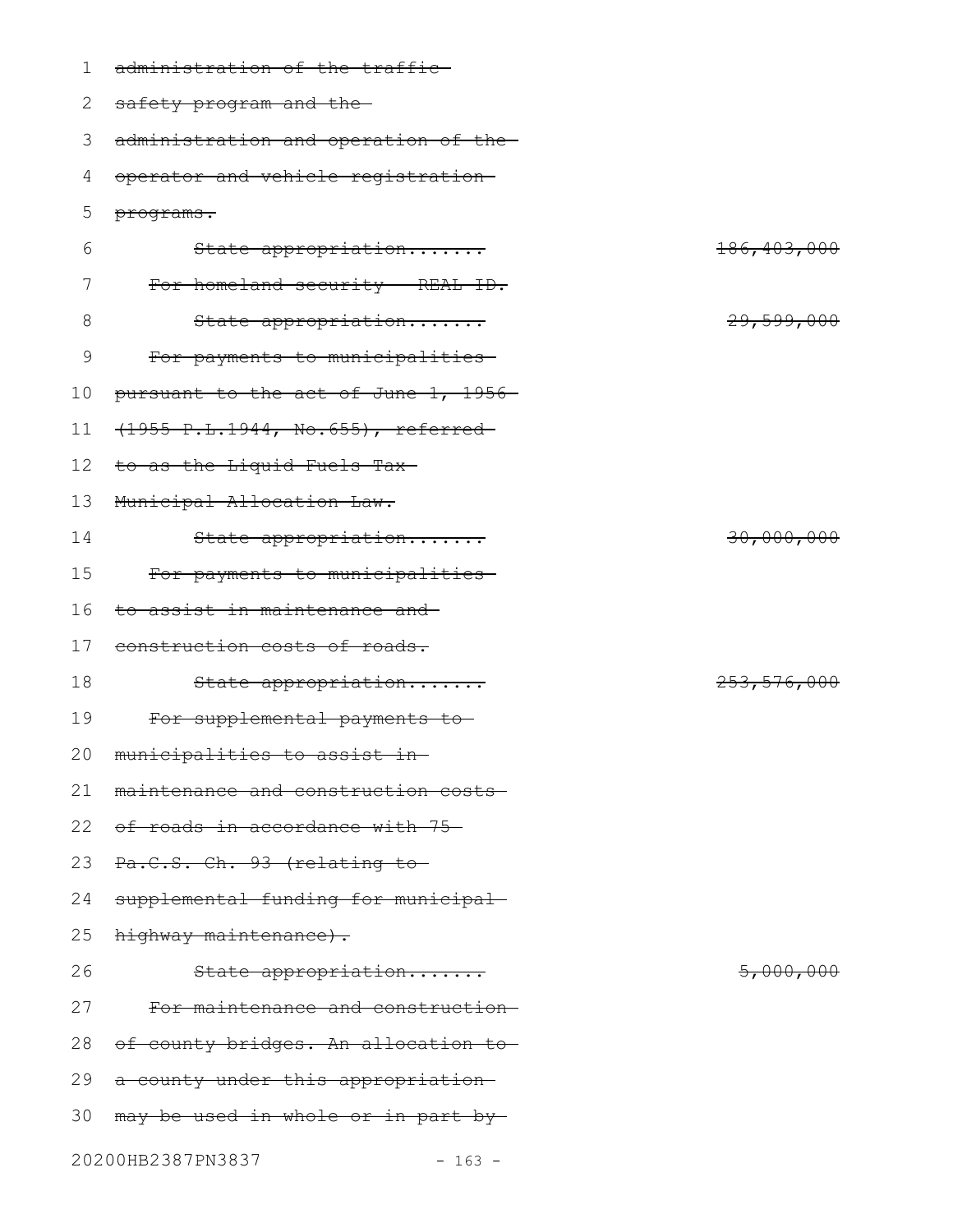| 1  | the county for grants to-             |                    |                       |
|----|---------------------------------------|--------------------|-----------------------|
| 2  | municipalities for distribution in-   |                    |                       |
| 3  | accordance with 75 Pa.C.S.            |                    |                       |
| 4  | \$ 9010 (c) (relating to disposition- |                    |                       |
| 5  | and use of tax).                      |                    |                       |
| 6  | State appropriation                   |                    | 5,000,000             |
| 7  | For municipal traffic signals.        |                    |                       |
| 8  | State appropriation                   |                    | <del>10,000,000</del> |
| 9  | Section 802. (Reserved).              |                    |                       |
| 10 | Section 803. Treasury Department.     |                    |                       |
| 11 | The following amounts are-            |                    |                       |
| 12 | appropriated from the Motor-          |                    |                       |
| 13 | License Fund to the Treasury-         |                    |                       |
| 14 | Department for the current fiscal-    |                    |                       |
| 15 | year:                                 | <del>Federal</del> | State                 |
|    |                                       |                    |                       |
| 16 | For the payment of salaries,          |                    |                       |
| 17 | wages and all necessary expenses-     |                    |                       |
| 18 | in the proper administration of       |                    |                       |
| 19 | the program to refund liquid fuels-   |                    |                       |
| 20 | taxes to which the Commonwealth is-   |                    |                       |
| 21 | not entitled.                         |                    |                       |
| 22 | State appropriation                   |                    | 533,000               |
| 23 | For the payment of principal-         |                    |                       |
| 24 | and interest requirements on-         |                    |                       |
| 25 | general obligation bonds issued       |                    |                       |
| 26 | for transportation projects.          |                    |                       |
| 27 | State appropriation                   |                    | 35,661,000            |
| 28 | For payment of principal and-         |                    |                       |
| 29 | interest requirements on general-     |                    |                       |
| 30 | obligation bonds issued for public-   |                    |                       |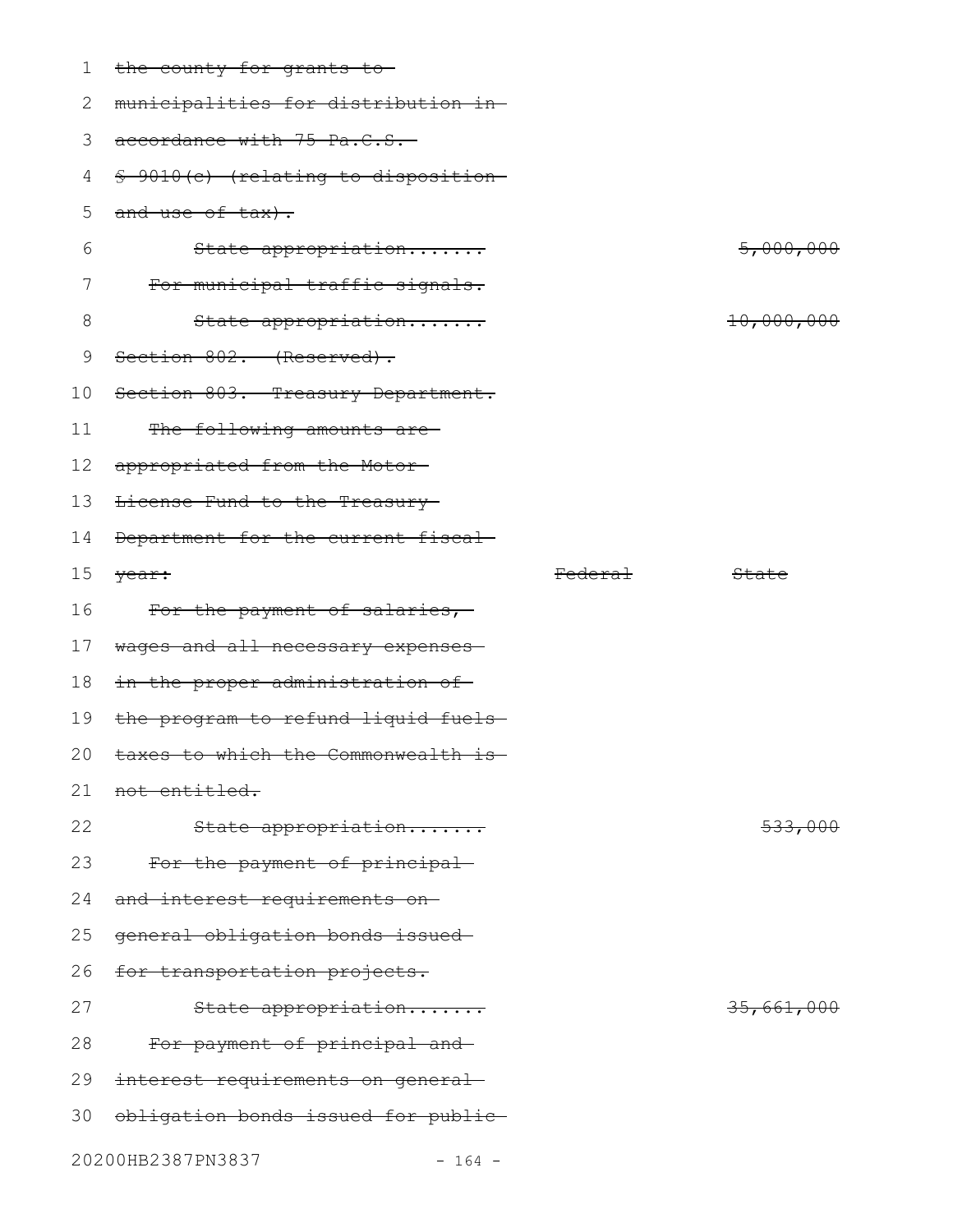1 improvements.

| $\mathbf{2}$ | State appropriation                                               | <del>17,748,000</del> |
|--------------|-------------------------------------------------------------------|-----------------------|
| 3            | For payment of the compensation-                                  |                       |
| 4            | of the Commonwealth's loan and                                    |                       |
| 5            | transfer agent for services and                                   |                       |
| 6            | expenses in connection with the                                   |                       |
| 7            | registration, transfer and payment-                               |                       |
| 8            | of interest on bonds of the-                                      |                       |
| 9            | Commonwealth and other services                                   |                       |
| 10           | required to be performed by the                                   |                       |
| 11           | toan and transfer agent.                                          |                       |
| 12           | State appropriation                                               | 40,000                |
| 13           | Section 804. Department of Agriculture.                           |                       |
| 14           | The following amounts are-                                        |                       |
| 15           | appropriated from the Motor License-                              |                       |
| 16           | Fund to the Department of-                                        |                       |
| 17           | Agriculture for the current fiscal-                               |                       |
| 18           | Federal<br>year:                                                  | State                 |
| 19           | For administration of the-                                        |                       |
| 20           | weights and measures program.                                     |                       |
| 21           | State appropriation                                               | 5,228,000             |
| 22           | For the State Conservation-                                       |                       |
| 23           | Commission for the maintenance and                                |                       |
| 24           | improvement of dirt and gravel-                                   |                       |
| 25           | roads.                                                            |                       |
| 26           |                                                                   |                       |
|              | State appropriation                                               | 28,000,000            |
|              | 27 Section 805. Department of Community and Economic Development. |                       |
| 28           | The following amounts are-                                        |                       |
| 29           | appropriated from the Motor-                                      |                       |
|              | 30 <del>License Fund to the Department of</del>                   |                       |

20200HB2387PN3837 - 165 -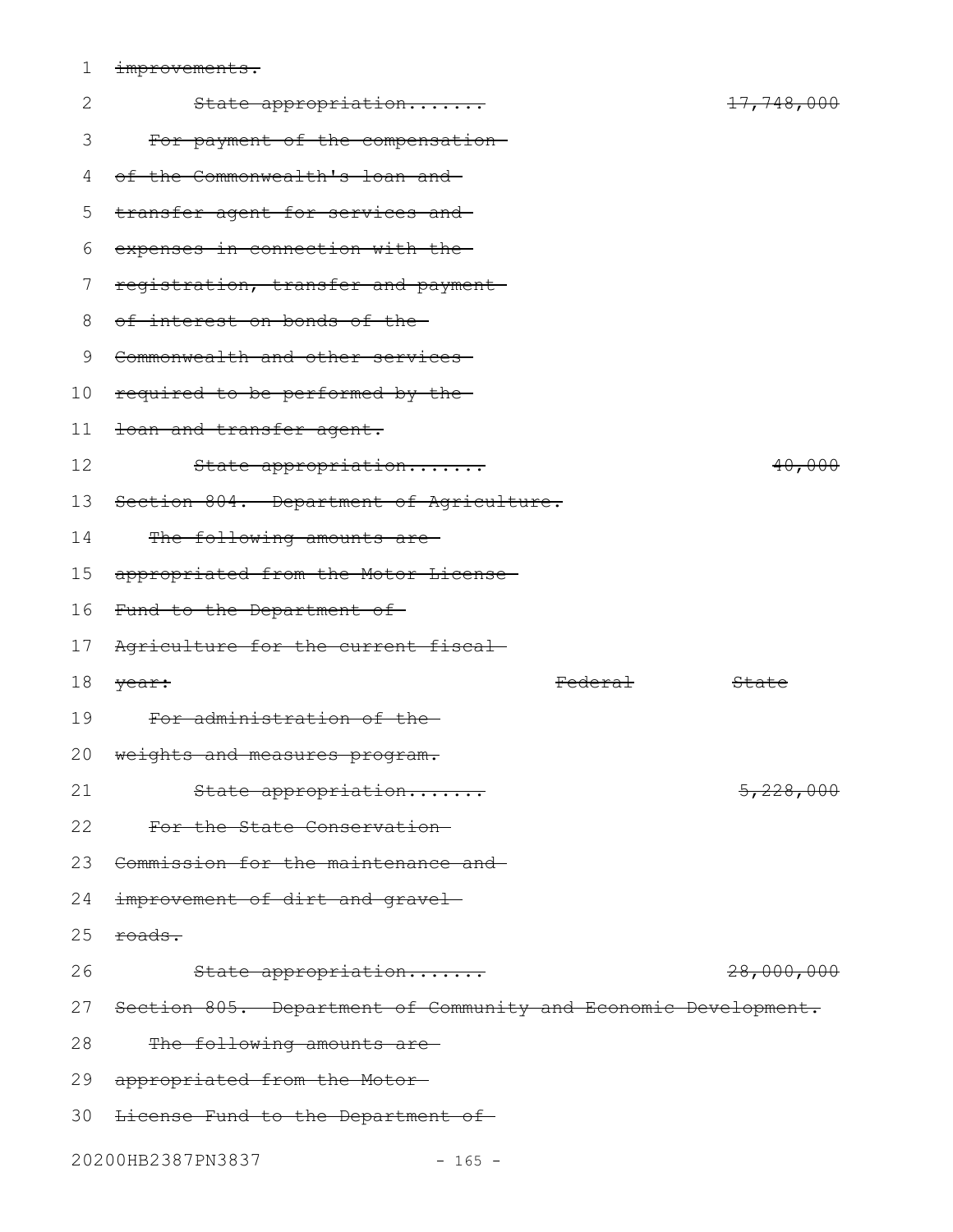| ı  | Community and Economic-                                        |                    |                      |
|----|----------------------------------------------------------------|--------------------|----------------------|
| 2  | Development for the current-                                   |                    |                      |
| 3  | fiscal year:                                                   | <del>Federal</del> | State                |
| 4  | For Appalachian Regional                                       |                    |                      |
| 5  | Commission and the Office of the-                              |                    |                      |
| 6  | Appalachian States' regional-                                  |                    |                      |
| 7  | representative.                                                |                    |                      |
| 8  | State appropriation                                            |                    | 500,000              |
| 9  | Section 806. Department of Conservation and Natural Resources. |                    |                      |
| 10 | The following amounts are-                                     |                    |                      |
| 11 | appropriated from the Motor License-                           |                    |                      |
| 12 | Fund to the Department of-                                     |                    |                      |
| 13 | Conservation and Natural Resources-                            |                    |                      |
| 14 | for the current fiscal year:                                   | <del>Federal</del> | State                |
| 15 | For the maintenance and                                        |                    |                      |
| 16 | mitigation of dust and sediment                                |                    |                      |
| 17 | pollution from forestry roads.                                 |                    |                      |
| 18 | State appropriation                                            |                    | <del>7,000,000</del> |
| 19 | Section 807. Department of Education.                          |                    |                      |
| 20 | The following amounts are-                                     |                    |                      |
| 21 | appropriated from the Motor License-                           |                    |                      |
| 22 | Fund to the Department of Education-                           |                    |                      |
|    | 23 <del>for the current fiscal year:</del>                     | <del>Federal</del> | State                |
| 24 | For administration of the school-                              |                    |                      |
| 25 | safe driving program and for-                                  |                    |                      |
| 26 | payments to school districts or                                |                    |                      |
| 27 | joint school organizations for                                 |                    |                      |
| 28 | driver education courses.                                      |                    |                      |
| 29 | State appropriation                                            |                    | 1,100,000            |
|    | 30 Section 808. (Reserved).                                    |                    |                      |
|    | 20200HB2387PN3837<br>$-166 -$                                  |                    |                      |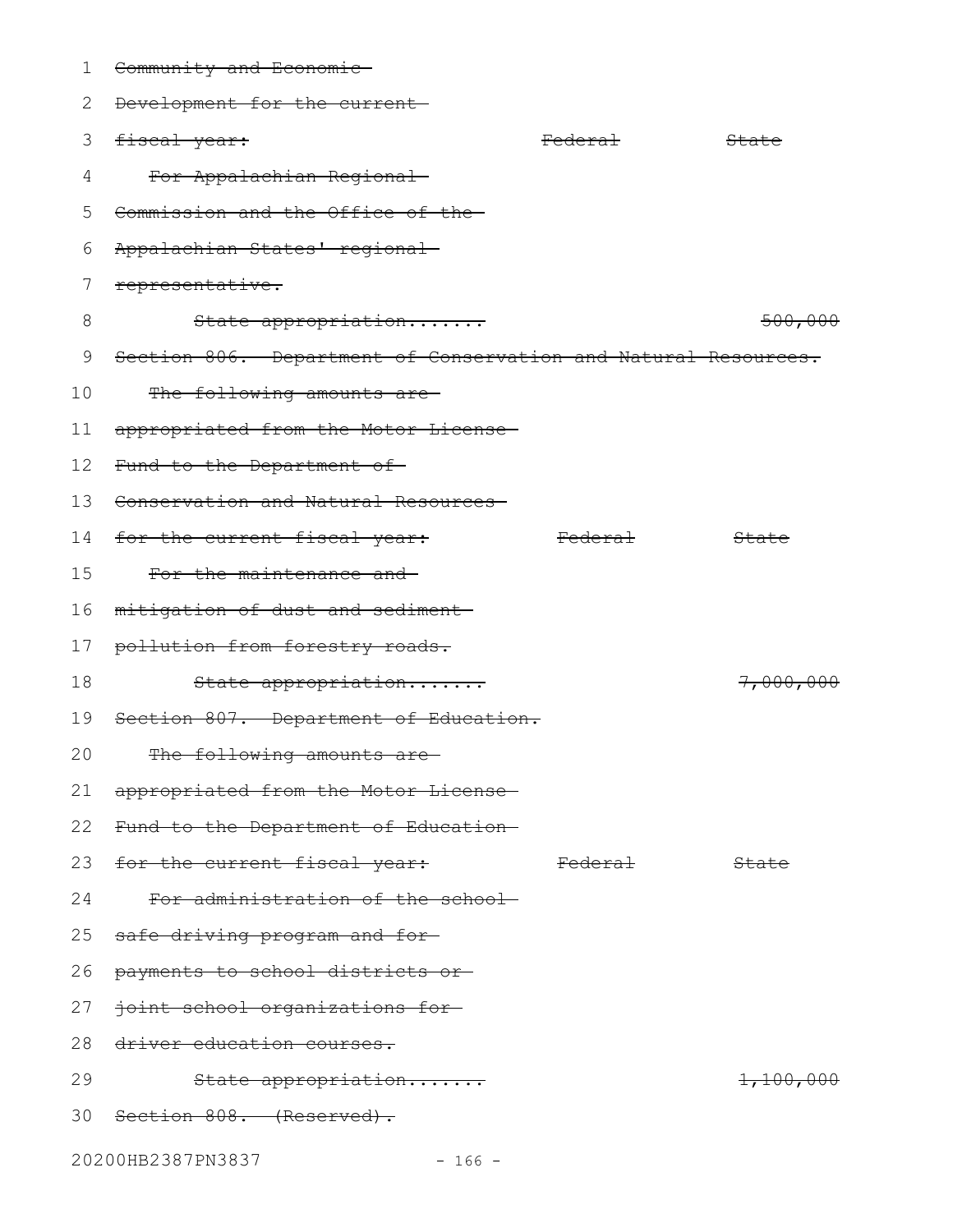| 1               | Section 809. Department of General Services.   |                    |                          |
|-----------------|------------------------------------------------|--------------------|--------------------------|
| 2               | The following amounts are-                     |                    |                          |
| 3               | appropriated from the Motor License-           |                    |                          |
| 4               | Fund to the Department of General-             |                    |                          |
| 5               | Services for the current fiscal                |                    |                          |
| 6               | year:                                          | <del>Federal</del> | State                    |
| 7               | For payment of tort claims.                    |                    |                          |
| 8               | State appropriation                            |                    | 9,000,000                |
| 9               | Section 810. Department of Revenue.            |                    |                          |
| 10              | The following amounts are-                     |                    |                          |
| 11              | appropriated from the Motor License-           |                    |                          |
| 12 <sup>°</sup> | Fund to the Department of Revenue-             |                    |                          |
| 13              | for the current fiscal year:                   | <del>Federal</del> | State                    |
| 14              | For administration and                         |                    |                          |
| 15              | enforcement of various Motor-                  |                    |                          |
| 16              | License Fund tax regulations.                  |                    |                          |
| 17              | State appropriation                            |                    | <del>19,285,000</del>    |
| 18              | Section 811. Pennsylvania State Police.        |                    |                          |
| 19              | The following amounts are-                     |                    |                          |
| 20              | appropriated from the Motor License-           |                    |                          |
| 21              | Fund to the Pennsylvania State-                |                    |                          |
|                 | 22 Police for the current fiscal year: Federal |                    | <b>State</b>             |
| 23              | For transfer from the Motor-                   |                    |                          |
| 24              | License Fund to the General Fund to            |                    |                          |
| 25              | finance the Traffic Control Program-           |                    |                          |
| 26              | and the Traffic Safety Facilities-             |                    |                          |
| 27              | Program of the Pennsylvania State-             |                    |                          |
| 28              | Police.                                        |                    |                          |
| 29              | State appropriation                            |                    | <del>647, 395, 000</del> |
| 30              | For transfer from the Motor-                   |                    |                          |
|                 | 20200HB2387PN3837<br>$-167 -$                  |                    |                          |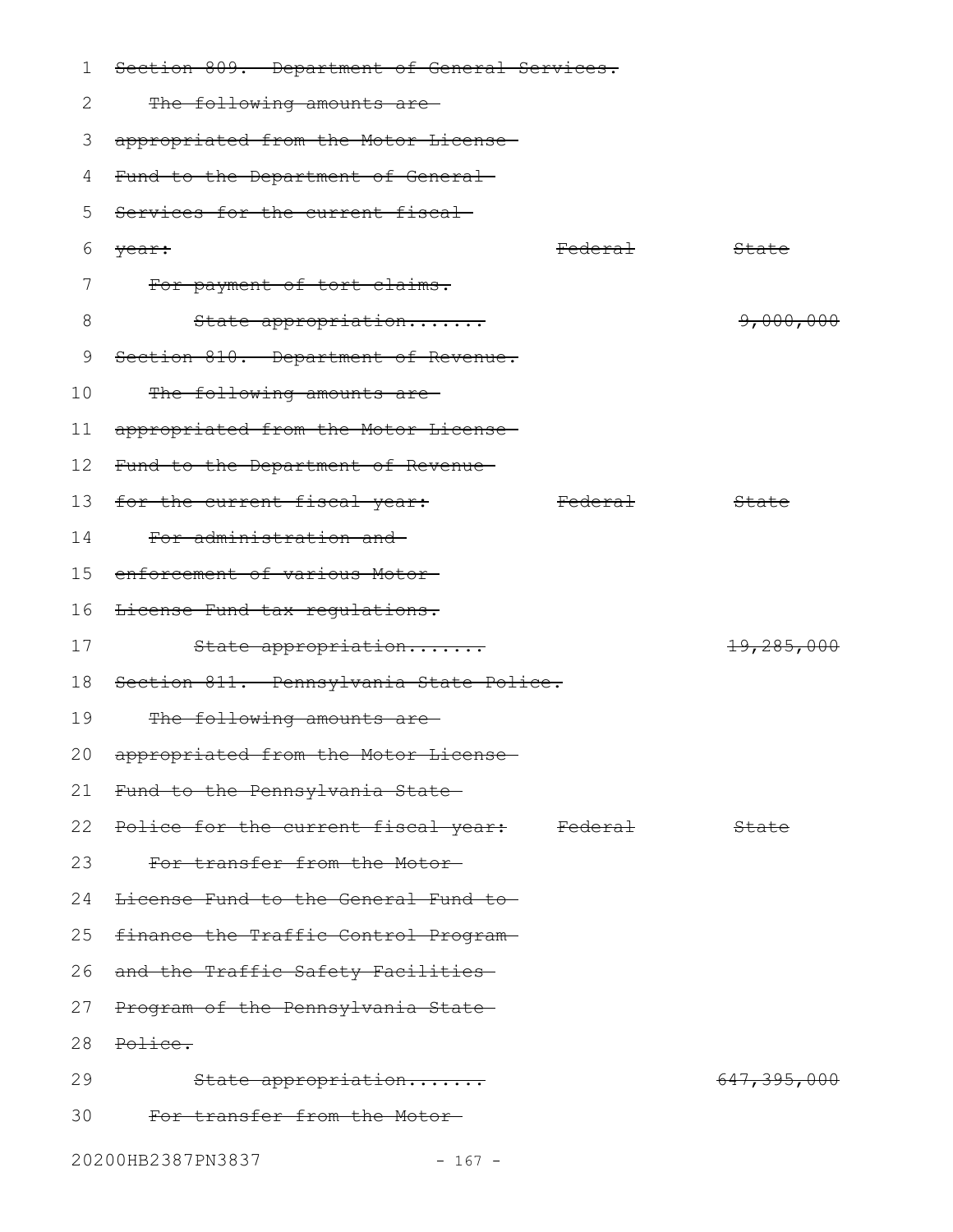| 1               | License Fund to the General Fund to- |           |                       |
|-----------------|--------------------------------------|-----------|-----------------------|
| 2               | finance law enforcement information- |           |                       |
| 3               | technology.                          |           |                       |
| 4               | State appropriation                  |           | 20,697,000            |
| 5               | For transfer from the Motor-         |           |                       |
| 6               | License Fund to the General Fund to- |           |                       |
| 7               | finance the Statewide Public Safety- |           |                       |
| 8               | Radio Network.                       |           |                       |
| 9               | State appropriation                  |           | <del>38,076,000</del> |
| 10              | For transfer from the Motor-         |           |                       |
| 11              | License Fund to the General Fund to- |           |                       |
| 12 <sup>°</sup> | finance the Municipal Police-        |           |                       |
| 13              | Officers' Education and Training     |           |                       |
| 14              | Commission.                          |           |                       |
| 15              | State appropriation                  |           | 1,724,000             |
| 16              | For replacement of patrol-           |           |                       |
| 17              | <del>vehicles.</del>                 |           |                       |
| 18              | State appropriation                  |           | 12,000,000            |
| 19              | For commercial vehicle-              |           |                       |
|                 | 20 inspections.                      |           |                       |
| 21              | State appropriation                  |           | 12,708,000            |
| 22              | The following Federal amounts        |           |                       |
| 23              | are appropriated to supplement the-  |           |                       |
| 24              | sum appropriated for commercial      |           |                       |
| 25              | vehicle inspections:                 |           |                       |
| 26              | (1) "Motor Carrier Safety."          |           |                       |
| 27              | Federal appropriation                | 9,186,000 |                       |
| 28              | For municipal police training        |           |                       |
| 29              | grants.                              |           |                       |
| 30              | State appropriation                  |           | 5,000,000             |
|                 | 20200HB2387PN3837<br>$-168 -$        |           |                       |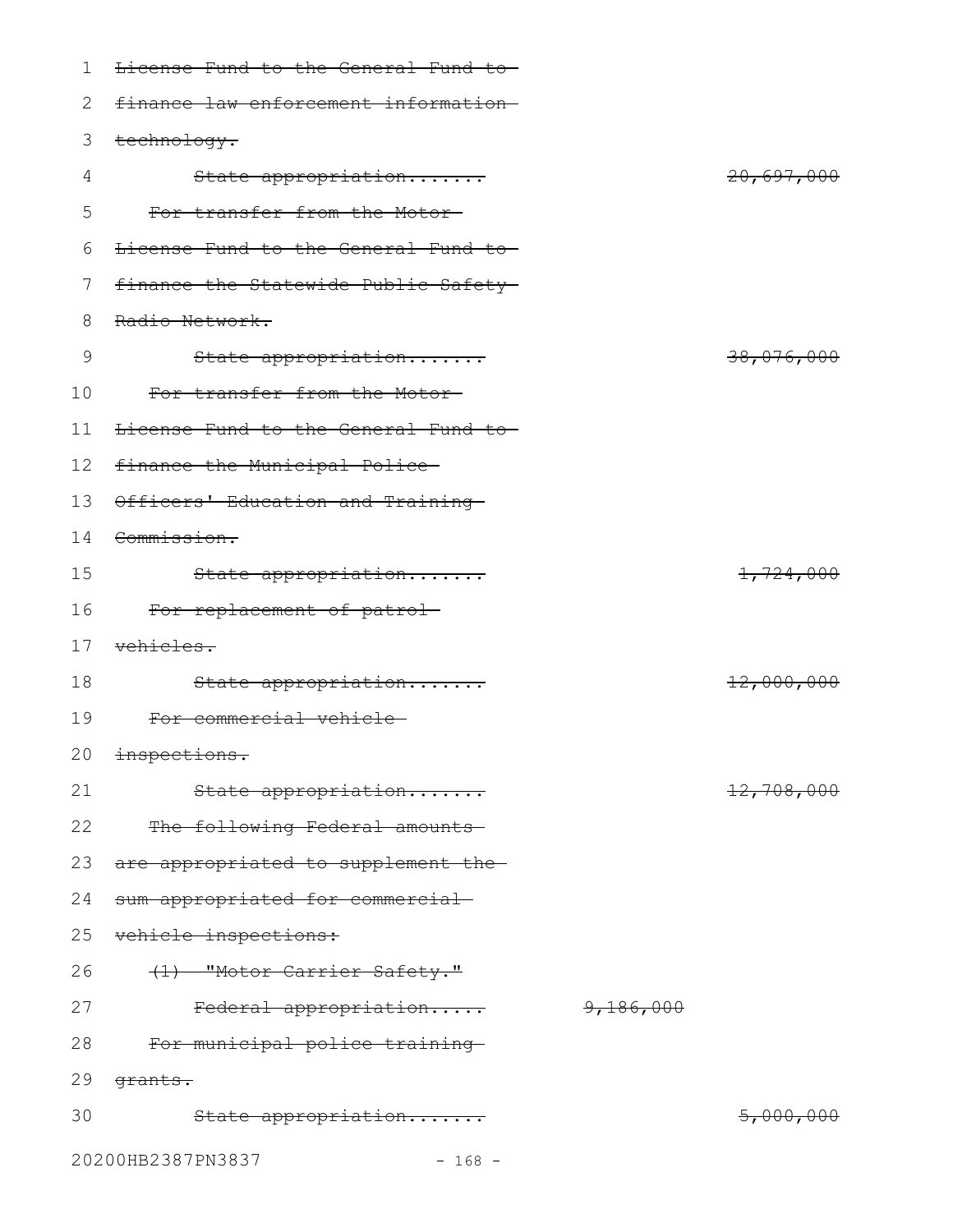| 1  | SUBPART B                                  |                    |           |
|----|--------------------------------------------|--------------------|-----------|
| 2  | <b>TATION RESTRICTED ACCOUNT</b>           |                    |           |
| 3  | Section 821. Department of Transportation. |                    |           |
| 4  | The following amounts are-                 |                    |           |
| 5  | appropriated from the Aviation-            |                    |           |
| 6  | Restricted Account to the                  |                    |           |
| 7  | Department of Transportation for-          |                    |           |
| 8  | the current fiscal year:                   | <del>Federal</del> | State     |
| 9  | For payment for aviation                   |                    |           |
| 10 | operations, including the operation-       |                    |           |
| 11 | and maintenance of State-owned-            |                    |           |
| 12 | aircraft, payment of general-              |                    |           |
| 13 | expenses, supplies, printing and           |                    |           |
| 14 | equipment; for the development and         |                    |           |
| 15 | maintenance of State airports and-         |                    |           |
| 16 | the maintenance and repair of-             |                    |           |
| 17 | landing fields, intermediate-              |                    |           |
| 18 | landing fields, landing field-             |                    |           |
| 19 | equipment, beacon sites and other-         |                    |           |
|    | 20 navigation facilities; and for the      |                    |           |
| 21 | encouragement and development of-          |                    |           |
| 22 | civil aeronautics.                         |                    |           |
| 23 | State appropriation                        |                    | 6,228,000 |
| 24 | For airport development.                   |                    |           |
| 25 | State appropriation                        |                    | 6,500,000 |
| 26 | For real estate tax rebate                 |                    |           |
| 27 | payments to privately owned public-        |                    |           |
| 28 | use airports.                              |                    |           |
| 29 | State appropriation                        |                    | 250,000   |
| 30 | PART IX                                    |                    |           |
|    | 20200HB2387PN3837<br>$-169 -$              |                    |           |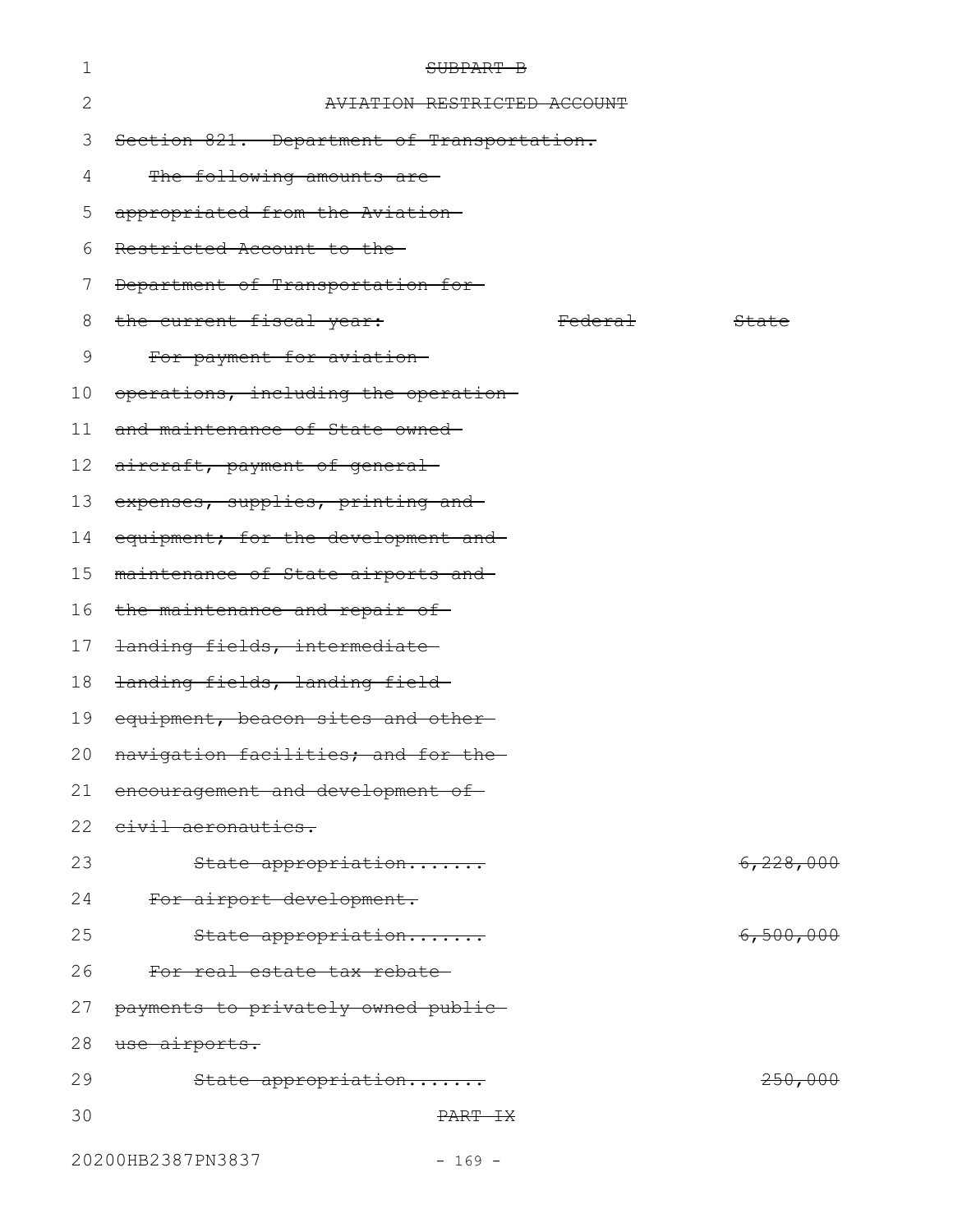| 1  | HAZARDOUS MATERIAL RESPONSE FUND                       |                    |                    |
|----|--------------------------------------------------------|--------------------|--------------------|
| 2  | APPROPRIATIONS                                         |                    |                    |
| 3  | Section 901. Pennsylvania Emergency Management Agency. |                    |                    |
| 4  | The following amounts are-                             |                    |                    |
| 5  | appropriated from the Hazardous                        |                    |                    |
| 6  | Material Response Fund to the-                         |                    |                    |
| 7  | Pennsylvania Emergency Management-                     |                    |                    |
| 8  | Agency for the current fiscal year:                    | <del>Federal</del> | State              |
| 9  | For general administration and                         |                    |                    |
| 10 | operational expenses.                                  |                    |                    |
| 11 | State appropriation                                    |                    | 180,000            |
| 12 | For training programs for-                             |                    |                    |
| 13 | hazardous material response teams.                     |                    |                    |
| 14 | State appropriation                                    |                    | 180,000            |
| 15 | For grants to support counties'-                       |                    |                    |
| 16 | <del>activities.</del>                                 |                    |                    |
| 17 | State appropriation                                    |                    | 1,260,000          |
| 18 | For public and facility owner-                         |                    |                    |
| 19 | education, information and                             |                    |                    |
|    | 20 participation programs.                             |                    |                    |
| 21 | State appropriation                                    |                    | <del>180,000</del> |
| 22 | PART X                                                 |                    |                    |
| 23 | MILK MARKETING FUND APPROPRIATIONS                     |                    |                    |
| 24 | Section 1001. Milk Marketing Board.                    |                    |                    |
| 25 | The following amounts are-                             |                    |                    |
|    | 26 appropriated from the Milk                          |                    |                    |
|    | 27 Marketing Fund to the Milk-                         |                    |                    |
|    | 28 Marketing Board for the current                     |                    |                    |
|    | 29 <del>fiscal year:</del>                             | <del>Federal</del> | <del>State</del>   |
| 30 | For the operation of the Milk-                         |                    |                    |
|    | 20200HB2387PN3837<br>$-170 -$                          |                    |                    |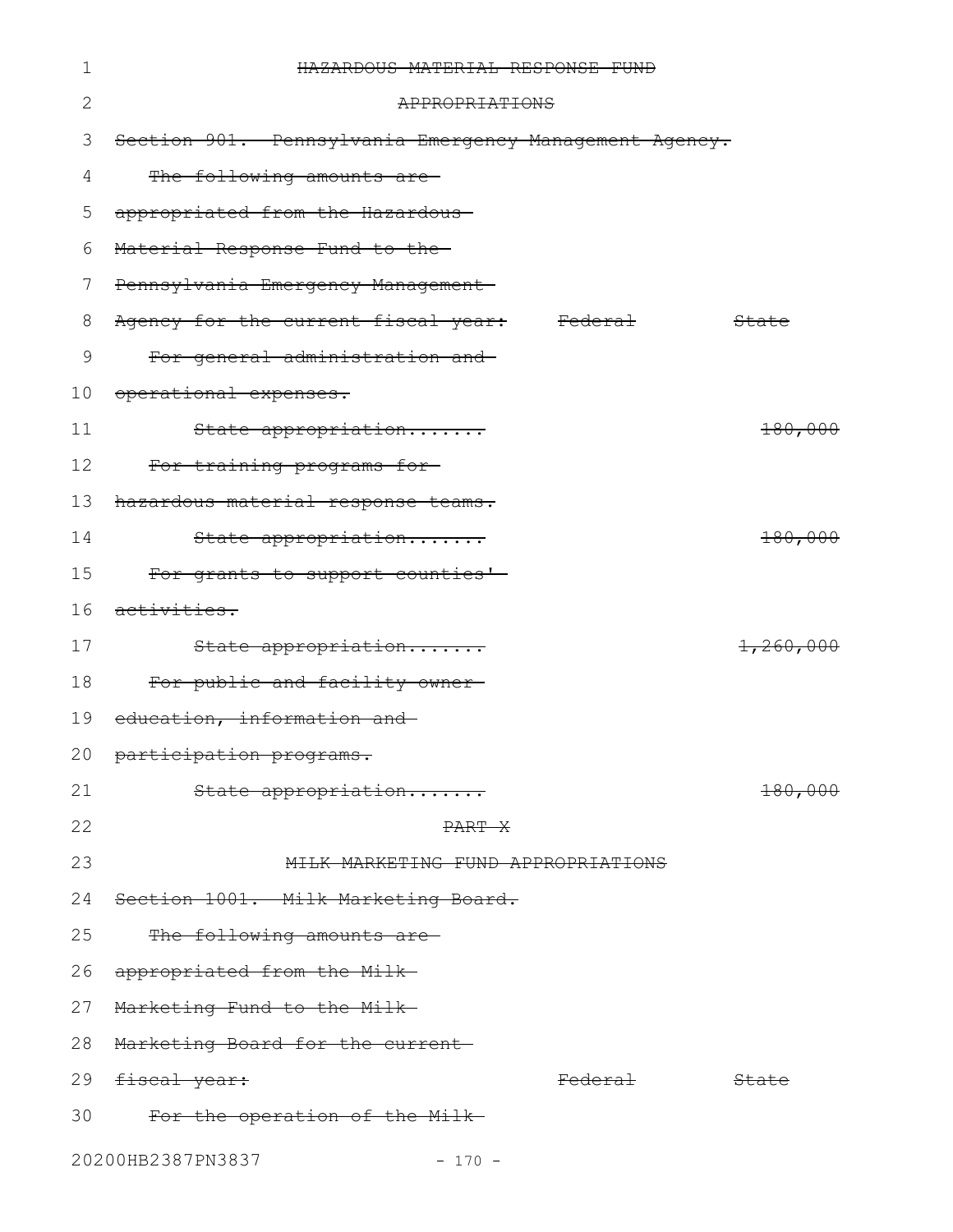| $\mathbf{2}$ | State appropriation                                             |                    | 2,840,000 |
|--------------|-----------------------------------------------------------------|--------------------|-----------|
| 3            | PART XI                                                         |                    |           |
| 4            | HOME INVESTMENT TRUST FUND                                      |                    |           |
| 5            | APPROPRIATIONS                                                  |                    |           |
| 6            | Section 1101. Department of Community and Economic Development. |                    |           |
| 7            | The following amounts are                                       |                    |           |
| 8            | appropriated from the Home-                                     |                    |           |
| 9            | Investment Trust Fund to the-                                   |                    |           |
| 10           | Department of Community and                                     |                    |           |
| 11           | Economic Development for the-                                   |                    |           |
| 12           | current fiscal year:                                            | <del>Federal</del> | State     |
| 13           | The following Federal amounts                                   |                    |           |
| 14           | are appropriated for the-                                       |                    |           |
| 15           | administration of the Affordable-                               |                    |           |
| 16           | Housing Act:                                                    |                    |           |
| 17           | (1) "Affordable Housing Act-                                    |                    |           |
| 18           | Administration."                                                |                    |           |
| 19           | Federal appropriation                                           | 4,000,000          |           |
| 20           | <del>PART XII</del>                                             |                    |           |
| 21           | TUITION ACCOUNT GUARANTEED SAVINGS                              |                    |           |
| 22           | PROGRAM FUND APPROPRIATIONS                                     |                    |           |
| 23           | Section 1201. Treasury Department.                              |                    |           |
| 24           | The following amounts are-                                      |                    |           |
| 25           | appropriated from the Tuition-                                  |                    |           |
| 26           | Account Guaranteed Savings Program-                             |                    |           |
| 27           | Fund to the Treasury Department for-                            |                    |           |
| 28           | the current fiscal year:                                        | <del>Federal</del> | State     |
| 29           | For the operation of the Tuition-                               |                    |           |
| 30           | <del>Account Program Bureau.</del>                              |                    |           |
|              | 20200HB2387PN3837<br>$-171 -$                                   |                    |           |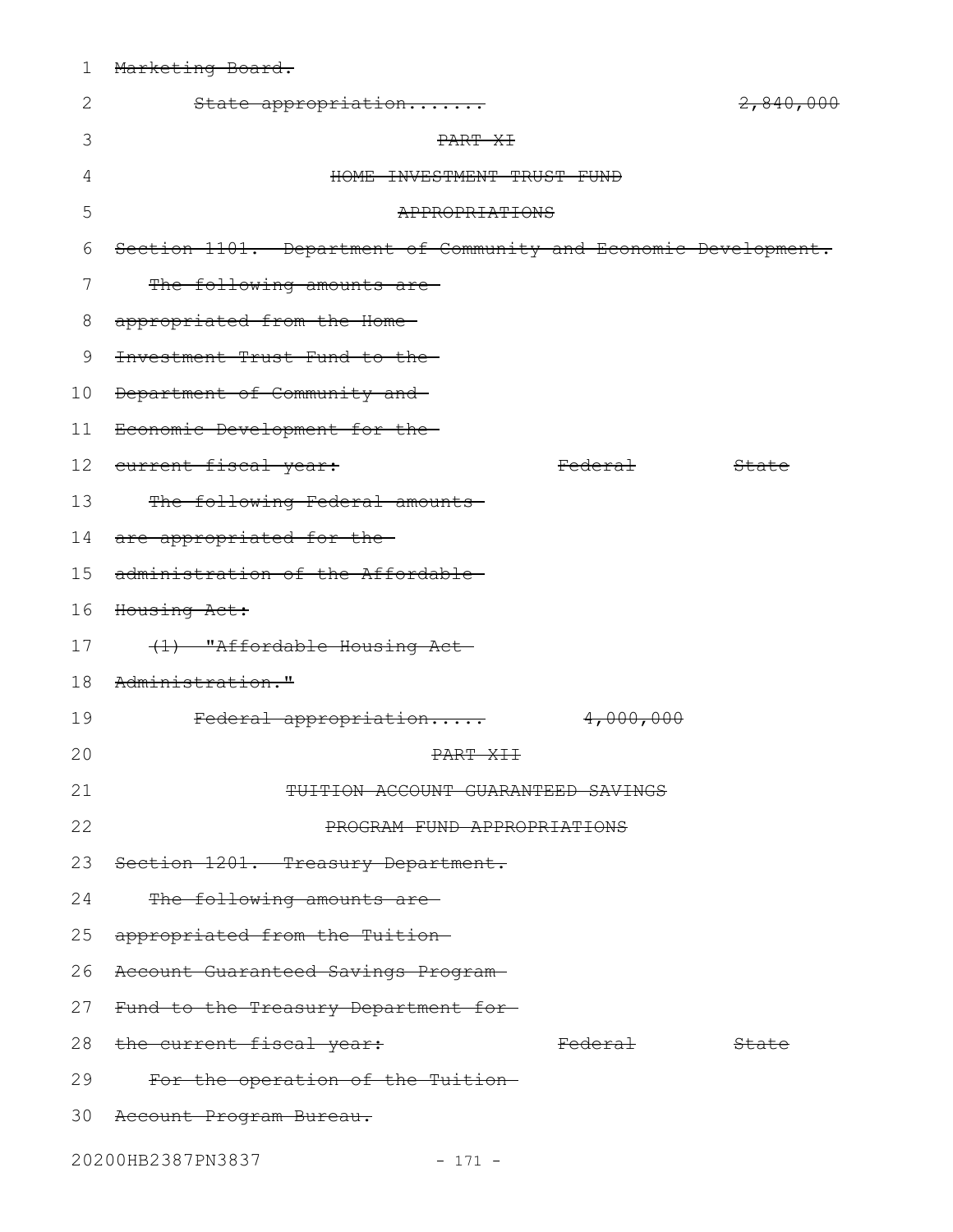| 1  | State appropriation                                             | 3,039,000            |
|----|-----------------------------------------------------------------|----------------------|
| 2  | PART XIII                                                       |                      |
| 3  | BANKING FUND APPROPRIATIONS                                     |                      |
| 4  | Section 1301. Department of Banking and Securities.             |                      |
| 5  | The following amounts are-                                      |                      |
| 6  | appropriated from the Banking Fund-                             |                      |
| 7  | to the Department of Banking and-                               |                      |
| 8  | Securities for the current fiscal-                              |                      |
| 9  | <del>Federal</del><br><del>year:</del>                          | State                |
| 10 | For general government-                                         |                      |
| 11 | operations of the Department of                                 |                      |
| 12 | Banking and Securities.                                         |                      |
| 13 | State appropriation                                             | 24,848,000           |
| 14 | PART XIV                                                        |                      |
| 15 | FIREARM RECORDS CHECK FUND                                      |                      |
| 16 | APPROPRIATIONS                                                  |                      |
| 17 | Section 1401. Pennsylvania State Police.                        |                      |
| 18 | The following amounts are-                                      |                      |
| 19 | appropriated from the Firearm-                                  |                      |
|    | 20 Records Check Fund to the                                    |                      |
| 21 | Pennsylvania State Police for the-                              |                      |
| 22 | <del>current fiscal year:</del><br><del>Federal</del>           | State                |
| 23 | For activities associated with-                                 |                      |
|    | 24 the purchase of firearms by                                  |                      |
| 25 | <del>individuals.</del>                                         |                      |
| 26 | State appropriation                                             | <del>3,956,000</del> |
| 27 | PART XV                                                         |                      |
| 28 | BEN FRANKLIN TECHNOLOGY DEVELOPMENT                             |                      |
| 29 | AUTHORITY FUND APPROPRIATIONS                                   |                      |
| 30 | Section 1501. Department of Community and Economic Development. |                      |
|    | 20200HB2387PN3837<br>$-172 -$                                   |                      |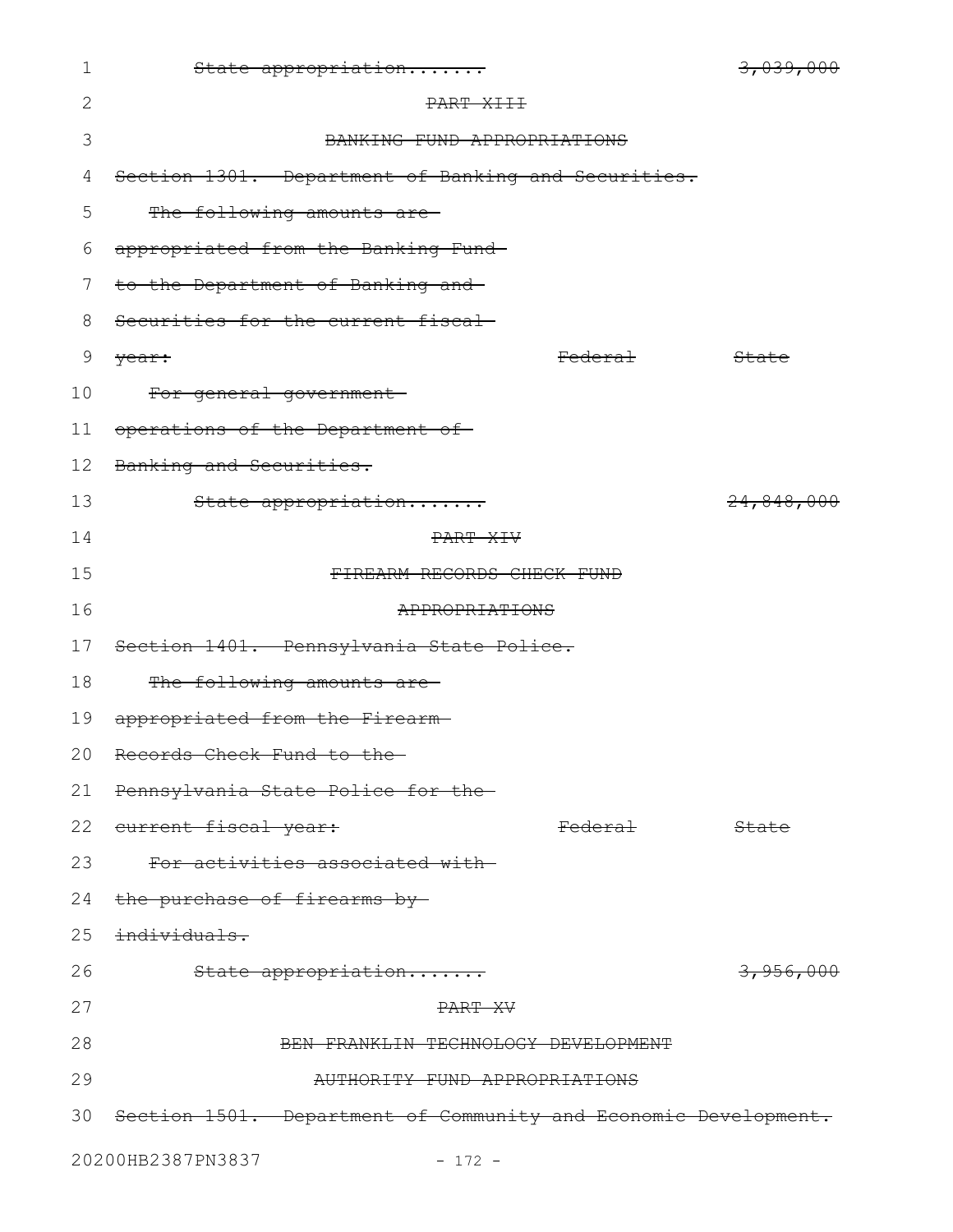| 1  | The following amounts are-                                      |                    |                       |
|----|-----------------------------------------------------------------|--------------------|-----------------------|
| 2  | appropriated from the Ben Franklin-                             |                    |                       |
| 3  | Technology Development Authority-                               |                    |                       |
| 4  | Fund to the Department of Community                             |                    |                       |
| 5  | and Economic Development for the-                               |                    |                       |
| 6  | eurrent fiscal year:                                            | <del>Federal</del> | State                 |
| 7  | For the Ben Franklin Technology-                                |                    |                       |
| 8  | Development Authority Fund.                                     |                    |                       |
| 9  | State appropriation                                             |                    | 30,000,000            |
| 10 | PART XVT                                                        |                    |                       |
| 11 | OIL AND GAS LEASE FUND APPROPRIATIONS                           |                    |                       |
| 12 | Section 1601. Department of Conservation and Natural Resources. |                    |                       |
| 13 | The following amounts are-                                      |                    |                       |
| 14 | appropriated from the Oil and Gas-                              |                    |                       |
| 15 | Lease Fund to the Department of-                                |                    |                       |
| 16 | Conservation and Natural Resources-                             |                    |                       |
| 17 | for the current fiscal year:                                    | <del>Federal</del> | State                 |
| 18 | For general operations.                                         |                    |                       |
| 19 | State appropriation                                             |                    | <del>37,786,000</del> |
| 20 | For State parks operations.                                     |                    |                       |
| 21 | State appropriation                                             |                    | 17,706,000            |
| 22 | For State forests operations.                                   |                    |                       |
| 23 | State appropriation                                             |                    | <del>14,282,000</del> |
| 24 | PART XVII                                                       |                    |                       |
| 25 | HOME IMPROVEMENT ACCOUNT APPROPRIATIONS                         |                    |                       |
| 26 | Section 1701. Attorney General.                                 |                    |                       |
| 27 | The following amounts are-                                      |                    |                       |
| 28 | appropriated from the Home-                                     |                    |                       |
| 29 | Improvement Account to the Attorney-                            |                    |                       |
| 30 | <del>General for the current fiscal-</del>                      | <del>Federal</del> | State                 |
|    | 20200HB2387PN3837<br>$-173 -$                                   |                    |                       |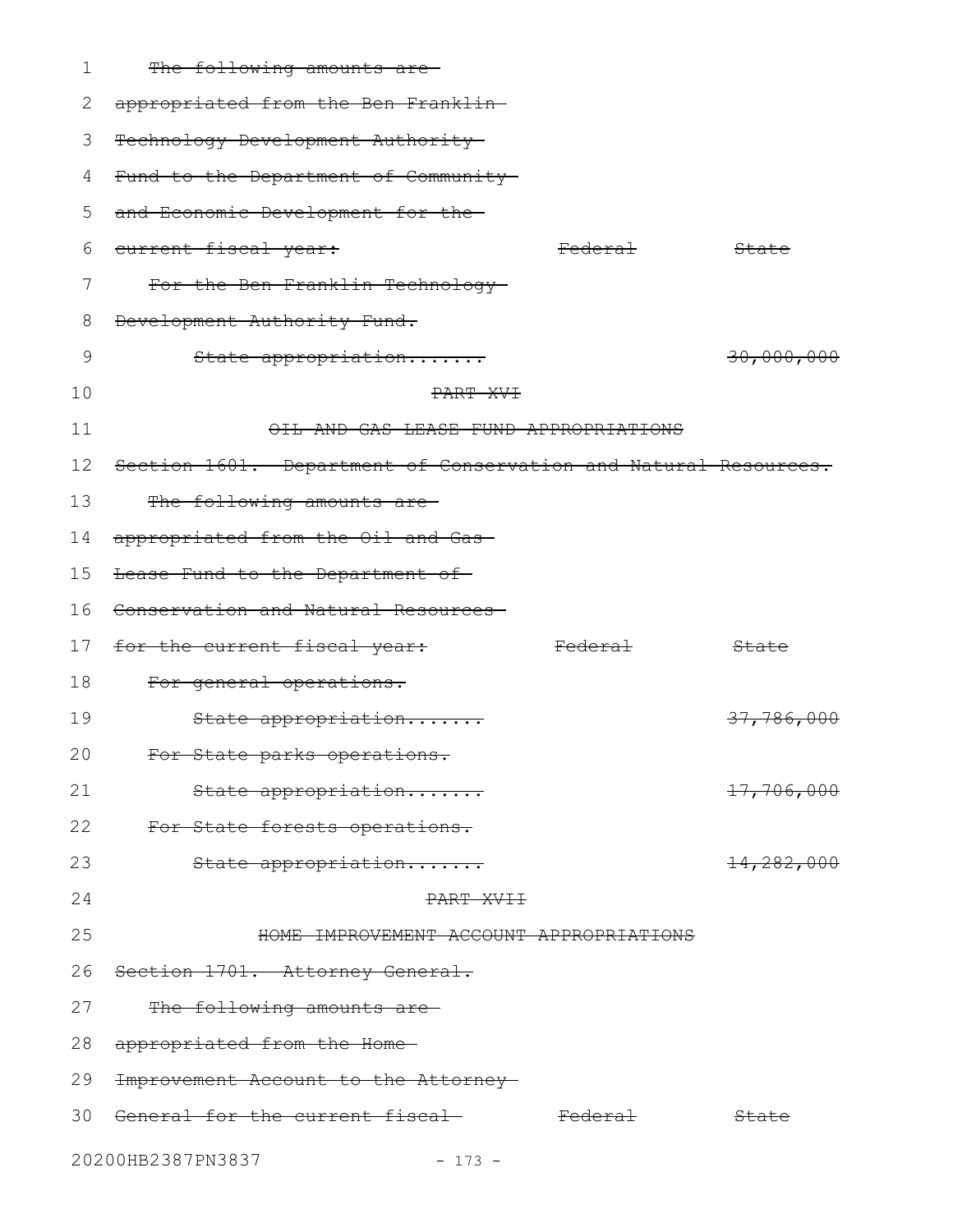1 <del>year:</del>

| 2  | For home improvement consumer-                        |           |
|----|-------------------------------------------------------|-----------|
| 3  | protection.                                           |           |
| 4  | State appropriation                                   | 2,733,000 |
| 5  | PART XVIII                                            |           |
| 6  | CIGARETTE FIRE SAFETY                                 |           |
| 7  | AND FIREFIGHTER PROTECTION                            |           |
| 8  | ACT ENFORCEMENT FUND APPROPRIATIONS                   |           |
| 9  | Section 1801. Attorney General.                       |           |
| 10 | The following amounts are-                            |           |
| 11 | appropriated from the Cigarette                       |           |
| 12 | Fire Safety and Firefighter-                          |           |
| 13 | Protection Act Enforcement Fund to-                   |           |
| 14 | the Attorney General for the-                         |           |
|    | 15 current fiscal year:<br><del>Federal</del>         | State     |
| 16 | For cigarette fire safety and                         |           |
| 17 | firefighter protection enforcement.                   |           |
| 18 | State appropriation                                   | 100,000   |
| 19 | PART XIX                                              |           |
| 20 | <b>INSURANCE REGULATION AND</b>                       |           |
| 21 | OVERSIGHT FUND APPROPRIATIONS                         |           |
| 22 | Section 1901. Insurance Department.                   |           |
| 23 | The following amounts are-                            |           |
| 24 | appropriated from the Insurance                       |           |
| 25 | Regulation and Oversight Fund to-                     |           |
| 26 | the Insurance Department for the-                     |           |
| 27 | <del>current fiscal year:</del><br><del>Federal</del> | State     |
| 28 | For general government-                               |           |
| 29 | operations of the Insurance-                          |           |
| 30 | Department.                                           |           |
|    |                                                       |           |

20200HB2387PN3837 - 174 -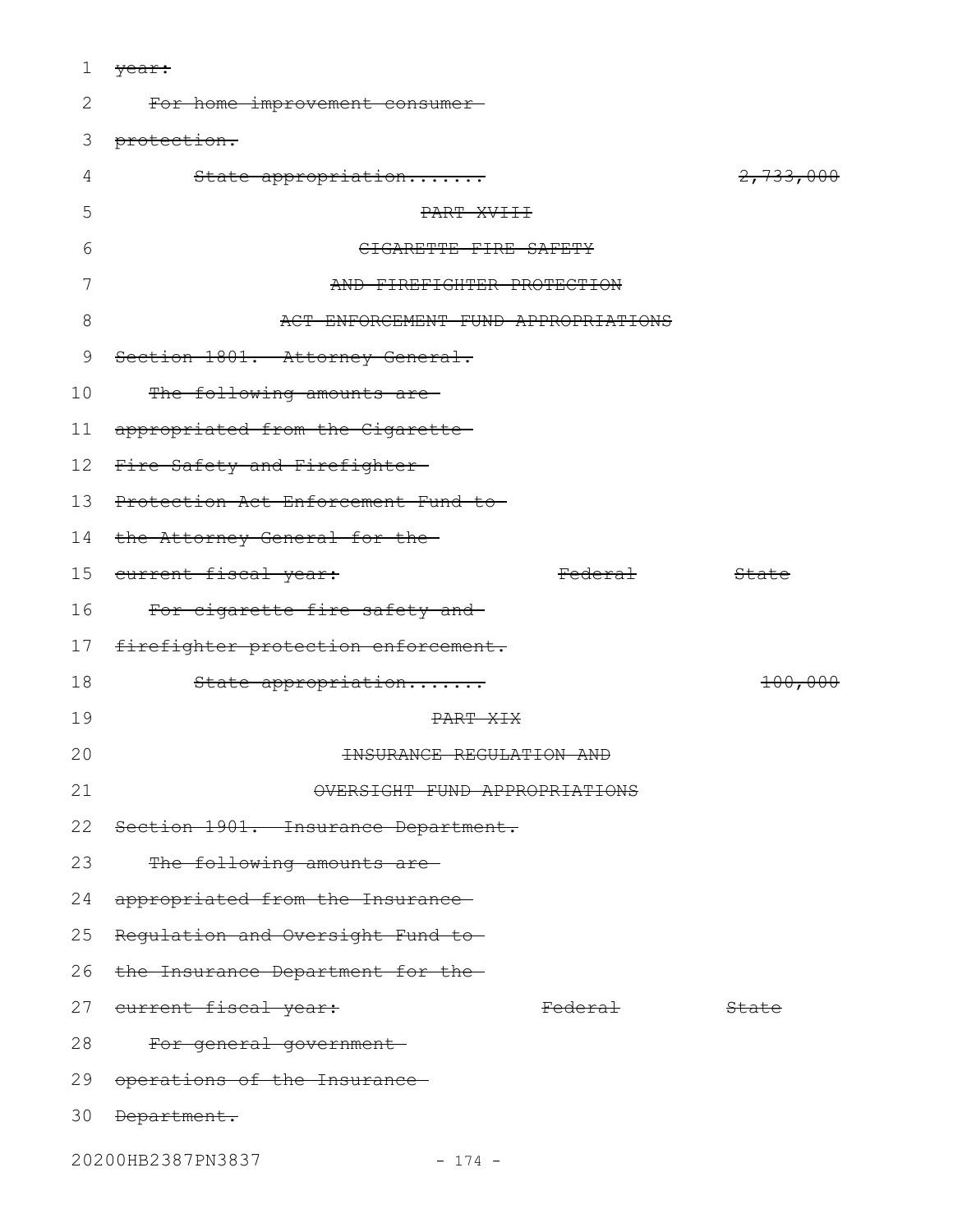| $\mathbf 1$     | State appropriation                        |                    | 29, 975, 000         |
|-----------------|--------------------------------------------|--------------------|----------------------|
| $\mathbf{2}$    | PART XX                                    |                    |                      |
| 3               | PENNSYLVANIA RACE HORSE DEVELOPMENT        |                    |                      |
| 4               | RESTRICTED RECEIPTS ACCOUNT APPROPRIATIONS |                    |                      |
| 5               | Section 2001. Department of Agriculture.   |                    |                      |
| 6               | The following amounts are                  |                    |                      |
| 7               | appropriated from the                      |                    |                      |
| 8               | Pennsylvania Race Horse-                   |                    |                      |
| 9               | Development Restricted Receipts            |                    |                      |
| 10 <sub>o</sub> | Account to the Department of-              |                    |                      |
| 11              | Agriculture for the current                |                    |                      |
| 12 <sub>2</sub> | <del>fiscal year:</del>                    | <del>Federal</del> | State                |
| 13              | For transfer from the-                     |                    |                      |
| 14              | Pennsylvania Race Horse-                   |                    |                      |
| 15              | Development Restricted Receipts            |                    |                      |
| 16              | Account to the State Farm-                 |                    |                      |
| 17              | Products Show Fund.                        |                    |                      |
| 18              | State appropriation                        |                    | 5,000,000            |
| 19              | For the Animal Health and-                 |                    |                      |
|                 | 20 <del>Diagnostic Commission.</del>       |                    |                      |
| 21              | State appropriation                        |                    | 5,350,000            |
| 22              | For the Pennsylvania-                      |                    |                      |
| 23              | Veterinary Laboratory System.              |                    |                      |
| 24              | State appropriation                        |                    | <del>5,309,000</del> |
| 25              | For payments to Pennsylvania               |                    |                      |
| 26              | fairs.                                     |                    |                      |
| 27              | State appropriation                        |                    | 4,000,000            |
| 28              | PART XXI                                   |                    |                      |
| 29              | JUSTICE REINVESTMENT FUND APPROPRIATIONS   |                    |                      |
| 30              | Section 2101. Executive Offices.           |                    |                      |
|                 | 20200HB2387PN3837<br>$-175 -$              |                    |                      |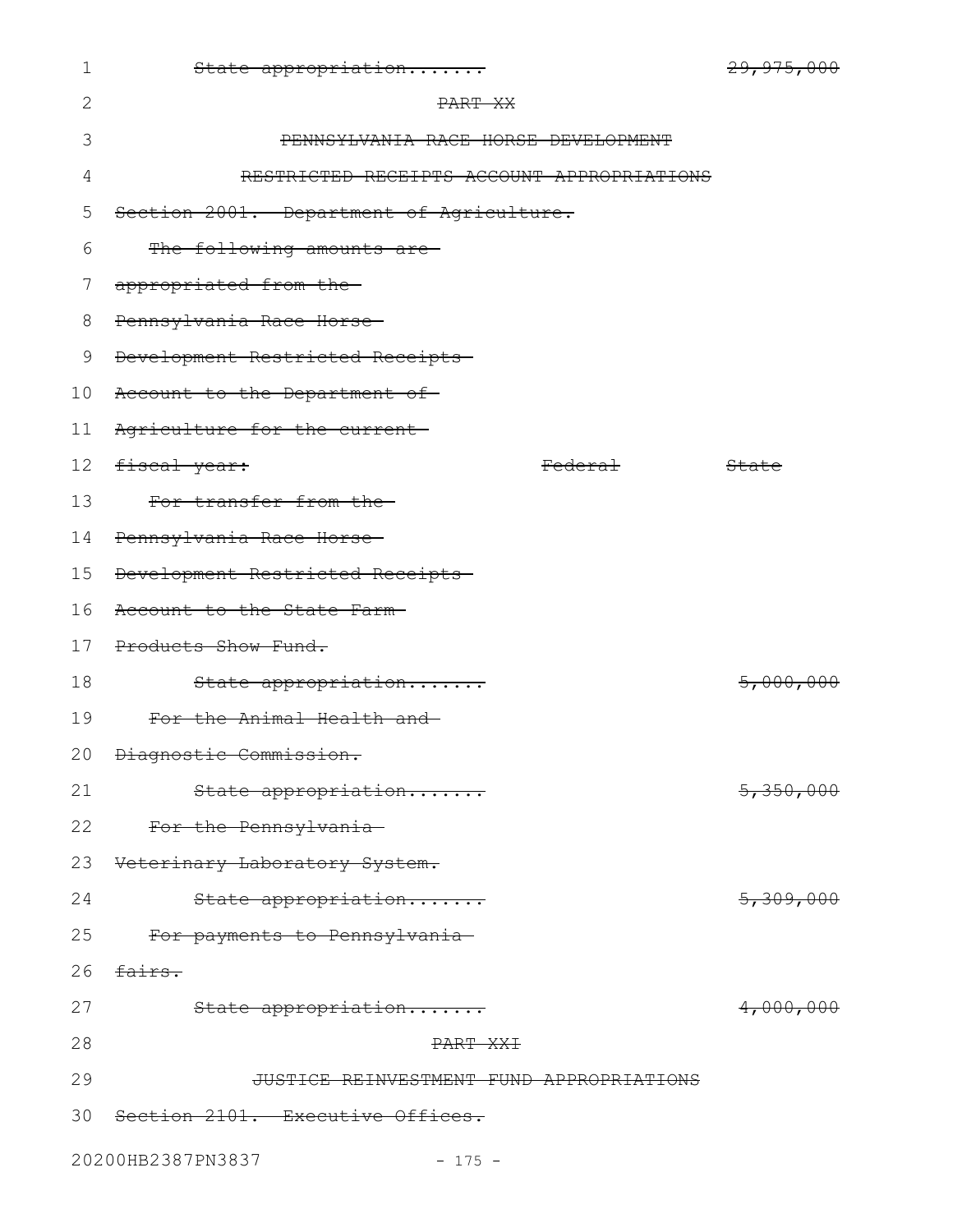| 1  | The following amounts are-                    |                    |           |
|----|-----------------------------------------------|--------------------|-----------|
| 2  | appropriated from the Justice-                |                    |           |
| 3  | Reinvestment Fund to the-                     |                    |           |
| 4  | Executive Offices for the current-            |                    |           |
| 5  | fiscal year:                                  | <del>Federal</del> | State     |
| 6  | For innovative policing                       |                    |           |
| 7  | <del>grants.</del>                            |                    |           |
| 8  | State appropriation                           |                    | 357,000   |
| 9  | PART XXII                                     |                    |           |
| 10 | MULTIMODAL TRANSPORTATION FUND APPROPRIATIONS |                    |           |
| 11 | Section 2201. Department of Transportation.   |                    |           |
| 12 | The following amounts are-                    |                    |           |
| 13 | appropriated from the Multimodal-             |                    |           |
| 14 | Transportation Fund to the                    |                    |           |
| 15 | Department of Transportation for-             |                    |           |
| 16 | the current fiscal year:                      | <b>Federal</b>     | State     |
| 17 | For PennPORTS - Philadelphia-                 |                    |           |
| 18 | Regional Port Authority Debt-                 |                    |           |
| 19 | <del>Service.</del>                           |                    |           |
| 20 | State appropriation                           |                    | 4,607,000 |
| 21 | PART XXIII                                    |                    |           |
| 22 | STATE RACING FUND APPROPRIATIONS              |                    |           |
| 23 | Section 2301. Department of Agriculture.      |                    |           |
| 24 | The following amounts are-                    |                    |           |
| 25 | appropriated from the State-                  |                    |           |
| 26 | Racing Fund to the Department of              |                    |           |
| 27 | Agriculture for the current-                  |                    |           |
| 28 | <del>fiscal year:</del>                       | <del>Federal</del> | State     |
| 29 | For the State Horse Racing-                   |                    |           |
|    | 30 <del>Commission.</del>                     |                    |           |
|    | 20200HB2387PN3837<br>$-176 -$                 |                    |           |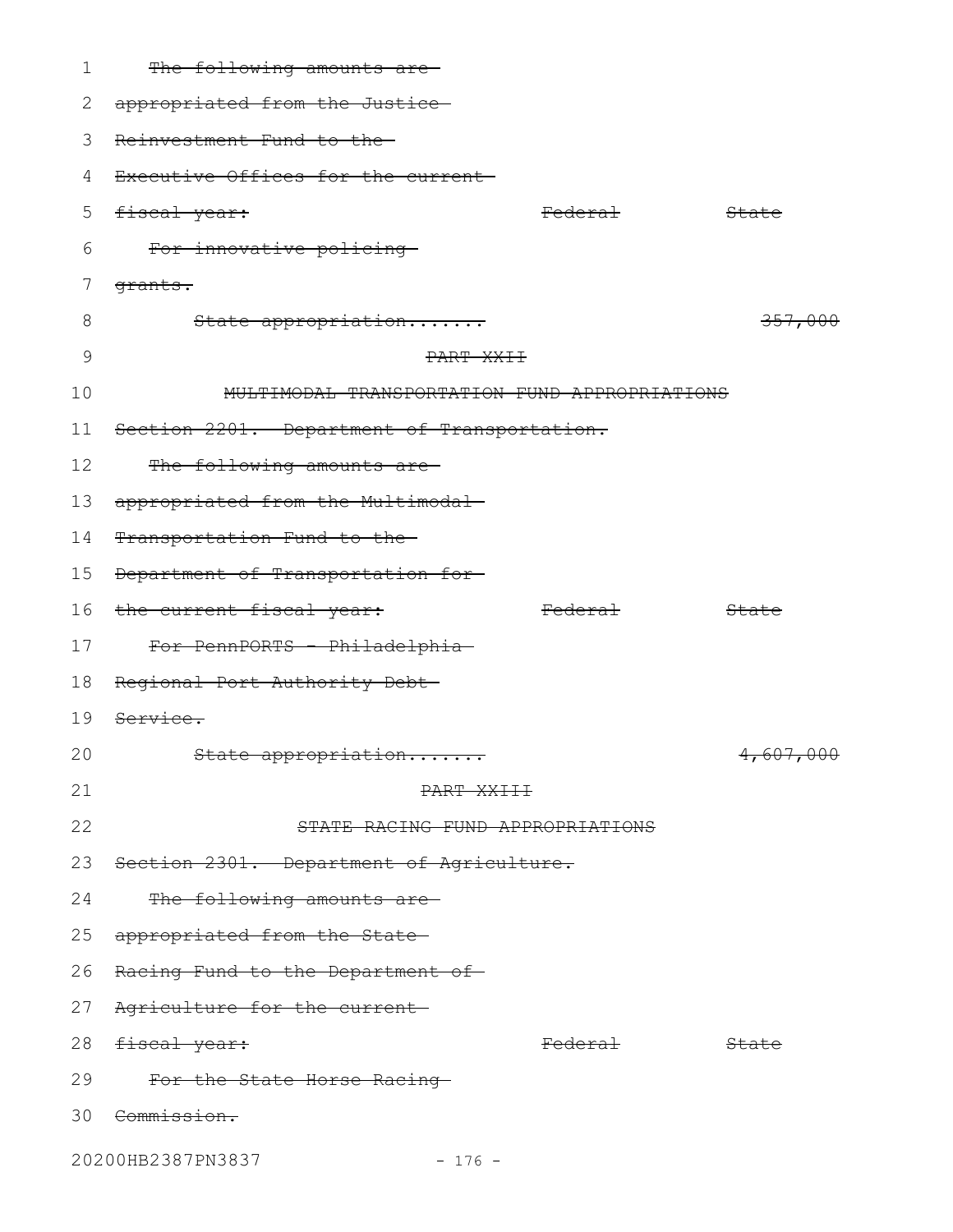| 1  | State appropriation                                      |                    | 7,796,000             |
|----|----------------------------------------------------------|--------------------|-----------------------|
| 2  | For the Pennsylvania Equine-                             |                    |                       |
| 3  | Toxicology and Research-                                 |                    |                       |
| 4  | Laboratory.                                              |                    |                       |
| 5  | State appropriation                                      |                    | <del>13,769,000</del> |
| 6  | For horse racing promotion.                              |                    |                       |
| 7  | State appropriation                                      |                    | 2,393,000             |
| 8  | Section 2302. Department of Revenue.                     |                    |                       |
| 9  | The following amounts are                                |                    |                       |
| 10 | appropriated from the State-                             |                    |                       |
| 11 | Racing Fund to the Department of-                        |                    |                       |
| 12 | Revenue for the current fiscal                           |                    |                       |
| 13 | year:                                                    | Federal            | State                 |
| 14 | For administration of racing                             |                    |                       |
| 15 | revenue collections.                                     |                    |                       |
| 16 | State appropriation                                      |                    | 246,000               |
| 17 | PART XXIV                                                |                    |                       |
| 18 | ABLE SAVINGS PROGRAM FUND APPROPRIATIONS                 |                    |                       |
| 19 | Section 2401. Treasury Department.                       |                    |                       |
| 20 | The following amounts are                                |                    |                       |
| 21 | appropriated from the ABLE-                              |                    |                       |
| 22 | Savings Program Fund to the-                             |                    |                       |
| 23 | Treasury Department for the-                             |                    |                       |
| 24 | current fiscal year:                                     | <del>Federal</del> | State                 |
| 25 | For the operation of the-                                |                    |                       |
| 26 | Pennsylvania ABLE Savings                                |                    |                       |
| 27 | Program.                                                 |                    |                       |
| 28 | State appropriation                                      |                    | <del>1,130,000</del>  |
| 29 | PART XXV                                                 |                    |                       |
| 30 | TOURISM PROMOTION FUND RESTRICTED ACCOUNT APPROPRIATIONS |                    |                       |
|    | 20200HB2387PN3837<br>$-177 -$                            |                    |                       |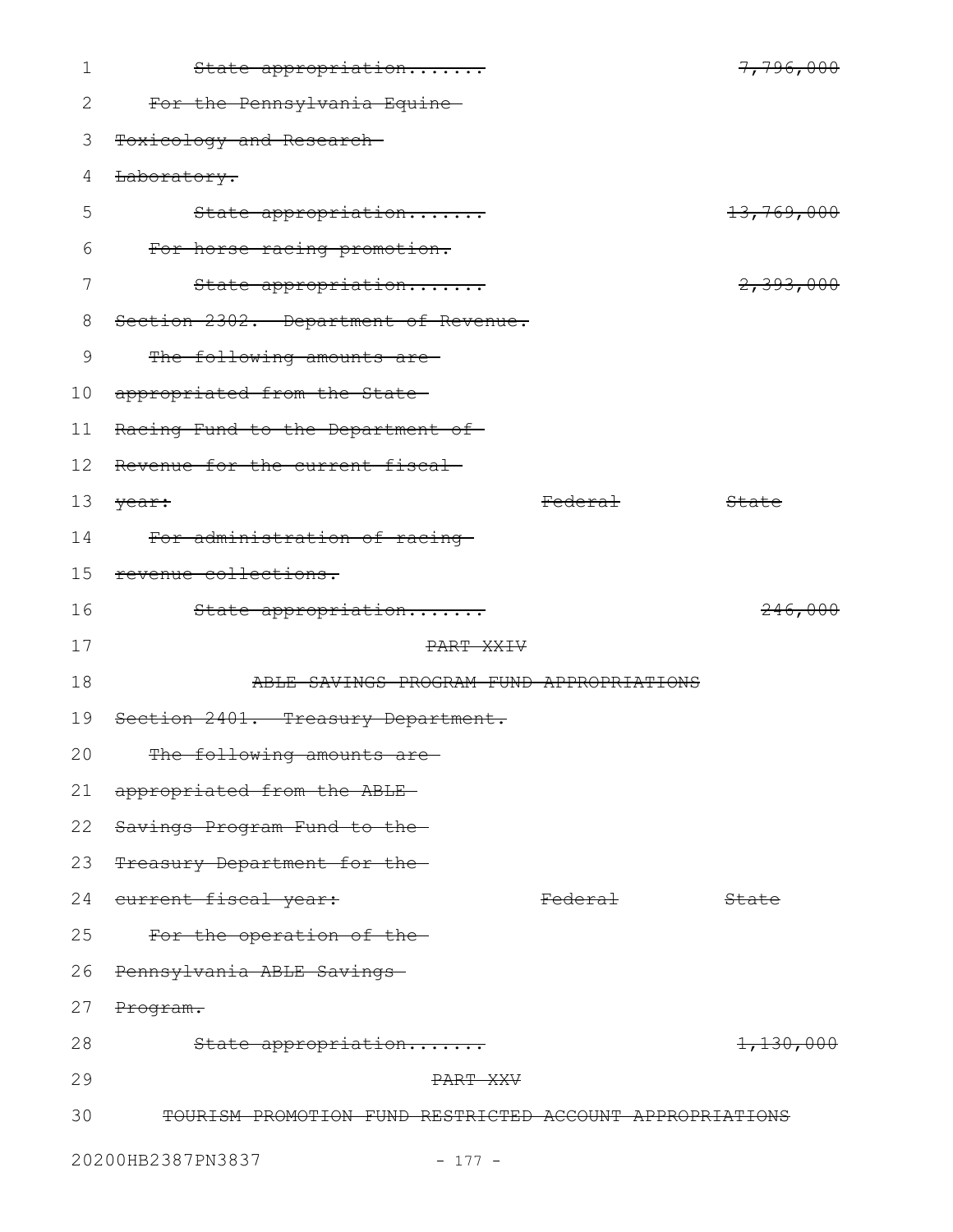| 1  | Section 2501. Department of Community and Economic Development. |                    |                  |
|----|-----------------------------------------------------------------|--------------------|------------------|
| 2  | The following amounts are-                                      |                    |                  |
| 3  | appropriated from the Tourism-                                  |                    |                  |
| 4  | Promotion Fund Restricted Account                               |                    |                  |
| 5  | to the Department of Community                                  |                    |                  |
| 6  | and Economic Development for the-                               |                    |                  |
| 7  | current fiscal year:                                            | <del>Federal</del> | <del>State</del> |
| 8  | For marketing to attract                                        |                    |                  |
| 9  | tourists.                                                       |                    |                  |
| 10 | State appropriation                                             |                    | 6,000,000        |
| 11 | PART XXVI                                                       |                    |                  |
| 12 | ENHANCED REVENUE COLLECTION ACCOUNT                             |                    |                  |
| 13 | APPROPRIATIONS                                                  |                    |                  |
| 14 | Section 2601. Department of Revenue.                            |                    |                  |
| 15 | The following amounts are                                       |                    |                  |
| 16 | appropriated from the Enhanced-                                 |                    |                  |
| 17 | Revenue Collection Account to the-                              |                    |                  |
| 18 | Department of Revenue for the-                                  |                    |                  |
| 19 | <del>current fiscal year:</del>                                 | <del>Federal</del> | State            |
|    | 20 For the costs associated with                                |                    |                  |
| 21 | expanded tax return reviews and                                 |                    |                  |
| 22 | tax collection activities.                                      |                    |                  |
| 23 | State appropriation                                             |                    | 30,000,000       |
| 24 | PART XXVIII                                                     |                    |                  |
| 25 | ENVIRONMENTAL STEWARDSHIP FUND                                  |                    |                  |
| 26 | Section 2701. Department of Conservation and Natural Resources. |                    |                  |
| 27 | The following amounts are                                       |                    |                  |
| 28 | appropriated from the                                           |                    |                  |
| 29 | Environmental Stewardship Fund to-                              |                    |                  |
|    | 30 the Department of Conservation-                              |                    |                  |
|    | 20200HB2387PN3837<br>$-178 -$                                   |                    |                  |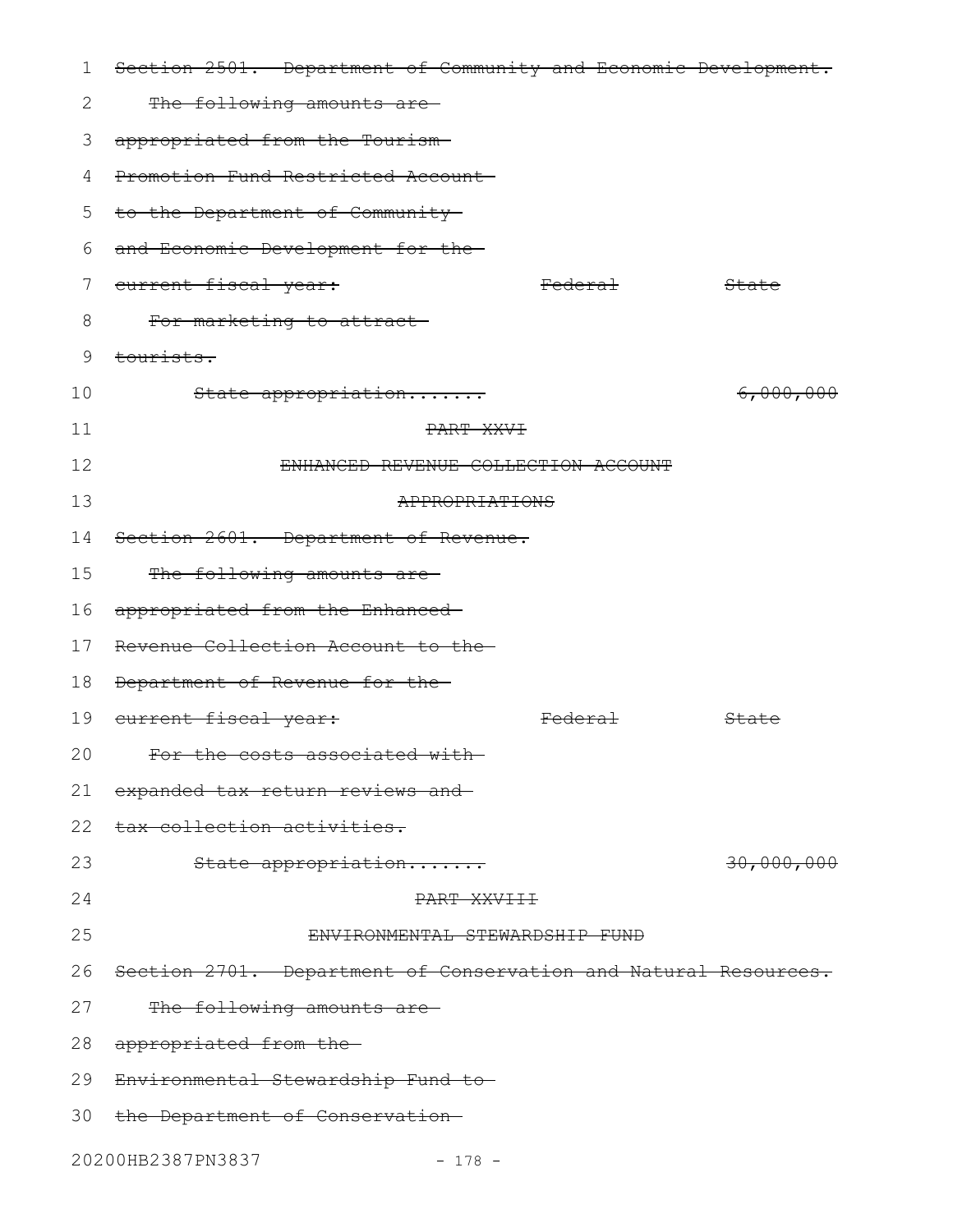| 1               | and Natural Resources for the-                        |                    |                  |
|-----------------|-------------------------------------------------------|--------------------|------------------|
| 2               | eurrent fiscal year:                                  | <del>Federal</del> | <del>State</del> |
| 3               | For heritage and other parks.                         |                    |                  |
| 4               | State appropriation                                   |                    | 2,250,000        |
| 5               | Section 2702. Department of Environmental Protection. |                    |                  |
| 6               | The following amounts are-                            |                    |                  |
| 7               | appropriated from the-                                |                    |                  |
| 8               | Environmental Stewardship Fund to-                    |                    |                  |
| 9               | the Department of Environmental                       |                    |                  |
| 10              | Protection for the current fiscal-                    |                    |                  |
| 11 <sub>1</sub> | <del>year:</del>                                      | Federal            | State            |
| 12              | For general government-                               |                    |                  |
| 13              | <del>operations.</del>                                |                    |                  |
| 14              | State appropriation                                   |                    | 773,000          |
| 15              | For environmental program-                            |                    |                  |
| 16              | management.                                           |                    |                  |
| 17              | State appropriation                                   |                    | 1,790,000        |
| 18              | For Chesapeake Bay-                                   |                    |                  |
| 19              | agricultural source abatement.                        |                    |                  |
| 20              | <del>State appropriation</del>                        |                    | 2,974,000        |
| 21              | For environmental protection-                         |                    |                  |
| 22              | <del>operations.</del>                                |                    |                  |
| 23              | State appropriation                                   |                    | 4,886,000        |
| 24              | For payment of Pennsylvania's                         |                    |                  |
| 25              | share of the expenses of the-                         |                    |                  |
| 26              | River Master for the Delaware-                        |                    |                  |
| 27              | <del>River.</del>                                     |                    |                  |
| 28              | State appropriation                                   |                    | 38,000           |
| 29              | For support of the Susquehanna-                       |                    |                  |
| 30              | River Basin Commission.                               |                    |                  |
|                 |                                                       |                    |                  |

20200HB2387PN3837 - 179 -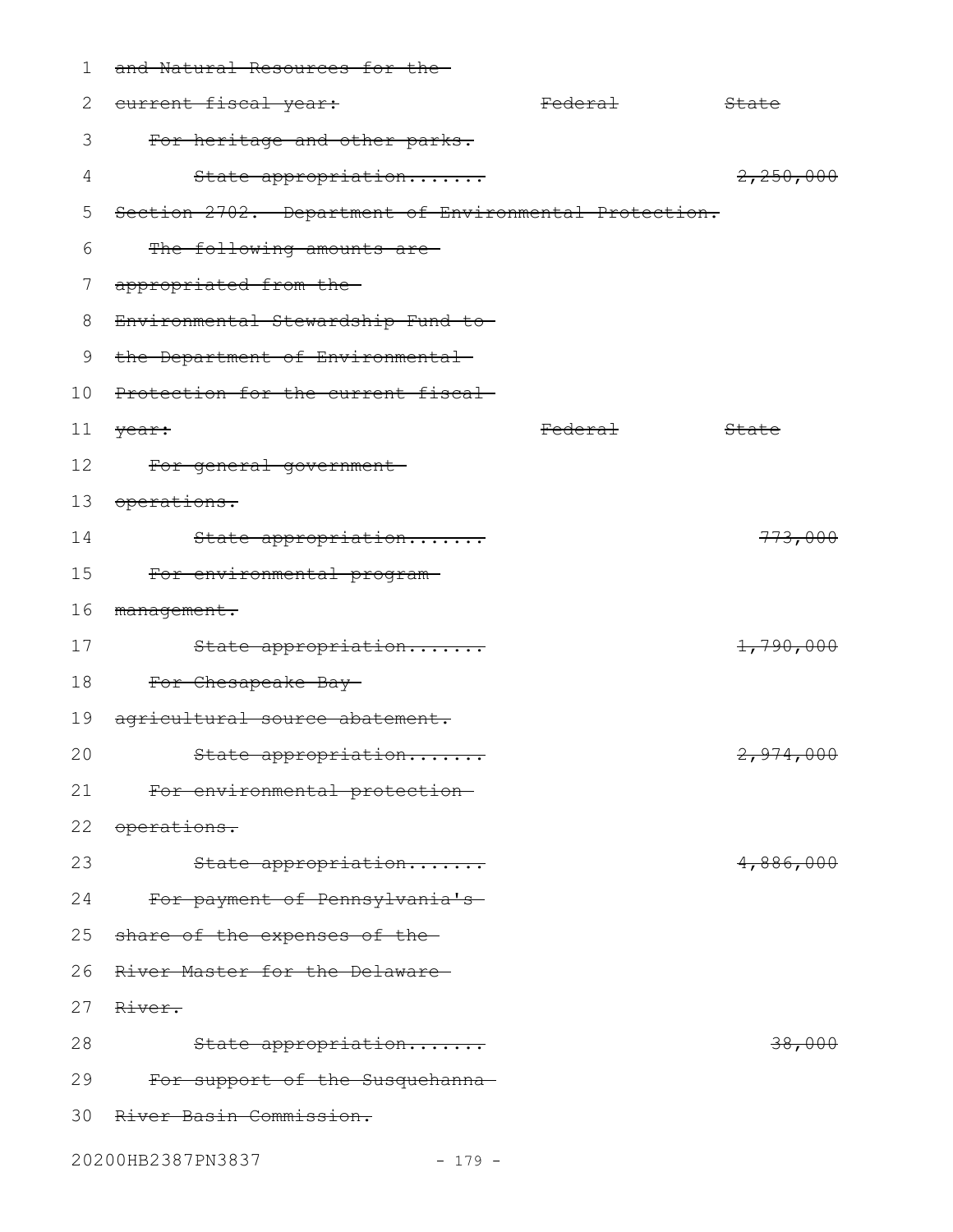| 1  | State appropriation                                   |                    | 205,000              |
|----|-------------------------------------------------------|--------------------|----------------------|
| 2  | For support of the Interstate-                        |                    |                      |
| 3  | Commission on the Potomac River-                      |                    |                      |
| 4  | Basin.                                                |                    |                      |
| 5  | State appropriation                                   |                    | 23,000               |
| 6  | For conduct of the Delaware-                          |                    |                      |
| 7  | River Basin Commission.                               |                    |                      |
| 8  | State appropriation                                   |                    | 217,000              |
| 9  | For support of the Ohio River-                        |                    |                      |
| 10 | Valley Water Sanitation-                              |                    |                      |
| 11 | Commission.                                           |                    |                      |
| 12 | State appropriation                                   |                    | 68,000               |
| 13 | For support of the Chesapeake-                        |                    |                      |
| 14 | Bay Commission.                                       |                    |                      |
| 15 | State appropriation                                   |                    | 300,000              |
| 16 | For transfer to Conservation-                         |                    |                      |
| 17 | District Fund.                                        |                    |                      |
| 18 | State appropriation                                   |                    | <del>2,506,000</del> |
| 19 | For Interstate Mining-                                |                    |                      |
|    | 20 Commission.                                        |                    |                      |
| 21 | State appropriation                                   |                    | <del>15,000</del>    |
| 22 | PART XXVIII                                           |                    |                      |
| 23 | RECYCLING FUND                                        |                    |                      |
| 24 | Section 2801. Department of Environmental Protection. |                    |                      |
| 25 | The following amounts are-                            |                    |                      |
| 26 | appropriated from the Recycling                       |                    |                      |
| 27 | Fund to the Department of                             |                    |                      |
| 28 | Environmental Protection for the-                     |                    |                      |
|    | 29 eurrent fiscal year:                               | <del>Federal</del> | <del>State</del>     |
| 30 | For general government-                               |                    |                      |
|    | 20200HB2387PN3837<br>$-180 -$                         |                    |                      |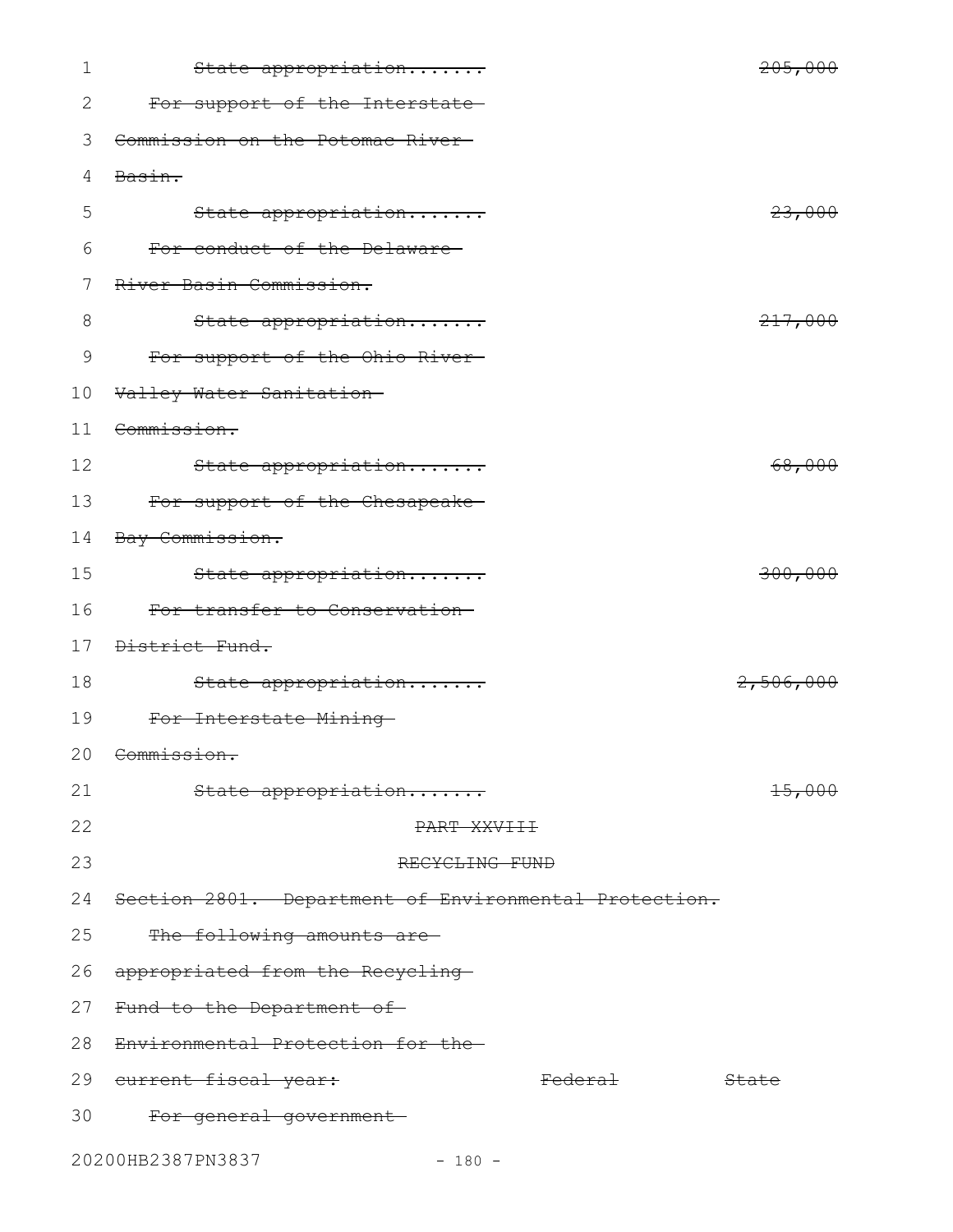| 1  | operations.                                                       |           |
|----|-------------------------------------------------------------------|-----------|
| 2  | State appropriation                                               | 1,037,000 |
| 3  | For environmental program-                                        |           |
| 4  | management.                                                       |           |
| 5  | State appropriation                                               | 2,403,000 |
| 6  | For environmental protection-                                     |           |
|    | operations.                                                       |           |
| 8  | State appropriation                                               | 6,560,000 |
| 9  | PART LI                                                           |           |
| 10 | <del>(Reserved)</del>                                             |           |
| 11 | PART LXI                                                          |           |
| 12 | SPECIAL PROVISIONS FOR FEDERAL FUNDS                              |           |
| 13 | FOR CURRENT FISCAL YEAR                                           |           |
| 14 | Section 6101. General Fund repository for Federal funds.          |           |
| 15 | Moneys received from the Federal Government as contributions      |           |
| 16 | or supplements to the departments or agencies of the-             |           |
| 17 | Commonwealth or the programs provided in this act shall be paid-  |           |
| 18 | into the General Fund.                                            |           |
| 19 | Section 6102. Limitation on encumbering or spending Federal-      |           |
| 20 | funds.                                                            |           |
| 21 | Federal funds shall be encumbered or spent only to the extent-    |           |
| 22 | that the money is estimated as being available during the fiscal- |           |
| 23 | year of the Commonwealth.                                         |           |
| 24 | Section 6103. Appropriation of prior unspent Federal funds.       |           |
| 25 | (a) General rule. - Federal moneys that have been previously      |           |
| 26 | appropriated by the General Assembly and authorized or allocated  |           |
| 27 | by the Federal Government but remain unspent from the prior-      |           |
| 28 | fiscal year or previous fiscal years and will not be renewed for- |           |
| 29 | the current fiscal year are appropriated.                         |           |
| 30 | (b) Department of Human Services. - The Federal-                  |           |
|    | 20200HB2387PN3837<br>$-181 -$                                     |           |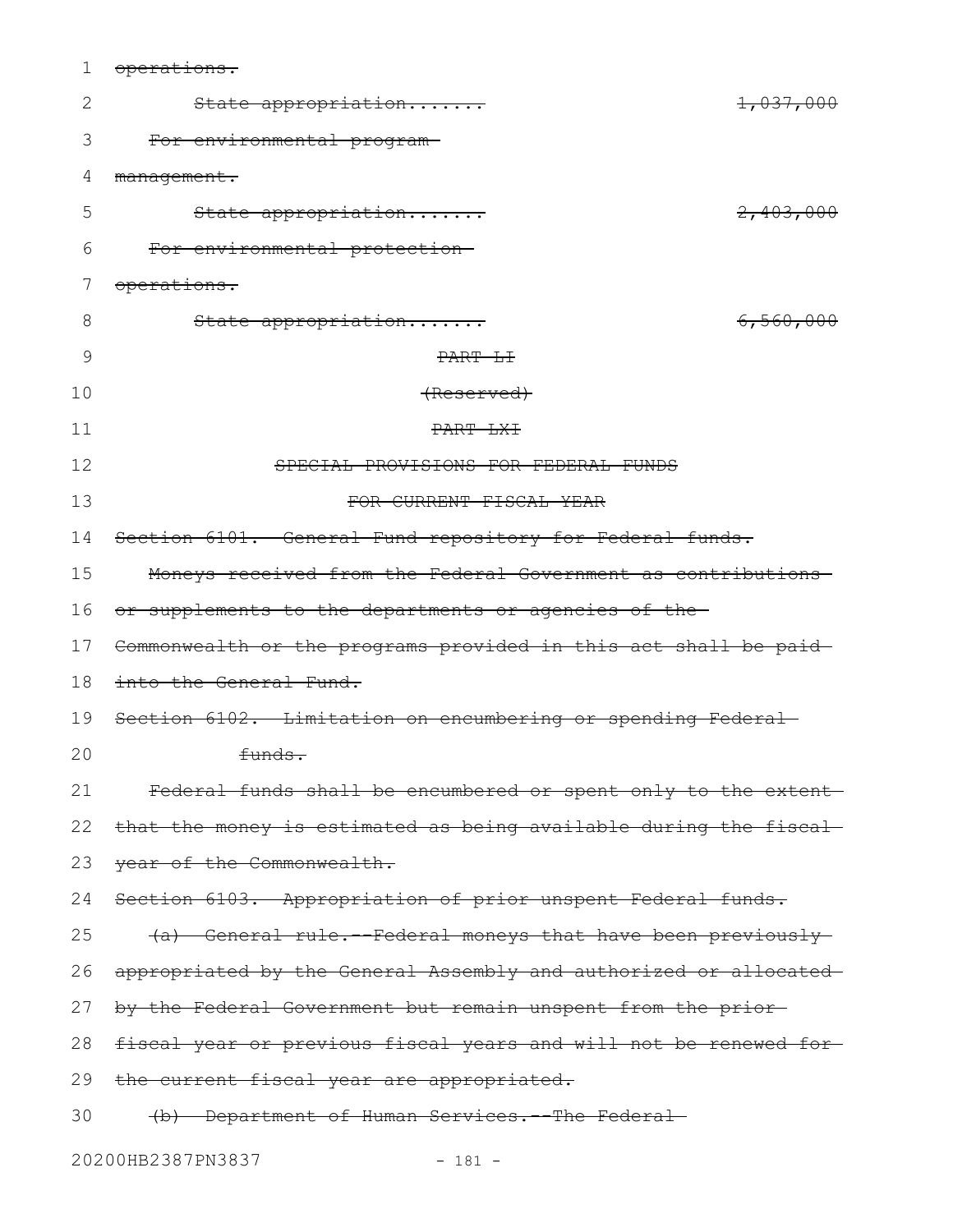appropriations to the Department of Human Services include any prior earnings that may be received during the current fiscal year. In addition to the amounts specifically appropriated in this act to the Department of Human Services, all moneys appropriated from the Federal Government during a previous fiscal year which are expected to be received as reimbursements may be carried forward until the close of the current fiscal year to the extent that obligations are carried forward. In addition, reimbursements actually received to support the obligations may also be carried forward. Section 6104. Subgrants between Federal appropriations. Subgrants may be made between Federal appropriations without further approval of the General Assembly. The Secretary of the Budget shall submit a list of subgrants to the chair and minority chair of the Appropriations Committee of the Senate and the chair and minority chair of the Appropriations Committee of the House of Representatives quarterly. No subgrant to a State agency, however, may be made from a restricted receipt account without a specific appropriation by the General Assembly. Section 6105. Utilization of emergency Federal funds. (a) Natural disasters and civil disobedience.--Federal funds available for costs and damages resulting from natural disasters or civil disobedience may be added to an appropriation contained in this act or to funds otherwise appropriated or may be used for the purposes prescribed by the Federal Government. (b) Other emergencies.--In addition to the moneys appropriated by this act, moneys received from the Federal Government for the purpose of disaster assistance or relief, or other moneys received as a direct result of terrorist acts, moneys for homeland security and defense and moneys for avian 3020200HB2387PN3837 - 182 - 1 2 3 4 5 6 7 8 9 10 11 12 13 14 15 16 17 18 19 20 21 22 23 24 25 26 27 28 29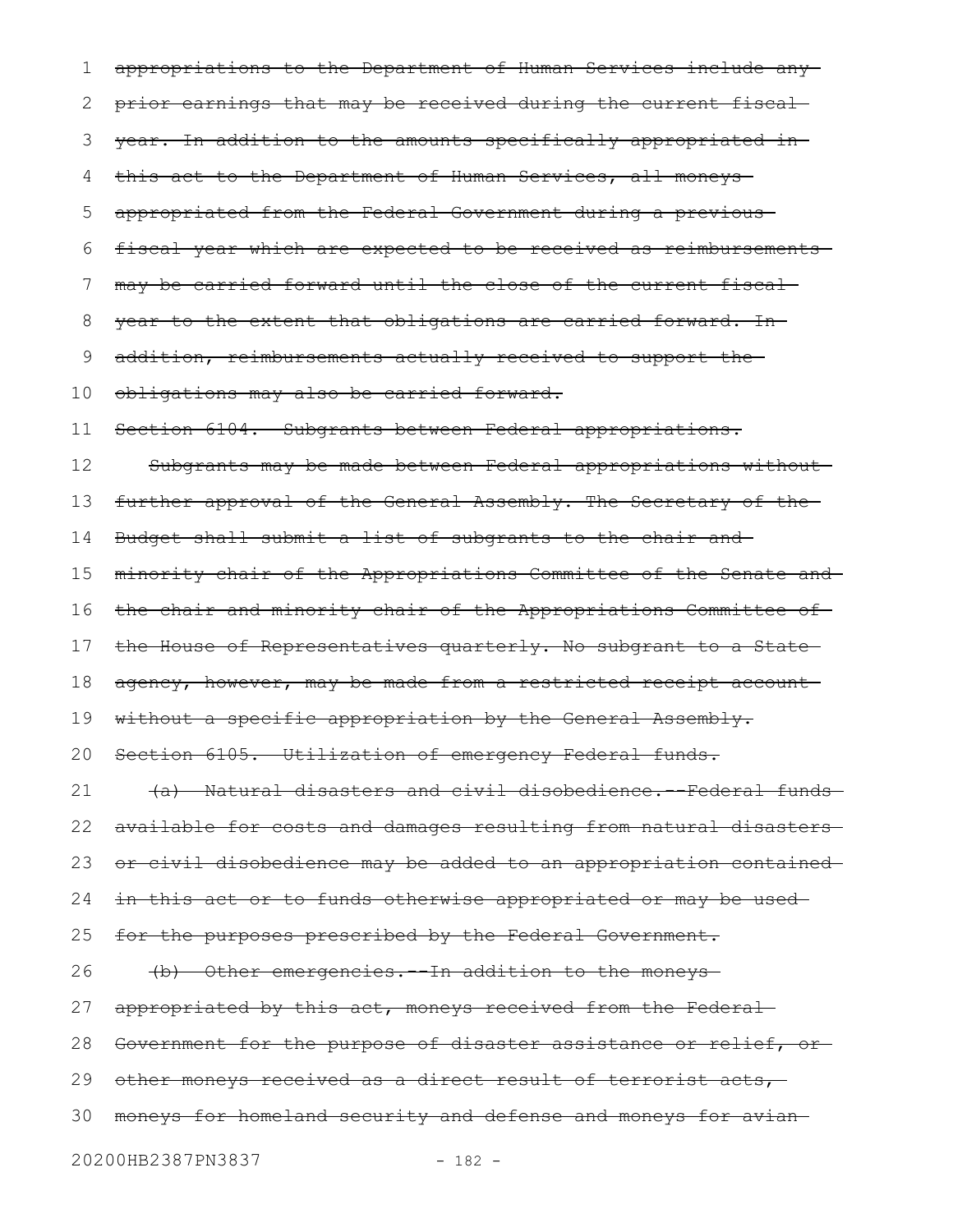flu/pandemic preparedness shall be paid into the General Fund and are appropriated out of the General Fund to the departments, boards, commissions or agencies designated by the Governor. (c) Executive authorization.--In the event of an emergency situation in which the General Assembly cannot act in sufficient time, the Governor is authorized through executive authorization to provide up to \$10,000,000 in Federal funds to alleviate the emergency situation. (d) Definition.--For the purposes of this section, "emergency" is defined as a situation in which there is a chance of or which may result in substantial human suffering. Section 6106. Transfer of funds from TANFBG to CCDFBG and SSBG. In accordance with Federal law which permits the transfer of funds from the TANFBG to the CCDFBG and SSBG, the Department of Human Services, upon approval of the Secretary of the Budget, may transfer funds, provided that the transfer will not result in a deficit in an appropriation from which funds are transferred. The Secretary of the Budget shall provide 10 days' prior notification of the transfer to the chair and the minority chair of the Appropriations Committee of the Senate and the chair and minority chair of the Appropriations Committee of the House of Representatives. PART LXXI MISCELLANEOUS PROVISIONS FOR CURRENT FISCAL YEAR Section 7101. Prior laws unaffected. This act is not intended to be inconsistent with or to repeal any provision of any act enacted at this or any prior session of the General Assembly regulating the purchase of supplies, the ordering of printing and binding, the purchase, maintenance and 20200HB2387PN3837 - 183 - 1 2 3 4 5 6 7 8 9 10 11 12 13 14 15 16 17 18 19 20 21 22 23 24 25 26 27 28 29 30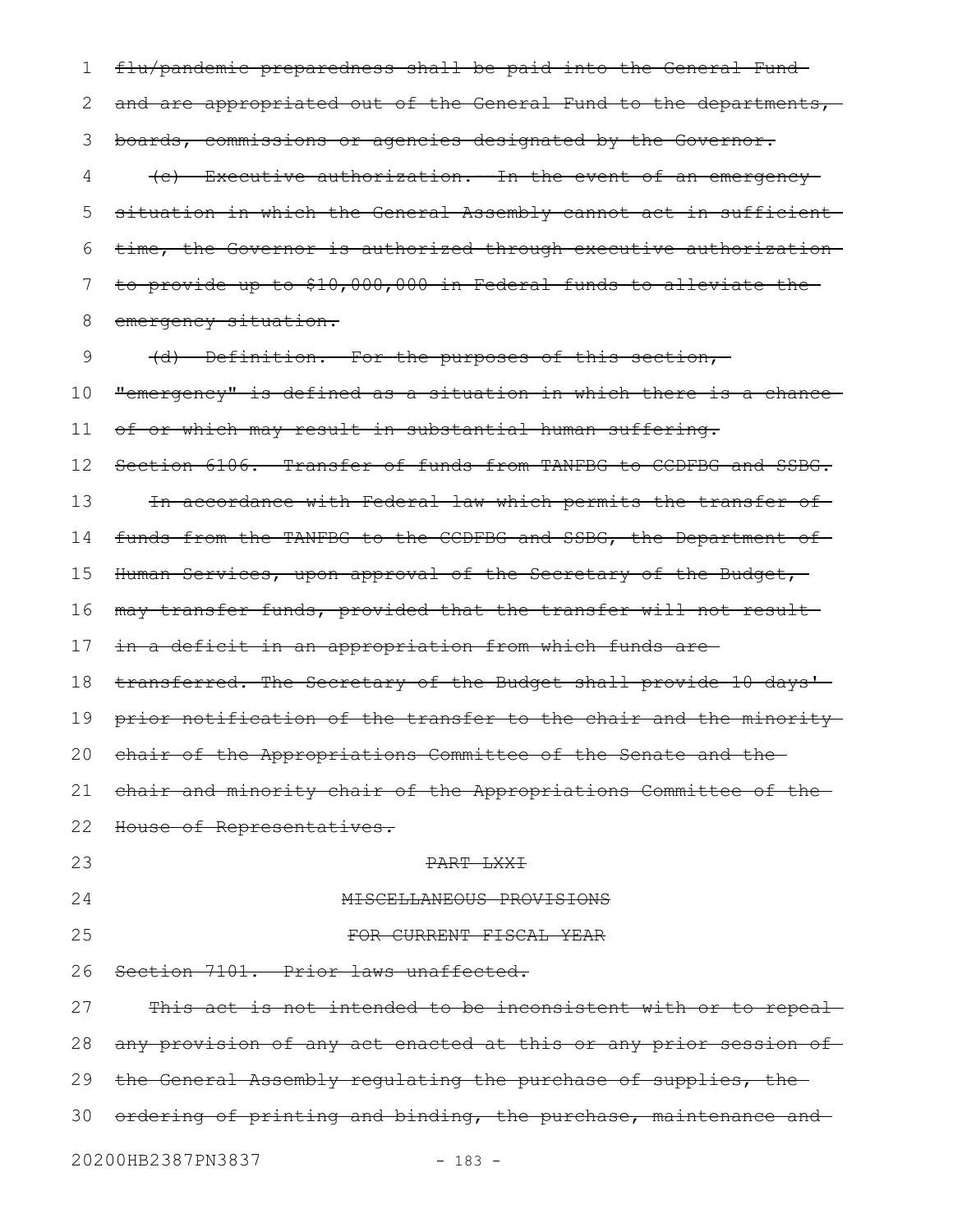| 1  | use of motor vehicles, the method of making payments from the-   |
|----|------------------------------------------------------------------|
| 2  | State Treasury for any purpose or the functioning of any-        |
| 3  | administrative department, board or commission.                  |
| 4  | Section 7102. Compliance with other law before funds available.  |
| 5  | No appropriation made by this act to any department, board,      |
| 6  | commission or agency of the Executive Department shall be-       |
| 7  | available unless and until the department, board, commission or- |
| 8  | agency has complied with sections 615 and 616 of the act of-     |
| 9  | April 9, 1929 (P.L.177, No.175), known as The Administrative     |
| 10 | Code of 1929.                                                    |
| 11 | Section 7103. Contracts prerequisite to encumbering or-          |
| 12 | committing funds.                                                |
| 13 | Funds available to agencies, boards, departments, commissions    |
| 14 | or other governmental entities under this act for the-           |
| 15 | procurement of supplies, services or construction shall not be-  |
| 16 | available for payment of or to be committed to or encumbered for |
| 17 | payment of the procurement unless and until the agency, board,   |
| 18 | department or other governmental entity has complied with all of |
| 19 | the requirements applicable to the procurement that are-         |
| 20 | specified in 62 Pa.C.S. (relating to procurement) and in the     |
| 21 | policies, procedures and regulations instituted in accordance    |
| 22 | with $62$ $Pa.C.S.$                                              |
| 23 | Section 7104. Minority business set asides.                      |
| 24 | (a) Duty to report. - Each department or other-                  |
| 25 | instrumentality of the Commonwealth listed in Subpart A of Part- |
| 26 | II authorized to contract for buildings, highways, commodities,  |
| 27 | equipment, supplies or services shall report to the General      |
| 28 | Assembly all information pertinent to anticipated procurement    |
| 29 | needs at the beginning of each quarter during a fiscal year.     |
| 30 | (b) Definition. - As used in this section, the term "minority-   |
|    | 20200HB2387PN3837<br>$-184 -$                                    |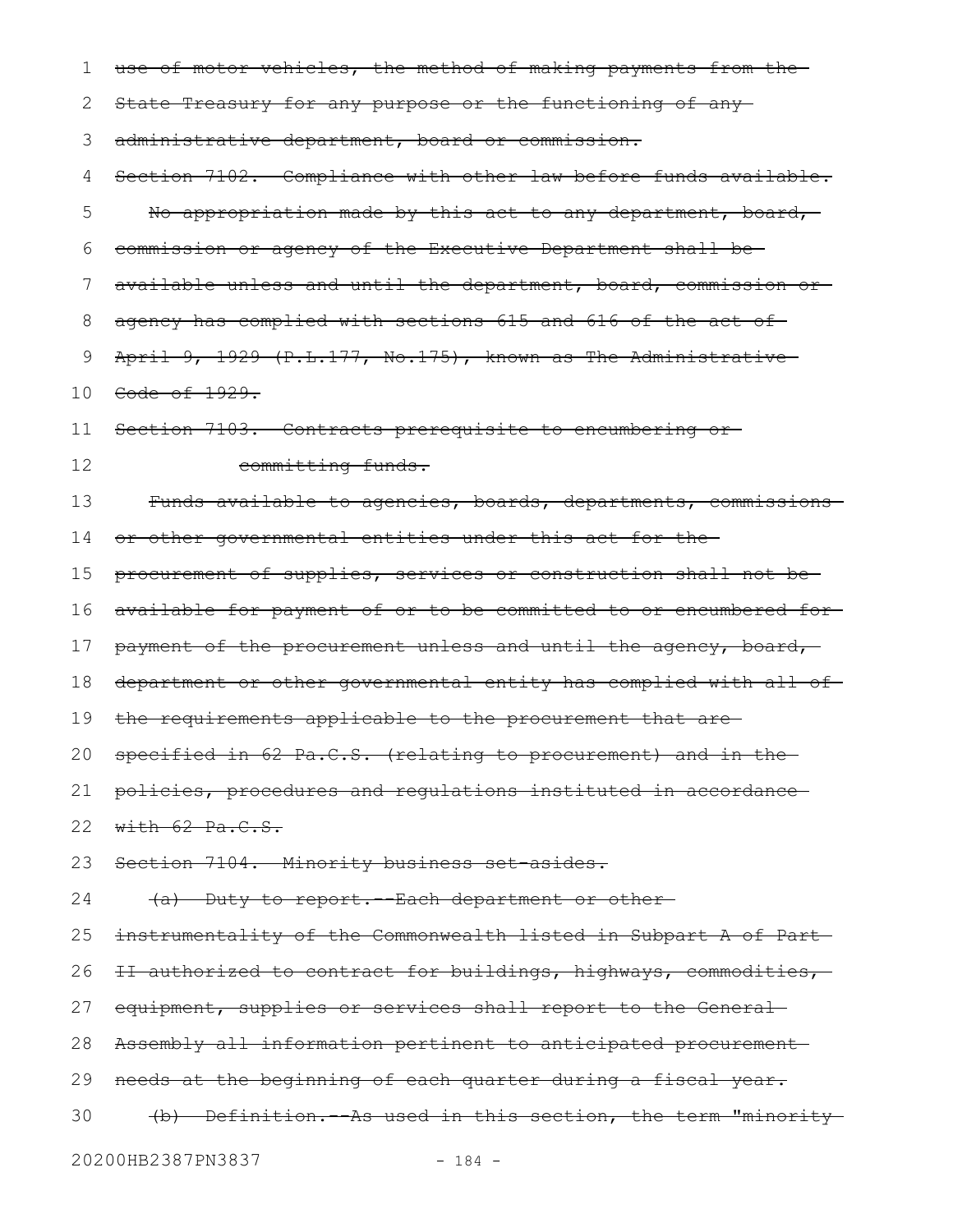| 1  | business" means a minority business enterprise as defined in the- |
|----|-------------------------------------------------------------------|
| 2  | act of July 22, 1974 (P.L.598, No.206), known as the              |
| 3  | Pennsylvania Minority Business Development Authority Act.         |
| 4  | Section 7105. Appropriation of funds from miscellaneous-          |
| 5  | <del>sources.</del>                                               |
| 6  | In addition to the amounts appropriated by this act:              |
| 7  | (1) Moneys received in payment for food and household-            |
| 8  | supplies furnished to employees and other persons, except-        |
| 9  | inmates, by an institution and moneys received from the-          |
| 10 | proceeds from the sale of products of the soil, meats,            |
| 11 | livestock, timber or other materials sold by a department or      |
| 12 | agency of the Commonwealth shall be paid into the General-        |
| 13 | Fund and are appropriated out of the General Fund to the-         |
| 14 | several respective institutions for the operation and             |
| 15 | maintenance of the institutions.                                  |
| 16 | (2) Moneys received from any other source, except the             |
| 17 | Federal Government, as contributions for the purposes-            |
| 18 | specified in the respective appropriations or as payment for-     |
| 19 | services or materials furnished by one institution to-            |
| 20 | another, except those collections designated as revenues,         |
| 21 | shall be paid into the General Fund and are appropriated out      |
| 22 | of the General Fund for the purposes of the respective-           |
| 23 | appropriations.                                                   |
| 24 | (3) Moneys received by a department or agency of the-             |
| 25 | Commonwealth from other sources, except the Federal-              |
| 26 | Government, as contributions or supplements to the department-    |
| 27 | or agency for a program or administration of an act included-     |
| 28 | in this act shall be paid into the General Fund and credited-     |
| 29 | to the appropriation for that program or administration of        |
| 30 | the act.                                                          |
|    |                                                                   |

20200HB2387PN3837 - 185 -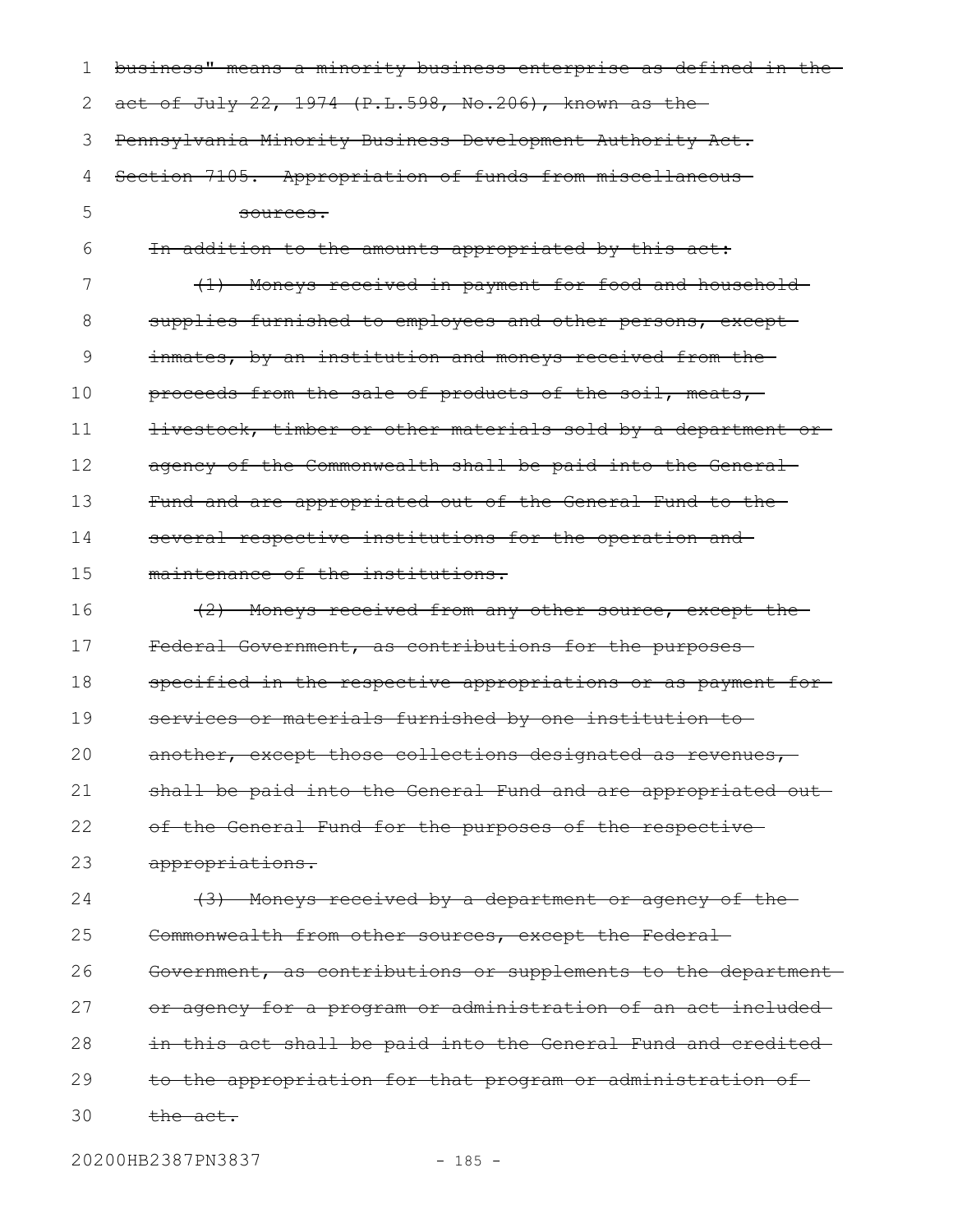| 1  | Section 7106. Lapsing of unused funds.                           |
|----|------------------------------------------------------------------|
| 2  | (a) General rule. - Except as otherwise provided by law or by    |
| 3  | this section, that part of all appropriations in this act-       |
| 4  | unexpended, uncommitted or unencumbered as of the close of the   |
| 5  | eurrent fiscal year shall automatically lapse as of that day.    |
| 6  | (b) Exceptions. - The following shall be continuing              |
| 7  | appropriations:                                                  |
| 8  | (1) The appropriation in section 236 to the Health Care-         |
| 9  | Cost Containment Council.                                        |
| 10 | (2) The appropriation in section 241 to the Supreme-             |
| 11 | Court for the unified judicial system security program.          |
| 12 | (3) The appropriations in Subpart C of Part II to the            |
| 13 | General Assembly.                                                |
| 14 | (4) The appropriations in Subpart D of Part II to the            |
| 15 | Government Support Agencies.                                     |
| 16 | (c) Nonapplicability. This section does not apply to Part        |
| 17 | XIX.                                                             |
| 18 | Section 7107. Appellate courts appropriation contingency.        |
| 19 | The appropriations in sections 241, 242 and 243 to the           |
| 20 | Supreme, Superior and Commonwealth Courts, respectively, for-    |
| 21 | justice and judge expenses are contingent upon a vouchered-      |
| 22 | expense account plan being continued by the Supreme Court.       |
| 23 | Section 7108. Transfer of excess funds.                          |
| 24 | The Governor may transfer moneys in funds receiving proceeds-    |
| 25 | of Commonwealth of Pennsylvania general obligation bonds in-     |
| 26 | excess of the amount necessary for the purposes for which the-   |
| 27 | bonds were issued to the appropriate sinking fund for payment of |
| 28 | debt service due on outstanding bonds. If the excess money,      |
| 29 | together with any available balance, exceeds the amount of debt- |
| 30 | service remaining to be paid, the money shall be transferred to  |
|    | 20200HB2387PN3837<br>$-186 -$                                    |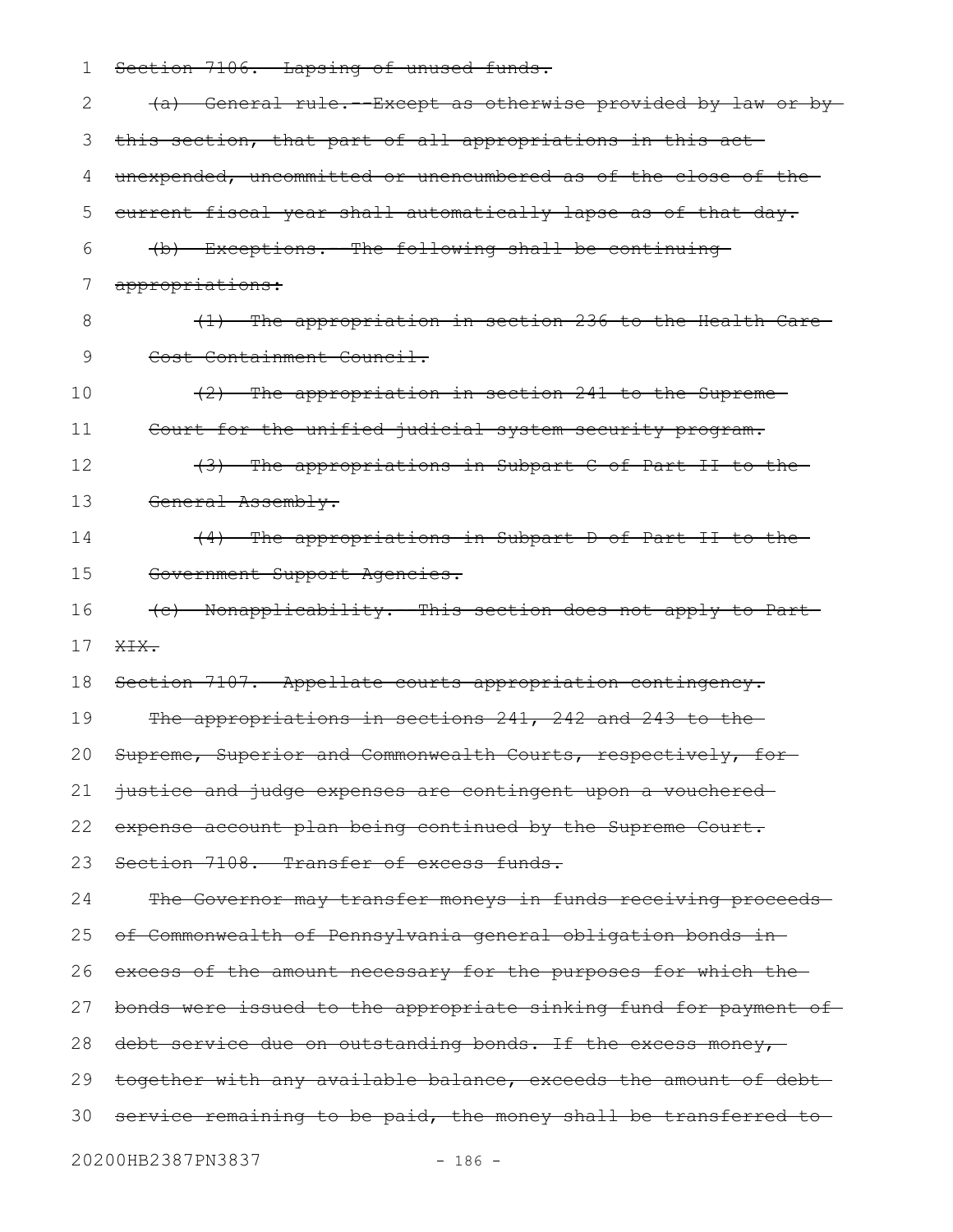| 1  | the General Fund or to the appropriate special fund responsible |
|----|-----------------------------------------------------------------|
| 2  | for the debt service.                                           |
| 3  | Section 7109. Transfers for government support agencies.        |
| 4  | During the current fiscal year, any prior year amount-          |
| 5  | unexpended on the effective date of this section may, upon the  |
| 6  | written concurrence of the President pro tempore of the Senate, |
| 7  | the Majority Leader of the Senate, the Speaker of the House of- |
| 8  | Representatives and the Majority Leader of the House of         |
| 9  | Representatives, be transferred between any of the following    |
| 10 | <del>accounts:</del>                                            |
| 11 | (1) Legislative Reference Bureau.                               |
| 12 | (2) Legislative Budget and Finance Committee.                   |
| 13 | (3) Legislative Data Processing Committee.                      |
| 14 | (4) Joint State Government Commission.                          |
| 15 | (5) Local Government Commission.                                |
| 16 | (6) Legislative Audit Advisory Commission.                      |
| 17 | (7) Center for Rural Pennsylvania.                              |
| 18 | Commonwealth Mail Processing Center.<br>$+8$ )                  |
| 19 | (9) Joint Legislative Air and Water Pollution Control-          |
| 20 | and Conservation Committee.                                     |
| 21 | (10) Legislative Reapportionment Commission.                    |
| 22 | (11) Independent Regulatory Review Commission.                  |
| 23 | (12) Capitol Preservation Committee.                            |
| 24 | (13) Pennsylvania Commission on Sentencing.                     |
| 25 | (14) Host State Committee expenses - CSG.                       |
| 26 | (15) Restricted Account for Leave Payout Expenses.              |
| 27 | Section-7110. Transfers for Legislative Reapportionment-        |
| 28 | Commission.                                                     |
| 29 | The appropriation in this act or in any other fiscal year to    |
| 30 | the Legislative Reapportionment Commission remaining unexpended |
|    | 20200HB2387PN3837<br>$-187 -$                                   |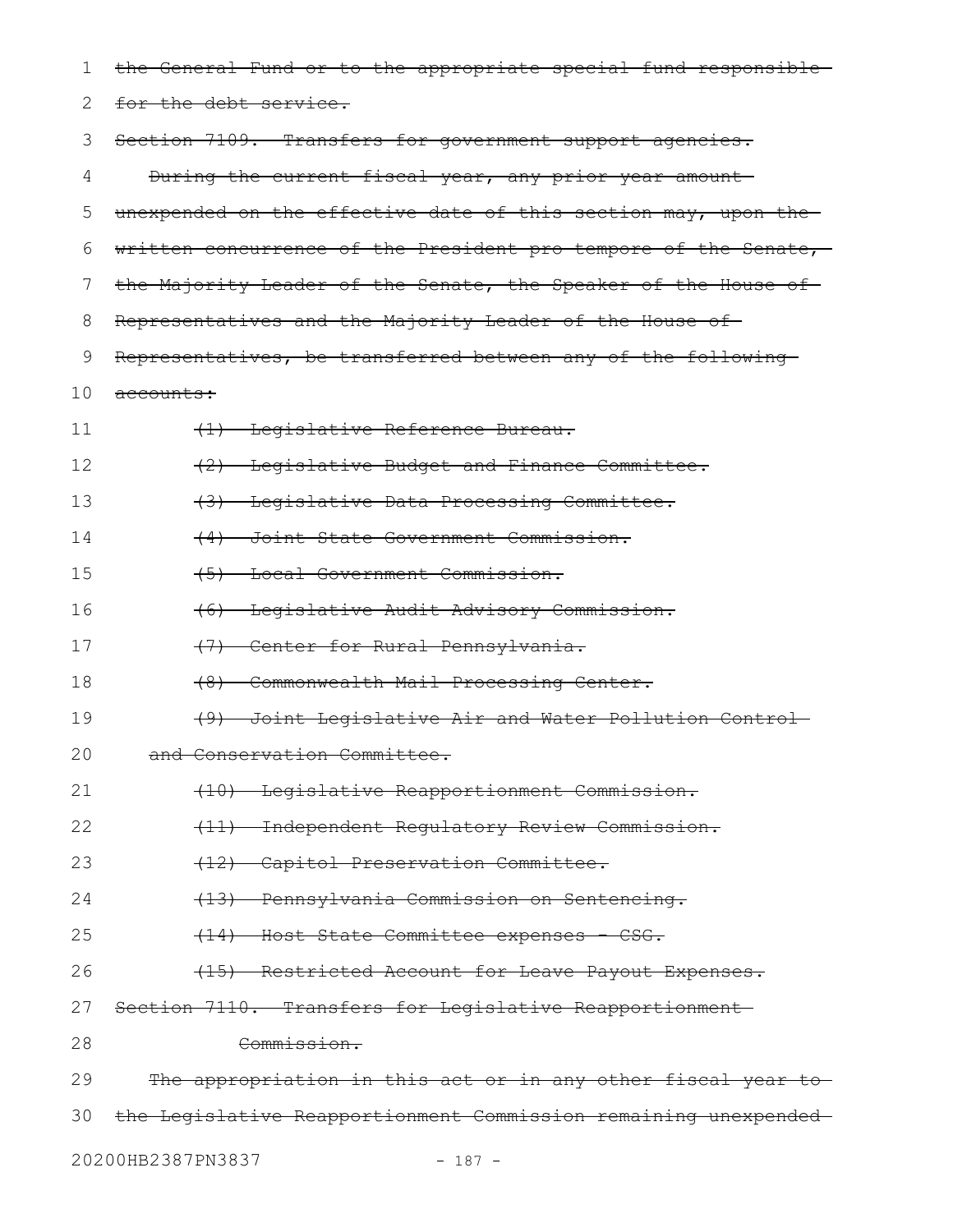| 1  | and unencumbered on the effective date of this section may, upon- |
|----|-------------------------------------------------------------------|
| 2  | the written concurrence of the President pro tempore of the-      |
| 3  | Senate, the Majority Leader of the Senate, the Speaker of the     |
| 4  | House of Representatives and the Majority Leader of the House of  |
| 5  | Representatives, be transferred to any other account of the-      |
| 6  | Senate and the House of Representatives, as they deem necessary.  |
| 7  | Section 7111. Administration of Human Services Block Grant.       |
| 8  | The Department of Human Services shall allocate and disburse-     |
| 9  | appropriations in this act for the Human Services Block Grant-    |
| 10 | Program established under Article XIV B of the act of June 13,    |
| 11 | 1967 (P.L.31, No.21), known as the Human Services Code, to        |
| 12 | counties participating in that program. Each participating        |
| 13 | county may adjust the expenditure of the county's Human Services  |
| 14 | Block Grant Program allocation between those appropriations in-   |
| 15 | accordance with, and as authorized by, the applicable provision   |
| 16 | of Article XIV-B of the Human Services Code.                      |
| 17 | <del>PART LXXXI</del>                                             |
| 18 | MISCELLANEOUS PROVISIONS                                          |
| 19 | Section 8101. Effective date.                                     |
| 20 | This act shall take effect as follows:                            |
| 21 | (1) This section shall take effect immediately.                   |
| 22 | (2) The remainder of this act shall take effect July 1,-          |
| 23 | 2020, or immediately, whichever is later.                         |
| 24 | PART I                                                            |
| 25 | GENERAL PROVISIONS                                                |
| 26 | SECTION 101. SHORT TITLE.                                         |
|    | 27 THIS ACT SHALL BE KNOWN AND MAY BE CITED AS THE GENERAL        |
|    | 28 APPROPRIATION ACT OF 2020.                                     |
|    | 29 SECTION 101.1. INTENT.                                         |
|    | 30 IT IS THE INTENT OF THIS GENERAL APPROPRIATION ACT TO PROVIDE  |
|    | 20200HB2387PN3837<br>$-188 -$                                     |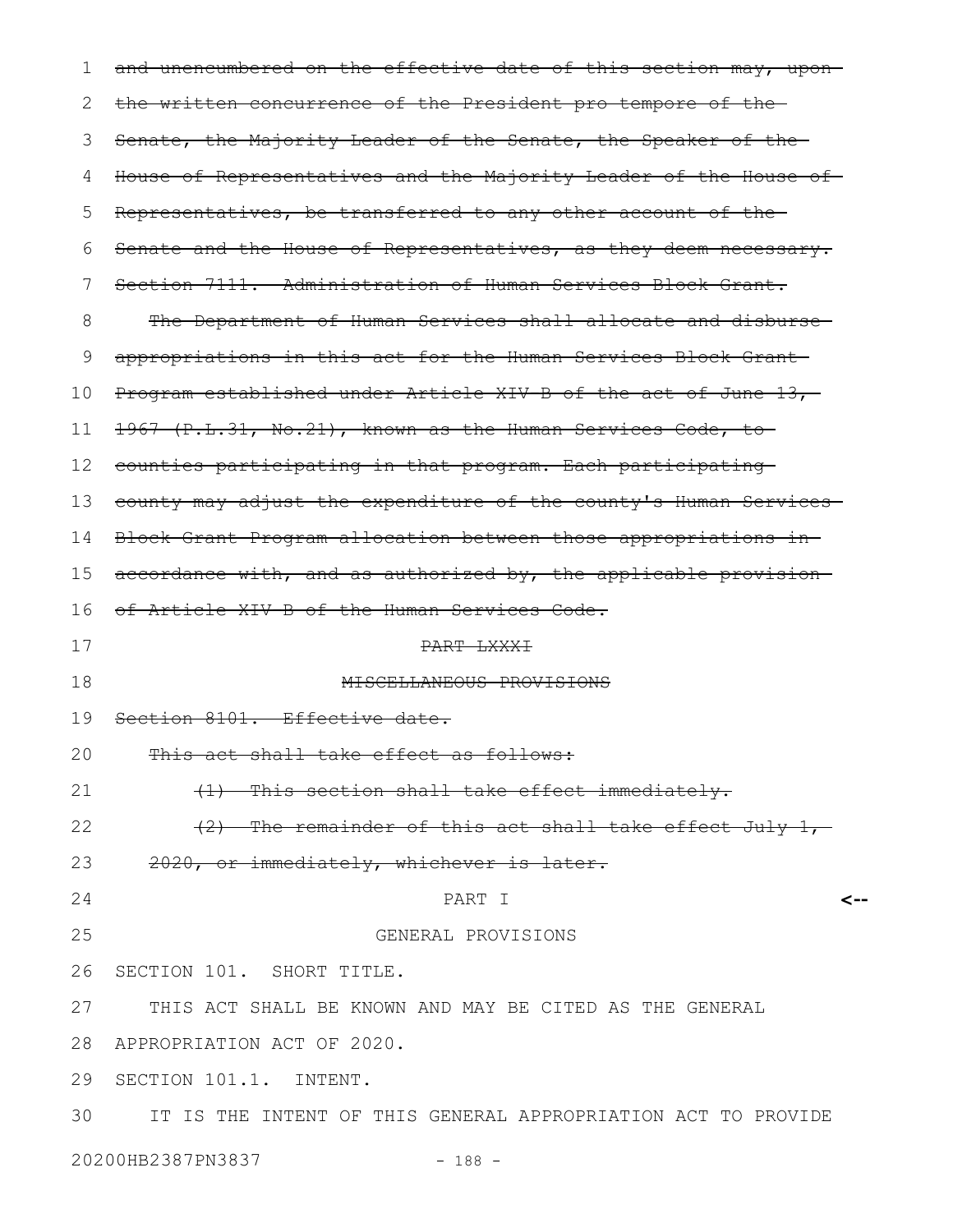INTERIM FUNDING FOR THE FISCAL YEAR JULY 1, 2020, TO JUNE 30, 2021, TO MINIMIZE DISRUPTIONS TO SERVICES AND PROGRAMS IN THIS COMMONWEALTH. 3 1 2

SECTION 102. DEFINITIONS. 4

THE FOLLOWING WORDS AND PHRASES WHEN USED IN THIS ACT SHALL HAVE THE MEANINGS GIVEN TO THEM IN THIS SECTION UNLESS THE CONTEXT CLEARLY INDICATES OTHERWISE: 5 6 7

"CURRENT FISCAL YEAR." THE FISCAL YEAR BEGINNING JULY 1, 2020, AND ENDING JUNE 30, 2021. 8 9

"EMPLOYEES." INCLUDES ALL DIRECTORS, SUPERINTENDENTS, BUREAU OR DIVISION CHIEFS, ASSISTANT DIRECTORS, ASSISTANT SUPERINTENDENTS, ASSISTANT CHIEFS, EXPERTS, SCIENTISTS, ENGINEERS, SURVEYORS, DRAFTSMEN, ACCOUNTANTS, SECRETARIES, AUDITORS, INSPECTORS, EXAMINERS, ANALYSTS, STATISTICIANS, MARSHALS, CLERKS, STENOGRAPHERS, BOOKKEEPERS, MESSENGERS AND OTHER ASSISTANTS IN A DEPARTMENT, BOARD OR COMMISSION. "EXPENSES" AND "MAINTENANCE." INCLUDES ALL PRINTING, BINDING AND STATIONERY, FOOD AND FORAGE, MATERIALS AND SUPPLIES, TRAVELING EXPENSES, TRAINING, MOTOR VEHICLE SUPPLIES AND REPAIRS, FREIGHT, EXPRESS AND CARTAGE, POSTAGE, TELECOMMUNICATION DEVICES AND TELECOMMUNICATION RENTALS AND TOLL CHARGES, NEWSPAPER ADVERTISING AND NOTICES, PUBLIC ADVERTISING 22 BY OR THROUGH ANY MEDIUM, FUEL, LIGHT, HEAT, POWER AND WATER, MINOR CONSTRUCTION AND RENOVATION, REPAIRS OR RECONSTRUCTION OF EQUIPMENT, BUILDINGS AND FACILITIES, RENT OF REAL ESTATE AND EQUIPMENT, PREMIUMS ON WORKERS' COMPENSATION, INSURANCE PREMIUMS ON POLICIES OF LIABILITY INSURANCE, INSURANCE PREMIUMS ON MEDICAL PAYMENT INSURANCE AND SURETY BONDS FOR VOLUNTEER 28 WORKERS, PREMIUMS ON EMPLOYEE GROUP LIFE INSURANCE AND EMPLOYEE AND RETIRED EMPLOYEE GROUP HOSPITAL AND MEDICAL INSURANCE, 3010 11 12 13 14 15 16 17 18 19 20 21 23 24 25 26 27 29

20200HB2387PN3837 - 189 -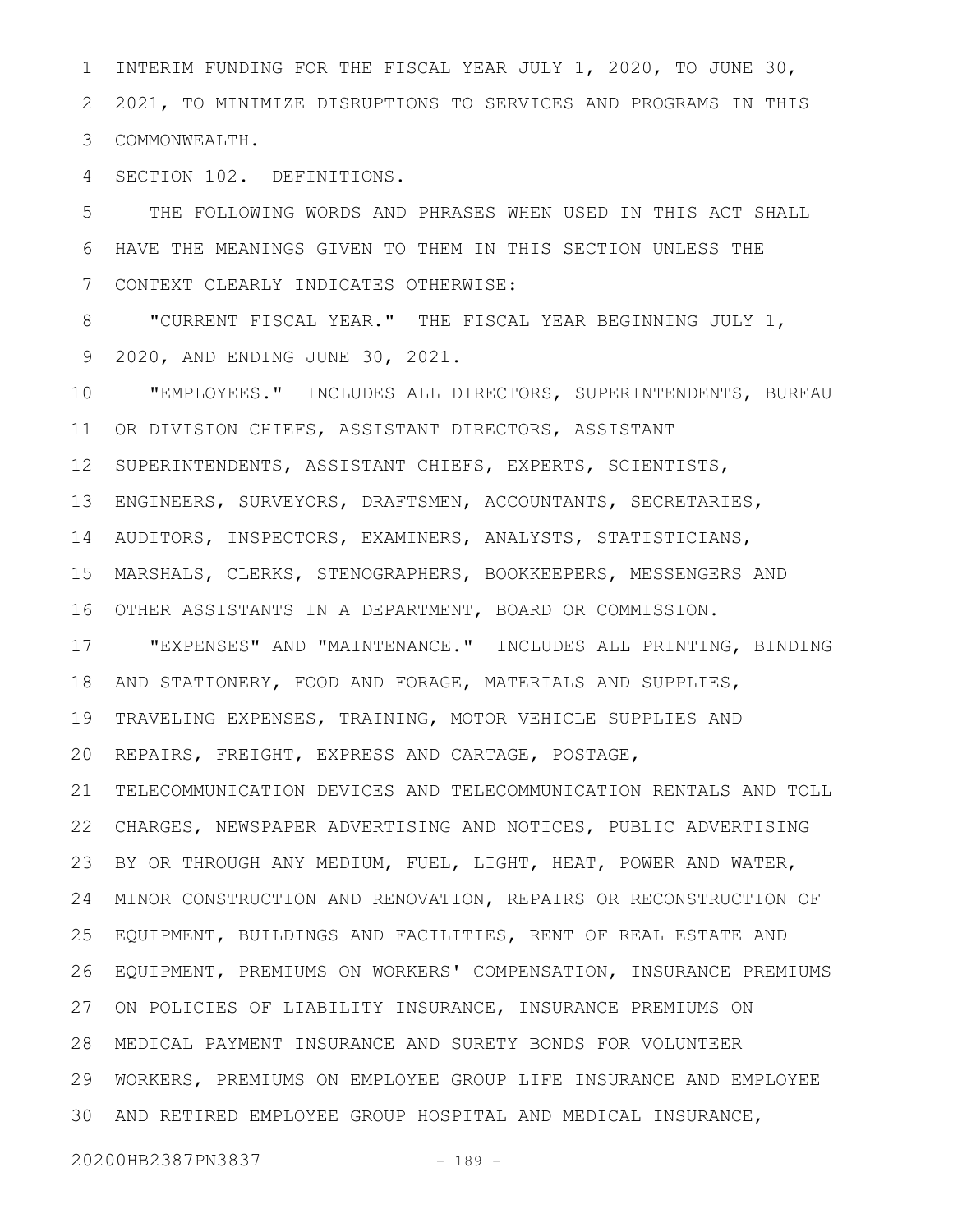PAYMENT OF COMMONWEALTH SHARE OF SOCIAL SECURITY TAXES AND UNEMPLOYMENT COMPENSATION COSTS FOR STATE EMPLOYEES, THE PURCHASE OF REPLACEMENT OR ADDITIONAL EQUIPMENT AND MACHINERY AND ALL OTHER INCIDENTAL COSTS AND EXPENSES, INCLUDING PAYMENT TO THE DEPARTMENT OF GENERAL SERVICES OF MILEAGE AND OTHER CHARGES FOR THE USE OF MOTOR VEHICLES AND RENTAL PAYMENTS FOR PERMANENTLY ASSIGNED MOTOR VEHICLES AND OF EXPENSES OR COSTS OF SERVICES INCURRED THROUGH THE PURCHASING FUND. THE TERM "EXPENSES" ALSO SHALL INCLUDE THE MEDICAL COSTS FOR THE 10 TREATMENT OF INMATES OF STATE INSTITUTIONS WHEN THE INMATE MUST BE TRANSFERRED TO AN OUTSIDE HOSPITAL, PROVIDED THAT IN NO CASE SHALL THE STATE INSTITUTION PAY MORE FOR PATIENT CARE THAN THAT PROVIDED UNDER THE STATE MEDICAL ASSISTANCE PROGRAM. 1 2 3 4 5 6 7 8 9 11 12 13

"PRIOR FISCAL YEAR." THE FISCAL YEAR BEGINNING JULY 1 OF THE FISCAL YEAR IMMEDIATELY PRIOR TO THE CURRENT FISCAL YEAR. 16 SECTION 103. ABBREVIATIONS. 14 15

THE FOLLOWING ABBREVIATIONS WHEN USED IN THIS ACT SHALL HAVE THE MEANINGS GIVEN TO THEM IN THIS SECTION UNLESS THE CONTEXT 18 CLEARLY INDICATES OTHERWISE: 19 17

"AIDS." ACQUIRED IMMUNE DEFICIENCY SYNDROME. 20

"ARC." APPALACHIAN REGIONAL COMMISSION. 21

"ARRA." AMERICAN RECOVERY AND REINVESTMENT ACT OF 2009 (PUBLIC LAW 111-5, 123 STAT. 115). 22 23

"CCDFBG." CHILD CARE AND DEVELOPMENT FUND BLOCK GRANT. 24

"CHIP." CHILDREN'S HEALTH INSURANCE PROGRAM. 25

"COVID" OR "COVID-19." CORONAVIRUS DISEASE 2019, ALSO REFERRED TO AS 2019-NCOV ACUTE RESPIRATORY DISEASE. 26 27

"CSBG." COMMUNITY SERVICES BLOCK GRANT. 28

"DOE." DEPARTMENT OF ENERGY. 29

"EDA." ECONOMIC DEVELOPMENT ADMINISTRATION. 30

20200HB2387PN3837 - 190 -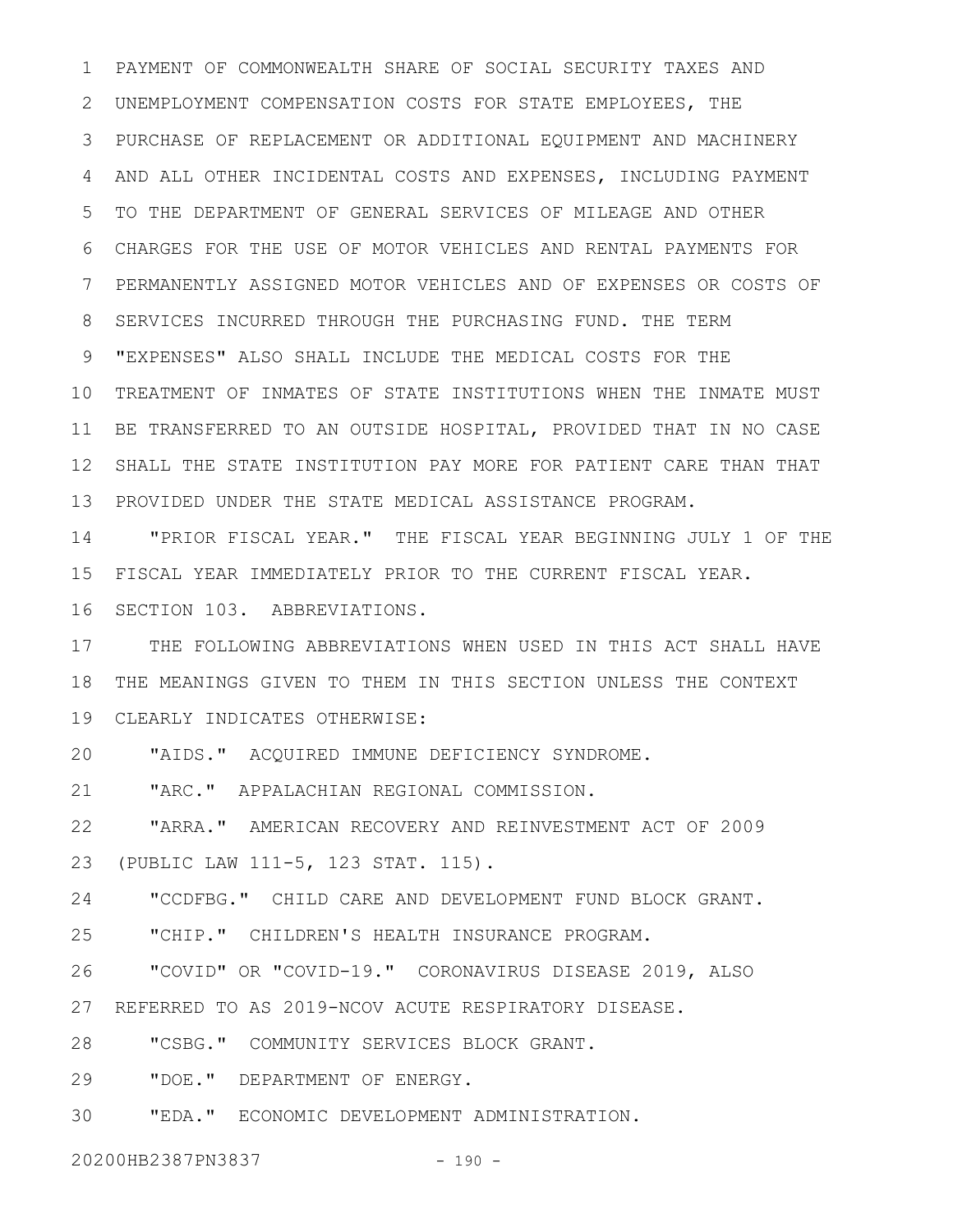"EEOC." EQUAL EMPLOYMENT OPPORTUNITY COMMISSION. 1

"EMG." EMERGENCY. 2

"EPA." ENVIRONMENTAL PROTECTION AGENCY. 3

"ESEA." ELEMENTARY AND SECONDARY EDUCATION ACT OF 1965 4

(PUBLIC LAW 89-10, 20 U.S.C. § 6301 ET SEQ.). 5

"ESSER." ELEMENTARY AND SECONDARY SCHOOL EMERGENCY RELIEF FUND. 6 7

"FEMA." FEDERAL EMERGENCY MANAGEMENT AGENCY. 8

"FTA." FEDERAL TRANSIT ADMINISTRATION. 9

"HIV." HUMAN IMMUNODEFICIENCY VIRUS. 10

"HUD." DEPARTMENT OF HOUSING AND URBAN DEVELOPMENT. 11

"ICF." INTERMEDIATE CARE FACILITIES. 12

"ID." INTELLECTUAL DISABILITIES. 13

"LEA." LOCAL EDUCATION AGENCY. 14

"LIHEABG." LOW-INCOME HOME ENERGY ASSISTANCE BLOCK GRANT. 15

"LSTA." LIBRARY SERVICES AND TECHNOLOGY ACT (PUBLIC LAW 104- 16

208, 20 U.S.C. § 9101 ET SEQ.). 17

"MCH." MATERNAL AND CHILD HEALTH. 18

"MCHSBG." MATERNAL AND CHILD HEALTH SERVICES BLOCK GRANT. 19

"MHSBG." MENTAL HEALTH SERVICES BLOCK GRANT. 20

"NSTIC." NATIONAL STRATEGY FOR TRUSTED IDENTITIES IN 21

CYBERSPACE. 22

"PHHSBG." PREVENTIVE HEALTH AND HEALTH SERVICES BLOCK GRANT. 23

"SABG." SUBSTANCE ABUSE BLOCK GRANT. 24

"SCDBG." SMALL COMMUNITIES DEVELOPMENT BLOCK GRANT. 25

"SEA." STATE EDUCATION AGENCY. 26

"SNAP." SUPPLEMENTAL NUTRITION ASSISTANCE PROJECT. 27

"SSBG." SOCIAL SERVICES BLOCK GRANT. 28

"STEP." STATE TRADE AND EXPORT PROMOTION. 29

"TANFBG." TEMPORARY ASSISTANCE FOR NEEDY FAMILIES BLOCK 30

20200HB2387PN3837 - 191 -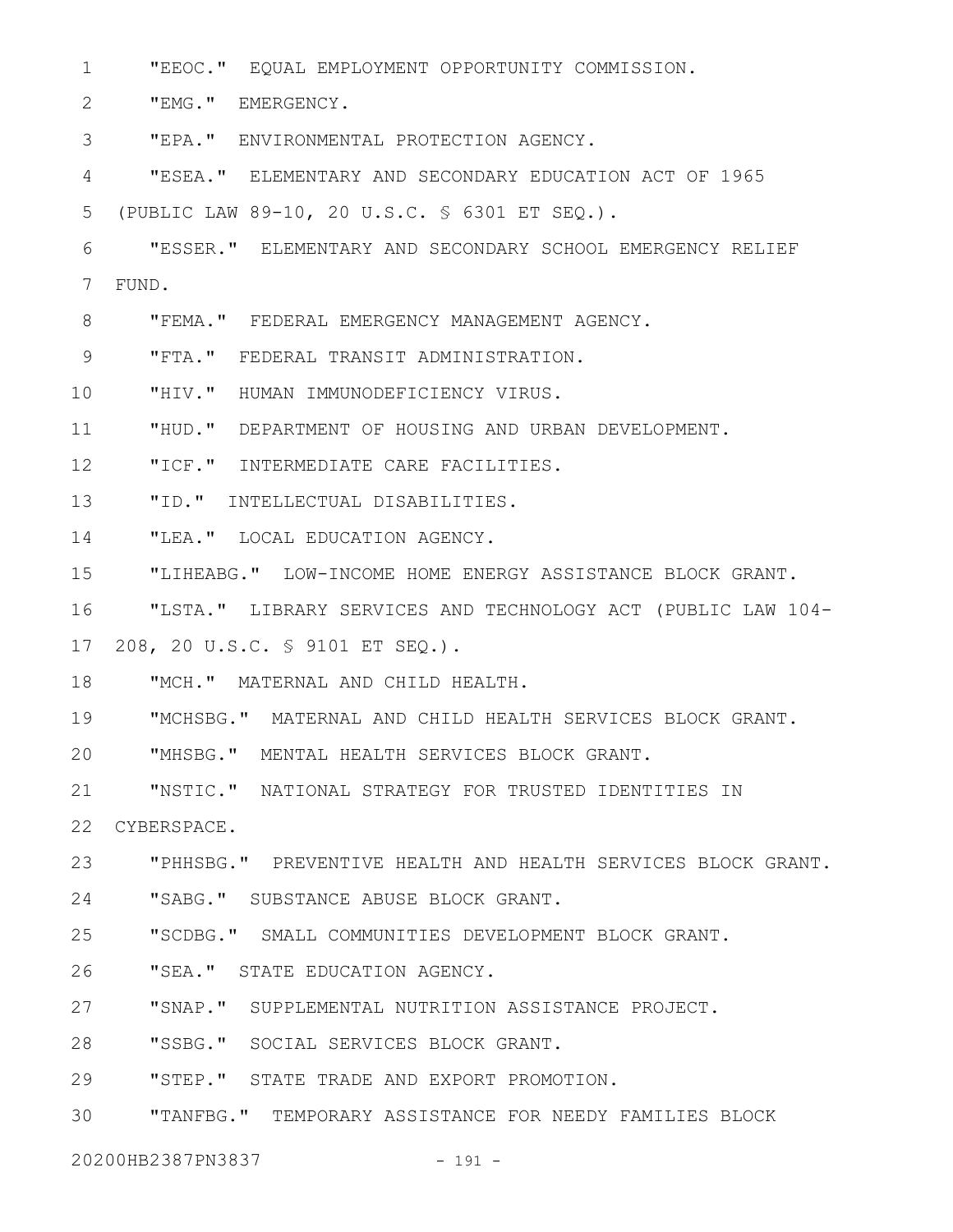GRANT. 1

"TB." TUBERCULOSIS. 2

"TEA-21." TRANSPORTATION EQUITY ACT FOR THE 21ST CENTURY (PUBLIC LAW 105-178, 112 STAT. 107). 3 4

"TEFAP." TEMPORARY EMERGENCY FOOD ASSISTANCE PROGRAM. 5

"VA." VETERANS' ADMINISTRATION. 6

"VOCA." VICTIMS OF CRIME ACT OF 1984 (PUBLIC LAW 98-473, 42 U.S.C. § 10601 ET SEQ.). 8 7

"WIC." WOMEN, INFANTS AND CHILDREN PROGRAM. 9

"WIOA." WORKFORCE INNOVATION AND OPPORTUNITY ACT (PUBLIC LAW 113-128, 128 STAT. 1425). 10 11

12 SECTION 104. STATE APPROPRIATIONS.

(A) GENERAL FUND.--EXCEPT AS PROVIDED IN PART LI, THE SUMS SPECIFIED IN THIS ACT, OR AS MUCH THEREOF AS MAY BE NECESSARY, 14 ARE SPECIFICALLY APPROPRIATED FROM THE GENERAL FUND TO AGENCIES 15 16 OF THE EXECUTIVE, LEGISLATIVE AND JUDICIAL DEPARTMENTS OF THE COMMONWEALTH FOR THE PAYMENT OF SALARIES, WAGES OR OTHER 17 COMPENSATION AND TRAVEL EXPENSES OF THE DULY ELECTED OR 18 APPOINTED OFFICERS AND EMPLOYEES OF THE COMMONWEALTH, FOR THE 19 PAYMENT OF FEES FOR CONTRACTUAL SERVICES RENDERED, FOR THE 20 PURCHASE OR RENTAL OF GOODS AND SERVICES, PRINTING, PUBLIC 21 ADVERTISING BY OR THROUGH ANY MEDIUM, EQUIPMENT, LAND AND 22 23 BUILDINGS AND FOR PAYMENT OF ANY OTHER EXPENSES, AS PROVIDED BY 24 LAW OR BY THIS ACT, NECESSARY FOR THE PROPER CONDUCT OF THE DUTIES, FUNCTIONS AND ACTIVITIES AND FOR THE PURPOSES SPECIFIED 26 IN THIS ACT FOR THE CURRENT FISCAL YEAR AND FOR THE PAYMENT OF BILLS INCURRED AND REMAINING UNPAID AT THE CLOSE OF THE PRIOR 27 FISCAL YEAR. 28 13 25

(B) SPECIAL FUNDS AND ACCOUNTS.--EXCEPT AS PROVIDED IN PART 30 LI, THE SUMS SPECIFIED IN THIS ACT, OR AS MUCH THEREOF AS MAY BE 20200HB2387PN3837 - 192 -29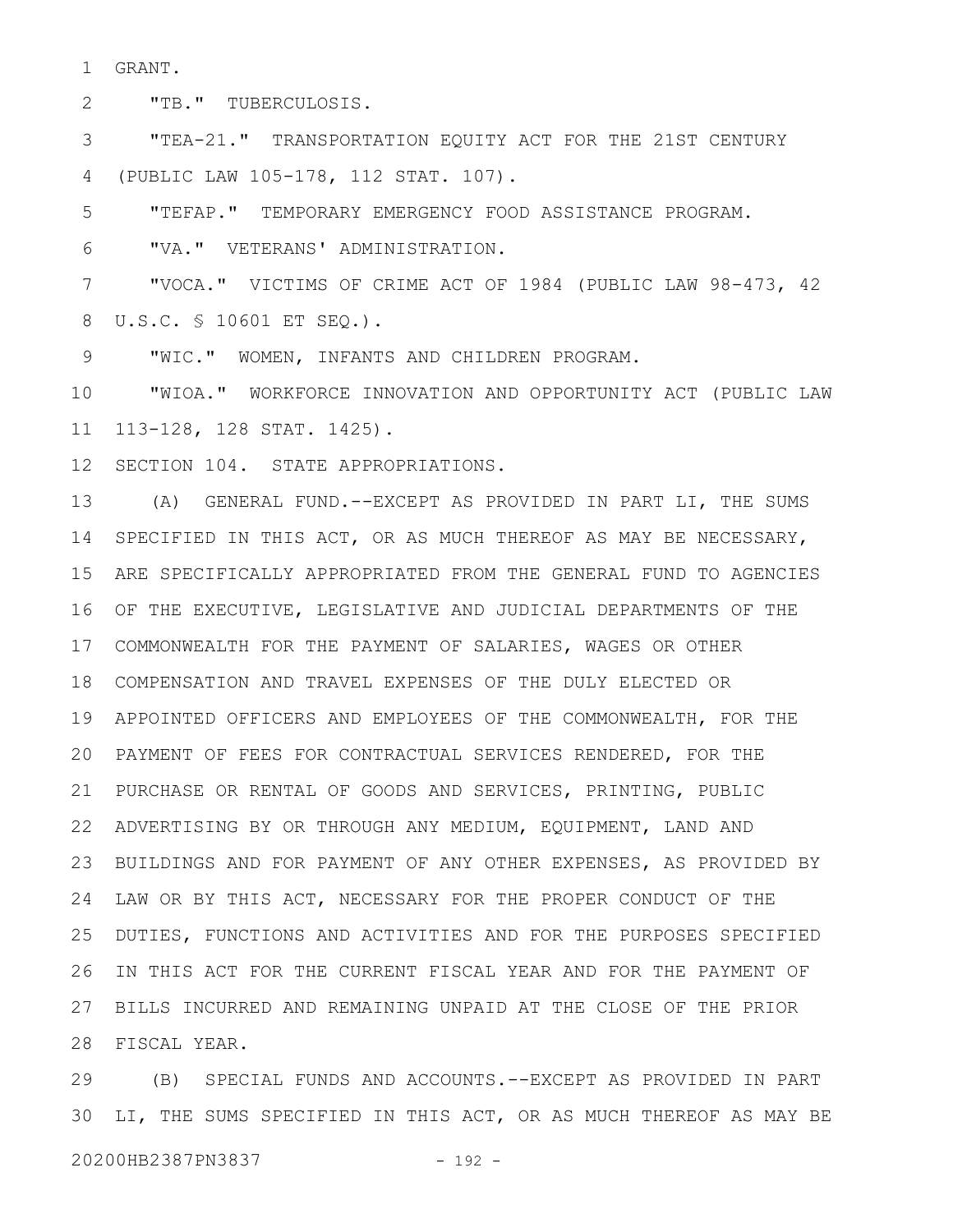NECESSARY, ARE SPECIFICALLY APPROPRIATED FROM THE SPECIAL FUNDS AND ACCOUNTS IN THE STATE TREASURY TO AGENCIES OF THE EXECUTIVE AND JUDICIAL DEPARTMENTS OF THE COMMONWEALTH FOR THE PAYMENT OF SALARIES, WAGES OR OTHER COMPENSATION AND TRAVEL EXPENSES OF THE DULY APPOINTED OFFICERS AND EMPLOYEES OF THE COMMONWEALTH, FOR THE PAYMENT OF FEES FOR CONTRACTUAL SERVICES RENDERED, FOR THE PURCHASE OR RENTAL OF GOODS AND SERVICES AND FOR PAYMENT OF ANY OTHER EXPENSES, AS PROVIDED BY LAW OR BY THIS ACT, NECESSARY FOR THE PROPER CONDUCT OF THE DUTIES, FUNCTIONS AND ACTIVITIES AND FOR THE PURPOSES SPECIFIED IN THIS ACT FOR THE CURRENT FISCAL 10 YEAR AND FOR THE PAYMENT OF BILLS INCURRED AND REMAINING UNPAID 11 12 AT THE CLOSE OF THE PRIOR FISCAL YEAR. 1 2 3 4 5 6 7 8 9

13 SECTION 105. FEDERAL APPROPRIATIONS.

EXCEPT AS OTHERWISE PROVIDED IN SECTION 5102, THE FEDERAL APPROPRIATIONS SPECIFIED IN THIS ACT, OR AS MUCH THEREOF AS MAY 15 16 BE NECESSARY, ARE SPECIFICALLY APPROPRIATED TO THE AGENCIES OF 17 THE EXECUTIVE DEPARTMENT OF THE COMMONWEALTH SPECIFIED IN THIS ACT FOR THE PAYMENT OF THE EXPENSES OF IMPLEMENTING AND CARRYING 18 OUT THE PROGRAMS SPECIFIED IN THIS ACT FOR THE CURRENT FISCAL 19 YEAR AND FOR THE PAYMENT OF BILLS INCURRED AND REMAINING UNPAID 20 AT THE CLOSE OF THE PRIOR FISCAL YEAR. UNLESS OTHERWISE STATED, 21 THE FEDERAL APPROPRIATIONS INCLUDE ANY CARRYOVERS FROM THE PRIOR 22 FISCAL YEAR. 23 14

PART II GENERAL FUND AND FEDERAL APPROPRIATIONS FOR CURRENT FISCAL YEAR SUBPART A EXECUTIVE DEPARTMENT 29 SECTION 201. GOVERNOR. THE FOLLOWING AMOUNTS ARE 24 25 26 27 28 30

20200HB2387PN3837 - 193 -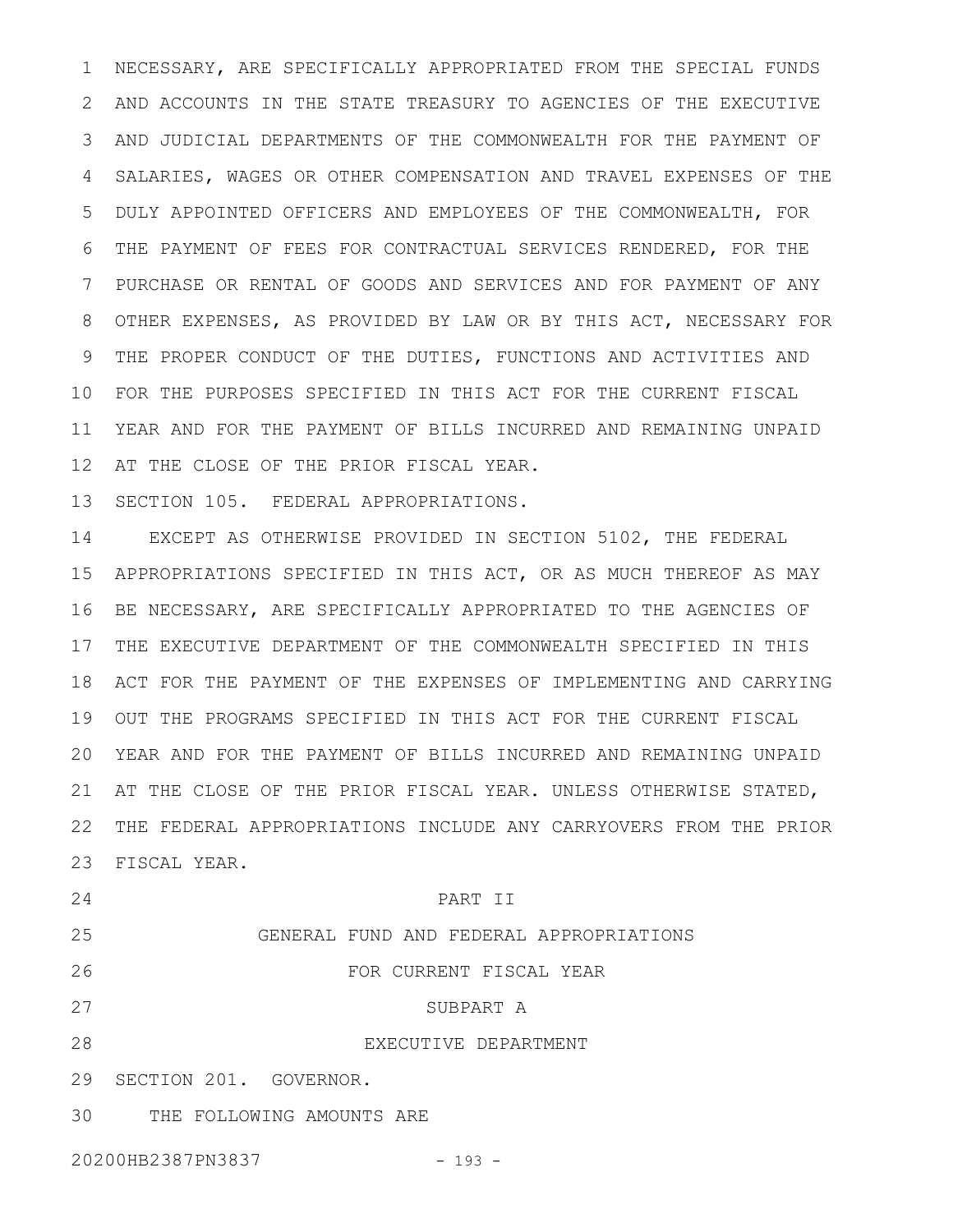APPROPRIATED FROM THE GENERAL 1

| 2  | FUND TO THE GOVERNOR FOR THE      |         |           |
|----|-----------------------------------|---------|-----------|
| 3  | CURRENT FISCAL YEAR:              | FEDERAL | STATE     |
| 4  | FOR THE OFFICE OF THE             |         |           |
| 5  | GOVERNOR: INCLUDING THE           |         |           |
| 6  | MAINTENANCE OF THE GOVERNOR'S     |         |           |
| 7  | HOME, THE EXPENSE OF              |         |           |
| 8  | ENTERTAINMENT OF OFFICIAL GUESTS  |         |           |
| 9  | AND MEMBERS OF THE GENERAL        |         |           |
| 10 | ASSEMBLY AND THE JUDICIARY,       |         |           |
| 11 | PARTICIPATION IN THE GOVERNOR'S   |         |           |
| 12 | CONFERENCE, THE EXPENSES OF THE   |         |           |
| 13 | EXECUTIVE BOARD AND THE PAYMENT   |         |           |
| 14 | OF TRAVELING EXPENSES OF PERSONS  |         |           |
| 15 | OTHER THAN EMPLOYEES OF THE       |         |           |
| 16 | COMMONWEALTH APPOINTED BY THE     |         |           |
| 17 | GOVERNOR TO REPRESENT OR          |         |           |
| 18 | OTHERWISE SERVE THE COMMONWEALTH. |         |           |
| 19 | STATE APPROPRIATION               |         | 2,863,000 |
| 20 | SECTION 202. EXECUTIVE OFFICES.   |         |           |
| 21 | THE FOLLOWING AMOUNTS ARE         |         |           |
| 22 | APPROPRIATED FROM THE GENERAL     |         |           |
| 23 | FUND TO THE EXECUTIVE OFFICES FOR |         |           |
| 24 | THE CURRENT FISCAL YEAR:          | FEDERAL | STATE     |
| 25 | FOR THE OFFICE OF                 |         |           |
| 26 | ADMINISTRATION.                   |         |           |
| 27 | STATE APPROPRIATION               |         | 4,052,000 |
| 28 | FOR THE INSPECTOR GENERAL.        |         |           |
| 29 | STATE APPROPRIATION               |         | 1,854,000 |
| 30 | FOR INVESTIGATION OF WELFARE      |         |           |
|    | 20200HB2387PN3837<br>$-194 -$     |         |           |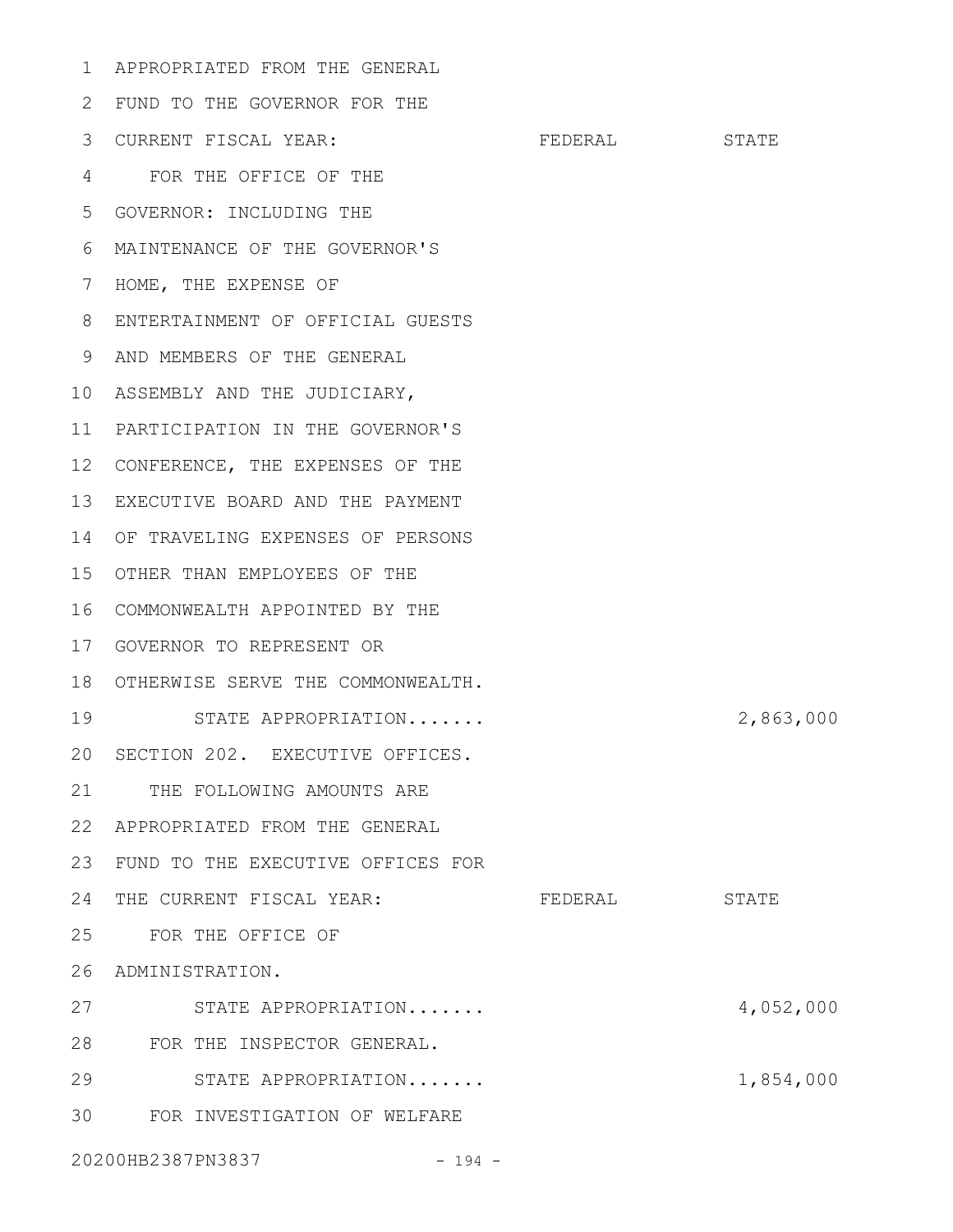FRAUD ACTIVITIES. 1

| 2               | STATE APPROPRIATION             |           | 5,011,000 |
|-----------------|---------------------------------|-----------|-----------|
| 3               | THE FOLLOWING FEDERAL AMOUNTS   |           |           |
| 4               | ARE APPROPRIATED TO SUPPLEMENT  |           |           |
| 5               | THE SUM APPROPRIATED FOR        |           |           |
| 6               | INVESTIGATION OF WELFARE FRAUD  |           |           |
| 7               | ACTIVITIES:                     |           |           |
| 8               | $(1)$ "TANFBG - PROGRAM         |           |           |
| 9               | ACCOUNTABILITY."                |           |           |
| 10              | FEDERAL APPROPRIATION           | 1,500,000 |           |
| 11              | (2) "SNAP - PROGRAM             |           |           |
| 12 <sub>1</sub> | ACCOUNTABILITY."                |           |           |
| 13              | FEDERAL APPROPRIATION 7,000,000 |           |           |
| 14              | (3) "MEDICAL ASSISTANCE -       |           |           |
| 15 <sub>1</sub> | PROGRAM ACCOUNTABILITY."        |           |           |
| 16              | FEDERAL APPROPRIATION 5,500,000 |           |           |
| 17              | (4) "CCDFBG SUBSIDIZED DAY      |           |           |
| 18              | CARE - FRAUD INVESTIGATION."    |           |           |
| 19              | FEDERAL APPROPRIATION           | 905,000   |           |
| 20              | FOR THE OFFICE OF THE BUDGET.   |           |           |
| 21              | STATE APPROPRIATION             |           | 8,000,000 |
|                 | 22 FOR AUDIT OF THE AUDITOR     |           |           |
| 23              | GENERAL.                        |           |           |
| 24              | STATE APPROPRIATION             |           | 41,000    |
| 25              | FOR THE OFFICE OF GENERAL       |           |           |
| 26              | COUNSEL.                        |           |           |
| 27              | STATE APPROPRIATION             |           | 2,364,000 |
| 28              | FOR THE PENNSYLVANIA HUMAN      |           |           |
| 29              | RELATIONS COMMISSION.           |           |           |
| 30              | STATE APPROPRIATION             |           | 4,295,000 |
|                 | 20200HB2387PN3837<br>$-195 -$   |           |           |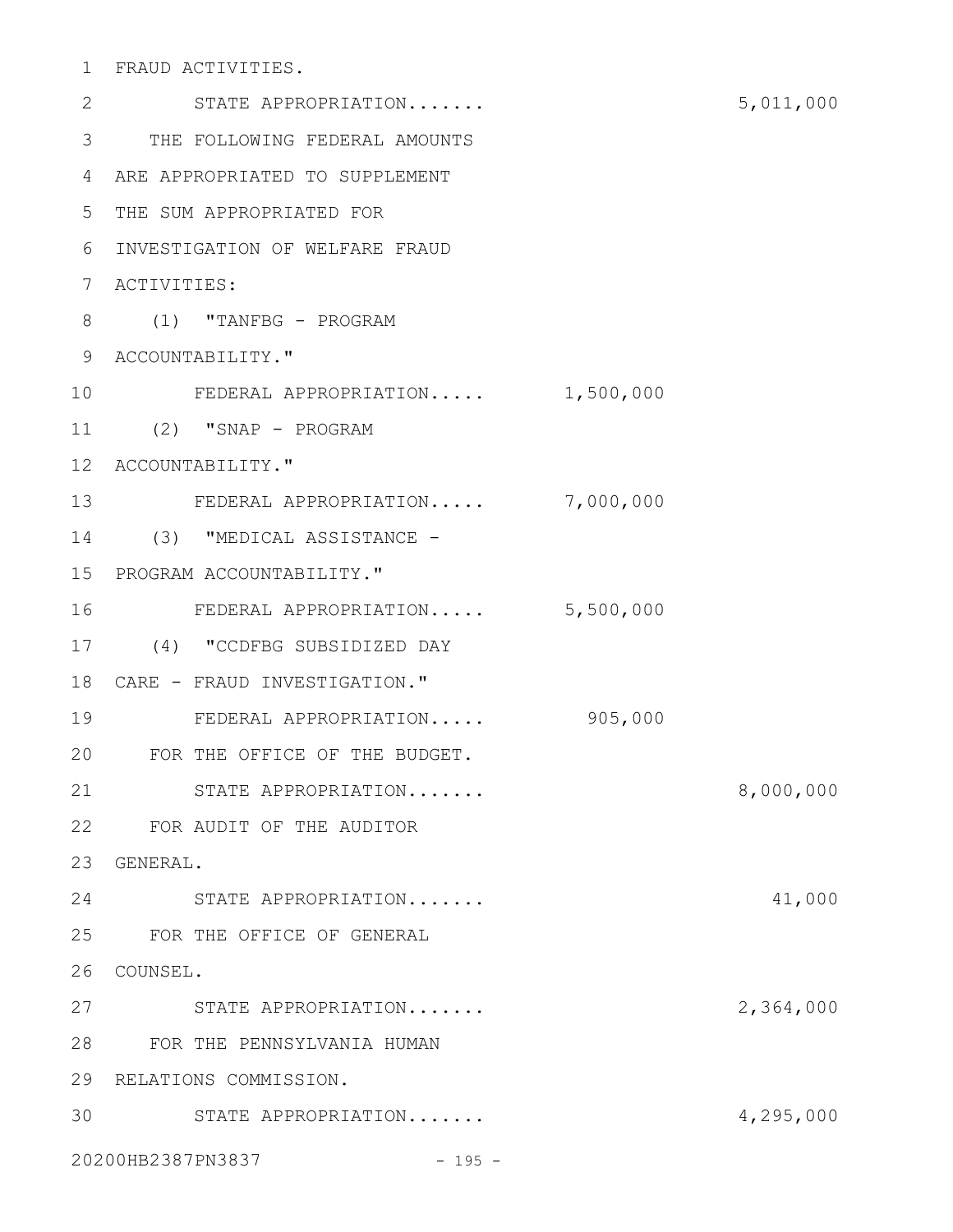| 1           | THE FOLLOWING FEDERAL AMOUNTS  |         |           |
|-------------|--------------------------------|---------|-----------|
| 2           | ARE APPROPRIATED TO SUPPLEMENT |         |           |
| 3           | THE SUM APPROPRIATED FOR THE   |         |           |
| 4           | PENNSYLVANIA HUMAN RELATIONS   |         |           |
| 5           | COMMISSION:                    |         |           |
| 6           | (1) "EEOC - SPECIAL PROJECT    |         |           |
| 7           | GRANT."                        |         |           |
| $8\,$       | FEDERAL APPROPRIATION          | 900,000 |           |
| $\mathsf 9$ | (2) "HUD - SPECIAL PROJECT     |         |           |
| 10          | GRANT."                        |         |           |
| 11          | FEDERAL APPROPRIATION          | 500,000 |           |
| 12          | FOR THE COUNCIL ON THE ARTS.   |         |           |
| 13          | STATE APPROPRIATION            |         | 368,000   |
| 14          | THE FOLLOWING FEDERAL AMOUNTS  |         |           |
| 15          | ARE APPROPRIATED TO SUPPLEMENT |         |           |
| 16          | THE SUM APPROPRIATED FOR THE   |         |           |
| 17          | COUNCIL ON THE ARTS:           |         |           |
| 18          | (1) "NATIONAL ENDOWMENT FOR    |         |           |
| 19          | THE ARTS - ADMINISTRATION."    |         |           |
| 20          | FEDERAL APPROPRIATION          | 980,000 |           |
| 21          | FOR THE JUVENILE COURT JUDGES  |         |           |
| 22          | COMMISSION.                    |         |           |
| 23          | STATE APPROPRIATION            |         | 1,268,000 |
| 24          | FOR THE PENNSYLVANIA           |         |           |
| 25          | COMMISSION ON CRIME AND        |         |           |
| 26          | DELINQUENCY.                   |         |           |
| 27          | STATE APPROPRIATION            |         | 4,056,000 |
| 28          | THE FOLLOWING FEDERAL AMOUNTS  |         |           |
| 29          | ARE APPROPRIATED TO SUPPLEMENT |         |           |
| 30          | THE SUM APPROPRIATED FOR THE   |         |           |
|             | 20200HB2387PN3837<br>$-196 -$  |         |           |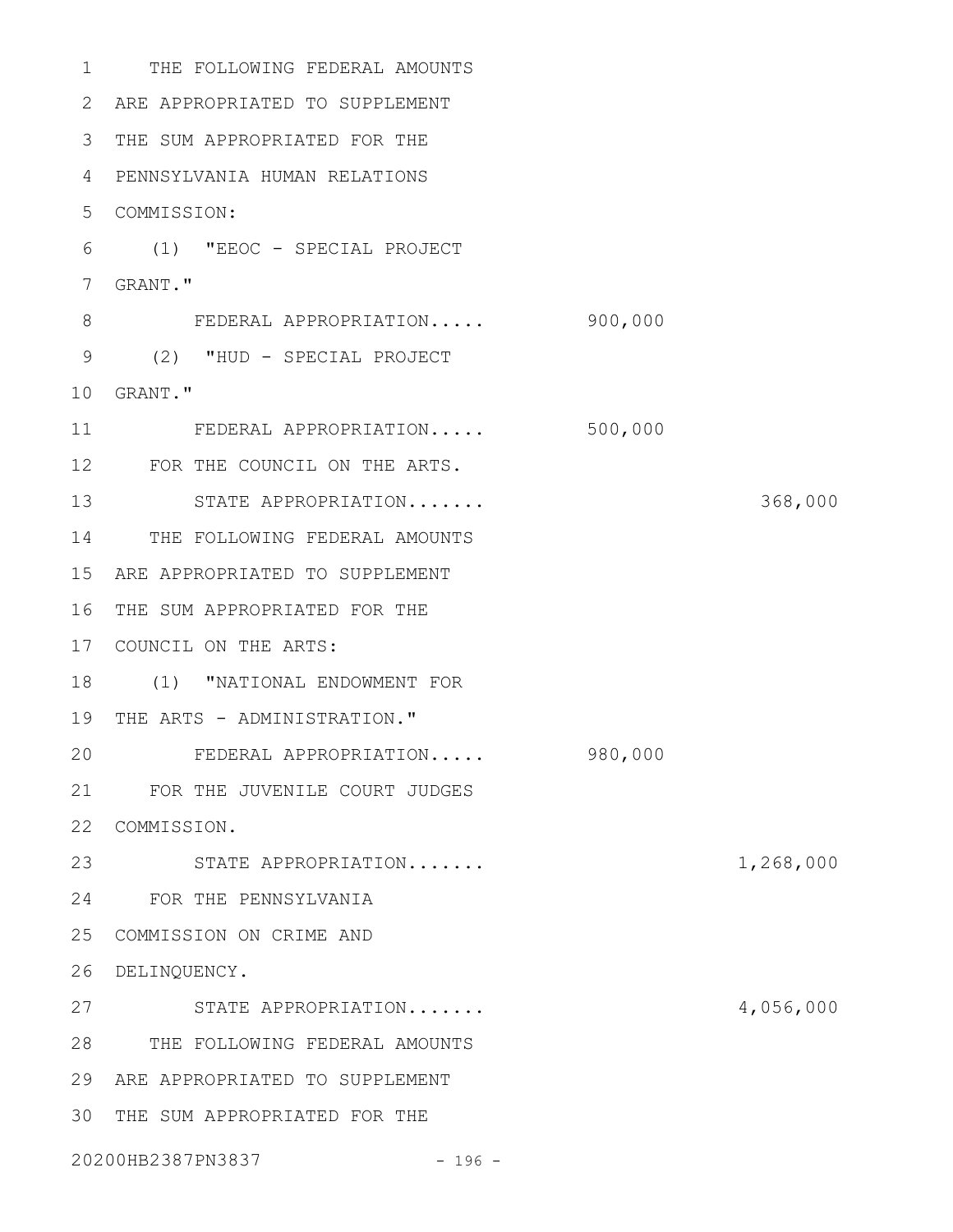PENNSYLVANIA COMMISSION ON CRIME 2 AND DELINQUENCY: (1) "PLAN FOR JUVENILE JUSTICE." FEDERAL APPROPRIATION..... 150,000 (2) "JUSTICE ASSISTANCE GRANTS." FEDERAL APPROPRIATION..... 10,000,000 (3) "JUSTICE ASSISTANCE GRANTS - ADMINISTRATION." FEDERAL APPROPRIATION..... 1,000,000 (4) "STATISTICAL ANALYSIS 13 CENTER." FEDERAL APPROPRIATION..... 300,000 (5) "CRIMINAL IDENTIFICATION 16 TECHNOLOGY." FEDERAL APPROPRIATION..... 8,000,000 (6) "CRIME VICTIMS' COMPENSATION SERVICES." FEDERAL APPROPRIATION..... 8,500,000 (7) "CRIME VICTIMS' 22 ASSISTANCE." FEDERAL APPROPRIATION..... 130,000,000 (8) "VIOLENCE AGAINST WOMEN FORMULA GRANT PROGRAM." FEDERAL APPROPRIATION..... 7,000,000 (9) "VIOLENCE AGAINST WOMEN FORMULA GRANT PROGRAM - 29 ADMINISTRATION." FEDERAL APPROPRIATION..... 600,000 20200HB2387PN3837 - 197 -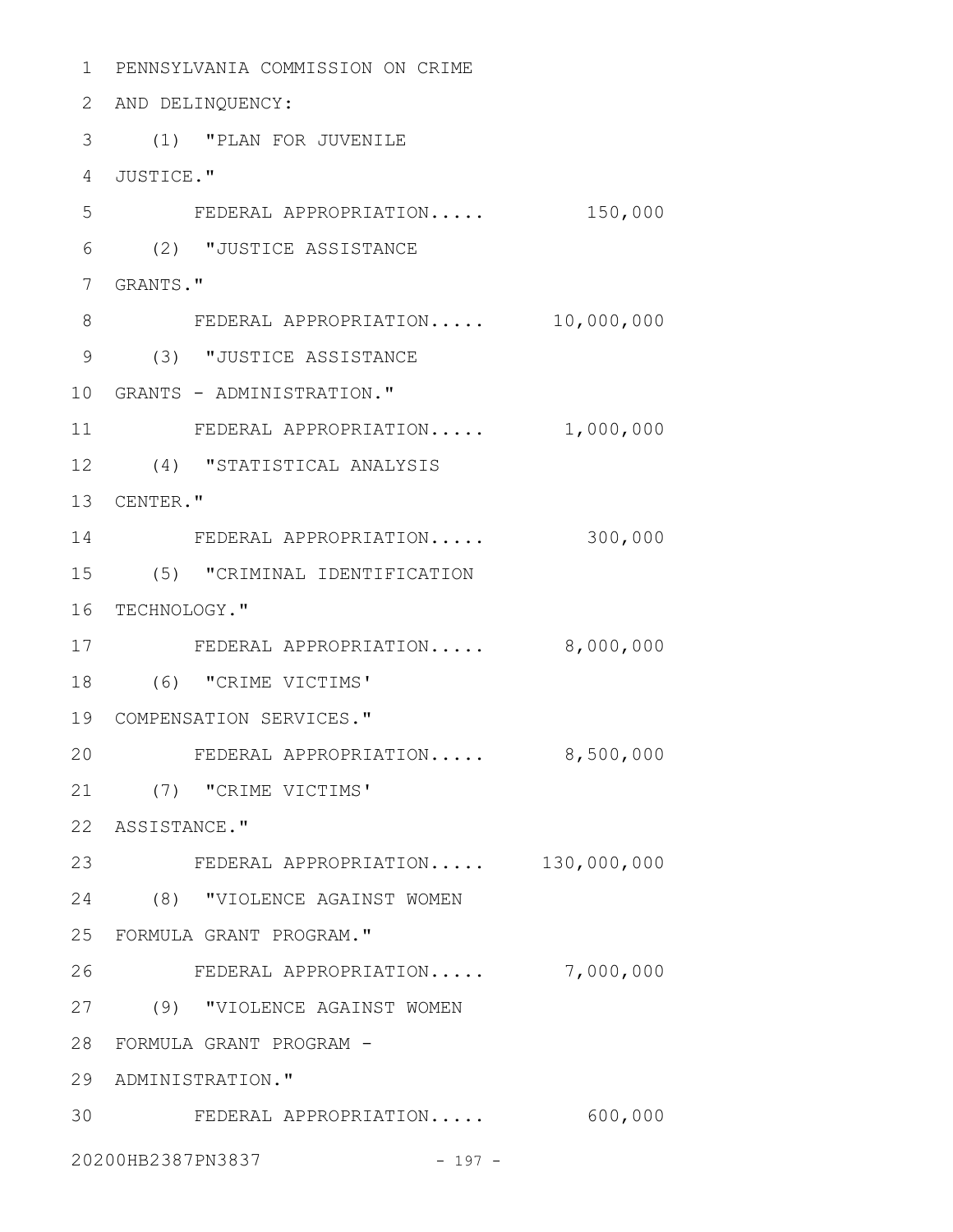(10) "RESIDENTIAL SUBSTANCE 1 ABUSE TREATMENT PROGRAM." 2 3 FEDERAL APPROPRIATION..... 1,400,000 (11) "CRIME VICTIMS' 4 ASSISTANCE (VOCA) - 5 ADMINISTRATION/OPERATIONS." 6 FEDERAL APPROPRIATION..... 5,000,000 (12) "JUVENILE JUSTICE AND 8 9 DELINQUENCY PREVENTION." FEDERAL APPROPRIATION..... 3,000,000 (13) "ASSAULT SERVICES 11 12 PROGRAM." FEDERAL APPROPRIATION..... 600,000 13 14 (14) "SECOND CHANCE ACT -15 JUVENILE OFFENDER REENTRY." FEDERAL APPROPRIATION..... 1,000,000 (15) "PROJECT SAFE 17 18 NEIGHBORHOODS." 19 FEDERAL APPROPRIATION..... 1,050,000 (16) "FORENSIC SCIENCE 20 21 PROGRAM." 22 FEDERAL APPROPRIATION..... 1,500,000 (17) "ADAM WALSH 23 24 IMPLEMENTATION SUPPORT." FEDERAL APPROPRIATION..... 1,000,000 (18) "VOCA TRAINING." 26 FEDERAL APPROPRIATION..... 600,000 27 (19) "BYRNE COMPETITIVE 28 29 PROGRAM." FEDERAL APPROPRIATION..... 450,000 3020200HB2387PN3837 - 198 -7 10 16 25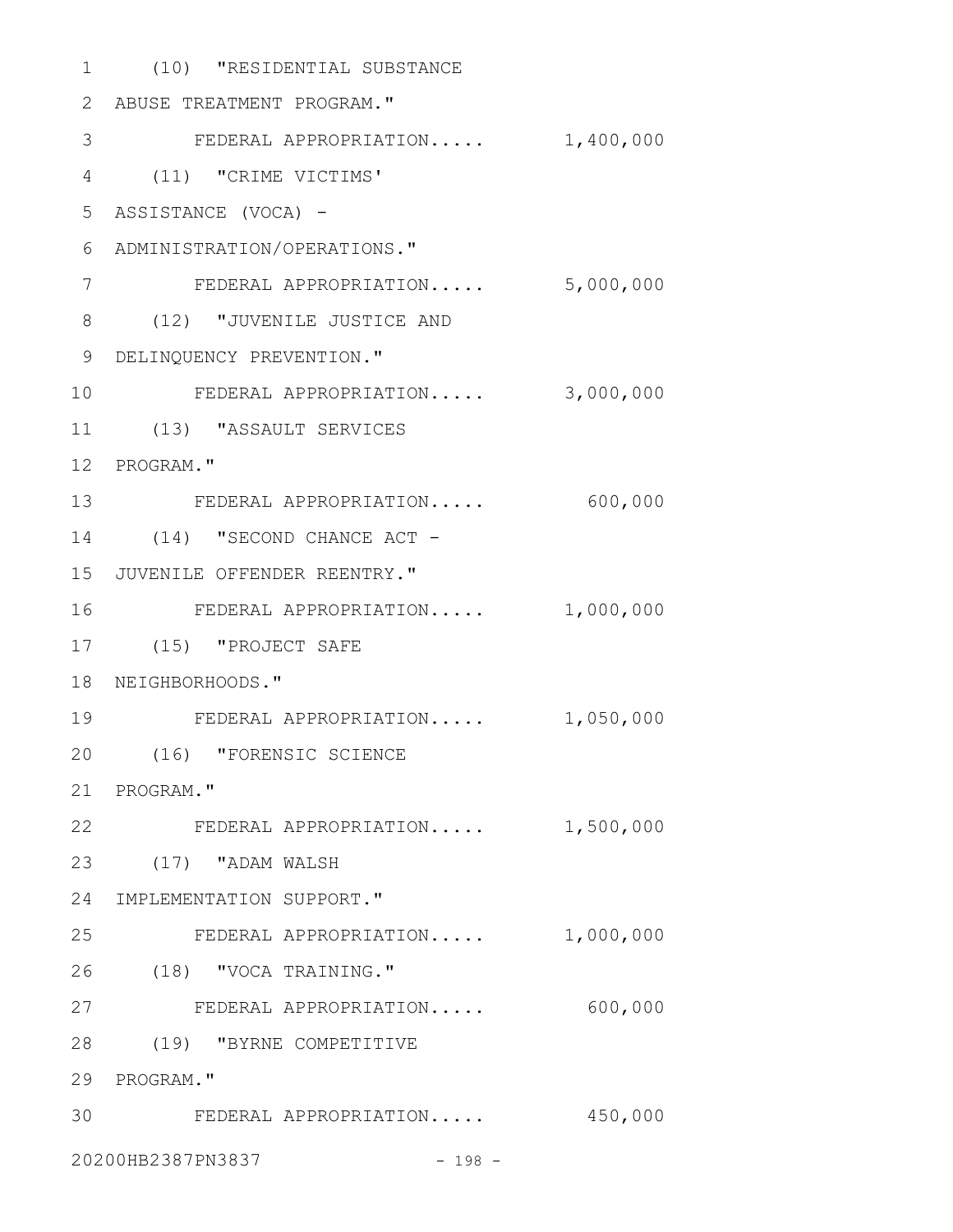| $\mathbf 1$ | (20) "COMPREHENSIVE OPIOID      |           |           |
|-------------|---------------------------------|-----------|-----------|
| 2           | ABUSE SITE-BASED PROGRAM."      |           |           |
| 3           | FEDERAL APPROPRIATION 1,200,000 |           |           |
| 4           | (21) "PENNSYLVANIA NCS-X        |           |           |
| 5           | IMPLEMENTATION."                |           |           |
| 6           | FEDERAL APPROPRIATION           | 550,000   |           |
| 7           | (22) "BODY-WORN CAMERA POLICY   |           |           |
| 8           | AND IMPLEMENTATION."            |           |           |
| $\mathsf 9$ | FEDERAL APPROPRIATION           | 1,000,000 |           |
| 10          | (23) "STOP SCHOOL VIOLENCE."    |           |           |
| 11          | FEDERAL APPROPRIATION           | 777,000   |           |
| 12          | (24) "PROSECUTOR AND DEFENDER   |           |           |
| 13          | INCENTIVES."                    |           |           |
| 14          | FEDERAL APPROPRIATION           | 160,000   |           |
| 15          | (25) "STATE DELINQUENCY         |           |           |
| 16          | PREVENTION PROGRAMS."           |           |           |
| 17          | FEDERAL APPROPRIATION           | 200,000   |           |
| 18          | FOR OFFICE OF SAFE SCHOOLS      |           |           |
| 19          | ADVOCATE.                       |           |           |
|             | 20 STATE APPROPRIATION          |           | 158,000   |
|             | 21 FOR IMPROVEMENT OF ADULT     |           |           |
| 22          | PROBATION SERVICES.             |           |           |
| 23          | STATE APPROPRIATION             |           | 6,760,000 |
| 24          | FOR VICTIMS OF JUVENILE         |           |           |
| 25          | OFFENDERS.                      |           |           |
| 26          | STATE APPROPRIATION             |           | 542,000   |
| 27          | FOR VIOLENCE AND DELINQUENCY    |           |           |
| 28          | PREVENTION PROGRAMS.            |           |           |
| 29          | STATE APPROPRIATION             |           | 1,683,000 |
| 30          | FOR INTERMEDIATE PUNISHMENT     |           |           |
|             | 20200HB2387PN3837<br>$-199 -$   |           |           |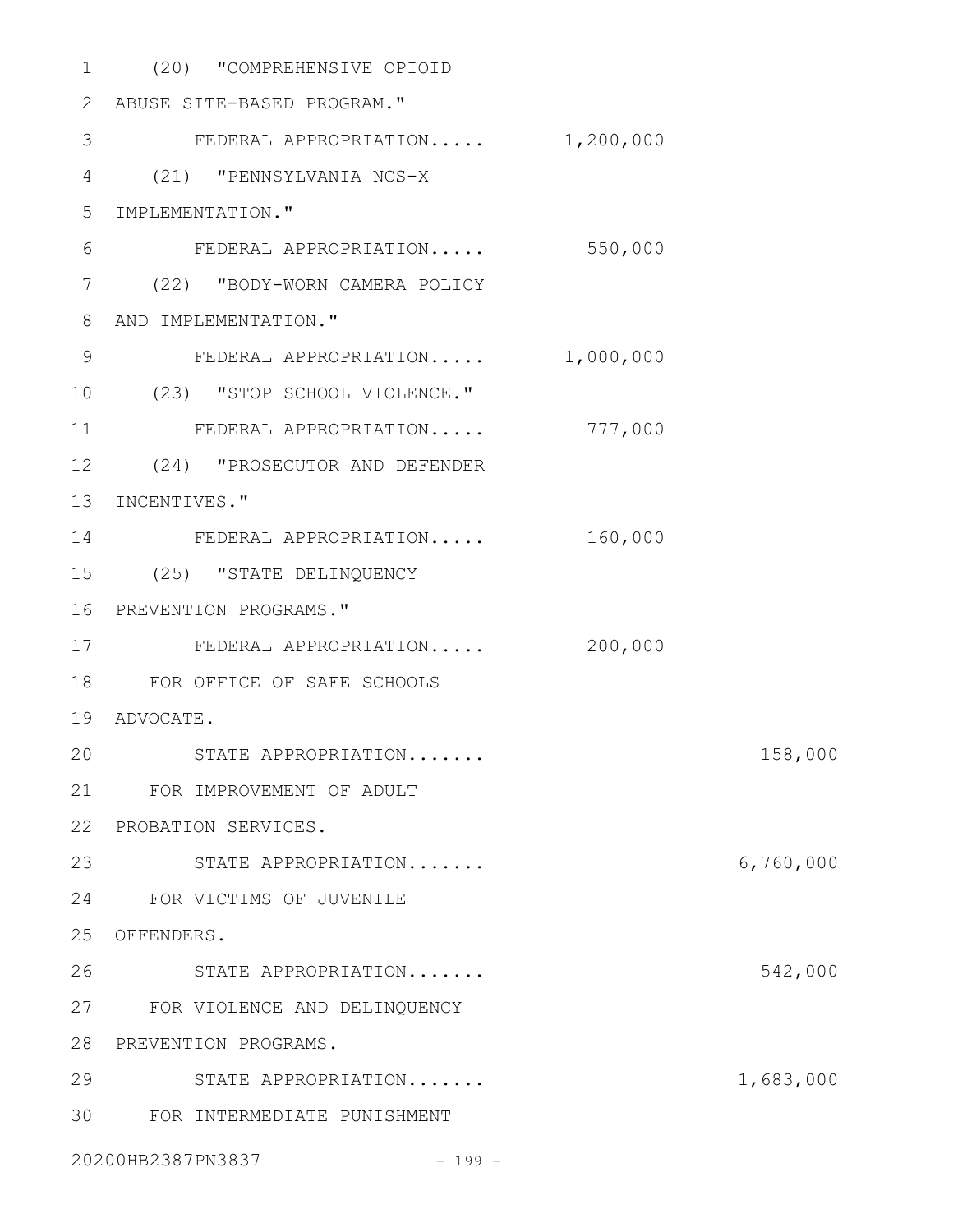| 1               | TREATMENT PROGRAMS.                  |         |           |
|-----------------|--------------------------------------|---------|-----------|
| 2               | STATE APPROPRIATION                  |         | 7,570,000 |
| 3               | FOR JUVENILE PROBATION               |         |           |
| 4               | SERVICES.                            |         |           |
| 5               | STATE APPROPRIATION                  |         | 7,894,000 |
| 6               | FOR GRANTS TO THE ARTS.              |         |           |
| 7               | STATE APPROPRIATION                  |         | 3,996,000 |
| 8               | FOR LAW ENFORCEMENT                  |         |           |
| 9               | ACTIVITIES.                          |         |           |
| 10              | STATE APPROPRIATION                  |         | 1,250,000 |
| 11              | SECTION 203. LIEUTENANT GOVERNOR.    |         |           |
| 12 <sup>°</sup> | THE FOLLOWING AMOUNTS ARE            |         |           |
| 13              | APPROPRIATED FROM THE GENERAL        |         |           |
| 14              | FUND TO THE LIEUTENANT GOVERNOR      |         |           |
| 15              | FOR THE CURRENT FISCAL YEAR: FEDERAL |         | STATE     |
| 16              | FOR THE OFFICE OF THE                |         |           |
| 17              | LIEUTENANT GOVERNOR, INCLUDING       |         |           |
| 18              | PAYMENT OF EXPENSES OF THE           |         |           |
| 19              | RESIDENCE AT THE EDWARD MARTIN       |         |           |
|                 | 20 MILITARY RESERVATION.             |         |           |
|                 | 21<br>STATE APPROPRIATION            |         | 563,000   |
|                 | 22 FOR THE BOARD OF PARDONS.         |         |           |
| 23              | STATE APPROPRIATION                  |         | 388,000   |
| 24              | SECTION 204. ATTORNEY GENERAL.       |         |           |
| 25              | THE FOLLOWING AMOUNTS ARE            |         |           |
| 26              | APPROPRIATED FROM THE GENERAL        |         |           |
| 27              | FUND TO THE ATTORNEY GENERAL FOR     |         |           |
| 28              | THE CURRENT FISCAL YEAR:             | FEDERAL | STATE     |
| 29              | FOR GENERAL GOVERNMENT               |         |           |
| 30              | OPERATIONS OF THE OFFICE OF          |         |           |
|                 | 20200HB2387PN3837 - 200 -            |         |           |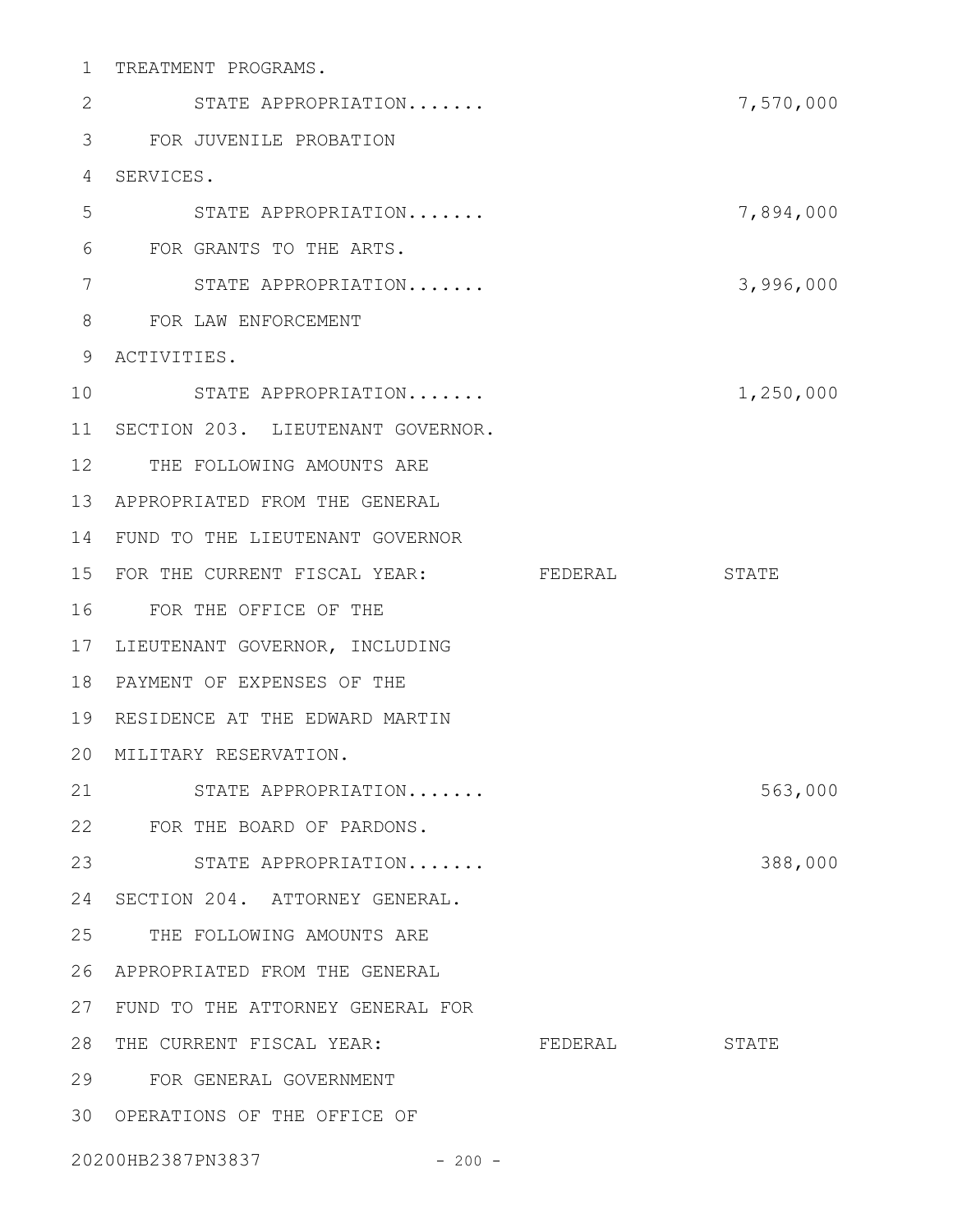ATTORNEY GENERAL. 1

STATE APPROPRIATION....... 19,790,000 THE FOLLOWING FEDERAL AMOUNTS 3 ARE APPROPRIATED TO SUPPLEMENT 4 5 THE SUM APPROPRIATED FOR GENERAL GOVERNMENT OPERATIONS: 6 (1) "STATE MEDICAID FRAUD 7 8 CONTROL UNITS." FEDERAL APPROPRIATION..... 9,567,000 FOR DRUG LAW ENFORCEMENT. 10 STATE APPROPRIATION....... 20,701,000 12 THE FOLLOWING FEDERAL AMOUNTS 13 ARE APPROPRIATED TO SUPPLEMENT 14 THE SUM APPROPRIATED FOR DRUG LAW 15 ENFORCEMENT: (1) "HIGH INTENSITY DRUG 16 17 TRAFFICKING AREAS." FEDERAL APPROPRIATION..... 5,308,000 FOR A JOINT LOCAL-STATE 19 FIREARM TASK FORCE IN A CITY OF 20 21 THE FIRST CLASS. 22 STATE APPROPRIATION....... 2,866,000 FOR WITNESS RELOCATION 23 24 PROGRAMS. STATE APPROPRIATION....... 506,000 FOR CHILD PREDATOR 26 27 INTERCEPTION UNIT. 28 STATE APPROPRIATION....... 2,240,000 FOR TOBACCO LAW ENFORCEMENT. 29 30 STATE APPROPRIATION....... 631,000 20200HB2387PN3837 - 201 -2 9 11 18 25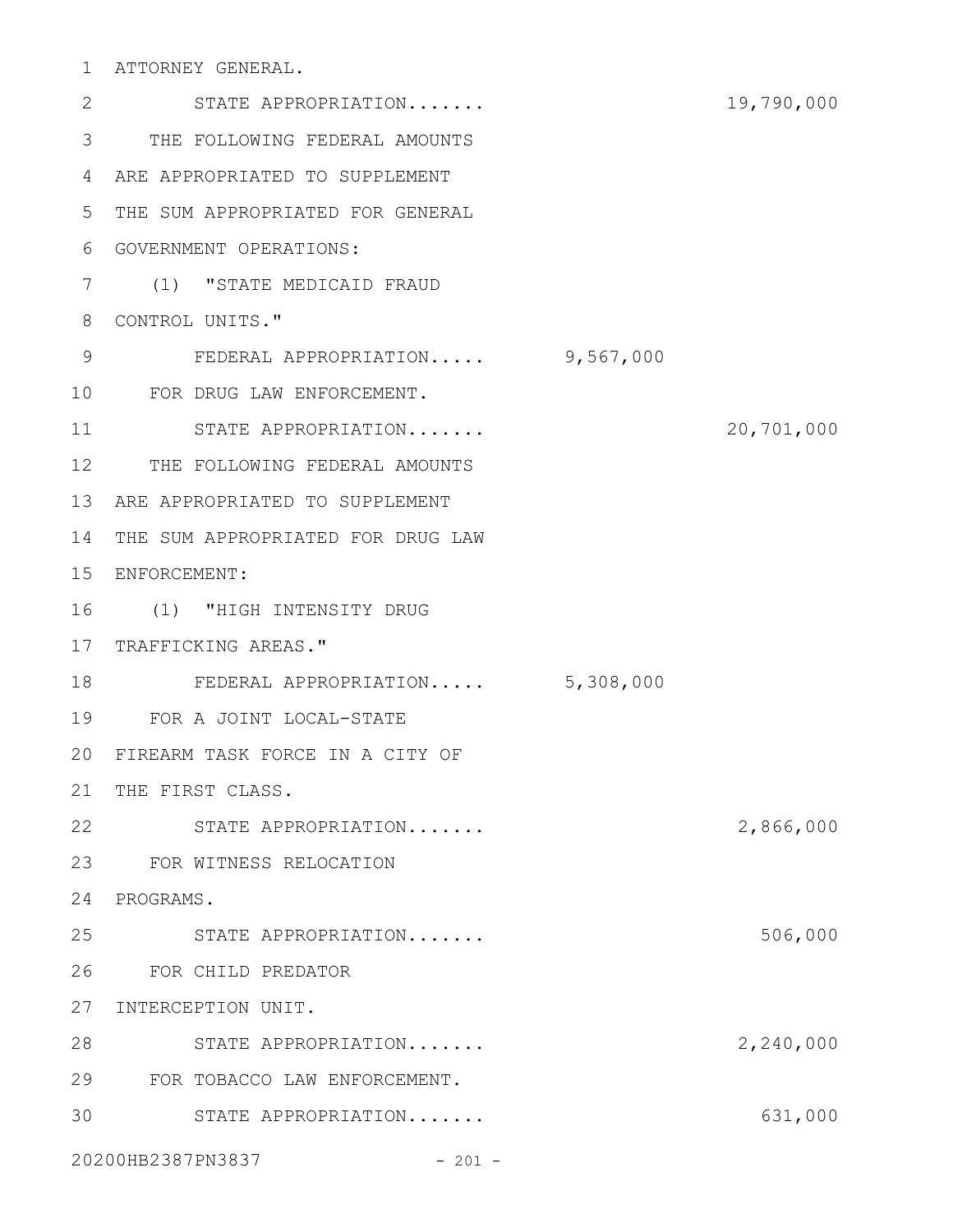| 1              | FOR TRIALS RESULTING FROM         |            |
|----------------|-----------------------------------|------------|
| 2              | INDICTMENTS BY MULTICOUNTY GRAND  |            |
| 3              | JURIES.                           |            |
| 4              | STATE APPROPRIATION               | 83,000     |
| 5              | FOR SCHOOL SAFETY.                |            |
| 6              | STATE APPROPRIATION               | 707,000    |
| $7\phantom{.}$ | SECTION 205. AUDITOR GENERAL.     |            |
| 8              | THE FOLLOWING AMOUNTS ARE         |            |
| 9              | APPROPRIATED FROM THE GENERAL     |            |
| 10             | FUND TO THE AUDITOR GENERAL FOR   |            |
| 11             | THE CURRENT FISCAL YEAR: FEDERAL  | STATE      |
| 12             | FOR THE DEPARTMENT OF THE         |            |
| 13             | AUDITOR GENERAL FOR POSTAUDITING, |            |
| 14             | ANNUALLY, PERIODICALLY OR         |            |
| 15             | SPECIALLY, THE AFFAIRS OF ANY     |            |
| 16             | DEPARTMENT, BOARD OR COMMISSION   |            |
| 17             | WHICH IS SUPPORTED OUT OF THE     |            |
| 18             | GENERAL FUND, DISTRICT JUSTICES,  |            |
| 19             | OTHER FINING OFFICES, VOLUNTEER   |            |
| 20             | FIREMEN'S RELIEF ASSOCIATION      |            |
| 21             | FUNDS AND THE OFFICES OF          |            |
| 22             | STATEWIDE ELECTED OFFICIALS AND   |            |
| 23             | FOR THE PROPER AUDITING OF        |            |
| 24             | APPROPRIATIONS FOR OR RELATING TO |            |
| 25             | PUBLIC ASSISTANCE, INCLUDING ANY  |            |
| 26             | FEDERAL SUMS SUPPLEMENTING SUCH   |            |
| 27             | APPROPRIATIONS.                   |            |
| 28             | STATE APPROPRIATION               | 15,190,000 |
| 29             | FOR THE BOARD OF CLAIMS.          |            |
| 30             | STATE APPROPRIATION               | 796,000    |
|                | 20200HB2387PN3837 - 202 -         |            |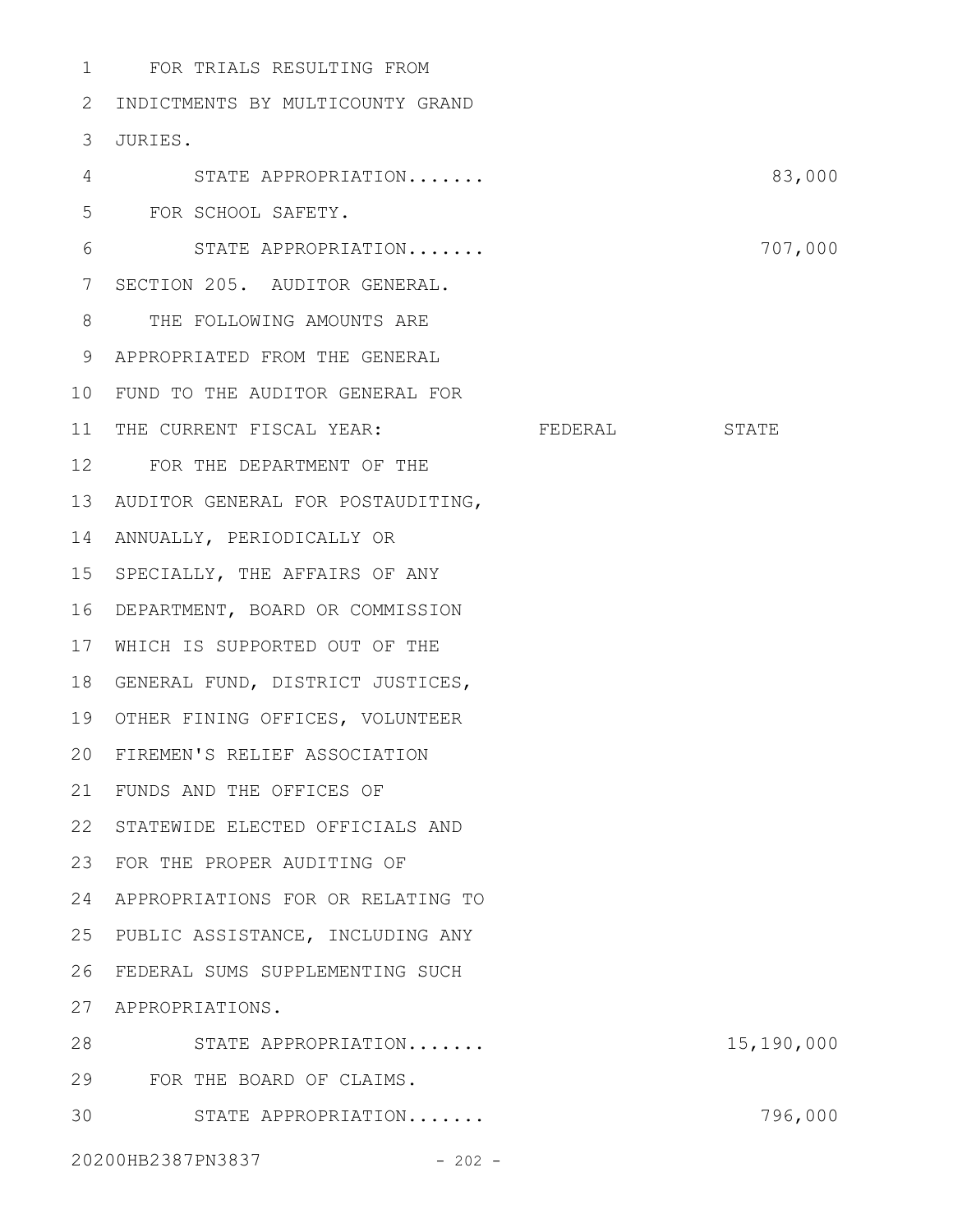FOR SPECIAL FINANCIAL AUDITS. 1 STATE APPROPRIATION....... 208,000 3 SECTION 206. TREASURY DEPARTMENT. THE FOLLOWING AMOUNTS ARE 4 APPROPRIATED FROM THE GENERAL 5 FUND TO THE TREASURY DEPARTMENT 6 7 FOR THE CURRENT FISCAL YEAR: FEDERAL STATE FOR GENERAL GOVERNMENT 8 9 OPERATIONS OF THE TREASURY 10 DEPARTMENT INCLUDING THE 11 ADMINISTRATION OF ARTICLE XIII.1 12 OF THE ACT OF APRIL 9, 1929 13 (P.L.343, NO.176), KNOWN AS THE FISCAL CODE. 14 STATE APPROPRIATION....... 15,247,000 FOR THE BOARD OF FINANCE AND 16 17 REVENUE. 18 STATE APPROPRIATION....... 1,221,000 FOR DIVESTITURE REIMBURSEMENT. 19 STATE APPROPRIATION....... 83,000 FOR THE PAYMENT OF THE 21 COMMONWEALTH'S PORTION OF THE 22 23 EXPENSES OF VARIOUS COUNCILS, 24 COMMISSIONS, CONFERENCES, BOARDS, 25 ASSOCIATIONS, COALITIONS AND 26 INSTITUTES WHICH ARE MULTISTATE 27 ORGANIZATIONS OF WHICH THE COMMONWEALTH HAS BEEN A MEMBER 28 FOR AT LEAST ONE YEAR AND WHICH 29 MEMBERSHIP ENABLES THE 302 15 20

20200HB2387PN3837 - 203 -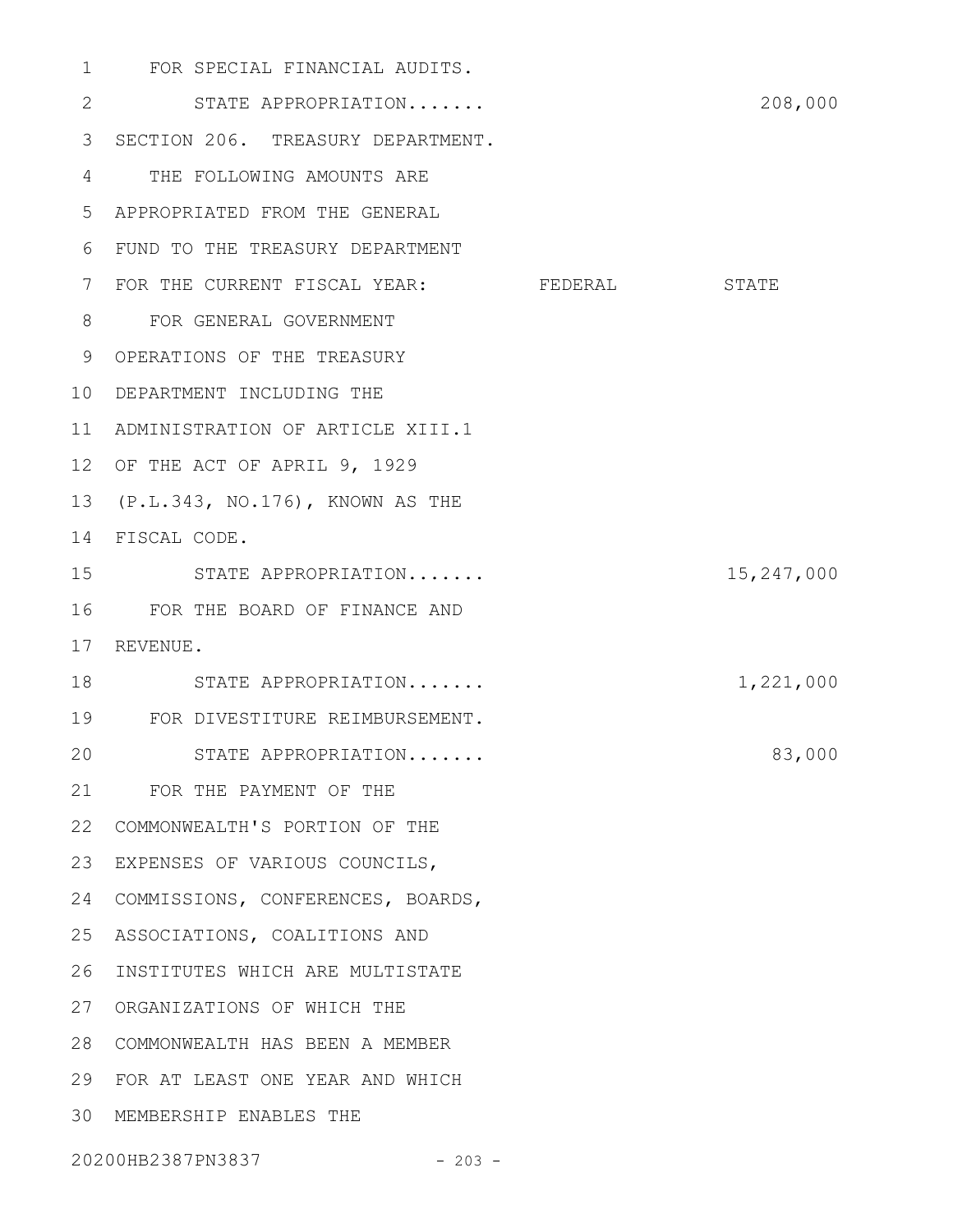| 1               | COMMONWEALTH GOVERNMENT TO        |           |
|-----------------|-----------------------------------|-----------|
| 2               | REPRESENT THE CITIZENS OF         |           |
| 3               | PENNSYLVANIA, SUCH ORGANIZATIONS  |           |
| 4               | BEING DESIGNED TO PROMOTE OR      |           |
| 5               | PROTECT THE MEMBER STATES'        |           |
| 6               | INTERESTS, OR WHICH PROMOTE       |           |
| 7               | GOVERNMENTAL FINANCIAL EXCELLENCE |           |
| 8               | OR ACCOUNTABILITY.                |           |
| 9               | STATE APPROPRIATION               | 1,168,000 |
| 10              | FOR PUBLISHING STATEMENTS OF      |           |
| 11              | THE GENERAL FUND AND OTHER FUNDS  |           |
| 12 <sup>°</sup> | OF THE COMMONWEALTH.              |           |
| 13              | STATE APPROPRIATION               | 5,000     |
| 14              | FOR TRANSFER TO THE ABLE          |           |
| 15              | SAVINGS PROGRAM FUND, FOR         |           |
| 16              | ADMINISTRATION OF THE             |           |
| 17              | PENNSYLVANIA ABLE SAVINGS         |           |
| 18              | PROGRAM.                          |           |
| 19              | STATE APPROPRIATION               | 900,000   |
| 20              | FOR INFORMATION TECHNOLOGY        |           |
|                 | 21 CYBER SECURITY.                |           |
| 22              | STATE APPROPRIATION               | 417,000   |
|                 | 23 FOR PAYMENT OF LAW ENFORCEMENT |           |
| 24              | AND EMERGENCY RESPONSE PERSONNEL  |           |
| 25              | DEATH BENEFITS.                   |           |
| 26              | STATE APPROPRIATION               | 1,242,000 |
|                 | 27 FOR COMPENSATION OF THE        |           |
| 28              | COMMONWEALTH'S LOAN AND TRANSFER  |           |
| 29              | AGENT FOR SERVICES AND EXPENSES   |           |
| 30              | IN CONNECTION WITH THE            |           |
|                 | 20200HB2387PN3837<br>$-204 -$     |           |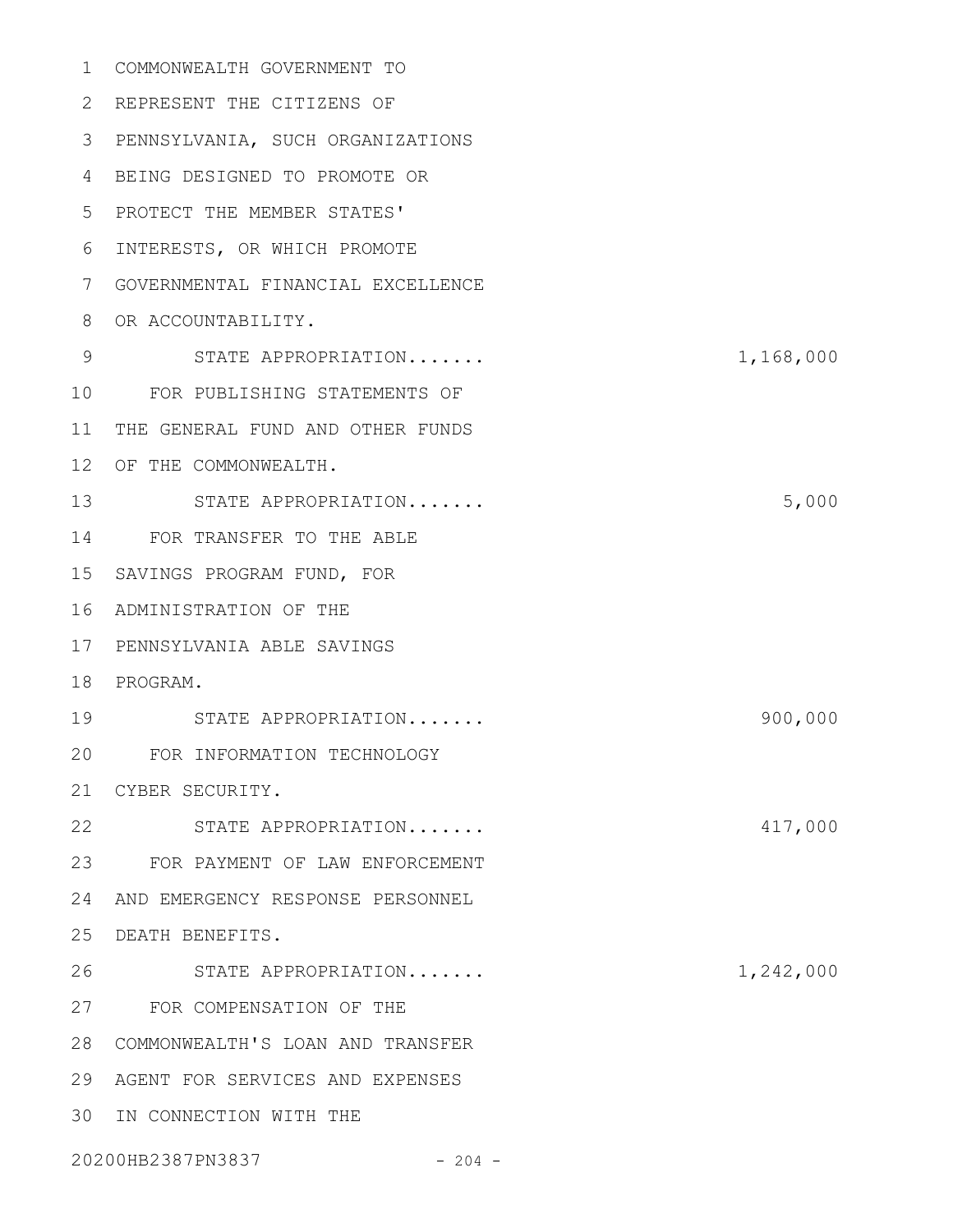1 REGISTRATION, TRANSFER AND PAYMENT OF INTEREST ON BONDS OF 2 THE COMMONWEALTH AND OTHER 3 SERVICES REQUIRED TO BE PERFORMED 4 BY THE LOAN AND TRANSFER AGENT. 5 STATE APPROPRIATION....... 40,000 FOR GENERAL OBLIGATION DEBT 7 8 SERVICE OR TO PAY ALL ARBITRAGE 9 REBATES TO THE FEDERAL GOVERNMENT 10 REQUIRED UNDER SECTION 148 OF THE 11 INTERNAL REVENUE CODE OF 1986 (PUBLIC LAW 99-514, 26 U.S.C. § 12 148). 13 14 STATE APPROPRIATION....... 1,150,000,000 15 SECTION 207. DEPARTMENT OF AGING. 16 THE FOLLOWING AMOUNTS ARE APPROPRIATED FROM THE GENERAL 17 FUND TO THE DEPARTMENT OF AGING 18 19 FOR THE CURRENT FISCAL YEAR: FEDERAL STATE THE FOLLOWING FEDERAL AMOUNTS 20 ARE APPROPRIATED TO SUPPLEMENT 21 22 THE SUM APPROPRIATED FOR AGING 23 SERVICES: 24 (1) "PROGRAMS FOR THE AGING -25 TITLE III - ADMINISTRATION." FEDERAL APPROPRIATION..... 1,781,000 27 (2) "PROGRAMS FOR THE AGING -28 TITLE V - ADMINISTRATION." FEDERAL APPROPRIATION..... 127,000 (3) "MEDICAL ASSISTANCE - 3020200HB2387PN3837 - 205 -6 26 29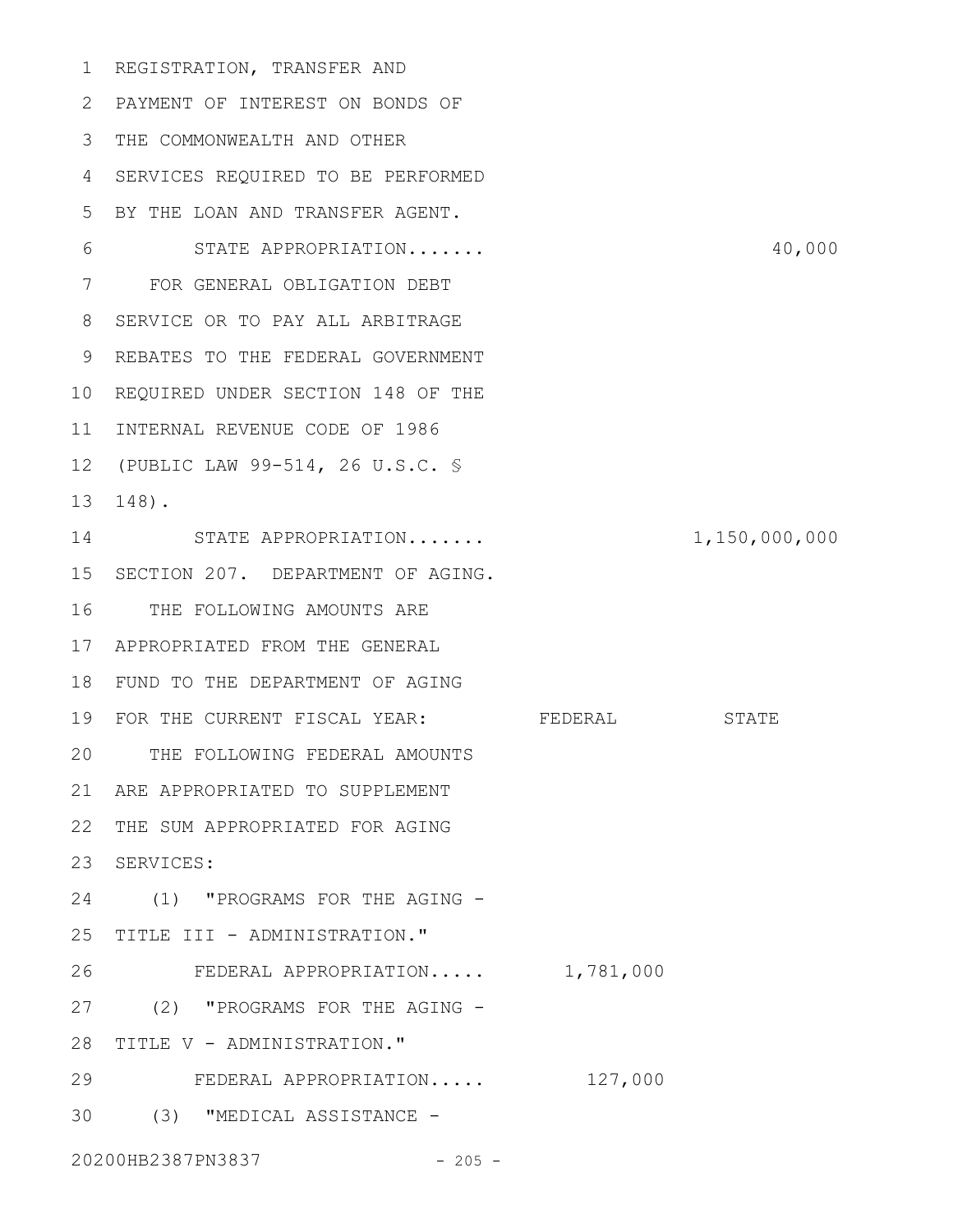ADMINISTRATION." 1

| 2               | FEDERAL APPROPRIATION                | 888,000    |
|-----------------|--------------------------------------|------------|
| 3               | (4) "PROGRAMS FOR THE AGING -        |            |
| 4               | TITLE VII - ADMINISTRATION."         |            |
| 5               | FEDERAL APPROPRIATION                | 352,000    |
| 6               | (5) "PROGRAMS FOR THE AGING -        |            |
| 7               | TITLE III."                          |            |
| 8               | FEDERAL APPROPRIATION 52,000,000     |            |
| $\mathcal{G}$   | (6) "PROGRAMS FOR THE AGING -        |            |
| 10 <sub>o</sub> | NUTRITION."                          |            |
| 11              | FEDERAL APPROPRIATION                | 10,000,000 |
| 12              | (7) "PROGRAMS FOR THE AGING -        |            |
| 13              | TITLE V - EMPLOYMENT."               |            |
| 14              | FEDERAL APPROPRIATION 8,000,000      |            |
| 15              | (8) "PROGRAMS FOR THE AGING -        |            |
| 16              | TITLE VII - ELDER RIGHTS             |            |
|                 | 17 PROTECTION."                      |            |
| 18              | FEDERAL APPROPRIATION                | 7,800,000  |
| 19              | (9) "MEDICAL ASSISTANCE -            |            |
| 20              | ATTENDANT CARE."                     |            |
| 21              | FEDERAL APPROPRIATION                | 69,000     |
|                 | 22 (10) "MEDICAL ASSISTANCE -        |            |
|                 | 23 SUPPORT."                         |            |
| 24              | FEDERAL APPROPRIATION                | 9,000,000  |
|                 | 25 (11) "MEDICAL ASSISTANCE -        |            |
|                 | 26 NURSING HOME TRANSITION           |            |
|                 | 27 ADMINISTRATION."                  |            |
| 28              | FEDERAL APPROPRIATION                | 700,000    |
|                 | 29 (12) "PROGRAMS FOR THE AGING      |            |
|                 | 30 - TITLE III - CAREGIVER SUPPORT." |            |
|                 | 20200HB2387PN3837<br>$-206 -$        |            |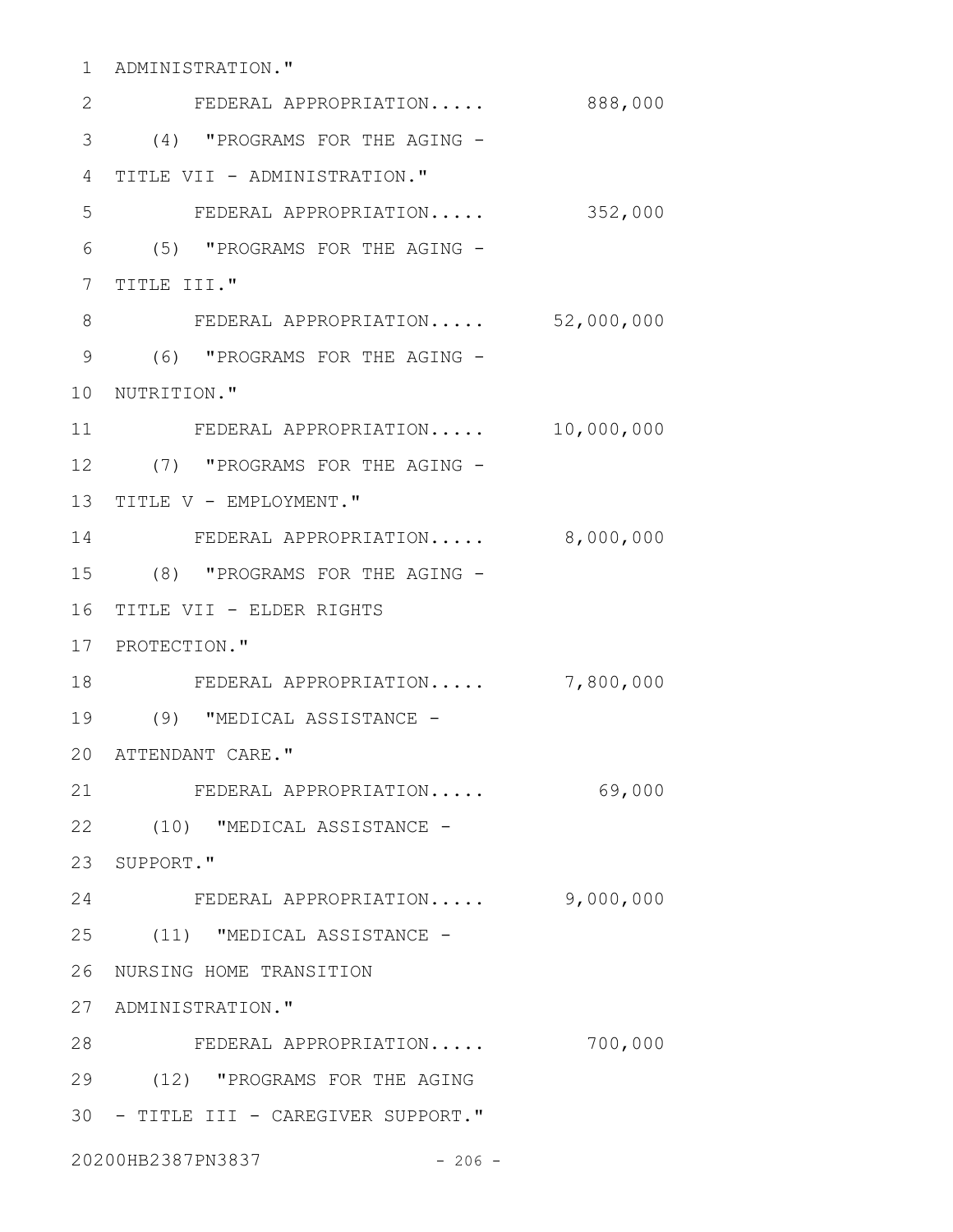FEDERAL APPROPRIATION..... 10,000,000 (13) "PRE-ADMISSION 2 ASSESSMENT." 3 FEDERAL APPROPRIATION..... 4,000,000 4 SECTION 208. DEPARTMENT OF AGRICULTURE. 5 THE FOLLOWING AMOUNTS ARE 6 APPROPRIATED FROM THE GENERAL 7 FUND TO THE DEPARTMENT OF 8 AGRICULTURE FOR THE CURRENT 9 10 FISCAL YEAR: THE STATE STATE STATE FOR GENERAL GOVERNMENT 11 12 OPERATIONS OF THE DEPARTMENT OF 13 AGRICULTURE. 14 STATE APPROPRIATION....... 14,055,000 15 THE FOLLOWING FEDERAL AMOUNTS ARE APPROPRIATED TO SUPPLEMENT 16 17 THE SUM APPROPRIATED FOR GENERAL 18 GOVERNMENT OPERATIONS: (1) "PENNSYLVANIA PLANT PEST 19 DETECTION SYSTEM." 20 FEDERAL APPROPRIATION..... 1,300,000 (2) "POULTRY GRADING 22 23 SERVICE." FEDERAL APPROPRIATION..... 100,000 (3) "MEDICATED FEED MILL 25 26 INSPECTION." FEDERAL APPROPRIATION..... 200,000 27 (4) "NATIONAL SCHOOL LUNCH 28 29 ADMINISTRATION." 30 FEDERAL APPROPRIATION..... 1,700,000 20200HB2387PN3837 - 207 - 1 21 24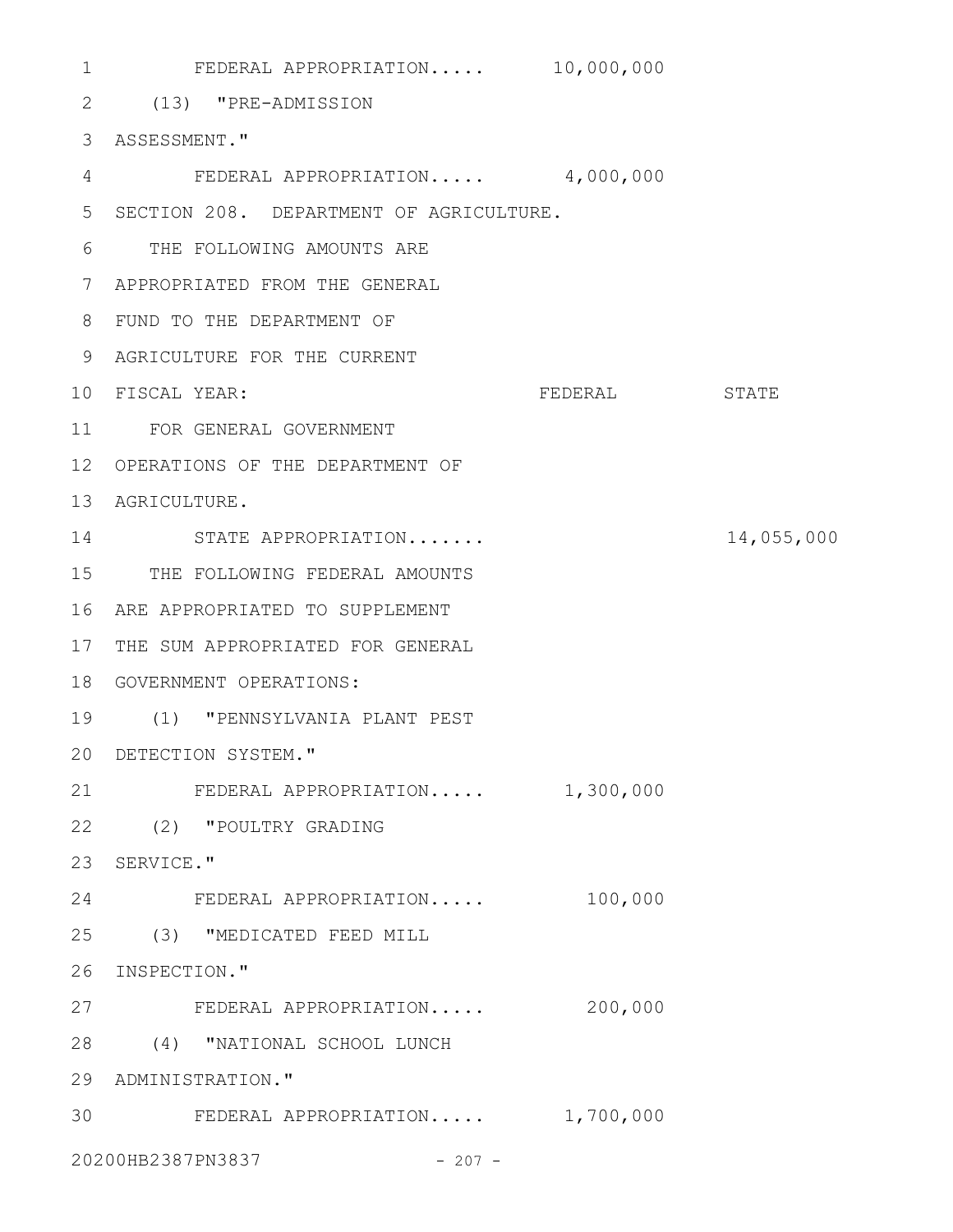(5) "EMERGENCY FOOD 1 2 ASSISTANCE." FEDERAL APPROPRIATION..... 11,500,000 3 IN ADDITION TO THE SPECIFIC 4 AMOUNTS APPROPRIATED IN THIS ACT, 5 ALL OTHER MONEY RECEIVED FROM THE 6 FEDERAL GOVERNMENT FOR EMERGENCY 7 FOOD ASSISTANCE ARE APPROPRIATED 8 9 TO SUCH PROGRAM. (6) (RESERVED). 10 (7) "PESTICIDE ENFORCEMENT, 11 12 CERTIFICATION, TRAINING AND 13 CONTROL PROGRAM." 14 FEDERAL APPROPRIATION..... 1,000,000 (8) "AGRICULTURAL RISK 15 16 PROTECTION." 17 FEDERAL APPROPRIATION..... 1,000,000

(9) "COMMODITY SUPPLEMENTAL 18

FOOD." 19

FEDERAL APPROPRIATION..... 3,500,000 20

21 IN ADDITION TO THE SPECIFIC

AMOUNTS APPROPRIATED IN THIS ACT, 22

23 ALL OTHER MONEY RECEIVED FROM THE

FEDERAL GOVERNMENT FOR COMMODITY 24

25 SUPPLEMENTAL FOOD ARE

APPROPRIATED TO SUCH PROGRAM. 26

(10) "ORGANIC COST 27

28 DISTRIBUTION."

FEDERAL APPROPRIATION..... 650,000 29

(11) "ANIMAL DISEASE 30

20200HB2387PN3837 - 208 -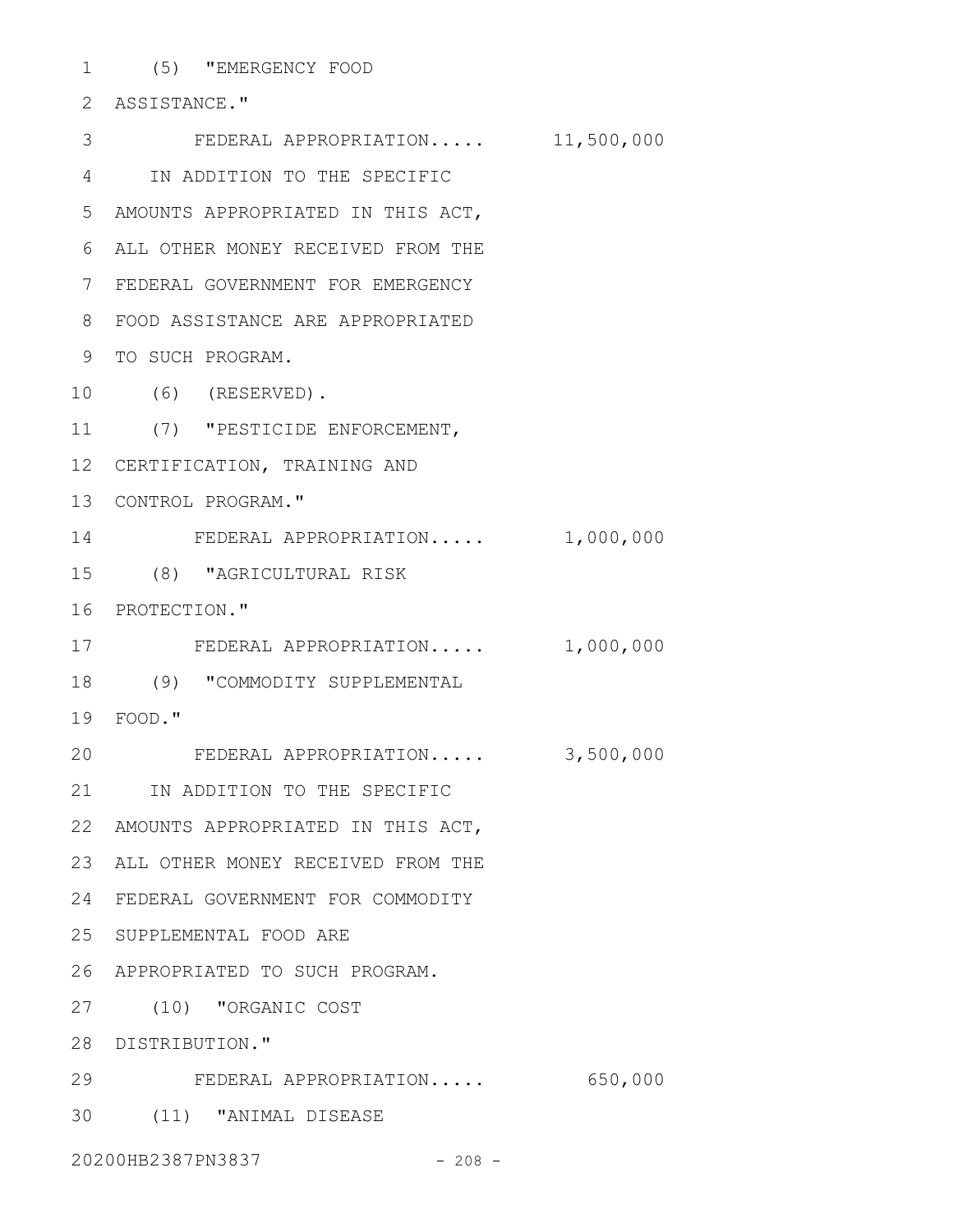| 1               | CONTROL."                        |           |
|-----------------|----------------------------------|-----------|
| 2               | FEDERAL APPROPRIATION            | 4,000,000 |
| 3               | (12) "FOOD ESTABLISHMENT         |           |
| 4               | INSPECTIONS."                    |           |
| 5               | FEDERAL APPROPRIATION            | 4,500,000 |
| 6               | (13) "INTEGRATED PEST            |           |
| $7\phantom{.0}$ | MANAGEMENT."                     |           |
| 8               | FEDERAL APPROPRIATION            | 250,000   |
| 9               | (14) "JOHNE'S DISEASE HERD       |           |
|                 | 10 PROJECT."                     |           |
| 11              | FEDERAL APPROPRIATION            | 2,000,000 |
|                 | 12 (15) "AVIAN INFLUENZA         |           |
|                 | 13 SURVEILLANCE."                |           |
| 14              | FEDERAL APPROPRIATION 25,000,000 |           |
| 15              | $(16)$ (RESERVED).               |           |
| 16              | $(17)$ (RESERVED).               |           |
| 17              | (18) "SCRAPIE DISEASE            |           |
|                 | 18 CONTROL."                     |           |
| 19              | FEDERAL APPROPRIATION            | 60,000    |
| 20              | (19)   "FOOT AND MOUTH DISEASE   |           |
|                 | 21 MONITORING."                  |           |
|                 | 22<br>FEDERAL APPROPRIATION      | 150,000   |
| 23              | $(20)$ (RESERVED).               |           |
| 24              | (21) "INNOVATIVE NUTRIENT AND    |           |
|                 | 25 SEDIMENT REDUCTION."          |           |
| 26              | FEDERAL APPROPRIATION            | 750,000   |
| 27              | (22) "ANIMAL IDENTIFICATION."    |           |
| 28              | FEDERAL APPROPRIATION            | 2,000,000 |
| 29              | (23) "SPECIALTY CROPS."          |           |
| 30              | FEDERAL APPROPRIATION            | 3,500,000 |
|                 |                                  |           |

20200HB2387PN3837 - 209 -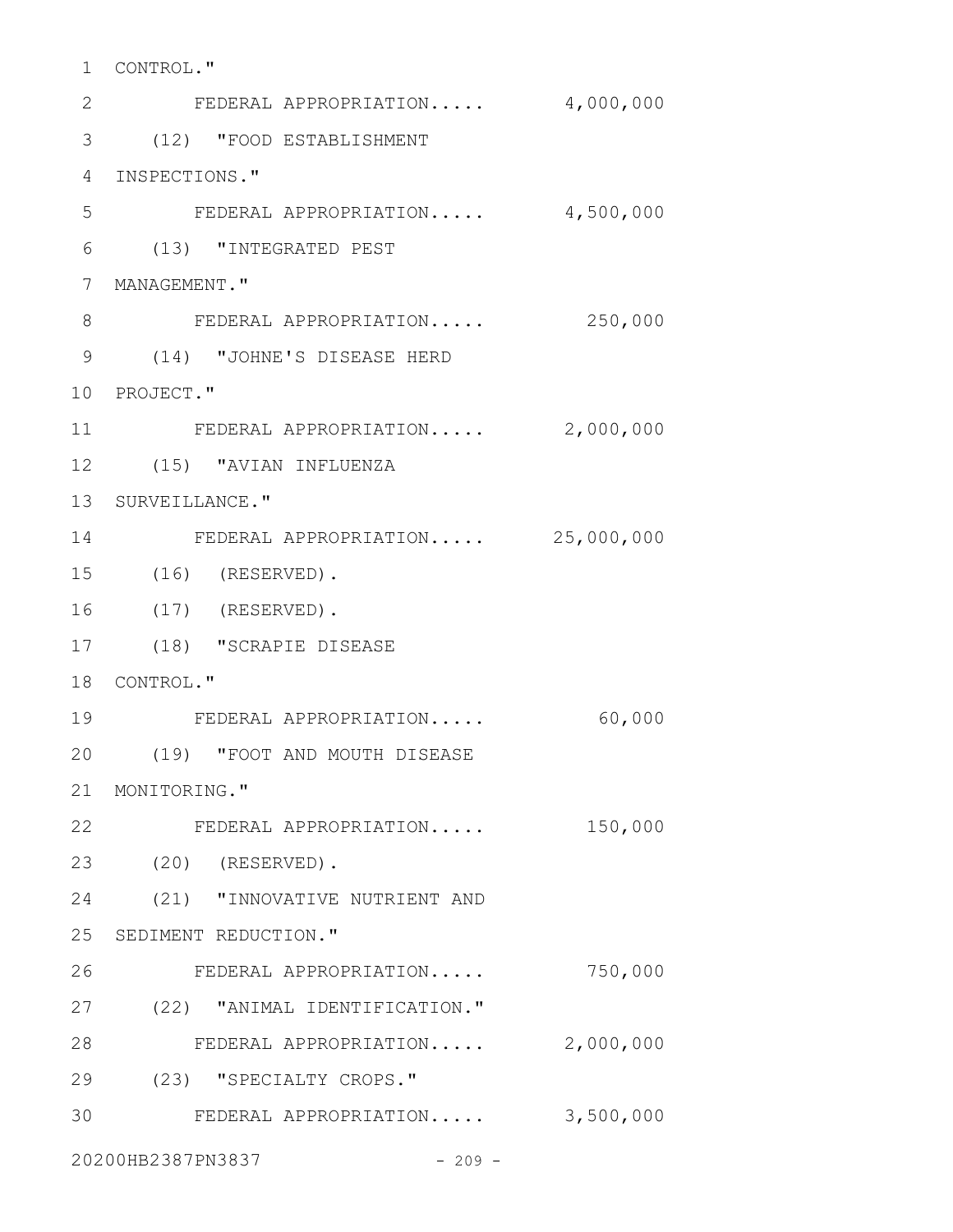(24) "EMERALD ASH BORER 1 2 **MITIGATION."** FEDERAL APPROPRIATION..... 800,000 3 (25) (RESERVED). 4 (26) "FARMLAND PROTECTION." FEDERAL APPROPRIATION..... 6,000,000 7 (27) "CROP INSURANCE." 8 FEDERAL APPROPRIATION..... 2,000,000 (28) "SPOTTED LANTERNFLY." 9 FEDERAL APPROPRIATION..... 12,000,000 (29) "ANIMAL FEED REGULATORY 11 12 PROGRAM." 13 FEDERAL APPROPRIATION..... 2,000,000 (30) "CONSERVATION 14 PARTNERSHIP FARMLAND 15 16 PRESERVATION." FEDERAL APPROPRIATION..... 6,500,000 17 FOR AGRICULTURAL PREPAREDNESS 18 19 AND RESPONSE. STATE APPROPRIATION....... 1,667,000 FOR AGRICULTURAL EXCELLENCE 21 22 PROGRAMS. STATE APPROPRIATION....... 1,167,000 23 FOR AGRICULTURAL BUSINESS AND 24 25 WORKFORCE INVESTMENT. STATE APPROPRIATION....... 1,875,000 FOR FARMERS MARKET FOOD 27 28 COUPONS. STATE APPROPRIATION....... 2,079,000 29 THE FOLLOWING FEDERAL AMOUNTS 305 6 10 20 26

20200HB2387PN3837 - 210 -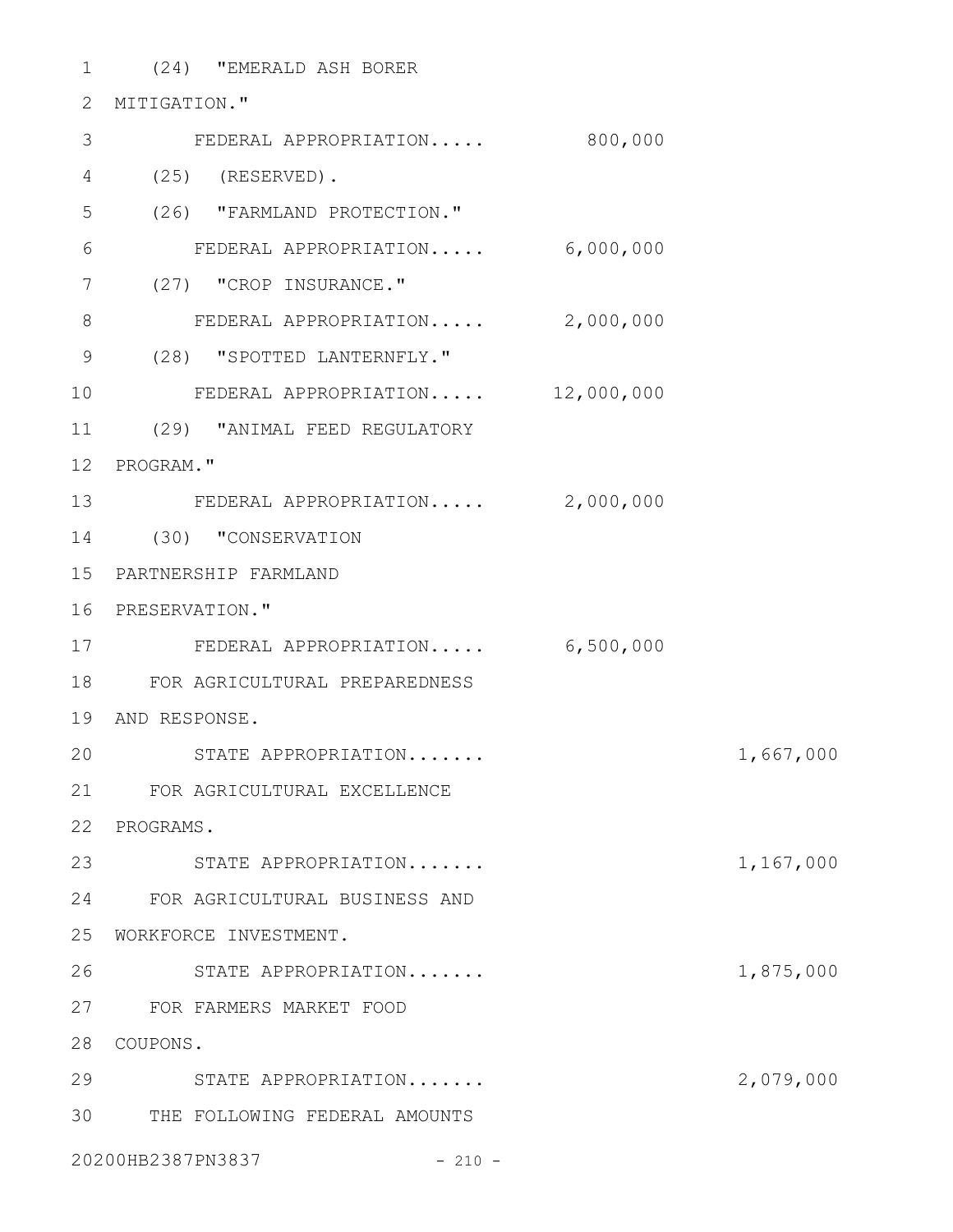| 1               | ARE APPROPRIATED TO SUPPLEMENT    |           |         |
|-----------------|-----------------------------------|-----------|---------|
| 2               | THE SUM APPROPRIATED FOR FARMERS  |           |         |
| 3               | MARKET FOOD COUPONS:              |           |         |
| 4               | (1) "FARMERS MARKET FOOD          |           |         |
| 5               | COUPONS."                         |           |         |
| 6               | FEDERAL APPROPRIATION             | 3,500,000 |         |
| 7               | (2) "SENIOR FARMERS MARKET        |           |         |
| 8               | NUTRITION."                       |           |         |
| 9               | FEDERAL APPROPRIATION 2,200,000   |           |         |
| 10              | IN ADDITION TO THE SPECIFIC       |           |         |
| 11              | AMOUNTS APPROPRIATED IN THIS ACT, |           |         |
| 12 <sup>°</sup> | ALL OTHER MONEY RECEIVED FROM THE |           |         |
| 13              | FEDERAL GOVERNMENT FOR FARMERS    |           |         |
| 14              | MARKET FOOD COUPONS AND SENIOR    |           |         |
| 15              | FARMERS MARKET NUTRITION ARE      |           |         |
| 16              | APPROPRIATED TO SUCH PROGRAM.     |           |         |
| 17              | FOR AGRICULTURAL RESEARCH.        |           |         |
| 18              | STATE APPROPRIATION               |           | 911,000 |
| 19              | FOR AGRICULTURAL PROMOTION,       |           |         |
|                 | 20 EDUCATION AND EXPORTS.         |           |         |
| 21              | STATE APPROPRIATION               |           | 230,000 |
| 22              | FOR HARDWOODS RESEARCH AND        |           |         |
| 23              | PROMOTION.                        |           |         |
| 24              | STATE APPROPRIATION               |           | 198,000 |
|                 | 25 FOR LIVESTOCK AND CONSUMER     |           |         |
| 26              | HEALTH PROTECTION.                |           |         |
| 27              | STATE APPROPRIATION               |           | 417,000 |
| 28              | FOR ANIMAL HEALTH AND             |           |         |
| 29              | DIAGNOSTIC COMMISSION.            |           |         |
| 30              | STATE APPROPRIATION               |           | 833,000 |
|                 | 20200HB2387PN3837<br>$-211 -$     |           |         |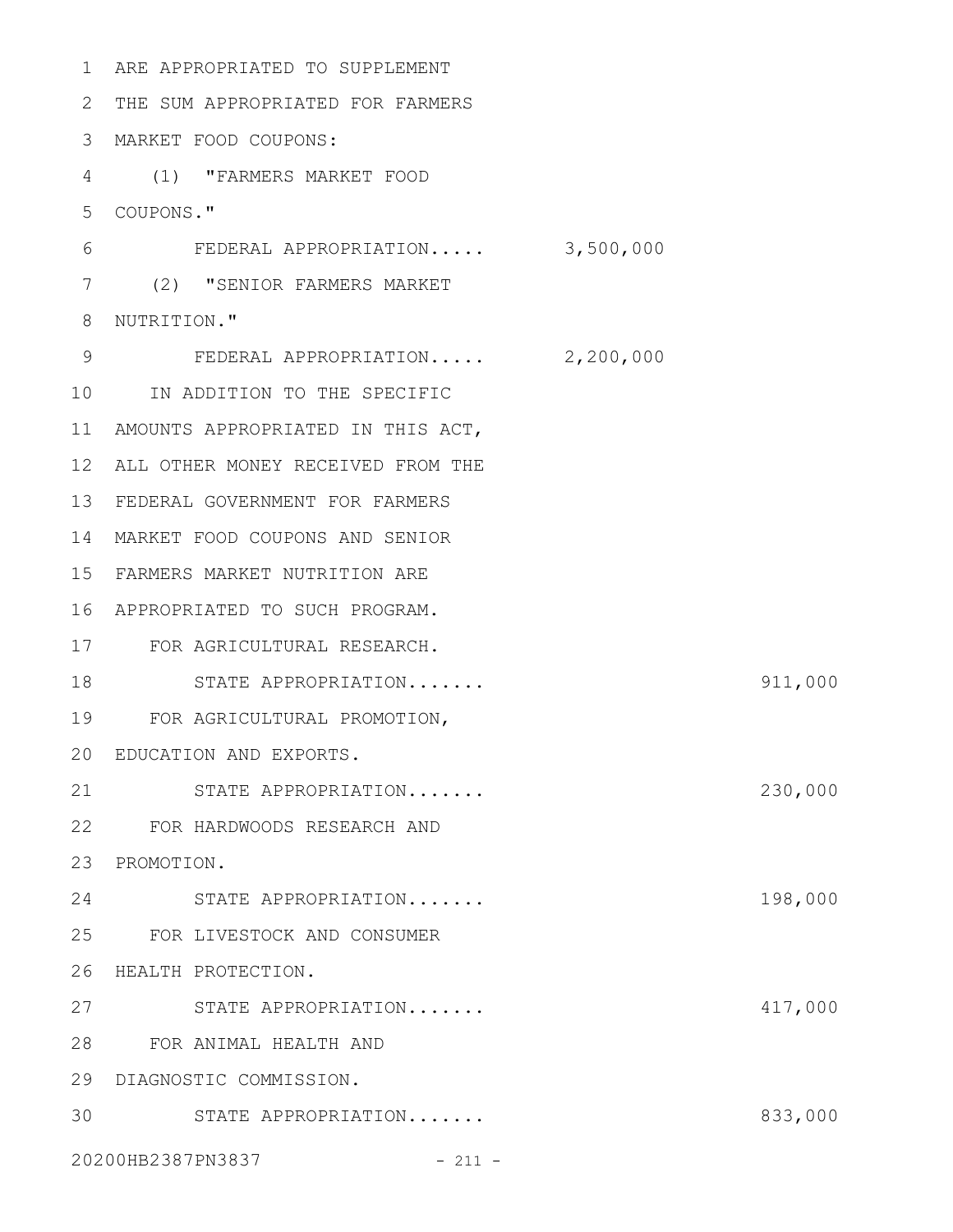FOR DEVELOPMENT AND OPERATION 1 2 OF AN OPEN LIVESTOCK SHOW, 3 INCLUDING CATTLE, SWINE, SHEEP 4 AND HORSES. STATE APPROPRIATION....... 90,000 FOR PLANNING AND STAGING OF AN 7 OPEN DAIRY SHOW. STATE APPROPRIATION....... 90,000 FOR YOUTH SHOWS. 9 STATE APPROPRIATION....... 2000 70,000 11 FOR GRANTS TO COUNTIES FOR THE PURCHASE OF FOOD TO BE PROVIDED 12 13 TO NEEDY PERSONS IN THIS COMMONWEALTH. THIS AMOUNT 14 15 INCLUDES UP TO \$1,500,000 FOR THE PENNSYLVANIA AGRICULTURAL SURPLUS 16 17 SYSTEM PROGRAM, UP TO \$1,000,000 18 FOR THE EMERGENCY FOOD ASSISTANCE DEVELOPMENT PROGRAM AND UP TO 19 \$500,000 FOR THE COST OF 20 DISTRIBUTING TEFAP COMMODITIES TO 21 22 COUNTIES. STATE APPROPRIATION....... 19,688,000 23 THE FOLLOWING FEDERAL AMOUNTS 24 25 ARE APPROPRIATED FOR PRODUCT 26 PROMOTION AND MARKETING: 27 (1) "MARKET IMPROVEMENT." FEDERAL APPROPRIATION..... 250,000 28 FOR FOOD MARKETING AND 29 30 RESEARCH. 5 6 8 10

20200HB2387PN3837 - 212 -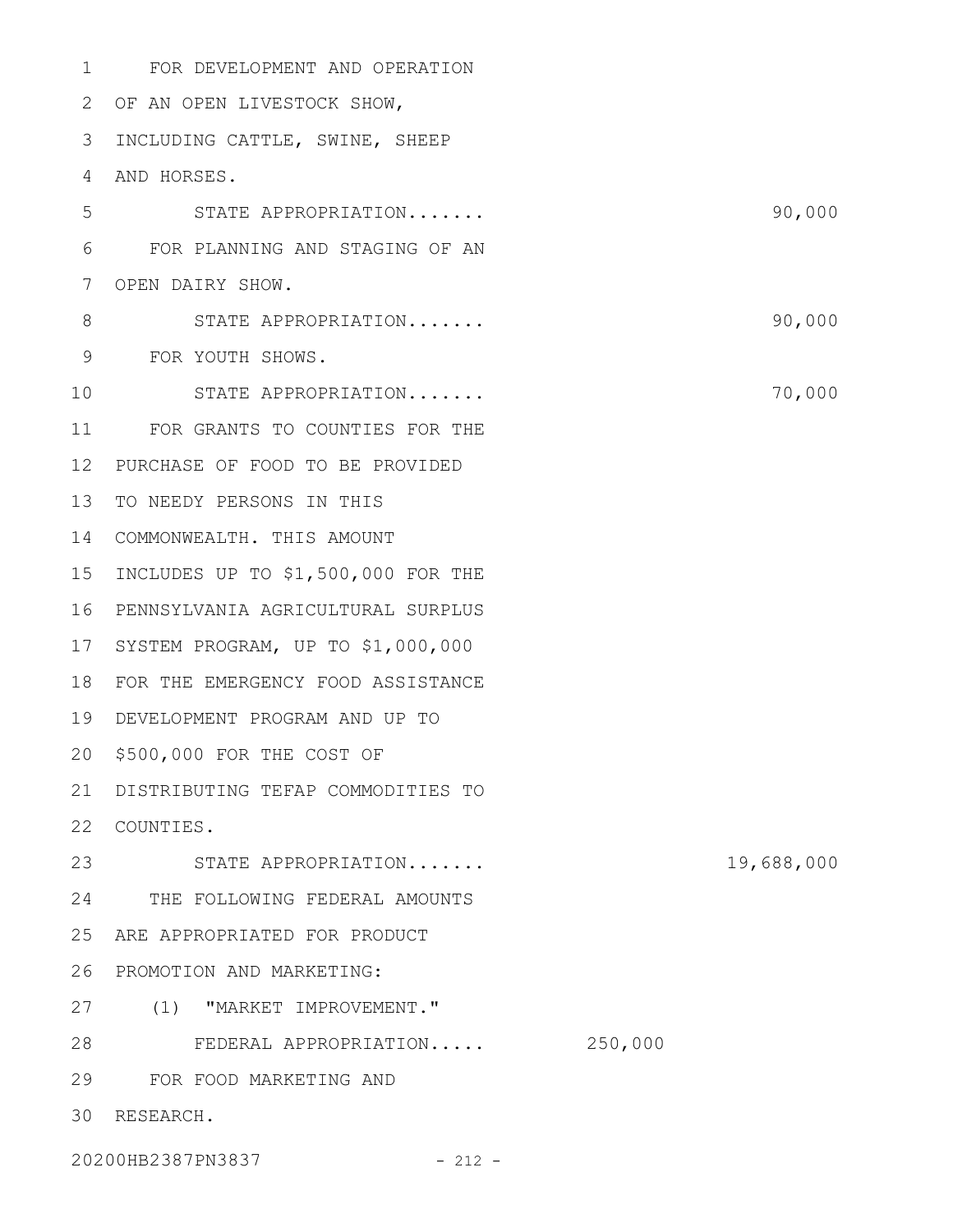STATE APPROPRIATION....... 206,000 FOR TRANSFER FROM THE GENERAL FUND TO THE NUTRIENT MANAGEMENT FUND. STATE APPROPRIATION....... 2,583,000 FOR TRANSFER FROM THE GENERAL FUND TO THE CONSERVATION DISTRICT FUND. 9 STATE APPROPRIATION....... 362,000 FOR TRANSFER FROM THE GENERAL 11 FUND TO THE AGRICULTURAL COLLEGE 12 LAND SCRIP FUND RESTRICTED 13 ACCOUNT. STATE APPROPRIATION....... 54,960,000 FOR TRANSFER FROM THE GENERAL FUND TO THE PENNSYLVANIA PREFERRED TRADEMARK LICENSING FUND. STATE APPROPRIATION....... 1,335,000 20 SECTION 209. DEPARTMENT OF COMMUNITY AND ECONOMIC DEVELOPMENT. 21 THE FOLLOWING AMOUNTS ARE APPROPRIATED FROM THE GENERAL FUND TO THE DEPARTMENT OF 24 COMMUNITY AND ECONOMIC DEVELOPMENT FOR THE CURRENT FEDERAL STATE FOR GENERAL GOVERNMENT OPERATIONS OF THE DEPARTMENT OF 29 COMMUNITY AND ECONOMIC DEVELOPMENT. 26 FISCAL YEAR:

20200HB2387PN3837 - 213 -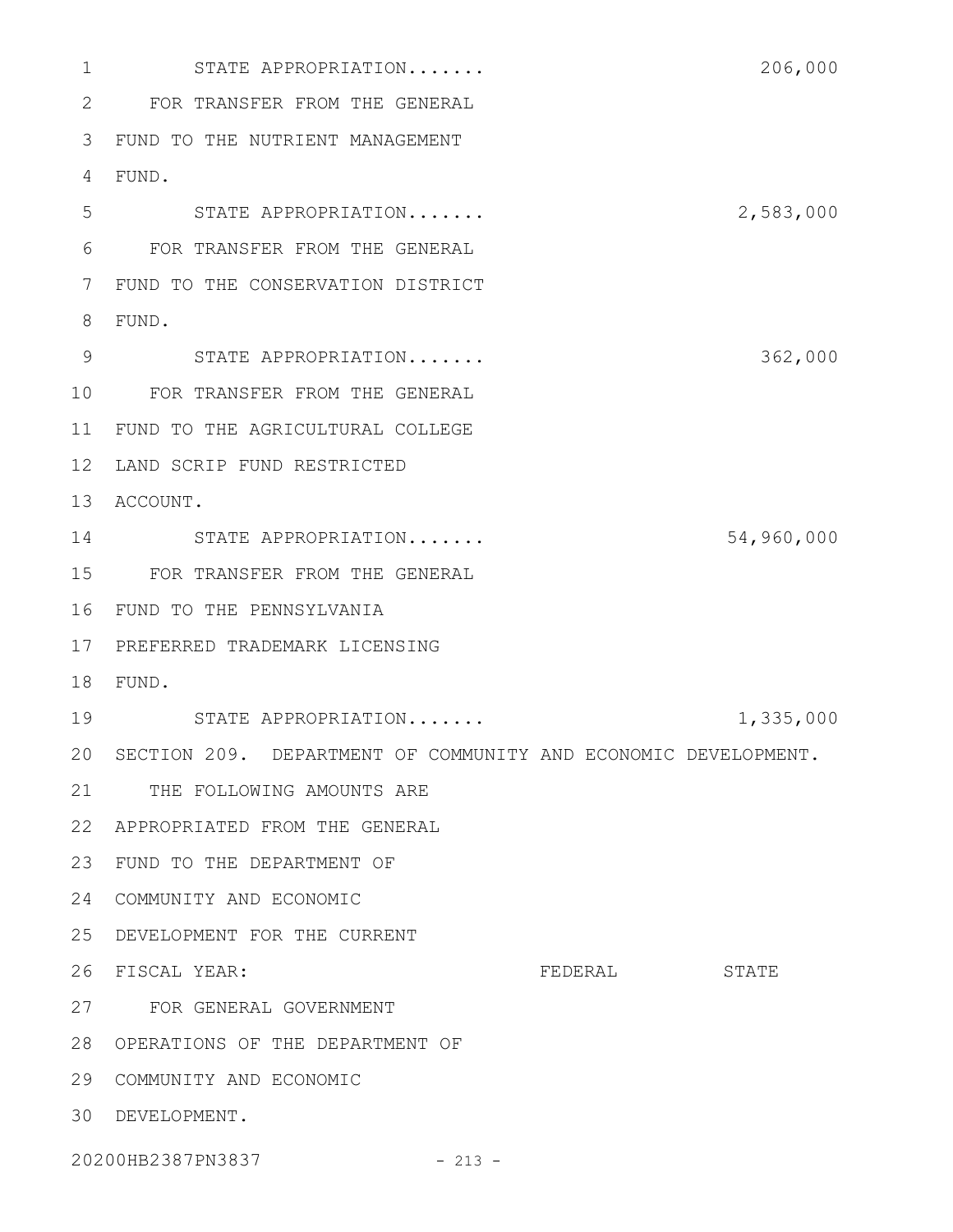| 1  | STATE APPROPRIATION               |           |
|----|-----------------------------------|-----------|
| 2  | THE FOLLOWING FEDERAL AMOUNTS     |           |
| 3  | ARE APPROPRIATED TO SUPPLEMENT    |           |
| 4  | THE SUM APPROPRIATED FOR GENERAL  |           |
| 5  | GOVERNMENT OPERATIONS:            |           |
| 6  | (1) "ARC - STATE TECHNICAL        |           |
| 7  | ASSISTANCE."                      |           |
| 8  | FEDERAL APPROPRIATION             | 1,000,000 |
| 9  | (2) "DOE WEATHERIZATION -         |           |
| 10 | ADMINISTRATION."                  |           |
| 11 | FEDERAL APPROPRIATION             | 6,000,000 |
| 12 | $(3)$ (RESERVED).                 |           |
| 13 | (4) "SCDBG - ADMINISTRATION."     |           |
| 14 | FEDERAL APPROPRIATION             | 4,000,000 |
| 15 | (4.1) "SCDBG - NEIGHBORHOOD       |           |
| 16 | STABILIZATION - ADMINISTRATION."  |           |
| 17 | FEDERAL APPROPRIATION             | 800,000   |
| 18 | $(4.2)$ "SCDBG - DISASTER         |           |
|    | 19 RECOVERY ADMINISTRATION."      |           |
| 20 | FEDERAL APPROPRIATION             | 1,500,000 |
| 21 | (5) "CSBG - ADMINISTRATION."      |           |
| 22 | FEDERAL APPROPRIATION $1,607,000$ |           |
| 23 | $(6)$ "LIHEABG -                  |           |
|    | 24 ADMINISTRATION."               |           |
| 25 | FEDERAL APPROPRIATION             | 1,500,000 |
| 26 | $(7)$ (RESERVED).                 |           |
| 27 | $(8)$ (RESERVED).                 |           |
| 28 | $(9)$ (RESERVED).                 |           |
| 29 | (10) "EMG SOLUTIONS               |           |
|    | 30 ADMINISTRATION."               |           |
|    | 20200HB2387PN3837<br>$-214 -$     |           |

8,129,000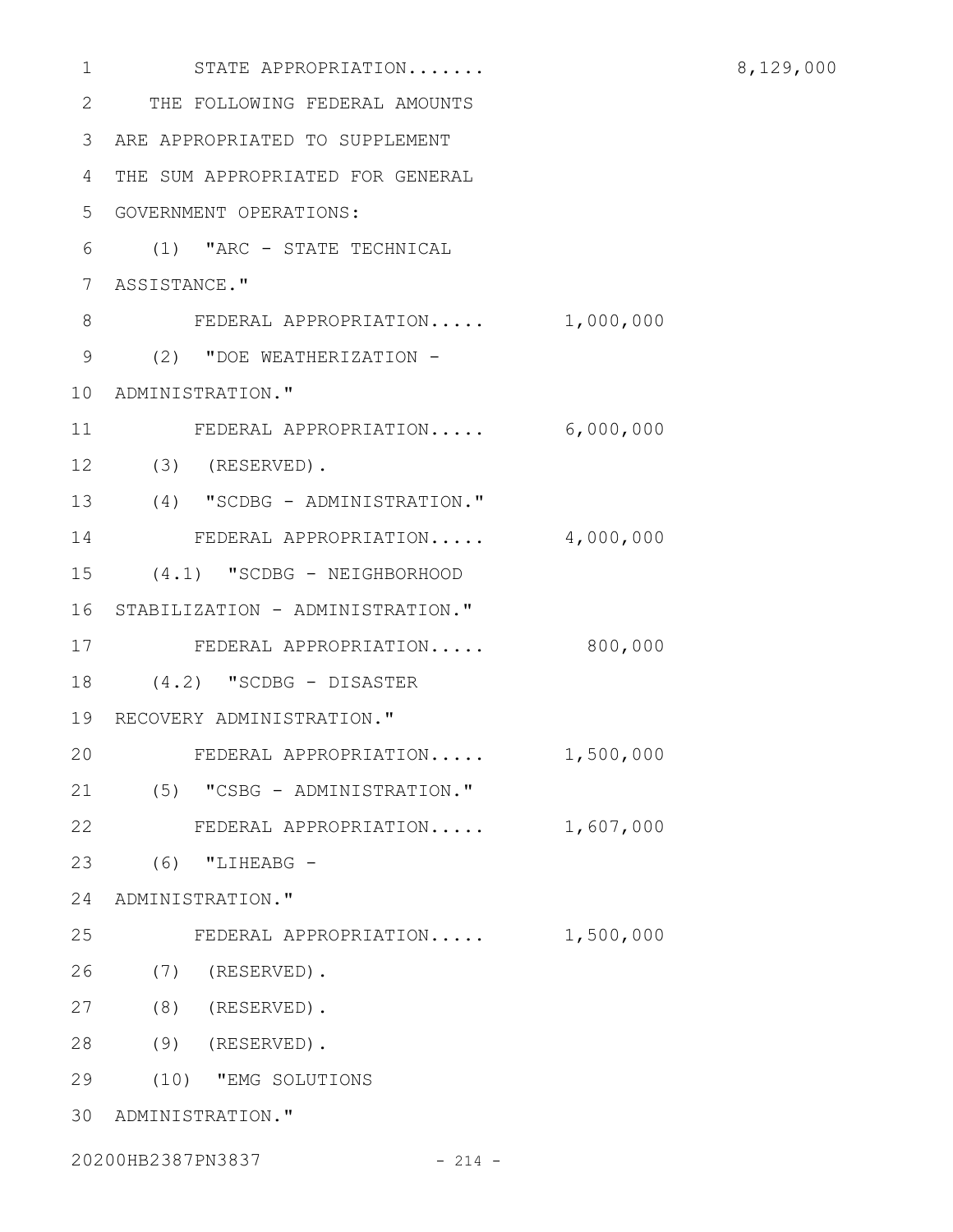FEDERAL APPROPRIATION..... 1,000,000 (11) "FEDERAL GRANT 2 3 INITIATIVES." FEDERAL APPROPRIATION..... 4,000,000 FOR THE CENTER FOR LOCAL 5 GOVERNMENT SERVICES. 6 STATE APPROPRIATION....... 1,786,000 THE FOLLOWING FEDERAL AMOUNTS 8 ARE APPROPRIATED TO SUPPLEMENT 9 10 THE SUM APPROPRIATED FOR THE CENTER FOR LOCAL GOVERNMENT 11 12 SERVICES: (1) "ECONOMIC ADJUSTMENT 13 14 ASSISTANCE." FEDERAL APPROPRIATION..... 5,000,000 FOR THE OFFICE OF OPEN 16 17 RECORDS. 18 STATE APPROPRIATION....... 1,398,000 FOR THE OFFICE OF 19 20 INTERNATIONAL BUSINESS DEVELOPMENT. 21 22 STATE APPROPRIATION....... 2,446,000 23 THE FOLLOWING FEDERAL AMOUNTS ARE APPROPRIATED TO SUPPLEMENT 24 25 THE SUM APPROPRIATED FOR THE 26 OFFICE OF INTERNATIONAL BUSINESS DEVELOPMENT: 27 (1) "SBA STATE TRADE AND 28 EXPORT PROMOTION (STEP)." 29 30 FEDERAL APPROPRIATION..... 1,500,000 20200HB2387PN3837 - 215 -1 4 7 15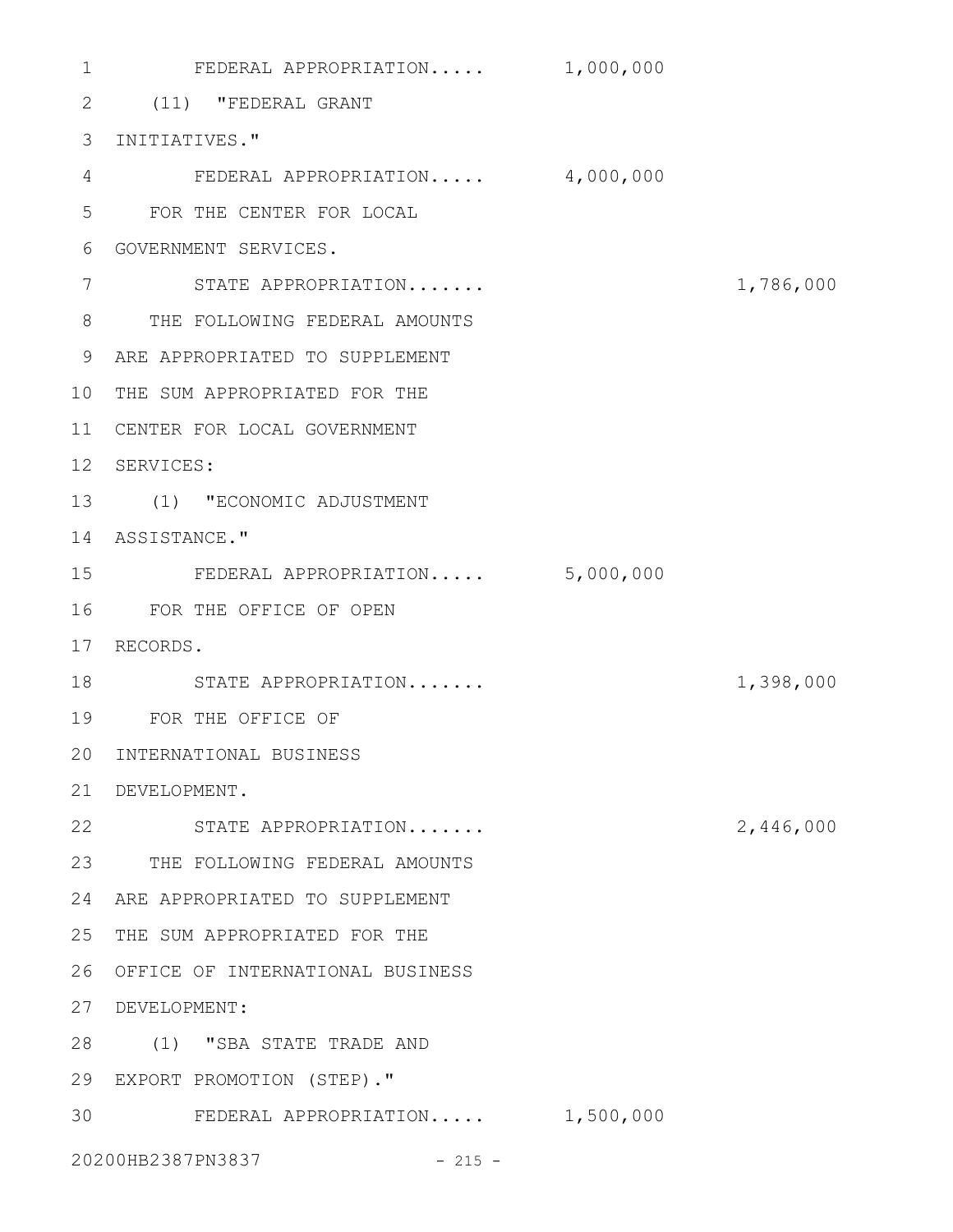FOR THE PURPOSE OF MARKETING TO ATTRACT TOURISTS TO THIS COMMONWEALTH. STATE APPROPRIATION....... 7,225,000 FOR THE PURPOSE OF MARKETING TO ATTRACT BUSINESS TO THIS COMMONWEALTH. STATE APPROPRIATION....... 845,000 FOR THE PREVENTION OF MILITARY BASE REALIGNMENT AND CLOSURE. STATE APPROPRIATION....... 234,000 FOR INTERGOVERNMENTAL 13 COOPERATION AUTHORITY - THIRD CLASS CITIES. STATE APPROPRIATION....... 42,000 FOR TRANSFER FROM THE GENERAL 17 FUND TO THE MUNICIPALITIES FINANCIAL RECOVERY REVOLVING AID FUND. STATE APPROPRIATION....... 1,875,000 FOR TRANSFER FROM THE GENERAL FUND TO THE BEN FRANKLIN 23 TECHNOLOGY DEVELOPMENT AUTHORITY FUND. NOT LESS THAN 80% OF THIS AMOUNT SHALL BE PROVIDED TO THE 26 BEN FRANKLIN TECHNOLOGY PARTNERS. STATE APPROPRIATION....... 6,042,000 FOR PENNSYLVANIA FIRST. STATE APPROPRIATION....... 13,333,000 FOR MUNICIPAL ASSISTANCE 

20200HB2387PN3837 - 216 -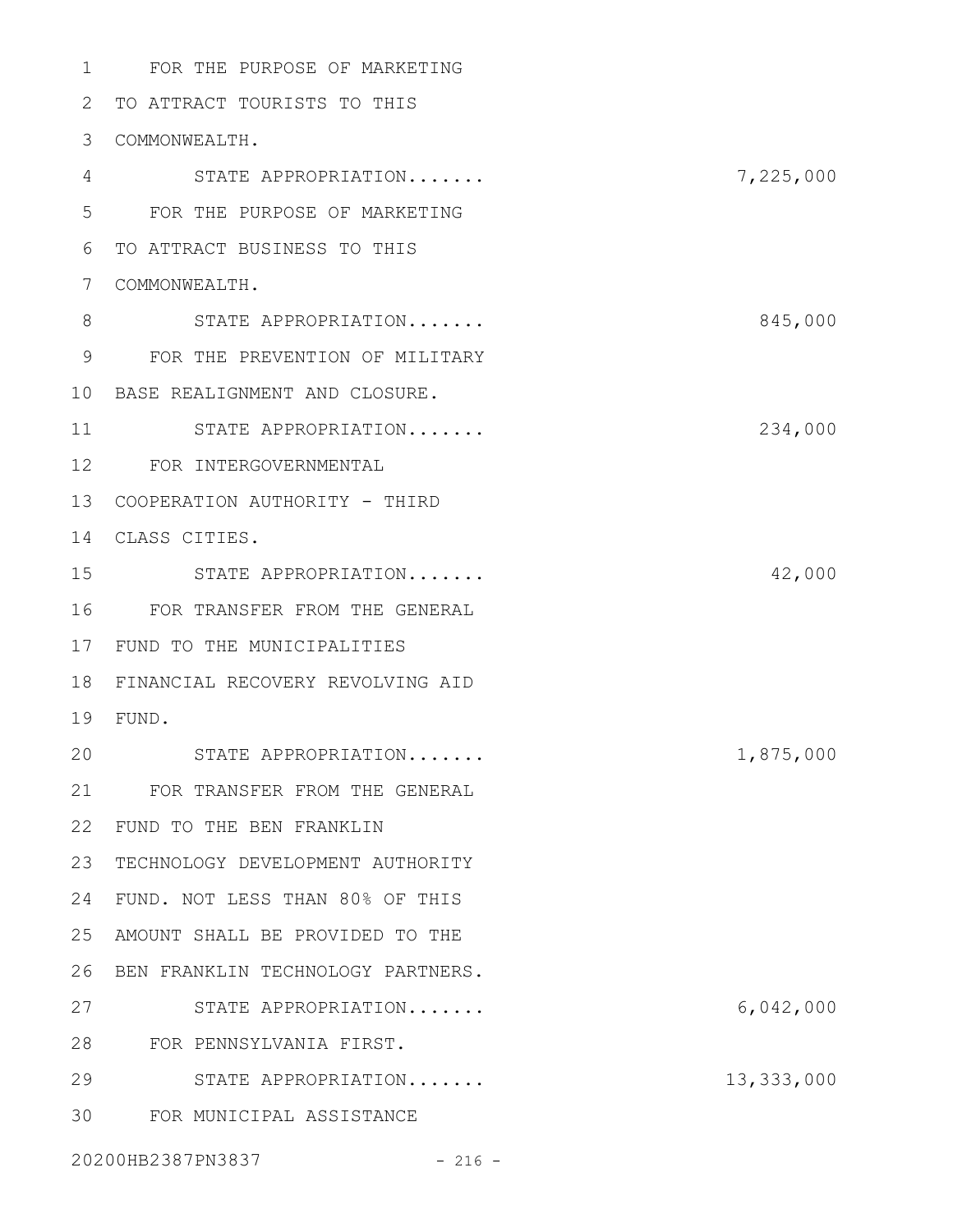PROGRAM. 1

2 STATE APPROPRIATION....... 228,000 THE FOLLOWING FEDERAL AMOUNTS 3 ARE APPROPRIATED FOR FLOODPLAIN 4 MANAGEMENT: 5 (1) "FEMA - TECHNICAL 6 ASSISTANCE." 7 FEDERAL APPROPRIATION..... 450,000 FOR THE KEYSTONE COMMUNITIES 9 10 PROGRAM. STATE APPROPRIATION....... 8,781,000 12 THE FOLLOWING FEDERAL AMOUNTS 13 ARE APPROPRIATED TO SUPPLEMENT 14 THE SUM APPROPRIATED FOR KEYSTONE COMMUNITIES: 15 (1) "DOE WEATHERIZATION." 16 FEDERAL APPROPRIATION..... 26,000,000 17 (2) "SCDBG - HUD SPECIAL 18 19 PROJECTS." FEDERAL APPROPRIATION..... 2,000,000 (3) "COC PLANNING GRANT." 21 22 FEDERAL APPROPRIATION..... 2,000,000 (4) "LIHEABG - WEATHERIZATION 23 24 PROGRAM." IN ADDITION TO THE 25 SPECIFIC AMOUNTS APPROPRIATED IN 26 THIS ACT, ALL OTHER MONEY 27 RECEIVED FROM THE FEDERAL GOVERNMENT FOR THE WEATHERIZATION 28 29 PORTION OF THE LIHEAP PROGRAM, EITHER THROUGH AN INCREASE IN THE 3020200HB2387PN3837 - 217 - 8 11 20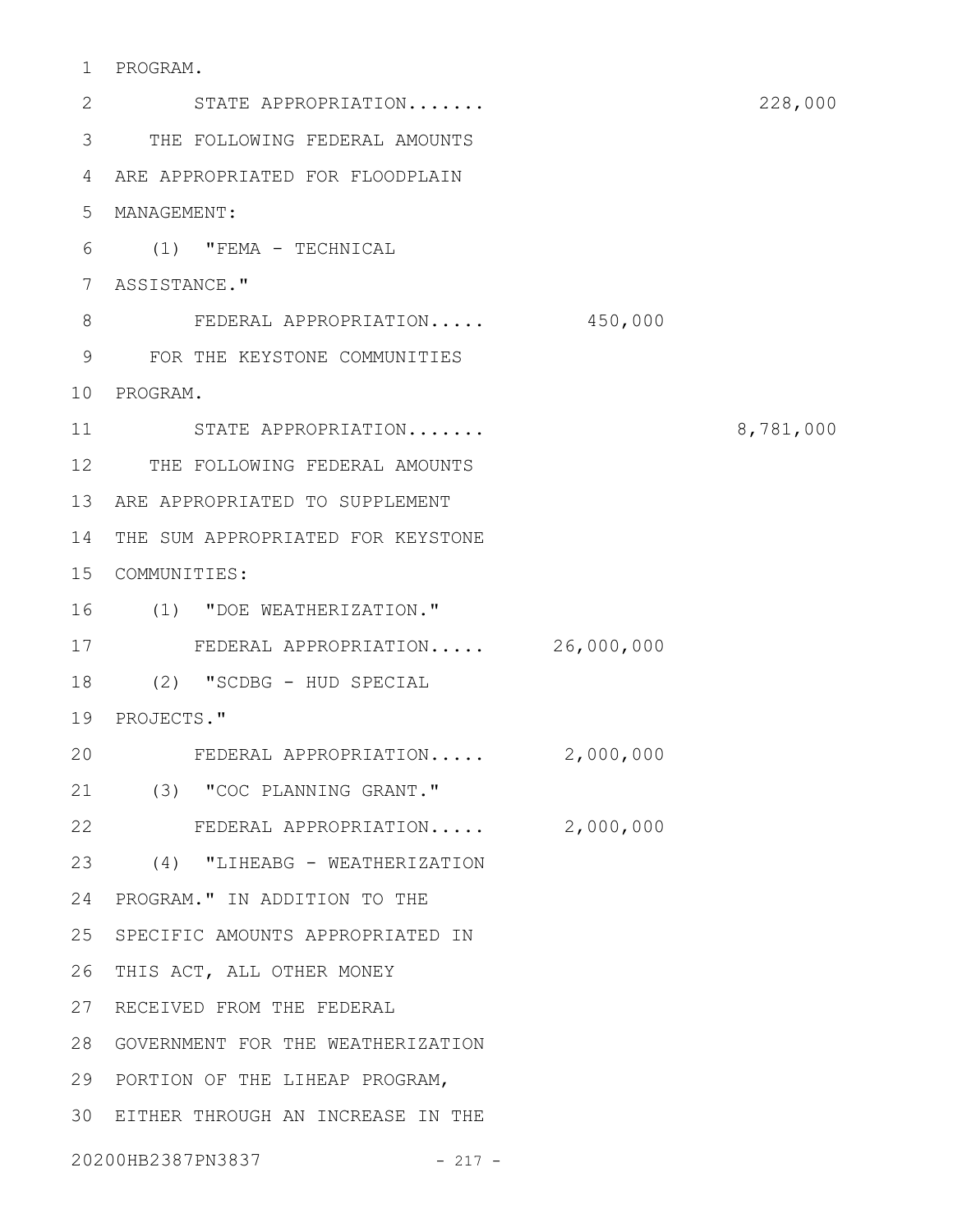| $\mathbf 1$ | REGULAR PROGRAM OR PURSUANT TO A |           |           |
|-------------|----------------------------------|-----------|-----------|
| 2           | PRESIDENTIAL RELEASE OF          |           |           |
| 3           | CONTINGENCY FUNDS, ARE           |           |           |
| 4           | APPROPRIATED TO THIS PROGRAM.    |           |           |
| 5           | FEDERAL APPROPRIATION 48,000,000 |           |           |
| 6           | $(5)$ "SCDBG - DISASTER          |           |           |
| 7           | RECOVERY GRANT."                 |           |           |
| $8\,$       | FEDERAL APPROPRIATION 56,000,000 |           |           |
| 9           | (6) "SCDBG - NEIGHBORHOOD        |           |           |
| 10          | STABILIZATION PROGRAM."          |           |           |
| 11          | FEDERAL APPROPRIATION            | 5,000,000 |           |
| 12          | (7) "EMG SOLUTIONS PROGRAM."     |           |           |
| 13          | FEDERAL APPROPRIATION 12,000,000 |           |           |
| 14          | $(8)$ "CSBG - PROGRAM."          |           |           |
| 15          | FEDERAL APPROPRIATION 50,000,000 |           |           |
| 16          | (9) "EDA POWER GRANT."           |           |           |
| 17          | FEDERAL APPROPRIATION            | 3,000,000 |           |
| 18          | (10) "SCDBG PROGRAM."            |           |           |
| 19          | FEDERAL APPROPRIATION            | 6,000,000 |           |
| 20          | (11) "ARC CONSTRUCTION - RSBA    |           |           |
| 21          | PROGRAM."                        |           |           |
| 22          | FEDERAL APPROPRIATION            | 6,000,000 |           |
| 23          | FOR STATE FACILITY CLOSURE       |           |           |
| 24          | TRANSITION PROGRAM.              |           |           |
| 25          | STATE APPROPRIATION              |           | 2,084,000 |
| 26          | FOR PARTNERSHIPS FOR REGIONAL    |           |           |
| 27          | ECONOMIC PERFORMANCE.            |           |           |
| 28          | STATE APPROPRIATION              |           | 4,117,000 |
| 29          | FOR MANUFACTURING PA.            |           |           |
| 30          | STATE APPROPRIATION              |           | 5,000,000 |
|             | 20200HB2387PN3837<br>$-218 -$    |           |           |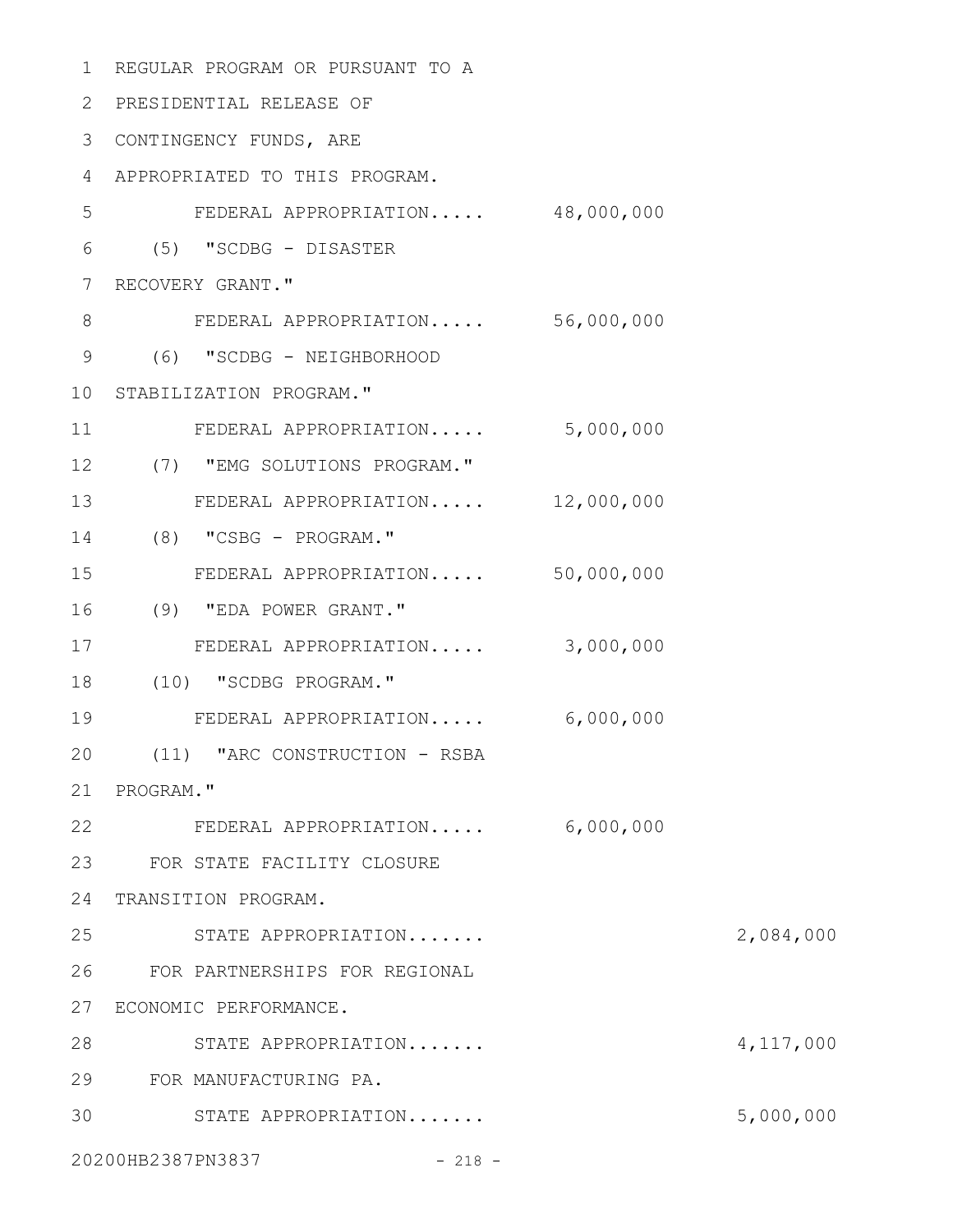| $\mathbf 1$ | FOR STRATEGIC MANAGEMENT      |           |
|-------------|-------------------------------|-----------|
| 2           | PLANNING PROGRAM.             |           |
| 3           | STATE APPROPRIATION           | 986,000   |
| 4           | FOR TOURISM PROMOTION RELATED |           |
| 5           | TO ACCREDITED ZOOS.           |           |
| 6           | STATE APPROPRIATION           | 333,000   |
| 7           | FOR THE PENNSYLVANIA          |           |
| 8           | INFRASTRUCTURE TECHNOLOGY     |           |
| 9           | ASSISTANCE PROGRAM.           |           |
| 10          | STATE APPROPRIATION           | 833,000   |
| 11          | FOR SUPER COMPUTER CENTER     |           |
| 12          | PROJECTS.                     |           |
| 13          | STATE APPROPRIATION           | 208,000   |
| 14          | FOR POWDERED METALS.          |           |
| 15          | STATE APPROPRIATION           | 42,000    |
| 16          | FOR A RURAL LEADERSHIP        |           |
| 17          | TRAINING PROGRAM.             |           |
| 18          | STATE APPROPRIATION           | 42,000    |
| 19          | FOR GRANTS TO ISSUING         |           |
|             | 20 AUTHORITIES UNDER THE      |           |
| 21          | INFRASTRUCTURE AND FACILITIES |           |
| 22          | IMPROVEMENT PROGRAM.          |           |
| 23          | STATE APPROPRIATION           | 4,167,000 |
| 24          | FOR PUBLIC TELEVISION         |           |
| 25          | TECHNOLOGY.                   |           |
| 26          | STATE APPROPRIATION           | 313,000   |
| 27          | FOR FOOD ACCESS INITIATIVE.   |           |
| 28          | STATE APPROPRIATION           | 417,000   |
| 29          | FOR LOCAL MUNICIPAL RELIEF.   |           |
| 30          | STATE APPROPRIATION           | 5,924,000 |
|             |                               |           |

20200HB2387PN3837 - 219 -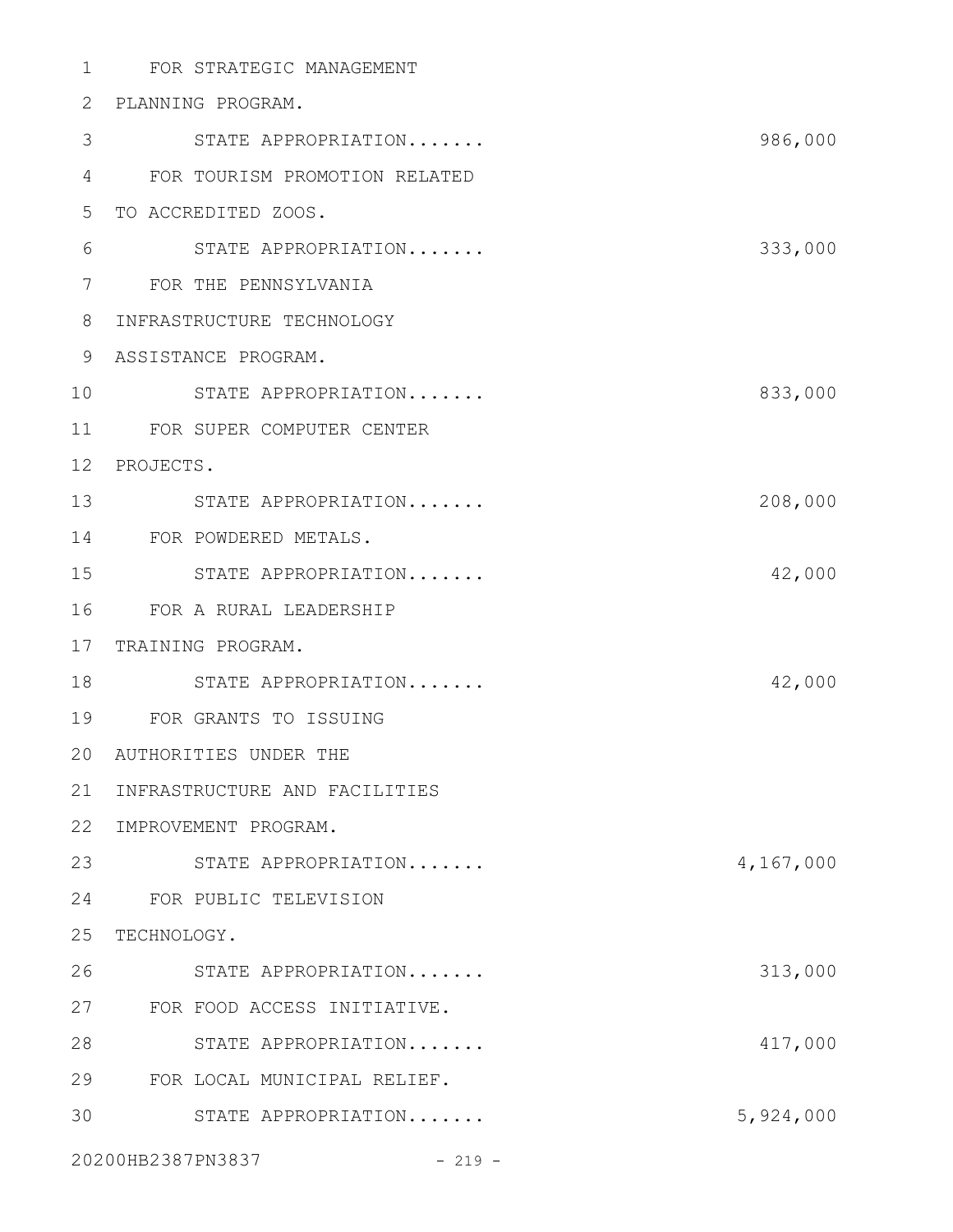- 1 SECTION 210. (RESERVED). 2 SECTION 211. DEPARTMENT OF CONSERVATION AND NATURAL RESOURCES. THE FOLLOWING AMOUNTS ARE 3 APPROPRIATED FROM THE GENERAL 4 FUND TO THE DEPARTMENT OF 5 CONSERVATION AND NATURAL 6 RESOURCES FOR THE CURRENT FISCAL 7 FEDERAL STATE FOR GENERAL GOVERNMENT 9 10 OPERATIONS OF THE DEPARTMENT OF 11 CONSERVATION AND NATURAL 12 RESOURCES. STATE APPROPRIATION....... 11,060,000 13 14 THE FOLLOWING FEDERAL AMOUNTS ARE APPROPRIATED TO SUPPLEMENT 15 16 THE SUM APPROPRIATED FOR GENERAL 17 GOVERNMENT OPERATIONS: (1) "TOPOGRAPHIC AND GEOLOGIC 18 19 SURVEY GRANTS." FEDERAL APPROPRIATION..... 500,000 (2) "UNITED STATES ENDOWMENT 21 22 - HEALTHY WATERSHED." 23 FEDERAL APPROPRIATION..... 200,000 (3) (RESERVED). 24 (4) "LAND AND WATER 25 26 CONSERVATION FUND." IN ADDITION 27 TO THE AMOUNT UNDER THIS PARAGRAPH, ANY CONTINGENCY FUNDS 28 MADE AVAILABLE TO THE 29 8 YEAR: 20
- COMMONWEALTH UNDER THE FEDERAL 30

20200HB2387PN3837 - 220 -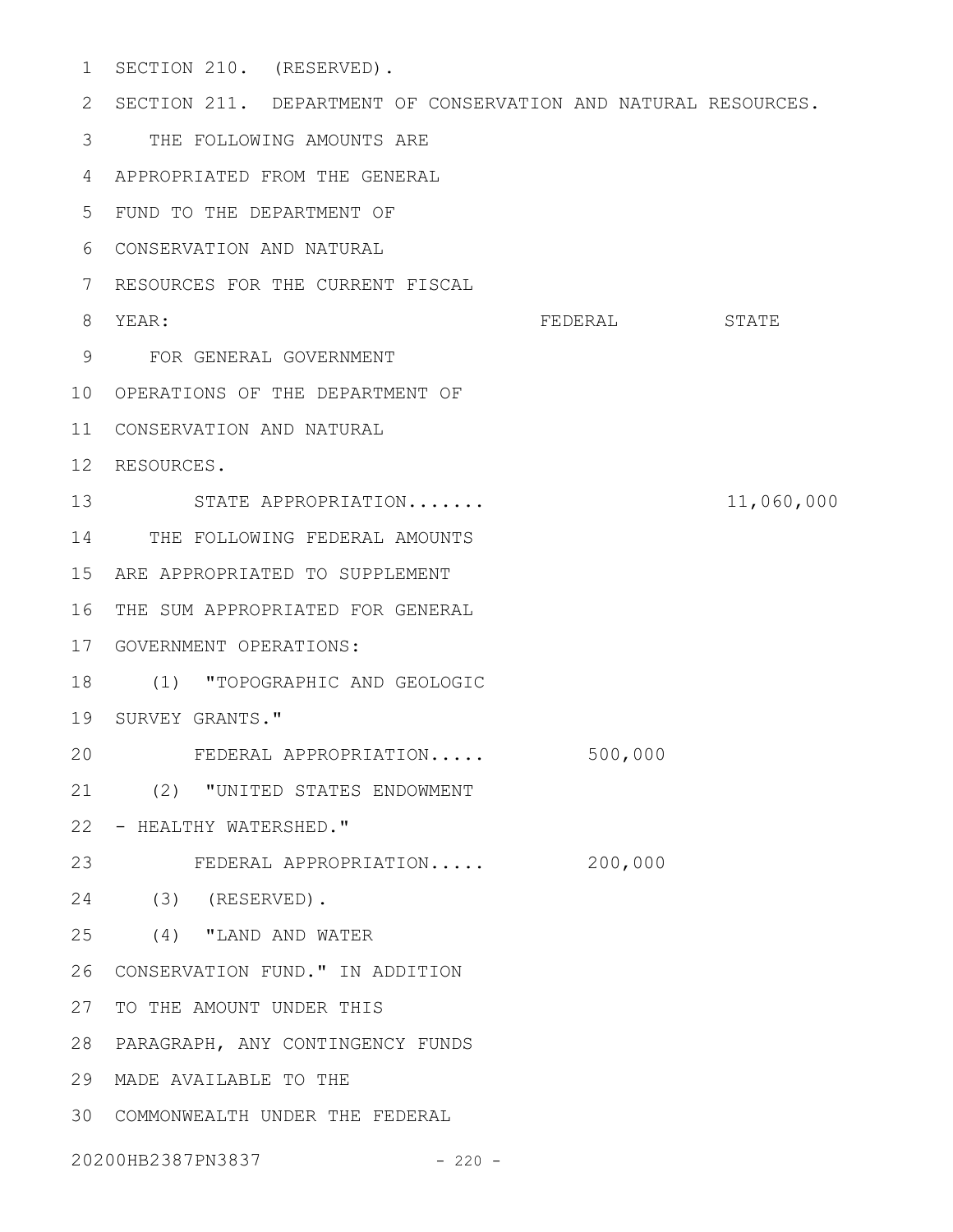1 LAND AND WATER CONSERVATION FUND ACT ARE APPROPRIATED. FEDERAL APPROPRIATION..... 14,000,000 (5) (RESERVED). (6) "HIGHLANDS CONSERVATION PROGRAM." FEDERAL APPROPRIATION..... 7,500,000 (7) "CHESAPEAKE BAY GATEWAY 9 NETWORK." FEDERAL APPROPRIATION..... 600,000 (8) "COOPERATIVE ENDANGERED 12 SPECIES." 13 FEDERAL APPROPRIATION..... 40,000 (9) "REGIONAL CONSERVATION PARTNERSHIP PROGRAM." FEDERAL APPROPRIATION..... 1,500,000 FOR STATE PARKS OPERATIONS. 18 STATE APPROPRIATION....... 27,276,000 THE FOLLOWING FEDERAL AMOUNTS ARE APPROPRIATED TO SUPPLEMENT 21 THE SUM APPROPRIATED FOR STATE PARKS: (1) "PORT SECURITY GRANT 24 PROGRAM." FEDERAL APPROPRIATION..... 1,200,000 FOR STATE FORESTS OPERATIONS 27 AND FOREST PEST MANAGEMENT. STATE APPROPRIATION....... 14,927,000 THE FOLLOWING FEDERAL AMOUNTS ARE APPROPRIATED TO SUPPLEMENT 20200HB2387PN3837 - 221 -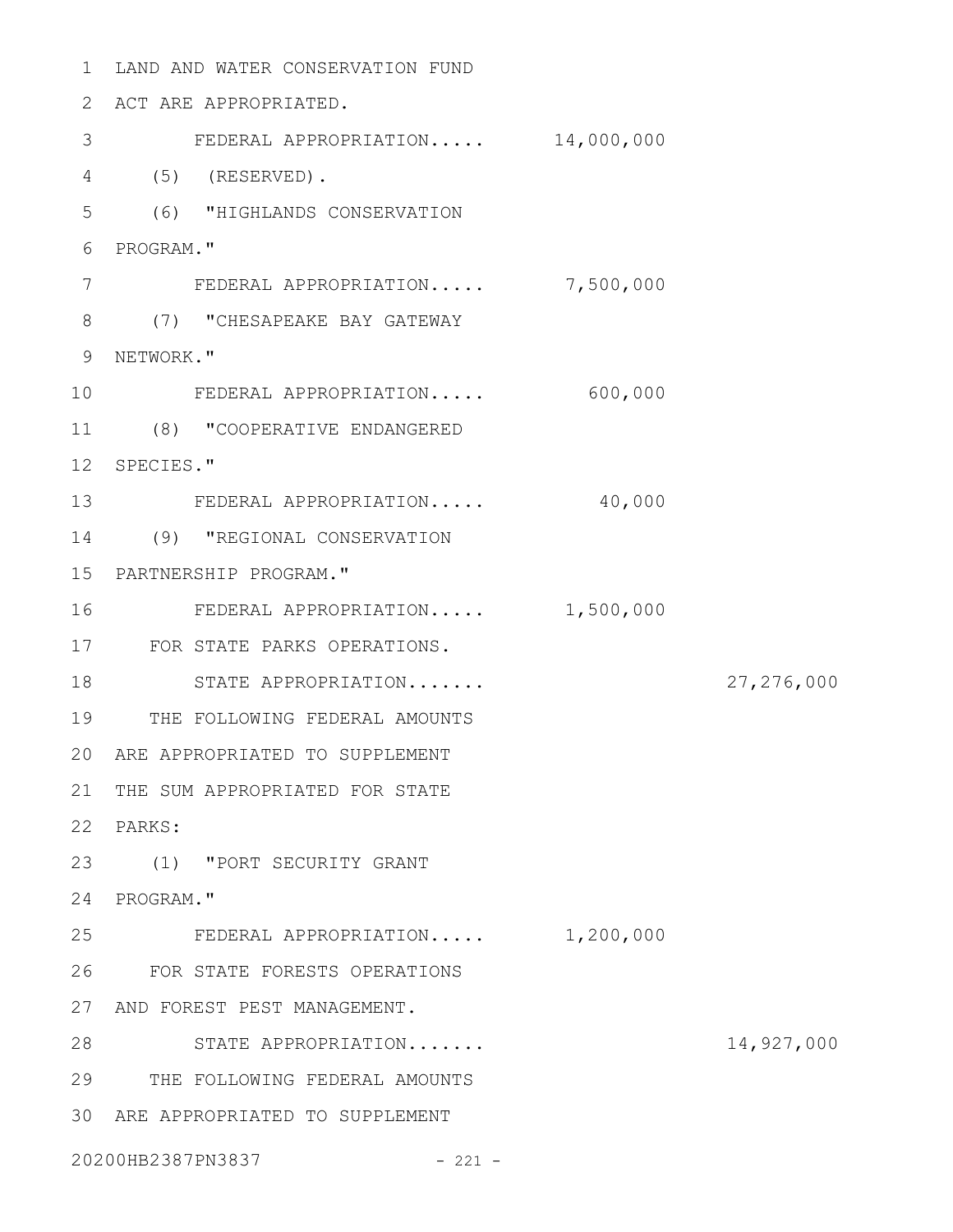1 THE SUM APPROPRIATED FOR STATE FORESTS: 2 (1) "FOREST FIRE PROTECTION 3 4 AND CONTROL." FEDERAL APPROPRIATION..... 2,500,000 (2) "FORESTRY INCENTIVES AND 6 AGRICULTURAL CONSERVATION." 7 FEDERAL APPROPRIATION..... 50,000 (3) "FOREST MANAGEMENT AND 9 10 PROCESSING." FEDERAL APPROPRIATION..... 4,000,000 (4) "AID TO VOLUNTEER FIRE 12 13 COMPANIES." 14 FEDERAL APPROPRIATION..... 1,100,000 (5) "WETLAND PROTECTION 15 FUND." 16 FEDERAL APPROPRIATION..... 300,000 17 (6) "FOREST INSECT AND 18 19 DISEASE CONTROL." FEDERAL APPROPRIATION..... 4,000,000 (7) "NATURAL RESOURCE 21 22 CONSERVATION SERVICE." 23 FEDERAL APPROPRIATION..... 200,000 (8) "NATIONAL FISH AND 24 25 WILDLIFE FOUNDATION." FEDERAL APPROPRIATION..... 700,000 (9) "EPA CHESAPEAKE BAY 27 GRANT." 28 29 FEDERAL APPROPRIATION..... 1,500,000 (10) "USDA GOOD NEIGHBOR 3020200HB2387PN3837 - 222 -5 8 11 20 26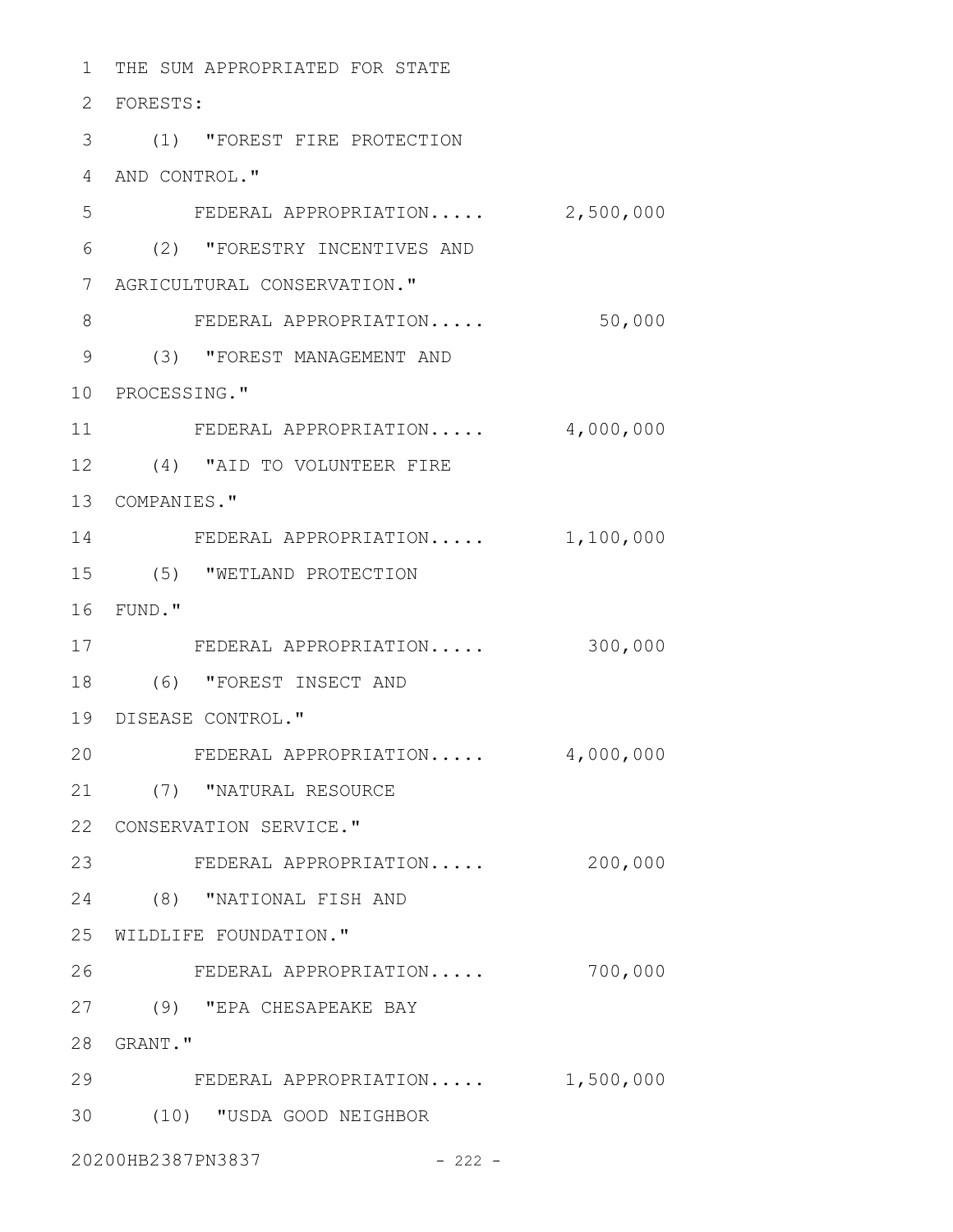# 1 AGREEMENT."

| 2  | FEDERAL APPROPRIATION             | 500,000   |         |
|----|-----------------------------------|-----------|---------|
| 3  | FOR HERITAGE AND OTHER PARKS.     |           |         |
| 4  | STATE APPROPRIATION               | 1,365,000 |         |
| 5  | FOR PARKS AND FORESTS             |           |         |
| 6  | INFRASTRUCTURE PROJECTS.          |           |         |
| 7  | STATE APPROPRIATION               |           | 375,000 |
| 8  | FOR PAYMENT OF ANNUAL FIXED       |           |         |
| 9  | CHARGES IN LIEU OF TAXES TO       |           |         |
| 10 | COUNTIES AND TOWNSHIPS ON LAND    |           |         |
| 11 | ACQUIRED FOR WATER CONSERVATION   |           |         |
| 12 | AND FLOOD CONTROL.                |           |         |
| 13 | STATE APPROPRIATION               |           | 70,000  |
| 14 | FOR PAYMENT OF ANNUAL FIXED       |           |         |
| 15 | CHARGES IN LIEU OF TAXES TO       |           |         |
| 16 | POLITICAL SUBDIVISIONS FOR SCHOOL |           |         |
| 17 | DISTRICTS ON LANDS ACQUIRED BY    |           |         |
| 18 | THE COMMONWEALTH FOR PROJECT 70.  |           |         |
| 19 | STATE APPROPRIATION               |           | 88,000  |
| 20 | FOR PAYMENT OF ANNUAL FIXED       |           |         |
|    | 21 CHARGES IN LIEU OF TAXES TO    |           |         |
| 22 | COUNTIES, SCHOOL DISTRICTS AND    |           |         |
| 23 | TOWNSHIPS ON FOREST LANDS.        |           |         |
| 24 | STATE APPROPRIATION               | 7,812,000 |         |
| 25 | FOR PAYMENT OF ANNUAL FIXED       |           |         |
| 26 | CHARGES IN LIEU OF TAXES TO       |           |         |
| 27 | COUNTIES, SCHOOL DISTRICTS AND    |           |         |
| 28 | LOCAL MUNICIPALITIES ON STATE     |           |         |
| 29 | PARK LANDS.                       |           |         |
| 30 | STATE APPROPRIATION               |           | 430,000 |
|    | 20200HB2387PN3837<br>$-223 -$     |           |         |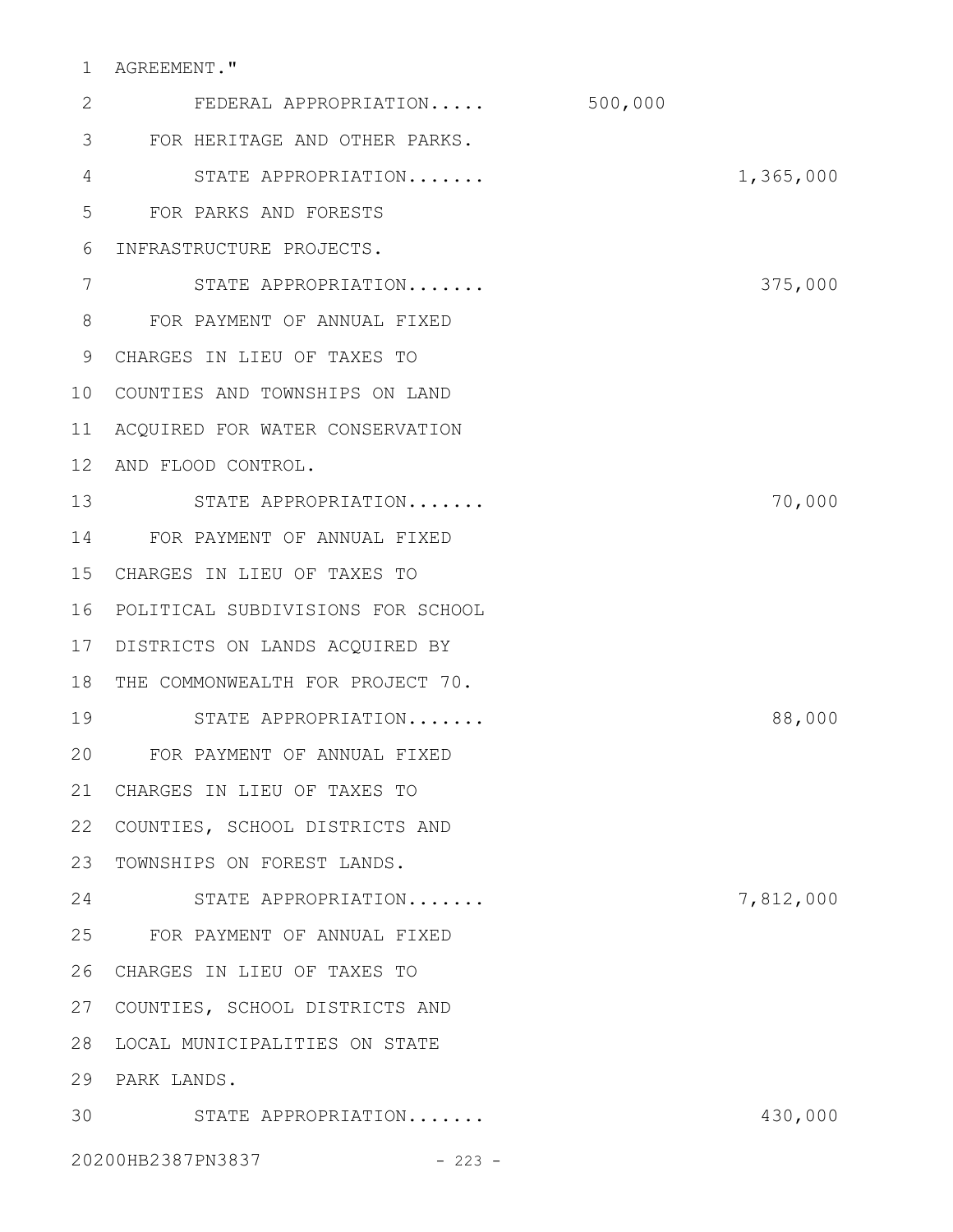| $\mathbf{1}$ | SECTION 212. DEPARTMENT OF CRIMINAL JUSTICE. |               |             |
|--------------|----------------------------------------------|---------------|-------------|
| 2            | THE FOLLOWING AMOUNTS ARE                    |               |             |
| 3            | APPROPRIATED FROM THE GENERAL                |               |             |
| 4            | FUND TO THE DEPARTMENT OF                    |               |             |
| 5            | CRIMINAL JUSTICE FOR THE CURRENT             |               |             |
| 6            | FISCAL YEAR:                                 | FEDERAL STATE |             |
| 7            | FOR GENERAL GOVERNMENT                       |               |             |
| 8            | OPERATIONS OF THE DEPARTMENT OF              |               |             |
| 9            | CRIMINAL JUSTICE.                            |               |             |
| 10           | STATE APPROPRIATION                          |               | 18,655,000  |
| 11           | FOR MEDICAL CARE.                            |               |             |
| 12           | STATE APPROPRIATION                          |               | 128,629,000 |
| 13           | FOR CORRECTIONAL EDUCATION AND               |               |             |
| 14           | TRAINING.                                    |               |             |
| 15           | STATE APPROPRIATION                          |               | 17,750,000  |
| 16           | THE FOLLOWING FEDERAL AMOUNTS                |               |             |
| 17           | ARE APPROPRIATED TO SUPPLEMENT               |               |             |
| 18           | THE SUM APPROPRIATED FOR                     |               |             |
| 19           | CORRECTIONAL EDUCATION AND                   |               |             |
|              | 20 TRAINING:                                 |               |             |
|              | 21 (1) "CORRECTIONAL EDUCATION."             |               |             |
| 22           | FEDERAL APPROPRIATION                        | 850,000       |             |
| 23           | FOR THE STATE CORRECTIONAL                   |               |             |
| 24           | INSTITUTIONS.                                |               |             |
| 25           | STATE APPROPRIATION                          |               | 873,256,000 |
|              | 26 THE FOLLOWING FEDERAL AMOUNTS             |               |             |
| 27           | ARE APPROPRIATED TO SUPPLEMENT               |               |             |
| 28           | THE SUM APPROPRIATED FOR THE                 |               |             |
| 29           | STATE CORRECTIONAL INSTITUTIONS:             |               |             |
| 30           | (1) "REIMBURSEMENT FOR                       |               |             |
|              | 20200HB2387PN3837 - 224 -                    |               |             |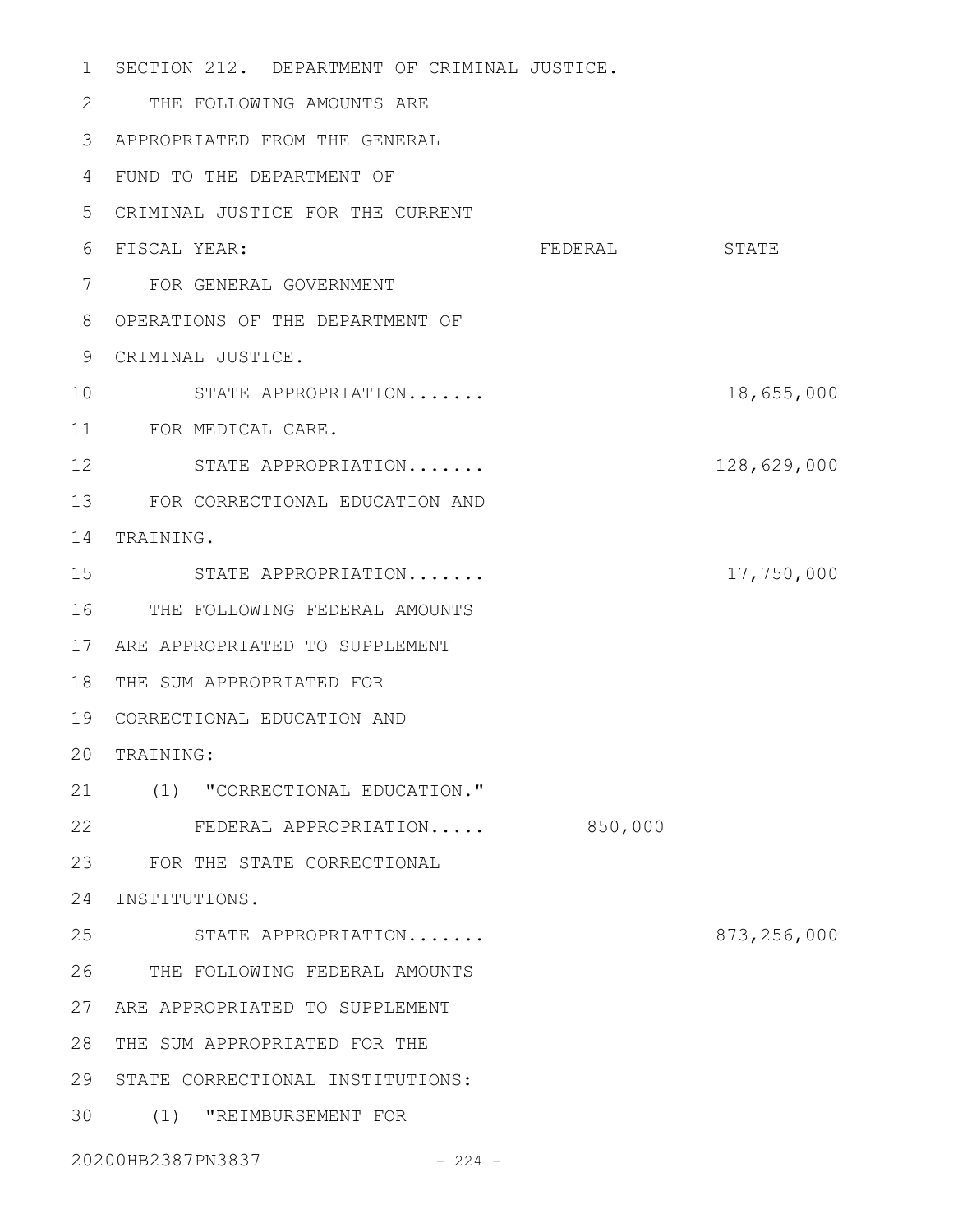| $\mathbf 1$  | INCARCERATED ALIENS."                                 |         |            |
|--------------|-------------------------------------------------------|---------|------------|
| $\mathbf{2}$ | FEDERAL APPROPRIATION 4,992,000                       |         |            |
| 3            | (2) "CRIMINAL JUSTICE AND                             |         |            |
| 4            | MENTAL HEALTH COLLABORATION."                         |         |            |
| 5            | FEDERAL APPROPRIATION                                 | 41,000  |            |
| 6            | (3) "NALOXONE REENTRY                                 |         |            |
| 7            | TRACKING PROGRAM."                                    |         |            |
| 8            | FEDERAL APPROPRIATION                                 | 947,000 |            |
| 9            | FOR STATE FIELD SUPERVISION.                          |         |            |
| 10           | STATE APPROPRIATION                                   |         | 58,584,000 |
| 11           | THE FOLLOWING FEDERAL AMOUNTS                         |         |            |
| 12           | ARE APPROPRIATED TO SUPPLEMENT                        |         |            |
| 13           | THE SUM APPROPRIATED FOR THE                          |         |            |
| 14           | STATE FIELD SUPERVISION:                              |         |            |
| 15           | (1) "SWIFT, CERTAIN AND                               |         |            |
| 16           | FAIR."                                                |         |            |
| 17           | FEDERAL APPROPRIATION                                 | 488,000 |            |
| 18           | (2) "SMART SUPERVISION."                              |         |            |
| 19           | FEDERAL APPROPRIATION                                 | 720,000 |            |
| 20           | FOR PENNSYLVANIA PAROLE BOARD.                        |         |            |
| 21           | STATE APPROPRIATION                                   |         | 5,043,000  |
| 22           | FOR THE STATE SEXUAL OFFENDERS                        |         |            |
| 23           | ASSESSMENT BOARD.                                     |         |            |
| 24           | STATE APPROPRIATION                                   |         | 2,788,000  |
| 25           | SECTION 213. (RESERVED).                              |         |            |
| 26           | SECTION 214. DEPARTMENT OF DRUG AND ALCOHOL PROGRAMS. |         |            |
| 27           | THE FOLLOWING AMOUNTS ARE                             |         |            |
| 28           | APPROPRIATED FROM THE GENERAL                         |         |            |
| 29           | FUND TO THE DEPARTMENT OF DRUG                        |         |            |
| 30           | AND ALCOHOL PROGRAMS FOR THE                          |         |            |
|              | 20200HB2387PN3837<br>$-225 -$                         |         |            |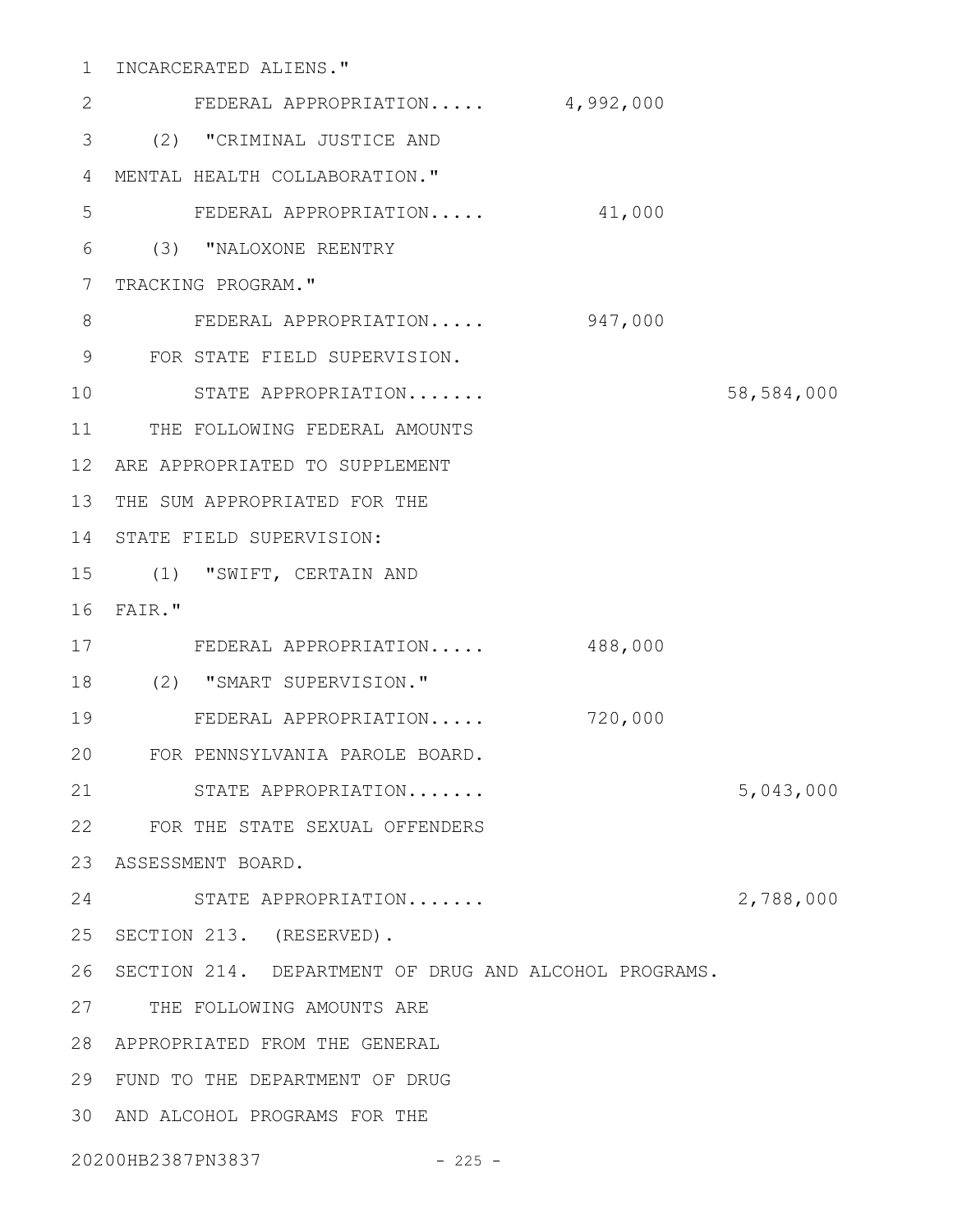|                 | 1 CURRENT FISCAL YEAR:           | FEDERAL STATE |            |
|-----------------|----------------------------------|---------------|------------|
| 2               | FOR GENERAL GOVERNMENT           |               |            |
| 3               | OPERATIONS OF THE DEPARTMENT OF  |               |            |
| 4               | DRUG AND ALCOHOL PROGRAMS.       |               |            |
| 5               | STATE APPROPRIATION              |               | 1,107,000  |
| 6               | THE FOLLOWING FEDERAL AMOUNTS    |               |            |
| 7               | ARE APPROPRIATED TO SUPPLEMENT   |               |            |
| 8               | THE SUM APPROPRIATED FOR GENERAL |               |            |
| 9               | GOVERNMENT OPERATIONS:           |               |            |
| 10              | (1) "SABG - ADMINISTRATION       |               |            |
| 11              | AND OPERATION."                  |               |            |
| 12 <sup>°</sup> | FEDERAL APPROPRIATION 9,657,000  |               |            |
| 13              | (2) "SUBSTANCE ABUSE SPECIAL     |               |            |
| 14              | PROJECTS - ADMINISTRATION AND    |               |            |
| 15              | OPERATION."                      |               |            |
| 16              | FEDERAL APPROPRIATION 4,821,000  |               |            |
| 17              | (3) "STATE OPIOID RESPONSE       |               |            |
| 18              | ADMINISTRATION."                 |               |            |
| 19              | FEDERAL APPROPRIATION 6,997,000  |               |            |
| 20              | FOR ASSISTANCE TO DRUG AND       |               |            |
| 21              | ALCOHOL PROGRAMS.                |               |            |
| 22              | STATE APPROPRIATION              |               | 18,638,000 |
|                 | 23 THE FOLLOWING FEDERAL AMOUNTS |               |            |
| 24              | ARE APPROPRIATED TO SUPPLEMENT   |               |            |
| 25              | THE SUM APPROPRIATED FOR         |               |            |
| 26              | ASSISTANCE TO DRUG AND ALCOHOL   |               |            |
|                 | 27 PROGRAMS:                     |               |            |
|                 | 28 (1) "SABG - DRUG AND ALCOHOL  |               |            |
| 29              | SERVICES."                       |               |            |
| 30              | FEDERAL APPROPRIATION 81,956,000 |               |            |
|                 | 20200HB2387PN3837<br>$-226 -$    |               |            |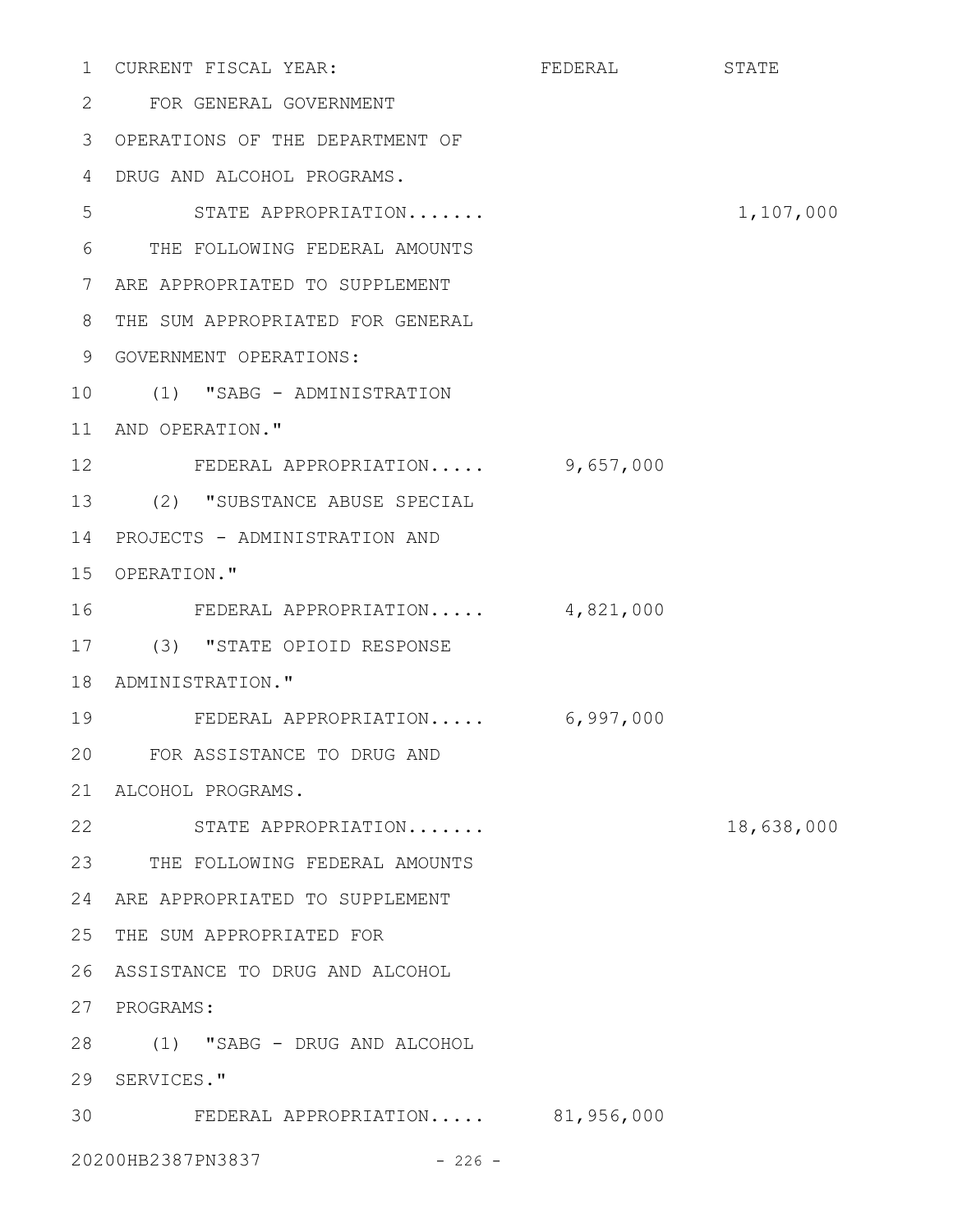(2) "SUBSTANCE ABUSE SPECIAL 1 PROJECTS GRANTS." 2 FEDERAL APPROPRIATION..... 28,331,000 (3) "STATE OPIOID RESPONSE." 4 FEDERAL APPROPRIATION..... 182,669,000 6 SECTION 215. DEPARTMENT OF EDUCATION. 7 THE FOLLOWING AMOUNTS ARE APPROPRIATED FROM THE GENERAL 8 FUND TO THE DEPARTMENT OF 9 EDUCATION FOR THE CURRENT FISCAL 10 FEDERAL STATE FOR GENERAL GOVERNMENT 12 13 OPERATIONS OF THE DEPARTMENT OF EDUCATION. 14 STATE APPROPRIATION....... 10,710,000 16 THE FOLLOWING FEDERAL AMOUNTS ARE APPROPRIATED TO SUPPLEMENT 17 18 THE SUM APPROPRIATED FOR GENERAL GOVERNMENT OPERATIONS: 19 (1) "ADULT BASIC EDUCATION - 20 21 ADMINISTRATION." 22 FEDERAL APPROPRIATION..... 1,500,000 (2) "EDUCATION OF EXCEPTIONAL 23 24 CHILDREN - ADMINISTRATION." FEDERAL APPROPRIATION..... 12,000,000 (3) "SPECIAL EDUCATION - 26 27 STATE PERSONNEL DEVELOPMENT." 28 FEDERAL APPROPRIATION..... 2,500,000 (4) "ESEA - TITLE I - 29 ADMINISTRATION." 303 5 11 YEAR: 15 25

20200HB2387PN3837 - 227 -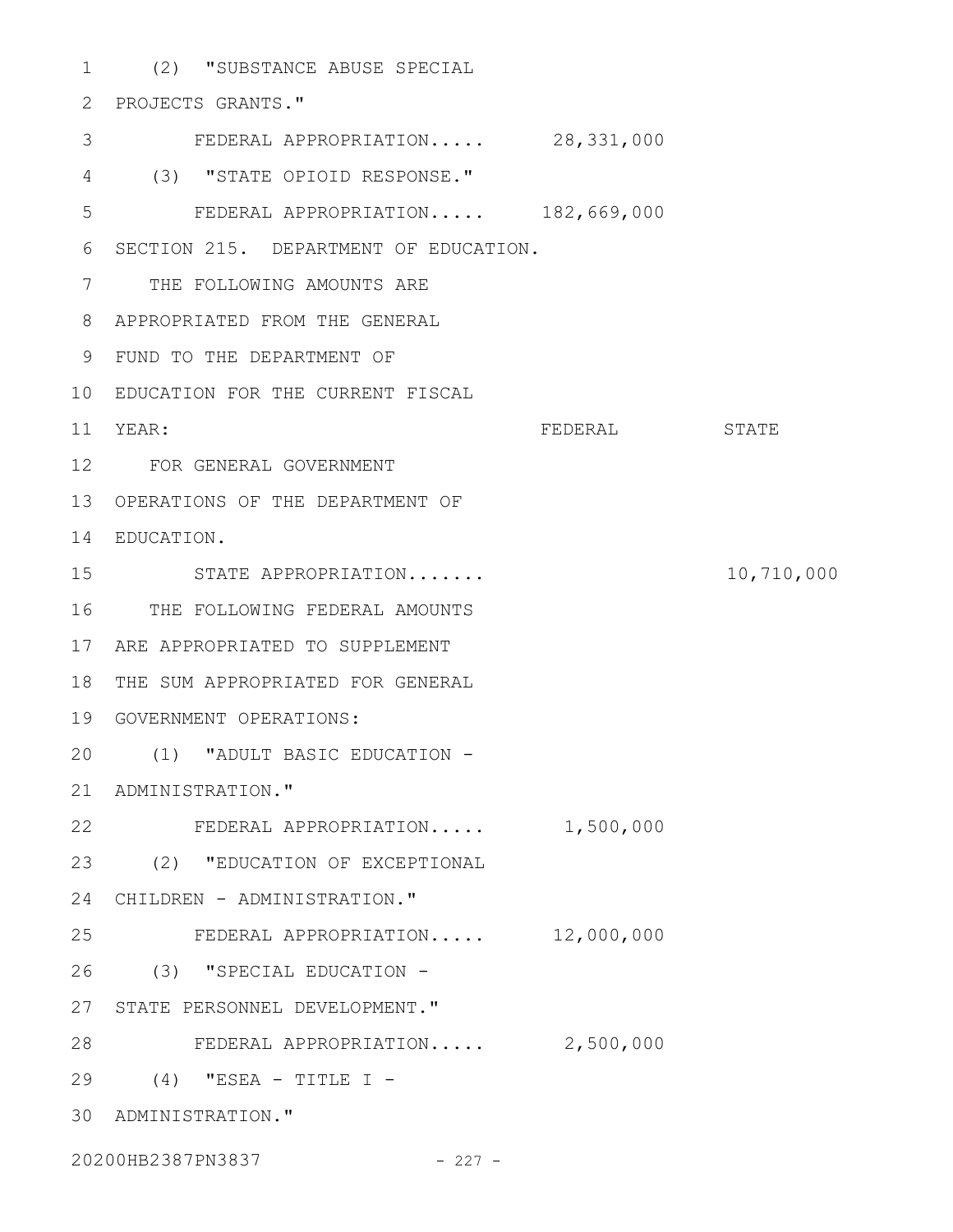| $\mathbf 1$     | FEDERAL APPROPRIATION $12,333,000$ |           |
|-----------------|------------------------------------|-----------|
| $\overline{2}$  | (5) "STATE APPROVING AGENCY        |           |
| 3               | $(VA)$ ."                          |           |
| $\overline{4}$  | FEDERAL APPROPRIATION 1,800,000    |           |
| 5               | (6) "FOOD AND NUTRITION            |           |
| 6               | SERVICE."                          |           |
| 7               | FEDERAL APPROPRIATION 21,000,000   |           |
| 8               | (7) "MIGRANT EDUCATION -           |           |
| 9               | ADMINISTRATION."                   |           |
| 10              | FEDERAL APPROPRIATION              | 700,000   |
| 11              | (8) "VOCATIONAL EDUCATION -        |           |
| 12 <sup>°</sup> | ADMINISTRATION."                   |           |
| 13              | FEDERAL APPROPRIATION              | 3,910,000 |
| 14              | (9) "TITLE II - IMPROVING          |           |
| 15              | TEACHER QUALITY -                  |           |
| 16              | ADMINISTRATION/STATE."             |           |
| 17              | FEDERAL APPROPRIATION              | 7,400,000 |
| 18              | $(10)$ (RESERVED).                 |           |
| 19              | (11) "HOMELESS ASSISTANCE."        |           |
| 20              | FEDERAL APPROPRIATION              | 4,870,000 |
|                 | 21 (12) "PRESCHOOL GRANTS."        |           |
| 22              | FEDERAL APPROPRIATION              | 960,000   |
|                 | 23 (13) "SCHOOL HEALTH EDUCATION   |           |
|                 | 24 PROGRAMS."                      |           |
| 25              | FEDERAL APPROPRIATION              | 100,000   |
|                 | 26 (14) "PRESCHOOL DEVELOPMENT     |           |
|                 | 27 GRANTS."                        |           |
| 28              | FEDERAL APPROPRIATION 30,000,000   |           |
| 29              | $(15)$ (RESERVED).                 |           |
| 30              | $(16)$ (RESERVED).                 |           |
|                 | 20200HB2387PN3837<br>$-228 -$      |           |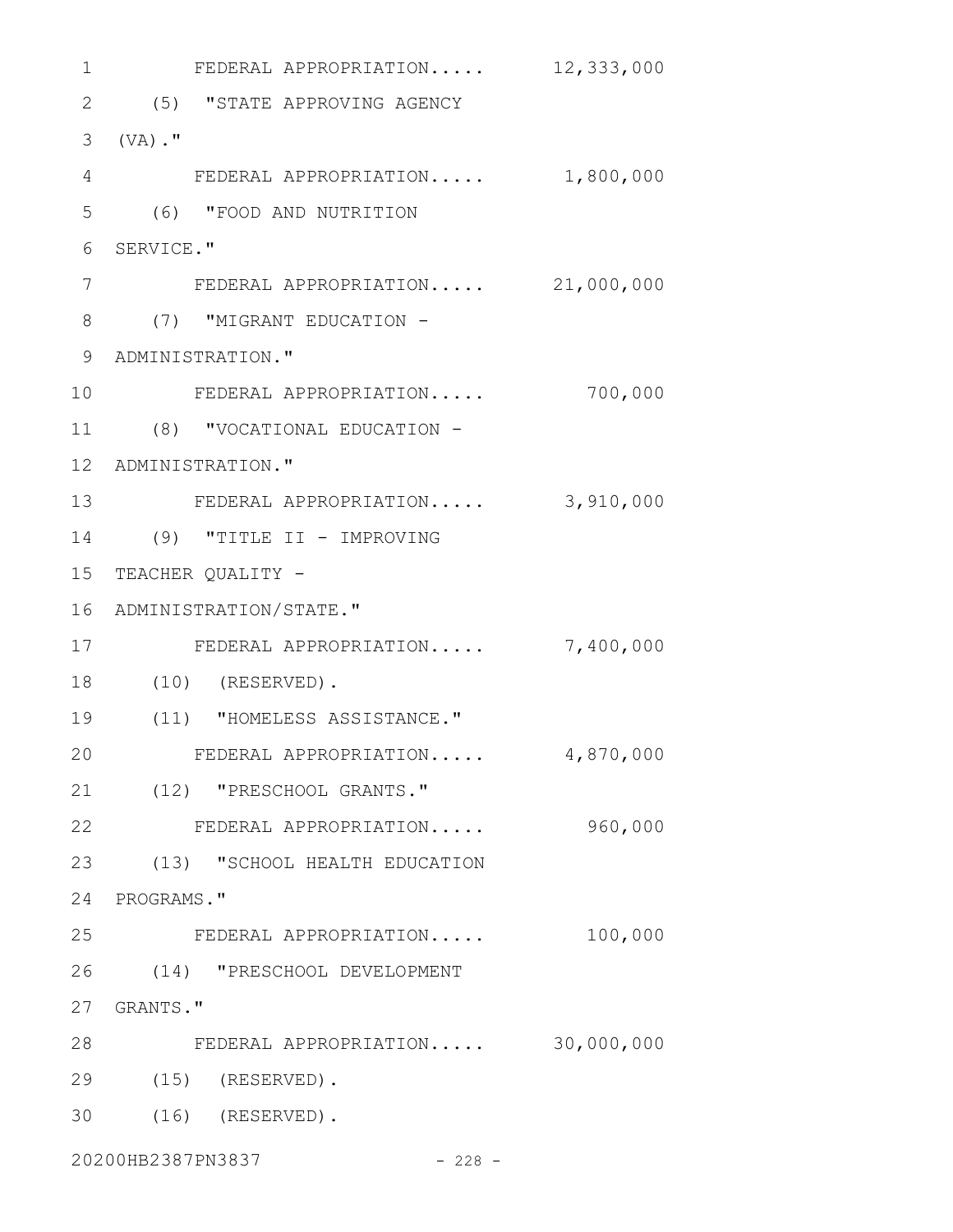| 1             | $(17)$ (RESERVED).               |           |
|---------------|----------------------------------|-----------|
| $\mathbf{2}$  | $(18)$ (RESERVED).               |           |
| 3             | (19) "MEDICAL ASSISTANCE -       |           |
| 4             | NURSES AIDE TRAINING."           |           |
| 5             | FEDERAL APPROPRIATION 670,000    |           |
| 6             | (20) "STATE AND COMMUNITY        |           |
| 7             | HIGHWAY SAFETY."                 |           |
| 8             | FEDERAL APPROPRIATION            | 1,500,000 |
| $\mathcal{G}$ | $(21)$ (RESERVED).               |           |
| 10            | (22) "TITLE IV - 21ST CENTURY    |           |
| 11            | COMMUNITY LEARNING CENTERS -     |           |
| $12 \,$       | ADMINISTRATION."                 |           |
| 13            | FEDERAL APPROPRIATION            | 4,000,000 |
| 14            | (23) "NATIONAL ASSESSMENT OF     |           |
|               | 15 EDUCATIONAL PROGRESS (NAEP)." |           |
| 16            | FEDERAL APPROPRIATION            | 148,000   |
| 17            | (24) "MIGRANT EDUCATION          |           |
|               | 18 COORDINATION PROGRAM."        |           |
| 19            | FEDERAL APPROPRIATION            | 130,000   |
| 20            | $(25)$ (RESERVED).               |           |
| 21            | $(26)$ (RESERVED).               |           |
|               | 22 (27) "SCHOOL IMPROVEMENT      |           |
|               | 23 GRANTS."                      |           |
| 24            | FEDERAL APPROPRIATION 20,000,000 |           |
|               | 25 (28) "STUDENT SUPPORT AND     |           |
|               | 26 ACADEMIC ENRICHMENT -         |           |
|               | 27 ADMINISTRATION."              |           |
| 28            | FEDERAL APPROPRIATION 2,200,000  |           |
| 29            | (29) "TROOPS TO TEACHERS."       |           |
| 30            | FEDERAL APPROPRIATION            | 400,000   |
|               | 20200HB2387PN3837<br>$-229 -$    |           |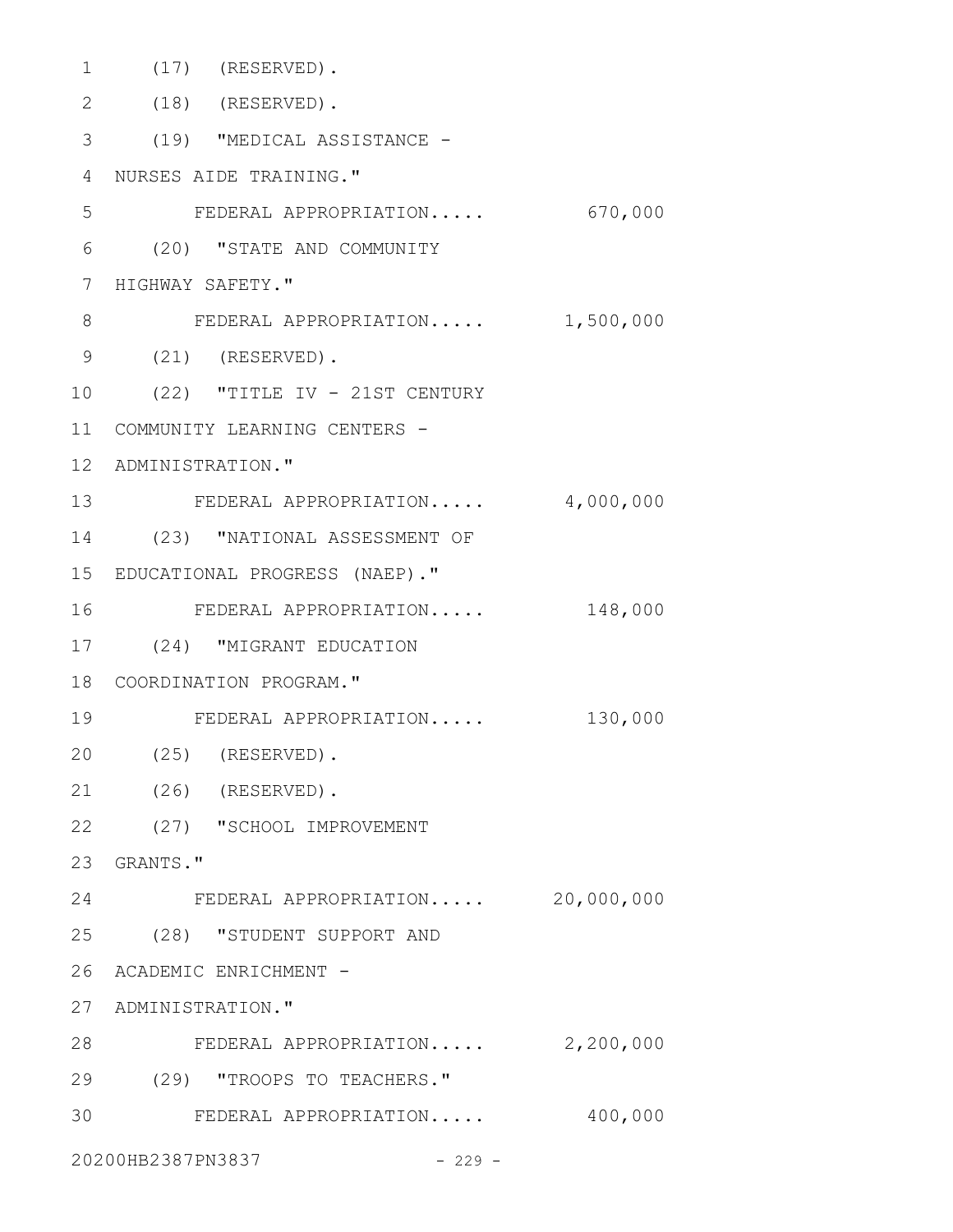(30) "PENNSYLVANIA PROJECT 1 AWARE." 2 3 FEDERAL APPROPRIATION..... 1,800,000 (31) "EDUCATION INNOVATION 4 AND RESEARCH PROGRAM." 5 FEDERAL APPROPRIATION..... 4,000,000 (32) "EMERGENCY IMPACT AID 7 8 PROGRAM." FEDERAL APPROPRIATION..... 2,000,000 (33) "ASSISTANCE FOR HOMELESS 10 CHILDREN AND YOUTH." 11 12 FEDERAL APPROPRIATION..... 21,000 FOR THE DRUG AND ALCOHOL 13 14 RECOVERY HIGH SCHOOL PILOT PROGRAM STATE SHARE OF TUITION 15 16 PAYMENTS. 17 STATE APPROPRIATION....... 104,000 FOR INFORMATION AND TECHNOLOGY 18 19 IMPROVEMENT. STATE APPROPRIATION....... 1,558,000 21 THE FOLLOWING FEDERAL AMOUNTS ARE APPROPRIATED TO SUPPLEMENT 22 23 THE SUM APPROPRIATED FOR 24 INFORMATION AND TECHNOLOGY 25 IMPROVEMENT: (1) "STATEWIDE LONGITUDINAL 26 27 DATA SYSTEMS." FEDERAL APPROPRIATION..... 5,110,000 28 FOR PA ASSESSMENT. 29 STATE APPROPRIATION....... 18,330,000 306 9 20

20200HB2387PN3837 - 230 -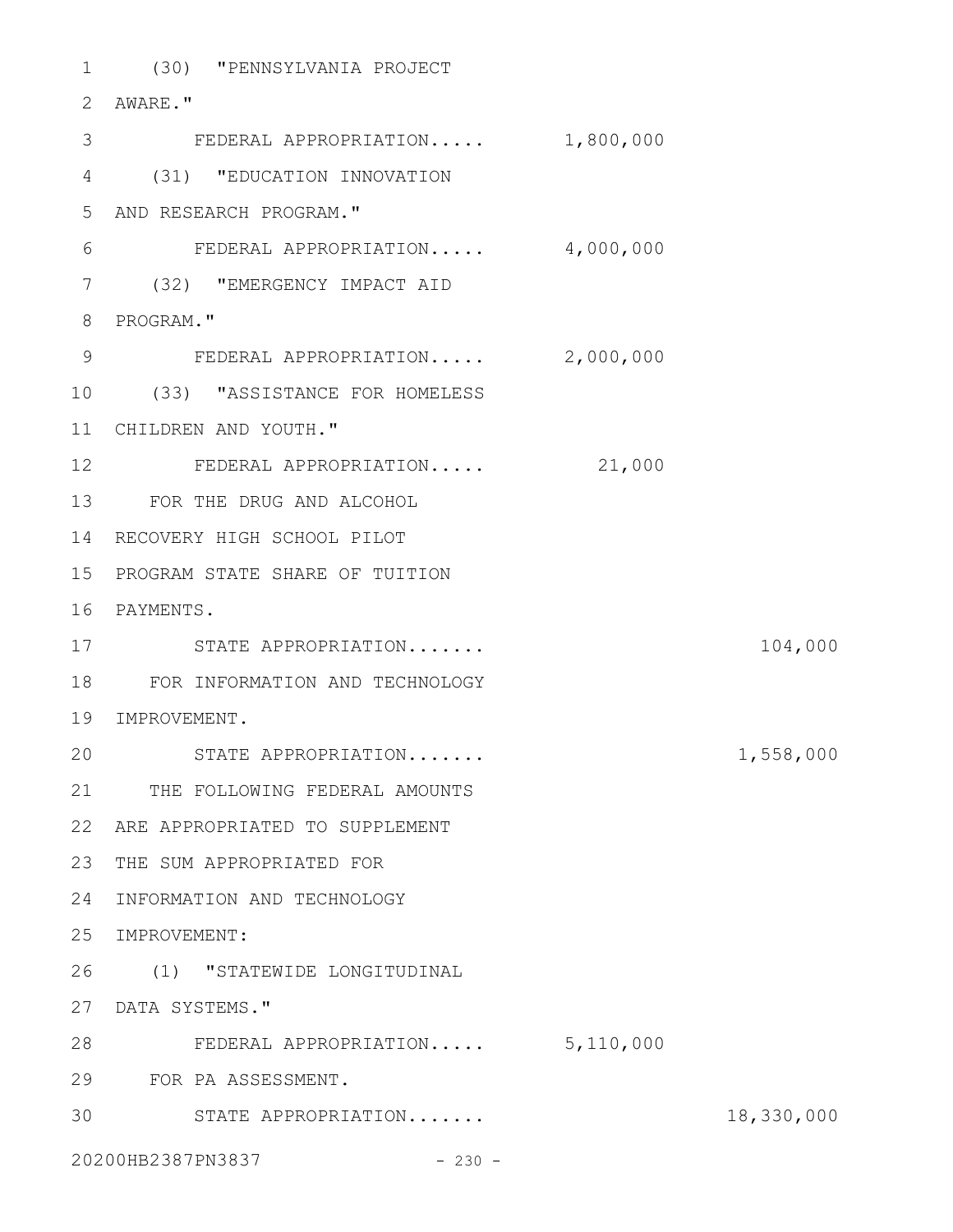1 THE FOLLOWING FEDERAL AMOUNTS ARE APPROPRIATED TO SUPPLEMENT 2 THE SUM APPROPRIATED FOR PA 3 ASSESSMENT: 4 (1) "TITLE VI - PART A STATE 5 ASSESSMENT." 6 FEDERAL APPROPRIATION..... 15,000,000 8 FOR THE STATE LIBRARY, 9 PROVIDING REFERENCE SERVICES AND ADMINISTERING AID TO PUBLIC 10 11 LIBRARIES. 12 STATE APPROPRIATION....... 950,000 13 THE FOLLOWING FEDERAL AMOUNTS ARE APPROPRIATED TO SUPPLEMENT 14 15 THE SUM APPROPRIATED FOR THE 16 STATE LIBRARY: (1) "LSTA - LIBRARY 17 18 DEVELOPMENT." FEDERAL APPROPRIATION..... 8,500,000 FOR PROGRAMS OF EDUCATION AND 20 21 TRAINING AT YOUTH DEVELOPMENT 22 CENTERS AND THE MONITORING OF 23 PROGRAMS OF EDUCATION AND 24 TRAINING PROVIDED TO INCARCERATED 25 JUVENILES. STATE APPROPRIATION....... 3,452,000 FOR PAYMENT OF BASIC EDUCATION 27 FUNDING TO SCHOOL DISTRICTS. 28 STATE APPROPRIATION....... 6,742,838,000 29 FOR THE READY TO LEARN BLOCK 3020200HB2387PN3837 - 231 - 7 19 26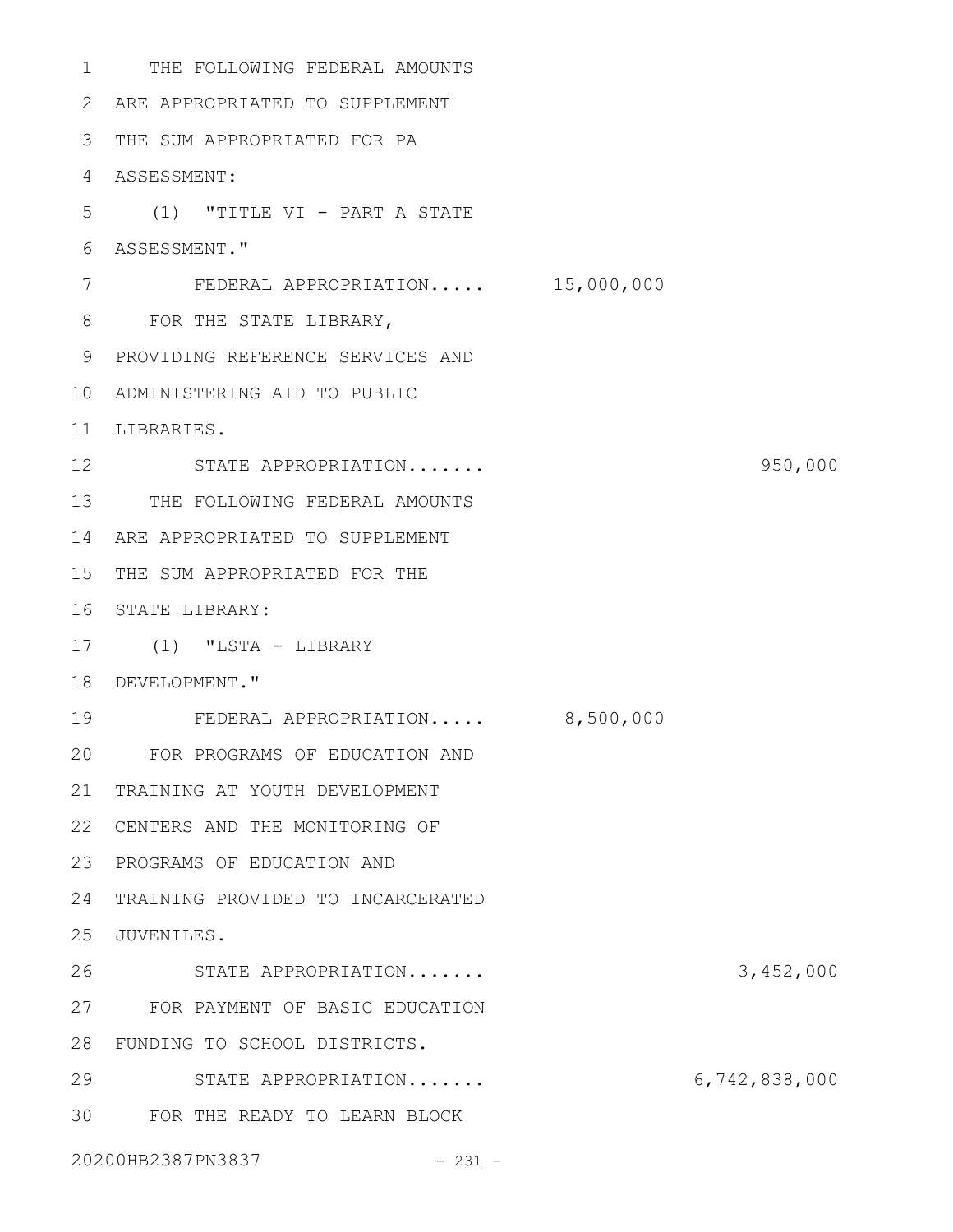# GRANT. 1

| 2  | STATE APPROPRIATION               | 268,000,000 |
|----|-----------------------------------|-------------|
| 3  | FOR THE PRE-K COUNTS PROGRAM.     |             |
| 4  | STATE APPROPRIATION               | 217,284,000 |
| 5  | FOR HEAD START SUPPLEMENTAL       |             |
| 6  | ASSISTANCE PROGRAM.               |             |
| 7  | STATE APPROPRIATION               | 64,178,000  |
| 8  | FOR MOBILE SCIENCE AND            |             |
| 9  | MATHEMATICS EDUCATION PROGRAMS.   |             |
| 10 | STATE APPROPRIATION               | 1,964,000   |
| 11 | FOR TEACHER PROFESSIONAL          |             |
| 12 | DEVELOPMENT.                      |             |
| 13 | STATE APPROPRIATION               | 2,212,000   |
| 14 | FOR ADULT AND FAMILY LITERACY     |             |
| 15 | PROGRAMS, SUMMER READING PROGRAMS |             |
| 16 | AND THE ADULT HIGH SCHOOL         |             |
| 17 | DIPLOMAS PROGRAM.                 |             |
| 18 | STATE APPROPRIATION               | 5,198,000   |
| 19 | THE FOLLOWING FEDERAL AMOUNTS     |             |
| 20 | ARE APPROPRIATED TO SUPPLEMENT    |             |
|    | 21 THE SUM APPROPRIATED FOR ADULT |             |
| 22 | AND FAMILY LITERACY PROGRAMS:     |             |
| 23 | (1) "ADULT BASIC EDUCATION -      |             |
| 24 | LOCAL."                           |             |
| 25 | FEDERAL APPROPRIATION 22,000,000  |             |
| 26 | FOR CAREER AND TECHNICAL          |             |
| 27 | EDUCATION.                        |             |
| 28 | STATE APPROPRIATION               | 99,000,000  |
| 29 | THE FOLLOWING FEDERAL AMOUNTS     |             |
| 30 | ARE APPROPRIATED TO SUPPLEMENT    |             |
|    | 20200HB2387PN3837<br>$-232 -$     |             |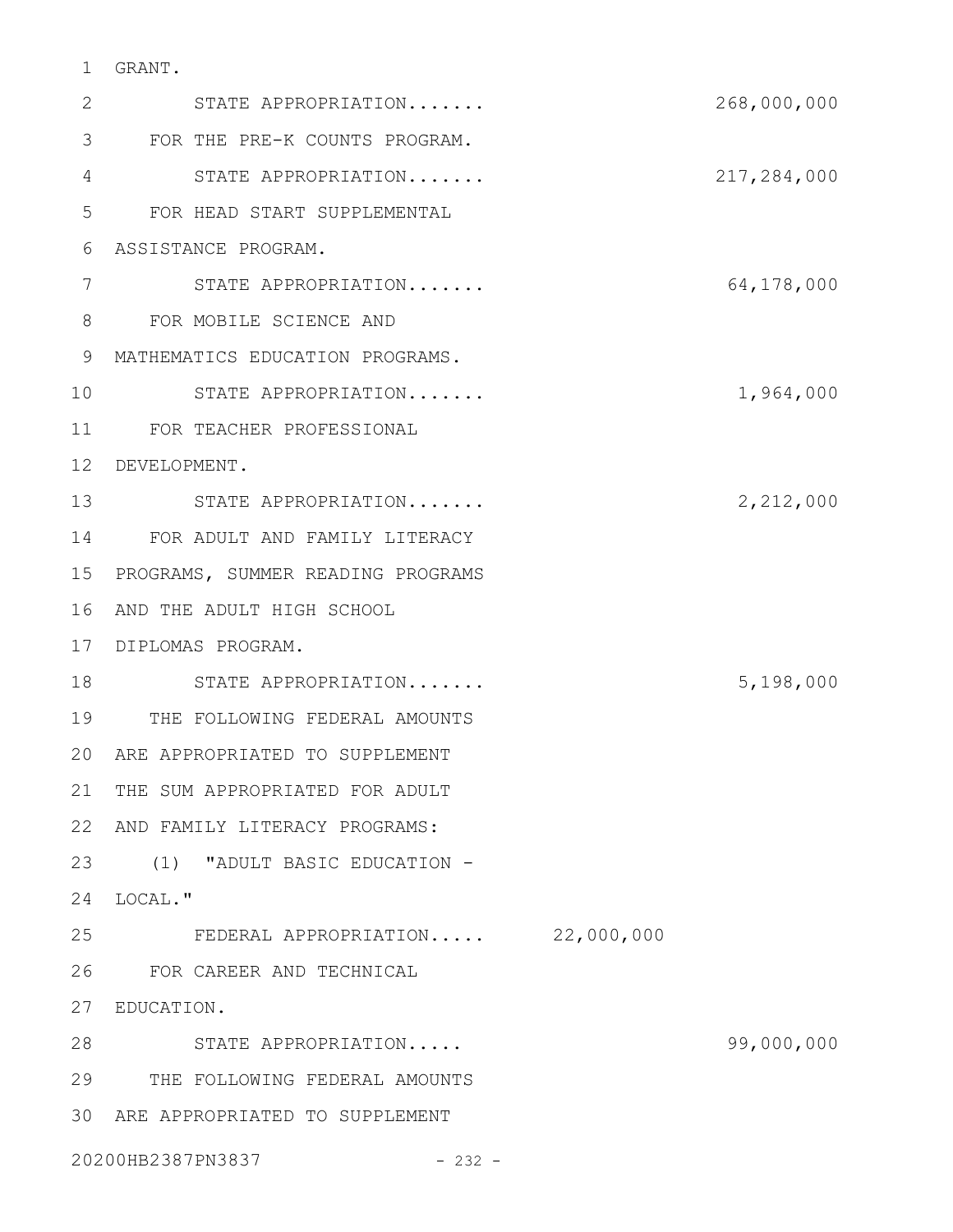THE SUM APPROPRIATED FOR CAREER 1 2 AND TECHNICAL EDUCATION: (1) "VOCATIONAL EDUCATION ACT 3 4 - LOCAL." FEDERAL APPROPRIATION..... 49,000,000 FOR CAREER AND TECHNICAL 6 EDUCATION EQUIPMENT GRANTS. 7 STATE APPROPRIATION..... 5,550,000 FOR AUTHORITY RENTALS AND 9 10 SINKING FUND REQUIREMENTS. STATE APPROPRIATION....... 10,500,000 12 FOR PAYMENTS ON ACCOUNT OF 13 PUPIL TRANSPORTATION. STATE APPROPRIATION....... 612,000,000 14 FOR PAYMENTS ON ACCOUNT OF 15 16 NONPUBLIC AND CHARTER SCHOOL 17 TRANSPORTATION. STATE APPROPRIATION....... 79,442,000 18 FOR PAYMENTS ON ACCOUNT OF 19 20 SPECIAL EDUCATION OF EXCEPTIONAL CHILDREN. 21 22 STATE APPROPRIATION....... 1,186,815,000 23 THE FOLLOWING FEDERAL AMOUNTS ARE APPROPRIATED TO SUPPLEMENT 24 25 THE SUM APPROPRIATED FOR SPECIAL EDUCATION: 26 (1) "INDIVIDUALS WITH 27 28 DISABILITIES EDUCATION - LOCAL." FEDERAL APPROPRIATION..... 470,000,000 29 FOR PAYMENTS FOR EARLY 305 8 11

20200HB2387PN3837 - 233 -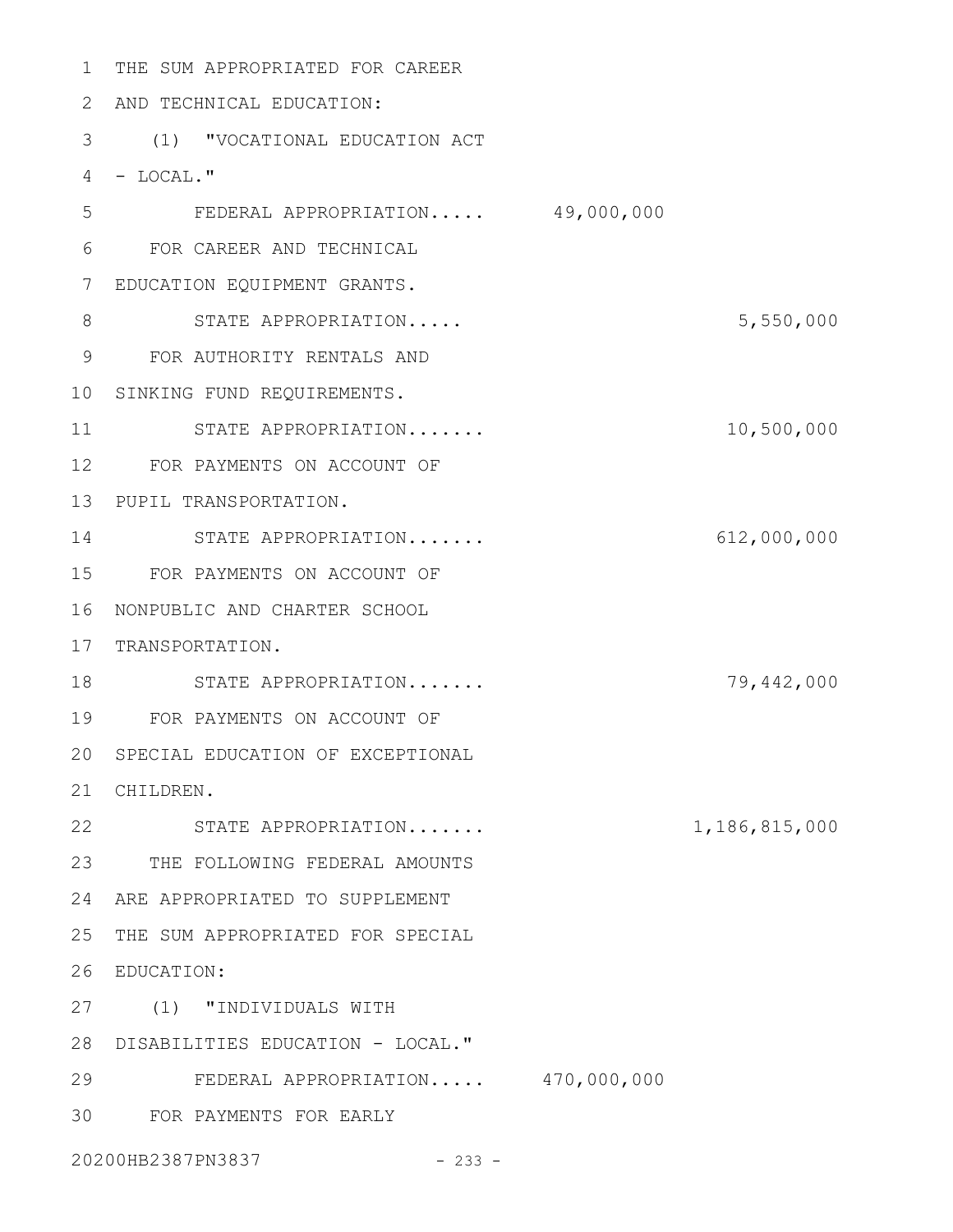# 1 INTERVENTION SERVICES.

STATE APPROPRIATION....... 135,625,000 THE FOLLOWING FEDERAL AMOUNTS 3 ARE APPROPRIATED TO SUPPLEMENT 4 5 THE SUM APPROPRIATED FOR PAYMENTS FOR EARLY INTERVENTION SERVICES: 6 (1) "INDIVIDUALS WITH 7 DISABILITIES EDUCATION." 8 FEDERAL APPROPRIATION..... 16,000,000 FOR PAYMENT FOR TUITION TO 10 11 SCHOOL DISTRICTS PROVIDING EDUCATION TO NONRESIDENT ORPHANED 12 CHILDREN PLACED IN PRIVATE HOMES 13 14 BY THE COURT AND NONRESIDENT 15 INMATES OF CHILDREN'S 16 INSTITUTIONS. STATE APPROPRIATION....... 20,000,000 17 FOR PAYMENTS OF ANNUAL FIXED 18 CHARGES TO SCHOOL DISTRICTS IN 19 20 LIEU OF TAXES FOR LAND ACQUIRED 21 BY THE COMMONWEALTH FOR WATER 22 CONSERVATION OR FLOOD PREVENTION. 23 STATE APPROPRIATION....... 168,000 FOR PAYMENT FOR MAINTENANCE OF 24 25 SUMMER SCHOOLS FOR SCHOOL-AGE 26 CHILDREN OF MIGRANT LABORERS, 27 INCLUDING CHILD-CARE SERVICES. 28 STATE APPROPRIATION....... 355,000 FOR PAYMENTS TO PENNSYLVANIA 29 CHARTERED SCHOOLS FOR DEAF AND 3020200HB2387PN3837 - 234 - 2 9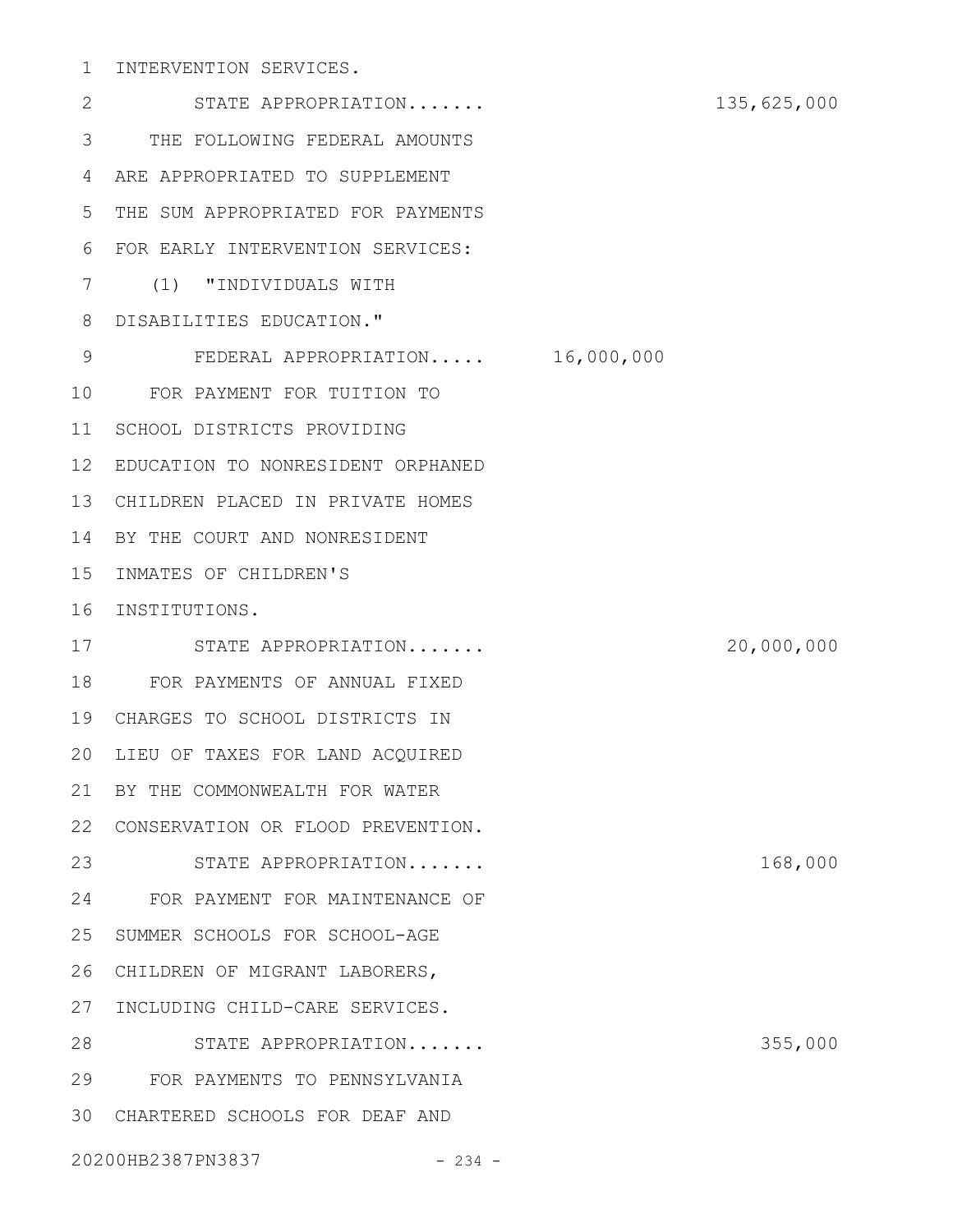BLIND CHILDREN. 1

STATE APPROPRIATION....... 29,180,000 FOR SPECIAL EDUCATION - 3 APPROVED PRIVATE SCHOOLS. 4 STATE APPROPRIATION....... 77,872,000 FOR GRANTS TO SCHOOL DISTRICTS 6 TO ASSIST IN MEETING FEDERAL 7 MATCHING REQUIREMENTS FOR GRANTS 8 9 RECEIVED UNDER THE FEDERAL CHILD 10 NUTRITION ACT OF 1966 AND TO AID 11 IN PROVIDING A FOOD PROGRAM FOR 12 NEEDY CHILDREN. STATE APPROPRIATION....... 30,000,000 13 14 THE FOLLOWING FEDERAL AMOUNTS ARE APPROPRIATED TO SUPPLEMENT 15 16 THE SUM APPROPRIATED FOR SCHOOL FOOD SERVICES: 17 18 (1) "FOOD AND NUTRITION -19 LOCAL." FEDERAL APPROPRIATION..... 795,869,000 FOR PAYMENT OF THE 21 COMMONWEALTH'S SHARE OF FEDERAL 22 23 SOCIAL SECURITY TAXES FOR CERTAIN PUBLIC SCHOOL EMPLOYEES. 24 STATE APPROPRIATION....... 64,568,000 FOR PAYMENT OF REQUIRED 26 27 CONTRIBUTION FOR PUBLIC SCHOOL EMPLOYEES' RETIREMENT. 28 29 STATE APPROPRIATION....... 2,702,000,000 THE FOLLOWING FEDERAL AMOUNTS 3020200HB2387PN3837 - 235 - 2 5 20 25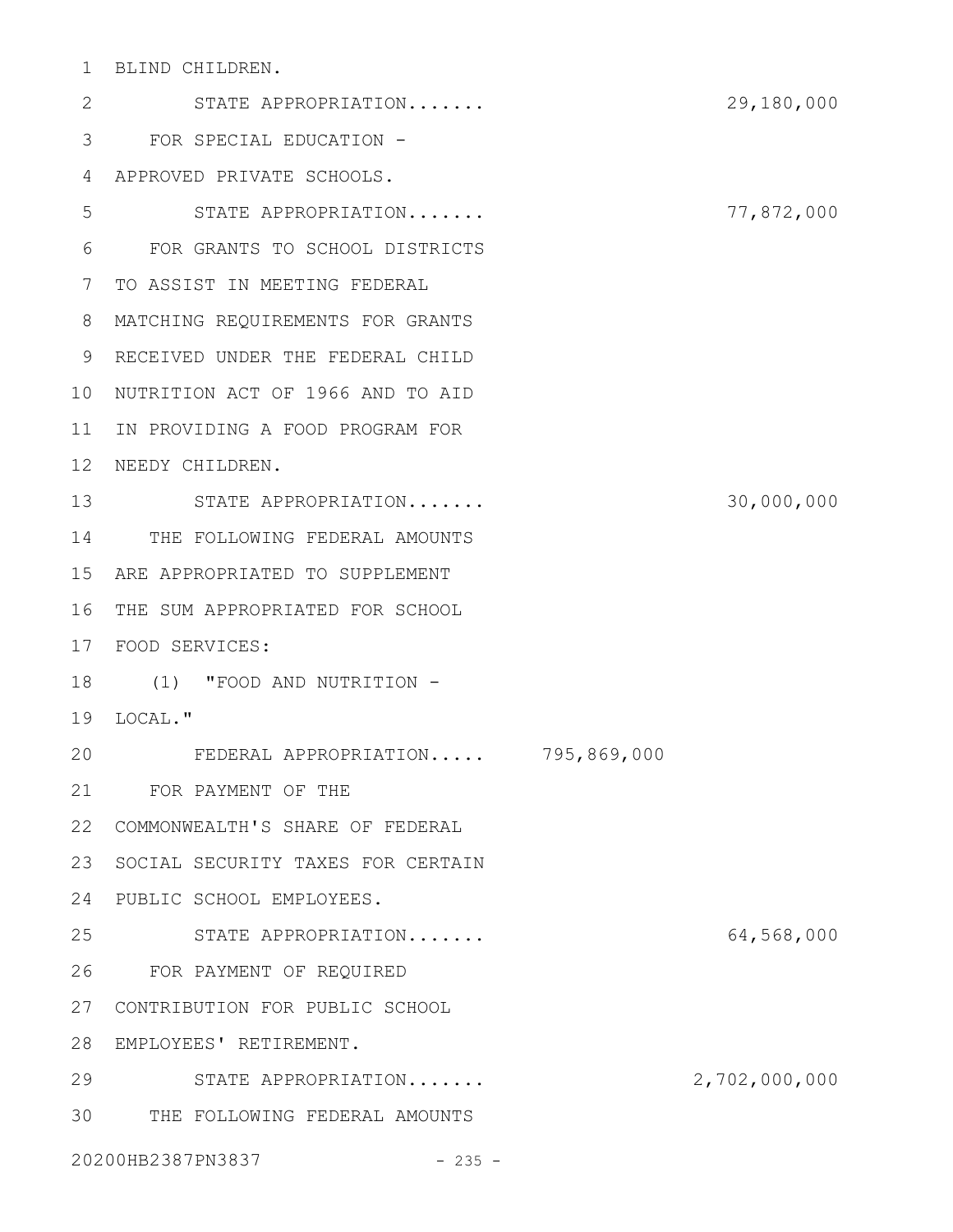ARE APPROPRIATED FOR BASIC 1 EDUCATION: 2 (1) "ESEA - TITLE I - LOCAL." 3 FEDERAL APPROPRIATION..... 850,000,000 4 (2) "TITLE II - IMPROVING 6 TEACHER QUALITY - LOCAL." FEDERAL APPROPRIATION..... 105,000,000 (3) "TITLE IV - 21ST CENTURY 8 9 COMMUNITY LEARNING CENTERS -10 LOCAL." FEDERAL APPROPRIATION..... 90,000,000 12 (4) "TITLE III - LANGUAGE 13 INSTRUCTION FOR LEP AND IMMIGRANT 14 STUDENTS." FEDERAL APPROPRIATION..... 24,000,000 (5) "TITLE VI - RURAL AND LOW 16 17 INCOME SCHOOLS - LOCAL." FEDERAL APPROPRIATION..... 1,830,000 (6) "STUDENT SUPPORT AND 19 20 ACADEMIC ENRICHMENT - LOCAL." FEDERAL APPROPRIATION..... 60,000,000 FOR SERVICES TO NONPUBLIC 22 23 SCHOOLS. STATE APPROPRIATION....... 87,939,000 24 FOR TEXTBOOKS, INSTRUCTIONAL 25 MATERIAL AND INSTRUCTIONAL 26 EQUIPMENT FOR NONPUBLIC SCHOOLS. 27 STATE APPROPRIATION....... 26,751,000 28 FOR A SUBSIDY TO PUBLIC 29 LIBRARIES. 305 7 11 15 18 21

20200HB2387PN3837 - 236 -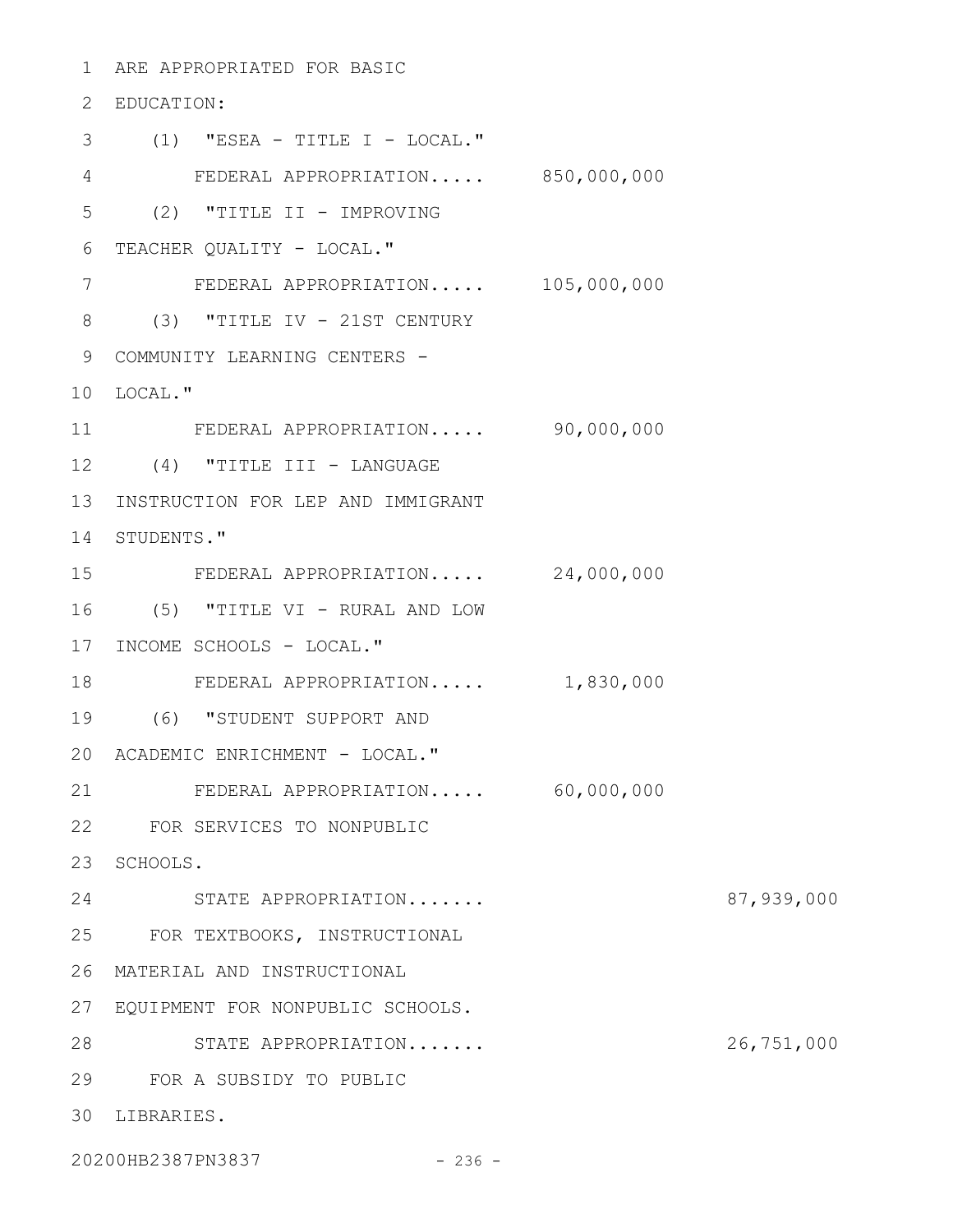| $\mathbf{1}$ | STATE APPROPRIATION               | 24,779,000  |
|--------------|-----------------------------------|-------------|
| 2            | FOR AID TO THE FREE LIBRARY OF    |             |
| 3            | PHILADELPHIA AND THE CARNEGIE     |             |
| 4            | LIBRARY OF PITTSBURGH TO MEET THE |             |
| 5            | COSTS INCURRED IN SERVING AS      |             |
| 6            | REGIONAL LIBRARIES IN THE         |             |
| 7            | DISTRIBUTION OF BRAILLE READING   |             |
| 8            | MATERIALS, TALKING BOOK MACHINES  |             |
| 9            | AND OTHER READING MATERIALS TO    |             |
| 10           | PERSONS WHO ARE BLIND OR          |             |
| 11           | OTHERWISE DISABLED.               |             |
| 12           | STATE APPROPRIATION               | 1,070,000   |
| 13           | FOR LIBRARY ACCESS.               |             |
| 14           | STATE APPROPRIATION               | 1,280,000   |
| 15           | FOR JOB TRAINING AND EDUCATION    |             |
| 16           | PROGRAMS.                         |             |
| 17           | STATE APPROPRIATION               | 15,800,000  |
| 18           | FOR SAFE SCHOOLS INITIATIVE.      |             |
| 19           | STATE APPROPRIATION               | 11,000,000  |
| 20           | FOR TRAUMA-INFORMED EDUCATION.    |             |
| 21           | STATE APPROPRIATION               | 313,000     |
| 22           | FOR PAYMENT OF APPROVED           |             |
| 23           | OPERATING EXPENSES OF COMMUNITY   |             |
| 24           | COLLEGES.                         |             |
| 25           | STATE APPROPRIATION               | 243,855,000 |
| 26           | FOR TRANSFER FROM THE GENERAL     |             |
| 27           | FUND TO THE COMMUNITY COLLEGE     |             |
| 28           | CAPITAL FUND.                     |             |
| 29           | STATE APPROPRIATION               | 48,869,000  |
|              | 30 FOR REGIONAL COMMUNITY COLLEGE |             |
|              | 20200HB2387PN3837<br>$-237 -$     |             |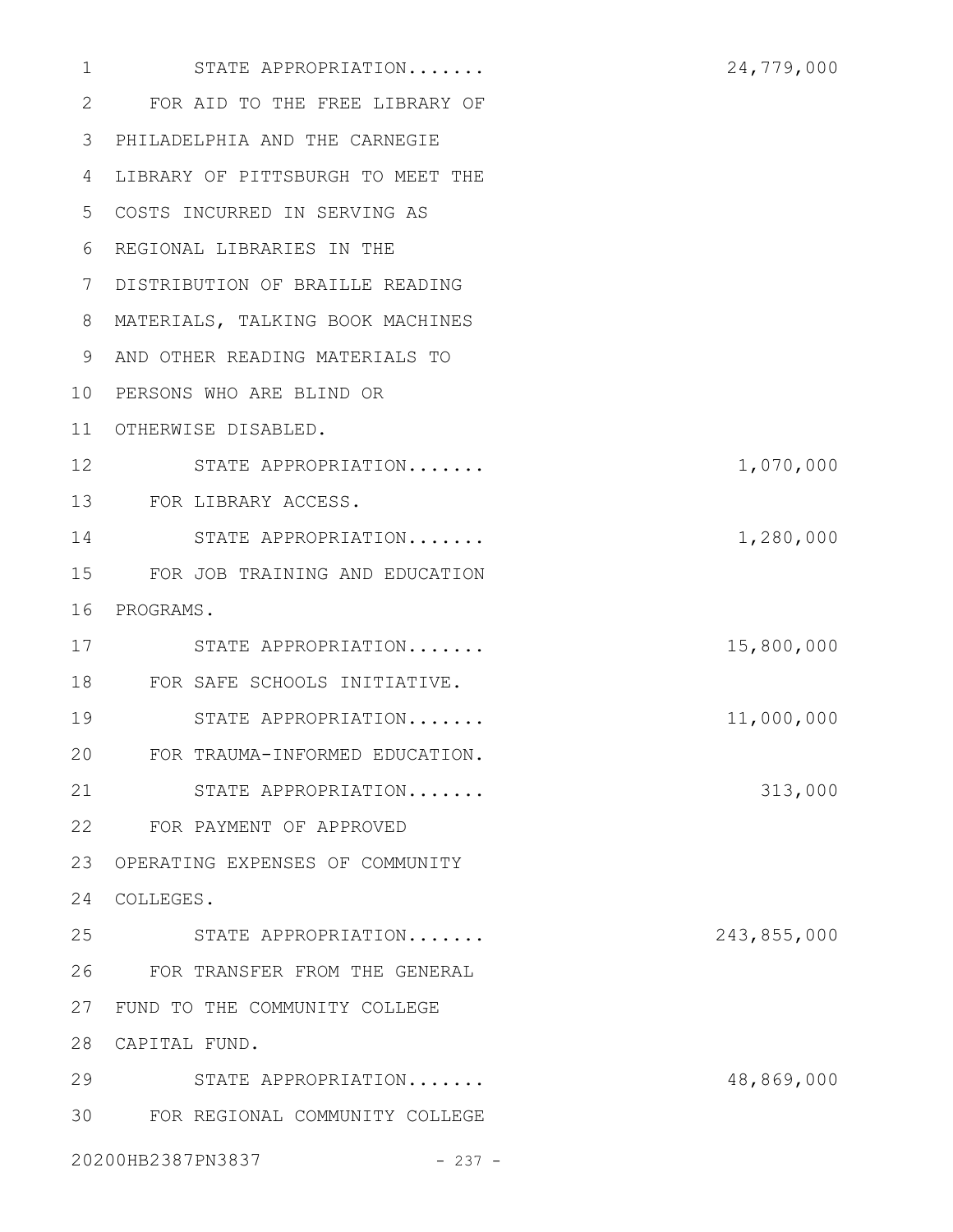SERVICES. 1

STATE APPROPRIATION....... 2,136,000 FOR NORTHERN PENNSYLVANIA 3 REGIONAL COLLEGE. 4 STATE APPROPRIATION....... 7,000,000 FOR COMMUNITY EDUCATION 6 7 COUNCILS. STATE APPROPRIATION....... 2,393,000 FOR SEXUAL ASSAULT PREVENTION. 9 STATE APPROPRIATION....... 1,000,000 11 SECTION 216. STATE SYSTEM OF HIGHER EDUCATION. 12 THE FOLLOWING AMOUNTS ARE APPROPRIATED FROM THE GENERAL 13 14 FUND TO THE STATE SYSTEM OF 15 HIGHER EDUCATION FOR THE CURRENT FEDERAL STATE FOR THE STATE SYSTEM OF HIGHER 17 18 EDUCATION, INCLUDING THE CHANCELLOR'S OFFICE. 19 STATE APPROPRIATION....... 477,470,000 21 SECTION 217. THADDEUS STEVENS COLLEGE OF TECHNOLOGY. 22 THE FOLLOWING AMOUNTS ARE APPROPRIATED FROM THE GENERAL 23 24 FUND TO THE THADDEUS STEVENS COLLEGE OF TECHNOLOGY FOR THE 25 FEDERAL STATE FOR THE THADDEUS STEVENS 27 28 COLLEGE OF TECHNOLOGY. STATE APPROPRIATION....... 18,701,000 29 SECTION 218. PENNSYLVANIA HIGHER EDUCATION ASSISTANCE AGENCY. 3020200HB2387PN3837 - 238 -2 5 8 10 16 FISCAL YEAR: 20 26 CURRENT FISCAL YEAR: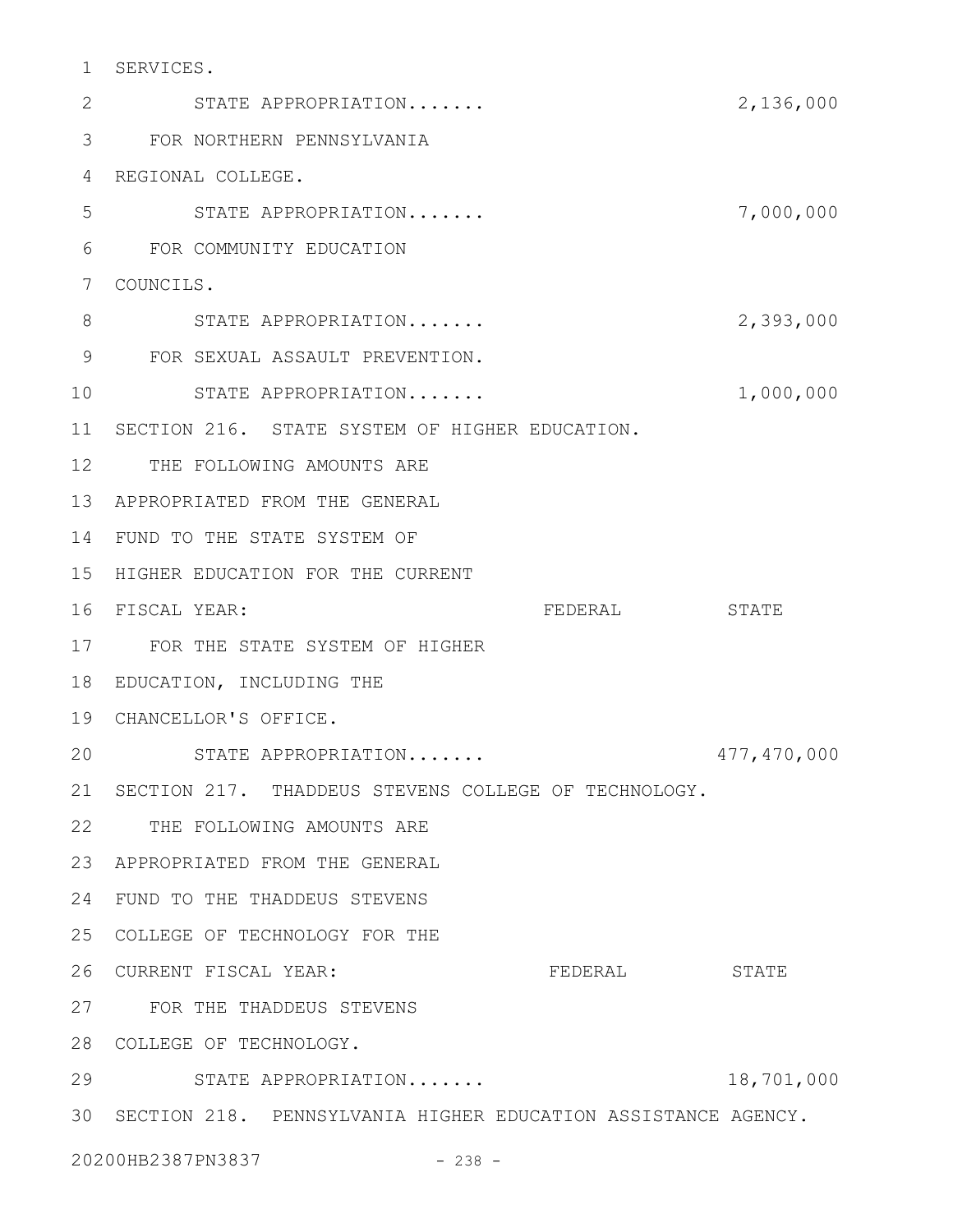1 THE FOLLOWING AMOUNTS ARE APPROPRIATED FROM THE GENERAL FUND TO THE PENNSYLVANIA HIGHER EDUCATION ASSISTANCE AGENCY FOR 5 THE CURRENT FISCAL YEAR: FEDERAL STATE FOR PAYMENT OF EDUCATION ASSISTANCE GRANTS. STATE APPROPRIATION....... 310,733,000 FOR PENNSYLVANIA INTERNSHIP 10 PROGRAM GRANTS. STATE APPROPRIATION....... 450,000 FOR READY TO SUCCEED 13 SCHOLARSHIPS. 14 STATE APPROPRIATION....... 5,550,000 FOR MATCHING PAYMENTS FOR 16 STUDENT AID FUNDS. STATE APPROPRIATION....... 13,121,000 FOR INSTITUTIONAL ASSISTANCE GRANTS TO BE ALLOTTED BY THE PENNSYLVANIA HIGHER EDUCATION ASSISTANCE AGENCY. STATE APPROPRIATION....... 26,521,000 FOR HIGHER EDUCATION FOR THE DISADVANTAGED. STATE APPROPRIATION....... 2,358,000 FOR HIGHER EDUCATION FOR BLIND 27 AND DEAF STUDENTS. 28 STATE APPROPRIATION....... 49,000 FOR THE HORACE MANN BOND- LESLIE PINCKNEY HILL SCHOLARSHIP 20200HB2387PN3837 - 239 -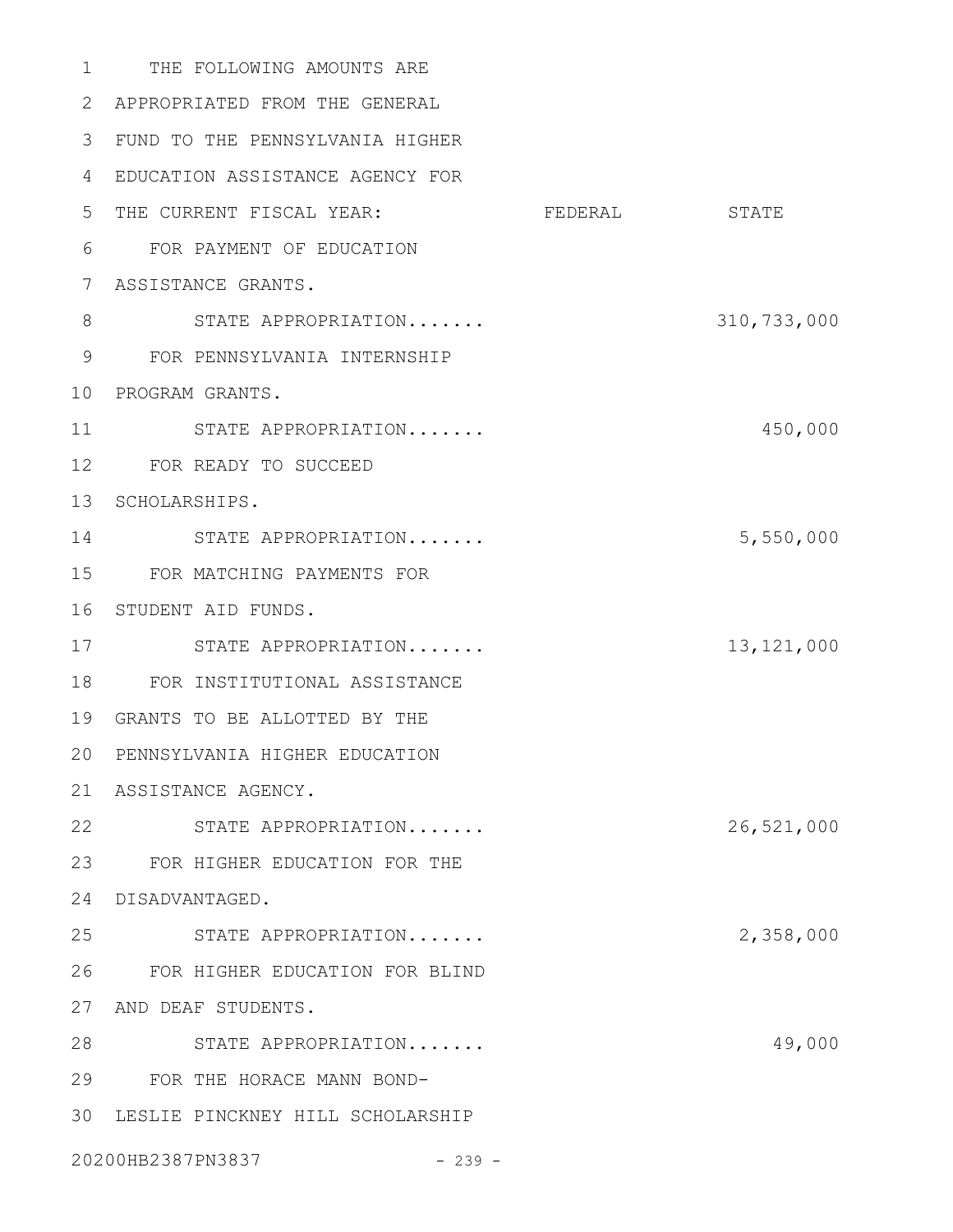AND FOR OUTREACH AND RECRUITMENT 1 ACTIVITIES AT LINCOLN AND CHEYNEY 2 UNIVERSITIES RELATED TO THE 3 4 SCHOLARSHIP. THIS APPROPRIATION ALSO CONTAINS FUNDS FOR THE 5 CONTINUATION OF SUPPORT TO 6 7 STUDENTS CURRENTLY RECEIVING EQUAL OPPORTUNITY PROFESSIONAL 8 EDUCATION AWARDS. 9 STATE APPROPRIATION....... 800,000 11 FOR THE CHEYNEY UNIVERSITY 12 KEYSTONE HONORS ACADEMY. 13 STATE APPROPRIATION....... 3,500,000 FOR TARGETED INDUSTRY CLUSTER 14 15 SCHOLARSHIP PROGRAM. STATE APPROPRIATION....... 6,300,000 17 SECTION 219. DEPARTMENT OF ENVIRONMENTAL PROTECTION. 18 THE FOLLOWING AMOUNTS ARE APPROPRIATED FROM THE GENERAL 19 FUND TO THE DEPARTMENT OF 20 21 ENVIRONMENTAL PROTECTION FOR THE 22 CURRENT FISCAL YEAR: FEDERAL STATE FOR GENERAL GOVERNMENT 23 OPERATIONS OF THE DEPARTMENT OF 24 ENVIRONMENTAL PROTECTION. 25 STATE APPROPRIATION....... 6,366,000 FOR ENVIRONMENTAL PROGRAM 27 28 MANAGEMENT. STATE APPROPRIATION....... 13,589,000 29 THE FOLLOWING FEDERAL AMOUNTS 3020200HB2387PN3837 - 240 -10 16 26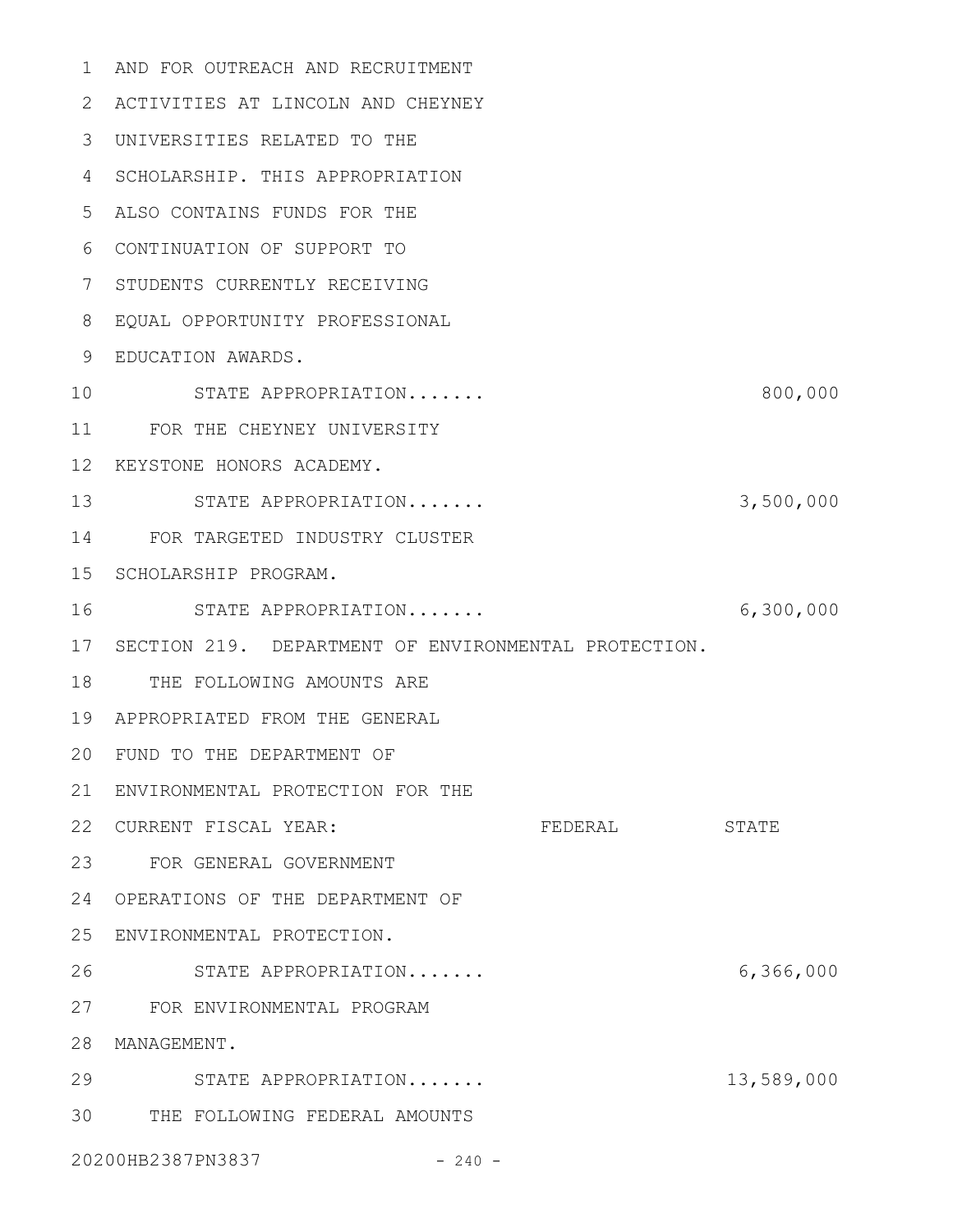ARE APPROPRIATED TO SUPPLEMENT 1 THE SUM APPROPRIATED FOR 2 ENVIRONMENTAL PROGRAM MANAGEMENT: 3 (1) "COASTAL ZONE 4 5 MANAGEMENT." FEDERAL APPROPRIATION..... 4,700,000 (2) "CONSTRUCTION MANAGEMENT 7 8 ASSISTANCE GRANTS -9 ADMINISTRATION." FEDERAL APPROPRIATION..... 1,400,000 (3) "STORM WATER PERMITTING 11 12 INITIATIVE." 13 FEDERAL APPROPRIATION..... 2,300,000 14 (4) "SAFE DRINKING WATER ACT 15 - MANAGEMENT." FEDERAL APPROPRIATION..... 5,500,000 (5) "WATER POLLUTION CONTROL 17 18 GRANTS - MANAGEMENT." FEDERAL APPROPRIATION..... 5,500,000 (6) "AIR POLLUTION CONTROL 20 21 GRANTS - MANAGEMENT." FEDERAL APPROPRIATION..... 3,200,000 22 (7) "SURFACE MINE 23 24 CONSERVATION." FEDERAL APPROPRIATION..... 6,500,000 (8) "WETLAND PROTECTION 26 FUND." 27 FEDERAL APPROPRIATION..... 840,000 28 (9) "DIAGNOSTIC X-RAY 29 EQUIPMENT TESTING." 3020200HB2387PN3837 - 241 -6 10 16 19 25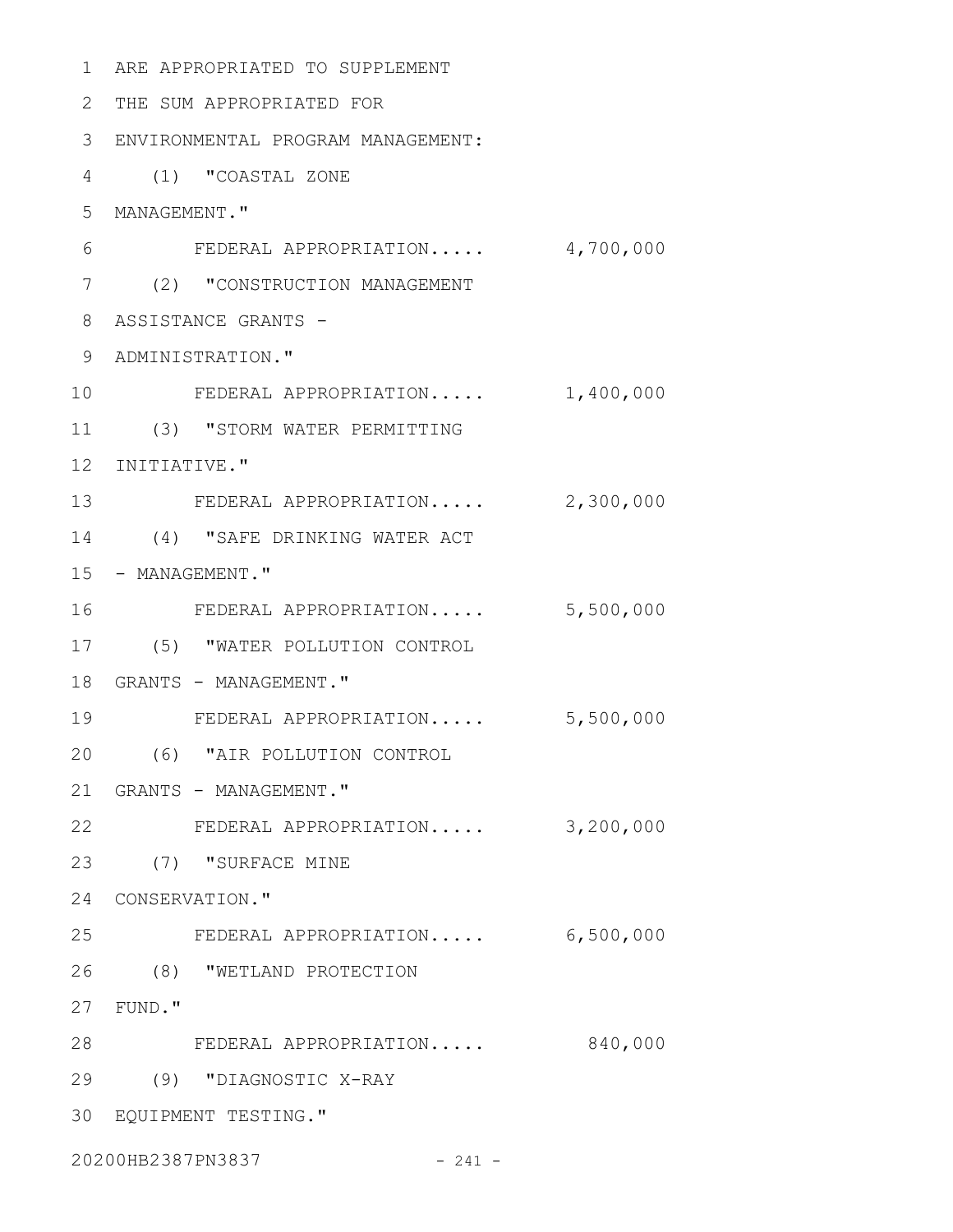| 1  | FEDERAL APPROPRIATION           | 550,000    |
|----|---------------------------------|------------|
|    | 2 (10) "WATER QUALITY OUTREACH  |            |
|    | 3 OPERATOR TRAINING."           |            |
| 4  | FEDERAL APPROPRIATION           | 200,000    |
| 5  | (11) "WATER QUALITY             |            |
| 6  | MANAGEMENT PLANNING GRANTS."    |            |
| 7  | FEDERAL APPROPRIATION 1,150,000 |            |
| 8  | (12) "SMALL OPERATORS           |            |
| 9  | ASSISTANCE."                    |            |
| 10 | FEDERAL APPROPRIATION           | 300,000    |
| 11 | (13) "WELLHEAD PROTECTION       |            |
|    | 12 FUND."                       |            |
| 13 | FEDERAL APPROPRIATION           | 250,000    |
| 14 | (14) "INDOOR RADON              |            |
|    | 15 ABATEMENT."                  |            |
| 16 | FEDERAL APPROPRIATION           | 700,000    |
| 17 | (15) "NON-POINT SOURCE          |            |
|    | 18 IMPLEMENTATION."             |            |
| 19 | FEDERAL APPROPRIATION           | 14,800,000 |
|    | 20 (16) "HYDROELECTRIC POWER    |            |
|    | 21 CONSERVATION FUND."          |            |
| 22 | FEDERAL APPROPRIATION           | 51,000     |
| 23 | (17) "SURVEY STUDIES."          |            |
| 24 | FEDERAL APPROPRIATION 6,000,000 |            |
|    | 25 (18) (RESERVED).             |            |
| 26 | (19) "NATIONAL DAM SAFETY."     |            |
| 27 | FEDERAL APPROPRIATION 1,500,000 |            |
|    | 28 (20) "TRAINING REIMBURSEMENT |            |
|    | 29 PROGRAM FOR SMALL SYSTEMS."  |            |
| 30 | FEDERAL APPROPRIATION 3,500,000 |            |
|    | 20200HB2387PN3837<br>$-242 -$   |            |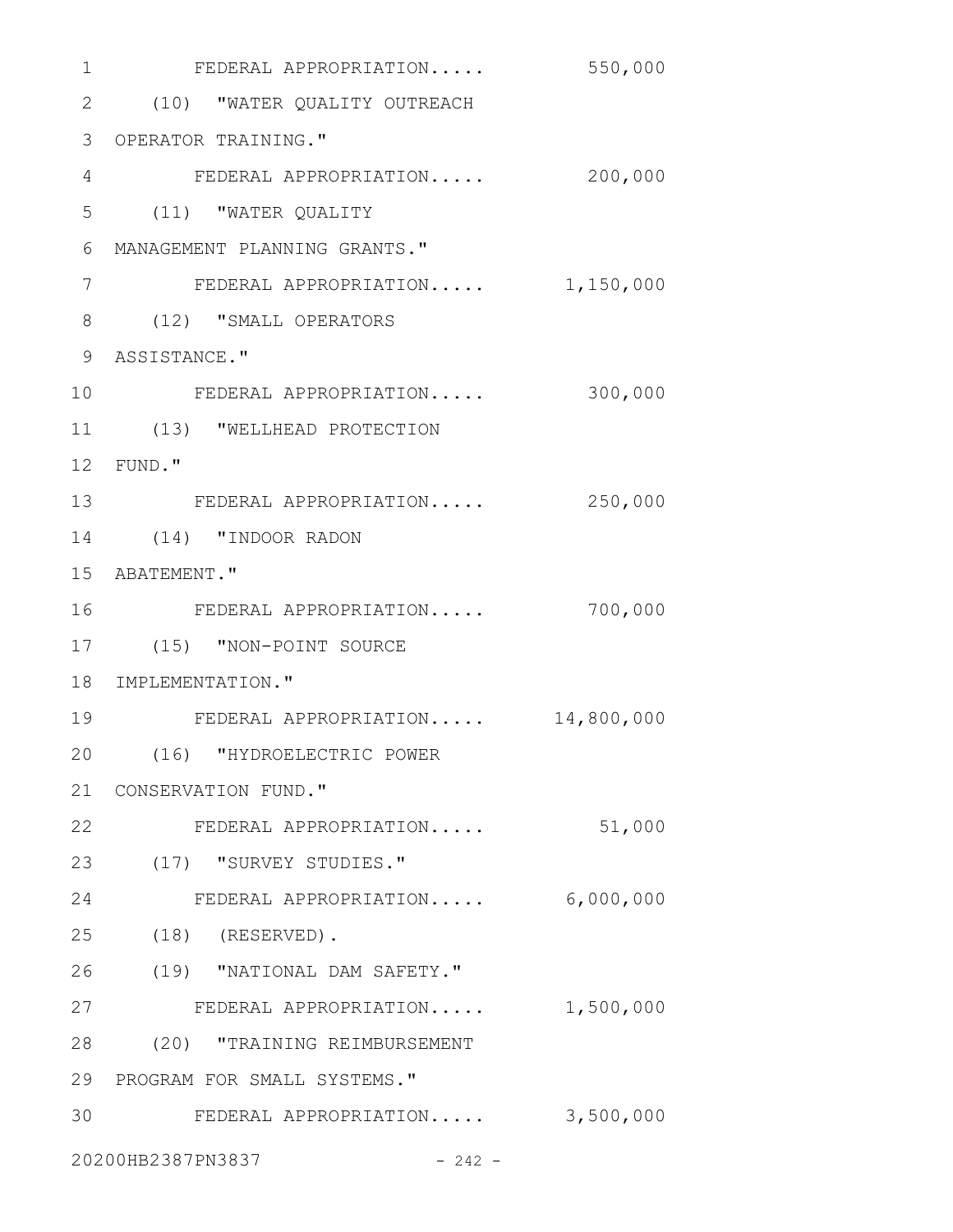| $\mathbf 1$ | (21) "STATE ENERGY PROGRAM        |           |            |
|-------------|-----------------------------------|-----------|------------|
| 2           | $(SEP)$ ."                        |           |            |
| 3           | FEDERAL APPROPRIATION 15,000,000  |           |            |
| 4           | $(22)$ (RESERVED).                |           |            |
| 5           | (23) "POLLUTION PREVENTION."      |           |            |
| 6           | FEDERAL APPROPRIATION             | 800,000   |            |
| 7           | (24) "ENERGY AND                  |           |            |
| 8           | ENVIRONMENTAL OPPORTUNITIES."     |           |            |
| 9           | FEDERAL APPROPRIATION             | 1,200,000 |            |
| 10          | (25) "SURFACE MINE                |           |            |
| 11          | CONSERVATION."                    |           |            |
| 12          | FEDERAL APPROPRIATION             | 680,000   |            |
| 13          | (26) "MULTIPURPOSE GRANTS TO      |           |            |
| 14          | STATES AND TRIBES."               |           |            |
| 15          | FEDERAL APPROPRIATION             | 600,000   |            |
| 16          | FOR CHESAPEAKE BAY                |           |            |
| 17          | AGRICULTURAL SOURCE ABATEMENT.    |           |            |
| 18          | STATE APPROPRIATION               |           | 1,239,000  |
| 19          | THE FOLLOWING FEDERAL AMOUNTS     |           |            |
|             | 20 ARE APPROPRIATED TO SUPPLEMENT |           |            |
| 21          | THE SUM APPROPRIATED FOR          |           |            |
| 22          | CHESAPEAKE BAY POLLUTION          |           |            |
| 23          | ABATEMENT PROGRAM:                |           |            |
|             | 24 (1) "CHESAPEAKE BAY POLLUTION  |           |            |
| 25          | ABATEMENT."                       |           |            |
| 26          | FEDERAL APPROPRIATION 15,000,000  |           |            |
| 27          | FOR ENVIRONMENTAL PROTECTION      |           |            |
| 28          | OPERATIONS.                       |           |            |
| 29          | STATE APPROPRIATION               |           | 39,987,000 |
| 30          | THE FOLLOWING FEDERAL AMOUNTS     |           |            |
|             | 20200HB2387PN3837<br>$-243 -$     |           |            |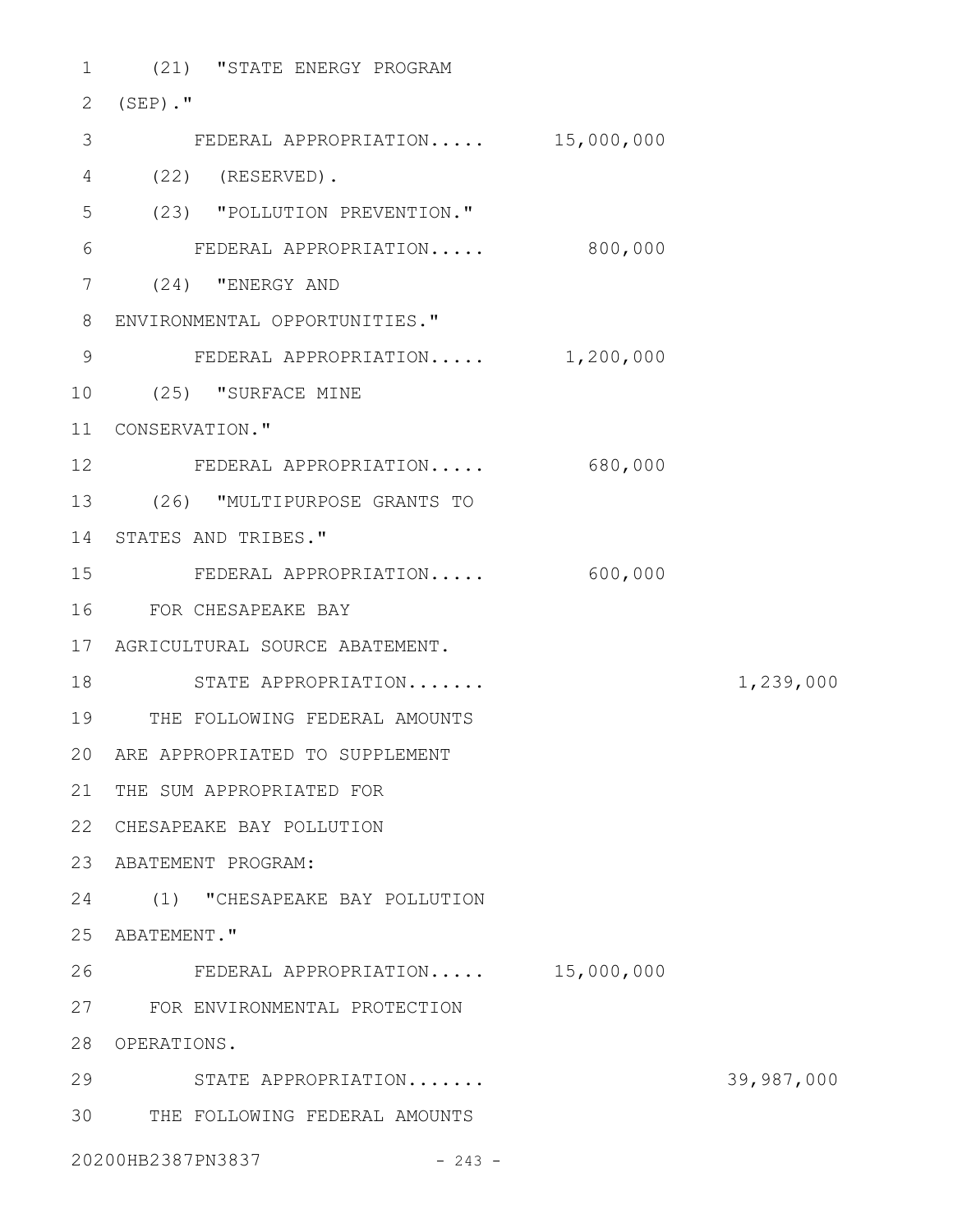ARE APPROPRIATED TO SUPPLEMENT 1 THE SUM APPROPRIATED FOR 2 ENVIRONMENTAL PROTECTION 3 OPERATIONS: 4 (1) "EPA - PLANNING GRANT - 5 ADMINISTRATION." 6 FEDERAL APPROPRIATION..... 8,400,000 (2) "WATER POLLUTION CONTROL 8 9 GRANTS." FEDERAL APPROPRIATION..... 8,900,000 (3) "AIR POLLUTION CONTROL 11 12 GRANTS." 13 FEDERAL APPROPRIATION..... 5,500,000 14 (4) "SURFACE MINE CONTROL AND 15 RECLAMATION." FEDERAL APPROPRIATION..... 12,344,000 (5) "TRAINING AND EDUCATION 17 18 OF UNDERGROUND COAL MINERS." FEDERAL APPROPRIATION..... 1,700,000 (6) "CONSTRUCTION MANAGEMENT 20 ASSISTANCE GRANTS." 21 FEDERAL APPROPRIATION..... 350,000 22 (7) "SAFE DRINKING WATER." 23 FEDERAL APPROPRIATION..... 5,700,000 24 (8) "OIL POLLUTION SPILLS 26 REMOVAL." FEDERAL APPROPRIATION..... 1,000,000 FOR THE BLACK FLY CONTROL 28 29 PROJECT. STATE APPROPRIATION....... 1,399,000 3020200HB2387PN3837 - 244 -7 10 16 19 25 27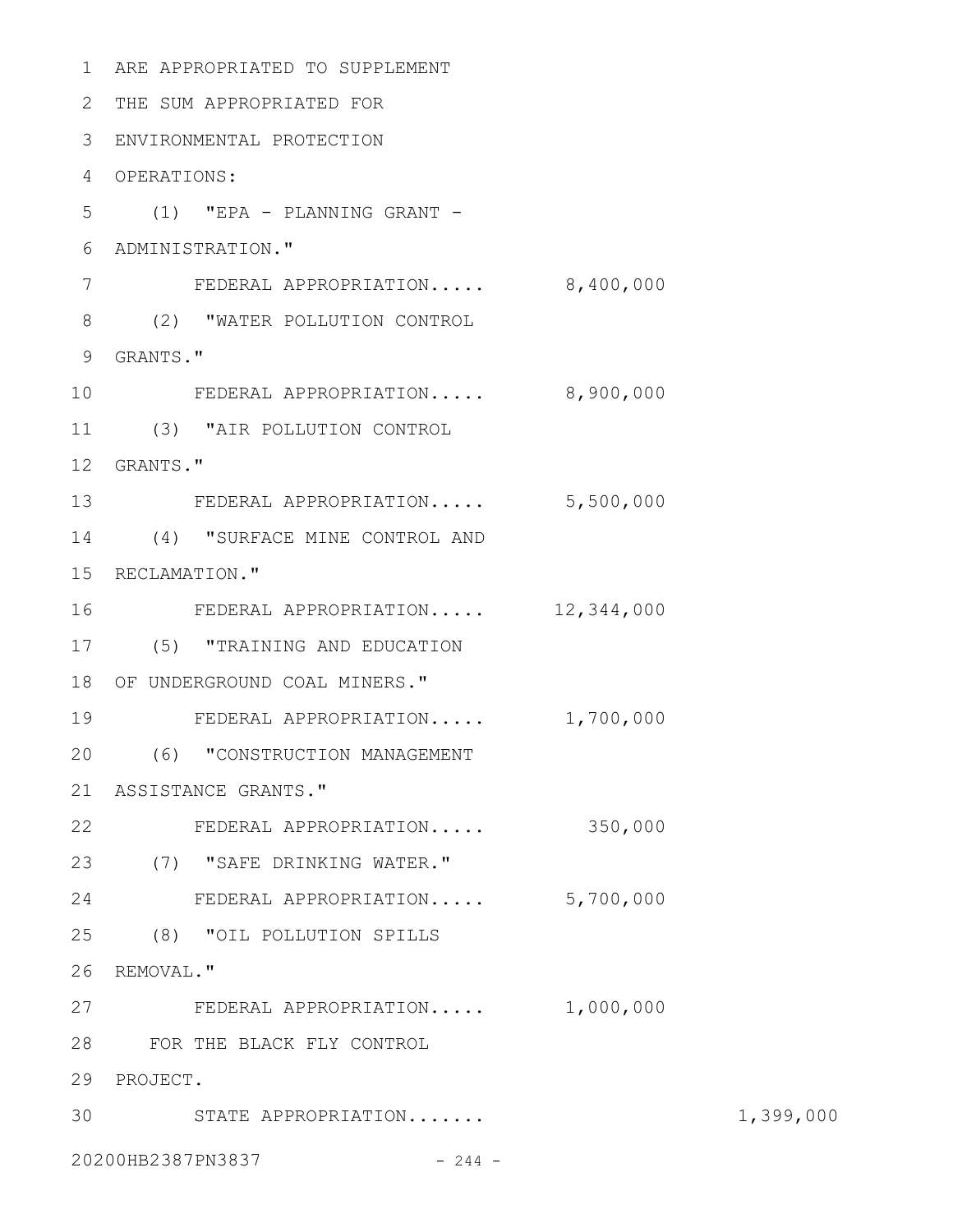FOR WEST NILE VIRUS AND ZIKA 1 2 VIRUS CONTROL. STATE APPROPRIATION....... 2,241,000 FOR DELAWARE RIVER MASTER. 4 STATE APPROPRIATION....... 16,000 FOR SUSQUEHANNA RIVER BASIN 6 COMMISSION. 7 STATE APPROPRIATION....... 86,000 FOR INTERSTATE COMMISSION ON 9 10 THE POTOMAC RIVER. STATE APPROPRIATION....... 10,000 FOR DELAWARE RIVER BASIN 12 13 COMMISSION. 14 STATE APPROPRIATION....... 90,000 FOR OHIO RIVER VALLEY WATER 15 16 SANITATION COMMISSION. STATE APPROPRIATION....... 28,000 FOR CHESAPEAKE BAY COMMISSION. 18 STATE APPROPRIATION....... 125,000 FOR TRANSFER TO THE 20 21 CONSERVATION DISTRICT FUND. 22 STATE APPROPRIATION....... 1,044,000 FOR INTERSTATE MINING 23 24 COMMISSION. STATE APPROPRIATION....... 6,000 26 SECTION 220. DEPARTMENT OF GENERAL SERVICES. 27 THE FOLLOWING AMOUNTS ARE APPROPRIATED FROM THE GENERAL 28 FUND TO THE DEPARTMENT OF GENERAL 29 30 SERVICES FOR THE CURRENT FISCAL 20200HB2387PN3837 - 245 -3 5 8 11 17 19 25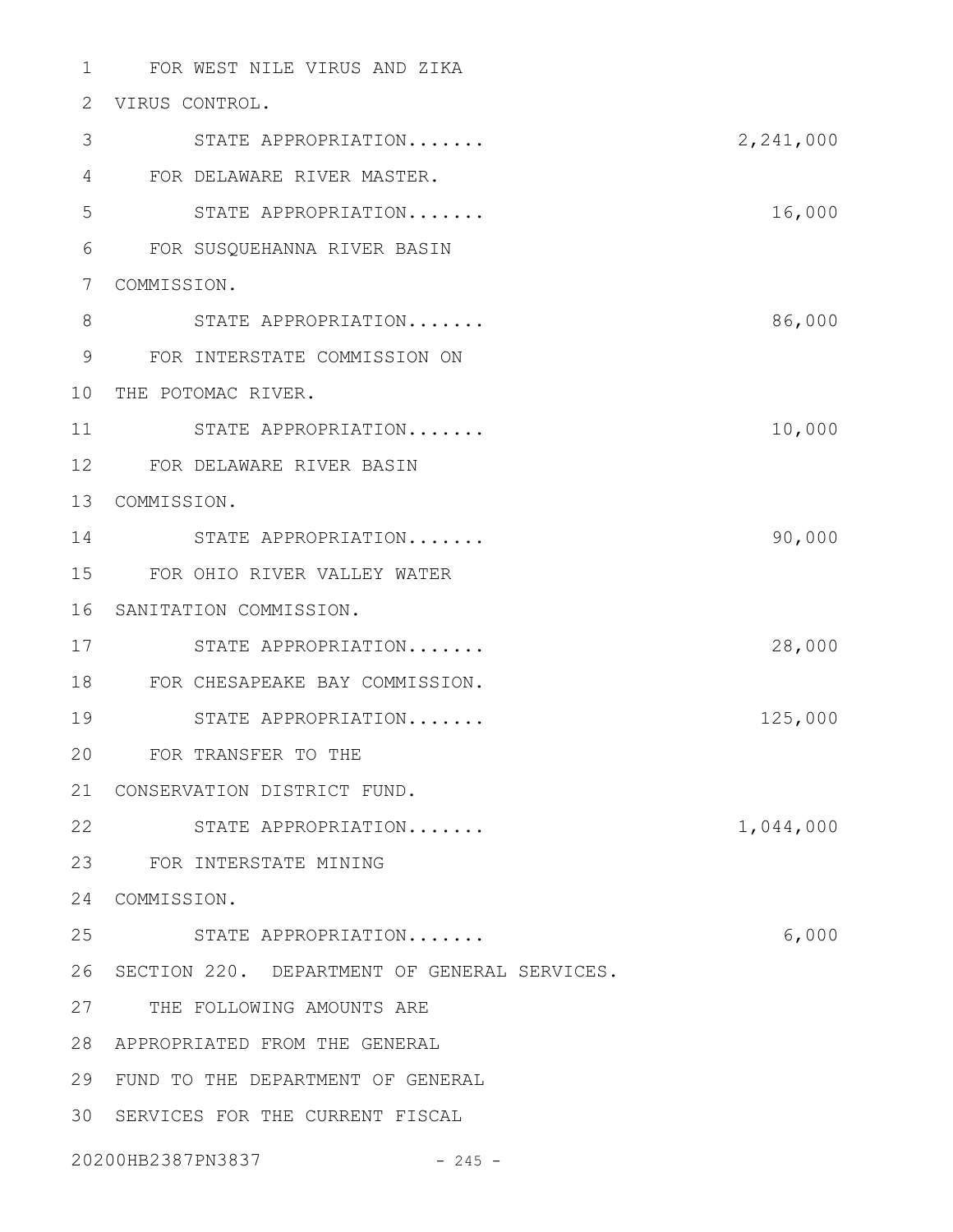| 1  | YEAR:                                | FEDERAL | STATE      |
|----|--------------------------------------|---------|------------|
| 2  | FOR GENERAL GOVERNMENT               |         |            |
| 3  | OPERATIONS OF THE DEPARTMENT OF      |         |            |
| 4  | GENERAL SERVICES.                    |         |            |
| 5  | STATE APPROPRIATION                  |         | 22,797,000 |
| 6  | FOR ADMINISTRATION AND               |         |            |
| 7  | OPERATION OF THE CAPITOL POLICE.     |         |            |
| 8  | STATE APPROPRIATION                  |         | 5,414,000  |
| 9  | FOR RENTAL, RELOCATION AND           |         |            |
| 10 | MUNICIPAL CHARGES.                   |         |            |
| 11 | STATE APPROPRIATION                  |         | 11,351,000 |
| 12 | FOR UTILITY COSTS, INCLUDING         |         |            |
| 13 | IMPLEMENTATION OF THIRD-PARTY        |         |            |
| 14 | SHARED SAVINGS PROGRAMS.             |         |            |
| 15 | STATE APPROPRIATION                  |         | 9,478,000  |
| 16 | FOR EXCESS INSURANCE COVERAGE.       |         |            |
| 17 | STATE APPROPRIATION                  |         | 3,872,000  |
| 18 | FOR FIRE PROTECTION SERVICES         |         |            |
| 19 | FOR THE CAPITOL COMPLEX IN           |         |            |
|    | 20 HARRISBURG.                       |         |            |
| 21 | STATE APPROPRIATION                  |         | 2,083,000  |
| 22 | SECTION 221. DEPARTMENT OF HEALTH.   |         |            |
| 23 | THE FOLLOWING AMOUNTS ARE            |         |            |
| 24 | APPROPRIATED FROM THE GENERAL        |         |            |
| 25 | FUND TO THE DEPARTMENT OF HEALTH     |         |            |
| 26 | FOR THE CURRENT FISCAL YEAR: FEDERAL |         | STATE      |
|    | 27 FOR GENERAL GOVERNMENT            |         |            |
| 28 | OPERATIONS OF THE DEPARTMENT OF      |         |            |
| 29 | HEALTH.                              |         |            |
| 30 | STATE APPROPRIATION                  |         | 10,951,000 |
|    | 20200HB2387PN3837<br>$-246 -$        |         |            |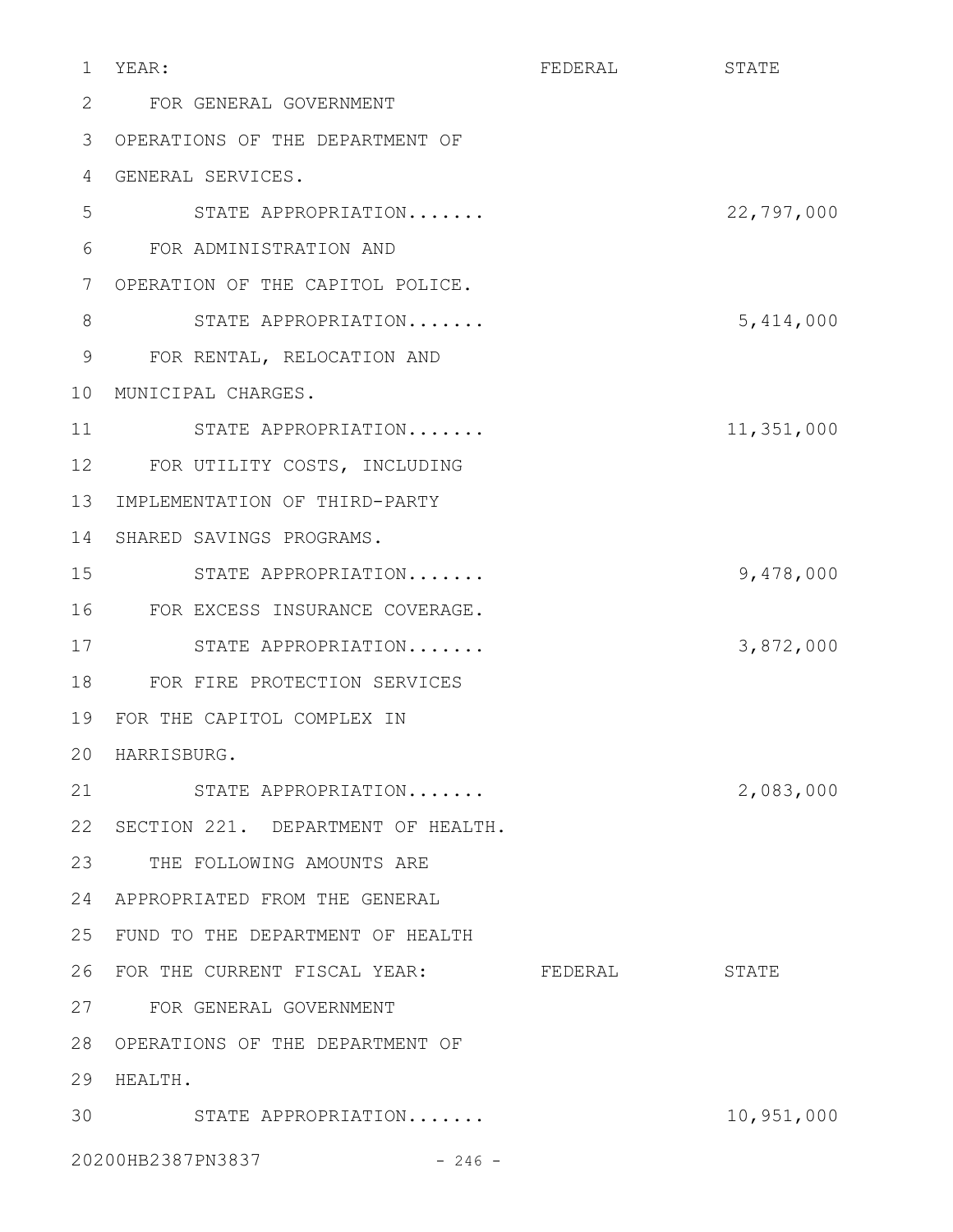| 1  | THE FOLLOWING FEDERAL AMOUNTS    |            |
|----|----------------------------------|------------|
| 2  | ARE APPROPRIATED TO SUPPLEMENT   |            |
| 3  | THE SUM APPROPRIATED FOR GENERAL |            |
| 4  | GOVERNMENT OPERATIONS:           |            |
| 5  | (1) "WIC - ADMINISTRATION AND    |            |
| 6  | OPERATION."                      |            |
| 7  | FEDERAL APPROPRIATION 42,959,000 |            |
| 8  | (2) "HEALTH ASSESSMENT."         |            |
| 9  | FEDERAL APPROPRIATION            | 613,000    |
| 10 | (3) "PHHSBG - ADMINISTRATION     |            |
| 11 | AND OPERATION."                  |            |
| 12 | FEDERAL APPROPRIATION            | 4,524,000  |
| 13 | (4) "MCHSBG - ADMINISTRATION     |            |
|    | 14 AND OPERATION."               |            |
| 15 | FEDERAL APPROPRIATION            | 16,596,000 |
| 16 | (5) "ADULT BLOOD LEAD            |            |
|    | 17 EPIDEMIOLOGY."                |            |
| 18 | FEDERAL APPROPRIATION            | 167,000    |
| 19 | (6) "EMS FOR CHILDREN."          |            |
| 20 | FEDERAL APPROPRIATION            | 304,000    |
| 21 | (7) "TB - ADMINISTRATION AND     |            |
|    | 22 OPERATION."                   |            |
| 23 | FEDERAL APPROPRIATION 1,270,000  |            |
| 24 | (8) "LEAD - ADMINISTRATION       |            |
|    | 25 AND OPERATION."               |            |
| 26 | FEDERAL APPROPRIATION            | 990,000    |
| 27 | (9) "AIDS HEALTH EDUCATION -     |            |
| 28 | ADMINISTRATION AND OPERATION."   |            |
| 29 | FEDERAL APPROPRIATION 8,511,000  |            |
| 30 | (10) "PRIMARY CARE               |            |
|    |                                  |            |

20200HB2387PN3837 - 247 -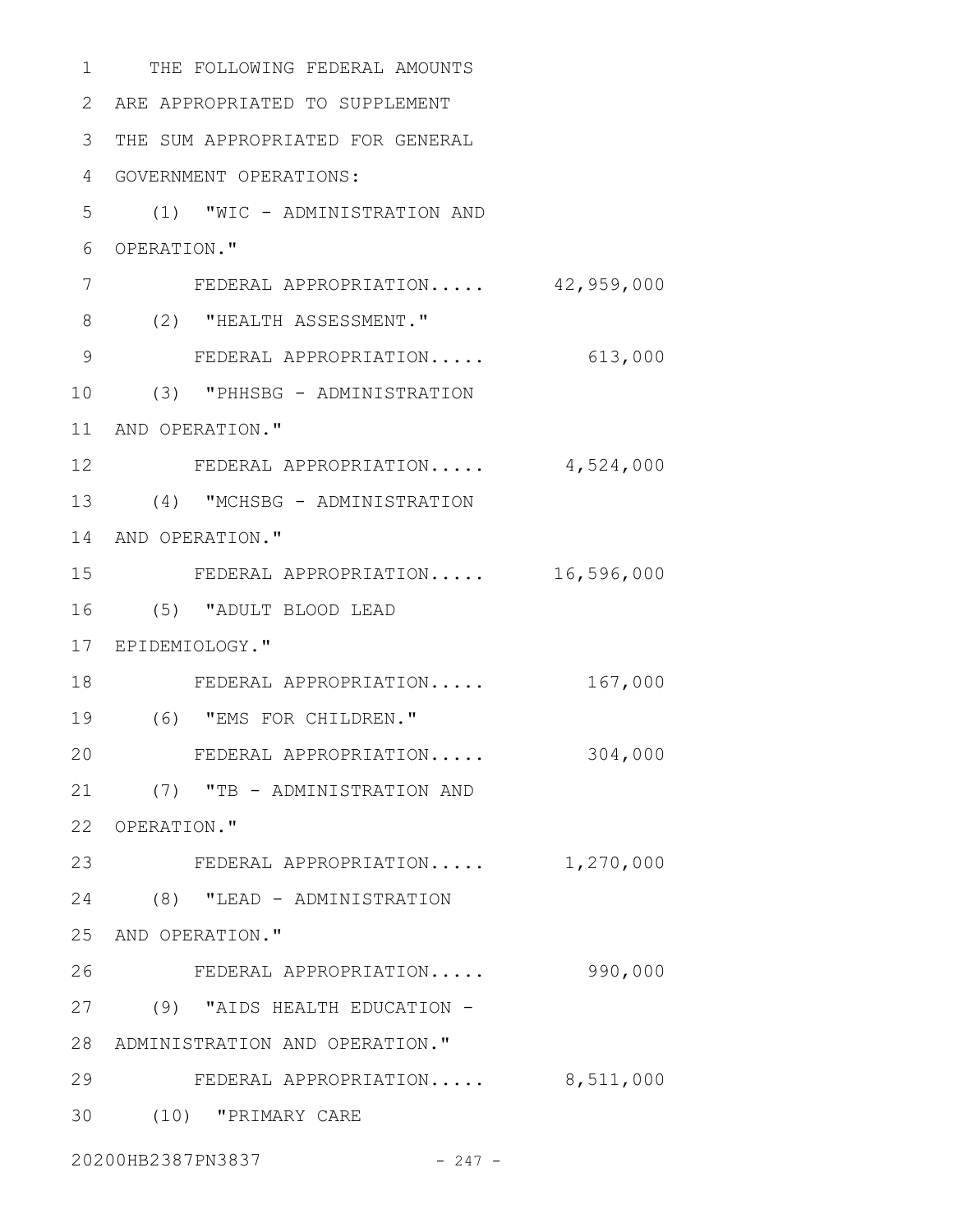# COOPERATIVE AGREEMENTS." 1

| $\mathbf{2}$    | FEDERAL APPROPRIATION              | 463,000 |           |
|-----------------|------------------------------------|---------|-----------|
| 3               | (11) "HIV/AIDS SURVEILLANCE."      |         |           |
| $\overline{4}$  | FEDERAL APPROPRIATION              | 444,000 |           |
| 5               | (12) "HIV CARE ADMINISTRATION      |         |           |
| 6               | AND OPERATION."                    |         |           |
| 7               | FEDERAL APPROPRIATION 4,136,000    |         |           |
| 8               | (13) "CANCER PREVENTION AND        |         |           |
| 9               | CONTROL."                          |         |           |
| 10 <sub>o</sub> | FEDERAL APPROPRIATION 7,921,000    |         |           |
| 11              | (14) "SPECIAL PREPAREDNESS         |         |           |
| 12              | INITIATIVES."                      |         |           |
|                 | 13 FEDERAL APPROPRIATION           | 500,000 |           |
| 14              | (15) "STATE LOAN REPAYMENT         |         |           |
| 15              | PROGRAM."                          |         |           |
| 16              | FEDERAL APPROPRIATION  1,415,000   |         |           |
| 17              | (16) "ENVIRONMENTAL PUBLIC         |         |           |
| 18              | HEALTH TRACKING."                  |         |           |
| 19              | FEDERAL APPROPRIATION              | 190,000 |           |
| 20              | FOR DIABETES PROGRAMS.             |         |           |
| 21              | STATE APPROPRIATION                |         | 83,000    |
|                 | 22 FOR QUALITY ASSURANCE.          |         |           |
| 23              | STATE APPROPRIATION                |         | 9,797,000 |
| 24              | THE FOLLOWING FEDERAL AMOUNTS      |         |           |
| 25              | ARE APPROPRIATED TO SUPPLEMENT     |         |           |
| 26              | THE SUM APPROPRIATED FOR QUALITY   |         |           |
| 27              | ASSURANCE:                         |         |           |
| 28              | (1) "MEDICARE - HEALTH             |         |           |
| 29              | SERVICE AGENCY CERTIFICATION."     |         |           |
| 30              | FEDERAL APPROPRIATION $14,100,000$ |         |           |
|                 | 20200HB2387PN3837<br>$-248 -$      |         |           |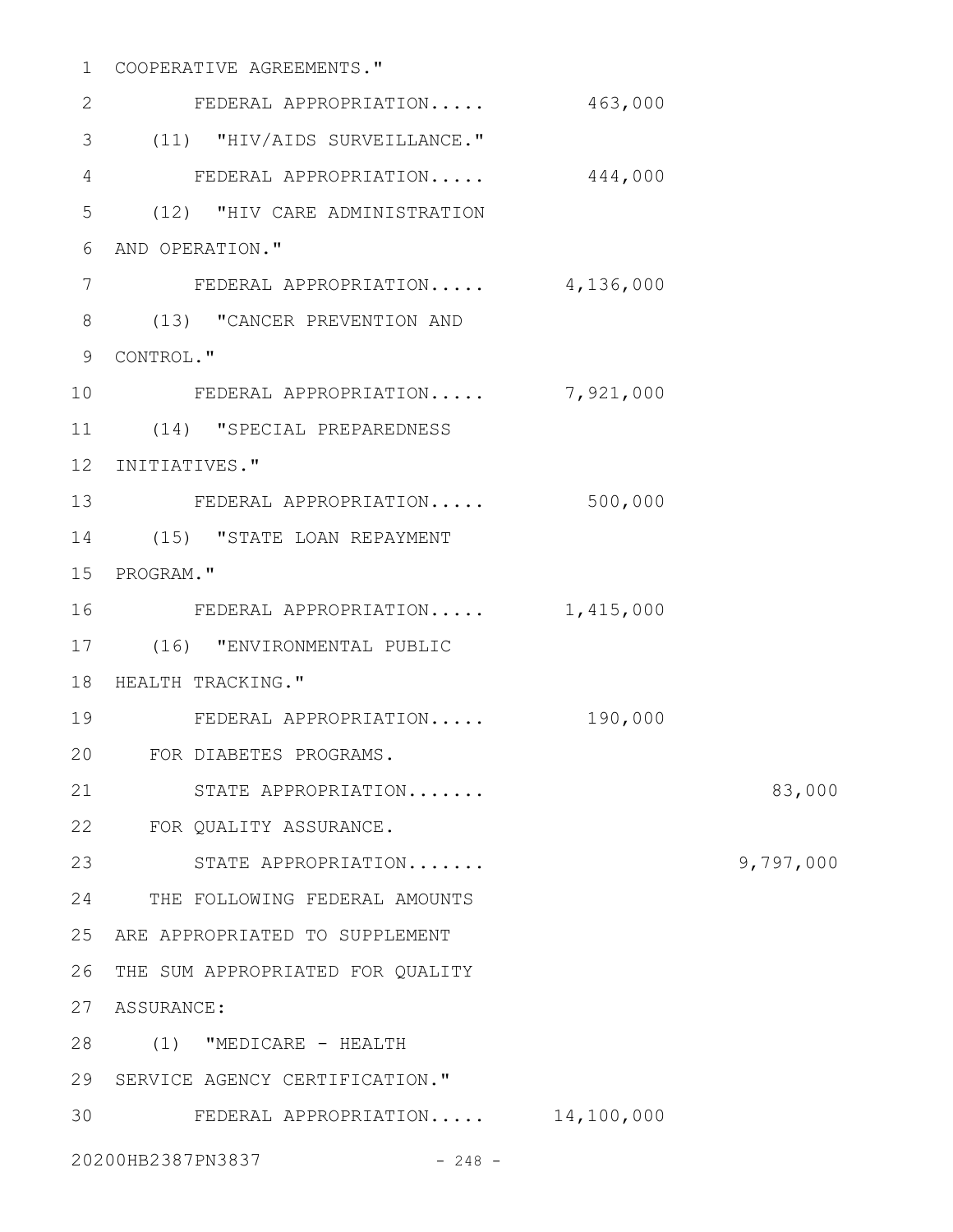| $\mathbf 1$ | "MEDICAID CERTIFICATION."<br>(2) |           |           |
|-------------|----------------------------------|-----------|-----------|
| 2           | FEDERAL APPROPRIATION 11,300,000 |           |           |
| 3           | FOR HEALTH INNOVATION.           |           |           |
| 4           | STATE APPROPRIATION              |           | 256,000   |
| 5           | THE FOLLOWING FEDERAL AMOUNTS    |           |           |
| 6           | ARE APPROPRIATED TO SUPPLEMENT   |           |           |
| 7           | THE SUM APPROPRIATED FOR HEALTH  |           |           |
| 8           | INNOVATION:                      |           |           |
| 9           | (1) "RURAL HEALTH."              |           |           |
| 10          | FEDERAL APPROPRIATION 8,943,000  |           |           |
| 11          | FOR VITAL STATISTICS.            |           |           |
| 12          | STATE APPROPRIATION              |           | 42,000    |
| 13          | THE FOLLOWING FEDERAL AMOUNTS    |           |           |
| 14          | ARE APPROPRIATED TO SUPPLEMENT   |           |           |
| 15          | THE SUM APPROPRIATED FOR VITAL   |           |           |
| 16          | STATISTICS:                      |           |           |
| 17          | (1) "COOPERATIVE HEALTH          |           |           |
| 18          | STATISTICS."                     |           |           |
| 19          | FEDERAL APPROPRIATION            | 2,182,000 |           |
| 20          | (2) "HEALTH STATISTICS."         |           |           |
| 21          | FEDERAL APPROPRIATION            | 103,000   |           |
| 22          | (3) "BEHAVIORAL RISK FACTOR      |           |           |
| 23          | SURVEILLANCE SYSTEM."            |           |           |
| 24          | FEDERAL APPROPRIATION            | 565,000   |           |
| 25          | FOR THE STATE LABORATORY.        |           |           |
| 26          | STATE APPROPRIATION              |           | 1,813,000 |
| 27          | THE FOLLOWING FEDERAL AMOUNTS    |           |           |
| 28          | ARE APPROPRIATED TO SUPPLEMENT   |           |           |
| 29          | THE SUM APPROPRIATED FOR THE     |           |           |
| 30          | STATE LABORATORY:                |           |           |
|             | 20200HB2387PN3837<br>$-249 -$    |           |           |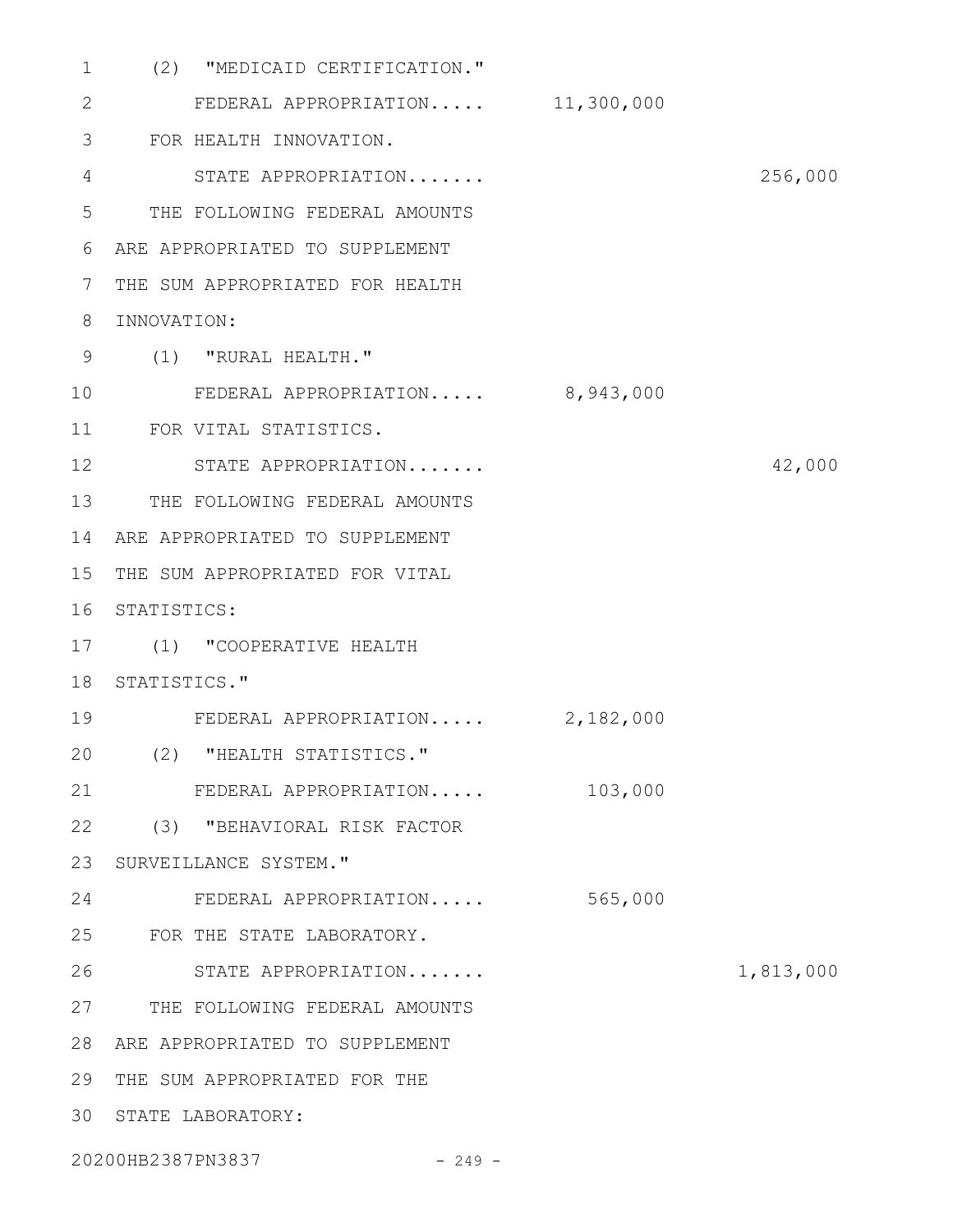(1) "CLINICAL LABORATORY 1 2 IMPROVEMENT." FEDERAL APPROPRIATION..... 674,000 (2) "EPIDEMIOLOGY AND 4 LABORATORY SURVEILLANCE AND 5 RESPONSE." 6 FEDERAL APPROPRIATION..... 6,327,000 (3) "FOOD EMERGENCY 8 RESPONSE." 9 FEDERAL APPROPRIATION..... 305,000 11 FOR THE STATE HEALTH CARE 12 CENTERS. STATE APPROPRIATION....... 9,377,000 13 14 THE FOLLOWING FEDERAL AMOUNTS ARE APPROPRIATED TO SUPPLEMENT 15 16 THE SUM APPROPRIATED FOR THE 17 STATE HEALTH CARE CENTERS: (1) "DISEASE CONTROL 18 19 IMMUNIZATION PROGRAM." FEDERAL APPROPRIATION..... 14,269,000 (2) "PHHSBG - BLOCK PROGRAM 21 22 SERVICES." 23 FEDERAL APPROPRIATION..... 7,108,000 (3) "PREVENTIVE HEALTH 24 25 SPECIAL PROJECTS." FEDERAL APPROPRIATION..... 2,788,000 (4) "COLLABORATIVE CHRONIC 27 DISEASE PROGRAMS." 28 FEDERAL APPROPRIATION..... 5,591,000 29 (5) "SEXUAL VIOLENCE 3020200HB2387PN3837 - 250 -3 7 10 20 26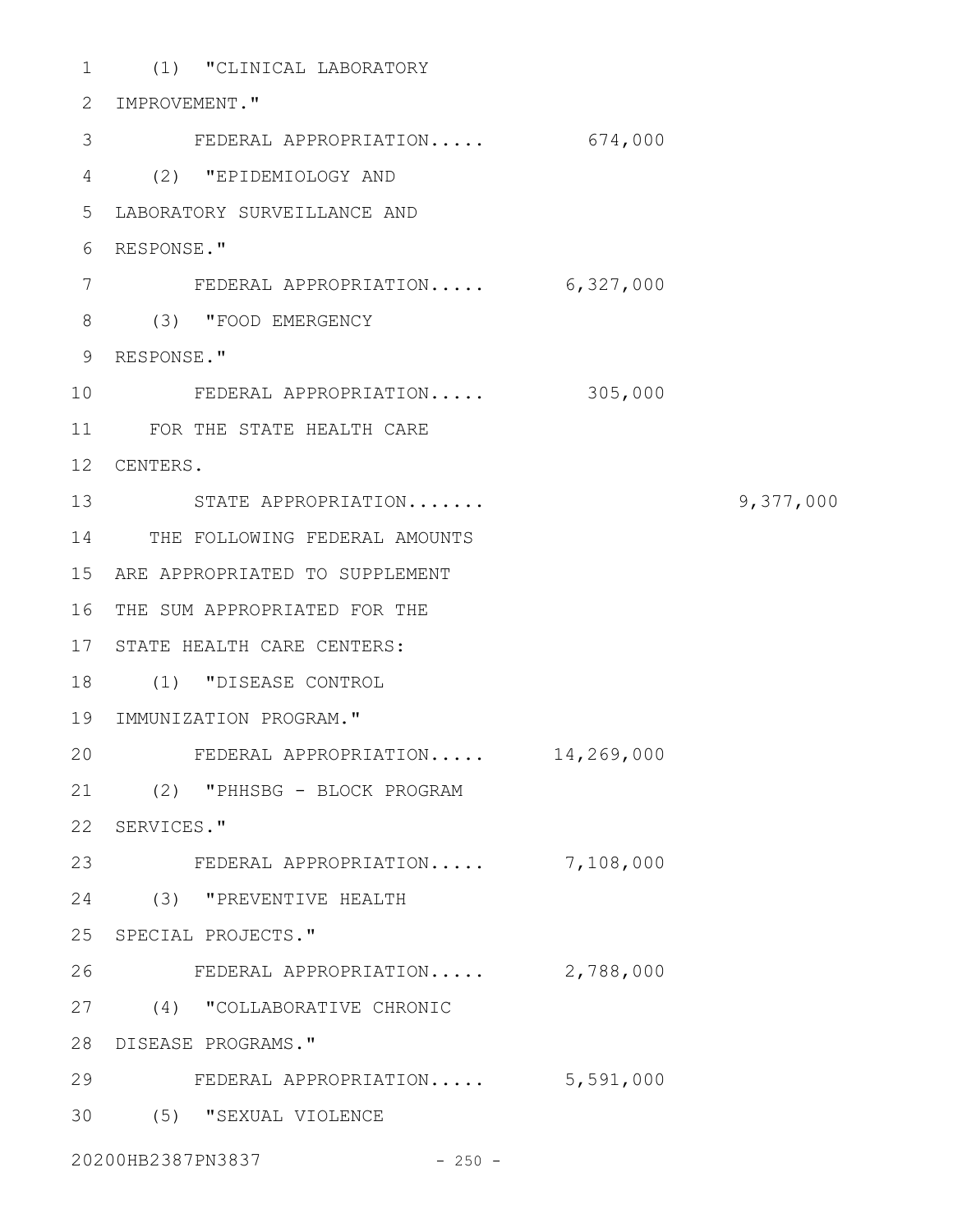# PREVENTION AND EDUCATION." 1

| $\mathbf{2}$   | FEDERAL APPROPRIATION $1,673,000$ |           |
|----------------|-----------------------------------|-----------|
| 3              | (6) "LIVE HEALTHY."               |           |
| $\overline{4}$ | FEDERAL APPROPRIATION 4,703,000   |           |
| 5              | FOR SEXUALLY TRANSMITTED          |           |
| 6              | DISEASE SCREENING AND TREATMENT.  |           |
| 7              | STATE APPROPRIATION               | 732,000   |
| 8              | THE FOLLOWING FEDERAL AMOUNTS     |           |
| 9              | ARE APPROPRIATED TO SUPPLEMENT    |           |
| 10             | THE SUM APPROPRIATED FOR SEXUALLY |           |
| 11             | TRANSMITTED DISEASE SCREENING AND |           |
| 12             | TREATMENT:                        |           |
| 13             | (1) "SURVEY AND FOLLOW-UP -       |           |
| 14             | SEXUALLY TRANSMITTED DISEASES."   |           |
| 15             | FEDERAL APPROPRIATION 3,195,000   |           |
| 16             | FOR THE ACHIEVING BETTER CARE     |           |
| 17             | BY MONITORING ALL PRESCRIPTIONS   |           |
| 18             | PROGRAM.                          |           |
| 19             | STATE APPROPRIATION               | 1,137,000 |
| 20             | THE FOLLOWING FEDERAL AMOUNTS     |           |
| 21             | ARE APPROPRIATED TO SUPPLEMENT    |           |
| 22             | THE SUM APPROPRIATED FOR THE      |           |
| 23             | ACHIEVING BETTER CARE BY          |           |
| 24             | MONITORING ALL PRESCRIPTIONS      |           |
| 25             | PROGRAM:                          |           |
| 26             | (1) "PRESCRIPTION DRUG            |           |
| 27             | MONITORING."                      |           |
| 28             | FEDERAL APPROPRIATION 18,124,000  |           |
| 29             | FOR PRIMARY HEALTH CARE           |           |
| 30             | PRACTITIONER.                     |           |
|                | 20200HB2387PN3837<br>$-251 -$     |           |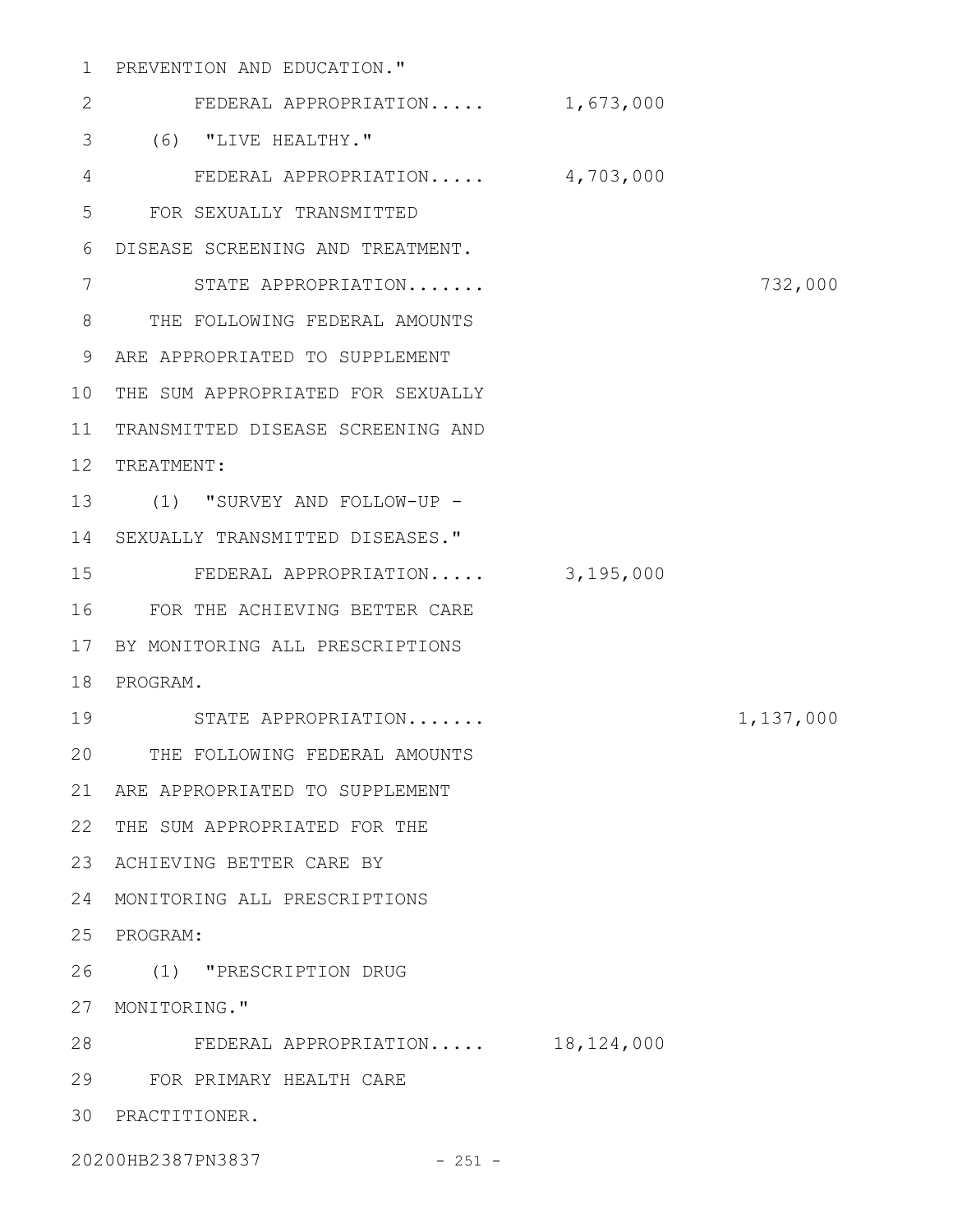| $\mathbf{1}$ | STATE APPROPRIATION                |           | 1,896,000 |
|--------------|------------------------------------|-----------|-----------|
| 2            | FOR COMMUNITY-BASED HEALTH         |           |           |
| 3            | CARE SUBSIDY.                      |           |           |
| 4            | STATE APPROPRIATION                |           | 833,000   |
| 5            | FOR SCREENING OF NEWBORNS.         |           |           |
| 6            | STATE APPROPRIATION                |           | 2,955,000 |
| 7            | FOR CANCER SCREENING SERVICES.     |           |           |
| 8            | STATE APPROPRIATION                |           | 1,068,000 |
| 9            | FOR AIDS PROGRAMS AND SPECIAL      |           |           |
| 10           | PHARMACEUTICAL SERVICES.           |           |           |
| 11           | STATE APPROPRIATION                |           | 4,348,000 |
| 12           | THE FOLLOWING FEDERAL AMOUNTS      |           |           |
| 13           | ARE APPROPRIATED TO SUPPLEMENT     |           |           |
| 14           | THE SUM APPROPRIATED FOR AIDS      |           |           |
| 15           | PROGRAMS AND SPECIAL               |           |           |
| 16           | PHARMACEUTICAL SERVICES:           |           |           |
| 17           | (1) "AIDS HEALTH EDUCATION         |           |           |
| 18           | PROGRAM."                          |           |           |
| 19           | FEDERAL APPROPRIATION              | 2,613,000 |           |
| 20           | (2) "AIDS - RYAN WHITE AND         |           |           |
|              | 21 HIV CARE."                      |           |           |
| 22           | FEDERAL APPROPRIATION 61,864,000   |           |           |
|              | 23 (3) "HOUSING FOR PERSONS WITH   |           |           |
| 24           | AIDS."                             |           |           |
|              | 25 FEDERAL APPROPRIATION 4,079,000 |           |           |
| 26           | FOR REGIONAL CANCER                |           |           |
| 27           | INSTITUTES.                        |           |           |
|              | 28 STATE APPROPRIATION             |           | 500,000   |
| 29           | FOR REIMBURSEMENT TO SCHOOL        |           |           |
| 30           | DISTRICTS ON ACCOUNT OF HEALTH     |           |           |
|              | 20200HB2387PN3837<br>$-252 -$      |           |           |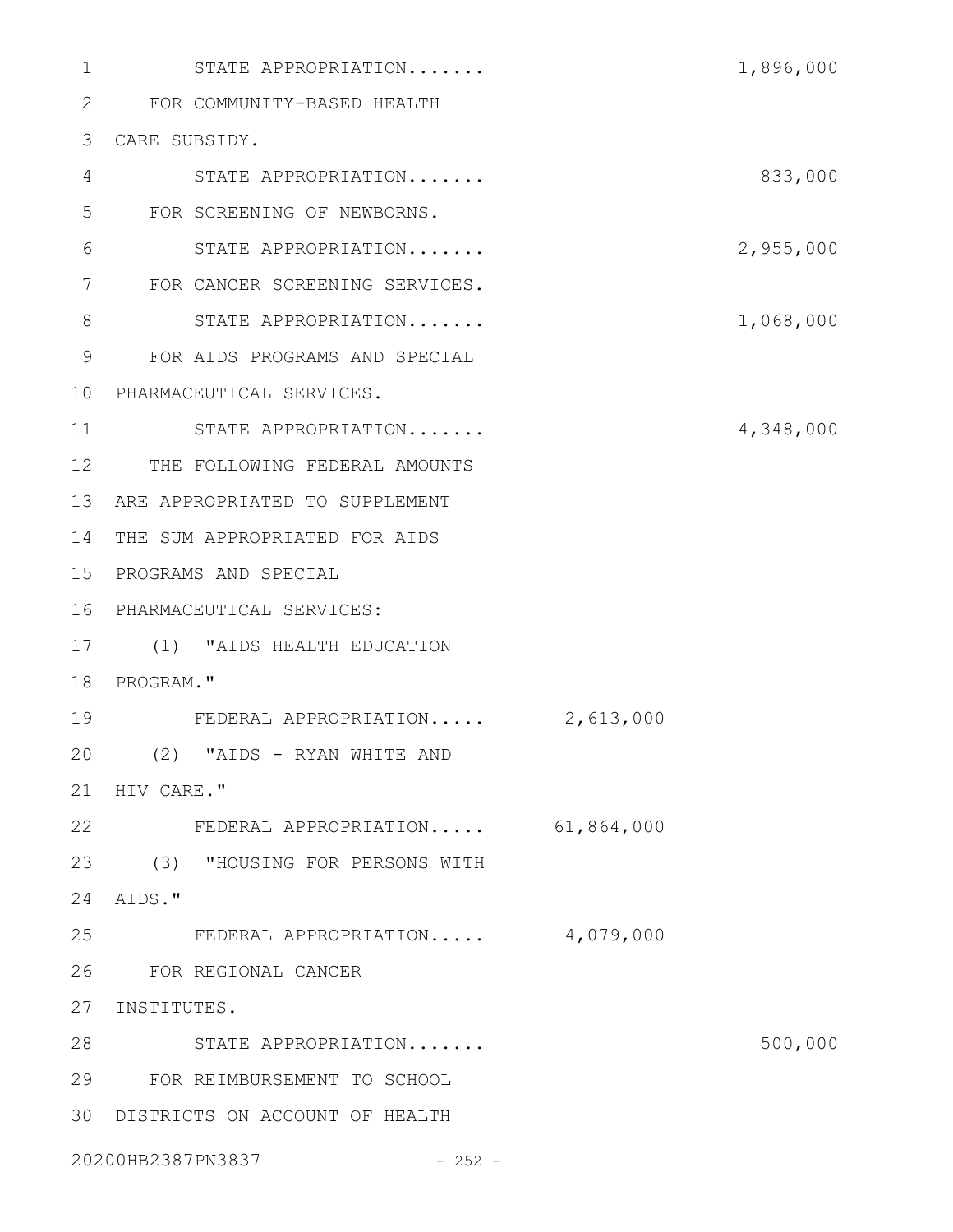SERVICES. 1

STATE APPROPRIATION....... 14,425,000 FOR MAINTENANCE OF LOCAL 3 HEALTH DEPARTMENTS. 4 STATE APPROPRIATION....... 25,421,000 5 FOR LOCAL HEALTH DEPARTMENTS 6 FOR ENVIRONMENTAL HEALTH 7 8 SERVICES. 9
STATE APPROPRIATION.......
995,000 FOR MATERNAL AND CHILD HEALTH 10 SERVICES. 11 12 STATE APPROPRIATION....... 569,000 13 THE FOLLOWING FEDERAL AMOUNTS ARE APPROPRIATED TO SUPPLEMENT 14 15 THE SUM APPROPRIATED FOR MATERNAL 16 AND CHILD HEALTH SERVICES: (1) "MCH LEAD POISONING 17 18 PREVENTION AND ABATEMENT." FEDERAL APPROPRIATION..... 2,375,000 19 (2) (RESERVED). 20 21 (3) "MCHSBG - PROGRAM 22 SERVICES." FEDERAL APPROPRIATION..... 20,500,000 23 (4) "SPECIAL SUPPLEMENTAL 24 FOOD SERVICE PROGRAM FOR WOMEN, 25 26 INFANTS AND CHILDREN (WIC)." IN ADDITION TO THE SPECIFIC AMOUNTS 27 APPROPRIATED IN THIS ACT, ALL 28 29 OTHER MONEY RECEIVED FROM THE FEDERAL GOVERNMENT FOR THE 302

20200HB2387PN3837 - 253 -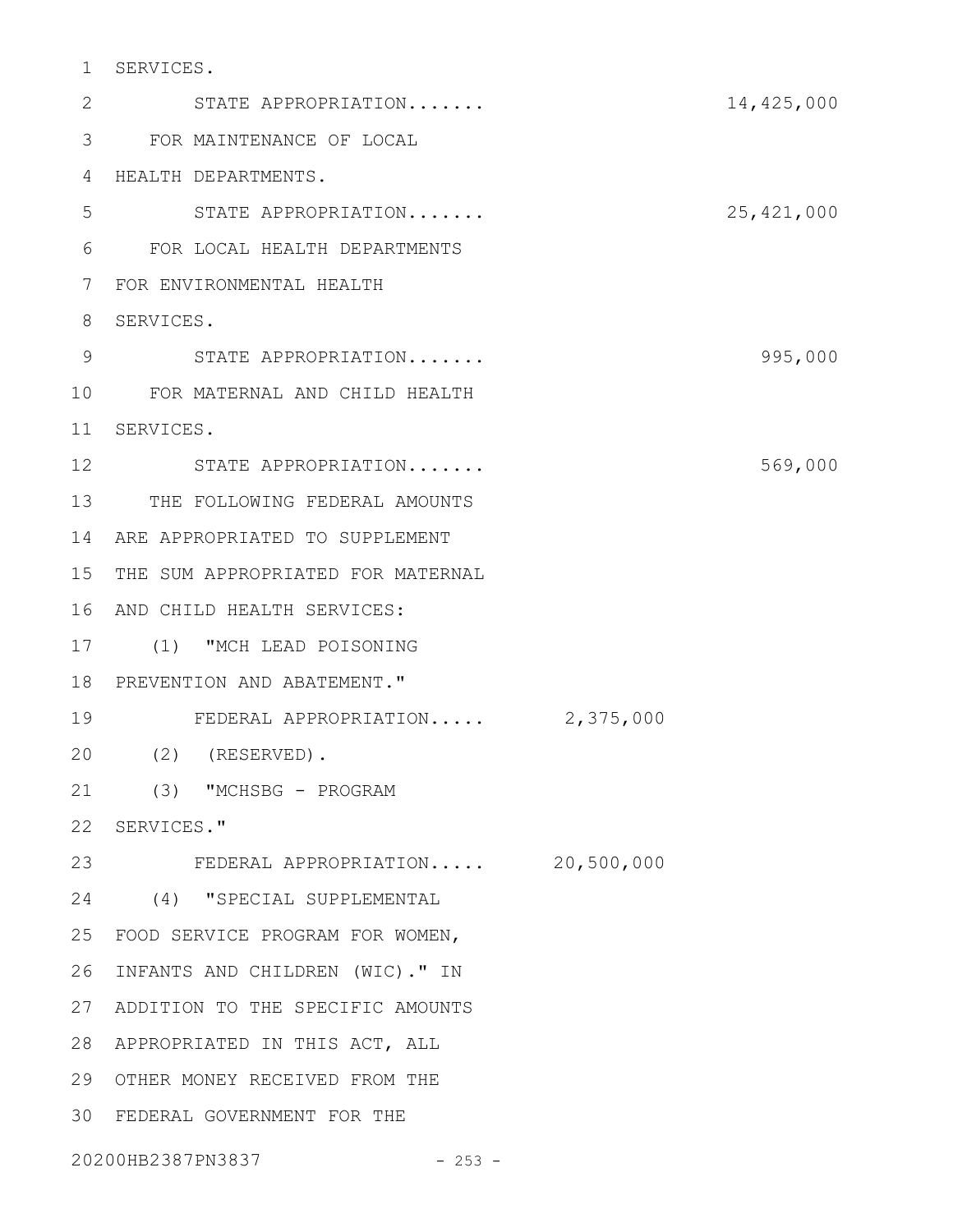SPECIAL SUPPLEMENTAL FOOD SERVICE 1

2 PROGRAM FOR WOMEN, INFANTS AND

CHILDREN ARE APPROPRIATED TO THE 3

PROGRAM. 4

| 5       | FEDERAL APPROPRIATION $278,219,000$ |           |
|---------|-------------------------------------|-----------|
| 6       | (5) "ABSTINENCE EDUCATION."         |           |
| 7       | FEDERAL APPROPRIATION 4,609,000     |           |
| 8       | (6) "TRAUMATIC BRAIN INJURY."       |           |
| 9       | FEDERAL APPROPRIATION 465,000       |           |
| 10      | (7) "FAMILY HEALTH SPECIAL          |           |
| 11      | PROJECTS."                          |           |
| $12 \,$ | FEDERAL APPROPRIATION 4,557,000     |           |
|         | 13 (8) "SCREENING NEWBORNS."        |           |
| 14      | FEDERAL APPROPRIATION 1,669,000     |           |
|         | 15 (9) "NEWBORN HEARING             |           |
|         | 16 SCREENING AND INTERVENTION."     |           |
| 17      | FEDERAL APPROPRIATION               | 527,000   |
| 18      | (10) "TEENAGE PREGNANCY             |           |
|         | 19 PREVENTION."                     |           |
| 20      | FEDERAL APPROPRIATION               | 5,383,000 |
|         | 21 FOR TUBERCULOSIS SCREENING AND   |           |
|         | 22 TREATMENT.                       |           |
| 23      | STATE APPROPRIATION                 |           |
| 24      | THE FOLLOWING FEDERAL AMOUNTS       |           |
| 25      | ARE APPROPRIATED TO SUPPLEMENT      |           |
| 26      | THE SUM APPROPRIATED FOR            |           |
| 27      | TUBERCULOSIS SCREENING AND          |           |
| 28      | TREATMENT:                          |           |
| 29      | (1) "TUBERCULOSIS CONTROL           |           |
|         | 30 PROGRAM."                        |           |
|         |                                     |           |

20200HB2387PN3837 - 254 -

380,000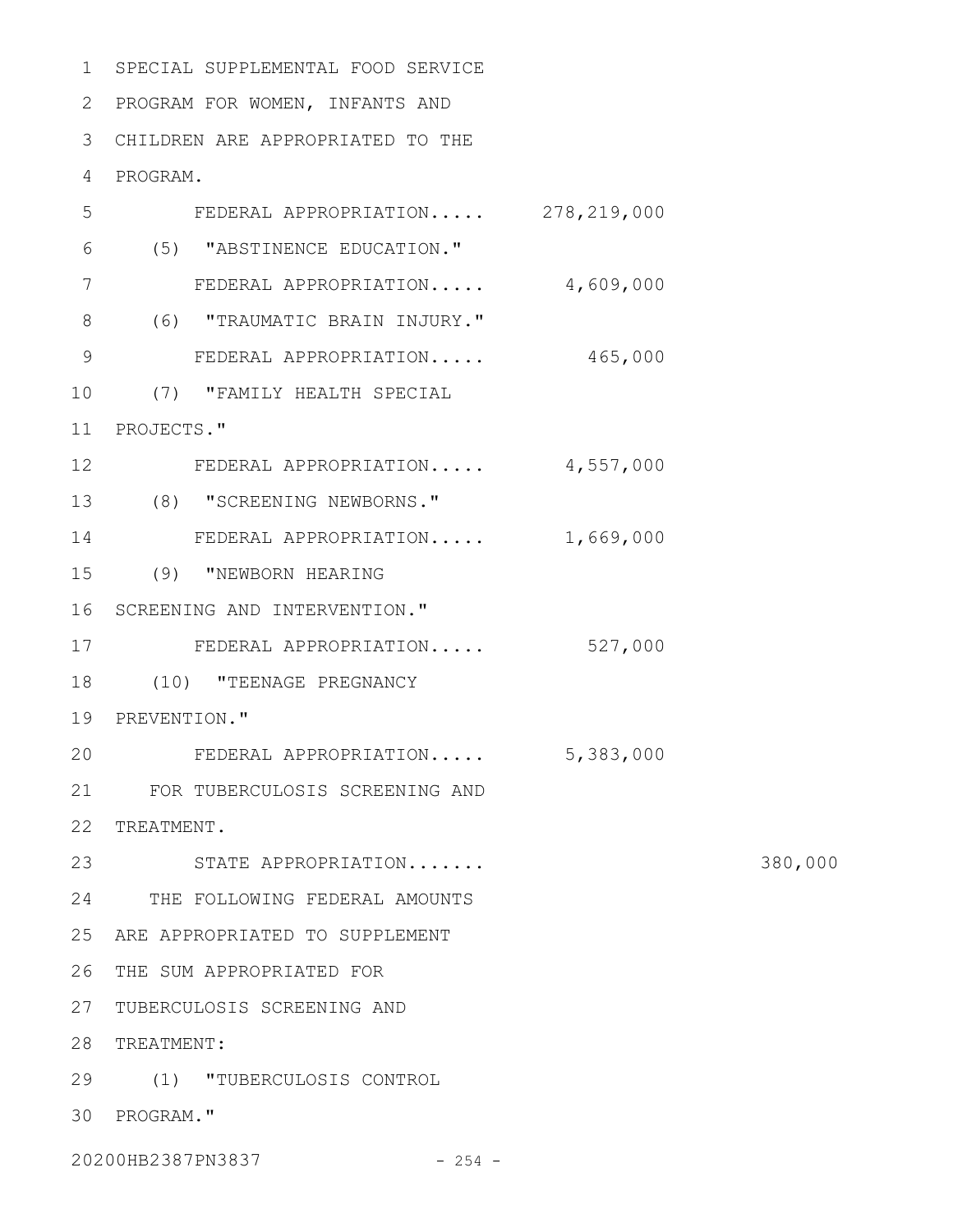| 1  | FEDERAL APPROPRIATION                | 326,000   |
|----|--------------------------------------|-----------|
| 2  | FOR RENAL DIALYSIS SERVICES.         |           |
| 3  | STATE APPROPRIATION                  | 2,625,000 |
| 4  | FOR SERVICES TO CHILDREN WITH        |           |
| 5  | SPECIAL NEEDS.                       |           |
| 6  | STATE APPROPRIATION                  | 720,000   |
| 7  | FOR ADULT CYSTIC FIBROSIS AND        |           |
| 8  | OTHER CHRONIC RESPIRATORY            |           |
| 9  | ILLNESSES.                           |           |
| 10 | STATE APPROPRIATION                  | 313,000   |
| 11 | FOR DIAGNOSIS AND TREATMENT          |           |
| 12 | FOR COOLEY'S ANEMIA.                 |           |
| 13 | STATE APPROPRIATION                  | 42,000    |
| 14 | FOR HEMOPHILIA SERVICES.             |           |
| 15 | STATE APPROPRIATION                  | 400,000   |
| 16 | FOR LUPUS PROGRAMS.                  |           |
| 17 | STATE APPROPRIATION                  | 42,000    |
| 18 | FOR SICKLE CELL ANEMIA               |           |
| 19 | SERVICES, INCLUDING CAMPS FOR        |           |
|    | 20 CHILDREN WITH SICKLE CELL ANEMIA. |           |
| 21 | STATE APPROPRIATION                  | 525,000   |
| 22 | FOR LYME DISEASE.                    |           |
| 23 | STATE APPROPRIATION                  | 1,250,000 |
| 24 | FOR REGIONAL POISON CONTROL          |           |
| 25 | CENTERS.                             |           |
| 26 | STATE APPROPRIATION                  | 292,000   |
| 27 | FOR TRAUMA PREVENTION.               |           |
| 28 | STATE APPROPRIATION                  | 192,000   |
| 29 | FOR EPILEPSY SUPPORT SERVICES.       |           |
| 30 | STATE APPROPRIATION                  | 229,000   |
|    | 20200HB2387PN3837<br>$-255 -$        |           |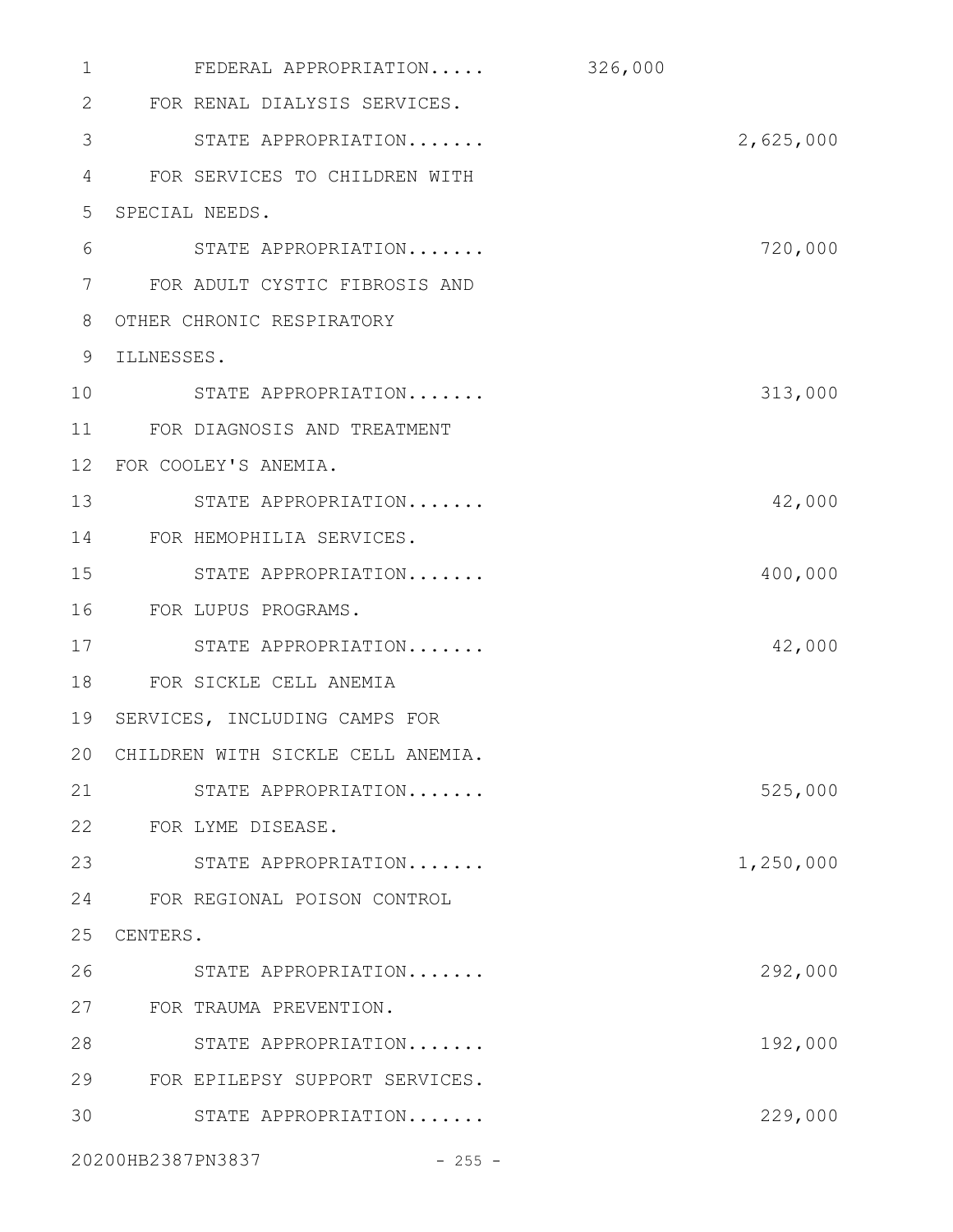| 1              | FOR BIOTECHNOLOGY RESEARCH.                |           |            |
|----------------|--------------------------------------------|-----------|------------|
| 2              | STATE APPROPRIATION                        |           | 3,208,000  |
| 3              | FOR TOURETTE'S SYNDROME.                   |           |            |
| 4              | STATE APPROPRIATION                        |           | 63,000     |
| 5              | FOR AMYOTROPHIC LATERAL                    |           |            |
| 6              | SCLEROSIS SUPPORT SERVICES.                |           |            |
| 7              | STATE APPROPRIATION                        |           | 354,000    |
| 8              | FOR LEUKEMIA/LYMPHOMA.                     |           |            |
| $\overline{9}$ | STATE APPROPRIATION                        |           | 83,000     |
| 10             | SECTION 222. DEPARTMENT OF HUMAN SERVICES. |           |            |
| 11             | THE FOLLOWING AMOUNTS ARE                  |           |            |
| 12             | APPROPRIATED FROM THE GENERAL              |           |            |
| 13             | FUND TO THE DEPARTMENT OF HUMAN            |           |            |
| 14             | SERVICES FOR THE CURRENT FISCAL            |           |            |
| 15             | YEAR:                                      | FEDERAL   | STATE      |
| 16             | FOR GENERAL GOVERNMENT                     |           |            |
| 17             | OPERATIONS OF THE DEPARTMENT OF            |           |            |
| 18             | HUMAN SERVICES.                            |           |            |
| 19             | STATE APPROPRIATION                        |           | 44,952,000 |
| 20             | THE FOLLOWING FEDERAL AMOUNTS              |           |            |
| 21             | ARE APPROPRIATED TO SUPPLEMENT             |           |            |
| 22             | THE SUM APPROPRIATED FOR GENERAL           |           |            |
| 23             | GOVERNMENT OPERATIONS:                     |           |            |
| 24             | (1) "MEDICAL ASSISTANCE -                  |           |            |
| 25             | ADMINISTRATION."                           |           |            |
| 26             | FEDERAL APPROPRIATION 33,509,000           |           |            |
| 27             | $(2)$ (RESERVED).                          |           |            |
| 28             | (3) "SNAP - ADMINISTRATION."               |           |            |
| 29             | FEDERAL APPROPRIATION                      | 6,582,000 |            |
|                |                                            |           |            |
| 30             | (4) "SSBG - ADMINISTRATION."               |           |            |

20200HB2387PN3837 - 256 -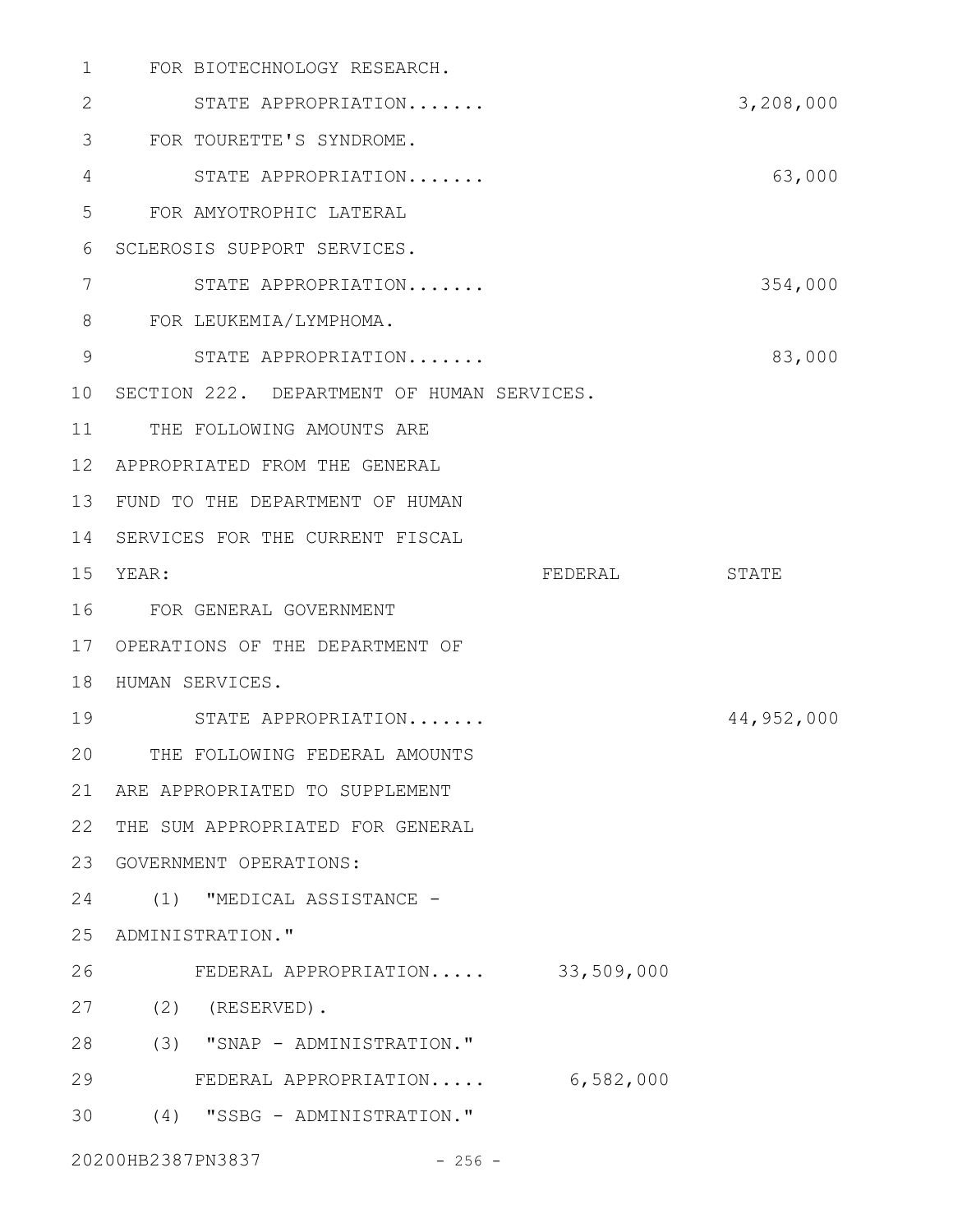| 1            | FEDERAL APPROPRIATION             | 358,000    |
|--------------|-----------------------------------|------------|
| $\mathbf{2}$ | $(5)$ "TANFBG -                   |            |
| 3            | ADMINISTRATION."                  |            |
| 4            | FEDERAL APPROPRIATION             | 15,208,000 |
| 5            | $(6)$ "CCDFBG -                   |            |
| 6            | ADMINISTRATION."                  |            |
| 7            | FEDERAL APPROPRIATION 31,201,000  |            |
| 8            | (7) "CHILD WELFARE - TITLE        |            |
| 9            | IV-E - ADMINISTRATION."           |            |
| 10           | FEDERAL APPROPRIATION             | 7,492,000  |
| 11           | (8) "CHILD WELFARE SERVICES -     |            |
| $12 \,$      | ADMINISTRATION."                  |            |
| 13           | FEDERAL APPROPRIATION             | 867,000    |
| 14           | (9) "COMMUNITY-BASED FAMILY       |            |
| 15           | RESOURCE AND SUPPORT              |            |
| 16           | ADMINISTRATION."                  |            |
| 17           | FEDERAL APPROPRIATION             | 689,000    |
| 18           | (10) "DEVELOPMENTAL               |            |
|              | 19 DISABILITIES - BASIC SUPPORT." |            |
| 20           | FEDERAL APPROPRIATION             | 4,157,000  |
| 21           | (11) "DISABLED EDUCATION -        |            |
|              | 22 ADMINISTRATION."               |            |
| 23           | FEDERAL APPROPRIATION             | 90,000     |
| 24           | (12) "EARLY HEAD START            |            |
|              | 25 EXPANSION PROGRAM."            |            |
| 26           | FEDERAL APPROPRIATION             | 14,950,000 |
| 27           | (13) "MCH - ADMINISTRATION."      |            |
| 28           | FEDERAL APPROPRIATION             | 207,000    |
| 29           |                                   |            |
|              | 30 ADMINISTRATION."               |            |
|              |                                   |            |

20200HB2387PN3837 - 257 -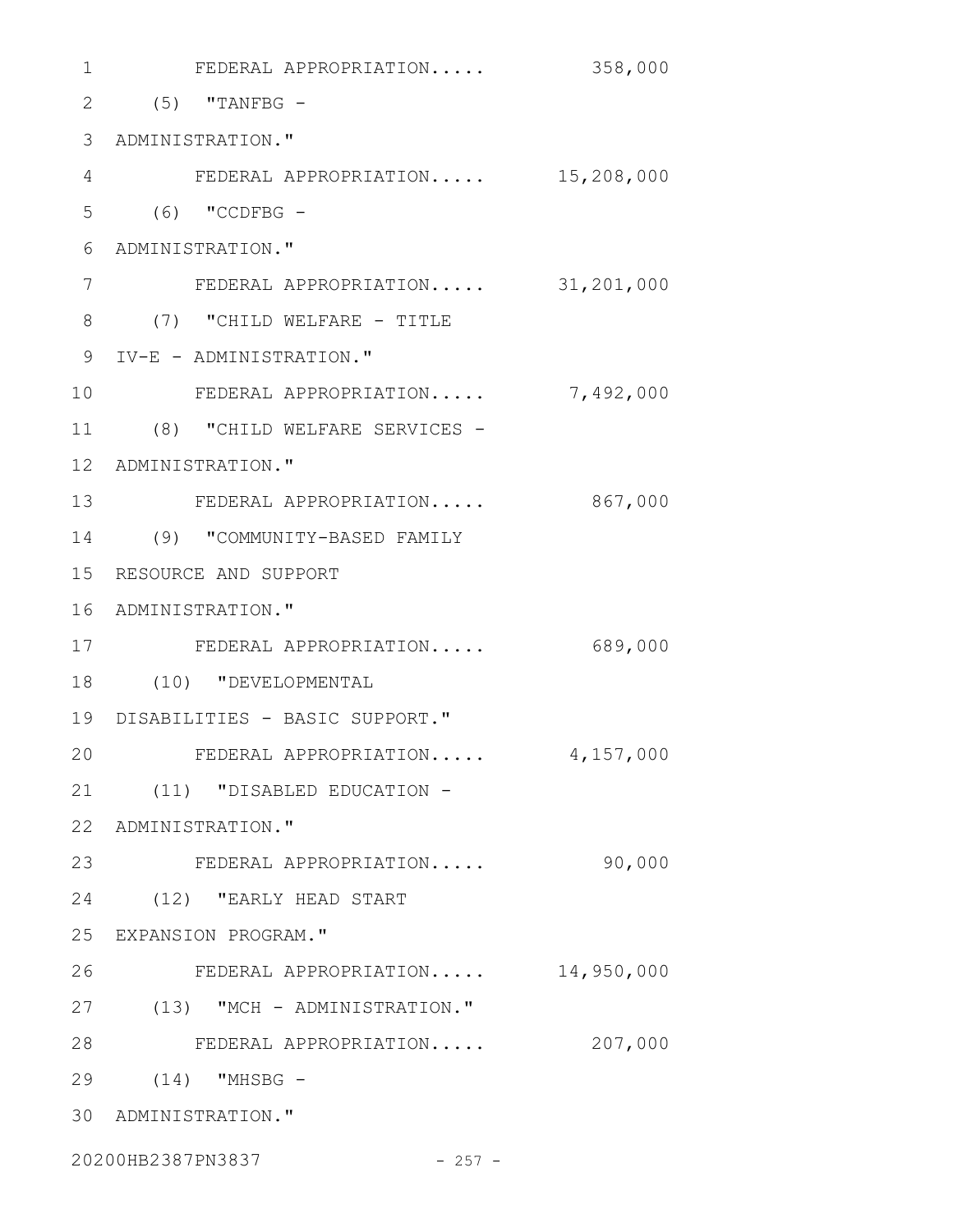| 1            | FEDERAL APPROPRIATION              | 979,000 |              |
|--------------|------------------------------------|---------|--------------|
| $\mathbf{2}$ | (15) "REFUGEES AND PERSONS         |         |              |
| 3            | SEEKING ASYLUM - ADMINISTRATION."  |         |              |
| 4            | FEDERAL APPROPRIATION 1,942,000    |         |              |
| 5            | FOR INFORMATION SYSTEMS.           |         |              |
| 6            | STATE APPROPRIATION                |         | 35, 919, 000 |
| 7            | THE FOLLOWING FEDERAL AMOUNTS      |         |              |
| 8            | ARE APPROPRIATED TO SUPPLEMENT     |         |              |
| 9            | THE SUM APPROPRIATED FOR           |         |              |
| 10           | INFORMATION SYSTEMS:               |         |              |
| 11           | (1) "MEDICAL ASSISTANCE -          |         |              |
| $12 \,$      | INFORMATION SYSTEMS."              |         |              |
| 13           | FEDERAL APPROPRIATION 100,307,000  |         |              |
| 14           | $(2)$ (RESERVED).                  |         |              |
| 15           | (3) "SNAP - INFORMATION            |         |              |
| 16           | SYSTEMS."                          |         |              |
| 17           | FEDERAL APPROPRIATION 28,114,000   |         |              |
| 18           | (4) "TANFBG - INFORMATION          |         |              |
| 19           | SYSTEMS."                          |         |              |
| 20           | FEDERAL APPROPRIATION 11,189,000   |         |              |
|              | 21 (5) "CHILD WELFARE - TITLE      |         |              |
|              | 22 IV-E - INFORMATION SYSTEMS."    |         |              |
| 23           | FEDERAL APPROPRIATION 8,510,000    |         |              |
|              | 24 (6) "CHILD SUPPORT              |         |              |
| 25           | ENFORCEMENT - INFORMATION          |         |              |
| 26           | SYSTEMS."                          |         |              |
|              | 27 FEDERAL APPROPRIATION 9,639,000 |         |              |
| 28           | (7) "CHIP - INFORMATION            |         |              |
| 29           | SYSTEMS."                          |         |              |
| 30           | FEDERAL APPROPRIATION 14,868,000   |         |              |
|              | 20200HB2387PN3837<br>$-258 -$      |         |              |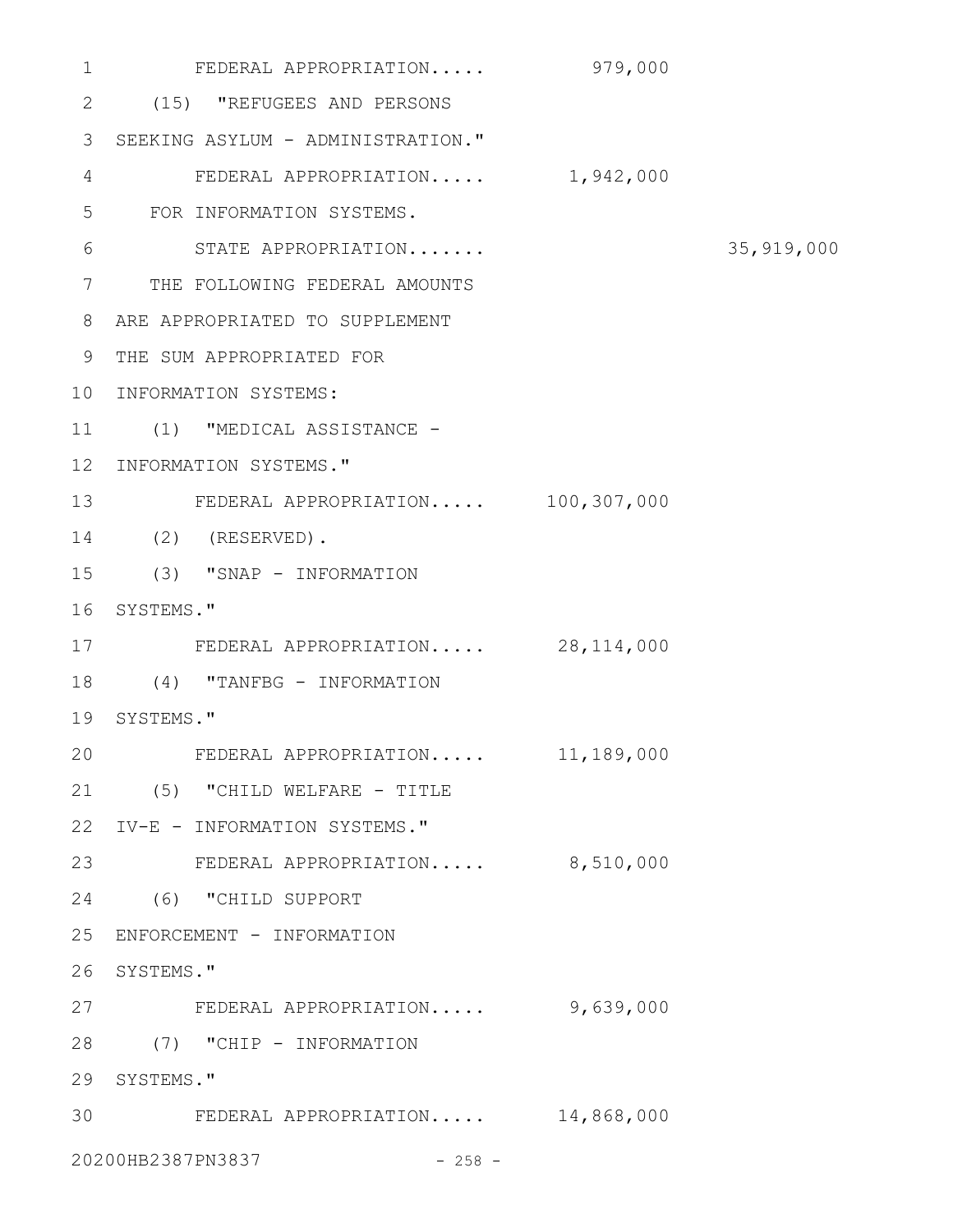FOR STATEWIDE OPERATIONS 2 RELATED TO COUNTY ADMINISTRATION OF THE PUBLIC ASSISTANCE AND MEDICAL ASSISTANCE PROGRAMS. STATE APPROPRIATION....... 19,505,000 THE FOLLOWING FEDERAL AMOUNTS ARE APPROPRIATED TO SUPPLEMENT THE SUM APPROPRIATED FOR 9 STATEWIDE OPERATIONS RELATED TO 10 COUNTY ADMINISTRATION OF THE PUBLIC ASSISTANCE AND MEDICAL ASSISTANCE PROGRAMS: 13 (1) "MEDICAL ASSISTANCE -14 STATEWIDE." FEDERAL APPROPRIATION..... 65,058,000 (2) "SNAP - STATEWIDE." FEDERAL APPROPRIATION..... 38,484,000 (3) "TANFBG - STATEWIDE." FEDERAL APPROPRIATION..... 1,072,000 (4) "ARRA - HEALTH 21 INFORMATION TECHNOLOGY." FEDERAL APPROPRIATION..... 12,385,000 FOR COUNTY ASSISTANCE OFFICE OPERATIONS RELATED TO 25 ADMINISTRATION OF THE PUBLIC ASSISTANCE AND MEDICAL ASSISTANCE 27 PROGRAMS. STATE APPROPRIATION....... 106,396,000 THE FOLLOWING FEDERAL AMOUNTS ARE APPROPRIATED TO SUPPLEMENT 

20200HB2387PN3837 - 259 -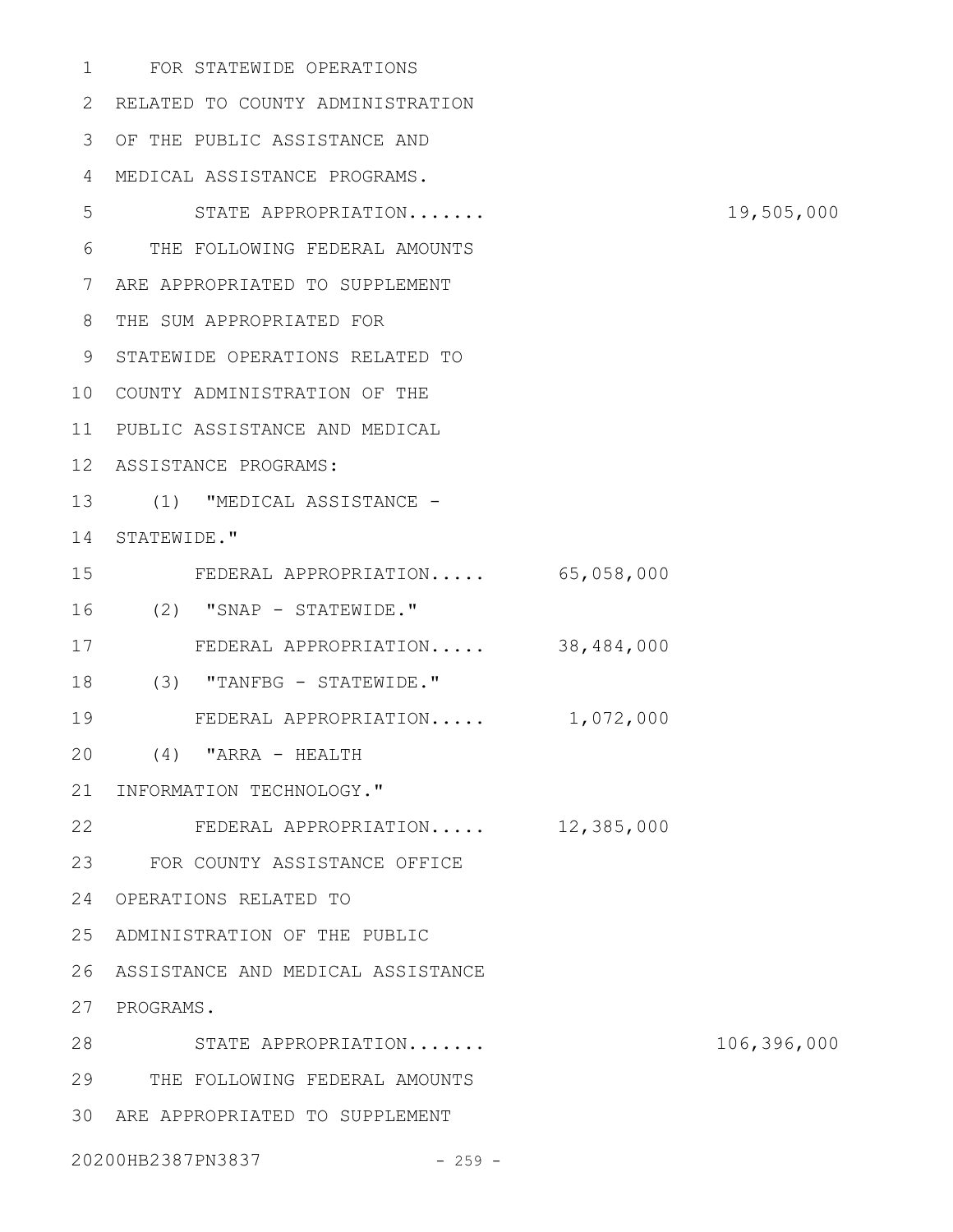1 THE SUM APPROPRIATED FOR COUNTY ASSISTANCE OFFICE OPERATIONS 2 RELATED TO ADMINISTRATION OF THE 3 PUBLIC ASSISTANCE AND MEDICAL 4 ASSISTANCE PROGRAMS: 5 (1) "MEDICAL ASSISTANCE - 6 COUNTY ASSISTANCE OFFICES." 7 FEDERAL APPROPRIATION..... 202,042,000 9 (2) "TANFBG - COUNTY 10 ASSISTANCE OFFICES." FEDERAL APPROPRIATION..... 51,037,000 12 (3) "SNAP - COUNTY ASSISTANCE 13 OFFICES." FEDERAL APPROPRIATION..... 128,490,000 14 (4) "SSBG - COUNTY ASSISTANCE 15 16 OFFICES." FEDERAL APPROPRIATION..... 3,000,000 17 (5) "LIHEABG - ADMINISTRATION 18 19 AND AUDIT COSTS." IN ADDITION TO 20 THE SPECIFIC AMOUNTS APPROPRIATED 21 IN THIS ACT, ALL OTHER MONEY 22 RECEIVED FROM THE FEDERAL GOVERNMENT FOR THE ADMINISTRATION 23 24 OF THE LIHEAP PROGRAM, EITHER 25 THROUGH AN INCREASE IN THE 26 REGULAR PROGRAM OR PURSUANT TO A 27 PRESIDENTIAL RELEASE OF 28 CONTINGENCY FUNDS, ARE APPROPRIATED TO THE LIHEAP 29 30 PROGRAM. 8 11

20200HB2387PN3837 - 260 -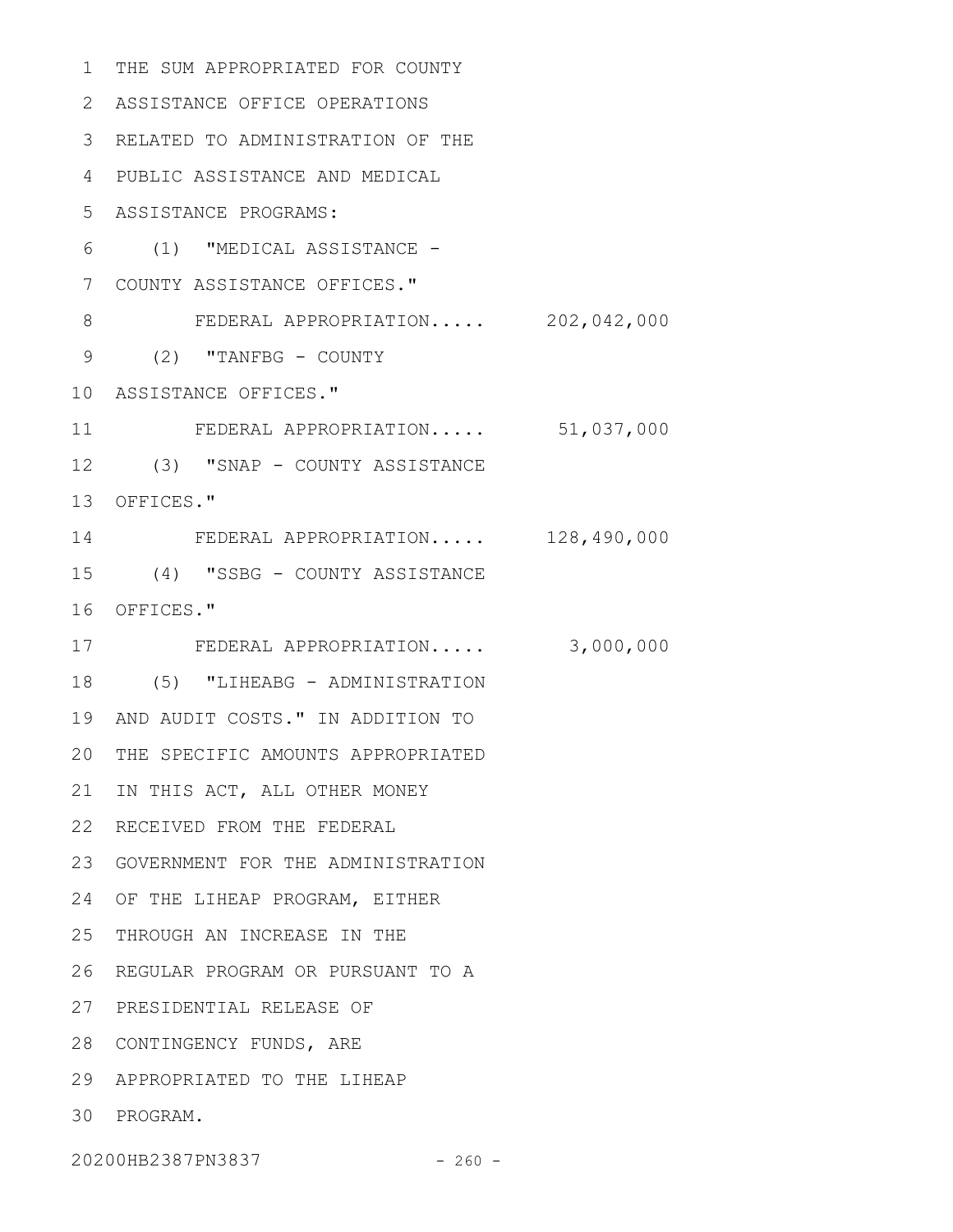| 1            | FEDERAL APPROPRIATION 27,000,000   |             |           |
|--------------|------------------------------------|-------------|-----------|
| $\mathbf{2}$ | FOR CHILDREN'S HEALTH              |             |           |
| 3            | INSURANCE ADMINISTRATION.          |             |           |
| 4            | STATE APPROPRIATION                |             | 463,000   |
| 5            | THE FOLLOWING FEDERAL AMOUNTS      |             |           |
| 6            | ARE APPROPRIATED TO SUPPLEMENT     |             |           |
| 7            | THE SUM APPROPRIATED FOR           |             |           |
| 8            | CHILDREN'S HEALTH INSURANCE        |             |           |
| 9            | ADMINISTRATION:                    |             |           |
| 10           | (1) "CHILDREN'S HEALTH             |             |           |
| 11           | INSURANCE ADMINISTRATION."         |             |           |
| 12           | FEDERAL APPROPRIATION              | 4,955,000   |           |
| 13           | FOR CHILD SUPPORT ENFORCEMENT.     |             |           |
| 14           | STATE APPROPRIATION                |             | 6,791,000 |
| 15           | THE FOLLOWING FEDERAL AMOUNTS      |             |           |
| 16           | ARE APPROPRIATED TO SUPPLEMENT     |             |           |
| 17           | THE SUM APPROPRIATED FOR CHILD     |             |           |
| 18           | SUPPORT ENFORCEMENT:               |             |           |
| 19           | (1) "CHILD SUPPORT                 |             |           |
|              | 20 ENFORCEMENT PROGRAM - TITLE IV- |             |           |
| 21           | $D.$ "                             |             |           |
| 22           | FEDERAL APPROPRIATION              | 159,007,000 |           |
| 23           | FOR NEW DIRECTIONS.                |             |           |
| 24           | STATE APPROPRIATION                |             | 6,534,000 |
| 25           | THE FOLLOWING FEDERAL AMOUNTS      |             |           |
| 26           | ARE APPROPRIATED TO SUPPLEMENT     |             |           |
| 27           | THE SUM APPROPRIATED FOR NEW       |             |           |
| 28           | DIRECTIONS:                        |             |           |
| 29           | $(1)$ "TANFBG - NEW                |             |           |
| 30           | DIRECTIONS."                       |             |           |
|              |                                    |             |           |

20200HB2387PN3837 - 261 -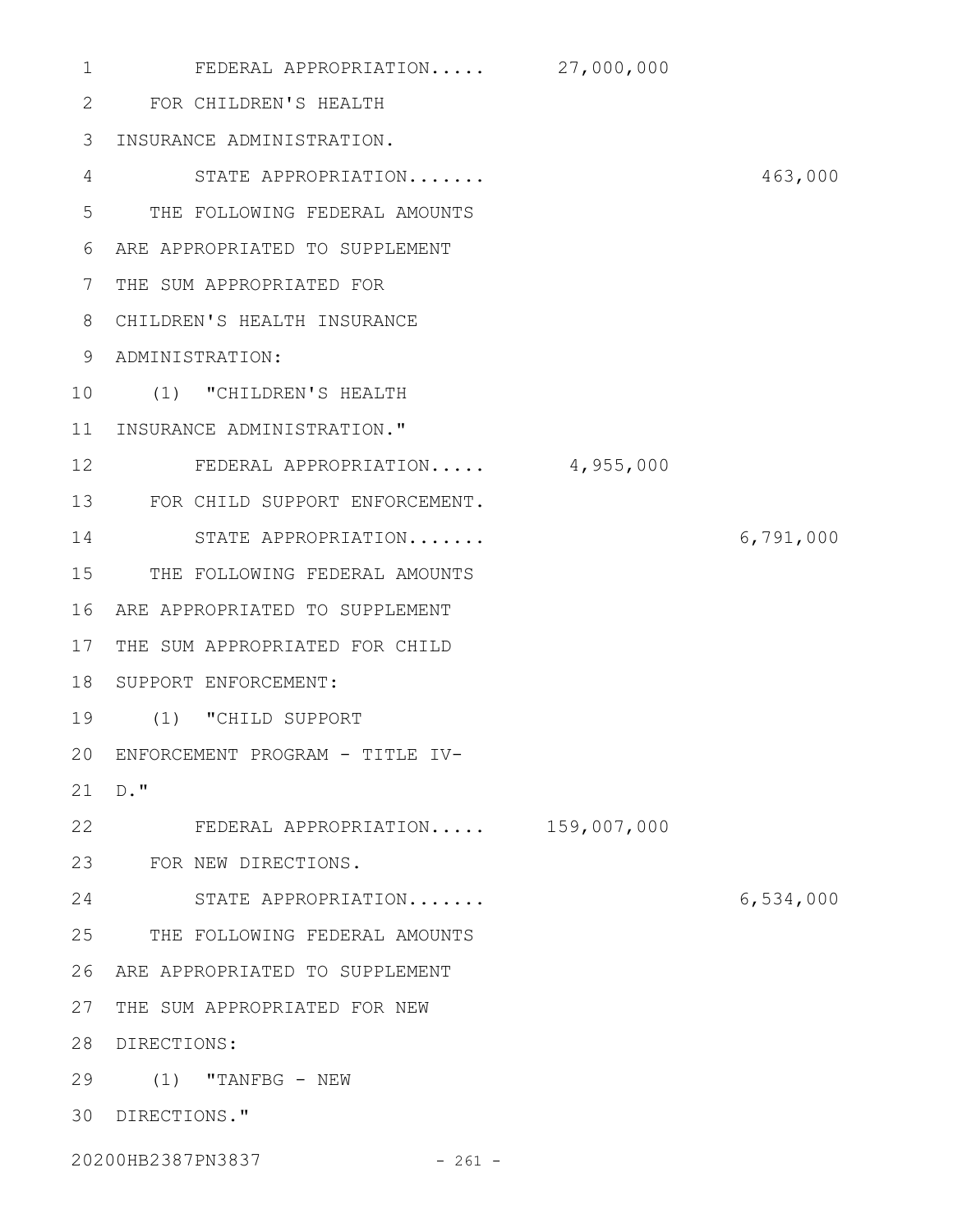FEDERAL APPROPRIATION..... 126,197,000 2 (2) "MEDICAL ASSISTANCE - NEW DIRECTIONS." 3 FEDERAL APPROPRIATION..... 8,161,000 (3) "SNAP - NEW DIRECTIONS." FEDERAL APPROPRIATION..... 15,381,000 FOR YOUTH DEVELOPMENT 7 8 INSTITUTIONS AND FORESTRY CAMPS. STATE APPROPRIATION....... 26,541,000 10 THE FOLLOWING FEDERAL AMOUNTS ARE APPROPRIATED TO SUPPLEMENT 11 12 THE SUM APPROPRIATED FOR YOUTH DEVELOPMENT INSTITUTIONS: 13 (1) "SSBG - BASIC 14 15 INSTITUTIONAL PROGRAMS." FEDERAL APPROPRIATION..... 10,000,000 (2) "FOOD NUTRITION 17 18 SERVICES." FEDERAL APPROPRIATION..... 650,000 FOR MENTAL HEALTH SERVICES, 20 21 INCLUDING GRANTS TO COUNTIES OR 22 OTHER COUNTY-BASED HUMAN SERVICES 23 INCLUDED UNDER THE HUMAN SERVICES 24 BLOCK GRANT PROGRAM, EXCLUSIVE OF CAPITAL IMPROVEMENTS. 25 STATE APPROPRIATION....... 334,654,000 27 THE FOLLOWING FEDERAL AMOUNTS ARE APPROPRIATED TO SUPPLEMENT 28 29 THE SUM APPROPRIATED FOR MENTAL HEALTH SERVICES: 301 4 5 6 9 16 19 26

20200HB2387PN3837 - 262 -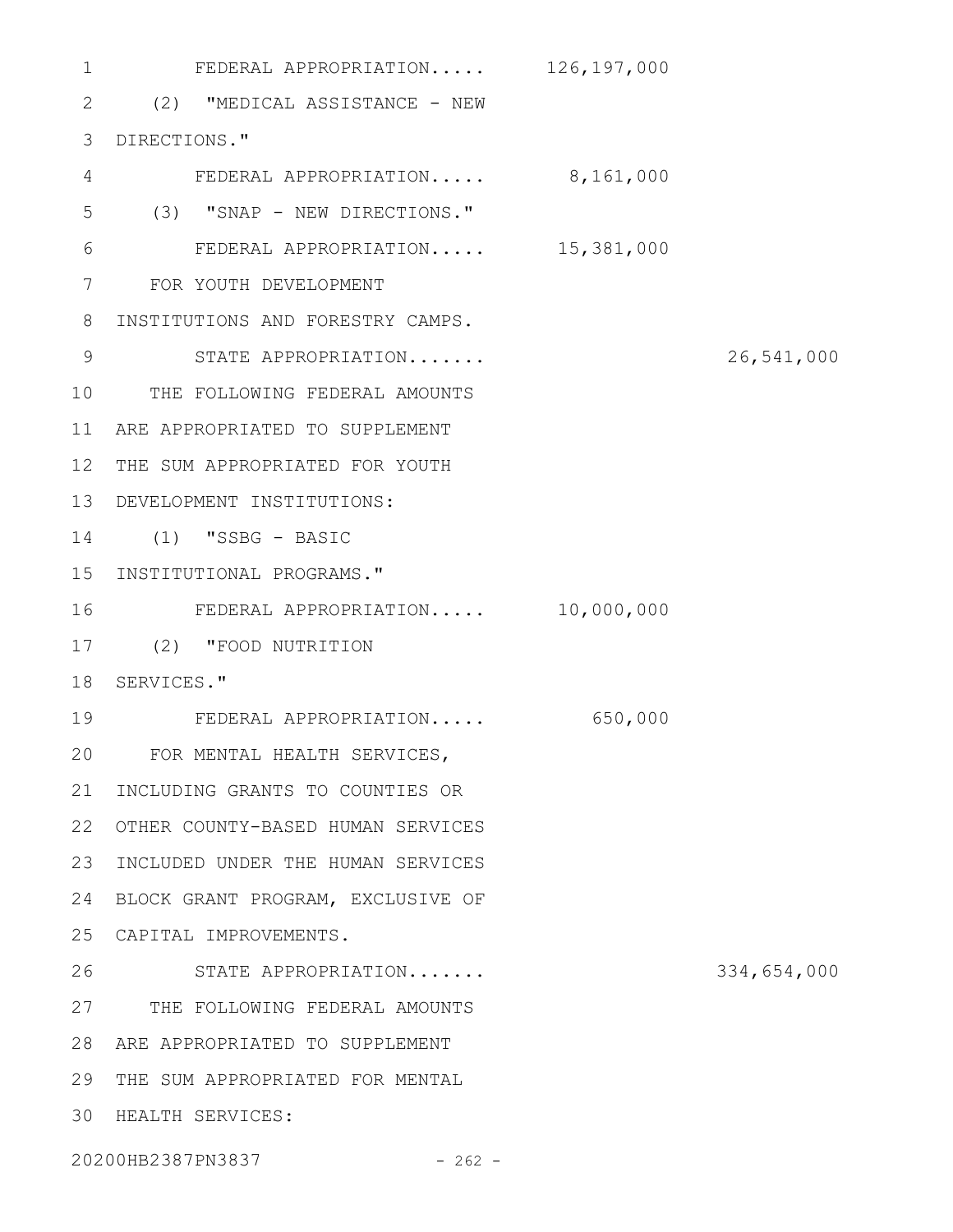| 1                     |                  | (1) "MEDICAL ASSISTANCE -         |            |
|-----------------------|------------------|-----------------------------------|------------|
| $\mathbf{2}^{\prime}$ |                  | MENTAL HEALTH."                   |            |
| 3                     |                  | FEDERAL APPROPRIATION 178,590,000 |            |
| 4                     |                  | (2) "MEDICARE SERVICES -          |            |
| 5                     |                  | STATE MENTAL HOSPITALS."          |            |
| 6                     |                  | FEDERAL APPROPRIATION             | 17,900,000 |
| 7                     |                  | (3) "HOMELESS MENTALLY ILL."      |            |
| 8                     |                  | FEDERAL APPROPRIATION             | 2,496,000  |
| $\mathcal{G}$         |                  | (4) "MHSBG - COMMUNITY MENTAL     |            |
| 10                    |                  | HEALTH SERVICES."                 |            |
| 11                    |                  | FEDERAL APPROPRIATION             | 32,000,000 |
| 12                    |                  | (5) "SSBG - COMMUNITY MENTAL      |            |
|                       |                  | 13 HEALTH SERVICES."              |            |
| 14                    |                  | FEDERAL APPROPRIATION             | 10,366,000 |
| 15                    |                  | (6) "SUICIDE PREVENTION."         |            |
| 16                    |                  | FEDERAL APPROPRIATION             | 1,896,000  |
| 17                    |                  | (7) "MENTAL HEALTH DATA           |            |
|                       |                  | 18 INFRASTRUCTURE."               |            |
| 19                    |                  | FEDERAL APPROPRIATION             | 145,000    |
| 20                    |                  | $(8)$ (RESERVED).                 |            |
| 21                    |                  | (9) "PROMOTING INTEGRATION OF     |            |
|                       | 22 HEALTH CARE." |                                   |            |
| 23                    |                  | FEDERAL APPROPRIATION             | 3,500,000  |
|                       |                  | 24 (10) "SYSTEMS OF CARE          |            |
|                       | 25 EXPANSION."   |                                   |            |
| 26                    |                  | FEDERAL APPROPRIATION             | 7,000,000  |
| 27                    |                  | (11) "YOUTH SUICIDE               |            |
|                       | 28 PREVENTION."  |                                   |            |
| 29                    |                  | FEDERAL APPROPRIATION             | 736,000    |
| 30                    |                  | (12) "TRANSITION AGE YOUTH."      |            |
|                       |                  | 20200HB2387PN3837<br>$-263 -$     |            |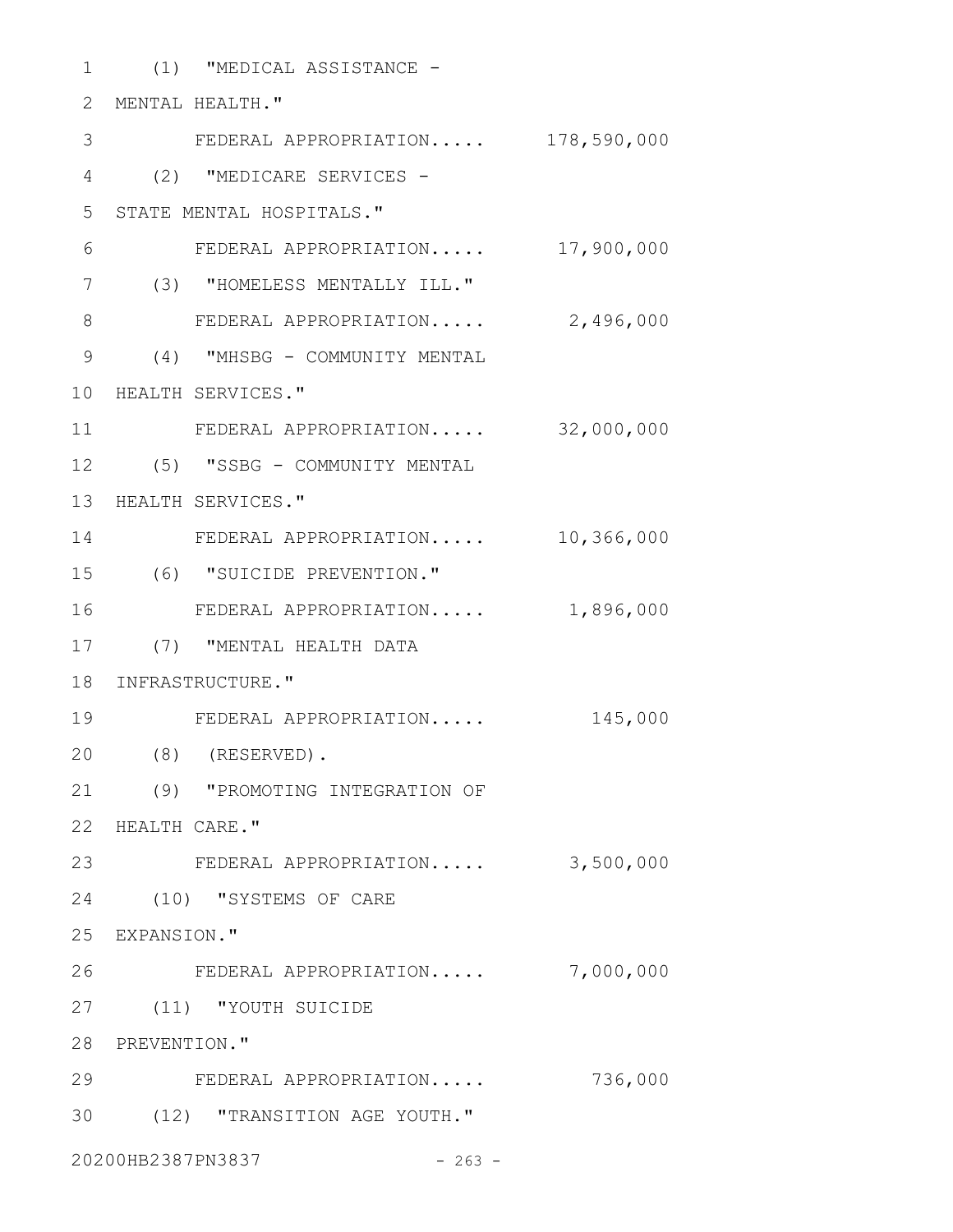FEDERAL APPROPRIATION..... 1,500,000 (13) "EARLY CHILDHOOD MENTAL 2 3 HEALTH." FEDERAL APPROPRIATION..... 500,000 4 (14) "TREATMENT FOR 5 INDIVIDUALS EXPERIENCING 6 7 HOMELESSNESS." 8 FEDERAL APPROPRIATION..... 1,000,000 (15) "ADOLESCENTS AND YOUNG 9 ADULTS AT HIGH RISK FOR 10 PSYCHOSIS." 11 12 FEDERAL APPROPRIATION..... 400,000 FOR INTELLECTUAL DISABILITIES 13 14 - STATE CENTERS. STATE APPROPRIATION....... 48,186,000 16 THE FOLLOWING FEDERAL AMOUNTS ARE APPROPRIATED TO SUPPLEMENT 17 18 THE SUM APPROPRIATED FOR 19 INTELLECTUAL DISABILITIES - STATE 20 CENTERS: (1) "MEDICAL ASSISTANCE - 21 22 STATE CENTERS." FEDERAL APPROPRIATION..... 149,795,000 23 24 (2) "MEDICARE SERVICES -25 STATE CENTERS." FEDERAL APPROPRIATION..... 507,000 27 FOR CASH ASSISTANCE GRANTS, 28 INCLUDING EMPLOYMENT AND TRAINING AND SUPPORTIVE SERVICES FOR CASH 29 ASSISTANCE RECIPIENTS. 301 15 26

20200HB2387PN3837 - 264 -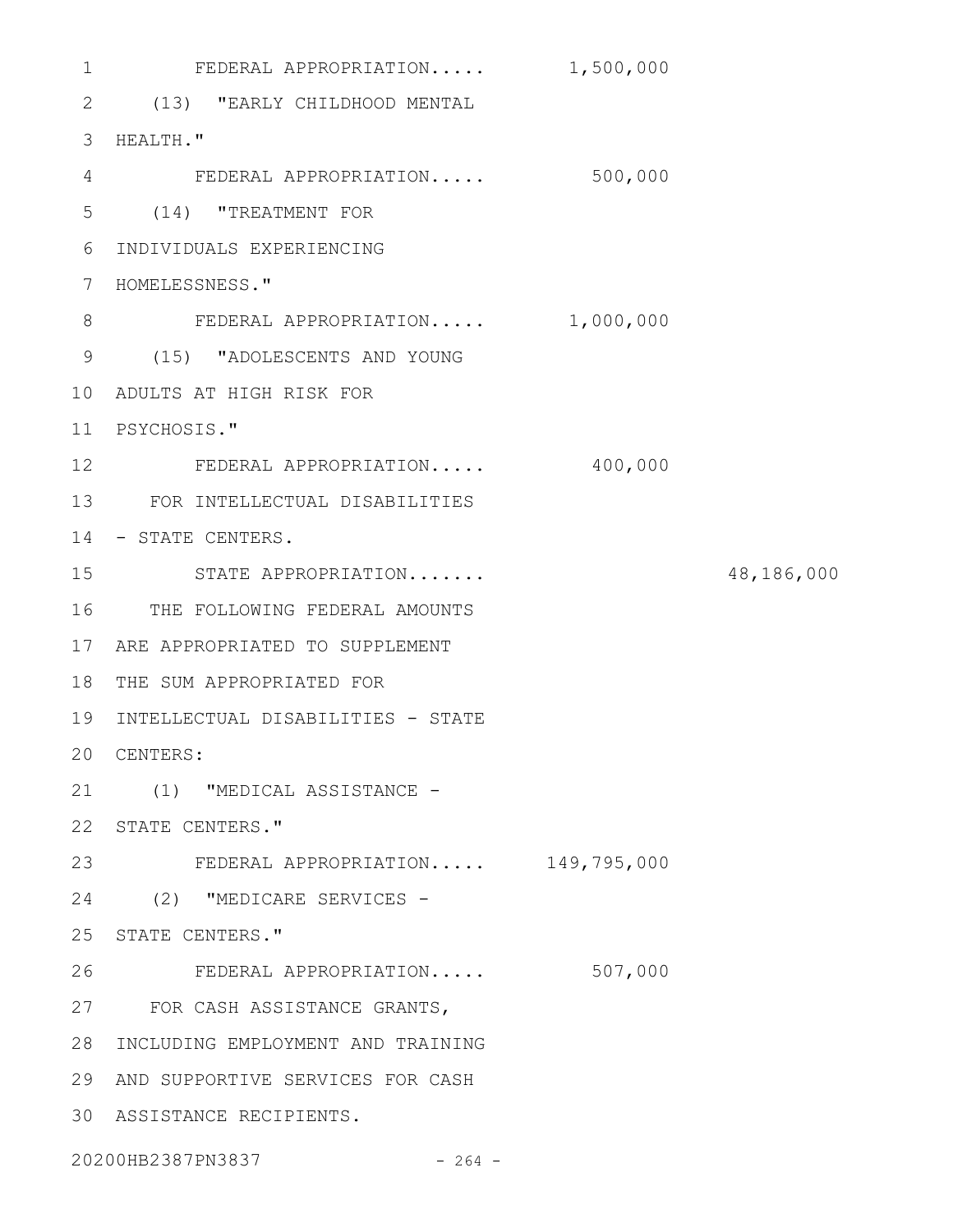STATE APPROPRIATION....... 7,620,000 THE FOLLOWING FEDERAL AMOUNTS 2 ARE APPROPRIATED TO SUPPLEMENT 3 THE SUM APPROPRIATED FOR CASH 4 ASSISTANCE: 5 (1) "TANFBG - CASH GRANTS." 6 FEDERAL APPROPRIATION..... 207,093,000 7 8 (2) "OTHER FEDERAL SUPPORT -CASH GRANTS." 9 FEDERAL APPROPRIATION..... 6,428,000 11 (3) "LIHEABG - PROGRAM." IN ADDITION TO THE SPECIFIC AMOUNTS 12 13 APPROPRIATED IN THIS ACT, ALL 14 OTHER MONEY RECEIVED FROM THE FEDERAL GOVERNMENT FOR THE LIHEAP 15 16 PROGRAM, EITHER THROUGH AN 17 INCREASE IN THE REGULAR PROGRAM 18 OR PURSUANT TO A PRESIDENTIAL 19 RELEASE OF CONTINGENCY FUNDS, ARE APPROPRIATED TO THE LIHEAP 20 21 PROGRAM. FEDERAL APPROPRIATION..... 188,563,000 22 (4) "REFUGEES AND PERSONS 23 24 SEEKING ASYLUM - SOCIAL 25 SERVICES." FEDERAL APPROPRIATION..... 14,758,000 FOR SUPPLEMENTAL GRANTS TO 27 28 AGED, BLIND AND DISABLED PERSONS. STATE APPROPRIATION....... 51,190,000 FOR MEDICAL ASSISTANCE 3020200HB2387PN3837 - 265 -1 10 26 29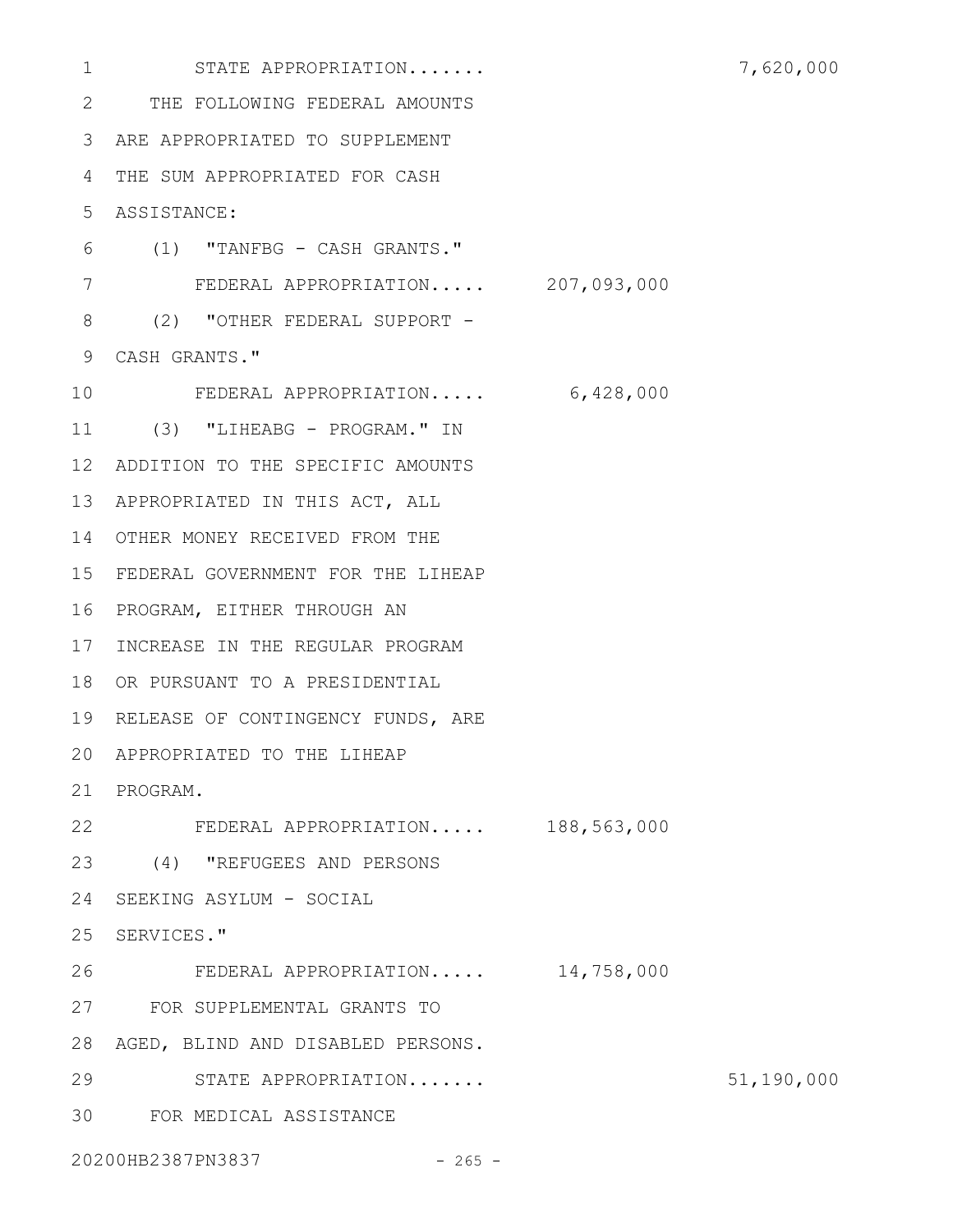1 PAYMENTS - CAPITATION PLANS. FOR PROVISION OF OUTPATIENT SERVICES 2 AND INPATIENT HOSPITAL SERVICES 3 TO ELIGIBLE PERSONS ENROLLED IN 4 5 AN APPROVED CAPITATION PLAN. STATE APPROPRIATION....... 2,661,083,000 7 THE FOLLOWING FEDERAL AMOUNTS ARE APPROPRIATED TO SUPPLEMENT 8 THE SUM APPROPRIATED FOR MEDICAL 9 ASSISTANCE - CAPITATION PLANS: 10 11 (1) "MEDICAL ASSISTANCE -12 CAPITATION." FEDERAL APPROPRIATION..... 10,773,118,000 13 (2) "COVID - MEDICAL 14 15 ASSISTANCE - CAPITATION." FEDERAL APPROPRIATION..... 199,645,000 FOR PRIMARY HEALTH CARE AND 17 18 PREVENTIVE SERVICES FOR ELIGIBLE MEDICAL ASSISTANCE RECIPIENTS IN 19 20 THE FEE-FOR-SERVICE DELIVERY 21 SYSTEM. STATE APPROPRIATION....... 152,166,000 22 23 THE FOLLOWING FEDERAL AMOUNTS 24 ARE APPROPRIATED TO SUPPLEMENT 25 THE SUM APPROPRIATED FOR ELIGIBLE MEDICAL ASSISTANCE RECIPIENTS IN 26 27 THE FEE-FOR-SERVICE DELIVERY 28 SYSTEM: (1) "MEDICAL ASSISTANCE - 29 FEE-FOR-SERVICE." 306 16

20200HB2387PN3837 - 266 -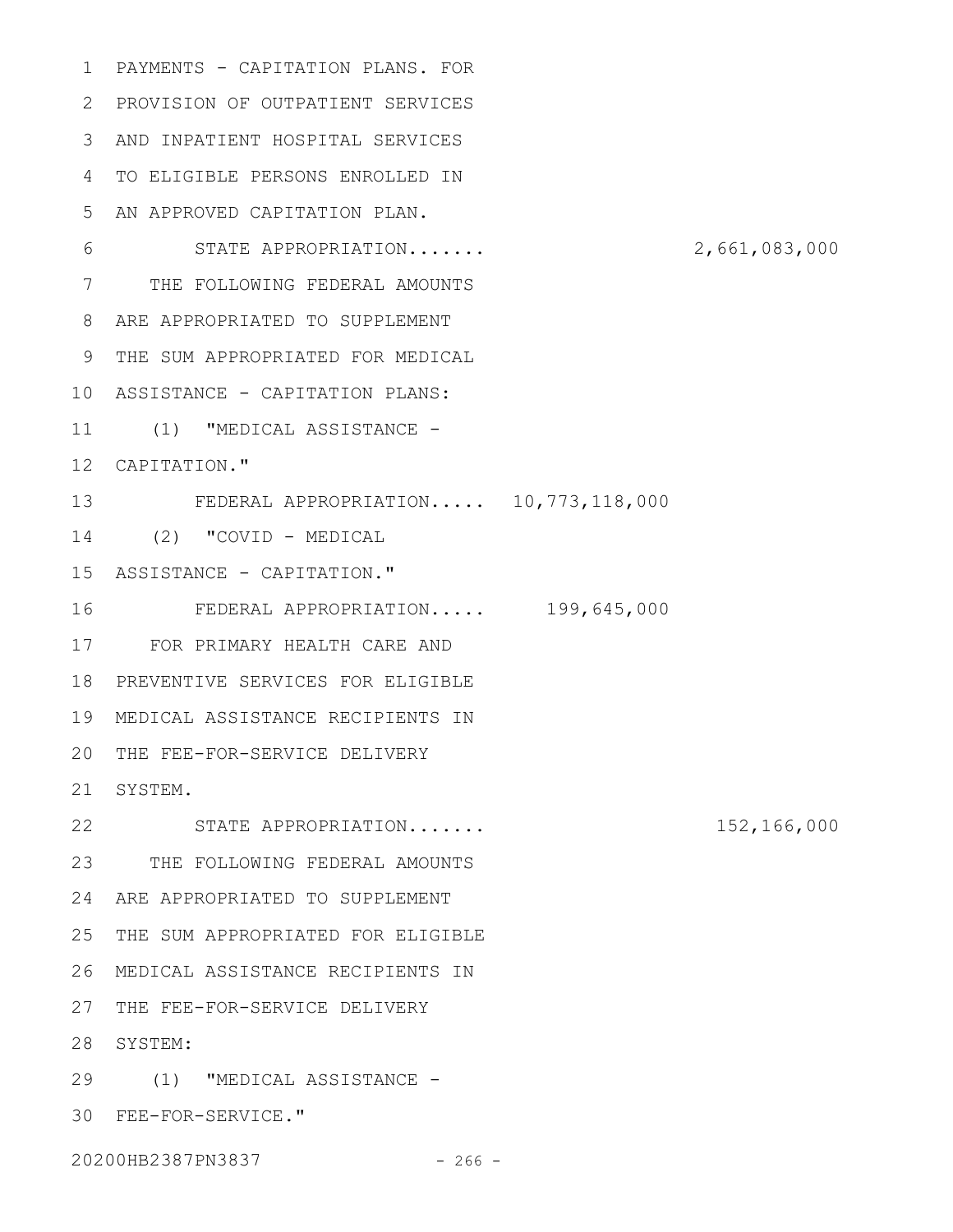FEDERAL APPROPRIATION..... 1,487,697,000 (2) "ARRA - MEDICAL 2 ASSISTANCE - HEALTH INFORMATION 3 4 TECHNOLOGY." FEDERAL APPROPRIATION..... 45,000,000 FOR PAYMENT TO THE FEDERAL 6 GOVERNMENT FOR THE MEDICARE DRUG 7 8 PROGRAM. STATE APPROPRIATION....... 338,854,000 9 FOR MEDICAL ASSISTANCE - 10 WORKERS WITH DISABILITIES. 11 STATE APPROPRIATION....... 34,086,000 12 13 THE FOLLOWING FEDERAL AMOUNTS 14 ARE APPROPRIATED TO SUPPLEMENT 15 THE SUM APPROPRIATED FOR MEDICAL 16 ASSISTANCE - WORKERS WITH DISABILITIES. 17 18 (1) "MEDICAL ASSISTANCE -WORKERS WITH DISABILITIES." 19 FEDERAL APPROPRIATION..... 94,436,000 FOR MEDICAL ASSISTANCE 21 22 PAYMENTS TO QUALIFYING UNIVERSITY-AFFILIATED PHYSICIAN 23 24 PRACTICE PLANS. STATE APPROPRIATION....... 4,196,000 THE FOLLOWING FEDERAL AMOUNTS 26 ARE APPROPRIATED TO SUPPLEMENT 27 28 THE SUM APPROPRIATED FOR MEDICAL ASSISTANCE PAYMENTS TO QUALIFYING 29 UNIVERSITY-AFFILIATED PHYSICIAN 3020200HB2387PN3837 - 267 - 1 5 20 25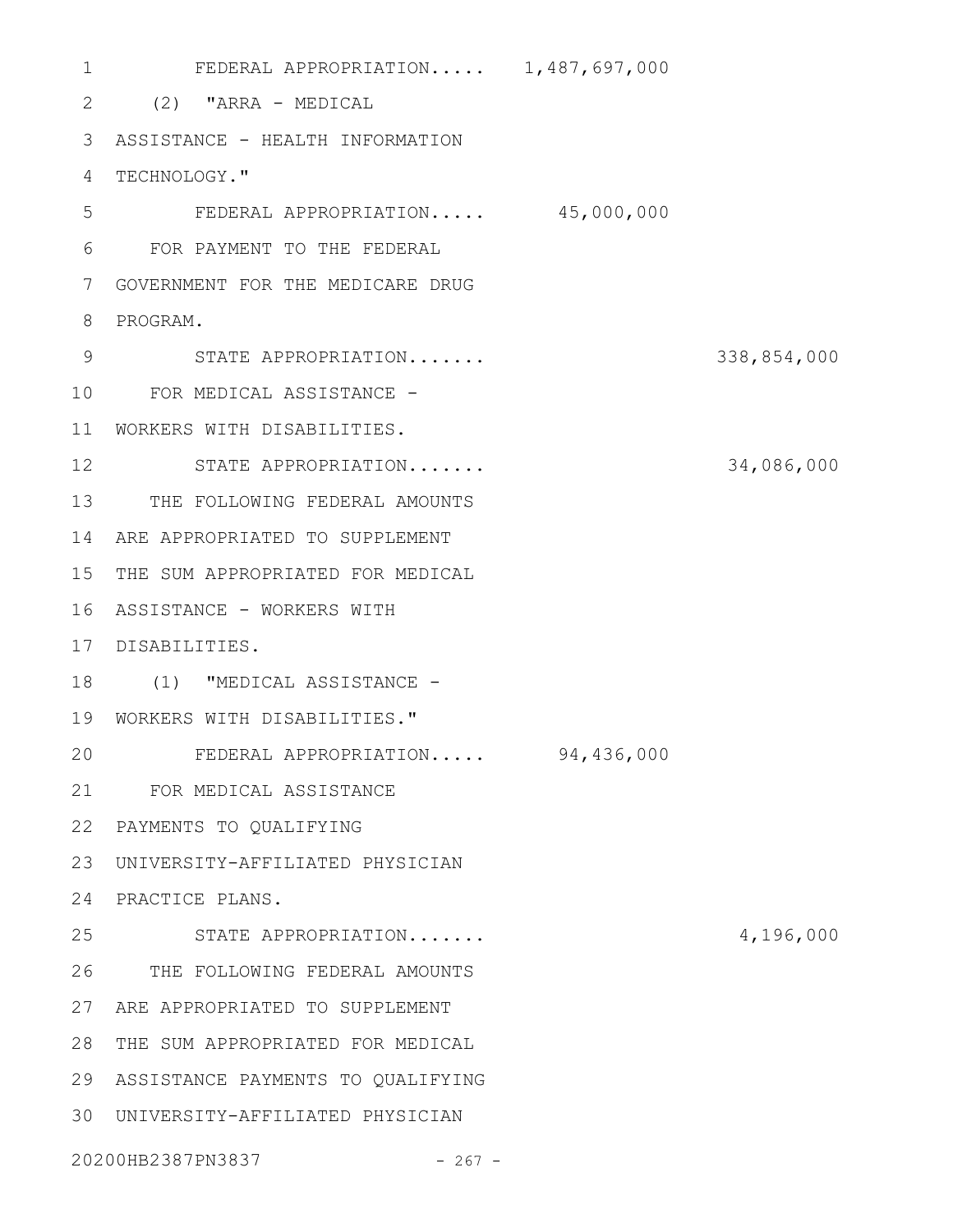PRACTICE PLANS: 1

(1) "MEDICAL ASSISTANCE - 2 PHYSICIAN PRACTICE PLANS." 3 FEDERAL APPROPRIATION..... 7,180,000 FOR MEDICAL ASSISTANCE 5 PAYMENTS - HOSPITAL-BASED BURN 6 CENTERS. 7 8 STATE APPROPRIATION....... 1,849,000 THE FOLLOWING FEDERAL AMOUNTS 9 ARE APPROPRIATED TO SUPPLEMENT 10 11 THE SUM APPROPRIATED FOR MEDICAL 12 ASSISTANCE PAYMENTS - HOSPITAL-13 BASED BURN CENTERS: 14 (1) "MEDICAL ASSISTANCE -15 HOSPITAL-BASED BURN CENTERS." FEDERAL APPROPRIATION..... 4,846,000 FOR MEDICAL ASSISTANCE 17 18 PAYMENTS - CRITICAL ACCESS 19 HOSPITALS. STATE APPROPRIATION....... 4,880,000 21 THE FOLLOWING FEDERAL AMOUNTS ARE APPROPRIATED TO SUPPLEMENT 22 23 THE SUM APPROPRIATED FOR MEDICAL ASSISTANCE PAYMENTS - CRITICAL 24 ACCESS HOSPITALS: 25 (1) "MEDICAL ASSISTANCE - 26 CRITICAL ACCESS HOSPITALS." 27 FEDERAL APPROPRIATION..... 16,293,000 28 FOR MEDICAL ASSISTANCE 29 30 PAYMENTS - OBSTETRICS AND 20200HB2387PN3837 - 268 -4 16 20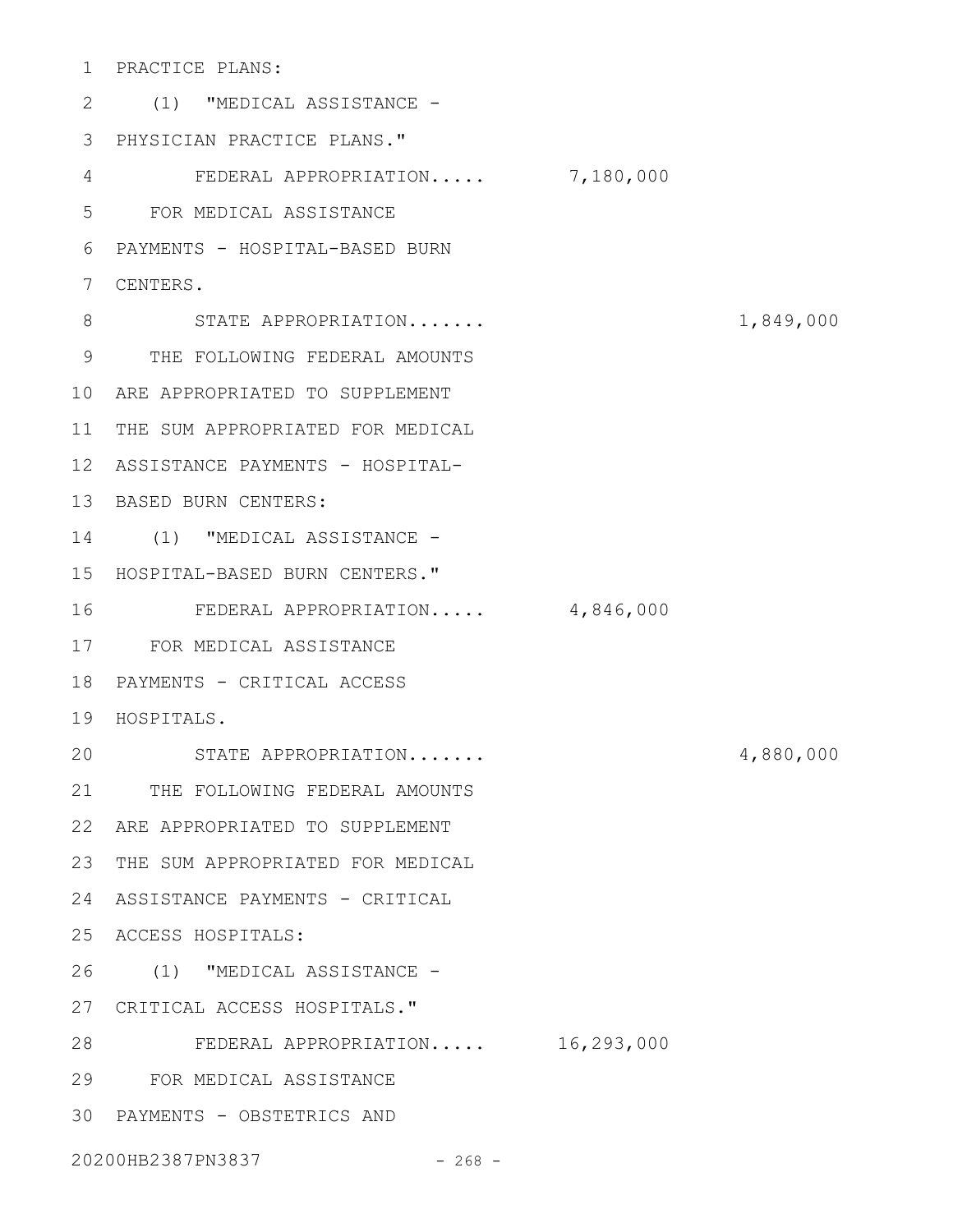NEONATAL SERVICES. 1

STATE APPROPRIATION....... 1,534,000 THE FOLLOWING FEDERAL AMOUNTS 3 ARE APPROPRIATED TO SUPPLEMENT 4 5 THE SUM APPROPRIATED FOR MEDICAL ASSISTANCE PAYMENTS - OBSTETRICS 6 AND NEONATAL SERVICES: 7 8 (1) "MEDICAL ASSISTANCE -9 OBSTETRICS AND NEONATAL 10 SERVICES." FEDERAL APPROPRIATION..... 7,296,000 FOR MEDICAL ASSISTANCE 12 13 PAYMENTS - TRAUMA CENTERS. STATE APPROPRIATION....... 3,607,000 14 15 THE FOLLOWING FEDERAL AMOUNTS ARE APPROPRIATED TO SUPPLEMENT 16 17 THE SUM APPROPRIATED FOR MEDICAL 18 ASSISTANCE PAYMENTS - TRAUMA CENTERS: 19 (1) "MEDICAL ASSISTANCE - 20 21 TRAUMA CENTERS." FEDERAL APPROPRIATION..... 9,453,000 22 FOR MEDICAL ASSISTANCE 23 PAYMENTS TO ACADEMIC MEDICAL 24 25 CENTERS. STATE APPROPRIATION....... 10,284,000 27 THE FOLLOWING FEDERAL AMOUNTS ARE APPROPRIATED TO SUPPLEMENT 28 29 THE SUM APPROPRIATED FOR MEDICAL ASSISTANCE PAYMENTS TO ACADEMIC 3020200HB2387PN3837 - 269 -2 11 26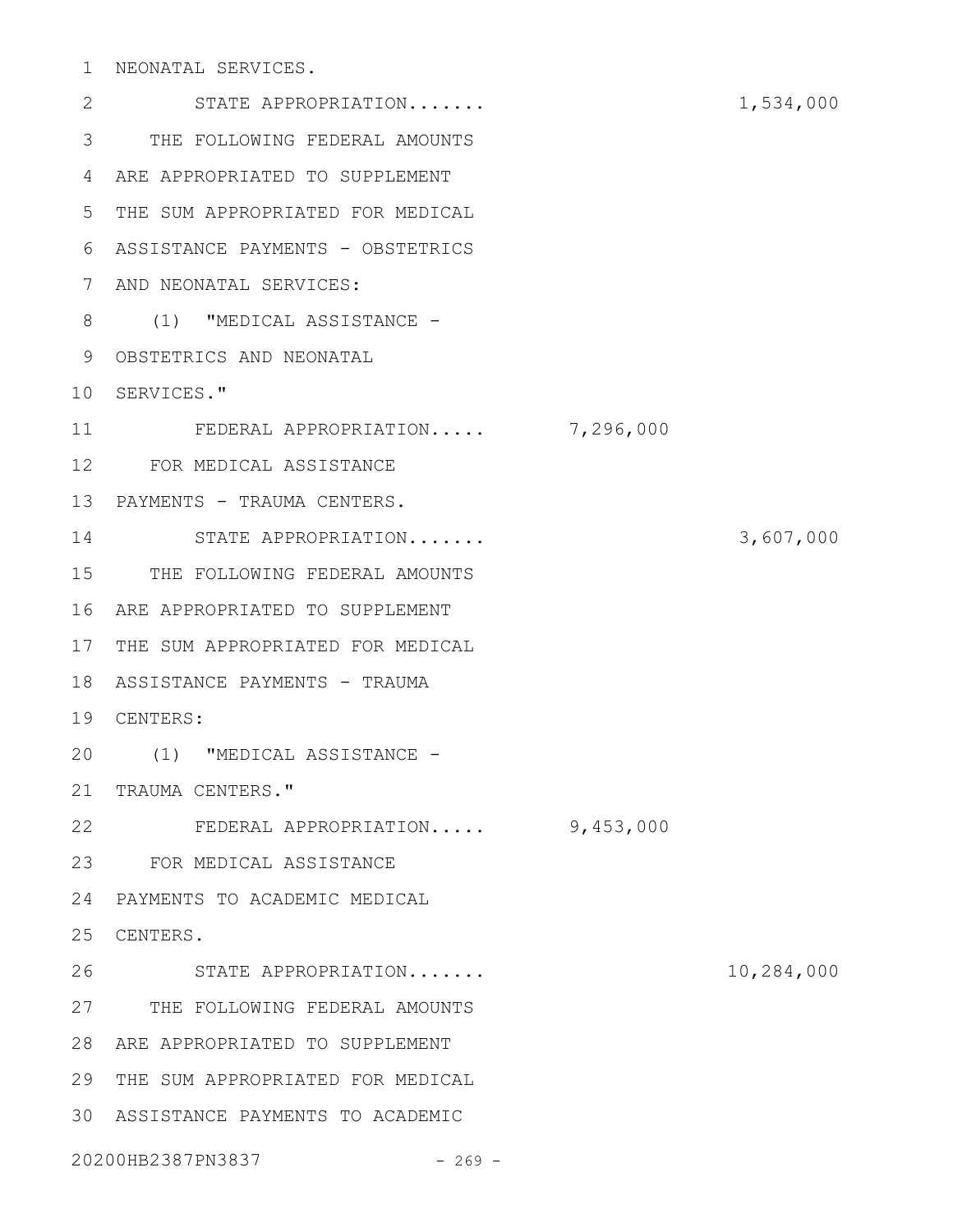MEDICAL CENTERS: 1

(1) "MEDICAL ASSISTANCE - 2 ACADEMIC MEDICAL CENTERS." 3 FEDERAL APPROPRIATION..... 19,036,000 FOR MEDICAL ASSISTANCE - 6 TRANSPORTATION. STATE APPROPRIATION....... 26,637,000 THE FOLLOWING FEDERAL AMOUNTS 8 ARE APPROPRIATED TO SUPPLEMENT 9 10 THE SUM APPROPRIATED FOR MEDICAL 11 ASSISTANCE - TRANSPORTATION: 12 (1) "MEDICAL ASSISTANCE -13 TRANSPORTATION." FEDERAL APPROPRIATION..... 83,514,000 FOR WOMEN'S SERVICE PROGRAMS. STATE APPROPRIATION....... 2,610,000 17 THE FOLLOWING FEDERAL AMOUNTS ARE APPROPRIATED TO SUPPLEMENT 18 19 THE SUM APPROPRIATED FOR WOMEN'S 20 SERVICE PROGRAMS: (1) "TANFBG - ALTERNATIVES TO 21 22 ABORTION." 23 FEDERAL APPROPRIATION..... 1,000,000 FOR CHILDREN'S HEALTH 24 25 INSURANCE PROGRAM. STATE APPROPRIATION....... 41,564,000 27 THE FOLLOWING FEDERAL AMOUNTS ARE APPROPRIATED TO SUPPLEMENT 28 29 THE SUM APPROPRIATED FOR CHILDREN'S HEALTH INSURANCE 3020200HB2387PN3837 - 270 -4 5 7 14 15 16 26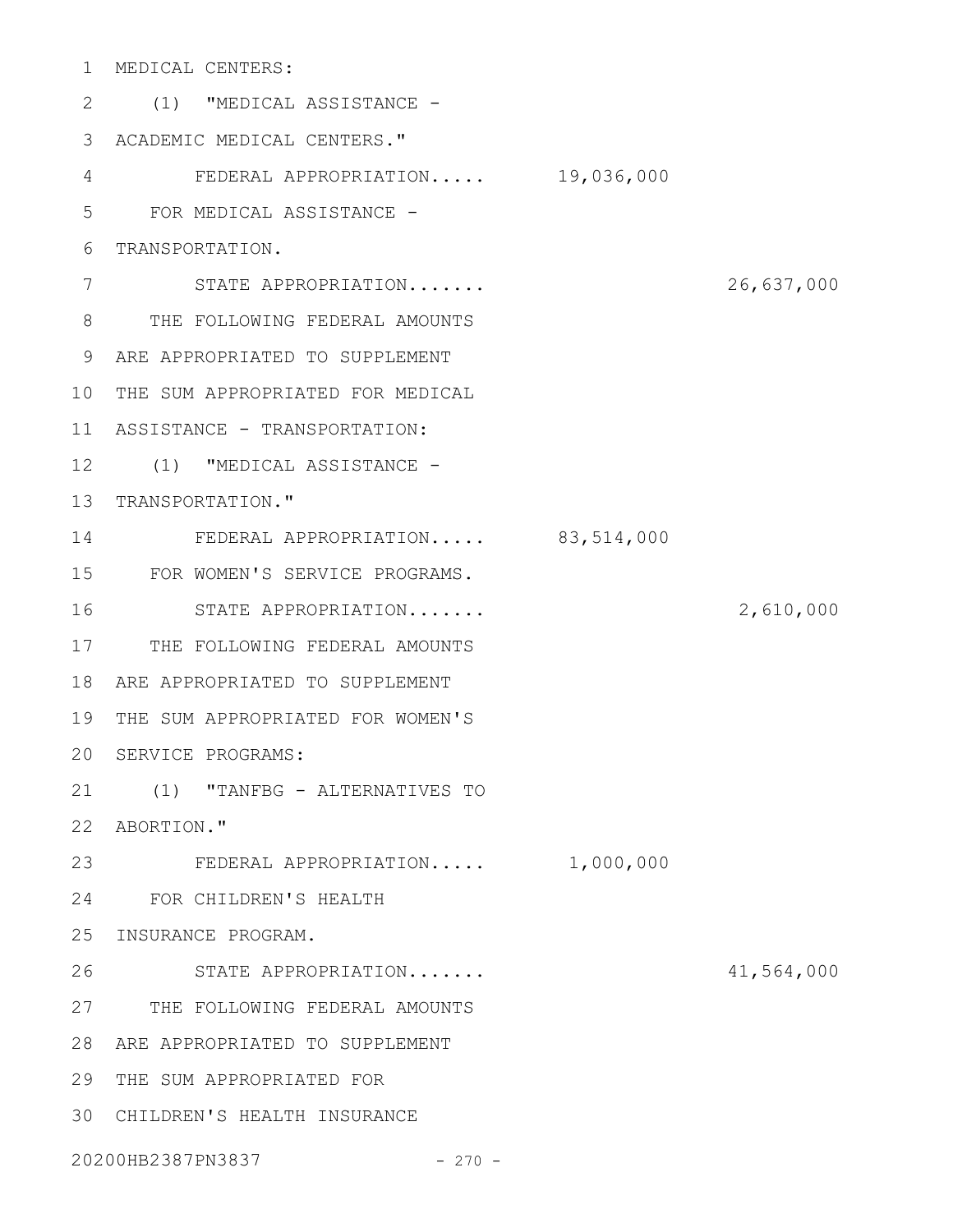PROGRAM: 1

(1) "CHILDREN'S HEALTH 2 3 INSURANCE PROGRAM." FEDERAL APPROPRIATION..... 352,142,000 FOR MEDICAL ASSISTANCE - LONG-6 TERM LIVING. STATE APPROPRIATION....... 62,446,000 THE FOLLOWING FEDERAL AMOUNTS 8 ARE APPROPRIATED TO SUPPLEMENT 9 10 THE SUM APPROPRIATED FOR LONG-11 TERM LIVING: 12 (1) "MEDICAL ASSISTANCE -13 LONG-TERM LIVING." FEDERAL APPROPRIATION..... 107,890,000 14 FOR MEDICAL ASSISTANCE - 15 COMMUNITY HEALTHCHOICES. 16 17 STATE APPROPRIATION....... 1,375,944,000 18 THE FOLLOWING FEDERAL AMOUNTS ARE APPROPRIATED TO SUPPLEMENT 19 20 THE SUM APPROPRIATED FOR 21 COMMUNITY HEALTHCHOICES: (1) "MEDICAL ASSISTANCE - 22 23 COMMUNITY HEALTHCHOICES." FEDERAL APPROPRIATION..... 5,112,710,000 24 25 FOR LONG-TERM CARE - MANAGED CARE. 26 STATE APPROPRIATION....... 71,383,000 27 THE FOLLOWING FEDERAL AMOUNTS 28 ARE APPROPRIATED TO SUPPLEMENT 29 30 THE SUM APPROPRIATED FOR LONG-20200HB2387PN3837 - 271 -4 5 7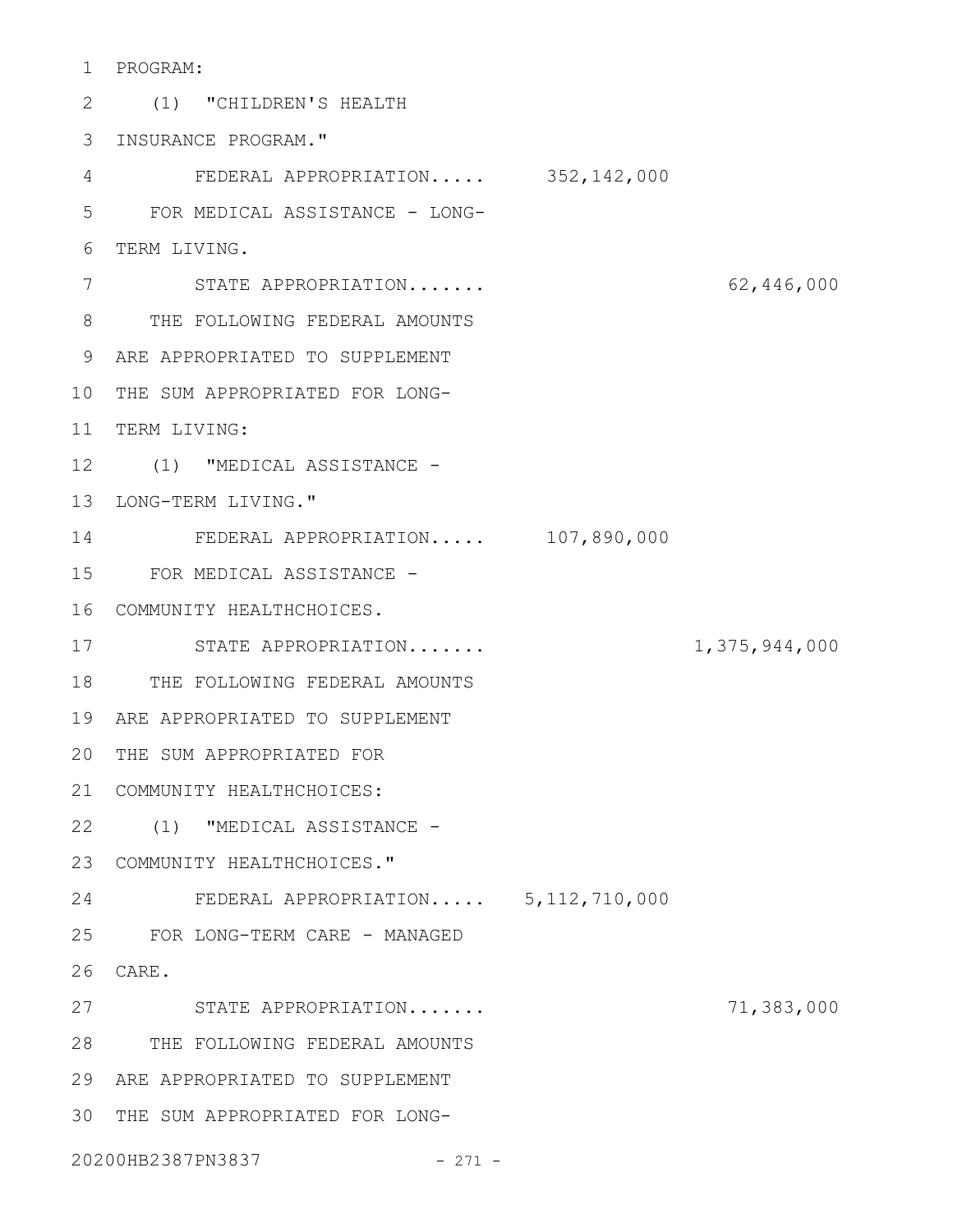1 TERM CARE - MANAGED CARE.

(1) "MEDICAL ASSISTANCE - 2 3 LONG-TERM CARE - MANAGED CARE." FEDERAL APPROPRIATION..... 187,182,000 FOR INTELLECTUAL DISABILITIES 6 - COMMUNITY-BASED PROGRAM, WHICH SHALL INCLUDE GRANTS TO COUNTIES 7 FOR NONINSTITUTIONAL PROGRAMS, OR 8 9 OTHER COUNTY-BASED HUMAN SERVICES 10 INCLUDED UNDER THE HUMAN SERVICES 11 BLOCK GRANT PROGRAM, EXCLUSIVE OF CAPITAL IMPROVEMENTS. 12 STATE APPROPRIATION....... 60,793,000 13 14 THE FOLLOWING FEDERAL AMOUNTS ARE APPROPRIATED TO SUPPLEMENT 15 16 THE SUM APPROPRIATED FOR 17 INTELLECTUAL DISABILITIES -COMMUNITY-BASED PROGRAM: 18 (1) "MEDICAL ASSISTANCE - 19 20 COMMUNITY ID SERVICES." FEDERAL APPROPRIATION..... 59,723,000 (2) "SSBG - COMMUNITY ID 22 23 SERVICES." FEDERAL APPROPRIATION..... 7,451,000 FOR INTELLECTUAL DISABILITIES 25 26 - INTERMEDIATE CARE FACILITIES. STATE APPROPRIATION....... 66,598,000 27 THE FOLLOWING FEDERAL AMOUNTS 28 ARE APPROPRIATED TO SUPPLEMENT 29 30 THE SUM APPROPRIATED FOR ID/ICF: 20200HB2387PN3837 - 272 -4 5 21 24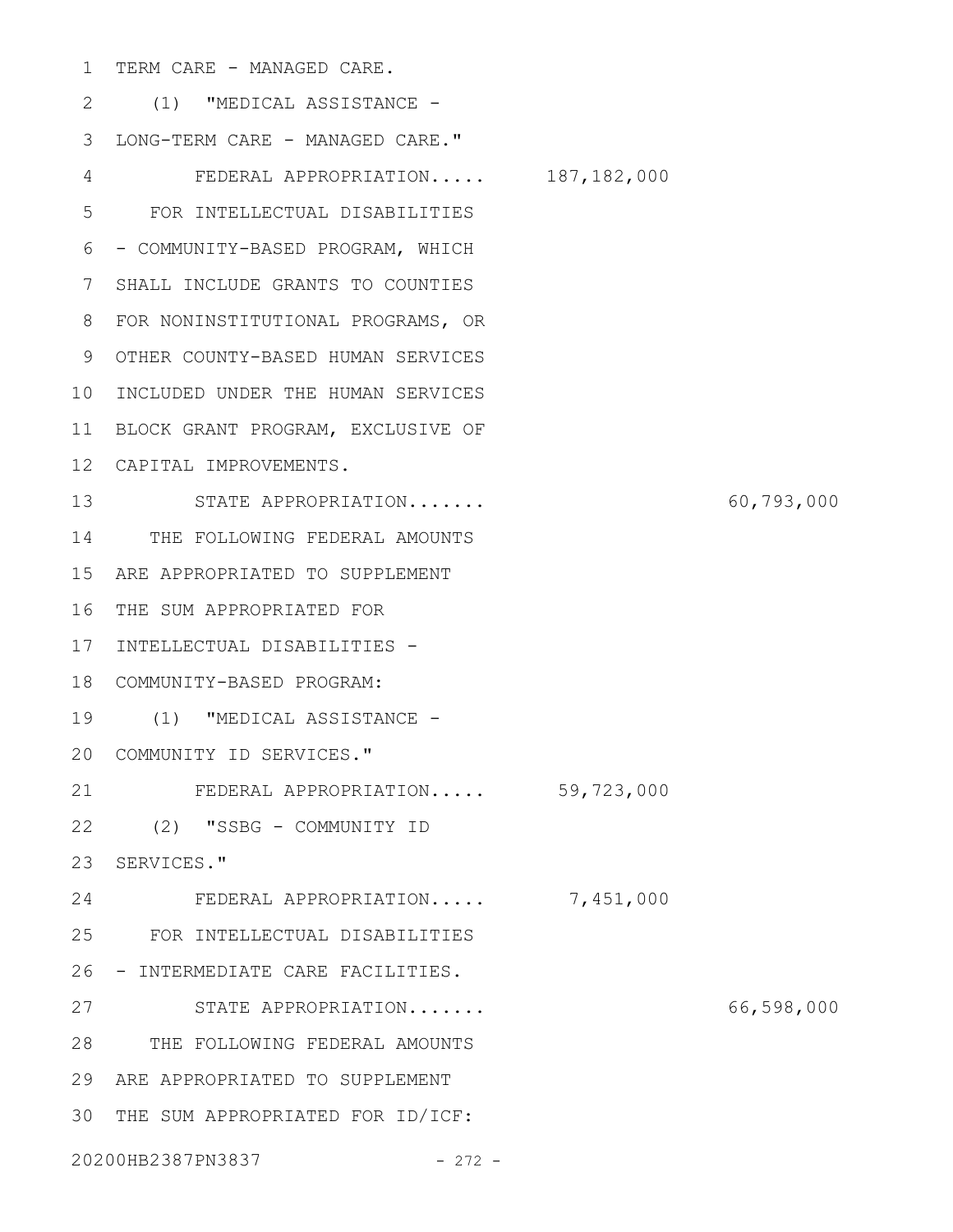1 (1) "MEDICAL ASSISTANCE -

2 ID/ICF." FEDERAL APPROPRIATION..... 194,752,000 3 FOR INTELLECTUAL DISABILITIES 4 5 - COMMUNITY WAIVER PROGRAM. STATE APPROPRIATION....... 784,163,000 7 THE FOLLOWING FEDERAL AMOUNTS ARE APPROPRIATED TO SUPPLEMENT 8 THE SUM APPROPRIATED FOR 9 10 INTELLECTUAL DISABILITIES -COMMUNITY WAIVER PROGRAM: 11 12 (1) "MEDICAL ASSISTANCE -COMMUNITY ID WAIVER PROGRAM." 13 FEDERAL APPROPRIATION..... 1,984,147,000 14 FOR RESIDENTIAL SERVICES FOR 15 16 PERSONS WITH INTELLECTUAL DISABILITIES IN THE LANSDOWNE 17 AREA. 18 STATE APPROPRIATION....... 83,000 19 FOR SERVICES TO PERSONS WITH 20 AUTISM SPECTRUM DISORDERS, 21 22 INCLUDING OVERSIGHT, SUPPORTIVE 23 SERVICES AND PROVIDER TRAINING. STATE APPROPRIATION....... 12,435,000 24 25 THE FOLLOWING FEDERAL AMOUNTS ARE APPROPRIATED TO SUPPLEMENT 26 27 THE SUM APPROPRIATED FOR SERVICES 28 TO PERSONS WITH AUTISM SPECTRUM DISORDERS: 29 (1) "MEDICAL ASSISTANCE - 306

20200HB2387PN3837 - 273 -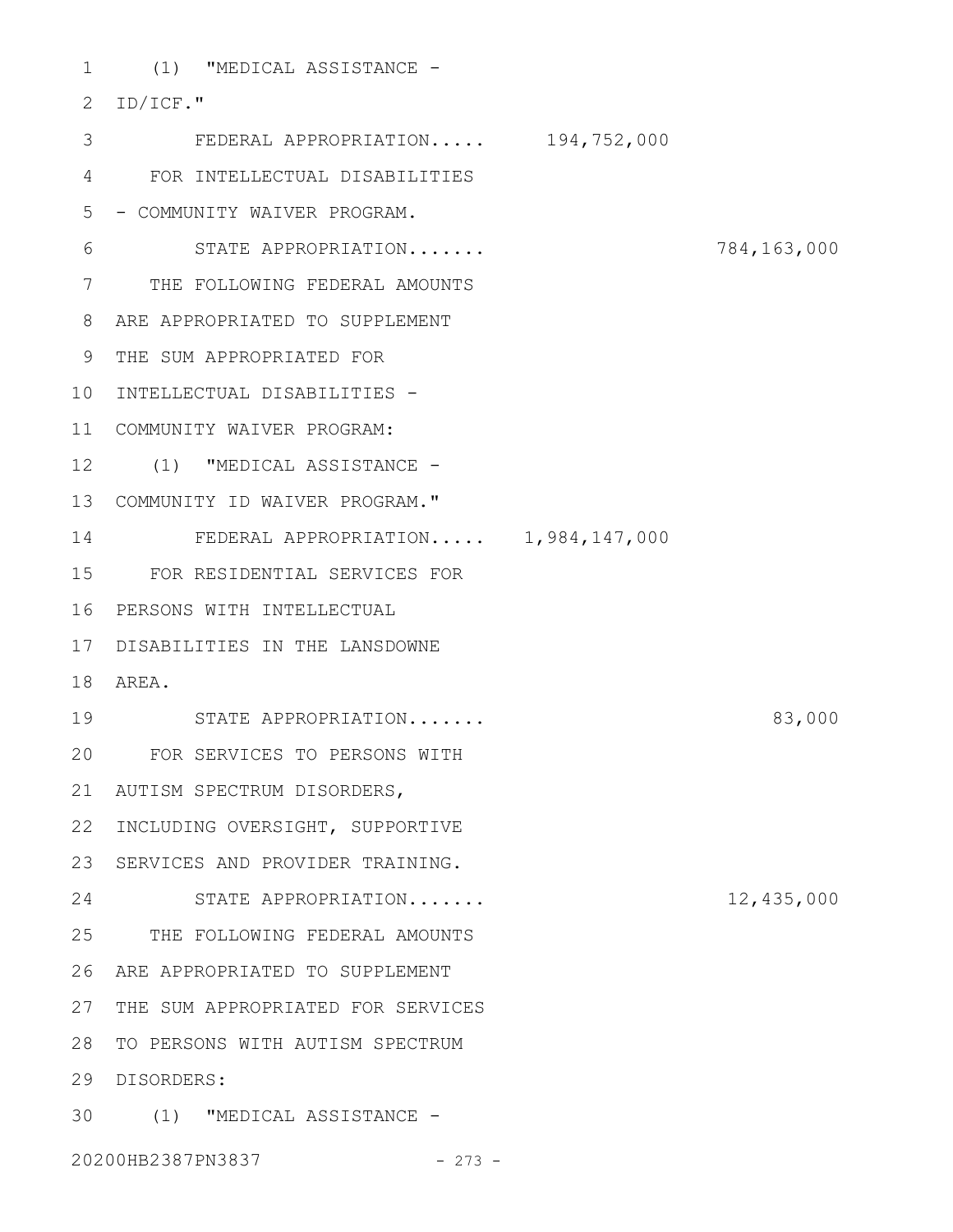AUTISM INTERVENTION SERVICES." 1

FEDERAL APPROPRIATION..... 27,438,000 FOR BEHAVIORAL HEALTH SERVICES 3 OR OTHER COUNTY-BASED HUMAN 4 SERVICES INCLUDED UNDER THE HUMAN 5 6 SERVICES BLOCK GRANT PROGRAM. STATE APPROPRIATION....... 23,812,000 8 THE FOLLOWING FEDERAL AMOUNTS ARE APPROPRIATED TO SUPPLEMENT 9 10 THE SUM APPROPRIATED FOR BEHAVIORAL HEALTH SERVICES OR 11 OTHER COUNTY-BASED HUMAN SERVICES 12 13 INCLUDED UNDER THE HUMAN SERVICES BLOCK GRANT PROGRAM: 14 (1) "ACCESS TO MEDICATION-15 16 ASSISTED TREATMENT." 17 FEDERAL APPROPRIATION..... 1,500,000 FOR SPECIAL PHARMACEUTICAL 18 19 SERVICES FOR ATYPICAL ANTIPSYCHOTIC DRUG THERAPY FOR 20 21 PERSONS RESIDING IN THE COMMUNITY WHO SUFFER FROM SCHIZOPHRENIA. 22 23 STATE APPROPRIATION....... 313,000 FOR PAYMENTS AND SERVICES TO 24 COUNTIES FOR CHILDREN AND YOUTH 25 26 PROGRAMS AND FOR THE CARE OF DELINQUENT AND DEPENDENT 27 28 CHILDREN. THIS INTERIM APPROPRIATION IS SUFFICIENT FOR 29 AN AGGREGATE CHILD WELFARE NEEDS-3020200HB2387PN3837 - 274 -2 7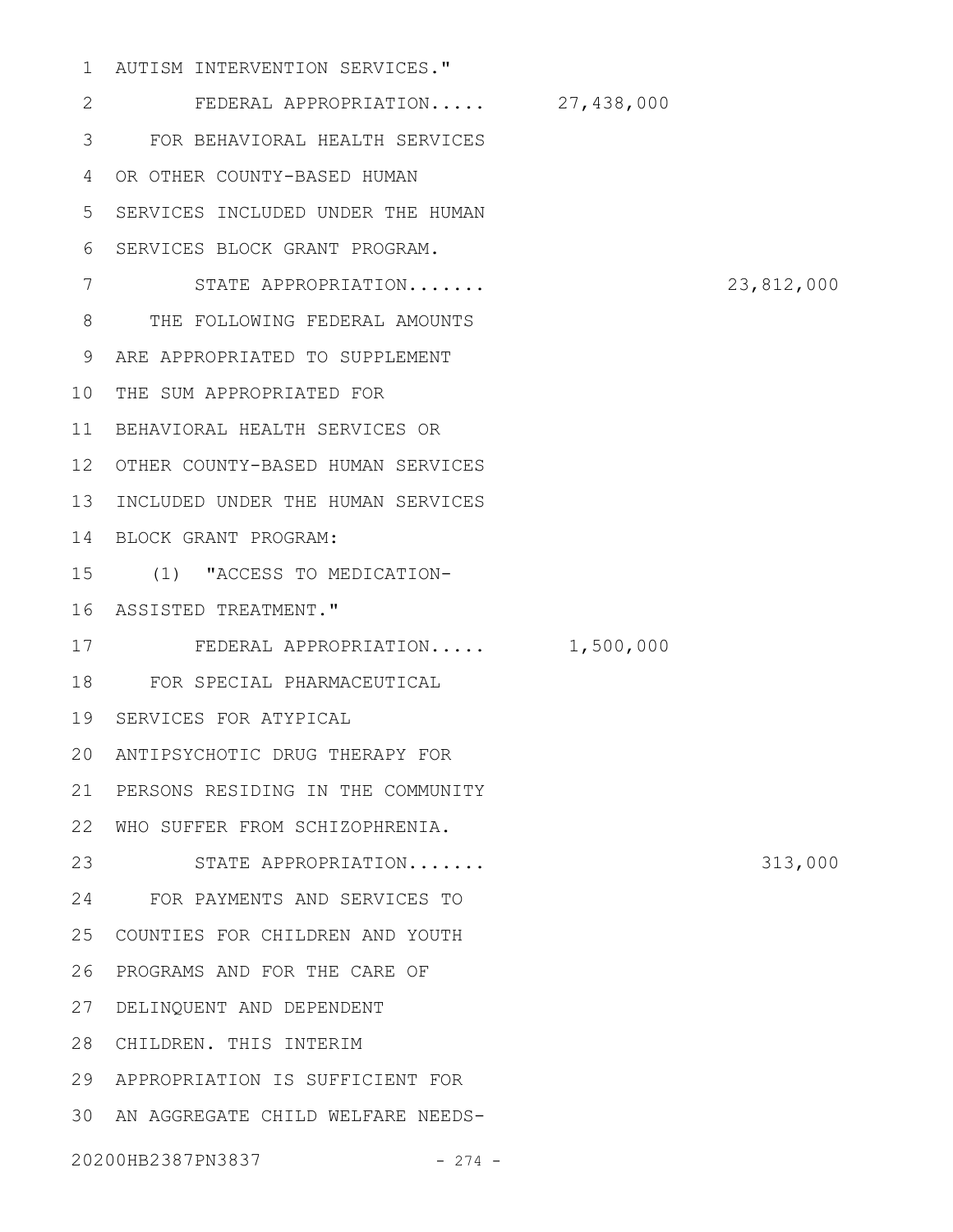| $\mathbf 1$ | BASED BUDGET ALLOCATION FOR THE    |               |
|-------------|------------------------------------|---------------|
| 2           | CURRENT FISCAL YEAR AT             |               |
| 3           | \$2,012,120,654. THE DEPARTMENT    |               |
| 4           | MAY USE UP TO \$46,312,084 OF THIS |               |
| 5           | APPROPRIATION TO FUND CONTRACTS    |               |
| 6           | FOR ADOPTION SERVICES. THE         |               |
| 7           | DEPARTMENT MAY ALSO USE FUNDS      |               |
| 8           | FROM THIS APPROPRIATION FOR        |               |
| 9           | ASSISTANCE TO COUNTIES IN MEETING  |               |
| 10          | FEDERAL REIMBURSEMENT              |               |
| 11          | DOCUMENTATION REQUIREMENTS.        |               |
| 12          | STATE APPROPRIATION                | 1,101,907,000 |
| 13          | THE FOLLOWING FEDERAL AMOUNTS      |               |
| 14          | ARE APPROPRIATED TO SUPPLEMENT     |               |
| 15          | THE SUM APPROPRIATED FOR PAYMENTS  |               |
| 16          | AND SERVICES TO COUNTIES FOR       |               |
| 17          | CHILDREN AND YOUTH PROGRAMS AND    |               |
| 18          | CHILD ABUSE AND NEGLECT            |               |
| 19          | PREVENTION:                        |               |
| 20          | (1) "CHILD WELFARE SERVICES."      |               |
| 21          | FEDERAL APPROPRIATION 34,719,000   |               |
| 22          | (2) "CHILD WELFARE - TITLE         |               |
| 23          | $IV-E.$ $"$                        |               |
| 24          | FEDERAL APPROPRIATION 440,805,000  |               |
| 25          | (3) "MEDICAL ASSISTANCE -          |               |
| 26          | CHILD WELFARE."                    |               |
| 27          | FEDERAL APPROPRIATION 1,824,000    |               |
| 28          | (4) "TANFBG - CHILD WELFARE."      |               |
| 29          | FEDERAL APPROPRIATION 58,508,000   |               |
| 30          | (5) "SSBG - CHILD WELFARE."        |               |
|             |                                    |               |

20200HB2387PN3837 - 275 -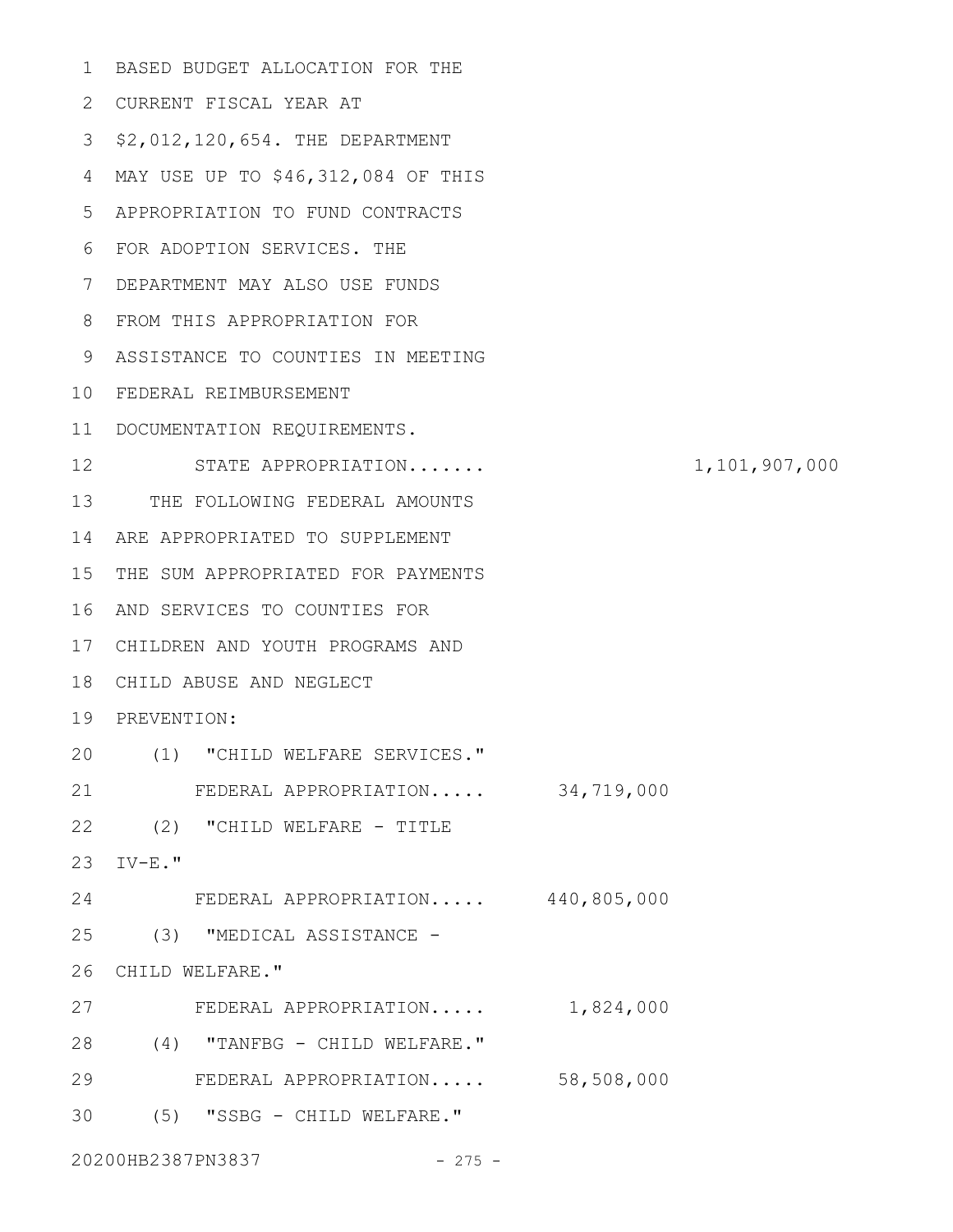FEDERAL APPROPRIATION..... 12,021,000 (6) "CHILD WELFARE TRAINING 2 AND CERTIFICATION." 3 FEDERAL APPROPRIATION..... 18,665,000 4 (7) "COMMUNITY-BASED FAMILY 5 6 RESOURCE AND SUPPORT." FEDERAL APPROPRIATION..... 143,000 (8) "CHILD ABUSE PREVENTION 8 9 AND TREATMENT." FEDERAL APPROPRIATION..... 4,608,000 11 (9) "TITLE IV-B - CASEWORKER VISITS." 12 13 FEDERAL APPROPRIATION..... 1,365,000 14 (10) "CHILDREN'S JUSTICE 15 ACT." FEDERAL APPROPRIATION..... 1,150,000 FOR COMMUNITY-BASED FAMILY 17 18 CENTERS. STATE APPROPRIATION....... 7,733,000 19 THE FOLLOWING FEDERAL AMOUNTS 20 ARE APPROPRIATED TO SUPPLEMENT 21 22 THE SUM APPROPRIATED FOR 23 COMMUNITY-BASED FAMILY CENTERS: 24 (1) "FAMILY PRESERVATION -FAMILY CENTERS." 25 FEDERAL APPROPRIATION..... 2,691,000 (2) "FAMILY RESOURCE AND 27 28 SUPPORT - FAMILY CENTERS." FEDERAL APPROPRIATION..... 480,000 29 (3) "TITLE IV-B - FAMILY 3020200HB2387PN3837 - 276 -1 7 10 16 26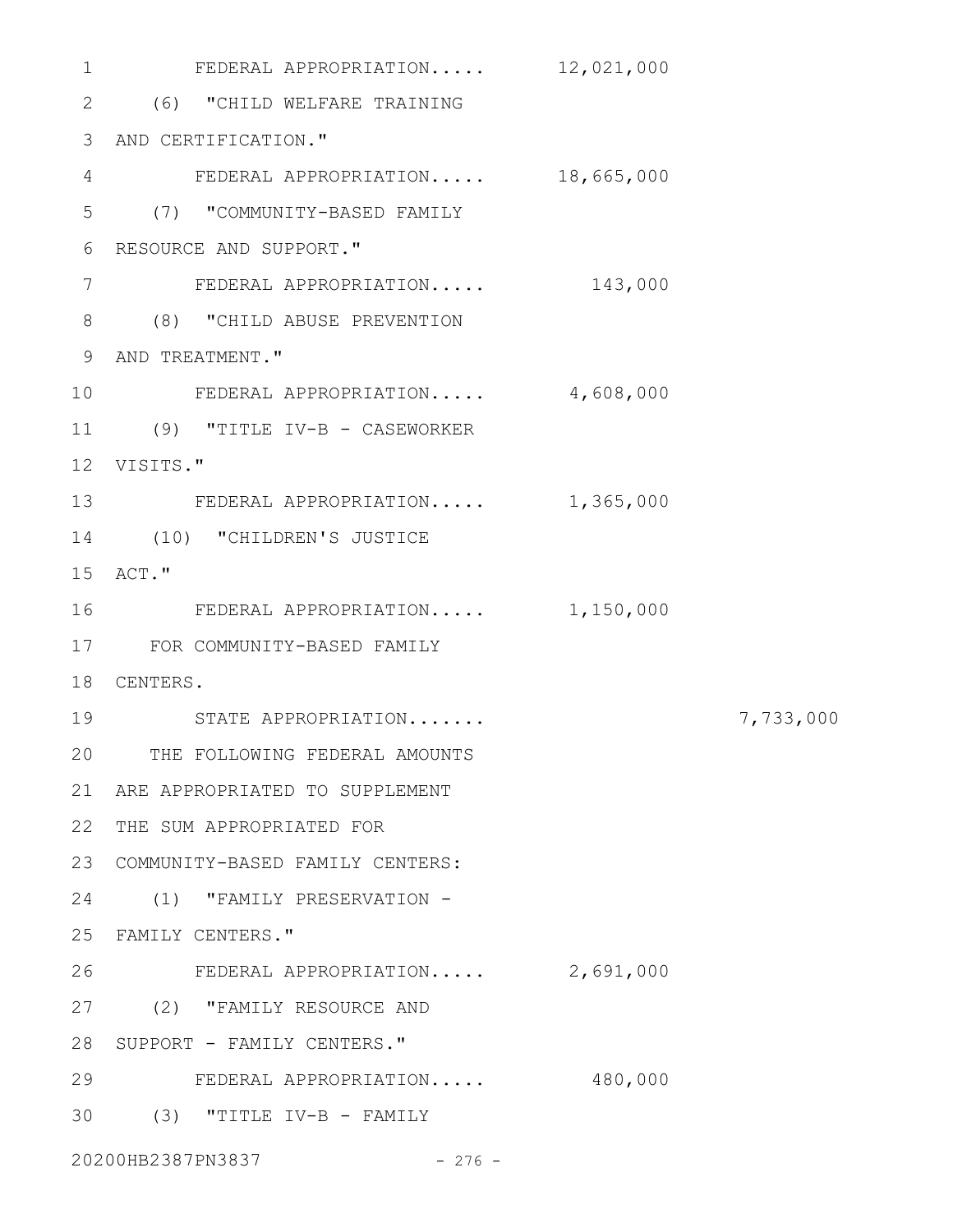CENTERS." 1

FEDERAL APPROPRIATION..... 5,871,000 (4) "MCH - EARLY CHILDHOOD 3 4 HOME VISITING." FEDERAL APPROPRIATION..... 16,300,000 FOR CHILD-CARE SERVICES. STATE APPROPRIATION....... 65,201,000 8 THE FOLLOWING FEDERAL AMOUNTS ARE APPROPRIATED TO SUPPLEMENT 9 10 THE SUM APPROPRIATED FOR CHILD-CARE SERVICES: 11 (1) "CCDFBG - CHILD-CARE 12 13 SERVICES." FEDERAL APPROPRIATION..... 431,136,000 (2) "CCDFBG - SCHOOL AGE." 15 FEDERAL APPROPRIATION..... 1,260,000 (3) "SSBG - CHILD-CARE 17 18 SERVICES." FEDERAL APPROPRIATION..... 30,977,000 (4) "HEAD START COLLABORATION 20 21 PROJECT." 22 FEDERAL APPROPRIATION..... 225,000 FOR CHILD-CARE ASSISTANCE 23 24 PROGRAM. STATE APPROPRIATION....... 45,785,000 THE FOLLOWING FEDERAL AMOUNTS 26 ARE APPROPRIATED TO SUPPLEMENT 27 28 THE SUM APPROPRIATED FOR THE CHILD-CARE ASSISTANCE PROGRAM: 29 (1) "TANFBG - CHILD-CARE 3020200HB2387PN3837 - 277 - 2 5 6 7 14 16 19 25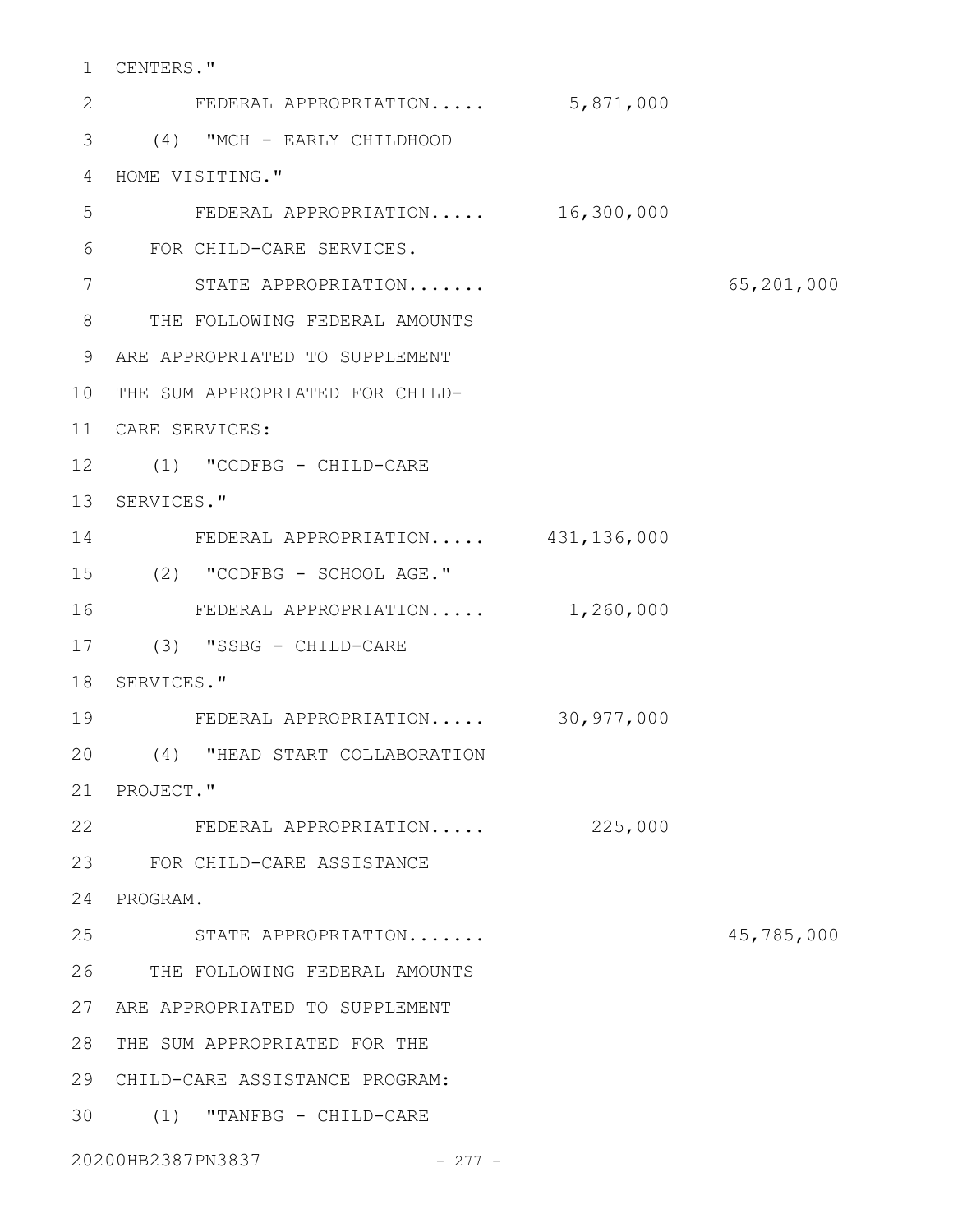ASSISTANCE." 1 FEDERAL APPROPRIATION..... 230,306,000 (2) "CCDFBG - CHILD-CARE 3 4 ASSISTANCE." FEDERAL APPROPRIATION..... 38,710,000 (3) "SNAP - CHILD-CARE 6 7 ASSISTANCE." FEDERAL APPROPRIATION..... 2,194,000 FOR THE NURSE FAMILY 9 PARTNERSHIP PROGRAM. 10 STATE APPROPRIATION....... 5,491,000 12 THE FOLLOWING FEDERAL AMOUNTS 13 ARE APPROPRIATED TO SUPPLEMENT 14 THE SUM APPROPRIATED FOR THE 15 NURSE FAMILY PARTNERSHIP PROGRAM: 16 (1) "MEDICAL ASSISTANCE -17 NURSE FAMILY PARTNERSHIP." 18 FEDERAL APPROPRIATION..... 2,544,000 FOR EARLY INTERVENTION 19 20 SERVICES. STATE APPROPRIATION....... 78,870,000 22 THE FOLLOWING FEDERAL AMOUNTS 23 ARE APPROPRIATED TO SUPPLEMENT 24 THE SUM APPROPRIATED FOR EARLY 25 INTERVENTION SERVICES: (1) "MEDICAL ASSISTANCE - 26 27 EARLY INTERVENTION." FEDERAL APPROPRIATION..... 76,978,000 28 (2) "EDUCATION FOR CHILDREN 29 30 WITH DISABILITIES - EARLY 2 5 8 11 21

20200HB2387PN3837 - 278 -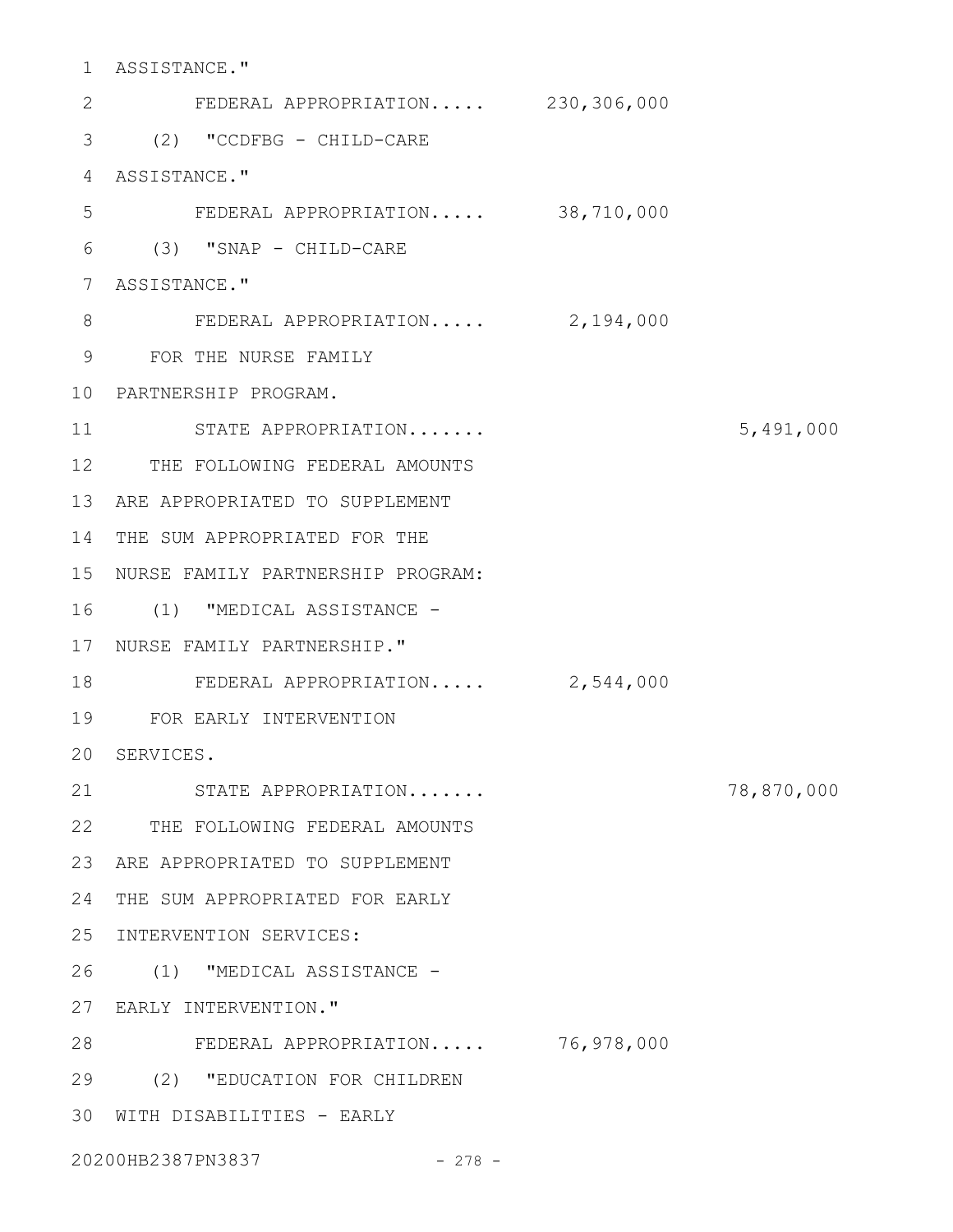1 INTERVENTION."

| $\mathbf{2}$    | FEDERAL APPROPRIATION 15,026,000  |           |           |
|-----------------|-----------------------------------|-----------|-----------|
| 3               | FOR DOMESTIC VIOLENCE             |           |           |
| 4               | PROGRAMS.                         |           |           |
| 5               | STATE APPROPRIATION               |           | 7,955,000 |
| 6               | THE FOLLOWING FEDERAL AMOUNTS     |           |           |
| 7               | ARE APPROPRIATED TO SUPPLEMENT    |           |           |
| 8               | THE SUM APPROPRIATED FOR DOMESTIC |           |           |
| 9               | VIOLENCE PROGRAMS:                |           |           |
| 10              | (1) "FAMILY VIOLENCE              |           |           |
| 11              | PREVENTION SERVICES."             |           |           |
| 12 <sup>°</sup> | FEDERAL APPROPRIATION             | 3,739,000 |           |
| 13              | (2) "SSBG - DOMESTIC VIOLENCE     |           |           |
| 14              | PROGRAMS."                        |           |           |
| 15              | FEDERAL APPROPRIATION             | 5,705,000 |           |
| 16              | FOR RAPE CRISIS PROGRAMS.         |           |           |
| 17              | STATE APPROPRIATION               |           | 4,550,000 |
| 18              | THE FOLLOWING FEDERAL AMOUNTS     |           |           |
| 19              | ARE APPROPRIATED TO SUPPLEMENT    |           |           |
| 20              | THE SUM APPROPRIATED FOR RAPE     |           |           |
| 21              | CRISIS PROGRAMS:                  |           |           |
| 22              | (1) "SSBG - RAPE CRISIS."         |           |           |
| 23              | FEDERAL APPROPRIATION             | 1,721,000 |           |
| 24              | FOR BREAST CANCER SCREENING.      |           |           |
| 25              | STATE APPROPRIATION               |           | 718,000   |
| 26              | THE FOLLOWING FEDERAL AMOUNTS     |           |           |
| 27              | ARE APPROPRIATED TO SUPPLEMENT    |           |           |
| 28              | THE SUM APPROPRIATED FOR BREAST   |           |           |
| 29              | CANCER SCREENING:                 |           |           |
| 30              | (1) "SSBG - FAMILY PLANNING."     |           |           |
|                 | 20200HB2387PN3837<br>$-279 -$     |           |           |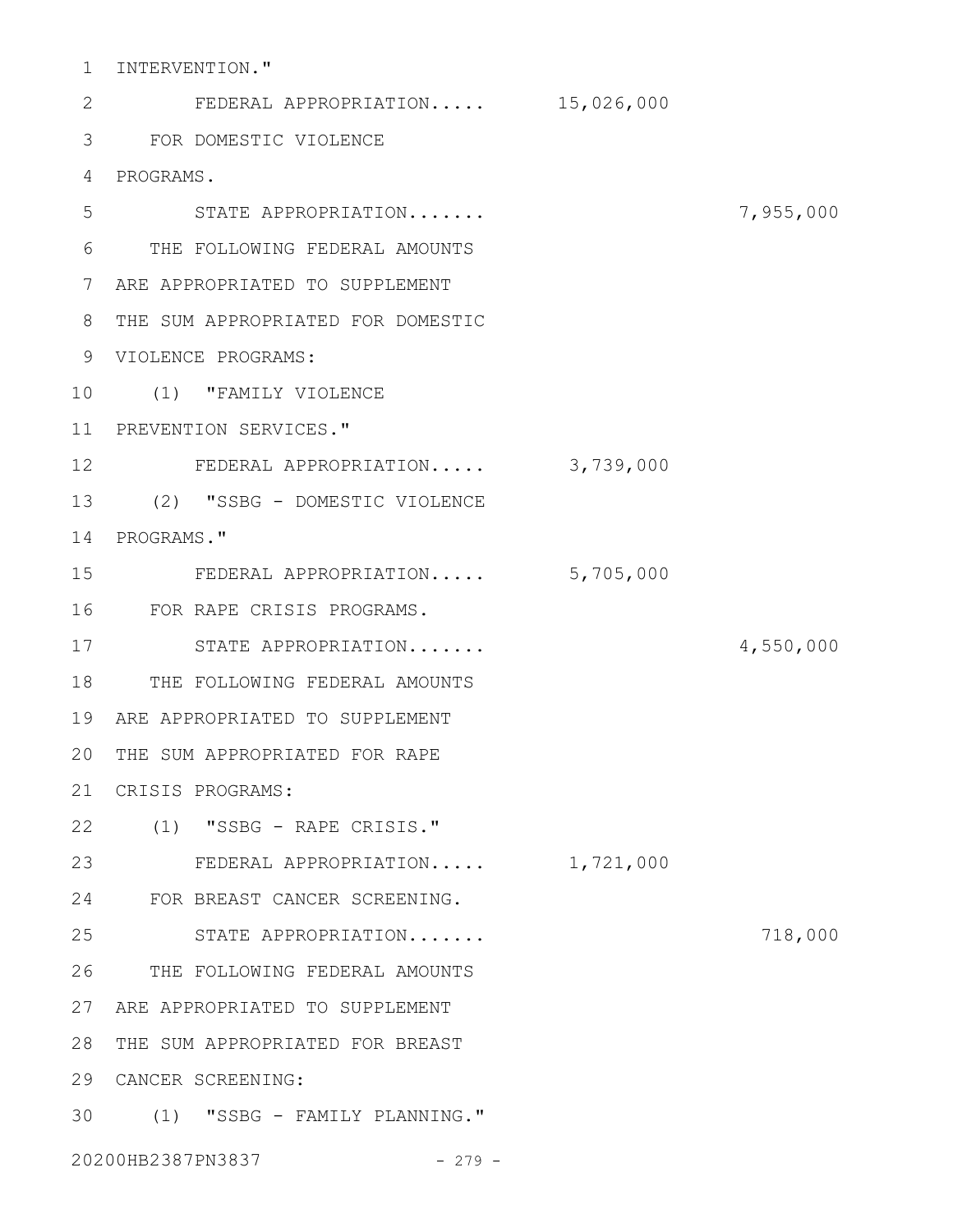FEDERAL APPROPRIATION..... 2,000,000 FOR THE HUMAN SERVICES 2 DEVELOPMENT FUND. 3 STATE APPROPRIATION....... 5,608,000 FOR LEGAL SERVICES. STATE APPROPRIATION....... 1,109,000 7 THE FOLLOWING FEDERAL AMOUNTS ARE APPROPRIATED TO SUPPLEMENT 8 THE SUM APPROPRIATED FOR LEGAL 9 10 SERVICES: (1) "SSBG - LEGAL SERVICES." 11 FEDERAL APPROPRIATION..... 5,049,000 12 FOR PROVISION OF SERVICES TO 13 14 THE HOMELESS OR OTHER COUNTY-BASED HUMAN SERVICES INCLUDED 15 16 UNDER THE HUMAN SERVICES BLOCK GRANT PROGRAM. 17 18 STATE APPROPRIATION....... 7,707,000 THE FOLLOWING FEDERAL AMOUNTS 19 ARE APPROPRIATED TO SUPPLEMENT 20 21 THE SUM APPROPRIATED FOR SERVICES 22 TO THE HOMELESS: (1) "SSBG - HOMELESS 23 24 SERVICES." FEDERAL APPROPRIATION..... 4,183,000 FOR 211 COMMUNICATIONS. 26 27 STATE APPROPRIATION....... 313,000 FOR HEALTH PROGRAM ASSISTANCE 28 29 AND SERVICES. STATE APPROPRIATION....... 5,552,000 3020200HB2387PN3837 - 280 -1 4 5 6 25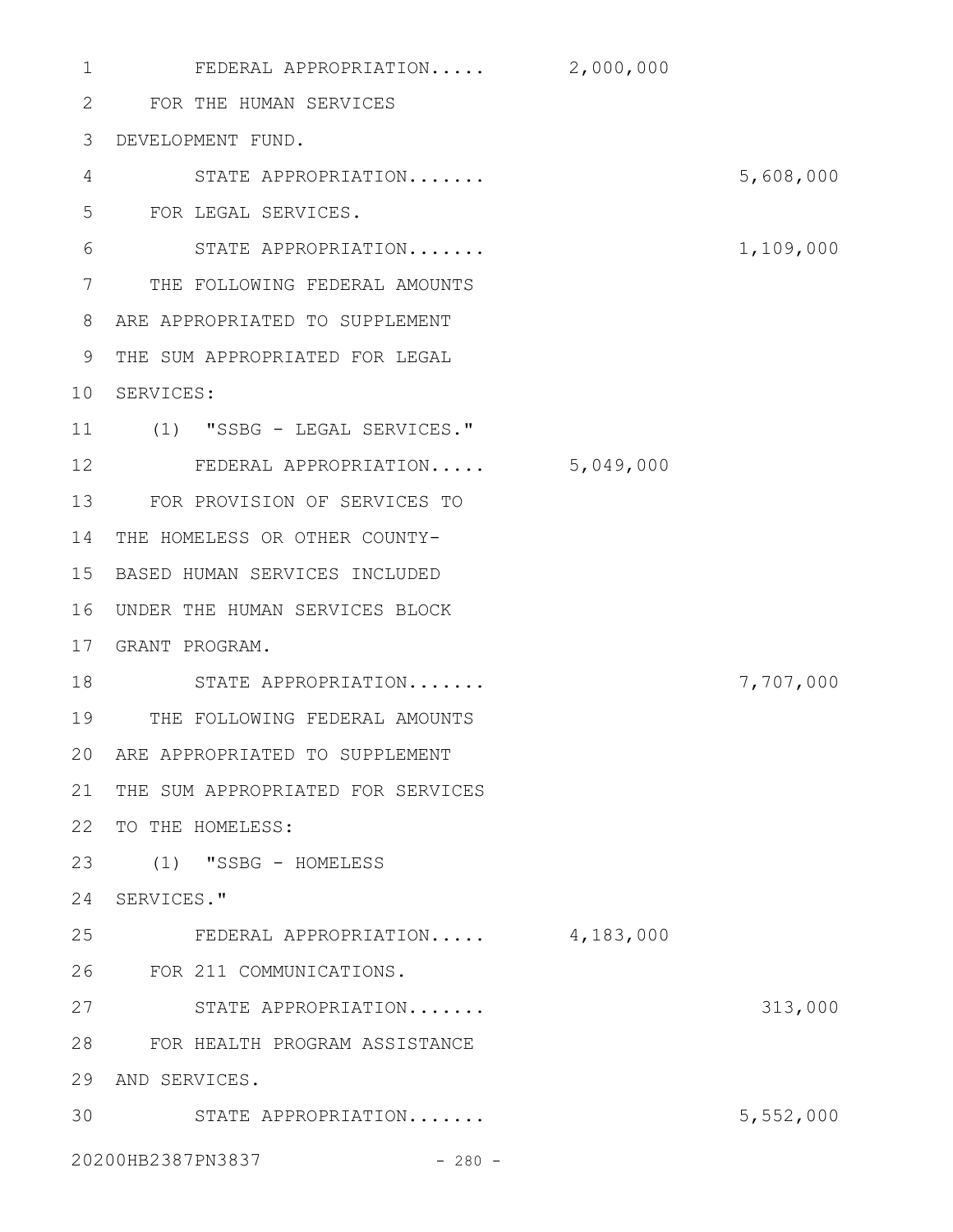FOR SERVICES FOR THE VISUALLY 1

## 2 IMPAIRED.

| 3  | STATE APPROPRIATION                               |         | 1,293,000 |
|----|---------------------------------------------------|---------|-----------|
| 4  | SECTION 223. INSURANCE DEPARTMENT.                |         |           |
| 5  | THE FOLLOWING AMOUNTS ARE                         |         |           |
| 6  | APPROPRIATED FROM THE GENERAL                     |         |           |
| 7  | FUND TO THE INSURANCE DEPARTMENT                  |         |           |
| 8  | FOR THE CURRENT FISCAL YEAR: FEDERAL STATE        |         |           |
| 9  | THE FOLLOWING FEDERAL AMOUNTS                     |         |           |
| 10 | ARE APPROPRIATED TO THE INSURANCE                 |         |           |
|    | 11 DEPARTMENT:                                    |         |           |
|    | 12 (1) "INSURANCE MARKET                          |         |           |
|    | 13 REFORM."                                       |         |           |
|    | 14 FEDERAL APPROPRIATION 5,000,000                |         |           |
|    | 15 SECTION 224. DEPARTMENT OF LABOR AND INDUSTRY. |         |           |
| 16 | THE FOLLOWING AMOUNTS ARE                         |         |           |
|    | 17 APPROPRIATED FROM THE GENERAL                  |         |           |
| 18 | FUND TO THE DEPARTMENT OF LABOR                   |         |           |
| 19 | AND INDUSTRY FOR THE CURRENT                      |         |           |
|    | 20 FISCAL YEAR:                                   | FEDERAL | STATE     |
|    | 21 FOR GENERAL GOVERNMENT                         |         |           |
|    | 22 OPERATIONS OF THE DEPARTMENT OF                |         |           |
|    | 23 LABOR AND INDUSTRY.                            |         |           |
| 24 | STATE APPROPRIATION                               |         | 5,750,000 |
| 25 | THE FOLLOWING FEDERAL AMOUNTS                     |         |           |
| 26 | ARE APPROPRIATED TO SUPPLEMENT                    |         |           |
| 27 | THE SUM APPROPRIATED FOR GENERAL                  |         |           |
| 28 | GOVERNMENT OPERATIONS:                            |         |           |
|    | 29 (1) "WORKFORCE INNOVATION AND                  |         |           |
|    | 30 OPPORTUNITY ACT -                              |         |           |
|    | 20200HB2387PN3837<br>$-281 -$                     |         |           |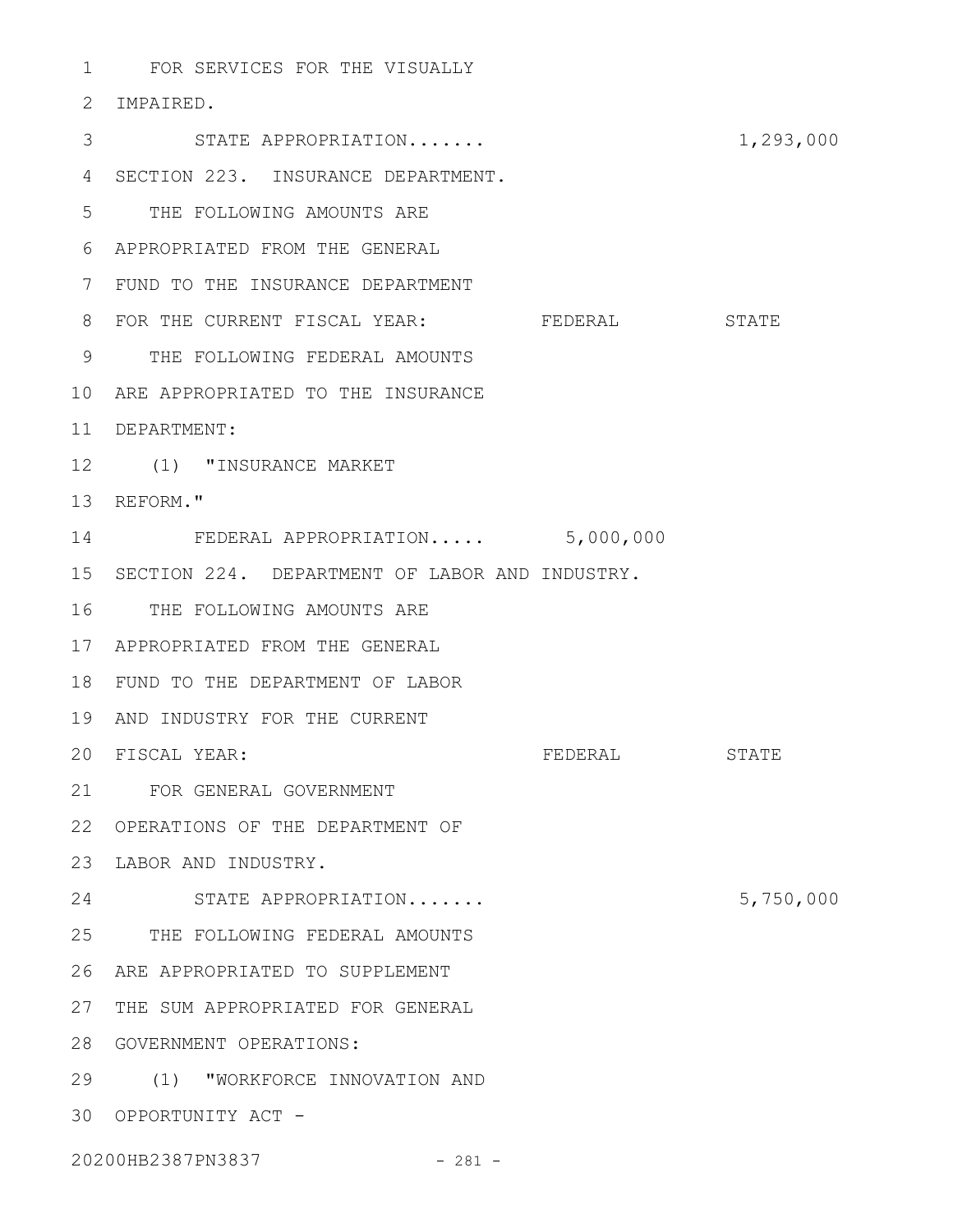ADMINISTRATION." 1 FEDERAL APPROPRIATION..... 11,000,000 (2) (RESERVED). 3 (3) "COMMUNITY SERVICE AND 4 CORPS." 5 FEDERAL APPROPRIATION..... 13,235,000 (4) "DISABILITY 7 8 DETERMINATION." FEDERAL APPROPRIATION..... 147,539,000 (5) "NEW HIRES." 10 FEDERAL APPROPRIATION..... 1,757,000 FOR OCCUPATIONAL AND 12 13 INDUSTRIAL SAFETY. 14 STATE APPROPRIATION....... 1,228,000 15 THE FOLLOWING FEDERAL AMOUNTS ARE APPROPRIATED TO SUPPLEMENT 16 17 THE SUM APPROPRIATED FOR 18 OCCUPATIONAL AND INDUSTRIAL 19 SAFETY: (1) "LEAD CERTIFICATION AND 20 21 ACCREDITATION." FEDERAL APPROPRIATION..... 494,000 22 FOR OCCUPATIONAL DISEASE 23 PAYMENTS. 24 STATE APPROPRIATION....... 89,000 FOR TRANSFER FROM THE GENERAL 26 27 FUND TO THE VOCATIONAL 28 REHABILITATION FUND FOR WORK OF 29 THE STATE BOARD OF VOCATIONAL 30 REHABILITATION. 2 6 9 11 25

20200HB2387PN3837 - 282 -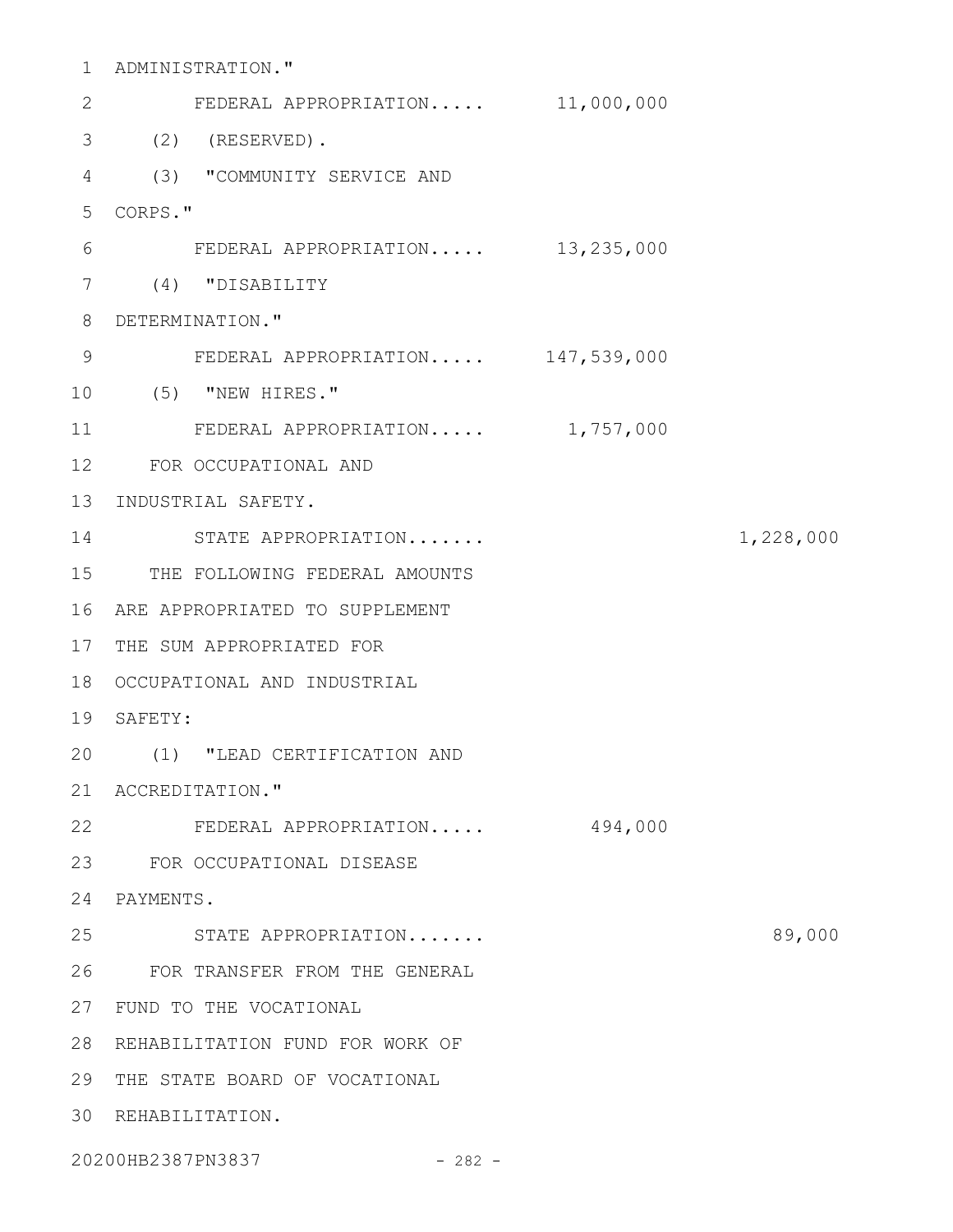| $\mathbf 1$  | STATE APPROPRIATION                                                                                                                                                                                                                                                                                                                                                                                     | 19,976,000 |
|--------------|---------------------------------------------------------------------------------------------------------------------------------------------------------------------------------------------------------------------------------------------------------------------------------------------------------------------------------------------------------------------------------------------------------|------------|
| $\mathbf{2}$ | FOR SUPPORTED EMPLOYMENT.                                                                                                                                                                                                                                                                                                                                                                               |            |
| 3            | STATE APPROPRIATION                                                                                                                                                                                                                                                                                                                                                                                     | 165,000    |
| 4            | FOR CENTERS FOR INDEPENDENT                                                                                                                                                                                                                                                                                                                                                                             |            |
| 5            | LIVING, INCLUDING INDEPENDENT                                                                                                                                                                                                                                                                                                                                                                           |            |
| 6            | LIVING SERVICES PURCHASED BY                                                                                                                                                                                                                                                                                                                                                                            |            |
| 7            | OFFICE OF VOCATIONAL                                                                                                                                                                                                                                                                                                                                                                                    |            |
| 8            | REHABILITATION DISTRICT OFFICES.                                                                                                                                                                                                                                                                                                                                                                        |            |
| 9            | STATE APPROPRIATION                                                                                                                                                                                                                                                                                                                                                                                     | 813,000    |
| 10           | TO CARRY OUT THE PROVISIONS OF                                                                                                                                                                                                                                                                                                                                                                          |            |
| 11           | SECTION 306(H) OF THE ACT OF JUNE                                                                                                                                                                                                                                                                                                                                                                       |            |
| 12           | 2, 1915 (P.L.736, NO.338), KNOWN                                                                                                                                                                                                                                                                                                                                                                        |            |
| 13           | AS THE WORKERS' COMPENSATION ACT.                                                                                                                                                                                                                                                                                                                                                                       |            |
| 14           | STATE APPROPRIATION                                                                                                                                                                                                                                                                                                                                                                                     | 160,000    |
| 15           | FOR ASSISTIVE TECHNOLOGY                                                                                                                                                                                                                                                                                                                                                                                |            |
| 16           | FINANCING.                                                                                                                                                                                                                                                                                                                                                                                              |            |
| 17           | STATE APPROPRIATION                                                                                                                                                                                                                                                                                                                                                                                     | 198,000    |
| 18           | FOR ASSISTIVE TECHNOLOGY                                                                                                                                                                                                                                                                                                                                                                                |            |
| 19           | DEMONSTRATION AND TRAINING.                                                                                                                                                                                                                                                                                                                                                                             |            |
| 20           | STATE APPROPRIATION                                                                                                                                                                                                                                                                                                                                                                                     | 188,000    |
|              | 21 THE FOLLOWING FEDERAL AMOUNTS                                                                                                                                                                                                                                                                                                                                                                        |            |
| 22           | ARE APPROPRIATED FOR EMPLOYMENT                                                                                                                                                                                                                                                                                                                                                                         |            |
| 23           | SERVICES:                                                                                                                                                                                                                                                                                                                                                                                               |            |
| 24           | (1) "REED ACT - UNEMPLOYMENT                                                                                                                                                                                                                                                                                                                                                                            |            |
| 25           | INSURANCE." FOR ADMINISTRATIVE                                                                                                                                                                                                                                                                                                                                                                          |            |
| 26           | EXPENSES OF THE UNEMPLOYMENT                                                                                                                                                                                                                                                                                                                                                                            |            |
| 27           | INSURANCE PROGRAM.                                                                                                                                                                                                                                                                                                                                                                                      |            |
| 28           | FEDERAL APPROPRIATION 5,000,000                                                                                                                                                                                                                                                                                                                                                                         |            |
| 29           | (2) "REED ACT - EMPLOYMENT                                                                                                                                                                                                                                                                                                                                                                              |            |
| 30           | SERVICES AND UNEMPLOYMENT                                                                                                                                                                                                                                                                                                                                                                               |            |
|              | $\bigcap_{n=1}^{\infty} \bigcap_{n=1}^{\infty} \bigcap_{n=1}^{\infty} \bigcap_{n=1}^{\infty} \bigcap_{n=1}^{\infty} \bigcap_{n=1}^{\infty} \bigcap_{n=1}^{\infty} \bigcap_{n=1}^{\infty} \bigcap_{n=1}^{\infty} \bigcap_{n=1}^{\infty} \bigcap_{n=1}^{\infty} \bigcap_{n=1}^{\infty} \bigcap_{n=1}^{\infty} \bigcap_{n=1}^{\infty} \bigcap_{n=1}^{\infty} \bigcap_{n=1}^{\infty} \bigcap_{n=1}^{\infty$ |            |

20200HB2387PN3837 - 283 -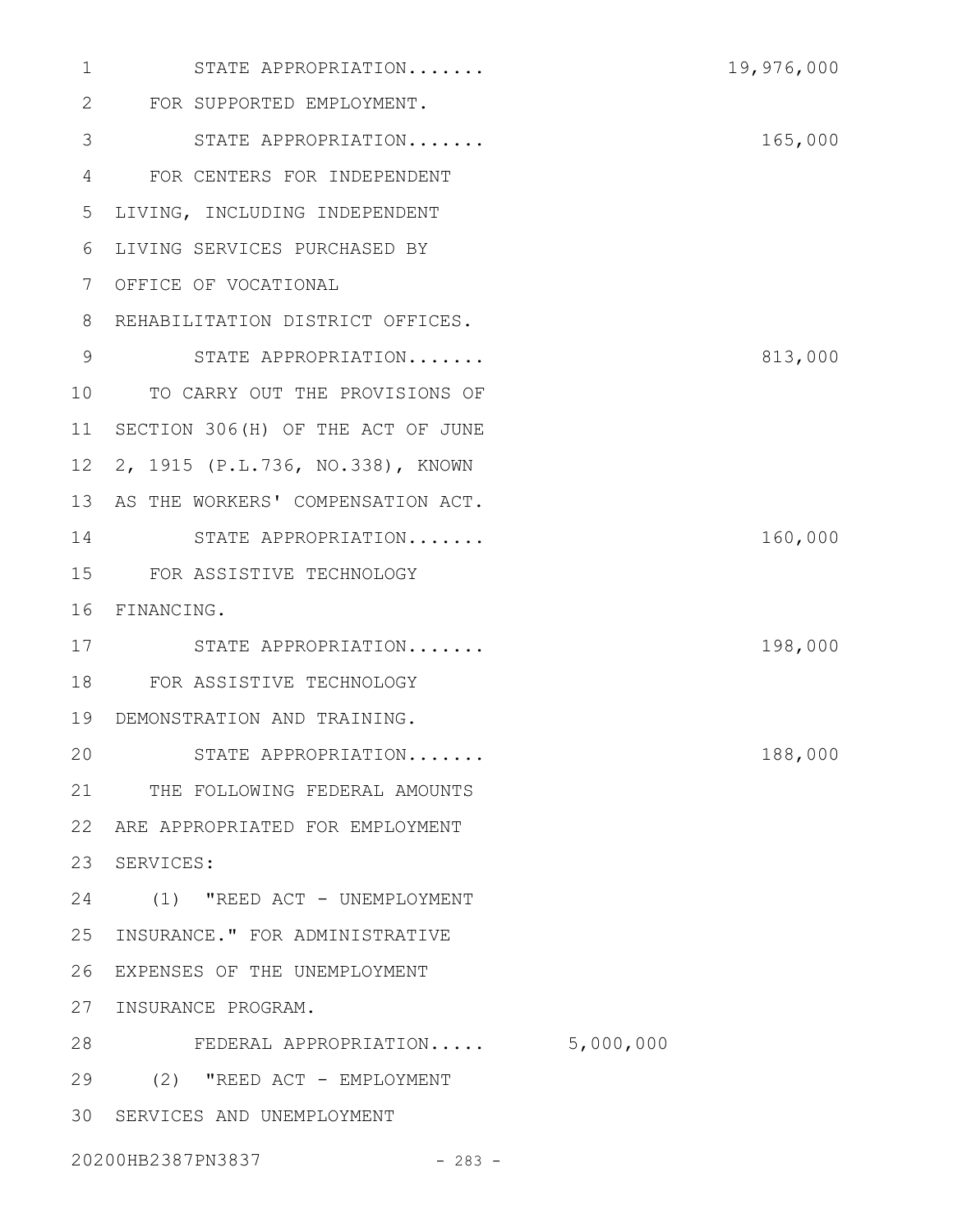INSURANCE." 1

(A) FOR ADMINISTRATIVE 2 EXPENSES OF THE PUBLIC EMPLOYMENT 3 OFFICES AND UNEMPLOYMENT 4 5 INSURANCE PROGRAM, INCLUDING STAFF AND RELATED COSTS TO 6 PROVIDE REEMPLOYMENT SERVICES TO 7 UNEMPLOYMENT CLAIMANTS TO ENHANCE 8 THE PUBLIC EMPLOYMENT SERVICE AND 9 PA CAREERLINK SERVICE DELIVERY 10 11 SYSTEMS AND TO TRAIN AND GIVE 12 TECHNICAL ASSISTANCE AND 13 PROFESSIONAL DEVELOPMENT TO STAFF 14 WHO DELIVER EMPLOYMENT AND WORKFORCE SERVICES. 15 (B) FOR ADMINISTRATIVE 16 EXPENSES OF UNEMPLOYMENT 17 18 INSURANCE PROGRAM, INCLUDING 19 IMPROVEMENTS TO THE UNEMPLOYMENT 20 INSURANCE PROGRAM'S INFORMATION 21 PROCESSING AND TELECOMMUNICATIONS 22 SYSTEMS AND APPLICATIONS; 23 STAFFING; SERVICE CONTRACTS AND TECHNOLOGY TO ADDRESS THE 24 25 UNEMPLOYMENT COMPENSATION PROGRAM 26 APPEALS WORKLOAD; AND INTEREST PAYMENTS ON LOANS. 27 FEDERAL APPROPRIATION..... 72,000,000 28 (3) (RESERVED). 29

(4) "WIOA - ADULT EMPLOYMENT 30

20200HB2387PN3837 - 284 -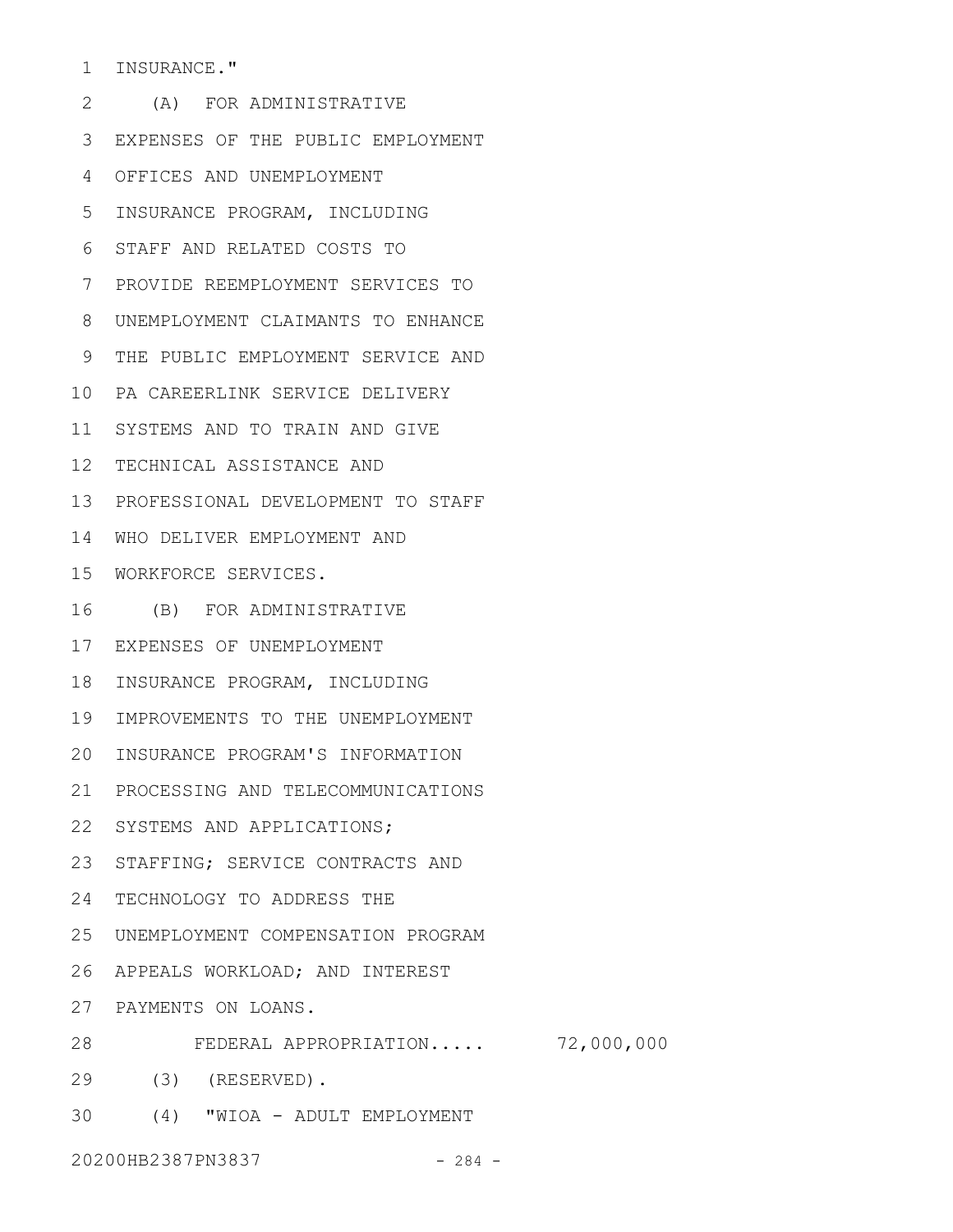| $\mathbf 1$    | AND TRAINING."                                            |             |           |
|----------------|-----------------------------------------------------------|-------------|-----------|
| 2              | FEDERAL APPROPRIATION 50,000,000                          |             |           |
| 3              | $(5)$ (RESERVED).                                         |             |           |
| 4              | (6) "WIOA - YOUTH EMPLOYMENT                              |             |           |
| 5              | AND TRAINING."                                            |             |           |
| 6              | FEDERAL APPROPRIATION 52,000,000                          |             |           |
| $\overline{7}$ | $(7)$ (RESERVED).                                         |             |           |
| 8              | $(8)$ "WIOA - STATEWIDE                                   |             |           |
| 9              | ACTIVITIES."                                              |             |           |
| 10             | FEDERAL APPROPRIATION 25,000,000                          |             |           |
| 11             | $(9)$ (RESERVED).                                         |             |           |
| 12             | (10) "WIOA - DISLOCATED                                   |             |           |
| 13             | WORKERS."                                                 |             |           |
| 14             | FEDERAL APPROPRIATION                                     | 109,000,000 |           |
| 15             | (11) "TANFBG - YOUTH                                      |             |           |
| 16             | EMPLOYMENT AND TRAINING."                                 |             |           |
| 17             | FEDERAL APPROPRIATION 25,000,000                          |             |           |
| 18             | FOR NEW CHOICES/NEW OPTIONS.                              |             |           |
| 19             | STATE APPROPRIATION                                       |             | 313,000   |
| 20             | FOR INDUSTRY PARTNERSHIPS.                                |             |           |
| 21             | STATE APPROPRIATION                                       |             | 1,172,000 |
|                | 22 FOR APPRENTICESHIP TRAINING.                           |             |           |
| 23             | STATE APPROPRIATION                                       |             | 2,917,000 |
| 24             | SECTION 225. DEPARTMENT OF MILITARY AND VETERANS AFFAIRS. |             |           |
| 25             | THE FOLLOWING SUMS ARE                                    |             |           |
| 26             | APPROPRIATED FROM THE GENERAL                             |             |           |
| 27             | FUND TO THE DEPARTMENT OF                                 |             |           |
| 28             | MILITARY AND VETERANS AFFAIRS FOR                         |             |           |
| 29             | THE CURRENT FISCAL YEAR:                                  | FEDERAL     | STATE     |
| 30             | FOR GENERAL GOVERNMENT                                    |             |           |
|                |                                                           |             |           |

20200HB2387PN3837 - 285 -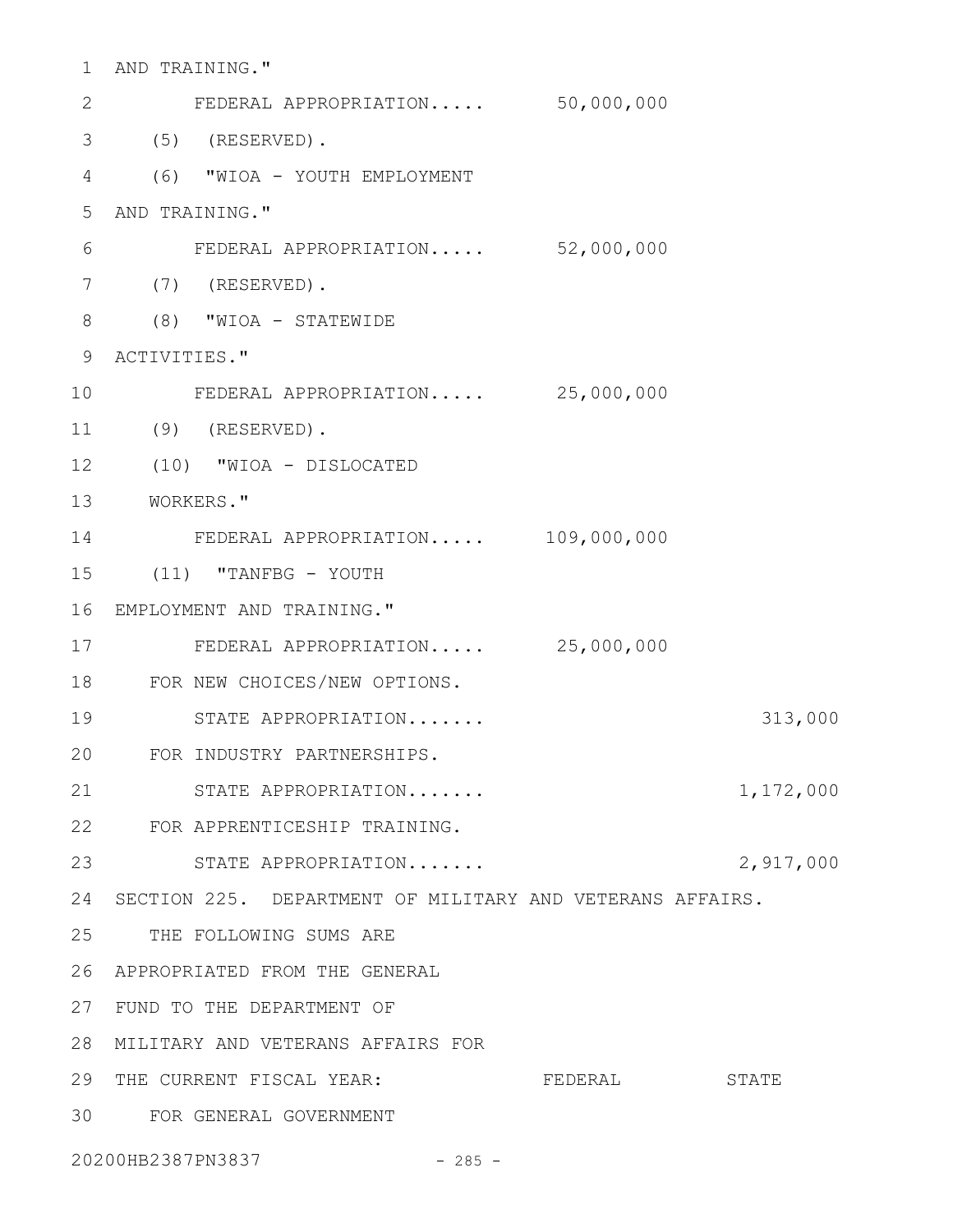OPERATIONS OF THE DEPARTMENT OF MILITARY AND VETERANS AFFAIRS. STATE APPROPRIATION....... 13,810,000 THE FOLLOWING FEDERAL AMOUNTS ARE APPROPRIATED TO SUPPLEMENT THE SUM APPROPRIATED FOR GENERAL GOVERNMENT OPERATIONS: (1) "FACILITIES MAINTENANCE." 9 FEDERAL APPROPRIATION..... 84,000,000 (2) "FEDERAL CONSTRUCTION GRANTS." FEDERAL APPROPRIATION..... 25,000,000 FOR NATIONAL GUARD YOUTH CHALLENGE PROGRAM. STATE APPROPRIATION....... 417,000 FOR ARMORY MAINTENANCE AND 17 REPAIR. 18 STATE APPROPRIATION....... 102,000 FOR HONOR GUARDS FOR BURIALS 20 OF VETERANS. STATE APPROPRIATION....... 41,000 FOR AMERICAN BATTLE MONUMENTS. STATE APPROPRIATION....... 21,000 FOR SPECIAL STATE DUTY. STATE APPROPRIATION....... 15,000 FOR THE OPERATION AND MAINTENANCE OF THE VETERANS HOMES. STATE APPROPRIATION....... 41,653,000 THE FOLLOWING FEDERAL AMOUNTS 20200HB2387PN3837 - 286 -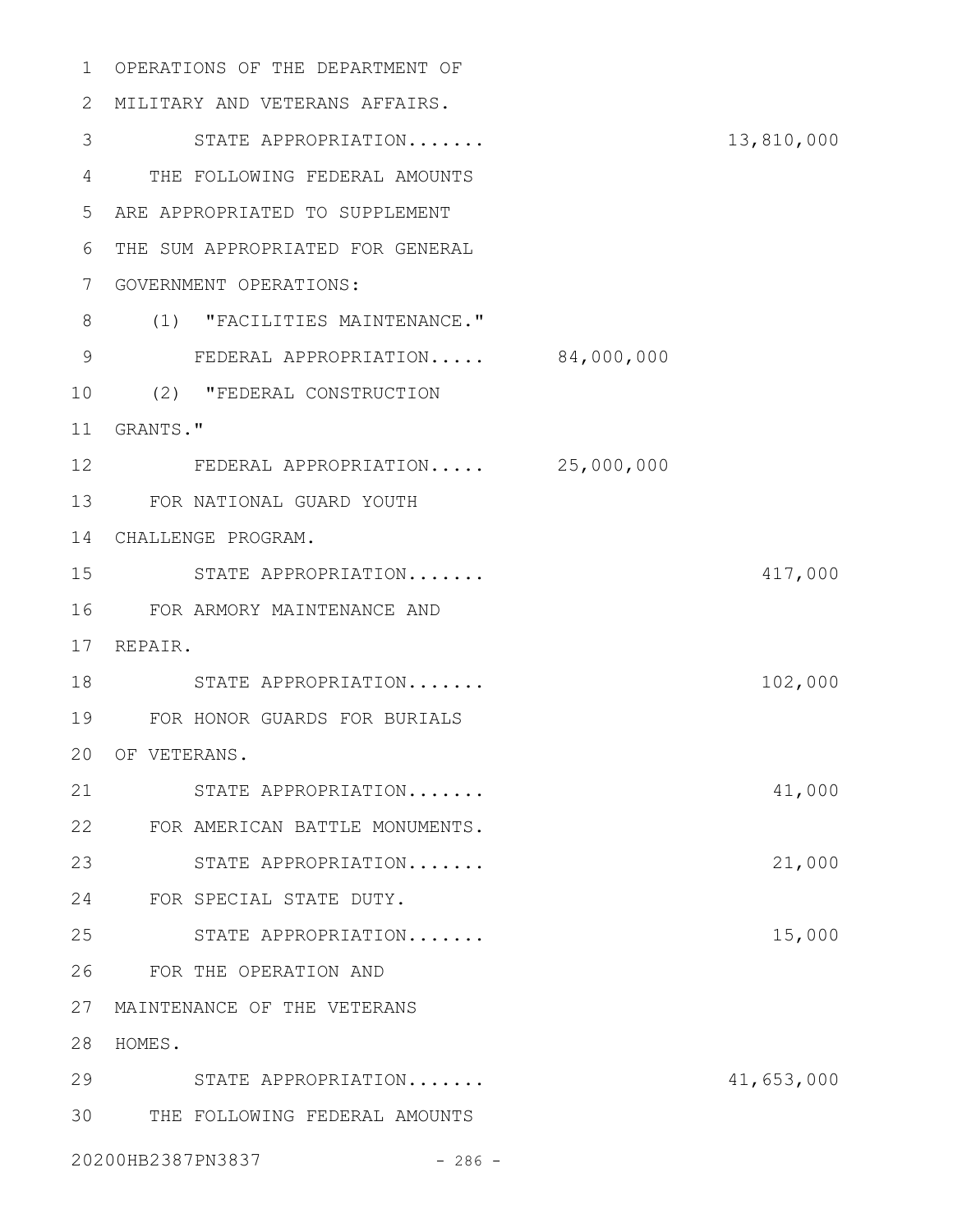| $\mathbf{1}$ | ARE APPROPRIATED TO SUPPLEMENT    |            |
|--------------|-----------------------------------|------------|
| 2            | THE SUM APPROPRIATED FOR THE      |            |
| 3            | VETERANS HOMES:                   |            |
| 4            | (1) "OPERATIONS AND               |            |
| 5            | MAINTENANCE."                     |            |
| 6            | FEDERAL APPROPRIATION 56,844,000  |            |
| 7            | (2) "MEDICAL REIMBURSEMENTS."     |            |
| 8            | FEDERAL APPROPRIATION 159,000     |            |
| $\mathsf 9$  | (3) "ENHANCED VETERANS            |            |
| 10           | REIMBURSEMENT."                   |            |
| 11           | FEDERAL APPROPRIATION 34,791,000  |            |
| 12           | FOR PAYMENT OF GRATUITIES FOR     |            |
| 13           | THE EDUCATION OF CHILDREN OF      |            |
| 14           | CERTAIN VETERANS.                 |            |
| 15           | STATE APPROPRIATION               | 125,000    |
| 16           | FOR TRANSFER FROM THE GENERAL     |            |
| 17           | FUND TO THE EDUCATIONAL           |            |
| 18           | ASSISTANCE PROGRAM FUND.          |            |
| 19           | STATE APPROPRIATION               | 13,265,000 |
| 20           | FOR PENSIONS FOR VETERANS         |            |
| 21           | BLINDED THROUGH SERVICE-CONNECTED |            |
| 22           | INJURIES OR DISEASE.              |            |
| 23           | STATE APPROPRIATION               | 222,000    |
| 24           | TO PROVIDE FOR PENSIONS FOR       |            |
| 25           | AMPUTEE AND PARALYZED VETERANS AS |            |
| 26           | REQUIRED BY 51 PA.C.S. § 7702     |            |
| 27           | (RELATING TO AMPUTEE AND          |            |
| 28           | PARALYZED VETERAN'S PENSION).     |            |
| 29           | STATE APPROPRIATION               | 3,714,000  |
| 30           | FOR PAYMENT OF PENSIONS TO        |            |
|              |                                   |            |

20200HB2387PN3837 - 287 -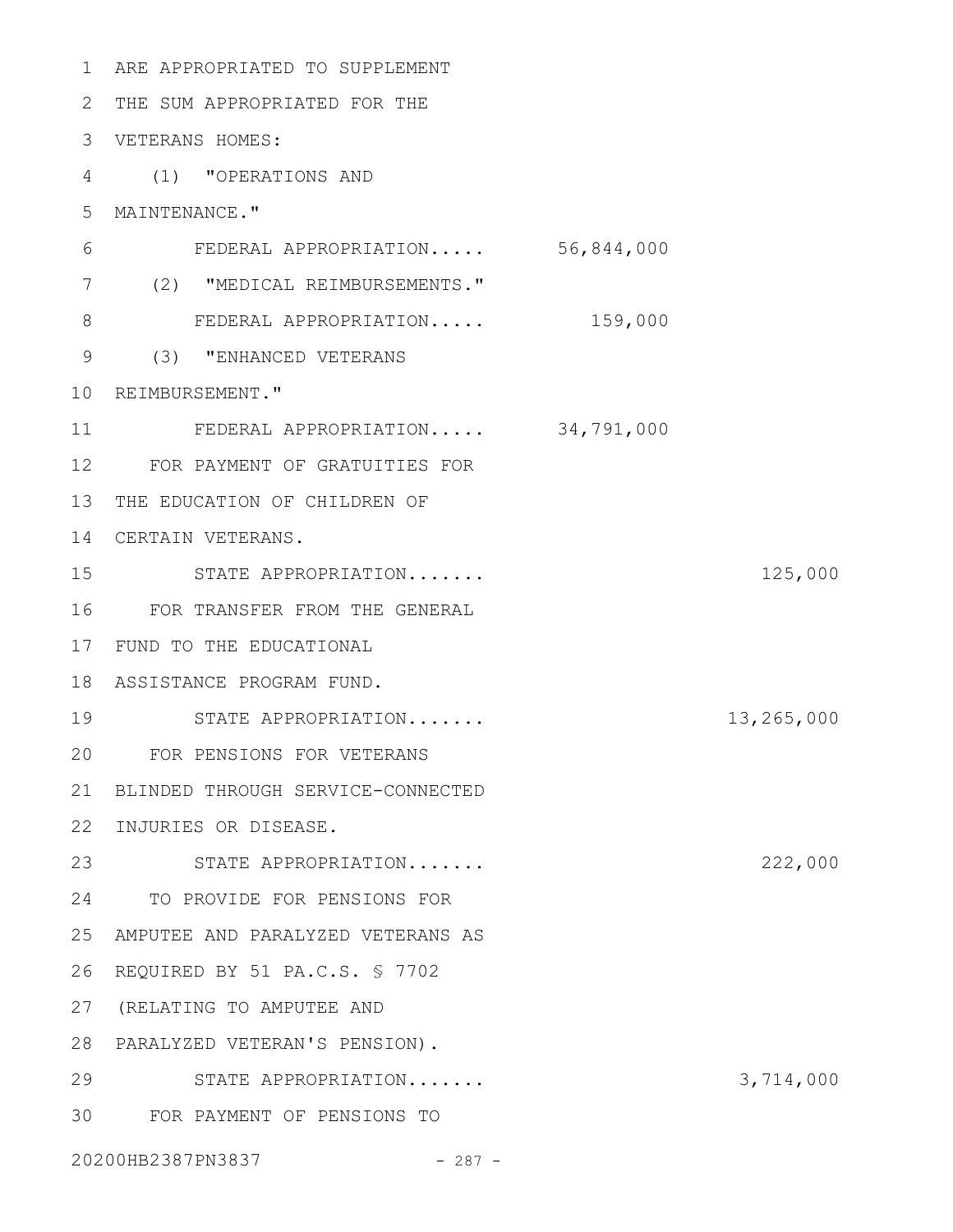DEPENDENTS OF SOLDIERS OF THE 1 PENNSYLVANIA NATIONAL GUARD 2 KILLED IN THE LINE OF DUTY. 3 STATE APPROPRIATION....... 5,000 FOR SUPPLEMENTAL LIFE 5 6 INSURANCE PREMIUMS. STATE APPROPRIATION....... 68,000 8 FOR THE CIVIL AIR PATROL. STATE APPROPRIATION....... 42,000 FOR DISABLED AMERICAN 10 VETERANS' TRANSPORTATION. 11 12 STATE APPROPRIATION....... 336,000 FOR VETERANS OUTREACH 13 14 SERVICES. STATE APPROPRIATION....... 1,570,000 16 SECTION 226. DEPARTMENT OF REVENUE. 17 THE FOLLOWING AMOUNTS ARE APPROPRIATED FROM THE GENERAL 18 FUND TO THE DEPARTMENT OF REVENUE 19 20 FOR THE CURRENT FISCAL YEAR: FEDERAL STATE FOR GENERAL GOVERNMENT 21 22 OPERATIONS OF THE DEPARTMENT OF 23 REVENUE. STATE APPROPRIATION....... 61,880,000 24 FOR TECHNOLOGY AND PROCESS 25 26 MODERNIZATION. STATE APPROPRIATION....... 2,083,000 FOR THE DISTRIBUTION OF PUBLIC 28 UTILITY REALTY TAX. 29 STATE APPROPRIATION....... 28,017,000 3020200HB2387PN3837 - 288 -4 7 9 15 27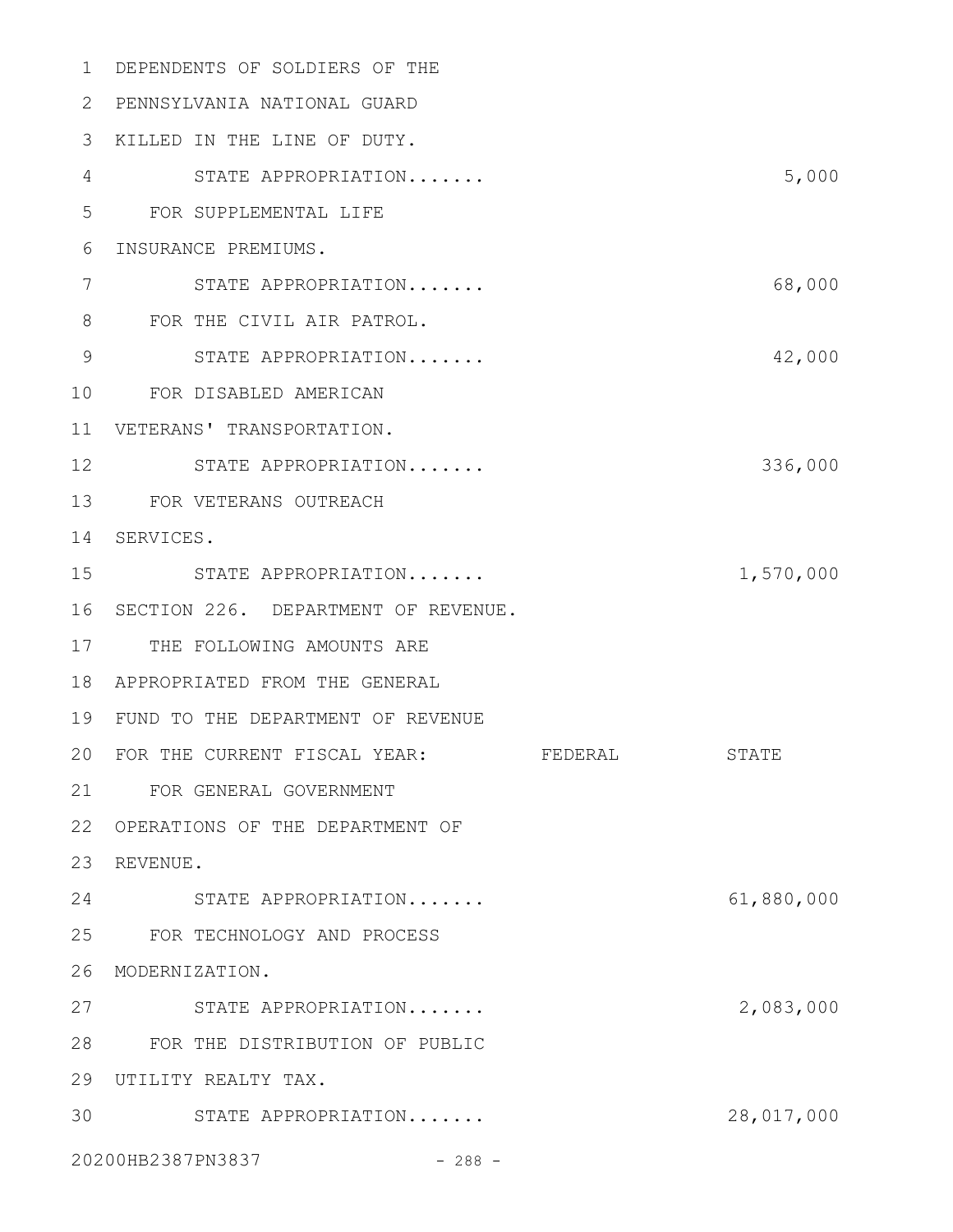1 SECTION 227. DEPARTMENT OF STATE. THE FOLLOWING AMOUNTS ARE 2 APPROPRIATED FROM THE GENERAL 3 FUND TO THE DEPARTMENT OF STATE 4 5 FOR THE CURRENT FISCAL YEAR: FEDERAL STATE FOR GENERAL GOVERNMENT 6 7 OPERATIONS OF THE DEPARTMENT OF 8 STATE. STATE APPROPRIATION....... 1,800,000 9 10 THE FOLLOWING FEDERAL AMOUNTS ARE APPROPRIATED TO SUPPLEMENT 11 12 THE SUM APPROPRIATED FOR GENERAL 13 GOVERNMENT OPERATIONS: (1) "FEDERAL ELECTION 14 15 REFORM." FEDERAL APPROPRIATION..... 30,194,000 FOR THE STATEWIDE UNIFORM 17 18 REGISTRY OF ELECTORS. STATE APPROPRIATION....... 3,044,000 FOR VOTER REGISTRATION AND 20 EDUCATION PROGRAMS. 21 STATE APPROPRIATION....... 206,000 FOR LOBBYING DISCLOSURE. 23 STATE APPROPRIATION....... 123,000 FOR ELECTORAL COLLEGE. STATE APPROPRIATION....... 10,000 FOR TRANSFER FROM THE GENERAL 27 FUND TO THE PENNSYLVANIA ECONOMIC 28 29 DEVELOPMENT FINANCING AUTHORITY. STATE APPROPRIATION....... 5,250,000 3016 19 22 24 25 26

20200HB2387PN3837 - 289 -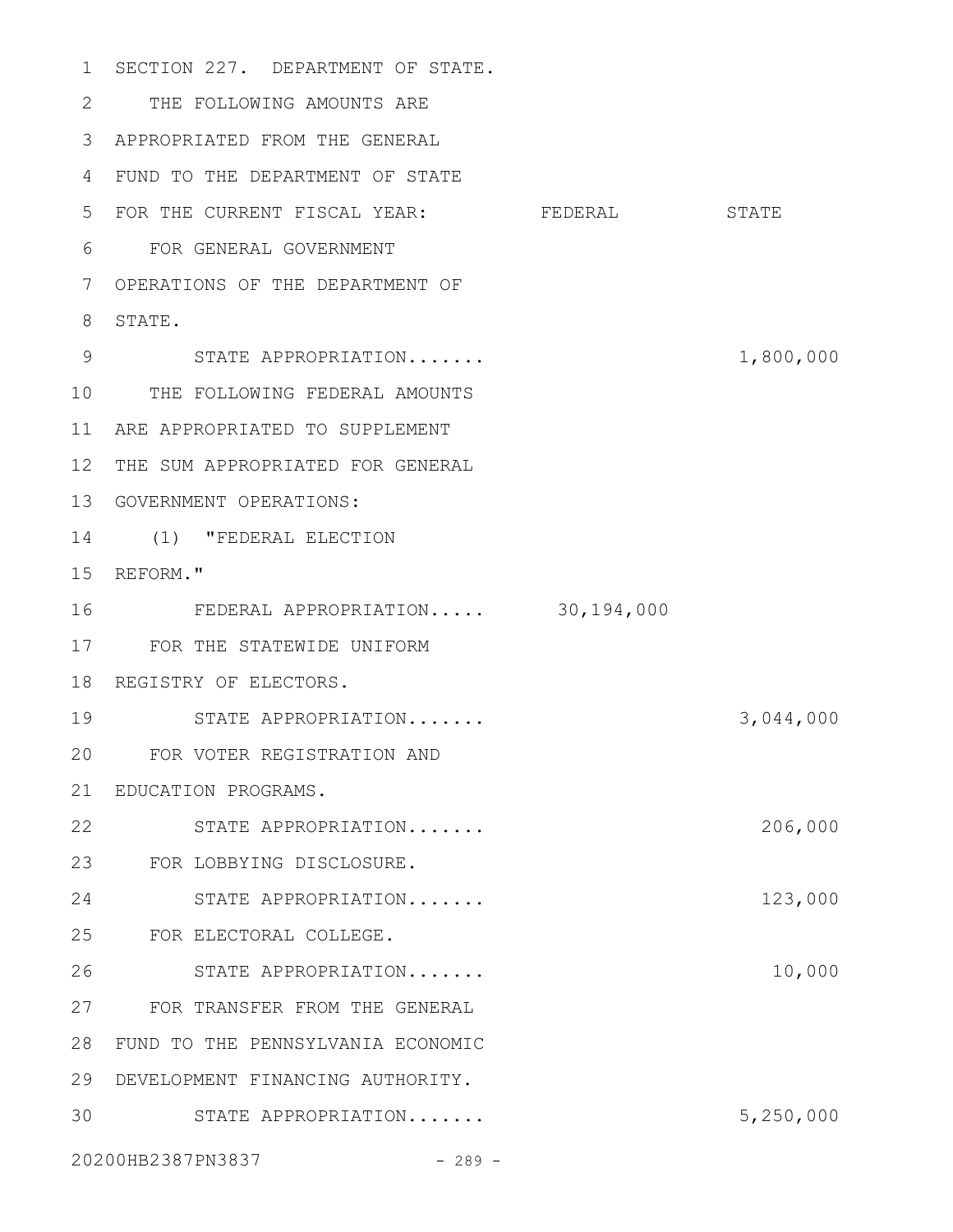FOR COSTS RELATED TO ABSENTEE 1 2 VOTING BY PERSONS IN MILITARY 3 SERVICES. STATE APPROPRIATION....... 20,000 SECTION 228. DEPARTMENT OF TRANSPORTATION. 5 THE FOLLOWING AMOUNTS ARE 6 APPROPRIATED FROM THE GENERAL 7 FUND TO THE DEPARTMENT OF 8 9 TRANSPORTATION FOR THE CURRENT FEDERAL STATE 11 THE FOLLOWING FEDERAL AMOUNTS ARE APPROPRIATED FOR RAIL FREIGHT 12 13 AND INTERMODAL COORDINATION: (1) (RESERVED). 14 (2) "FEDERAL TRANSIT 15 ADMINISTRATION - CAPITAL 16 17 IMPROVEMENT GRANTS." FEDERAL APPROPRIATION..... 30,000,000 18 (3) (RESERVED). 19 (4) "TEA-21 - ACCESS TO 20 21 JOBS." 22 FEDERAL APPROPRIATION..... 2,000,000 (5) "SURFACE TRANSPORTATION - 23 24 OPERATING." FEDERAL APPROPRIATION..... 15,000,000 (6) "SURFACE TRANSPORTATION - 26 27 ASSISTANCE." FEDERAL APPROPRIATION..... 750,000 28 (7) "SURFACE TRANSPORTATION 29 4 10 FISCAL YEAR: 25

ASSISTANCE CAPITAL." 30

20200HB2387PN3837 - 290 -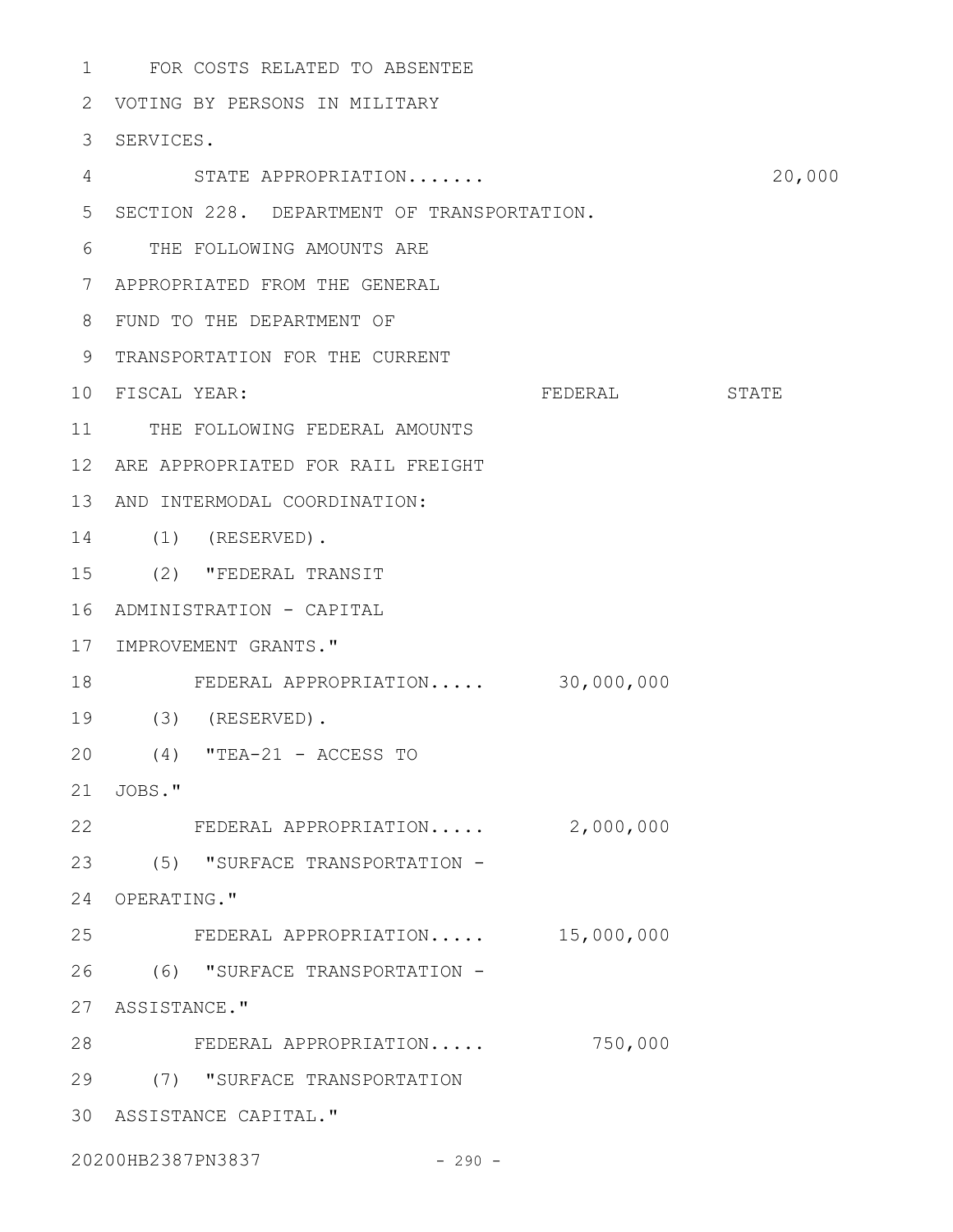| $\mathbf 1$     | FEDERAL APPROPRIATION 40,000,000        |         |         |
|-----------------|-----------------------------------------|---------|---------|
| $\mathbf{2}$    | (8) "FTA - KEYSTONE CORRIDOR            |         |         |
| 3               | EQUIPMENT AND PURCHASES."               |         |         |
| 4               | FEDERAL APPROPRIATION 60,000,000        |         |         |
| 5               | (9) "FTA - SAFETY OVERSIGHT."           |         |         |
| 6               | FEDERAL APPROPRIATION 3,000,000         |         |         |
| 7               | $(10)$ "FTA - HYBRID MASS               |         |         |
| 8               | TRANSIT VEHICLES."                      |         |         |
| 9               | FEDERAL APPROPRIATION 30,000,000        |         |         |
| 10              | (11) "FRA - STATE OF GOOD               |         |         |
| 11              | REPAIR."                                |         |         |
| 12 <sup>°</sup> | FEDERAL APPROPRIATION 15,000,000        |         |         |
| 13              | FOR COSTS RELATED TO THE                |         |         |
| 14              | COLLECTION OF VEHICLE SALES TAX.        |         |         |
| 15              | STATE APPROPRIATION                     |         | 273,000 |
| 16              | FOR COSTS RELATED TO VOTER              |         |         |
| 17              | REGISTRATION WITH DRIVER                |         |         |
| 18              | LICENSING.                              |         |         |
| 19              | STATE APPROPRIATION                     |         | 217,000 |
| 20              | FOR INFRASTRUCTURE PROJECTS.            |         |         |
| 21              | STATE APPROPRIATION                     |         | 792,000 |
| 22              | SECTION 229. PENNSYLVANIA STATE POLICE. |         |         |
| 23              | THE FOLLOWING AMOUNTS ARE               |         |         |
| 24              | APPROPRIATED FROM THE GENERAL           |         |         |
| 25              | FUND TO THE PENNSYLVANIA STATE          |         |         |
| 26              | POLICE FOR THE CURRENT FISCAL           |         |         |
| 27              | YEAR:                                   | FEDERAL | STATE   |
| 28              | FOR GENERAL GOVERNMENT                  |         |         |
| 29              | OPERATIONS OF THE PENNSYLVANIA          |         |         |
| 30              | STATE POLICE.                           |         |         |
|                 |                                         |         |         |

20200HB2387PN3837 - 291 -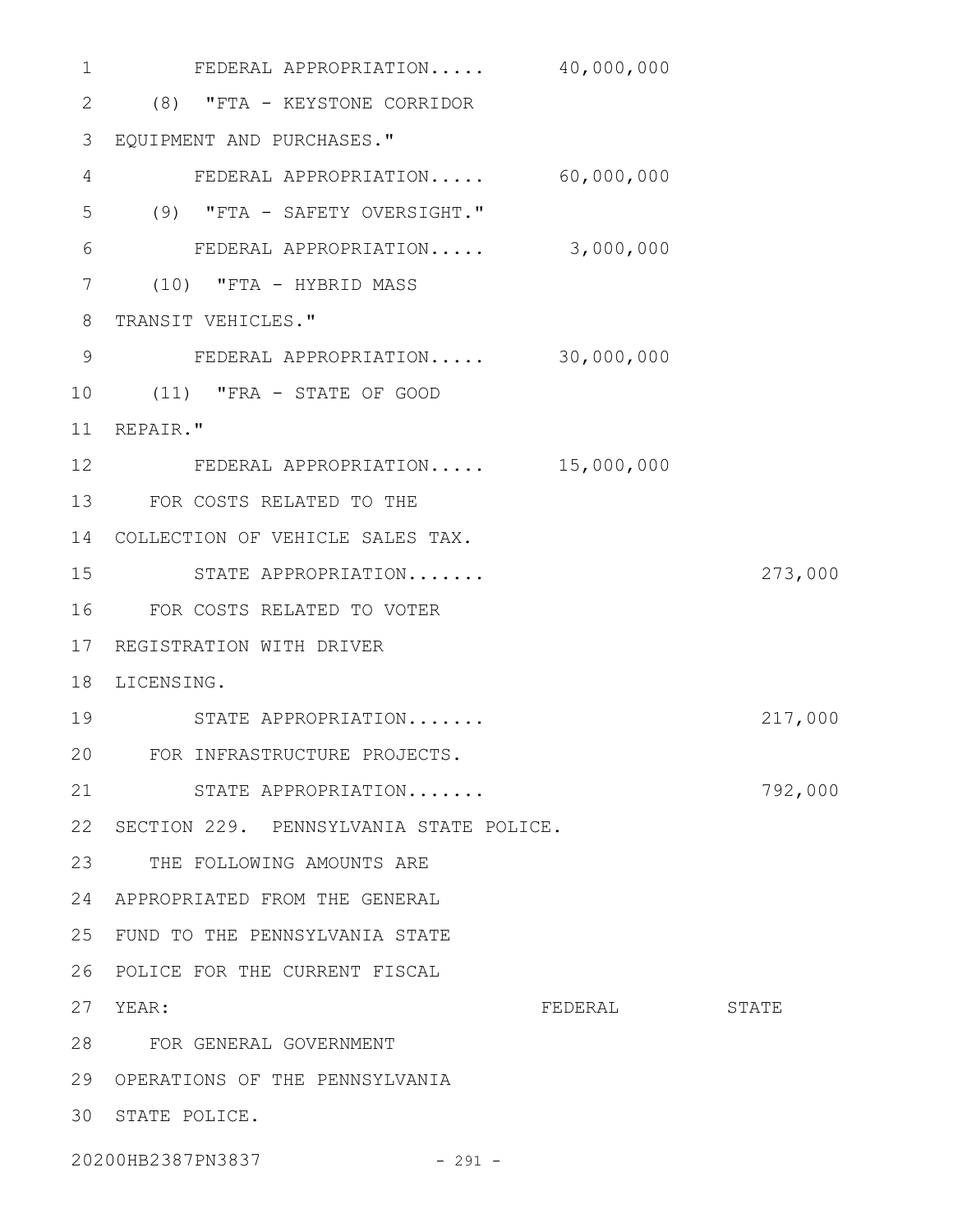| 1  | STATE APPROPRIATION              | 172, 123, 000 |
|----|----------------------------------|---------------|
| 2  | THE FOLLOWING FEDERAL AMOUNTS    |               |
| 3  | ARE APPROPRIATED TO SUPPLEMENT   |               |
| 4  | THE SUM APPROPRIATED FOR GENERAL |               |
| 5  | GOVERNMENT OPERATIONS:           |               |
| 6  | (1) "AREA COMPUTER CRIME."       |               |
| 7  | FEDERAL APPROPRIATION 10,555,000 |               |
| 8  | FOR LAW ENFORCEMENT              |               |
| 9  | INFORMATION TECHNOLOGY.          |               |
| 10 | STATE APPROPRIATION              | 2,875,000     |
| 11 | FOR THE STATEWIDE PUBLIC         |               |
| 12 | SAFETY RADIO NETWORK.            |               |
| 13 | STATE APPROPRIATION              | 5,022,000     |
| 14 | THE FOLLOWING FEDERAL AMOUNTS    |               |
| 15 | ARE APPROPRIATED TO SUPPLEMENT   |               |
| 16 | THE SUM APPROPRIATED FOR         |               |
| 17 | STATEWIDE PUBLIC SAFETY RADIO    |               |
| 18 | NETWORK:                         |               |
| 19 | (1) "BROADBAND NETWORK           |               |
|    | 20 PLANNING."                    |               |
| 21 | FEDERAL APPROPRIATION 4,050,000  |               |
|    | 22 FOR THE MUNICIPAL POLICE      |               |
| 23 | OFFICERS' EDUCATION AND TRAINING |               |
| 24 | COMMISSION, INCLUDING IN-SERVICE |               |
| 25 | TRAINING.                        |               |
| 26 | STATE APPROPRIATION              | 712,000       |
| 27 | FOR AN AUTOMATED FINGERPRINT     |               |
| 28 | IDENTIFICATION SYSTEM (AFIS).    |               |
| 29 | STATE APPROPRIATION              | 369,000       |
| 30 | FOR GUN CHECKS.                  |               |
|    | 20200HB2387PN3837<br>$-292 -$    |               |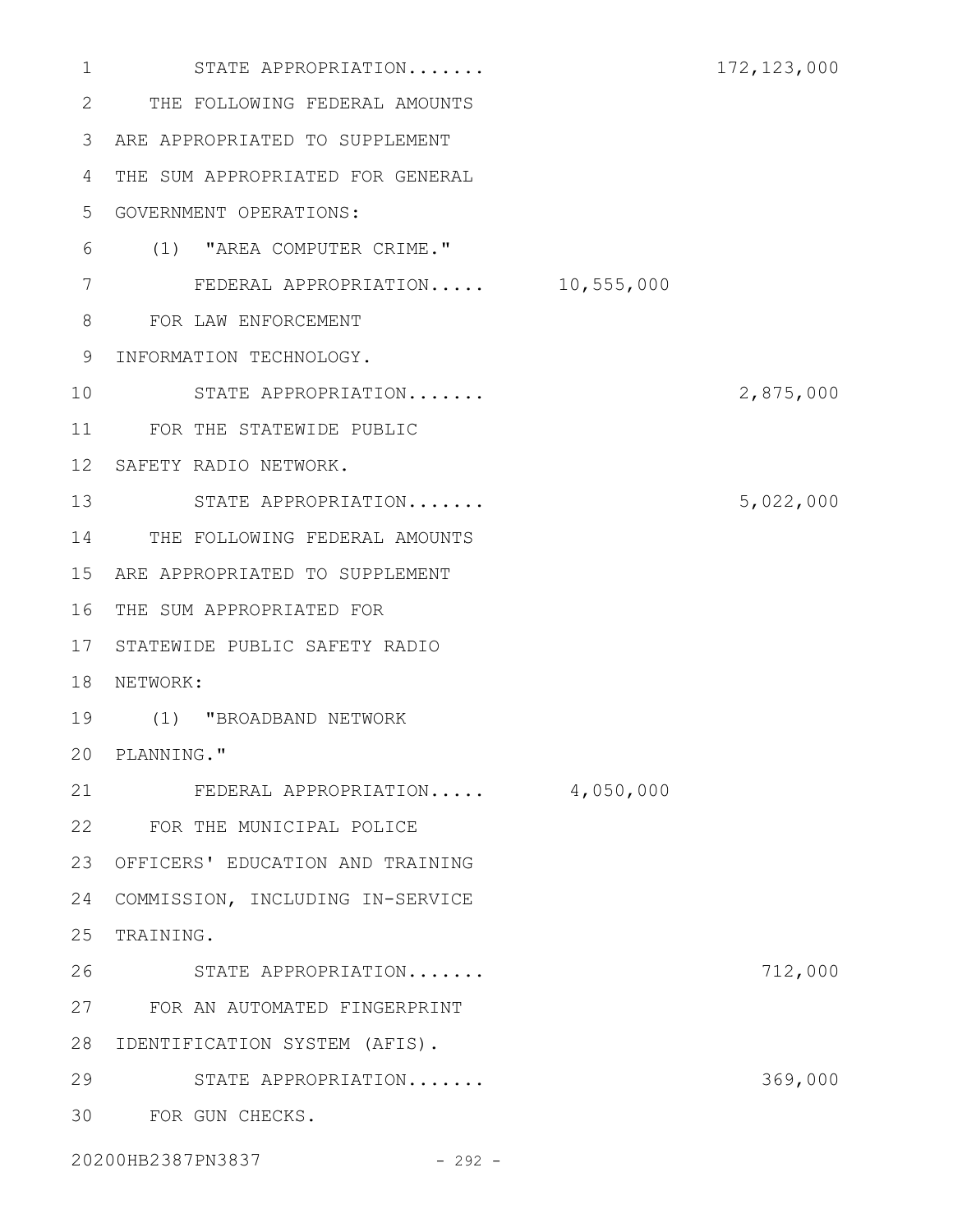| 1  | STATE APPROPRIATION                                    |           | 1,833,000 |
|----|--------------------------------------------------------|-----------|-----------|
| 2  | SECTION 230. (RESERVED).                               |           |           |
| 3  | SECTION 231. PENNSYLVANIA EMERGENCY MANAGEMENT AGENCY. |           |           |
| 4  | THE FOLLOWING AMOUNTS ARE                              |           |           |
| 5  | APPROPRIATED FROM THE GENERAL                          |           |           |
| 6  | FUND TO THE PENNSYLVANIA                               |           |           |
| 7  | EMERGENCY MANAGEMENT AGENCY FOR                        |           |           |
| 8  | THE CURRENT FISCAL YEAR:                               | FEDERAL   | STATE     |
| 9  | FOR GENERAL GOVERNMENT                                 |           |           |
| 10 | OPERATIONS OF THE PENNSYLVANIA                         |           |           |
| 11 | EMERGENCY MANAGEMENT AGENCY.                           |           |           |
| 12 | STATE APPROPRIATION                                    |           | 5,634,000 |
| 13 | THE FOLLOWING FEDERAL AMOUNTS                          |           |           |
| 14 | ARE APPROPRIATED TO SUPPLEMENT                         |           |           |
| 15 | THE SUM APPROPRIATED FOR GENERAL                       |           |           |
| 16 | GOVERNMENT OPERATIONS:                                 |           |           |
| 17 | (1) "CIVIL PREPAREDNESS."                              |           |           |
| 18 | FEDERAL APPROPRIATION 21,000,000                       |           |           |
| 19 | (2) "HAZARDOUS MATERIALS                               |           |           |
|    | 20 PLANNING AND TRAINING."                             |           |           |
| 21 | FEDERAL APPROPRIATION                                  | 1,500,000 |           |
|    | 22 FOR THE OFFICE OF THE STATE                         |           |           |
| 23 | FIRE COMMISSIONER.                                     |           |           |
| 24 | STATE APPROPRIATION                                    |           | 1,187,000 |
|    | 25 THE FOLLOWING FEDERAL AMOUNTS                       |           |           |
| 26 | ARE APPROPRIATED TO SUPPLEMENT                         |           |           |
| 27 | THE SUM APPROPRIATED FOR THE                           |           |           |
| 28 | OFFICE OF THE STATE FIRE                               |           |           |
| 29 | COMMISSIONER:                                          |           |           |
|    | 30 (1) "FIRE PREVENTION."                              |           |           |
|    | 20200HB2387PN3837<br>$-293 -$                          |           |           |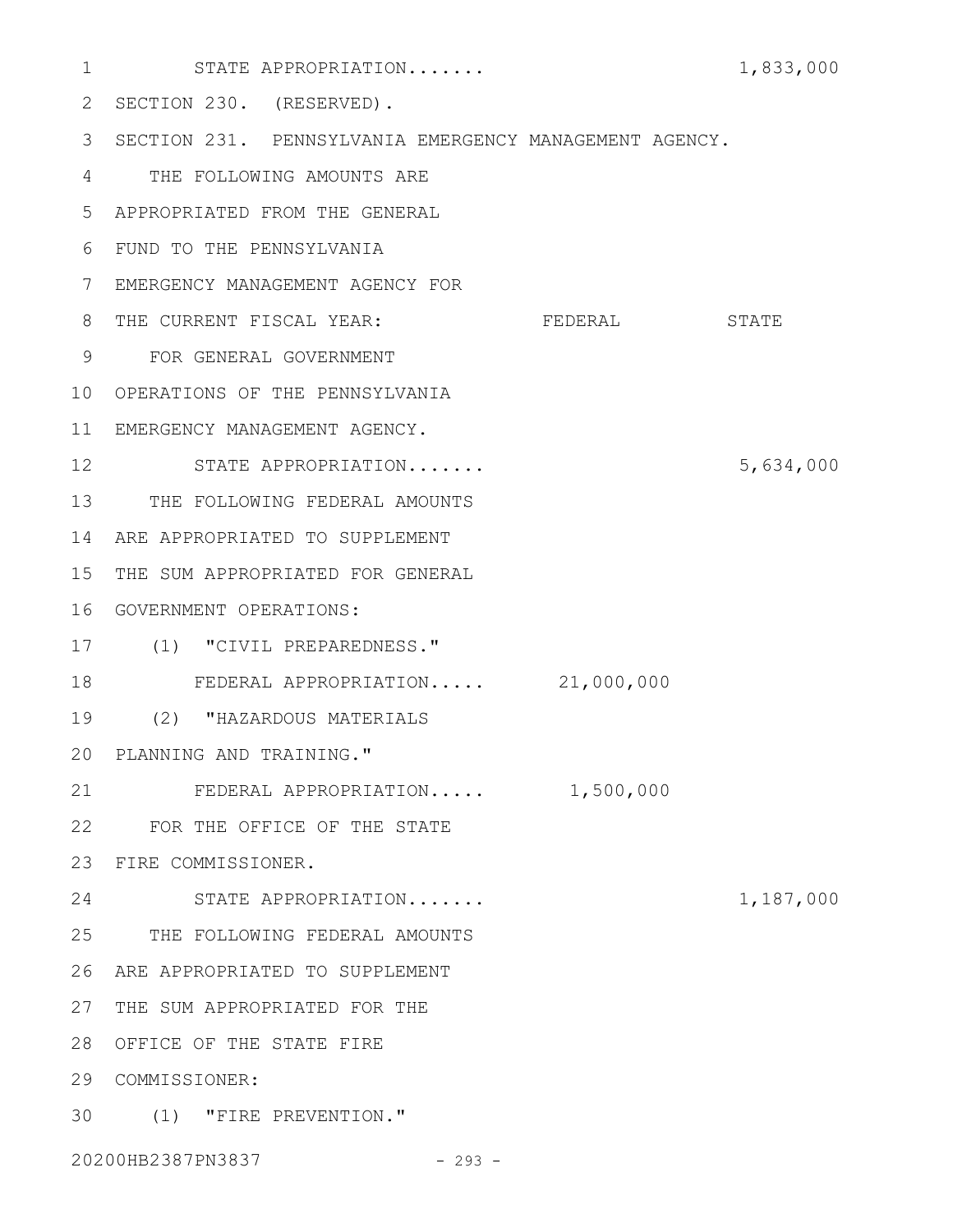FEDERAL APPROPRIATION..... 42,000 1 FOR DISASTER RELIEF. 2 STATE APPROPRIATION....... 16,700,000 3 FOR SEARCH AND RESCUE 4 5 PROGRAMS. STATE APPROPRIATION....... 104,000 FOR FIREFIGHTERS' MEMORIAL 7 FLAGS. 8 STATE APPROPRIATION....... 4,000 9 FOR RED CROSS EXTENDED CARE 10 11 PROGRAM. 12 STATE APPROPRIATION....... 104,000 13 SECTION 232. PENNSYLVANIA HISTORICAL AND MUSEUM COMMISSION. 14 THE FOLLOWING AMOUNTS ARE APPROPRIATED FROM THE GENERAL 15 FUND TO THE PENNSYLVANIA 16 17 HISTORICAL AND MUSEUM COMMISSION 18 FOR THE CURRENT FISCAL YEAR: FEDERAL STATE FOR GENERAL GOVERNMENT 19 20 OPERATIONS OF THE PENNSYLVANIA 21 HISTORICAL AND MUSEUM COMMISSION. 22 STATE APPROPRIATION....... 8,981,000 23 THE FOLLOWING FEDERAL AMOUNTS ARE APPROPRIATED TO SUPPLEMENT 24 25 THE SUM APPROPRIATED FOR GENERAL 26 GOVERNMENT OPERATIONS: (1) "HISTORIC PRESERVATION." 27 28 FEDERAL APPROPRIATION..... 2,050,000 (2) "SURFACE MINING REVIEW." 29 FEDERAL APPROPRIATION..... 150,000 3020200HB2387PN3837 - 294 -6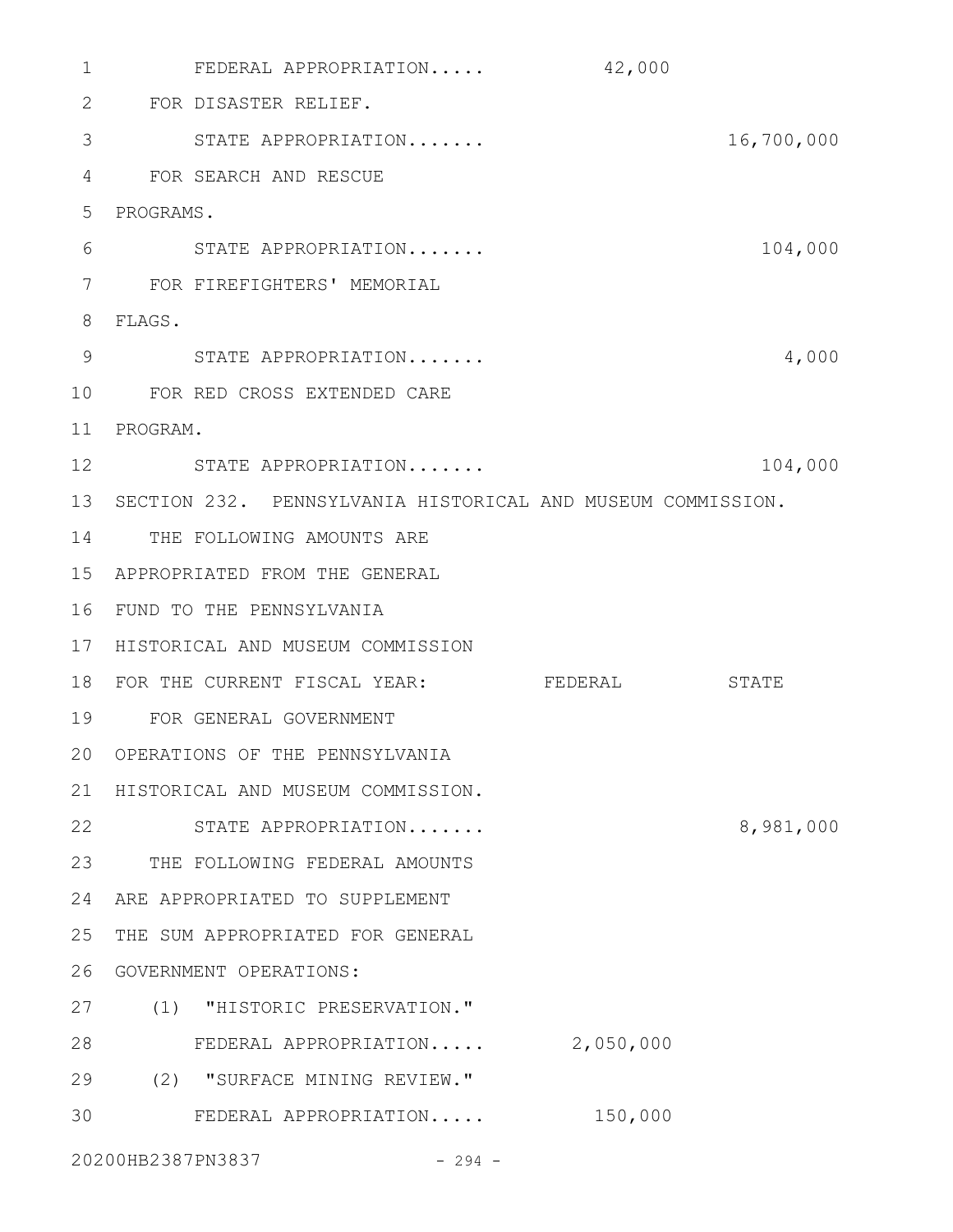| 1               | (3) "ENVIRONMENTAL REVIEW."                                    |         |         |
|-----------------|----------------------------------------------------------------|---------|---------|
| 2               | FEDERAL APPROPRIATION                                          | 348,000 |         |
| 3               | (4) "AMERICAN BATTLEFIELD                                      |         |         |
| 4               | PROTECTION PROGRAM."                                           |         |         |
| 5               | FEDERAL APPROPRIATION 2,000,000                                |         |         |
| 6               | (5) "APPALACHIAN                                               |         |         |
| 7               | DEVELOPMENT."                                                  |         |         |
| 8               | FEDERAL APPROPRIATION                                          | 100,000 |         |
| 9               | FOR CULTURAL AND HISTORICAL                                    |         |         |
| 10              | SUPPORT.                                                       |         |         |
| 11              | STATE APPROPRIATION                                            |         | 833,000 |
| 12 <sup>°</sup> | SECTION 233. PENNSYLVANIA INFRASTRUCTURE INVESTMENT AUTHORITY. |         |         |
| 13              | THE FOLLOWING AMOUNTS ARE                                      |         |         |
| 14              | APPROPRIATED FROM THE GENERAL                                  |         |         |
| 15              | FUND TO THE PENNSYLVANIA                                       |         |         |
| 16              | INFRASTRUCTURE INVESTMENT                                      |         |         |
| 17              | AUTHORITY FOR THE CURRENT FISCAL                               |         |         |
| 18              | YEAR:                                                          | FEDERAL | STATE   |
| 19              | THE FOLLOWING FEDERAL AMOUNTS                                  |         |         |
|                 | 20 ARE APPROPRIATED TO THE                                     |         |         |
| 21              | PENNSYLVANIA INFRASTRUCTURE                                    |         |         |
| 22              | INVESTMENT AUTHORITY:                                          |         |         |
| 23              | (1) "SEWAGE PROJECTS                                           |         |         |
| 24              | REVOLVING LOAN FUND."                                          |         |         |
| 25              | FEDERAL APPROPRIATION 127,200,000                              |         |         |
| 26              | (2) "DRINKING WATER PROJECTS                                   |         |         |
| 27              | REVOLVING LOAN FUND."                                          |         |         |
| 28              | FEDERAL APPROPRIATION 66,982,000                               |         |         |
| 29              | (3) "INFRASTRUCTURE                                            |         |         |
| 30              | IMPROVEMENT PROJECTS."                                         |         |         |
|                 | 20200HB2387PN3837<br>$-295 -$                                  |         |         |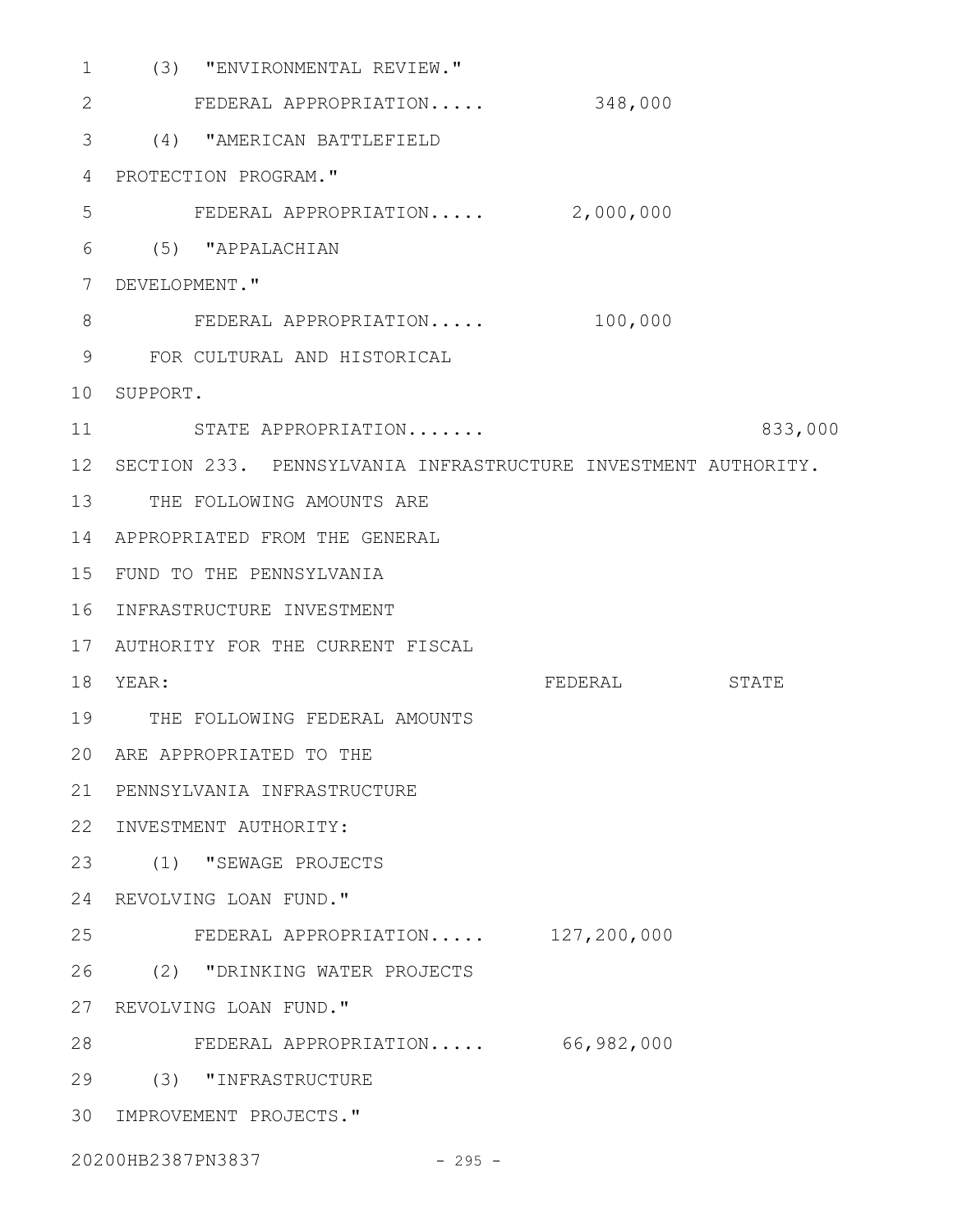| 1                 | FEDERAL APPROPRIATION 1,740,000                    |         |           |
|-------------------|----------------------------------------------------|---------|-----------|
| 2                 | SECTION 234. ENVIRONMENTAL HEARING BOARD.          |         |           |
| 3                 | THE FOLLOWING AMOUNTS ARE                          |         |           |
| 4                 | APPROPRIATED FROM THE GENERAL                      |         |           |
| 5                 | FUND TO THE ENVIRONMENTAL HEARING                  |         |           |
| 6                 | BOARD FOR THE CURRENT FISCAL                       |         |           |
| 7                 | YEAR:                                              | FEDERAL | STATE     |
| 8                 | FOR THE ENVIRONMENTAL HEARING                      |         |           |
| 9                 | BOARD.                                             |         |           |
| 10                | STATE APPROPRIATION                                |         | 1,073,000 |
| 11 <sup>1</sup>   | SECTION 235. (RESERVED).                           |         |           |
| 12 <sup>°</sup>   | SECTION 236. HEALTH CARE COST CONTAINMENT COUNCIL. |         |           |
| 13                | THE FOLLOWING AMOUNTS ARE                          |         |           |
| 14                | APPROPRIATED FROM THE GENERAL FUND                 |         |           |
| 15                | TO THE HEALTH CARE COST CONTAINMENT                |         |           |
| 16                | COUNCIL FOR THE CURRENT FISCAL                     |         |           |
| 17                | YEAR:                                              | FEDERAL | STATE     |
| 18                | FOR THE HEALTH CARE COST                           |         |           |
|                   | 19 CONTAINMENT COUNCIL.                            |         |           |
| 20                | STATE APPROPRIATION                                |         | 1,398,000 |
| 21                | SECTION 237. STATE ETHICS COMMISSION.              |         |           |
| 22                | THE FOLLOWING AMOUNTS ARE                          |         |           |
| 23                | APPROPRIATED FROM THE GENERAL                      |         |           |
| 24                | FUND TO THE STATE ETHICS                           |         |           |
| 25                | COMMISSION FOR THE CURRENT FISCAL                  |         |           |
| 26                | YEAR:                                              | FEDERAL | STATE     |
|                   | 27 FOR THE GENERAL GOVERNMENT                      |         |           |
| 28                | OPERATIONS OF THE STATE ETHICS                     |         |           |
| 29                | COMMISSION AS ALLOCATED BY                         |         |           |
|                   | 30 RESOLUTION ADOPTED BY A MAJORITY                |         |           |
| 20200HB2387PN3837 |                                                    |         |           |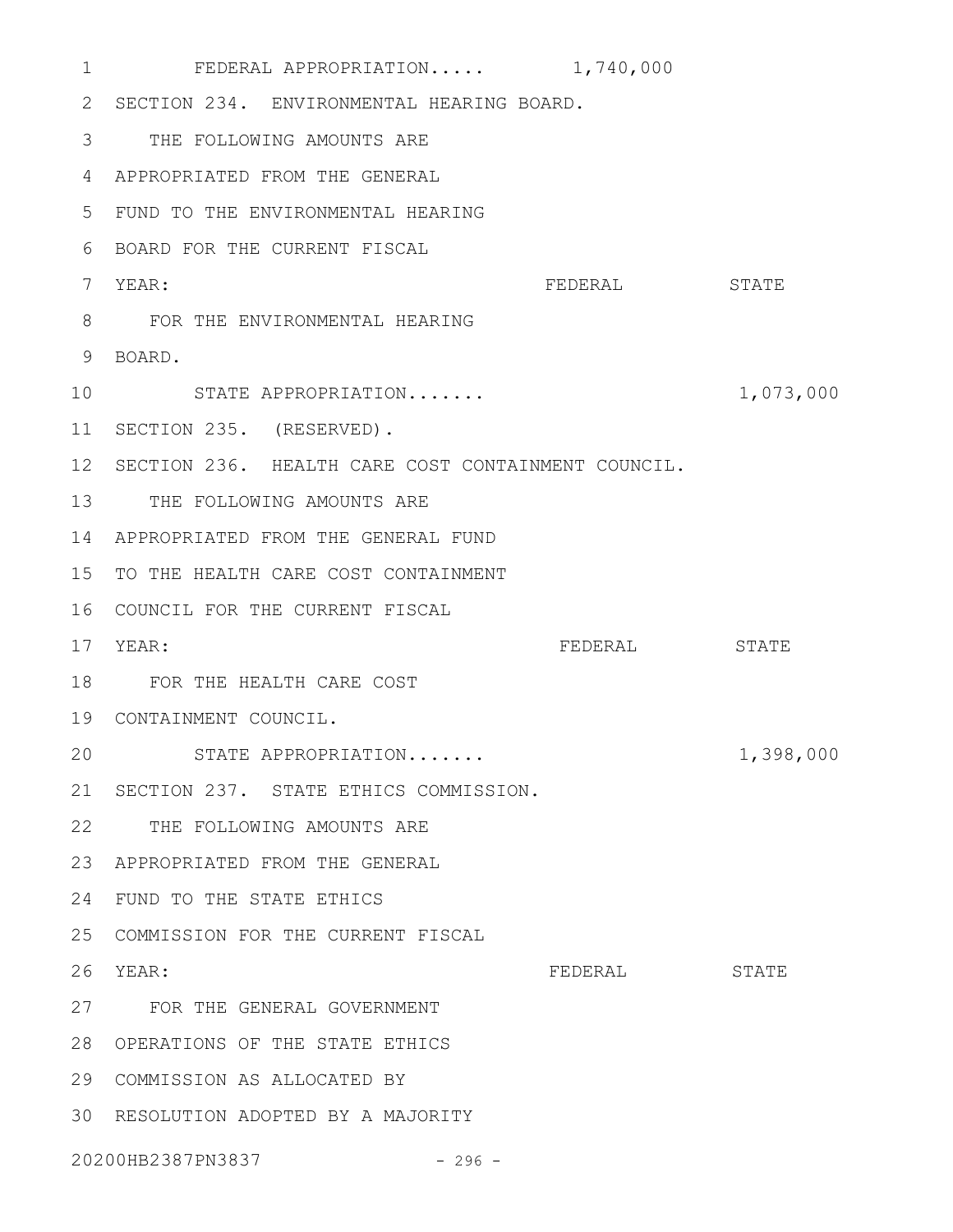OF THE MEMBERS APPOINTED TO THE 1 2 STATE ETHICS COMMISSION. STATE APPROPRIATION....... 1,256,000 SUBPART B JUDICIAL DEPARTMENT 6 SECTION 241. SUPREME COURT. 7 THE FOLLOWING AMOUNTS ARE APPROPRIATED FROM THE GENERAL FUND 8 9 TO THE SUPREME COURT FOR THE 10 CURRENT FISCAL YEAR: FEDERAL STATE 11 FOR THE SUPREME COURT: 12 INCLUDING THE SALARIES OF THE 13 SUPREME COURT JUSTICES, FOR THE 14 OFFICE OF PROTHONOTARY AND FOR THE 15 LIBRARY IN THE EASTERN DISTRICT 16 AND WESTERN DISTRICT, FOR THE 17 OFFICE OF PROTHONOTARY IN THE 18 MIDDLE DISTRICT, FOR CRIERS, TIPSTAVES, OFFICIAL STENOGRAPHERS, 19 20 COURT OFFICERS AND THE LAW 21 SECRETARY OF THE CHIEF JUSTICE IN EASTERN, MIDDLE AND WESTERN 22 DISTRICTS, HOME OFFICE EXPENSES 23 24 AND WORKERS' COMPENSATION 25 INSURANCE PREMIUMS FOR ALL SUPREME 26 COURT EMPLOYEES NOT FUNDED BY 27 OTHER APPROPRIATIONS, FOR THE 28 OFFICE OF STATE REPORTERS, 29 INCLUDING THE SALARIES AND COMPENSATION OF EMPLOYEES, 3020200HB2387PN3837 - 297 - 3 4 5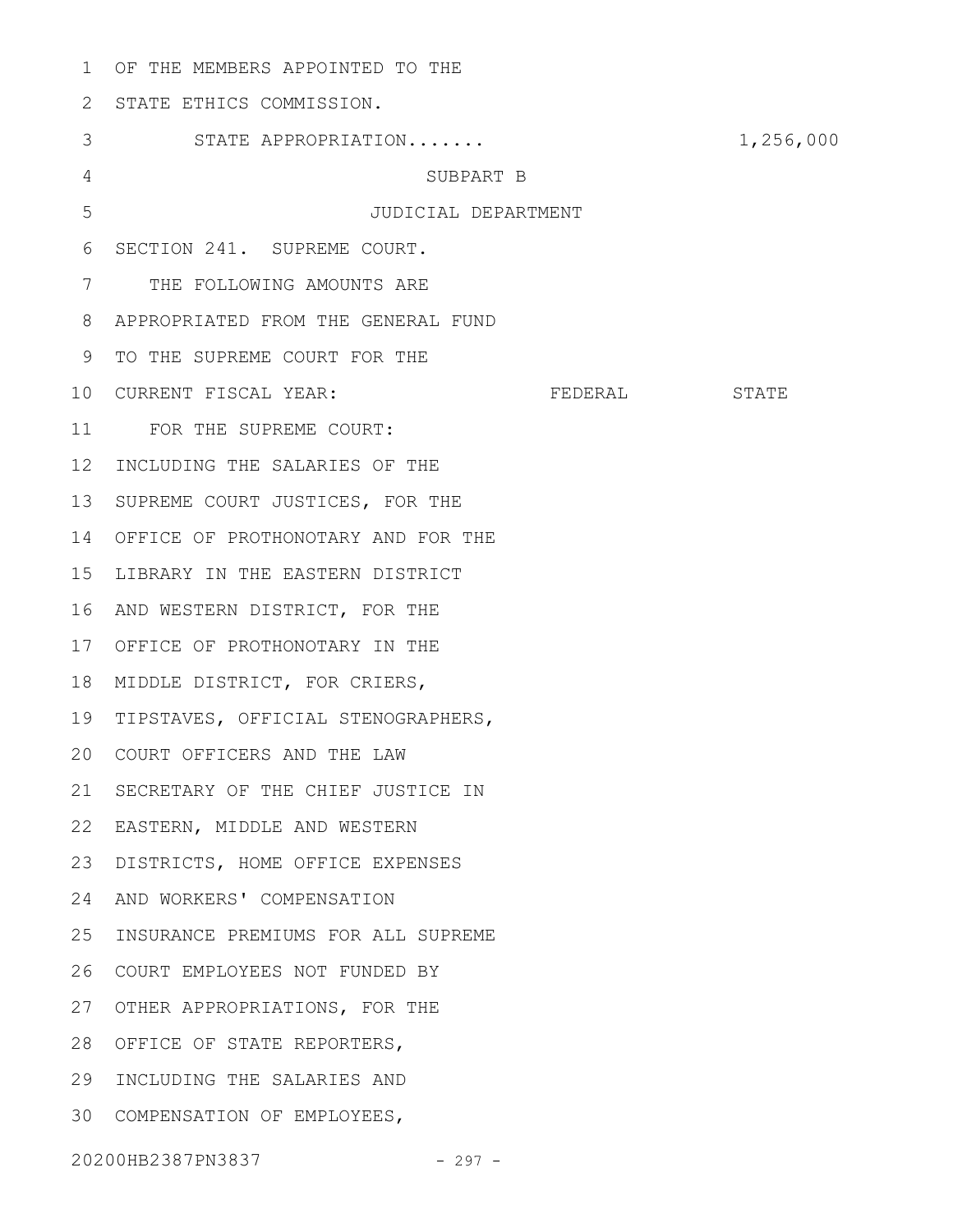| 1  | INCLUDING THE FEES FOR             |           |
|----|------------------------------------|-----------|
| 2  | PROTHONOTARIES OF THE SUPREME      |           |
| 3  | COURT OF THE EASTERN, MIDDLE AND   |           |
| 4  | WESTERN DISTRICTS ON ASSIGNMENT TO |           |
| 5  | JUDGES TO COUNTIES OTHER THAN      |           |
| 6  | THEIR OWN, AND FURTHER INCLUDING   |           |
| 7  | ASSESSMENTS FOR THE NATIONAL       |           |
| 8  | CENTER OF STATE COURTS.            |           |
| 9  | STATE APPROPRIATION                | 7,146,000 |
| 10 | FOR VOUCHERED EXPENSES FOR         |           |
| 11 | JUSTICES.                          |           |
| 12 | STATE APPROPRIATION                | 49,000    |
| 13 | FOR JUDICIAL CENTER OPERATIONS.    |           |
| 14 | STATE APPROPRIATION                | 339,000   |
| 15 | FOR THE JUDICIAL COUNCIL FOR       |           |
| 16 | THE UNIFIED JUDICIAL SYSTEM.       |           |
| 17 | STATE APPROPRIATION                | 59,000    |
| 18 | FOR DISTRICT COURT                 |           |
| 19 | ADMINISTRATORS FOR THE UNIFIED     |           |
|    | 20 JUDICIAL SYSTEM.                |           |
| 21 | STATE APPROPRIATION                | 8,190,000 |
| 22 | FOR THE INTERBRANCH COMMISSION.    |           |
| 23 | STATE APPROPRIATION                | 146,000   |
| 24 | FOR COURT MANAGEMENT EDUCATION     |           |
| 25 | FOR THE UNIFIED JUDICIAL SYSTEM.   |           |
| 26 | STATE APPROPRIATION                | 30,000    |
| 27 | FOR RULES COMMITTEES.              |           |
| 28 | STATE APPROPRIATION                | 665,000   |
| 29 | FOR THE COURT ADMINISTRATOR OF     |           |
| 30 | PENNSYLVANIA, INCLUDING THE        |           |
|    | 20200HB2387PN3837<br>$-298 -$      |           |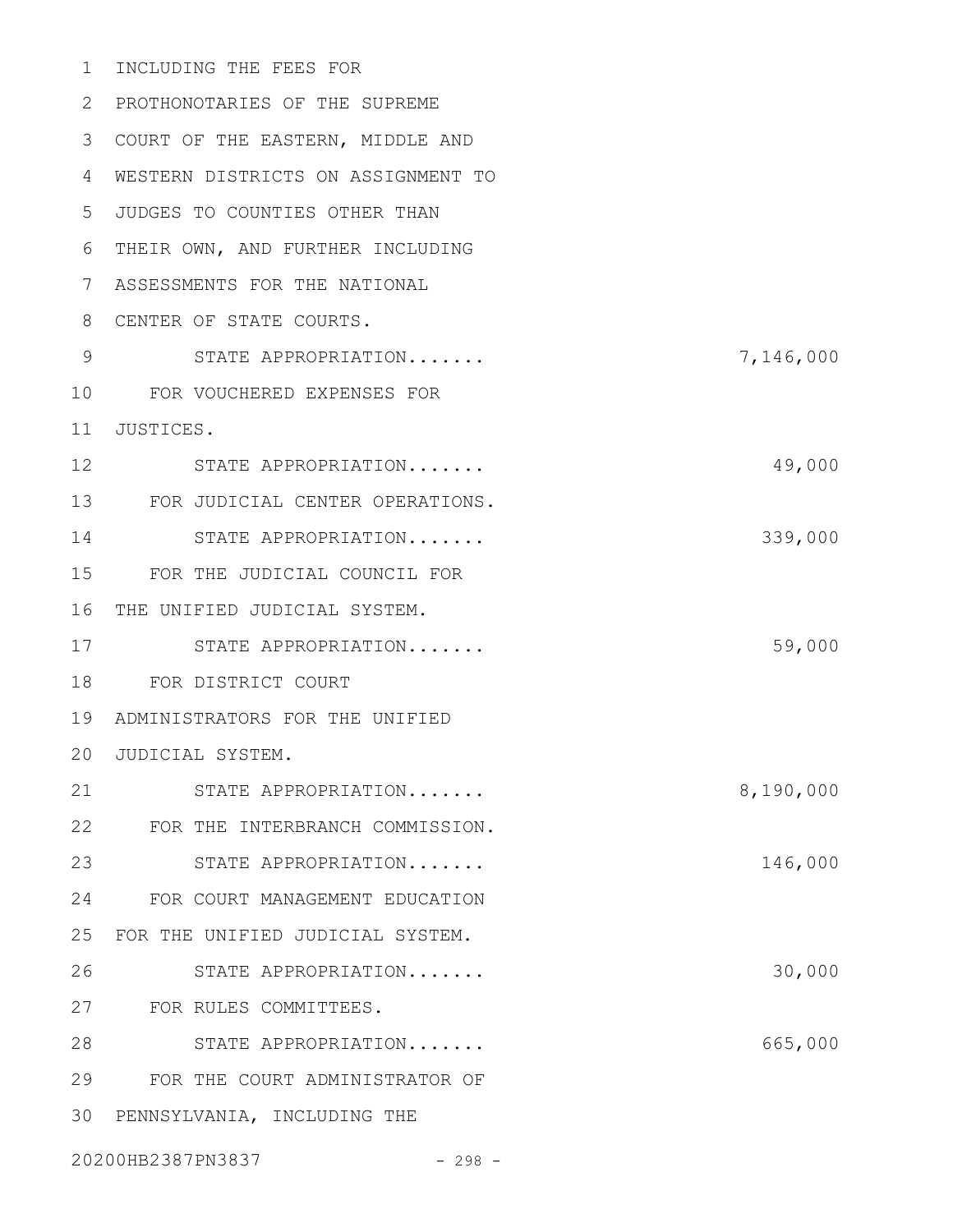| $\mathbf{1}$    | EXPENSES OF THE JUDICIAL COUNCIL   |         |           |
|-----------------|------------------------------------|---------|-----------|
| 2               | OF PENNSYLVANIA AND THE DISTRICT   |         |           |
| 3               | JUSTICE ADMINISTRATOR.             |         |           |
| 4               | STATE APPROPRIATION                |         | 4,824,000 |
| 5               | THE FOLLOWING FEDERAL AMOUNTS      |         |           |
| 6               | ARE APPROPRIATED TO SUPPLEMENT THE |         |           |
| 7               | SUM APPROPRIATED FOR THE COURT     |         |           |
| 8               | ADMINISTRATOR:                     |         |           |
| 9               | (1) "COURT IMPROVEMENT             |         |           |
| 10              | PROJECT."                          |         |           |
| 11              | FEDERAL APPROPRIATION 1,130,000    |         |           |
| 12 <sup>°</sup> | (2) "ADULT DRUG COURT OUTCOME      |         |           |
| 13              | EVALUATION."                       |         |           |
| 14              | FEDERAL APPROPRIATION              | 225,000 |           |
| 15              | (3) "LANGUAGE ACCESS GRANT."       |         |           |
| 16              | FEDERAL APPROPRIATION              | 50,000  |           |
| 17              | (4) "PA REESTABLISHMENT            |         |           |
| 18              | ANALYSIS OF DISTRICT COURTS."      |         |           |
| 19              | FEDERAL APPROPRIATION              | 80,000  |           |
| 20              | FOR THE INTEGRATED CRIMINAL        |         |           |
| 21              | JUSTICE SYSTEM.                    |         |           |
| 22              | STATE APPROPRIATION                |         | 988,000   |
| 23              | FOR THE UNIFIED JUDICIAL SYSTEM    |         |           |
| 24              | SECURITY PROGRAM.                  |         |           |
| 25              | STATE APPROPRIATION                |         | 834,000   |
| 26              | FOR THE OFFICE OF ELDER JUSTICE    |         |           |
| 27              | IN THE COURTS.                     |         |           |
| 28              | STATE APPROPRIATION                |         | 207,000   |
| 29              | SECTION 242. SUPERIOR COURT.       |         |           |
| 30              | THE FOLLOWING AMOUNTS ARE          |         |           |
|                 | 20200HB2387PN3837<br>$-299 -$      |         |           |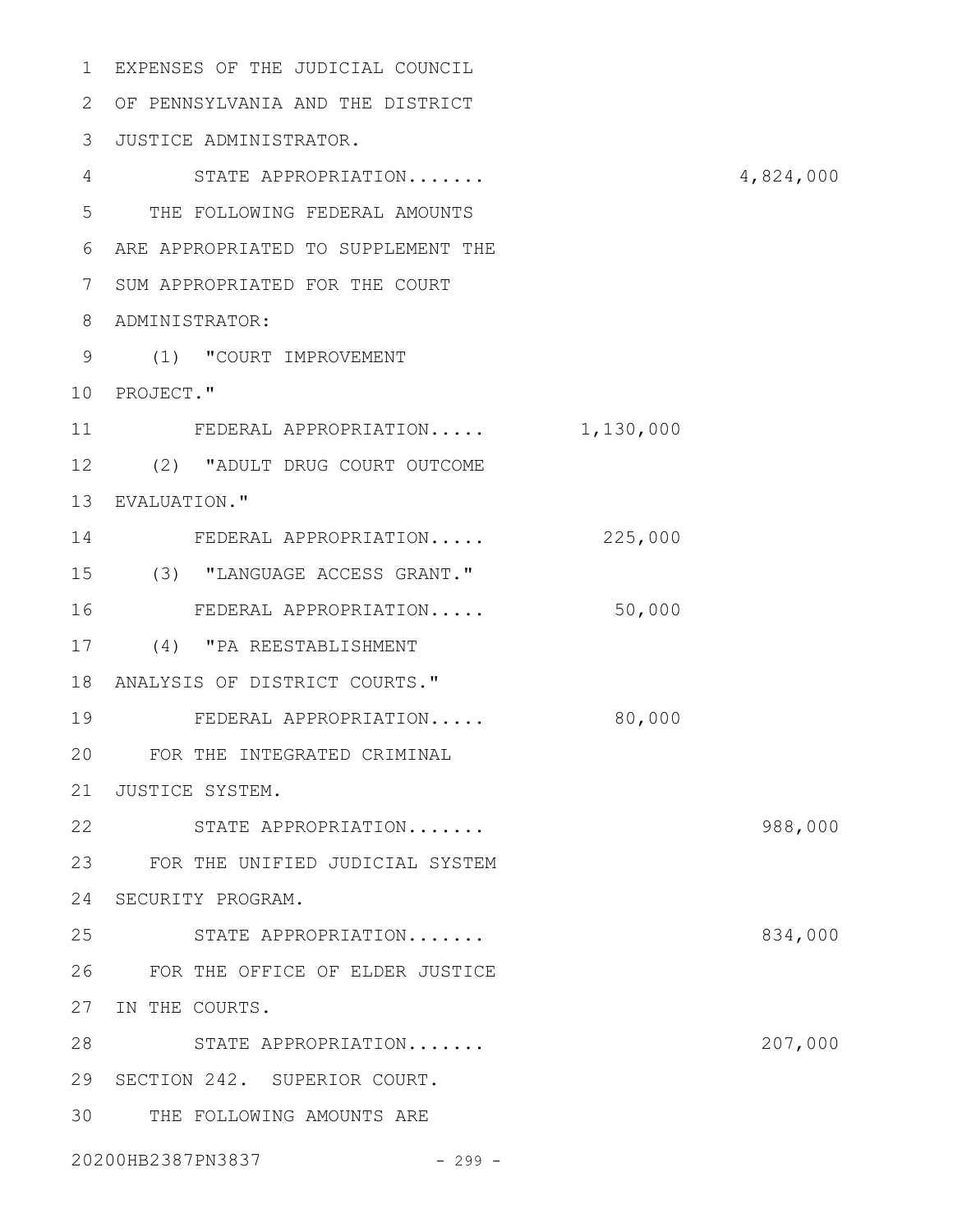APPROPRIATED FROM THE GENERAL FUND 1

2 TO THE SUPERIOR COURT FOR THE FEDERAL STATE FOR THE SALARIES AND EXPENSES 4 OF THE SUPERIOR COURT: INCLUDING THE SALARY OF THE SUPERIOR COURT 6 7 JUDGES, FOR PANELIZATION OF JUDGES 8 PROGRAM, FOR CRIERS, TIPSTAVES, 9 OFFICIAL STENOGRAPHERS, HOME 10 OFFICE EXPENSES, COURT OFFICERS AND LAW SECRETARY OF THE PRESIDENT 11 JUDGE AND WORKERS' COMPENSATION 12 13 INSURANCE PREMIUMS FOR ALL EMPLOYEES OF THE SUPERIOR COURT, 14 FOR THE PROTHONOTARY'S OFFICE IN 15 16 THE PHILADELPHIA DISTRICT, 17 INCLUDING SALARIES AND 18 COMPENSATION FOR EMPLOYEES, 19 INCLUDING THE EXPENSES OF DOCKETS, 20 STATIONERY, SUPPLIES, BOOKS FOR 21 THE LIBRARY AND OTHER COSTS OF THE 22 SUPERIOR COURT AND ITS OFFICES. STATE APPROPRIATION....... 13,490,000 FOR VOUCHERED EXPENSES FOR 24 25 ACTIVE JUDGES. STATE APPROPRIATION....... 76,000 27 SECTION 243. COMMONWEALTH COURT. 28 THE FOLLOWING AMOUNTS ARE APPROPRIATED FROM THE GENERAL FUND 29 30 TO COMMONWEALTH COURT FOR THE 20200HB2387PN3837 - 300 -3 CURRENT FISCAL YEAR: 5 23 26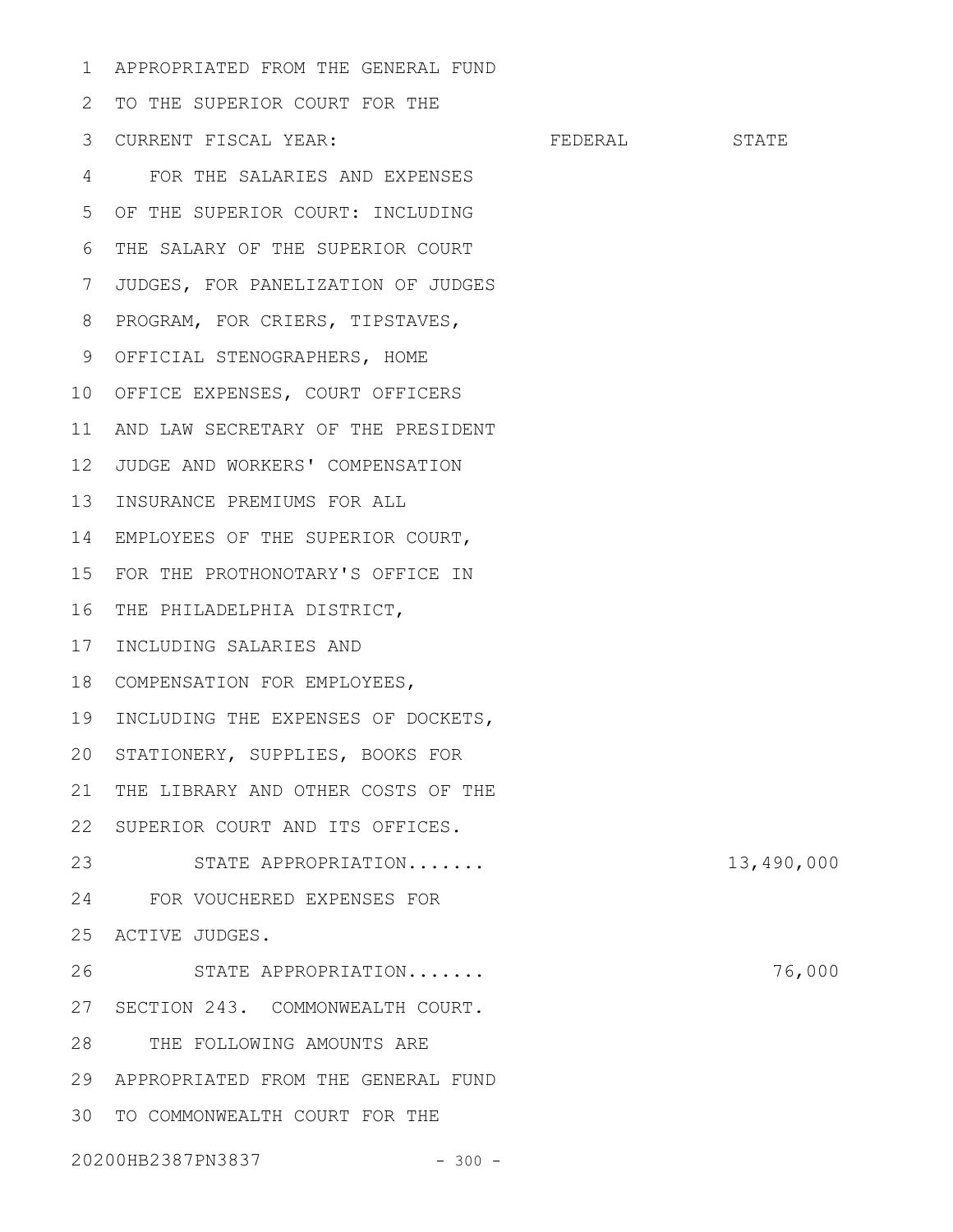|                 | 1 CURRENT FISCAL YEAR:               | FEDERAL | STATE      |
|-----------------|--------------------------------------|---------|------------|
| 2               | FOR THE SALARIES OF JUDGES, FOR      |         |            |
| 3               | THE SALARIES AND EXPENSES OF         |         |            |
| 4               | EMPLOYEES AND FOR HOME OFFICE        |         |            |
| $5^{\circ}$     | EXPENSES.                            |         |            |
| 6               | STATE APPROPRIATION                  |         | 8,830,000  |
| 7               | FOR VOUCHERED EXPENSES FOR           |         |            |
| 8               | ACTIVE JUDGES.                       |         |            |
| 9               | STATE APPROPRIATION                  |         | 55,000     |
| 10 <sub>o</sub> | SECTION 244. COURTS OF COMMON PLEAS. |         |            |
| 11              | THE FOLLOWING AMOUNTS ARE            |         |            |
| 12 <sup>°</sup> | APPROPRIATED FROM THE GENERAL FUND   |         |            |
| 13              | TO THE COURTS OF COMMON PLEAS FOR    |         |            |
| 14              | THE CURRENT FISCAL YEAR:             | FEDERAL | STATE      |
| 15              | FOR THE COURTS OF COMMON PLEAS:      |         |            |
| 16              | INCLUDING THE SALARIES AND           |         |            |
| 17              | EXPENSES OF JUDGES, INCLUDING THE    |         |            |
| 18              | EXPENSES OF TRAVELING JUDGES,        |         |            |
| 19              | INCLUDING THE MILEAGE IN DIVIDED     |         |            |
| 20              | JUDICIAL DISTRICTS, AND THE          |         |            |
| 21              | PAYMENT OF A PER DIEM SALARY,        |         |            |
| 22              | MILEAGE AND MISCELLANEOUS EXPENSES   |         |            |
| 23              | TO ACTIVE VISITING JUDGES FOR THE    |         |            |
| 24              | PERFORMANCE OF THEIR OFFICIAL        |         |            |
| 25              | DUTIES.                              |         |            |
| 26              | STATE APPROPRIATION                  |         | 49,058,000 |
| 27              | FOR SENIOR JUDGES OF THE COURTS      |         |            |
| 28              | OF COMMON PLEAS.                     |         |            |
| 29              | STATE APPROPRIATION                  |         | 1,668,000  |
| 30              | FOR COMMON PLEAS JUDICIAL            |         |            |
|                 | 20200HB2387PN3837<br>$-301 -$        |         |            |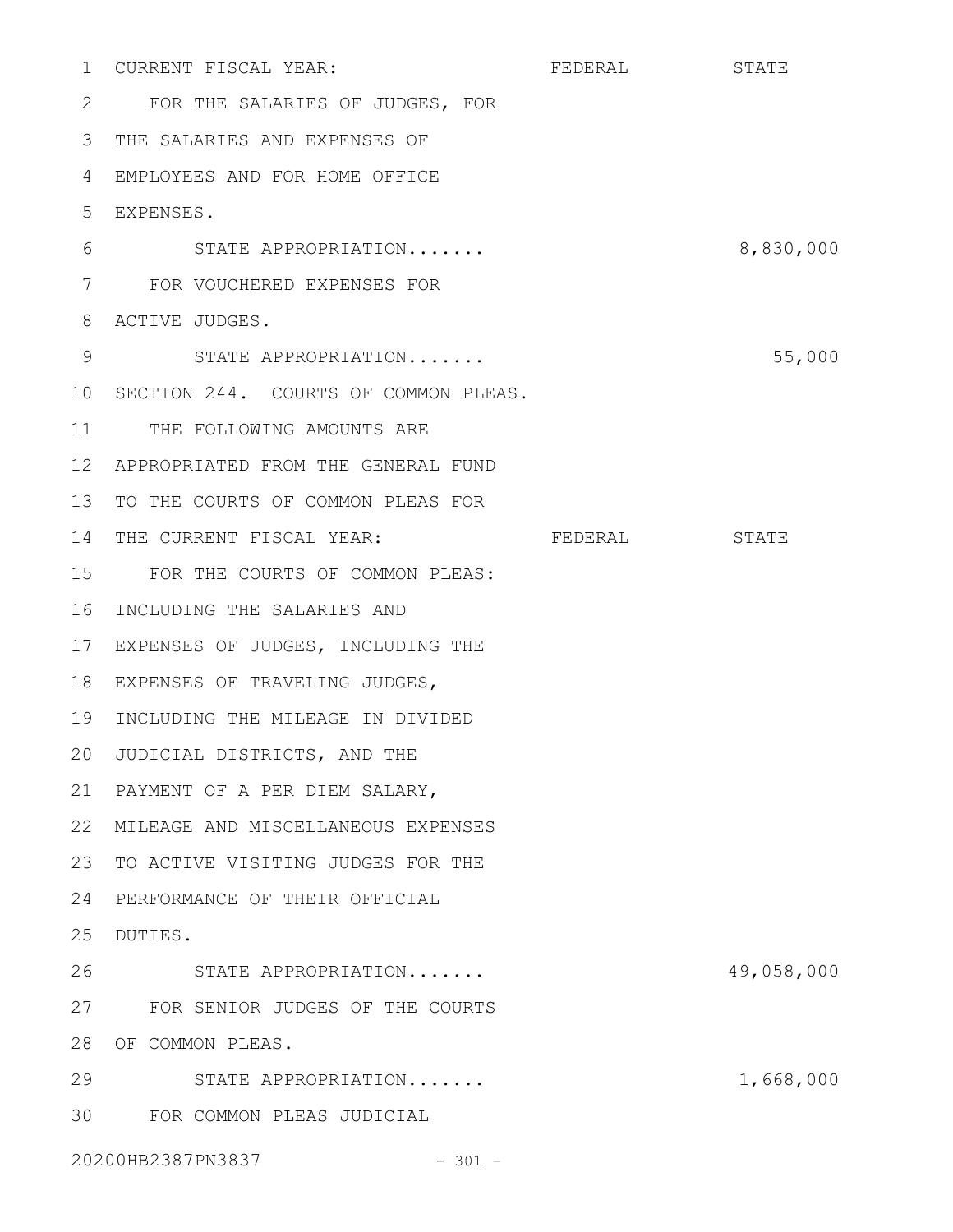## EDUCATION. 1

| 2  | STATE APPROPRIATION                                          |         | 520,000    |
|----|--------------------------------------------------------------|---------|------------|
| 3  | FOR THE ETHICS COMMITTEE.                                    |         |            |
| 4  | STATE APPROPRIATION                                          |         | 26,000     |
| 5  | FOR PROBLEM SOLVING COURTS.                                  |         |            |
| 6  | STATE APPROPRIATION                                          |         | 460,000    |
| 7  | SECTION 245. COMMUNITY COURTS - MAGISTERIAL DISTRICT JUDGES. |         |            |
| 8  | THE FOLLOWING AMOUNTS ARE                                    |         |            |
| 9  | APPROPRIATED FROM THE GENERAL FUND                           |         |            |
| 10 | TO THE COMMUNITY COURTS AND                                  |         |            |
| 11 | MAGISTERIAL DISTRICT JUDGES FOR                              |         |            |
| 12 | THE CURRENT FISCAL YEAR:                                     | FEDERAL | STATE      |
| 13 | FOR THE SALARIES AND EXPENSES                                |         |            |
| 14 | OF COMMUNITY COURT JUDGES AND                                |         |            |
| 15 | MAGISTERIAL DISTRICT JUDGES.                                 |         |            |
| 16 | STATE APPROPRIATION                                          |         | 34,501,000 |
| 17 | FOR MAGISTERIAL DISTRICT                                     |         |            |
| 18 | JUDGES' EDUCATION.                                           |         |            |
| 19 | STATE APPROPRIATION                                          |         | 310,000    |
| 20 | SECTION 246. (RESERVED).                                     |         |            |
|    | 21 SECTION 247. PHILADELPHIA MUNICIPAL COURT.                |         |            |
| 22 | THE FOLLOWING AMOUNTS ARE                                    |         |            |
| 23 | APPROPRIATED FROM THE GENERAL FUND                           |         |            |
| 24 | TO THE PHILADELPHIA MUNICIPAL                                |         |            |
| 25 | COURT FOR THE CURRENT FISCAL YEAR: FEDERAL                   |         | STATE      |
| 26 | FOR THE SALARIES AND EXPENSES                                |         |            |
| 27 | OF JUDGES AND HEARING OFFICERS,                              |         |            |
| 28 | INCLUDING THE TRAFFIC DIVISION.                              |         |            |
| 29 | STATE APPROPRIATION                                          |         | 3,248,000  |
| 30 | SECTION 248. JUDICIAL CONDUCT BOARD.                         |         |            |
|    | 20200HB2387PN3837<br>$-302 -$                                |         |            |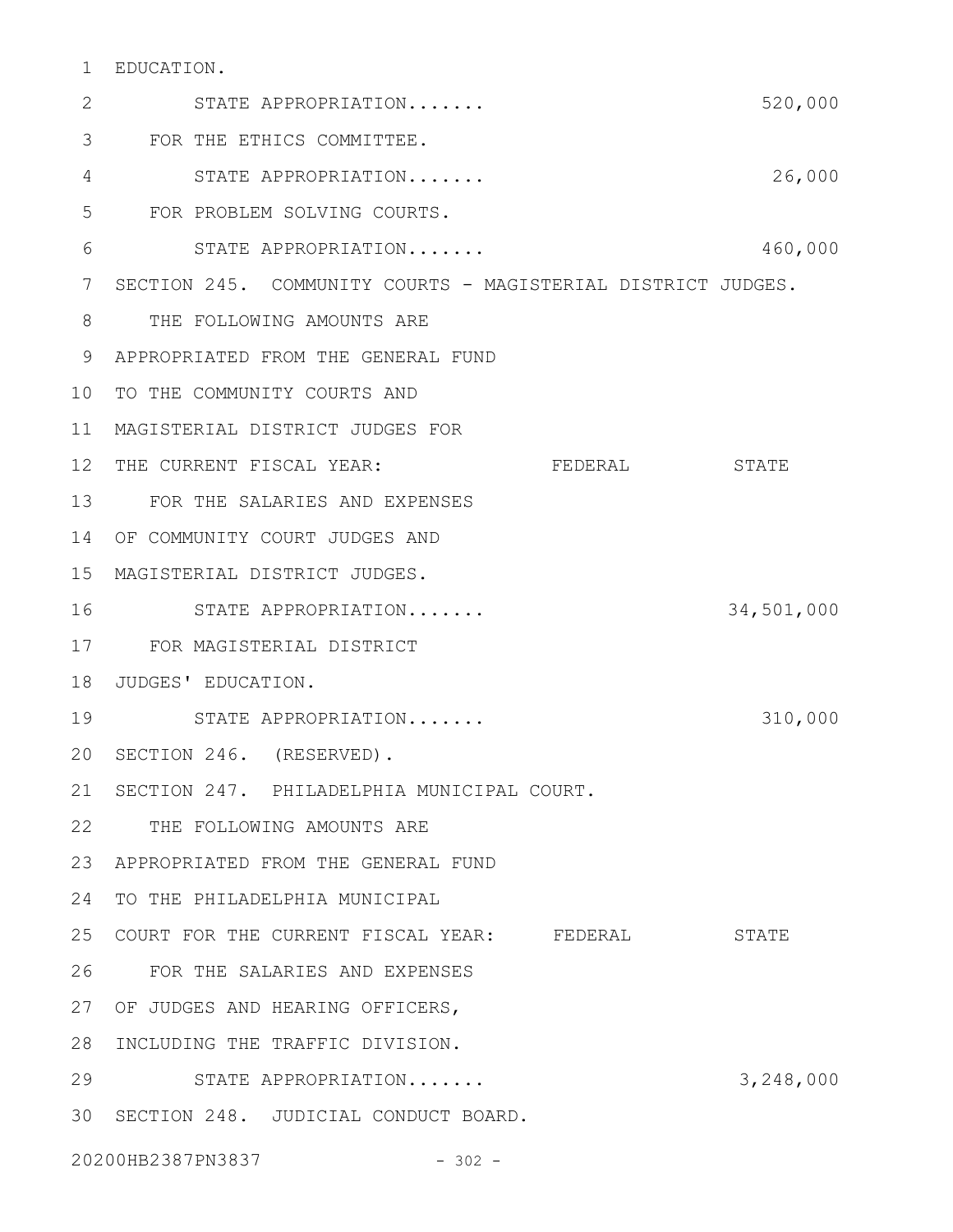1 THE FOLLOWING AMOUNTS ARE APPROPRIATED FROM THE GENERAL FUND 2 3 TO THE JUDICIAL CONDUCT BOARD FOR 4 THE CURRENT FISCAL YEAR: FEDERAL STATE FOR SALARIES AND EXPENSES OF 5 THE JUDICIAL CONDUCT BOARD. 6 STATE APPROPRIATION....... 1,028,000 8 SECTION 249. COURT OF JUDICIAL DISCIPLINE. THE FOLLOWING AMOUNTS ARE 9 APPROPRIATED FROM THE GENERAL FUND 10 11 TO THE COURT OF JUDICIAL 12 DISCIPLINE FOR THE CURRENT FISCAL FEDERAL STATE FOR SALARIES AND EXPENSES OF 14 15 THE COURT OF JUDICIAL DISCIPLINE. STATE APPROPRIATION....... 195,000 17 SECTION 250. JUROR COST REIMBURSEMENT. 18 THE FOLLOWING AMOUNTS ARE APPROPRIATED FROM THE GENERAL FUND 19 FOR JUROR COST REIMBURSEMENT FOR 20 21 THE CURRENT FISCAL YEAR: FEDERAL STATE FOR JUROR COST REIMBURSEMENT. 22 23 STATE APPROPRIATION....... 466,000 24 SECTION 251. COUNTY COURT REIMBURSEMENT. 25 THE FOLLOWING AMOUNTS ARE APPROPRIATED FROM THE GENERAL FUND 26 27 FOR COURT COSTS FOR THE CURRENT FEDERAL STATE FOR PAYMENT TO COUNTIES AS 29 30 REIMBURSEMENT FOR COSTS INCURRED 7 13 YEAR: 16 28 FISCAL YEAR:

20200HB2387PN3837 - 303 -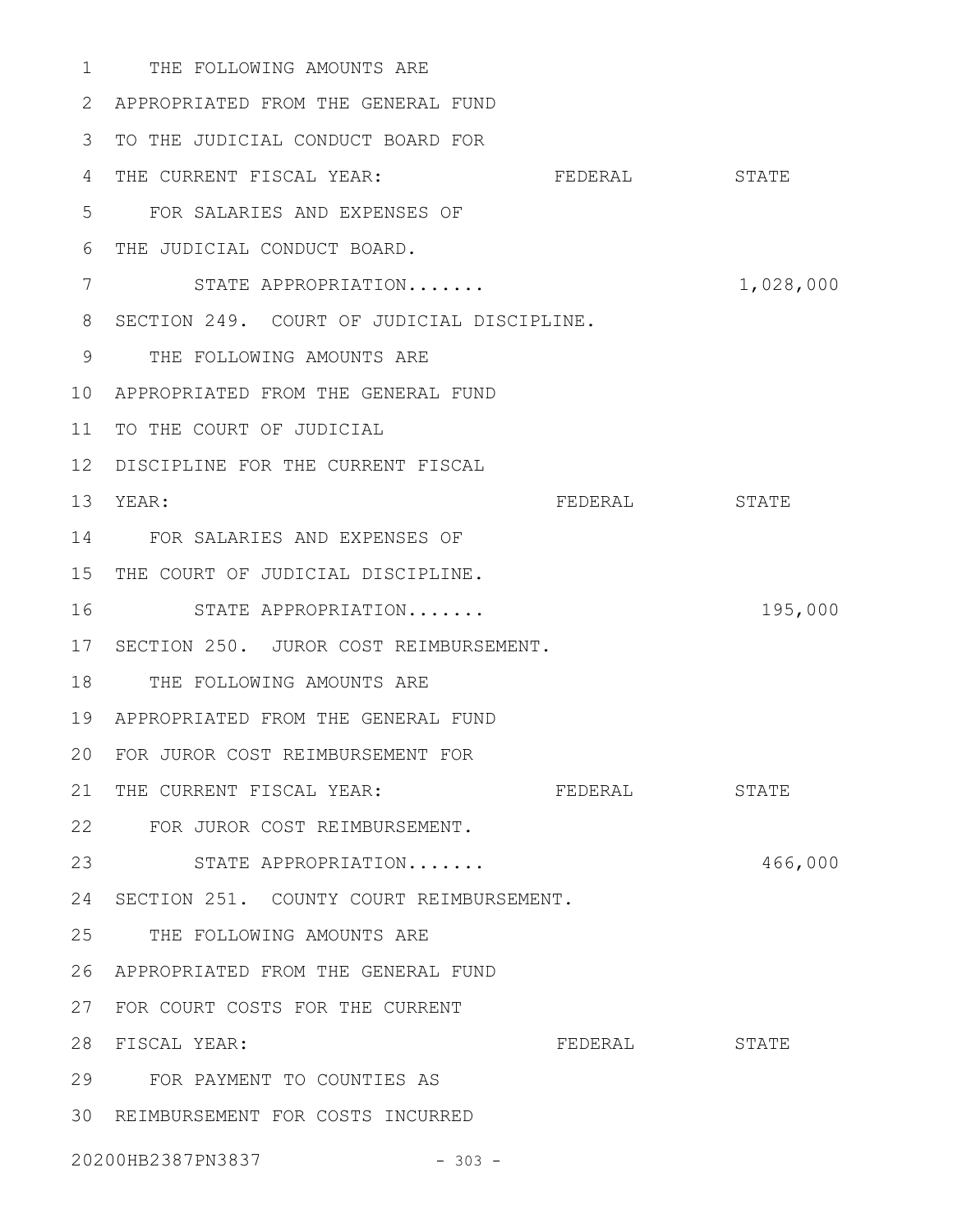BY COUNTIES IN THE ADMINISTRATION 1 AND OPERATION OF COURTS OF COMMON 2 PLEAS DURING THE CALENDAR YEAR 3 WHICH IMMEDIATELY PRECEDES THE 4 5 BEGINNING OF THE CURRENT FISCAL YEAR. 6 STATE APPROPRIATION....... 9,640,000 FOR SENIOR JUDGE OPERATIONAL 8 9 SUPPORT GRANTS. STATE APPROPRIATION....... 573,000 FOR PAYMENT TO COUNTIES AS 11 12 REIMBURSEMENT FOR COSTS INCURRED 13 BY COUNTIES FOR COURT INTERPRETER 14 SERVICES. STATE APPROPRIATION....... 625,000 SUBPART C GENERAL ASSEMBLY 18 SECTION 261. SENATE. 19 THE FOLLOWING AMOUNTS ARE APPROPRIATED FROM THE GENERAL FUND 20 21 TO THE SENATE FOR THE CURRENT FISCAL YEAR: FEDERAL STATE FOR THE SALARIES, WAGES AND ALL 23 NECESSARY EXPENSES FOR THE 24 FOLLOWING PURPOSES: 25 26 SALARIES OF SENATORS. STATE APPROPRIATION....... 3,693,000 27 28 SALARIES, WAGES AND OTHER PERSONNEL EXPENSES OF EMPLOYEES OF 29 30 THE CHIEF CLERK AND ALL NECESSARY 20200HB2387PN3837 - 304 - 7 10 15 16 17 22 FISCAL YEAR: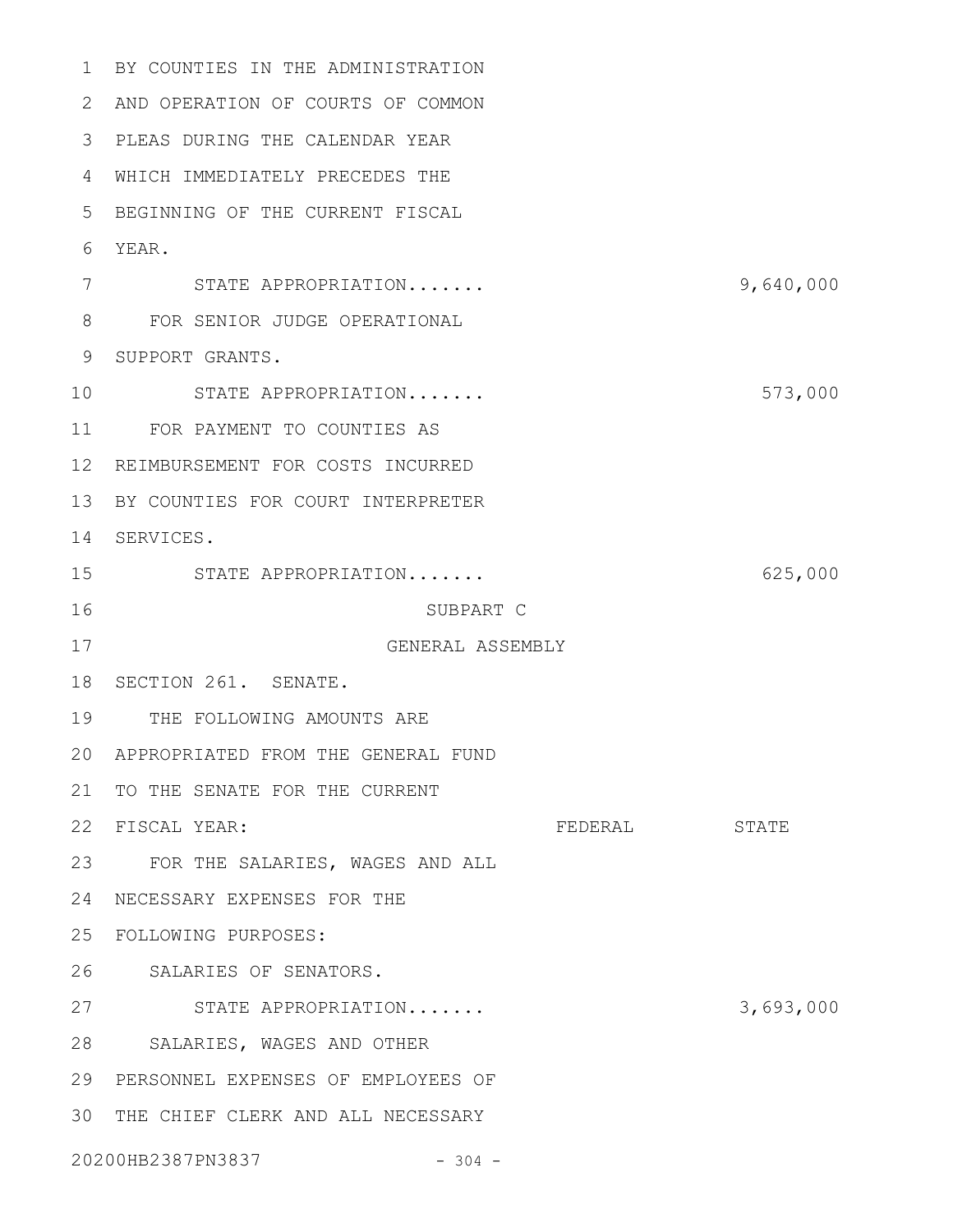EXPENDITURES TO BE ALLOCATED AND DISBURSED AT THE DIRECTION OF THE 2 PRESIDENT PRO TEMPORE. 3 STATE APPROPRIATION....... 1,285,000 SALARIES, WAGES AND OTHER PERSONNEL EXPENSES OF EMPLOYEES OF 7 THE SENATE AND EXPENSES OF THE OFFICE OF THE PRESIDENT PRO 8 9 TEMPORE, INCLUDING MEMBER LODGING 10 RENTAL, TO BE DISBURSED AT THE 11 DIRECTION OF THE PRESIDENT PRO 12 TEMPORE. STATE APPROPRIATION....... 5,822,000 13 14 INCIDENTAL EXPENSES FOR PAYMENT OF SALARIES, WAGES, OTHER 15 16 PERSONNEL EXPENSES, MAINTENANCE 17 AND OTHER EXPENSES OF THE SENATE. STATE APPROPRIATION....... 1,498,000 19 THE ABOVE APPROPRIATIONS FOR 20 INCIDENTAL EXPENSES SHALL BE PAID 21 PRIOR TO THE PAYMENT OF SUCH EXPENSES ON WARRANT OF THE STATE 22 23 TREASURER IN FAVOR OF THE CHIEF CLERK UPON THE PRESENTATION OF 24 25 REQUISITIONS FOR THE SAME PROVIDED 26 THAT THE TOTAL AMOUNT OF 27 REQUISITIONS FOR ADVANCEMENTS, 28 LESS THE TOTAL AMOUNT OF EXPENDITURES MADE AS CERTIFIED BY 29 SUCH OFFICER TO THE STATE 301 4 5 6 18

20200HB2387PN3837 - 305 -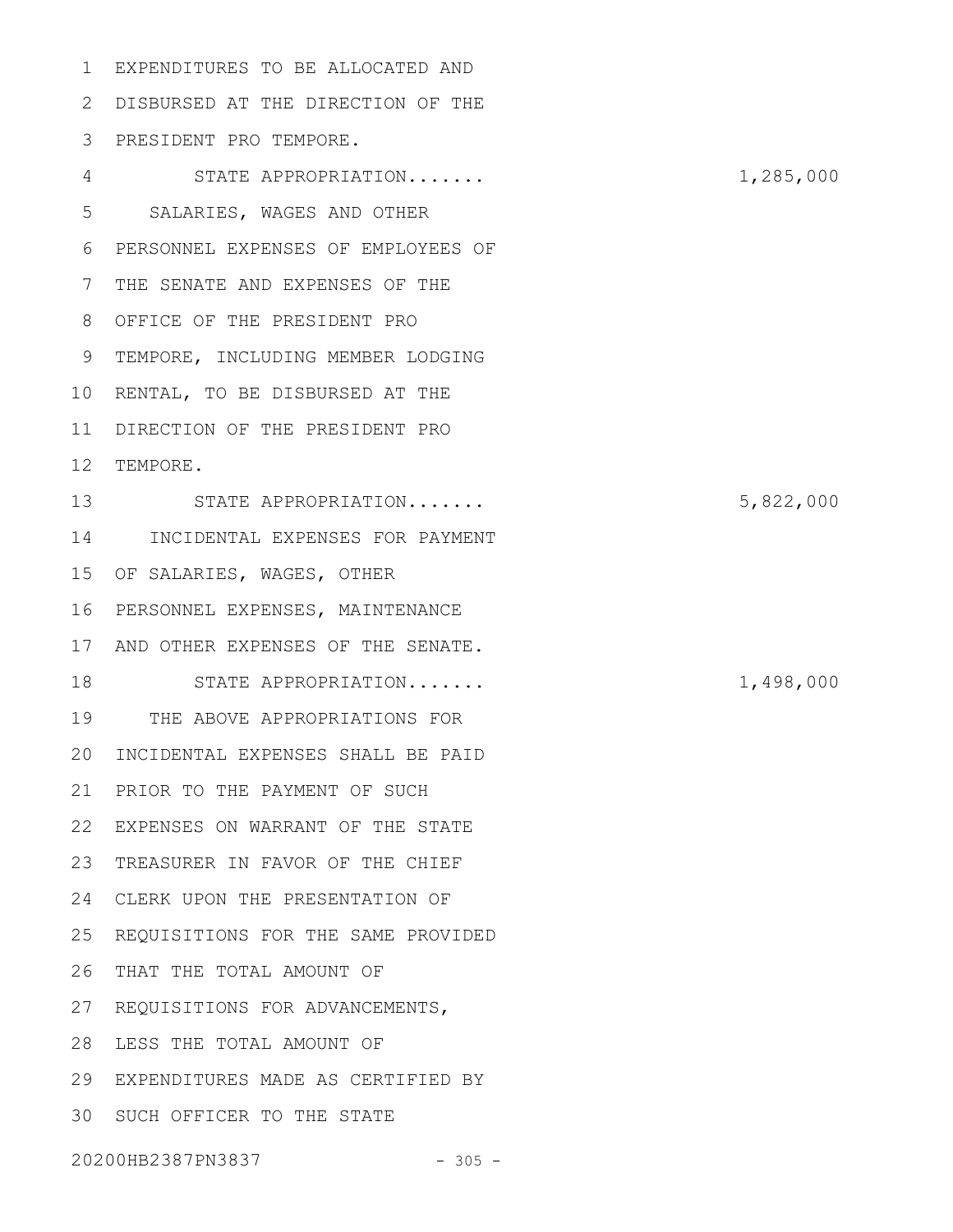TREASURER, SHALL NOT EXCEED THE AMOUNT OF THE BOND OF THE OFFICER 2 HAVING CONTROL OF THE DISBURSEMENT 3 FROM THE FUNDS ADVANCED. 4 MISCELLANEOUS EXPENSES: MILEAGE AND EXPENSES, SENATORS: IN ADDITION TO THE ANNUAL ALLOCATION FOR EXPENSES AUTHORIZED BY LAW FOR 8 EACH MEMBER OF THE SENATE, EACH 9 MEMBER SHALL RECEIVE AN ANNUAL 10 ALLOCATION IN AN AMOUNT 11 12 ESTABLISHED BY THE SENATE 13 COMMITTEE ON MANAGEMENT OPERATIONS FOR ACTUAL EXPENSES INCURRED FOR 14 15 LODGING AND MEALS WHILE AWAY FROM 16 HOME ON OFFICIAL LEGISLATIVE 17 BUSINESS, OFFICIAL POSTAGE AND ALL 18 OTHER EXPENSES INCIDENTAL TO 19 LEGISLATIVE DUTIES AS PROVIDED FOR 20 IN THE FINANCIAL OPERATING RULES 21 OF THE SENATE. UPON PRESENTATION 22 OF REQUISITIONS BY THE CHIEF CLERK 23 FOR SUCH EXPENSES, SUCH REQUISITIONS SHALL BE PAID ON 24 WARRANT OF THE STATE TREASURER 25 DIRECTLY TO AND IN FAVOR OF THE 26 27 PERSONS DESIGNATED IN SUCH 28 REQUISITIONS AS ENTITLED TO 29 RECEIVE SUCH PAYMENTS. 30 STATE APPROPRIATION....... 590,000 1 5 6 7

20200HB2387PN3837 - 306 -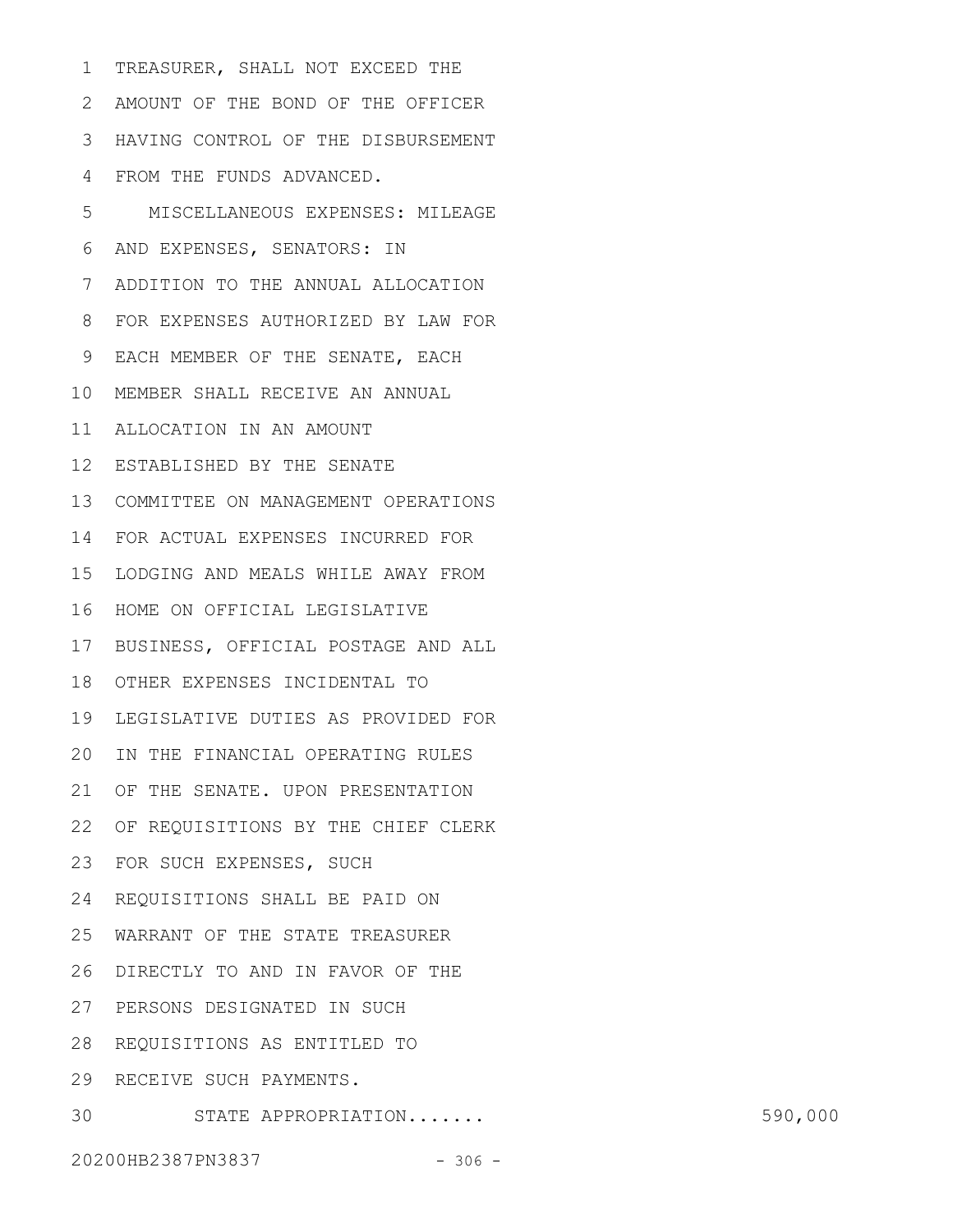LEGISLATIVE PURCHASING AND EXPENSES: FOR FURNITURE, 2 3 TECHNOLOGY IMPROVEMENTS, 4 RESTORATIONS, SECURITY ENHANCEMENTS, NORTH OFFICE 5 BUILDING MODERNIZATION, EQUIPMENT, 6 7 RENOVATIONS, PERSONNEL EXPENSES AND OTHER EXPENSES. 8 STATE APPROPRIATION....... 3,353,000 10 UPON PRESENTATION OF 11 REQUISITIONS BY THE CHIEF CLERK 12 AGAINST THE APPROPRIATIONS FOR 13 LEGISLATIVE PURCHASING AND 14 EXPENSES, SUCH SHALL BE PAID ON WARRANT OF THE STATE TREASURER 15 DIRECTLY TO AND IN FAVOR OF THE 16 17 PERSONS DESIGNATED IN SUCH 18 REQUISITIONS AS ENTITLED TO 19 RECEIVE SUCH PAYMENTS. EXPENSES OF THE COMMITTEE ON 20 APPROPRIATIONS (R) AND THE 21 22 COMMITTEE ON APPROPRIATIONS (D): FOR INVESTIGATING SCHOOLS, 23 24 COLLEGES, UNIVERSITIES, 25 CORRECTIONAL INSTITUTIONS, MENTAL 26 HOSPITALS, MEDICAL AND SURGICAL 27 HOSPITALS, HOMES AND OTHER 28 INSTITUTIONS AND AGENCIES 29 SUPPORTED, IN WHOLE OR IN PART, BY APPROPRIATIONS FROM THE STATE 301 9

20200HB2387PN3837 - 307 -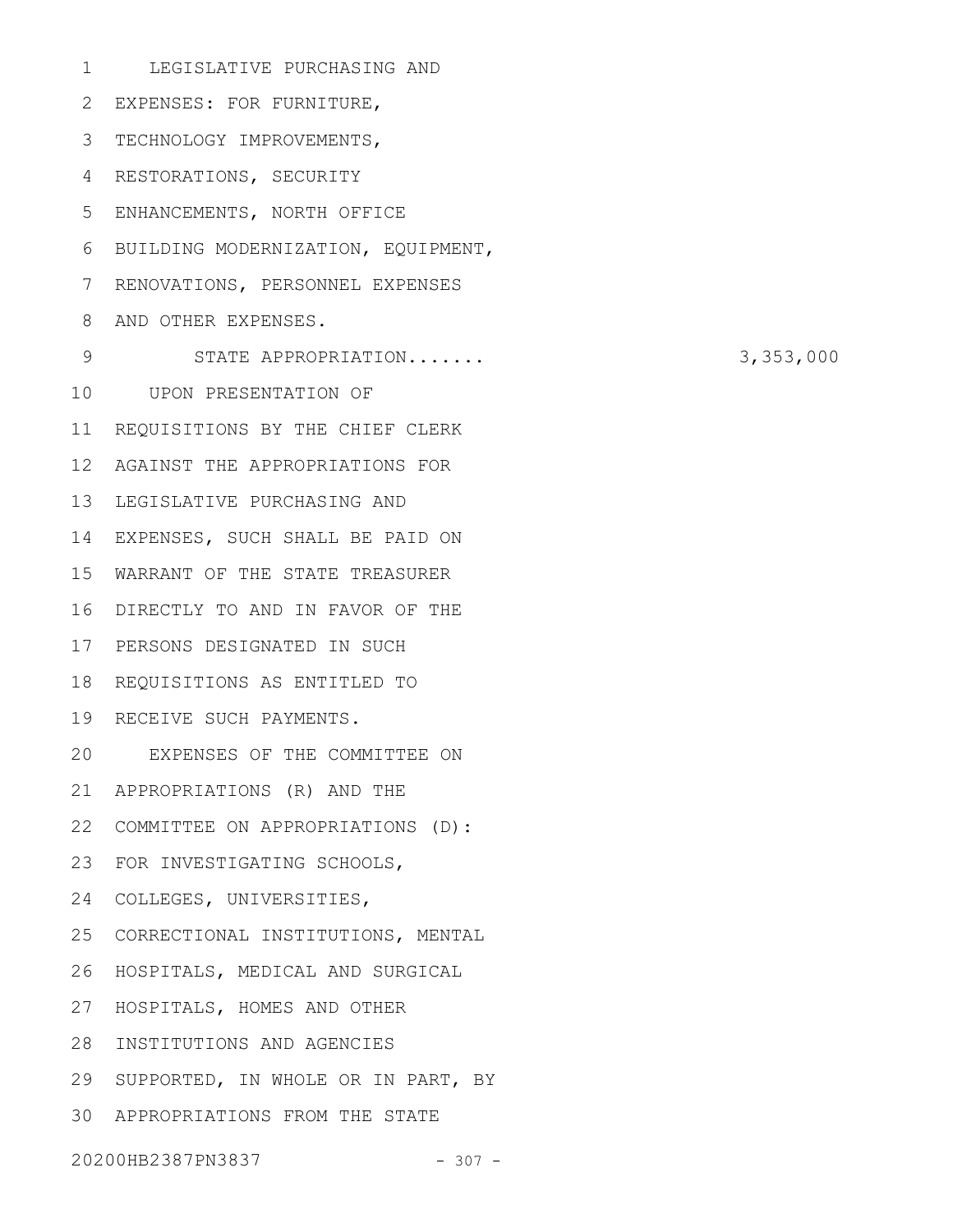TREASURY IN ANALYZING REPORTS, 1

EXPENDITURES AND THE GENERAL 2 OPERATION AND ADMINISTRATION OF 3 4 THE INSTITUTIONS AND AGENCIES, IN EXAMINING AND ANALYZING REQUESTS 5 OF THE SAME AND OF THE VARIOUS DEPARTMENTS, BOARDS AND 7 COMMISSIONS OF THE COMMONWEALTH, 8 AND FOR THE COLLECTION OF DATA 9 10 FROM OTHER STATES, ATTENDING 11 SEMINARS AND CONFERENCES AND IN COOPERATING AND EXCHANGING 12 13 INFORMATION WITH LEGISLATIVE 14 BUDGET AND FINANCIAL COMMITTEES OF 15 OTHER STATES, AND FOR THE 16 NECESSARY TRAVEL EXPENSES, AND ALL OTHER EXPENSES DEEMED NECESSARY BY 17 18 THE CHAIR (R) OR THE CHAIR (D), AS APPROPRIATE, OR FOR SALARY, WAGES 19 AND OTHER PERSONNEL EXPENSES 20 DEEMED APPROPRIATE BY THE 21 22 RESPECTIVE CAUCUS STAFF ADMINISTRATOR IN COMPILING DATA 23 24 AND INFORMATION CONNECTED WITH THE WORK OF THE SENATE IN COMPILING 25 COMPARATIVE COSTS AND OTHER FISCAL 26 DATA AND INFORMATION FOR THE USE 27 28 OF THE COMMITTEE AND THE SENATE DURING LEGISLATIVE SESSIONS AND 29 30 DURING THE INTERIM BETWEEN 6

20200HB2387PN3837 - 308 -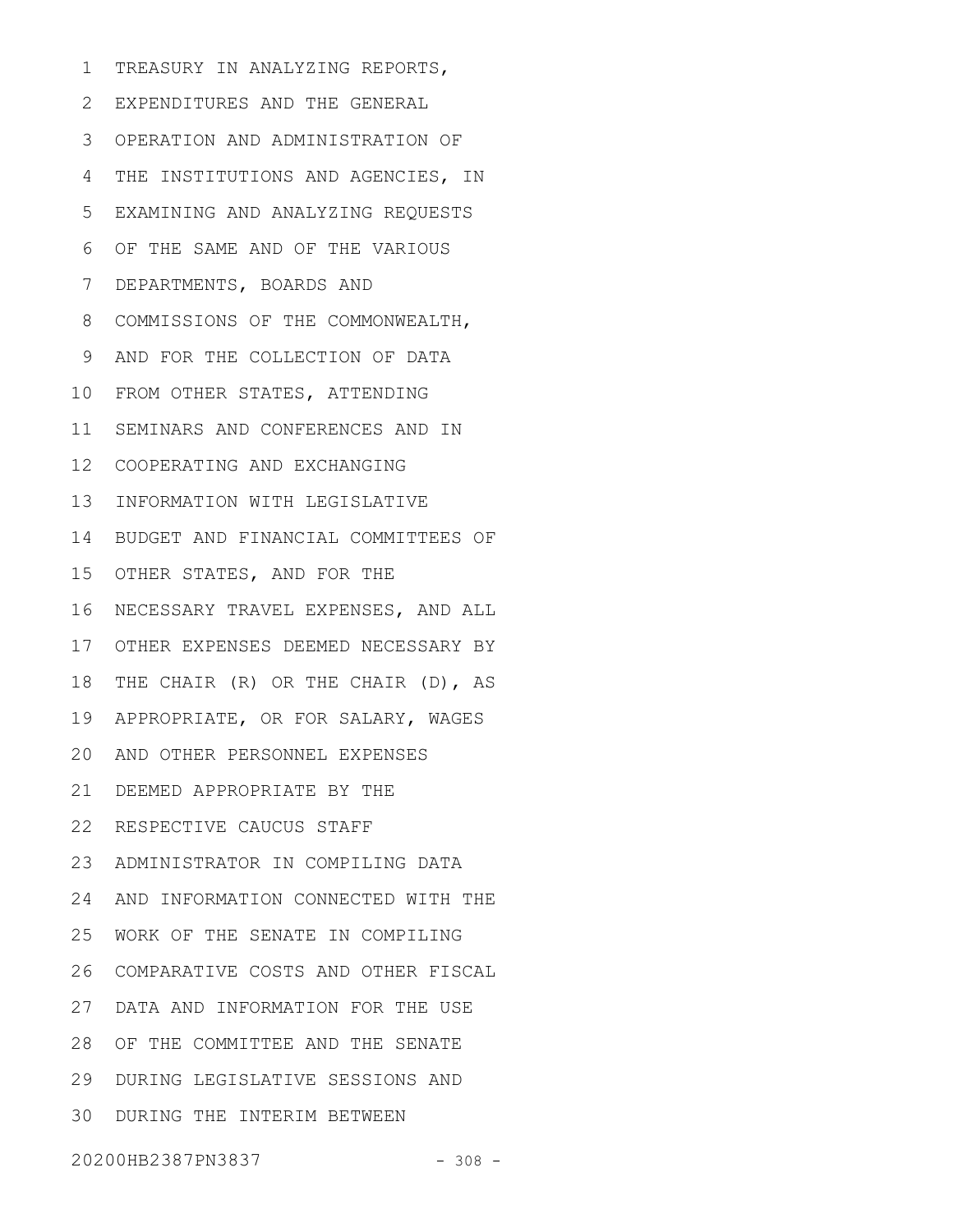LEGISLATIVE SESSIONS TO THE 1

2 DISCHARGE OF SUCH DUTIES. THE 3 COMMITTEE, UPON AUTHORIZATION OF THE MAJORITY CHAIR, SHALL HAVE THE AUTHORITY TO EXAMINE AND INSPECT ALL PROPERTIES, EQUIPMENT, FACILITIES, FILES, RECORDS AND ACCOUNTS OF ANY STATE OFFICE, DEPARTMENT, INSTITUTION, BOARD, COMMITTEE, COMMISSION OR AGENCY OR ANY INSTITUTION OR AGENCY 12 SUPPORTED, IN WHOLE OR IN PART, BY 13 APPROPRIATION FROM THE STATE 14 TREASURY AND TO ADMINISTER OATHS. 15 THE COMMITTEE ON APPROPRIATIONS MAY ISSUE SUBPOENAS UNDER THE HAND 16 17 AND SEAL OF THE MAJORITY CHAIR TO 18 COMPEL THE ATTENDANCE OF WITNESSES 19 AND THE PRODUCTION OF ANY PAPERS, 20 BOOKS, ACCOUNTS, DOCUMENTS AND 21 TESTIMONY TOUCHING MATTERS PROPERLY BEING INQUIRED INTO BY 22 23 THE COMMITTEE AND TO CAUSE THE DEPOSITION OF WITNESSES EITHER 24 RESIDING WITHIN OR WITHOUT THE 25 26 STATE TO BE TAKEN IN THE MANNER PRESCRIBED BY LAW FOR TAKING 27 28 DEPOSITIONS IN CIVIL ACTIONS. UPON 29 PRESENTATION OF REQUISITIONS BY 30 THE CHIEF CLERK FOR SUCH EXPENSES, 4 5 6 7 8 9 10 11

20200HB2387PN3837 - 309 -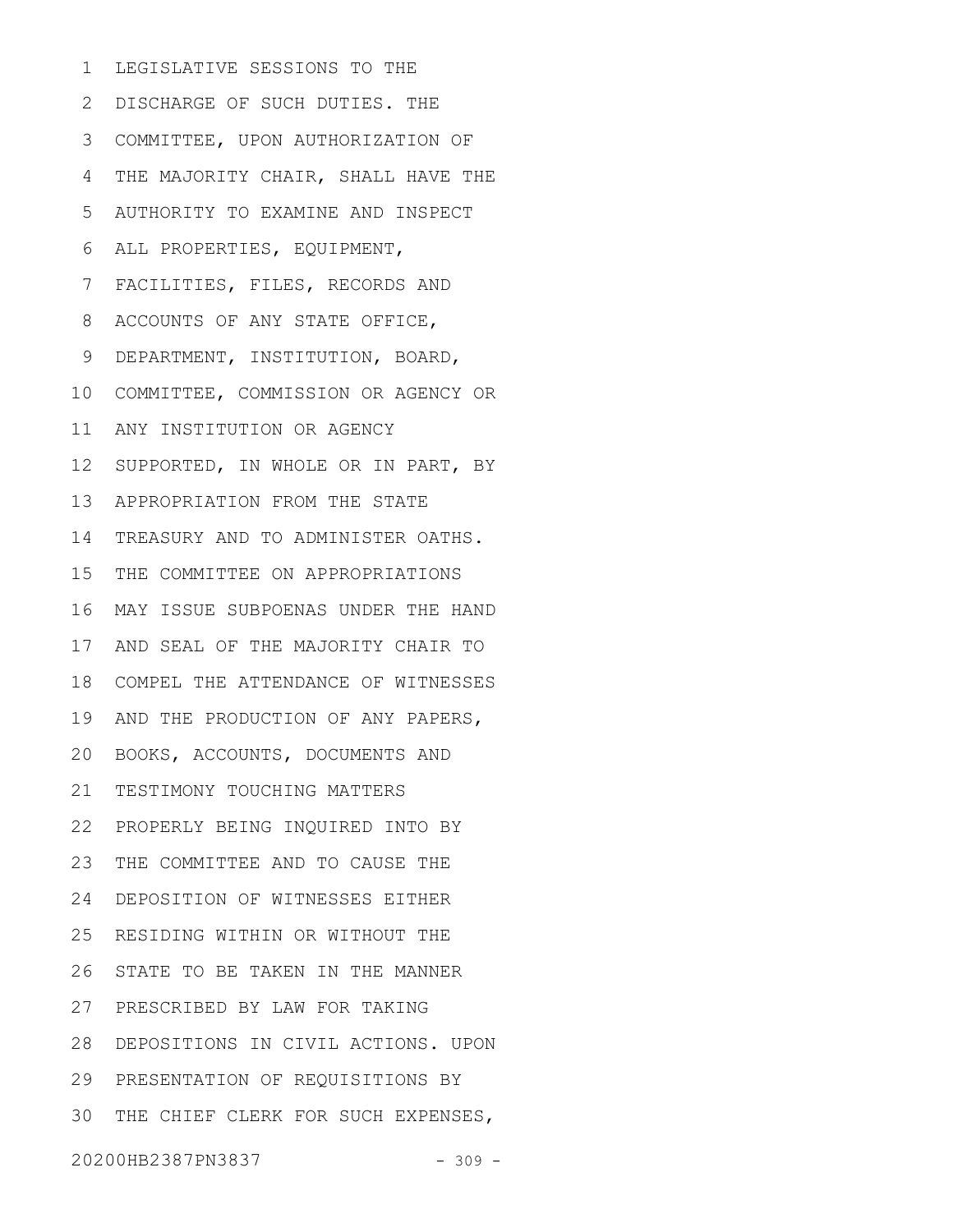SUCH SHALL BE PAID ON WARRANT OF THE STATE TREASURER DIRECTLY TO 2 AND IN FAVOR OF THE PERSONS 3 DESIGNATED IN SUCH REQUISITION AS ENTITLED TO RECEIVE SUCH COMPENSATION OR EXPENSES. THE SUM APPROPRIATED SHALL BE DIVIDED EQUALLY BY THE STATE TREASURER AND 8 SHALL BE DEPOSITED IN SEPARATE 10 ACCOUNTS FOR THE COMMITTEE ON 11 APPROPRIATIONS (R) AND THE COMMITTEE ON APPROPRIATIONS (D). 12 STATE APPROPRIATION....... 1,256,000 CAUCUS OPERATIONS ACCOUNT (R) 15 AND THE CAUCUS OPERATIONS ACCOUNT (D): FOR PAYMENT OF SALARIES, 16 WAGES AND ALL OTHER INCIDENTAL 17 18 EXPENSES INCURRED IN HIRING PERSONNEL AND STAFF FOR SERVICES 19 WHICH, IN THE OPINION OF THE FLOOR 20 LEADER (R) OR THE FLOOR LEADER (D) 22 AS MAY BE APPROPRIATE, MAY BE 23 REQUIRED OR ARISE DURING 24 LEGISLATIVE SESSIONS AND DURING THE INTERIM BETWEEN LEGISLATIVE 26 SESSIONS AND FOR THE PAYMENT OF 27 ALL OTHER EXPENSES, INCLUDING MEMBER LODGING RENTAL, RELATED TO 28 29 THE PERFORMANCE OF SENATE DUTIES AND RESPONSIBILITIES. UPON 301 4 5 6 7 9 13 14 21 25

20200HB2387PN3837 - 310 -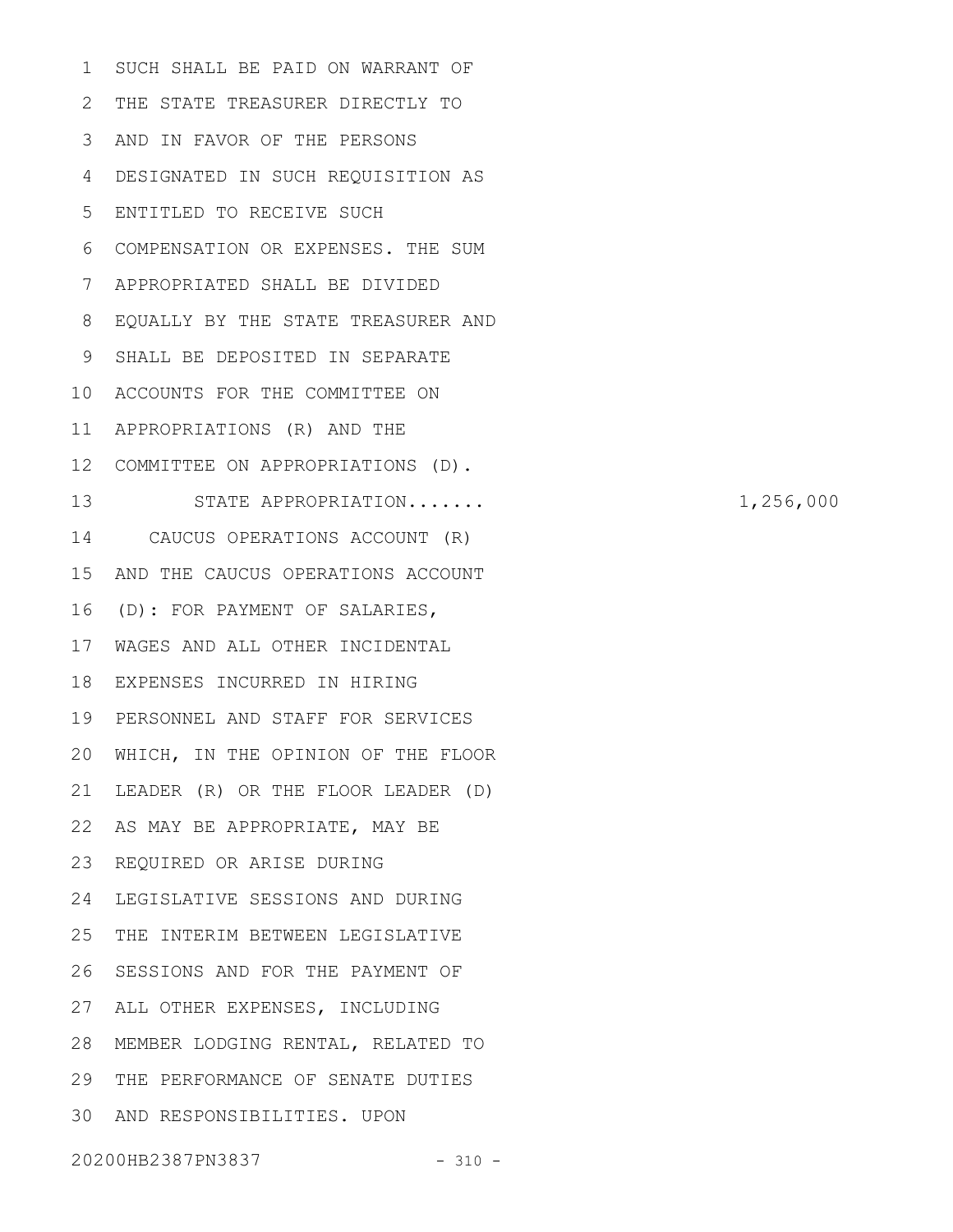PRESENTATION OF REQUISITIONS BY THE CHIEF CLERK, SUCH SHALL BE PAID ON WARRANT OF THE STATE 3 TREASURER DIRECTLY TO AND IN FAVOR 4 OF THE PERSONS DESIGNATED IN SUCH 5 REQUISITION AS ENTITLED TO RECEIVE SUCH COMPENSATION OR EXPENSES. THE ENTIRE SUM APPROPRIATED SHALL BE 8 DIVIDED BY THE STATE TREASURER IN 9 AMOUNTS TO BE DETERMINED BY A 10 11 UNANIMOUS VOTE OF THE EXECUTIVE 12 COMMITTEE OF THE SENATE COMMITTEE 13 ON MANAGEMENT OPERATIONS OR IN THE 14 ABSENCE OF A UNANIMOUS VOTE OF THE 15 EXECUTIVE COMMITTEE THEN BY A MAJORITY VOTE OF THE SENATE 16 COMMITTEE ON MANAGEMENT OPERATIONS 17 18 AND SUCH AMOUNTS SHALL BE DEPOSITED INTO THE CAUCUS 19 20 OPERATIONS (R) AND CAUCUS 21 OPERATIONS (D) ACCOUNTS. STATE APPROPRIATION....... 33,275,000 ALL APPROPRIATIONS MADE IN THIS 23 24 ACT OR IN ANY OTHER FISCAL YEAR TO 25 ANY ACCOUNT OF THE MINORITY CAUCUS 26 OF THE SENATE REMAINING UNEXPENDED 27 AND UNENCUMBERED ON THE EFFECTIVE DATE OF THIS PART MAY BE 28 29 TRANSFERRED BY THE COMMITTEE ON MANAGEMENT OPERATIONS, BY A VOTE 301 2 6 7 22

20200HB2387PN3837 - 311 -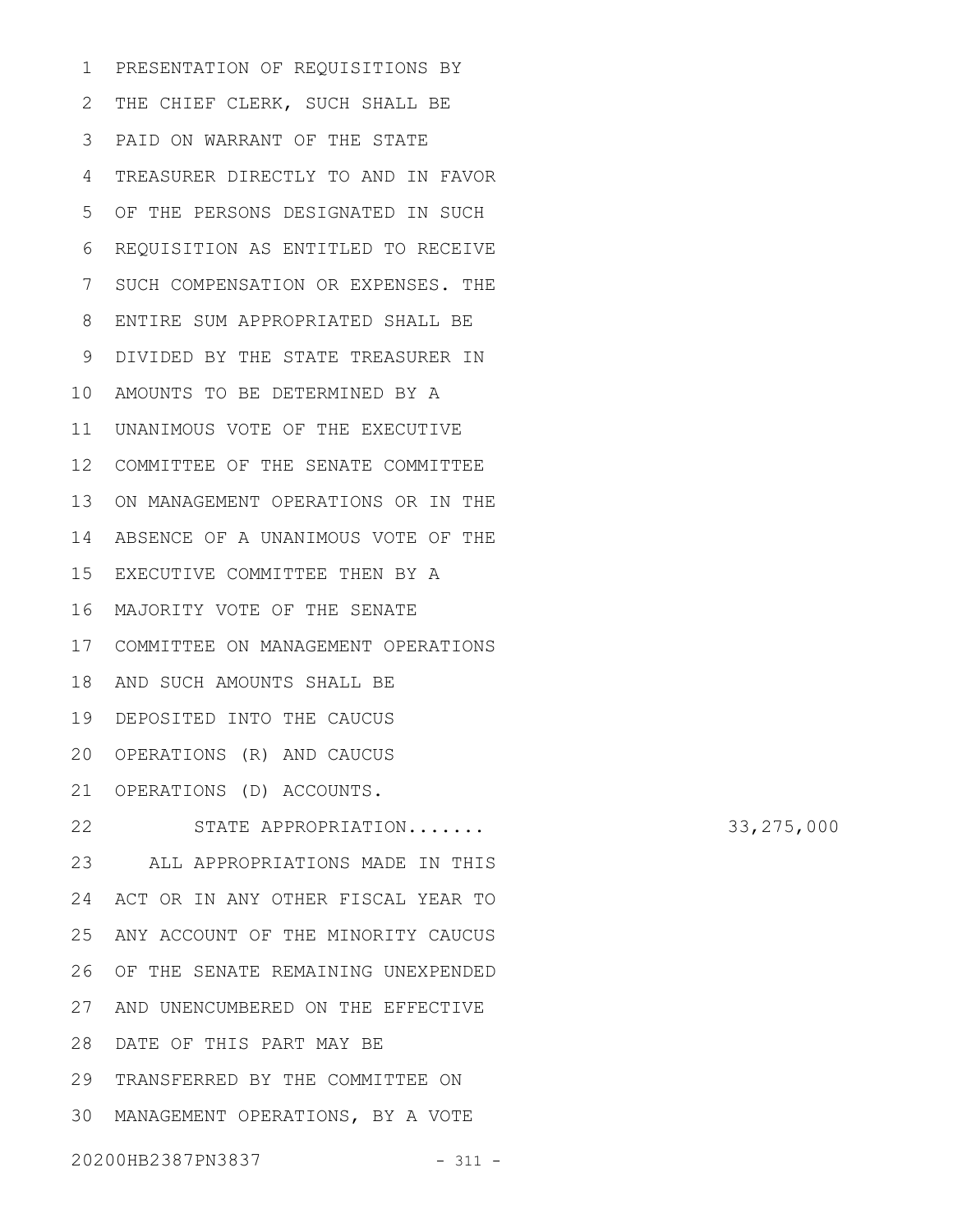OF TWO-THIRDS OF ITS MEMBERS, IN 1 2 ITS DISCRETION TO SUCH SENATE ACCOUNTS AS THE COMMITTEE DEEMS 3 NECESSARY. ALL OTHER 4 APPROPRIATIONS MADE IN THIS ACT OR 5 ANY OTHER FISCAL YEAR TO ANY OTHER 6 ACCOUNT OF THE SENATE REMAINING 7 UNEXPENDED AND UNENCUMBERED ON THE 8 9 EFFECTIVE DATE OF THIS PART MAY BE 10 TRANSFERRED BY THE COMMITTEE ON 11 MANAGEMENTS OPERATIONS, BY A MAJORITY VOTE OF ITS MEMBERS. SUCH 12 POWER TO TRANSFER APPROPRIATIONS 13 14 SHALL BE LIMITED TO THE CURRENT FISCAL YEAR. 15 16 SECTION 262. HOUSE OF REPRESENTATIVES. 17 THE FOLLOWING AMOUNTS ARE APPROPRIATED FROM THE GENERAL FUND 18 19 TO THE HOUSE OF REPRESENTATIVES 20 FOR THE CURRENT FISCAL YEAR: FEDERAL STATE FOR THE SALARIES, WAGES AND ALL 21 22 NECESSARY EXPENSES FOR THE FOLLOWING PURPOSES: 23 24 REPRESENTATIVES' COMPENSATION, 25 EXTRA COMPENSATION TO THE SPEAKER 26 OF THE HOUSE OF REPRESENTATIVES 27 AND LEADERS OF THE HOUSE OF 28 REPRESENTATIVES AND OTHER NECESSARY EXPENSES. 29 STATE APPROPRIATION....... 14,704,000 30

20200HB2387PN3837 - 312 -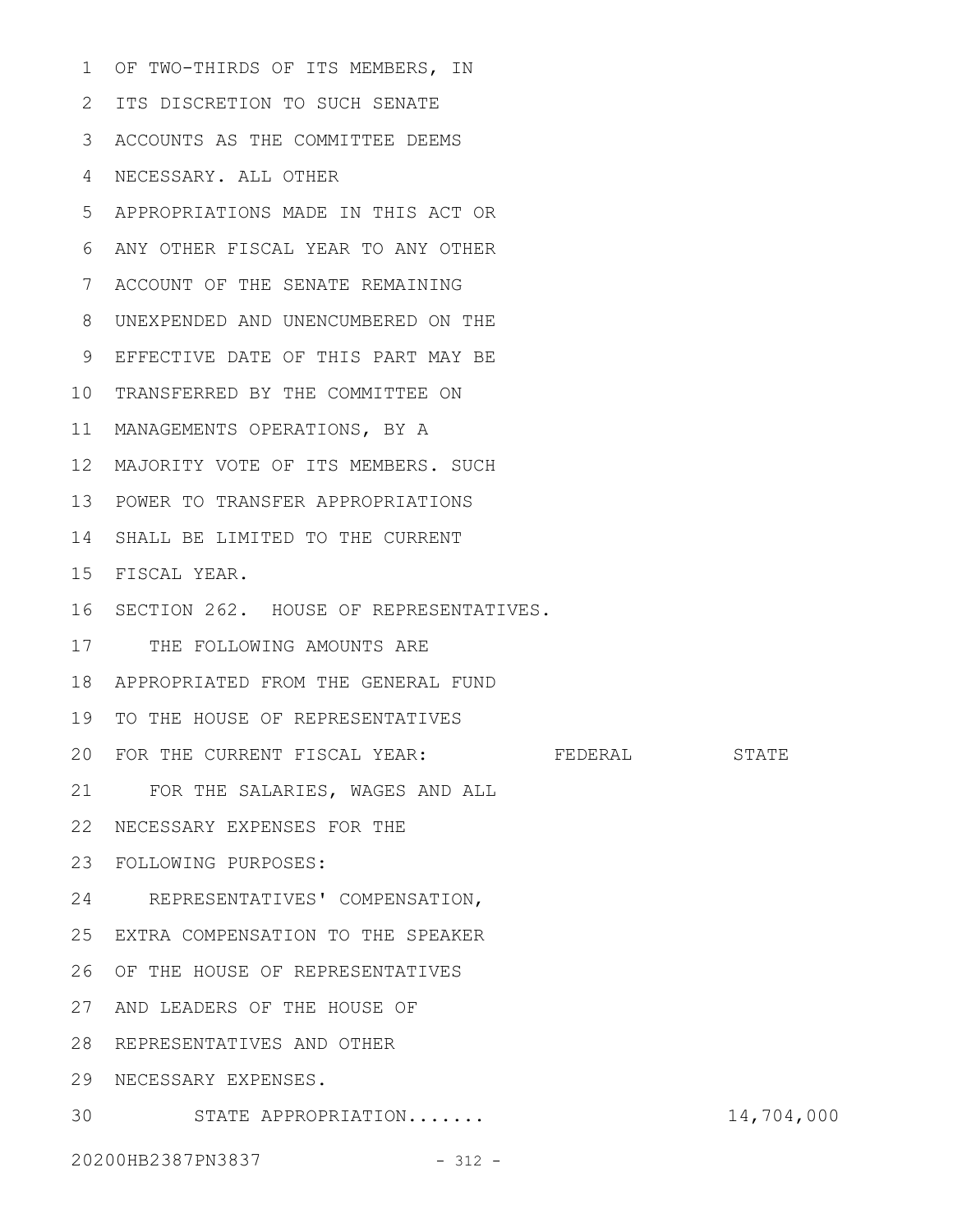FOR CAUCUS OPERATIONS. FOR ALLOCATION IN SUCH AMOUNTS AS MAY BE DESIGNATED BY THE LEGISLATIVE 3 MANAGEMENT COMMITTEE (R) AND THE LEGISLATIVE MANAGEMENT COMMITTEE (D) FOR PAYMENT OF SALARIES, WAGES 6 AND ALL OTHER COMPENSATION AND 7 NECESSARY EXPENSES INCURRED IN HIRING PERSONNEL AND STAFF FOR 10 SERVICES IN THE FURTHERANCE OF THE 11 OPERATIONS OF THE HOUSE OF 12 REPRESENTATIVES AS MAY BE APPROPRIATE, REQUIRED OR ARISE 13 DURING LEGISLATIVE SESSIONS AND 14 15 DURING THE INTERIM BETWEEN 16 LEGISLATIVE SESSIONS. OF THE SUM 17 APPROPRIATED, THE STATE TREASURER 18 SHALL DEPOSIT \$26,708,000 IN THE CAUCUS OPERATIONS ACCOUNT (D) AND 19 \$28,865,000 IN THE CAUCUS 20 21 OPERATIONS ACCOUNT (R). UPON PRESENTATION OF REQUISITIONS BY 22 23 THE CHIEF CLERK OF THE HOUSE FOR 24 SUCH COMPENSATION OR EXPENSES, 25 SUCH SHALL BE PAID ON WARRANT OF 26 THE STATE TREASURER DIRECTLY TO 27 AND IN FAVOR OF THE PERSONS DESIGNATED IN SUCH REQUISITIONS AS 28 ENTITLED TO RECEIVE SUCH 29 COMPENSATION OR EXPENSES. AN 301 2 4 5 8 9

20200HB2387PN3837 - 313 -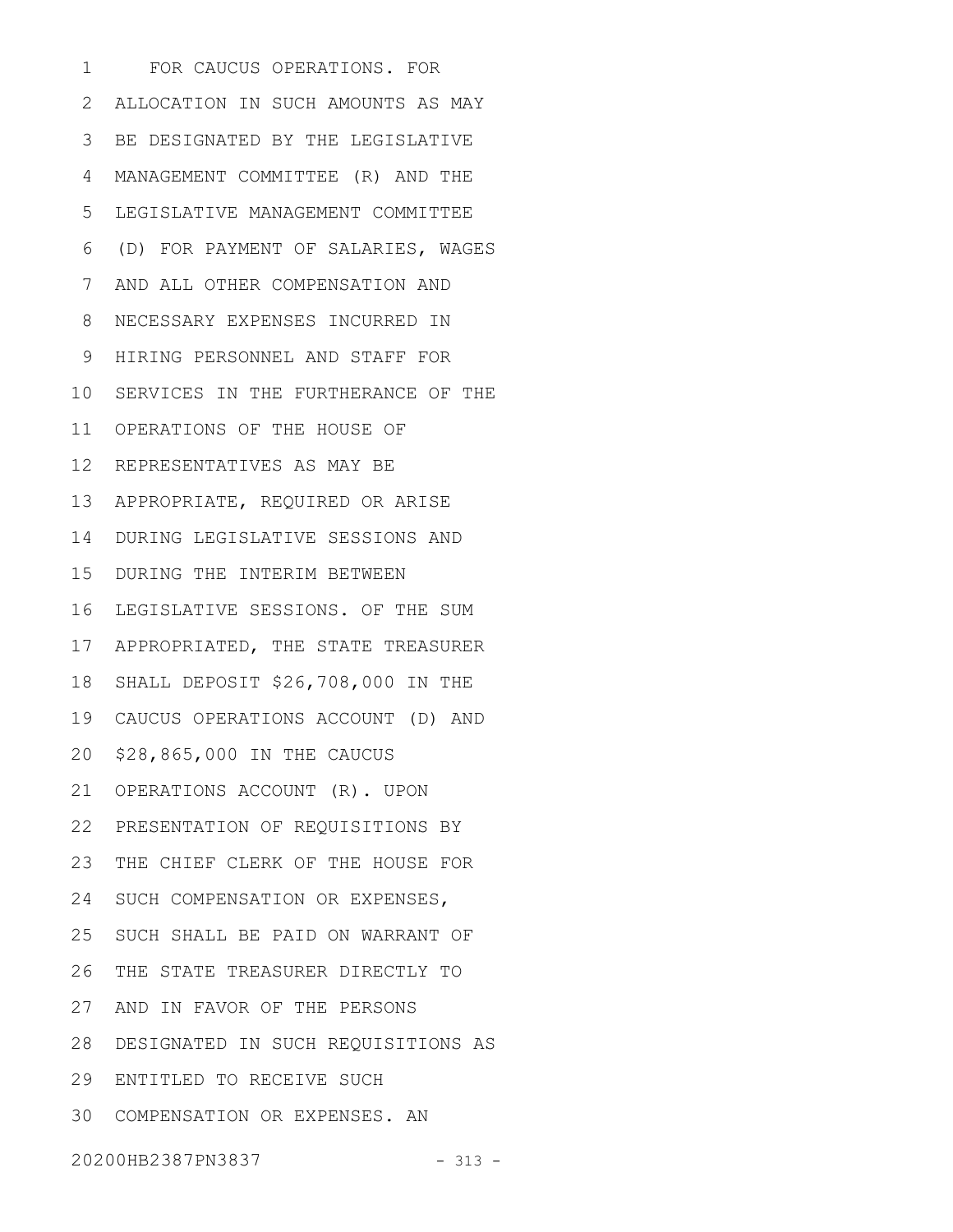| 1  | ACCOUNTING, TOGETHER WITH          |              |
|----|------------------------------------|--------------|
| 2  | SUPPORTING DOCUMENTS WHENEVER      |              |
| 3  | POSSIBLE, SHALL BE FILED IN THE    |              |
| 4  | OFFICE OF THE CHIEF CLERK OF SUCH  |              |
| 5  | EXPENSES SINCE THE FILING OF THE   |              |
| 6  | PRIOR ACCOUNT.                     |              |
| 7  | STATE APPROPRIATION                | 55, 573, 000 |
| 8  | FOR THE OPERATION OF THE           |              |
| 9  | SPEAKER'S OFFICE.                  |              |
| 10 | STATE APPROPRIATION                | 754,000      |
| 11 | FOR BIPARTISAN MANAGEMENT          |              |
| 12 | COMMITTEE, CHIEF CLERK,            |              |
| 13 | COMPTROLLER AND THE COMMONWEALTH   |              |
| 14 | EMERGENCY MEDICAL SYSTEM.          |              |
| 15 | STATE APPROPRIATION                | 6,181,000    |
| 16 | MILEAGE: REPRESENTATIVES,          |              |
| 17 | OFFICERS AND EMPLOYEES.            |              |
| 18 | STATE APPROPRIATION                | 238,000      |
| 19 | FOR POSTAGE: CHIEF CLERK AND       |              |
|    | 20 LEGISLATIVE JOURNAL.            |              |
| 21 | STATE APPROPRIATION                | 1,173,000    |
|    | 22 FOR CONTINGENT EXPENSES (R) AND |              |
| 23 | (D). THE SUM APPROPRIATED SHALL BE |              |
| 24 | ALLOCATED TO THE OFFICERS AND      |              |
| 25 | MEMBERS IN THE SAME MANNER AND     |              |
| 26 | PROPORTION AS APPROPRIATIONS FOR   |              |
| 27 | CONTINGENT EXPENSES CONTAINED IN   |              |
| 28 | SECTION 252 OF THE ACT OF JULY 4,  |              |
| 29 | 2004 (P.L.1837, NO.7A), KNOWN AS   |              |
| 30 | THE GENERAL APPROPRIATION ACT OF   |              |
|    | 20200HB2387PN3837<br>$-314 -$      |              |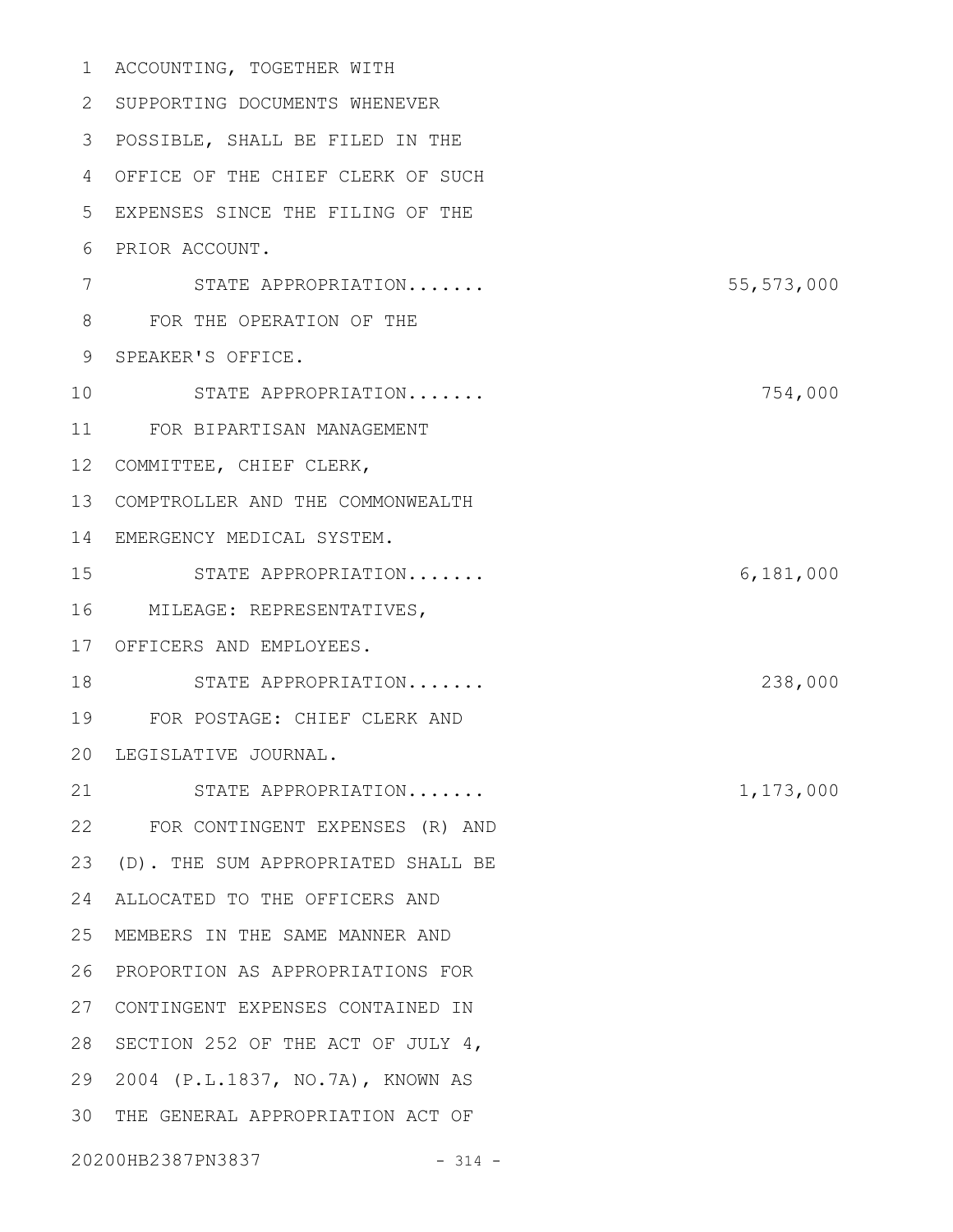2004. 1

STATE APPROPRIATION....... 504,000 THE ABOVE APPROPRIATIONS FOR 3 POSTAGE AND FOR CONTINGENT 4 EXPENSES SHALL BE PAID PRIOR TO 5 THE PAYMENT OF SUCH EXPENSES ON 6 WARRANT OF THE STATE TREASURER IN 7 FAVOR OF THE OFFICERS ABOVE NAMED 8 UPON THE PRESENTATION OF THEIR 9 10 REQUISITIONS FOR THE SAME, 11 PROVIDED THAT THE TOTAL AMOUNT OF 12 REQUISITIONS FOR ADVANCEMENTS, 13 LESS THE TOTAL AMOUNT OF 14 EXPENDITURES MADE AS CERTIFIED BY 15 SUCH OFFICERS TO THE STATE 16 TREASURER, SHALL NOT EXCEED THE 17 AMOUNT OF THE BOND OF THE OFFICER 18 HAVING CONTROL OF THE DISBURSEMENT FROM THE FUNDS ADVANCED. 19 MISCELLANEOUS EXPENSES: 20 21 INCIDENTAL EXPENSES. STATE APPROPRIATION....... 3,154,000 23 EXPENSES - REPRESENTATIVES: IN ADDITION TO ANNUAL REIMBURSEMENT 24 FOR EXPENSES HERETOFORE AUTHORIZED 25 BY LAW FOR EACH MEMBER OF THE 26 27 HOUSE OF REPRESENTATIVES, EACH MEMBER SHALL BE ENTITLED TO 28 29 REIMBURSEMENT FOR ACTUAL EXPENSES, 30 NOT EXCEEDING THE SUM OF \$5,210 2 22

20200HB2387PN3837 - 315 -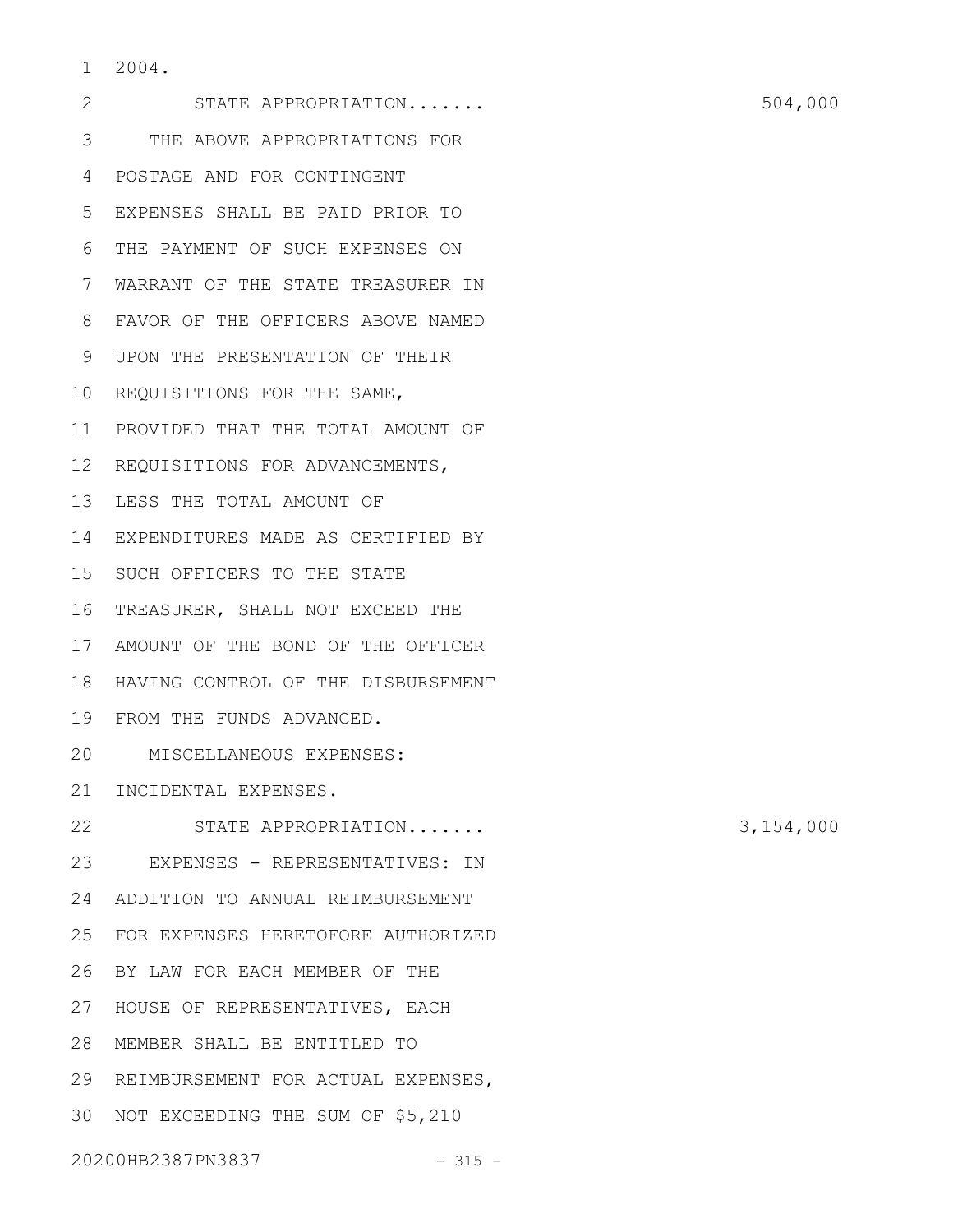ANNUALLY, INCURRED FOR LODGING AND MEALS WHILE AWAY FROM HOME ON 2 OFFICIAL LEGISLATIVE BUSINESS, 3 4 HOME OFFICE EXPENSES, OFFICIAL POSTAGE, STAFF AND ALL OTHER 5 EXPENSES INCIDENTAL TO LEGISLATIVE 6 7 DUTIES. STATE APPROPRIATION....... 1,771,000 LEGISLATIVE PRINTING AND 9 EXPENSES. 10 STATE APPROPRIATION....... 4,448,000 FOR THE PAYMENT OF THE EXPENSES 12 13 OF THE COMMITTEE ON APPROPRIATIONS 14 (R) OF THE HOUSE OF 15 REPRESENTATIVES IN INVESTIGATING 16 SCHOOLS, COLLEGES, UNIVERSITIES, 17 CORRECTIONAL INSTITUTIONS, MENTAL 18 HOSPITALS, MEDICAL AND SURGICAL 19 HOSPITALS, HOMES AND OTHER INSTITUTIONS AND AGENCIES 20 21 SUPPORTED, IN WHOLE OR IN PART, BY APPROPRIATIONS FROM THE STATE 22 23 TREASURY IN ANALYZING REPORTS, EXPENDITURES AND THE GENERAL 24 OPERATION AND ADMINISTRATION OF 25 26 THE INSTITUTIONS AND AGENCIES IN EXAMINING AND ANALYZING REQUESTS 27 OF THE SAME AND OF THE VARIOUS 28 29 DEPARTMENTS, BOARDS AND COMMISSIONS OF THE COMMONWEALTH, 3020200HB2387PN3837 - 316 -1 8 11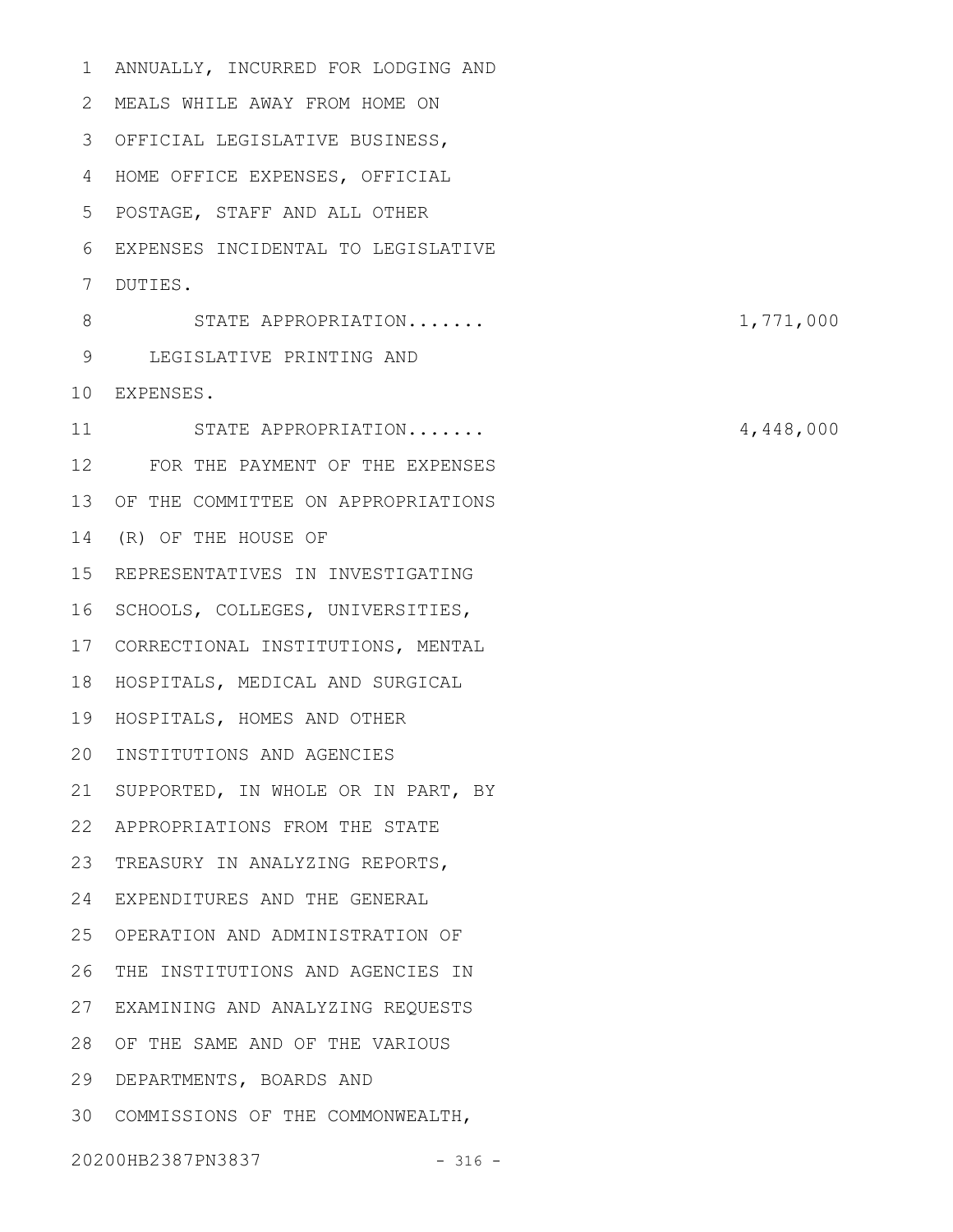AND FOR THE COLLECTION OF DATA 2 FROM OTHER STATES, ATTENDING 3 SEMINARS AND CONFERENCES, AND IN COOPERATING AND EXCHANGING 4 INFORMATION WITH LEGISLATIVE BUDGET AND FINANCIAL COMMITTEES OF OTHER STATES, AND ANY OFFICE EXPENSES NECESSARY TO SERVE THE 8 9 COMMITTEE AND ITS CHAIR, AND FOR 10 THE NECESSARY CLERICAL ASSISTANCE 11 AND OTHER ASSISTANCE, TRAVEL EXPENSES AND ALL OTHER EXPENSES 12 13 DEEMED NECESSARY BY THE CHAIR IN COMPILING DATA AND INFORMATION 14 CONNECTED WITH THE WORK OF THE 15 16 COMMITTEE IN COMPILING COMPARATIVE COST AND OTHER FISCAL DATA AND 17 18 INFORMATION FOR THE USE OF THE 19 COMMITTEE AND THE HOUSE OF 20 REPRESENTATIVES DURING LEGISLATIVE 21 SESSIONS AND DURING THE INTERIM BETWEEN LEGISLATIVE SESSIONS TO 22 23 THE DISCHARGE OF SUCH DUTIES. THE COMMITTEE SHALL HAVE THE AUTHORITY 24 25 TO EXAMINE AND INSPECT ALL 26 PROPERTIES, EQUIPMENT, FACILITIES, 27 FILES, RECORDS AND ACCOUNTS OF ANY 28 STATE OFFICE, DEPARTMENT, 29 INSTITUTION, BOARD, COMMITTEE, COMMISSION OR AGENCY OR ANY 301 5 6 7

20200HB2387PN3837 - 317 -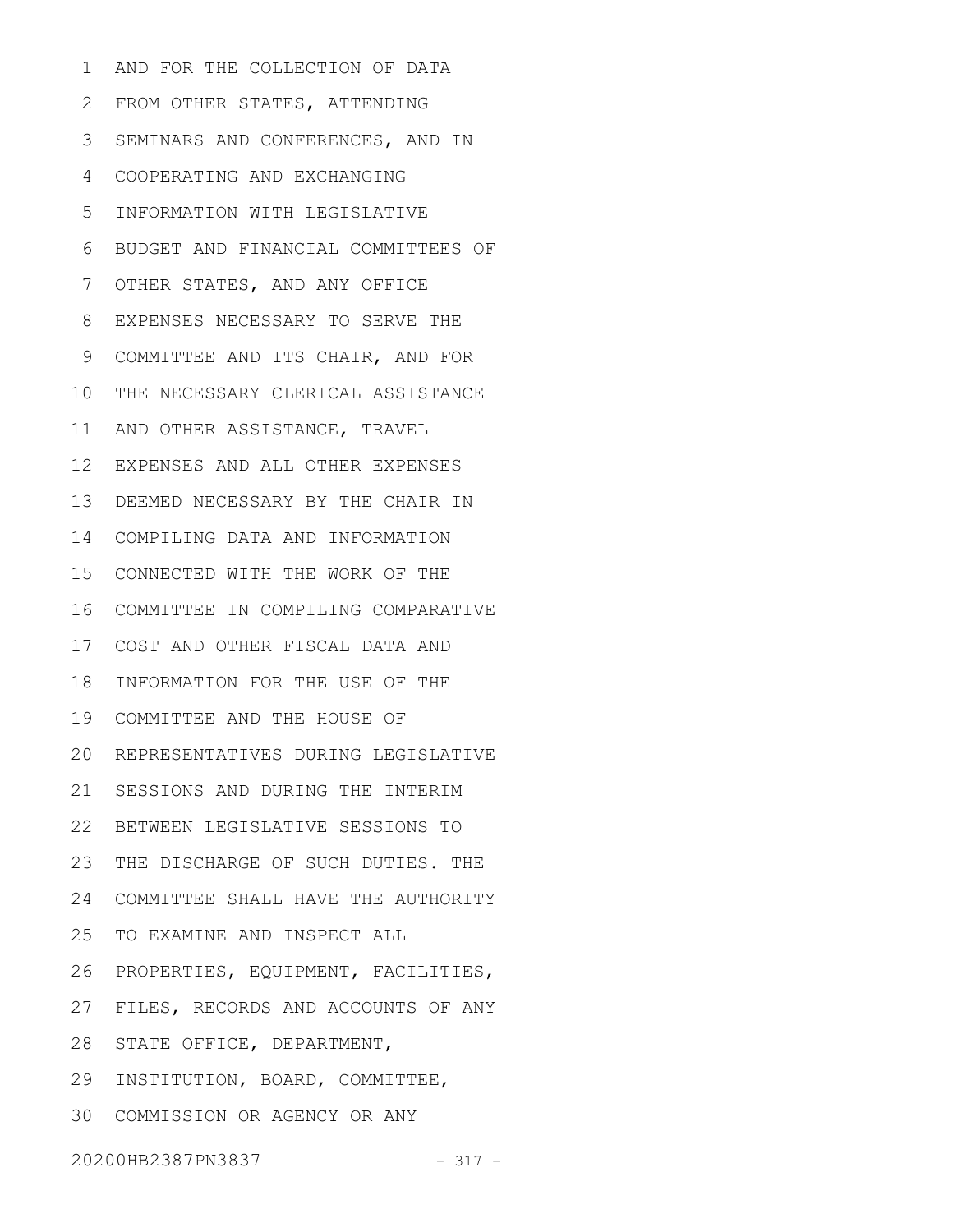INSTITUTION OR AGENCY SUPPORTED, 1

2 IN WHOLE OR IN PART, BY APPROPRIATION FROM THE STATE 3 TREASURY AND TO ADMINISTER OATHS. 4 THE SUM APPROPRIATED SHALL BE PAID ON WARRANT OF THE STATE TREASURER 7 IN FAVOR OF THE CHAIR OF THE 8 COMMITTEE ON THE PRESENTATION OF 9 HIS REQUISITION FOR THE SAME. THE 10 CHAIR OF THE COMMITTEE ON APPROPRIATIONS (R) SHALL, NOT 11 12 LATER THAN 30 DAYS AFTER THE 13 TERMINATION OF HIS TERM OF OFFICE 14 OR UNTIL HIS SUCCESSOR IS ELECTED 15 AND ALSO WITHIN 30 DAYS AFTER THE ADJOURNMENT OF ANY REGULAR OR 16 17 SPECIAL SESSION, FILE AN ACCOUNT, 18 TOGETHER WITH SUPPORTING DOCUMENTS 19 WHENEVER POSSIBLE, IN THE OFFICE 20 OF THE COMMITTEE ON APPROPRIATIONS 21 (R), OF THE COMMITTEE'S EXPENSES 22 SINCE THE FILING OF THE PRIOR 23 ACCOUNT. STATE APPROPRIATION....... 1,343,000 FOR THE PAYMENT OF THE EXPENSES 26 OF THE COMMITTEE ON APPROPRIATIONS (D) OF THE HOUSE OF 27 28 REPRESENTATIVES IN INVESTIGATING 29 SCHOOLS, COLLEGES, UNIVERSITIES, 30 CORRECTIONAL INSTITUTIONS, MENTAL 5 6 24 25

20200HB2387PN3837 - 318 -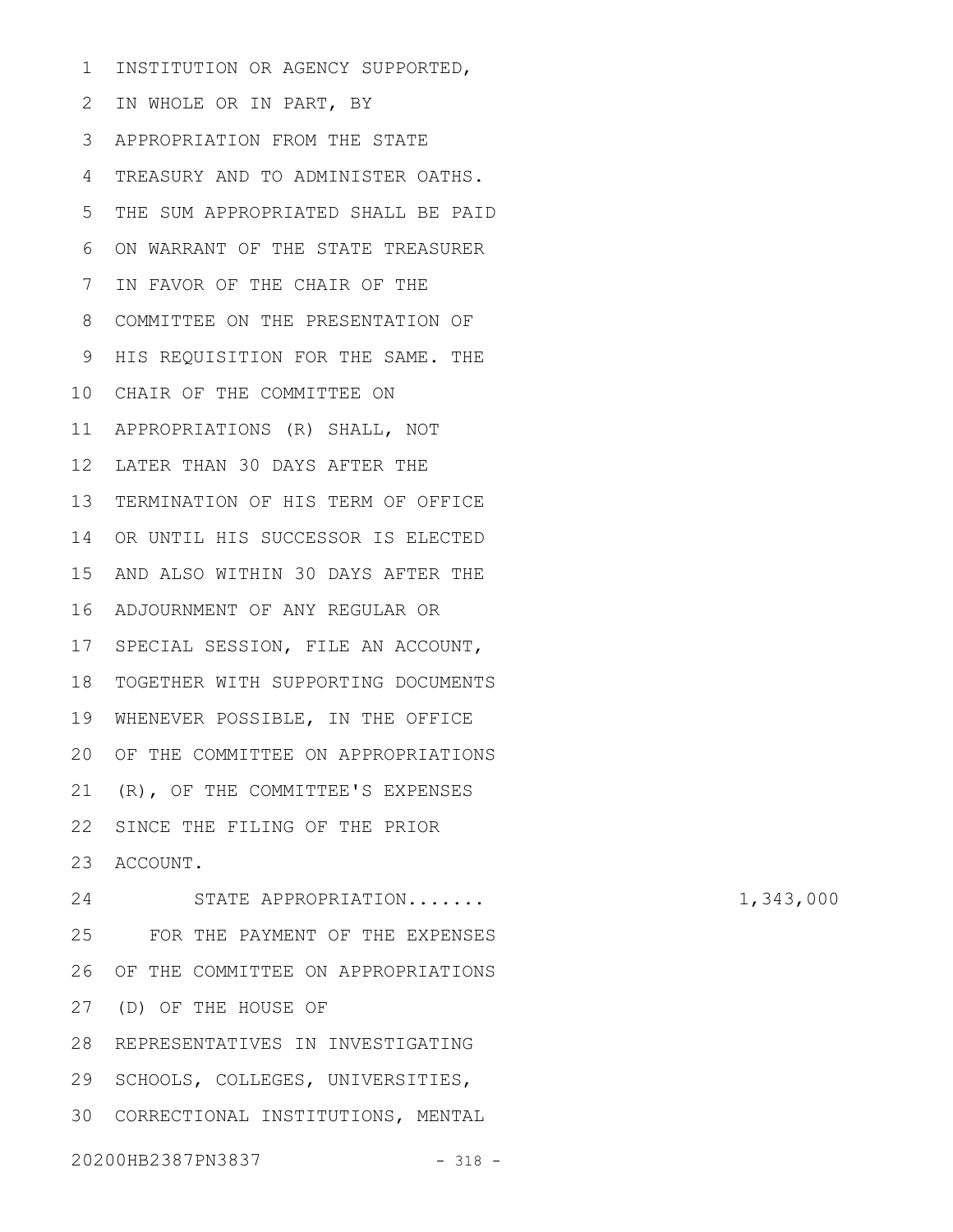HOSPITALS, MEDICAL AND SURGICAL 1

HOSPITALS, HOMES AND OTHER 2

- INSTITUTIONS AND AGENCIES 3
- SUPPORTED, IN WHOLE OR IN PART, BY 4
- APPROPRIATIONS FROM THE STATE 5
- TREASURY IN ANALYZING REPORTS, 6
- EXPENDITURES, AND THE GENERAL 7
- OPERATION AND ADMINISTRATION OF 8
- THE INSTITUTIONS AND AGENCIES IN 9
- EXAMINING AND ANALYZING REQUESTS 10
- 11 OF THE SAME AND OF THE VARIOUS
- 12 DEPARTMENTS, BOARDS AND
- COMMISSIONS OF THE COMMONWEALTH 13
- 14 AND FOR THE COLLECTION OF DATA
- 15 FROM OTHER STATES, ATTENDING
- 16 SEMINARS AND CONFERENCES, AND IN
- COOPERATING AND EXCHANGING 17
- 18 INFORMATION WITH LEGISLATIVE
- 19 BUDGET AND FINANCIAL COMMITTEES OF
- 20 OTHER STATES, AND ANY OFFICE
- EXPENSES NECESSARY TO SERVE THE 21
- 22 COMMITTEE AND ITS CHAIR, AND FOR
- 23 THE NECESSARY CLERICAL ASSISTANCE,
- 24 AND OTHER ASSISTANCE, TRAVEL
- EXPENSES AND ALL OTHER EXPENSES 25
- 26 DEEMED NECESSARY BY THE CHAIR IN
- COMPILING DATA AND INFORMATION 27
- 28 CONNECTED WITH THE WORK OF THE
- COMMITTEE IN COMPILING COMPARATIVE 29
- COST AND OTHER FISCAL DATA AND 30
- 20200HB2387PN3837 319 -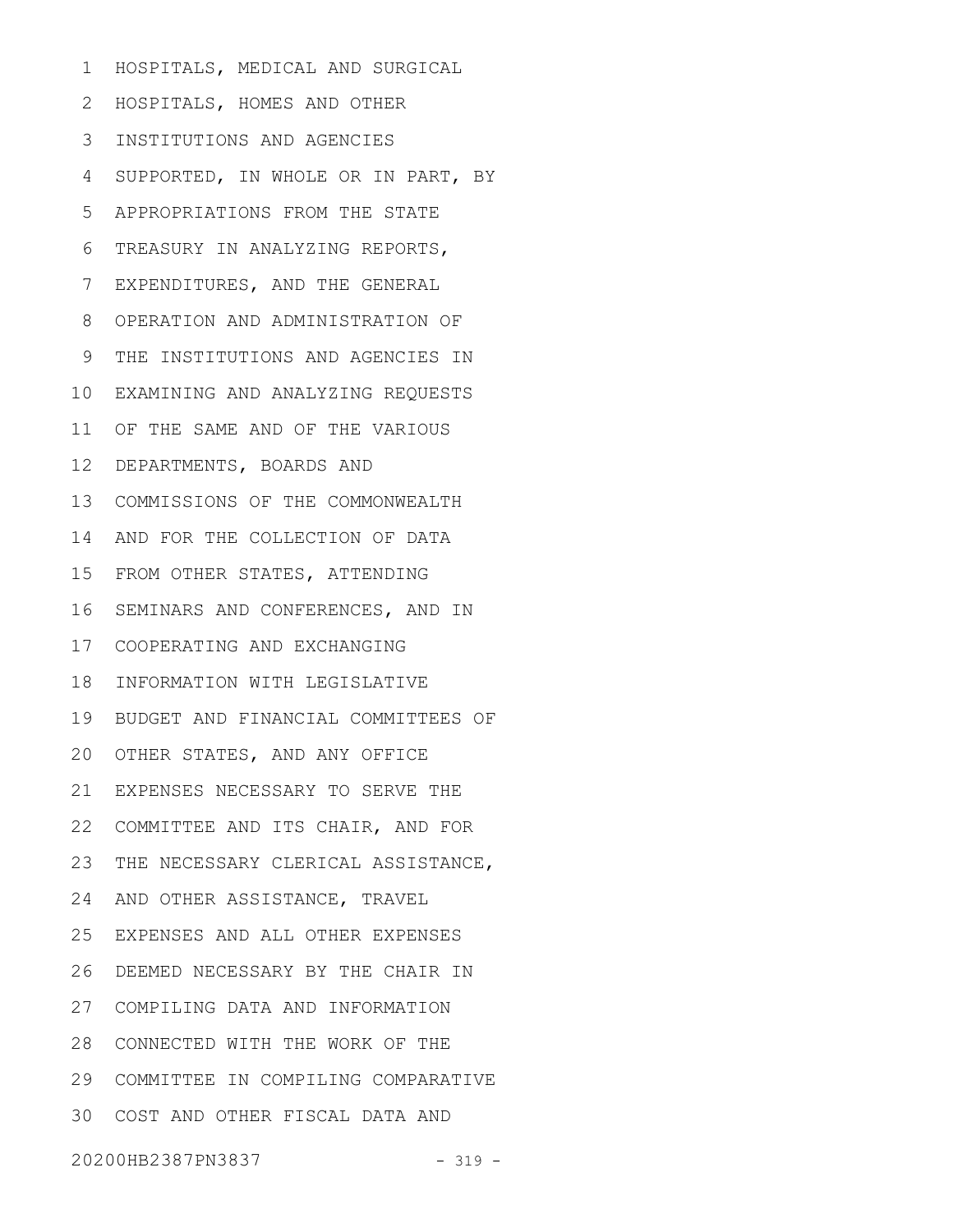INFORMATION FOR THE USE OF THE 1

COMMITTEE AND THE HOUSE OF 2 REPRESENTATIVES DURING LEGISLATIVE 3 SESSIONS AND DURING THE INTERIM BETWEEN LEGISLATIVE SESSIONS TO THE DISCHARGE OF SUCH DUTIES. THE COMMITTEE SHALL HAVE THE AUTHORITY TO EXAMINE AND INSPECT ALL PROPERTIES, EQUIPMENT, FACILITIES, FILES, RECORDS AND ACCOUNTS OF ANY STATE OFFICE, DEPARTMENT, 12 INSTITUTION, BOARD, COMMITTEE, 13 COMMISSION OR AGENCY OR ANY 14 INSTITUTION OR AGENCY SUPPORTED, IN WHOLE OR IN PART, BY APPROPRIATION FROM THE STATE 16 17 TREASURY AND TO ADMINISTER OATHS. 18 THE SUM APPROPRIATED SHALL BE PAID 19 ON WARRANT OF THE STATE TREASURER 20 IN FAVOR OF THE CHAIR OF THE 21 COMMITTEE ON APPROPRIATIONS (D) ON 22 THE PRESENTATION OF HIS 23 REQUISITION FOR THE SAME. THE CHAIR OF THE COMMITTEE ON 24 APPROPRIATIONS (D) SHALL, NOT 25 26 LATER THAN 30 DAYS AFTER THE 27 TERMINATION OF HIS TERM OF OFFICE 28 OR UNTIL HIS SUCCESSOR IS ELECTED AND ALSO WITHIN 30 DAYS AFTER THE 29 ADJOURNMENT OF ANY REGULAR OR 304 5 6 7 8 9 10 11 15

20200HB2387PN3837 - 320 -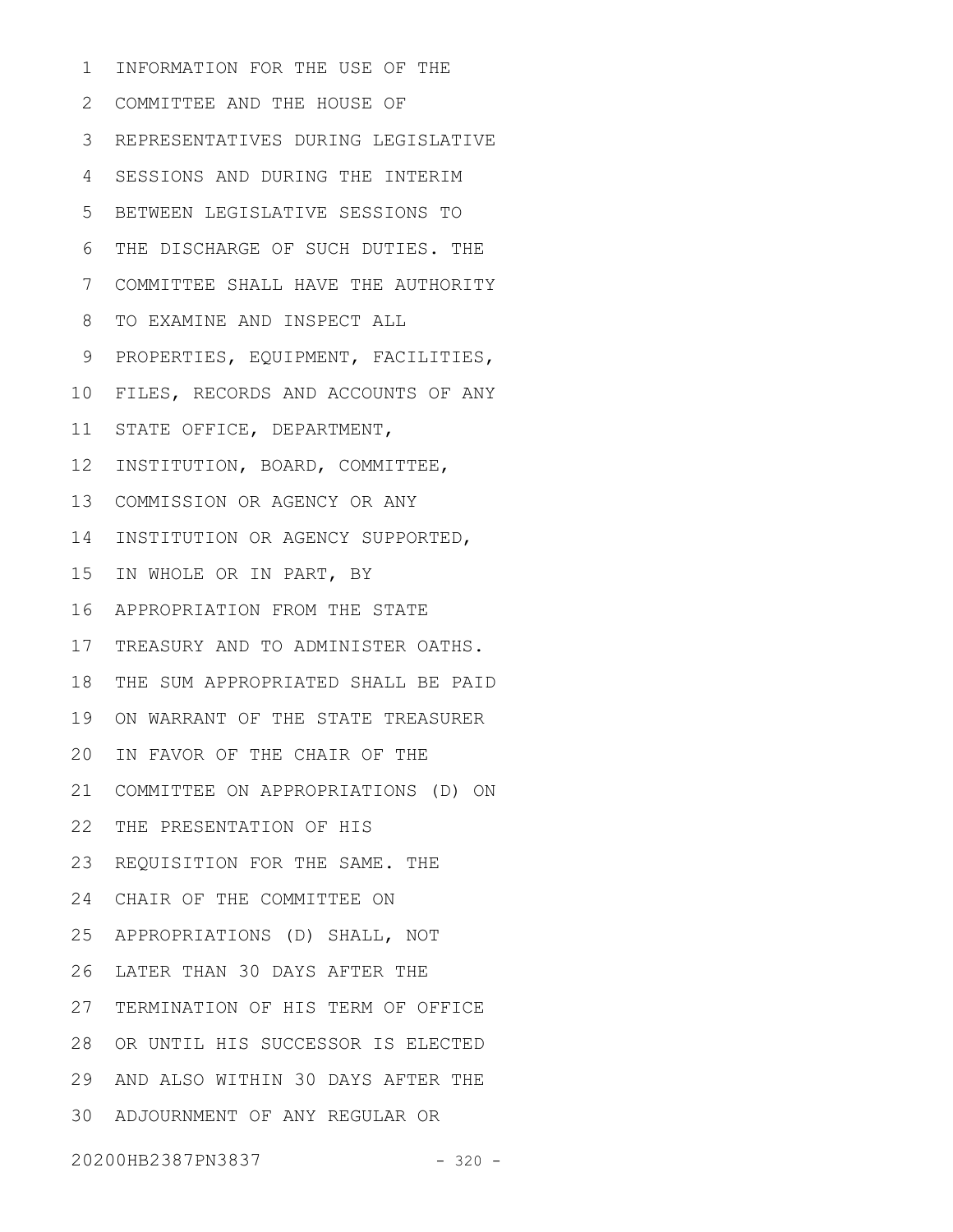SPECIAL SESSION, FILE AN ACCOUNT, 2 TOGETHER WITH SUPPORTING DOCUMENTS WHENEVER POSSIBLE, IN THE OFFICE 3 OF THE COMMITTEE ON APPROPRIATIONS 4 (D) OF THE HOUSE OF 5 REPRESENTATIVES, OF HIS EXPENSES 6 SINCE THE FILING OF THE PRIOR 8 ACCOUNT. 1 7

STATE APPROPRIATION....... 1,343,000 10 THE COMMITTEE ON APPROPRIATIONS MAY ISSUE SUBPOENAS UNDER THE HAND 11 12 AND SEAL OF THE MAJORITY CHAIR TO 13 COMPEL THE ATTENDANCE OF WITNESSES 14 AND THE PRODUCTION OF ANY PAPERS, 15 BOOKS, ACCOUNTS, DOCUMENTS AND 16 TESTIMONY TOUCHING MATTERS 17 PROPERLY BEING INQUIRED INTO BY 18 THE COMMITTEE AND TO CAUSE THE DEPOSITION OF WITNESSES EITHER 19 20 RESIDING WITHIN OR WITHOUT THE 21 STATE TO BE TAKEN IN THE MANNER PRESCRIBED BY LAW FOR TAKING 22 DEPOSITIONS IN CIVIL ACTIONS. 23 FOR THE PAYMENT TO THE SPECIAL 25 LEADERSHIP ACCOUNT (R) FOR PAYMENT 26 OF SALARIES, WAGES AND ALL OTHER 27 INCIDENTAL EXPENSES INCURRED IN 28 HIRING PERSONNEL AND STAFF OR FOR 29 SERVICES, WHICH, IN THE OPINION OF 30 THE FLOOR LEADER, MAY BE REQUIRED 20200HB2387PN3837 - 321 - 9 24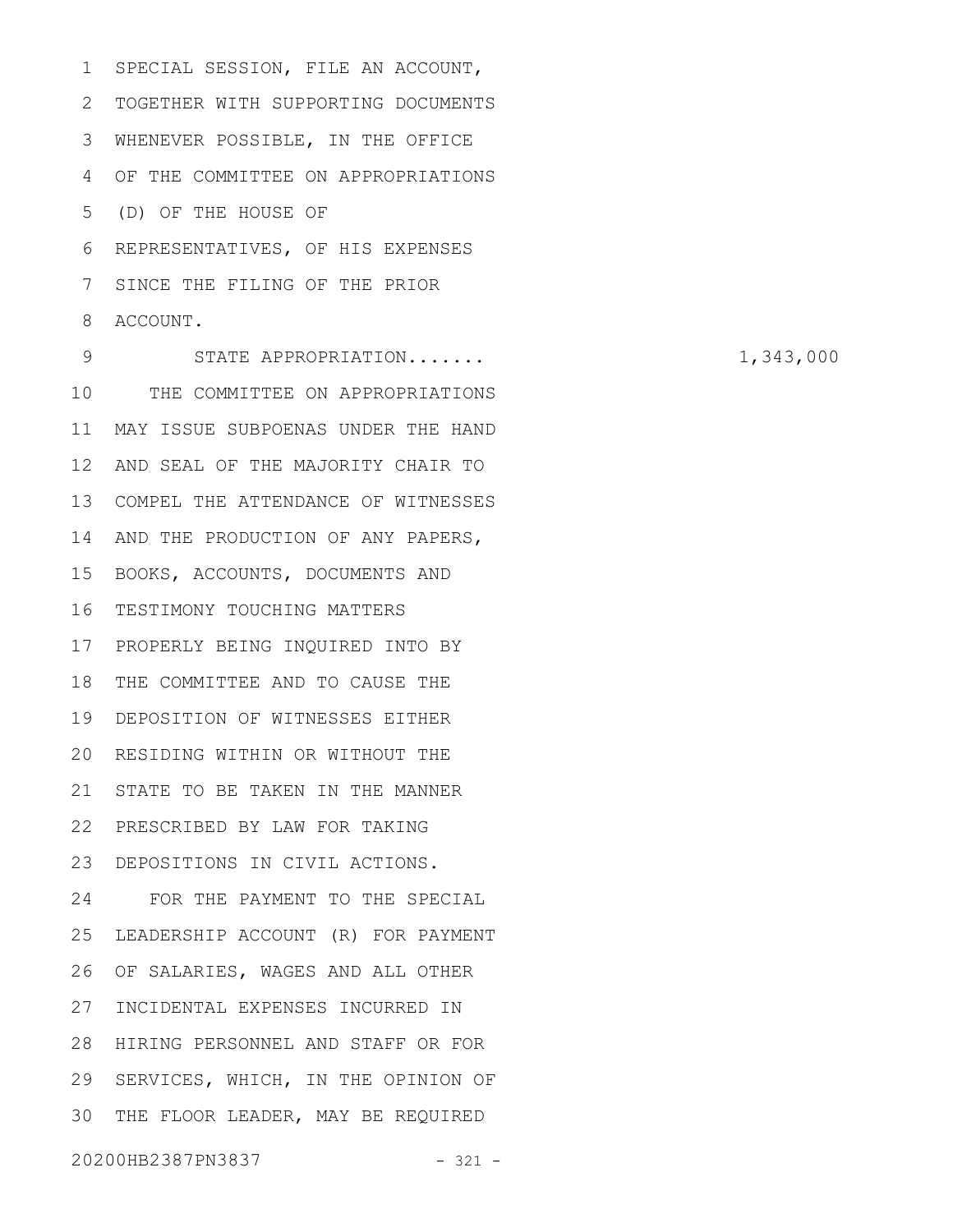OR ARISE DURING LEGISLATIVE 2 SESSIONS AND DURING THE INTERIM BETWEEN LEGISLATIVE SESSIONS AND 3 FOR THE PAYMENT OF ALL OTHER EXPENSES RELATED TO THE PERFORMANCE OF HIS DUTIES AND RESPONSIBILITIES. THE SUM APPROPRIATED SHALL BE PAID ON WARRANT OF THE STATE TREASURER IN FAVOR OF THE FLOOR LEADER ON THE 10 PRESENTATION OF HIS REQUISITION 11 FOR THE SAME. THE FLOOR LEADER 12 13 SHALL, NOT LATER THAN 30 DAYS 14 AFTER THE TERMINATION OF HIS TERM 15 OF OFFICE OR UNTIL HIS SUCCESSOR 16 IS ELECTED AND ALSO WITHIN 30 DAYS 17 AFTER THE ADJOURNMENT OF ANY 18 REGULAR OR SPECIAL SESSION, FILE 19 AN ACCOUNT, TOGETHER WITH 20 SUPPORTING DOCUMENTS WHENEVER 21 POSSIBLE, IN THE OFFICE OF THE 22 FLOOR LEADER, OF SUCH EXPENSES 23 SINCE THE FILING OF THE PRIOR 24 ACCOUNT. STATE APPROPRIATION....... 2,519,000 FOR THE PAYMENT TO THE SPECIAL 27 LEADERSHIP ACCOUNT (D) FOR PAYMENT 28 OF SALARIES, WAGES AND ALL OTHER 29 INCIDENTAL EXPENSES INCURRED IN 30 HIRING PERSONNEL AND STAFF OR FOR 1 4 5 6 7 8 9 25 26

20200HB2387PN3837 - 322 -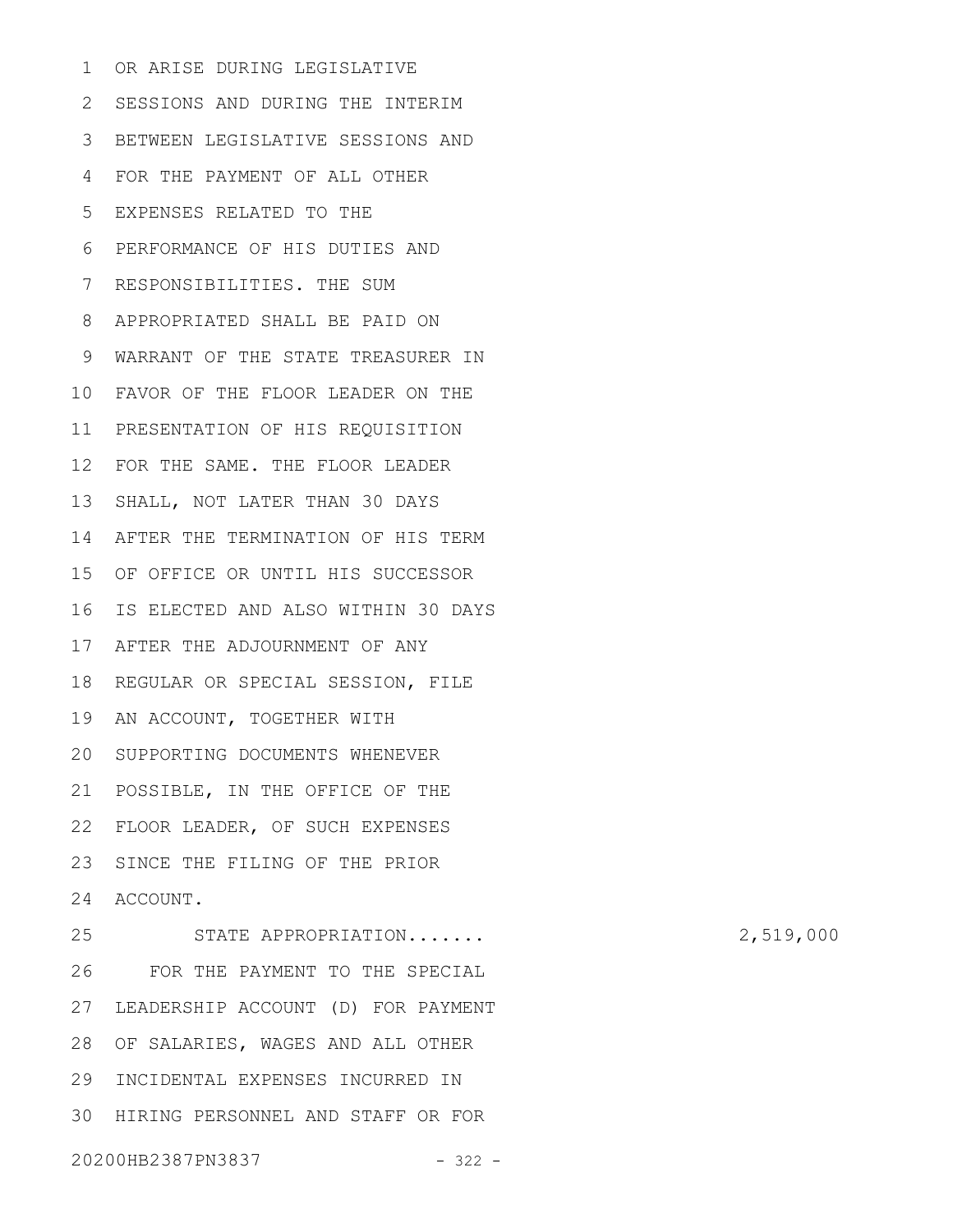SERVICES WHICH, IN THE OPINION OF 2 THE FLOOR LEADER, MAY BE REQUIRED OR ARISE DURING LEGISLATIVE 3 SESSIONS AND DURING THE INTERIM 4 BETWEEN LEGISLATIVE SESSIONS AND 5 FOR THE PAYMENT OF ALL OTHER 6 EXPENSES RELATED TO THE 7 PERFORMANCE OF HIS DUTIES AND 8 9 RESPONSIBILITIES. THE SUM APPROPRIATED SHALL BE PAID ON 10 11 WARRANT OF THE STATE TREASURER IN FAVOR OF THE FLOOR LEADER ON THE 12 PRESENTATION OF HIS REQUISITION 13 14 FOR THE SAME. THE FLOOR LEADER 15 SHALL, NOT LATER THAN 30 DAYS 16 AFTER THE TERMINATION OF HIS TERM 17 OF OFFICE OR UNTIL HIS SUCCESSOR 18 IS ELECTED AND ALSO WITHIN 30 DAYS 19 AFTER THE ADJOURNMENT OF ANY 20 REGULAR OR SPECIAL SESSION, FILE 21 AN ACCOUNT, TOGETHER WITH 22 SUPPORTING DOCUMENTS WHENEVER 23 POSSIBLE, IN THE OFFICE OF THE 24 FLOOR LEADER, OF SUCH EXPENSE 25 SINCE THE FILING OF THE PRIOR 26 ACCOUNT. STATE APPROPRIATION....... 2,519,000 ALL APPROPRIATIONS MADE IN THIS 28 1 27

ACT OR IN ANY OTHER FISCAL YEAR TO 29 30 ANY ACCOUNT OF THE HOUSE OF

20200HB2387PN3837 - 323 -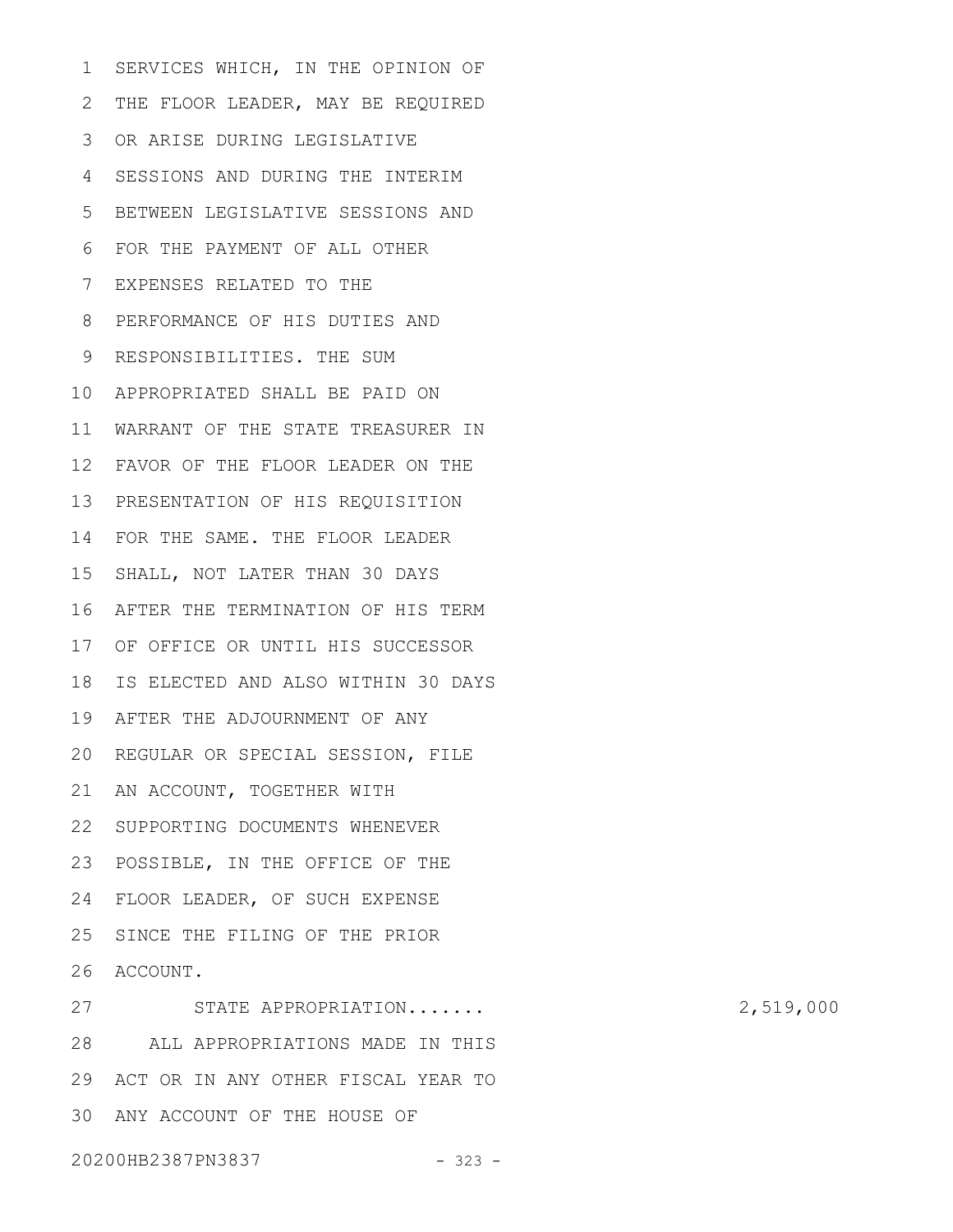REPRESENTATIVES REMAINING 1 UNEXPENDED AND UNENCUMBERED ON THE 2 EFFECTIVE DATE OF THIS PART, MAY 3 BE TRANSFERRED BY THE AUTHORITY 4 RESPONSIBLE FOR ADMINISTERING THE 5 ACCOUNT, IN ITS DISCRETION, TO 6 7 SUCH HOUSE ACCOUNTS AS THAT 8 RESPONSIBLE AUTHORITY DEEMS NECESSARY. SUCH POWER TO TRANSFER 9 APPROPRIATIONS SHALL BE LIMITED TO 10 11 THE CURRENT FISCAL YEAR. SUBPART D GOVERNMENT SUPPORT AGENCIES 14 SECTION 271. LEGISLATIVE REFERENCE BUREAU. 15 THE FOLLOWING AMOUNTS ARE APPROPRIATED FROM THE GENERAL FUND 16 17 TO THE LEGISLATIVE REFERENCE BUREAU 18 FOR THE CURRENT FISCAL YEAR: FEDERAL STATE FOR THE SALARIES, WAGES AND ALL 19 NECESSARY EXPENSES FOR THE WORK OF 20 21 THE LEGISLATIVE REFERENCE BUREAU, 22 INCLUDING THE CODE AND BULLETIN 23 SECTION. STATE APPROPRIATION....... 4,038,000 24 FOR THE PENNSYLVANIA BULLETIN 25 AND PENNSYLVANIA CODE AND RELATED 26 EXPENSES. 27 28 STATE APPROPRIATION....... 369,000 FOR CONTINGENT EXPENSES. 29 30 STATE APPROPRIATION....... 10,000 12 13

20200HB2387PN3837 - 324 -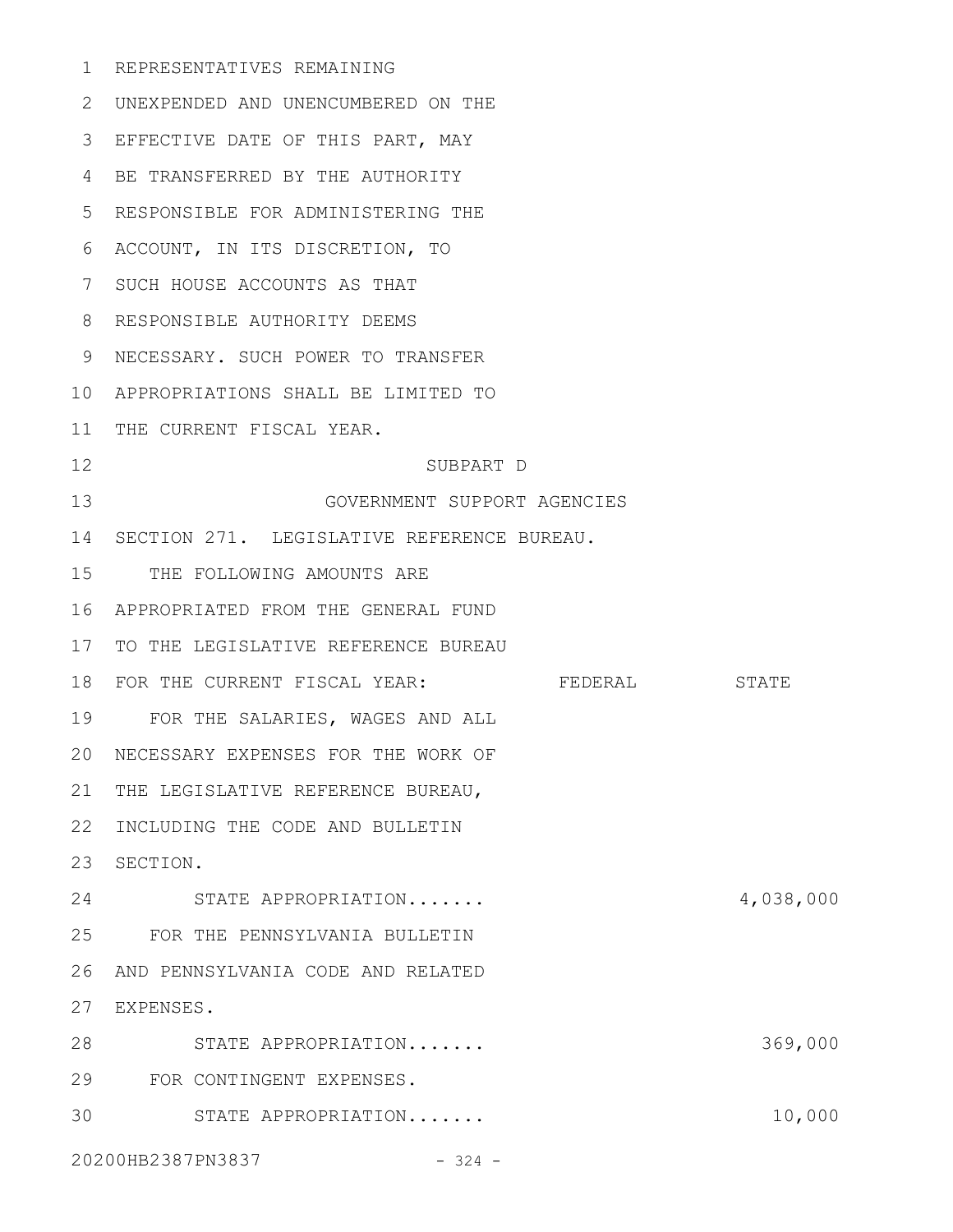1 SECTION 272. LEGISLATIVE BUDGET AND FINANCE COMMITTEE. THE FOLLOWING AMOUNTS ARE 2 APPROPRIATED FROM THE GENERAL FUND 3 TO THE LEGISLATIVE BUDGET AND 4 FINANCE COMMITTEE FOR THE CURRENT 5 FEDERAL STATE FOR THE SALARIES, WAGES AND ALL 7 NECESSARY EXPENSES FOR THE WORK OF 8 9 THE LEGISLATIVE BUDGET AND FINANCE 10 COMMITTEE. STATE APPROPRIATION....... 6842,000 SECTION 273. LEGISLATIVE DATA PROCESSING COMMITTEE. 12 13 THE FOLLOWING AMOUNTS ARE APPROPRIATED FROM THE GENERAL FUND 14 15 TO THE LEGISLATIVE DATA PROCESSING 16 COMMITTEE FOR THE CURRENT FISCAL YEAR: FEDERAL STATE FOR SALARIES, WAGES, OTHER 18 PERSONNEL EXPENSES, OPERATING 19 COSTS, CONTRACTS, EQUIPMENT, 20 21 SOFTWARE, OTHER INCIDENTAL EXPENSES AND COSTS ASSOCIATED WITH THE 22 23 OPERATION OF THE LEGISLATIVE DATA 24 PROCESSING CENTER, INCLUDING AN ALLOCATION OF \$963,000 TO EACH OF 25 26 THE SENATE REPUBLICAN AND DEMOCRATIC CAUCUS COMPUTER SERVICES 27 DEPARTMENTS FOR THE PAYMENT OF 28 29 OPERATING COSTS, CONTRACTS, EQUIPMENT, SOFTWARE, OTHER 3020200HB2387PN3837 - 325 -6 FISCAL YEAR: 11 17 YEAR: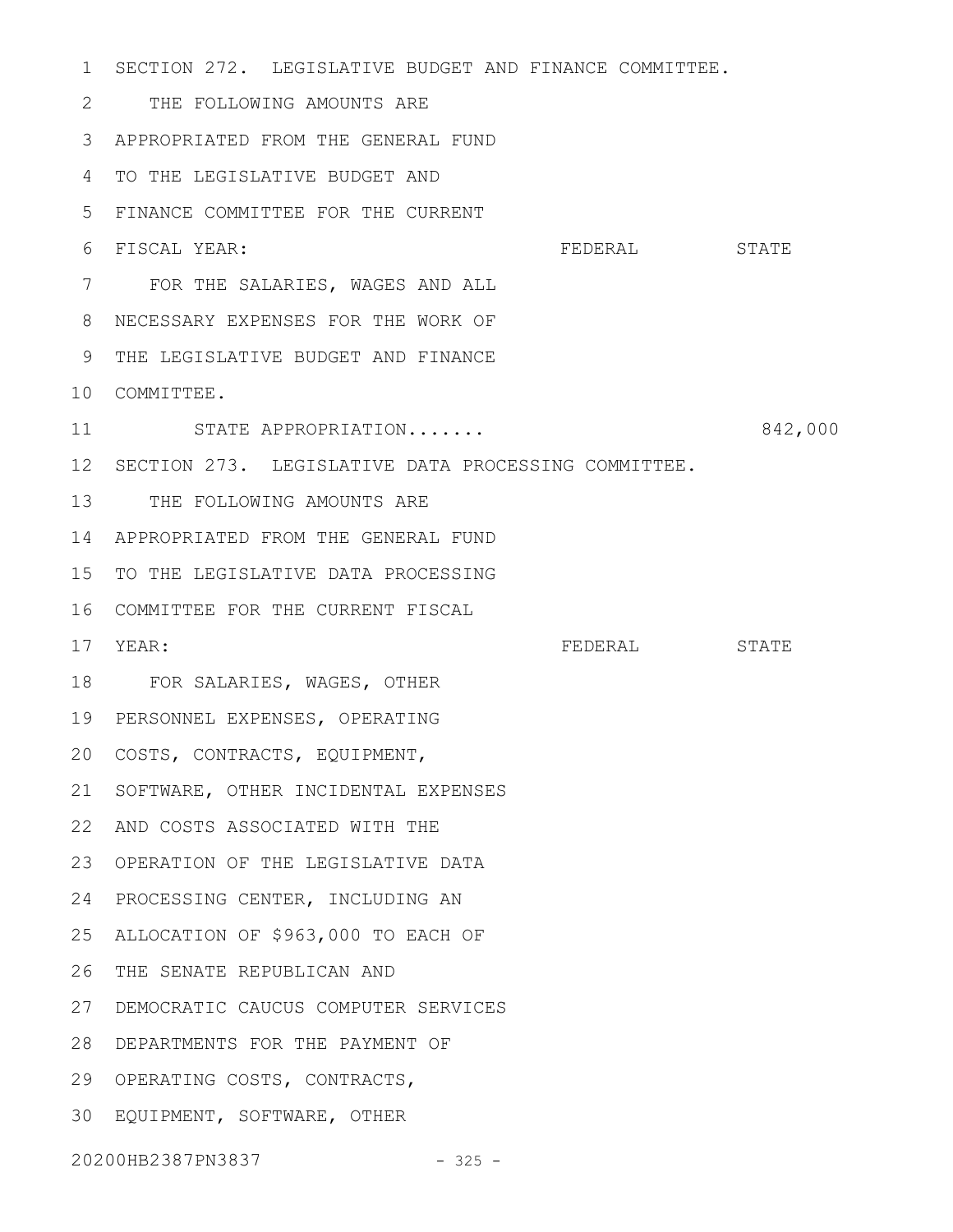INCIDENTAL EXPENSES AND COSTS AT 2 THE DIRECTION OF THE RESPECTIVE CAUCUS STAFF ADMINISTRATOR, AND AN 3 ALLOCATION OF \$3,484,000 TO THE HOUSE OF REPRESENTATIVES REPUBLICAN CAUCUS COMPUTER SERVICES ACCOUNT, 6 7 AND AN ALLOCATION OF \$2,233,000 TO THE HOUSE OF REPRESENTATIVES DEMOCRATIC CAUCUS COMPUTER SERVICES 10 ACCOUNT FOR THE PAYMENT OF 11 OPERATING COSTS, CONTRACTS, 12 EQUIPMENT, SOFTWARE, OTHER 13 INCIDENTAL EXPENSES AND COSTS TO BE 14 DISBURSED AT THE DIRECTION OF THE 15 SPEAKER OF THE HOUSE OF 16 REPRESENTATIVES AND THE MINORITY 17 LEADER OF THE HOUSE OF 18 REPRESENTATIVES, AND AN ALLOCATION 19 OF \$167,000 TO EACH OF THE SENATE 20 REPUBLICAN AND DEMOCRATIC CAUCUSES FOR COMMITTEE AND CONTINGENT 21 EXPENSES TO BE ALLOCATED IN AMOUNTS 22 DETERMINED BY UNANIMOUS AGREEMENT 23 24 OF THE EXECUTIVE COMMITTEE OF THE 25 SENATE COMMITTEE ON MANAGEMENT 26 OPERATIONS, AND AN ALLOCATION OF 27 \$167,000 TO EACH OF THE HOUSE OF REPRESENTATIVES REPUBLICAN AND 28 DEMOCRATIC CAUCUSES FOR COSTS 29 ASSOCIATED WITH CAUCUS OPERATIONS 3020200HB2387PN3837 - 326 -1 4 5 8 9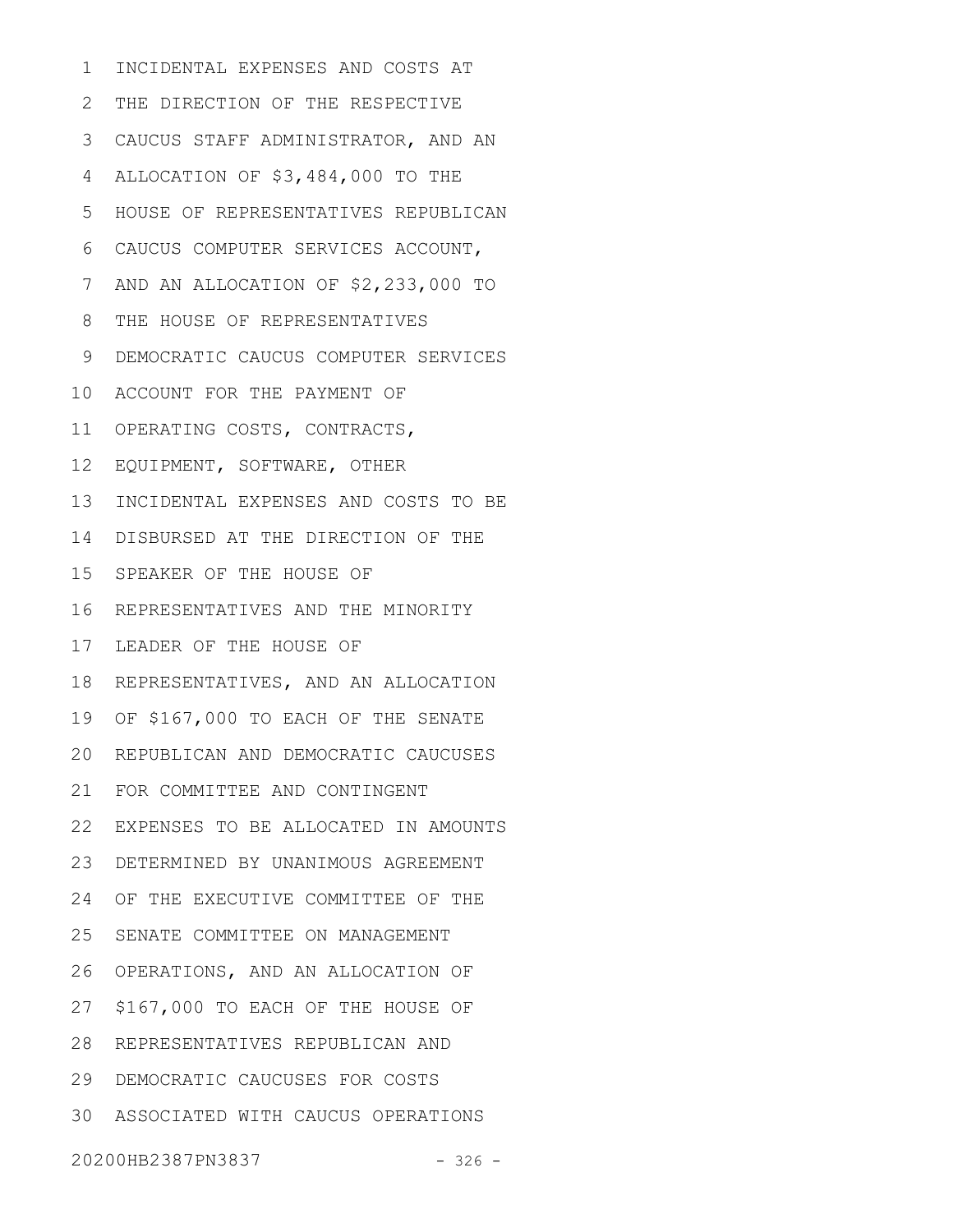1 TO BE DISBURSED AT THE DIRECTION OF THE SPEAKER OF THE HOUSE OF 2 REPRESENTATIVES AND THE MINORITY 3 LEADER OF THE HOUSE OF 4 REPRESENTATIVES, AND AN ALLOCATION 5 OF \$2,398,000 TO THE HOUSE OF 6 REPRESENTATIVES REPUBLICAN CAUCUS 7 FOR DISBURSEMENT BY THE MAJORITY 8 LEADER OF THE HOUSE OF 9 10 REPRESENTATIVES. STATE APPROPRIATION....... 13,440,000 FOR INFORMATION TECHNOLOGY 12 13 MODERNIZATION. 14 STATE APPROPRIATION....... 1,042,000 15 SECTION 274. JOINT STATE GOVERNMENT COMMISSION. 16 THE FOLLOWING AMOUNTS ARE APPROPRIATED FROM THE GENERAL FUND 17 18 TO THE JOINT STATE GOVERNMENT COMMISSION FOR THE CURRENT FISCAL 19 FEDERAL STATE FOR THE SALARIES, WAGES AND ALL 21 NECESSARY EXPENSES FOR THE WORK OF 22 23 THE JOINT STATE GOVERNMENT 24 COMMISSION. STATE APPROPRIATION....... 709,000 26 SECTION 275. LOCAL GOVERNMENT COMMISSION. 27 THE FOLLOWING AMOUNTS ARE APPROPRIATED FROM THE GENERAL FUND 28 29 TO THE LOCAL GOVERNMENT COMMISSION 30 FOR THE CURRENT FISCAL YEAR: FEDERAL STATE 20200HB2387PN3837 - 327 - 11 20 YEAR: 25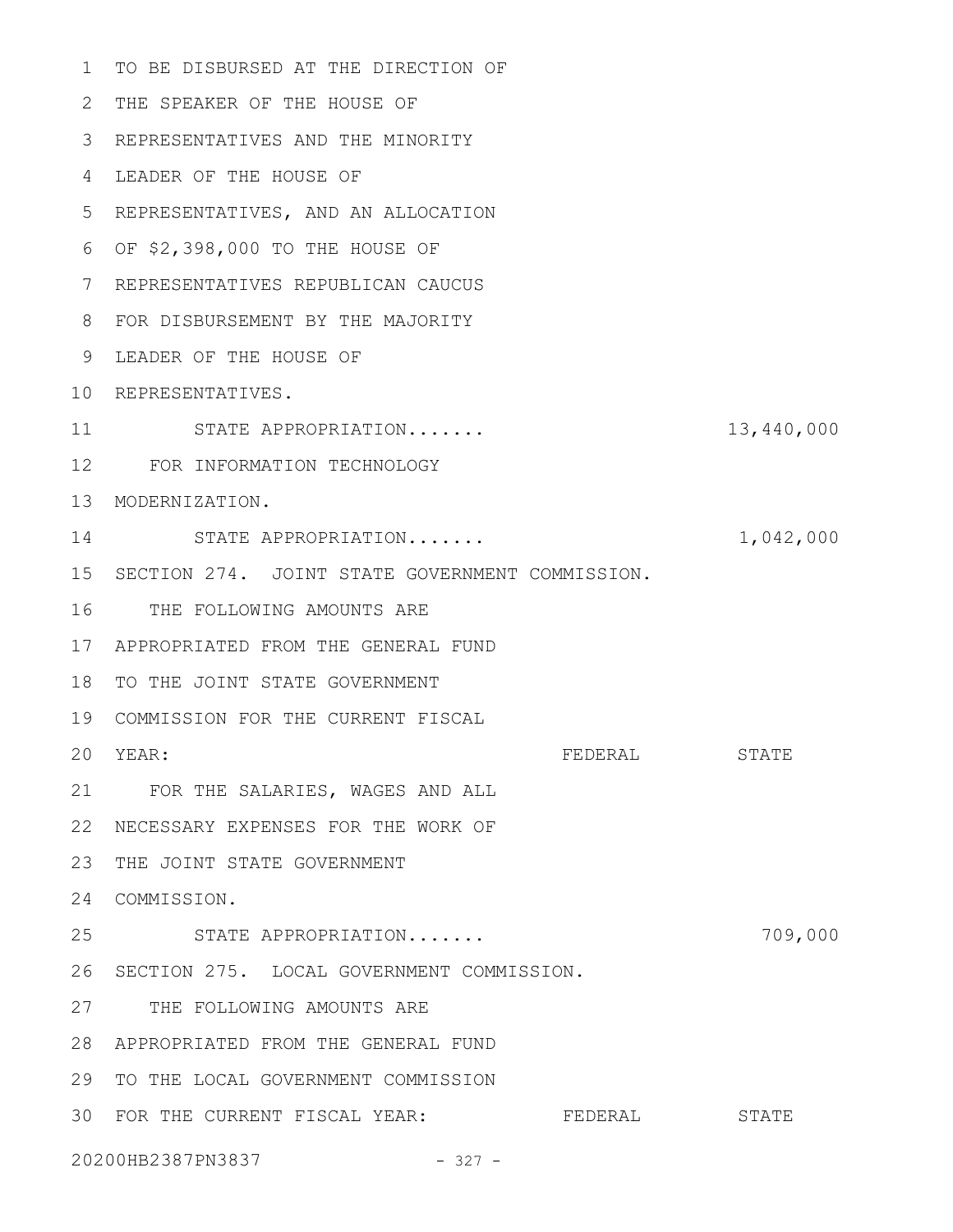FOR THE SALARIES, WAGES AND ALL 1 EXPENSES NECESSARY FOR THE WORK OF 2 3 THE LOCAL GOVERNMENT COMMISSION. STATE APPROPRIATION....... 535,000 4 FOR THE COMPILATION AND 5 DISTRIBUTION OF VARIOUS MUNICIPAL 6 CODES. 7 8 STATE APPROPRIATION....... 10,000 9 SECTION 276. (RESERVED). 10 SECTION 277. LEGISLATIVE AUDIT ADVISORY COMMISSION. 11 THE FOLLOWING AMOUNTS ARE APPROPRIATED FROM THE GENERAL FUND 12 13 TO THE LEGISLATIVE AUDIT ADVISORY 14 COMMISSION FOR THE CURRENT FISCAL FEDERAL STATE FOR THE SALARIES, WAGES AND ALL 16 17 EXPENSES NECESSARY FOR THE WORK OF 18 THE LEGISLATIVE AUDIT ADVISORY COMMISSION. 19 STATE APPROPRIATION....... 119,000 21 SECTION 278. INDEPENDENT REGULATORY REVIEW COMMISSION. 22 THE FOLLOWING AMOUNTS ARE APPROPRIATED FROM THE GENERAL FUND 23 24 TO THE INDEPENDENT REGULATORY 25 REVIEW COMMISSION FOR THE CURRENT FEDERAL STATE FOR THE SALARIES, WAGES AND ALL 27 NECESSARY EXPENSES FOR THE WORK OF 28 29 THE INDEPENDENT REGULATORY REVIEW COMMISSION. 3015 YEAR: 20 26 FISCAL YEAR:

20200HB2387PN3837 - 328 -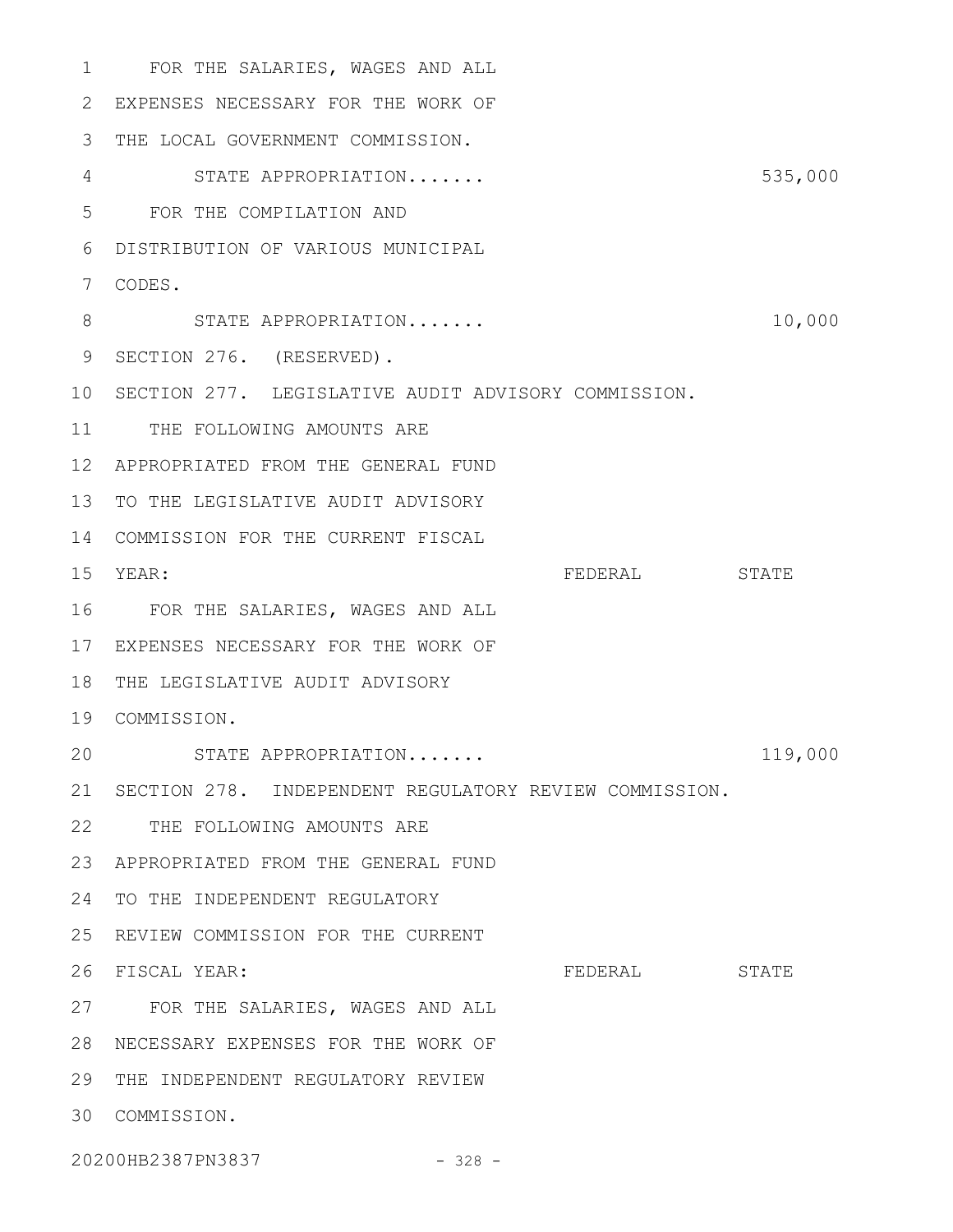| 1               | STATE APPROPRIATION                                 |         | 898,000   |
|-----------------|-----------------------------------------------------|---------|-----------|
| 2               | SECTION 279. CAPITOL PRESERVATION COMMITTEE.        |         |           |
| 3               | THE FOLLOWING AMOUNTS ARE                           |         |           |
| 4               | APPROPRIATED FROM THE GENERAL FUND                  |         |           |
| 5               | TO THE CAPITOL PRESERVATION                         |         |           |
| 6               | COMMITTEE FOR THE CURRENT FISCAL                    |         |           |
| 7               | YEAR:                                               | FEDERAL | STATE     |
| 8               | FOR THE OPERATION OF THE CAPITOL                    |         |           |
| 9               | PRESERVATION COMMITTEE.                             |         |           |
| 10              | STATE APPROPRIATION                                 |         | 345,000   |
| 11              | FOR THE RESTORATION OF THE                          |         |           |
| 12 <sup>°</sup> | CAPITOL AND ITS ARTIFACTS,                          |         |           |
| 13              | INCLUDING SUPPORT FACILITIES AND                    |         |           |
| 14              | SERVICES.                                           |         |           |
| 15              | STATE APPROPRIATION                                 |         | 1,315,000 |
| 16              | SECTION 280. PENNSYLVANIA COMMISSION ON SENTENCING. |         |           |
| 17              | THE FOLLOWING AMOUNTS ARE                           |         |           |
| 18              | APPROPRIATED FROM THE GENERAL FUND                  |         |           |
| 19              | TO THE PENNSYLVANIA COMMISSION ON                   |         |           |
| 20              | SENTENCING FOR THE CURRENT FISCAL                   |         |           |
| 21              | YEAR:                                               | FEDERAL | STATE     |
| 22              | FOR THE PENNSYLVANIA COMMISSION                     |         |           |
| 23              | ON SENTENCING.                                      |         |           |
| 24              | STATE APPROPRIATION                                 |         | 1,064,000 |
| 25              | SECTION 281. CENTER FOR RURAL PENNSYLVANIA.         |         |           |
| 26              | THE FOLLOWING AMOUNTS ARE                           |         |           |
| 27              | APPROPRIATED FROM THE GENERAL FUND                  |         |           |
| 28              | TO THE CENTER FOR RURAL                             |         |           |
| 29              | PENNSYLVANIA FOR THE CURRENT FISCAL                 |         |           |
| 30              | YEAR:                                               | FEDERAL | STATE     |
|                 | 20200HB2387PN3837<br>$-329 -$                       |         |           |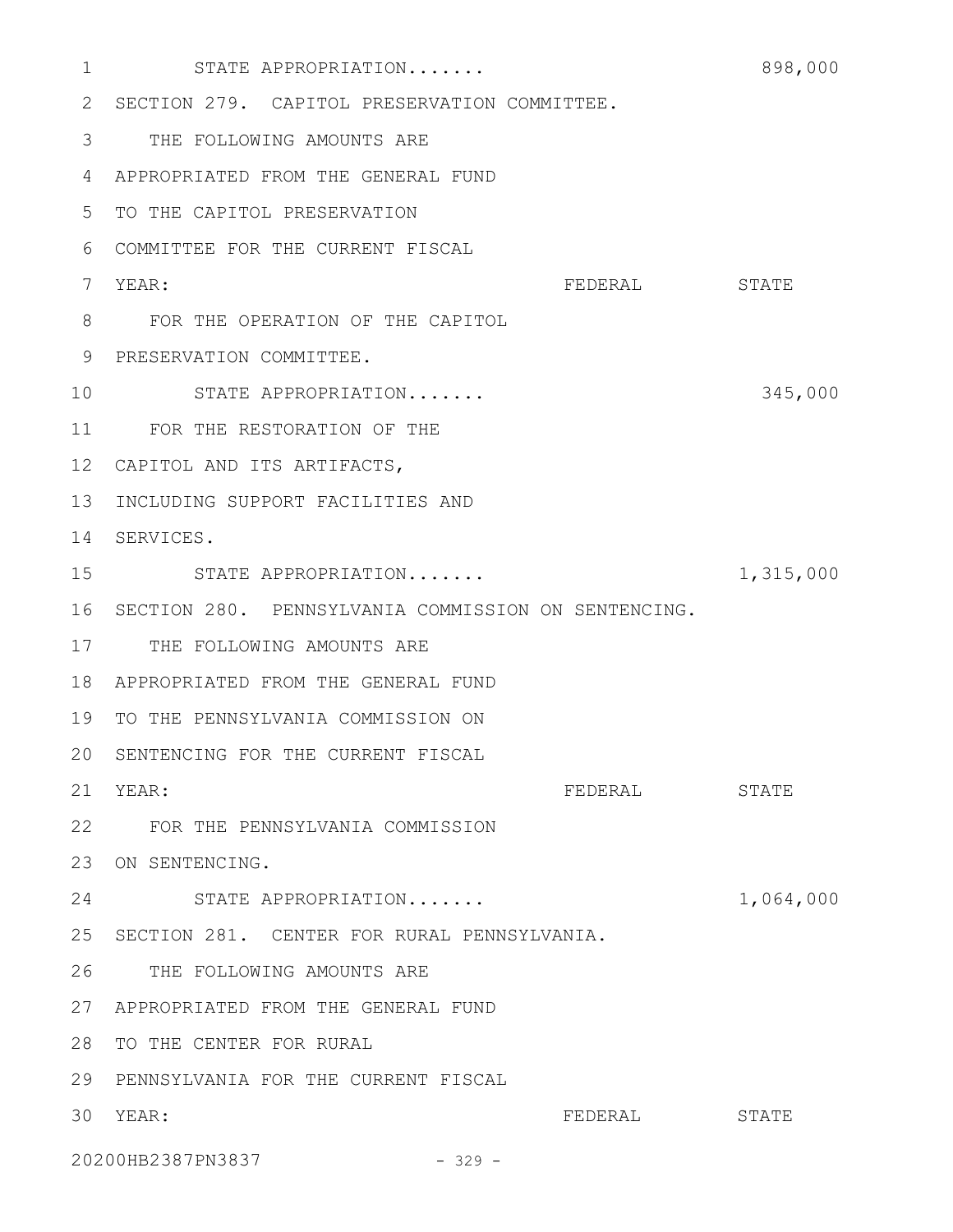FOR THE CENTER FOR RURAL 1

PENNSYLVANIA. 2

- STATE APPROPRIATION....... 470,000 3 SECTION 282. COMMONWEALTH MAIL PROCESSING CENTER. 4 THE FOLLOWING AMOUNTS ARE 5 APPROPRIATED FROM THE GENERAL FUND 6 7 TO THE COMMONWEALTH MAIL PROCESSING 8 CENTER FOR THE CURRENT FISCAL YEAR: FEDERAL STATE FOR SALARIES, WAGES, OTHER 9 10 PERSONNEL EXPENSES, OPERATING COSTS, CONTRACTS, EQUIPMENT, 11 12 SOFTWARE, OTHER INCIDENTAL EXPENSES 13 AND COSTS ASSOCIATED WITH THE 14 OPERATION OF THE COMMONWEALTH MAIL 15 PROCESSING CENTER, INCLUDING AN ALLOCATION OF \$433,000 TO THE CHIEF 16 17 CLERK OF THE SENATE FOR PAYMENT OF POSTAGE AND COMMUNICATION EXPENSES 18 19 AS DETERMINED BY THE SENATE COMMITTEE ON MANAGEMENT OPERATIONS. 20 STATE APPROPRIATION....... 1,493,000 22 SECTION 283. LEGISLATIVE REAPPORTIONMENT COMMISSION. 23 THE FOLLOWING AMOUNTS ARE APPROPRIATED FROM THE GENERAL FUND 24 25 TO THE LEGISLATIVE REAPPORTIONMENT 26 COMMISSION FOR THE CURRENT FISCAL FEDERAL STATE FOR THE LEGISLATIVE 28 29 REAPPORTIONMENT COMMISSION. 21 27 YEAR:
- STATE APPROPRIATION....... 439,000 30

20200HB2387PN3837 - 330 -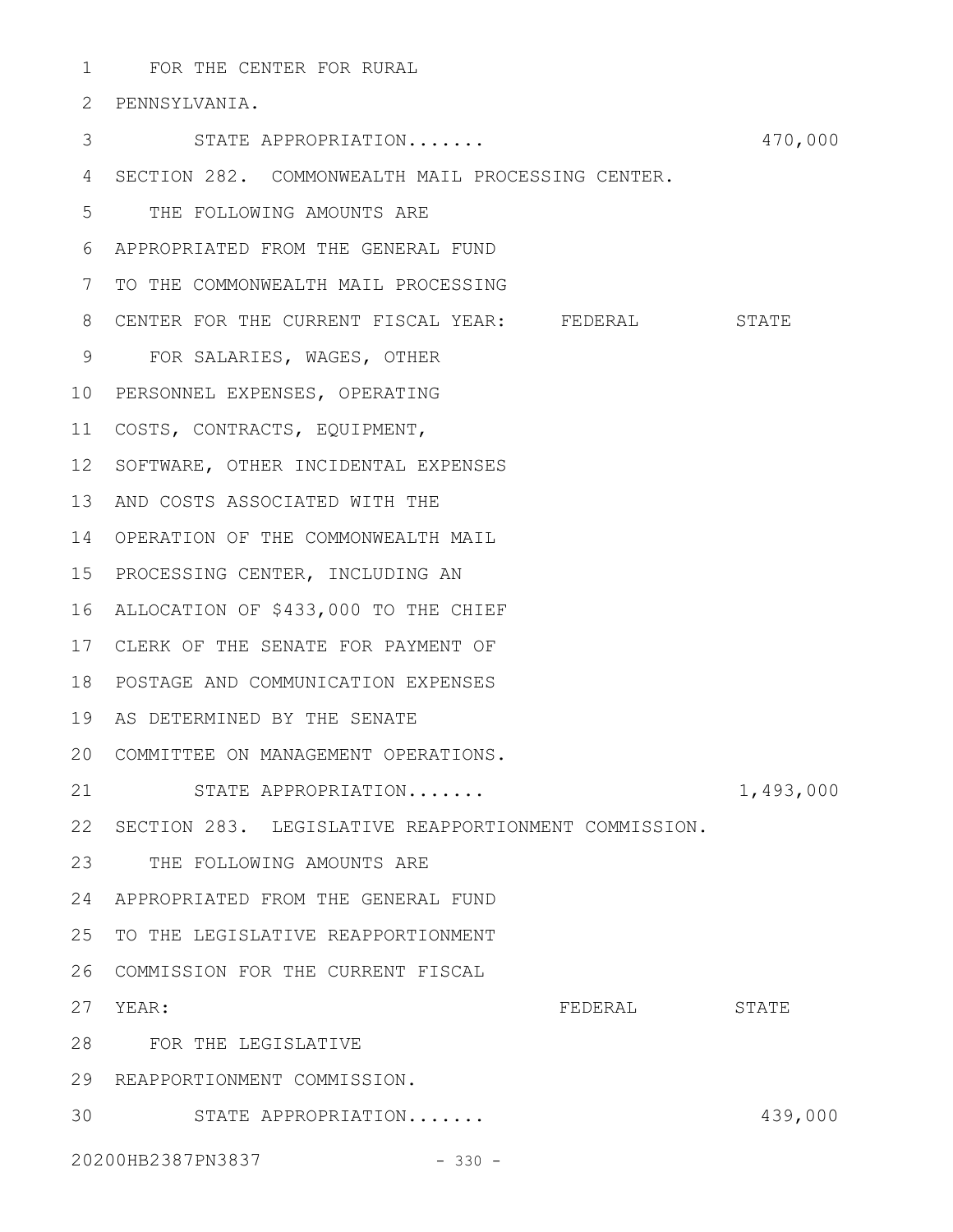SECTION 284. INDEPENDENT FISCAL OFFICE. 1 THE FOLLOWING AMOUNTS ARE 2 APPROPRIATED FROM THE GENERAL FUND 3 4 TO THE INDEPENDENT FISCAL OFFICE 5 FOR THE CURRENT FISCAL YEAR: FEDERAL STATE FOR THE SALARIES, WAGES AND ALL 6 EXPENSES NECESSARY FOR THE WORK OF 7 8 THE INDEPENDENT FISCAL OFFICE, 9 INCLUDING UP TO \$83,000 FOR PENSION ACTUARIAL ANALYSIS. 10 STATE APPROPRIATION....... 976,000 PART III STATE LOTTERY FUND APPROPRIATIONS 14 SECTION 301. DEPARTMENT OF AGING. 15 THE FOLLOWING AMOUNTS ARE APPROPRIATED FROM THE STATE LOTTERY 16 FUND TO THE DEPARTMENT OF AGING FOR 17 THE FEDERAL STATE FOR GENERAL GOVERNMENT 19 20 OPERATIONS OF THE DEPARTMENT OF AGING. 21 STATE APPROPRIATION....... 9,966,000 22 FOR PENNCARE FOR OLDER 23 24 PENNSYLVANIANS FOR THE PURPOSE OF DEVELOPING, OPERATING AND 25 PURCHASING SERVICES FOR THE AGED 26 27 AND OTHER ADULTS, INCLUDING, BUT NOT LIMITED TO, MODEL PROJECTS, 28 29 COMMUNITY CARE SERVICES, AUDITS OF 30 AREA AGENCIES ON AGING, PROTECTIVE 20200HB2387PN3837 - 331 - 11 12 13 18 THE CURRENT FISCAL YEAR: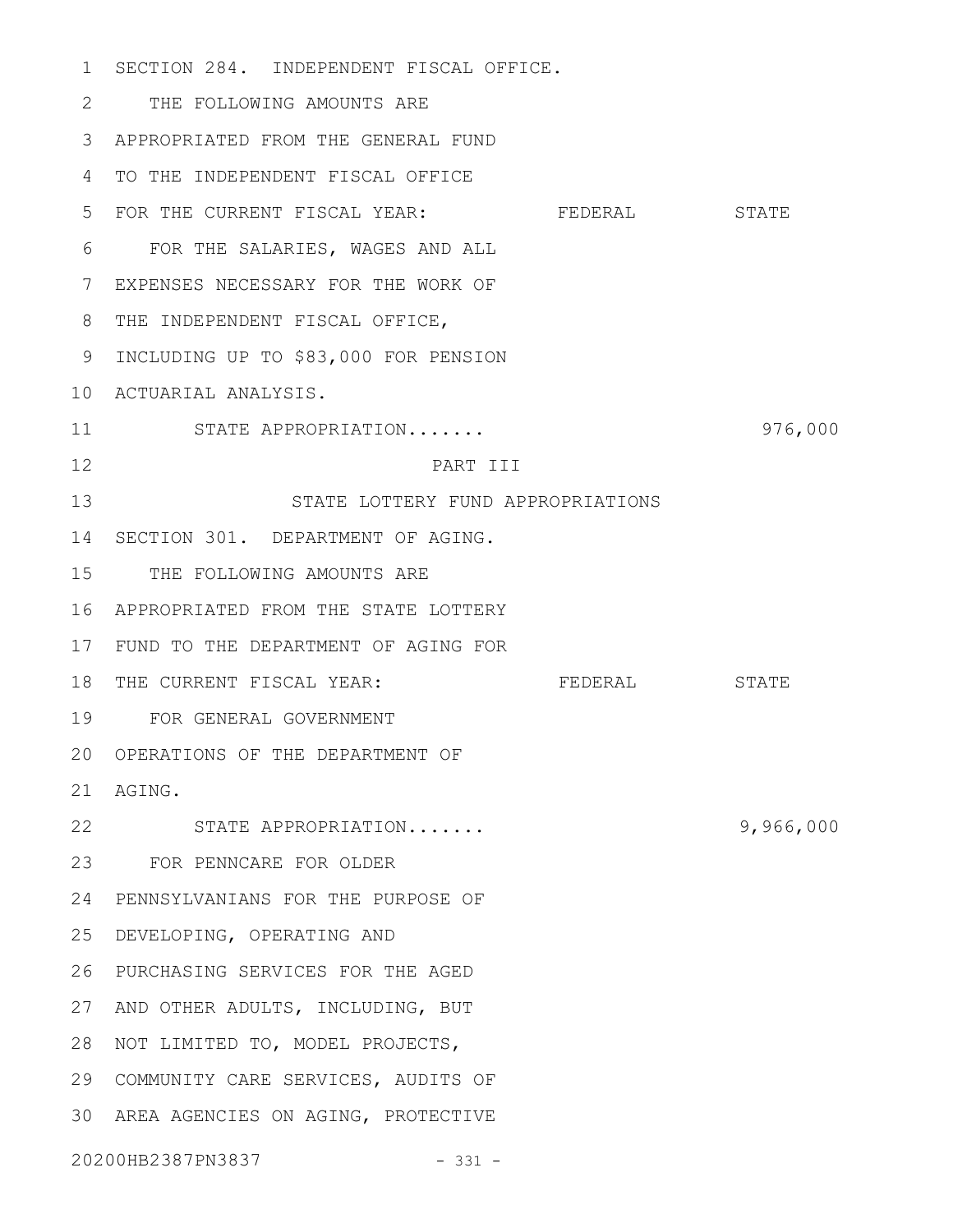| 1            | SERVICES AND COUNSELING SERVICES.                              |          |             |
|--------------|----------------------------------------------------------------|----------|-------------|
| $\mathbf{2}$ | STATE APPROPRIATION                                            |          | 285,726,000 |
| 3            | FOR PREADMISSION ASSESSMENT.                                   |          |             |
| 4            | STATE APPROPRIATION                                            |          | 8,750,000   |
| 5            | FOR CAREGIVER SUPPORT.                                         |          |             |
| 6            | STATE APPROPRIATION                                            |          | 12,103,000  |
| 7            | FOR TRANSFER FROM THE STATE                                    |          |             |
| 8            | LOTTERY FUND TO THE PHARMACEUTICAL                             |          |             |
| 9            | ASSISTANCE FUND.                                               |          |             |
| 10           | STATE APPROPRIATION                                            |          | 145,000,000 |
| 11           | FOR ALZHEIMER'S OUTREACH.                                      |          |             |
| 12           | STATE APPROPRIATION                                            |          | 250,000     |
| 13           | FOR GRANTS TO SENIOR CENTERS.                                  |          |             |
| 14           | STATE APPROPRIATION                                            |          | 2,000,000   |
| 15           | SECTION 302. DEPARTMENT OF HUMAN SERVICES.                     |          |             |
| 16           | THE FOLLOWING AMOUNTS ARE                                      |          |             |
| 17           | APPROPRIATED FROM THE STATE LOTTERY                            |          |             |
| 18           | FUND TO THE DEPARTMENT OF HUMAN                                |          |             |
| 19           | SERVICES FOR THE CURRENT FISCAL                                |          |             |
| 20           | YEAR:                                                          | FEDERAI. | STATE       |
| 21           | FOR MEDICAL ASSISTANCE -                                       |          |             |
| 22           | TRANSPORTATION SERVICES.                                       |          |             |
| 23           | STATE APPROPRIATION                                            |          | 3,500,000   |
| 24           | FOR MEDICAL ASSISTANCE -                                       |          |             |
| 25           | COMMUNITY HEALTHCHOICES.                                       |          |             |
| 26           | STATE APPROPRIATION                                            |          | 348,966,000 |
| 27           | PART IV                                                        |          |             |
| 28           | TOBACCO SETTLEMENT FUND APPROPRIATIONS                         |          |             |
| 29           | SECTION 401. DEPARTMENT OF COMMUNITY AND ECONOMIC DEVELOPMENT. |          |             |
| 30           | THE FOLLOWING AMOUNTS ARE                                      |          |             |
|              | 20200HB2387PN3837<br>$-332 -$                                  |          |             |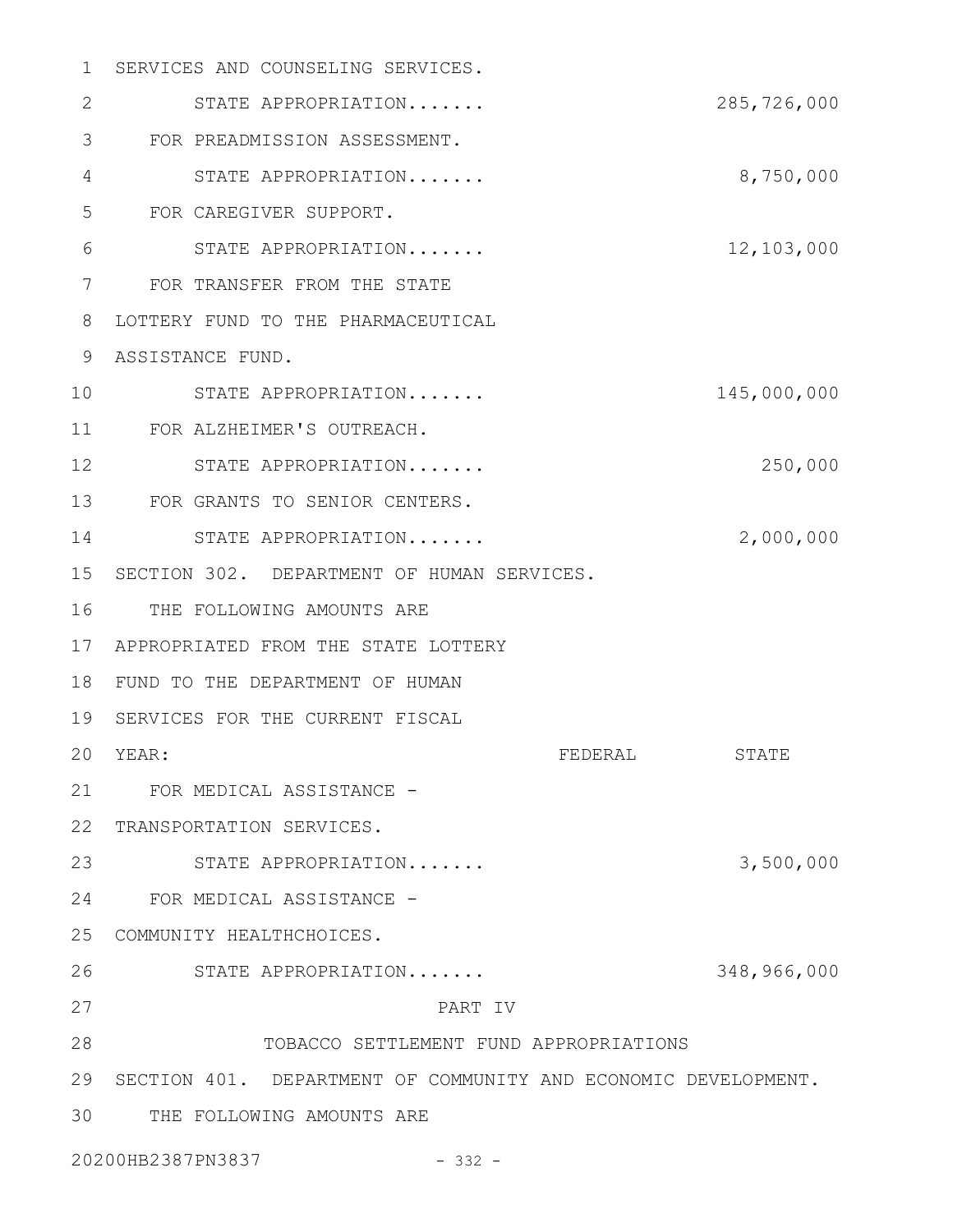APPROPRIATED FROM THE TOBACCO 1 2 SETTLEMENT FUND TO THE DEPARTMENT OF COMMUNITY AND ECONOMIC 3 DEVELOPMENT FOR THE CURRENT FISCAL 4 FEDERAL STATE FOR LIFE SCIENCES GREENHOUSES. 6 STATE APPROPRIATION....... 3,000,000 8 SECTION 402. DEPARTMENT OF HUMAN SERVICES. 9 THE FOLLOWING AMOUNTS ARE APPROPRIATED FROM THE TOBACCO 10 11 SETTLEMENT FUND TO THE DEPARTMENT 12 OF HUMAN SERVICES FOR THE CURRENT FEDERAL STATE 14 FOR MEDICAL ASSISTANCE -COMMUNITY HEALTHCHOICES. 15 STATE APPROPRIATION....... 139,551,000 PART V JUDICIAL COMPUTER SYSTEM AUGMENTATION ACCOUNT 18 APPROPRIATIONS 20 SECTION 501. SUPREME COURT. 21 THE FOLLOWING AMOUNTS ARE APPROPRIATED FROM THE JUDICIAL 22 COMPUTER SYSTEM AUGMENTATION 23 24 ACCOUNT TO THE SUPREME COURT FOR FEDERAL STATE FOR THE STATEWIDE JUDICIAL 26 COMPUTER SYSTEM. 27 STATE APPROPRIATION....... 45,626,000 28 PART VI EMERGENCY MEDICAL SERVICES OPERATING FUND 20200HB2387PN3837 - 333 - 5 YEAR: 7 13 FISCAL YEAR: 16 17 19 25 THE CURRENT FISCAL YEAR: 29 30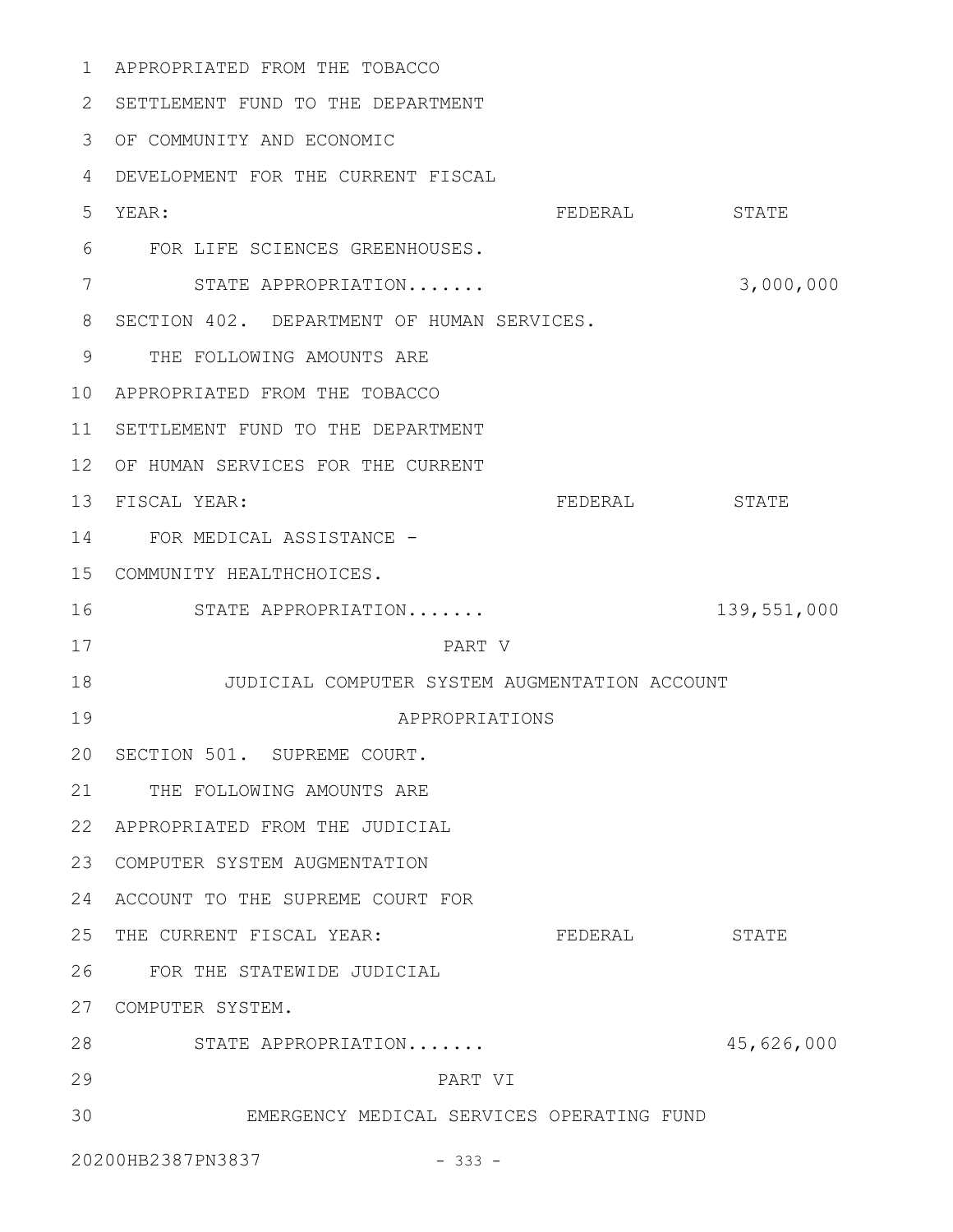| 1  | APPROPRIATIONS                              |              |  |
|----|---------------------------------------------|--------------|--|
| 2  | SECTION 601. DEPARTMENT OF HEALTH.          |              |  |
| 3  | THE FOLLOWING AMOUNTS ARE                   |              |  |
| 4  | APPROPRIATED FROM THE EMERGENCY             |              |  |
| 5  | MEDICAL SERVICES OPERATING FUND TO          |              |  |
| 6  | THE DEPARTMENT OF HEALTH FOR THE            |              |  |
| 7  | CURRENT FISCAL YEAR:<br>FEDERAL             | STATE        |  |
| 8  | FOR EMERGENCY MEDICAL SERVICES.             |              |  |
| 9  | STATE APPROPRIATION                         | 9,200,000    |  |
| 10 | FOR CATASTROPHIC MEDICAL AND                |              |  |
| 11 | REHABILITATION PROGRAM.                     |              |  |
| 12 | STATE APPROPRIATION                         | 4,100,000    |  |
| 13 | PART VII                                    |              |  |
| 14 | STATE STORES FUND APPROPRIATIONS            |              |  |
| 15 | SECTION 701. PENNSYLVANIA STATE POLICE.     |              |  |
| 16 | THE FOLLOWING AMOUNTS ARE                   |              |  |
| 17 | APPROPRIATED FROM THE STATE STORES          |              |  |
| 18 | FUND TO THE PENNSYLVANIA STATE              |              |  |
| 19 | POLICE FOR THE CURRENT FISCAL YEAR: FEDERAL | <b>STATE</b> |  |
| 20 | FOR LIQUOR CONTROL ENFORCEMENT              |              |  |
| 21 | OPERATIONAL EXPENSES.                       |              |  |
| 22 | STATE APPROPRIATION                         | 33, 167, 000 |  |
| 23 | PART VIII                                   |              |  |
| 24 | MOTOR LICENSE FUND APPROPRIATIONS           |              |  |
| 25 | SUBPART A                                   |              |  |
| 26 | MOTOR LICENSE FUND                          |              |  |
| 27 | SECTION 801. DEPARTMENT OF TRANSPORTATION.  |              |  |
| 28 | THE FOLLOWING AMOUNTS ARE                   |              |  |
| 29 | APPROPRIATED FROM THE MOTOR LICENSE         |              |  |
|    | 30 FUND TO THE DEPARTMENT OF                |              |  |
|    | 20200HB2387PN3837<br>$-334 -$               |              |  |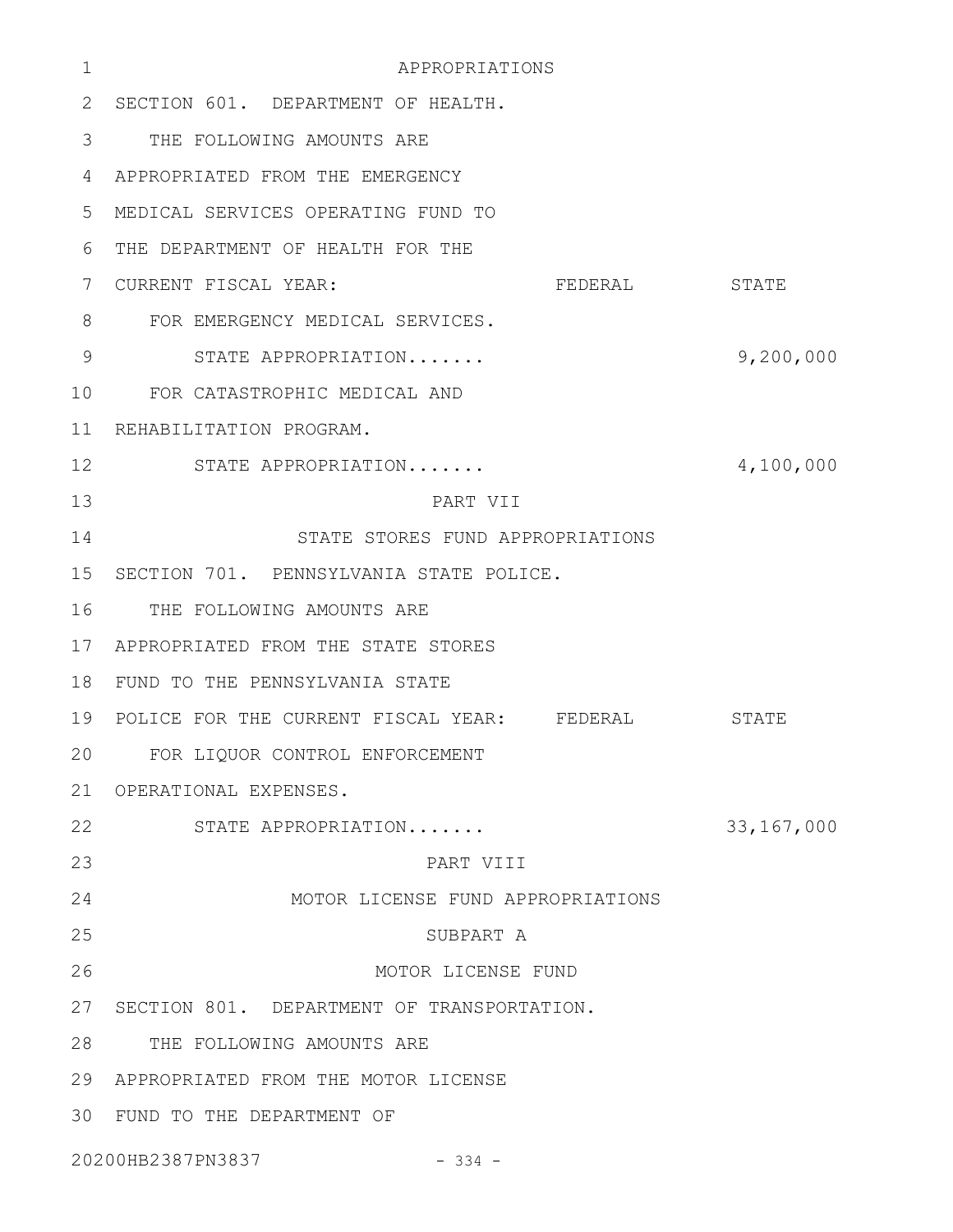1 TRANSPORTATION FOR THE CURRENT

| 2               | FISCAL YEAR:                        | FEDERAL | STATE      |
|-----------------|-------------------------------------|---------|------------|
| 3               | FOR THE SALARIES, WAGES AND ALL     |         |            |
| 4               | NECESSARY EXPENSES FOR THE PROPER   |         |            |
| 5               | ADMINISTRATION OF THE DEPARTMENT OF |         |            |
| 6               | TRANSPORTATION, INCLUDING THE STATE |         |            |
| 7               | TRANSPORTATION COMMISSION AND THE   |         |            |
| 8               | STATE TRANSPORTATION ADVISORY       |         |            |
| 9               | COMMITTEE AND THE STATEWIDE         |         |            |
| 10 <sub>o</sub> | COORDINATION OF MUNICIPAL SERVICES. |         |            |
| 11              | STATE APPROPRIATION                 |         | 63,900,000 |
| 12 <sup>°</sup> | FOR OPERATION OF WELCOME            |         |            |
| 13              | CENTERS.                            |         |            |
| 14              | STATE APPROPRIATION                 |         | 4,115,000  |
| 15              | FOR THE SALARIES, WAGES AND ALL     |         |            |
| 16              | NECESSARY EXPENSES FOR THE          |         |            |
| 17              | OPERATION OF THE HIGHWAY AND SAFETY |         |            |
| 18              | IMPROVEMENT PROGRAMS, INCLUDING     |         |            |
| 19              | PLANNING AND RESEARCH, DESIGN,      |         |            |
| 20              | ENGINEERING, RIGHT-OF-WAY           |         |            |
|                 | 21 ACQUISITION AND THE OPERATION OF |         |            |
| 22              | THE ENGINEERING DISTRICT FACILITIES |         |            |
| 23              | AND LIAISON SERVICES WITH           |         |            |
| 24              | COMMUNITIES ON LOCAL ROAD           |         |            |
| 25              | ENGINEERING AND CONSTRUCTION        |         |            |
| 26              | ACTIVITIES.                         |         |            |
| 27              | STATE APPROPRIATION                 |         | 45,000,000 |
| 28              | FOR THE SALARIES, WAGES AND ALL     |         |            |
| 29              | NECESSARY EXPENSES FOR THE          |         |            |
| 30              | ADMINISTRATION AND OPERATION OF THE |         |            |
|                 | 20200HB2387PN3837<br>$-335 -$       |         |            |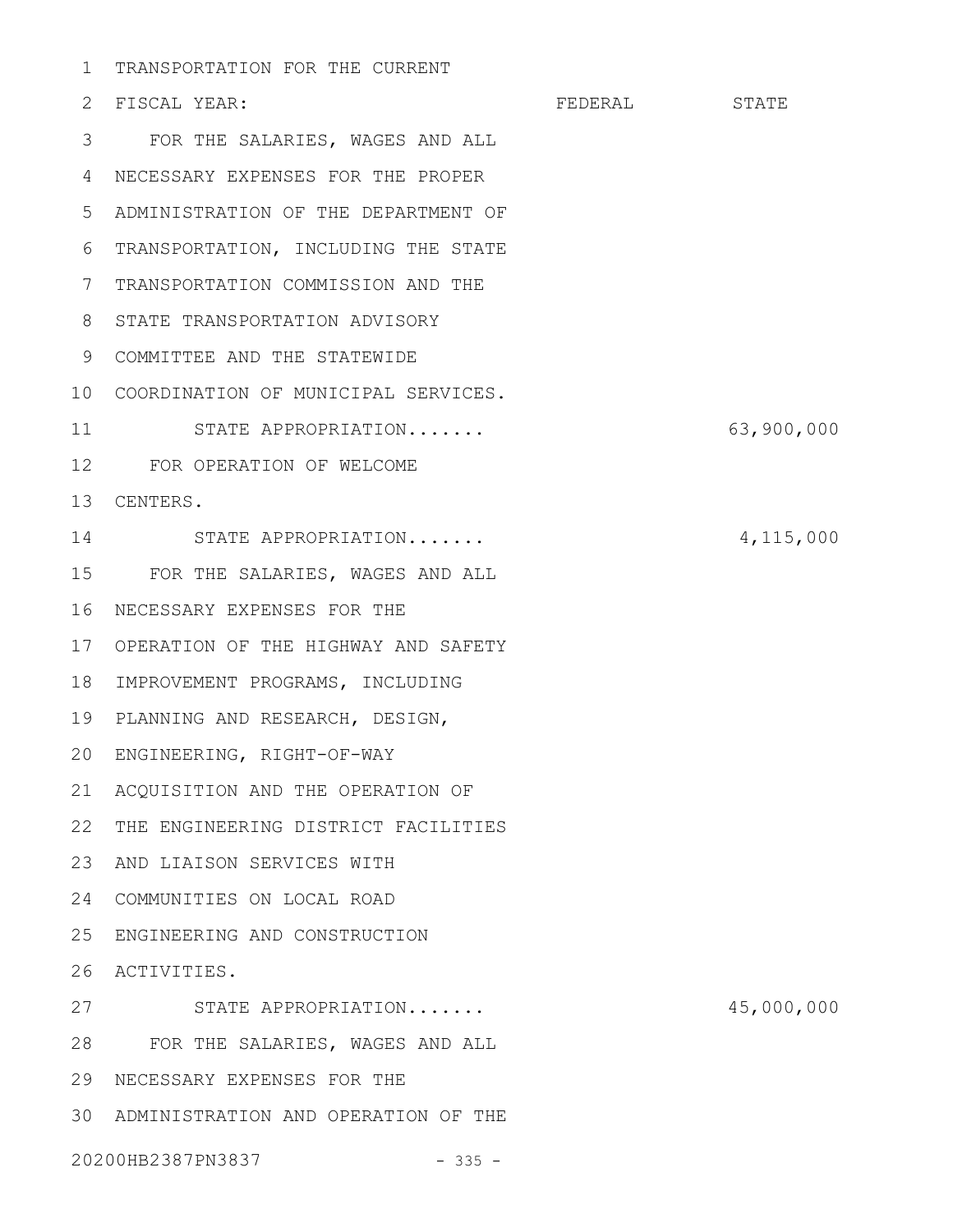MAINTENANCE PROGRAM FOR STATE 1

2 ROADS, BRIDGES, TUNNELS AND

3 STRUCTURES, INCLUDING THE OPERATION

OF THE COUNTY MAINTENANCE DISTRICT 4

FACILITIES. 5

- STATE APPROPRIATION....... 840,546,000 FOR HIGHWAY SYSTEMS TECHNOLOGY 7 8 AND INNOVATION. STATE APPROPRIATION....... 16,000,000 FOR REINVESTMENT IN DEPARTMENT 10 OF TRANSPORTATION FACILITIES. 11 STATE APPROPRIATION....... 5,000,000 FOR THE SALARIES, WAGES AND ALL 13 14 NECESSARY EXPENSES FOR THE 6 9 12
- ADMINISTRATION OF THE TRAFFIC 15
- 16 SAFETY PROGRAM AND THE

17 ADMINISTRATION AND OPERATION OF THE

18 OPERATOR AND VEHICLE REGISTRATION

## 19 PROGRAMS.

STATE APPROPRIATION....... 208,403,000 21 FOR HOMELAND SECURITY - REAL ID. STATE APPROPRIATION....... 25,901,000 FOR PAYMENTS TO MUNICIPALITIES 23 24 PURSUANT TO THE ACT OF JUNE 1, 1956 25 (1955 P.L.1944, NO.655), REFERRED 26 TO AS THE LIQUID FUELS TAX MUNICIPAL ALLOCATION LAW. 27 STATE APPROPRIATION....... 30,000,000 28 FOR PAYMENTS TO MUNICIPALITIES 29 30 TO ASSIST IN MAINTENANCE AND 20 22

20200HB2387PN3837 - 336 -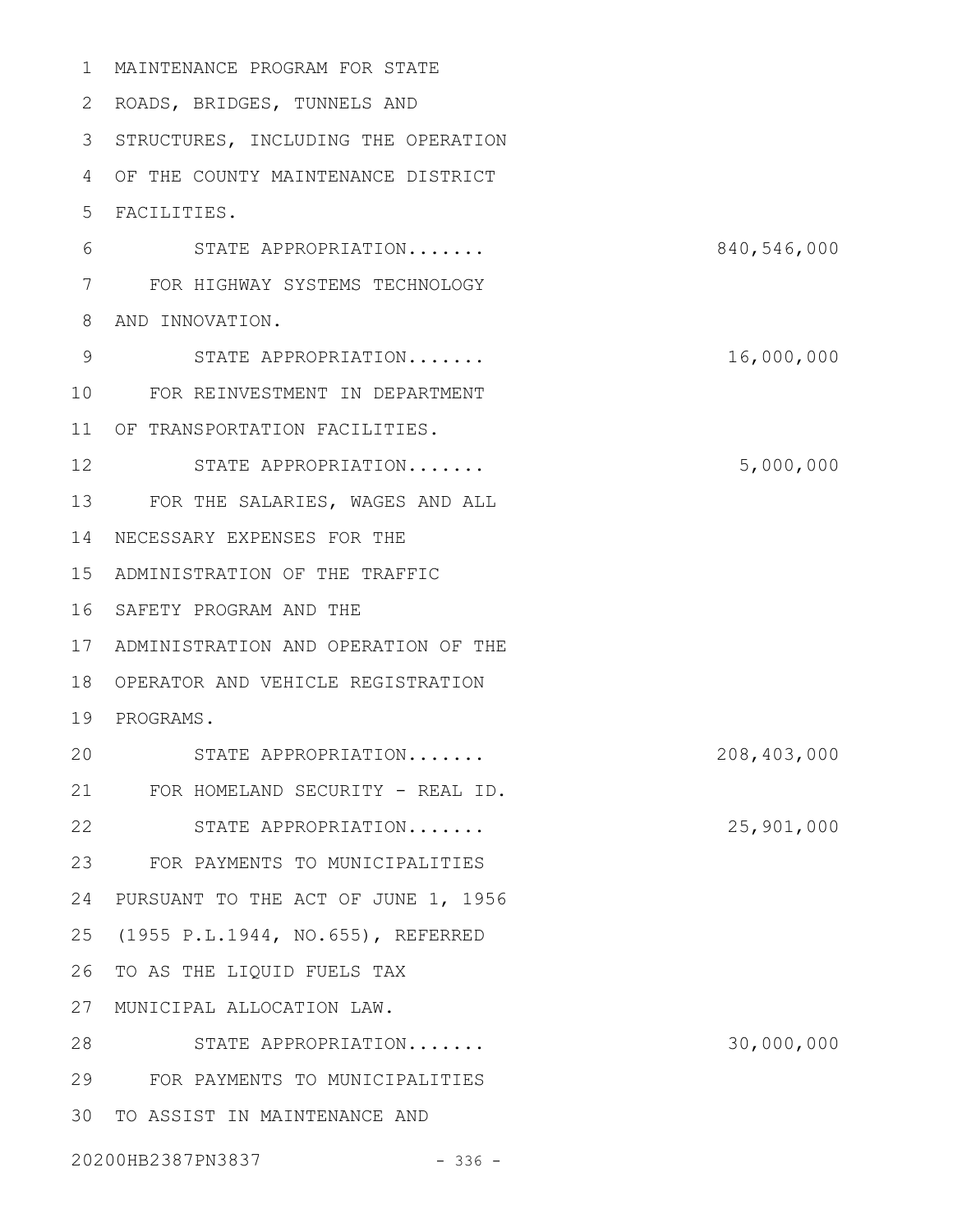## 1 CONSTRUCTION COSTS OF ROADS.

STATE APPROPRIATION....... 239,816,000 FOR SUPPLEMENTAL PAYMENTS TO 3 MUNICIPALITIES TO ASSIST IN 4 MAINTENANCE AND CONSTRUCTION COSTS 5 OF ROADS IN ACCORDANCE WITH 75 6 7 PA.C.S. CH. 93 (RELATING TO 8 SUPPLEMENTAL FUNDING FOR MUNICIPAL 9 HIGHWAY MAINTENANCE). STATE APPROPRIATION....... 5,000,000 FOR MAINTENANCE AND CONSTRUCTION 11 12 OF COUNTY BRIDGES. AN ALLOCATION TO 13 A COUNTY UNDER THIS APPROPRIATION 14 MAY BE USED IN WHOLE OR IN PART BY 15 THE COUNTY FOR GRANTS TO MUNICIPALITIES FOR DISTRIBUTION IN 16 17 ACCORDANCE WITH 75 PA.C.S. § 9010(C) (RELATING TO DISPOSITION 18 19 AND USE OF TAX). STATE APPROPRIATION....... 5,000,000 FOR MUNICIPAL TRAFFIC SIGNALS. 21 STATE APPROPRIATION....... 10,000,000 23 SECTION 802. (RESERVED). 24 SECTION 803. TREASURY DEPARTMENT. 25 THE FOLLOWING AMOUNTS ARE APPROPRIATED FROM THE MOTOR 26 27 LICENSE FUND TO THE TREASURY DEPARTMENT FOR THE CURRENT FISCAL 28 FEDERAL STATE FOR THE PAYMENT OF SALARIES, 302 10 20 22 29 YEAR:

20200HB2387PN3837 - 337 -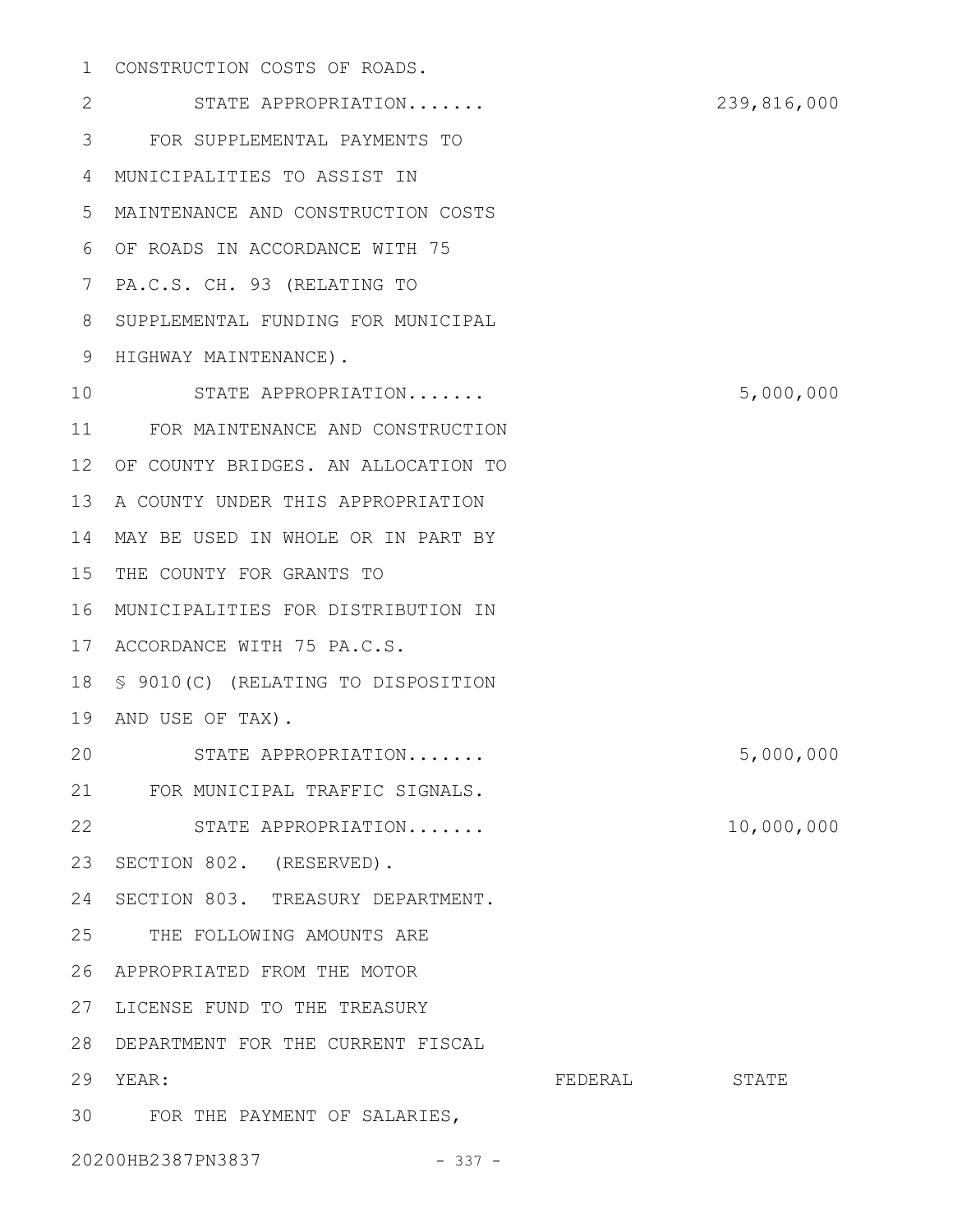WAGES AND ALL NECESSARY EXPENSES 2 IN THE PROPER ADMINISTRATION OF 3 THE PROGRAM TO REFUND LIQUID FUELS TAXES TO WHICH THE COMMONWEALTH IS NOT ENTITLED. 1 4 5

STATE APPROPRIATION....... 551,000 FOR THE PAYMENT OF PRINCIPAL 7 AND INTEREST REQUIREMENTS ON 8 GENERAL OBLIGATION BONDS ISSUED 9 FOR TRANSPORTATION PROJECTS. 10 STATE APPROPRIATION....... 35,736,000 FOR PAYMENT OF PRINCIPAL AND 12 13 INTEREST REQUIREMENTS ON GENERAL 14 OBLIGATION BONDS ISSUED FOR PUBLIC 15 IMPROVEMENTS. STATE APPROPRIATION....... 17,859,000 FOR PAYMENT OF THE COMPENSATION 17 OF THE COMMONWEALTH'S LOAN AND 18 19 TRANSFER AGENT FOR SERVICES AND EXPENSES IN CONNECTION WITH THE 20 21 REGISTRATION, TRANSFER AND PAYMENT 22 OF INTEREST ON BONDS OF THE COMMONWEALTH AND OTHER SERVICES 23 24 REQUIRED TO BE PERFORMED BY THE 25 LOAN AND TRANSFER AGENT. STATE APPROPRIATION....... 40,000 27 SECTION 804. DEPARTMENT OF AGRICULTURE. THE FOLLOWING AMOUNTS ARE APPROPRIATED FROM THE MOTOR LICENSE 29 FUND TO THE DEPARTMENT OF 3020200HB2387PN3837 - 338 - 6 11 16 26 28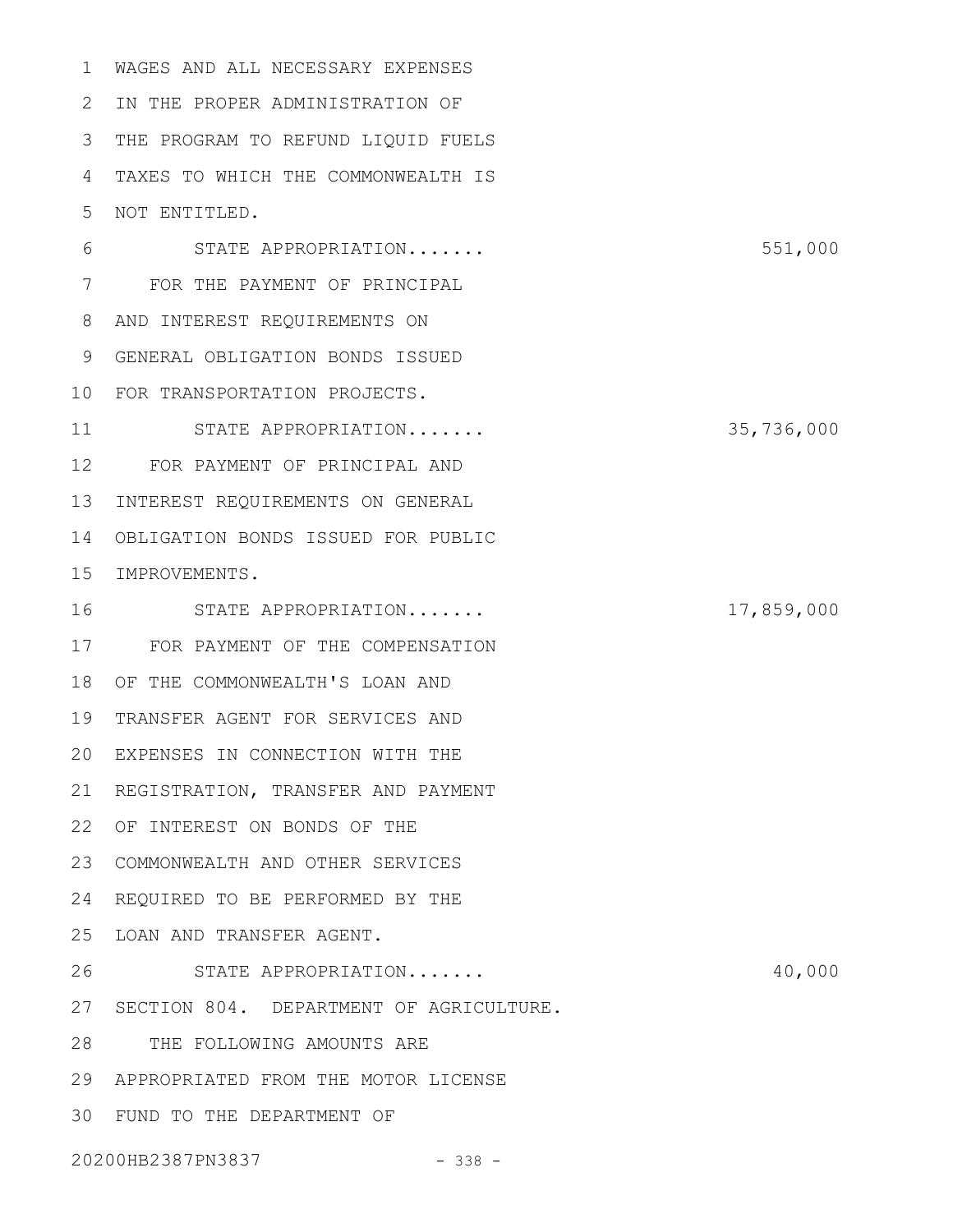AGRICULTURE FOR THE CURRENT FISCAL 1 FEDERAL STATE FOR ADMINISTRATION OF THE 3 WEIGHTS AND MEASURES PROGRAM. 4 STATE APPROPRIATION....... 5,817,000 FOR THE STATE CONSERVATION 6 COMMISSION FOR THE MAINTENANCE AND 7 IMPROVEMENT OF DIRT AND GRAVEL 8 ROADS. 9 STATE APPROPRIATION....... 28,000,000 10 11 SECTION 805. DEPARTMENT OF COMMUNITY AND ECONOMIC DEVELOPMENT. 12 THE FOLLOWING AMOUNTS ARE APPROPRIATED FROM THE MOTOR 13 14 LICENSE FUND TO THE DEPARTMENT OF COMMUNITY AND ECONOMIC 15 DEVELOPMENT FOR THE CURRENT 16 FEDERAL STATE FOR APPALACHIAN REGIONAL 18 COMMISSION AND THE OFFICE OF THE 19 APPALACHIAN STATES' REGIONAL 20 21 REPRESENTATIVE. 22 STATE APPROPRIATION....... 500,000 23 SECTION 806. DEPARTMENT OF CONSERVATION AND NATURAL RESOURCES. 24 THE FOLLOWING AMOUNTS ARE APPROPRIATED FROM THE MOTOR LICENSE 25 FUND TO THE DEPARTMENT OF 26 CONSERVATION AND NATURAL RESOURCES 27 28 FOR THE CURRENT FISCAL YEAR: FEDERAL STATE FOR THE MAINTENANCE AND 29 MITIGATION OF DUST AND SEDIMENT 3020200HB2387PN3837 - 339 -2 YEAR: 5 17 FISCAL YEAR: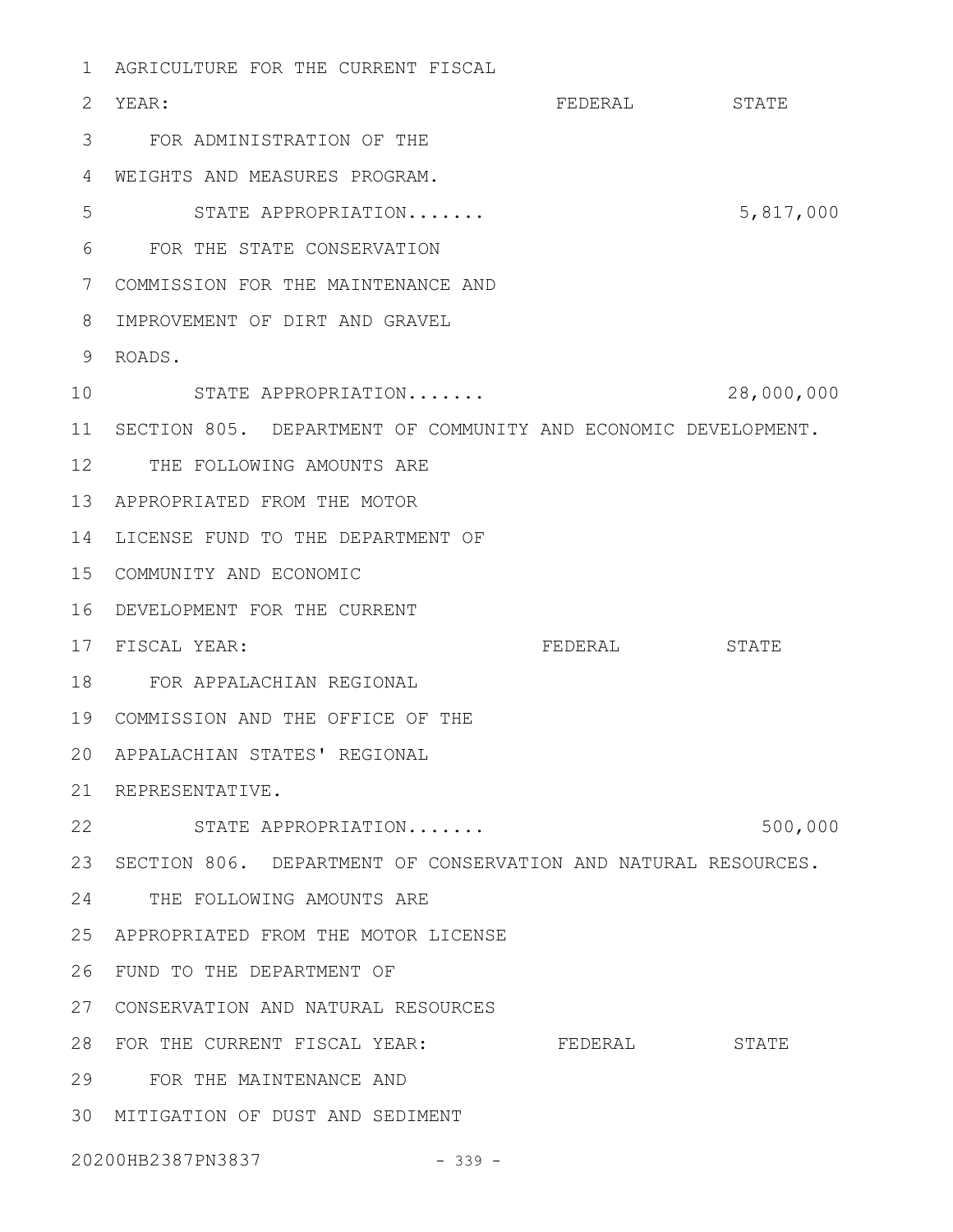POLLUTION FROM FORESTRY ROADS. 1

STATE APPROPRIATION....... 7,000,000 3 SECTION 807. DEPARTMENT OF EDUCATION. THE FOLLOWING AMOUNTS ARE 4 APPROPRIATED FROM THE MOTOR LICENSE 5 FUND TO THE DEPARTMENT OF EDUCATION 6 7 FOR THE CURRENT FISCAL YEAR: FEDERAL STATE FOR ADMINISTRATION OF THE SCHOOL 8 9 SAFE DRIVING PROGRAM AND FOR PAYMENTS TO SCHOOL DISTRICTS OR 10 11 JOINT SCHOOL ORGANIZATIONS FOR 12 DRIVER EDUCATION COURSES. 13 STATE APPROPRIATION....... 1,100,000 14 SECTION 808. (RESERVED). 15 SECTION 809. DEPARTMENT OF GENERAL SERVICES. 16 THE FOLLOWING AMOUNTS ARE APPROPRIATED FROM THE MOTOR LICENSE 17 FUND TO THE DEPARTMENT OF GENERAL 18 19 SERVICES FOR THE CURRENT FISCAL FEDERAL STATE FOR PAYMENT OF TORT CLAIMS. 21 STATE APPROPRIATION....... 9,000,000 22 23 SECTION 810. DEPARTMENT OF REVENUE. 24 THE FOLLOWING AMOUNTS ARE APPROPRIATED FROM THE MOTOR LICENSE 25 FUND TO THE DEPARTMENT OF REVENUE 26 27 FOR THE CURRENT FISCAL YEAR: FEDERAL STATE FOR ADMINISTRATION AND 28 ENFORCEMENT OF VARIOUS MOTOR 29 30 LICENSE FUND TAX REGULATIONS. 20200HB2387PN3837 - 340 -2 20 YEAR: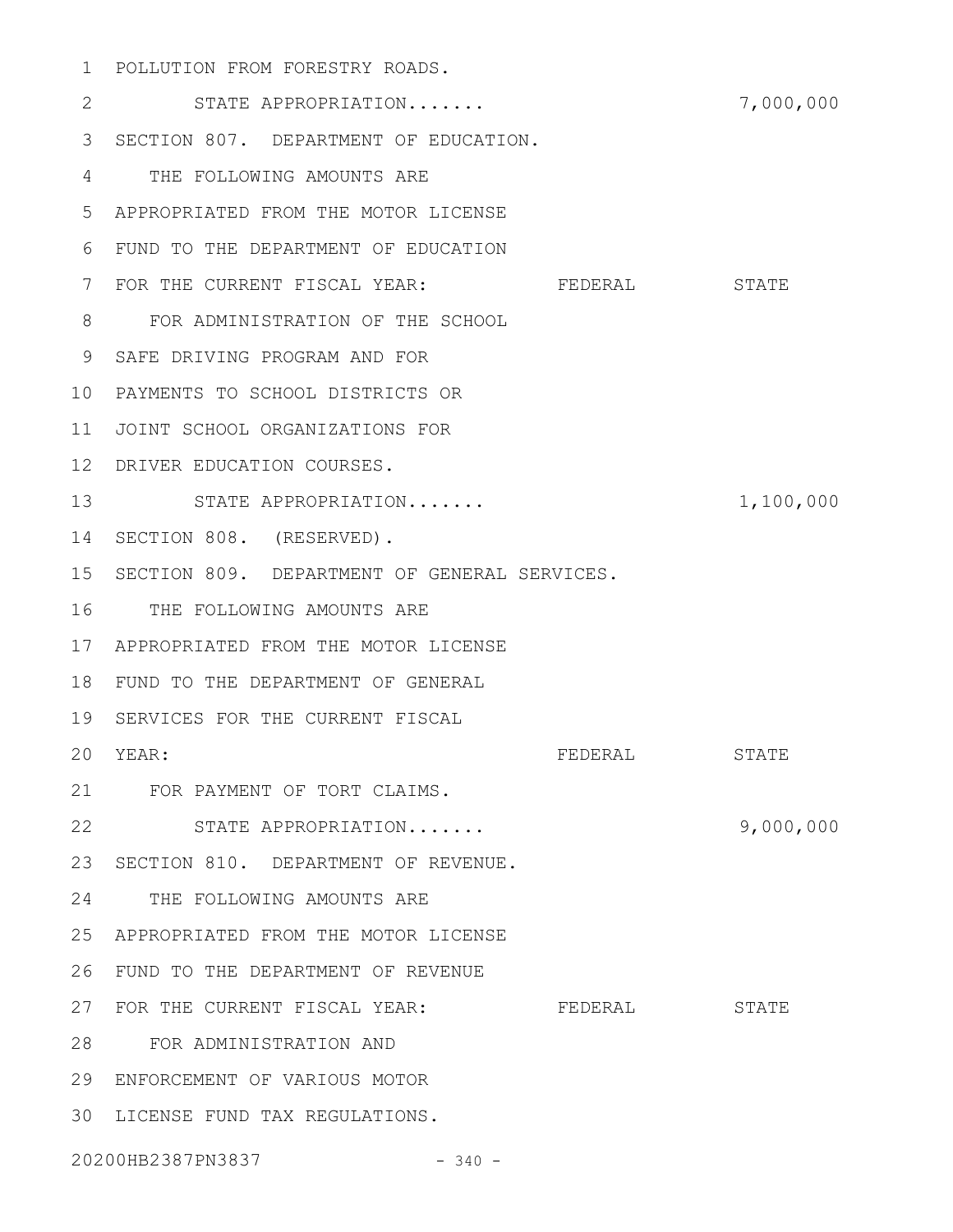STATE APPROPRIATION....... 23,136,000 2 SECTION 811. PENNSYLVANIA STATE POLICE. THE FOLLOWING AMOUNTS ARE 3 APPROPRIATED FROM THE MOTOR LICENSE 4 FUND TO THE PENNSYLVANIA STATE 5 6 POLICE FOR THE CURRENT FISCAL YEAR: FEDERAL STATE FOR TRANSFER FROM THE MOTOR 7 LICENSE FUND TO THE GENERAL FUND TO 8 FINANCE THE TRAFFIC CONTROL PROGRAM 9 10 AND THE TRAFFIC SAFETY FACILITIES 11 PROGRAM OF THE PENNSYLVANIA STATE POLICE. 12 STATE APPROPRIATION....... 617,164,000 13 14 FOR TRANSFER FROM THE MOTOR 15 LICENSE FUND TO THE GENERAL FUND TO FINANCE LAW ENFORCEMENT INFORMATION 16 17 TECHNOLOGY. STATE APPROPRIATION....... 20,697,000 FOR TRANSFER FROM THE MOTOR 19 20 LICENSE FUND TO THE GENERAL FUND TO FINANCE THE STATEWIDE PUBLIC SAFETY 21 22 RADIO NETWORK. STATE APPROPRIATION....... 36,153,000 23 FOR TRANSFER FROM THE MOTOR 24 25 LICENSE FUND TO THE GENERAL FUND TO 26 FINANCE THE MUNICIPAL POLICE 27 OFFICERS' EDUCATION AND TRAINING 28 COMMISSION. STATE APPROPRIATION....... 1,708,000 29 FOR REPLACEMENT OF PATROL 3020200HB2387PN3837 - 341 -1 18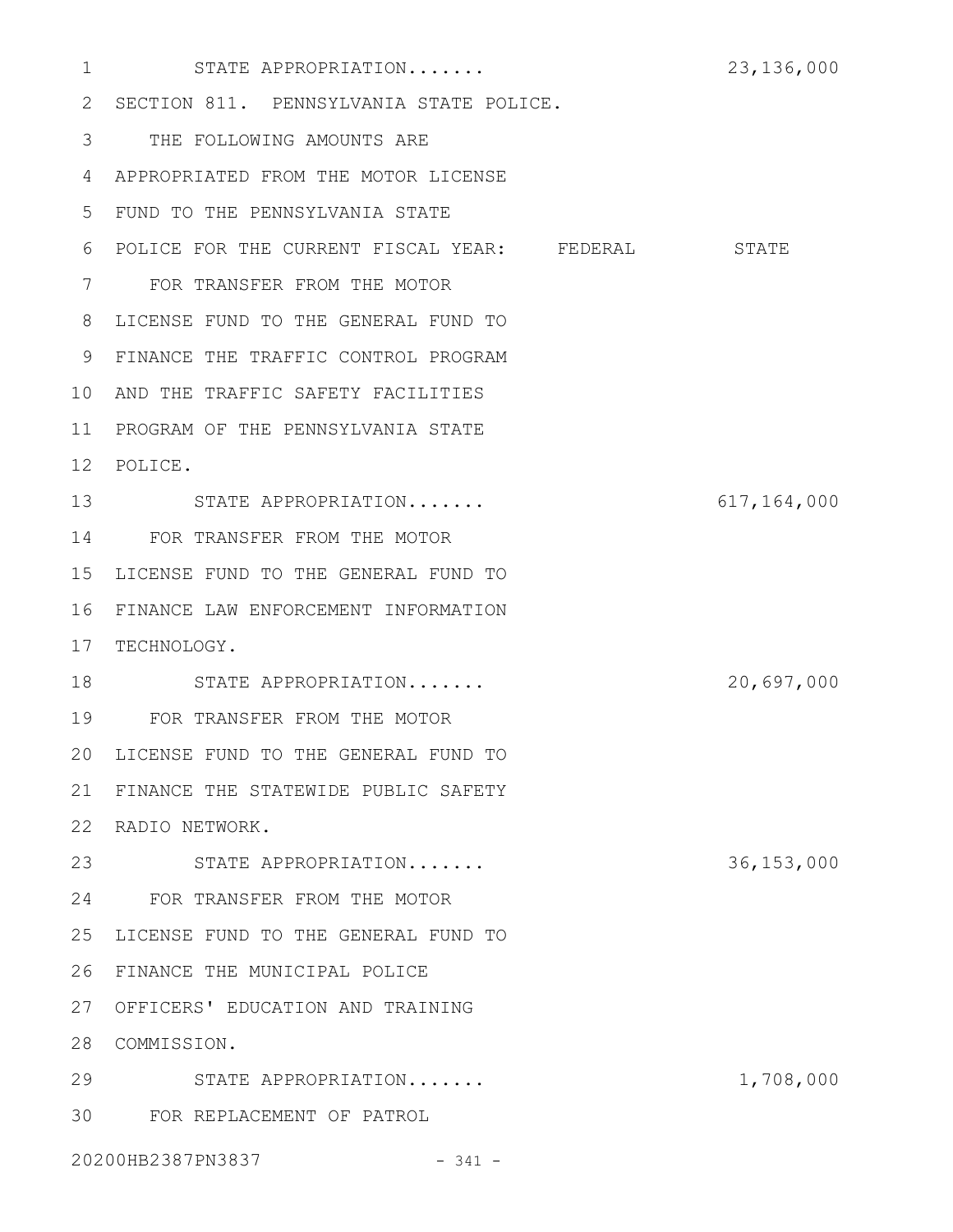VEHICLES. 1

STATE APPROPRIATION....... 12,000,000 FOR COMMERCIAL VEHICLE 3 4 INSPECTIONS. STATE APPROPRIATION....... 12,808,000 THE FOLLOWING FEDERAL AMOUNTS 6 7 ARE APPROPRIATED TO SUPPLEMENT THE 8 SUM APPROPRIATED FOR COMMERCIAL VEHICLE INSPECTIONS: 9 (1) "MOTOR CARRIER SAFETY." 10 FEDERAL APPROPRIATION..... 8,954,000 FOR MUNICIPAL POLICE TRAINING 12 GRANTS. 13 STATE APPROPRIATION....... 5,000,000 14 SUBPART B AVIATION RESTRICTED ACCOUNT 17 SECTION 821. DEPARTMENT OF TRANSPORTATION. 18 THE FOLLOWING AMOUNTS ARE APPROPRIATED FROM THE AVIATION 19 20 RESTRICTED ACCOUNT TO THE DEPARTMENT OF TRANSPORTATION FOR 21 22 THE CURRENT FISCAL YEAR: FEDERAL STATE FOR PAYMENT FOR AVIATION 23 24 OPERATIONS, INCLUDING THE OPERATION 25 AND MAINTENANCE OF STATE-OWNED 26 AIRCRAFT, PAYMENT OF GENERAL 27 EXPENSES, SUPPLIES, PRINTING AND 28 EQUIPMENT; FOR THE DEVELOPMENT AND MAINTENANCE OF STATE AIRPORTS AND 29 30 THE MAINTENANCE AND REPAIR OF 20200HB2387PN3837 - 342 -2 5 11 15 16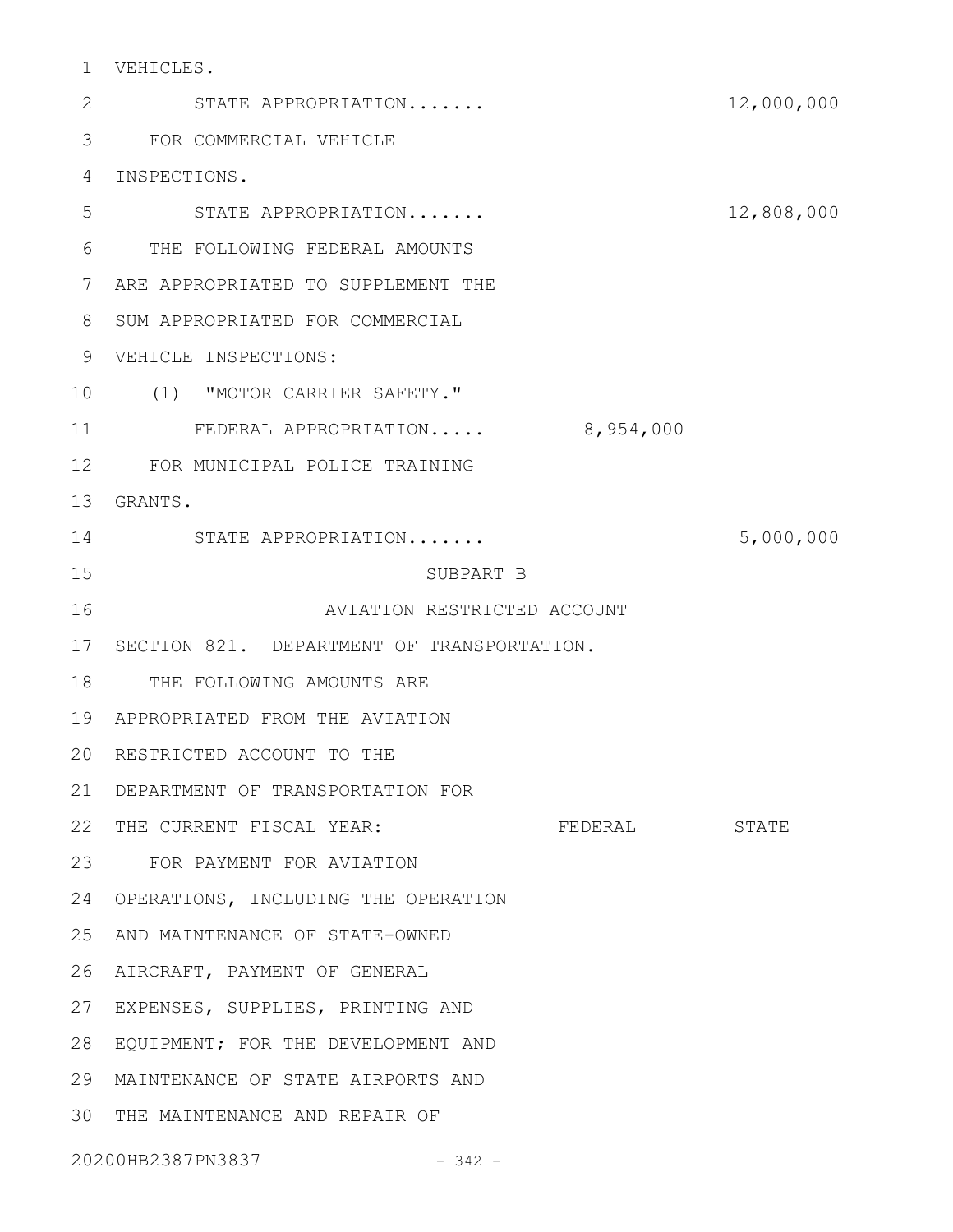| 1               | LANDING FIELDS, INTERMEDIATE                           |           |
|-----------------|--------------------------------------------------------|-----------|
| 2               | LANDING FIELDS, LANDING FIELD                          |           |
| 3               | EQUIPMENT, BEACON SITES AND OTHER                      |           |
| 4               | NAVIGATION FACILITIES; AND FOR THE                     |           |
| 5               | ENCOURAGEMENT AND DEVELOPMENT OF                       |           |
| 6               | CIVIL AERONAUTICS.                                     |           |
| 7               | STATE APPROPRIATION                                    | 3,814,000 |
| 8               | FOR AIRPORT DEVELOPMENT.                               |           |
| 9               | STATE APPROPRIATION                                    | 6,500,000 |
| 10              | FOR REAL ESTATE TAX REBATE                             |           |
| 11              | PAYMENTS TO PRIVATELY OWNED PUBLIC                     |           |
| 12 <sup>°</sup> | USE AIRPORTS.                                          |           |
| 13              | STATE APPROPRIATION                                    | 250,000   |
| 14              | PART IX                                                |           |
| 15              | HAZARDOUS MATERIAL RESPONSE FUND                       |           |
| 16              | APPROPRIATIONS                                         |           |
| 17              | SECTION 901. PENNSYLVANIA EMERGENCY MANAGEMENT AGENCY. |           |
| 18              | THE FOLLOWING AMOUNTS ARE                              |           |
| 19              | APPROPRIATED FROM THE HAZARDOUS                        |           |
|                 | 20 MATERIAL RESPONSE FUND TO THE                       |           |
| 21              | PENNSYLVANIA EMERGENCY MANAGEMENT                      |           |
| 22              | AGENCY FOR THE CURRENT FISCAL YEAR: FEDERAL            | STATE     |
| 23              | FOR GENERAL ADMINISTRATION AND                         |           |
| 24              | OPERATIONAL EXPENSES.                                  |           |
| 25              | STATE APPROPRIATION                                    | 180,000   |
| 26              | FOR TRAINING PROGRAMS FOR                              |           |
| 27              | HAZARDOUS MATERIAL RESPONSE TEAMS.                     |           |
| 28              | STATE APPROPRIATION                                    | 180,000   |
| 29              | FOR GRANTS TO SUPPORT COUNTIES'                        |           |
| 30              | ACTIVITIES.                                            |           |
|                 | 20200HB2387PN3837<br>$-343 -$                          |           |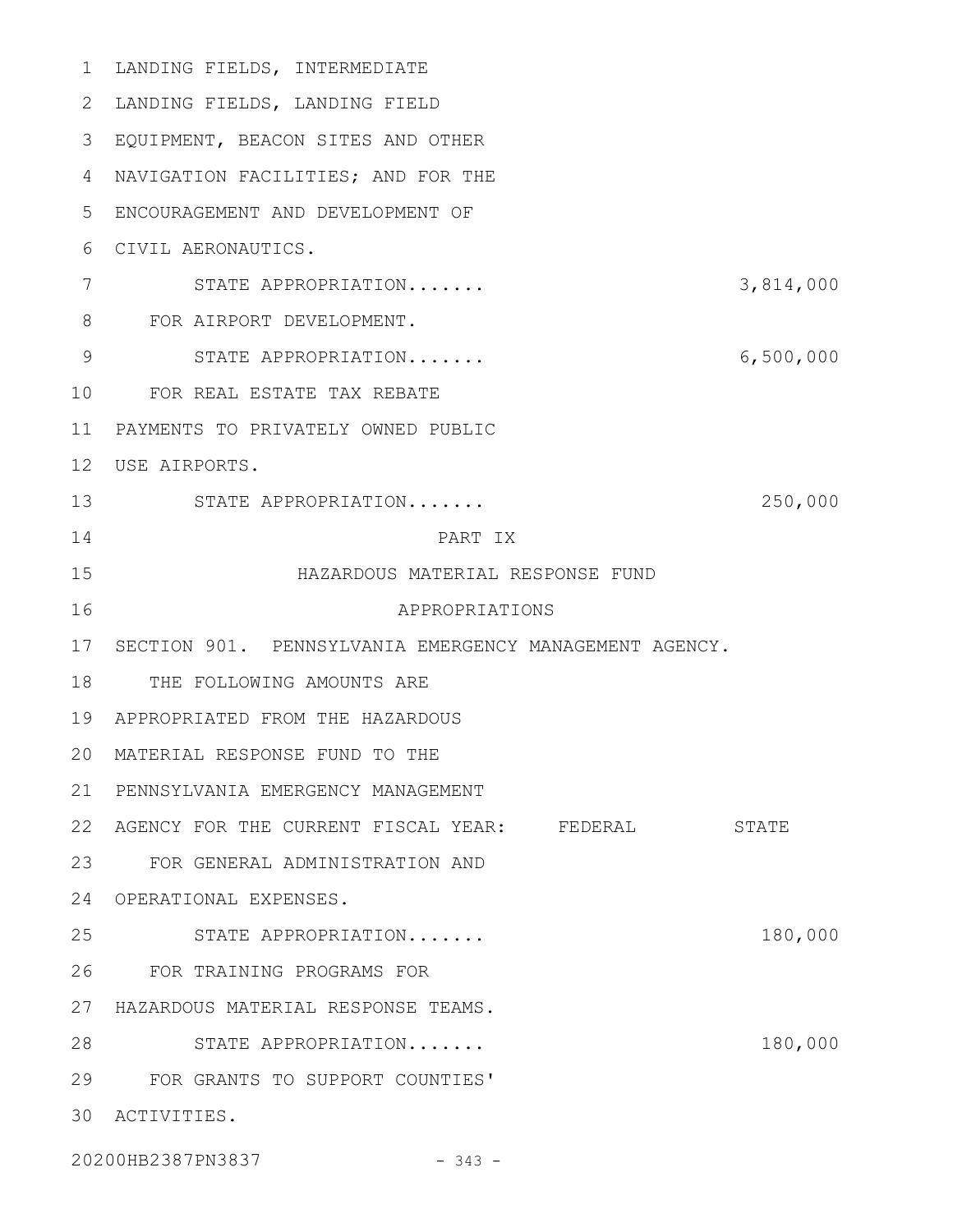| $\mathbf 1$  | STATE APPROPRIATION                                            |                |         | 1,260,000    |
|--------------|----------------------------------------------------------------|----------------|---------|--------------|
| $\mathbf{2}$ | FOR PUBLIC AND FACILITY OWNER                                  |                |         |              |
| 3            | EDUCATION, INFORMATION AND                                     |                |         |              |
| 4            | PARTICIPATION PROGRAMS.                                        |                |         |              |
| 5            | STATE APPROPRIATION                                            |                |         | 180,000      |
| 6            |                                                                | PART X         |         |              |
| 7            | MILK MARKETING FUND APPROPRIATIONS                             |                |         |              |
| 8            | SECTION 1001. MILK MARKETING BOARD.                            |                |         |              |
| 9            | THE FOLLOWING AMOUNTS ARE                                      |                |         |              |
| 10           | APPROPRIATED FROM THE MILK                                     |                |         |              |
| 11           | MARKETING FUND TO THE MILK                                     |                |         |              |
| 12           | MARKETING BOARD FOR THE CURRENT                                |                |         |              |
| 13           | FISCAL YEAR:                                                   |                | FEDERAL | <b>STATE</b> |
| 14           | FOR THE OPERATION OF THE MILK                                  |                |         |              |
| 15           | MARKETING BOARD.                                               |                |         |              |
| 16           | STATE APPROPRIATION                                            |                |         | 2,840,000    |
| 17           |                                                                | PART XI        |         |              |
| 18           | HOME INVESTMENT TRUST FUND                                     |                |         |              |
| 19           |                                                                | APPROPRIATIONS |         |              |
| 20           | SECTION 1101. DEPARTMENT OF COMMUNITY AND ECONOMIC DEVELOPMENT |                |         |              |
| 21           | THE FOLLOWING AMOUNTS ARE                                      |                |         |              |
| 22           | APPROPRIATED FROM THE HOME                                     |                |         |              |
| 23           | INVESTMENT TRUST FUND TO THE                                   |                |         |              |
| 24           | DEPARTMENT OF COMMUNITY AND                                    |                |         |              |
| 25           | ECONOMIC DEVELOPMENT FOR THE                                   |                |         |              |
| 26           | CURRENT FISCAL YEAR:                                           |                | FEDERAL | STATE        |
| 27           | THE FOLLOWING FEDERAL AMOUNTS                                  |                |         |              |
| 28           | ARE APPROPRIATED FOR THE                                       |                |         |              |
| 29           | ADMINISTRATION OF THE AFFORDABLE                               |                |         |              |
| 30           | HOUSING ACT:                                                   |                |         |              |
|              | 20200HB2387PN3837                                              | $-344 -$       |         |              |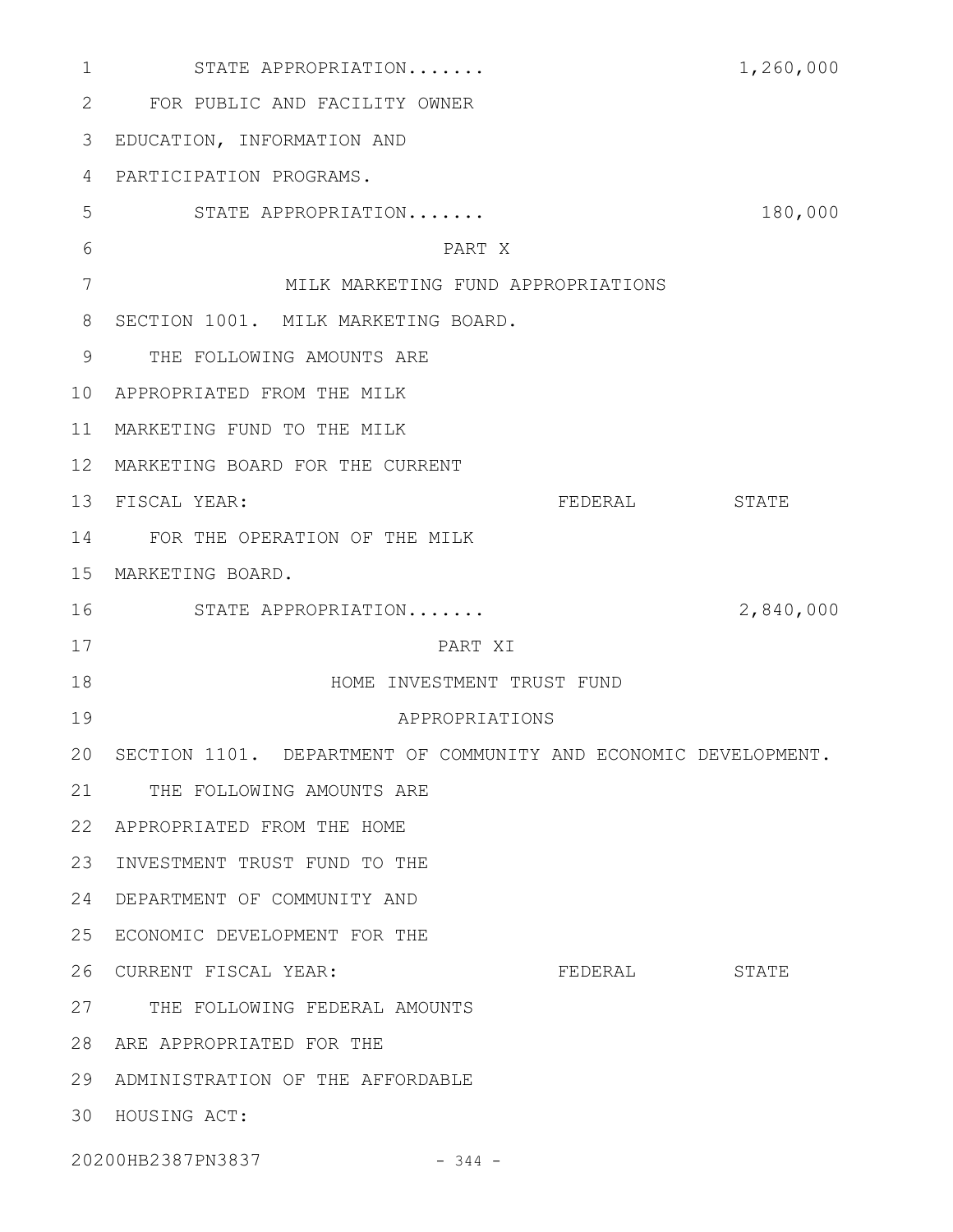(1) "AFFORDABLE HOUSING ACT 1 2 ADMINISTRATION." FEDERAL APPROPRIATION..... 4,000,000 3 PART XII TUITION ACCOUNT GUARANTEED SAVINGS PROGRAM FUND APPROPRIATIONS 7 SECTION 1201. TREASURY DEPARTMENT. 8 THE FOLLOWING AMOUNTS ARE APPROPRIATED FROM THE TUITION 9 ACCOUNT GUARANTEED SAVINGS PROGRAM 10 11 FUND TO THE TREASURY DEPARTMENT FOR 12 THE CURRENT FISCAL YEAR: FEDERAL STATE FOR THE OPERATION OF THE TUITION 13 14 ACCOUNT PROGRAM BUREAU. STATE APPROPRIATION....... 3,339,000 15 PART XIII BANKING FUND APPROPRIATIONS 18 SECTION 1301. DEPARTMENT OF BANKING AND SECURITIES. 19 THE FOLLOWING AMOUNTS ARE APPROPRIATED FROM THE BANKING FUND 20 21 TO THE DEPARTMENT OF BANKING AND 22 SECURITIES FOR THE CURRENT FISCAL FEDERAL STATE FOR GENERAL GOVERNMENT 24 OPERATIONS OF THE DEPARTMENT OF 25 26 BANKING AND SECURITIES. STATE APPROPRIATION....... 23,786,000 27 PART XIV FIREARM RECORDS CHECK FUND APPROPRIATIONS 20200HB2387PN3837 - 345 -4 5 6 16 17 23 YEAR: 28 29 30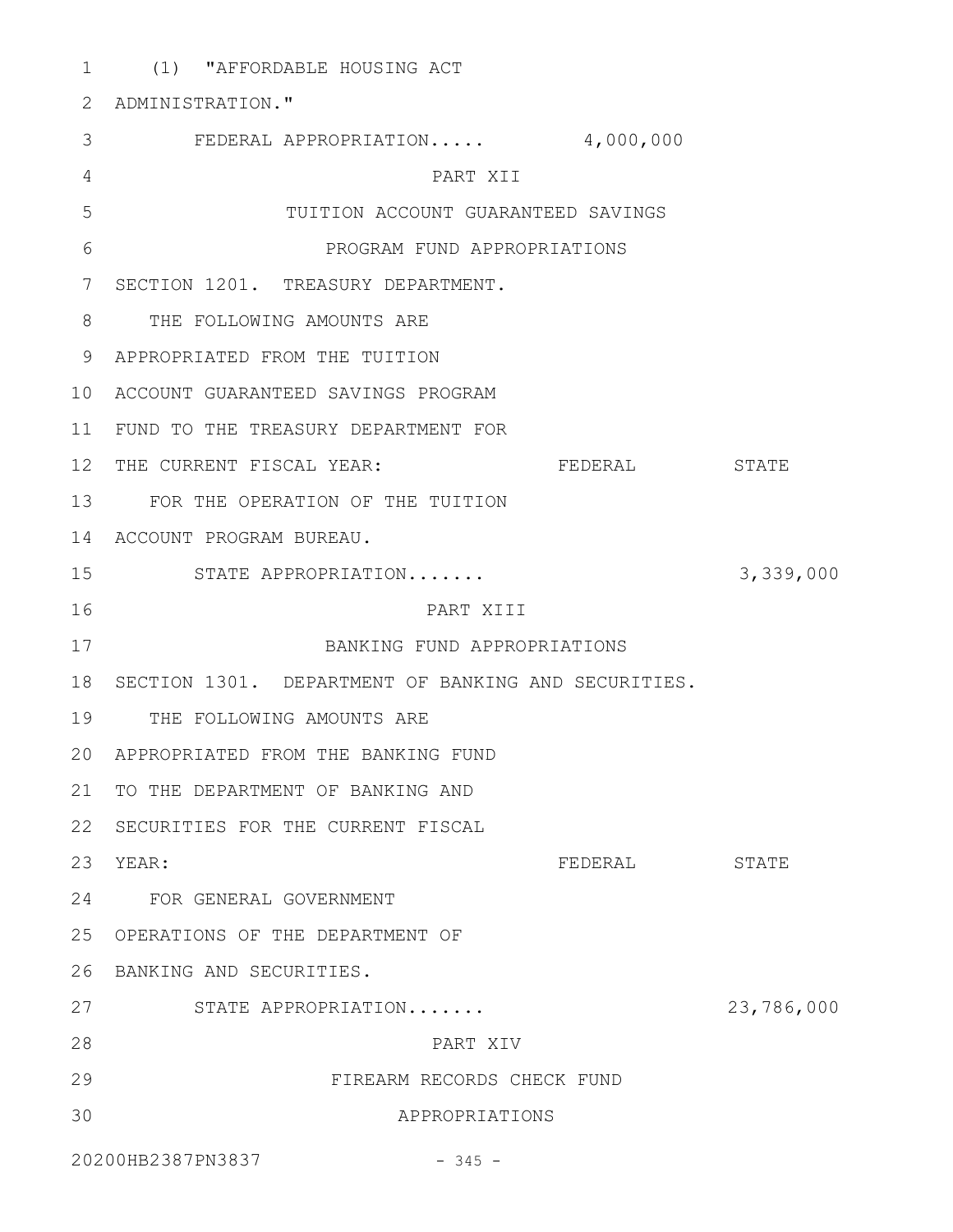1 SECTION 1401. PENNSYLVANIA STATE POLICE. THE FOLLOWING AMOUNTS ARE 2 APPROPRIATED FROM THE FIREARM 3 RECORDS CHECK FUND TO THE 4 PENNSYLVANIA STATE POLICE FOR THE 5 FEDERAL STATE FOR ACTIVITIES ASSOCIATED WITH 7 THE PURCHASE OF FIREARMS BY 8 9 INDIVIDUALS. STATE APPROPRIATION....... 2,500,000 PART XV BEN FRANKLIN TECHNOLOGY DEVELOPMENT AUTHORITY FUND APPROPRIATIONS SECTION 1501. DEPARTMENT OF COMMUNITY AND ECONOMIC DEVELOPMENT. 14 15 THE FOLLOWING AMOUNTS ARE APPROPRIATED FROM THE BEN FRANKLIN 16 17 TECHNOLOGY DEVELOPMENT AUTHORITY 18 FUND TO THE DEPARTMENT OF COMMUNITY 19 AND ECONOMIC DEVELOPMENT FOR THE FEDERAL STATE FOR THE BEN FRANKLIN TECHNOLOGY 21 DEVELOPMENT AUTHORITY FUND. 22 STATE APPROPRIATION....... 35,000,000 23 PART XVI OIL AND GAS LEASE FUND APPROPRIATIONS 26 SECTION 1601. DEPARTMENT OF CONSERVATION AND NATURAL RESOURCES. 27 THE FOLLOWING AMOUNTS ARE APPROPRIATED FROM THE OIL AND GAS 28 LEASE FUND TO THE DEPARTMENT OF 29 CONSERVATION AND NATURAL RESOURCES 3020200HB2387PN3837 - 346 -6 CURRENT FISCAL YEAR: 10 11 12 13 20 CURRENT FISCAL YEAR: 24 25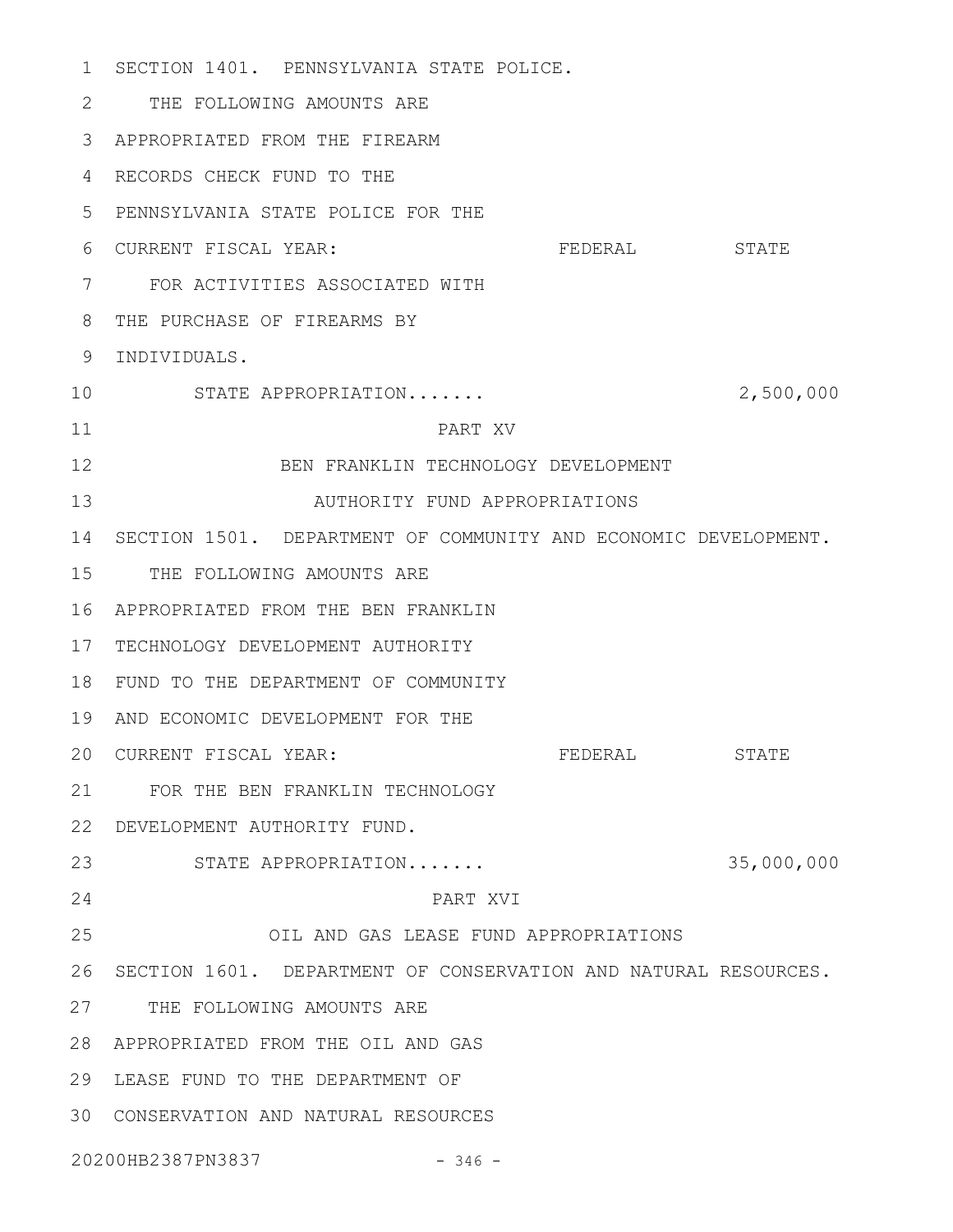FEDERAL STATE FOR GENERAL GOVERNMENT 2 3 OPERATIONS. STATE APPROPRIATION....... 14,827,000 FOR STATE PARKS OPERATIONS. STATE APPROPRIATION....... 20,000,000 FOR STATE FORESTS OPERATIONS. 7 STATE APPROPRIATION....... 20,000,000 PART XVII HOME IMPROVEMENT ACCOUNT APPROPRIATIONS 11 SECTION 1701. ATTORNEY GENERAL. 12 THE FOLLOWING AMOUNTS ARE 13 APPROPRIATED FROM THE HOME 14 IMPROVEMENT ACCOUNT TO THE ATTORNEY GENERAL FOR THE CURRENT FISCAL 15 FEDERAL STATE FOR HOME IMPROVEMENT CONSUMER 17 18 PROTECTION. STATE APPROPRIATION....... 2,893,000 PART XVIII CIGARETTE FIRE SAFETY AND FIREFIGHTER PROTECTION ACT ENFORCEMENT FUND APPROPRIATIONS 24 SECTION 1801. ATTORNEY GENERAL. 25 THE FOLLOWING AMOUNTS ARE APPROPRIATED FROM THE CIGARETTE 26 27 FIRE SAFETY AND FIREFIGHTER 28 PROTECTION ACT ENFORCEMENT FUND TO 29 THE ATTORNEY GENERAL FOR THE 30 CURRENT FISCAL YEAR: FEDERAL STATE 20200HB2387PN3837 - 347 - 1 FOR THE CURRENT FISCAL YEAR: 4 5 6 8 9 10 16 YEAR: 19 20 21 22 23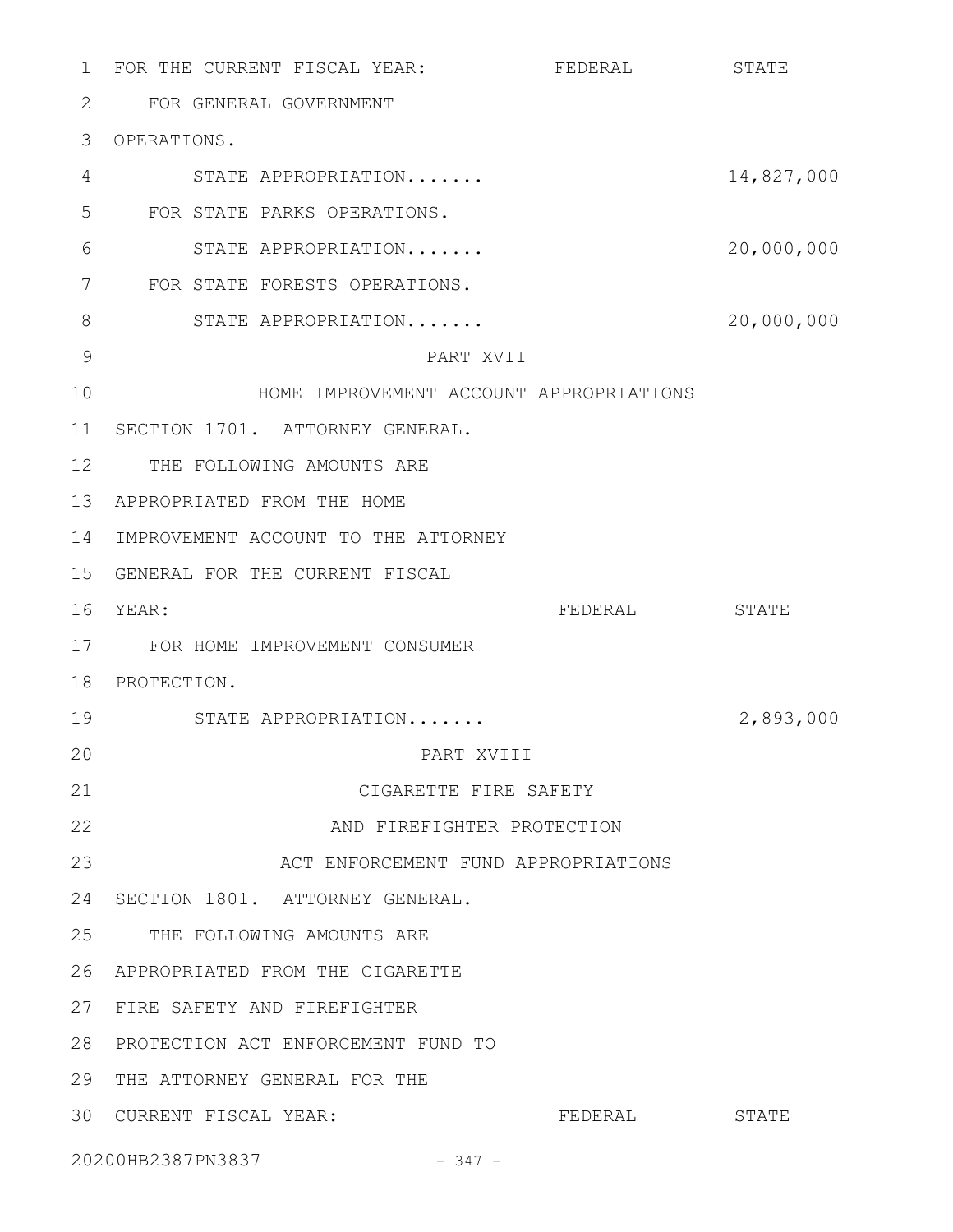FOR CIGARETTE FIRE SAFETY AND 1 FIREFIGHTER PROTECTION ENFORCEMENT. 2 STATE APPROPRIATION....... 100,000 PART XIX INSURANCE REGULATION AND OVERSIGHT FUND APPROPRIATIONS 7 SECTION 1901. INSURANCE DEPARTMENT. 8 THE FOLLOWING AMOUNTS ARE APPROPRIATED FROM THE INSURANCE 9 10 REGULATION AND OVERSIGHT FUND TO 11 THE INSURANCE DEPARTMENT FOR THE FEDERAL STATE FOR GENERAL GOVERNMENT 13 14 OPERATIONS OF THE INSURANCE DEPARTMENT. 15 STATE APPROPRIATION....... 30,871,000 PART XX PENNSYLVANIA RACE HORSE DEVELOPMENT RESTRICTED ACCOUNT APPROPRIATIONS 20 SECTION 2001. DEPARTMENT OF AGRICULTURE. 21 THE FOLLOWING AMOUNTS ARE APPROPRIATED FROM THE 22 PENNSYLVANIA RACE HORSE 23 DEVELOPMENT RESTRICTED RECEIPTS 24 25 ACCOUNT TO THE DEPARTMENT OF 26 AGRICULTURE FOR THE CURRENT FEDERAL STATE FOR TRANSFER FROM THE 28 29 PENNSYLVANIA RACE HORSE DEVELOPMENT RESTRICTED RECEIPTS 303 4 5 6 12 CURRENT FISCAL YEAR: 16 17 18 19 27 FISCAL YEAR:

20200HB2387PN3837 - 348 -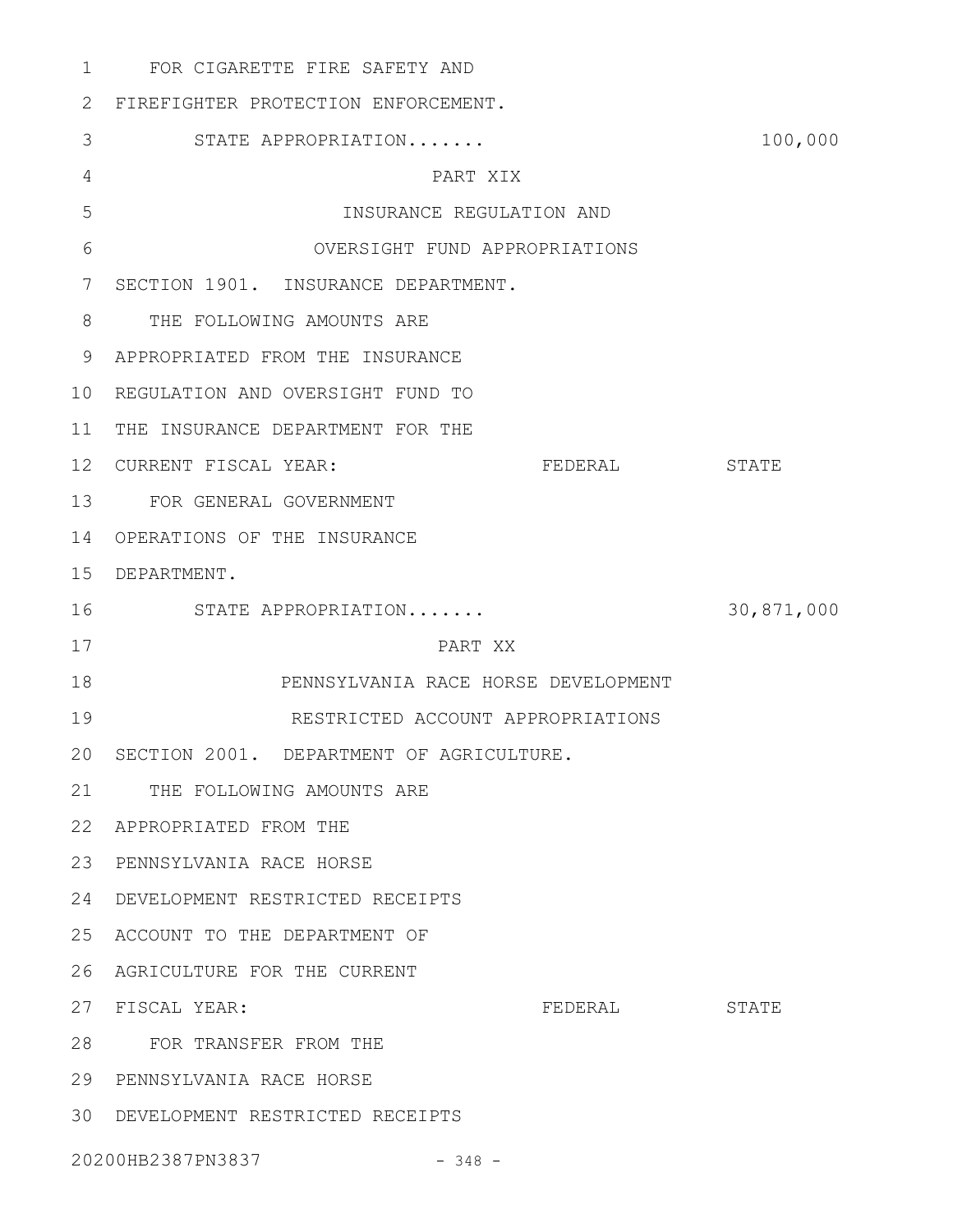ACCOUNT TO THE STATE FARM 1 2 PRODUCTS SHOW FUND. STATE APPROPRIATION....... 5,000,000 3 FOR THE ANIMAL HEALTH AND 4 DIAGNOSTIC COMMISSION. 5 STATE APPROPRIATION....... 5,350,000 FOR THE PENNSYLVANIA 7 VETERINARY LABORATORY SYSTEM. 8 STATE APPROPRIATION....... 5,309,000 FOR PAYMENTS TO PENNSYLVANIA 10 FAIRS. 11 STATE APPROPRIATION....... 4,000,000 12 PART XXI JUSTICE REINVESTMENT FUND APPROPRIATIONS 15 SECTION 2101. EXECUTIVE OFFICES. 16 THE FOLLOWING AMOUNTS ARE APPROPRIATED TO THE EXECUTIVE 17 FEDERAL STATE FOR INNOVATIVE POLICING 19 GRANTS. 20 STATE APPROPRIATION....... STATE 356,000 PART XXII MULTIMODAL TRANSPORTATION FUND APPROPRIATIONS 23 24 SECTION 2201. DEPARTMENT OF TRANSPORTATION. 25 THE FOLLOWING AMOUNTS ARE APPROPRIATED FROM THE MULTIMODAL 26 27 TRANSPORTATION FUND TO THE DEPARTMENT OF TRANSPORTATION FOR 28 29 THE CURRENT FISCAL YEAR: FEDERAL STATE FOR PENNPORTS - PHILADELPHIA 306 9 13 14 18 OFFICES: 21 22

20200HB2387PN3837 - 349 -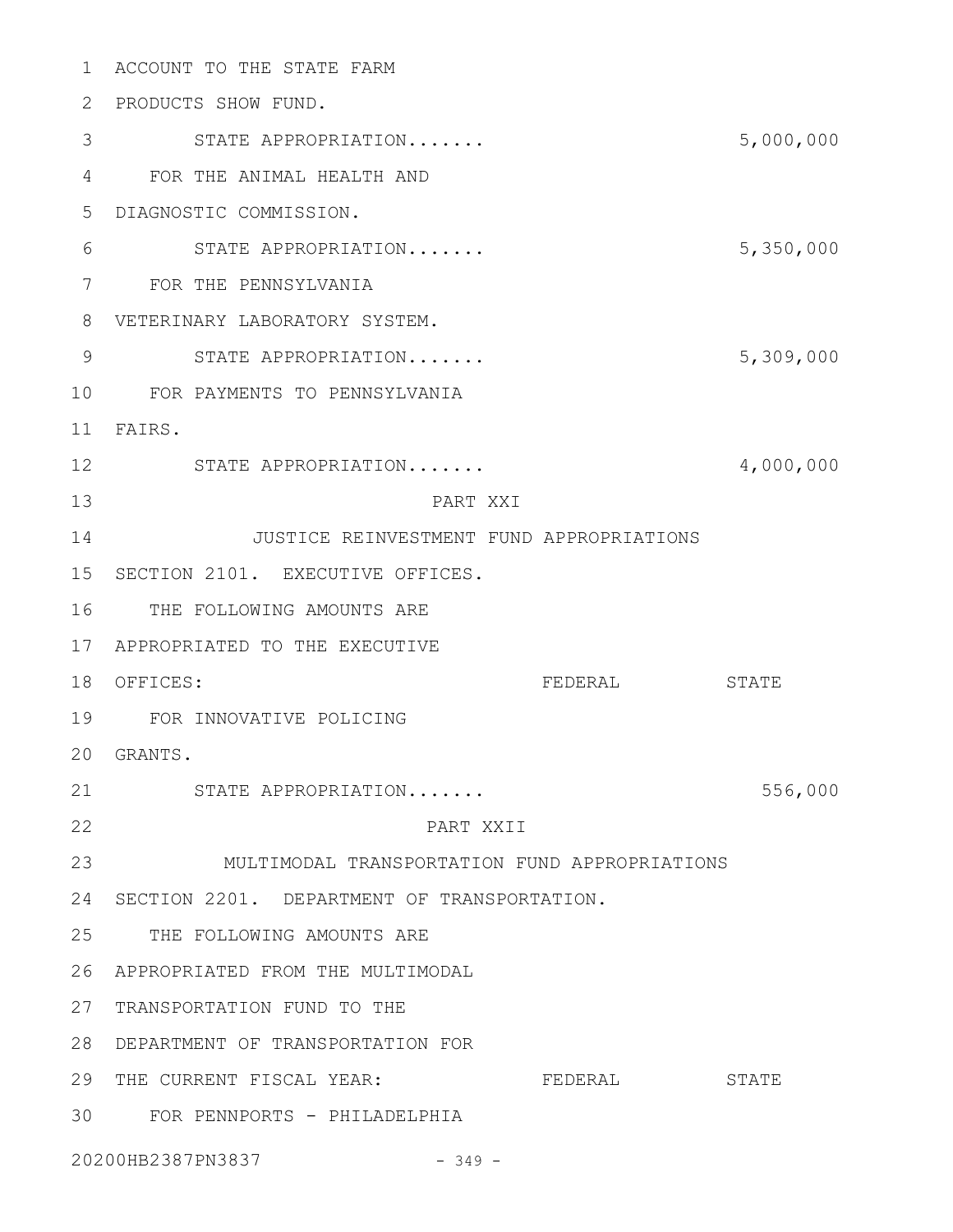REGIONAL PORT AUTHORITY DEBT 1 2 SERVICE. STATE APPROPRIATION....... 4,608,000 3 PART XXIII STATE RACING FUND APPROPRIATIONS 6 SECTION 2301. DEPARTMENT OF AGRICULTURE. 7 THE FOLLOWING AMOUNTS ARE APPROPRIATED FROM THE STATE 8 9 RACING FUND TO THE DEPARTMENT OF 10 AGRICULTURE FOR THE CURRENT FISCAL YEAR: FEDERAL STATE FOR THE STATE HORSE RACING 12 13 COMMISSION. STATE APPROPRIATION....... 7,365,000 14 FOR THE PENNSYLVANIA EQUINE 15 16 TOXICOLOGY AND RESEARCH 17 LABORATORY. 18 STATE APPROPRIATION....... 13,065,000 FOR HORSE RACING PROMOTION. 19 STATE APPROPRIATION....... 2000 1,656,000 21 SECTION 2302. DEPARTMENT OF REVENUE. 22 THE FOLLOWING AMOUNTS ARE APPROPRIATED FROM THE STATE 23 24 RACING FUND TO THE DEPARTMENT OF 25 REVENUE FOR THE CURRENT FISCAL FEDERAL STATE FOR ADMINISTRATION OF RACING 27 28 REVENUE COLLECTIONS. 29 STATE APPROPRIATION....... 261,000 PART XXIV 20200HB2387PN3837 - 350 -4 5 11 FISCAL YEAR: 20 26 YEAR: 30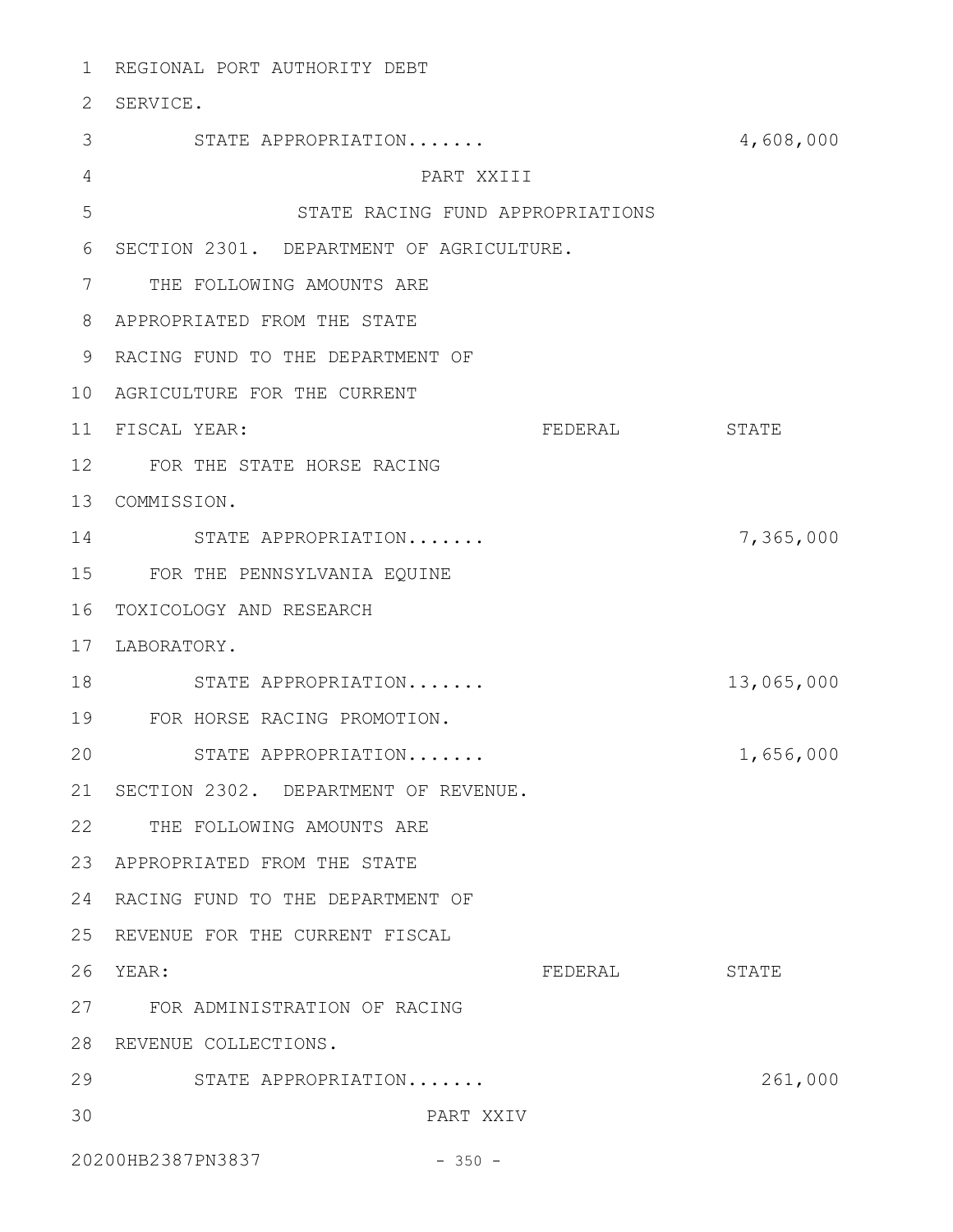ABLE SAVINGS PROGRAM FUND APPROPRIATIONS 2 SECTION 2401. TREASURY DEPARTMENT. THE FOLLOWING AMOUNTS ARE 3 APPROPRIATED FROM THE ABLE 4 SAVINGS PROGRAM FUND TO THE 5 TREASURY DEPARTMENT FOR THE 6 FEDERAL STATE 8 FOR THE OPERATION OF THE PENNSYLVANIA ABLE SAVINGS 9 10 PROGRAM. STATE APPROPRIATION....... 1,130,000 PART XXV TOURISM PROMOTION FUND RESTRICTED ACCOUNT APPROPRIATIONS 13 SECTION 2501. DEPARTMENT OF COMMUNITY AND ECONOMIC DEVELOPMENT. 14 15 THE FOLLOWING AMOUNTS ARE APPROPRIATED FROM THE TOURISM 16 17 PROMOTION FUND RESTRICTED ACCOUNT 18 TO THE DEPARTMENT OF COMMUNITY 19 AND ECONOMIC DEVELOPMENT FOR THE FEDERAL STATE FOR MARKETING TO ATTRACT 21 22 TOURISTS. STATE APPROPRIATION....... 5,000,000 23 PART XXVI ENHANCED REVENUE COLLECTION ACCOUNT APPROPRIATIONS 27 SECTION 2601. DEPARTMENT OF REVENUE. 28 THE FOLLOWING AMOUNTS ARE APPROPRIATED FROM THE ENHANCED 29 30 REVENUE COLLECTION ACCOUNT TO THE 20200HB2387PN3837 - 351 - 1 7 CURRENT FISCAL YEAR: 11 12 20 CURRENT FISCAL YEAR: 24 25 26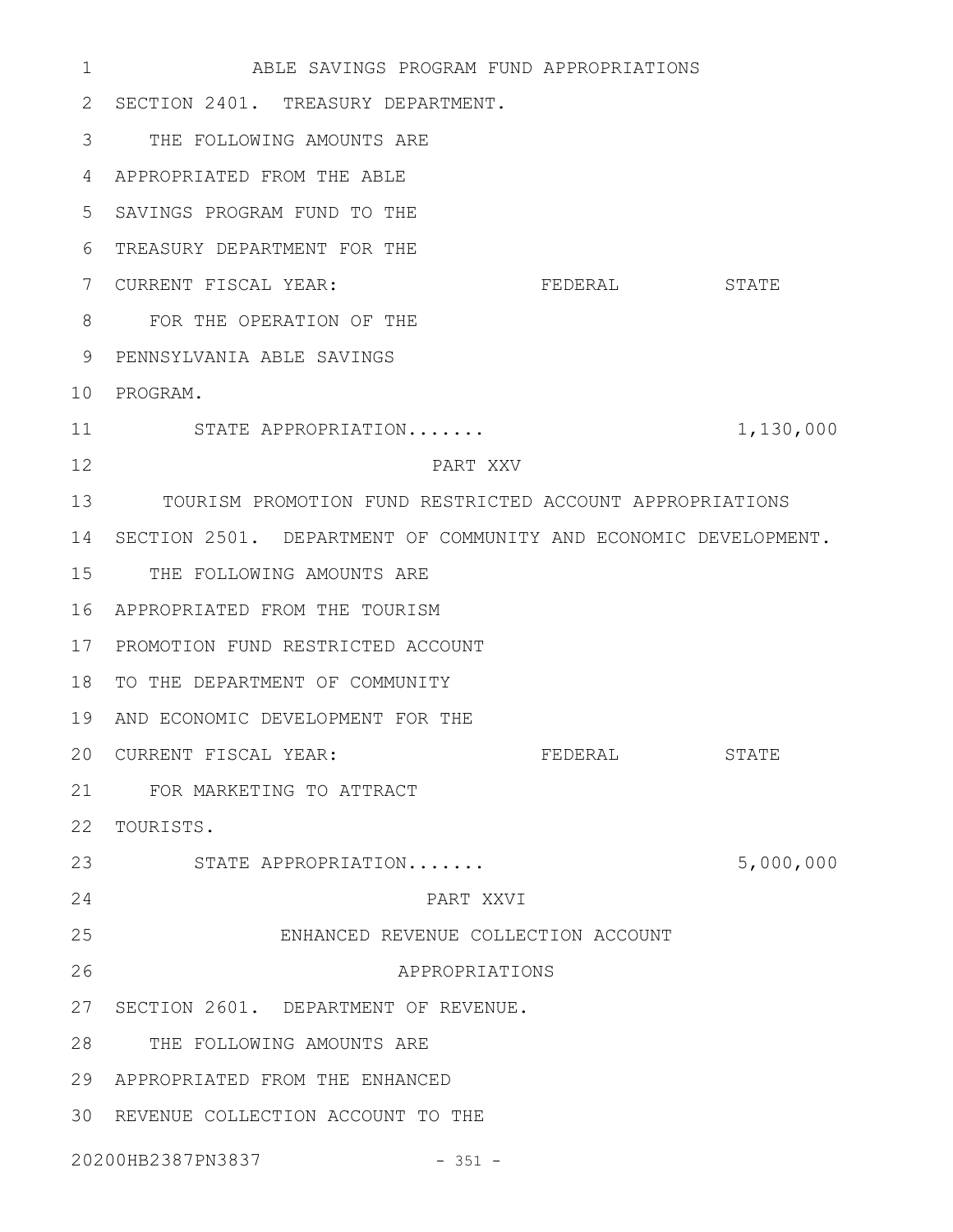| $\mathbf{1}$ | DEPARTMENT OF REVENUE FOR THE                                                                                                                                                                                                 |         |            |
|--------------|-------------------------------------------------------------------------------------------------------------------------------------------------------------------------------------------------------------------------------|---------|------------|
| 2            | CURRENT FISCAL YEAR:                                                                                                                                                                                                          | FEDERAL | STATE      |
| 3            | FOR THE COSTS ASSOCIATED WITH                                                                                                                                                                                                 |         |            |
| 4            | EXPANDED TAX RETURN REVIEWS AND                                                                                                                                                                                               |         |            |
| 5            | TAX COLLECTION ACTIVITIES.                                                                                                                                                                                                    |         |            |
| 6            | STATE APPROPRIATION                                                                                                                                                                                                           |         | 30,000,000 |
| 7            | PART LI                                                                                                                                                                                                                       |         |            |
| 8            | ADDITIONAL APPROPRIATIONS FOR                                                                                                                                                                                                 |         |            |
| 9            | PRIOR FISCAL YEAR                                                                                                                                                                                                             |         |            |
| 10           | SUBPART A                                                                                                                                                                                                                     |         |            |
| 11           | GENERAL PROVISIONS                                                                                                                                                                                                            |         |            |
| 12           | SECTION 5101. STATE APPROPRIATIONS.                                                                                                                                                                                           |         |            |
| 13           | (A) GENERAL FUND.--THE SUMS SPECIFIED IN THIS PART, OR AS                                                                                                                                                                     |         |            |
| 14           | MUCH THEREOF AS MAY BE NECESSARY, ARE SPECIFICALLY APPROPRIATED                                                                                                                                                               |         |            |
| 15           | FROM THE GENERAL FUND TO AGENCIES OF THE EXECUTIVE AND                                                                                                                                                                        |         |            |
| 16           | LEGISLATIVE DEPARTMENTS OF THE COMMONWEALTH FOR THE PAYMENT OF                                                                                                                                                                |         |            |
| 17           | SALARIES, WAGES OR OTHER COMPENSATION AND TRAVEL EXPENSES OF THE                                                                                                                                                              |         |            |
| 18           | DULY ELECTED OR APPOINTED OFFICERS AND EMPLOYEES OF THE                                                                                                                                                                       |         |            |
| 19           | COMMONWEALTH, FOR THE PAYMENT OF FEES FOR CONTRACTUAL SERVICES                                                                                                                                                                |         |            |
|              | 20 RENDERED, FOR THE PURCHASE OR RENTAL OF GOODS AND SERVICES,                                                                                                                                                                |         |            |
| 21           | PRINTING, PUBLIC ADVERTISING BY OR THROUGH ANY MEDIUM,                                                                                                                                                                        |         |            |
| 22           | EQUIPMENT, LAND AND BUILDINGS AND FOR PAYMENT OF ANY OTHER                                                                                                                                                                    |         |            |
| 23           | EXPENSES, AS PROVIDED BY LAW OR BY THIS ACT, NECESSARY FOR THE                                                                                                                                                                |         |            |
| 24           | PROPER CONDUCT OF THE DUTIES, FUNCTIONS AND ACTIVITIES AND FOR                                                                                                                                                                |         |            |
| 25           | THE PURPOSES SPECIFIED IN THIS PART FOR THE PRIOR FISCAL YEAR                                                                                                                                                                 |         |            |
| 26           | AND FOR THE PAYMENT OF BILLS INCURRED AND REMAINING UNPAID AT                                                                                                                                                                 |         |            |
| 27           | THE CLOSE OF THE FISCAL YEAR IMMEDIATELY PRECEDING THE PRIOR                                                                                                                                                                  |         |            |
| 28           | FISCAL YEAR.                                                                                                                                                                                                                  |         |            |
|              | $(2)$ $(1)$ $(2)$ $(3)$ $(4)$ $(5)$ $(7)$ $(7)$ $(8)$ $(8)$ $(7)$ $(8)$ $(9)$ $(10)$ $(10)$ $(11)$ $(11)$ $(11)$ $(11)$ $(11)$ $(11)$ $(11)$ $(11)$ $(11)$ $(11)$ $(11)$ $(11)$ $(11)$ $(11)$ $(11)$ $(11)$ $(11)$ $(11)$ $($ |         |            |

(B) SPECIAL FUNDS AND ACCOUNTS.--THE SUMS SPECIFIED IN THIS PART, OR AS MUCH THEREOF AS MAY BE NECESSARY, ARE SPECIFICALLY 3029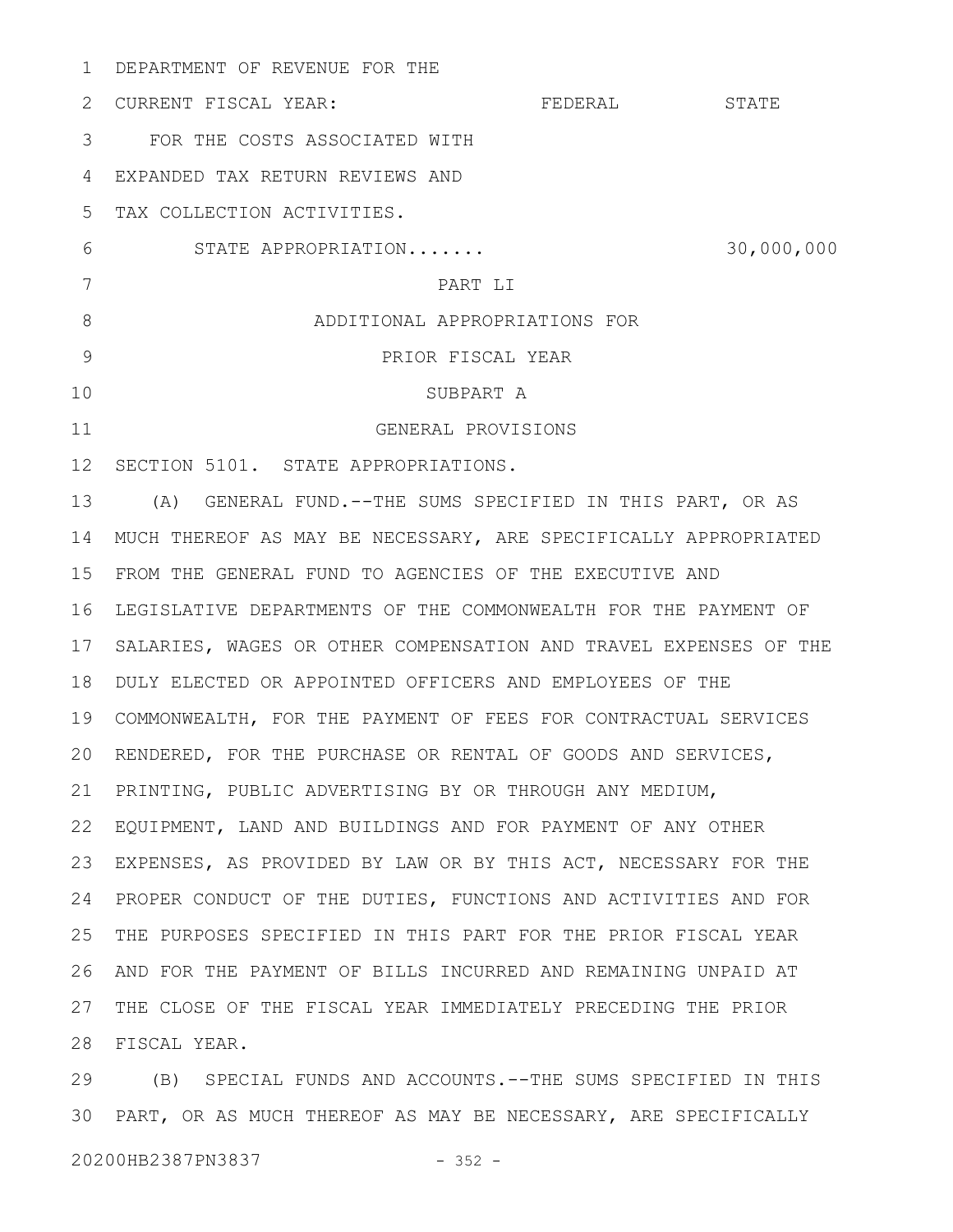APPROPRIATED FROM THE SPECIAL FUNDS AND ACCOUNTS IN THE STATE TREASURY TO AGENCIES OF THE EXECUTIVE DEPARTMENT OF THE COMMONWEALTH FOR THE PAYMENT OF SALARIES, WAGES OR OTHER COMPENSATION AND TRAVEL EXPENSES OF THE DULY APPOINTED OFFICERS AND EMPLOYEES OF THE COMMONWEALTH, FOR THE PAYMENT OF FEES FOR CONTRACTUAL SERVICES RENDERED, FOR THE PURCHASE OR RENTAL OF GOODS AND SERVICES AND FOR PAYMENT OF ANY OTHER EXPENSES, AS PROVIDED BY LAW OR BY THIS ACT, NECESSARY FOR THE PROPER CONDUCT OF THE DUTIES, FUNCTIONS AND ACTIVITIES AND FOR THE PURPOSES SPECIFIED IN THIS PART FOR THE PRIOR FISCAL YEAR AND FOR THE PAYMENT OF BILLS INCURRED AND REMAINING UNPAID AT THE CLOSE OF THE FISCAL YEAR IMMEDIATELY PRECEDING THE PRIOR FISCAL YEAR. SECTION 5102. FEDERAL APPROPRIATIONS. 1 2 3 4 5 6 7 8 9 10 11 12 13

THE FEDERAL APPROPRIATIONS SPECIFIED IN THIS PART, OR AS MUCH THEREOF AS MAY BE NECESSARY, ARE SPECIFICALLY APPROPRIATED TO 15 THE AGENCIES OF THE EXECUTIVE DEPARTMENT OF THE COMMONWEALTH 17 SPECIFIED IN THIS PART FOR THE PAYMENT OF THE EXPENSES OF 18 IMPLEMENTING AND CARRYING OUT THE PROGRAMS SPECIFIED IN THIS PART FOR THE PRIOR FISCAL YEAR AND FOR THE PAYMENT OF BILLS 19 INCURRED AND REMAINING UNPAID AT THE CLOSE OF THE FISCAL YEAR 20 21 IMMEDIATELY PRECEDING THE PRIOR FISCAL YEAR. UNLESS OTHERWISE STATED, THE FEDERAL APPROPRIATIONS INCLUDE ANY CARRYOVERS FROM THE FISCAL YEAR IMMEDIATELY PRECEDING THE PRIOR FISCAL YEAR. SUBPART B 14 16 22 23 24

25

## GENERAL FUND APPROPRIATIONS

EXECUTIVE DEPARTMENT 26

27 SECTION 5111. EXECUTIVE OFFICES.

THE FOLLOWING AMOUNTS ARE 28

APPROPRIATED FROM THE GENERAL FUND 29

30 TO THE EXECUTIVE OFFICES FOR THE

20200HB2387PN3837 - 353 -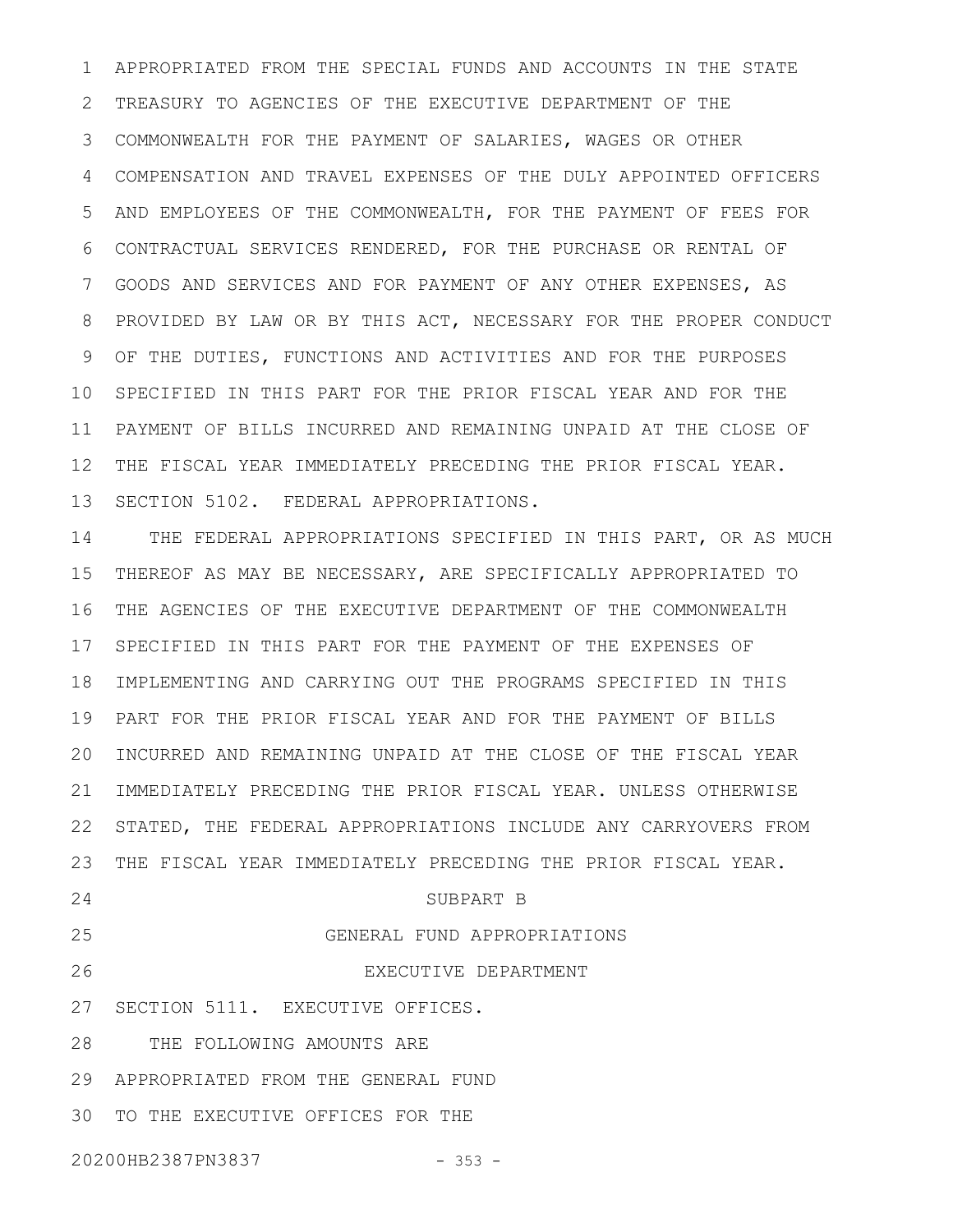PRIOR FISCAL YEAR: FEDERAL STATE THE FOLLOWING FEDERAL AMOUNTS 2 ARE APPROPRIATED TO SUPPLEMENT THE 3 4 SUM APPROPRIATED FOR "JUSTICE ASSISTANCE GRANTS." 5 (1) "COVID - JUSTICE 6 7 ASSISTANCE GRANTS - STATE." FEDERAL APPROPRIATION..... 17,629,000 THE FOLLOWING FEDERAL AMOUNTS 9 10 ARE APPROPRIATED TO SUPPLEMENT THE 11 SUM APPROPRIATED FOR THE COUNCIL 12 ON THE ARTS: (1) "COVID - NATIONAL 13 14 ENDOWMENT FOR THE ARTS - GRANTS TO 15 THE ARTS." FEDERAL APPROPRIATION..... 527,000 17 SECTION 5112. DEPARTMENT OF AGING. 18 THE FOLLOWING AMOUNTS ARE APPROPRIATED FROM THE GENERAL FUND 19 20 TO THE DEPARTMENT OF AGING FOR THE PRIOR FISCAL YEAR: FEDERAL STATE THE FOLLOWING FEDERAL AMOUNTS 22 23 ARE APPROPRIATED TO SUPPLEMENT THE 24 SUM APPROPRIATED FOR AGING 25 SERVICES: (1) "COVID - TITLE III - 26 27 SUPPORTIVE SERVICES." FEDERAL APPROPRIATION..... 11,890,000 (2) "COVID - PROGRAMS FOR THE 29 30 AGING - TITLE III." 1 PRIOR FISCAL YEAR: 8 16 21 PRIOR FISCAL YEAR: 28

20200HB2387PN3837 - 354 -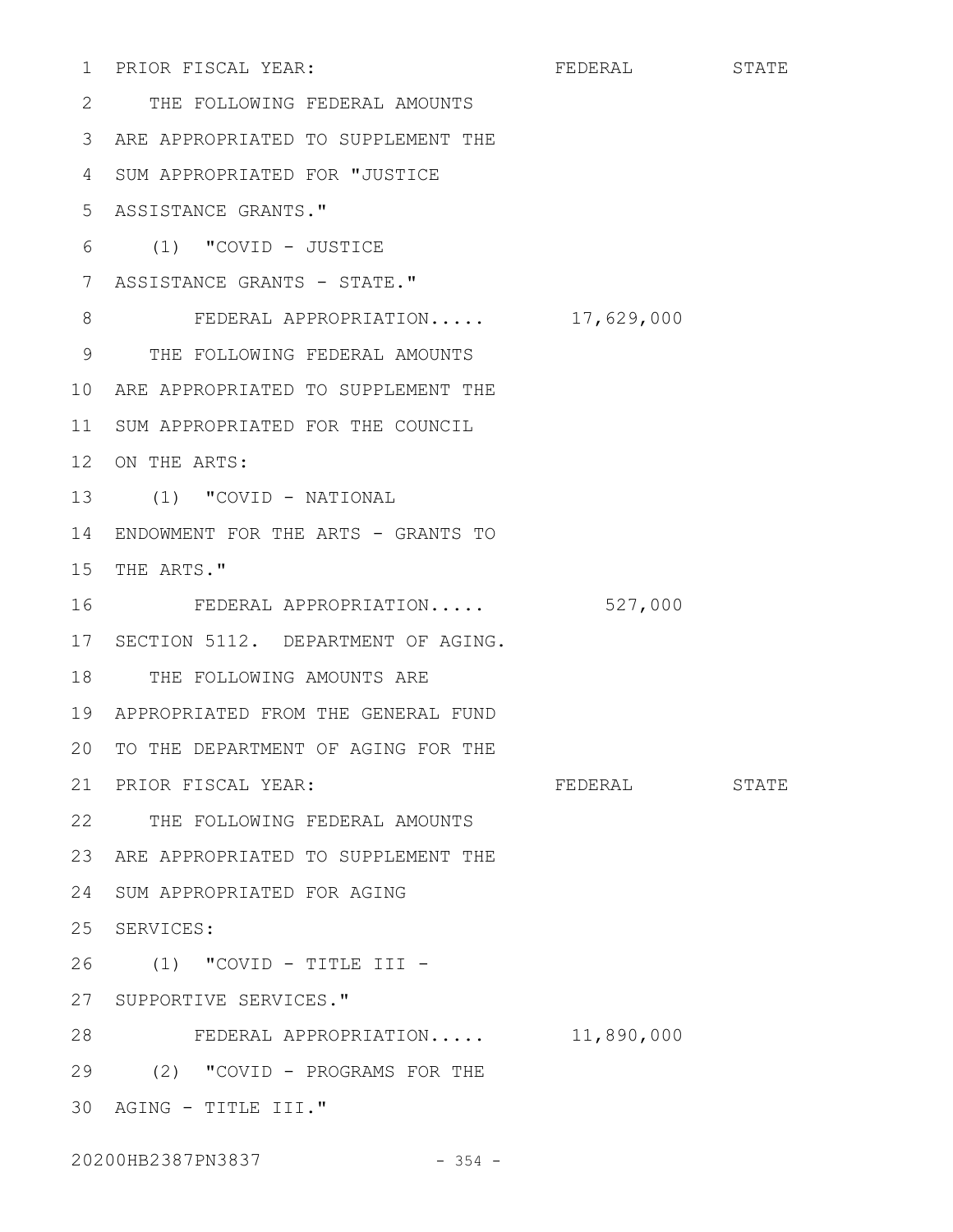FEDERAL APPROPRIATION..... 30,589,000 1 2 (3) "COVID - PROGRAMS FOR THE AGING - TITLE VII - ELDER RIGHTS 3 4 PROTECTION." FEDERAL APPROPRIATION..... 888,000 (4) "COVID - PROGRAMS FOR THE 6 AGING - TITLE III - CAREGIVER 7 8 SUPPORT." FEDERAL APPROPRIATION..... 4,326,000 (5) "COVID - MEDICAL 10 11 ASSISTANCE - ATTENDANT CARE." FEDERAL APPROPRIATION..... 186,000 13 SECTION 5113. DEPARTMENT OF AGRICULTURE. 14 THE FOLLOWING AMOUNTS ARE APPROPRIATED FROM THE GENERAL FUND 15 16 TO THE DEPARTMENT OF AGRICULTURE 17 FOR THE PRIOR FISCAL YEAR: FEDERAL STATE 18 THE FOLLOWING FEDERAL AMOUNTS 19 ARE APPROPRIATED TO SUPPLEMENT THE 20 SUM APPROPRIATED FOR GENERAL 21 GOVERNMENT OPERATIONS: (1) "EMERGENCY FOOD 22 23 ASSISTANCE." FEDERAL APPROPRIATION..... 10,000,000 24 (2) "COVID - EMERGENCY FOOD 25 26 ASSISTANCE." FEDERAL APPROPRIATION..... 9,400,000 28 SECTION 5114. DEPARTMENT OF COMMUNITY AND ECONOMIC DEVELOPMENT. 29 THE FOLLOWING AMOUNTS ARE APPROPRIATED FROM THE GENERAL FUND 305 9 12 27

20200HB2387PN3837 - 355 -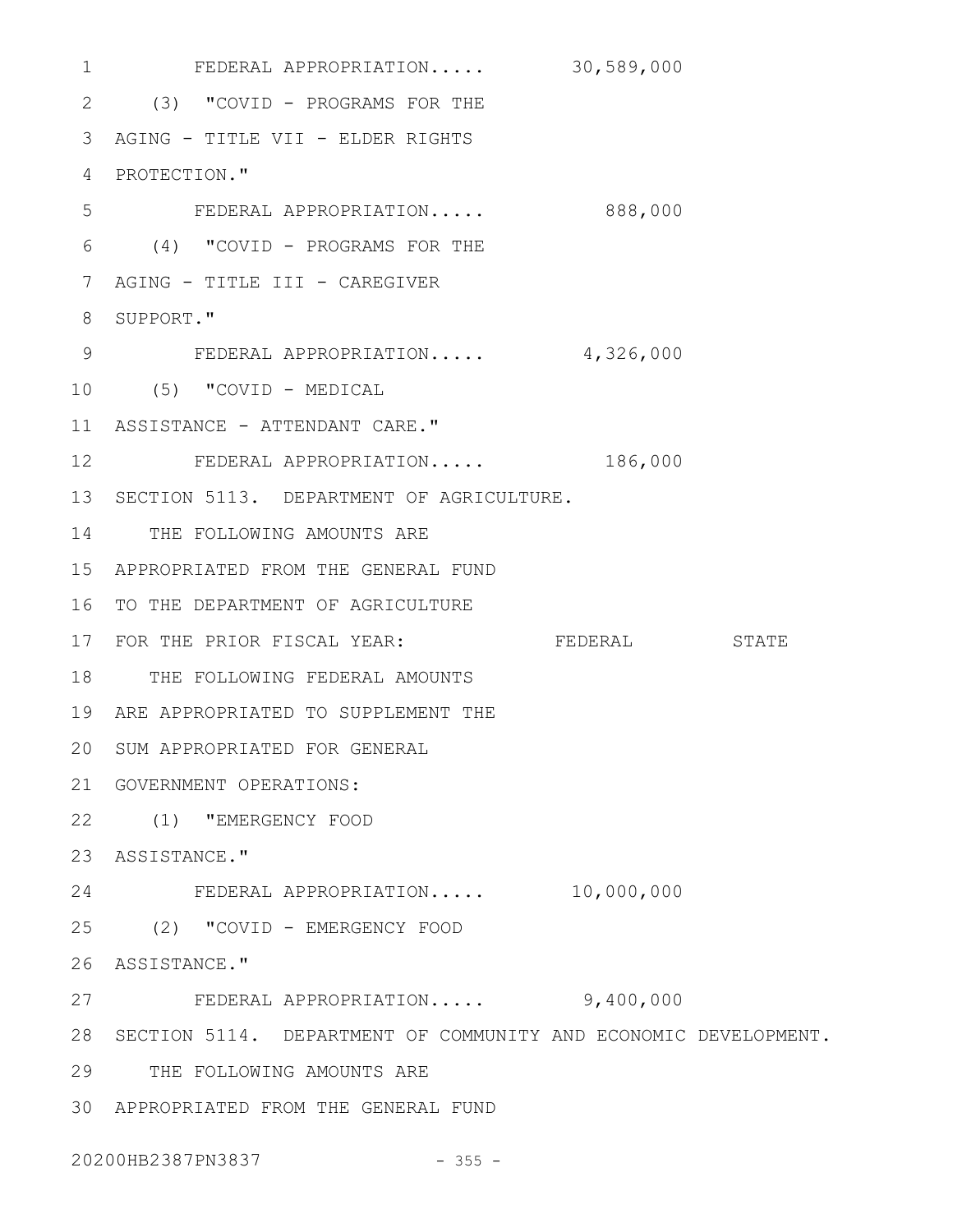```
1 TO THE DEPARTMENT OF COMMUNITY AND
 2 ECONOMIC DEVELOPMENT FOR THE PRIOR
                                FEDERAL STATE
 THE FOLLOWING FEDERAL AMOUNTS
4
 ARE APPROPRIATED TO THE DEPARTMENT
5
 OF COMMUNITY AND ECONOMIC
6
 DEVELOPMENT:
7
 (1) "COVID - CSBG -
8
 9 ADMINISTRATION."
FEDERAL APPROPRIATION..... 2,117,000
10
(2) "COVID - CSBG - PROGRAM."
11
        FEDERAL APPROPRIATION..... 40,216,000
(3) "COVID - COMMUNITY
13
DEVELOPMENT BLOCK GRANT (CDBG)
14
15 ADMINISTRATION - STATE."
    FEDERAL APPROPRIATION..... 841,000
(4) "COVID - COMMUNITY
17
18 DEVELOPMENT BLOCK GRANT (CDBG) -
19 STATE."
FEDERAL APPROPRIATION..... 23,851,000
20
(5) "COVID - EMERGENCY
21
22 SOLUTIONS GRANT (ESG)
23 ADMINISTRATION - STATE."
FEDERAL APPROPRIATION..... 797,000
24
(6) "COVID - EMERGENCY
25
26 SOLUTIONS GRANT (ESG) - STATE."
        FEDERAL APPROPRIATION..... 19,124,000
28 SECTION 5115. DEPARTMENT OF CRIMINAL JUSTICE.
29 THE FOLLOWING AMOUNTS ARE
APPROPRIATED FROM THE GENERAL FUND
303 FISCAL YEAR:
12
16
27
```
20200HB2387PN3837 - 356 -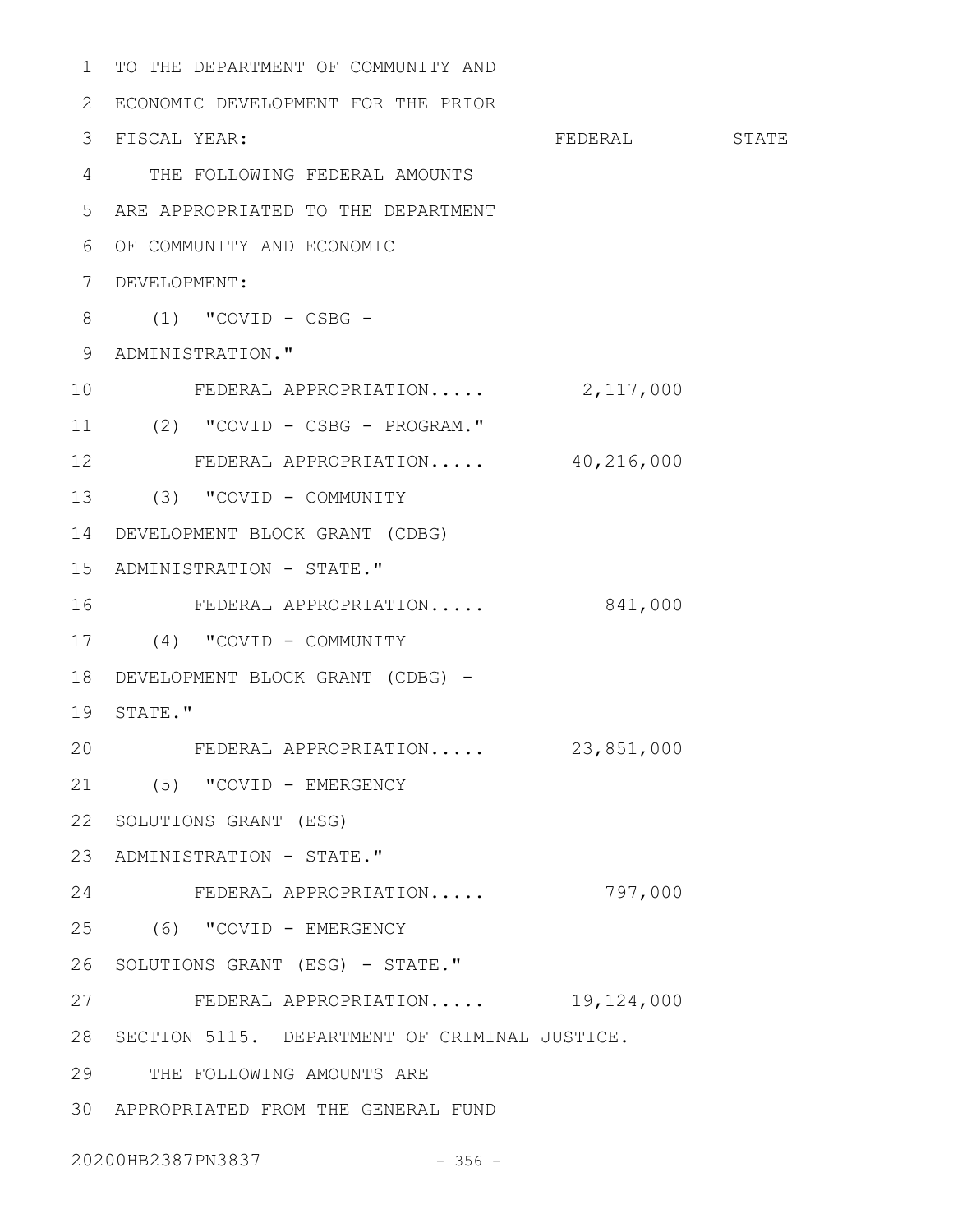1 TO THE DEPARTMENT OF CRIMINAL

2 JUSTICE FOR THE PRIOR FISCAL YEAR: FEDERAL STATE FOR INMATE MEDICAL CARE. 3 STATE APPROPRIATION....... 308,710,000 SECTION 5116. DEPARTMENT OF EDUCATION. 5 THE FOLLOWING AMOUNTS ARE 6 APPROPRIATED FROM THE GENERAL FUND 7 8 TO THE DEPARTMENT OF EDUCATION FOR FEDERAL STATE 10 FOR PAYMENTS ON ACCOUNT OF PUPIL TRANSPORTATION. 11 STATE APPROPRIATION....... 706,097,000 12 13 THE FOLLOWING FEDERAL AMOUNTS 14 ARE APPROPRIATED TO THE DEPARTMENT 15 OF EDUCATION: (1) "COVID - GOVERNOR'S 16 17 EMERGENCY EDUCATION RELIEF FUND." FEDERAL APPROPRIATION..... 104,743,000 18 (2) "COVID - ESSER - LEA." 19 FEDERAL APPROPRIATION..... 471,427,000 (3) "COVID - ESSER - SEA." 21 FEDERAL APPROPRIATION..... 49,762,000 (4) "COVID - ESSER - SEA 23 24 ADMINISTRATION." FEDERAL APPROPRIATION..... 2,620,000 25 THE FOLLOWING FEDERAL AMOUNTS 26 27 ARE APPROPRIATED TO SUPPLEMENT THE 28 SUM APPROPRIATED FOR THE STATE 29 LIBRARY: (1) "COVID - LSTA - LIBRARY 3020200HB2387PN3837 - 357 - 4 9 THE PRIOR FISCAL YEAR: 20 22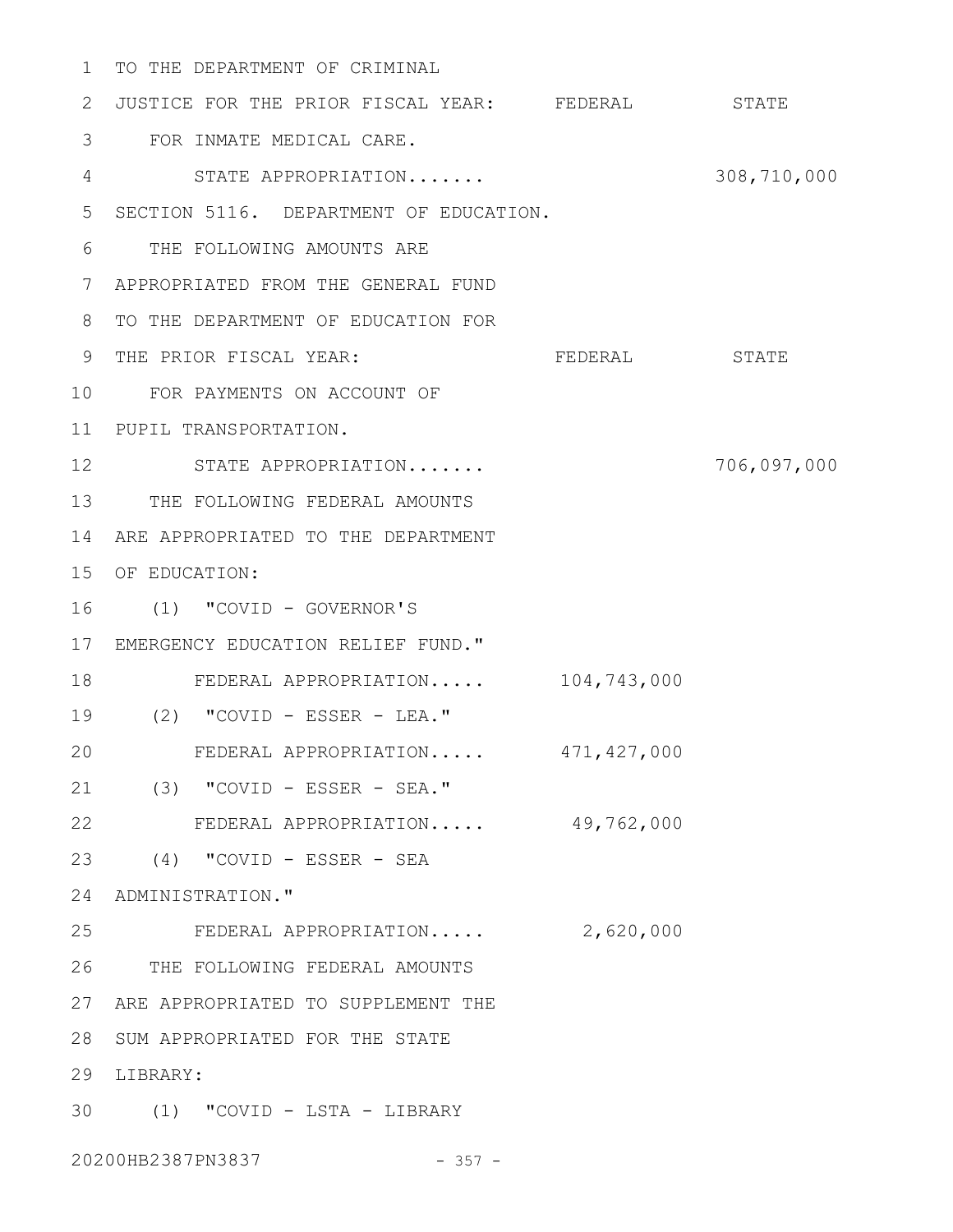DEVELOPMENT EMERGENCY RELIEF." 1

FEDERAL APPROPRIATION..... 1,157,000 THE FOLLOWING FEDERAL AMOUNTS 3 4 ARE APPROPRIATED TO SUPPLEMENT THE SUM APPROPRIATED FOR THE SCHOOL 5 FOOD SERVICES: 6 (1) "COVID - FOOD AND 7 8 NUTRITION EMERGENCY RELIEF." FEDERAL APPROPRIATION..... 316,611,000 10 SECTION 5117. DEPARTMENT OF HEALTH. 11 THE FOLLOWING AMOUNTS ARE APPROPRIATED FROM THE GENERAL FUND 12 13 TO THE DEPARTMENT OF HEALTH FOR FEDERAL STATE 15 THE FOLLOWING FEDERAL AMOUNTS 16 ARE APPROPRIATED TO SUPPLEMENT THE 17 SUM APPROPRIATED FOR GENERAL 18 GOVERNMENT OPERATIONS: (1) "COVID - PUBLIC HEALTH 19 EMERGENCY PREPAREDNESS AND 20 21 RESPONSE." FEDERAL APPROPRIATION..... 29,260,000 23 THE FOLLOWING FEDERAL AMOUNTS 24 ARE APPROPRIATED TO SUPPLEMENT THE 25 SUM APPROPRIATED FOR THE STATE LABORATORY: 26 (1) "COVID - EPIDEMIOLOGY AND 27 28 LABORATORY SURVEILLANCE AND 29 RESPONSE." FEDERAL APPROPRIATION..... 319,819,000 302 9 14 THE PRIOR FISCAL YEAR: 22

20200HB2387PN3837 - 358 -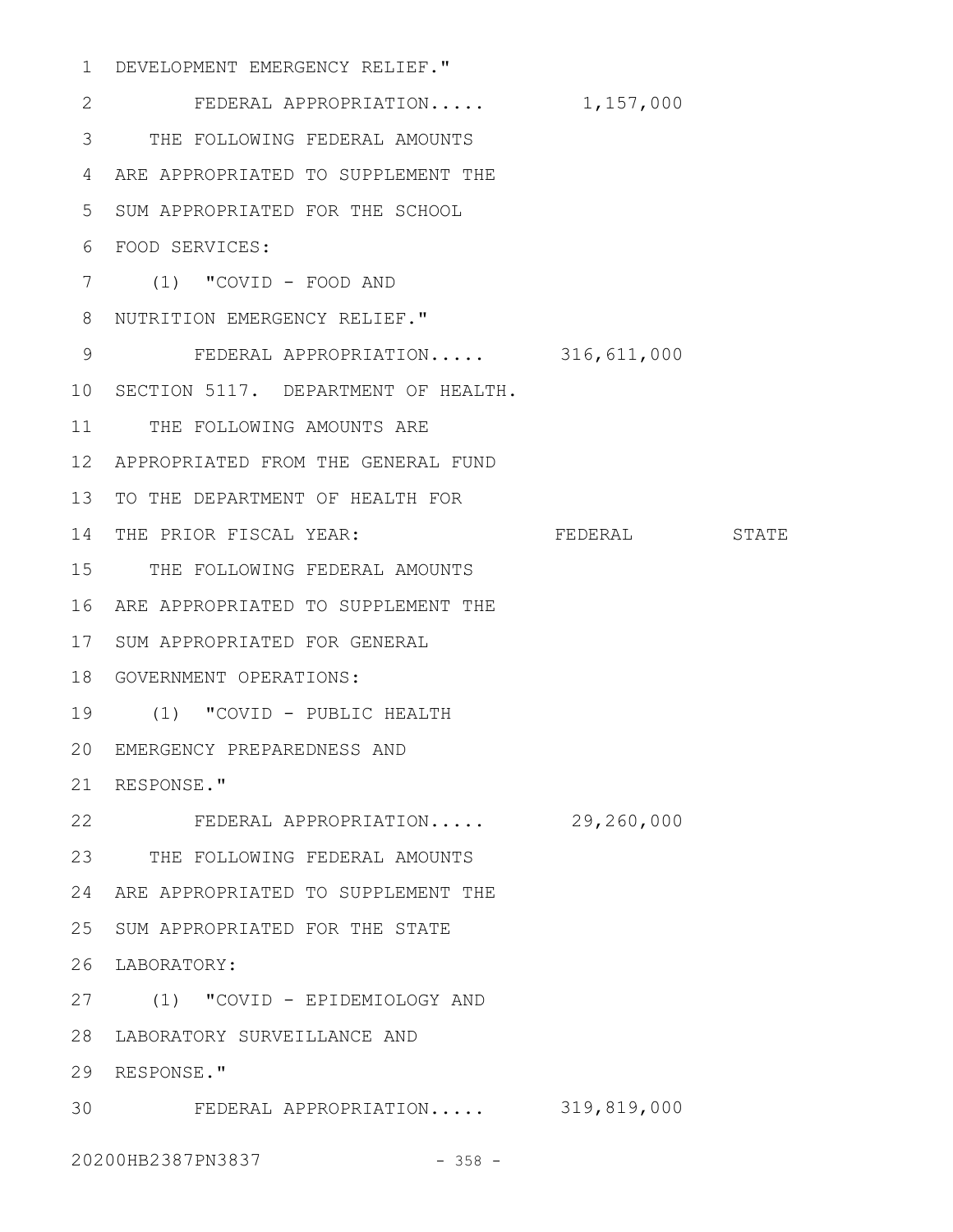1 THE FOLLOWING FEDERAL AMOUNTS 2 ARE APPROPRIATED TO SUPPLEMENT THE 3 SUM APPROPRIATED FOR MATERNAL AND CHILD HEALTH SERVICES: 4 (1) "COVID - SPECIAL 5 6 SUPPLEMENTAL FOOD SERVICE PROGRAM FOR WOMEN, INFANTS AND CHILDREN 7 (WIC)." 8 FEDERAL APPROPRIATION..... 14,069,000 (2) "COVID - SCREENING 10 11 NEWBORNS." FEDERAL APPROPRIATION..... 190,000 13 THE FOLLOWING FEDERAL AMOUNTS 14 ARE APPROPRIATED TO SUPPLEMENT THE 15 SUM APPROPRIATED FOR AIDS PROGRAMS 16 AND SPECIAL PHARMACEUTICAL 17 SERVICES: 18 (1) "COVID - RYAN WHITE AND 19 HIV CARE." 20 FEDERAL APPROPRIATION..... 1,242,000 (2) "COVID - HOUSING FOR 21 PERSONS WITH AIDS." 22 FEDERAL APPROPRIATION..... 448,000 23 24 SECTION 5118. DEPARTMENT OF HUMAN SERVICES. 25 THE FOLLOWING AMOUNTS ARE APPROPRIATED FROM THE GENERAL FUND 26 27 TO THE DEPARTMENT OF HUMAN 28 SERVICES FOR THE PRIOR FISCAL FEDERAL STATE THE FOLLOWING FEDERAL AMOUNTS 309 12 29 YEAR:

20200HB2387PN3837 - 359 -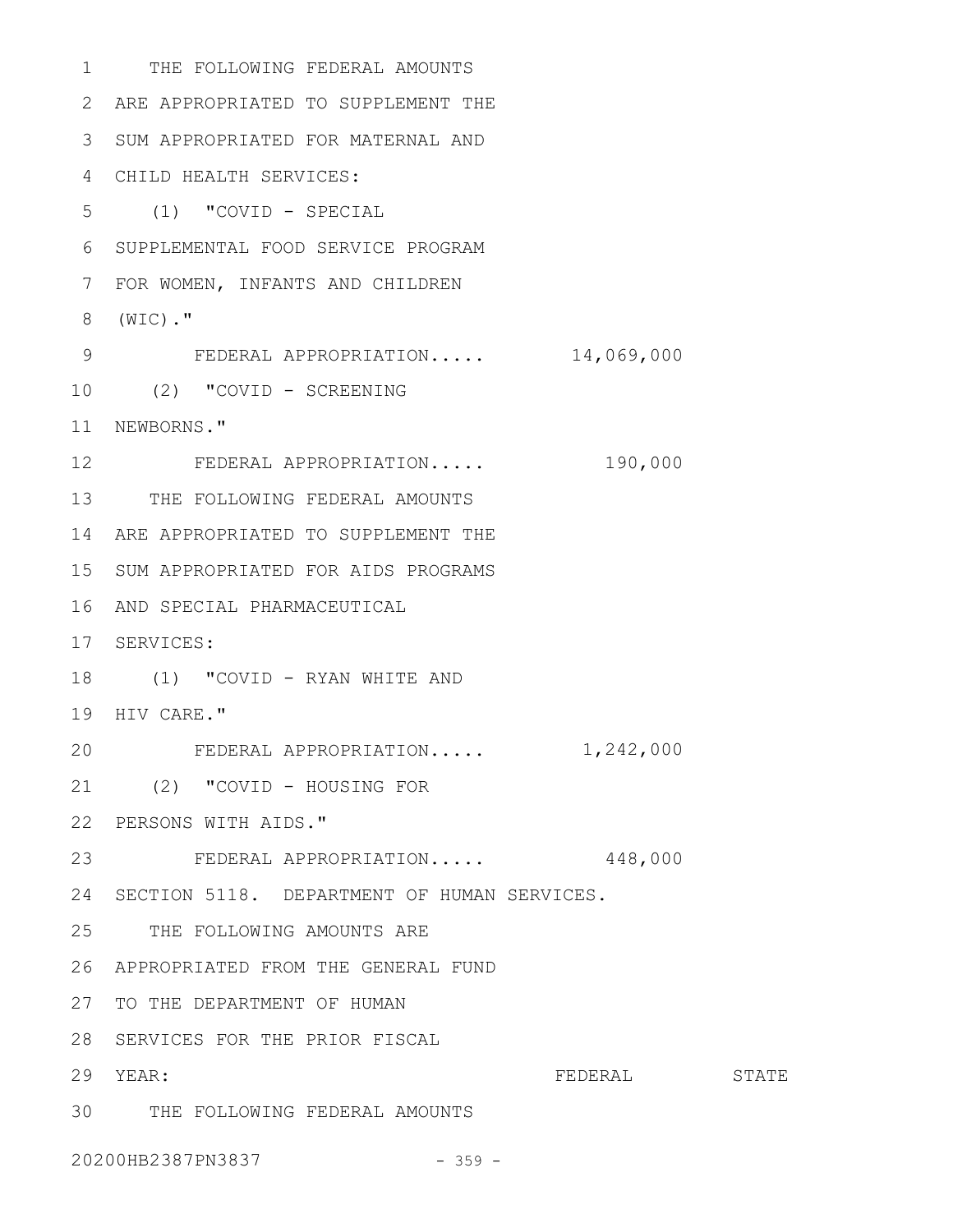1 ARE APPROPRIATED TO SUPPLEMENT THE 2 SUM APPROPRIATED FOR GENERAL GOVERNMENT OPERATIONS: 3 (1) "COVID - CCDFBG - 4 ADMINISTRATION." 5 FEDERAL APPROPRIATION..... 2,000,000 (2) "COVID - CRISIS SUPPORT 7 8 LINE." 9 FEDERAL APPROPRIATION..... 500,000 10 THE FOLLOWING FEDERAL AMOUNTS 11 ARE APPROPRIATED TO SUPPLEMENT THE 12 SUM APPROPRIATED FOR INFORMATION 13 SYSTEMS: (1) "COVID - CHIP - 14 15 INFORMATION SYSTEMS." FEDERAL APPROPRIATION..... 95,000 17 THE FOLLOWING FEDERAL AMOUNTS 18 ARE APPROPRIATED TO SUPPLEMENT THE 19 SUM APPROPRIATED FOR COUNTY ASSISTANCE OFFICE OPERATIONS 20 21 RELATED TO ADMINISTRATION OF THE PUBLIC ASSISTANCE AND MEDICAL 22 ASSISTANCE PROGRAMS: 23 (1) "COVID - LIHEABG - 24 25 ADMINISTRATION AND AUDIT COSTS." FEDERAL APPROPRIATION..... 3,493,000 FOR CHILDREN'S HEALTH INSURANCE 27 28 ADMINISTRATION. STATE APPROPRIATION....... 786,000 THE FOLLOWING FEDERAL AMOUNTS 3020200HB2387PN3837 - 360 -6 16 26 29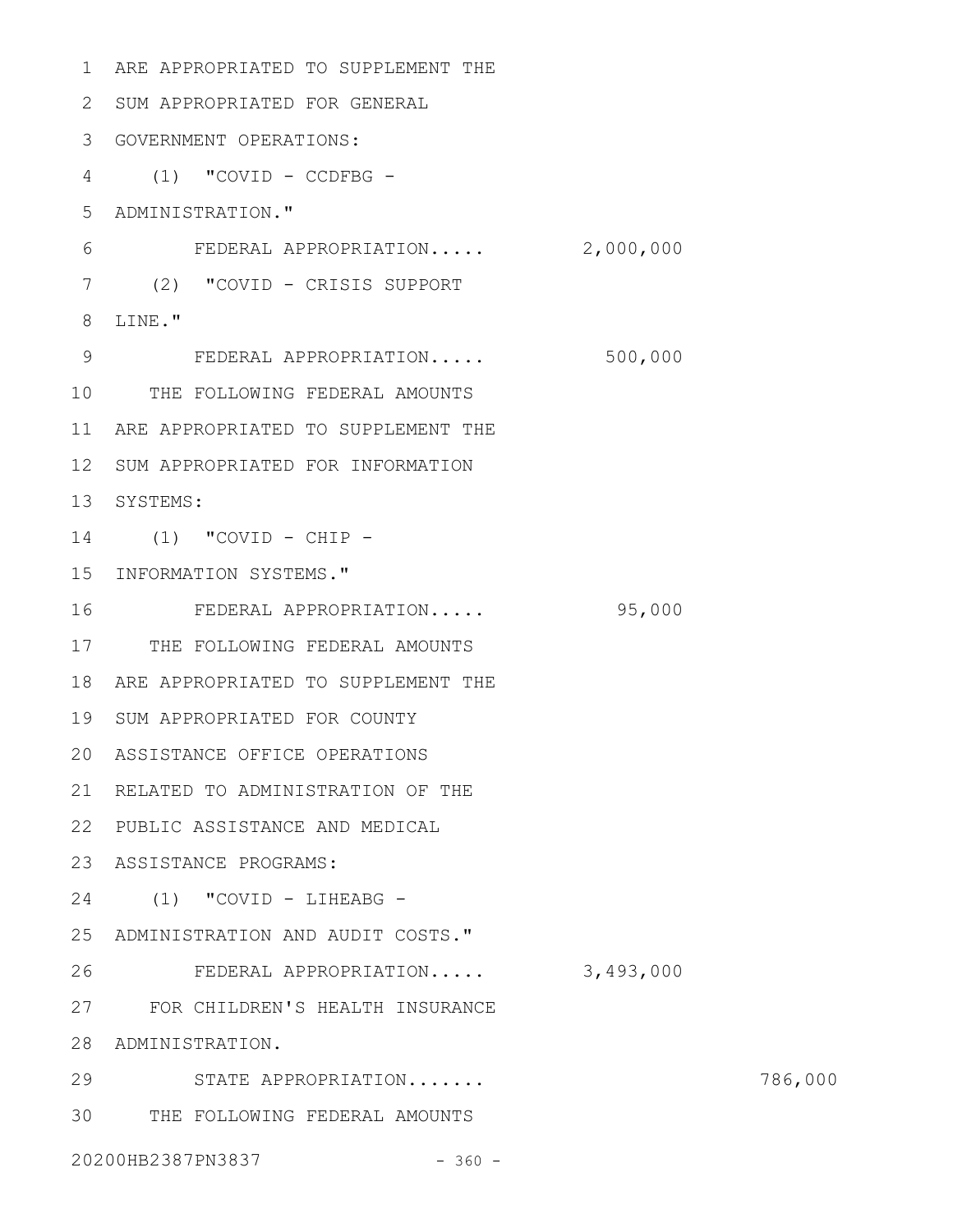1 ARE APPROPRIATED TO SUPPLEMENT THE 2 SUM APPROPRIATED FOR CHILDREN'S 3 HEALTH INSURANCE ADMINISTRATION: (1) "COVID - CHILDREN'S HEALTH 4 INSURANCE ADMINISTRATION." 5 FEDERAL APPROPRIATION..... 325,000 FOR MENTAL HEALTH SERVICES, 7 8 INCLUDING GRANTS TO COUNTIES OR 9 OTHER COUNTY-BASED HUMAN SERVICES 10 INCLUDED UNDER THE HUMAN SERVICES 11 BLOCK GRANT PROGRAM, EXCLUSIVE OF CAPITAL IMPROVEMENTS. 12 STATE APPROPRIATION....... 791,819,000 13 14 THE FOLLOWING FEDERAL AMOUNTS 15 ARE APPROPRIATED TO SUPPLEMENT THE 16 SUM APPROPRIATED FOR MENTAL HEALTH 17 SERVICES: 18 (1) "MHSBG - COMMUNITY MENTAL 19 HEALTH SERVICES." FEDERAL APPROPRIATION..... 28,100,000 (2) "COVID - MEDICAL 21 22 ASSISTANCE - MENTAL HEALTH." FEDERAL APPROPRIATION..... 11,350,000 23 (3) "COVID - DIRECT RELIEF TO 24 PROVIDERS/STATE HOSPITALS." 25 FEDERAL APPROPRIATION..... 737,000 FOR INTELLECTUAL DISABILITIES - 27 28 STATE CENTERS. STATE APPROPRIATION....... 106,810,000 THE FOLLOWING FEDERAL AMOUNTS 3020200HB2387PN3837 - 361 -6 20 26 29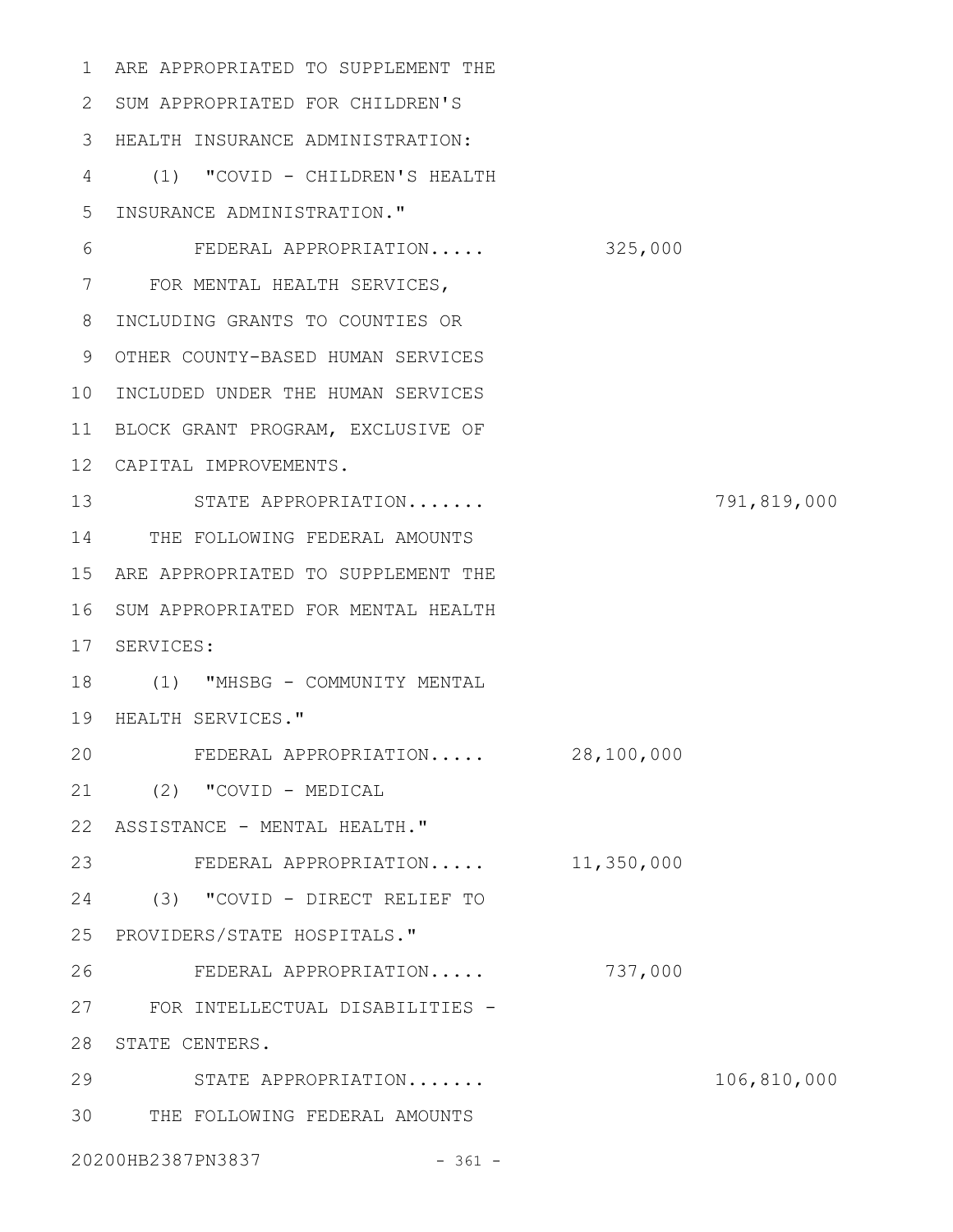1 ARE APPROPRIATED TO SUPPLEMENT THE 2 SUM APPROPRIATED FOR INTELLECTUAL 3 DISABILITIES - STATE CENTERS: (1) "COVID - MEDICAL 4 5 ASSISTANCE - STATE CENTERS." FEDERAL APPROPRIATION..... 8,836,000 (2) "COVID - DIRECT RELIEF TO 7 8 PROVIDERS/STATE CENTERS." FEDERAL APPROPRIATION..... 41,000 10 THE FOLLOWING FEDERAL AMOUNTS 11 ARE APPROPRIATED TO SUPPLEMENT THE 12 SUM APPROPRIATED FOR CASH 13 ASSISTANCE: (1) "TANFBG - CASH GRANTS." 14 FEDERAL APPROPRIATION..... 189,319,000 (2) "COVID - LIHEABG - 17 PROGRAM." FEDERAL APPROPRIATION..... 31,439,000 FOR SUPPLEMENTAL GRANTS TO 19 AGED, BLIND AND DISABLED PERSONS. 20 STATE APPROPRIATION....... 121,600,000 FOR MEDICAL ASSISTANCE PAYMENTS 22 23 - CAPITATION PLANS AND PROVISION 24 OF OUTPATIENT SERVICES AND INPATIENT HOSPITAL SERVICES TO 25 ELIGIBLE PERSONS ENROLLED IN AN 26 APPROVED CAPITATION PLAN. 27 28 STATE APPROPRIATION....... 2,507,519,000 THE FOLLOWING FEDERAL AMOUNTS 29 ARE APPROPRIATED TO SUPPLEMENT THE 3020200HB2387PN3837 - 362 - 6 9 15 16 18 21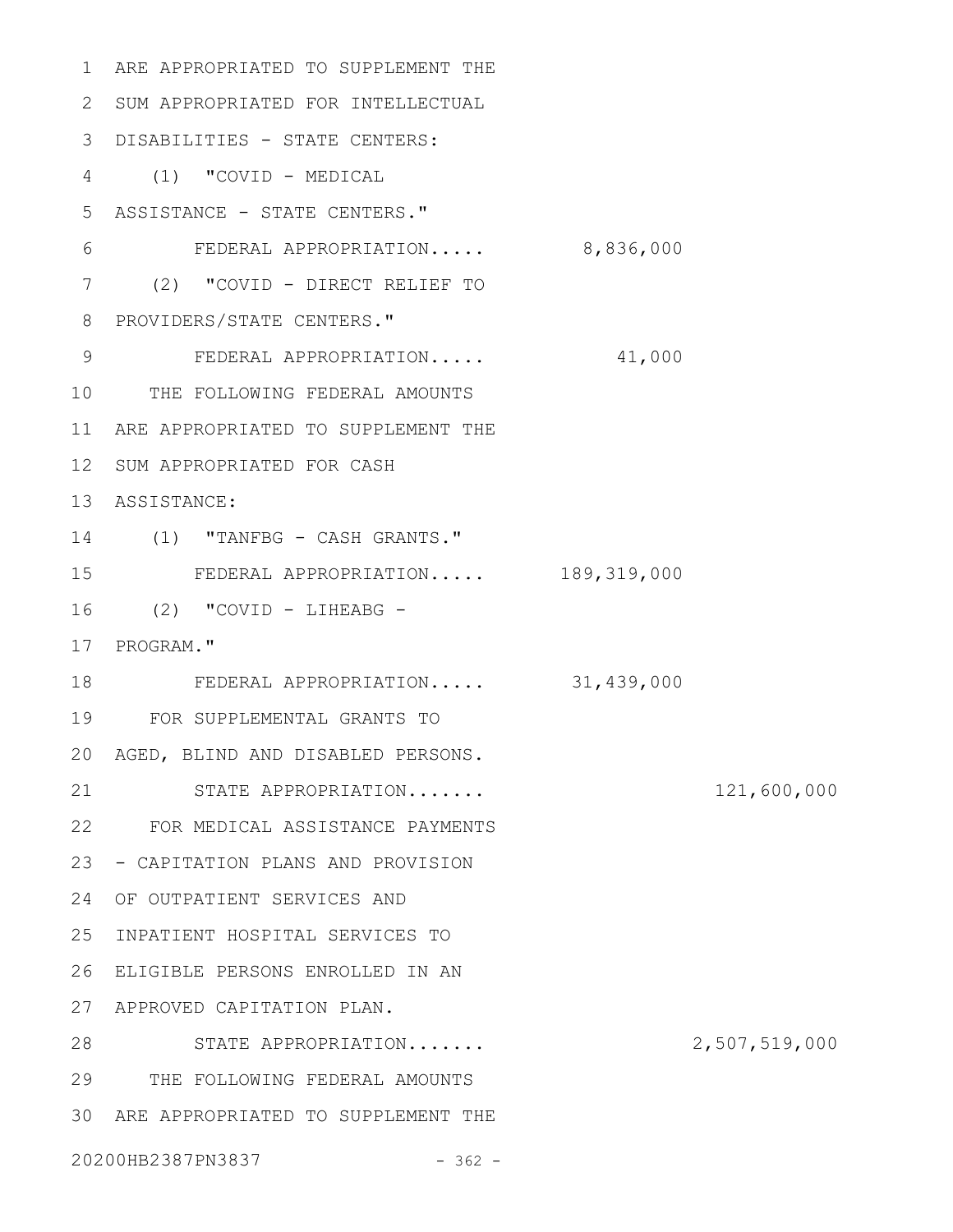```
SUM APPROPRIATED FOR MEDICAL
1
 2 ASSISTANCE - CAPITATION PLANS:
 (1) "MEDICAL ASSISTANCE -
3
 CAPITATION."
4
        FEDERAL APPROPRIATION..... 9,956,562,000
 (2) "COVID - MEDICAL
6
 7 ASSISTANCE - CAPITATION."
    FEDERAL APPROPRIATION..... 354,305,000
 FOR PRIMARY HEALTH CARE AND
9
10 PREVENTIVE SERVICES FOR ELIGIBLE
MEDICAL ASSISTANCE RECIPIENTS IN
11
12 THE FEE-FOR-SERVICE DELIVERY
13 SYSTEM.
STATE APPROPRIATION....... 344,107,000
14
15 THE FOLLOWING FEDERAL AMOUNTS
16 ARE APPROPRIATED TO SUPPLEMENT THE
17 SUM APPROPRIATED FOR ELIGIBLE
MEDICAL ASSISTANCE RECIPIENTS IN
18
19 THE FEE-FOR-SERVICE DELIVERY
20 SYSTEM:
(1) "MEDICAL ASSISTANCE - FEE-
21
FOR-SERVICE."
22
FEDERAL APPROPRIATION..... 1,929,453,000
23
(2) "COVID - MEDICAL
24
25 ASSISTANCE - FEE FOR SERVICE."
        FEDERAL APPROPRIATION..... 91,228,000
FOR MEDICAL ASSISTANCE -
27
WORKERS WITH DISABILITIES.
28
        STATE APPROPRIATION....... 39,690,000
THE FOLLOWING FEDERAL AMOUNTS
3020200HB2387PN3837 - 363 -
5
8
26
29
```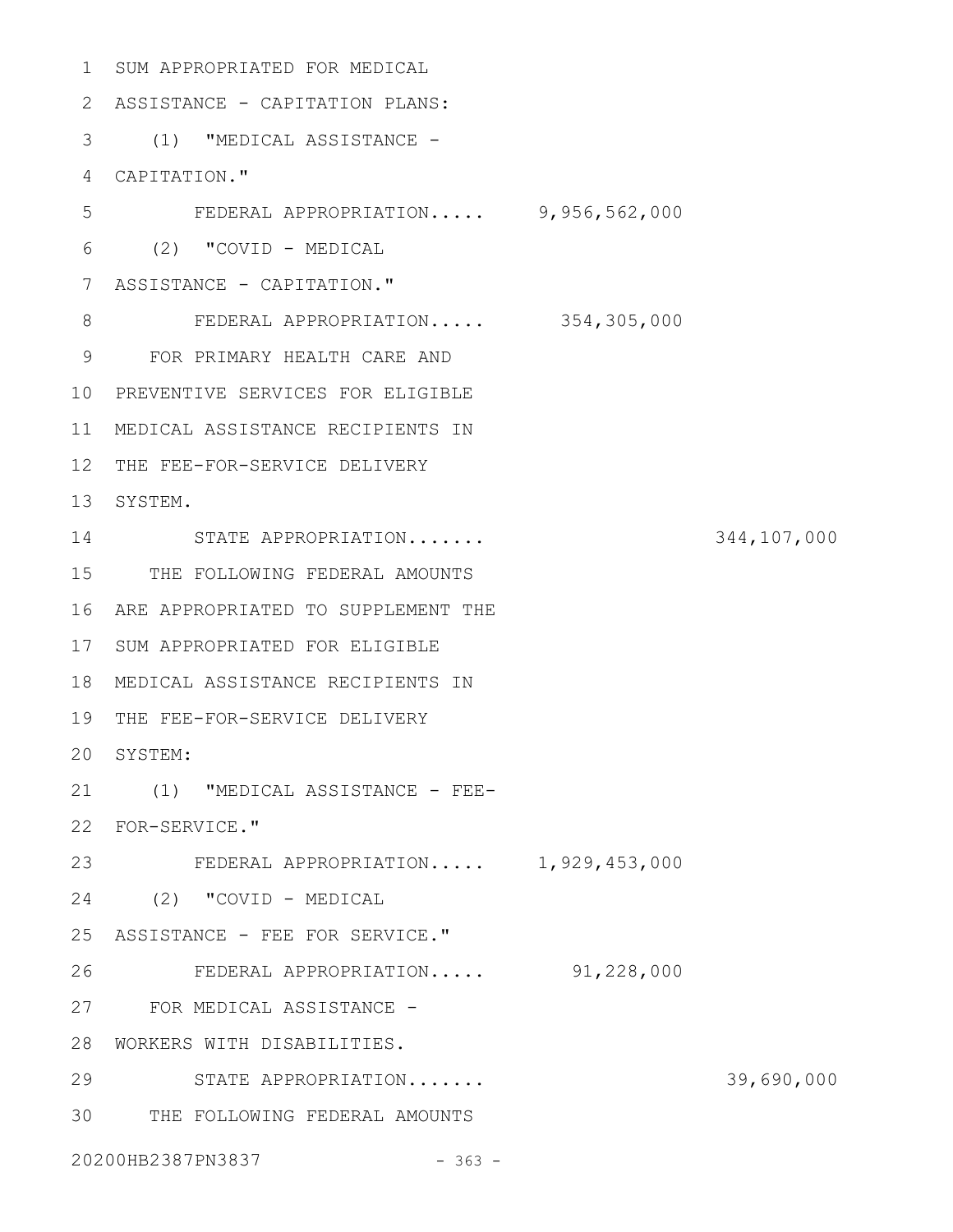```
1 ARE APPROPRIATED TO SUPPLEMENT THE
 2 SUM APPROPRIATED FOR MEDICAL
 3 ASSISTANCE - WORKERS WITH
 DISABILITIES:
4
 (1) "MEDICAL ASSISTANCE -
5
 WORKERS WITH DISABILITIES."
6
     FEDERAL APPROPRIATION..... 69,086,000
 (2) "COVID - MEDICAL
8
 9 ASSISTANCE - WORKERS WITH
10 DISABILITIES."
    FEDERAL APPROPRIATION..... 11,617,000
FOR MEDICAL ASSISTANCE PAYMENTS
12
13 TO QUALIFYING UNIVERSITY-
14 AFFILIATED PHYSICIAN PRACTICE
PLANS.
15
    STATE APPROPRIATION....... 7,502,000
17 THE FOLLOWING FEDERAL AMOUNTS
18 ARE APPROPRIATED TO SUPPLEMENT THE
19 SUM APPROPRIATED FOR MEDICAL
ASSISTANCE PAYMENTS TO QUALIFYING
20
UNIVERSITY-AFFILIATED PHYSICIAN
21
22 PRACTICE PLANS:
(1) "MEDICAL ASSISTANCE -
23
PHYSICIAN PRACTICE PLANS."
24
    FEDERAL APPROPRIATION..... 11,579,000
(2) "COVID - MEDICAL
26
ASSISTANCE - PHYSICIAN PRACTICE
27
PLANS."
28
29 FEDERAL APPROPRIATION..... 2,569,000
FOR MEDICAL ASSISTANCE PAYMENTS
3020200HB2387PN3837 - 364 -
7
11
16
25
```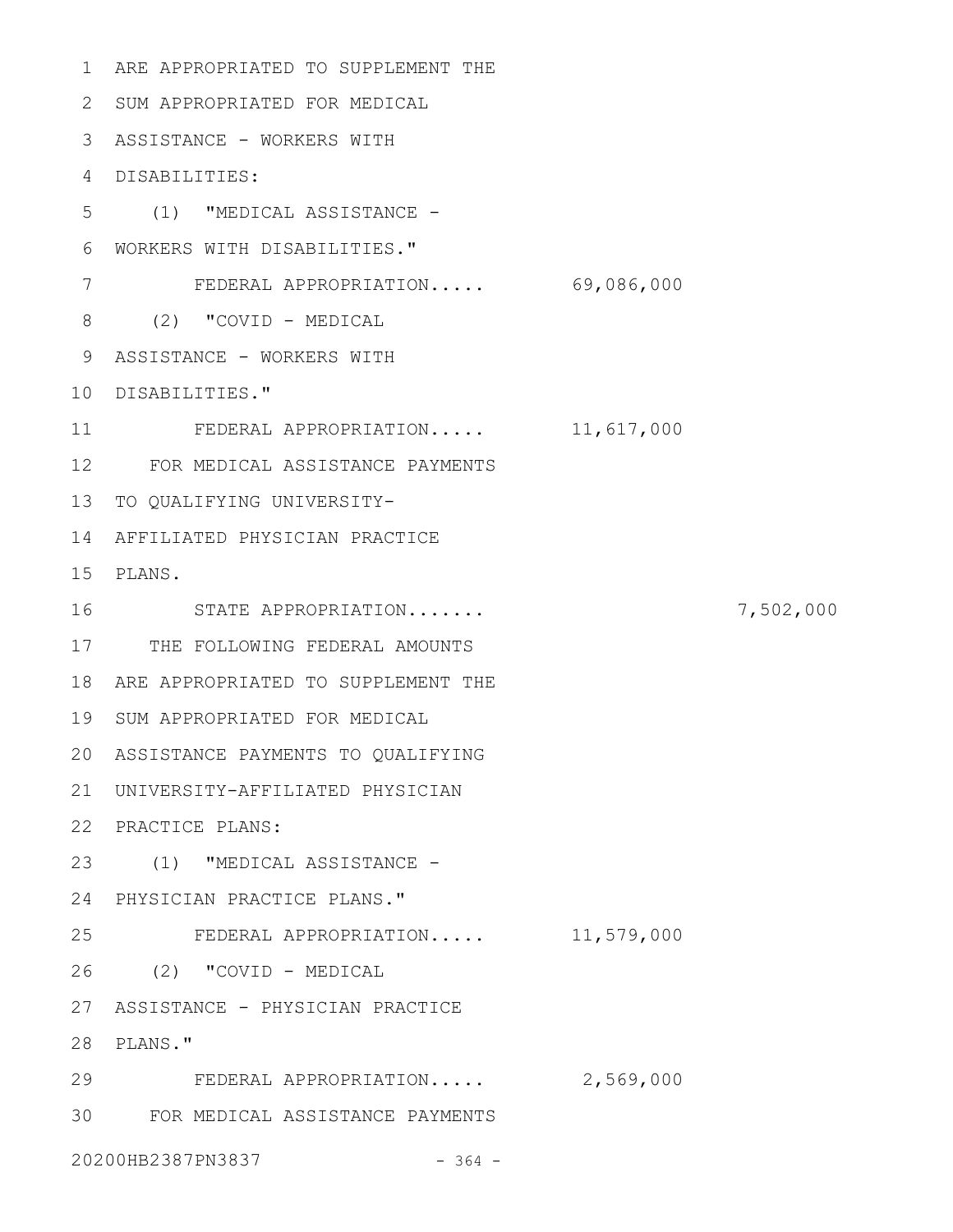1 - HOSPITAL-BASED BURN CENTERS.

STATE APPROPRIATION....... 3,792,000 THE FOLLOWING FEDERAL AMOUNTS 3 4 ARE APPROPRIATED TO SUPPLEMENT THE SUM APPROPRIATED FOR MEDICAL 5 ASSISTANCE PAYMENTS - HOSPITAL-6 BASED BURN CENTERS: 7 (1) "COVID - MEDICAL 8 9 ASSISTANCE - HOSPITAL-BASED BURN 10 CENTERS." FEDERAL APPROPRIATION..... 645,000 FOR MEDICAL ASSISTANCE PAYMENTS 12 13 - CRITICAL ACCESS HOSPITALS. STATE APPROPRIATION....... 8,850,000 14 15 THE FOLLOWING FEDERAL AMOUNTS 16 ARE APPROPRIATED TO SUPPLEMENT THE 17 SUM APPROPRIATED FOR MEDICAL 18 ASSISTANCE PAYMENTS - CRITICAL ACCESS HOSPITALS: 19 (1) "COVID - MEDICAL 20 ASSISTANCE - CRITICAL ACCESS 21 22 HOSPITALS." 23 FEDERAL APPROPRIATION..... 2,050,000 FOR MEDICAL ASSISTANCE PAYMENTS 24 25 - OBSTETRICS AND NEONATAL 26 SERVICES. STATE APPROPRIATION....... 2,709,000 THE FOLLOWING FEDERAL AMOUNTS 28 ARE APPROPRIATED TO SUPPLEMENT THE 29 SUM APPROPRIATED FOR MEDICAL 3020200HB2387PN3837 - 365 -2 11 27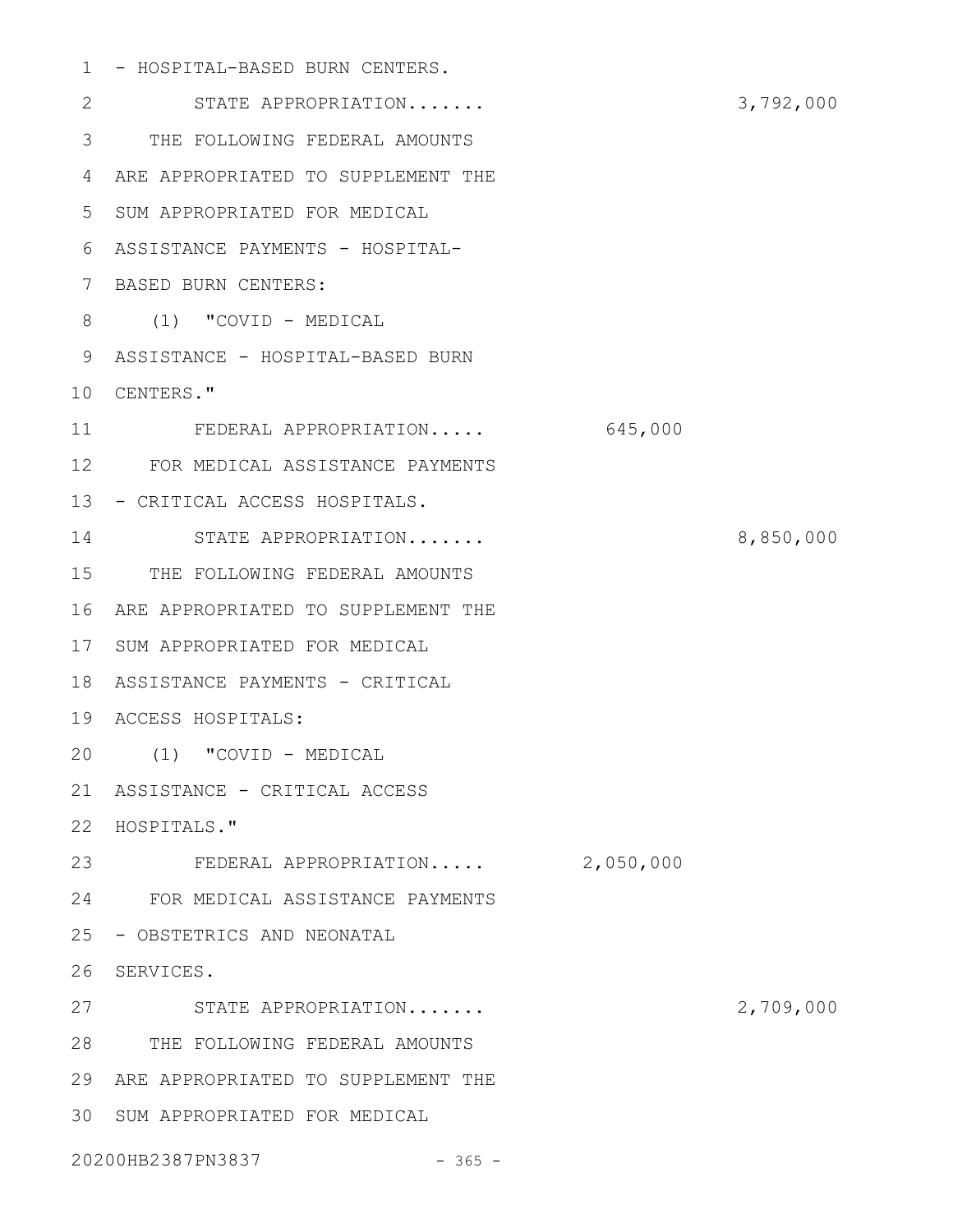ASSISTANCE PAYMENTS - OBSTETRICS 1 AND NEONATAL SERVICES: 2 (1) "COVID - MEDICAL 3 ASSISTANCE - OBSTETRICS AND 4 NEONATAL SERVICES." 5 FEDERAL APPROPRIATION..... 972,000 FOR MEDICAL ASSISTANCE PAYMENTS 7 8 - TRAUMA CENTERS. STATE APPROPRIATION....... 7,397,000 10 THE FOLLOWING FEDERAL AMOUNTS 11 ARE APPROPRIATED TO SUPPLEMENT THE 12 SUM APPROPRIATED FOR MEDICAL 13 ASSISTANCE PAYMENTS - TRAUMA 14 CENTERS: (1) "COVID - MEDICAL 15 16 ASSISTANCE - TRAUMA CENTERS." 17 FEDERAL APPROPRIATION..... 1,259,000 FOR MEDICAL ASSISTANCE PAYMENTS 18 19 TO ACADEMIC MEDICAL CENTERS. STATE APPROPRIATION....... 21,092,000 21 THE FOLLOWING FEDERAL AMOUNTS 22 ARE APPROPRIATED TO SUPPLEMENT THE 23 SUM APPROPRIATED FOR MEDICAL ASSISTANCE PAYMENTS TO ACADEMIC 24 MEDICAL CENTERS: 25 (1) "COVID - MEDICAL 26 ASSISTANCE - ACADEMIC MEDICAL 27 28 CENTERS." FEDERAL APPROPRIATION..... 3,589,000 29 FOR MEDICAL ASSISTANCE - 3020200HB2387PN3837 - 366 -6 9 20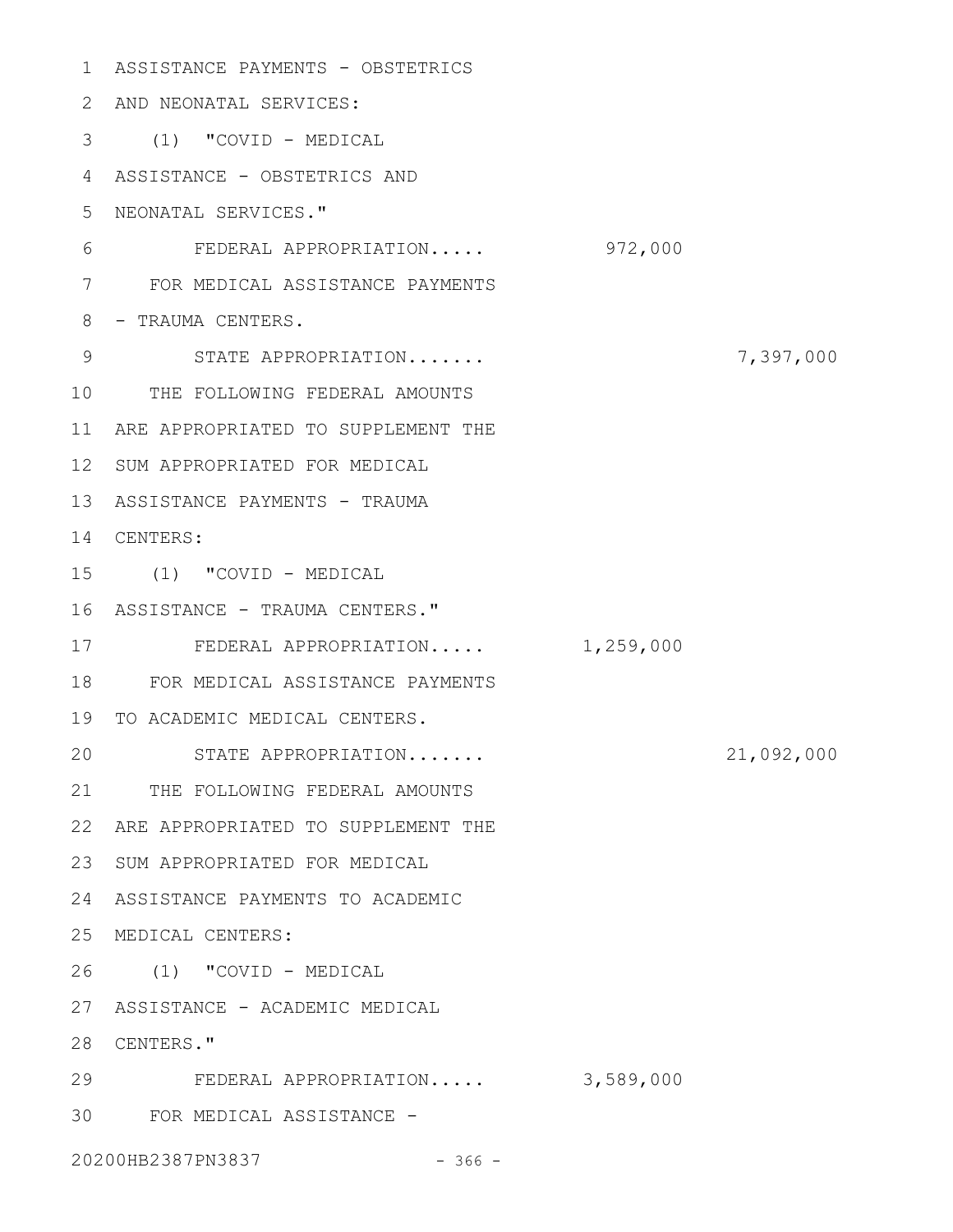1 TRANSPORTATION.

STATE APPROPRIATION....... 61,513,000 THE FOLLOWING FEDERAL AMOUNTS 3 4 ARE APPROPRIATED TO SUPPLEMENT THE SUM APPROPRIATED FOR MEDICAL 5 ASSISTANCE - TRANSPORTATION: 6 (1) "COVID - MEDICAL 7 8 ASSISTANCE - TRANSPORTATION." 9 FEDERAL APPROPRIATION..... 2,121,000 FOR CHILDREN'S HEALTH INSURANCE 10 11 PROGRAM. STATE APPROPRIATION....... 31,037,000 12 13 THE FOLLOWING FEDERAL AMOUNTS 14 ARE APPROPRIATED TO SUPPLEMENT THE 15 SUM APPROPRIATED FOR CHILDREN'S 16 HEALTH INSURANCE: (1) "COVID - CHILDREN'S HEALTH 17 18 INSURANCE PROGRAM." FEDERAL APPROPRIATION..... 10,310,000 FOR LONG-TERM CARE. 20 STATE APPROPRIATION....... 470,244,000 THE FOLLOWING FEDERAL AMOUNTS 22 23 ARE APPROPRIATED TO SUPPLEMENT THE 24 SUM APPROPRIATED FOR LONG-TERM CARE: 25 (1) "MEDICAL ASSISTANCE - 26 27 LONG-TERM CARE." FEDERAL APPROPRIATION..... 777,565,000 28 (2) "COVID - MEDICAL 29 ASSISTANCE - LONG-TERM CARE." 302 19 21

20200HB2387PN3837 - 367 -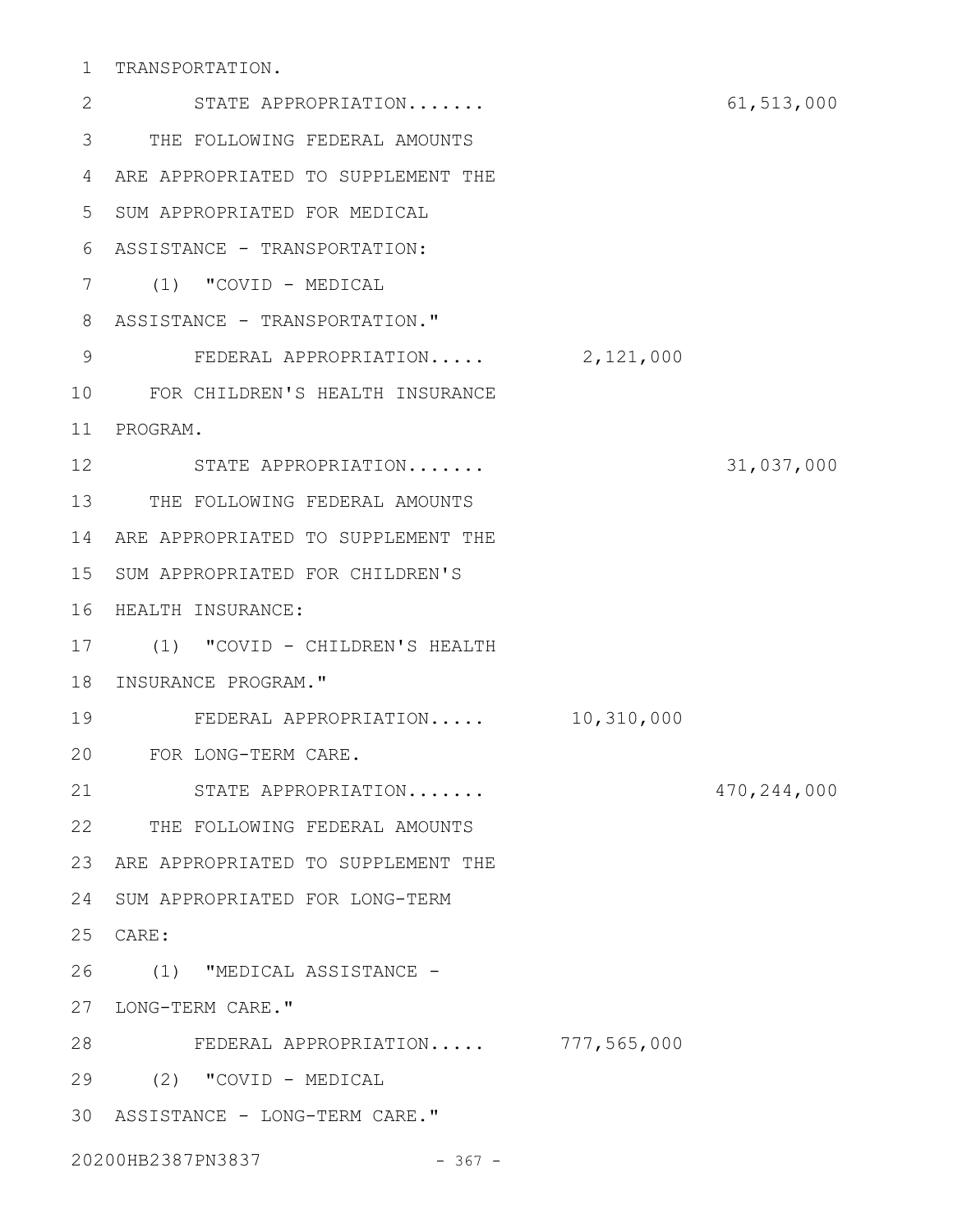FEDERAL APPROPRIATION..... 67,581,000 FOR MEDICAL ASSISTANCE - 2 COMMUNITY HEALTHCHOICES. 3 STATE APPROPRIATION....... 2,328,939,000 THE FOLLOWING FEDERAL AMOUNTS 5 ARE APPROPRIATED TO SUPPLEMENT THE 6 7 SUM APPROPRIATED FOR COMMUNITY 8 HEALTHCHOICES: (1) "MEDICAL ASSISTANCE - 9 COMMUNITY HEALTHCHOICES." 10 FEDERAL APPROPRIATION..... 4,200,922,000 (2) "COVID - MEDICAL 12 13 ASSISTANCE - COMMUNITY 14 HEALTHCHOICES." FEDERAL APPROPRIATION..... 353,745,000 FOR HOME-BASED AND COMMUNITY-16 17 BASED SERVICES. 18 STATE APPROPRIATION....... 182,421,000 THE FOLLOWING FEDERAL AMOUNTS 19 ARE APPROPRIATED TO SUPPLEMENT THE 20 21 SUM APPROPRIATED FOR HOME-BASED AND COMMUNITY-BASED SERVICES: 22 (1) "MEDICAL ASSISTANCE - 23 HOME-BASED AND COMMUNITY-BASED 24 25 SERVICES." FEDERAL APPROPRIATION..... 211,504,000 (2) "COVID - MEDICAL 27 28 ASSISTANCE - HOME-BASED AND COMMUNITY-BASED SERVICES." 29 30 FEDERAL APPROPRIATION..... 9,159,000 20200HB2387PN3837 - 368 -1 4 11 15 26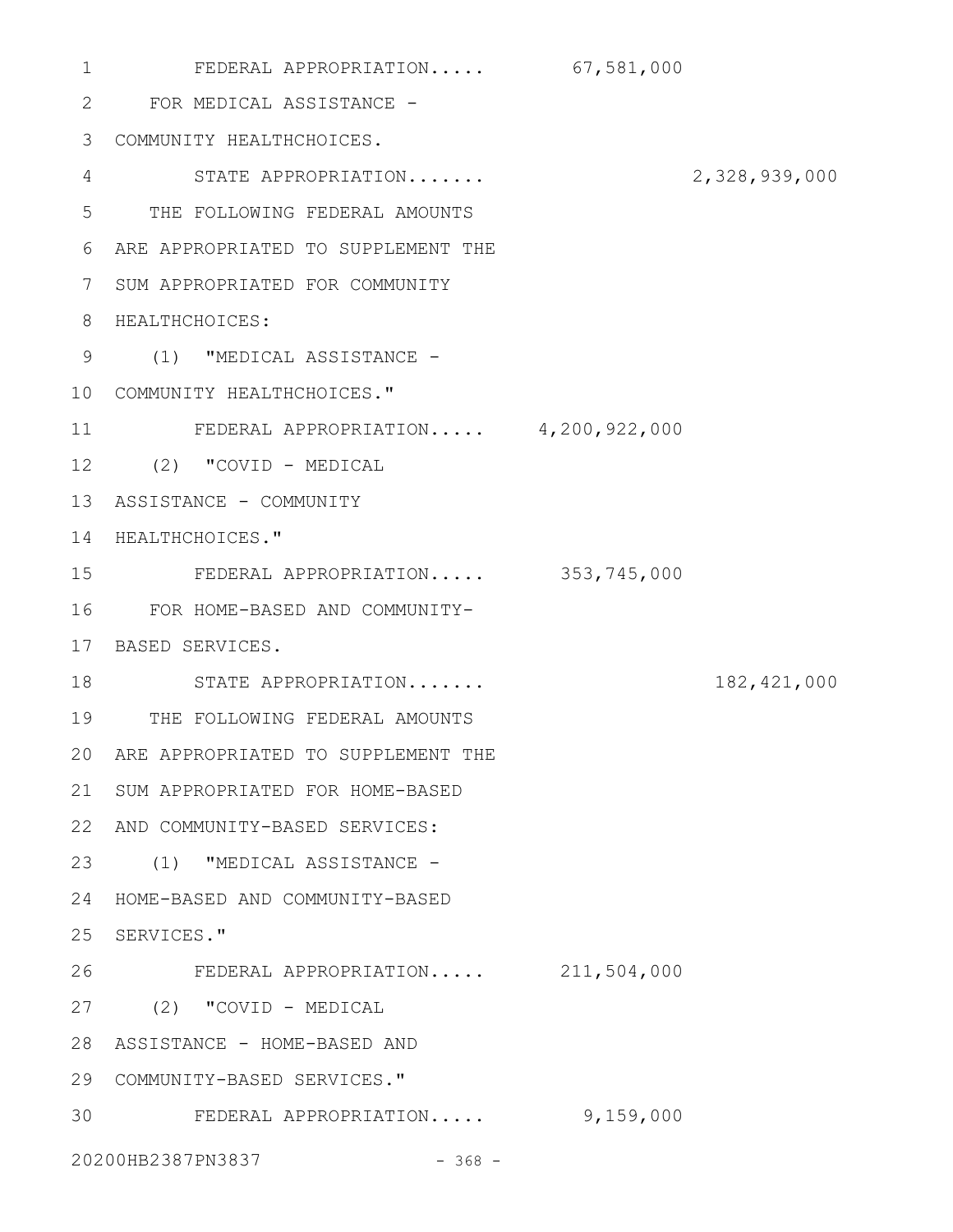1 FOR LONG-TERM CARE - MANAGED CARE. 2 STATE APPROPRIATION....... 151,168,000 3 THE FOLLOWING FEDERAL AMOUNTS 4 ARE APPROPRIATED TO SUPPLEMENT THE 5 6 SUM APPROPRIATED FOR LONG-TERM CARE - MANAGED CARE. 7 8 (1) "MEDICAL ASSISTANCE -9 LONG-TERM CARE - MANAGED CARE." FEDERAL APPROPRIATION..... 177,131,000 (2) "COVID - MEDICAL 11 12 ASSISTANCE - LONG-TERM CARE -13 MANAGED CARE." FEDERAL APPROPRIATION..... 10,550,000 14 FOR SERVICES TO PERSONS WITH 15 16 DISABILITIES. STATE APPROPRIATION....... 130,215,000 17 18 THE FOLLOWING FEDERAL AMOUNTS 19 ARE APPROPRIATED TO SUPPLEMENT THE 20 SUM APPROPRIATED FOR SERVICES TO PERSONS WITH DISABILITIES: 21 (1) "MEDICAL ASSISTANCE - 22 23 SERVICES TO PERSONS WITH 24 DISABILITIES." FEDERAL APPROPRIATION..... 144,487,000 (2) "COVID - MEDICAL 26 ASSISTANCE - SERVICES TO PERSONS 27 28 WITH DISABILITIES." FEDERAL APPROPRIATION..... 6,037,000 FOR ATTENDANT CARE. 3010 25 29

20200HB2387PN3837 - 369 -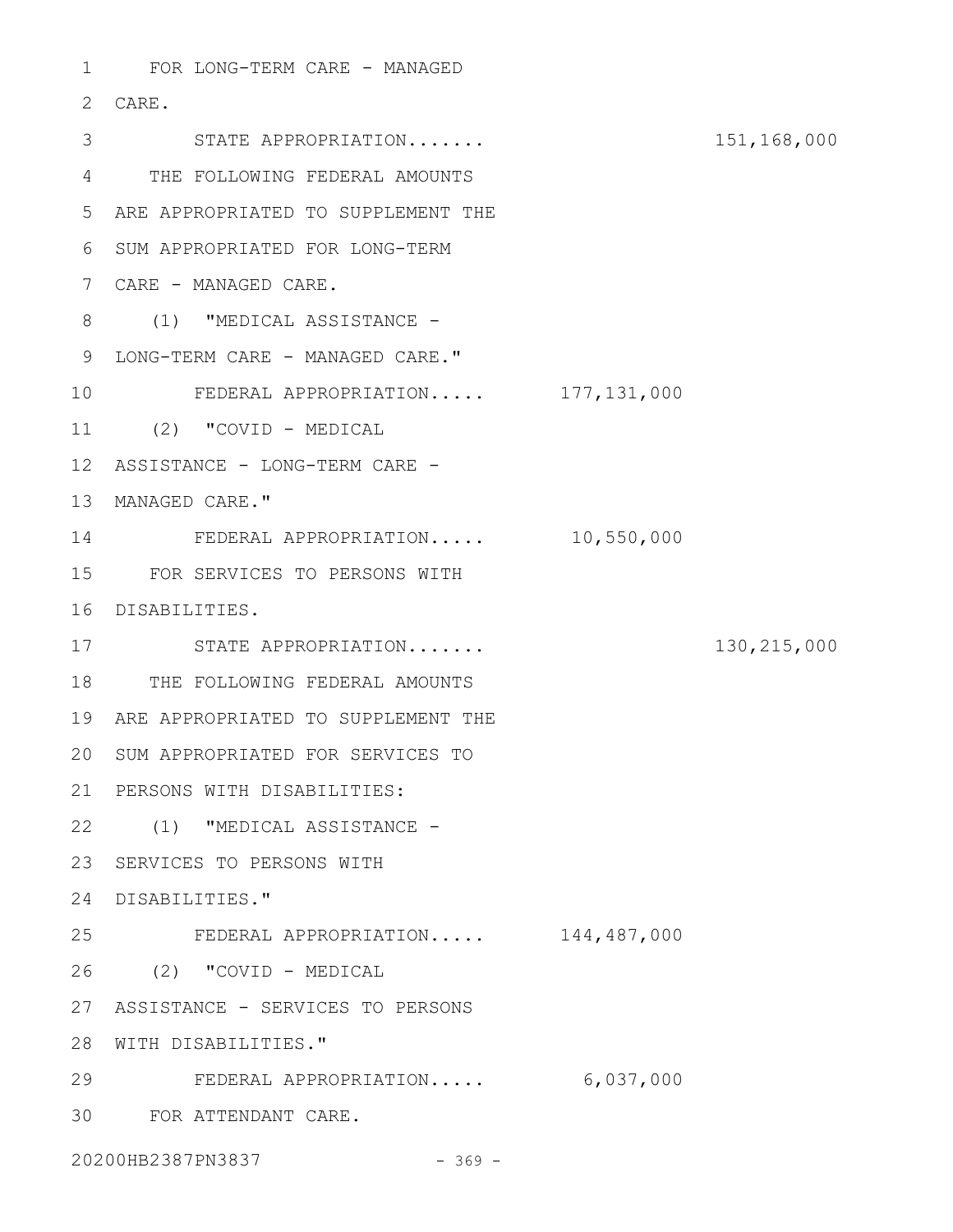STATE APPROPRIATION....... 43,885,000 THE FOLLOWING FEDERAL AMOUNTS 2 ARE APPROPRIATED TO SUPPLEMENT THE 3 SUM APPROPRIATED FOR ATTENDANT 4 CARE: 5 (1) "COVID - MEDICAL 6 7 ASSISTANCE - ATTENDANT CARE." FEDERAL APPROPRIATION..... 974,000 FOR INTELLECTUAL DISABILITIES - 9 COMMUNITY-BASED PROGRAM, WHICH 10 11 SHALL INCLUDE GRANTS TO COUNTIES 12 FOR NONINSTITUTIONAL PROGRAMS, OR OTHER COUNTY-BASED HUMAN SERVICES 13 14 INCLUDED UNDER THE HUMAN SERVICES 15 BLOCK GRANT PROGRAM, EXCLUSIVE OF CAPITAL IMPROVEMENTS. 16 STATE APPROPRIATION....... 148,943,000 17 18 THE FOLLOWING FEDERAL AMOUNTS 19 ARE APPROPRIATED TO SUPPLEMENT THE 20 SUM APPROPRIATED FOR INTELLECTUAL DISABILITIES - COMMUNITY-BASED 21 22 PROGRAM: (1) "COVID - MEDICAL 23 24 ASSISTANCE - COMMUNITY ID 25 SERVICES." FEDERAL APPROPRIATION..... 710,000 FOR INTELLECTUAL DISABILITIES - 27 28 INTERMEDIATE CARE FACILITIES. STATE APPROPRIATION....... 148,359,000 THE FOLLOWING FEDERAL AMOUNTS 3020200HB2387PN3837 - 370 -1 8 26 29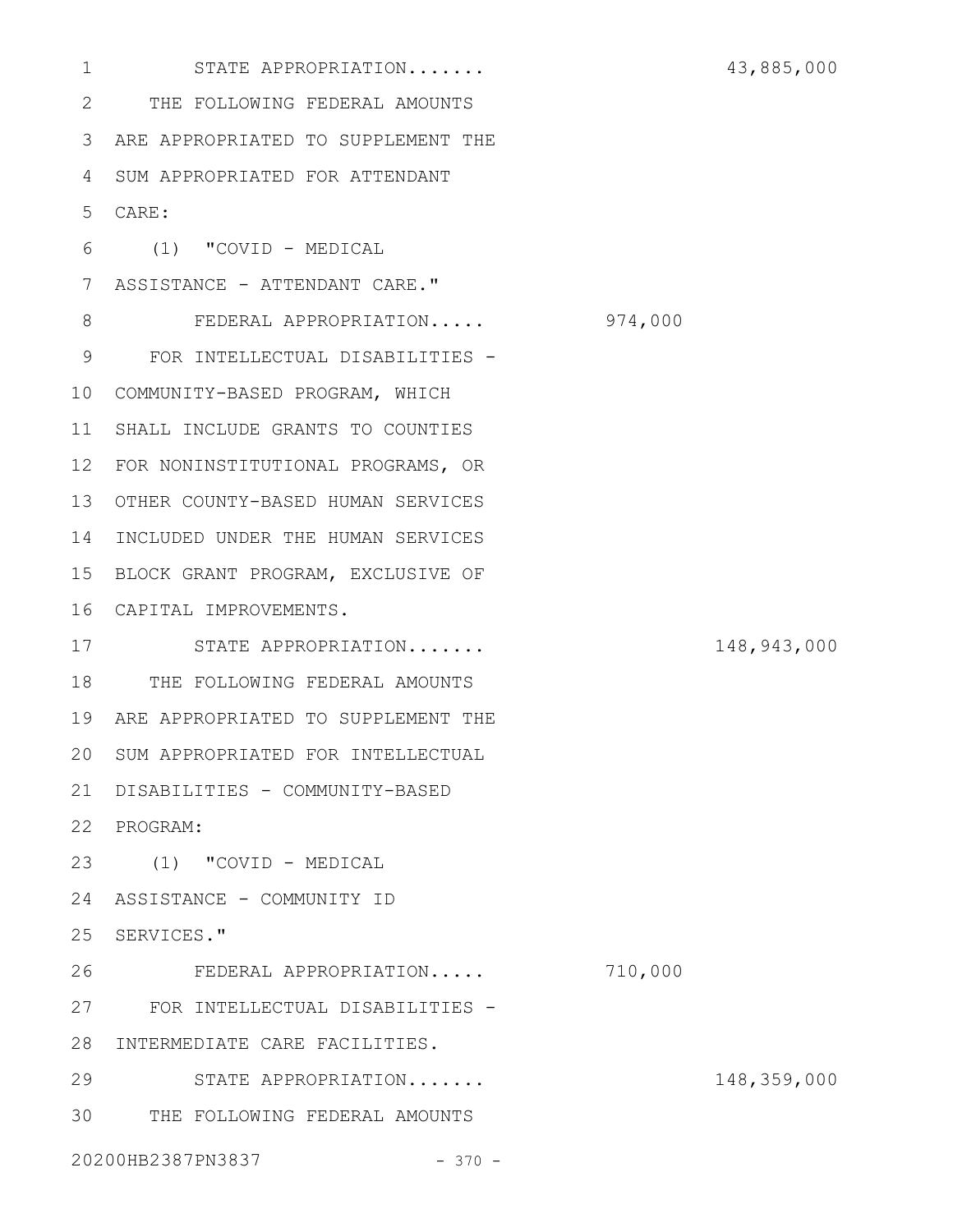1 ARE APPROPRIATED TO SUPPLEMENT THE 2 SUM APPROPRIATED FOR ID/ICF: (1) "MEDICAL ASSISTANCE - 3 ID/ICF." 4 FEDERAL APPROPRIATION..... 193,685,000 (2) "COVID - MEDICAL 6 7 ASSISTANCE - ID/ICF." FEDERAL APPROPRIATION..... 10,226,000 FOR INTELLECTUAL DISABILITIES - 9 COMMUNITY WAIVER PROGRAM. 10 STATE APPROPRIATION....... 1,664,206,000 12 THE FOLLOWING FEDERAL AMOUNTS 13 ARE APPROPRIATED TO SUPPLEMENT THE 14 SUM APPROPRIATED FOR INTELLECTUAL 15 DISABILITIES - COMMUNITY ID WAIVER 16 PROGRAM. 17 (1) "MEDICAL ASSISTANCE -COMMUNITY ID WAIVER PROGRAM." 18 FEDERAL APPROPRIATION..... 1,900,758,000 (2) "COVID - MEDICAL 20 21 ASSISTANCE - COMMUNITY ID WAIVER 22 PROGRAM." FEDERAL APPROPRIATION..... 108,169,000 23 FOR SERVICES TO PERSONS WITH 24 AUTISM SPECTRUM DISORDERS, 25 26 INCLUDING OVERSIGHT, SUPPORTIVE 27 SERVICES AND PROVIDER TRAINING. STATE APPROPRIATION....... 27,052,000 28 THE FOLLOWING FEDERAL AMOUNTS 29 ARE APPROPRIATED TO SUPPLEMENT THE 305 8 11 19

20200HB2387PN3837 - 371 -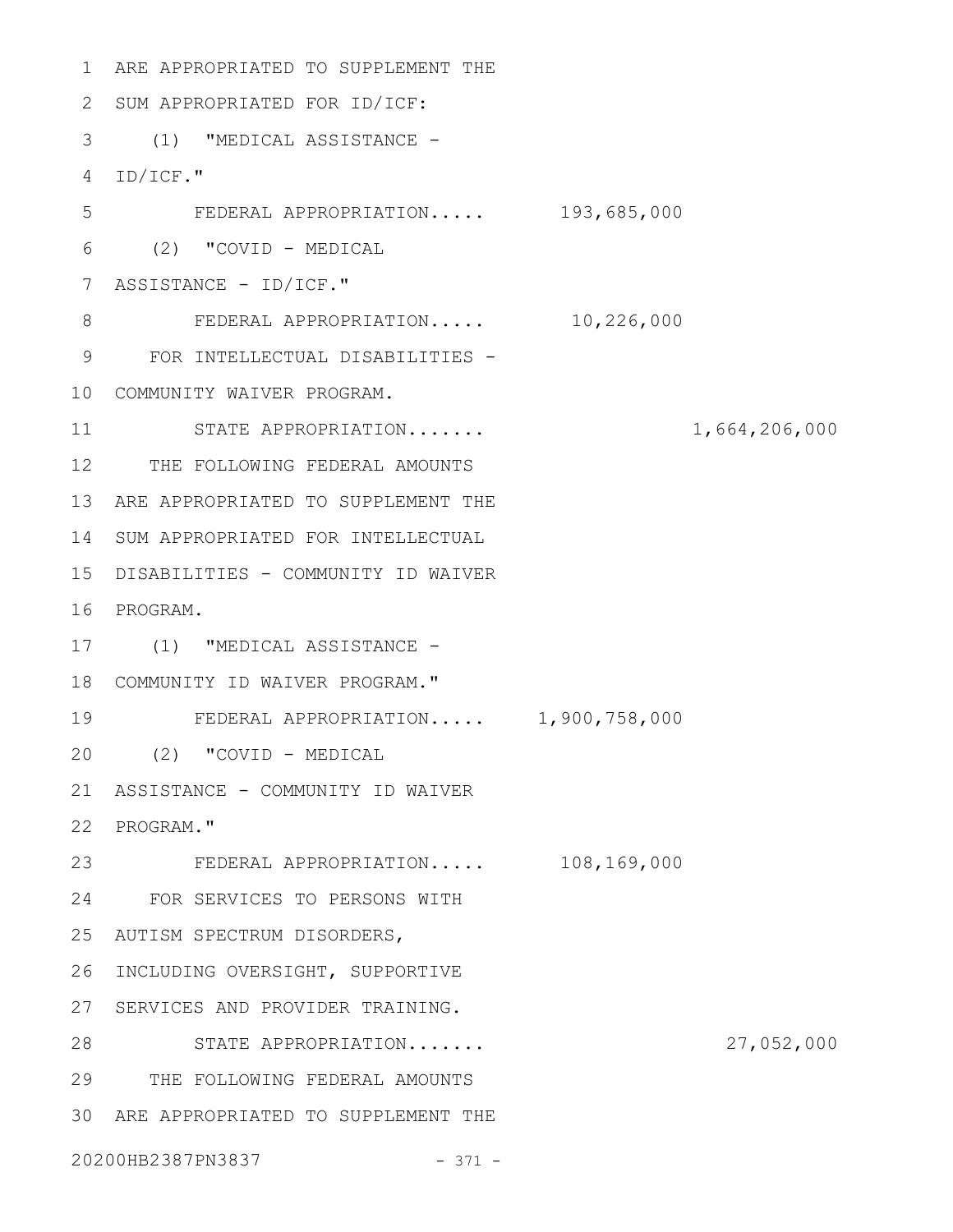SUM APPROPRIATED FOR SERVICES TO PERSONS WITH AUTISM SPECTRUM 2 DISORDERS: 3 (1) "COVID - MEDICAL ASSISTANCE - AUTISM INTERVENTION SERVICES." FEDERAL APPROPRIATION..... 1,373,000 FOR PAYMENTS AND SERVICES TO COUNTIES FOR CHILDREN AND YOUTH 9 10 PROGRAMS AND FOR THE CARE OF 11 DELINQUENT AND DEPENDENT CHILDREN. 12 THIS APPROPRIATION FUNDING LEVEL 13 IS SUFFICIENT FOR AN AGGREGATE CHILD WELFARE NEEDS-BASED BUDGET 14 ALLOCATION FOR THE CURRENT FISCAL 15 YEAR AT \$1,988,940,880. THE 16 DEPARTMENT MAY USE UP TO 17 18 \$45,150,900 OF THIS APPROPRIATION 19 TO FUND CONTRACTS FOR ADOPTION 20 SERVICES. THE DEPARTMENT MAY ALSO USE FUNDS FROM THIS APPROPRIATION 21 FOR ASSISTANCE TO COUNTIES IN 22 MEETING FEDERAL REIMBURSEMENT 23 24 DOCUMENTATION REQUIREMENTS. STATE APPROPRIATION....... 1,257,751,000 THE FOLLOWING FEDERAL AMOUNTS 27 ARE APPROPRIATED TO SUPPLEMENT THE 28 SUM APPROPRIATED FOR PAYMENTS AND 29 SERVICES TO COUNTIES FOR CHILDREN AND YOUTH PROGRAMS AND CHILD ABUSE 301 4 5 6 7 8 25 26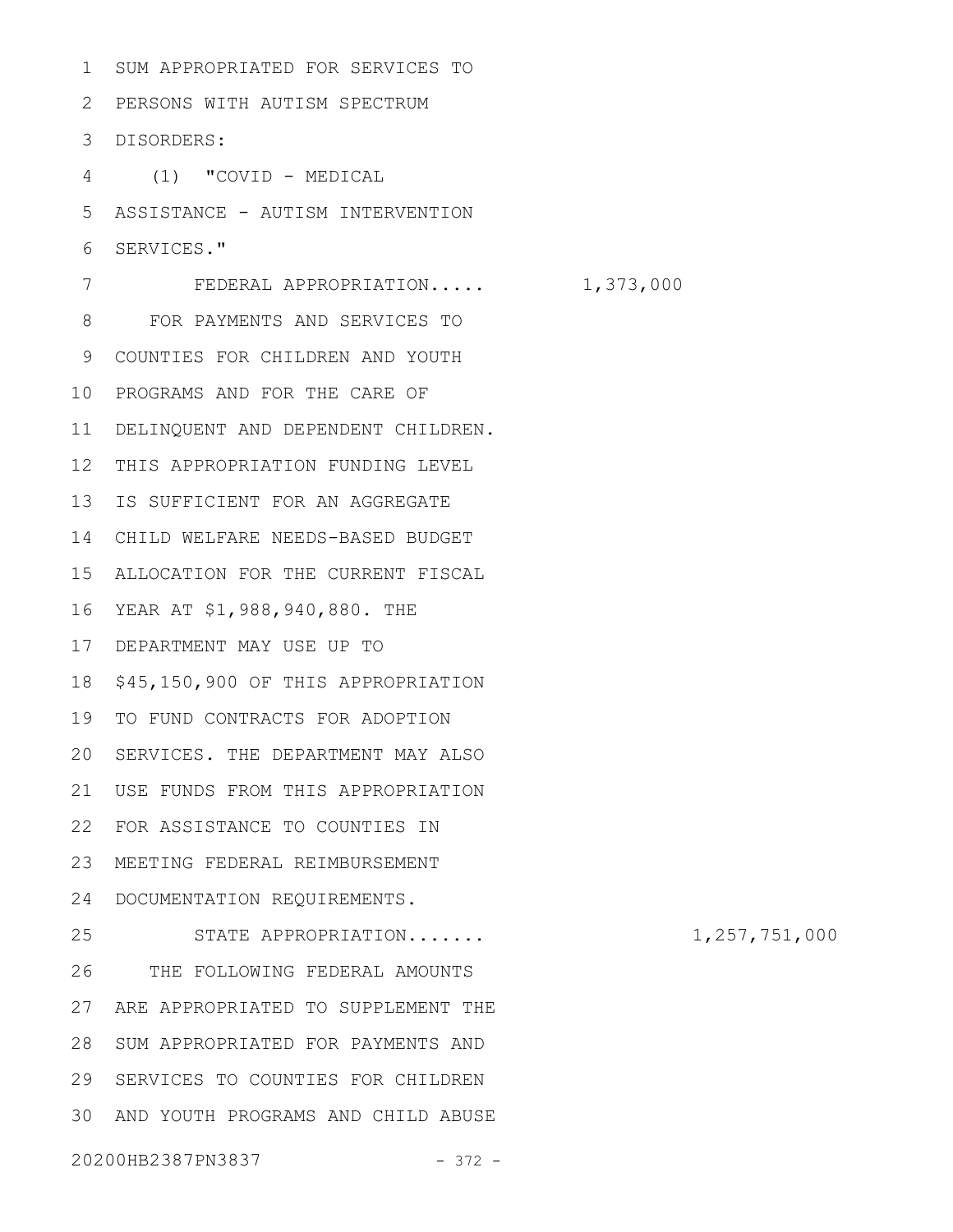1 AND NEGLECT PREVENTION: 2 (1) "COVID - CHILD WELFARE 3 SERVICES." FEDERAL APPROPRIATION..... 1,571,000 (2) "COVID - CHILD WELFARE - TITLE IV-E." 6 FEDERAL APPROPRIATION..... 18,000,000 THE FOLLOWING FEDERAL AMOUNTS 8 9 ARE APPROPRIATED TO SUPPLEMENT THE 10 SUM APPROPRIATED FOR CHILD-CARE SERVICES: 11 (1) "COVID - CCDFBG - CHILD-12 13 CARE SERVICES." FEDERAL APPROPRIATION..... 70,000,000 14 15 THE FOLLOWING FEDERAL AMOUNTS 16 ARE APPROPRIATED TO SUPPLEMENT THE 17 SUM APPROPRIATED FOR THE CHILD-CARE ASSISTANCE PROGRAM: 18 (1) "COVID - CCDFBG - CHILD-19 CARE ASSISTANCE." 20 FEDERAL APPROPRIATION..... 36,000,000 FOR THE NURSE FAMILY 22 PARTNERSHIP PROGRAM. 23 STATE APPROPRIATION....... 13,118,000 24 25 THE FOLLOWING FEDERAL AMOUNTS 26 ARE APPROPRIATED TO SUPPLEMENT THE 27 SUM APPROPRIATED FOR THE NURSE FAMILY PARTNERSHIP PROGRAM: 28 (1) "COVID - MEDICAL 29 30 ASSISTANCE - NURSE FAMILY 4 5 7 21

20200HB2387PN3837 - 373 -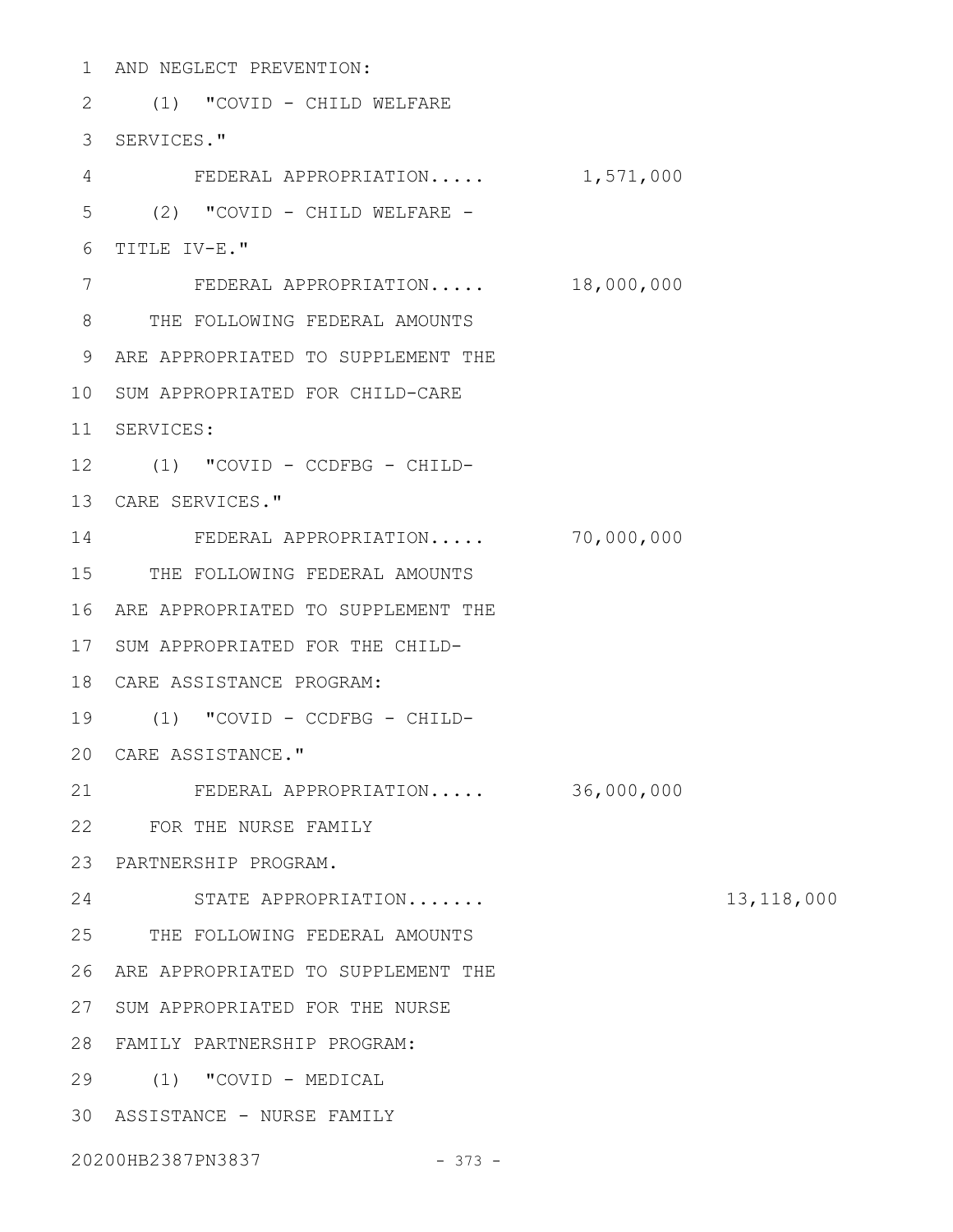PARTNERSHIP." 1

FEDERAL APPROPRIATION..... 60,000 FOR EARLY INTERVENTION 3 SERVICES. 4 STATE APPROPRIATION....... 174,271,000 THE FOLLOWING FEDERAL AMOUNTS 6 7 ARE APPROPRIATED TO SUPPLEMENT THE 8 SUM APPROPRIATED FOR EARLY 9 INTERVENTION SERVICES: 10 (1) "MEDICAL ASSISTANCE -EARLY INTERVENTION." 11 FEDERAL APPROPRIATION..... 67,051,000 12 (2) "COVID - MEDICAL 13 14 ASSISTANCE - EARLY INTERVENTION." FEDERAL APPROPRIATION..... 3,200,000 15 16 THE FOLLOWING FEDERAL AMOUNTS 17 ARE APPROPRIATED TO SUPPLEMENT THE 18 SUM APPROPRIATED FOR DOMESTIC VIOLENCE PROGRAMS: 19 (1) "COVID - FAMILY VIOLENCE 20 21 PREVENTION SERVICES." 22 FEDERAL APPROPRIATION..... 1,346,000 23 SECTION 5119. DEPARTMENT OF LABOR AND INDUSTRY. 24 THE FOLLOWING AMOUNTS ARE APPROPRIATED FROM THE GENERAL FUND 25 26 TO THE DEPARTMENT OF LABOR AND INDUSTRY FOR THE PRIOR FISCAL FEDERAL STATE 27 YEAR: 28 THE FOLLOWING FEDERAL AMOUNTS 29 ARE APPROPRIATED TO SUPPLEMENT THE 302 5

20200HB2387PN3837 - 374 -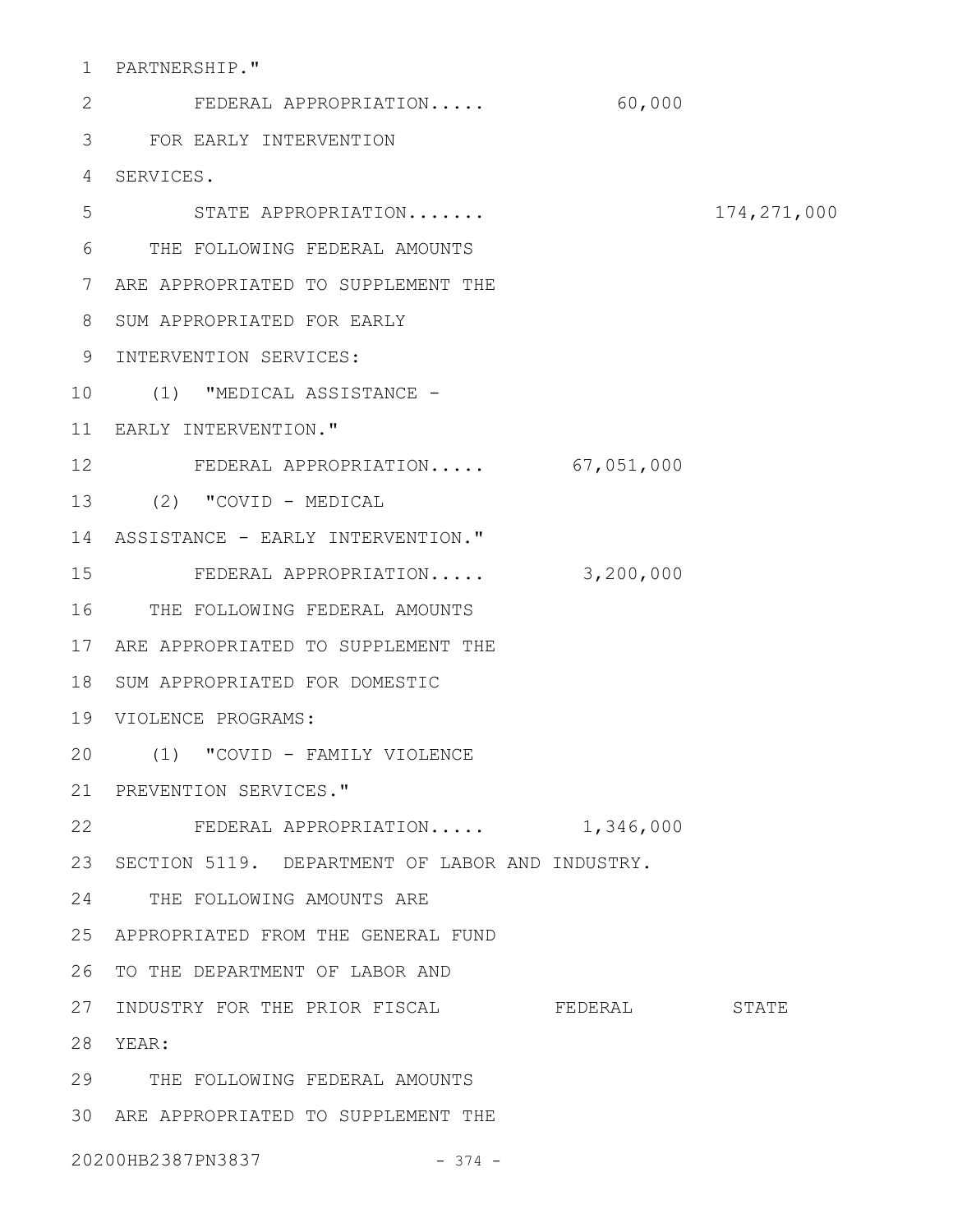1 SUM APPROPRIATED FOR OCCUPATIONAL AND INDUSTRIAL SAFETY: 2 (1) "LEAD CERTIFICATION AND 3 4 ACCREDITATION." FEDERAL APPROPRIATION..... 507,000 THE FOLLOWING FEDERAL AMOUNTS 6 ARE APPROPRIATED FOR EMPLOYMENT 7 8 SERVICES: (1) "WIOA - STATEWIDE 9 10 ACTIVITIES." FEDERAL APPROPRIATION..... 25,000,000 (2) "TANFBG - YOUTH EMPLOYMENT 12 13 AND TRAINING." FEDERAL APPROPRIATION..... 25,105,000 14 (3) "COVID - WIOA - NATIONAL 15 DISLOCATED WORKER." 16 FEDERAL APPROPRIATION..... 21,000,000 18 SECTION 5120. DEPARTMENT OF MILITARY AND VETERANS AFFAIRS. 19 THE FOLLOWING AMOUNTS ARE APPROPRIATED FROM THE GENERAL FUND 20 21 TO THE DEPARTMENT OF MILITARY AND VETERANS AFFAIRS FOR THE PRIOR 22 FEDERAL STATE FOR THE OPERATION AND 24 MAINTENANCE OF THE VETERANS HOMES. 25 STATE APPROPRIATION....... 103,080,000 27 THE FOLLOWING FEDERAL AMOUNTS ARE APPROPRIATED TO SUPPLEMENT THE 28 29 SUM APPROPRIATED FOR VETERANS HOMES: 305 11 17 23 FISCAL YEAR: 26

20200HB2387PN3837 - 375 -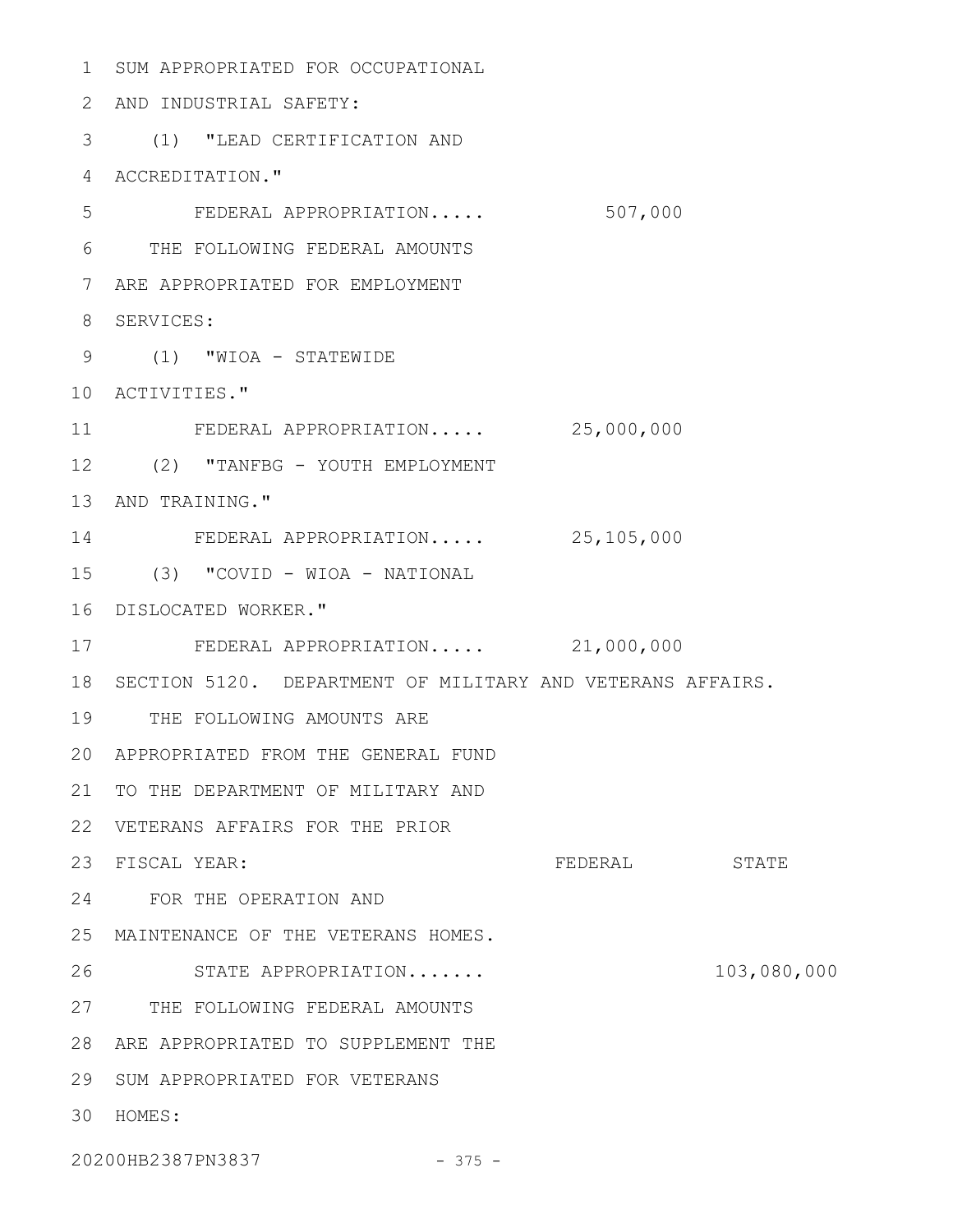(1) "ENHANCED VETERANS 1 2 REIMBURSEMENT." FEDERAL APPROPRIATION..... 34,791,000 (2) "COVID - VETERANS' HOMES - 4 ENHANCED VETERANS REIMBURSEMENT." 5 FEDERAL APPROPRIATION..... 1,610,000 (3) "COVID - OPERATIONS AND 7 8 MAINTENANCE." FEDERAL APPROPRIATION..... 209,000 10 SECTION 5121. DEPARTMENT OF STATE. 11 THE FOLLOWING AMOUNTS ARE APPROPRIATED FROM THE GENERAL FUND 12 3 6 9

13 TO THE DEPARTMENT OF STATE FOR THE

14 PRIOR FISCAL YEAR:

15 THE FOLLOWING FEDERAL AMOUNTS

16 ARE APPROPRIATED TO THE DEPARTMENT

17 OF STATE:

18 (1) "COVID - ELECTION

19 SECURITY."

FEDERAL APPROPRIATION..... 14,156,000 20

21 SECTION 5122. DEPARTMENT OF TRANSPORTATION.

22 THE FOLLOWING AMOUNTS ARE

APPROPRIATED FROM THE GENERAL FUND 23

24 TO THE DEPARTMENT OF

25 TRANSPORTATION FOR THE PRIOR

26 FISCAL YEAR:

FEDERAL STATE

PRIOR FISCAL YEAR: FEDERAL STATE

27 THE FOLLOWING FEDERAL AMOUNTS

ARE APPROPRIATED TO THE DEPARTMENT 28

29 OF TRANSPORTATION:

(1) "COVID - FTA - NON-30

20200HB2387PN3837 - 376 -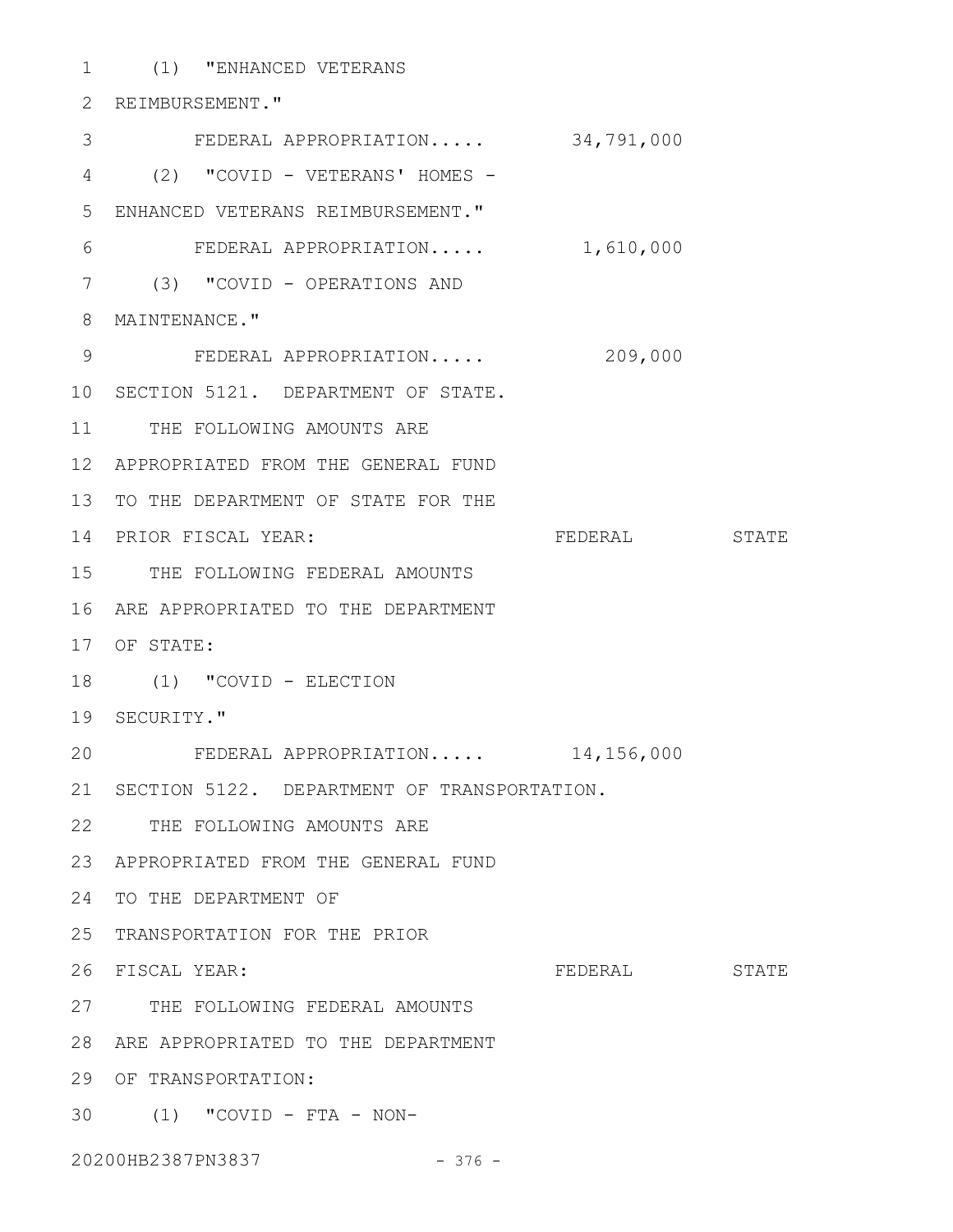URBANIZED FORMULA." 1

FEDERAL APPROPRIATION..... 81,000,000 SECTION 5123. PENNSYLVANIA EMERGENCY MANAGEMENT AGENCY. 3 THE FOLLOWING AMOUNTS ARE 4 APPROPRIATED FROM THE GENERAL FUND 5 TO THE PENNSYLVANIA EMERGENCY 6 MANAGEMENT AGENCY FOR THE PRIOR 7 FEDERAL STATE THE FOLLOWING FEDERAL AMOUNTS 9 10 ARE APPROPRIATED TO SUPPLEMENT THE 11 SUM APPROPRIATED FOR GENERAL 12 GOVERNMENT OPERATIONS: (1) "HAZARDOUS MATERIALS 13 14 PLANNING AND TRAINING." FEDERAL APPROPRIATION..... 1,500,000 16 THE FOLLOWING FEDERAL AMOUNTS 17 ARE APPROPRIATED TO SUPPLEMENT THE 18 SUM APPROPRIATED FOR DISASTER 19 RELIEF: (1) "COVID - PA DISASTER 20 RELIEF." 21 FEDERAL APPROPRIATION..... 55,000,000 22 (2) "COVID - EMERGENCY 23 PERFORMANCE MANAGEMENT GRANT." 24 FEDERAL APPROPRIATION..... 3,065,000 (3) "COVID - EMERGENCY FOOD 26 27 AND SHELTER PROGRAM." FEDERAL APPROPRIATION..... 8,266,000 28 SUBPART C STATE LOTTERY FUND APPROPRIATIONS 2 8 FISCAL YEAR: 15 25 29 30

20200HB2387PN3837 - 377 -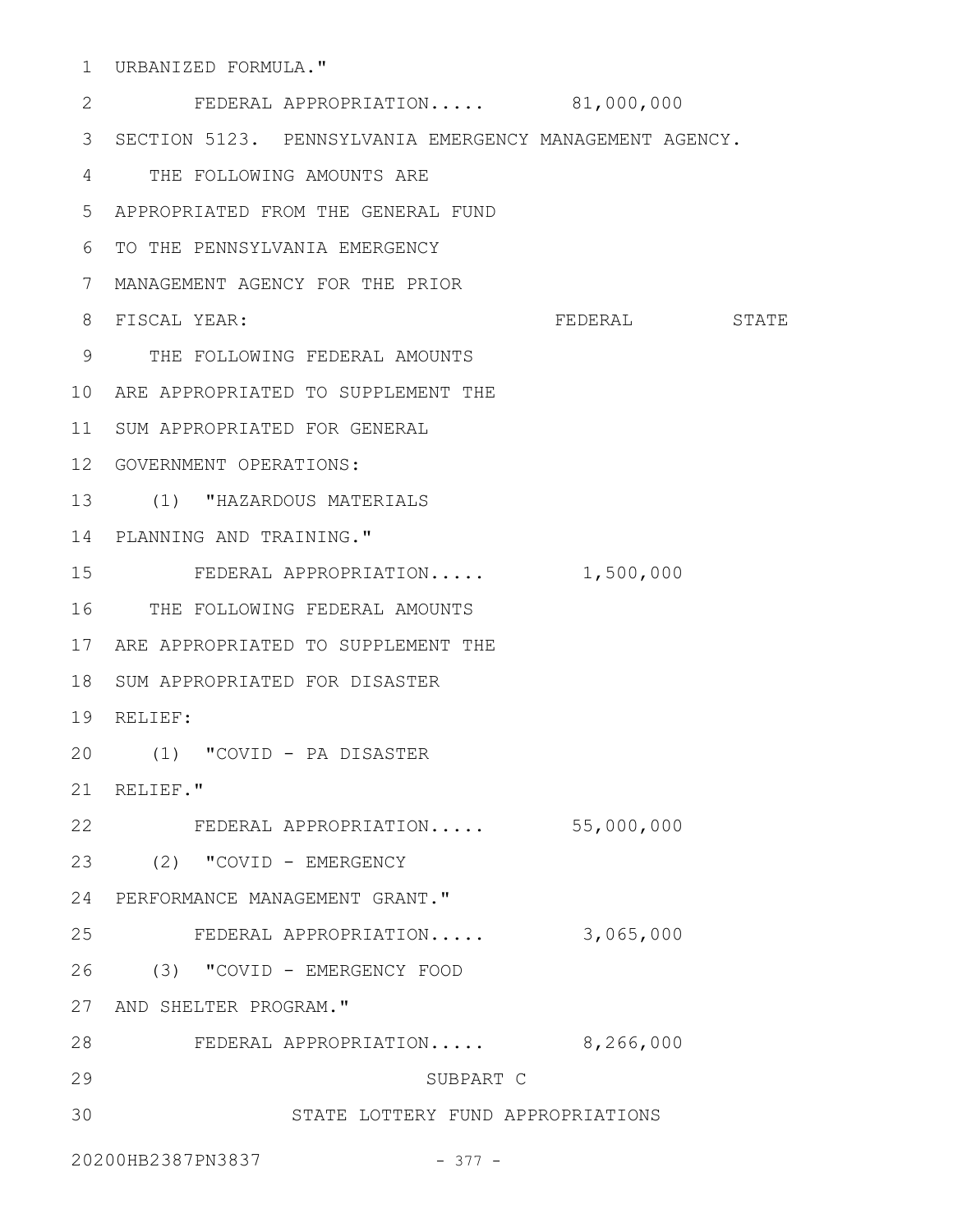1 SECTION 5141. DEPARTMENT OF AGING. THE FOLLOWING AMOUNTS ARE 2 APPROPRIATED FROM THE STATE 3 4 LOTTERY FUND TO THE DEPARTMENT OF 5 AGING FOR THE PRIOR FISCAL YEAR: FEDERAL STATE FOR PENNCARE FOR OLDER 6 7 PENNSYLVANIANS FOR THE PURPOSE OF DEVELOPING, OPERATING AND 8 PURCHASING SERVICES FOR THE AGED 9 10 AND OTHER ADULTS, INCLUDING, BUT 11 NOT LIMITED TO, MODEL PROJECTS, 12 COMMUNITY CARE SERVICES, AUDITS OF 13 AREA AGENCIES ON AGING, PROTECTIVE 14 SERVICES AND COUNSELING SERVICES. STATE APPROPRIATION....... 293,043,000 FOR TRANSFER FROM THE STATE 16 17 LOTTERY FUND TO THE PHARMACEUTICAL 18 ASSISTANCE FUND. STATE APPROPRIATION....... 145,000,000 20 SECTION 5142. DEPARTMENT OF HUMAN SERVICES. 21 THE FOLLOWING AMOUNTS ARE APPROPRIATED FROM THE STATE 22 23 LOTTERY FUND TO THE DEPARTMENT OF 24 HUMAN SERVICES FOR THE PRIOR FEDERAL STATE FOR MEDICAL ASSISTANCE - 26 27 COMMUNITY HEALTHCHOICES. STATE APPROPRIATION....... 334,013,000 28 SUBPART D TOBACCO SETTLEMENT FUND APPROPRIATIONS 15 19 25 FISCAL YEAR: 29 30

20200HB2387PN3837 - 378 -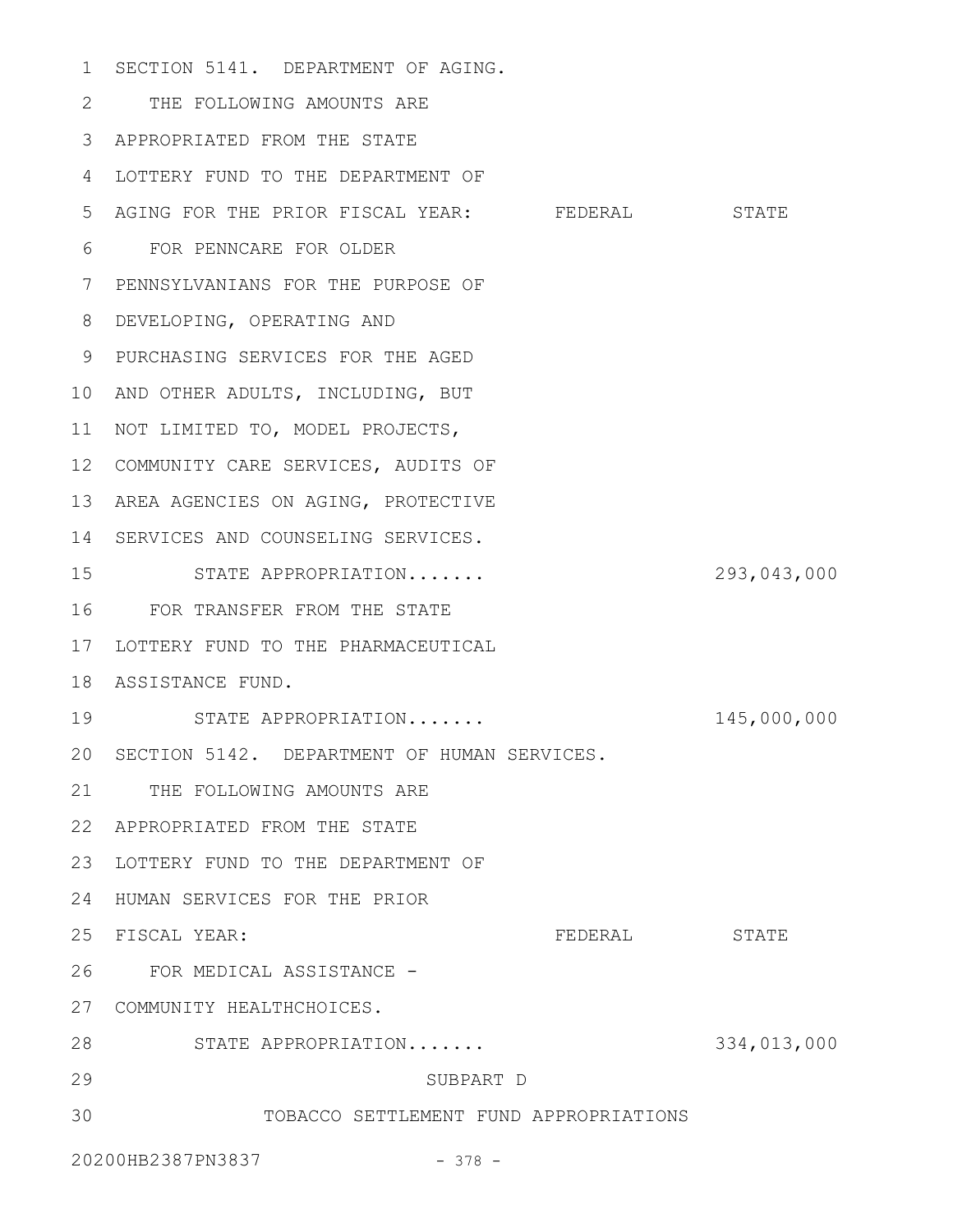SECTION 5151. DEPARTMENT OF HUMAN SERVICES. 1 THE FOLLOWING AMOUNTS ARE 2 APPROPRIATED FROM THE TOBACCO 3 SETTLEMENT FUND TO THE DEPARTMENT 4 OF HUMAN SERVICES FOR THE PRIOR 5 FEDERAL STATE 7 FOR MEDICAL ASSISTANCE -8 COMMUNITY HEALTHCHOICES. STATE APPROPRIATION....... 165,878,000 10 THE FOLLOWING FEDERAL AMOUNTS 11 ARE APPROPRIATED TO SUPPLEMENT THE 12 SUM APPROPRIATED FOR MEDICAL 13 ASSISTANCE - WORKERS WITH DISABILITIES: 14 (1) "COVID - MEDICAL 15 16 ASSISTANCE - WORKERS WITH 17 DISABILITIES." FEDERAL APPROPRIATION..... 13,111,000 THE FOLLOWING FEDERAL AMOUNTS 19 ARE APPROPRIATED TO SUPPLEMENT THE 20 21 SUM APPROPRIATED FOR UNCOMPENSATED CARE: 22 (1) "COVID - MEDICAL 23 24 ASSISTANCE - UNCOMPENSATED CARE." FEDERAL APPROPRIATION..... 4,003,000 SUBPART E MISCELLANEOUS PROVISIONS FOR PRIOR FISCAL YEAR 28 SECTION 5171. LAPSING OF UNUSED FUNDS. EXCEPT AS OTHERWISE PROVIDED BY LAW, THAT PART OF ALL 29 APPROPRIATIONS IN THIS PART UNEXPENDED, UNCOMMITTED OR 3020200HB2387PN3837 - 379 - 6 FISCAL YEAR: 9 18 25 26 27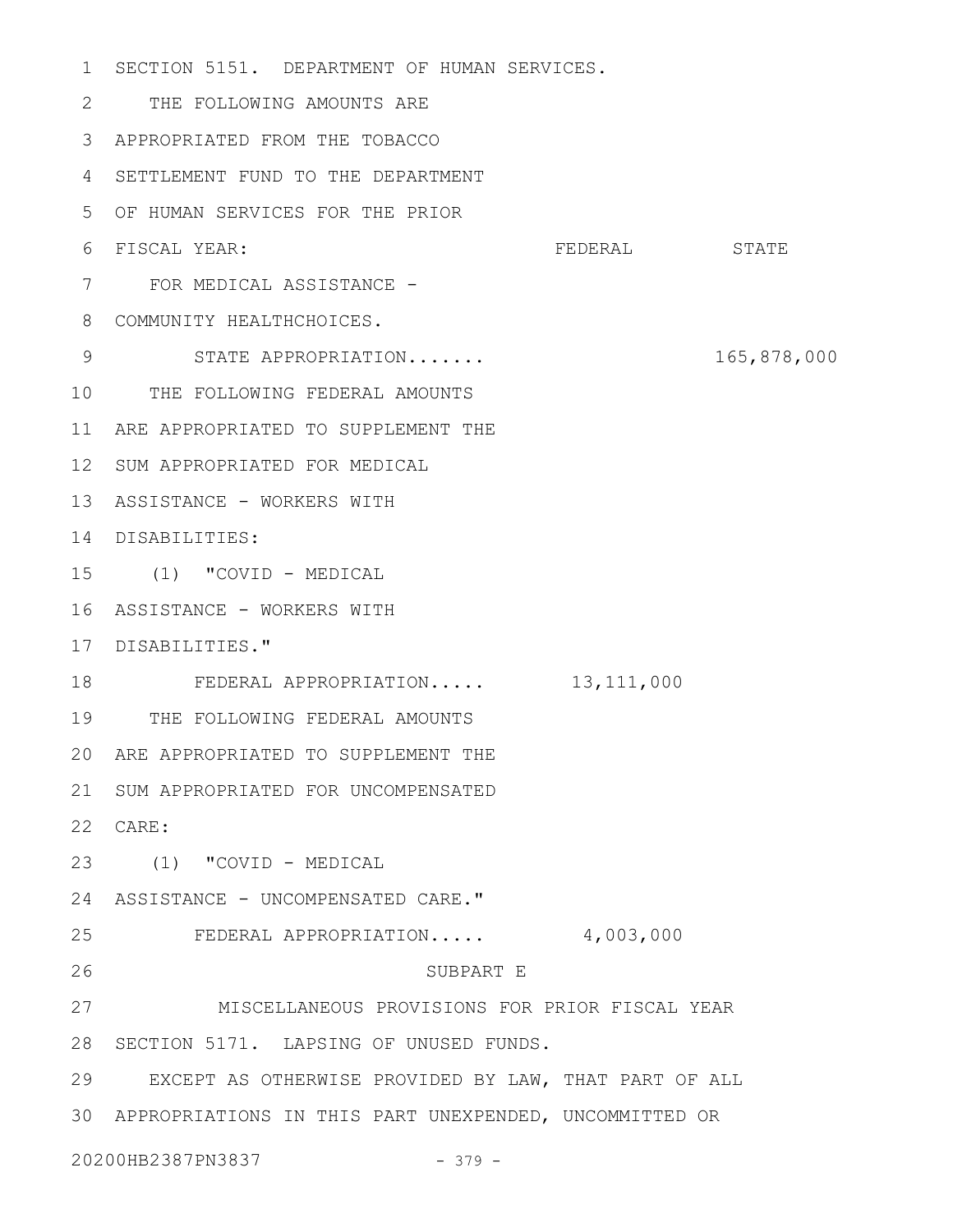UNENCUMBERED AT THE CLOSE OF THE PRIOR FISCAL YEAR SHALL AUTOMATICALLY LAPSE AS OF THAT DAY. PART LXI SPECIAL PROVISIONS FOR FEDERAL FUNDS FOR CURRENT FISCAL YEAR SECTION 6101. GENERAL FUND REPOSITORY FOR FEDERAL FUNDS. MONEYS RECEIVED FROM THE FEDERAL GOVERNMENT AS CONTRIBUTIONS OR SUPPLEMENTS TO THE DEPARTMENTS OR AGENCIES OF THE COMMONWEALTH OR THE PROGRAMS PROVIDED IN THIS ACT SHALL BE PAID 10 INTO THE GENERAL FUND. 11 SECTION 6102. LIMITATION ON ENCUMBERING OR SPENDING FEDERAL FUNDS. FEDERAL FUNDS SHALL BE ENCUMBERED OR SPENT ONLY TO THE EXTENT THAT THE MONEY IS ESTIMATED AS BEING AVAILABLE DURING THE FISCAL YEAR OF THE COMMONWEALTH. 16 SECTION 6103. APPROPRIATION OF PRIOR UNSPENT FEDERAL FUNDS. (A) GENERAL RULE.--FEDERAL MONEYS THAT HAVE BEEN PREVIOUSLY APPROPRIATED BY THE GENERAL ASSEMBLY AND AUTHORIZED OR ALLOCATED BY THE FEDERAL GOVERNMENT BUT REMAIN UNSPENT FROM THE PRIOR FISCAL YEAR OR PREVIOUS FISCAL YEARS AND WILL NOT BE RENEWED FOR 21 THE CURRENT FISCAL YEAR ARE APPROPRIATED. (B) DEPARTMENT OF HUMAN SERVICES.--THE FEDERAL APPROPRIATIONS TO THE DEPARTMENT OF HUMAN SERVICES INCLUDE ANY PRIOR EARNINGS THAT MAY BE RECEIVED DURING THE CURRENT FISCAL YEAR. IN ADDITION TO THE AMOUNTS SPECIFICALLY APPROPRIATED IN THIS ACT TO THE DEPARTMENT OF HUMAN SERVICES, ALL MONEYS APPROPRIATED FROM THE FEDERAL GOVERNMENT DURING A PREVIOUS FISCAL YEAR WHICH ARE EXPECTED TO BE RECEIVED AS REIMBURSEMENTS MAY BE CARRIED FORWARD UNTIL THE CLOSE OF THE CURRENT FISCAL YEAR TO THE EXTENT THAT OBLIGATIONS ARE CARRIED FORWARD. IN 20200HB2387PN3837 - 380 -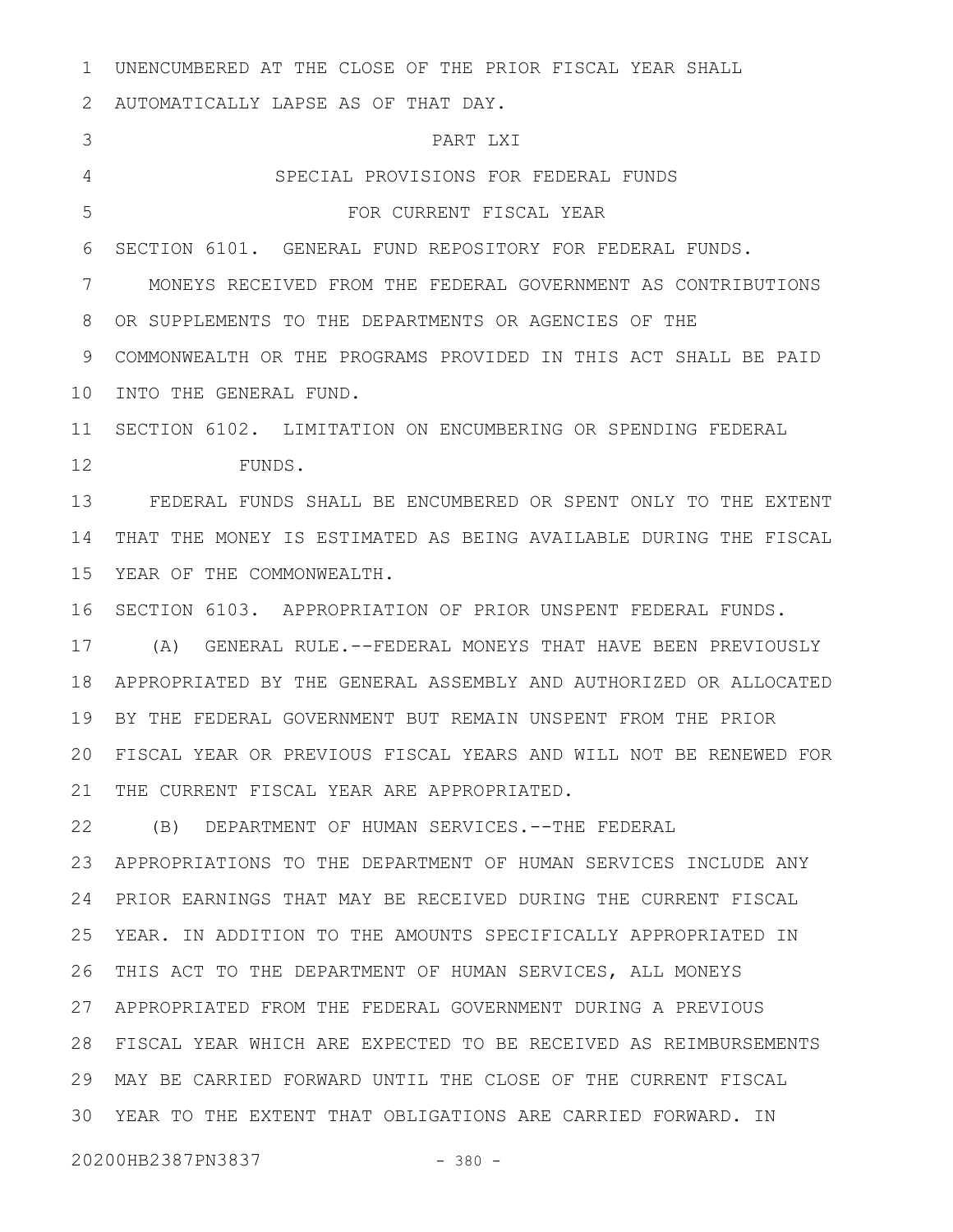ADDITION, REIMBURSEMENTS ACTUALLY RECEIVED TO SUPPORT THE 1

OBLIGATIONS MAY ALSO BE CARRIED FORWARD. 2

SECTION 6104. SUBGRANTS BETWEEN FEDERAL APPROPRIATIONS. 3

SUBGRANTS MAY BE MADE BETWEEN FEDERAL APPROPRIATIONS WITHOUT FURTHER APPROVAL OF THE GENERAL ASSEMBLY. THE SECRETARY OF THE BUDGET SHALL SUBMIT A LIST OF SUBGRANTS TO THE CHAIR AND MINORITY CHAIR OF THE APPROPRIATIONS COMMITTEE OF THE SENATE AND THE CHAIR AND MINORITY CHAIR OF THE APPROPRIATIONS COMMITTEE OF THE HOUSE OF REPRESENTATIVES QUARTERLY. NO SUBGRANT TO A STATE AGENCY, HOWEVER, MAY BE MADE FROM A RESTRICTED RECEIPT ACCOUNT WITHOUT A SPECIFIC APPROPRIATION BY THE GENERAL ASSEMBLY. SECTION 6105. UTILIZATION OF EMERGENCY FEDERAL FUNDS. 4 5 6 7 8 9 10 11 12

(A) NATURAL DISASTERS AND CIVIL DISOBEDIENCE.--FEDERAL FUNDS AVAILABLE FOR COSTS AND DAMAGES RESULTING FROM NATURAL DISASTERS OR CIVIL DISOBEDIENCE MAY BE ADDED TO AN APPROPRIATION CONTAINED IN THIS ACT OR TO FUNDS OTHERWISE APPROPRIATED OR MAY BE USED FOR THE PURPOSES PRESCRIBED BY THE FEDERAL GOVERNMENT. 13 14 15 16 17

(B) OTHER EMERGENCIES.--IN ADDITION TO THE MONEYS APPROPRIATED BY THIS ACT, MONEYS RECEIVED FROM THE FEDERAL GOVERNMENT FOR THE PURPOSE OF DISASTER ASSISTANCE OR RELIEF, OR 20 OTHER MONEYS RECEIVED AS A DIRECT RESULT OF TERRORIST ACTS, 21 MONEYS FOR HOMELAND SECURITY AND DEFENSE AND MONEYS FOR AVIAN 22 FLU/PANDEMIC PREPAREDNESS SHALL BE PAID INTO THE GENERAL FUND AND ARE APPROPRIATED OUT OF THE GENERAL FUND TO THE DEPARTMENTS, BOARDS, COMMISSIONS OR AGENCIES DESIGNATED BY THE GOVERNOR. (C) EXECUTIVE AUTHORIZATION.--IN THE EVENT OF AN EMERGENCY SITUATION IN WHICH THE GENERAL ASSEMBLY CANNOT ACT IN SUFFICIENT TIME, THE GOVERNOR IS AUTHORIZED THROUGH EXECUTIVE AUTHORIZATION 28 TO PROVIDE UP TO \$10,000,000 IN FEDERAL FUNDS TO ALLEVIATE THE EMERGENCY SITUATION. 3018 19 23 24 25 26 27 29

20200HB2387PN3837 - 381 -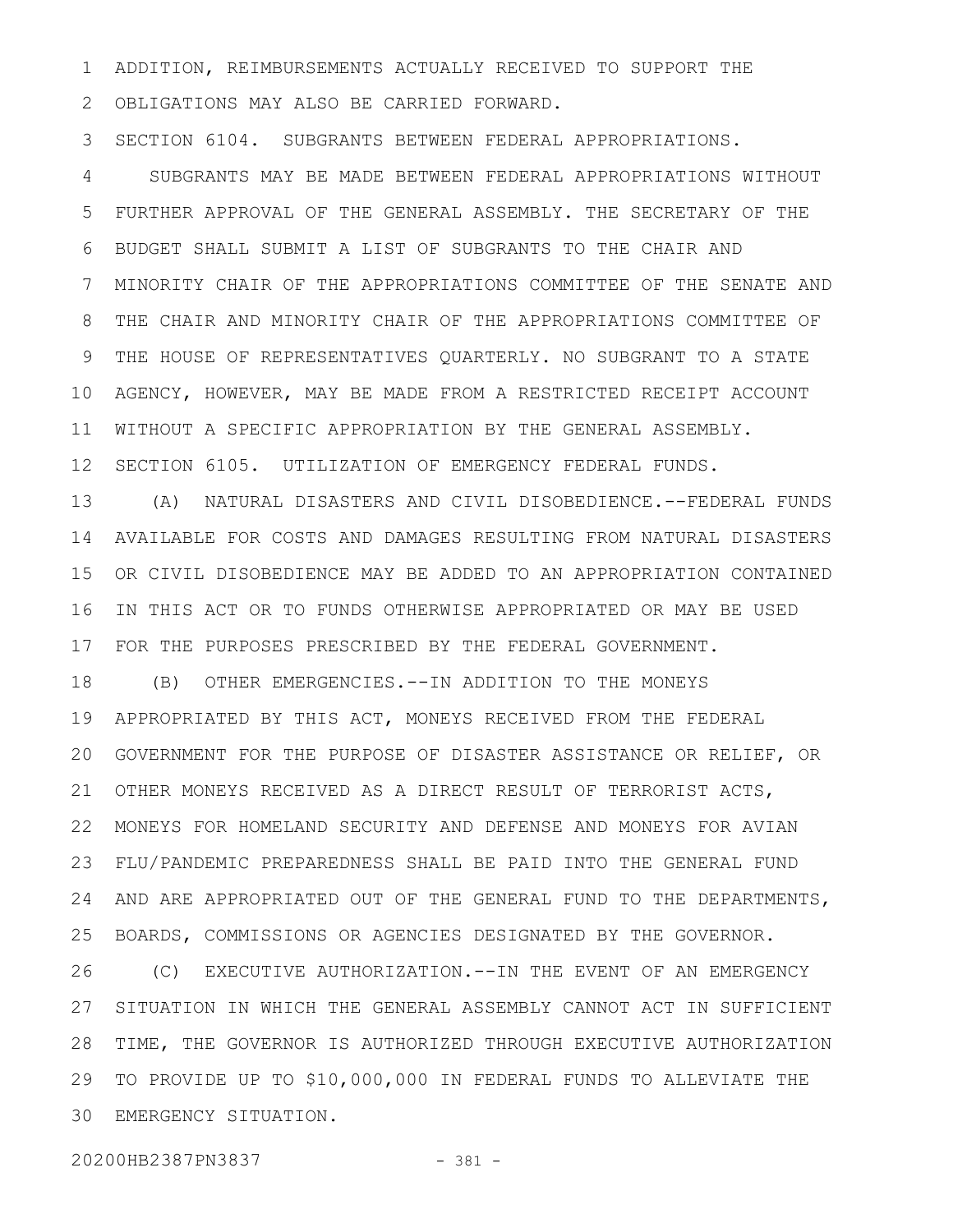(D) DEFINITION.--FOR THE PURPOSES OF THIS SECTION, 1

"EMERGENCY" IS DEFINED AS A SITUATION IN WHICH THERE IS A CHANCE OF OR WHICH MAY RESULT IN SUBSTANTIAL HUMAN SUFFERING. 2 3

SECTION 6106. TRANSFER OF FUNDS FROM TANFBG TO CCDFBG AND SSBG. IN ACCORDANCE WITH FEDERAL LAW WHICH PERMITS THE TRANSFER OF FUNDS FROM THE TANFBG TO THE CCDFBG AND SSBG, THE DEPARTMENT OF HUMAN SERVICES, UPON APPROVAL OF THE SECRETARY OF THE BUDGET, MAY TRANSFER FUNDS, PROVIDED THAT THE TRANSFER WILL NOT RESULT IN A DEFICIT IN AN APPROPRIATION FROM WHICH FUNDS ARE 10 TRANSFERRED. THE SECRETARY OF THE BUDGET SHALL PROVIDE 10 DAYS' 11 PRIOR NOTIFICATION OF THE TRANSFER TO THE CHAIR AND THE MINORITY CHAIR OF THE APPROPRIATIONS COMMITTEE OF THE SENATE AND THE 12 CHAIR AND MINORITY CHAIR OF THE APPROPRIATIONS COMMITTEE OF THE 13 14 HOUSE OF REPRESENTATIVES. 4 5 6 7 8 9

15

16

PART LXXI

FOR CURRENT FISCAL YEAR

MISCELLANEOUS PROVISIONS

17

18 SECTION 7101. PRIOR LAWS UNAFFECTED.

THIS ACT IS NOT INTENDED TO BE INCONSISTENT WITH OR TO REPEAL ANY PROVISION OF ANY ACT ENACTED AT THIS OR ANY PRIOR SESSION OF 20 THE GENERAL ASSEMBLY REGULATING THE PURCHASE OF SUPPLIES, THE 22 ORDERING OF PRINTING AND BINDING, THE PURCHASE, MAINTENANCE AND USE OF MOTOR VEHICLES, THE METHOD OF MAKING PAYMENTS FROM THE 23 24 STATE TREASURY FOR ANY PURPOSE OR THE FUNCTIONING OF ANY ADMINISTRATIVE DEPARTMENT, BOARD OR COMMISSION. 25 19 21

26 SECTION 7102. COMPLIANCE WITH OTHER LAW BEFORE FUNDS AVAILABLE. 27 NO APPROPRIATION MADE BY THIS ACT TO ANY DEPARTMENT, BOARD, COMMISSION OR AGENCY OF THE EXECUTIVE DEPARTMENT SHALL BE 28 AVAILABLE UNLESS AND UNTIL THE DEPARTMENT, BOARD, COMMISSION OR 29 AGENCY HAS COMPLIED WITH SECTIONS 615 AND 616 OF THE ACT OF 30

20200HB2387PN3837 - 382 -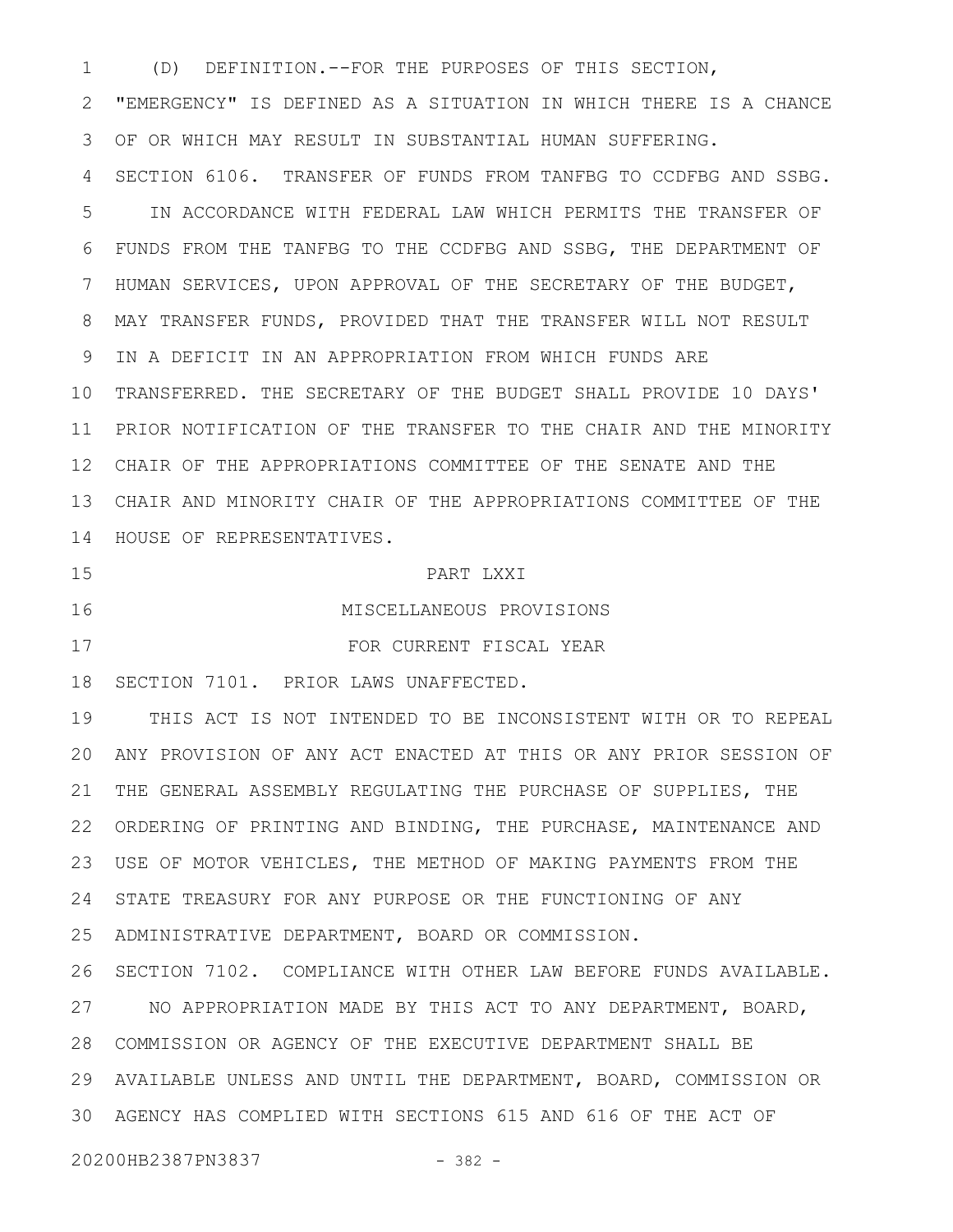APRIL 9, 1929 (P.L.177, NO.175), KNOWN AS THE ADMINISTRATIVE CODE OF 1929. 2 1

SECTION 7103. CONTRACTS PREREQUISITE TO ENCUMBERING OR 3

COMMITTING FUNDS. 4

FUNDS AVAILABLE TO AGENCIES, BOARDS, DEPARTMENTS, COMMISSIONS OR OTHER GOVERNMENTAL ENTITIES UNDER THIS ACT FOR THE PROCUREMENT OF SUPPLIES, SERVICES OR CONSTRUCTION SHALL NOT BE AVAILABLE FOR PAYMENT OF OR TO BE COMMITTED TO OR ENCUMBERED FOR PAYMENT OF THE PROCUREMENT UNLESS AND UNTIL THE AGENCY, BOARD, DEPARTMENT OR OTHER GOVERNMENTAL ENTITY HAS COMPLIED WITH ALL OF 10 11 THE REQUIREMENTS APPLICABLE TO THE PROCUREMENT THAT ARE 12 SPECIFIED IN 62 PA.C.S. (RELATING TO PROCUREMENT) AND IN THE POLICIES, PROCEDURES AND REGULATIONS INSTITUTED IN ACCORDANCE WITH 62 PA.C.S. 14 5 6 7 8 9 13

15 SECTION 7104. MINORITY BUSINESS SET-ASIDES.

(A) DUTY TO REPORT.--EACH DEPARTMENT OR OTHER 16

17 INSTRUMENTALITY OF THE COMMONWEALTH LISTED IN SUBPART A OF PART II AUTHORIZED TO CONTRACT FOR BUILDINGS, HIGHWAYS, COMMODITIES, 18 EQUIPMENT, SUPPLIES OR SERVICES SHALL REPORT TO THE GENERAL 19 ASSEMBLY ALL INFORMATION PERTINENT TO ANTICIPATED PROCUREMENT 20 NEEDS AT THE BEGINNING OF EACH QUARTER DURING A FISCAL YEAR. 21

(B) DEFINITION.--AS USED IN THIS SECTION, THE TERM "MINORITY BUSINESS" MEANS A MINORITY BUSINESS ENTERPRISE AS DEFINED IN THE ACT OF JULY 22, 1974 (P.L.598, NO.206), KNOWN AS THE 24 PENNSYLVANIA MINORITY BUSINESS DEVELOPMENT AUTHORITY ACT. 25 26 SECTION 7105. APPROPRIATION OF FUNDS FROM MISCELLANEOUS 22 23

SOURCES.

28 IN ADDITION TO THE AMOUNTS APPROPRIATED BY THIS ACT:

(1) MONEYS RECEIVED IN PAYMENT FOR FOOD AND HOUSEHOLD SUPPLIES FURNISHED TO EMPLOYEES AND OTHER PERSONS, EXCEPT 29 30

27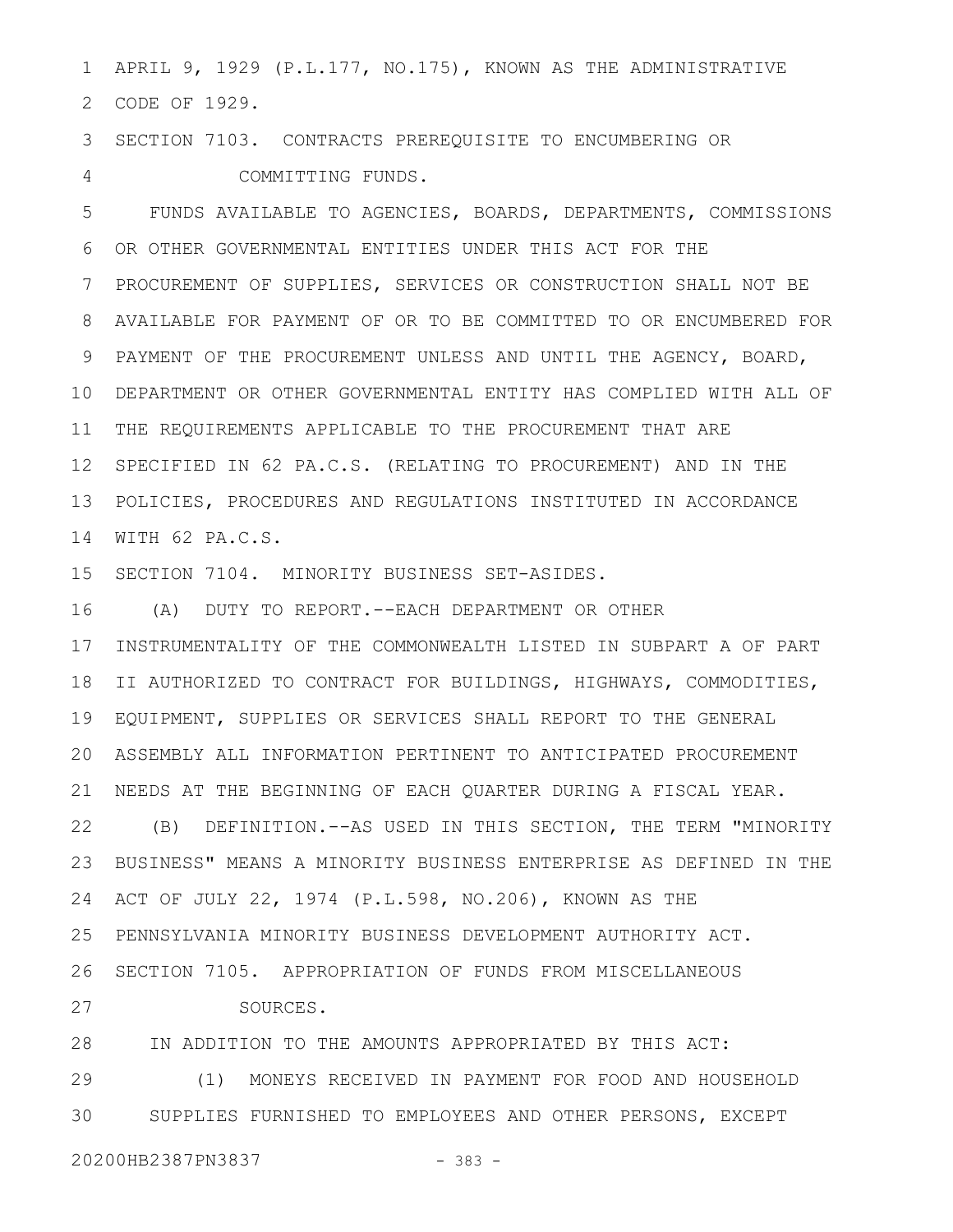INMATES, BY AN INSTITUTION AND MONEYS RECEIVED FROM THE PROCEEDS FROM THE SALE OF PRODUCTS OF THE SOIL, MEATS, LIVESTOCK, TIMBER OR OTHER MATERIALS SOLD BY A DEPARTMENT OR AGENCY OF THE COMMONWEALTH SHALL BE PAID INTO THE GENERAL FUND AND ARE APPROPRIATED OUT OF THE GENERAL FUND TO THE SEVERAL RESPECTIVE INSTITUTIONS FOR THE OPERATION AND MAINTENANCE OF THE INSTITUTIONS. 1 2 3 4 5 6 7

(2) MONEYS RECEIVED FROM ANY OTHER SOURCE, EXCEPT THE FEDERAL GOVERNMENT, AS CONTRIBUTIONS FOR THE PURPOSES SPECIFIED IN THE RESPECTIVE APPROPRIATIONS OR AS PAYMENT FOR SERVICES OR MATERIALS FURNISHED BY ONE INSTITUTION TO ANOTHER, EXCEPT THOSE COLLECTIONS DESIGNATED AS REVENUES, SHALL BE PAID INTO THE GENERAL FUND AND ARE APPROPRIATED OUT OF THE GENERAL FUND FOR THE PURPOSES OF THE RESPECTIVE APPROPRIATIONS. 8 9 10 11 12 13 14 15

(3) MONEYS RECEIVED BY A DEPARTMENT OR AGENCY OF THE COMMONWEALTH FROM OTHER SOURCES, EXCEPT THE FEDERAL GOVERNMENT, AS CONTRIBUTIONS OR SUPPLEMENTS TO THE DEPARTMENT OR AGENCY FOR A PROGRAM OR ADMINISTRATION OF AN ACT INCLUDED IN THIS ACT SHALL BE PAID INTO THE GENERAL FUND AND CREDITED TO THE APPROPRIATION FOR THAT PROGRAM OR ADMINISTRATION OF THE ACT. 16 17 18 19 20 21 22

SECTION 7106. LAPSING OF UNUSED FUNDS. 23

(A) GENERAL RULE.--EXCEPT AS OTHERWISE PROVIDED BY LAW OR BY THIS SECTION, THAT PART OF ALL APPROPRIATIONS IN THIS ACT UNEXPENDED, UNCOMMITTED OR UNENCUMBERED AS OF THE CLOSE OF THE CURRENT FISCAL YEAR SHALL AUTOMATICALLY LAPSE AS OF THAT DAY. 27 24 25 26

(B) EXCEPTIONS.--THE FOLLOWING SHALL BE CONTINUING 28

APPROPRIATIONS: 29

(1) THE APPROPRIATION IN SECTION 236 TO THE HEALTH CARE 20200HB2387PN3837 - 384 - 30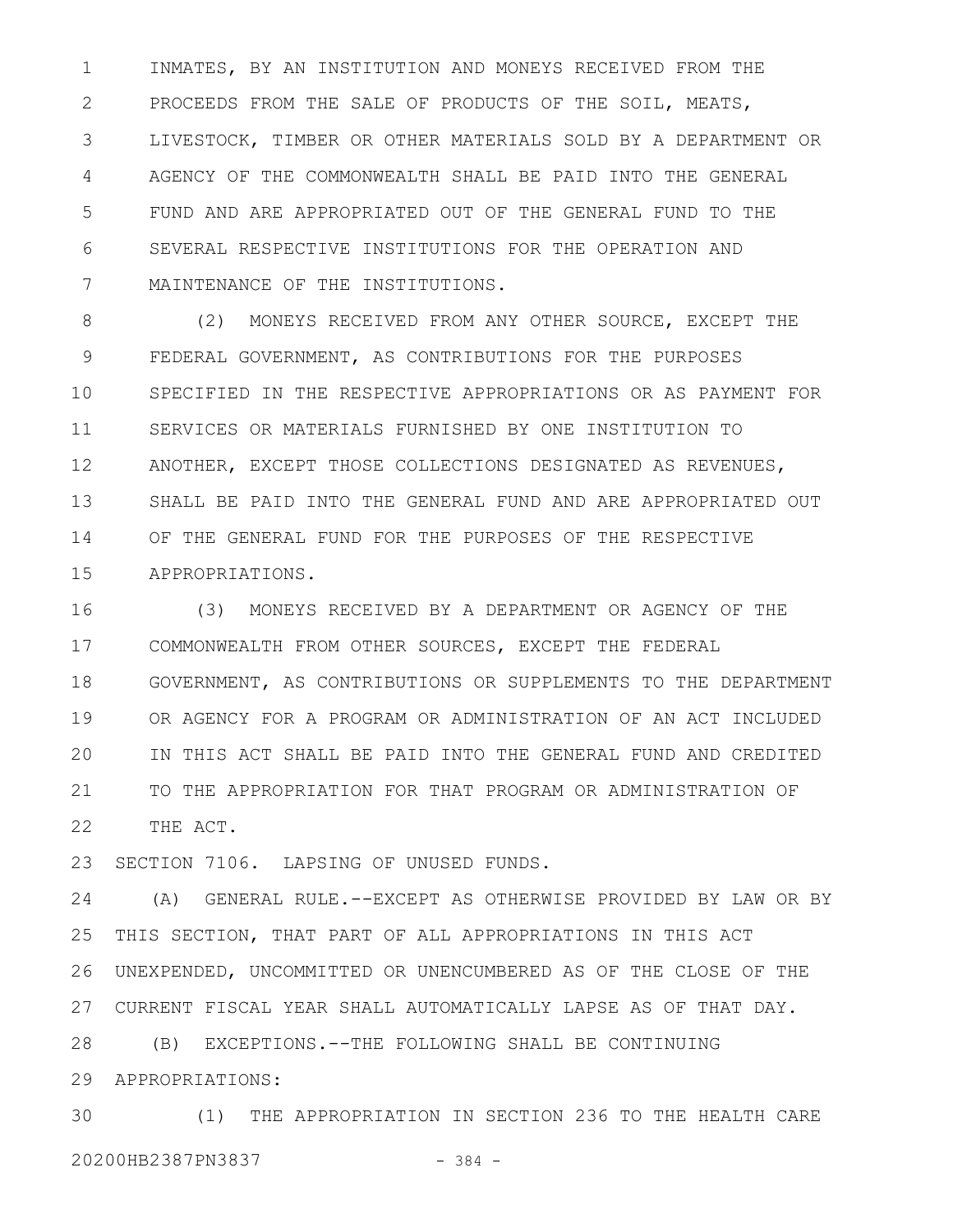COST CONTAINMENT COUNCIL. 1

(2) THE APPROPRIATION IN SECTION 241 TO THE SUPREME COURT FOR THE UNIFIED JUDICIAL SYSTEM SECURITY PROGRAM. 2 3

(3) THE APPROPRIATIONS IN SUBPART C OF PART II TO THE GENERAL ASSEMBLY. 4 5

(4) THE APPROPRIATIONS IN SUBPART D OF PART II TO THE GOVERNMENT SUPPORT AGENCIES. 6 7

(C) NONAPPLICABILITY.--THIS SECTION DOES NOT APPLY TO PART LI. 8 9

10 SECTION 7107. APPELLATE COURTS APPROPRIATION CONTINGENCY. THE APPROPRIATIONS IN SECTIONS 241, 242 AND 243 TO THE 12 SUPREME, SUPERIOR AND COMMONWEALTH COURTS, RESPECTIVELY, FOR JUSTICE AND JUDGE EXPENSES ARE CONTINGENT UPON A VOUCHERED EXPENSE ACCOUNT PLAN BEING CONTINUED BY THE SUPREME COURT. 14 15 SECTION 7108. TRANSFER OF EXCESS FUNDS. 11 13

THE GOVERNOR MAY TRANSFER MONEYS IN FUNDS RECEIVING PROCEEDS OF COMMONWEALTH OF PENNSYLVANIA GENERAL OBLIGATION BONDS IN 17 18 EXCESS OF THE AMOUNT NECESSARY FOR THE PURPOSES FOR WHICH THE BONDS WERE ISSUED TO THE APPROPRIATE SINKING FUND FOR PAYMENT OF 19 DEBT SERVICE DUE ON OUTSTANDING BONDS. IF THE EXCESS MONEY, 20 TOGETHER WITH ANY AVAILABLE BALANCE, EXCEEDS THE AMOUNT OF DEBT 21 22 SERVICE REMAINING TO BE PAID, THE MONEY SHALL BE TRANSFERRED TO THE GENERAL FUND OR TO THE APPROPRIATE SPECIAL FUND RESPONSIBLE 23 FOR THE DEBT SERVICE. 24 16

SECTION 7109. TRANSFERS FOR GOVERNMENT SUPPORT AGENCIES. 25

DURING THE CURRENT FISCAL YEAR, ANY PRIOR YEAR AMOUNT UNEXPENDED ON THE EFFECTIVE DATE OF THIS SECTION MAY, UPON THE 27 WRITTEN CONCURRENCE OF THE PRESIDENT PRO TEMPORE OF THE SENATE, 28 THE MAJORITY LEADER OF THE SENATE, THE SPEAKER OF THE HOUSE OF 29 REPRESENTATIVES AND THE MAJORITY LEADER OF THE HOUSE OF 3026

20200HB2387PN3837 - 385 -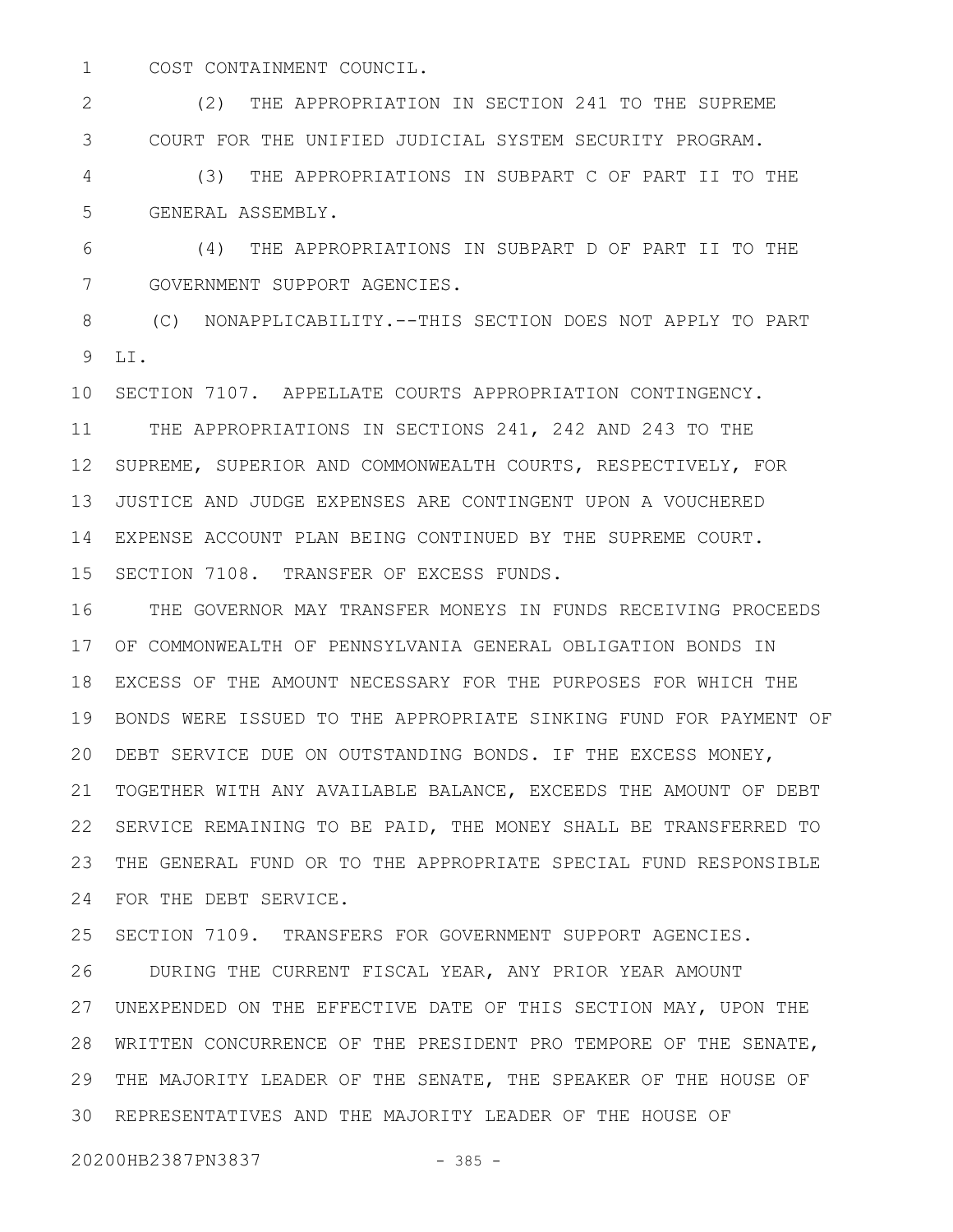REPRESENTATIVES, BE TRANSFERRED BETWEEN ANY OF THE FOLLOWING 1

2 ACCOUNTS:

(1) LEGISLATIVE REFERENCE BUREAU. (2) LEGISLATIVE BUDGET AND FINANCE COMMITTEE. (3) LEGISLATIVE DATA PROCESSING COMMITTEE. (4) JOINT STATE GOVERNMENT COMMISSION. (5) LOCAL GOVERNMENT COMMISSION. (6) LEGISLATIVE AUDIT ADVISORY COMMISSION. (7) CENTER FOR RURAL PENNSYLVANIA. (8) COMMONWEALTH MAIL PROCESSING CENTER. (9) JOINT LEGISLATIVE AIR AND WATER POLLUTION CONTROL AND CONSERVATION COMMITTEE. 12 (10) LEGISLATIVE REAPPORTIONMENT COMMISSION. (11) INDEPENDENT REGULATORY REVIEW COMMISSION. (12) CAPITOL PRESERVATION COMMITTEE. (13) PENNSYLVANIA COMMISSION ON SENTENCING. (14) HOST STATE COMMITTEE EXPENSES - CSG. (15) RESTRICTED ACCOUNT FOR LEAVE PAYOUT EXPENSES. 19 SECTION 7110. TRANSFERS FOR LEGISLATIVE REAPPORTIONMENT COMMISSION. THE APPROPRIATION IN THIS ACT OR IN ANY OTHER FISCAL YEAR TO 21 THE LEGISLATIVE REAPPORTIONMENT COMMISSION REMAINING UNEXPENDED 22 AND UNENCUMBERED ON THE EFFECTIVE DATE OF THIS SECTION MAY, UPON THE WRITTEN CONCURRENCE OF THE PRESIDENT PRO TEMPORE OF THE 24 SENATE, THE MAJORITY LEADER OF THE SENATE, THE SPEAKER OF THE HOUSE OF REPRESENTATIVES AND THE MAJORITY LEADER OF THE HOUSE OF 26 27 REPRESENTATIVES, BE TRANSFERRED TO ANY OTHER ACCOUNT OF THE 28 SENATE AND THE HOUSE OF REPRESENTATIVES, AS THEY DEEM NECESSARY. 29 SECTION 7111. ADMINISTRATION OF HUMAN SERVICES BLOCK GRANT. THE DEPARTMENT OF HUMAN SERVICES SHALL ALLOCATE AND DISBURSE 20200HB2387PN3837 - 386 -3 4 5 6 7 8 9 10 11 13 14 15 16 17 18 20 23 25 30